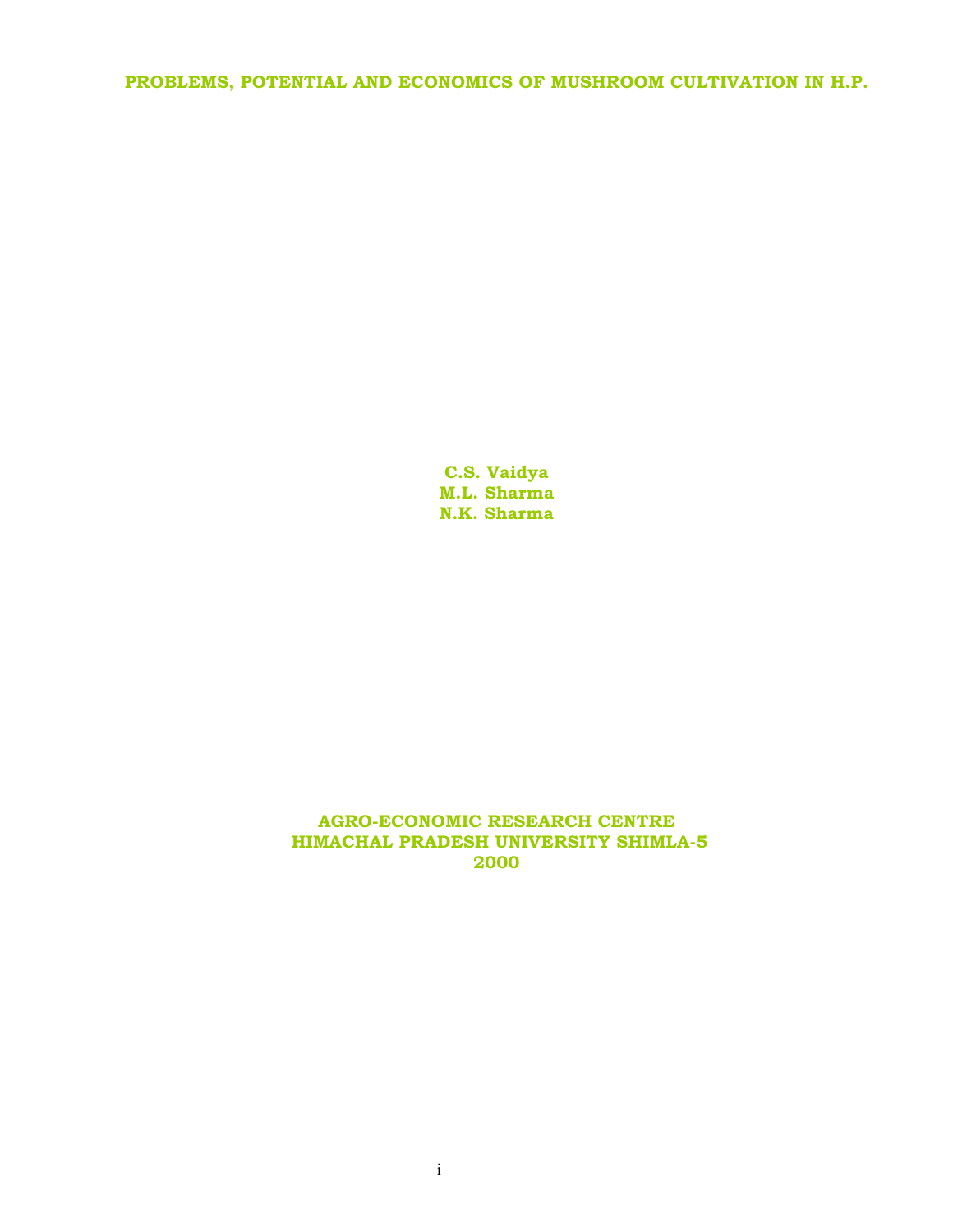## **CONTENTS**

| S.No.          | <b>TITLE</b>                                | <b>PAGE</b> |
|----------------|---------------------------------------------|-------------|
| 1.             | <b>INTRODUCTION</b>                         |             |
| 2.             | <b>REVIEW OF LITERATURE</b>                 | 6           |
| 3.             | <b>METHODOLOGY</b>                          | 10          |
| 4.             | <b>CULTIVATION OF WHITE BUTTON MUSHROOM</b> | 14          |
| 5.             | GOVT. SCHEMES FOR DEVELOPMENT OF            | 19          |
|                | MUSHRROOMS IN H.P.                          |             |
| 6.             | SOCIO-ECONOMIC BACK GROUND OF MUSHROOM      | 21          |
|                | FARMERS IN H.P.                             |             |
| 7 <sub>1</sub> | ECONOMICS OF MUSHROOM CULTIVATION           | 31          |
| 8.             | PRODUCTION FUNCTION ANALYSIS                | 45          |
| 9.             | <b>MARKETING OF MUSHROOM</b>                | 58          |
| 10.            | PROBLEMS FACED BY MUSHROOM FARMERS          | 65          |
| 11.            | CONCLUSION AND POLICY IMPLICATIONS          | 71          |
|                | <b>REFERENCES</b>                           |             |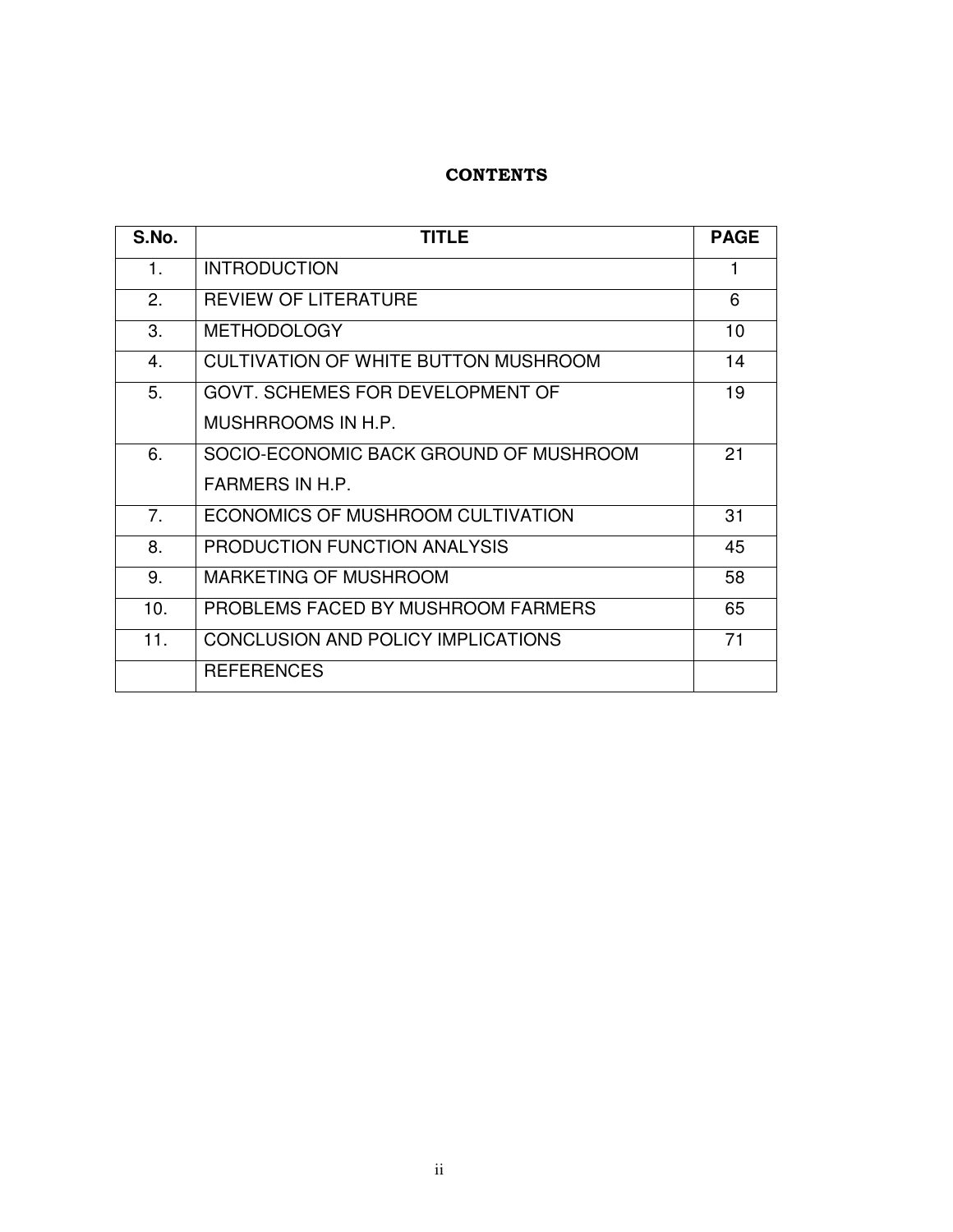#### **CHAPTER - I**

#### **INTRODUCTION**

Mushrooms are the fruiting bodies of some members of lower group of plants, called fungi. Due to this reason the mushrooms are also called fleshy fungi. The fungus and hence mushrooms are characterised by the absence of chlorophyll which is responsible for imparting green colour to plants. Due to absence of chlorophyll, mushrooms are not able to synthesise their own food and have to depend upon outside sources for their nutritional requirements. It is because of this that mushrooms grow sparophytically on dead organic matter or parasitically with other living matter. The mushrooms are fruit bodies or reproductive structures emanating from mycelium, which under natural conditions remain buried under the soil.

#### **1.1 HISTORY**

Mushrooms have attracted the attention of man from ancient times. The references of mushrooms can be traced back to classical texts of Indian, Greek and roman literature. The wild growing mushrooms were picked for their aroma and palatability. The first cultivation of mushrooms was reported from France during 1650 where from these spread to England, America and some other countries. In Asia, China, South Korea and Taiwan were the first cultivators of mushrooms. At present Taiwan is considered to be the largest contributor of mushrooms to the world market.

The first efforts in cultivation of mushrooms in India started way back in 1940 at college of Agriculture, Coimbatore. Here the work was started on paddy straw mushrooms. Later trials were started at many other research stations in India. During 1961, Indian Council of Agricultural Research started a project in collaboration with H.P. Govt. named "Development of Mushroom Cultivation in Himachal Pradesh". The main aim was to grow mushrooms in the state with technology available within the country but some times with technology imported from abroad. It was realised that the imported technology was not compatible with the Indian conditions and hence the research work was taken up at different institutions in India to develop the indigenous technology for mushroom production. In 1970, the scientists started feeling that the indigenous mushroom production technology was standardised and could be made available to farmers. This induced the H.P. Govt. to establish a mushroom centre at Solan, in collaboration with United Nations Development Project (UNDP), with the objectives of providing technical know how to farmers along with critical inputs. The main aim was to induce large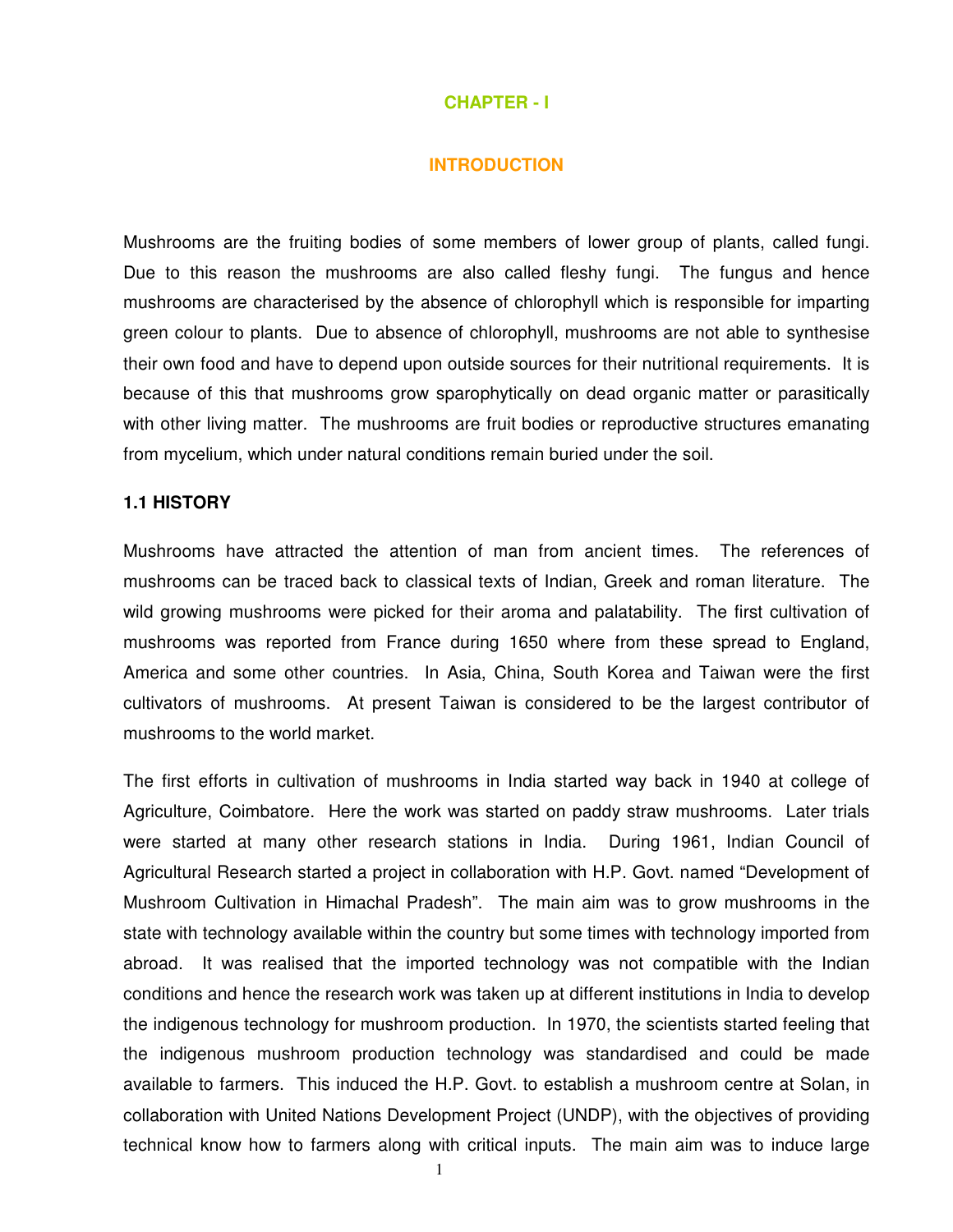number of farmers to take up this activity. All efforts were concentrated on popularising the cultivation of white button mushrooms (Agaricus bisporus). This project started at the cost of Rs.1.26 crores had following specific objectives.

- To boost the research and development of mushrooms in the state.
- To make available quality spawn and compost.
- To make available latest production technology.
- To strengthen the marketing facilities for mushrooms.

The time period of project exhausted in 1982 after which the Department of Horticulture, H.P. is looking after the project activities. In addition to this the ICAR during 1982-83 established 'National Centre for Mushroom Research and Training' at Solan with the objectives of solving the problems faced by farmers in production of mushrooms and providing training to scientists, teachers, extension workers and mushroom cultivators regarding modern technique of mushroom cultivation.

## **1.2 WORLD SCENARIO**

There are about 100 countries all over the world where mushrooms are cultivated which together are producing about 50 lakh tonnes of mushrooms. Of the total mushroom production, 50 percent is accounted by Europe, 27 percent North America and about 14 per cent by East Asian Countries. Presently, the production of mushrooms is increasing at a rate of 7 per cent the world own whereas in India this growth rate is 30 to 40 per cent. It is expected that the world production of mushroom would increase to 70 lakh tonnes per annum by the year 2010 and to 110 lakh tonnes by the year 2021. According to estimates of National Research Centre for Mushrooms the production in India was 40,000 MT during 1996-97 which is expected to increase to 1 lack MT by the year 2002. It is further estimated that this production would increase to 3 lakh MT. by year 2010 and 6 lakh MT by the year 2025.

### **1.3 INDIAN SCENARIO**

The exports from India, during 1993, were insignificant but presently, it is reported that, India has pushed back Taiwan to gain position of top exporter of whole white button mushroom in the world. India has also gained the second position in the export of cut mushrooms. During 1997- 98 total export of fresh, dried and covered mushrooms touched 57 crore rupees. Haryana, Himachal Pradesh, Uttar Pradesh, Punjab and Tamil Nadu are the main mushroom producing states in India.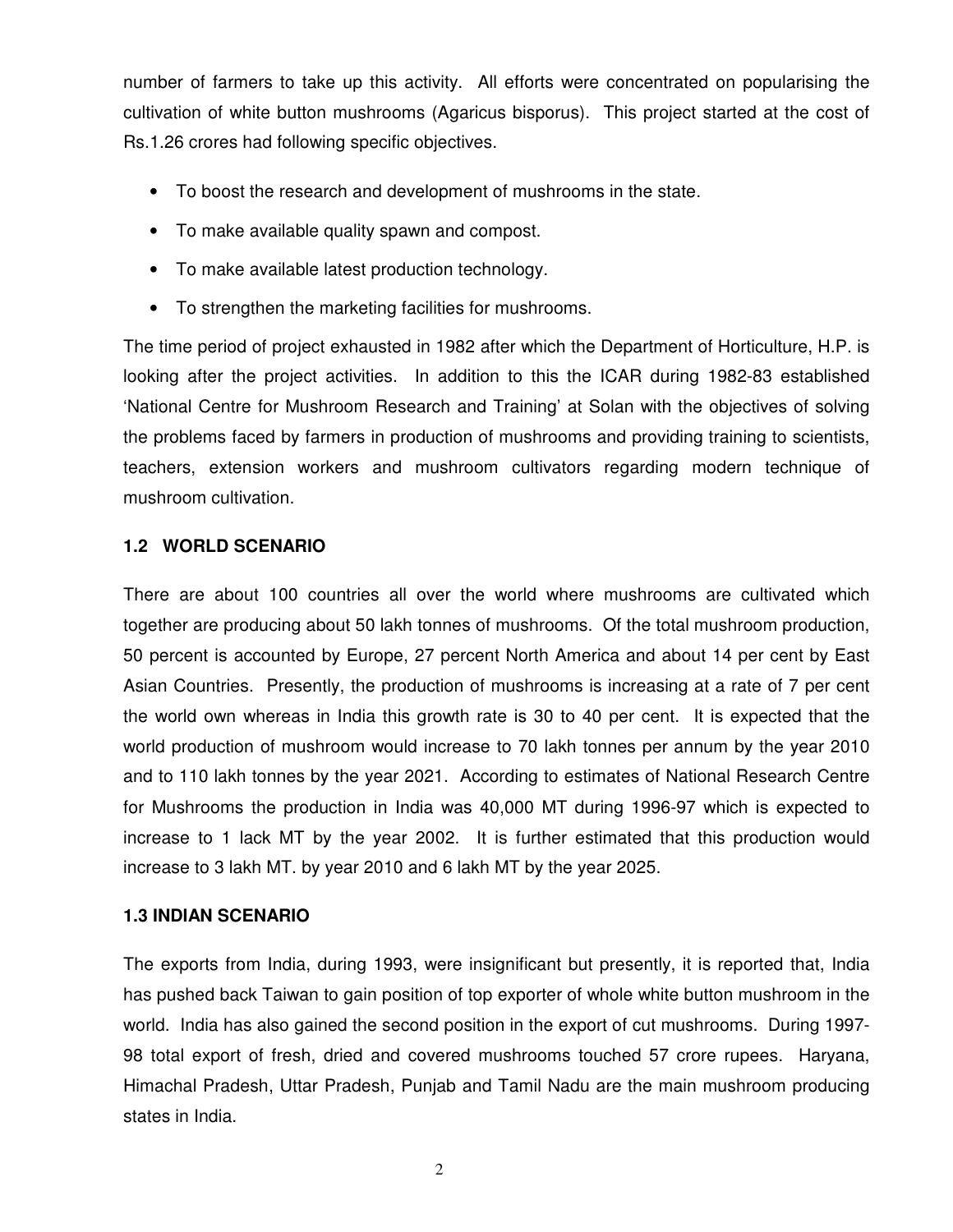### **1.4 IMPORTANCE**

More than 80 per cent of population of the state depends upon agriculture for its livelihood. The increasing population has put increasing pressure on scarce and fixed land resource with a consequence that about 80 per cent of the holdings have become marginal or small. As a result the income generation from farms is continuously going down. The limited availability of land has made extension of farm limits almost impossible. The only viable alternative is the introduction of non-land based activities having good income generation capacity.

The state has wide variations in agro-climatic conditions. The state provides ideal situation for cultivation of mushrooms. Any region which is about 2000 ft above MSL, temperature varies between 10 to 30oC and has humidity of 75-85 percent have good potential for cultivation of mushrooms. Many places in the state like Chail, Solan, Shimla, Mandi, Dalhausi etc. and regions around them fulfil these criteria and it is possible to have four harvest per annum at these places. The importance of mushroom cultivation also stems out from following facts.

- Mushroom cultivation generates direct and indirect employment.
- It requires very little land as it is cultivated in closed rooms.
- The used compost can be reused as good manure in other field crops.
- It has capacity of being exported and earning foreign exchange.
- It provides rich diet to vegetarians.
- Being rich in proteins and low in carbohydrates and fat, it is very good for the patients of heart, diabetes and obesity etc.

The upper regions of the state have been identified for the cultivation of white button mushrooms and lower regions for 'Dhingri' (Plutorus sages kaju)

### **1.5 FOOD VALUE**

The mushrooms are not only highly palatable but are very good for health as well. It has rich amounts of various proteins, vitamins, minerals etc. along with certain essential amino acids, which are normally not found in other vegetables. It has good amount of vitamin-B and C, which are good for beriberi, heart patients and healthy teeth of children. The acids like Niacin and pentathenic found in mushrooms are good for skin diseases. The folic acid found in mushroom can cure anaemia.

The composition of white button mushrooms (percent on wet weight basis) has been presented in following table: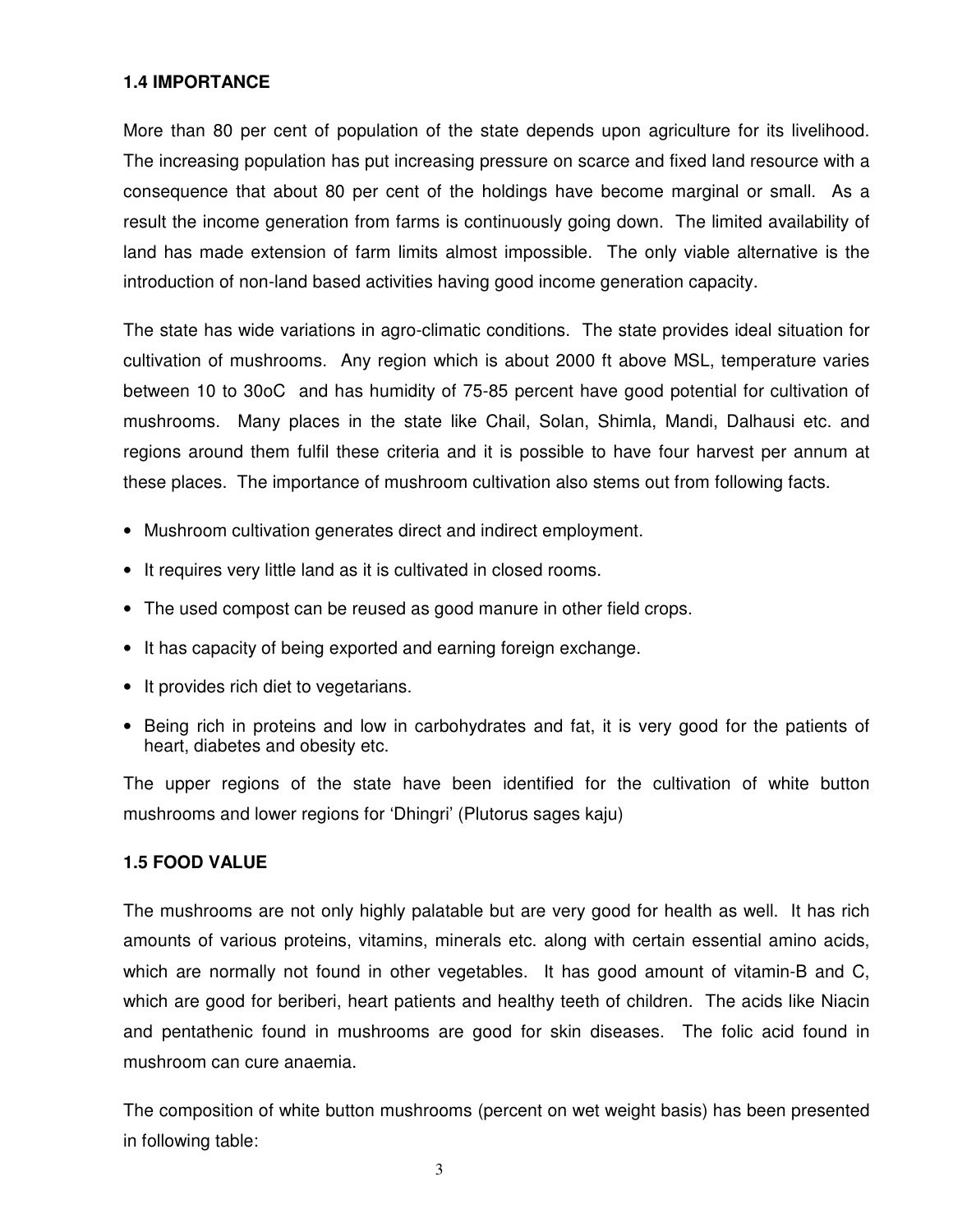| <b>CONSTITUENT</b>    | <b>PERCENT</b> |
|-----------------------|----------------|
| <b>WATER</b>          | 89.60          |
| <b>PROTEIN</b>        | 3.94           |
| <b>FAT</b>            | 0.19           |
| <b>EXTRACT MATTER</b> | 4.01           |
| <b>FIBBER</b>         | 1.09           |
| ASH                   | 1.26           |

### **TABLE: 1.1 COMPOSITION OF WHITE BUTTON MUSHROOMS.**

From nutritional point of view, the white button mushrooms have following constitution.

| <b>CONSTITUENT</b> | <b>PERCENT</b> |
|--------------------|----------------|
| <b>CALCIUM</b>     | 0.0022         |
| <b>PHOSPHORUS</b>  | 0.5            |
| <b>POTASSIUM</b>   | 0.15           |
| <b>IRON</b>        | 19.5 PPM       |
| COPPFR             | 1.35 PPM       |

**TABLE 1.2 NUTRITIONAL VALUE OF MUSHROOM** 

The fresh white button mushrooms have the following vitamins.

### **TABLE: 1.3 VITAMINS IN FRESH WHITE BUTTON MUSHROOMS**

| <b>VITAMIN</b>              | <b>QUANTITY</b> |
|-----------------------------|-----------------|
| <b>VITAMIN B (THIAMINE)</b> | 0.12            |
| <b>VITAMIN B</b>            | 0.52            |
| (RIBOFLAVIN)                |                 |
| <b>VITAMIN C</b>            | 8.60            |
| (ASCORBIC ACID)             |                 |
| <b>VITAMIN K</b>            | Insignificant   |
| <b>NIACIN</b>               | 5.85            |
| PENTATHENIC ACID            | 2.38            |

 **(MG/100gms)** 

The nutritional advantage provided by mushrooms along with its capacity of income and employment generation have prompted the scientists to strongly advocate the cultivation of white button mushrooms in the state. This could be step towards solving the problems of unemployment income generation and malnutrition among rural population. However, as is generally found there are gaps between expectations and realisation. there are also various problems and bottlenecks in production and marketing which can be solved with proper remedial measures taken well in time. Such remedial measures can go a long way in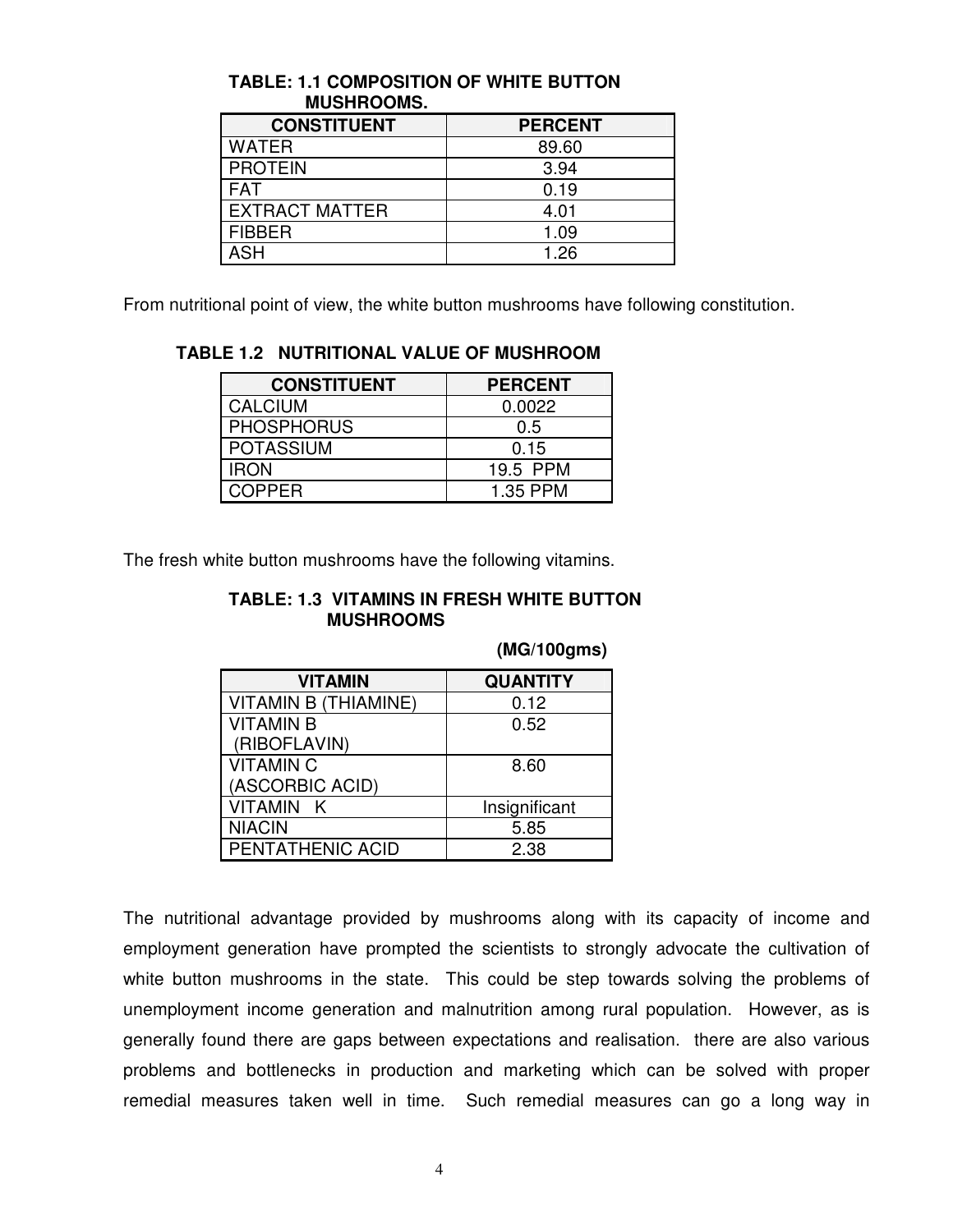popularising this enterprise in the state and to establish it on commercial lines for better employment and income generation.

It is with this background that the present study has been carried out in H.P. with following specific objectives.

### **1.6 OBJECTIVES**

The study is based on following objectives:

- **1.** To study on going government schemes and programmes for development of mushrooms in the state.
- **2.** To study the socio-economic profile of mushroom cultivators.
- **3**. To work out economics of mushroom cultivation on different sizes of farms.
- **4.** To study the financial efficiency of mushroom cultivation.
- **5.** To study the relationship of productivity with capital and labour.
- **6.** To examine the different marketing channels, margins and costs.
- **7.** To study the socio-economic constraints and problems in production and marketing of mushrooms.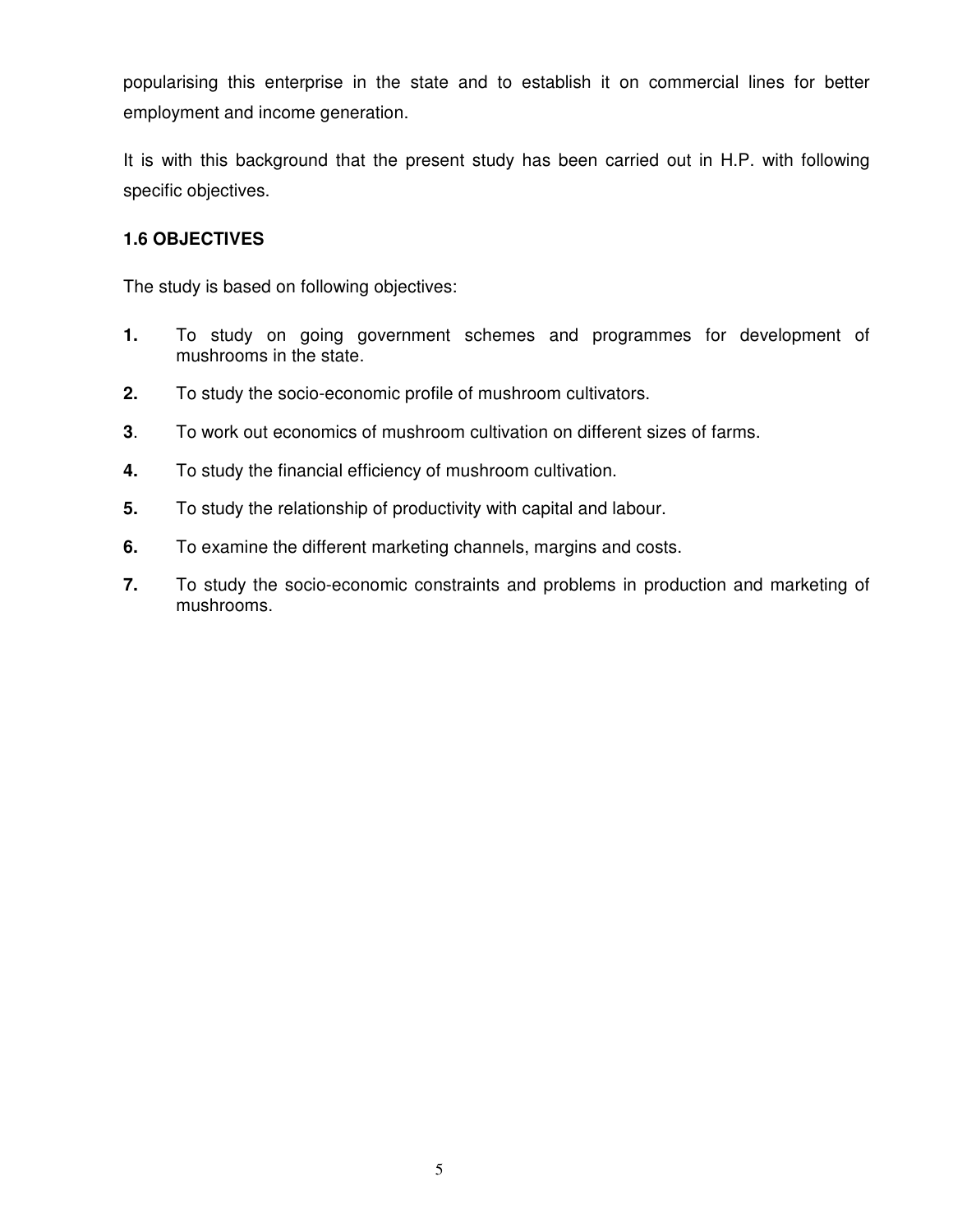#### **CHAPTER -II**

#### **REVIEW OF LITERATURE**

The present chapter presents the review of literature. The review of literature is necessary for having an idea about the results and methodology of the similar studies conducted in the past. The following text provides some of the literature reviewed prior to initiation of the study and also during the course of the study. This chapter also includes the success stories of two of the entrepreneurs who had very humble beginning but due to their hard work and the concerted efforts have gained a solid foothold in the mushroom scenario of the State.

#### **2.1 REVIEWS**

NABARD, (1992) reported through their publication, "Model Bankable project on Button Mushroom for Export", that there is a large scope for export potential and markets of mushroom in the world. The Ministry of Commerce, Government of India has identified mushroom as extreme focus segment for export purposes. India produced about 12,000 tonnes of mushrooms in 1992-93, which includes all the cultivated types and those collected from the forest. The country exported 49.174 tonnes dried and 1174.76 tonnes processed mushroom, valued at Rs.1222 lakhs and Rs.381.19 lakhs respectively in 1991-92. While India's production is meagre, world production was 3.7 million tonnes of mushrooms, of which the share of button mushroom was 1.4 million tonnes in 1989-90. The major producers of button mushroom are USA, China, France, Holland, UK, Taiwan, Italy, Spain and Germany. The per capita consumption of mushrooms in the developed countries varies from 2.9 kg/annum (Germany) to 1.8kg/per annum (USA). Six countries share 85% of the total consumption of button mushrooms, USA (30%), Germany (17%), UK and France (11%) each, Italy (10%) and Canada (6%).

National Research Centre For Mushroom at ICAR Solan (1989) investigated the utilisation of spent Mushroom Compost with a view to recycle the spent mushroom compost (SMC) and to promote Farming System Research (FSR), an experiment was laid out at NRCM, Solan, during Kharif, 1998, utilizing two years old spent mushroom compost as a manure for maize cultivation. The varied doses of SMC were kept as treatments and no SMC application was used as a control. In the experiment, Kanchan hybrid was used for cultivation and no pesticides and only a single dose of urea @ 400g/16m2 plot as top-dressing was applied as a starter dose. The highest grain yield of 10.58kg/16m2 plot was recorded in treatment wherein

6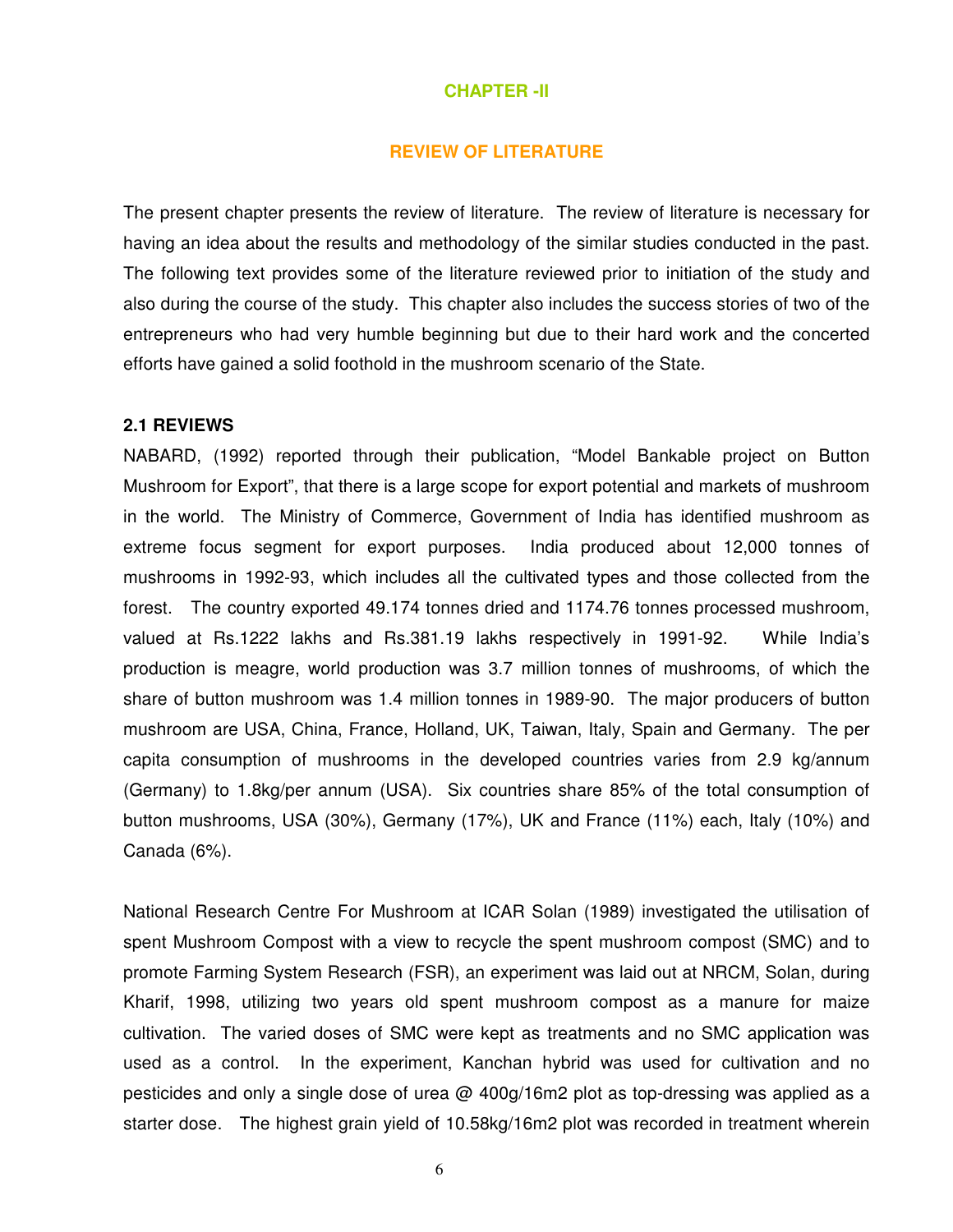SMC  $\omega$  24 kg per plot was applied. An enhancement of 79% grain yield over control was obtained in the above treatment. However, it was observed that higher doses of SMC (28 kg and 32 kg/plot) resulted in lower grain yield.

Department of Horticultural in Himachal Pradesh (1999) stated in it's perspective plan that Mushrooms are popular for their delicacy, flavour as well as food value. The agro-climatic conditions prevailing in many parts of the State provides ample scope for the cultivation of mushrooms, both for domestic consumption as well as for export purposes. Mainly two types of mushroom viz; white button mushroom (Agaricus bisporous) and Dhingri (pleurotus app.) are being cultivated in the State. The modern technology in commercial cultivation of mushroom was introduced under two externally aided projects implemented in the State viz. FAO/UNDP. Mushroom Development Project, Chambaghat (Solan) during 6th Five Year Plan and Indo-Dutch Mushroom Development Project at Palampur (Distt. Kangra) during the 7th Five Year Plan. Two bulk pasteurisation units for compost have been established under these projects with total capacity of production of 1350 M.T. of pasteurised compost (Chambaghat -350 M.T. of pasteurised compost and Palampur 1000 M.T.). The pasteurised compost from these units is being made available to registered mushroom growers of Shimla, Solan, Sirmour, Kangra, Chamba, Hamirpur, Una and Bilaspur Districts. The small and marginal farmers and unemployed graduates are being given preference under these projects.

Tiwari and Kapoor (1988) conducted a study in two major growing district of Himachal Pradesh. In this study it was observed that the net returns over cost C from mushrooms on small, medium and large farms were found to be Rs.(-) 5010.33, Rs. 1238.00 and 8790.60 respectively. The study indicated that large mushroom farms in the study area were better managed. The average net return from mushrooms was about 13.45 per annum per square metre of spawned area. On an average, the output input ratio was 1.05. Further study revealed that the share of producer in consumer's rupee was the highest in case of the channel where producer is directly selling to consumer. It was also observed that more than 90 per cent of the labour requirement of the mushroom farms was met from the farm family.

Ajit Samachar (1999) published in its daily paper that the total production of mushroom was 40 thousand MT and it is estimated that the production will increase about one lack MT up to 2002. This is all due to the assistance provided by Government of India for development of mushroom cultivation. For this development GOI launched a central sponsored scheme during eighth plan. But during 9th plan no target for production and export was fixed by the government.

7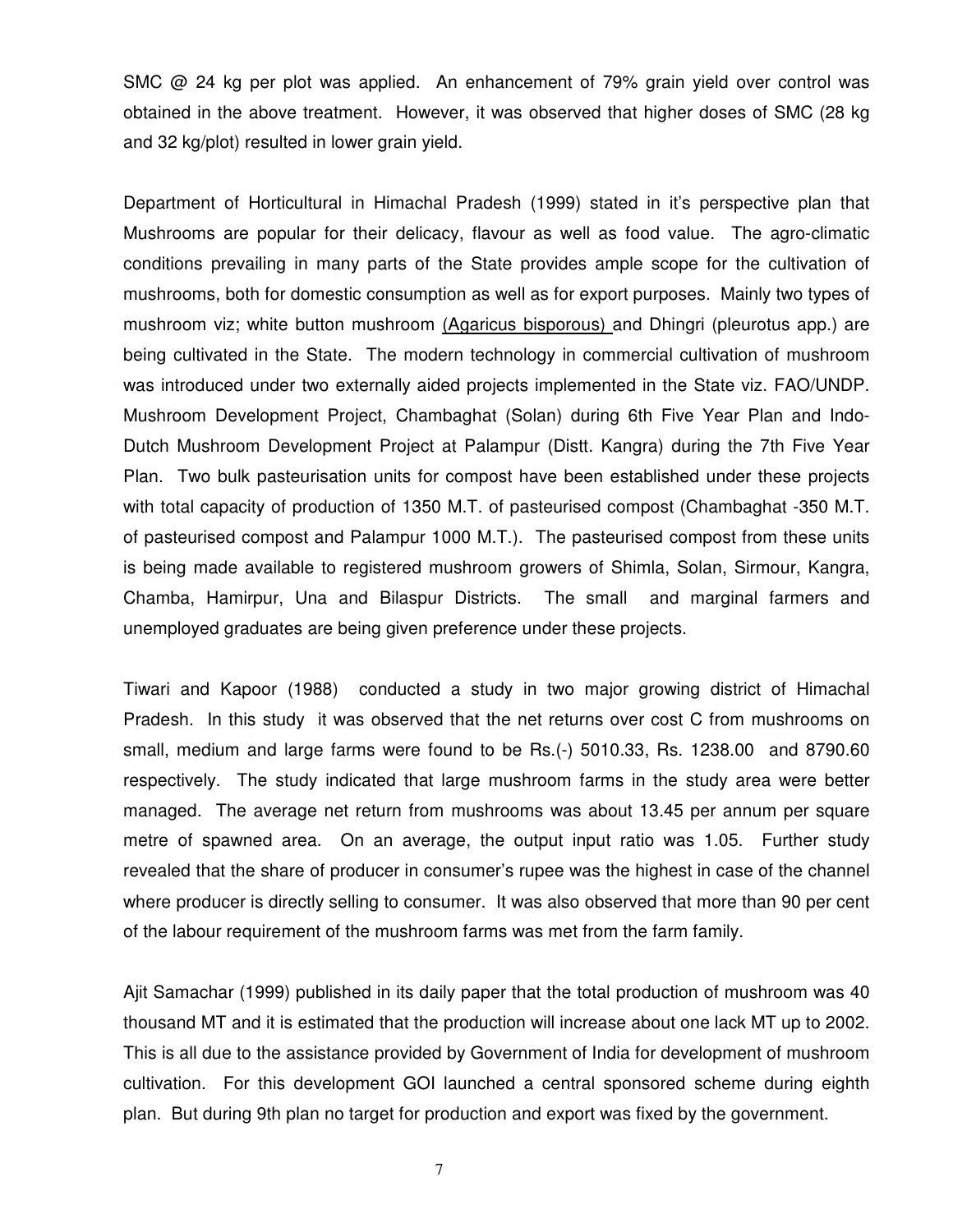Shulini Samachar (1999) published that during 1960-61 ICAR introduced an alternative for agriculture production in the shape of mushroom cultivation at Solan district of Himachal Pradesh which was considered an origin of mushroom cultivation in India. Thereafter, government of Himachal Pradesh established a mushroom development project through Department of Horticulture during 1977. The main objective of the project was to develop research work on mushroom cultivation and to assist growers for availability of better quality compost and seed; to provide technology to growers and to facilitated marketing process of mushroom. This project completed in 1982 and thereafter department of horticulture of the state is providing assistance through supplying compost and training programmes to the growers and providing various subsidies. At the same time for the progress of mushroom cultivation in the state a number of units have been started for preparing compost so that growers in different districts can avail the facility of compost. On the other hand about 4300 trainees of state could be able to get training through horticulture department.

Yogesh (1999) reported in a paper Shulini Samachar that computer can play a better role for the production of mushroom. Computer is fully capable to indicate the situation of temperature, carbon dioxide and oxygen of the room where crop is grown. Further, it has also been mentioned that now Robot can be used against human labour in cultivation of Mushroom. In this regard programme of various works used to be fed in the computer so that Robot can be utilized for various type of works especially harvesting operation can be conducted through this system.

#### **2.2 SUCCESS STORIES**

#### **2.2.1 Success Story of Vikas Banal**

Vikas Banal born in Samlech village of district Solan in 1966. After getting the Masters degree in commerce from Himachal Pradesh University Shimla Banal preferred to establish a mushroom unit instead of migrating to urban area for seeking job. For the establishment of mushroom unit Banal invested Rs.6500 in 1991 and purchased 200 bags of mushroom compost for starting cultivation of white button mushroom at Solan. At present Banal is cultivating 2000 bags of compost and has started cultivation by air-conditioning the entire system which is the most suitable system for growing mushroom throughout the year. During last nine years Banal has gained popularity in the field of mushroom cultivation and has encouraged other youth of the area for joining in this enterprise for their livelihood. This way Mr. Banal has not only gained success himself but has been instrumental in the spread of the activity in district Solan. After a few years of successful operation he established his own pasteurisation unit for preparing compost. This is an example of vertical integration and now he is supplying compost regularly to the other growers. This has helped him not only in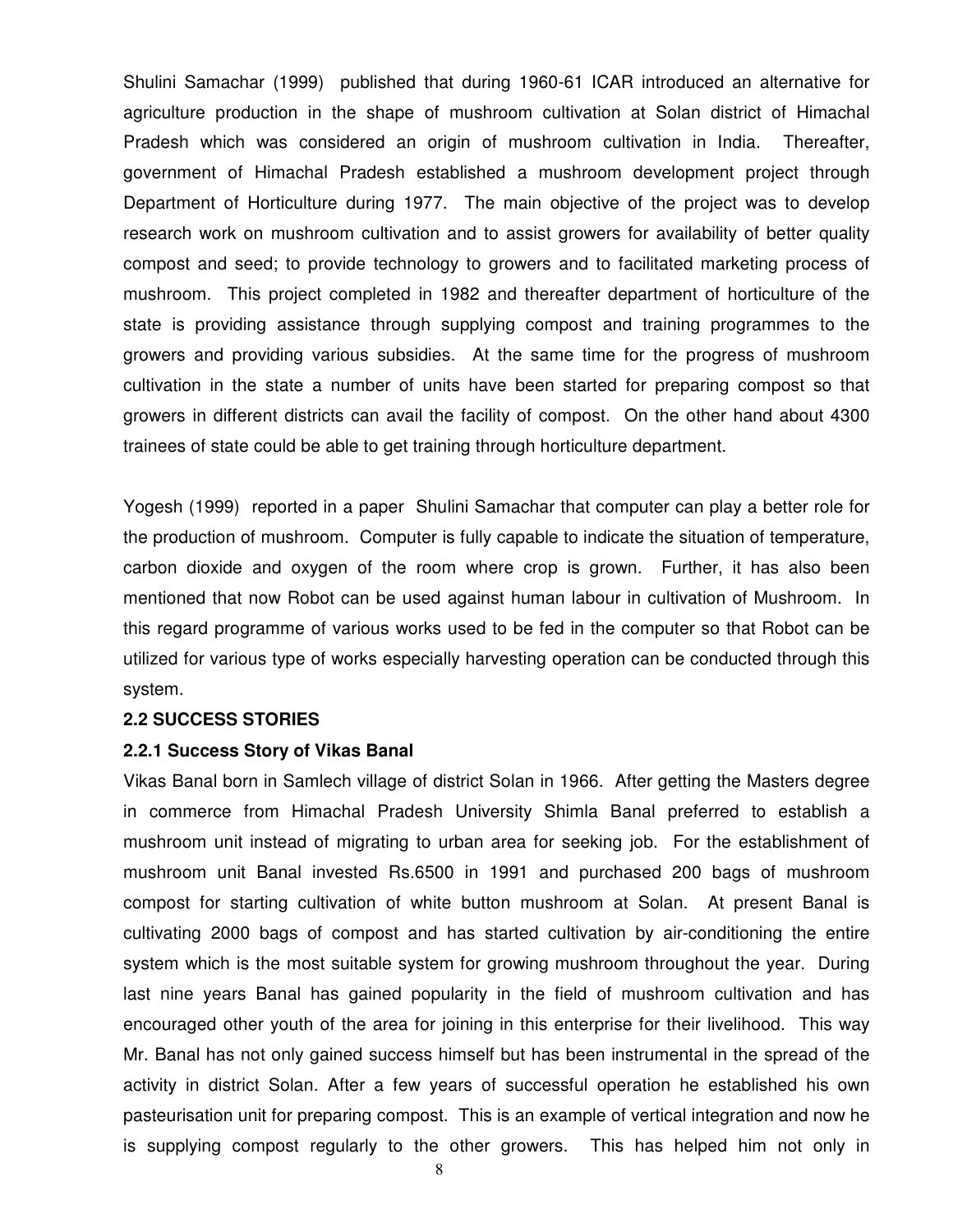augmenting his income but has facilitated the adoption of mushroom cultivation by other farmers as they now don't have to depend upon the government source for compost. At present he has generated employment for about 10 persons in his unit and his father Sh. Mohan Lal looks very happy and satisfied with the achievements of his son.

#### **2.2.2 Success Story of Koushalya Jinha**

Koushalya born in rural area of Shimla district and after her marriage she generally used to think about generating income and employment through private enterprise so that she may help her husband and also this may act as an example for other rural people who may be motivated to generate their own livelihood. In 1981 she planned to cultivate mushroom crop in Shimla city where she could be able to collect mushroom compost easily from Solan about 60 km away from her unit. She also took into consideration the fact that Shimla city would provide her ready market. Initially she started cultivation of mushroom through 50 bags of compost but her continuous efforts and interest ultimately led her to production of quality mushroom in Shimla district. At present Koushalya is growing mushrooms in about more than 2000 bags. The venture ultimately turned out to be so successful that her husband, Sh. Mohan Jinha was compelled to join her in this enterprise by leaving his government job. Like Mr. Vikas she has now decided to go in for the production of compost. In fact, the construction work is under way in Ganahati, about 15 Kms. from Shimla. Koushalya has a secret desire to be able to provide compost to different new growers in Shimla district. And now she is about to materialise her dream. Her aim will definitely be achieved because Koushalya has created an environment for mushroom cultivation among all of her family members. Mr.Jinha expressed that once in the morning at 10.30 AM he was surprised to see 160 kg of mushrooms plucked by her wife which in fact is a job of two labourer. Her efforts for reaching to the top is really a matter of proud for all who are concerned with mushroom cultivation or even those who are not concerned with it. This is also a live example of the emerging women power in our society.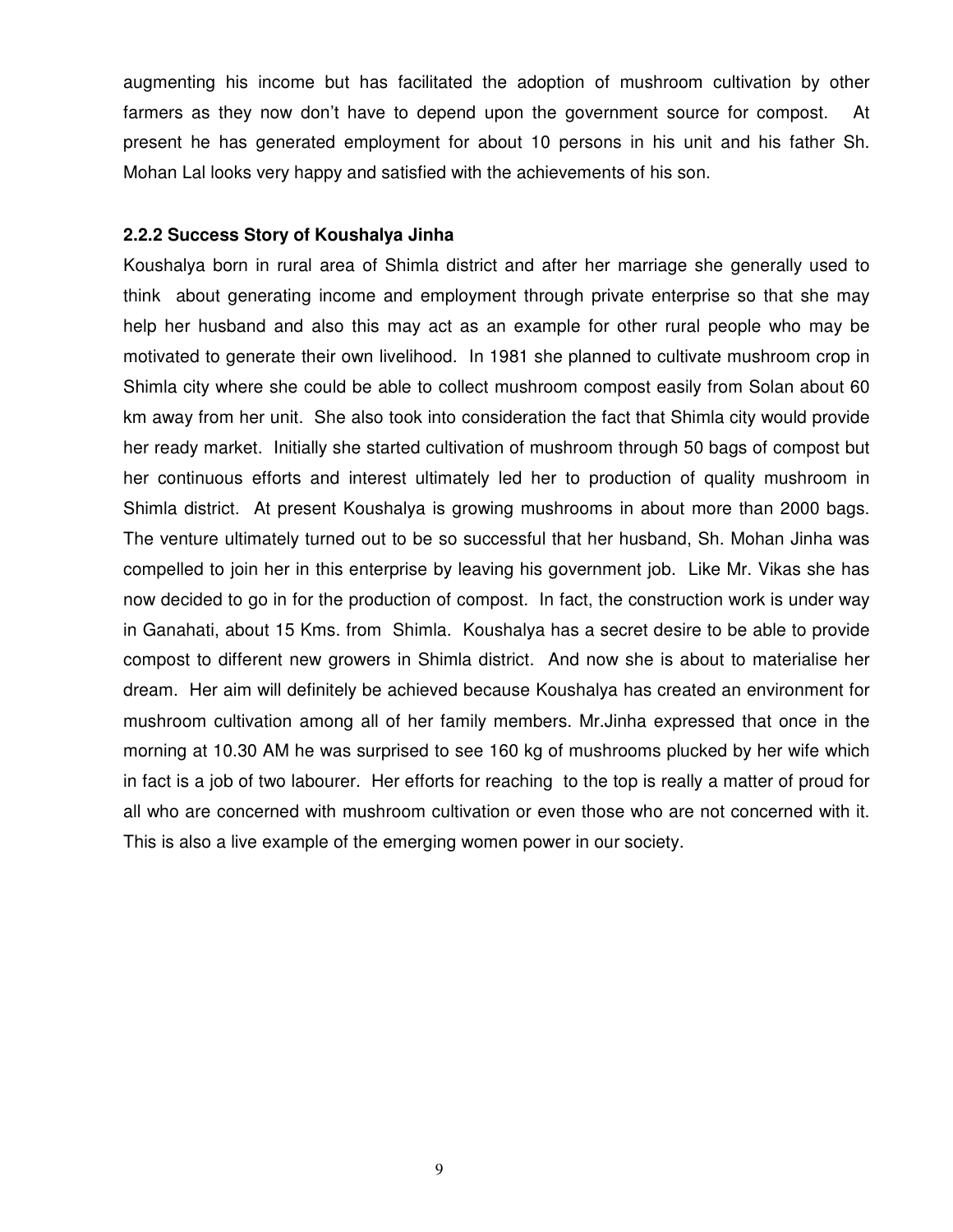### **CHAPTER - III**

### **METHODOLOGY**

The present chapter includes study design, analytical methods, data collection and other related issues.

### **3.1 STUDY DESIGN**

A complete list of registered growers indicated that there were 876 registered growers of mushrooms in the state by the end of December 1999. However, only 112 were actually engaged in mushroom production. There are also many unregistered mushroom cultivators who are also engaged in the activity. But no information on their number, location or scale of operation is available from any source. Thus, study design has been based only on the registered growers.

The data reveals that out of 112 registered growers who actually were growing mushrooms 49 were located in district Shimla, 55 in Solan six in Sirmour and only two in Bilaspur. Thus, districts Solan and Shimla were purposely selected for the detailed study. It was decided to draw a sample of 40 growers from each district. For this purpose in each of the districts, five locations were identified where maximum number of growers were located. These locations were identified with the help of officials of Horticulture department and Table 3.1 presents the details.

## **TABLE: 3.1 LOCATIONS IDENTIFIED FOR DETAILED STUDY.**

|                  | <b>District Solan</b> | <b>District Shimla</b> |
|------------------|-----------------------|------------------------|
|                  | Chambaghat            | Kotkhai                |
| <b>LOCATIONS</b> | Saproon               | Theog                  |
|                  | Barog                 | Mashobra               |
|                  | Oachghat              | Sanjauli               |
|                  | <b>Basal</b>          | Shoghi                 |

The requisite sample of 40 producers was selected randomly in district Solan but it was found that in Shimla the requisite number of 40 producers could not be contacted due to very thin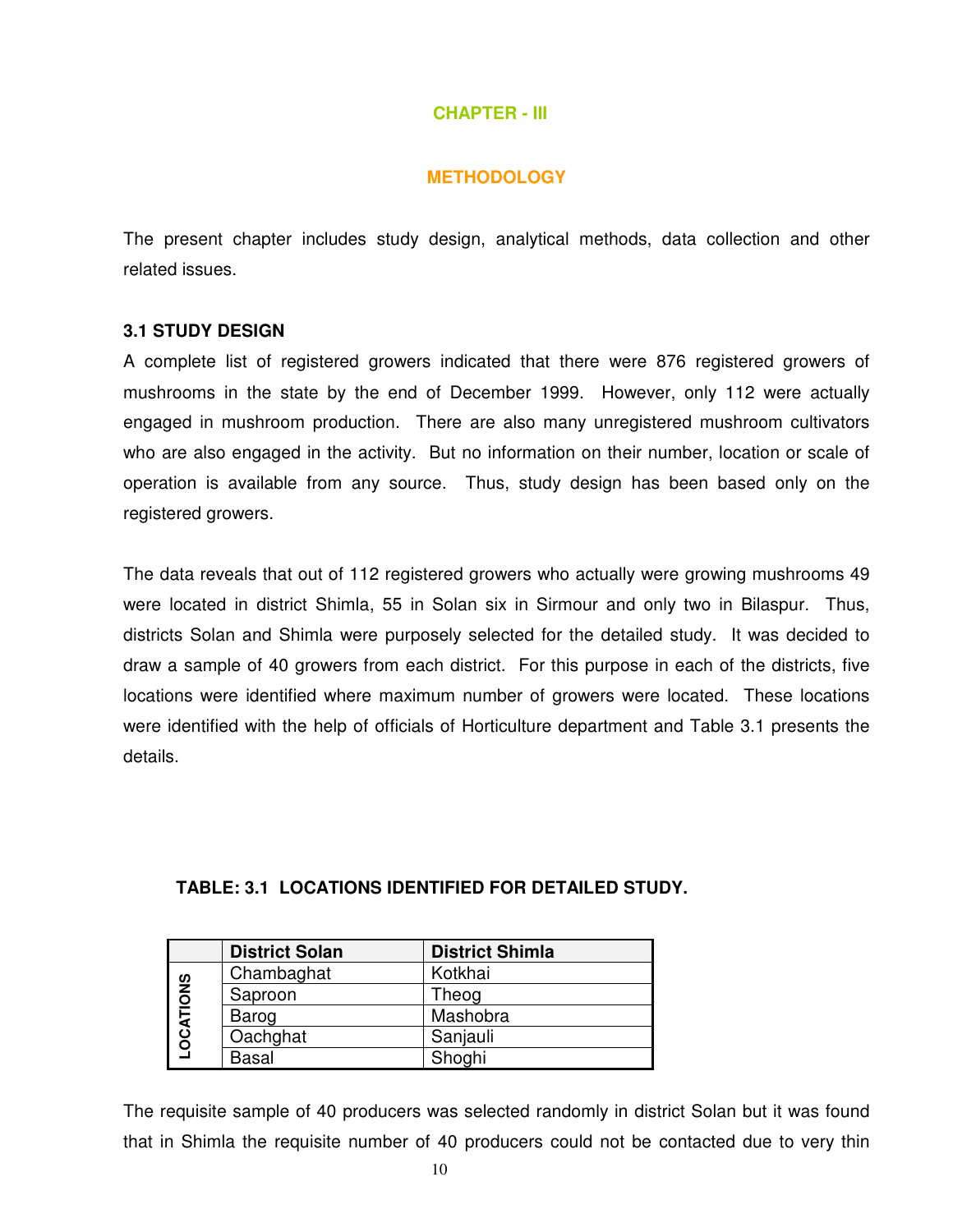spread of activity. In the above stated locations a sample of only 30 registered growers could be obtained. Thus, the study is based on 70 mushroom cultivators located in two districts and ten locations.

The sampled producers were divided in to three size classes on the basis of scale of the operation. The producers having less than 100 trays have been categorised as small, 101 to 250 trays as medium and those having more than 251 trays were categorised as large mushroom producers. During data collection it was found that almost all of the producers were using polyethene bags instead of wooden trays. In terms of input use and out put, it was determined that four polyethene bags are equivalent to one wooden tray. Accordingly, the polyethens bags were converted to wooden trays for the purpose of determination of their size class. The distribution of mushroom producers according to their scale of operation has been presented in Table 3.2.

| <b>DISTRICT</b> |              |               | <b>CATEGORY</b> |              |
|-----------------|--------------|---------------|-----------------|--------------|
|                 | <b>SMALL</b> | <b>MEDIUM</b> | <b>LARGE</b>    | <b>TOTAL</b> |
| <b>SOLAN</b>    | 12(30)       | 13(33)        | 15(37)          | 40(100)      |
| <b>SHIMLA</b>   | 10(33)       | 18(60)        | 2(7)            | 30(100)      |
| <b>TOTAL</b>    | 22(31)       | 31(44)        | 17(25)          | 70(100)      |

## **TABLE: 3.2 DISTRIBUTION OF MUSHROOM CULTIVATORS, ACCORDING TO SIZE OF THE OPERATION.**

NOTE: figures in parenthesis are percentages to total.

It may be seen from the table that 31 per cent cultivators belong to small category, 44 percent to medium and remaining 25 per cent belong to large category.

## **3.2 ANALYSIS OF DATA**

Various concepts and analytical tools used have been described in this section.

**3.2.1 Cost Concepts** The costs A, cost B and cost C have been used and explained below:-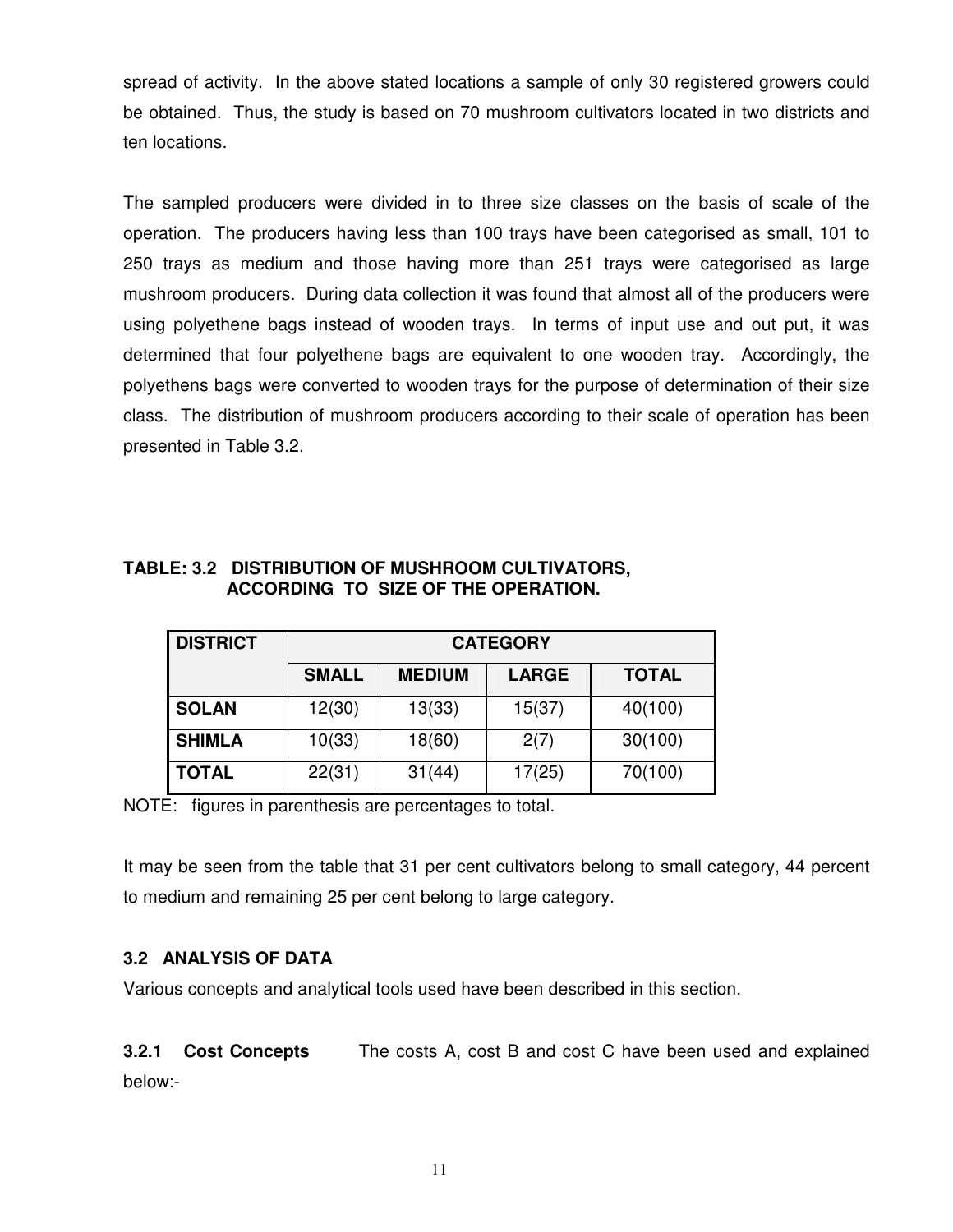**Cost A1:** Included value of hired labour, hired machinery charges, value of spawn, compost, insecticides and pesticides, water and electricity charges, depreciation on implements, interest on working capital etc.

**Cost A<sub>2</sub>** Cost A<sub>1</sub> + rent-paid for leased in shed/building

**Cost B** Cost  $A_2$  + imputed rental value of own shed/building + interest on own fixed capital

**Cost C** Cost B + imputed value of family labour

**3.2.2 Financial Efficiency** The financial efficiency has been measured by using following ratios.

1. Capital Turn over Ratio: Measures efficiency of capital invested and is measured as

Capital turn over ratio = Gross Income /Fixed capital investment

- 2. Operating Ratio = Total operating & maintenance cost / Gross profit
- 3. Gross Ratio  $=$  Total cost of cultivation / Gross farm income
- 4. Rate of Return on capital  $=$  Net farm income /Fixed capital investment

**3.2.3 Production Function Analysis** The production function analysis has been used in order to study the relationship of mushroom yield (exogenous variable) with total working capital and human labour (endogenous variables). The Linear Production function having following form was used:-

 $Y = aX^{b1}$ <sub>1</sub> $X^{b2}$ <sub>2</sub>

where

- $Y =$  Mushroom yield
- $X_1$  = Total working capital
- $X_2 =$  Human labour
- $a =$  Constant
- $b_i =$  Regression coefficients

The return to scale was calculated by adding up the elasticity coefficients i.e.

Returns to scale =  $\sum_i^2 b_i$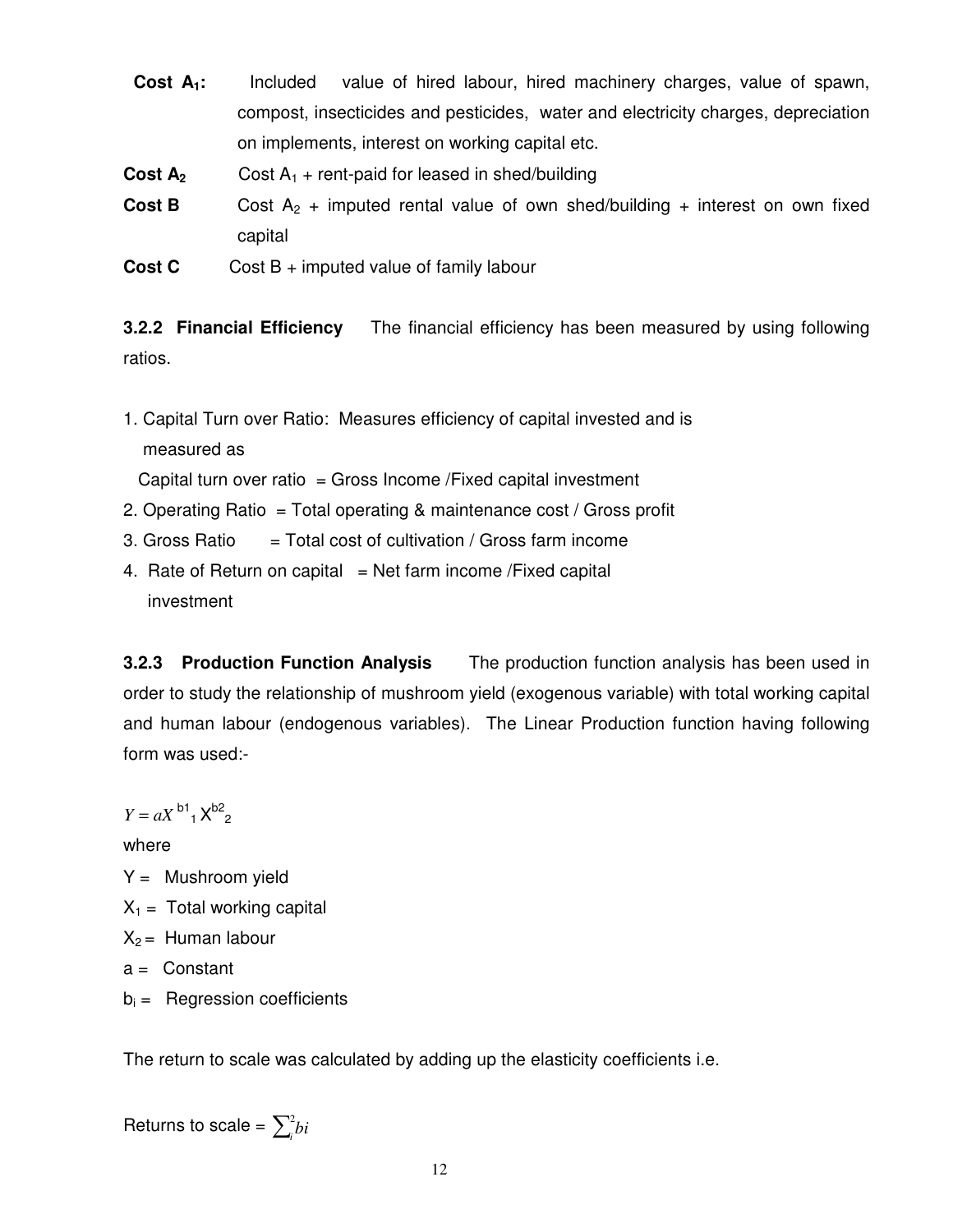The marginal value products (MVPs) have been computed as under

 $MPV_{xi} = ( biy / xi ) . Py$ 

| Where | $b_i$ = Regression coefficient of $i^{th}$ input |
|-------|--------------------------------------------------|
|       | $Y =$ Geometric mean of output                   |
|       | $x_i =$ geometric mean of i<br>input             |
| and   | $P_v$ = price of output                          |

The MVP of factor cost ratio has been calculated as:

MVP of factor cost ratio =  $MVPx_i/Px_i$ Where  $MVP = Marginal value product$  $MVP_{xi}$  = MVP of i<sup>th</sup> input  $P_{xi}$  = Price of i<sup>th</sup> input

Optimum Resource Use: The optimum level of inputs has been calculated as:  $MPP x_i = Px_i/P_y$ 

### **3.3 DATA COLLECTION**

The primary data was collected on a predesigned schedule which was pretested in order to know the short coming before hand. The data was collected by personal interview method by the trained and experienced investigators. The primary data has been supplemented by secondary data mainly from Directorate of Horticulture.

**3.4. REFERENCE PERIOD** Reference period of the study is 1999, calendar year.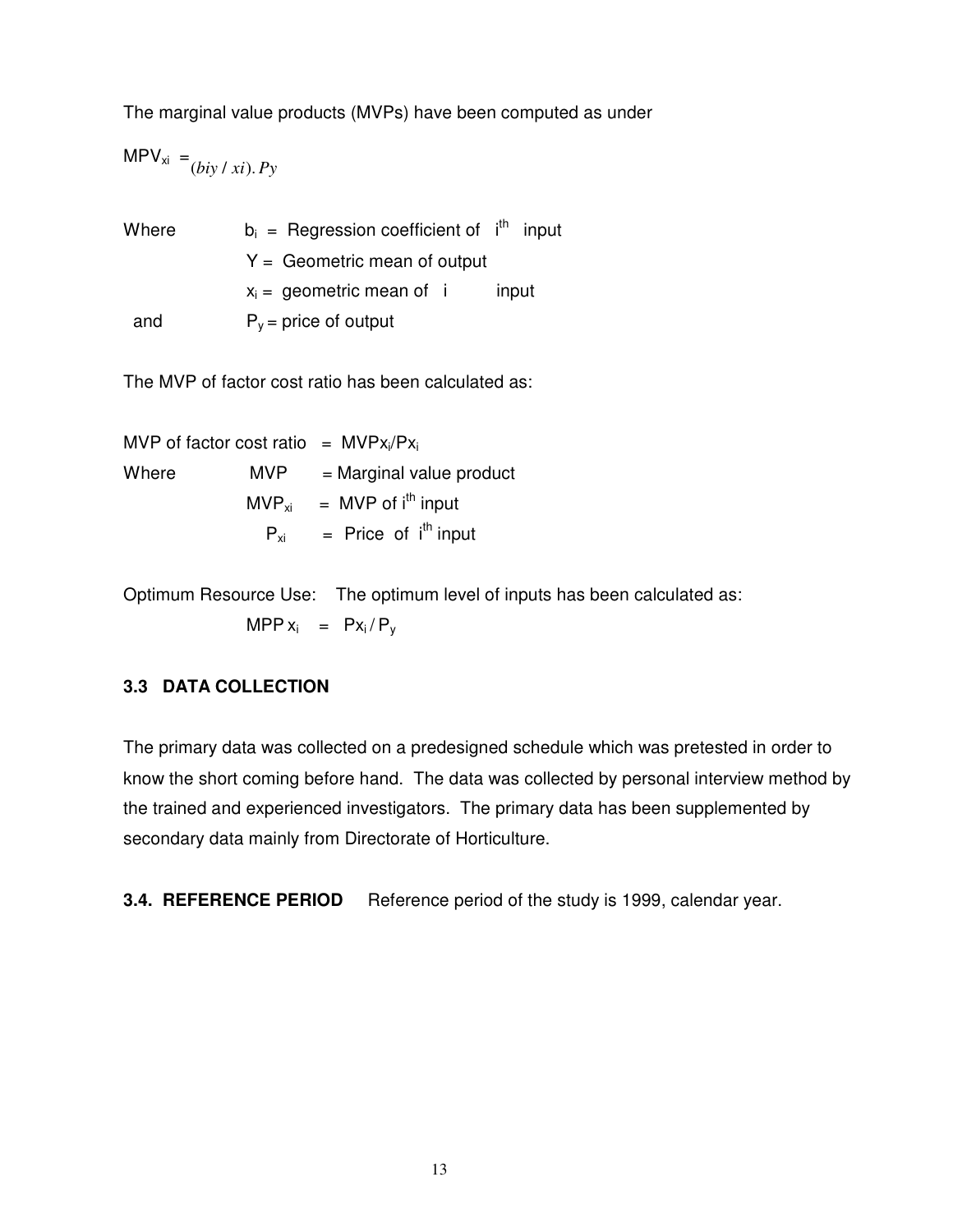## **CHAPTER – IV**

### **CULTIVATION OF WHITE BUTTON MUSHROOMS**

There are various types of mushrooms cultivated the world over. Out of these eight are important viz. button, oyster, straw, shiitake, woody ear, silver ear, winter and namekno which account for 99 per cent of total world production. In India, only three types of mushrooms viz. button, oyster and straw are commercially cultivated. Of these button mushrooms account for about 90 per cent of India's production, about 38 per cent of total world production of mushroom is bottom mushroom.

The white button mushrooms can be grown in the state around an altitude of 2000 M above MSL and it is possible to take five crops in a year. There are certain places in the state like Chail, Shimla, Mandi etc. where the cultivation is possible throughout the year except artificial heating during the winters. Three crops a year are possible in places like Kasauli, Dalhousi and Dharmasala and one to two crops are possible in places like Solan, Kotgarh, Palampur, Jagjeet Nagar etc.

The mushroom production is a complex process and requires special technical skills for raising the crops. For its growth it requires two type of temperatures, 23-28oc for spawn run or vegetative growth and 12-18oc for fruit body formation. The humidity during fructification should be 80-90 per cent with proper ventilation. The cultivation involves three basic steps.

- 1. Production or procurement of spawn
- 2. Preparation of compost
- 3. Production of crop.

The details of each of these steps have been presented in the following text.

### **4.1 PRODUCTION OR PROCUREMENT OF SPAWN**

### **4.1.1 PROCUREMENT OF SPAWN**

The spawn can be procured from the following sources within the state.

- 1. HPKVV, Palampur
- 2. Dr. Y.S. Parmar University of Horticulture & Forestry, Solan.
- 3. Mr. Chander Mehta, Pearless Quality spawn lab, saproon, Solan.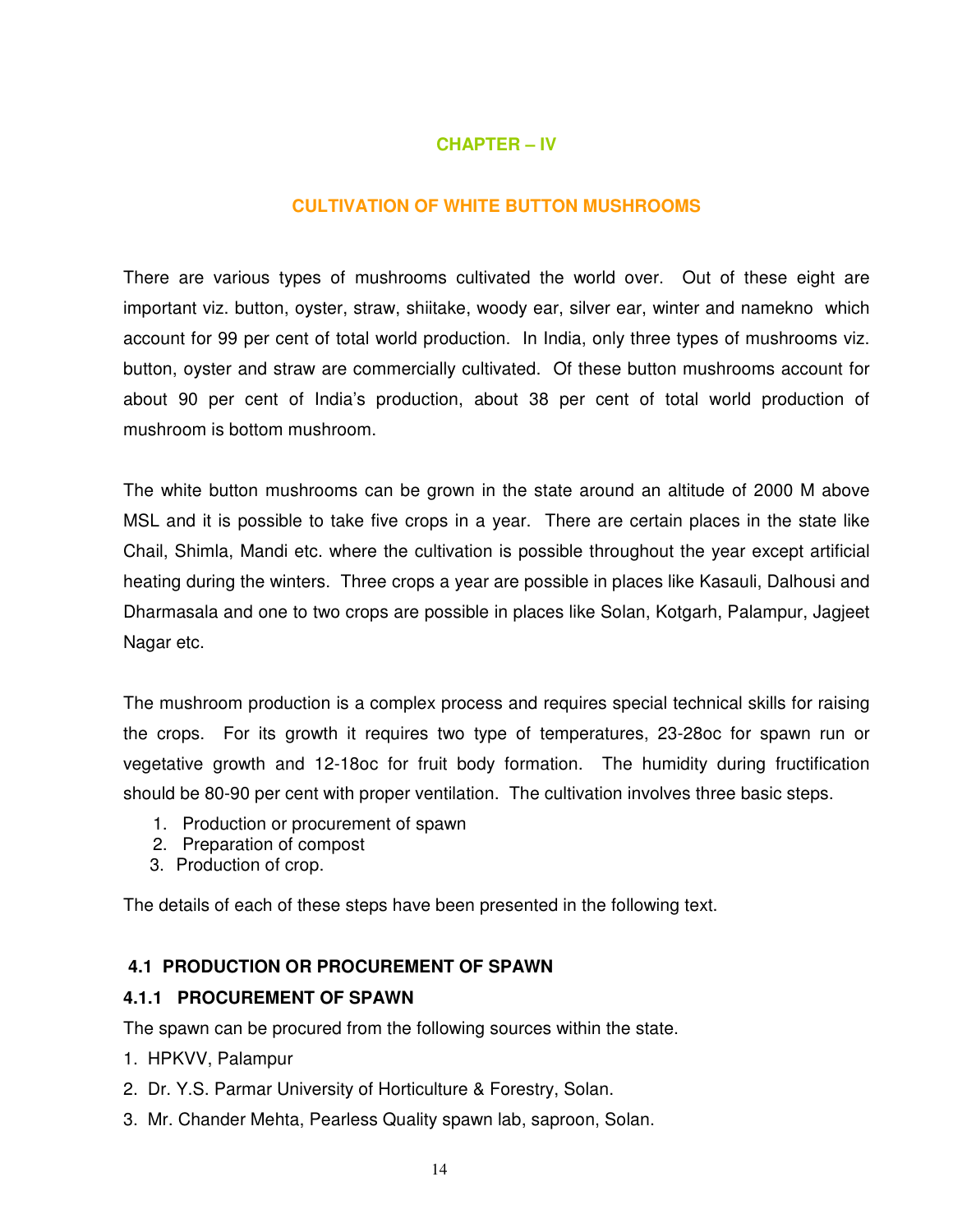### **4.2 PRODUCTION OR PROCUREMENT OF SPAWN**

Button mushroom like other plant species, require the seed for their cultivation which in this case is popularly known as spawn. Spawn is a pure culture of mushroom mycelium grown on a solid substrate such as cereal grains. Before the introduction of cereal grain spawn, the spawn was prepared on sterilised composted manure and was known manure spawn. In northern India most of the spawn is prepared on wheat grain while in south India Jawar is used as a substrate for spawn production. Though, there are number of methods for production of mushrooms i.e. tissue culture, multi spore culture and single spore culture but a typical method for making spawn from wheat grains is the popular one in Himachal Pradesh. In this concern method for preparation of substrate for spawn is as follows.

Clean whole grains are taken for the purpose. Broken grains would be avoided. The grains are permitted by boiling in water for 20-30 minutes. This raises the moisture content of the grains (about 50 per cent) and at the same time makes them soft enough for mycelium to grow on it. Boiling for a longer period will result in breaking of grains and they will become to soft and sticky which should be avoided. After boiling, excess water is drained off by spreading the grains on a wire mesh. Grains are now mixed with gypsum(calcium sulphate) and chalk powder (calcium carbonate) at the rate of 2 per cent and 0.5 per cent respectively on dry weight basis. More elaborately 10 kg of wheat grains will require about 200 gram gypsum and 50 gram chalk powder (Mehta and Kumar, 1988). This will help the check the Ph value of the medium and will prevent sticking of grains with one another. The grains are now filled in containers (glucose bottles or polypropylene bags) and mouth of the containers plugged with non absorbent cotton. These are then sterilised in an autoclave at 22 lb p.s.i pressure for 1 to 2 hours. This gives a uniform temperature of 126.5 c which is sufficient to kill bacterial and other contaminants which might spoil the culture afterwards. The grains are now allowed to cool to room temperature and inoculated with mushroom mycelium. From time to time different workers have given different formulations depending upon the availability of the basic raw materials. Formula given by mushroom research laboratory Solan for short method is as follows.

| Wheat straw           | 1000 Kg. |
|-----------------------|----------|
| <b>Chicken Manure</b> | 400 Kg.  |
| Brewers grain         | 72 kg.   |
| Urea                  | 14.5 kg. |
| Gypsum                | 36 kg.   |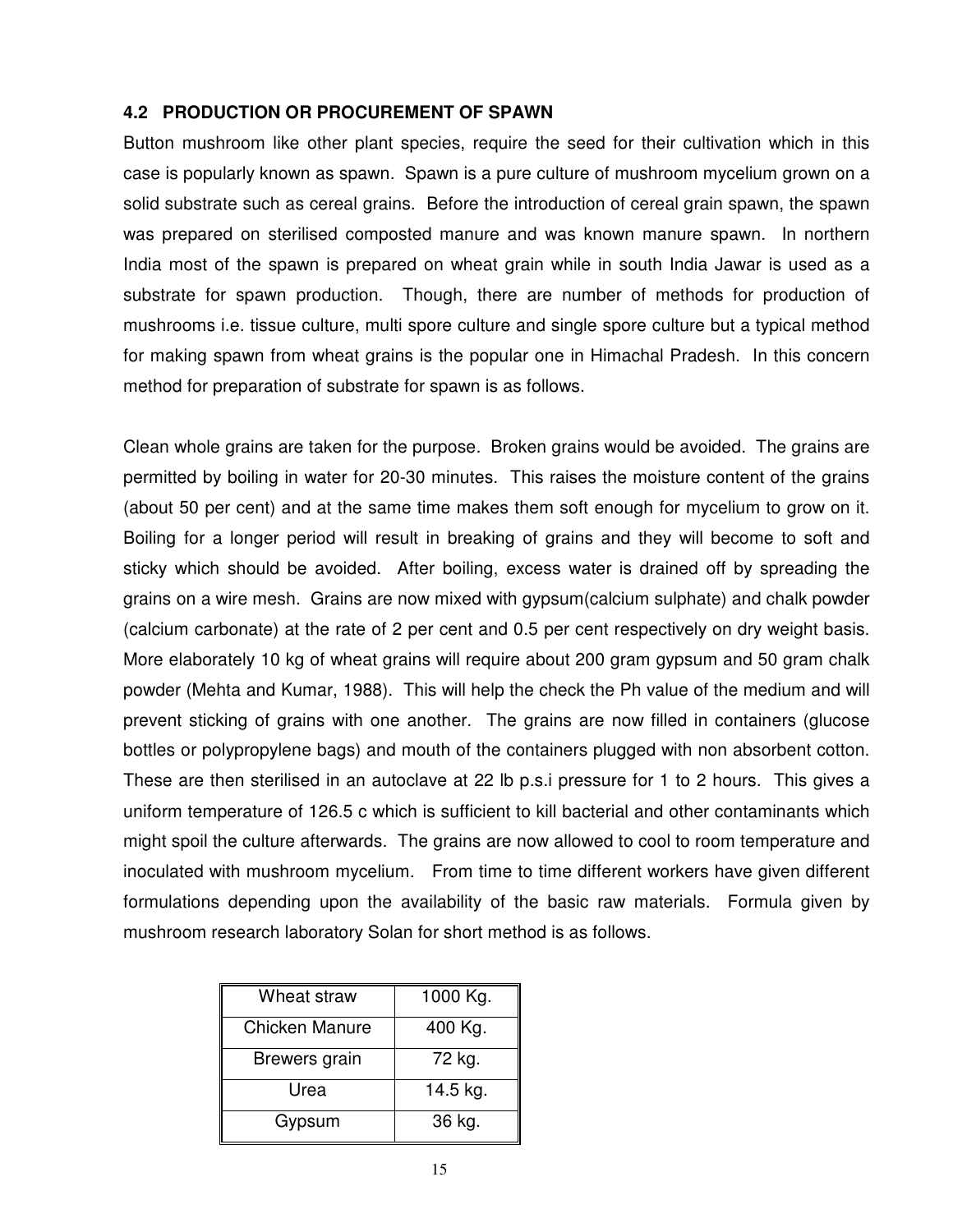For inoculation of grain spawn the mycelium grown on specific medium such as wheat extract agar is transferred to containers under sterile conditions and resulting spawn is called the master spawn. This master spawn is further used to inoculation of large number of bags, bottles and the resultant is commercial spawn. The commercial spawn is used for inoculating the compost beds. Now it becomes essential to discuss about the preparation of compost, which is the second major component for mushroom cultivation.

#### **4.2 PREPARATION OF COMPOST**

There are two methods i.e. long and short methods for preparation of compost. The long method of composting has many shortcomings hence, to overcome these shortcomings, Sinden and Hauser (1950,1953) came out with a noval method which is termed as short method of composting in which the compost is ready in about 16-20 days as compared to 28 days in long method. Compost obtained by such a method is free from the disease and pests and gives 18-25 kg mushrooms from every 100 kg of compost. Short method of composting primarily consists of two parts, out door composting for 10-20 days (Phase-1) followed by pasteurisation and conditioning of the compost inside an insulated room by free circulation of steam and air under set conditions (Phase-II). The main purpose of conditioning/pasteurisation is to kill or inactivate insects, pests and other competitors which may, if present, hamper the spawn run and reduce the yield.

Steam pasteurisation is done in a well insulated room designed for the purpose. This process of pasteurisation completed in an insulated room where walls, roof, ducts, which carry steam, and doors are insulated by proper insulating material. Boiler is required to produce the steam while a blower is needed to below air. The 'short method' of composting was introduced in India, by Hayes and shandilya in 1977. It is completed in two stages. In first phase all the ingredients are allowed to ferment under uncontrolled conditions for 10-12 days. After giving turning to various components 3 times in 6 days and adding Gypsum, the compost gets ready for pasteurisation for IInd phase. To start the procedure, firstly the peak heating room is heated with dry heat to bring the temperature of the room to around 48oc. After that compost from phase one is immediately transferred to minimise the heat losses in transit. All the doors and ventilators are closed and fan is switched on for two hours, to have uniform distribution of air on the second day live steam is introduced in the room to raise the temperature to 48-52 $^{\circ}$ C. This temperature is maintained for 2-4 days. After that fresh air is introduced for 15-20 minutes then all the doors and ventilators are closed and steam is injected to raise the temperature to 58-60 $^0$  C for 4 hours. Steam supply is then cut off and fresh air is gradually introduced in the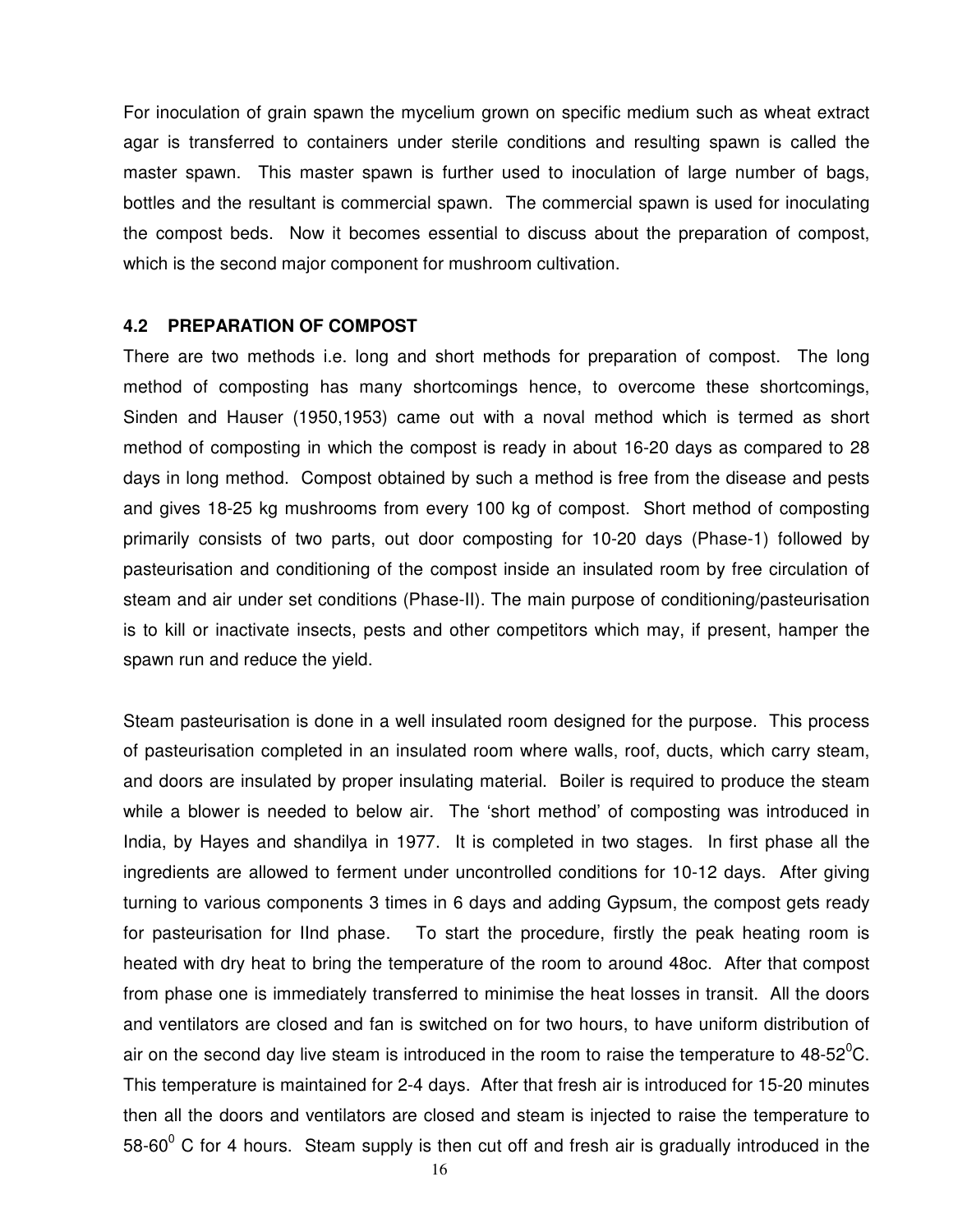room to lower the temperature in the room. Temperature of the room is maintained at 48 to  $52^{\circ}$ C for 4 days. This temperature is maintained for the conditioning of the compost. During this period compost is generally freed from ammonia and compost temperature is further reduced to 24<sup>0</sup> C by introduction of fresh air. If there is no smell of ammonites it is ready for the spawning.

#### **4.3 PRODUCTION OF CROP**

Mushroom cultivation is still done seasonally under natural conditions in India. There are two systems of cultivation of mushroom in India i.e. cultivation in wooden trays and polythene bags. Due to shortage and control on wood cutting, bag cultivation has proved very suitable because of its easy availability, low cost, being easily disposable and due to very low threat of contamination due to use of fresh bags every time. A polythene bag of 35"x24" of 150 gauge thickness is large enough to accommodate 15.20 kg compost up to a depth of 30-37 cm. These bags after filling are kept in the growing rooms in racks. Five modern mushroom farms use shelf system for cultivation of crop of 72 days duration each. In Himachal Pradesh number of crops vary as per the climate and availability of technology, which results into various levels of production in different pockets where mushroom is cultivation.

#### **4.4 SPAWNING**

The process of mixing spawn (seed) in fully prepared compost is called spawning. Four main methods of spawning have frequently been used with grain spawn i.e. spot spawning, surface spawning, layer spawning and 'through' or mixed spawning. The last method is the most efficiently and widely used method and gives and early and uniform spawn run. For proper growth of crop, recommended dose of spawn is, 500gms to 750gms for 100 kg of compost. After spawning, the beds are pressed gently to have uniform surface. The best temperature for the growth of mycelium in compost is about 23 $^0$  C. During winters it may become necessary to heat the rooms with dry heat/stream to bring the room temperature within this range. Heating with steam is a better alternative as steam has high latent heat of vaporization and will also maintain the humidity in the room. During summer however, cooling is required to bring the room temperature to optimum level for mycelial growth of button mushrooms. The temperature of the compost should not be allowed to go beyond  $30^{\circ}$ C. Sufficient air should be circulated in the spawn running room to obtain uniform temperature throughout the room. As soon as the spawned compost gets the right temperature, the spawn grain becomes fluffy and mycellium starts to grow into the compost. Growth of mycelium in compost can be visualized in the form of circular spread of whitish silky mycelial threads spreading on all sides from grain spawn, 4 to 5 days after spawning. If the optimum conditions have been provided it takes about 12-15 days for compost to be fully impregnated with the mycelium.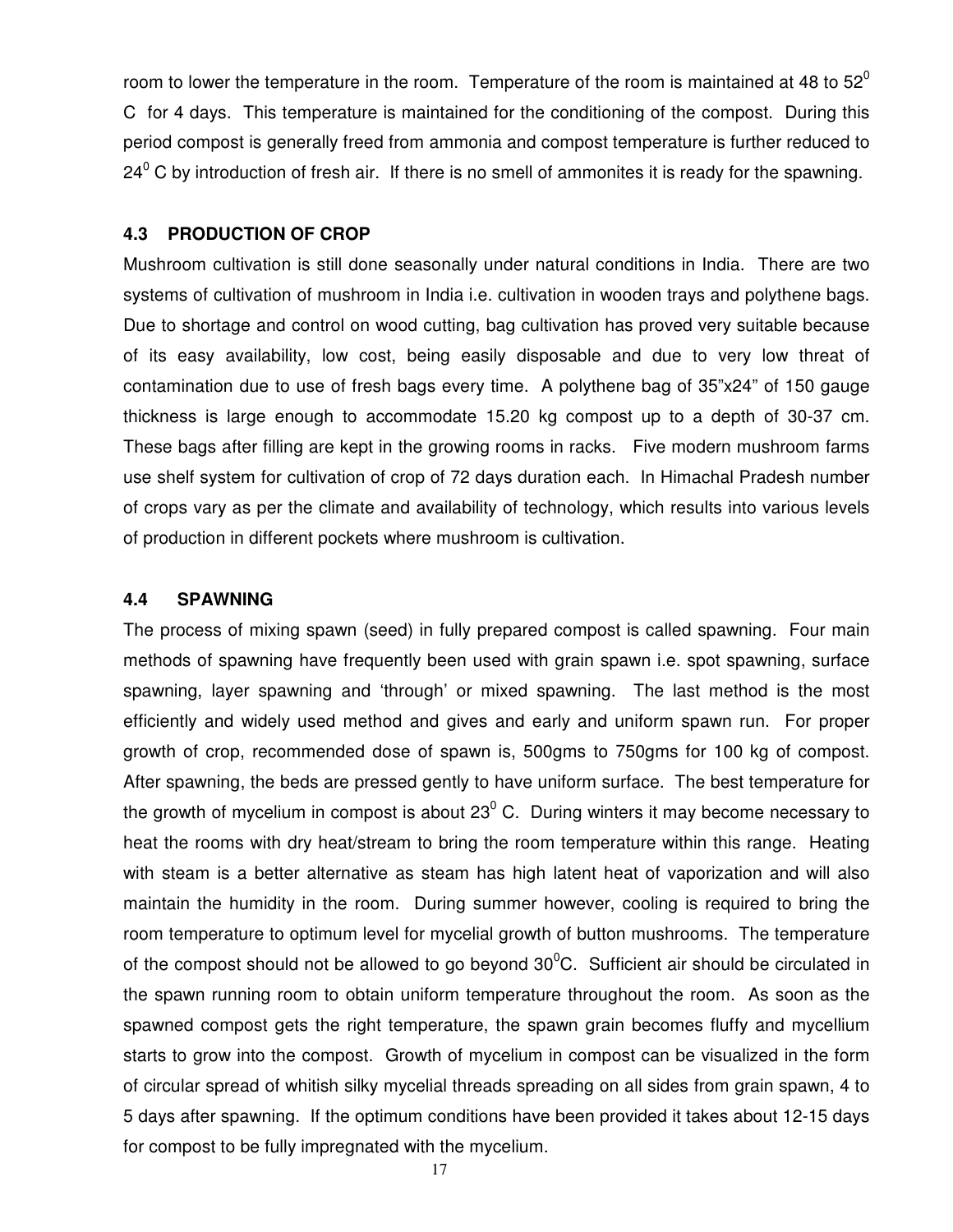#### **4.5 CASING AND CROP MANAGEMENT**

To introduce fruit body formation the compost surface has to be covered with a layer of casing soil. The process of applying casing layer over the compost bed is called 'Casing' of mushroom beds. It is normally believed that mushrooms do not fruit unless some stress is provided. There are however other reasons also which necessitate the application of casing soil on compost beds, which are:

- (1) Casing supplies water for growth and development of fruit bodies and regulates the flow of nutrients from compost to developing fruit bodies;
- (2) It prevents compost surface from drying out and act as a blanket;
- (3) The casing soil provides physical support to growing fruit bodies etc.

For preparation of casing peat is a universally accepted medium of mushroom cultivation. But, in Himachal Pradesh due to non-availability of peat a mixture of 2 years old farm yard manure and loam soil in the ratio of 2:1 is to be used for preparation of casing. for killing various pests and disease, casing soil is treated chemically or pasteurised with steam and casing layer about 3-4 cm thick is applied uniformly over the entire surface of compost. Application of casing takes place after the mycelium has completely colonized the compost.

Temperature of the cropping room is maintained  $23\pm2^0$  C for about a week to allow the mushroom mycelium to spread into casing layer. A very light spray of formalin is given after the casing has been done over the surface of casing soil. Normally after casing, the mycelium takes 7 days for spreading in casing soil before the fruit body formation starts. Casing soil provides moisture to growing fruit bodies therefore it is essential to keep the casing layer moist. This can be achieved by frequent watering of casing layer. Water is sprayed with the help of an ordinary foot sprayer in the form of mist. In about a week's time mycelium spreads in the casing soil. Now the stage comes when temperature toward to 14-18 C. Fruit body initials, which appear in the form of pinheads start growing and gradually developed into button stage. Harvesting is done at the button stage i.e. before caps expands and gills are closed. Open mushrooms are not accepted by consumer due to inferior quality and shorter shelf life.

Mushrooms are picked or harvested by gently holding the mushroom between the thumb and fingers, twisting slightly and gently pulling out. Lower position of the fruit body where mycelium threads and soil particles adhere is cut and discarded and the upper position is kept for human consumption.

18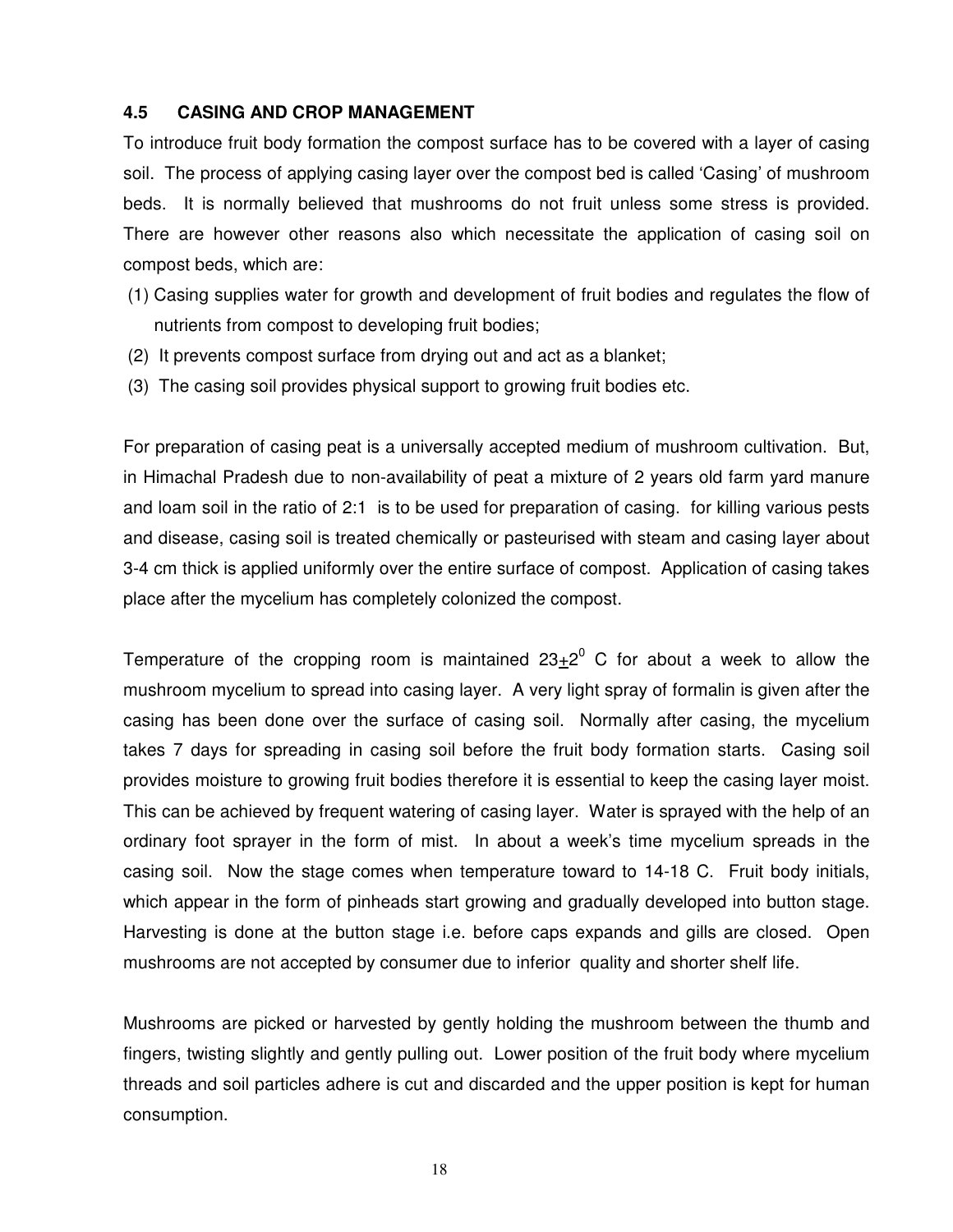#### **CHAPTER - V**

#### **GOVERNMENT SCHEMES FOR DEVELOPMENT OF MUSHROOMS IN HIMACHAL PRADESH**

The government of Himachal Pradesh has been providing various incentives to marginal and small farmers, scheduled caste and schedule tribe families. Such incentives are being provided under Mushroom Project, Chambaghat (Solan) for the districts Solan, Shimla and Sirmour and under Indo-Dutch Project, Palampur for districts Kangra, Mandi, Chamba and Hamirpur. The following incentives are available.

#### **5.1 TRAINING**

In order to provide technical know-how to farmers, ten day training programmes are organised by department of Horticulture, Himachal Pradesh. Such programmes are organised from time to time. The participants of such programmes belonging to the state are given training allowance at the rate of Rs. 50.75 per day.

#### **5.2 REGISTRATION**

The cultivators who are desirous of getting themselves registered with department of Horticulture are registered according to the category they belong to. It is necessary for the persons who have obtained training and belonging to H.P. to get themselves registered according to their category (like SC,ST etc.). For getting themselves registered a person has to obtain the certificate of being bona fide resident of H.P., certificate of his category from SDM office and submit these along with the training certificate to the department of Horticulture, H.P. Mushroom Project. After this they are issued a registration number. This number is important for getting compost or spawn and claiming subsidy on these.

#### **5.3 BANK LOANS**

The registered mushroom cultivators are recommended by the govt for obtaining loans from nationalised banks. Under this scheme a loan of Rs.35,000/- is recommended for the construction of mushroom house for accommodating 100 trays. Under this scheme a subsidy of 10 per cent subject to the maximum of Rs. 3500/- is admissible to SC & ST, magical and small farmers. A subsidy of 3 per cent is also available on the bank interest. The state department of civil supply provides consent, steel etc. on priority for construction of mushroom houses.

19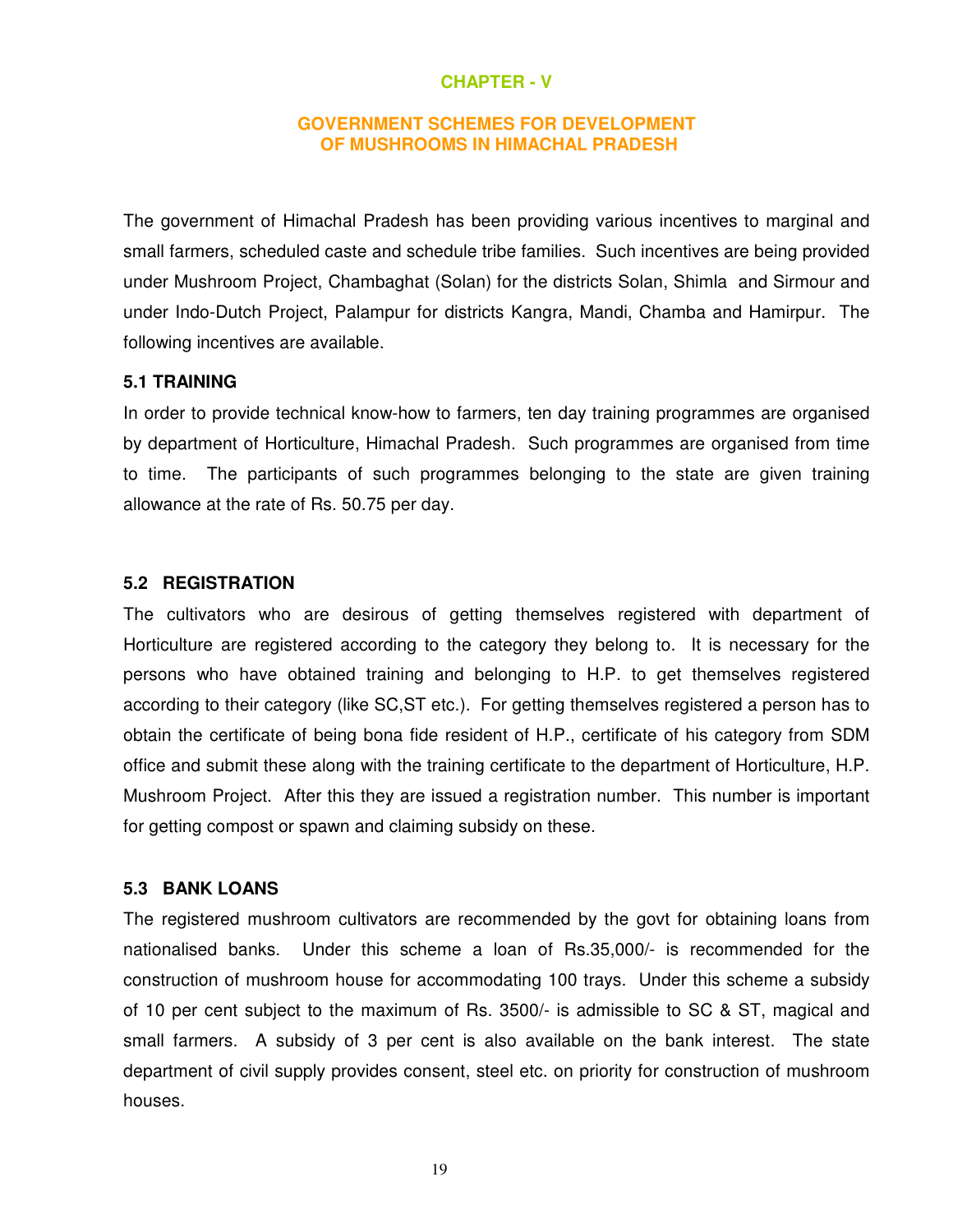### **5.4 SUBSIDY**

The registered SC and ST mushroom growers are eligible for a subsidy of 50% on the purchase of compost. The extent of subsidy on this account for marginal and small farmers and unemployed graduates is 25 per cent. Hundred percent subsidy is available for transportation subjected to the maximum of 400 trays.

### **5.5 TECHNICAL KNOW-HOW**

Since mushroom cultivation is highly technical and skilled job it is essential that they get technical know-how. The technical officers provide the required knowledge to farmers by visiting their mushroom houses. Any problem is solved on the spot and guidance is provided by the officers on their visits.

# **5.6 MODEL BANKABLE PROJECT ON BUTTON MUSHROOM FOR EXPORT**

The National Bank for Agriculture and Rural Development (NABARD) has prepared a 'Model Bankable Project on Button Mushrooms for Export' for refinance to commercial banks. The Bank accords top priority to this activity for providing refinance support to the turn of 90 per cent. The interest rate charged by NABARD for such refinance is 40 per cent less than the financing banks interest rate charged from the entrepreneur. The total cost of the project is Rs.213.32 lakhs including working capital for one year. The repayment of the loan starts from second year. It has been estimated that the Benefit-Cost Ratio (BCR) of the project at 15% rate is 1.31 and Internal Rate of Return (IRR) of 31 per cent.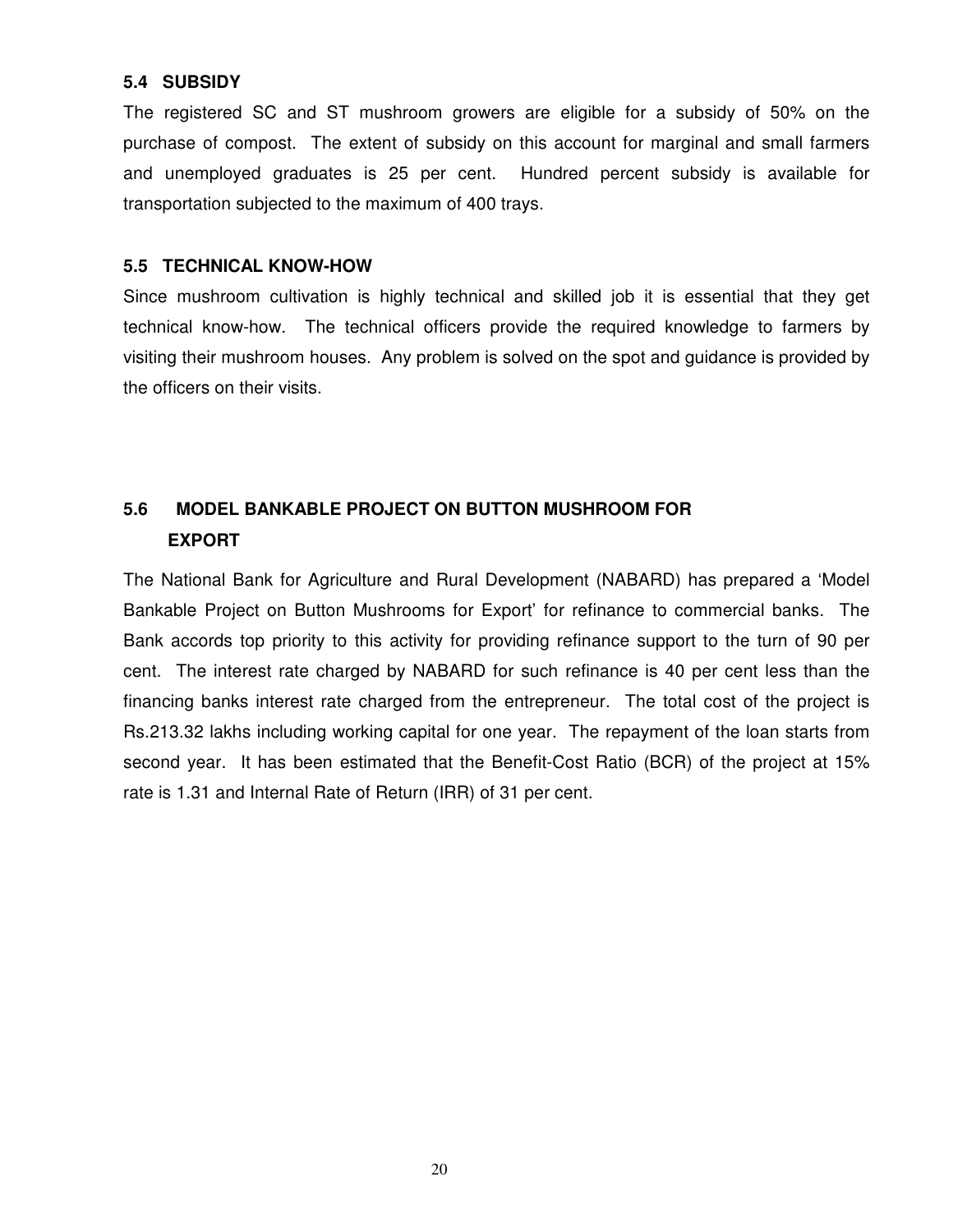### **CHAPTER -VI**

#### **SOCIO-ECONOMIC BACK GROUND OF MUSHROOM FARMERS IN H.P.**

The present chapter intends to provide insight into the socio-economic background of mushroom farmers in the state. The socio-economic parameters form the basis for the production efficiency. These parameters have been discussed in the following text.

#### **6.1 FAMILY SIZE**

The family size forms the basis for determination of working force available for farm activities. Though it is affected by the occupational structure and age composition etc., it still remains the starting point. The average family size of the sampled farmers has been presented in Table 6.1 and it is 5.95 persons per family at overall level. The family size is higher in Shimla (5.63). Among different categories the highest family size is among medium farmers (6.32).

| <b>TABLE: 6.1</b> | <b>AVERAGE FAMILY SIZE OF MUSHROOM</b> |
|-------------------|----------------------------------------|
|                   | <b>CULTIVATORS</b>                     |

| <b>DISTRICT</b> | <b>CATEGORY</b> |               |              |                  |
|-----------------|-----------------|---------------|--------------|------------------|
|                 |                 |               |              |                  |
|                 | <b>SMALL</b>    | <b>MEDIUM</b> | <b>LARGE</b> | <b>ALL FARMS</b> |
| <b>SOLAN</b>    | 6.25            | 6.92          | 5.53         | 6.20             |
| <b>SHIMLA</b>   | 5.10            | 5.88          | 6.00         | 5.63             |
| <b>OVERALL</b>  | 5.72            | 6.32          | 5.58         | 5.95             |

**6.2 EDUCATIONAL LEVEL** 

The literacy levels and more importantly the formal education plays a great role in opening the minds of people to venture into the new fields. About 91 per cent of the persons at overall level were observed to be literate and of them about 11 per cent had obtained some formal qualifications. This percentage was almost same in both the districts. It was personally observed during data collection that those entrepreneurs who graduates or attended colleges, were doing very good business and had expended their level of production many times since the humble beginning with equivalent of 100 trays (400 bags). This clearly indicates the importance of education especially in such unconventional and highly technical vocation like mushroom cultivation.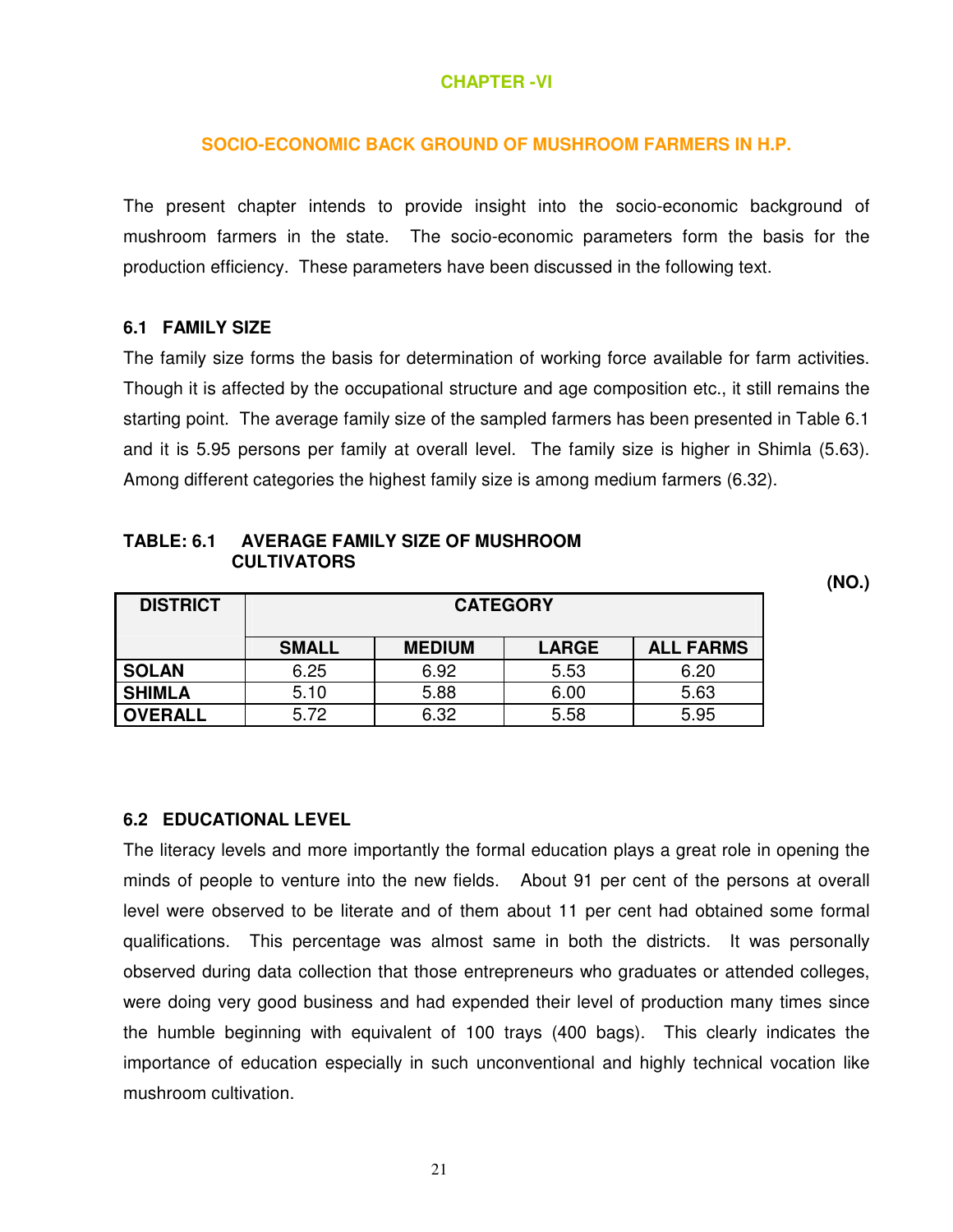| <b>PARTICULAR</b> |              | <b>CATEGORY</b> |              |                  |  |  |
|-------------------|--------------|-----------------|--------------|------------------|--|--|
| S                 |              |                 |              |                  |  |  |
|                   | <b>SMALL</b> | <b>MEDIUM</b>   | <b>LARGE</b> | <b>ALL FARMS</b> |  |  |
|                   |              | <b>SOLAN</b>    |              |                  |  |  |
| <b>ILLETERATE</b> | 4.11         | 14.94           | 9.88         | 9.96             |  |  |
| <b>LITERATE</b>   | 60.27        | 73.56           | 90.12        | 75.10            |  |  |
| <b>FORMALLY</b>   | 35.62        | 11.49           | 0.00         | 14.94            |  |  |
| <b>EDUCATED</b>   |              |                 |              |                  |  |  |
| <b>TOTAL</b>      | 100.00       | 100.00          | 100.00       | 100.00           |  |  |
|                   |              | <b>SHIMLA</b>   |              |                  |  |  |
| <b>ILLETERATE</b> | 5.88         | 7.00            | 0.00         | 6.13             |  |  |
| <b>LITERATE</b>   | 82.35        | 93.00           | 0.75         | 88.34            |  |  |
| <b>FORMALLY</b>   | 11.76        | 0.00            | 0.25         | 5.52             |  |  |
| <b>EDUCATED</b>   |              |                 |              |                  |  |  |
| <b>TOTAL</b>      | 100.00       | 100.00          | 100.00       | 100.00           |  |  |
|                   |              | <b>OVERALL</b>  |              |                  |  |  |
| <b>ILLETERATE</b> | 4.91         | 10.33           | 8.71         | 8.32             |  |  |
| <b>LITERATE</b>   | 70.32        | 84.85           | 79.61        | 80.77            |  |  |
| <b>FORMALLY</b>   | 24.77        | 4.82            | 0.04         | 10.91            |  |  |
| <b>EDUCATED</b>   |              |                 |              |                  |  |  |
| <b>TOTAL</b>      | 100.00       | 100.00          | 100.00       | 100.00           |  |  |

#### **TABLE: 6.2 EDUCATIONAL LEVEL OF FAMILY MEMBERS OF MUSHROOM CULTIVATORS.**

### **6.3 OCCUPATIONAL PATTERN**

The occupation pattern of all the workers was analysed and it was revealed that despite all of the sample being those of mushrooms farming households, only 21.60 per cent persons were engaged in mushroom production (Table 6.3) at overall level. The agriculture still remains the largest employees with about 62 per cent workers engaged in it. About 9 and 7 per cent workers at overall level had their main occupation as being employed in various govt. departments and trade/business respectively. The category wise analysis indicates that small and large mushroom cultivators had about 23 per cent of their work force had mushroom farming as their main occupation. This percentage was slightly lower in case of medium mushroom farmers. The district wise position may also be referred to from this table.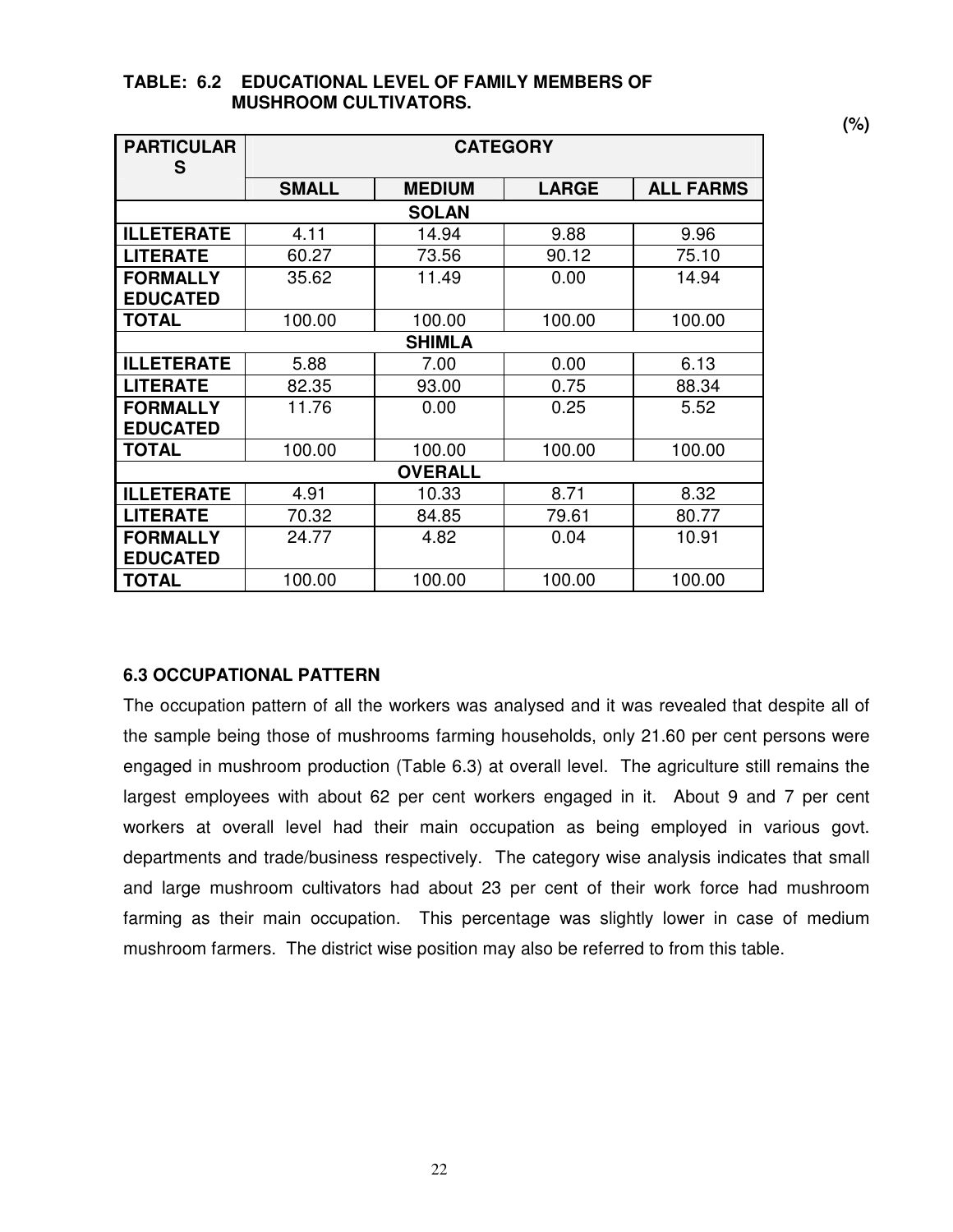| <b>CATEGORY</b> | <b>OCCUPATION</b> |                |       |                                              |                             |
|-----------------|-------------------|----------------|-------|----------------------------------------------|-----------------------------|
|                 | AGRI.             | <b>SERVICE</b> | TRADE | <b>MUSHRO</b><br><b>OM</b><br><b>FARMING</b> | NO. OF<br><b>WORKE</b><br>R |
|                 |                   | <b>SOLAN</b>   |       |                                              |                             |
| <b>SMALL</b>    | 53.06             | 16.33          | 6.12  | 24.49                                        | 49                          |
| <b>MEDIUM</b>   | 66.15             | 9.23           | 4.62  | 20.0                                         | 65                          |
| <b>LARGE</b>    | 60.32             | 11.11          | 4.76  | 23.81                                        | 63                          |
| <b>TOTAL</b>    | 60.45             | 11.86          | 5.08  | 22.60                                        | 177                         |
| <b>SHIMLA</b>   |                   |                |       |                                              |                             |
| <b>SMALL</b>    | 62.22             | 8.89           | 6.67  | 22.28                                        | 45                          |
| <b>MEDIUM</b>   | 65.59             | 5.38           | 9.68  | 19.35                                        | 93                          |
| <b>LARGE</b>    | 60.00             | 0.00           | 20.00 | 20.00                                        | 10                          |
| <b>TOTAL</b>    | 64.19             | 6.08           | 9.46  | 20.27                                        | 148                         |
|                 |                   | <b>OVERALL</b> |       |                                              |                             |
| <b>SMALL</b>    | 57.22             | 12.95          | 6.37  | 23.47                                        | 94                          |
| <b>MEDIUM</b>   | 65.83             | 6.99           | 7.56  | 19.62                                        | 158                         |
| <b>LARGE</b>    | 60.28             | 9.81           | 6.55  | 23.36                                        | 73                          |
| <b>TOTAL</b>    | 62.06             | 9.38           | 6.96  | 21.60                                        | 325                         |

### **TABLE: 6.3 OCCUPATIONAL PATTERN OF MUSHRROOM CULTIVATORS (MAIN OCCUPATION)**

## **6.4 SUBSIDIARY OCCUPATION**

It was observed that out of 325 workers 263 also had some subsidiary occupation. The largest number (53.75%) has mushroom farming as their subsidiary occupation and the rest, 46.78 per cent were helping in agriculture (Table 6.4). No person had service or trade as their secondary occupation. The district level analysis indicated very small variations in these figures.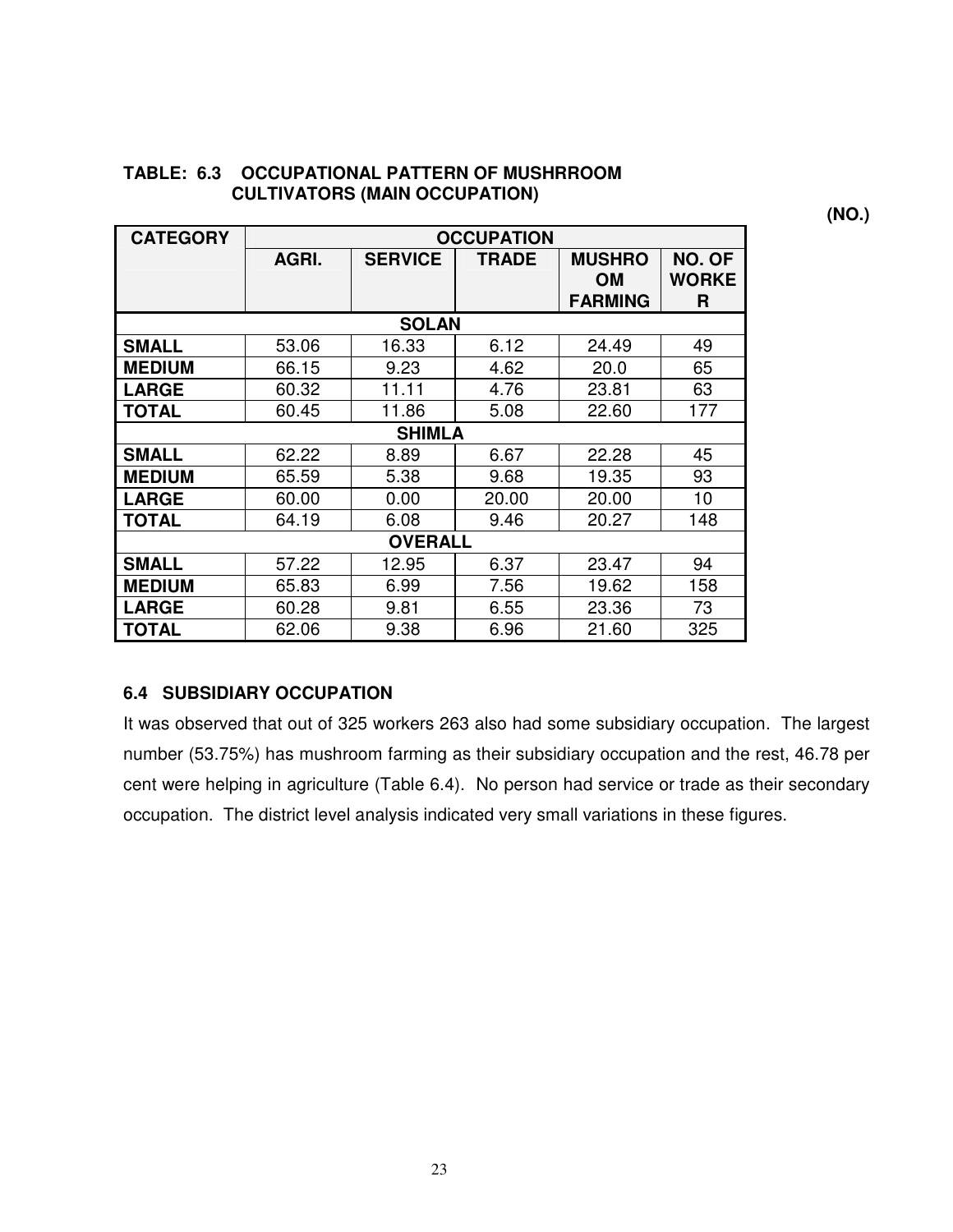### **TABLE: 6.4 OCCUPATIONAL PATTERN OF MUSHROOM CULTIVATORS (SUBSIDIARY OCCUPATION)**

**(NO.)** 

| <b>CATEGORY</b> |       |                | <b>OCCUPATION</b> |                |              |  |
|-----------------|-------|----------------|-------------------|----------------|--------------|--|
|                 | AGRI. | <b>SERVICE</b> | <b>TRADE</b>      | <b>MUSHRO</b>  | NO. OF       |  |
|                 |       |                |                   | OМ             | <b>WORKE</b> |  |
|                 |       |                |                   | <b>FARMING</b> | <b>RS</b>    |  |
|                 |       | <b>SOLAN</b>   |                   |                |              |  |
| <b>SMALL</b>    | 50.00 | 0.00           | 0.00              | 50.00          | 46           |  |
| <b>MEDIUM</b>   | 44.00 | 0.00           | 0.00              | 56.00          | 50           |  |
| <b>LARGE</b>    | 44.64 | 0.00           | 0.00              | 55.36          | 56           |  |
| <b>TOTAL</b>    | 46.05 | 0.00           | 0.00              | 51.95          | 152          |  |
|                 |       | <b>SHIMLA</b>  |                   |                |              |  |
| <b>SMALL</b>    | 50.00 | 0.00           | 0.00              | 50.00          | 34           |  |
| <b>MEDIUM</b>   | 46.38 | 0.00           | 0.00              | 53.62          | 69           |  |
| <b>LARGE</b>    | 50.00 | 0.00           | 0.00              | 50.00          | 8            |  |
| <b>TOTAL</b>    | 47.75 | 0.00           | 0.00              | 52.25          | 111          |  |
| <b>OVERALL</b>  |       |                |                   |                |              |  |
| <b>SMALL</b>    | 50.00 | 0.00           | 0.00              | 50.00          | 80           |  |
| <b>MEDIUM</b>   | 43.96 | 0.00           | 0.00              | 56.04          | 119          |  |
| <b>LARGE</b>    | 45.27 | 0.00           | 0.00              | 54.73          | 64           |  |
| <b>TOTAL</b>    | 46.78 | 0.00           | 0.00              | 53.75          | 263          |  |

## **6.5 OFF FARM INCOME**

The mushroom farmers have been deriving off-farm income from two sources viz. govt. job and trade/business. It was found that each family at overall level, derived an annual income of Rs.44,243/- (Table 6.5). The off-farm income was found to be directly related to category of household. The off-farm in district Solan was substantially higher (Rs.53,325/year/H.H.) as compared with Shimla where it was only Rs.32,133/H.H./year.

## **TABLE: 6.5 OFF-FARM INCOME GENERATION.**

| .               | 9. ARRI 111991116 SEREIGHTUS |                 |              |                |                  |  |
|-----------------|------------------------------|-----------------|--------------|----------------|------------------|--|
|                 |                              |                 |              |                | (Rs./ANNUM/H.H.) |  |
| <b>DISTRICT</b> |                              | <b>CATEGORY</b> |              |                |                  |  |
|                 |                              |                 |              |                |                  |  |
|                 | <b>SMALL</b>                 | <b>MEDIUM</b>   | <b>LARGE</b> | <b>OVERALL</b> |                  |  |
| <b>SOLAN</b>    | 10,000                       | 51,000          | 90,000       | 53,325         |                  |  |
| <b>SHIMLA</b>   | 8,000                        | 42,000          | 64,000       | 32,133         |                  |  |
| <b>OVERALL</b>  | 9.094                        | 45,774          | 86,941       | 44,243         |                  |  |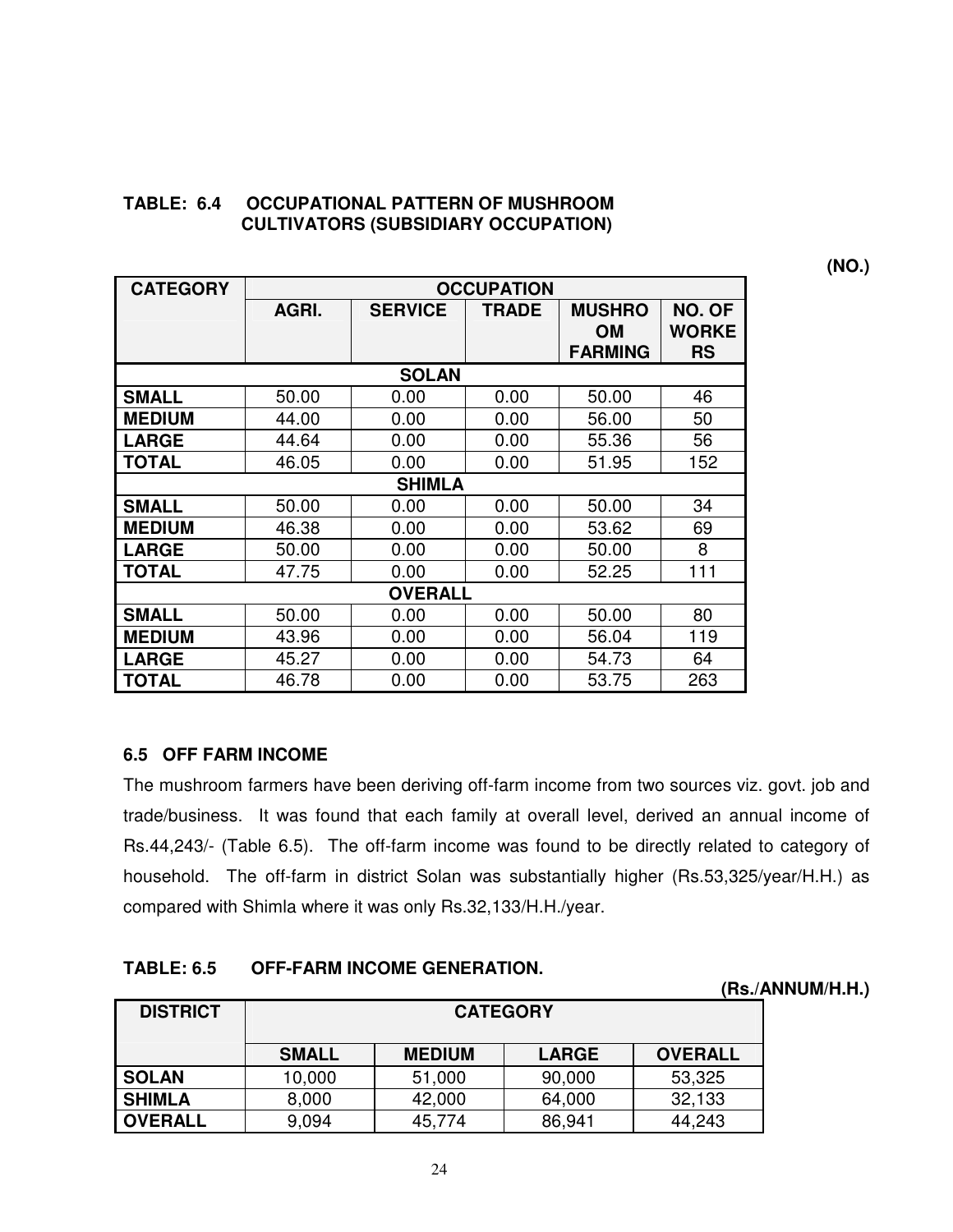### **6.6 LOCATION OF FARMS**

All the farms were located either on road head or very near to it. Table 6.6 reveals that average distance of farm from road head is 0.29 kms for overall sample and was 0.26 kms for Solan and 0.32 kms for Shimla district. The smaller the category, greater was the distance. It may have been due to the reason that the mushroom farmers located on or very near to road head might have expended the scale of operation and with the time may have come into large category of farmers.

| <b>DISTRICT</b> | <b>CATEGORY</b> |               |              |                |
|-----------------|-----------------|---------------|--------------|----------------|
|                 | <b>SMALL</b>    | <b>MEDIUM</b> | <b>LARGE</b> | <b>OVERALL</b> |
| <b>SOLAN</b>    | 0.41            | 0.28          | 0.12         | 0.26           |
| <b>SHIMLA</b>   | 0.47            | 0.30          | 0.15         | 0.32           |
| <b>OVERALL</b>  | 0.44            | 0.26          | 0.13         | 0.29           |

### **TABLE: 6.6 LOCATION OF FARM (AVERAGE DISTANCE FROM ROAD HEAD).**

## **6.7 LAND RESOURCES**

The land resources owned by the sampled farmers have been presented in Table 6.7 where in it may be seen that each household at overall level own 1.97 Ha. of land of which 1.20 Ha. is cultivated. The land resources in Solan were considerably higher 2.79 Ha per household of which 1.28 Ha are under plough, as compared with Shimla where these figures stand at 0.87 Ha and 0.59 Ha respectively. The large mushroom farmers have the highest amount of land followed by small and medium (It may be recalled here that present categorisation is on the basis of scale of mushroom cultivation and not on amount of land).

25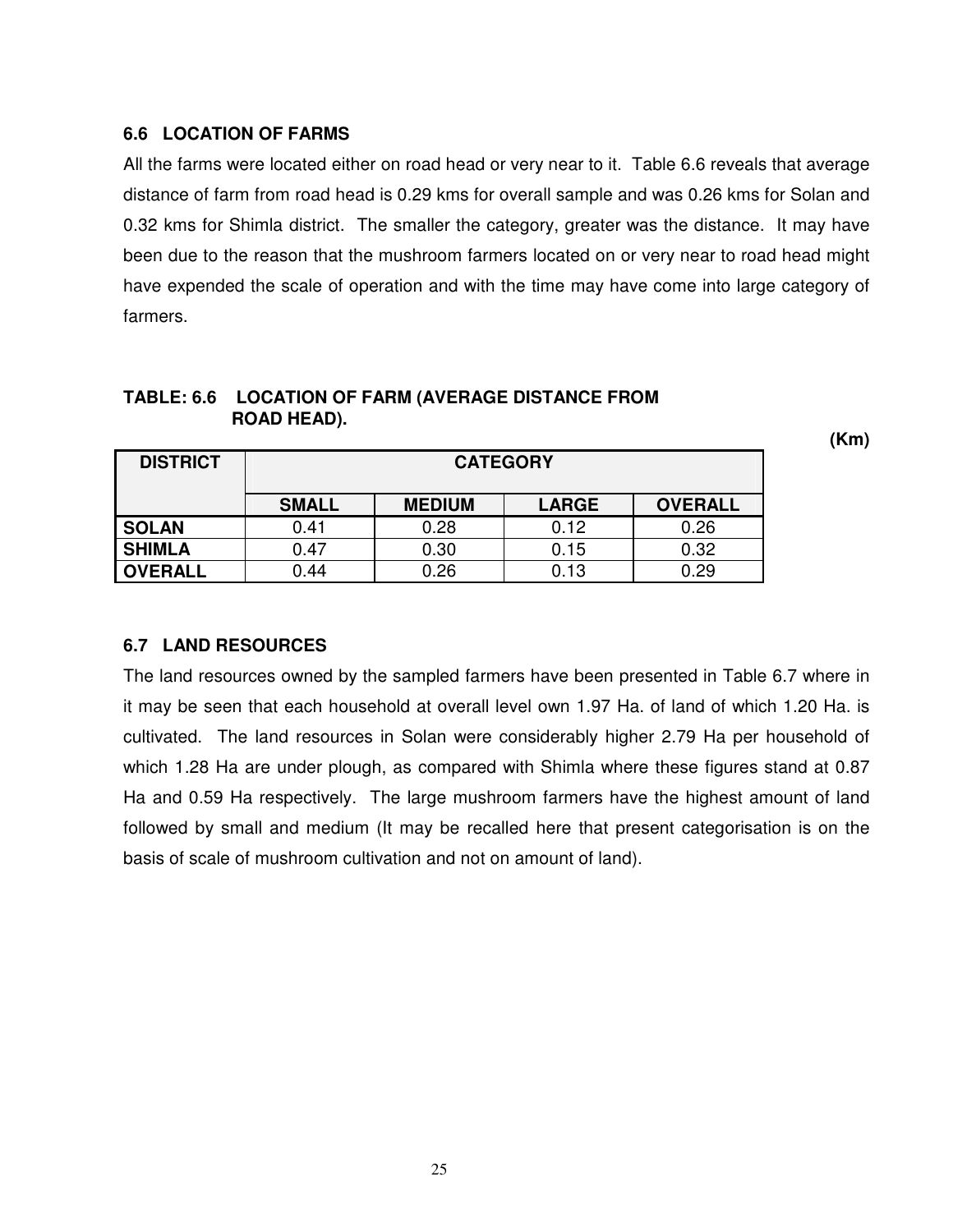| <b>PARTICULARS</b> | <b>CATEGORY</b> |               |              | <b>OVERALL</b> |  |  |
|--------------------|-----------------|---------------|--------------|----------------|--|--|
|                    | <b>SMALL</b>    | <b>MEDIUM</b> | <b>LARGE</b> |                |  |  |
|                    |                 | <b>SOLAN</b>  |              |                |  |  |
| <b>TOTAL LAND</b>  | 2.42            | 2.10          | 3.67         | 2.79           |  |  |
| <b>CULT. LAND</b>  | 1.11            | 0.97          | 1.69         | 1.28           |  |  |
|                    |                 | <b>SHIMLA</b> |              |                |  |  |
| <b>TOTAL LAND</b>  | 0.79            | 0.84          | 1.60         | 0.87           |  |  |
| <b>CULTI. LAND</b> | 0.56            | 0.52          | 1.28         | 0.59           |  |  |
| <b>OVERALL</b>     |                 |               |              |                |  |  |
| <b>TOTAL LAND</b>  | 1.68            | 1.37          | 3.43         | 1.97           |  |  |
| . LAND             | 0.86            | 0.71          | 1.64         | 1.20           |  |  |

### **TABLE: 6.7 LAND RESOURCES OF SELECTED MUSHROOM CULTIVATORS.**

**(Ha./Farm)** 

## **6.8 CROPPING PATTERN**

The study of cropping pattern (Table 6.8) reveals that during kharif season maize and tomato are the main crops, 0.28 and 0.23 Ha. of area devoted for these by each household at overall level. The potato accounts for other 0.10 Ha. The number of crops during rabi season are more and most important, from area allocation points of view is wheat accounting for 0.28 Ha. per farm. This is followed by peas (0.22 Ha.) and cabbage (0.10 Ha.). Barley and cauliflower each accounted for 0.05 Ha on each farm. Tomatoes are not grown on sampled farms of Shimla in higher area allocation for potato (0.16 Ha.) was observed. In comparison, peas are not cultivated by the Solan farmers. Other details may also be referred to from the table.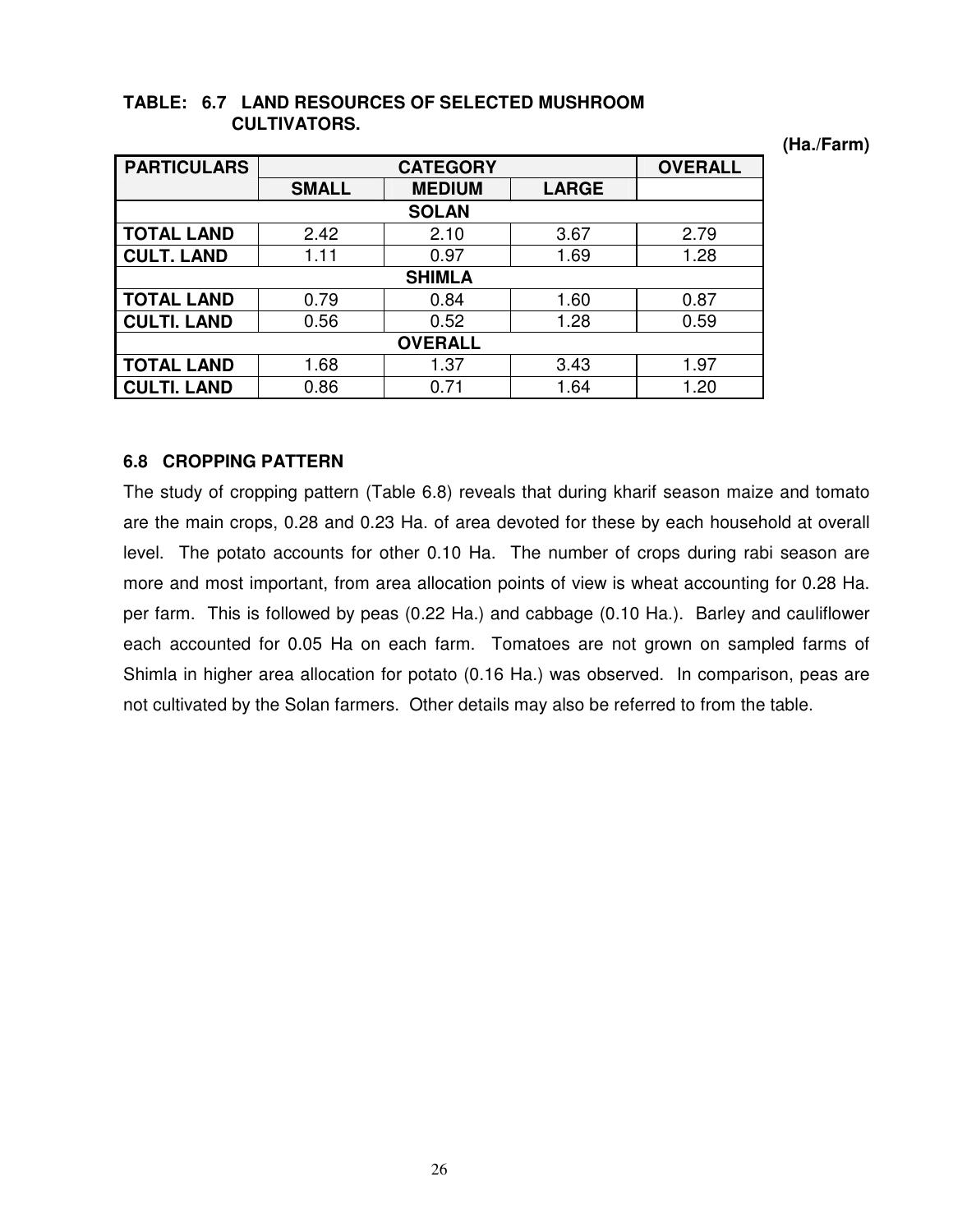| <b>PARTICULARS</b> |              | <b>CATEGORY</b> |              | <b>OVERALL</b> |
|--------------------|--------------|-----------------|--------------|----------------|
|                    | <b>SMALL</b> | <b>MEDIUM</b>   | <b>LARGE</b> |                |
|                    |              | <b>SOLAN</b>    |              |                |
| <b>KHARIF</b>      |              |                 |              |                |
| 1. Maize           | 0.58         | 0.36            | 0.53         | 0.49           |
| 2. Potato          | 0.07         | 0.04            | 0.08         | 0.06           |
| 3.Tomato           | 0.36         | 0.36            | 0.46         | 0.40           |
| <b>RABI</b>        |              |                 |              |                |
| 1. Wheat           | 0.64         | 0.36            | 0.44         | 0.47           |
| 2. Barley          | 0.07         | 0.04            | 0.09         | 0.07           |
| 3.Cauliflower      | 0.05         | 0.00            | 0.17         | 0.08           |
| 4. Cabbage         | 0.04         | 0.00            | 0.19         | 0.08           |
| 5.Peas             | 0.25         | 0.37            | 0.28         | 0.00           |
|                    |              | <b>SHIMLA</b>   |              |                |
| <b>KHARIF</b>      |              |                 |              |                |
| 1. Maize           | 0.03         | 0.12            | 0.00         | 0.01           |
| 2. Potato          | 0.24         | 0.00            | 0.16         | 0.16           |
| 3. Tomato          | 0.00         | 0.00            | 0.00         | 0.00           |
| <b>RABI</b>        |              |                 |              |                |
| 1.Wheat            | 0.04         | 0.00            | 0.00         | 0.01           |
| 2. Barley          | 0.06         | 0.00            | 0.00         | 0.02           |
| 3. Cauliflower     | 0.00         | 0.03            | 0.00         | 0.02           |
| 4. Cabbage         | 0.13         | 0.11            | 0.16         | 0.12           |
| 5. Peas            | 0.04         | 0.15            | 0.16         | 0.11           |
|                    |              | <b>OVERALL</b>  |              |                |
| <b>KHARIF</b>      |              |                 |              |                |
| 1. Maize           | 0.33         | 0.15            | 0.46         | 0.28           |
| 2. Potato          | 0.14         | 0.08            | 0.09         | 0.10           |
| 3. Tomato          | 0.19         | 0.15            | 0.40         | 0.23           |
|                    |              |                 |              |                |
| <b>RABI</b>        |              |                 |              |                |
| 1. Wheat           | 0.37         | 0.15            | 0.39         | 0.28           |
| 2. Barley          | 0.06         | 0.02            | 0.08         | 0.05           |
| 3. Cauliflower     | 0.02         | 0.02            | 0.15         | 0.05           |
| 4. Cabbage         | 0.08         | 0.06            | 0.18         | 0.10           |
| 5. Peas            | 0.16         | 0.24            | 0.26         | 0.22           |

### **TABLE: 6.8 CROPPING PATTERN ON THE FARMS OF SELECTED MUSHROOM CULTIVATORS.**

**(Ha/Farm)** 

## **6.9 PRODUCTION PATTERN**

The production pattern of different crops indicates the availability of such produce for home consumption or disposal in the market, which is the main purpose of cash crops like vegetables, production. The production pattern on the farms of different categories of mushroom farmers has been presented in Table 6.9. It may be seen from the table that at overall level 4.30 Qtls. of maize is produced on an average farm, which is primarily meant for home consumption. The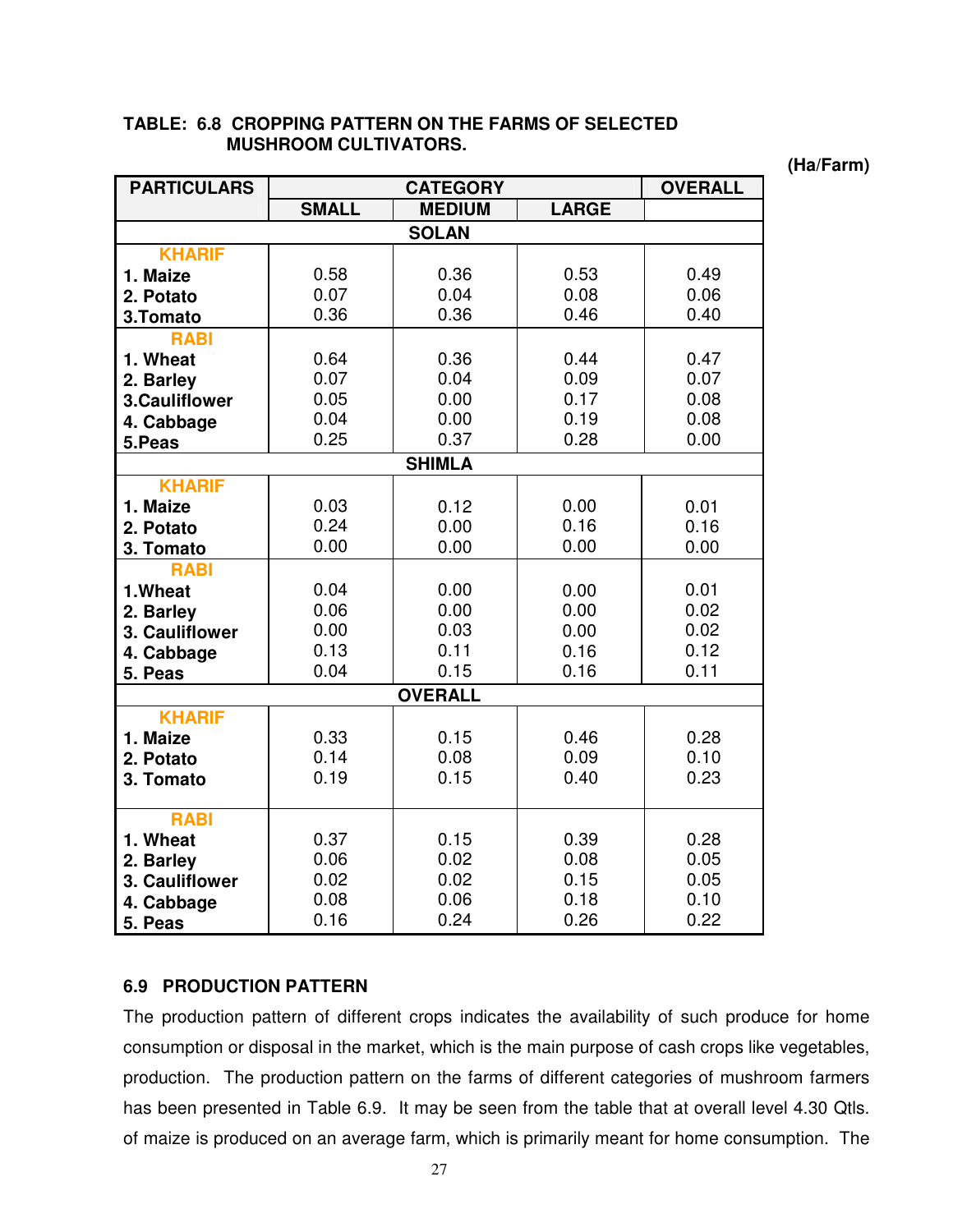other two kharif crops viz. potato and tomato are mainly disposed of in the market and their production is 6.98 Qtls and 5.97 Qtls per farm respectively. During rabi season each farm at overall level produce 4.60 Qtls. of wheat and 0.69 Qtls. of barley. The other crops are vegetable crops. The production of cauliflower, cabbage and peas was found to be 4.12, 5.55 and 8.34 Qtls per farm respectively at overall level. The analysis further indicates that per farm production of maize was higher in Solan and Potato in Shimla. The sampled farmers of Shimla were not cultivating tomato at all. The per farm production of all crops was higher in Solan except cabbage. The production pattern of different categories in both the districts as well as at overall situation has also been presented in this table.

#### **6.10 LIVESTOCK PROFILE**

The livestock profile for the sampled mushroom farmers has been presented in Table 6.10 wherein it may be seen that at overall level each farmers has on an average 1.51 cows, 0.75 buffaloes and 0.80 heads of other livestock. This gave them an income of Rs.19237 per year. The number of livestock in district Solan are higher them Shimla and so is the income from reasing livestock which has been Rs.23916 and Rs.12998 per year respectively.

#### **6.11 CONCLUSIONS**

It may be concluded from the above that the family size in Solan was higher than is Shimla but so is the income desired from other sources. Shimla has higher percentage of literates but lower percentage of persons who are formally educated. Agriculture is the main occupation of majority of persons and mushroom cultivation the subsidiary occupation. All the farms were either on the road head or very near to it. The land resources, total as well as cultivated land were higher with respondents from Solan. All the mushroom farmers were growing vegetables on their farms. As such the mushroom cultivation can be said to be an activity adopted only by the progressive farmers.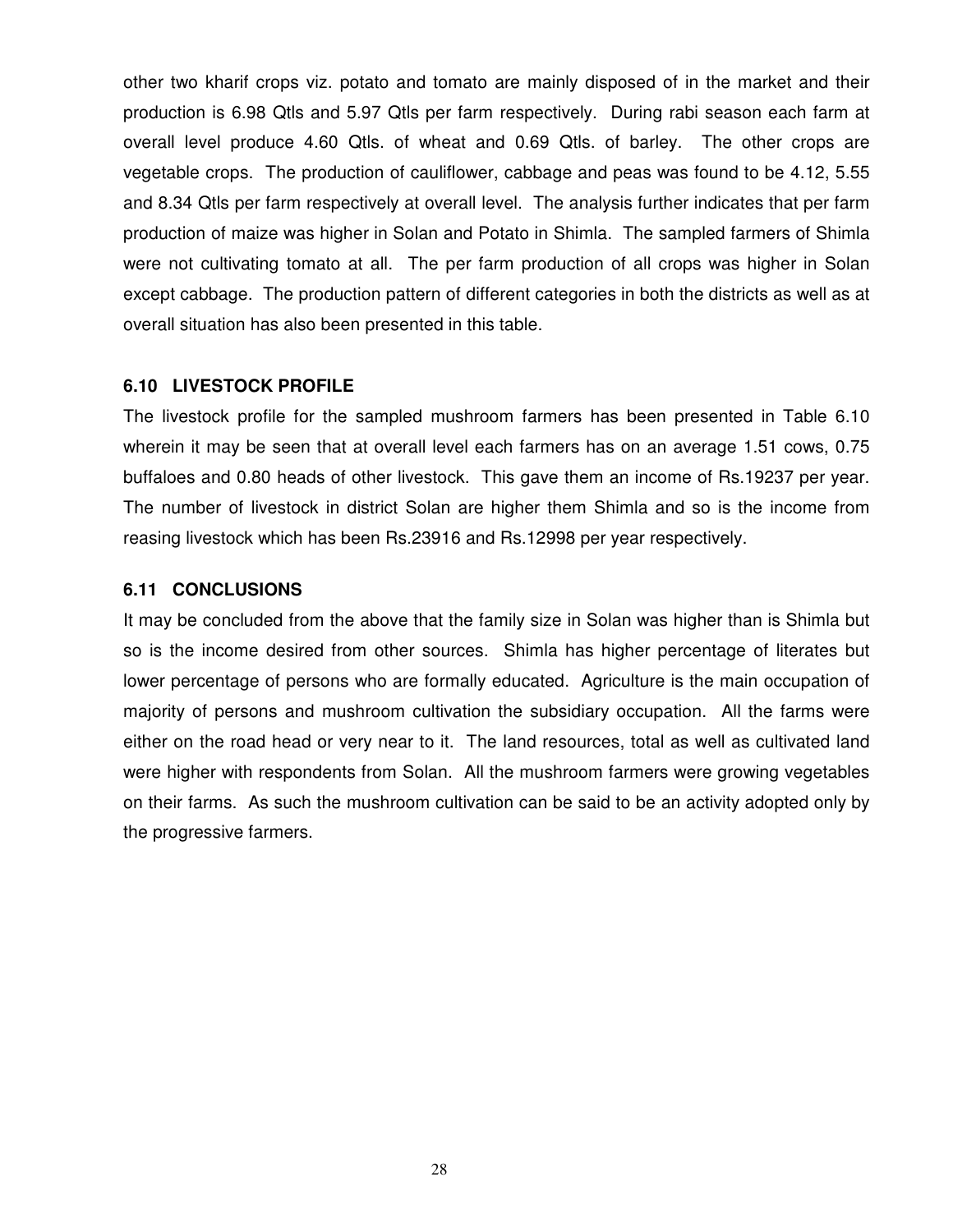|  |  | TABLE: 6.9 PRODUCTION PATTERN ON THE FARMS OF |  |  |
|--|--|-----------------------------------------------|--|--|
|  |  | <b>SELECTED MUSHROOM CULTIVATORS.</b>         |  |  |

**PARTICULARS CATEGORY OVERALL SMALL MEDIUM LARGE SOLAN KHARIF 1. Maize 2. Potato 3. Tomato** 11.33 4.75 25.75 6.46 2.00 28.23 5.20 5.00 29.46 7.45 3.95 27.95 **RABI 1. Wheat 2. Barley 3. Cauliflower 4. Cabbage 5. Peas** 10.41 1.07 4.08 1.92 9.50 6.15 6.92 0.00 0.00 13.15 7.60 1.40 13.80 11.67 10.75 7.97 1.07 6.40 4.95 11.15 **SHIMLA KHARIF 1. Maize 2. Potato 3. Tomato** 0.30 18.0 0.00 0.00 7.28 0.00 0.00 10.0 0.00 0.10 11.03 0.00 **RABI 1. Wheat 2. Barley 3. Cauliflower 4. Cabbage 5. Peas** 0.30 0.60 0.00 8.40 2.50 0.00 0.00 1.83 5.05 5.38 0.00 0.00 0.00 8.00 8.00 0.10 0.20 1.10 6.36 4.60 **OVERALL KHARIF 1. Maize 2. Potato 3. Tomato**  6.31 10.77 14.04 2.70 5.06 11.83 4.58 5.58 26.00 4.30 6.98 5.97 **RABI 1. Wheat 2. Barley 3. Cauliflower 4. Cabbage 5. Peas**  5.81 0.85 2.22 4.86 6.31 2.58 0.29 1.06 2.93 8.64 6.70 1.23 12.17 11.23 10.41 4.60 0.69 4.12 5.55 8.34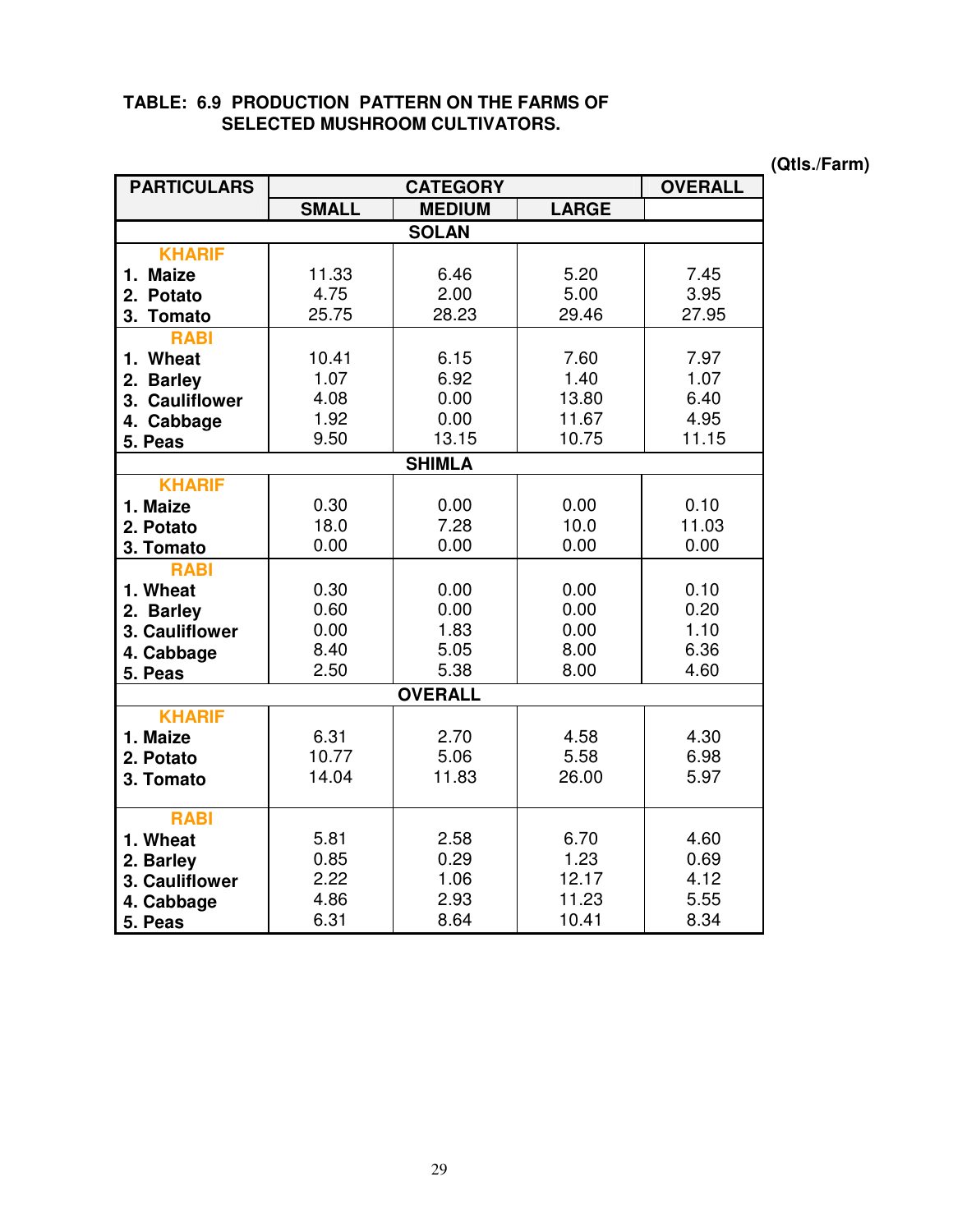## **TABLE: 6.10 LIVESTOCK PROFILE ON THE FARMS OF SELECTED MUSHROOM CULTIVATORS.**

**(NO./FARM)** 

| <b>LIVESTOCK</b>   | <b>CATEGORY</b> |               |              | <b>OVERALL</b> |  |  |
|--------------------|-----------------|---------------|--------------|----------------|--|--|
|                    | <b>SMALL</b>    | <b>MEDIUM</b> | <b>LARGE</b> |                |  |  |
|                    |                 | <b>SOLAN</b>  |              |                |  |  |
| <b>COWS</b>        | 2.25            | 2.30          | 1.86         | 2.12           |  |  |
| <b>BUFFALOES</b>   | 1.75            | 0.92          | 0.46         | 1.00           |  |  |
| <b>OTHERS</b>      | 0.91            | 0.92          | 0.80         | 0.87           |  |  |
| <b>INCOME</b>      | 24367           | 23695         | 23746        | 23916          |  |  |
| (RS/YEAR/          |                 |               |              |                |  |  |
| FARM)              |                 |               |              |                |  |  |
|                    |                 | <b>SHIMLA</b> |              |                |  |  |
| <b>COWS</b>        | 0.50            | 0.83          | 0.50         | 0.70           |  |  |
| <b>BUFFALOES</b>   | 0.40            | 0.44          | 0.50         | 0.43           |  |  |
| <b>OTHERS</b>      | 0.50            | 0.83          | 0.50         | 0.70           |  |  |
| <b>INCOME</b>      | 10382           | 14562         | 12000        | 12998          |  |  |
| (RS/YEAR/FAR       |                 |               |              |                |  |  |
| M)                 |                 |               |              |                |  |  |
| <b>OVERALL</b>     |                 |               |              |                |  |  |
| <b>COWS</b>        | 1.45            | 1.45          | 1.70         | 1.51           |  |  |
| <b>BUFFALOES</b>   | 1.13            | 0.64          | 0.47         | 0.75           |  |  |
| <b>OTHERS</b>      | 0.72            | 0.87          | 0.76         | 0.80           |  |  |
| <b>INCOME</b>      | 18010           | 18392         | 22364        | 19237          |  |  |
| (RS/YEAR/FAR<br>M) |                 |               |              |                |  |  |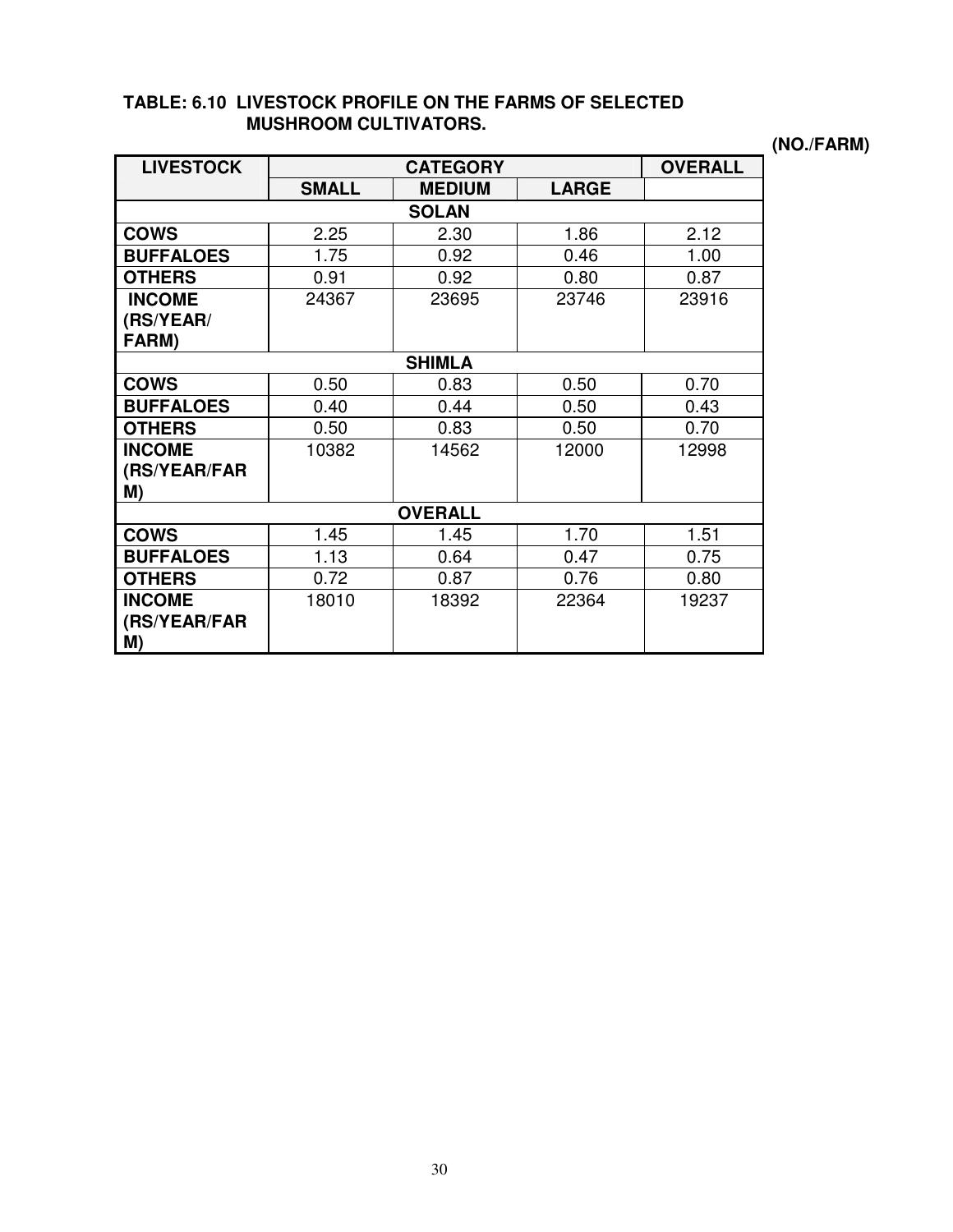#### **CHAPTER -VII**

#### **ECONOMICS OF MUSHROOM CULTIVATION**

The profitability of an enterprise is a result of inter-relationship between the costs and returns. The level of each determines the net flow of cash to farm to be used for on farm investments or consumption by farm families or to build up cash reserves. The two aspects have to be dealt separately for enhancing the net profits. In present chapter the costs and returns from mushroom cultivation have been analysed to work out the economics of this venture on different categories of farms in both the district and at overall level as well. An attempt has been made to present different costs involved and pattern of output and returns. The nature of costs stems out from type and extent of inputs used and the returns from the quantum of output.

#### **7.1 TYPE OF MUSHROOMS**

The National Research Centre from Mushrooms, Solan has propagated the cultivation of white bottom mushrooms (Agaricus bisporus) as a result the cultivation of only this type of mushrooms has caught on. Table 7.1 reveals that all the sampled mushroom cultivation's were growing only white bottom mushroom.

### **TABLE: 7.1 TYPE OF MUSHROOM GROWN.**

|                     |              |                 |              |                | (%) |
|---------------------|--------------|-----------------|--------------|----------------|-----|
| <b>TYPE</b>         |              | <b>CATEGORY</b> |              | <b>OVERALL</b> |     |
|                     | <b>SMALL</b> | <b>MEDIUM</b>   | <b>LARGE</b> |                |     |
|                     |              | <b>SOLAN</b>    |              |                |     |
| <b>WHITE BUTTON</b> | 100.00       | 100.00          | 100.00       | 100.00         |     |
| <b>OTHERS</b>       | 0.00         | 0.00            | 0.00         | 0.00           |     |
|                     |              | <b>SHIMLA</b>   |              |                |     |
| <b>WHITE BUTTON</b> | 100.00       | 100.00          | 100.00       | 100.00         |     |
| <b>OTHERS</b>       | 0.00         | 0.00            | 0.00         | 0.00           |     |
| <b>OVERALL</b>      |              |                 |              |                |     |
| <b>WHITE BUTTON</b> | 100.00       | 100.00          | 100.00       | 100.00         |     |
| <b>OTHERS</b>       | 0.00         | 0.00            | 0.00         | 0.00           |     |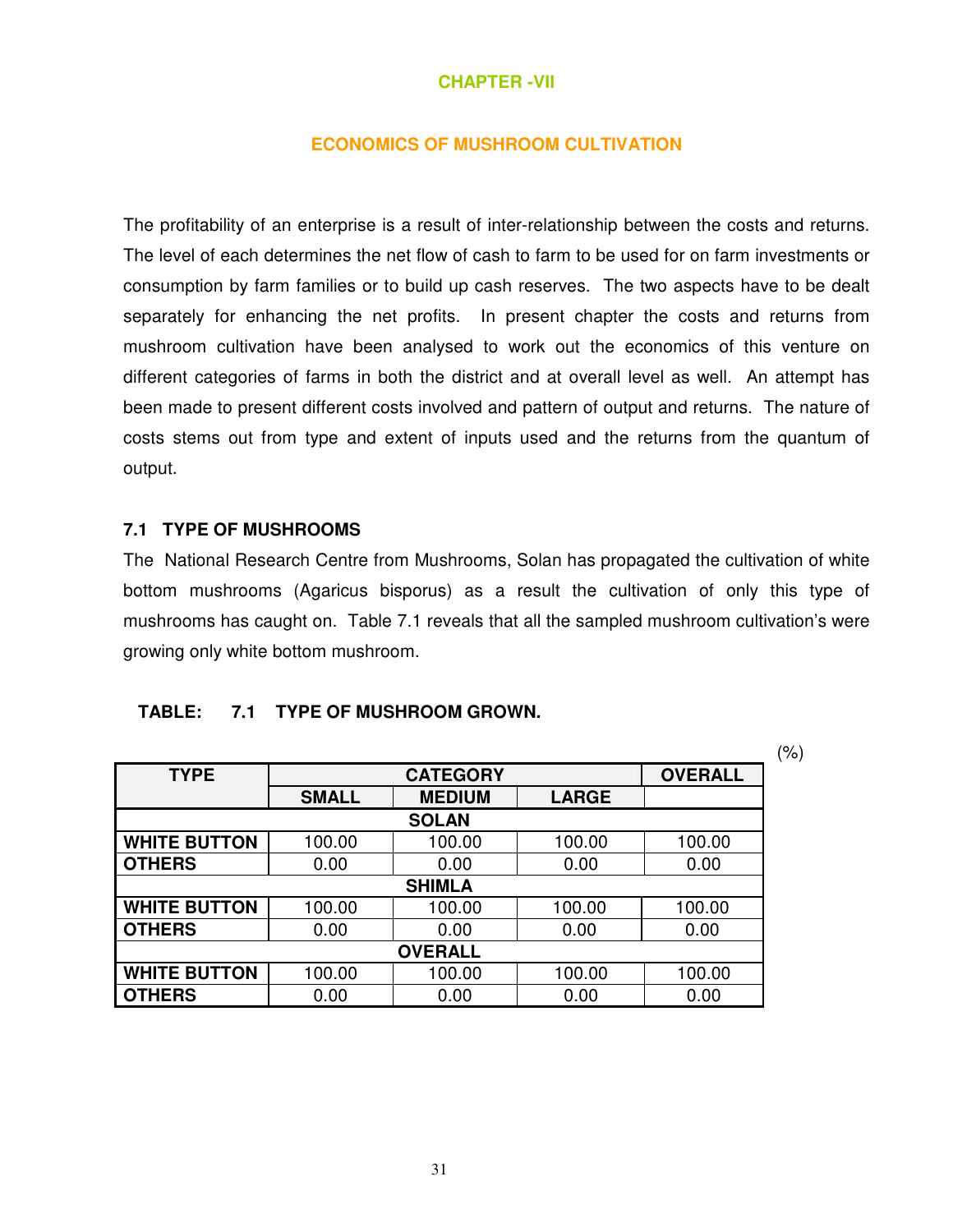### **7.2 TYPE OF BUILDING**

The mushroom farming is an indoor activity because of strict temperature and humidity requirements, which can only be regulated indoors. Thus, this activity has to be carried out with in the buildings, residential or constructed separately for the specific purpose of mushroom farming. The enquiries revealed, that majority of mushroom farmers began with the cultivated in some room, usually unused, in the residential house, but later due to profitability of the venture, constructed separate buildings for the purpose. Table 7.2 reveals that all the sampled mushroom farmers have been cultivating mushroom in a separate building in district Solan. Such buildings are invariably cemented. The situation is almost similar in Shimla except that three medium farmers have been using mud plastered buildings for the cultivation. At overall level cent percent farmers were using separate buildings of which about 96 per cent were cemented. This indicates that farmers have been using the venture quite profitable and has generated enough income to enable them to invest in separate cemented buildings for the production of mushrooms.

|                |                 |                       |                |                         | (%)              |  |
|----------------|-----------------|-----------------------|----------------|-------------------------|------------------|--|
| <b>CATEGOR</b> |                 | <b>CULTIVATION IN</b> |                | <b>TYPE OF BUILDING</b> |                  |  |
| Υ              |                 |                       |                |                         |                  |  |
|                | <b>SEPARAT</b>  | <b>RESIDENTI</b>      | <b>CEMENTE</b> | <b>MUD</b>              | <b>TENTS/GRE</b> |  |
|                | Е               | <b>AL HOUSE</b>       | D              | <b>PLASTER</b>          | <b>EN HOUSE</b>  |  |
|                | <b>BUILDING</b> |                       |                | ED                      |                  |  |
|                |                 |                       | <b>SOLAN</b>   |                         |                  |  |
| <b>SMALL</b>   | 100.00          | 0.00                  | 100.00         | 0.00                    | 0.00             |  |
| <b>MEDIUM</b>  | 100.00          | 0.00                  | 100.00         | 0.00                    | 0.00             |  |
| <b>LARGE</b>   | 100.00          | 0.00                  | 100.00         | 0.00                    | 0.00             |  |
| <b>OVERALL</b> | 100.00          | 0.00                  | 100.00         | 0.00                    | 0.00             |  |
|                |                 |                       | <b>SHIMLA</b>  |                         |                  |  |
| <b>SMALL</b>   | 100.00          | 0.00                  | 100.00         | 0.00                    | 0.00             |  |
| <b>MEDIUM</b>  | 100.00          | 0.00                  | 83.33          | 16.17                   | 0.00             |  |
| <b>LARGE</b>   | 100.00          | 0.00                  | 100.00         | 0.00                    | 0.00             |  |
| <b>OVERALL</b> | 100.00          | 0.00                  | 90.90          | 9.10                    | 0.00             |  |
| <b>OVERALL</b> |                 |                       |                |                         |                  |  |
| <b>SMALL</b>   | 100.00          | 0.00                  | 100.00         | 0.00                    | 0.00             |  |
| <b>MEDIUM</b>  | 100.00          | 0.00                  | 90.32          | 9.68                    | 0.00             |  |
| <b>LARGE</b>   | 100.00          | 0.00                  | 100.00         | 0.00                    | 0.00             |  |
| <b>OVERALL</b> | 100.00          | 0.00                  | 95.71          | 4.29                    | 0.00             |  |

|  | TABLE: 7.2 TYPE OF BUILDING USED FOR MUSHROOM CULTIVATION. |
|--|------------------------------------------------------------|
|--|------------------------------------------------------------|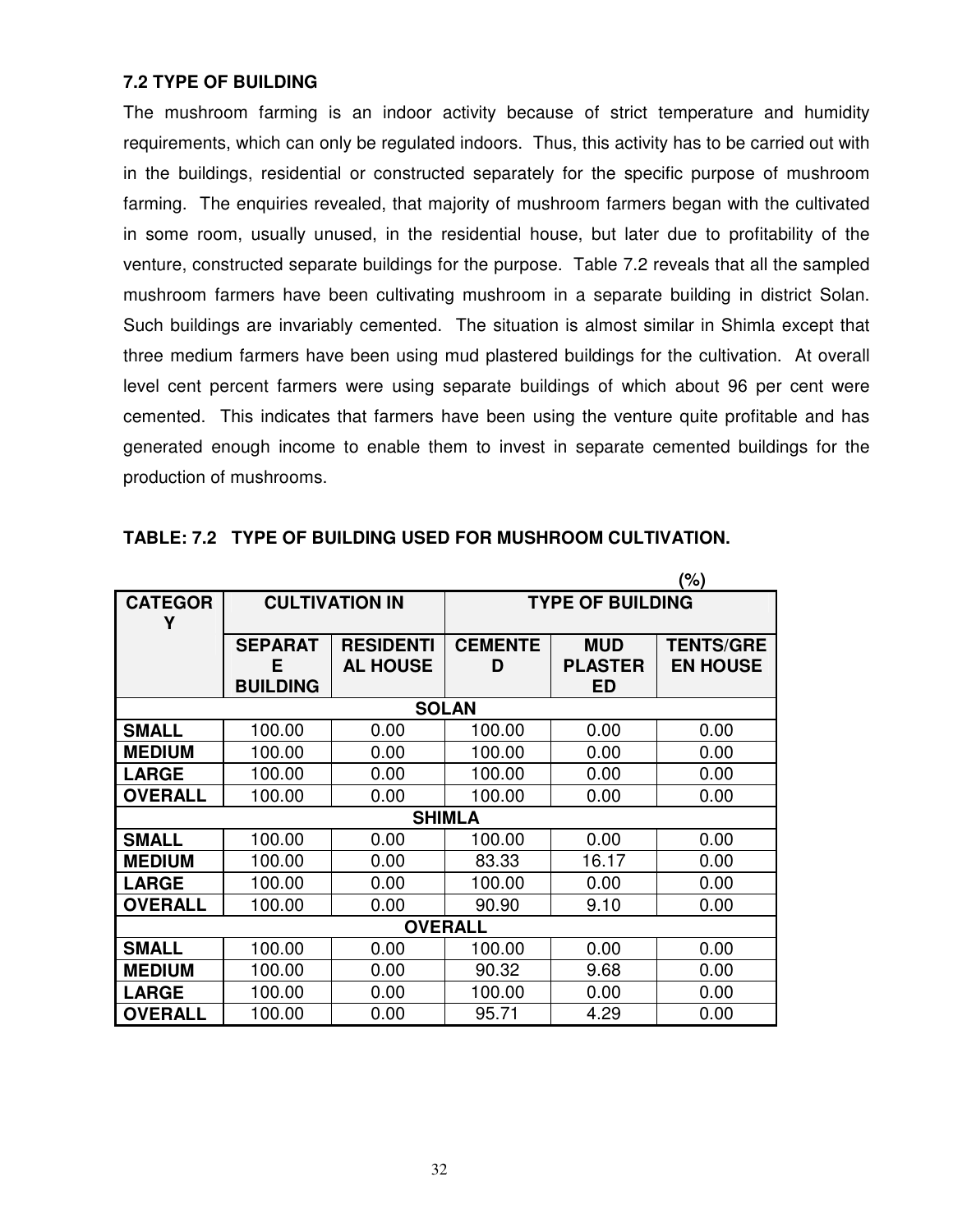## **7.3 AREA DEVOTED FOR CULTIVATION OF MUSHROOM**

Although, the quantum of production can be increased by housing the activity in a separate building, the main consideration is the area available and devoted for the cultivation. The analysis in this regard indicates that each farmer was devoting about 131 Sq. Meters of area for cultivation at overall level (Table 7.3). The area devoted does not necessarily means the floor area of the building as cultivation is carried out on racks having 3-5 tiers. The farmers of Solan had devoted considerably larger area (175.37 sq. M) as compared with Shimla farmers who had devoted an average of 73.46 Sq. Meters for the purpose. The small farmers at overall level had devoted only 33 Sq. Meters area which increased to 68.45 Sq. Meters in case of medium and 370.58 Sq. Meters, in case of large farmers.

|                 |                 |               |              | (SQ.METERS/H.H.) |  |  |
|-----------------|-----------------|---------------|--------------|------------------|--|--|
| <b>DISTRICT</b> | <b>CATEGORY</b> |               |              |                  |  |  |
|                 | <b>SMALL</b>    | <b>MEDIUM</b> | <b>LARGE</b> | <b>OVERALL</b>   |  |  |
| <b>SOLAN</b>    | 31.50           | 68.23         | 383.33       | 175.37           |  |  |
| <b>SHIMLA</b>   | 34.80           | 68.61         | 275.00       | 73.46            |  |  |
| <b>OVERALL</b>  | 33.00           | 68.45         | 370.58       | 130.68           |  |  |

### **TABLE: 7.3 AREA DEVOTED FOR CULTIVATION OF MUSHROOM**

## **7.4 NUMBER OF POLYTHENE BAGS**

After the analysis of area devoted for the cultivation of mushrooms, it was thought to be pertinent to include the number of trays or bags used for the cultivation. The analysis revealed that none of the sampled farmers were using the wooden trays for the purpose (Table 7.4). The reason was the comparative economics. The wooden trays were reported to be costly and lasted only for two years. The capacity of wooden tray has been reported to be four times that of the polythene bags, which have 10-12 kgs of compost. The analysis indicates that at overall level each farmer had about 1184 polythene bags. The small farmers were using about 297 bags, the medium 618 and the large about 3365 bags at overall level. The average number of bags in Solan was far more (1590) as compared with Shimla farmers where number was only 643.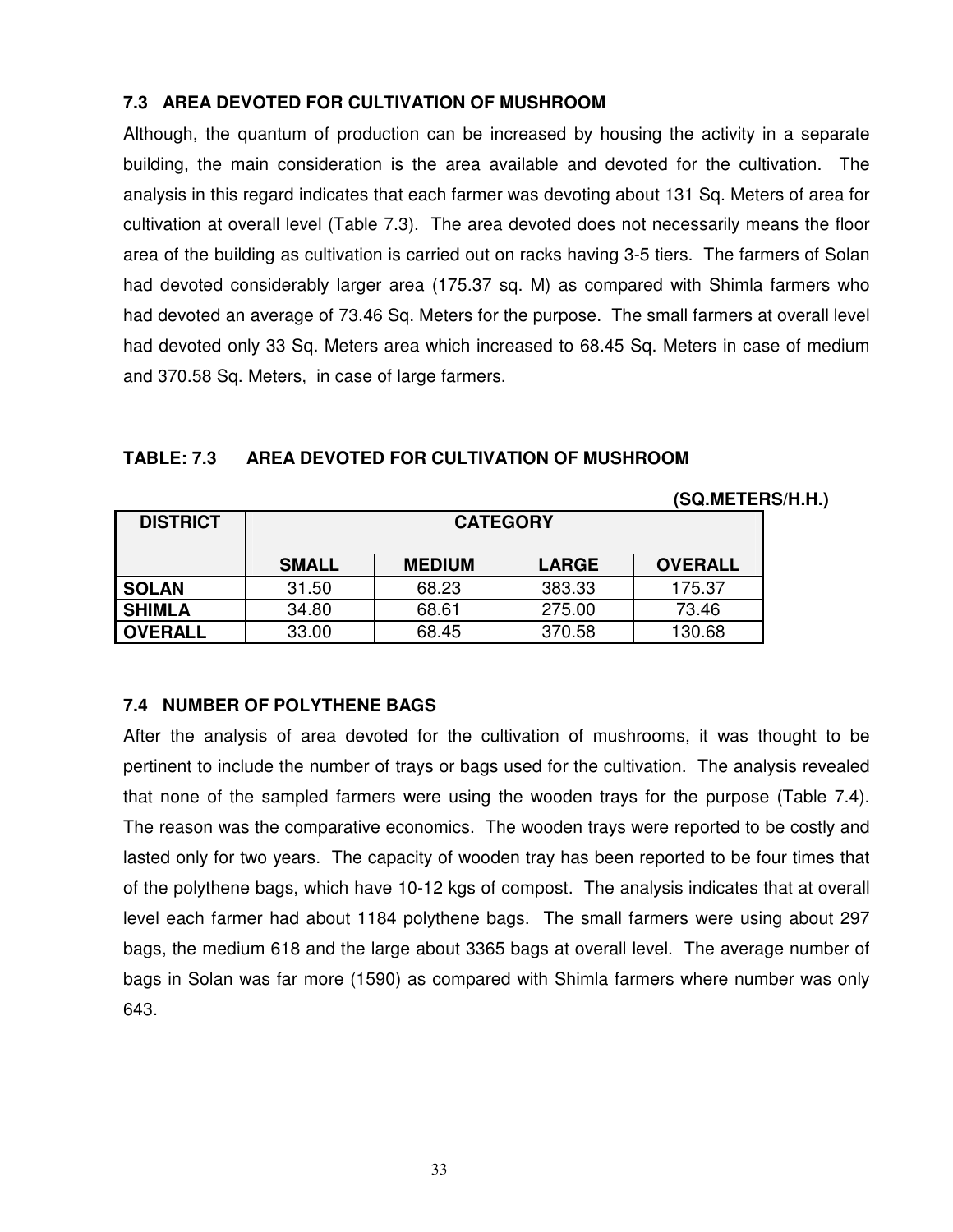| <b>PARTICULARS</b>  | <b>CATEGORY</b> |               |                          |                |  |  |
|---------------------|-----------------|---------------|--------------------------|----------------|--|--|
|                     |                 |               |                          |                |  |  |
|                     | <b>SMALL</b>    | <b>MEDIUM</b> | <b>LARGE</b>             | <b>OVERALL</b> |  |  |
|                     |                 | <b>SOLAN</b>  |                          |                |  |  |
| <b>WOODEN TRAYS</b> | -               |               |                          |                |  |  |
| <b>POLYTHENE</b>    | 283.33          | 615.38        | 34.80                    | 1590           |  |  |
| <b>BAGS</b>         |                 |               |                          |                |  |  |
| <b>TOTAL</b>        | 283.33          | 615.38        | 34.80                    | 1590           |  |  |
|                     |                 | <b>SHIMLA</b> |                          |                |  |  |
| <b>WOODEN TRAYS</b> | -               |               | $\overline{\phantom{a}}$ | -              |  |  |
| <b>POLYTHENE</b>    | 174.44          | 619.44        | 25.00                    | 643            |  |  |
| <b>BAGS</b>         |                 |               |                          |                |  |  |
| <b>TOTAL</b>        | 174.44          | 619.44        | 25.00                    | 643            |  |  |
| <b>OVERALL</b>      |                 |               |                          |                |  |  |
| <b>WOODEN TRAYS</b> |                 |               |                          |                |  |  |
| <b>POLYTHENE</b>    | 297.27          | 617.74        | 3364.70                  | 1184.14        |  |  |
| <b>BAGS</b>         |                 |               |                          |                |  |  |
| <b>TOTAL</b>        | 297.27          | 617.74        | 3364.70                  | 1184.14        |  |  |

### **TABLE: 7.4 NUMBER OF WOODEN TRAYS AND POLYTHENE BAGS USED.**

(No.)

Note: Capacity of 1 polythene bags =  $10-12$  KG

## **7.5 COST OF CULTIVATION**

The cost of cultivation of mushrooms has been worked for an average farm and per bag basis. Further cost A, B and C have been worked out and presented in Table 7.5. It may be seen from the table that cost A and B are almost same and were about Rs.50.50 per bag and B about Rs. 59806 per farm at overall level. The cost C for overall sample was Rs. 75544 per farm and Rs.63.80 per bag. The highest cost was observed to be in case of medium farmers followed by small and large. Similarly, the cost C was higher for Shimla farmers, Rs.65.99 per bag as compared with Rs. 63.13 per bag for Solan. However, the situation reverses if per farm basis is considered, the cost being Rs.100377 in Solan and Rs.42431 in Shimla. The cost of cultivation per bag, which is more relevant indicates that farms located in district Solan are generally more efficient them those of Shimla.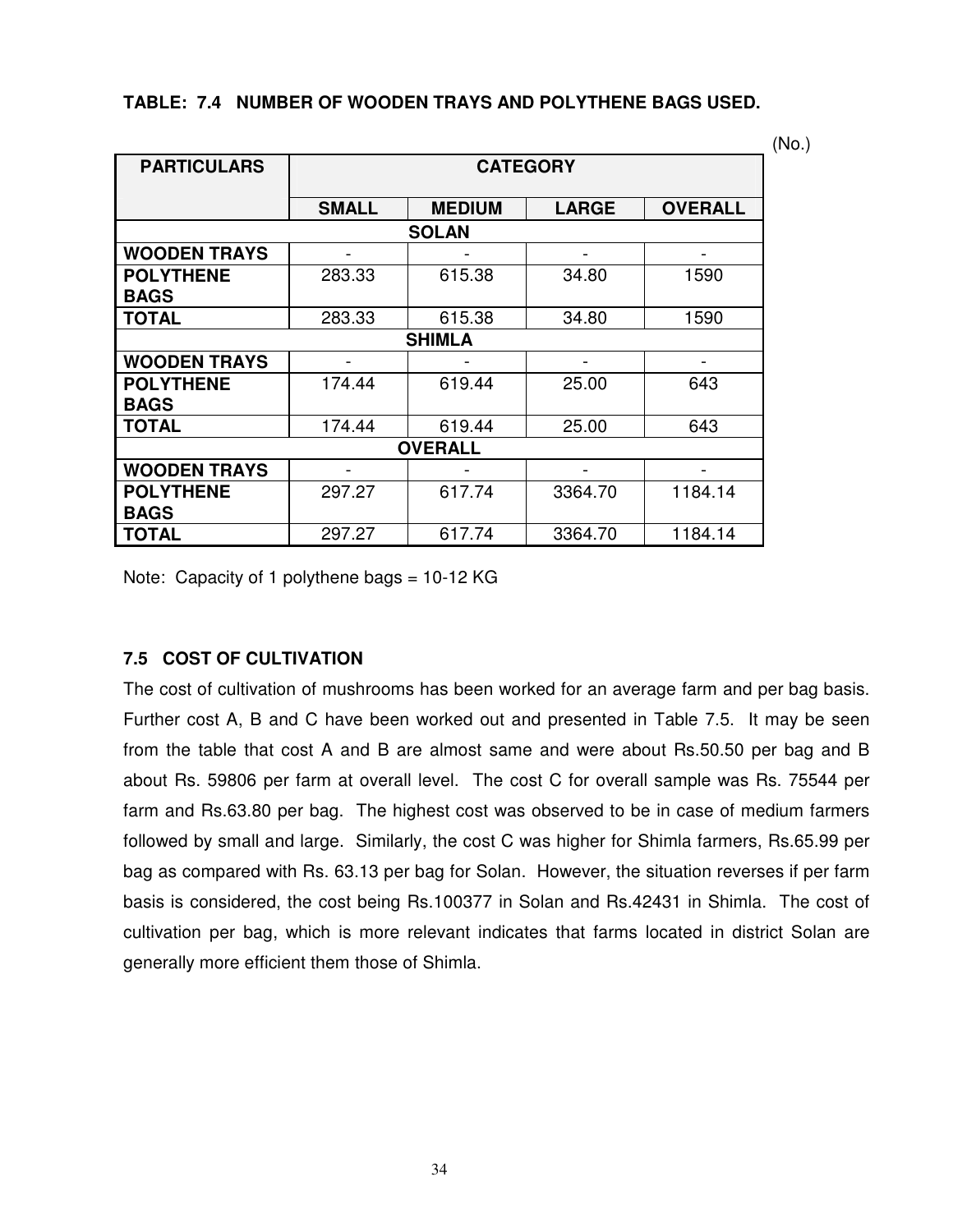## **TABLE: 7.5 COST OF CULTIVATION OF MUSHROOMS.**

|                 |                  |                      |            | (RS.                            |                                                                                                                                                                           |
|-----------------|------------------|----------------------|------------|---------------------------------|---------------------------------------------------------------------------------------------------------------------------------------------------------------------------|
| <b>CATEGORY</b> | <b>COST</b><br>A | <b>PER</b><br>COST B | <b>PER</b> | COST <sub>C</sub><br><b>PER</b> |                                                                                                                                                                           |
|                 |                  | <b>FARM</b>          |            |                                 |                                                                                                                                                                           |
|                 |                  | 890083               |            |                                 |                                                                                                                                                                           |
|                 |                  | 12516                |            |                                 |                                                                                                                                                                           |
| <b>SMALL</b>    | 10545            | 35.46                |            | 10570                           | $16 - 34 - 34 -$<br>3<br>$\overline{\phantom{a}}$<br>9 <sub>5</sub><br>8 0 A<br>5<br>08<br>3 <sub>1</sub><br>EO.<br>$0$ .<br>E56<br>92<br>76<br>5<br>53<br>145<br>18<br>Ν |

 $\bullet$ 

### **7.6 COST OF PRODUCTION**

The cost of mushroom production has been presented in Table 7.6 indicating that cost of producing mushroom in the State has been Rs.23.83 per kg. The cost was lower in Solan (Rs.23.08/Kg) as compared with Shimla (Rs.26.51/kg) again indicating the efficient operations and management by Solan farmers. The large farmers at overall level appeared to be most efficient registering Rs.22.87/kg as cost of production and medium the most inefficient having Rs. 26.41/kg as cost of production which being highest. Almost similar pattern was observed in both the districts.

|                 |              |                 |              | (RS./KG.)      |
|-----------------|--------------|-----------------|--------------|----------------|
| <b>DISTRICT</b> |              | <b>CATEGORY</b> |              |                |
|                 |              |                 |              |                |
|                 | <b>SMALL</b> | <b>MEDIUM</b>   | <b>LARGE</b> | <b>OVERALL</b> |
| <b>SOLAN</b>    | 24.59        | 25.39           | 22.65        | 23.08          |
| <b>SHIMLA</b>   | 25.29        | 27.16           | 25.73        | 26.51          |
| <b>OVERALL</b>  | 24.95        | 26.41           | 22.87        | 23.83          |

#### **TABLE: 7.6 COST OF PRODUCTION OF MUSHROOM.**

#### **7.7 PRODUCTION PATTERN**

The production pattern of mushrooms depends upon number of crops grown in a year and number of harvests. The farmers were observed to be taking two crops a year except for the large farmers of Shimla who were taking three crops a year. The number of harvests or pickings depends upon the maturity of individual fruits and market demand. It was observed that during the tourist season in Shimla, the farmer tend to increase the number of pickings as they did not want to wait for taking advantage of good prices. The details have been presented in Table 7.7. It may be seen from the table that number of harvests were 73 for overall level in Solan and for the individual categories this figure was 70,74 and 75 for small, medium and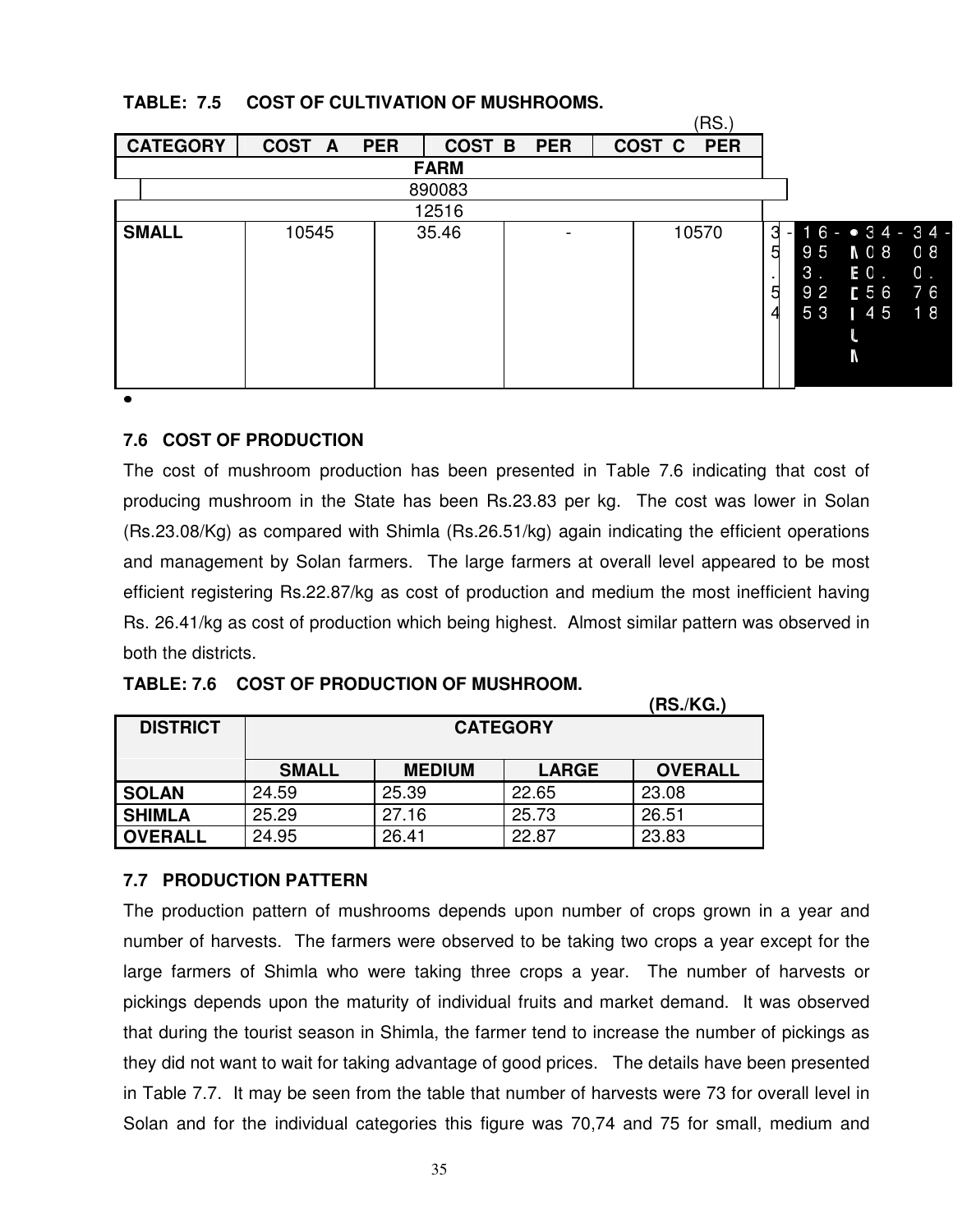large farmers respectively. In Shimla number of harvests were 75,76 and 102 for small, medium and large farmers. The abnormal high figure for large category is due to additional crop this category is taking. The average number of harvests in Shimla was 7.7. At overall level of the state, the average number of harvests were 75 and for individual categories these were 73,75 and 78 for small, medium and large categories respectively. The average production per harvest was higher (116.55 kg) in Solan as compared with only 40.12 kg per harvest per farm in Shimla. At overall level per harvest production was 83.79 kg per farm. The table further presents the percentage of different grades of mushrooms in total production. At overall level about 69 per cent of the produce belonged to grade 'A', about 23 per cent to 'B' and the rest about 8 per cent to grade 'C'. The percentage of 'A' and 'B' grade produce was higher in Solan than Shimla. The details in this respect may be referred from the table.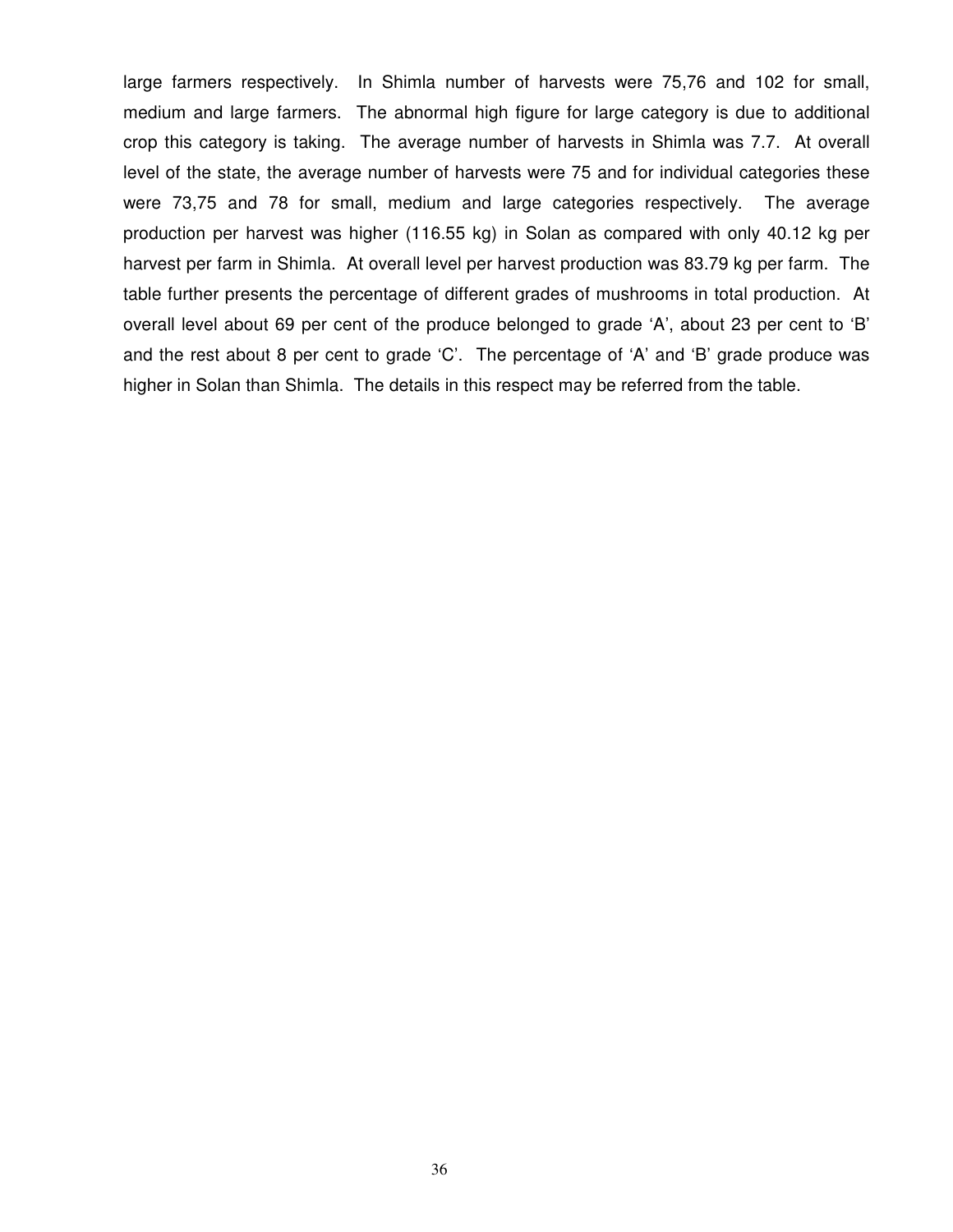# **TABLE: 7.7 PRODUCTION PATTERN OF MUSHROOM AT SAMPLED FARMS.**

 **(Per Farm)** 

| <b>PARTICULAR</b>                         |
|-------------------------------------------|
| <b>S• CATEGOR</b>                         |
| γ                                         |
| <b>CATEGORY</b>                           |
| ••• SMALL•                                |
| ••SMALL•                                  |
|                                           |
| $\bullet$ small $\bullet$ Me              |
| <b>DIUM• LARG</b>                         |
| <b>E</b> OVERALL                          |
| $\bullet \bullet$ solan $\bullet \bullet$ |
| <b>SMALL• MED</b>                         |
| IUM• LARGE                                |
| · OVERALL•                                |
| <b>MEDIUM• LA</b>                         |
| RGE• OVERA                                |
| LL• • SOLAN                               |
|                                           |
| $\bullet \bullet$ No.of                   |
| <b>HARVESTS/Y</b>                         |
| EAR. 70. 74                               |
| • 75• 73• • A                             |
| <b>V.PROD./HA</b>                         |
| <b>RVEST(KG.)</b>                         |
| • 20.23 • 44.3                            |
| 8 • 256.17 • 11                           |
| 6.55 · % OF                               |
| <b>GRADE A</b>                            |
|                                           |
| <b>LARGE• OVE</b>                         |
| RALL. SOL                                 |
| AN •• NO.OF                               |
| <b>HARVESTS/Y</b>                         |
| EAR. 70. 74                               |
| • $75 \cdot 73 \cdot 4$                   |
| <b>V.PROD./HA</b>                         |
| <b>RVEST(KG.)</b>                         |
| ● 20.23● 44.3                             |
| 8 256.17 • 11                             |
|                                           |
| $6.55 \bullet \bullet \%$ OF              |
| GRADE A                                   |
| <b>OVERALL</b> .                          |
| • SOLAN• • N                              |
| <b>O.OF</b>                               |
| <b>HARVESTS/Y</b>                         |
| EAR• 70• 74                               |
| • $75 \cdot 73 \cdot 4$                   |
|                                           |
| <b>V.PROD./HA</b>                         |
| <b>RVEST(KG.)</b>                         |
| • 20.23 • 44.3                            |
| 8• 256.17• 11                             |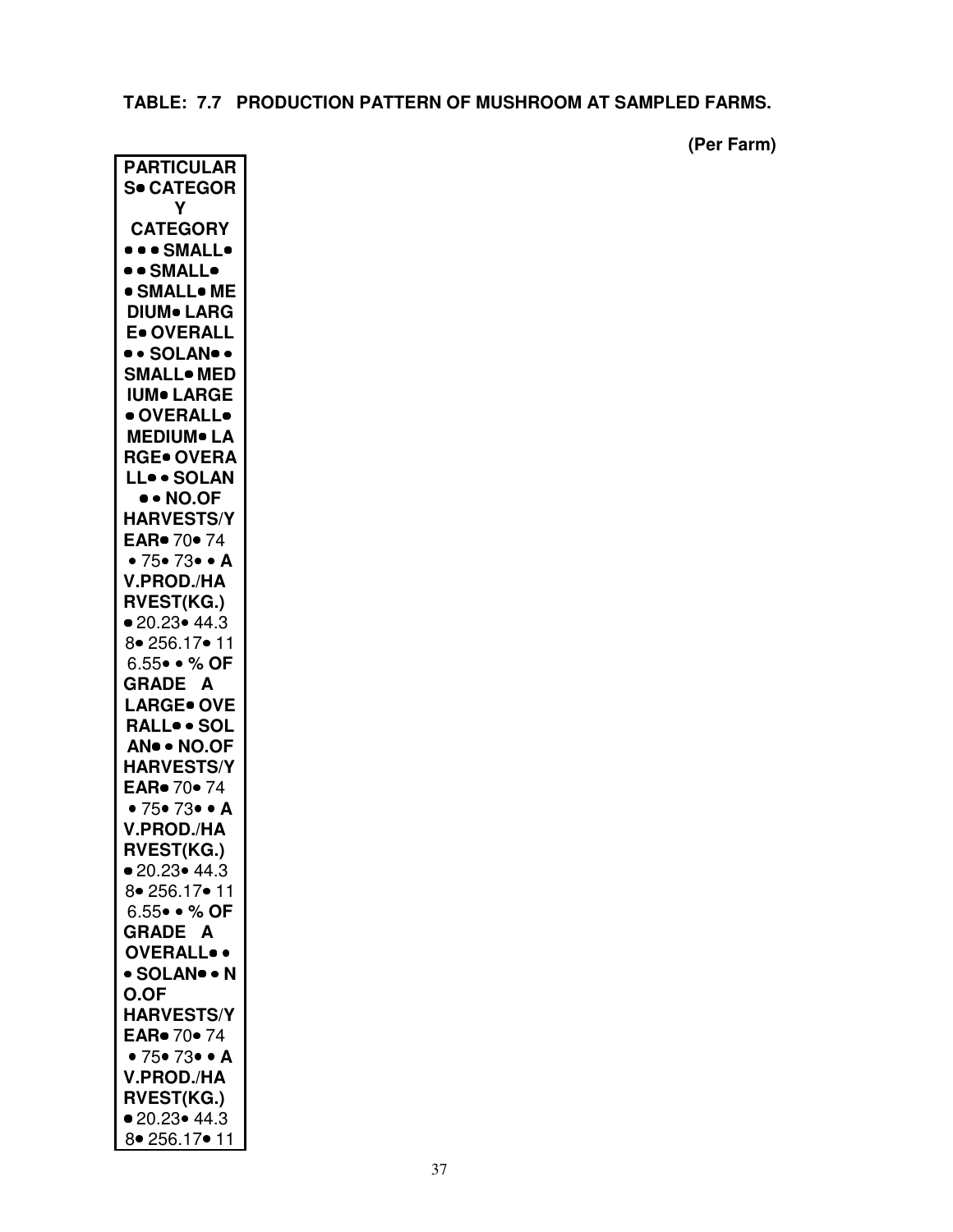| 6.55 • % OF                                       |
|---------------------------------------------------|
| <b>GRADE A</b>                                    |
|                                                   |
| <b>SOLAN NO</b>                                   |
| .OF                                               |
| <b>HARVESTS/Y</b>                                 |
| EAR. 70. 74                                       |
| • $75 \cdot 73 \cdot 4$                           |
|                                                   |
| V.PROD./HA                                        |
| <b>RVEST(KG.)</b>                                 |
| • 20.23• 44.3                                     |
| 8 256.17 • 11                                     |
| 6.55 · % OF                                       |
|                                                   |
| GRADE A                                           |
| • NO.OF                                           |
| <b>HARVESTS/Y</b>                                 |
| EAR. 70. 74                                       |
| • $75 \cdot 73 \cdot 4$                           |
|                                                   |
| V.PROD./HA                                        |
| <b>RVEST(KG.)</b>                                 |
| • 20.23• 44.3                                     |
| 8 256.17 • 11                                     |
|                                                   |
| 6.55 · % OF                                       |
| <b>GRADE A</b>                                    |
| <b>NO.OF</b>                                      |
| <b>HARVESTS/Y</b>                                 |
| EAR• 70• 74                                       |
|                                                   |
|                                                   |
| $\bullet$ 75 $\bullet$ 73 $\bullet$ $\bullet$ A   |
| V.PROD./HA                                        |
|                                                   |
| <b>RVEST(KG.)</b>                                 |
| ● 20.23● 44.3                                     |
| 8 • 256.17 • 11                                   |
| 6.55 · % OF                                       |
|                                                   |
|                                                   |
| GRADE A<br>70• 74• 75• 7                          |
| 3• • AV.PRO                                       |
| <b>D./HARVEST(</b>                                |
|                                                   |
| KG.)● 20.23 <mark>•</mark><br>74• 75• 73• •       |
| 75.73. AV.                                        |
|                                                   |
| <b>PROD./HARV</b>                                 |
| <b>EST(KG.)</b> • 20                              |
| .23• 44.38• 2                                     |
| 56.17● 116.55                                     |
| $\bullet \bullet \%$ OF                           |
|                                                   |
| <b>GRADE A</b>                                    |
| 73• • AV.PRO                                      |
| <b>D./HARVEST(</b>                                |
| KG.)● 20.23●                                      |
| • AV.PROD./                                       |
|                                                   |
| <b>HARVEST(K</b>                                  |
| $G.$ ) $\bullet$ 20.23 $\bullet$ 4<br>4.38 256.17 |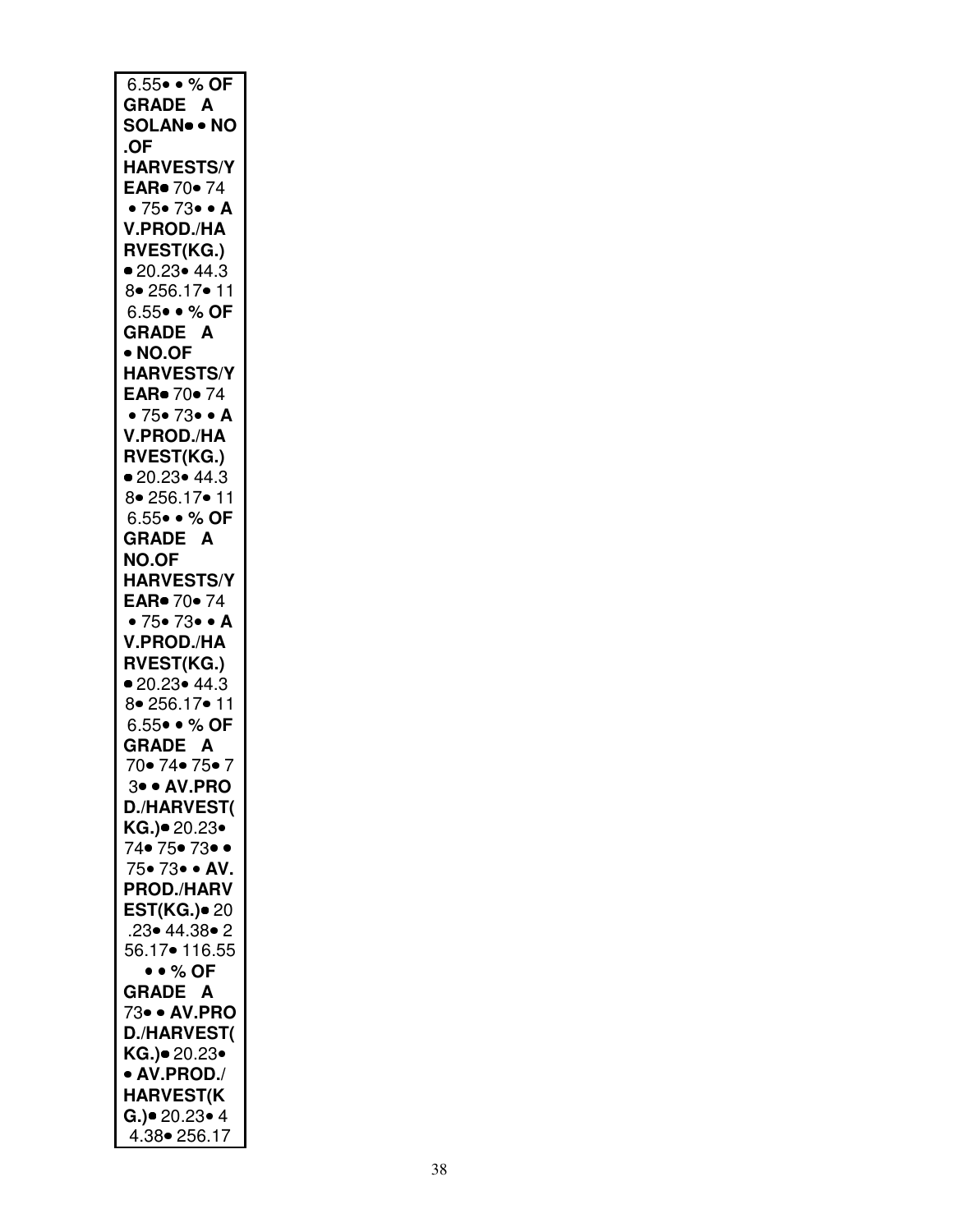| $\bullet$ 116.55 $\bullet$ $\bullet$ % |
|----------------------------------------|
| <b>OF GRADE</b>                        |
|                                        |
| А                                      |
| AV.PROD./H                             |
| <b>ARVEST(KG.)</b>                     |
| • 20.23 • 44.3                         |
| 8 • 256.17 • 11                        |
| 6.55 · % OF                            |
| <b>GRADE A</b>                         |
| 20.23 44.38                            |
| • 256.17 • 116                         |
| .55• • % OF                            |
| <b>GRADE A</b>                         |
|                                        |
| 44.38 256.17                           |
| • $116.55$ • %                         |
| <b>OF GRADE</b>                        |
| A                                      |
| 256.17• 116.5                          |
| 5. . % OF                              |
| <b>GRADE A</b>                         |
| $116.55 \bullet 0 \%$                  |
| <b>OF GRADE</b>                        |
| A                                      |
| • % OF                                 |
|                                        |
| <b>GRADE A</b>                         |
| % OF GRADE                             |
|                                        |
| A                                      |
| % OF GRADE                             |
| B                                      |
| $%$ OF                                 |
|                                        |
| <b>GRADE</b>                           |
| $C = 72.50$                            |
| 72.50                                  |
| 20.17                                  |
| 7.33• 66.15                            |
| 66.15                                  |
| 32.30                                  |
| 1.55• 69.67                            |
| 69.67                                  |
| 25.00                                  |
| 5.33• 69.37                            |
| 69.37                                  |
| 25.93                                  |
|                                        |
| 4.70 · SHIM                            |
| LA. NO.OF                              |
| <b>HARVESTS/Y</b>                      |
| EAR <sup>o</sup> 75• 76                |
| • 102• 77• •                           |
| · SHIMLA• •                            |
| <b>SHIMLA</b> . N                      |
| <b>O.OF</b>                            |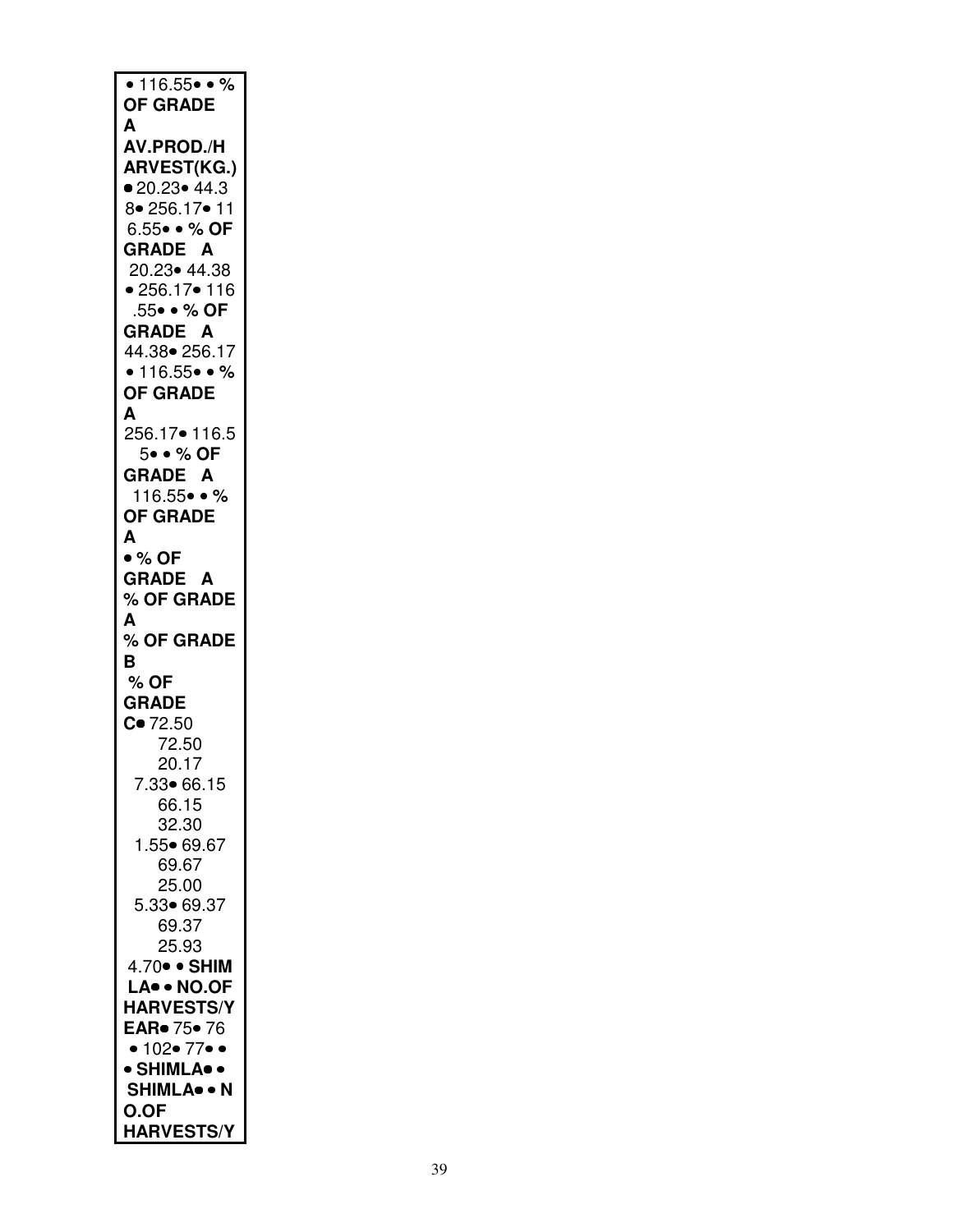| EAR <sup>o</sup> 75 <sup>o</sup> 76 |
|-------------------------------------|
| • 102• 77• •                        |
| • NO.OF                             |
| <b>HARVESTS/Y</b>                   |
|                                     |
| EAR. 75. 76                         |
| • 102• 77•                          |
| <b>NO.OF</b>                        |
|                                     |
| <b>HARVESTS/Y</b>                   |
| EAR• 75• 76                         |
| • 102 • 77 •                        |
| 75• 76• 102•                        |
|                                     |
| 76• 102• 77•                        |
| 102• 77• • AV                       |
| .PROD./HAR                          |
|                                     |
| VEST(KG.)• 1                        |
| 7.86 • 42.25                        |
| 77• • AV.PRO                        |
| <b>D./HARVEST(</b>                  |
|                                     |
| KG.)● 17.86●                        |
| • AV.PROD./                         |
| <b>HARVEST(K</b>                    |
|                                     |
| G.)• 17.86• 4                       |
| $2.25 \bullet 132.35$               |
| • $40.12$ • %                       |
| <b>OF GRADE</b>                     |
|                                     |
| A                                   |
| AV.PROD./H                          |
|                                     |
|                                     |
| <b>ARVEST(KG.)</b>                  |
| ● 17.86● 42.2                       |
|                                     |
| 5• 132.35• 40                       |
| .12• • % OF                         |
| GRADE A                             |
| 17.86 42.25                         |
|                                     |
| 132.35 • 40                         |
| 12• • % OF                          |
| <b>GRADE A</b>                      |
|                                     |
| 42.25• 132.35                       |
| • 40.12 • %                         |
| <b>OF GRADE</b>                     |
| A                                   |
|                                     |
| 132.35 • 40.12                      |
| $\bullet \bullet \%$ OF             |
|                                     |
| GRADE A                             |
| 40.12••%                            |
| <b>OF GRADE</b>                     |
| Α                                   |
|                                     |
| • % OF                              |
| <b>GRADE A</b>                      |
| % OF GRADE                          |
| Α                                   |
|                                     |
| % OF GRADE<br>В                     |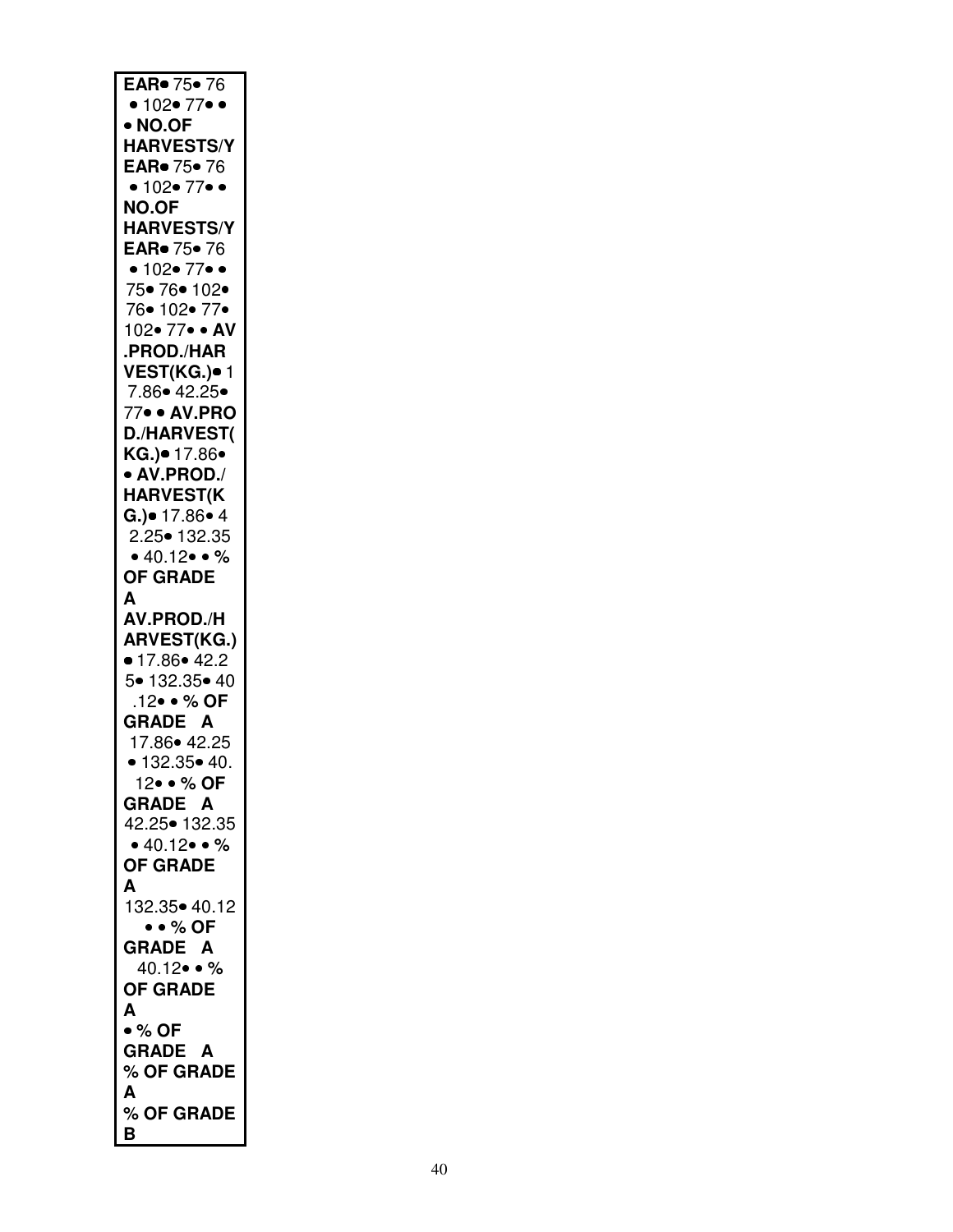| % OF GRADE                     |
|--------------------------------|
| $C = 73.27$                    |
|                                |
| 73.27                          |
| 19.31                          |
|                                |
| 7.42• 65.05                    |
| 65.05                          |
|                                |
| 18.47                          |
|                                |
| 16.48 80.00                    |
| 80.00                          |
|                                |
| 10.00                          |
| 10.00 68.86                    |
|                                |
| 68.86                          |
| 18.18                          |
|                                |
| 12.96 · OVE                    |
| RALL NO.                       |
|                                |
| ΟF                             |
| <b>HARVESTS/Y</b>              |
|                                |
| EAR. 73. 75                    |
|                                |
| • 78• 75• • A                  |
| <b>V.PROD./HA</b>              |
|                                |
| <b>RVEST(KG.)</b>              |
| • 19.15 • 43.1                 |
|                                |
| 4 • 241.60 • 83                |
| .79• • % OF                    |
|                                |
| <b>GRADE A</b>                 |
| · OVERALL•                     |
|                                |
| <b>OVERALL</b> .               |
|                                |
| • NO.OF                        |
| <b>HARVESTS/Y</b>              |
|                                |
| EAR. 73. 75                    |
| • $78 \cdot 75 \cdot 4$        |
|                                |
| V.PROD./HA                     |
| <b>RVEST(KG.)</b>              |
|                                |
| • 19.15 • 43.1                 |
|                                |
| 4 • 241.60 • 83                |
| .79• • % OF                    |
|                                |
| <b>GRADE</b><br>A              |
| <b>NO.OF</b>                   |
|                                |
| <b>HARVESTS/Y</b>              |
| EAR. 73. 75                    |
|                                |
| • $78 \cdot 75 \cdot 4$        |
| <b>V.PROD./HA</b>              |
|                                |
| <b>RVEST(KG.)</b>              |
|                                |
| $\bullet$ 19.15 $\bullet$ 43.1 |
| 4• 241.60• 83                  |
|                                |
| .79• • % OF                    |
| <b>GRADE A</b>                 |
|                                |
| 73• 75• 78• 7                  |
|                                |
| 5. AV.PRO                      |
| <b>D./HARVEST(</b>             |
|                                |
|                                |
| KG.)● 19.15●                   |
| 75• 78• 75• •                  |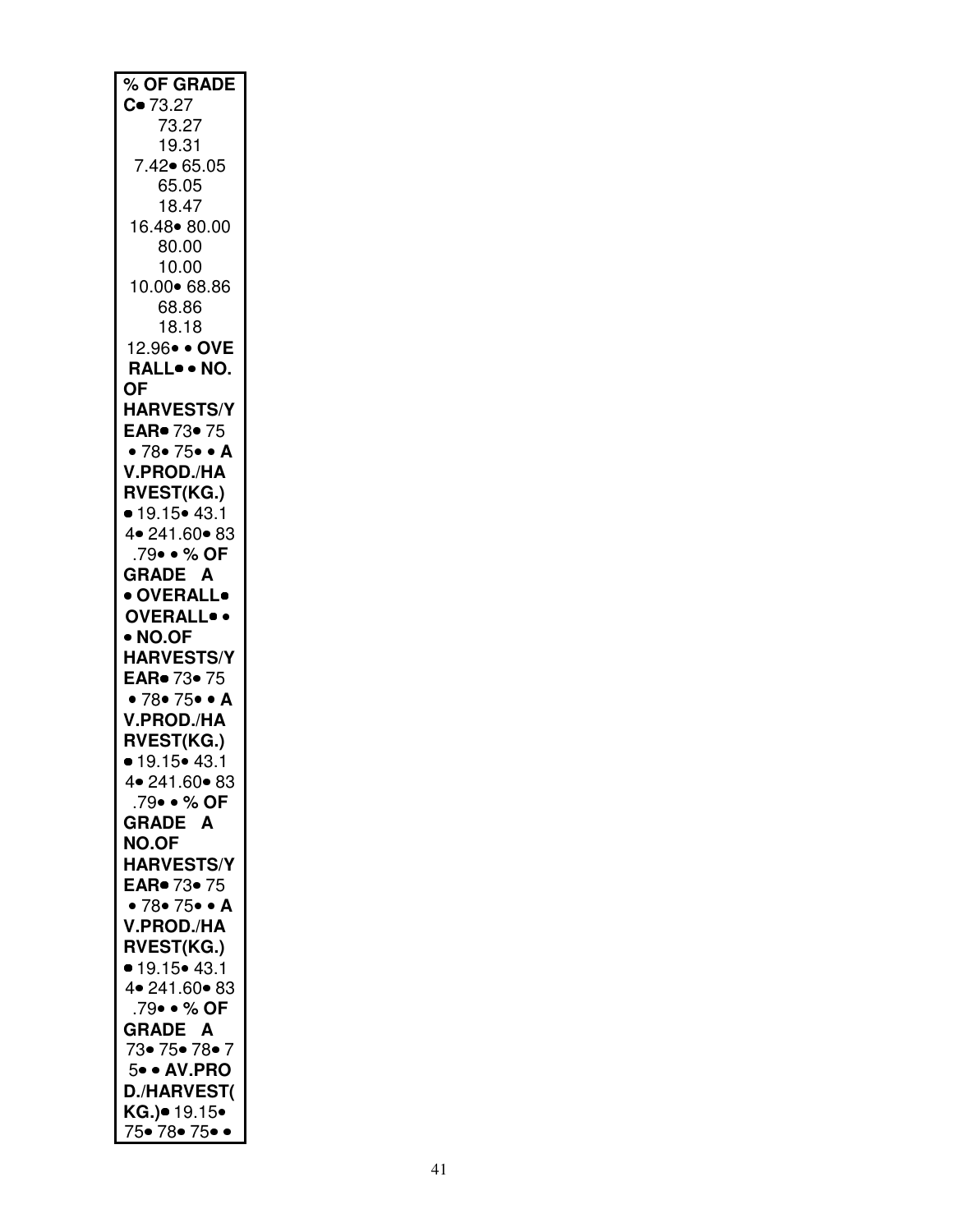| 78 = 75 · AV.             |
|---------------------------|
|                           |
| <b>PROD./HARV</b>         |
|                           |
| <b>EST(KG.)</b> • 19      |
| $.15 \cdot 43.14 \cdot 2$ |
| 41.60 83.79               |
|                           |
| • • % OF                  |
| <b>GRADE A</b>            |
|                           |
| 75• • AV.PRO              |
| <b>D./HARVEST(</b>        |
|                           |
| KG.)• 19.15•              |
| • AV.PROD./               |
|                           |
| <b>HARVEST(K</b>          |
| $G.) = 19.15 - 4$         |
|                           |
| 3.14 • 241.60             |
| • 83.79 • %               |
|                           |
| <b>OF GRADE</b>           |
| A                         |
|                           |
| AV.PROD./H                |
| <b>ARVEST(KG.)</b>        |
|                           |
| • 19.15 • 43.1            |
| 4 • 241.60 • 83           |
|                           |
| .79• • % OF               |
| <b>GRADE A</b>            |
|                           |
| 19.15 • 43.14             |
| • 241.60 • 83.            |
|                           |
| 79••% OF                  |
| <b>GRADE A</b>            |
|                           |
| 43.14 • 241.60            |
| • 83.79 • %               |
|                           |
|                           |
| <b>OF GRADE</b>           |
|                           |
| A                         |
| 241.60• 83.79             |
|                           |
| $\bullet \bullet \%$ OF   |
| <b>GRADE A</b>            |
|                           |
| 83.79••%                  |
| <b>OF GRADE</b>           |
|                           |
| A                         |
| $\bullet$ % OF            |
|                           |
| <b>GRADE A</b>            |
| % OF GRADE                |
|                           |
| A                         |
| % OF GRADE                |
|                           |
| в                         |
| % OF GRADE                |
|                           |
| $C = 72.85$               |
| 72.85                     |
|                           |
| 19.77                     |
| 7.38● 65.52               |
|                           |
| 65.52                     |
| 24.35                     |
|                           |
| 10.13• 70.88<br>70.88     |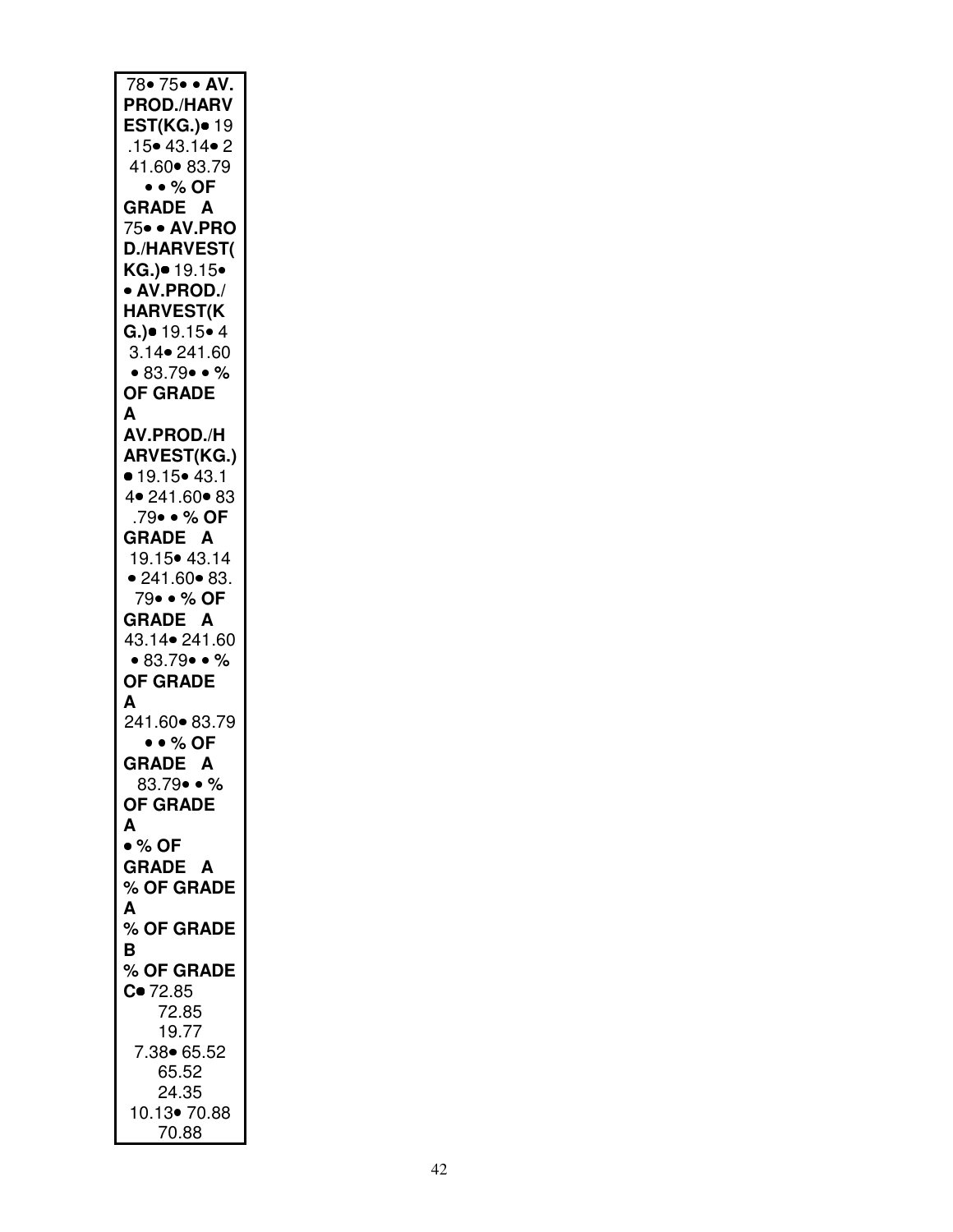| 23.23                           |
|---------------------------------|
| 5.89∙ 69.15                     |
| 69.15                           |
| 22.63<br>$8.22 \bullet \bullet$ |
|                                 |
|                                 |
| 7.8                             |
| <b>DIFFERENT</b>                |
| <b>COST</b>                     |
| <b>COMPONEN</b>                 |
| TS<br>IN                        |
| <b>VARIABLE</b>                 |
| <b>COST</b>                     |
| The share of                    |
| different                       |
| components                      |
| in<br>total                     |
| variable<br>cost                |
| indicates<br>the                |
| relative                        |
| importance of                   |
| different                       |
| heads in total                  |
| production                      |
| sequence.                       |
| The results of                  |
| analysis have                   |
| been                            |
| in<br>presented                 |
| Table<br>7.8                    |
| wherein it may                  |
| that<br>be seen                 |
| total variable                  |
| cost at overall                 |
| level<br>was                    |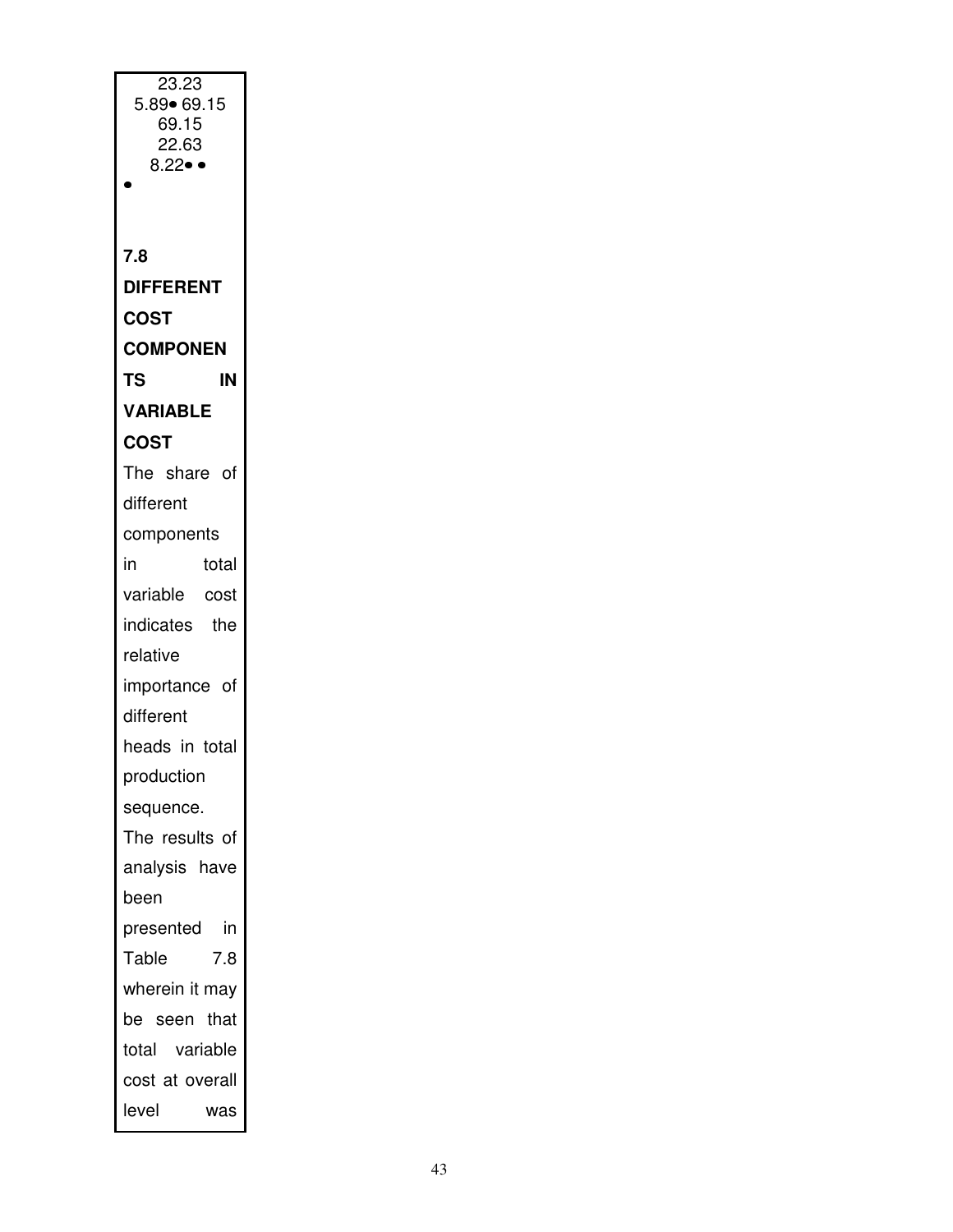| Rs.59804 per      |
|-------------------|
| season (or per    |
| The<br>crop).     |
| highest           |
| percentage of     |
| this<br>was       |
| required<br>for   |
| purchase<br>of    |
| compost           |
| which             |
| accounted for     |
| about 54 per      |
| The<br>cent.      |
| of<br>cost        |
| compost also      |
| includes<br>the   |
| cost of casing    |
| oil and lime      |
| stone as the      |
| compost           |
| supplied<br>by    |
| private traders   |
| includes these    |
| and<br>it was     |
| very difficult to |
| separate their    |
| This<br>costs.    |
| was followed      |
| labour<br>by      |
| cost,             |
| consuming         |
| about 29 per      |
| cent of the       |
| total variable    |
| The<br>cost.      |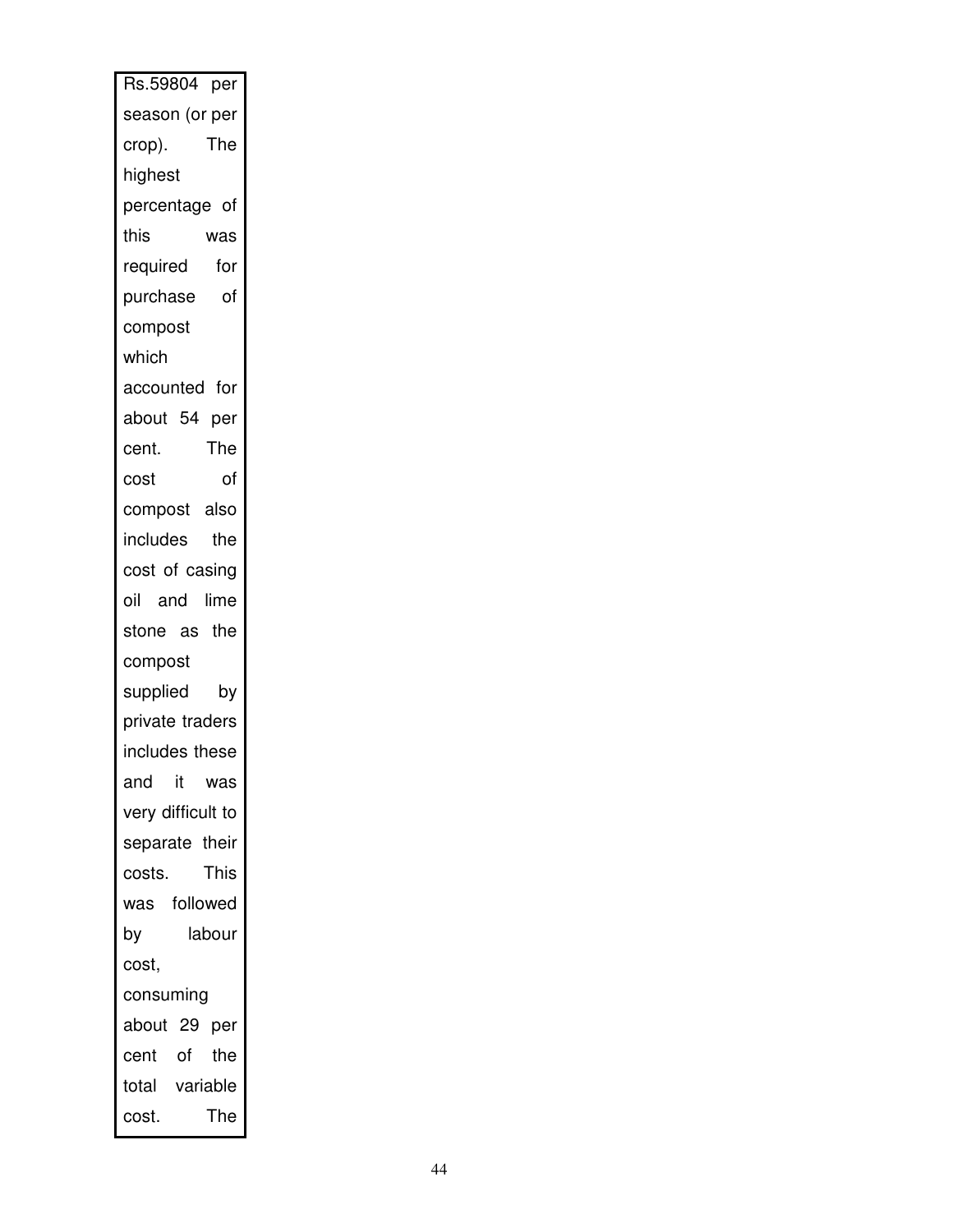| miscellaneous   |
|-----------------|
| expenditure     |
| including       |
| electricity and |
| water           |
| changes,        |
| interest<br>and |
| depreciation    |
| etc.            |
| accounted for   |
| other 9.5 per   |
| cent of total   |
| variable cost.  |
| about<br>Only   |
| five percent of |
| variable cost   |
| was incurred    |
| spawn.<br>on    |
| The             |
| expenditure     |
| compost<br>on   |
| was quite high  |
| (in percentage  |
| in<br>terms)    |
| Shimla          |
| whereas hired   |
| labour          |
| accounted for   |
| higher share    |
| in Solan. The   |
| total variable  |
| cost per farm   |
| was             |
| substantially   |
| higher<br>in    |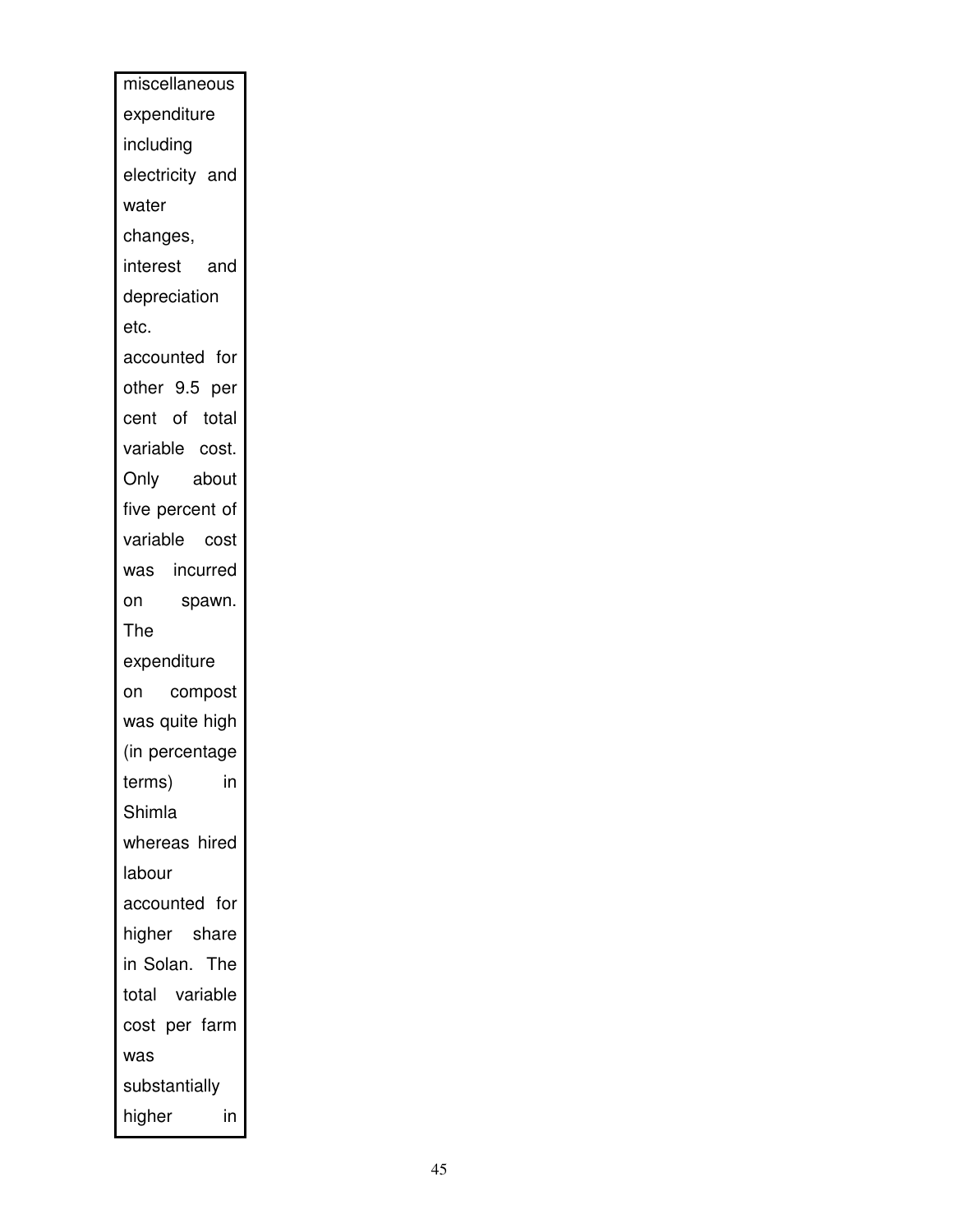| $\overline{\text{Solan}}$                                                                                                                                                                                                                                                                                 |
|-----------------------------------------------------------------------------------------------------------------------------------------------------------------------------------------------------------------------------------------------------------------------------------------------------------|
| (Rs.82854) as                                                                                                                                                                                                                                                                                             |
| compared                                                                                                                                                                                                                                                                                                  |
| with Shimla,                                                                                                                                                                                                                                                                                              |
| where it was                                                                                                                                                                                                                                                                                              |
| only Rs.29072                                                                                                                                                                                                                                                                                             |
| per farm.                                                                                                                                                                                                                                                                                                 |
| <b>TABLE: 7.8</b><br><b>SHARE OF</b><br><b>DIFFERENT</b><br>COST<br><b>COMPONEN</b><br><b>TS IN TOTAL</b>                                                                                                                                                                                                 |
| <b>VARIABLE</b><br>COST.                                                                                                                                                                                                                                                                                  |
| $(\% )$<br><b>ITEM® CATE</b><br><b>GORY</b><br><b>CATEGORY</b><br>••• SMALL•<br>·· SMALL•<br><b>• SMALL• ME</b><br><b>DIUM</b> LARG<br><b>E</b> OVERALL<br>• • SOLAN• •<br><b>SMALL</b> . MED<br><b>IUM</b> LARGE<br>· OVERALL•<br>IEDIUM● LA<br><b>RGE• OVERA</b><br>LL. SOLAN<br>$\bullet$ $\bullet$ 1. |
| <b>COMPOST</b> •7<br>7.85 • 58.75 •<br><b>LARGE</b> OVE<br>RALL SOL<br>AN • 1.<br><b>COMPOST</b> •7<br>7.85 • 58.75 •<br><b>OVERALL</b> .<br>· SOLAN• • 1                                                                                                                                                 |
| <b>COMPOST</b> •7<br>7.85 • 58.75 •<br>SOLAN. . 1.<br><b>COMPOST</b> •7<br>7.85• 58.75•                                                                                                                                                                                                                   |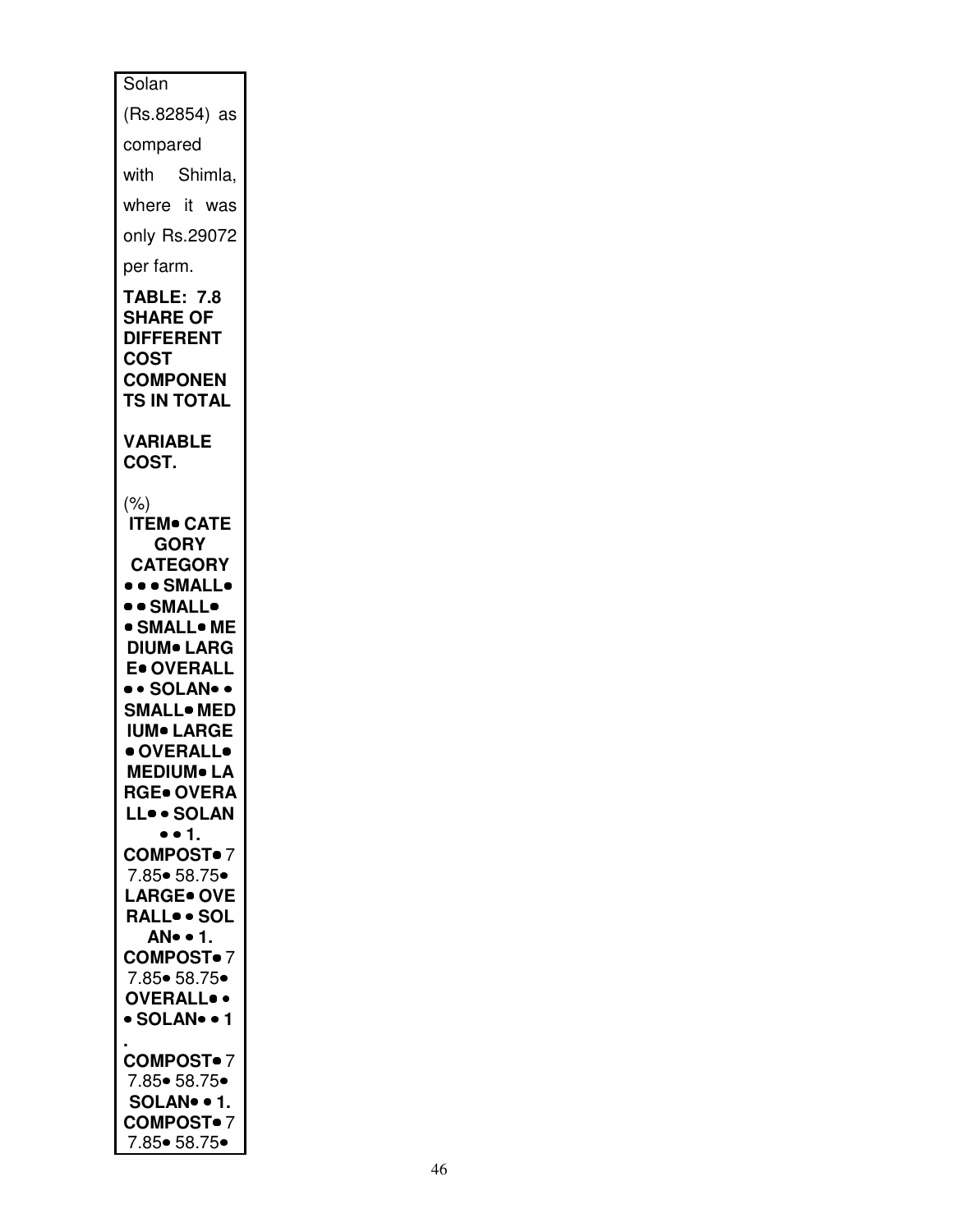| $\bullet$ 1.                                   |
|------------------------------------------------|
| <b>COMPOST</b> •7                              |
| 7.85• 58.75•                                   |
| 1.                                             |
| <b>COMPOST</b> •7                              |
| 7.85• 58.75•                                   |
| 77.85• 58.75                                   |
| • 46.21• 48.7                                  |
| $3 \bullet \bullet 2$ .<br><b>SPAWN</b> 7.96   |
| • 5.04 • 4.64 •                                |
| 58.75• 46.21                                   |
| • 48.73 • 2.                                   |
| <b>SPAWN</b> 7.96                              |
| • 5.04 • 4.64 •                                |
| 46.21• 48.73                                   |
| $\bullet$ $\bullet$ 2.                         |
| <b>SPAWN</b> 7.96                              |
| • 5.04 • 4.64 •                                |
| 48.73• • 2.                                    |
| <b>SPAWN</b> 7.96                              |
| • 5.04 • 4.64 •                                |
| • 2.                                           |
| <b>SPAWN</b> 7.96                              |
| • 5.04 • 4.64 •                                |
| 2.                                             |
| <b>SPAWN</b> 7.96                              |
| • 5.04 • 4.64 •                                |
| 7.96 • 5.04 • 4.                               |
| 64 • 4.80 • 3.                                 |
| <b>CASING</b>                                  |
| OIL                                            |
| $\bullet$ $\bullet$ 4. LIME                    |
| <b>STONE</b> - -                               |
| $\bullet$ - $\bullet$ - $\bullet$ $\bullet$ 5. |
| <b>MEDICINES</b> .                             |
| $5.04 \cdot 4.64 \cdot 4$ .                    |
| $80 - 3$ .                                     |
| <b>CASING</b>                                  |
| OIL                                            |
| $\bullet$ $\bullet$ 4. LIME                    |
| <b>STONE</b> - -                               |
| $\bullet$ - $\bullet$ - $\bullet$ $\bullet$ 5. |
| <b>MEDICINES</b>                               |
| $4.64 \cdot 4.80 \cdot \cdot$                  |
| $4.80 \cdot 3.$<br><b>CASING</b>               |
| OIL                                            |
| $\bullet$ $\bullet$ 4. LIME                    |
| <b>STONE</b> -. -                              |
| $\bullet$ - $\bullet$ - $\bullet$ $\bullet$ 5. |
| <b>MEDICINES</b> •                             |
|                                                |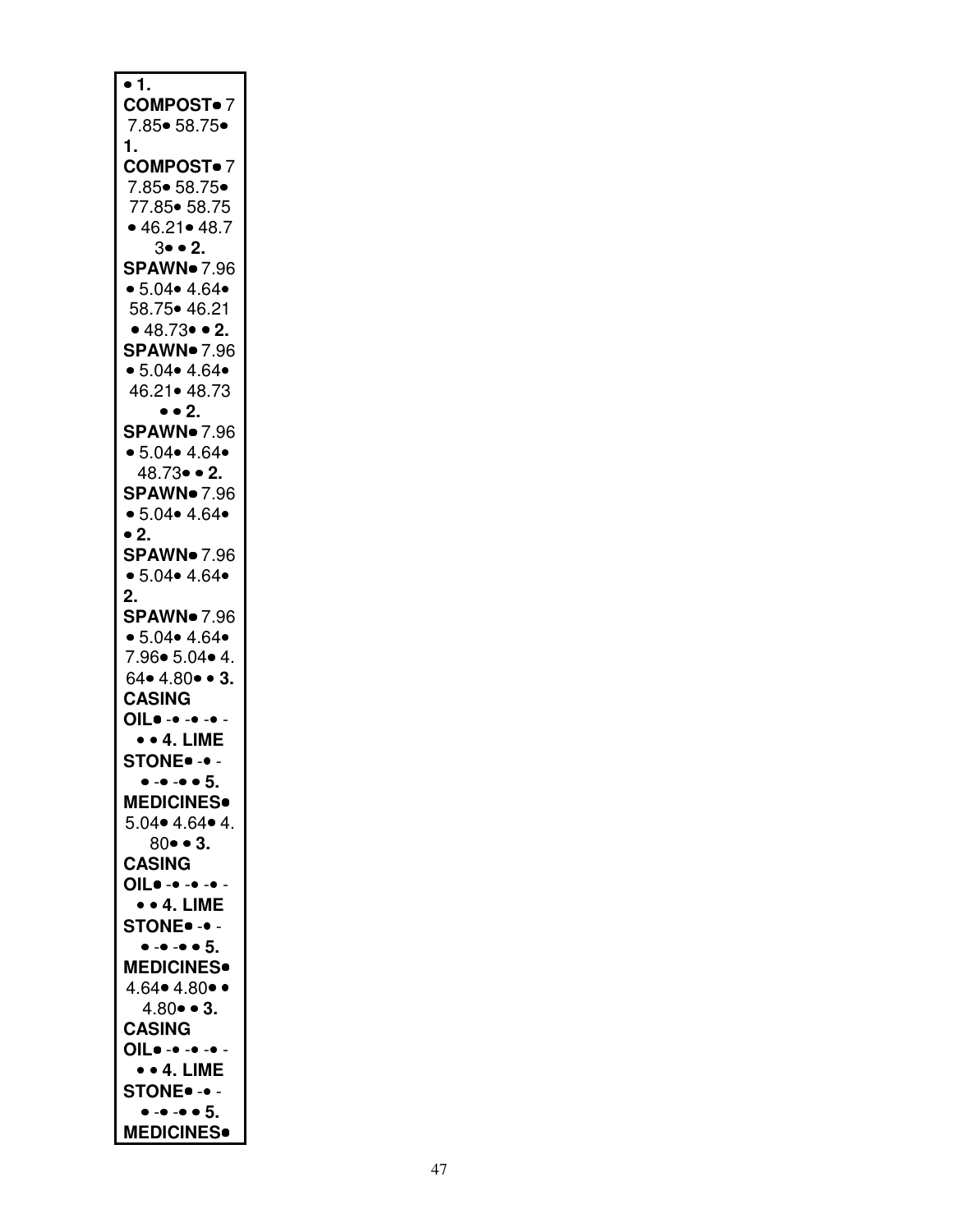| <b>• 3. CASING</b>                             |
|------------------------------------------------|
| OIL                                            |
| • • 4. LIME                                    |
| <b>STONE</b> - -                               |
| $\bullet - \bullet - \bullet 5$ .              |
|                                                |
| <b>MEDICINES</b>                               |
| 3. CASING                                      |
| OIL                                            |
| $\bullet$ $\bullet$ 4. LIME                    |
| <b>STONE</b> -. -                              |
| $\bullet$ - $\bullet$ - $\bullet$ $\bullet$ 5. |
| <b>MEDICINES</b> <sup>.</sup>                  |
|                                                |
| $-• - • - • - • 4.$                            |
| <b>LIME</b>                                    |
| <b>STONE</b> - -                               |
| $\bullet$ - $\bullet$ - $\bullet$ $\bullet$ 5. |
| <b>MEDICINES</b>                               |
| $-• - • - • 4.$                                |
|                                                |
| LIME                                           |
| STONE. -.                                      |
| $\bullet$ - $\bullet$ - $\bullet$ $\bullet$ 5. |
| <b>MEDICINES</b>                               |
|                                                |
| -• -• • 4. LIME                                |
| <b>STONE</b> -                                 |
| $\bullet$ - $\bullet$ - $\bullet$ $\bullet$ 5. |
| <b>MEDICINES</b>                               |
|                                                |
| $-• • 4.$ LIME                                 |
| <b>STONE</b> -                                 |
| $\bullet - \bullet - \bullet 5$ .              |
| <b>MEDICINES</b>                               |
| $\bullet$ 4. LIME                              |
|                                                |
| <b>STONE</b> -. -                              |
|                                                |
| $\bullet - \bullet - \bullet 5$ .              |
|                                                |
| <b>MEDICINES</b>                               |
| 4. LIME                                        |
| STONE. -.                                      |
| $\bullet$ - $\bullet$ - $\bullet$ $\bullet$ 5. |
| <b>MEDICINES</b>                               |
| $        5$ .                                  |
|                                                |
| <b>MEDICINES</b> .                             |
| $      5$ .                                    |
| <b>MEDICINES</b> .                             |
| $-• - • 5.$                                    |
|                                                |
| <b>MEDICINES</b>                               |
| $-• • 5.$                                      |
| <b>MEDICINES</b>                               |
| $\bullet$ 5.                                   |
| <b>MEDICINES</b>                               |
| 5.                                             |
|                                                |
| <b>MEDICINES•</b>                              |
| 4.07•2.42•2.<br>$04 \cdot 2.15 \cdot 6.$       |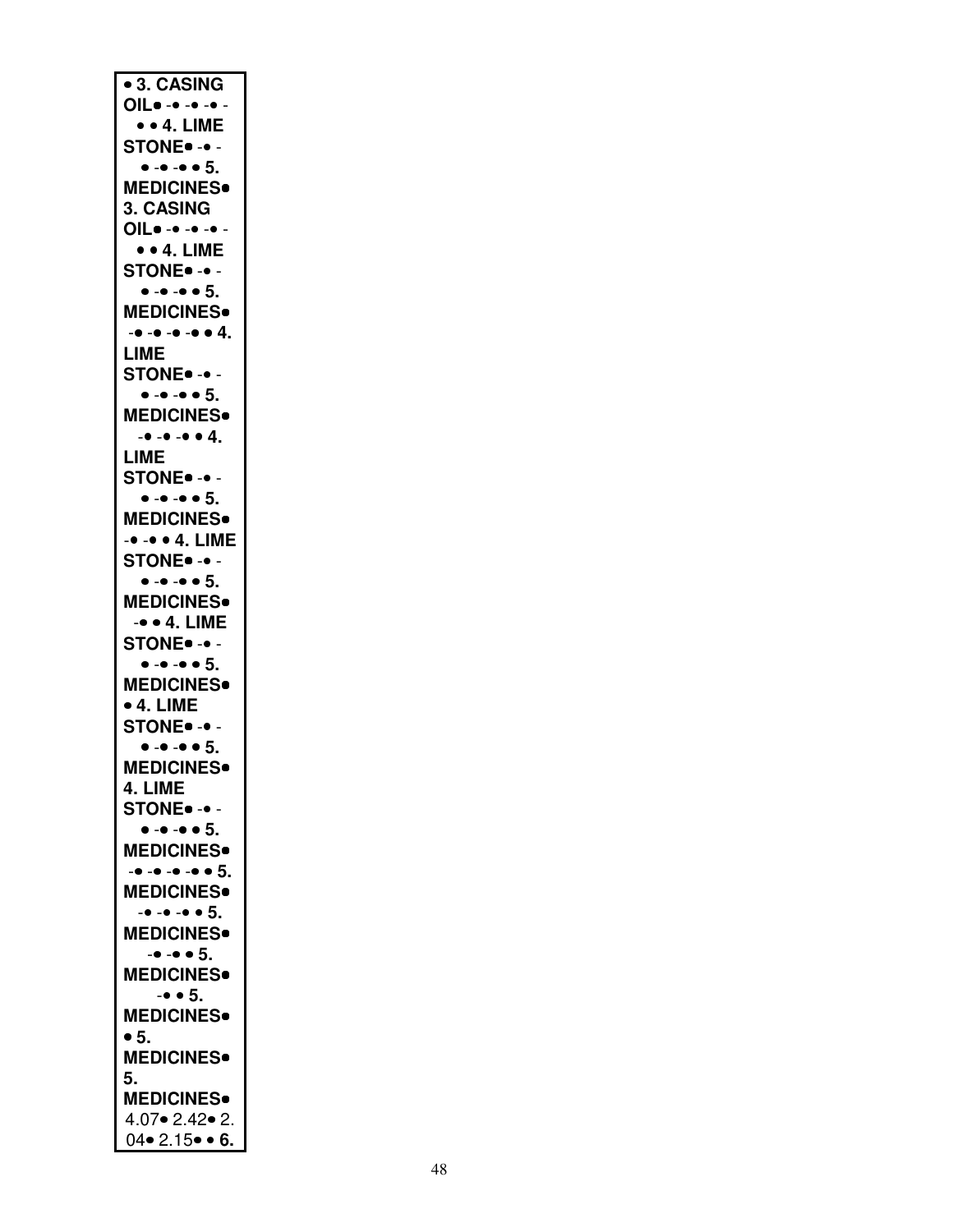| <b>HIRED</b>                                                |
|-------------------------------------------------------------|
|                                                             |
| <b>LABOUR</b>                                               |
| $2.42 \cdot 2.04 \cdot 2.$                                  |
| $15 - 6$ .                                                  |
|                                                             |
| <b>HIRED</b>                                                |
|                                                             |
| <b>LABOUR</b>                                               |
| $2.04 \cdot 2.15 \cdot \cdot$                               |
|                                                             |
| $2.15 - 6.$                                                 |
| <b>HIRED</b>                                                |
| <b>LABOUR</b>                                               |
|                                                             |
| • 6. HIRED                                                  |
| <b>LABOUR</b>                                               |
|                                                             |
| 6. HIRED                                                    |
| <b>LABOUR</b>                                               |
|                                                             |
| 7.                                                          |
| <b>MISCELLANE</b>                                           |
|                                                             |
| OUS. -                                                      |
|                                                             |
|                                                             |
| 10.12• 24.21                                                |
| 24.21                                                       |
|                                                             |
| $9.58 \bullet 37.70$                                        |
| 37.70                                                       |
|                                                             |
| 9.41• 34.87                                                 |
| 34.87                                                       |
|                                                             |
| 9.45• • ТОТА                                                |
| <b>L COST</b>                                               |
|                                                             |
| RS/FARM <sup>®</sup> 89                                     |
| 00 - 30507 - 1                                              |
|                                                             |
| 87385• 82854                                                |
| • • SHIMLA•                                                 |
|                                                             |
| • TOTAL                                                     |
| <b>COST</b>                                                 |
|                                                             |
| RS/FARM <sup>®</sup> 89                                     |
|                                                             |
|                                                             |
| 00 - 30507 - 1                                              |
| 87385• 82854                                                |
|                                                             |
| • SHIMLA•                                                   |
| <b>TOTAL COST</b>                                           |
|                                                             |
| RS/FARM•89                                                  |
| 00• 30507• 1                                                |
|                                                             |
| 87385• 82854                                                |
| • • SHIMLA•                                                 |
|                                                             |
| 8900• 30507                                                 |
| ● 187385● 82                                                |
|                                                             |
| 854• • SHIML                                                |
| A. . 1.                                                     |
|                                                             |
| <b>COMPOST</b> <sup>8</sup>                                 |
|                                                             |
| $0.65 \bullet 70.30 \bullet$                                |
| 30507• 18738                                                |
|                                                             |
| 5.82854.S                                                   |
| HIMLA. 1.                                                   |
|                                                             |
| <b>COMPOST</b> <sup>8</sup><br>$0.65 \bullet 70.30 \bullet$ |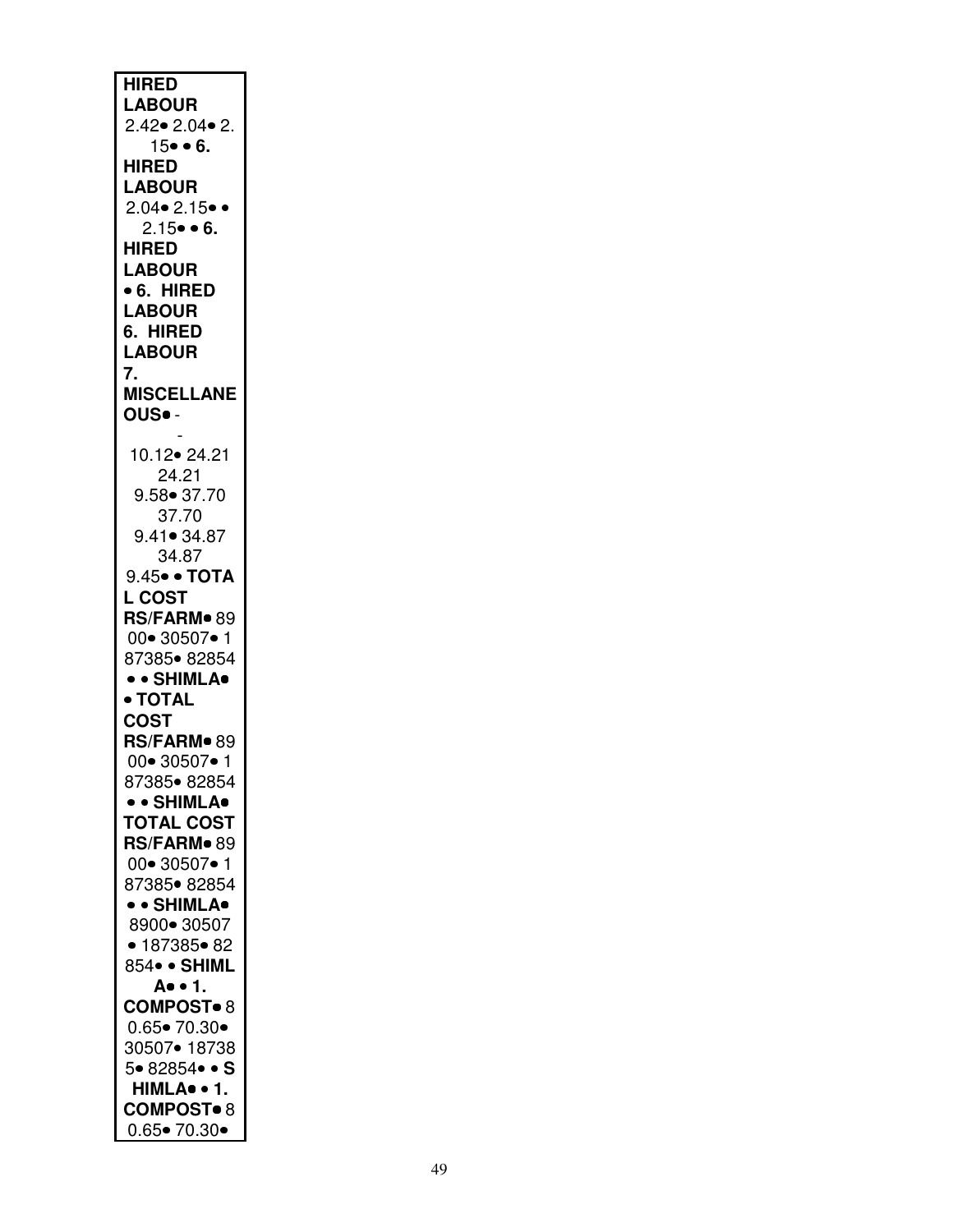| 187385• 8285                      |
|-----------------------------------|
| 4. · SHIMLA                       |
| •• 1.                             |
|                                   |
| <b>COMPOST</b> 8                  |
| $0.65 \bullet 70.30 \bullet$      |
| 82854• • SHI                      |
|                                   |
| <b>MLA</b> . 1.                   |
| <b>COMPOST</b> 8                  |
| $0.65 \bullet 70.30 \bullet$      |
|                                   |
| • SHIMLA• •                       |
| SHIMLA <sup>·</sup> 1.            |
| <b>COMPOST</b> <sup>8</sup>       |
| $0.65 \bullet 70.30 \bullet$      |
|                                   |
| • 1.                              |
| <b>COMPOST</b> <sup>8</sup>       |
| $0.65 \bullet 70.30 \bullet$      |
|                                   |
| 1.                                |
| <b>COMPOST</b> 8                  |
| $0.65 \bullet 70.30 \bullet$      |
|                                   |
| 80.65 - 70.30                     |
| • 77.85• 73.6                     |
| $3 \bullet 2.$                    |
| <b>SPAWN</b> 6.03                 |
|                                   |
| • 5.20 • 5.90 •                   |
| 70.30 - 77.85                     |
| • 73.63 $\bullet$ 2.              |
|                                   |
| <b>SPAWN</b> 6.03                 |
| • $5.20\bullet 5.90\bullet$       |
|                                   |
|                                   |
| 77.85 • 73.63                     |
| $\bullet$ $\bullet$ 2.            |
| <b>SPAWN</b> 6.03                 |
| • 5.20 • 5.90 •                   |
|                                   |
| 73.63• • 2.                       |
| <b>SPAWN</b> 6.03                 |
| • 5.20 • 5.90 •                   |
| $\bullet$ 2.                      |
|                                   |
| <b>SPAWN</b> 6.03                 |
| • 5.20 • 5.90 •                   |
| $\overline{2}$ .                  |
|                                   |
| <b>SPAWN</b> 6.03                 |
| • 5.20 • 5.90 •                   |
| $6.03 \cdot 5.20 \cdot 5.$        |
|                                   |
| $90 \cdot 5.49 \cdot 3.$          |
| <b>CASING</b>                     |
| OIL                               |
| $\bullet$ $\bullet$ 4. LIME       |
|                                   |
| STONE. -.                         |
| $\bullet - \bullet - \bullet 5$ . |
| <b>MEDICINES</b>                  |
| $5.20 \cdot 5.90 \cdot 5.$        |
|                                   |
| 49• • 3.<br><b>CASING</b>         |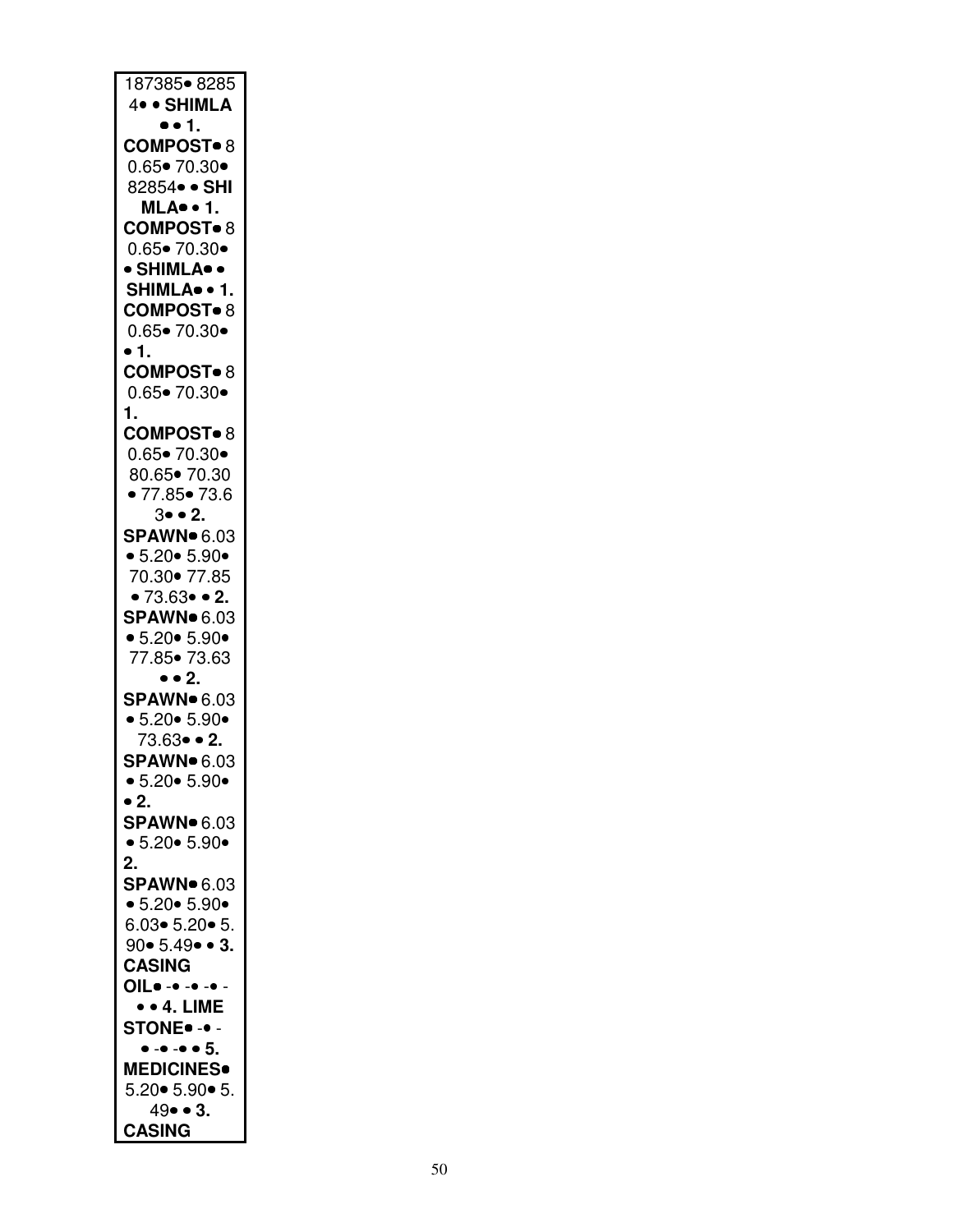| OIL<br>$\bullet$ $\bullet$ 4. LIME                                                                   |
|------------------------------------------------------------------------------------------------------|
| <b>STONE</b> - -                                                                                     |
| $\bullet$ - $\bullet$ - $\bullet$ $\bullet$ 5.<br><b>MEDICINES•</b><br>$5.90 \cdot 5.49 \cdot \cdot$ |
| $5.49 \cdot 3.$<br><b>CASING</b><br>OIL                                                              |
| $\bullet$ $\bullet$ 4. LIME<br><b>STONE</b> - -                                                      |
| $\bullet - \bullet - \bullet 5$ .<br><b>MEDICINES</b> .<br><b>• 3. CASING</b><br>OIL                 |
| $\bullet$ $\bullet$ 4. LIME<br><b>STONE</b> - -                                                      |
| $\bullet - \bullet - \bullet 5$ .<br><b>MEDICINES</b><br><b>3. CASING</b><br>OIL                     |
| $\bullet$ $\bullet$ 4. LIME<br><b>STONE</b> - -                                                      |
| $\bullet - \bullet - \bullet \bullet 5$ .<br><b>MEDICINES</b> .<br>$-• - • - • - • 4.$               |
| LIME<br><b>STONE</b> - -                                                                             |
| $\bullet$ - $\bullet$ - $\bullet$ $\bullet$ 5.<br><b>MEDICINES</b> .                                 |
| $-• - • - • 4.$<br>LIME<br><b>STONE</b> •- •-                                                        |
| $• - • - • 5$<br><b>MEDICINES</b> .<br>-• -• • 4. LIME                                               |
| <b>STONE</b> - -<br>$\bullet - \bullet - \bullet 5$ .                                                |
| <b>MEDICINES</b><br>$-• 4.$ LIME                                                                     |
| <b>STONE</b> - -<br>$\bullet - \bullet - \bullet 5$ .                                                |
| <b>MEDICINES</b> .<br>$\bullet$ 4. LIME<br><b>STONE</b> - -                                          |
| $\bullet$ - $\bullet$ - $\bullet$ $\bullet$ 5.<br><b>MEDICINES</b> .<br>4. LIME<br><b>STONE</b> - -  |
| $\bullet$ - $\bullet$ - $\bullet$ $\bullet$ 5.<br><b>MEDICINES</b> .<br>$-0 - 0 - 0 - 0 = 5$ .       |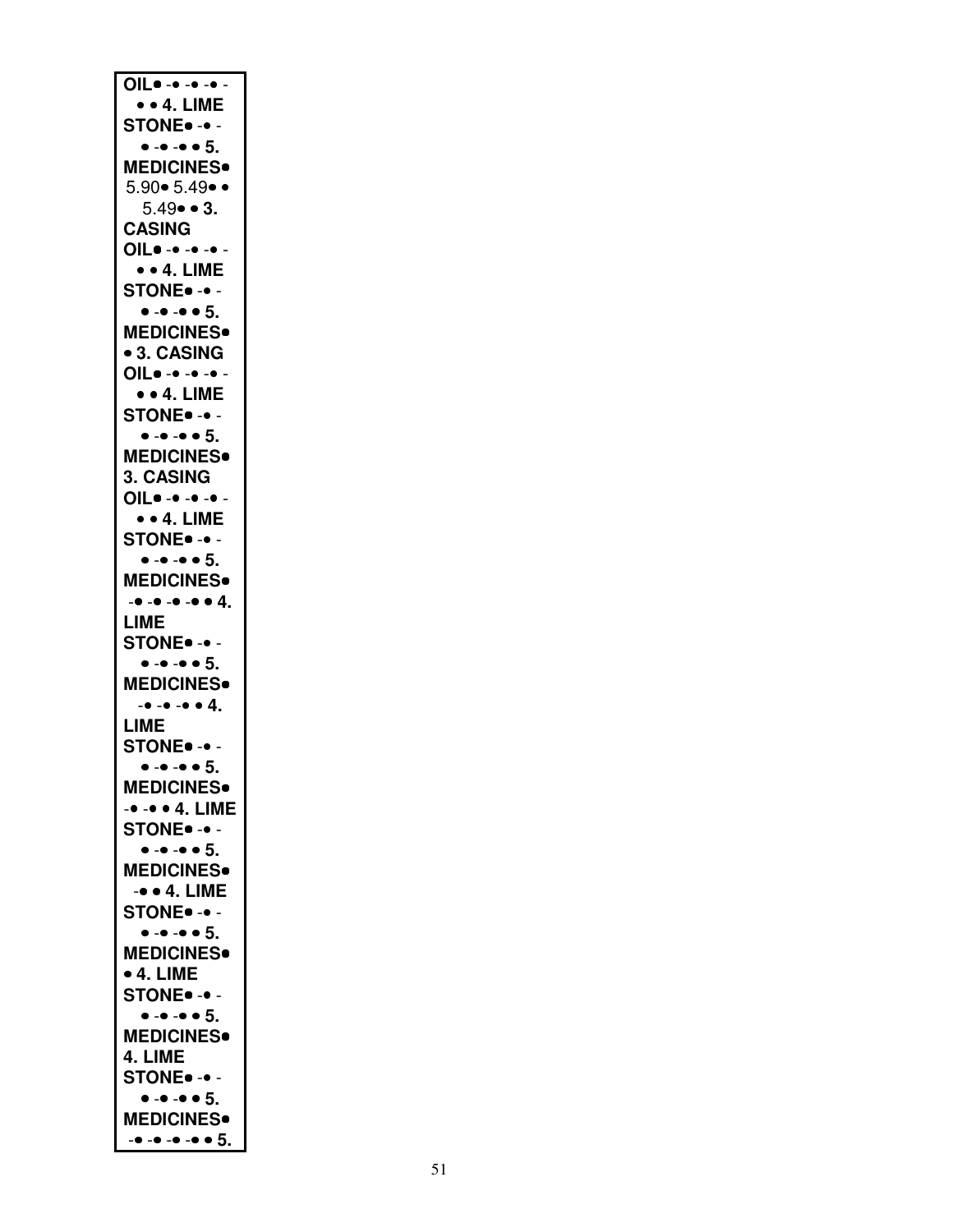| <b>MEDICINES</b>              |
|-------------------------------|
| $      5$ .                   |
| <b>MEDICINES</b>              |
| $-• - • 5.$                   |
| <b>MEDICINES</b>              |
| $-• 5.$                       |
| <b>MEDICINES</b>              |
| $\bullet$ 5.                  |
|                               |
| <b>MEDICINES</b> .            |
| 5.                            |
| <b>MEDICINES</b> .            |
| 3.19 • 2.88 • 2.              |
| 35• 2.79• • 6.                |
| <b>HIRED</b>                  |
| <b>LABOUR</b>                 |
| $2.88 \cdot 2.35 \cdot 2$ .   |
| 79• • 6.                      |
| <b>HIRED</b>                  |
| <b>LABOUR</b>                 |
| $2.35 \cdot 2.79 \cdot \cdot$ |
| $2.79 \cdot 6$ .              |
| <b>HIRED</b>                  |
| <b>LABOUR</b>                 |
| • 6. HIRED                    |
| <b>LABOUR</b>                 |
| 6. HIRED                      |
|                               |
|                               |
| <b>LABOUR</b>                 |
| 7.                            |
| <b>MISELLANE</b>              |
| OUS. -                        |
|                               |
| 10.13• 11.67                  |
| 11.67                         |
| $9.95 \cdot 4.10$             |
| 4.10                          |
| $9.80 \cdot 8.15$             |
| 8.15                          |
| 9.94• • ТОТА                  |
| <b>L COST</b>                 |
| RS.• 12516•                   |
| • TOTAL                       |
| <b>COST</b>                   |
| RS.• 12516•                   |
| <b>TOTAL COST</b>             |
| RS.• 12516•                   |
| 12516• 29726                  |
| • 105962• 29                  |
| 072• • OVER                   |
| ALL                           |
| <b>COMPOST</b> •7             |
| 9.36• 65.38•<br>29726• 10596  |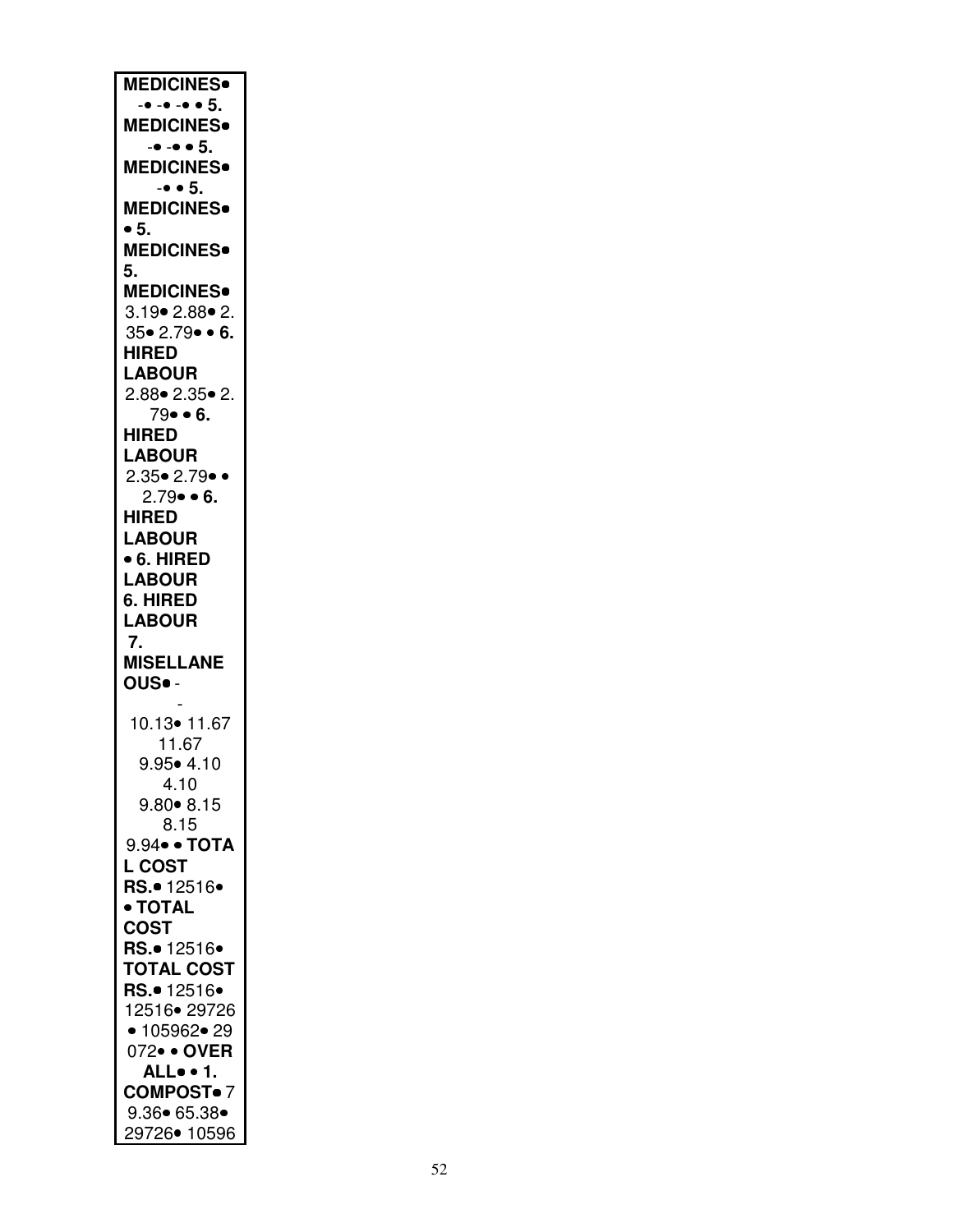| 2• 29072• • O                                   |
|-------------------------------------------------|
| VERALL 1.                                       |
|                                                 |
| <b>COMPOST</b> •7                               |
|                                                 |
| $9.36 \cdot 65.38 \cdot$                        |
| 105962• 2907                                    |
|                                                 |
| 2• • OVERAL                                     |
|                                                 |
| L••1.                                           |
|                                                 |
| <b>COMPOST</b> •7                               |
| $9.36 \cdot 65.38 \cdot$                        |
|                                                 |
| 29072• • OVE                                    |
|                                                 |
| RALL1.                                          |
|                                                 |
| <b>COMPOST</b> •7                               |
| 9.36 65.38                                      |
|                                                 |
| • OVERALL•                                      |
|                                                 |
| <b>OVERALL</b> .                                |
|                                                 |
| $\bullet$ 1.                                    |
| <b>COMPOST</b> •7                               |
|                                                 |
| $9.36 \cdot 65.38 \cdot$                        |
|                                                 |
| 1.                                              |
|                                                 |
| <b>COMPOST</b> •7                               |
| $9.36 \cdot 65.38 \cdot$                        |
|                                                 |
| 79.36• 65.38                                    |
|                                                 |
| • 48.43 • 53.9                                  |
|                                                 |
| $2\bullet \bullet 2$ .                          |
| <b>SPAWN</b> 6.92                               |
|                                                 |
| • 5.13 • 4.73 •                                 |
|                                                 |
|                                                 |
|                                                 |
| 65.38 • 48.43                                   |
| • 53.92 • 2.                                    |
|                                                 |
| <b>SPAWN</b> 6.92                               |
|                                                 |
| • 5.13 • 4.73 •                                 |
| 48.43• 53.92                                    |
|                                                 |
| • • 2.                                          |
|                                                 |
| <b>SPAWN</b> 6.92                               |
|                                                 |
| • 5.13 • 4.73 •                                 |
| $53.92 \bullet 2.$                              |
|                                                 |
| <b>SPAWN</b> 6.92                               |
|                                                 |
| • 5.13 • 4.73 •                                 |
|                                                 |
| $\bullet$ 2.                                    |
| <b>SPAWN</b> 6.92                               |
|                                                 |
| • 5.13 • 4.73 •                                 |
|                                                 |
| $\overline{2}$ .                                |
| <b>SPAWN</b> 6.92                               |
|                                                 |
| • 5.13 • 4.73 •                                 |
|                                                 |
| 6.92• 5.13• 4.                                  |
|                                                 |
| 73• 4.94• • 3.                                  |
| <b>CASING</b>                                   |
|                                                 |
| OIL                                             |
|                                                 |
| $\bullet$ $\bullet$ 4. LIME                     |
|                                                 |
| <b>STONE</b> - -                                |
|                                                 |
| $\bullet$ - $\bullet$ - $\bullet$ $\bullet$ $5$ |
| <b>MEDICINES</b> .                              |
| 5.13 • 4.73 • 4.                                |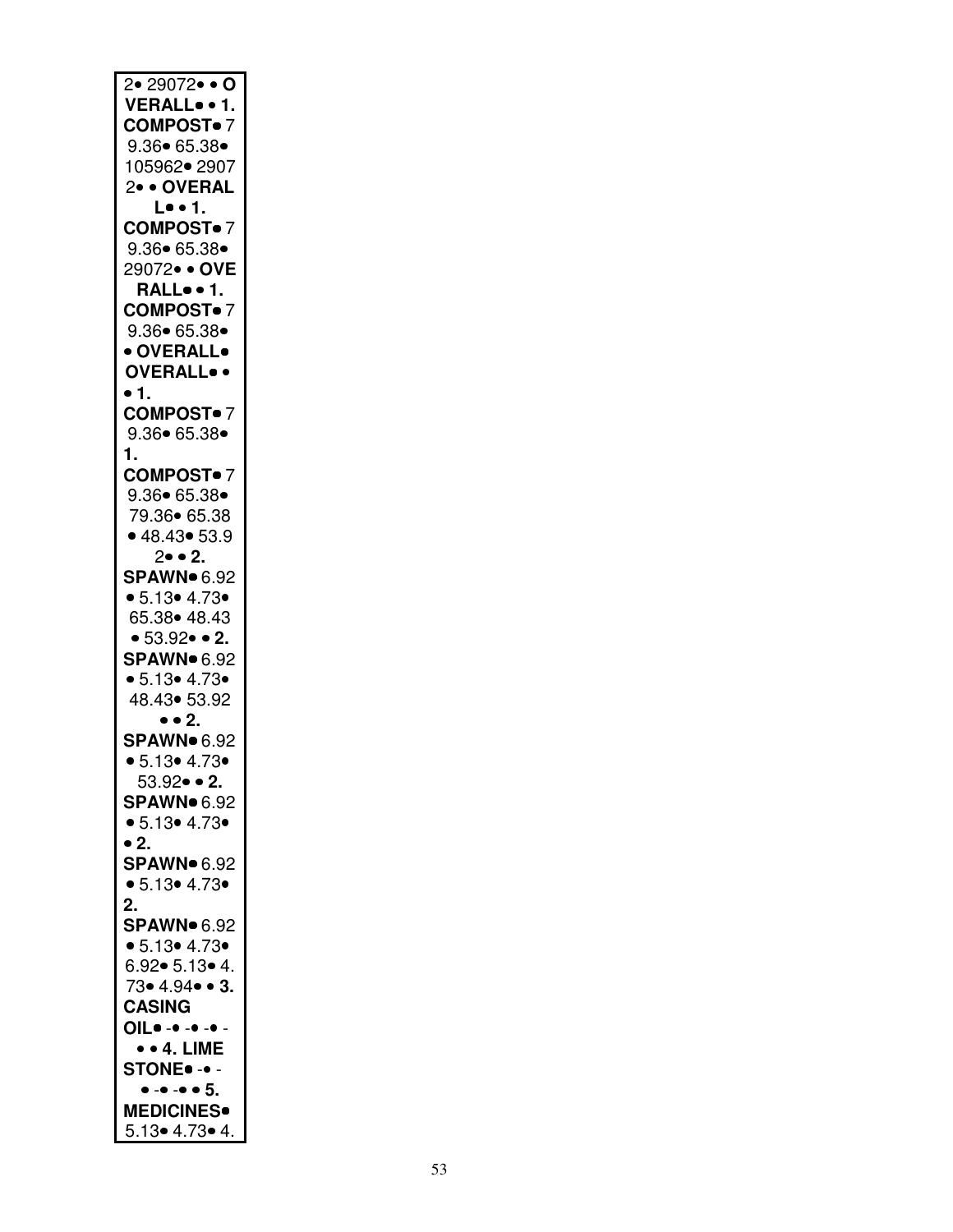| $94 \cdot 3$ .                                                |
|---------------------------------------------------------------|
| <b>CASING</b>                                                 |
|                                                               |
| OIL                                                           |
| $\bullet$ $\bullet$ 4. LIME                                   |
| <b>STONE</b> - -                                              |
|                                                               |
| $\bullet$ - $\bullet$ - $\bullet$ $\bullet$ 5.                |
| <b>MEDICINES</b>                                              |
| $4.73 \cdot 4.94 \cdot \cdot$                                 |
|                                                               |
| $4.94 \cdot 3.$                                               |
| <b>CASING</b>                                                 |
|                                                               |
| OIL                                                           |
| $\bullet$ $\bullet$ 4. LIME                                   |
| <b>STONE</b> - -                                              |
|                                                               |
| $\bullet$ - $\bullet$ - $\bullet$ $\bullet$ 5.                |
| <b>MEDICINES</b> .                                            |
|                                                               |
| <b>• 3. CASING</b>                                            |
| OIL                                                           |
| $\bullet$ $\bullet$ 4. LIME                                   |
|                                                               |
| <b>STONE</b> -. -                                             |
| $\bullet$ - $\bullet$ - $\bullet$ $\bullet$ 5.                |
| <b>MEDICINES</b>                                              |
|                                                               |
| 3. CASING                                                     |
| OIL                                                           |
|                                                               |
| $\bullet$ $\bullet$ 4. LIME                                   |
| <b>STONE</b> - -                                              |
| $\bullet$ - $\bullet$ - $\bullet$ $\bullet$ 5.                |
|                                                               |
|                                                               |
| <b>MEDICINES</b> .                                            |
|                                                               |
| $-• - • - • - • 4.$                                           |
| LIME                                                          |
|                                                               |
| <b>STONE</b> - -                                              |
| $\bullet$ - $\bullet$ - $\bullet$ $\bullet$ 5.                |
| <b>MEDICINES</b> .                                            |
|                                                               |
| $-• - • - • 4$                                                |
| LIME                                                          |
|                                                               |
| <b>STONE</b> - -                                              |
| $\bullet$ - $\bullet$ - $\bullet$ $\bullet$ $5.$              |
| <b>MEDICINES</b>                                              |
|                                                               |
| -• -• • 4. LIME                                               |
| <b>STONE</b> - -                                              |
|                                                               |
| $\bullet$ - $\bullet$ - $\bullet$ $\bullet$ 5.                |
| <b>MEDICINES</b>                                              |
| $-• 4.$ LIME                                                  |
|                                                               |
| <b>STONE® -® -</b>                                            |
| $\bullet$ - $\bullet$ - $\bullet$ $\bullet$ 5.                |
|                                                               |
| <b>MEDICINES</b>                                              |
| $\bullet$ 4. LIME                                             |
| STONE. -.                                                     |
|                                                               |
| $\bullet$ - $\bullet$ - $\bullet$ $\bullet$ 5.                |
| <b>MEDICINES</b>                                              |
| 4. LIME                                                       |
|                                                               |
| <b>STONE</b> - -<br>$\bullet - \bullet - \bullet \bullet 5$ . |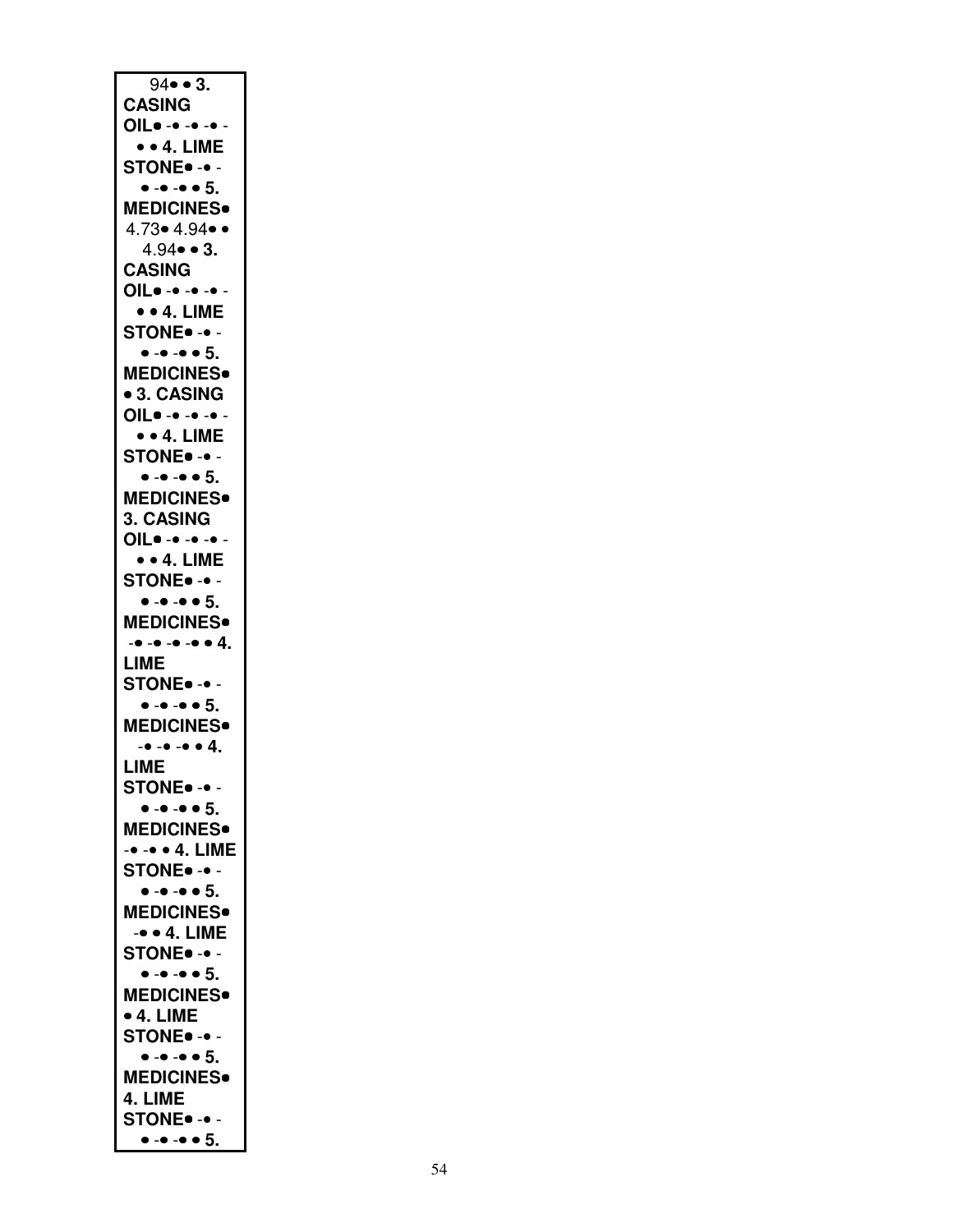| <b>MEDICINES</b>                    |
|-------------------------------------|
| $        5$ .                       |
| <b>MEDICINES</b> <sup>.</sup>       |
|                                     |
| $      5$ .                         |
| <b>MEDICINES</b>                    |
| $-• - • 5.$                         |
|                                     |
| MEDICINES <sup>®</sup>              |
| $-• • 5.$                           |
| <b>MEDICINES</b> .                  |
| $\bullet$ 5.                        |
|                                     |
| <b>MEDICINES</b> .                  |
| 5.                                  |
| <b>MEDICINES</b> .                  |
| $3.59 \cdot 2.68 \cdot 2.$          |
|                                     |
| $06 \cdot 2.28 \cdot 6.$            |
| <b>HIRED</b>                        |
| <b>LABOUR</b>                       |
| $2.68 \cdot 2.06 \cdot 2$ .         |
|                                     |
| 28 · 6.HIRE                         |
| <b>D LABOUR</b>                     |
| $2.06 \cdot 2.28 \cdot \cdot$       |
| 2.28 · 6.HIR                        |
|                                     |
| <b>ED LABOUR</b>                    |
| • 6.HIRED                           |
| <b>LABOUR</b>                       |
|                                     |
|                                     |
| 6.HIRED                             |
| <b>LABOUR</b>                       |
| 7.                                  |
|                                     |
| <b>MISELLANE</b>                    |
| OUS. -                              |
|                                     |
| 10.13 • 17.00                       |
|                                     |
| 17.00                               |
| $9.81 \bullet 35.34$                |
| 35.34                               |
| 9.44• 29.30                         |
| 29.30                               |
|                                     |
| 9.56• • ТОТА                        |
| <b>L COST</b>                       |
| RS.• 10543•                         |
| • TOTAL                             |
|                                     |
| <b>COST</b>                         |
| RS.• 10543•                         |
| <b>TOTAL COST</b>                   |
| RS.• 10543•                         |
|                                     |
| 10543• 30054                        |
| • 177805• 59                        |
| $804 \bullet \bullet$               |
| 30054• 17780                        |
| 5• 59804• •                         |
|                                     |
| 177805• 5980<br>$4 \bullet \bullet$ |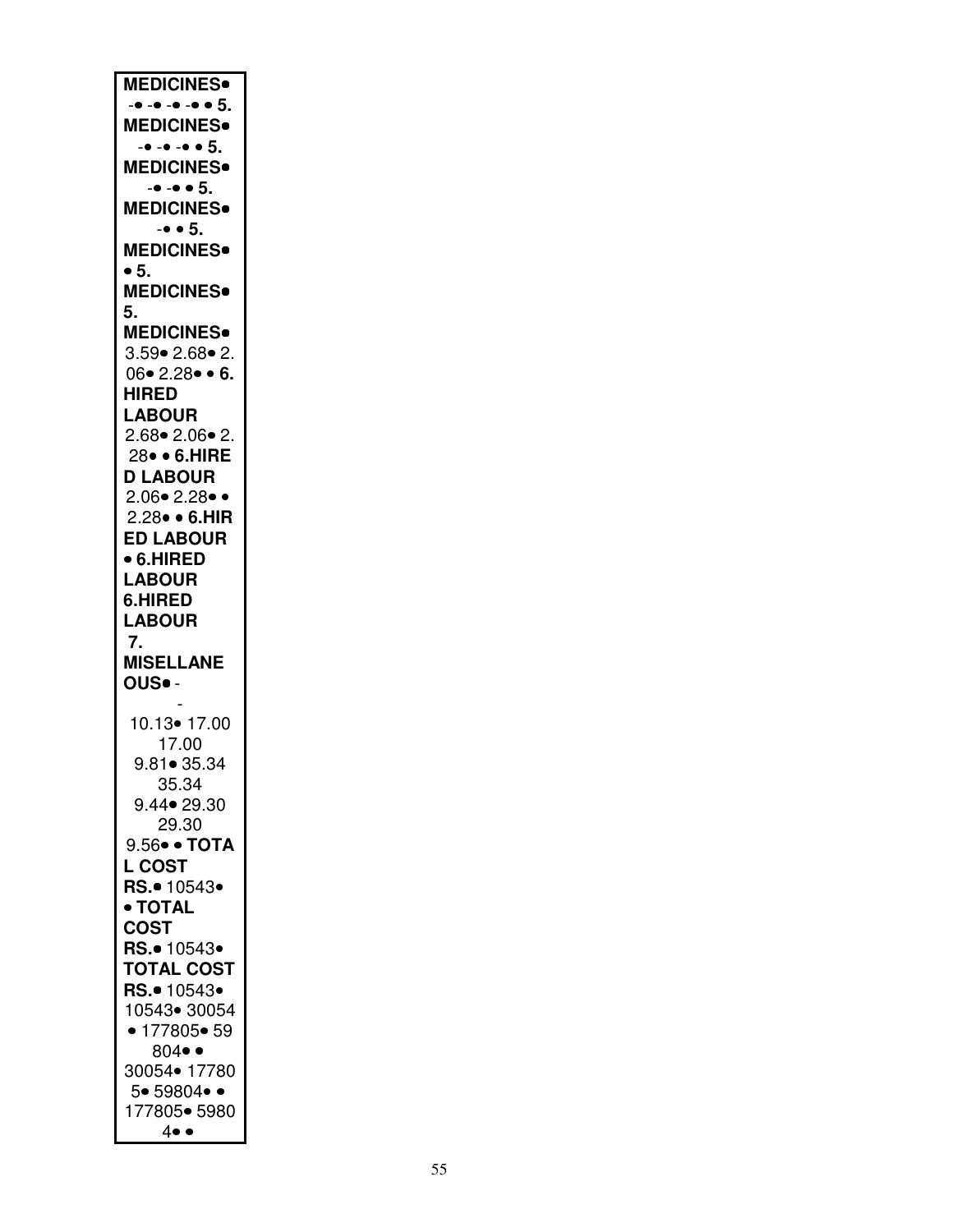| $59804 \bullet \bullet$ |  |
|-------------------------|--|
|                         |  |
| 7.9 LABOUR              |  |
| <b>DISTRIBUTIO</b>      |  |
| Ν                       |  |
| Labour<br>use           |  |
| pattern<br>has          |  |
| been                    |  |
| presented<br>in         |  |
| 7.9<br>which            |  |
| depicts<br>that         |  |
| on an average           |  |
| 664 mandays             |  |
| of<br>labour            |  |
| required<br>in          |  |
| one season to           |  |
| raise                   |  |
| mushroom                |  |
| crop                    |  |
| successfully.           |  |
| varied<br>It            |  |
| between 927             |  |
| days in Solan           |  |
| and 314 days            |  |
| Shimla<br>in            |  |
| districts. The          |  |
| category wise           |  |
| analysis                |  |
| indicates that          |  |
| small<br>on             |  |
| farms<br>only           |  |
| 176 mandays             |  |
| were required           |  |
| which                   |  |
| to<br>increased         |  |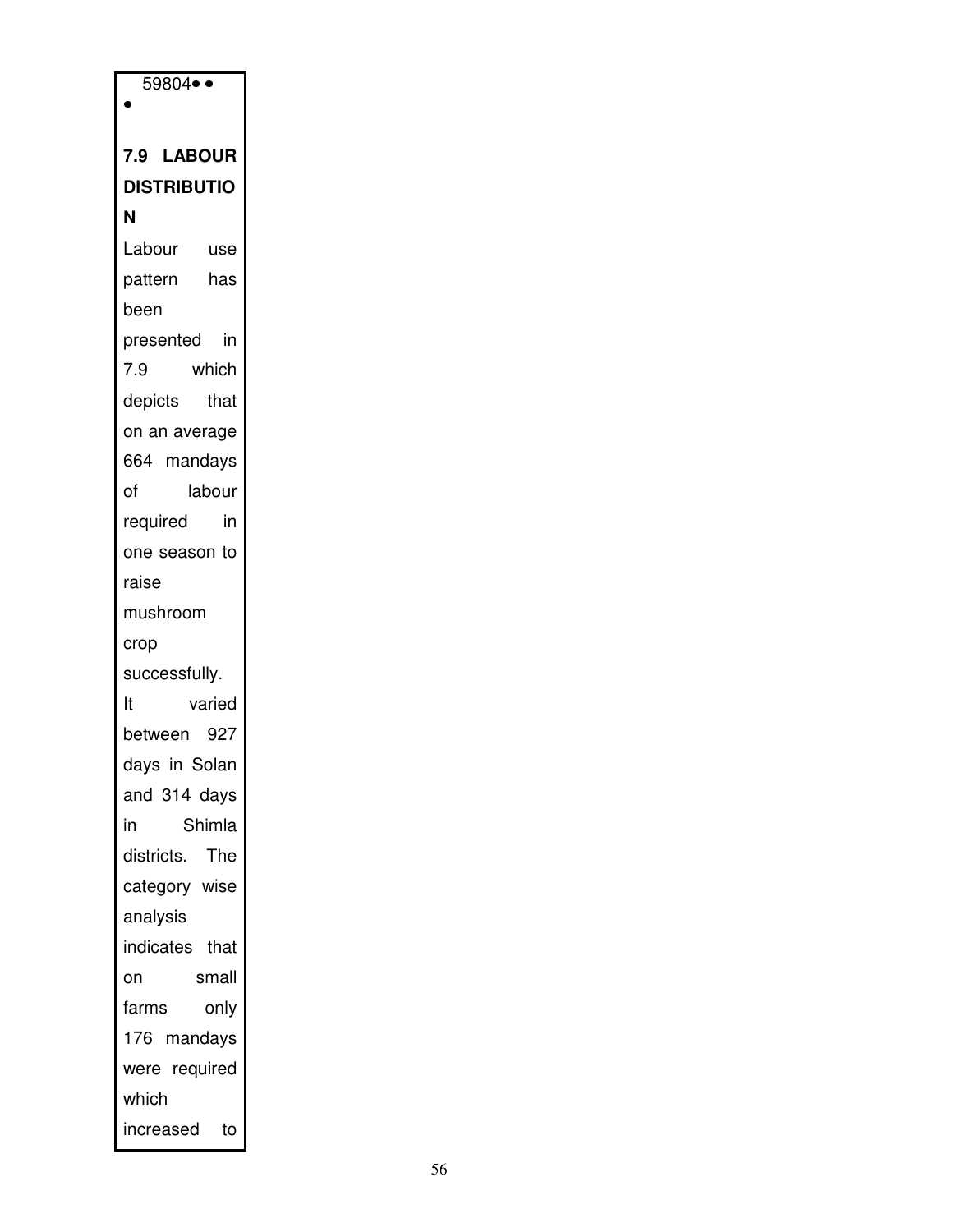| 356 in case of                        |
|---------------------------------------|
| medium and                            |
| 1859                                  |
| mandays in                            |
| case of large                         |
| farmers. The                          |
| abnormally                            |
| higher labour                         |
| use in case of                        |
| large farms                           |
| was due to                            |
| the fact that                         |
| some of them                          |
| also<br>are                           |
| engaged i <mark>n</mark><br>making of |
| making<br>of                          |
| compost.                              |
| Some                                  |
| proportion of                         |
| the compost                           |
| made is used                          |
| on the farm                           |
| and the rest is                       |
| sold to other                         |
| who<br>farmers                        |
| are willing to                        |
| The<br>buy.                           |
| analysis                              |
| indicates that                        |
| crop                                  |
| management,                           |
| which                                 |
| includes                              |
|                                       |
| maintenance                           |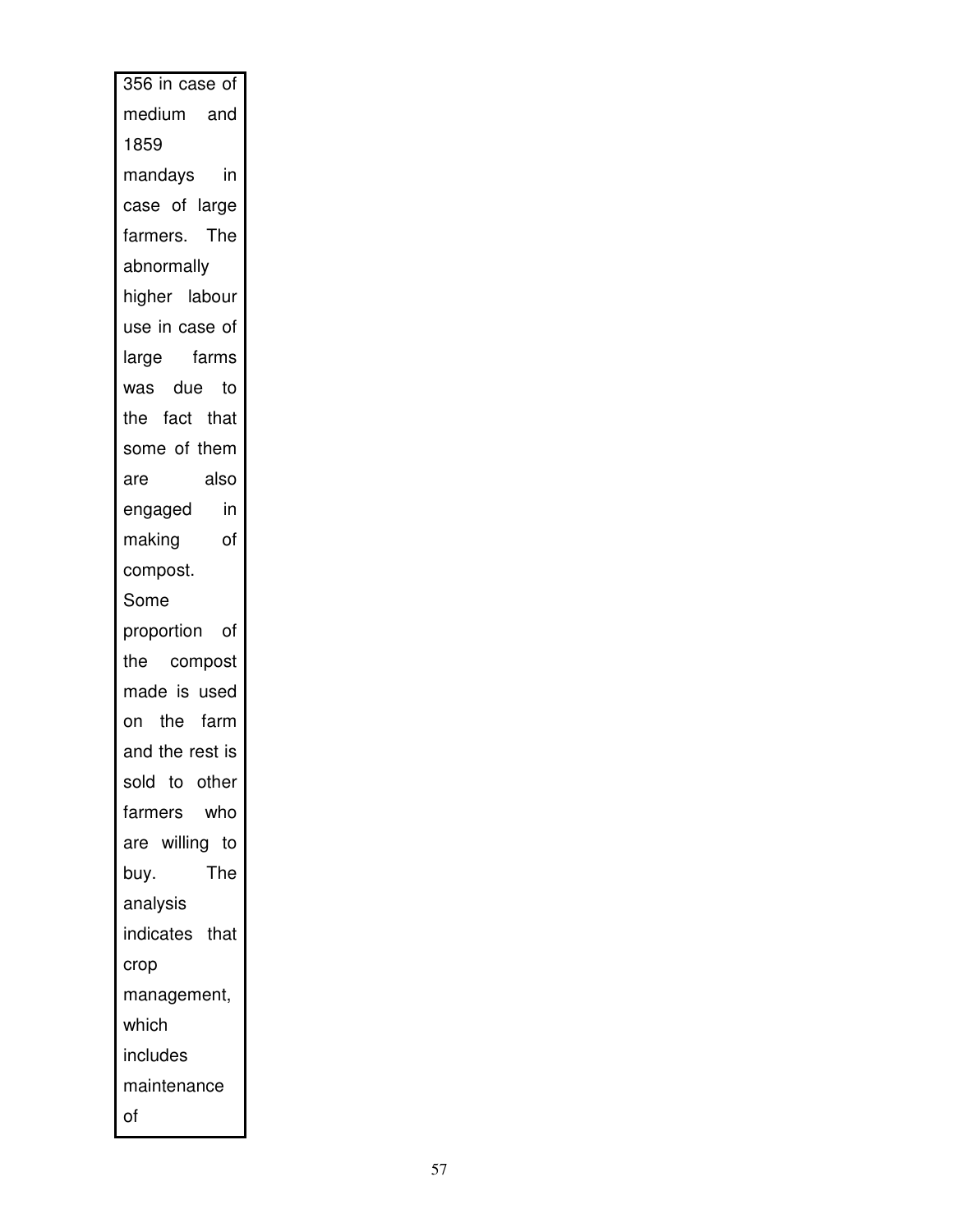| temperature      |
|------------------|
| and watering     |
| of trays, is the |
| major head       |
| accounting for   |
| 67<br>about      |
| percent of the   |
| total<br>labour. |
| The cleaning     |
| and coshing      |
| other<br>are     |
| important        |
| functions from   |
| labour point of  |
| The<br>view.     |
| crop             |
| management       |
| has<br>been      |
| observed<br>to   |
| be<br>most       |
| in<br>important  |
| both<br>the      |
| districts but in |
| Solan<br>it      |
| consumed         |
| about 71 per     |
| cent of labour   |
| whereas<br>in    |
| Shimla<br>only   |
| 51<br>about      |
| The<br>percent.  |
| other details    |
| may also be      |
| referred<br>to   |
| from the table.  |
|                  |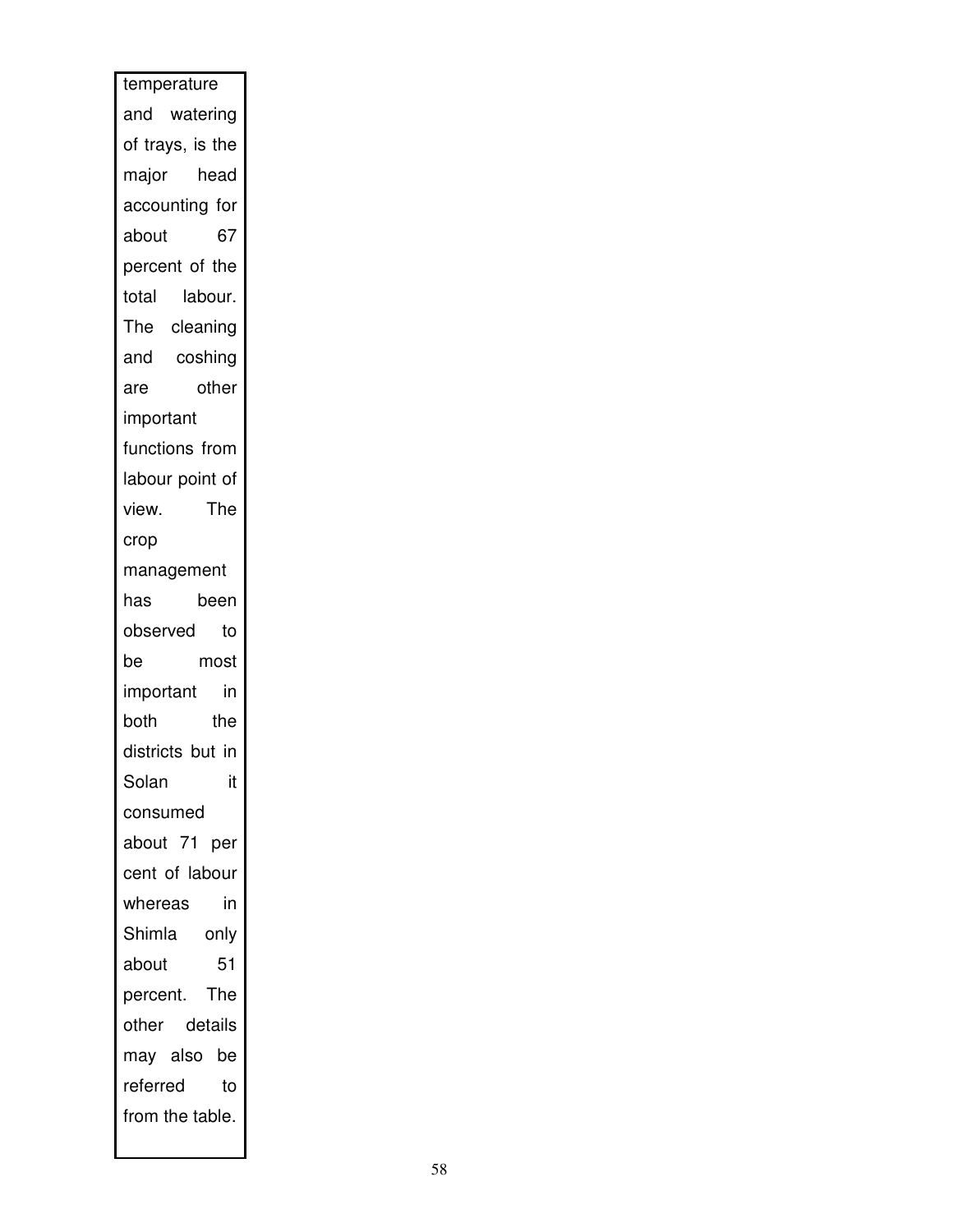| <b>TABLE: 7.9</b><br><b>OPERATION-</b><br>WISE<br><b>DISTRIBUTIO</b><br>N OF<br>LABOUR.                                                                                                                                                                                                                                                                                                                    |
|------------------------------------------------------------------------------------------------------------------------------------------------------------------------------------------------------------------------------------------------------------------------------------------------------------------------------------------------------------------------------------------------------------|
| $(\%)$<br><b>OPERATION® C</b><br><b>ATEGORY</b><br><b>CATEGORY</b><br><b>SMALL.M</b><br><b>EDIUM</b> LARGE<br>OVERALLS<br>OLAN. . 1.<br><b>STERILISATION</b><br>OF TRAYS<br>ETC. 1.17 • 1.08<br>• 0.51 • 0.54 • • 2.<br><b>FILLING OF</b><br>COMPOST <sup>®</sup> 5.29<br>• 5.15 • 5.69 • 5.6<br>$1 \bullet \bullet 3$ .                                                                                   |
| SPAWNING <sup>®</sup> 14.<br>90 • 9.48 • 4.21 • 5<br>$.50 \bullet 4.$<br><b>CASING</b> 17.65<br>• 18.43• 3.62• 6.<br>26 • 5. CROP<br><b>MANAGEMENT</b><br>● 50.00● 55.56● 7<br>$4.33 \cdot 70.66 \cdot 6$ .<br><b>CLEANING</b><br>ETC. 8.24 $\bullet$ 8.13<br>• 9.17• 8.95• • 7.<br><b>MISCELLANEO</b><br>US. 2.95. 2.17.<br>• • SMALL• ME<br><b>DIUM® LARGE®</b><br>● SMALL● MEDI<br><b>UM</b> · LARGE• O |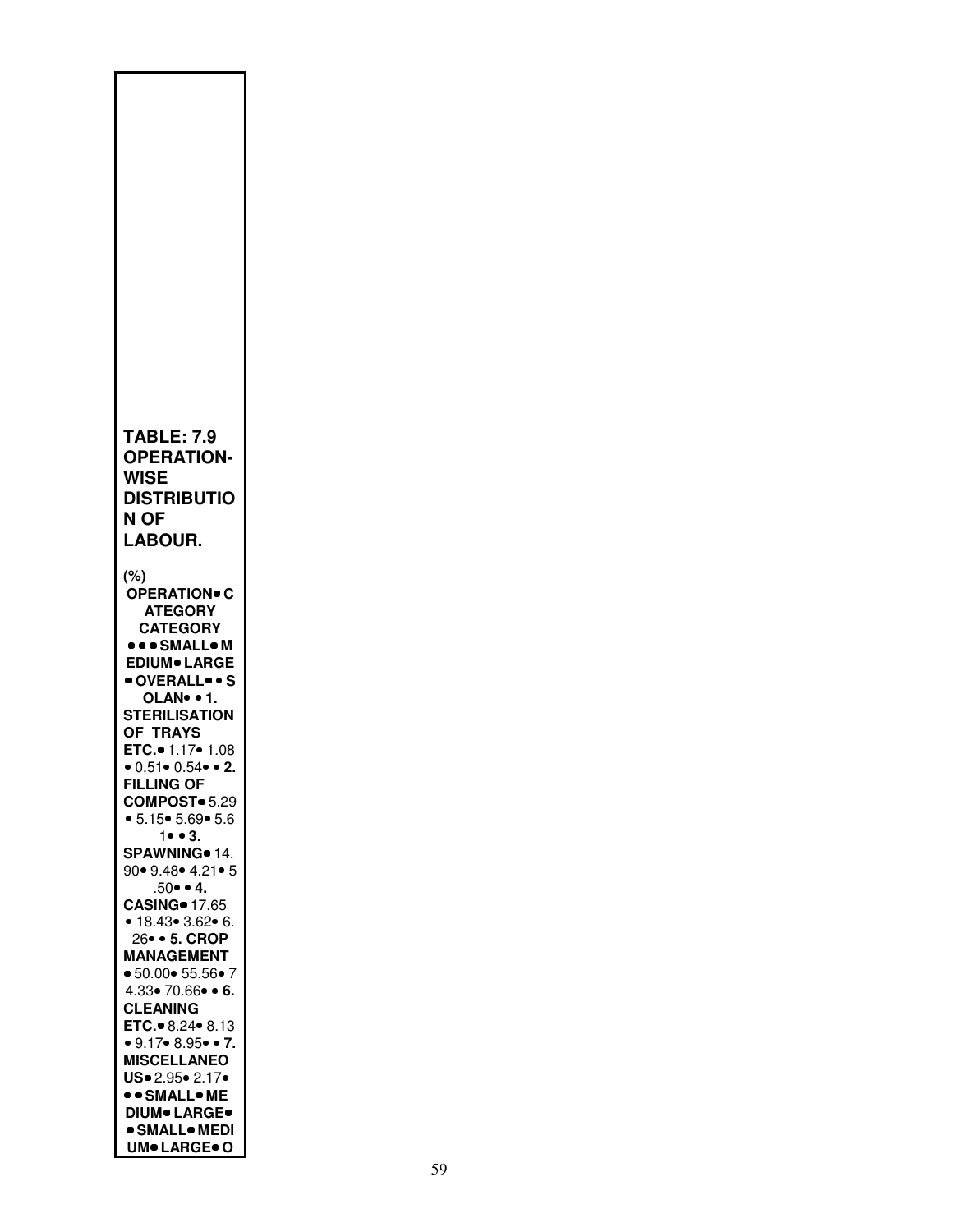| <b>VERALL SOL</b>                                      |
|--------------------------------------------------------|
|                                                        |
| AN • 1.                                                |
| <b>STERILISATION</b>                                   |
| OF TRAYS                                               |
| ETC.● 1.17● 1.08                                       |
| $\bullet$ 0.51 $\bullet$ 0.54 $\bullet$ $\bullet$ 2.   |
|                                                        |
| <b>FILLING OF</b>                                      |
| COMPOST = 5.29                                         |
| • 5.15 • 5.69 • 5.6                                    |
| 1 • 3.                                                 |
|                                                        |
| SPAWNING <sup>o</sup> 14.                              |
| 90• 9.48• 4.21• 5                                      |
| $.50 \cdot 4$ .                                        |
| <b>CASING</b> 17.65                                    |
| • 18.43• 3.62• 6.                                      |
|                                                        |
| 26 · 5. CROP                                           |
| <b>MANAGEMENT</b>                                      |
| • 50.00 • 55.56 • 7                                    |
| $4.33 \cdot 70.66 \cdot 6$ .                           |
|                                                        |
| <b>CLEANING</b>                                        |
| ETC. 8.24 8.13                                         |
| • 9.17 • 8.95 • 7.                                     |
| <b>MISCELLANEO</b>                                     |
| US. 2.95. 2.17.                                        |
|                                                        |
| <b>SMALL</b> MEDIU                                     |
| M. LARGE. OV                                           |
| <b>ERALL</b> . SOLA                                    |
|                                                        |
| N. . 1.                                                |
| <b>STERILISATION</b>                                   |
|                                                        |
| OF TRAYS<br>ETC.● 1.17● 1.08                           |
| • $0.51 \cdot 0.54 \cdot 2$ .                          |
|                                                        |
| <b>FILLING OF</b>                                      |
| COMPOST = 5.29                                         |
| • 5.15 • 5.69 • 5.6                                    |
| $1 \bullet \bullet 3.$                                 |
|                                                        |
| SPAWNING <sup>o</sup> 14.                              |
| 90• 9.48• 4.21• 5                                      |
| $.50 \bullet 4$ .                                      |
| <b>CASING</b> 17.65                                    |
|                                                        |
| ● 18.43● 3.62● 6.                                      |
| 26 · 5. CROP                                           |
| <b>MANAGEMENT</b>                                      |
| • 50.00 • 55.56 • 7                                    |
| $4.33 \cdot 70.66 \cdot 6$ .                           |
|                                                        |
| <b>CLEANING</b>                                        |
| ETC. 8.24 . 8.13                                       |
| $\bullet$ 9.17 $\bullet$ 8.95 $\bullet$ $\bullet$ 7.   |
|                                                        |
| <b>MISCELLANEO</b>                                     |
| US. 2.95. 2.17.                                        |
| <b>MEDIUM</b> LARG                                     |
| E. OVERALL                                             |
| <b>LARGE</b> OVERA                                     |
|                                                        |
| LL. SOLAN                                              |
| OVERALL <sup>.</sup> SO                                |
| LAN. . 1.                                              |
| <b>STERILISATION</b>                                   |
|                                                        |
|                                                        |
| OF TRAYS<br>ETC. • 1.17 • 1.08<br>• 0.51 • 0.54 • • 2. |
|                                                        |
| <b>FILLING OF</b>                                      |
| COMPOST <sup>o</sup> 5.29                              |
|                                                        |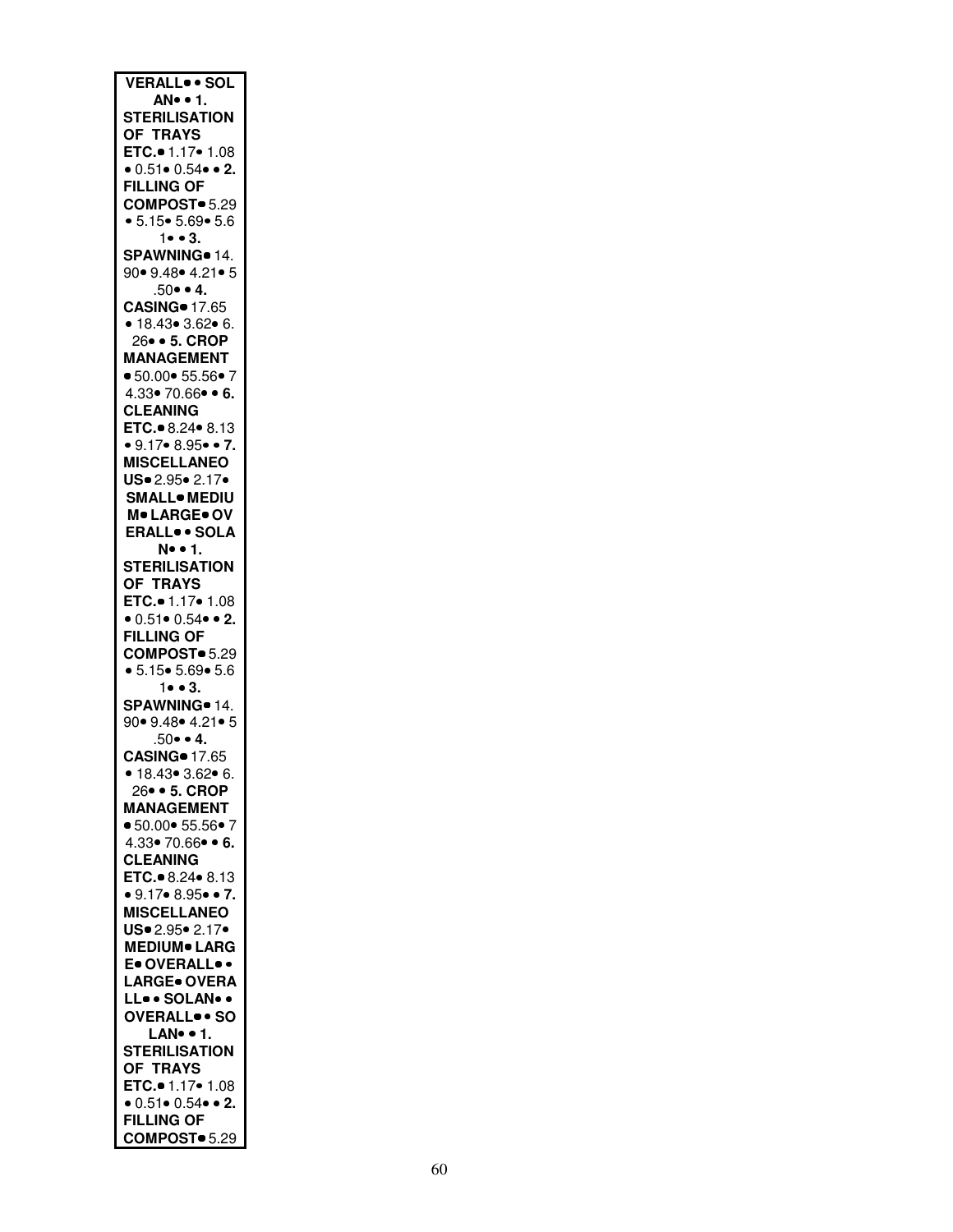| • 5.15 • 5.69 • 5.6                                   |
|-------------------------------------------------------|
| $1 \bullet \bullet 3$ .                               |
| SPAWNING <sup>o</sup> 14.                             |
|                                                       |
| 90 • 9.48 • 4.21 • 5                                  |
| $.50 \cdot 4$ .                                       |
| <b>CASING</b> 17.65                                   |
|                                                       |
| • 18.43 • 3.62 • 6.                                   |
| 26 • 5. CROP                                          |
|                                                       |
| <b>MANAGEMENT</b>                                     |
| • 50.00 • 55.56 • 7                                   |
| $4.33 \cdot 70.66 \cdot 6.$                           |
|                                                       |
| <b>CLEANING</b>                                       |
| ETC. 8.24 8.13                                        |
|                                                       |
| $\bullet$ 9.17 $\bullet$ 8.95 $\bullet$ $\bullet$ 7.  |
| <b>MISCELLANEO</b>                                    |
| US. 2.95. 2.17.                                       |
|                                                       |
| · SOLAN · 1.                                          |
| <b>STERILISATION</b>                                  |
|                                                       |
| OF TRAYS                                              |
| ETC. 01.17 01.08                                      |
|                                                       |
| $\bullet$ 0.51 $\bullet$ 0.54 $\bullet$ $\bullet$ 2.  |
| <b>FILLING OF</b>                                     |
| COMPOST <sup>®</sup> 5.29                             |
|                                                       |
| • 5.15 • 5.69 • 5.6                                   |
| $1 \bullet \bullet 3.$                                |
|                                                       |
| SPAWNING <sup>®</sup> 14.                             |
| 90 • 9.48 • 4.21 • 5                                  |
| $.50 \cdot 4$ .                                       |
|                                                       |
|                                                       |
|                                                       |
|                                                       |
| CASING = 17.65<br>• 18.43 = 3.62 = 6.<br>26 = 5. CROP |
| <b>MANAGEMENT</b>                                     |
| • 50.00 • 55.56 • 7                                   |
|                                                       |
| $4.33 \cdot 70.66 \cdot 6.$                           |
| <b>CLEANING</b>                                       |
|                                                       |
| ETC. 8.24 8.13                                        |
| • $9.17$ • $8.95$ • 7.                                |
| <b>MISCELLANEO</b>                                    |
|                                                       |
| US. 2.95. 2.17.                                       |
| SOLAN • 1.                                            |
|                                                       |
| <b>STERILISATION</b>                                  |
| OF TRAYS                                              |
|                                                       |
| ETC.● 1.17● 1.08                                      |
| • $0.51 \cdot 0.54 \cdot 2$ .                         |
| <b>FILLING OF</b>                                     |
|                                                       |
| COMPOST <sup>®</sup> 5.29                             |
| • 5.15 • 5.69 • 5.6                                   |
|                                                       |
| $1 \bullet \bullet 3$ .                               |
| SPAWNING 14.                                          |
| 90 • 9.48 • 4.21 • 5                                  |
|                                                       |
| $.50 \bullet 4.$                                      |
| <b>CASING</b> 17.65                                   |
| • 18.43• 3.62• 6.                                     |
|                                                       |
| 26 • 5. CROP                                          |
| <b>MANAGEMENT</b>                                     |
|                                                       |
| • 50.00 • 55.56 • 7                                   |
| $4.33 \cdot 70.66 \cdot 6.$                           |
| <b>CLEANING</b>                                       |
|                                                       |
| ETC. 8.24 8.13                                        |
|                                                       |
|                                                       |
| $\bullet$ 9.17 $\bullet$ 8.95 $\bullet$ $\bullet$ 7.  |
| <b>MISCELLANEO</b><br>US. 2.95. 2.17.                 |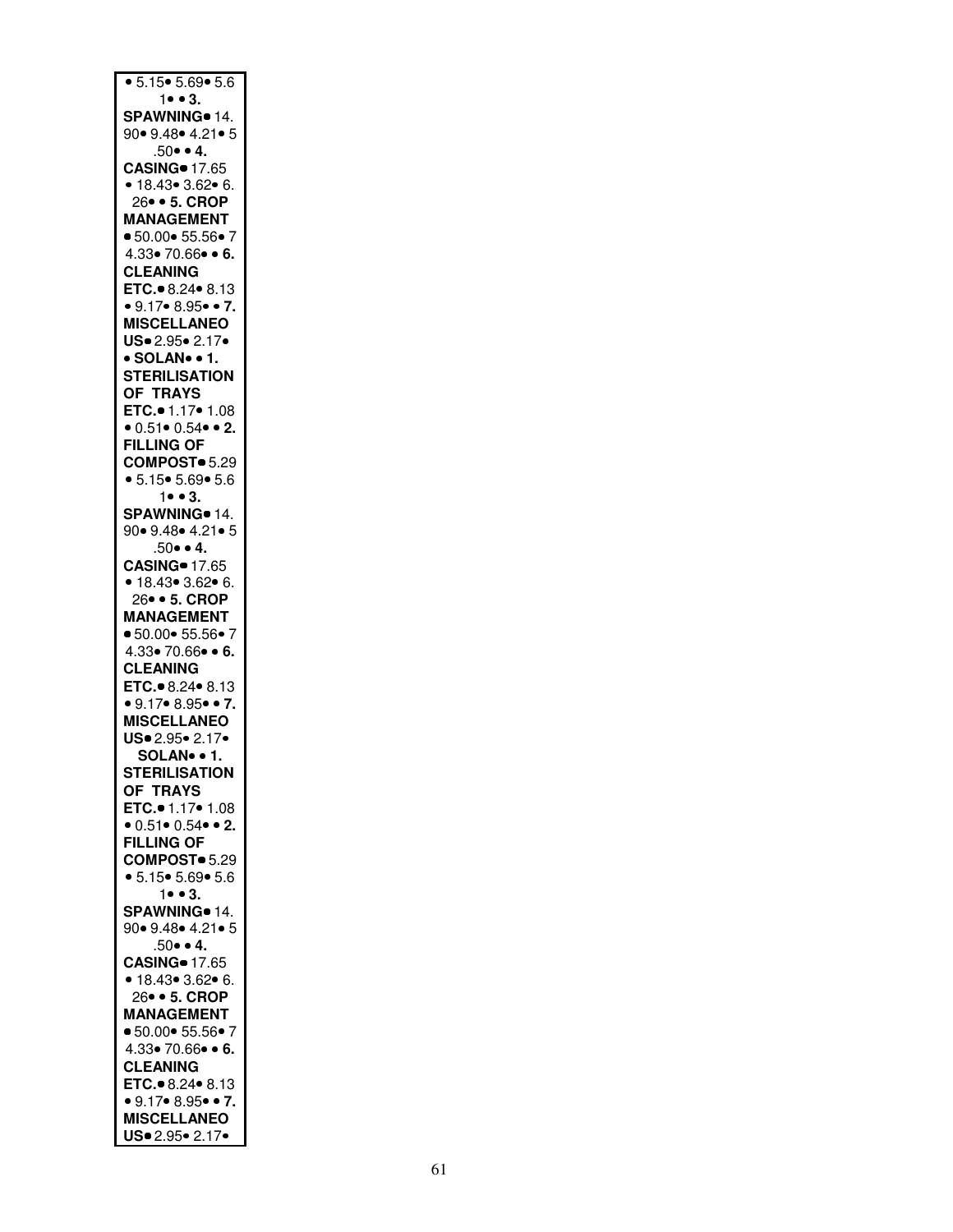| • 1.                                                  |
|-------------------------------------------------------|
|                                                       |
| <b>STERILISATION</b>                                  |
|                                                       |
| OF TRAYS                                              |
|                                                       |
| ETC.● 1.17● 1.08                                      |
|                                                       |
| • $0.51$ • $0.54$ • 2.                                |
|                                                       |
| <b>FILLING OF</b>                                     |
|                                                       |
| COMPOST = 5.29                                        |
|                                                       |
| • 5.15 • 5.69 • 5.6                                   |
|                                                       |
| 1 • • 3.                                              |
|                                                       |
| SPAWNING · 14.                                        |
|                                                       |
| 90• 9.48• 4.21• 5                                     |
|                                                       |
| $.50 \bullet 4.$                                      |
|                                                       |
| <b>CASING</b> 17.65                                   |
|                                                       |
| • 18.43 • 3.62 • 6.                                   |
|                                                       |
| 26 · 5. CROP                                          |
| <b>MANAGEMENT</b>                                     |
|                                                       |
| • 50.00 • 55.56 • 7                                   |
|                                                       |
| $4.33 \cdot 70.66 \cdot 6.$                           |
|                                                       |
| <b>CLEANING</b>                                       |
|                                                       |
| ETC. 8.24 . 8.13                                      |
|                                                       |
| $\bullet$ 9.17 $\bullet$ 8.95 $\bullet$ $\bullet$ 7.  |
|                                                       |
| <b>MISCELLANEO</b>                                    |
|                                                       |
| US. 2.95. 2.17.                                       |
|                                                       |
| 1.                                                    |
|                                                       |
| <b>STERILISATION</b>                                  |
|                                                       |
| OF TRAYS                                              |
|                                                       |
| ETC. 1.17 . 1.08                                      |
|                                                       |
|                                                       |
| $0.51 \cdot 0.54 \cdot 2$ .                           |
|                                                       |
| <b>FILLING OF</b>                                     |
|                                                       |
| COMPOST <sup>®</sup> 5.29                             |
|                                                       |
|                                                       |
|                                                       |
| • 5.15 • 5.69 • 5.6                                   |
| $1 \bullet 3.$                                        |
|                                                       |
| SPAWNING <sup>®</sup> 14.                             |
|                                                       |
| 90 • 9.48 • 4.21 • 5                                  |
|                                                       |
| $.50 \bullet 4.$                                      |
|                                                       |
| <b>CASING</b> 17.65                                   |
|                                                       |
|                                                       |
|                                                       |
| • 18.43• 3.62• 6.<br>26• • 5. CROP                    |
|                                                       |
| <b>MANAGEMENT</b>                                     |
|                                                       |
| $\bullet$ 50.00 $\bullet$ 55.56 $\bullet$ 7           |
|                                                       |
| 4.33 70.66 • 6.                                       |
|                                                       |
| <b>CLEANING</b>                                       |
|                                                       |
| ETC. 8.24 8.13                                        |
|                                                       |
| • $9.17$ • 8.95• • 7.                                 |
|                                                       |
| <b>MISCELLANEO</b>                                    |
|                                                       |
| US. 2.95. 2.17.                                       |
|                                                       |
| 1.17 • 1.08 • 0.51                                    |
|                                                       |
| $0.54$ $\bullet$ 2.                                   |
|                                                       |
| <b>FILLING OF</b>                                     |
|                                                       |
| COMPOST <sup>®</sup> 5.29                             |
|                                                       |
| • 5.15 • 5.69 • 5.6                                   |
|                                                       |
| $1 \bullet \bullet 3.$                                |
|                                                       |
| SPAWNING <sup>®</sup> 14.                             |
|                                                       |
| 90• 9.48• 4.21• 5                                     |
|                                                       |
| $.50 \bullet 4.$                                      |
|                                                       |
|                                                       |
|                                                       |
|                                                       |
|                                                       |
| CASING = 17.65<br>• 18.43 = 3.62 = 6.<br>26 = 5. CROP |
|                                                       |
| <b>MANAGEMENT</b>                                     |
|                                                       |
| • 50.00 • 55.56 • 7                                   |
|                                                       |
| $4.33 \cdot 70.66 \cdot 6.$                           |
| <b>CLEANING</b>                                       |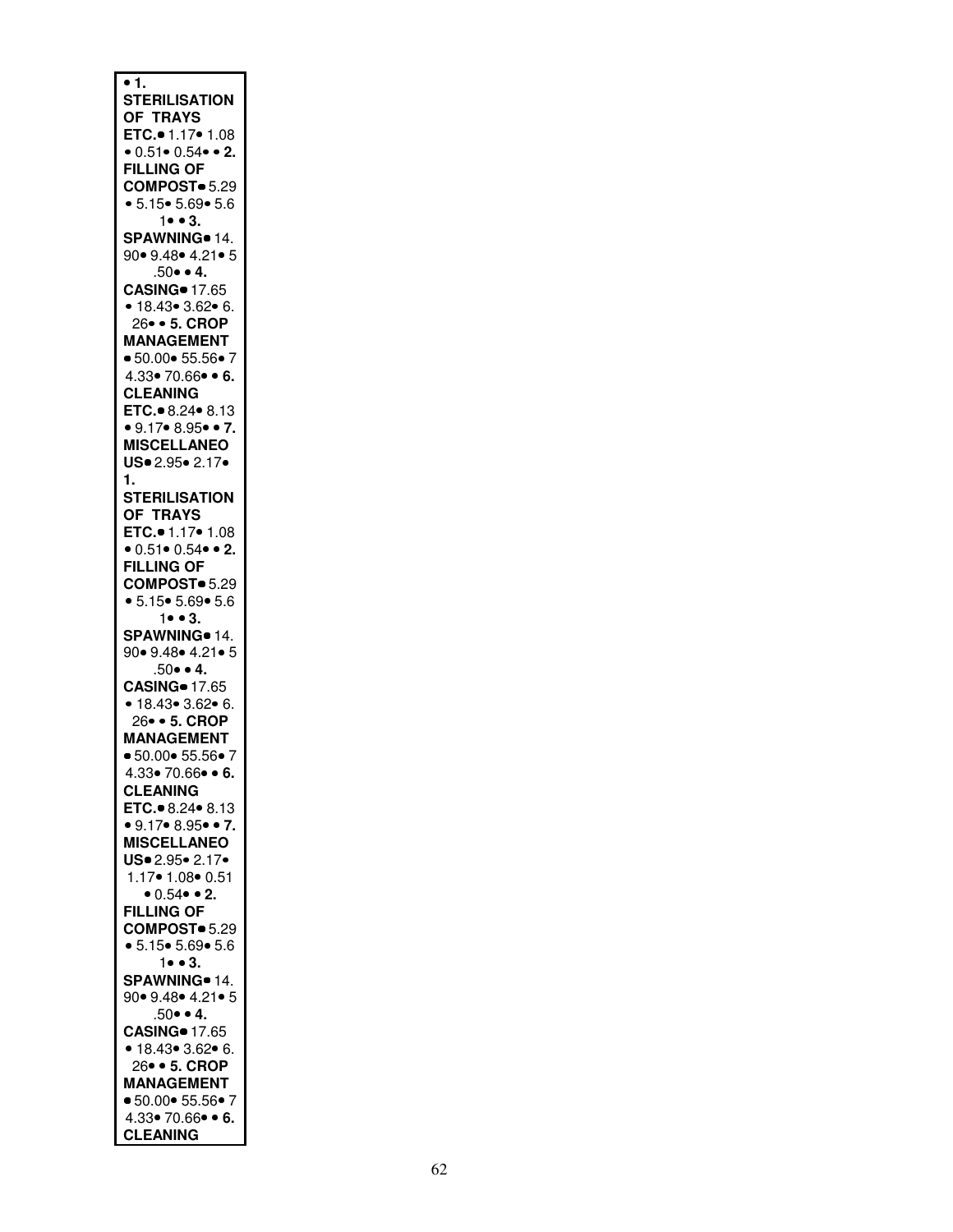| ETC. 8.24 $\bullet$ 8.13<br>$\bullet$ 9.17 $\bullet$ 8.95 $\bullet$ $\bullet$ 7. |
|----------------------------------------------------------------------------------|
| <b>MISCELLANEO</b>                                                               |
|                                                                                  |
| US. 2.95. 2.17.                                                                  |
| 1.08 0.51 0.54                                                                   |
| $\bullet$ $\bullet$ 2. FILLING                                                   |
| ΟF                                                                               |
| COMPOST <sup>®</sup> 5.29                                                        |
| • 5.15 • 5.69 • 5.6                                                              |
| $1 \bullet \bullet 3.$                                                           |
|                                                                                  |
| SPAWNING <sup>®</sup> 14.                                                        |
| 90• 9.48• 4.21• 5                                                                |
| $.50 \cdot 4$ .                                                                  |
| <b>CASING</b> 17.65                                                              |
|                                                                                  |
| • 18.43• 3.62• 6.<br>26• • 5. CROP                                               |
| <b>MANAGEMENT</b>                                                                |
|                                                                                  |
| • 50.00 • 55.56 • 7                                                              |
| $4.33 \cdot 70.66 \cdot 6.$                                                      |
| <b>CLEANING</b>                                                                  |
| ETC. $\bullet$ 8.24 $\bullet$ 8.13                                               |
| • $9.17$ • 8.95• • 7.                                                            |
|                                                                                  |
| <b>MISCELLANEO</b>                                                               |
| US. 2.95. 2.17.                                                                  |
| $0.51 \cdot 0.54 \cdot 2$ .                                                      |
| <b>FILLING OF</b>                                                                |
| COMPOST <sup>®</sup> 5.29                                                        |
|                                                                                  |
| • 5.15 • 5.69 • 5.6                                                              |
| $1 \bullet \bullet 3$ .                                                          |
| SPAWNING <sup>®</sup> 14.                                                        |
| 90• 9.48• 4.21• 5                                                                |
| $.50 \bullet 4.$                                                                 |
| <b>CASING</b> 17.65                                                              |
|                                                                                  |
| • 18.43• 3.62• 6.                                                                |
| 26● ● 5. CROP<br>MANAGEMENT                                                      |
|                                                                                  |
| • 50.00 • 55.56 • 7                                                              |
| $4.33 \cdot 70.66 \cdot 6.$                                                      |
| <b>CLEANING</b>                                                                  |
| ETC. 8.24 8.13                                                                   |
|                                                                                  |
|                                                                                  |
| ● 9.17● 8.95● ● 7.                                                               |
| <b>MISCELLANEO</b>                                                               |
| US. 2.95. 2.17.                                                                  |
|                                                                                  |
| $0.54 \cdot 2$ .                                                                 |
| <b>FILLING OF</b>                                                                |
| COMPOST <sup>®</sup> 5.29                                                        |
| • 5.15 • 5.69 • 5.6                                                              |
| $1 \bullet \bullet 3$ .                                                          |
|                                                                                  |
| SPAWNING · 14.                                                                   |
| 90 • 9.48 • 4.21 • 5                                                             |
| $.50 \bullet 4.$                                                                 |
| <b>CASING</b> 17.65                                                              |
| • 18.43• 3.62• 6.                                                                |
| 26• • 5. CROP                                                                    |
| <b>MANAGEMENT</b>                                                                |
|                                                                                  |
| ● 50.00● 55.56● 7                                                                |
| $4.33 \cdot 70.66 \cdot 6.$                                                      |
| <b>CLEANING</b>                                                                  |
| ETC. 8.24 . 8.13                                                                 |
| • 9.17 • 8.95 • 7.                                                               |
|                                                                                  |
| <b>MISCELLANEO</b><br>US. 2.95. 2.17.                                            |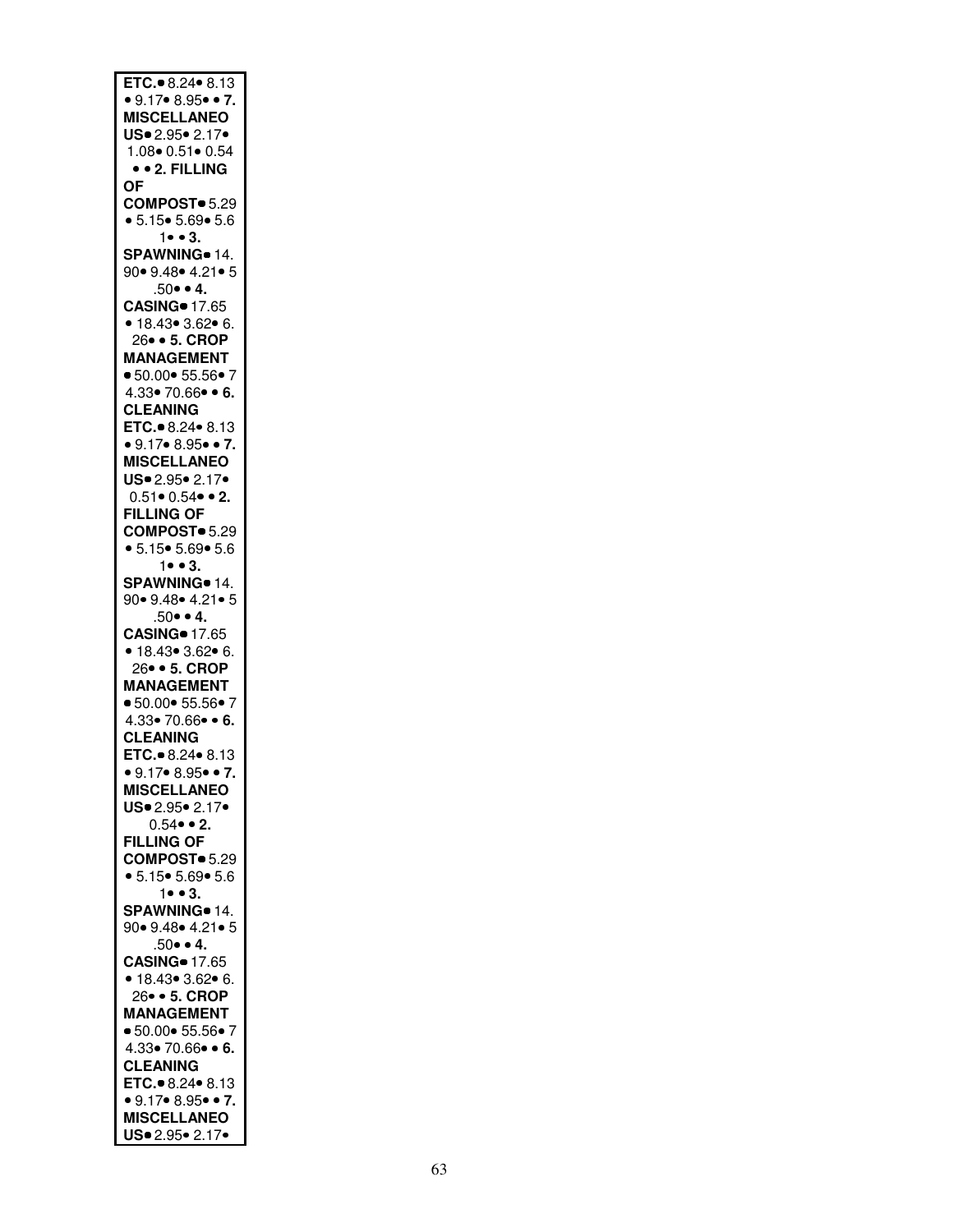| <b>• 2. FILLING OF</b>                               |
|------------------------------------------------------|
| COMPOST <sup>®</sup> 5.29                            |
| • 5.15 • 5.69 • 5.6                                  |
| 1 • • 3.                                             |
|                                                      |
| SPAWNING <sup>®</sup> 14.                            |
| 90 • 9.48 • 4.21 • 5                                 |
|                                                      |
| $.50 \bullet 4.$                                     |
| <b>CASING</b> 17.65                                  |
|                                                      |
| • 18.43• 3.62• 6.<br>26• • 5. CROP                   |
|                                                      |
| <b>MANAGEMENT</b>                                    |
| • 50.00 • 55.56 • 7                                  |
|                                                      |
| $4.33 \cdot 70.66 \cdot 6.$                          |
| <b>CLEANING</b>                                      |
|                                                      |
| ETC. 8.24 $\bullet$ 8.13                             |
| $\bullet$ 9.17 $\bullet$ 8.95 $\bullet$ $\bullet$ 7. |
| <b>MISCELLANEO</b>                                   |
|                                                      |
| US. 2.95. 2.17.                                      |
| 2. FILLING OF                                        |
|                                                      |
| COMPOST <sup>®</sup> 5.29                            |
| • 5.15 • 5.69 • 5.6                                  |
| $1 \bullet \bullet 3$ .                              |
|                                                      |
| SPAWNING <sup>®</sup> 14.                            |
| 90• 9.48• 4.21• 5                                    |
| $.50 \cdot 4$ .                                      |
|                                                      |
| <b>CASING</b> 17.65                                  |
| • 18.43 • 3.62 • 6.                                  |
|                                                      |
| 26 · 5. CROP                                         |
| <b>MANAGEMENT</b>                                    |
|                                                      |
| • 50.00 • 55.56 • 7                                  |
| $4.33 \cdot 70.66 \cdot 6.$                          |
| <b>CLEANING</b>                                      |
|                                                      |
| ETC. 8.24 $\bullet$ 8.13                             |
| $\bullet$ 9.17 $\bullet$ 8.95 $\bullet$ $\bullet$ 7. |
|                                                      |
| <b>MISCELLANEO</b>                                   |
|                                                      |
| $US = 2.95 - 2.17$<br>5.29 5.15 5.69                 |
|                                                      |
| • $5.61$ • 3.                                        |
| SPAWNING <sup>o</sup> 14.                            |
| 90 • 9.48 • 4.21 • 5                                 |
|                                                      |
| .50• • 4.                                            |
| <b>CASING</b> 17.65                                  |
| • 18.43• 3.62• 6.                                    |
|                                                      |
| 26 • 5. CROP                                         |
| <b>MANAGEMENT</b>                                    |
| • 50.00 • 55.56 • 7                                  |
|                                                      |
| $4.33 \cdot 70.66 \cdot 6.$                          |
| <b>CLEANING</b>                                      |
|                                                      |
| ETC. 8.24 8.13                                       |
| • $9.17$ • 8.95• • 7.                                |
| <b>MISCELLANEO</b>                                   |
|                                                      |
| US. 2.95. 2.17.                                      |
| 5.15 • 5.69 • 5.61                                   |
|                                                      |
| • • 3.                                               |
| SPAWNING <sup>®</sup> 14.                            |
| 90• 9.48• 4.21• 5                                    |
|                                                      |
| $.50 \cdot 4$                                        |
| <b>CASING</b> 17.65                                  |
| $• 18.43 \cdot 3.62 \cdot 6.$                        |
|                                                      |
| 26• • 5. CROP                                        |
| <b>MANAGEMENT</b>                                    |
| ● 50.00● 55.56● 7                                    |
|                                                      |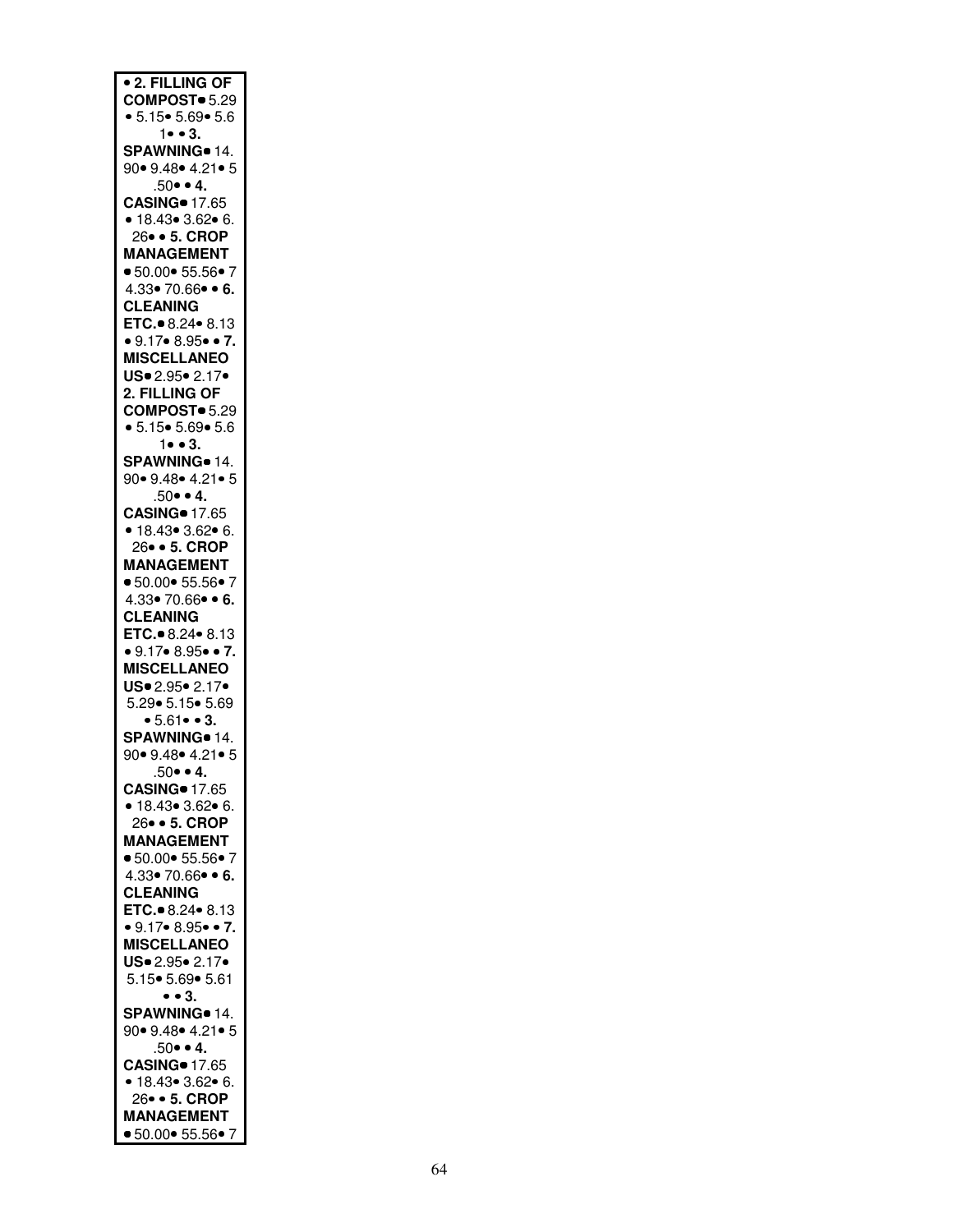| $4.33 \cdot 70.66 \cdot 6$ .                   |
|------------------------------------------------|
|                                                |
|                                                |
| <b>CLEANING</b>                                |
| ETC. 8.24 $\bullet$ 8.13                       |
|                                                |
| • 9.17 • 8.95 • 7.                             |
| <b>MISCELLANEO</b>                             |
|                                                |
| US. 2.95. 2.17.                                |
|                                                |
| $5.69 \cdot 5.61 \cdot 3.$                     |
|                                                |
| SPAWNING <sup>o</sup> 14.                      |
| 90• 9.48• 4.21• 5                              |
|                                                |
| $.50 \cdot 4.$                                 |
|                                                |
| <b>CASING</b> 17.65                            |
| • 18.43• 3.62• 6.                              |
|                                                |
| 26 · 5. CROP                                   |
|                                                |
| <b>MANAGEMENT</b>                              |
| • 50.00• 55.56• 7                              |
|                                                |
| $4.33 \cdot 70.66 \cdot 6.$                    |
|                                                |
| <b>CLEANING</b>                                |
| ETC. 8.24 8.13                                 |
|                                                |
| • $9.17$ • $8.95$ • 7.                         |
|                                                |
| <b>MISCELLANEO</b>                             |
| US. 2.95. 2.17.                                |
|                                                |
| $5.61 \cdot 3.$                                |
|                                                |
| SPAWNING <sup>®</sup> 14.                      |
|                                                |
| 90• 9.48• 4.21• 5                              |
| $.50 \cdot 4$ .                                |
|                                                |
| <b>CASING</b> 17.65                            |
|                                                |
| • 18.43• 3.62• 6.                              |
| 26 · 5. CROP                                   |
|                                                |
| <b>MANAGEMENT</b>                              |
|                                                |
| • 50.00 • 55.56 • 7                            |
| 4.33• 70.66• • 6.                              |
|                                                |
| <b>CLEANING</b>                                |
|                                                |
| ETC. 8.24 8.13                                 |
| • $9.17$ • $8.95$ • 7.                         |
|                                                |
| <b>MISCELLANEO</b>                             |
|                                                |
| US. 2.95. 2.17.                                |
| $\bullet$ 3.                                   |
|                                                |
| SPAWNING <sup>®</sup> 14.                      |
|                                                |
|                                                |
| 90• 9.48• 4.21• 5                              |
|                                                |
| $.50 \bullet 4.$                               |
|                                                |
| <b>CASING</b> 17.65                            |
| • 18.43• 3.62• 6.                              |
|                                                |
| 26 · 5. CROP                                   |
| <b>MANAGEMENT</b>                              |
|                                                |
| • 50.00 • 55.56 • 7                            |
|                                                |
| $4.33 \cdot 70.66 \cdot 6.$                    |
|                                                |
| <b>CLEANING</b>                                |
| ETC. 8.24 8.13                                 |
|                                                |
| • 9.17 • 8.95 • 7.                             |
| <b>MISCELLANEO</b>                             |
|                                                |
| US. 2.95. 2.17.                                |
|                                                |
| 3.                                             |
| SPAWNING <sup>o</sup> 14.                      |
|                                                |
| 90 • 9.48 • 4.21 • 5                           |
|                                                |
| $.50 \bullet 4.$                               |
|                                                |
| <b>CASING</b> 17.65                            |
|                                                |
|                                                |
| • 18.43• 3.62• 6.<br>26• • 5. CROP             |
| <b>MANAGEMENT</b>                              |
|                                                |
| • 50.00 • 55.56 • 7                            |
|                                                |
| $4.33 \cdot 70.66 \cdot 6.$<br><b>CLEANING</b> |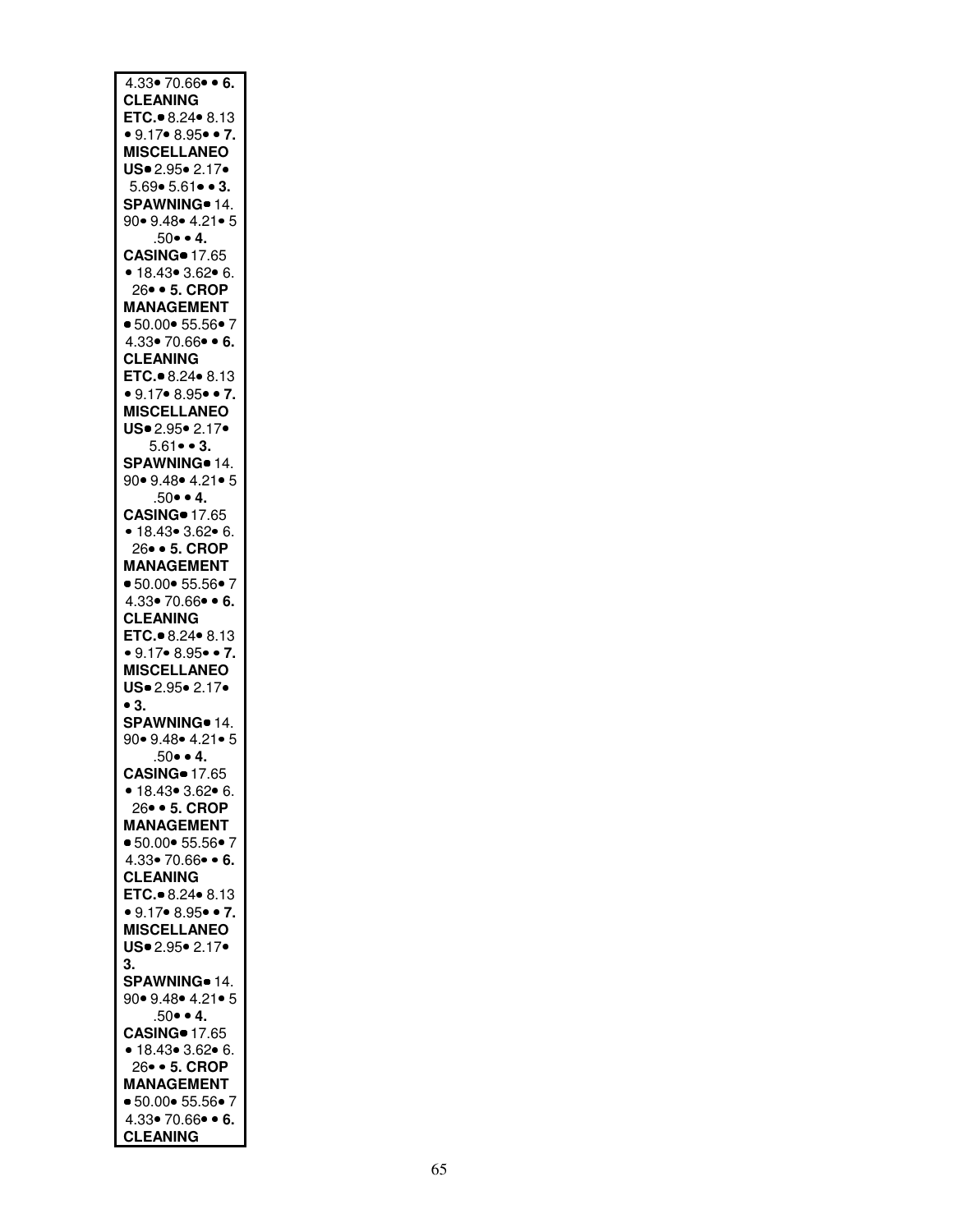| ETC. 8.24 $\bullet$ 8.13                                |
|---------------------------------------------------------|
| • $9.17$ • 8.95• • 7.                                   |
| <b>MISCELLANEO</b>                                      |
| US. 2.95. 2.17.                                         |
| 14.90 • 9.48 • 4.2                                      |
|                                                         |
| $1 \cdot 5.50 \cdot 4$ .                                |
| <b>CASING</b> 17.65                                     |
| • 18.43• 3.62• 6.<br>26• • 5. CROP<br>MANAGEMENT        |
|                                                         |
|                                                         |
| • 50.00 • 55.56 • 7                                     |
| $4.33 \cdot 70.66 \cdot 6$ .                            |
| <b>CLEANING</b>                                         |
| ETC. 8.24 $\bullet$ 8.13                                |
| • $9.17$ • 8.95• • 7.                                   |
| <b>MISCELLANEO</b>                                      |
|                                                         |
| US. 2.95. 2.17.                                         |
| 9.48 • 4.21 • 5.50                                      |
| $\bullet$ $\bullet$ 4.                                  |
| <b>CASING</b> 17.65                                     |
| • 18.43• 3.62• 6.<br>26• • 5. CROP<br>MANAGEMENT        |
|                                                         |
|                                                         |
| • 50.00 • 55.56 • 7                                     |
|                                                         |
| $4.33 \cdot 70.66 \cdot 6.$                             |
| <b>CLEANING</b>                                         |
| ETC. 8.24 $\bullet$ 8.13                                |
| • $9.17$ • 8.95• • 7.                                   |
| <b>MISCELLANEO</b>                                      |
| US. 2.95. 2.17.                                         |
| $4.21 \cdot 5.50 \cdot 4$ .                             |
| <b>CASING</b> 17.65                                     |
|                                                         |
| • 18.43 • 3.62 • 6.                                     |
| 26 · 5. CROP                                            |
| <b>MANAGEMENT</b>                                       |
| • 50.00 • 55.56 • 7                                     |
| $4.33 \cdot 70.66 \cdot 6.$                             |
| <b>CLEANING</b>                                         |
| ETC. 8.24 . 8.13                                        |
| • $9.17$ • 8.95• • 7.                                   |
|                                                         |
|                                                         |
| <b>MISCELLANEO</b>                                      |
| $US = 2.95 - 2.17$                                      |
| $5.50 \cdot 4$ .                                        |
| <b>CASING</b> 17.65                                     |
|                                                         |
| • 18.43• 3.62• 6.                                       |
| 26 · 5. CROP                                            |
| <b>MANAGEMENT</b>                                       |
| • 50.00 • 55.56 • 7                                     |
| $4.33 \cdot 70.66 \cdot 6.$                             |
| <b>CLEANING</b>                                         |
| ETC. 8.24 8.13                                          |
| • $9.17$ • 8.95• • 7.                                   |
|                                                         |
| <b>MISCELLANEO</b>                                      |
| US. 2.95. 2.17.                                         |
| •4.                                                     |
|                                                         |
|                                                         |
| CASING • 17.65<br>• 18.43 • 3.62 • 6.<br>26 • • 5. CROP |
| <b>MANAGEMENT</b>                                       |
| • 50.00 • 55.56 • 7                                     |
|                                                         |
| $4.33 \cdot 70.66 \cdot 6.$<br><b>CLEANING</b>          |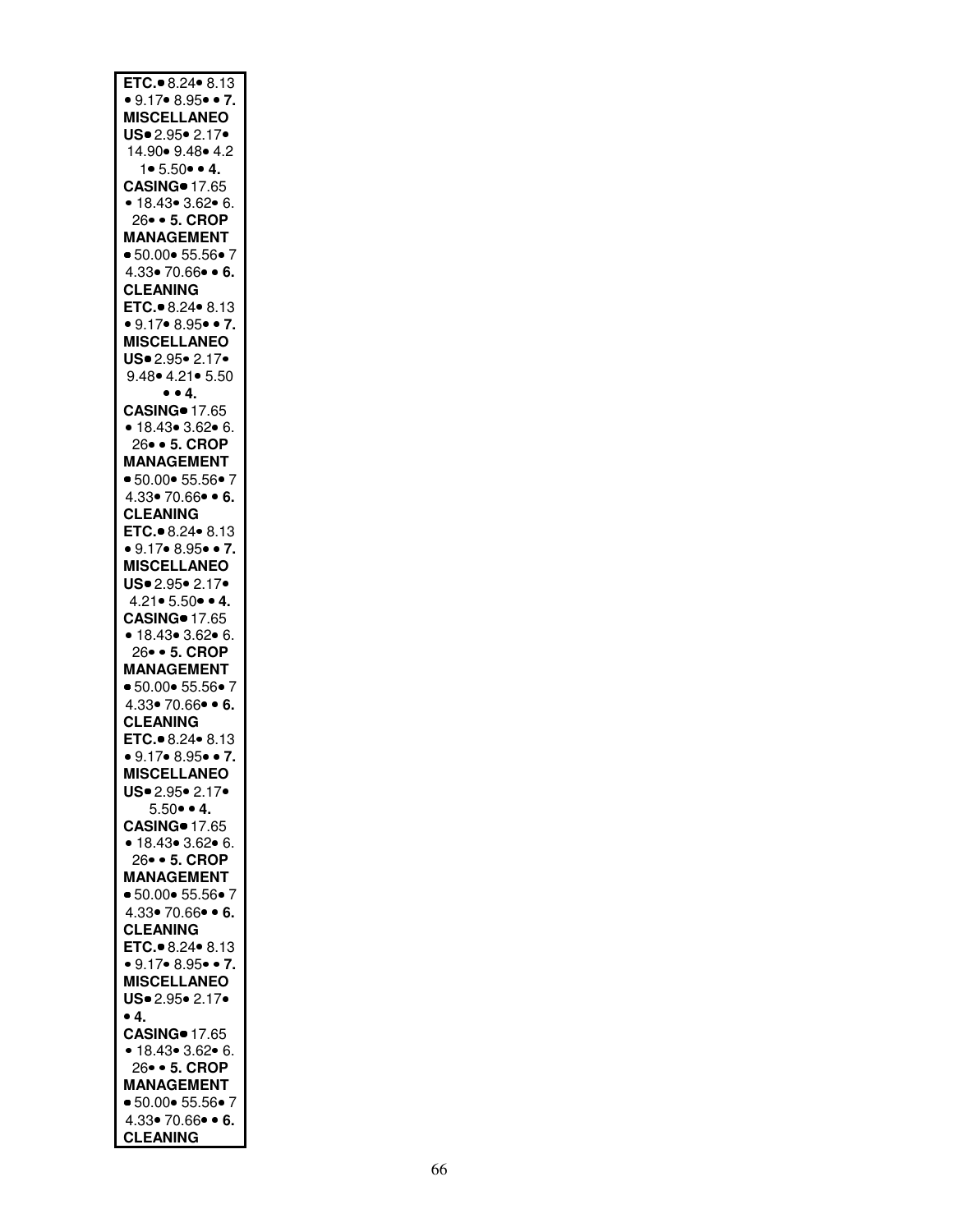| ETC. 8.24 8.13                                       |
|------------------------------------------------------|
| $\bullet$ 9.17 $\bullet$ 8.95 $\bullet$ $\bullet$ 7. |
|                                                      |
| <b>MISCELLANEO</b>                                   |
| US. 2.95. 2.17.                                      |
| 4.                                                   |
|                                                      |
| <b>CASING</b> 17.65                                  |
| • 18.43• 3.62• 6.                                    |
|                                                      |
| 26 · 5. CROP                                         |
| <b>MANAGEMENT</b>                                    |
|                                                      |
| ■ 50.00● 55.56● 7                                    |
| $4.33 \cdot 70.66 \cdot 6.$                          |
|                                                      |
| <b>CLEANING</b>                                      |
| ETC. 8.24 8.13                                       |
|                                                      |
| • $9.17$ • 8.95• • 7.                                |
| <b>MISCELLANEO</b>                                   |
|                                                      |
| US. 2.95. 2.17.                                      |
| 17.65 • 18.43 • 3.                                   |
|                                                      |
| $62 \cdot 6.26 \cdot 5$ .                            |
| <b>CROP</b>                                          |
| <b>MANAGEMENT</b>                                    |
|                                                      |
| ● 50.00● 55.56● 7                                    |
| $4.33 \cdot 70.66 \cdot 6.$                          |
|                                                      |
| <b>CLEANING</b>                                      |
| ETC. 8.24 $\bullet$ 8.13                             |
|                                                      |
| ● 9.17● 8.95● ● 7.<br>MISCELLANEO                    |
|                                                      |
|                                                      |
| $US = 2.95 - 2.17$                                   |
| 18.43 • 3.62 • 6.2                                   |
|                                                      |
| 6 • 5. CROP                                          |
| <b>MANAGEMENT</b>                                    |
|                                                      |
| ● 50.00● 55.56● 7                                    |
| $4.33 \cdot 70.66 \cdot 6.$                          |
| <b>CLEANING</b>                                      |
|                                                      |
| ETC. 8.24 8.13                                       |
| • $9.17$ • 8.95• • 7.                                |
|                                                      |
| <b>MISCELLANEO</b>                                   |
| US. 2.95. 2.17.                                      |
|                                                      |
| $3.62 \cdot 6.26 \cdot 5$ .                          |
| <b>CROP</b>                                          |
|                                                      |
| <b>MANAGEMENT</b>                                    |
| ● 50.00● 55.56● 7                                    |
|                                                      |
| $4.33 \cdot 70.66 \cdot 6.$                          |
| <b>CLEANING</b>                                      |
|                                                      |
| ETC. 8.24 8.13                                       |
| • 9.17 • 8.95 • 7.                                   |
| <b>MISCELLANEO</b>                                   |
|                                                      |
| US. 2.95. 2.17.                                      |
| 6.26 · 5. CROP                                       |
|                                                      |
|                                                      |
| <b>MANAGEMENT</b>                                    |
|                                                      |
| • 50.00 • 55.56 • 7                                  |
| $4.33 \cdot 70.66 \cdot 6.$                          |
|                                                      |
|                                                      |
|                                                      |
| <b>CLEANING<br/>ETC.● 8.24● 8.13</b>                 |
| • $9.17$ • 8.95• • 7.                                |
| <b>MISCELLANEO</b>                                   |
|                                                      |
| US. 2.95. 2.17.                                      |
| • 5. CROP                                            |
|                                                      |
| <b>MANAGEMENT</b>                                    |
| • 50.00• 55.56• 7                                    |
|                                                      |
| 4.33 $\bullet$ 70.66 $\bullet$ $\bullet$ 6.          |
| <b>CLEANING</b><br>ETC. 8.24 8.13                    |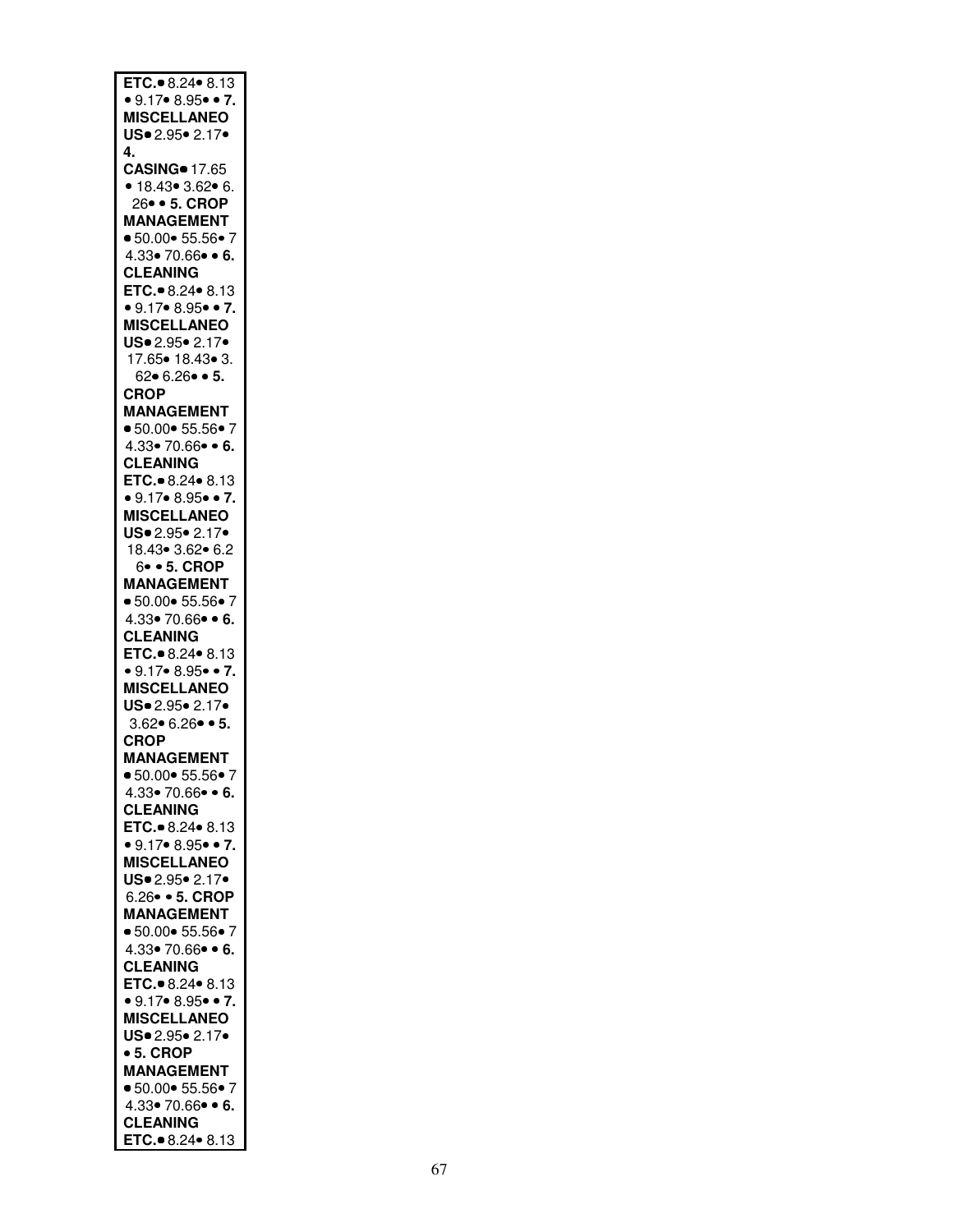| $\bullet$ 9.17 $\bullet$ 8.95 $\bullet$ $\bullet$ 7. |
|------------------------------------------------------|
| <b>MISCELLANEO</b>                                   |
| US. 2.95. 2.17.                                      |
| 5. CROP                                              |
| <b>MANAGEMENT</b>                                    |
| • 50.00 • 55.56 • 7                                  |
| $4.33 \cdot 70.66 \cdot 6.$                          |
| <b>CLEANING</b>                                      |
| ETC. 8.24 $\bullet$ 8.13                             |
| • 9.17• 8.95• • 7.                                   |
| <b>MISCELLANEO</b><br>US. 2.95. 2.17.                |
| 50.00   55.56   74                                   |
| .33 • 70.66 • 6.                                     |
| <b>CLEANING</b>                                      |
| ETC. 8.24 8.13                                       |
| • $9.17$ • 8.95• • 7.                                |
| <b>MISCELLANEO</b>                                   |
| US. 2.95. 2.17.                                      |
| 55.56 74.33 70                                       |
| $.66 \bullet 6.$                                     |
| <b>CLEANING</b>                                      |
| ETC. 8.24 $\bullet$ 8.13                             |
| • $9.17$ • $8.95$ • • 7.                             |
| <b>MISCELLANEO</b>                                   |
| US. 2.95. 2.17.                                      |
| 74.33 70.66 . 6                                      |
| . CLEANING                                           |
| ETC. 8.24 8.13                                       |
| • $9.17$ • $8.95$ • • 7.<br><b>MISCELLANEO</b>       |
| US. 2.95. 2.17.                                      |
| 70.66 • 6.                                           |
| <b>CLEANING</b>                                      |
| ETC. 8.24 8.13                                       |
| $\bullet$ 9.17 $\bullet$ 8.95 $\bullet$ $\bullet$ 7. |
| <b>MISCELLANEO</b>                                   |
| $US = 2.95 - 2.17$                                   |
| <b>6. CLEANING</b>                                   |
| ETC. 8.24 8.13                                       |
| $\bullet$ 9.17 $\bullet$ 8.95 $\bullet$ $\bullet$ 7. |
| <b>MISCELLANEO</b>                                   |
| US. 2.95. 2.17.                                      |
|                                                      |
| <b>6. CLEANING</b>                                   |
| ETC. 8.24 8.13                                       |
| • $9.17$ • 8.95• • 7.                                |
| <b>MISCELLANEO</b>                                   |
| US-2.95-2.17-                                        |
| 8.24 • 8.13 • 9.17                                   |
| • 8.95 • 7.                                          |
| <b>MISCELLANEO</b>                                   |
| US. 2.95. 2.17.                                      |
| 8.13 9.17 8.95                                       |
| $\bullet$ $\bullet$ 7.<br><b>MISCELLANEO</b>         |
| US. 2.95. 2.17.                                      |
| $9.17 \cdot 8.95 \cdot 7.$                           |
| <b>MISCELLANEO</b>                                   |
| US. 2.95. 2.17.                                      |
| $8.95 \bullet 7$ .                                   |
| <b>MISCELLANEO</b><br>US. 2.95. 2.17.                |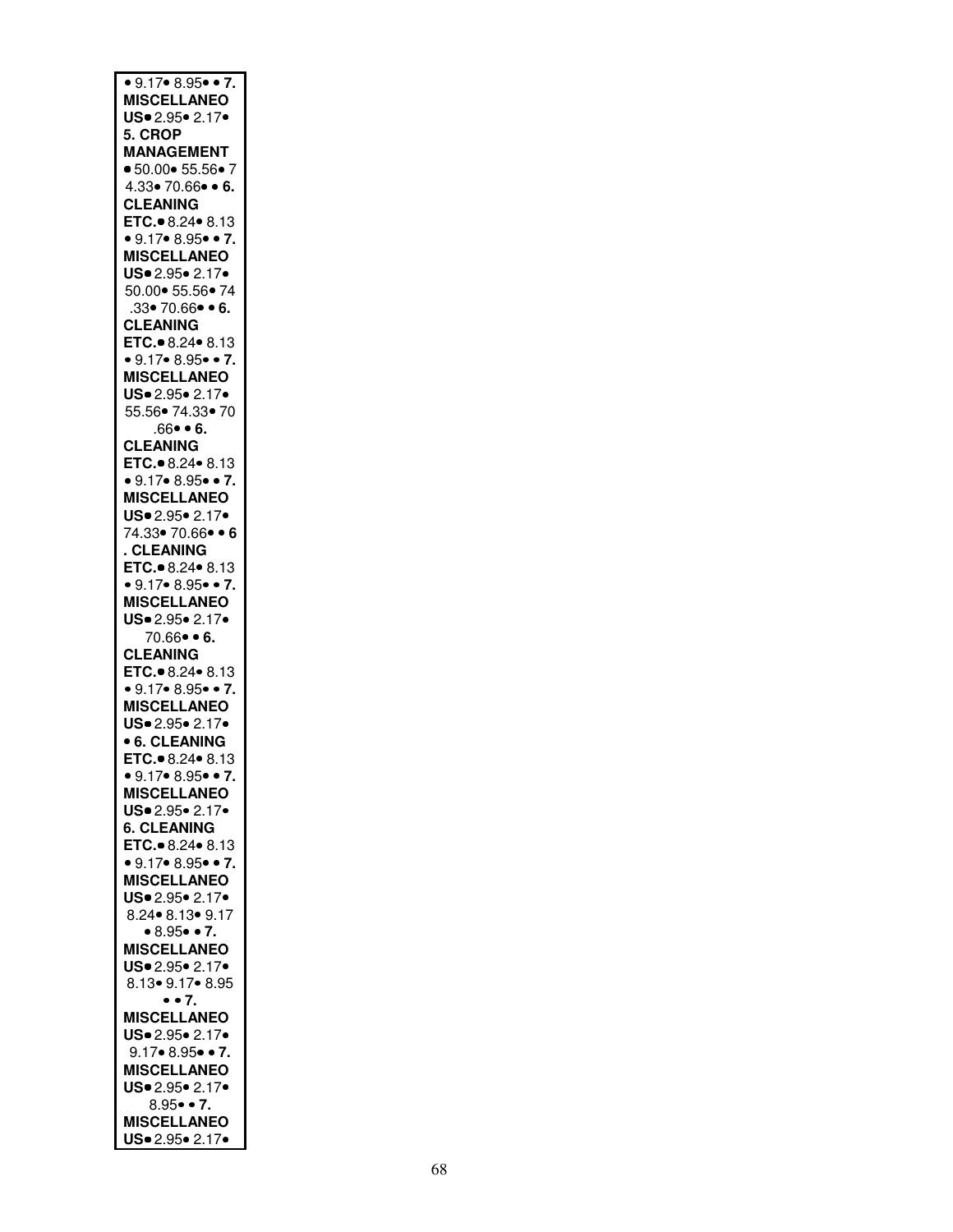| $\overline{\bullet}$ 7.<br><b>MISCELLANEO</b><br>US. 2.95. 2.17.<br>7.                                                                                                                                |
|-------------------------------------------------------------------------------------------------------------------------------------------------------------------------------------------------------|
| <b>MISCELLANEO</b><br>$US = 2.95 \cdot 2.17 \cdot$<br>2.95• 2.17• 2.47<br>• 2.48• • TOTAL<br><b>LABOUR USED</b><br>(DAYS/SEASON<br>)● 170● 369● 201<br>8● 927● ● SHIML<br>А•• 1.                      |
| <b>STERILISATION</b><br>OF TRAYS<br>ETC. 1.63 . 1.16<br>• 0.76• 1.27• • 2.<br><b>FILLING OF</b><br>COMPOST <sup>®</sup> 5.43<br>• $5.78 \cdot 13.49 \cdot 6$ .<br>$69 \cdot 3$ .                      |
| SPAWNING <sup>o</sup> 14.<br>13• 9.25• 10.79•<br>2.17• 2.47• 2.48<br>• • TOTAL<br><b>LABOUR USED</b><br>(DAYS/SEASON<br>$9 170$ 369 201<br>8. 927. SHIML                                              |
| A. . 1.<br><b>STERILISATION</b><br>OF TRAYS<br>ETC.• 1.63• 1.16<br>• $0.76$ • $1.27$ • 2.<br><b>FILLING OF</b><br>COMPOST <sup>®</sup> 5.43<br>• $5.78$ • 13.49• 6.<br>69• • 3.                       |
| SPAWNING <sup>®</sup> 14.<br>13• 9.25• 10.79•<br>$2.47 \cdot 2.48 \cdot \cdot 70$<br><b>TAL LABOUR</b><br><b>USED</b><br>(DAYS/SEASON<br>$9 170 \cdot 369 \cdot 201$<br>,<br>8• 927• • SHIML          |
| A. . 1.<br><b>STERILISATION</b><br>OF TRAYS<br><b>ETC.</b> $\bullet$ 1.63 $\bullet$ 1.16<br>• $0.76$ • $1.27$ • 2.<br><b>FILLING OF</b><br>COMPOST <sup>®</sup> 5.43<br>• 5.78 • 13.49 • 6.<br>69••3. |
| SPAWNING 14.<br>13• 9.25• 10.79•<br>2.48• • TOTAL<br><b>LABOUR USED</b><br>(DAYS/SEASON<br>$) \bullet 170 \bullet 369 \bullet 201$<br>8. 927. SHIML                                                   |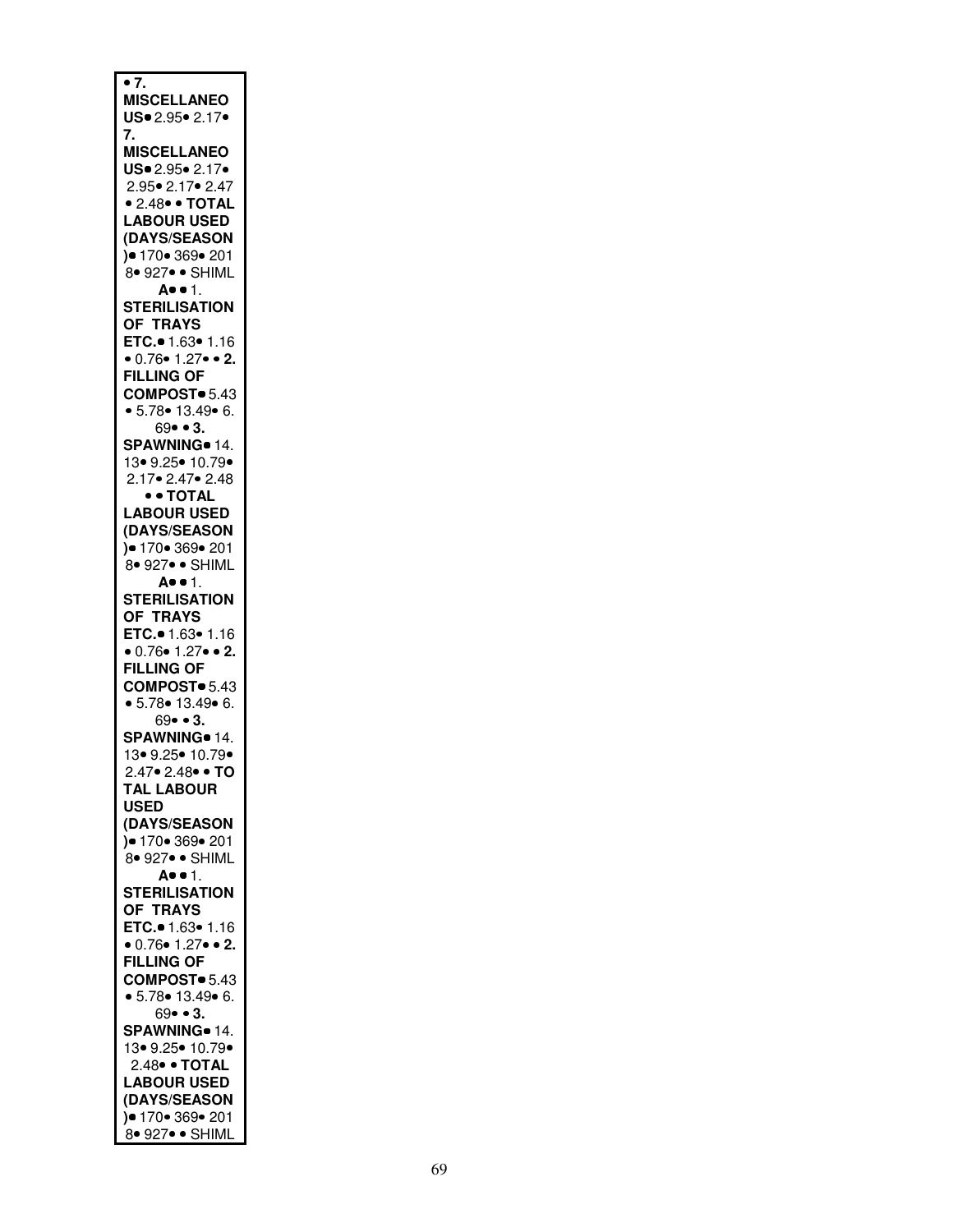| A. . 1.                                              |
|------------------------------------------------------|
|                                                      |
| <b>STERILISATION</b>                                 |
| OF TRAYS                                             |
|                                                      |
|                                                      |
|                                                      |
| <b>FILLING OF</b>                                    |
|                                                      |
| COMPOST <sup>®</sup> 5.43                            |
| • 5.78 • 13.49 • 6.                                  |
| 69• • 3.                                             |
|                                                      |
| SPAWNING <sup>®</sup> 14.                            |
| 13• 9.25• 10.79•                                     |
| • TOTAL                                              |
|                                                      |
| <b>LABOUR USED</b>                                   |
| (DAYS/SEASON                                         |
|                                                      |
|                                                      |
| )● 170● 369● 201<br>8● 927● ● SHIML                  |
| A. . 1.                                              |
|                                                      |
| <b>STERILISATION</b>                                 |
| <b>OF TRAYS</b>                                      |
|                                                      |
| ETC. 1.63 . 1.16                                     |
| $\bullet$ 0.76 $\bullet$ 1.27 $\bullet$ $\bullet$ 2. |
| <b>FILLING OF</b>                                    |
|                                                      |
| COMPOST <sup>®</sup> 5.43                            |
| • 5.78 • 13.49 • 6.                                  |
| $69 \bullet 3.$                                      |
|                                                      |
| SPAWNING <sup>®</sup> 14.                            |
| 13• 9.25• 10.79•                                     |
|                                                      |
| <b>TOTAL</b>                                         |
| <b>LABOUR USED</b>                                   |
| (DAYS/SEASON                                         |
|                                                      |
| $9 170 \cdot 369 \cdot 201$                          |
| 8. 927. SHIML                                        |
| A. . 1.                                              |
|                                                      |
| <b>STERILISATION</b>                                 |
| OF TRAYS                                             |
|                                                      |
| ETC.• 1.63• 1.16<br>• 0.76• 1.27• • 2.               |
|                                                      |
| <b>FILLING OF</b>                                    |
|                                                      |
| COMPOST <sup>®</sup> 5.43                            |
| • 5.78 • 13.49 • 6.                                  |
| 69• • 3.                                             |
|                                                      |
| SPAWNING <sup>o</sup> 14.                            |
| 13• 9.25• 10.79•                                     |
|                                                      |
|                                                      |
| 170 * 369 * 2018 *                                   |
| 369• 2018• 927•                                      |
|                                                      |
| 2018• 927• • SHI                                     |
| MLA                                                  |
| <b>STERILISATION</b>                                 |
|                                                      |
| OF TRAYS                                             |
| ETC. 1.63 . 1.16                                     |
| • $0.76$ • $1.27$ • 2.                               |
|                                                      |
| <b>FILLING OF</b>                                    |
| COMPOST <sup>®</sup> 5.43                            |
|                                                      |
| • 5.78 • 13.49 • 6.                                  |
| $69 \cdot 3$ .                                       |
| SPAWNING <sup>o</sup> 14.                            |
|                                                      |
| 13 9.25 • 10.79 •                                    |
| 927 · SHIMLA                                         |
| · SHIMLA• • 1.                                       |
|                                                      |
| <b>STERILISATION</b>                                 |
| OF TRAYS<br>ETC. 1.63 • 1.16                         |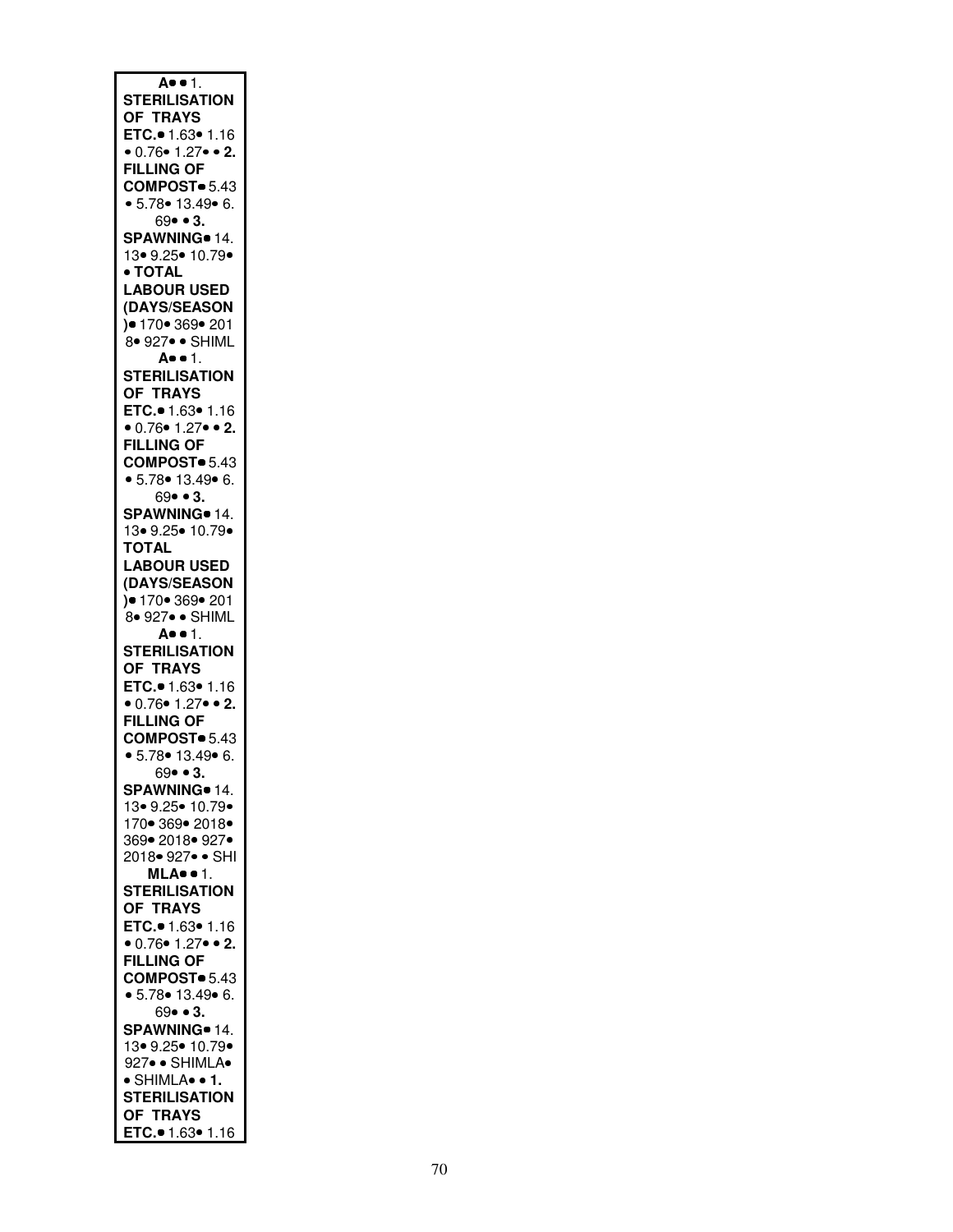| $\bullet$ 0.76 $\bullet$ 1.27 $\bullet$ $\bullet$ 2. |
|------------------------------------------------------|
|                                                      |
| <b>FILLING OF</b>                                    |
|                                                      |
| COMPOST <sup>®</sup> 5.43                            |
|                                                      |
| • $5.78$ • 13.49• 6.                                 |
| $69 \bullet 3.$                                      |
|                                                      |
| SPAWNING <sup>®</sup> 14.                            |
|                                                      |
| 13 9.25 • 10.79 •                                    |
|                                                      |
| SHIMLA <sup>·</sup> · 1.                             |
|                                                      |
| <b>STERILISATION</b>                                 |
|                                                      |
| OF TRAYS                                             |
|                                                      |
| ETC.• 1.63• 1.16<br>• 0.76• 1.27• • 2.               |
|                                                      |
|                                                      |
| <b>FILLING OF</b>                                    |
|                                                      |
| COMPOST <sup>®</sup> 5.43                            |
|                                                      |
| • 5.78 • 13.49 • 6.                                  |
|                                                      |
| $69 \cdot 3$ .                                       |
|                                                      |
| SPAWNING <sup>®</sup> 14.                            |
|                                                      |
| 13• 9.25• 10.79•                                     |
| $\bullet$ 1.                                         |
|                                                      |
| <b>STERILISATION</b>                                 |
|                                                      |
| <b>OF TRAYS</b>                                      |
|                                                      |
| ETC. $1.63$ $1.16$                                   |
|                                                      |
| • 0.76• 1.27• • 2.                                   |
|                                                      |
| <b>FILLING OF</b>                                    |
|                                                      |
| COMPOST <sup>®</sup> 5.43                            |
| • 5.78 • 13.49 • 6.                                  |
|                                                      |
| 69• • 3.                                             |
|                                                      |
| SPAWNING 14.                                         |
|                                                      |
| 13• 9.25• 10.79•                                     |
|                                                      |
| 1.                                                   |
|                                                      |
| <b>STERILISATION</b>                                 |
|                                                      |
| <b>OF TRAYS</b>                                      |
|                                                      |
| ETC. 1.63 . 1.16                                     |
|                                                      |
| $0.76$ $1.27$ $\bullet$ 2.                           |
| <b>FILLING OF</b>                                    |
|                                                      |
| COMPOST <sup>®</sup> 5.43                            |
|                                                      |
| • 5.78 • 13.49 • 6.                                  |
|                                                      |
| 69• • 3.                                             |
|                                                      |
| SPAWNING <sup>®</sup> 14.                            |
|                                                      |
| 13 9.25 10.79                                        |
|                                                      |
| 1.63● 1.16● 0.76                                     |
| $\bullet$ 1.27 $\bullet$ $\bullet$ 2.                |
|                                                      |
| <b>FILLING OF</b>                                    |
|                                                      |
| COMPOST <sup>®</sup> 5.43                            |
|                                                      |
| • 5.78 • 13.49 • 6.                                  |
|                                                      |
|                                                      |
| $69 - 3$ .                                           |
|                                                      |
| SPAWNING <sup>o</sup> 14.                            |
|                                                      |
| 13• 9.25• 10.79•                                     |
|                                                      |
|                                                      |
|                                                      |
| 1.16● 0.76● 1.27<br>●● 2. FILLING                    |
| <b>OF</b>                                            |
|                                                      |
| COMPOST <sup>®</sup> 5.43                            |
|                                                      |
| • 5.78 • 13.49 • 6.                                  |
|                                                      |
| 69••3.                                               |
|                                                      |
| SPAWNING <sup>®</sup> 14.                            |
|                                                      |
| 13• 9.25• 10.79•                                     |
|                                                      |
| $0.76 \cdot 1.27 \cdot 2.$                           |
| <b>FILLING OF</b>                                    |
|                                                      |
| COMPOST <sup>®</sup> 5.43                            |
|                                                      |
|                                                      |
| • $5.78$ • 13.49• 6.                                 |
| $69 \cdot 3$ .                                       |
|                                                      |
| SPAWNING <sup>®</sup> 14.<br>13 9.25 • 10.79 •       |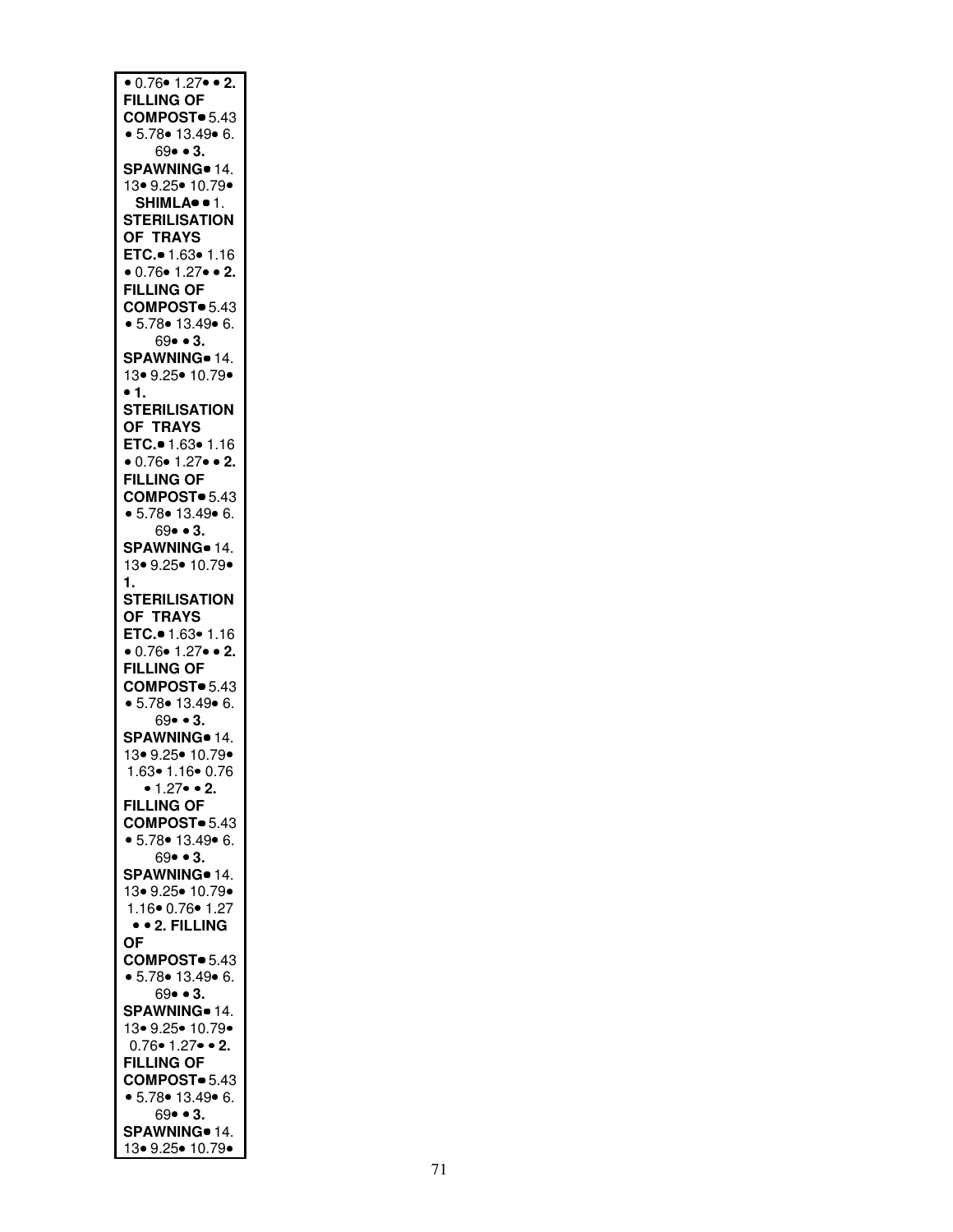| $1.27 \cdot 2.$                      |
|--------------------------------------|
|                                      |
|                                      |
| <b>FILLING OF</b>                    |
| COMPOST <sup>®</sup> 5.43            |
| • 5.78• 13.49• 6.<br>69• • 3.        |
|                                      |
|                                      |
| SPAWNING <sup>®</sup> 14.            |
|                                      |
| 13 9.25 • 10.79 •                    |
|                                      |
| <b>• 2. FILLING OF</b>               |
| COMPOST <sup>®</sup> 5.43            |
|                                      |
| • 5.78• 13.49• 6.                    |
| 69• • 3.                             |
|                                      |
| SPAWNING <sup>®</sup> 14.            |
|                                      |
| 13• 9.25• 10.79•                     |
| 2. FILLING OF                        |
|                                      |
| COMPOST <sup>®</sup> 5.43            |
|                                      |
| • 5.78 • 13.49 • 6.                  |
| 69• • 3.                             |
|                                      |
| SPAWNING <sup>®</sup> 14.            |
| 13 9.25 • 10.79 •                    |
|                                      |
| 5.43   5.78   13.4                   |
| $9 \cdot 6.69 \cdot 3.$              |
|                                      |
| SPAWNING <sup>®</sup> 14.            |
| 13• 9.25• 10.79•                     |
|                                      |
| 5.78 • 13.49 • 6.6                   |
|                                      |
| $9 \cdot 3$ .                        |
| SPAWNING <sup>o</sup> 14.            |
|                                      |
| 13• 9.25• 10.79•                     |
| 13.49 6.69 • 3.                      |
|                                      |
| SPAWNING <sup>o</sup> 14.            |
|                                      |
| 13 9.25 • 10.79 •                    |
| $6.69 \cdot 3.$                      |
|                                      |
| SPAWNING <sup>®</sup> 14.            |
| 13 9.25 10.79                        |
|                                      |
| $\bullet$ 3.                         |
|                                      |
| SPAWNING 14.                         |
| 13 9.25 • 10.79 •                    |
|                                      |
| 3.                                   |
| SPAWNING <sup>®</sup> 14.            |
|                                      |
|                                      |
|                                      |
|                                      |
|                                      |
| 13• 9.25• 10.79•<br>14.13• 9.25• 10. |
| $79 \cdot 10.51 \cdot 4.$            |
|                                      |
| <b>CASING</b> 17.39                  |
| ● 19.36● 8.99● 17                    |
|                                      |
| .51 • 5. CROP                        |
| <b>MANAGEMENT</b>                    |
|                                      |
| • 50.00 • 52.60 • 4                  |
| $3.93 \cdot 50.96 \cdot 6$ .         |
|                                      |
| <b>CLEANING</b>                      |
|                                      |
| ETC. 8.16 9.25                       |
| • 18.29• 10.19•                      |
|                                      |
| 9.25• 10.79• 10.                     |
|                                      |
| $51 \bullet 4.$                      |
| <b>CASING</b> 17.39                  |
|                                      |
| • 19.36• 8.99• 17                    |
| 51 • 5. CROP                         |
|                                      |
| <b>MANAGEMENT</b>                    |
| • 50.00 • 52.60 • 4                  |
|                                      |
| $3.93 \cdot 50.96 \cdot 6$ .         |
|                                      |
| <b>CLEANING</b>                      |
| ETC. 8.16 9.25                       |
|                                      |
| • $18.29 \cdot 10.19 \cdot$          |
| 10.79 • 10.51 • • 4                  |
|                                      |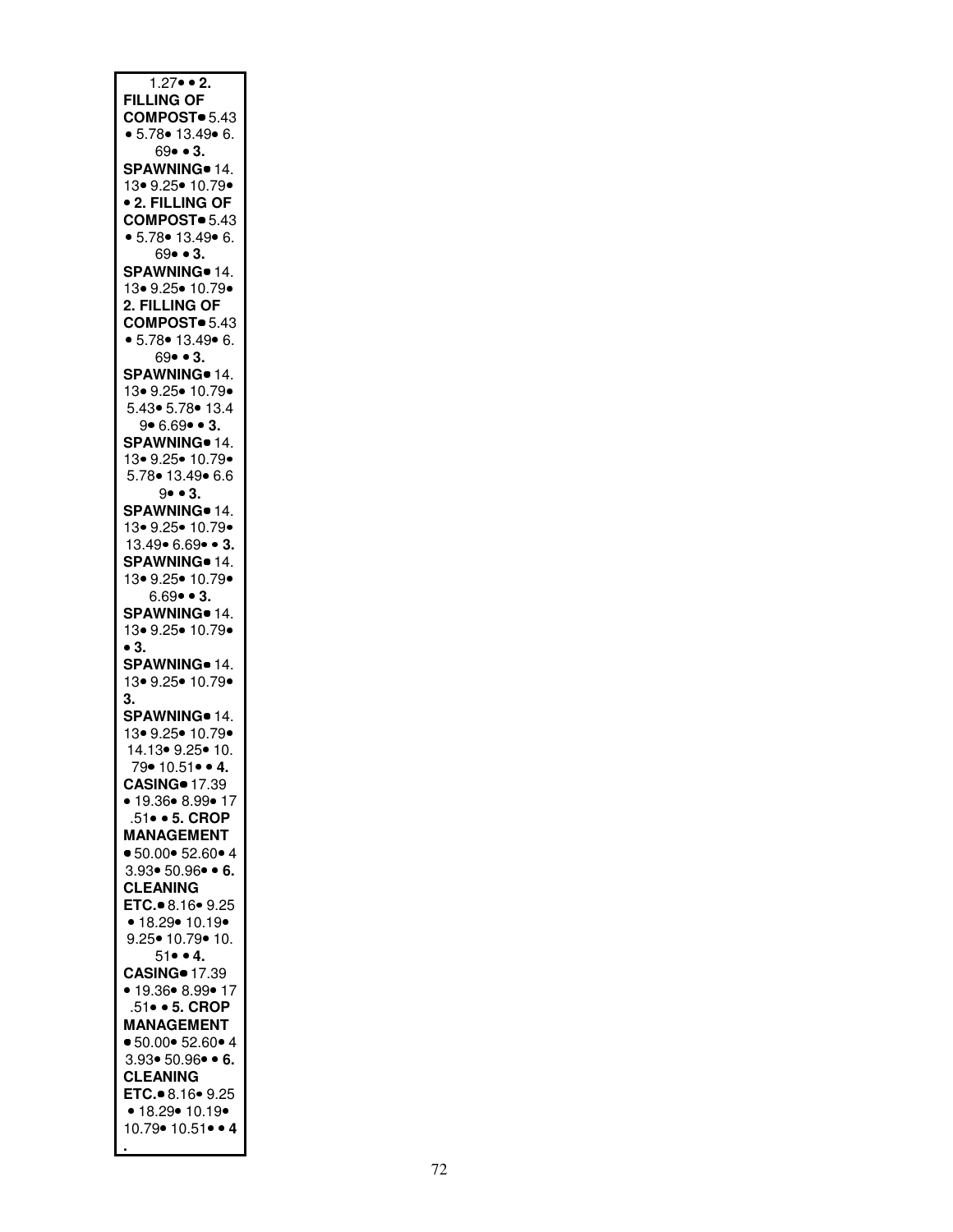| <b>CASING</b> 17.39          |
|------------------------------|
| • 19.36• 8.99• 17            |
| 51 • 5. CROP                 |
| <b>MANAGEMENT</b>            |
| • 50.00 • 52.60 • 4          |
| $3.93 \cdot 50.96 \cdot 6$ . |
|                              |
| <b>CLEANING</b>              |
| ETC. 8.16 $9.25$             |
| • 18.29• 10.19•              |
| $10.51 \cdot 4$ .            |
| <b>CASING</b> 17.39          |
| • 19.36• 8.99• 17            |
| .51 • 5. CROP                |
| <b>MANAGEMENT</b>            |
| • 50.00 • 52.60 • 4          |
| $3.93 \cdot 50.96 \cdot 6$ . |
| <b>CLEANING</b>              |
| ETC. 8.16 9.25               |
| • 18.29 • 10.19 •            |
| • 4.                         |
|                              |
| <b>CASING</b> 17.39          |
| • 19.36• 8.99• 17            |
| 51 • 5. CROP                 |
| <b>MANAGEMENT</b>            |
| • 50.00 • 52.60 • 4          |
| $3.93 \cdot 50.96 \cdot 6$ . |
| <b>CLEANING</b>              |
| ETC. 8.16 9.25               |
| • 18.29 • 10.19 •            |
| 4.                           |
| <b>CASING</b> 17.39          |
| • 19.36• 8.99• 17            |
|                              |
| .51 • 5. CROP                |
| <b>MANAGEMENT</b>            |
| • 50.00 • 52.60 • 4          |
| $3.93 \cdot 50.96 \cdot 6$ . |
| <b>CLEANING</b>              |
| ETC. 8.16 9.25               |
| • 18.29• 10.19•              |
| 17.39 • 19.36 • 8.           |
| 99• 17.51• • 5.              |
| <b>CROP</b>                  |
| <b>MANAGEMENT</b>            |
| • 50.00 • 52.60 • 4          |
| $3.93 \cdot 50.96 \cdot 6$ . |
| <b>CLEANING</b>              |
|                              |
| ETC. 8.16 9.25               |
| • 18.29• 10.19•              |
| 19.36 • 8.99 • 17.           |
| 51 • 5. CROP                 |
| <b>MANAGEMENT</b>            |
| • 50.00 • 52.60 • 4          |
| $3.93 \cdot 50.96 \cdot 6$ . |
| <b>CLEANING</b>              |
| ETC. 8.16 9.25               |
| • 18.29• 10.19•              |
| $8.99 \cdot 17.51 \cdot 5.$  |
|                              |
| CROP                         |
| <b>MANAGEMENT</b>            |
| • 50.00 • 52.60 • 4          |
| $3.93 \cdot 50.96 \cdot 6$ . |
| <b>CLEANING</b>              |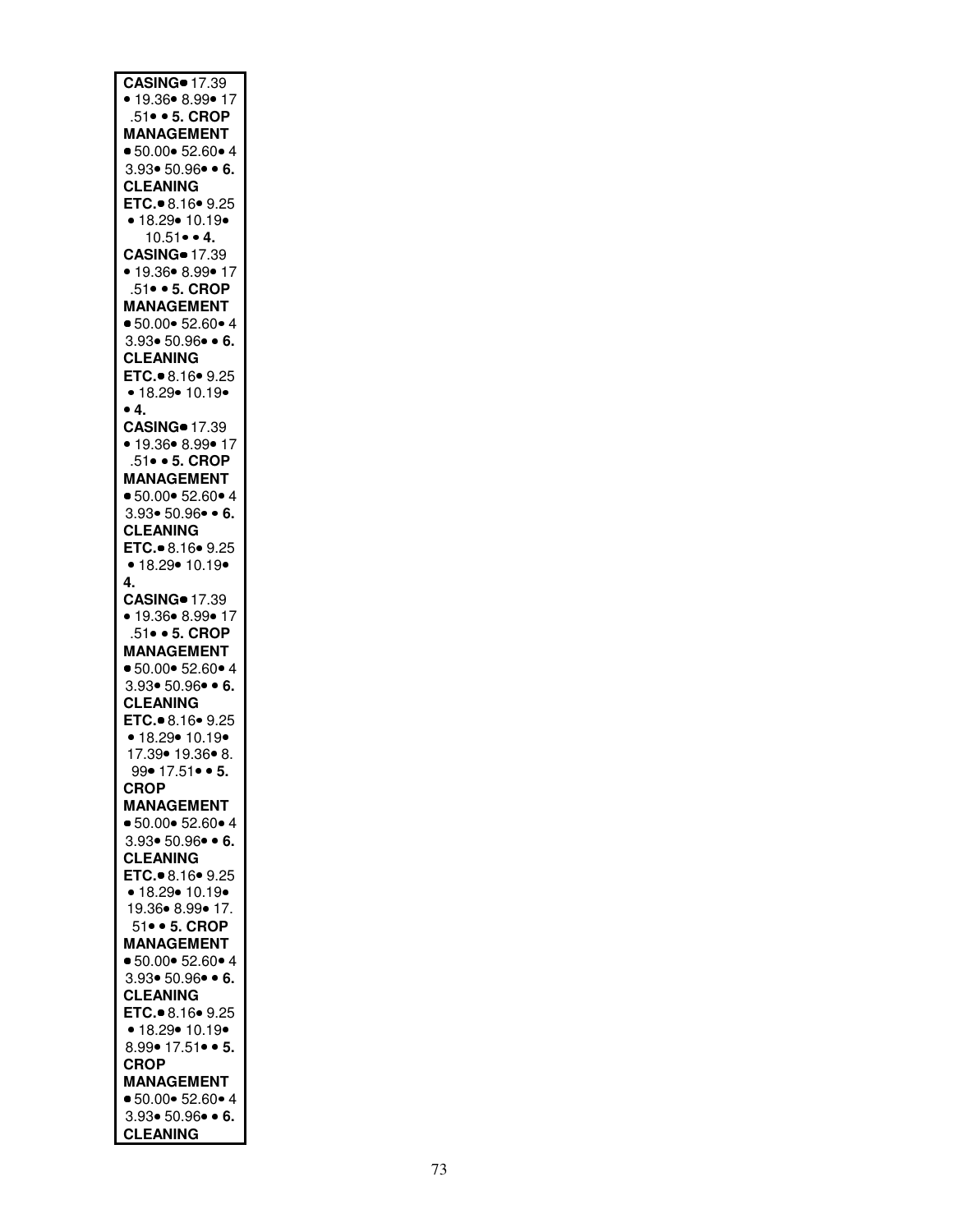| ETC. 8.16 9.25                          |
|-----------------------------------------|
| • 18.29• 10.19•                         |
| $17.51 \bullet 5.$                      |
| <b>CROP</b>                             |
| <b>MANAGEMENT</b>                       |
|                                         |
| • 50.00 • 52.60 • 4                     |
| $3.93 \cdot 50.96 \cdot 6$ .            |
| <b>CLEANING</b>                         |
| ETC. 8.16 9.25                          |
| • 18.29• 10.19•                         |
| • 5. CROP                               |
| <b>MANAGEMENT</b>                       |
| • 50.00 • 52.60 • 4                     |
| $3.93 \cdot 50.96 \cdot 6$ .            |
| <b>CLEANING</b>                         |
|                                         |
| ETC. 8.16 9.25                          |
| • 18.29• 10.19•                         |
| 5. CROP                                 |
| <b>MANAGEMENT</b>                       |
| • 50.00 • 52.60 • 4                     |
| $3.93 \cdot 50.96 \cdot 6$ .            |
| <b>CLEANING</b>                         |
| ETC. 8.16 9.25                          |
| • 18.29 • 10.19 •                       |
|                                         |
| 50.00  52.60  43                        |
| $.93 \cdot 50.96 \cdot 6.$              |
| <b>CLEANING</b>                         |
| ETC. $\bullet$ 8.16 $\bullet$ 9.25      |
| • 18.29• 10.19•                         |
| 52.60 43.93 50                          |
| .96• • 6.                               |
|                                         |
| <b>CLEANING</b>                         |
|                                         |
| ETC. 8.16 $9.25$                        |
| • 18.29• 10.19•                         |
| 43.93• 50.96• • 6                       |
| . CLEANING                              |
|                                         |
| ETC. 8.16 9.25                          |
| • 18.29 • 10.19 •                       |
| $50.96 \cdot 6$ .                       |
| <b>CLEANING</b>                         |
| ETC. $\bullet$ 8.16 $\bullet$ 9.25      |
| • 18.29 • 10.19 •                       |
| <b>• 6. CLEANING</b>                    |
| ETC. 8.16 9.25                          |
| • 18.29 • 10.19 •                       |
|                                         |
| <b>6. CLEANING</b>                      |
|                                         |
| ETC.● 8.16● 9.25<br>● 18.29● 10.19●     |
| 8.16 9.25 18.2                          |
| $9 \cdot 10.19 \cdot 7$ .               |
| <b>MISCELLANEO</b>                      |
| US. 3.26. 2.60.                         |
| 9.25 • 18.29 • 10.                      |
| $19 \cdot 7.$                           |
|                                         |
| <b>MISCELLANEO</b>                      |
| US 3.26 . 2.60 .                        |
| 18.29 • 10.19 • 7                       |
|                                         |
| <b>MISCELLANEO</b>                      |
| US. 3.26. 2.60.                         |
| $10.19 \cdot 7$ .<br><b>MISCELLANEO</b> |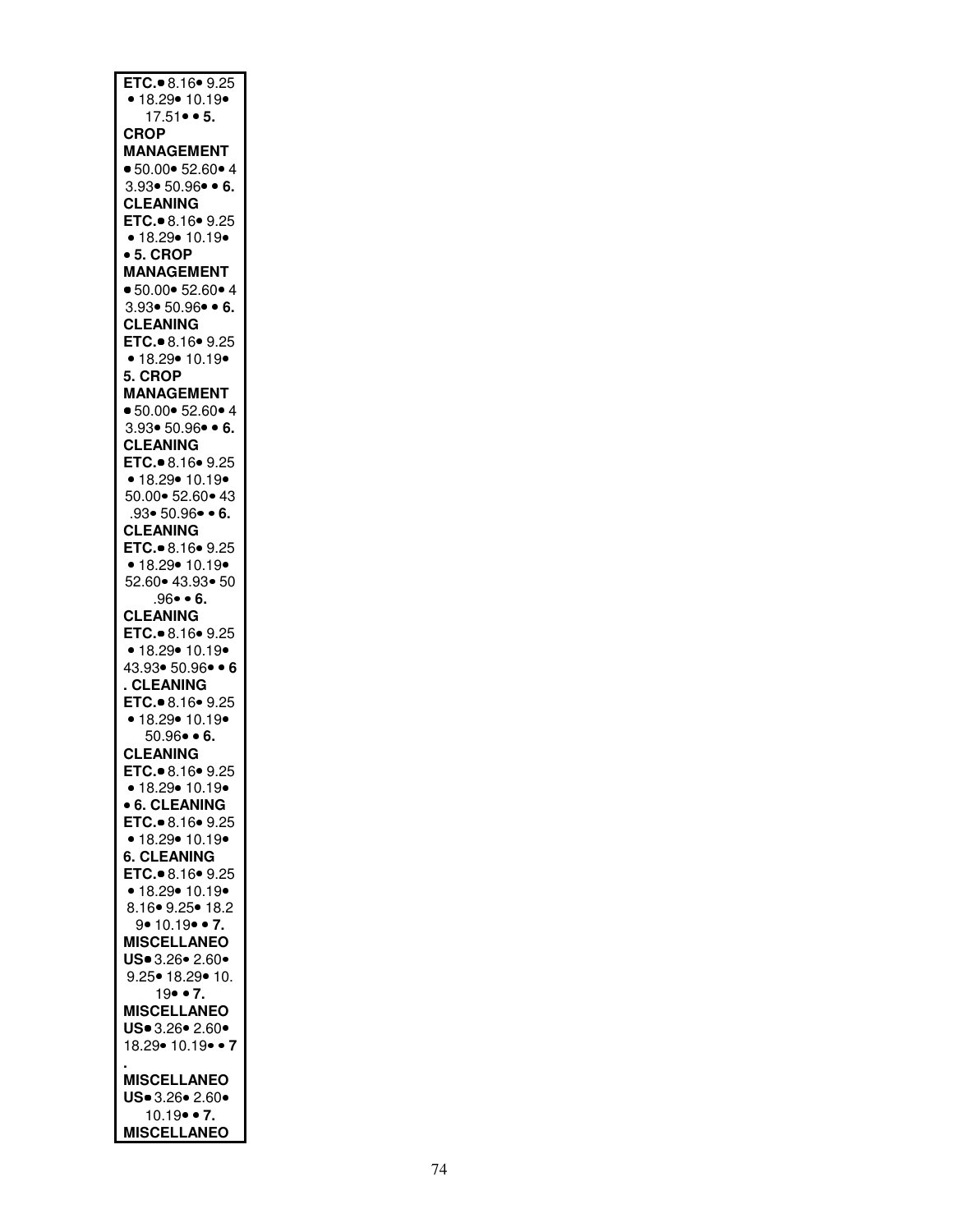| US. 3.26. 2.60.                                      |
|------------------------------------------------------|
| $\bullet$ 7.                                         |
|                                                      |
| <b>MISCELLANEO</b>                                   |
| US. 3.26. 2.60.                                      |
|                                                      |
| 7.                                                   |
| <b>MISCELLANEO</b>                                   |
|                                                      |
| US. 3.26. 2.60.                                      |
| 3.26 • 2.60 • 3.75                                   |
|                                                      |
| • 2.87• • TOTAL                                      |
| <b>LABOUR USED</b>                                   |
|                                                      |
| (DAYS/SEASON                                         |
| ,<br>)● 184● 346● 667                                |
| $\bullet$ 314 $\bullet$ $\bullet$ OVERA              |
|                                                      |
| LL1.                                                 |
| <b>STERILISATION</b>                                 |
|                                                      |
| OF TRAYS                                             |
| ETC. $\bullet$ 1.13 $\bullet$ 1.12                   |
|                                                      |
| $\bullet$ 0.49 $\bullet$ 0.61 $\bullet$ $\bullet$ 2. |
| <b>FILLING OF</b>                                    |
|                                                      |
| COMPOST <sup>®</sup> 5.11                            |
| • 5.62 • 6.02 • 5.7                                  |
|                                                      |
| $2 \cdot \cdot 3$ .                                  |
| SPAWNING <sup>o</sup> 14.                            |
|                                                      |
| 77• 9.27• 4.46• 6                                    |
| _.<br>.78● ● 4.                                      |
| <b>CASING</b> 17.05                                  |
|                                                      |
| • 19.10• 3.87• 8.                                    |
| 58 • 5. CROP                                         |
|                                                      |
| <b>MANAGEMENT</b>                                    |
| ● 50.57● 53.93● 7                                    |
|                                                      |
| $3.05 \cdot 66.56 \cdot 6.$                          |
| <b>CLEANING</b>                                      |
|                                                      |
| ETC. 8.53 $\bullet$ 8.71                             |
| • 9.58• 9.34• • 7.                                   |
|                                                      |
| <b>MISCELLANEO</b>                                   |
| US. 2.84. 2.25.                                      |
|                                                      |
| $2.60 \cdot 3.75 \cdot 2.87$                         |
| • • TOTAL                                            |
|                                                      |
| <b>LABOUR USED</b>                                   |
| (DAYS/SEASON                                         |
|                                                      |
| $9 184$ 346 667                                      |
| • 314 • OVERA                                        |
|                                                      |
| LL1                                                  |
|                                                      |
| STERILISATION<br>OF TRAYS                            |
|                                                      |
| ETC. 1.13 . 1.12                                     |
| $0.49 \cdot 0.61 \cdot 2.$                           |
|                                                      |
| <b>FILLING OF</b>                                    |
| COMPOST 5.11                                         |
|                                                      |
| • 5.62 • 6.02 • 5.7                                  |
| $2 \bullet \bullet 3$ .                              |
|                                                      |
| SPAWNING <sup>®</sup> 14.                            |
| 77• 9.27• 4.46• 6                                    |
| $.78 \bullet 4.$                                     |
|                                                      |
| <b>CASING</b> 17.05                                  |
|                                                      |
| • 19.10 • 3.87 • 8.                                  |
| 58 • 5. CROP                                         |
| <b>MANAGEMENT</b>                                    |
|                                                      |
| • 50.57• 53.93• 7                                    |
| $3.05 \cdot 66.56 \cdot 6.$                          |
|                                                      |
| <b>CLEANING</b>                                      |
| ETC. $\bullet$ 8.53 $\bullet$ 8.71                   |
|                                                      |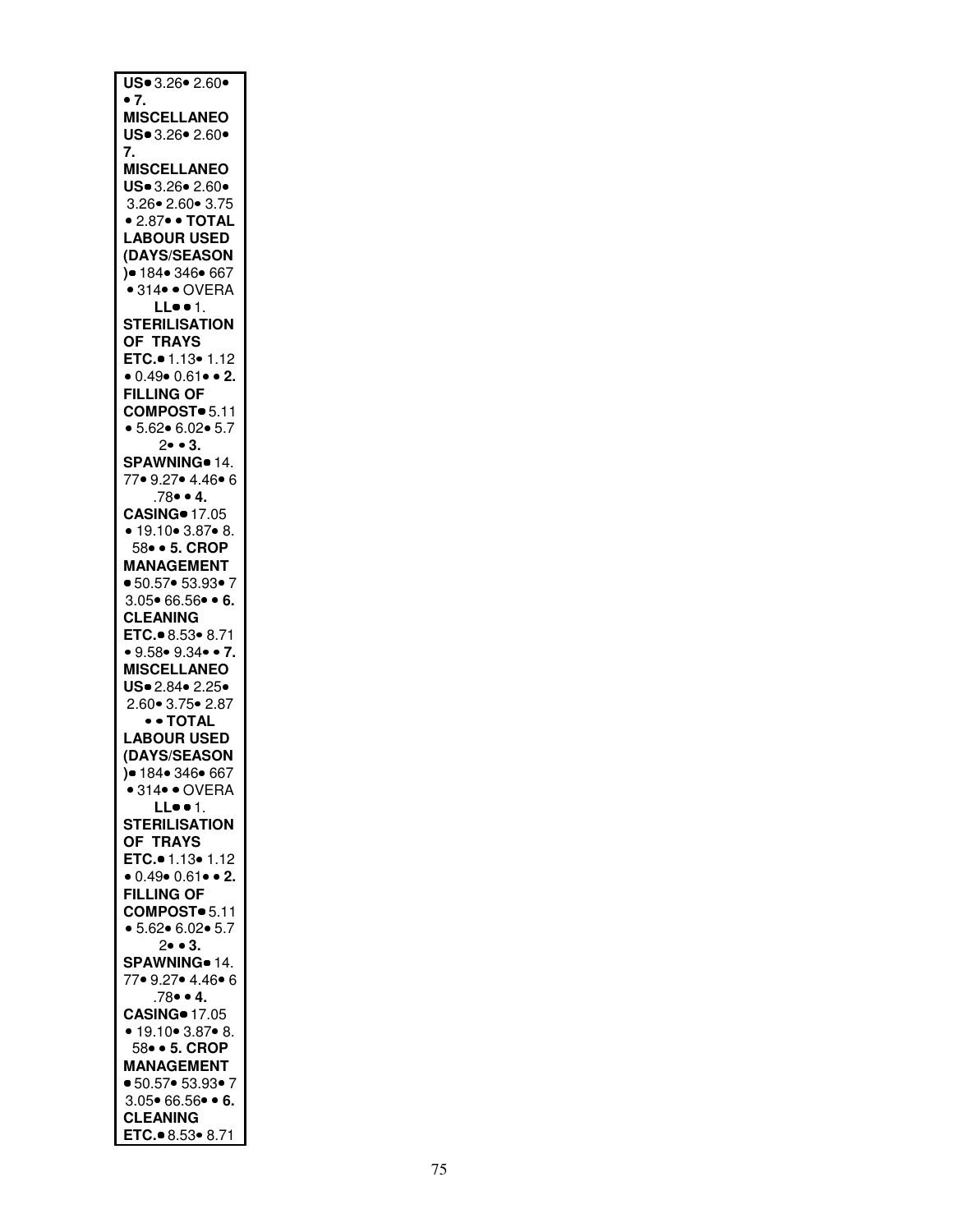| • 9.58 • 9.34 • 7.                                                  |
|---------------------------------------------------------------------|
| <b>MISCELLANEO</b>                                                  |
| US. 2.84. 2.25.                                                     |
| 3.75• 2.87• • TO                                                    |
| <b>TAL LABOUR</b>                                                   |
| <b>USED</b>                                                         |
| (DAYS/SEASON                                                        |
| )● 184● 346● 667                                                    |
| • 314• • OVERA                                                      |
| LL $\bullet$ $\bullet$ 1.                                           |
| <b>STERILISATION</b>                                                |
| <b>OF TRAYS</b>                                                     |
| ETC. 1.13 1.12                                                      |
| $\bullet$ 0.49 $\bullet$ 0.61 $\bullet$ $\bullet$ 2.                |
| <b>FILLING OF</b>                                                   |
| COMPOST <sup>®</sup> 5.11                                           |
| • 5.62 • 6.02 • 5.7                                                 |
| $2 \bullet \bullet 3$ .                                             |
| SPAWNING <sup>®</sup> 14.<br>77● 9.27● 4.46● 6                      |
|                                                                     |
| $.78 \bullet 4.$<br><b>CASING</b> 17.05                             |
|                                                                     |
| $\bullet$ 19.10 $\bullet$ 3.87 $\bullet$ 8.<br>58 $\bullet$ 5. CROP |
| <b>MANAGEMENT</b>                                                   |
| ● 50.57● 53.93● 7                                                   |
| $3.05 \cdot 66.56 \cdot 6.$                                         |
| <b>CLEANING</b>                                                     |
| ETC. 8.53 $\bullet$ 8.71                                            |
| • $9.58$ • $9.34$ • • 7.                                            |
| <b>MISCELLANEO</b>                                                  |
| US. 2.84. 2.25.                                                     |
| 2.87 • TOTAL                                                        |
| <b>LABOUR USED</b>                                                  |
| (DAYS/SEASON                                                        |
| )● 184● 346● 667<br>● 314● ● OVERA                                  |
|                                                                     |
| LL1.                                                                |
| <b>STERILISATION</b>                                                |
| OF TRAYS                                                            |
| <b>ETC.</b> ● 1.13● 1.12                                            |
| $\bullet$ 0.49 $\bullet$ 0.61 $\bullet$ 2.                          |
| <b>FILLING OF</b>                                                   |
| COMPOST <sup>®</sup> 5.11                                           |
| • 5.62 • 6.02 • 5.7                                                 |
| $2 \bullet \bullet 3$ .                                             |
| SPAWNING <sup>®</sup> 14.                                           |
| 77• 9.27• 4.46• 6<br>$.78 \bullet 4.$                               |
| <b>CASING</b> 17.05                                                 |
| • 19.10 • 3.87 • 8.                                                 |
| 58 • 5. CROP                                                        |
| <b>MANAGEMENT</b>                                                   |
| ● 50.57● 53.93● 7                                                   |
| $3.05 \cdot 66.56 \cdot 6.$                                         |
| <b>CLEANING</b>                                                     |
| ETC. 8.53 8.71                                                      |
| • $9.58$ • $9.34$ • • 7.                                            |
| <b>MISCELLANEO</b>                                                  |
| US. 2.84. 2.25.                                                     |
|                                                                     |
| • TOTAL                                                             |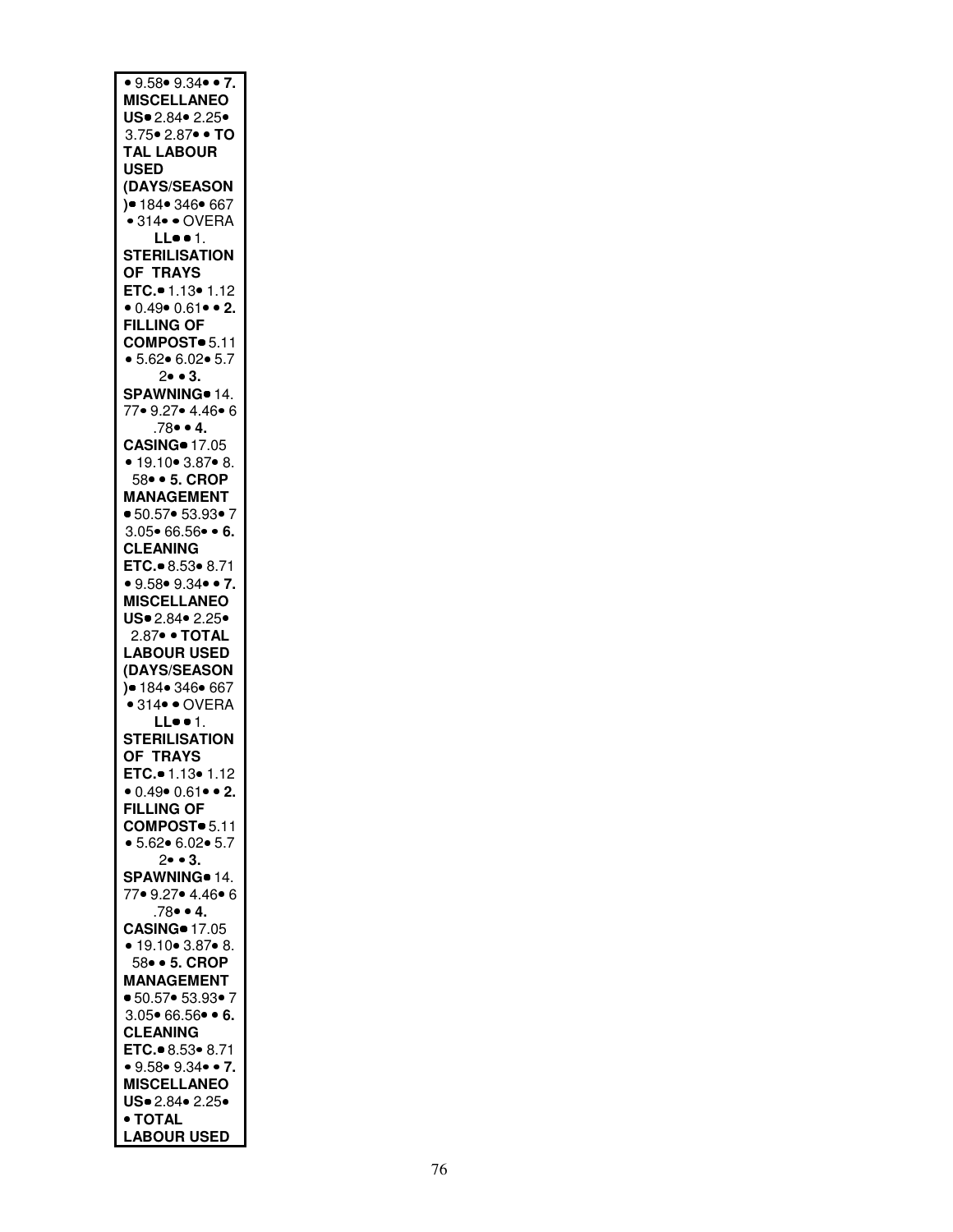| (DAYS/SEASON                                         |
|------------------------------------------------------|
| )● 184● 346● 667                                     |
|                                                      |
| $\bullet$ 314 $\bullet$ $\bullet$ OVERA              |
| LL $\bullet$ $\bullet$ 1.                            |
| <b>STERILISATION</b>                                 |
|                                                      |
| OF TRAYS                                             |
| ETC. 1.13 . 1.12                                     |
|                                                      |
| • $0.49$ • $0.61$ • 2.                               |
| <b>FILLING OF</b>                                    |
| COMPOST <sup>®</sup> 5.11                            |
|                                                      |
| • 5.62 • 6.02 • 5.7                                  |
| $2 \bullet 3.$                                       |
|                                                      |
| SPAWNING <sup>®</sup> 14.                            |
| 77• 9.27• 4.46• 6                                    |
| $.78 \bullet 4.$                                     |
|                                                      |
| <b>CASING</b> 17.05                                  |
| • 19.10• 3.87• 8.<br>58• • 5. CROP                   |
|                                                      |
|                                                      |
| <b>MANAGEMENT</b>                                    |
| ■ 50.57● 53.93● 7                                    |
|                                                      |
| $3.05 \cdot 66.56 \cdot 6.$                          |
| <b>CLEANING</b>                                      |
|                                                      |
| ETC. 8.53 $8.71$                                     |
| • 9.58 • 9.34 • 7.                                   |
| <b>MISCELLANEO</b>                                   |
|                                                      |
| US. 2.84. 2.25.                                      |
| <b>TOTAL</b>                                         |
|                                                      |
| <b>LABOUR USED</b>                                   |
| (DAYS/SEASON                                         |
| )● 184● 346● 667                                     |
|                                                      |
| • 314 • OVERA                                        |
| LL1.                                                 |
| <b>STERILISATION</b>                                 |
|                                                      |
| <b>OF TRAYS</b>                                      |
| ETC. 1.13 • 1.12                                     |
| $\bullet$ 0.49 $\bullet$ 0.61 $\bullet$ $\bullet$ 2. |
|                                                      |
| <b>FILLING OF</b>                                    |
| COMPOST <sup>®</sup> 5.11                            |
| • 5.62 • 6.02 • 5.7                                  |
|                                                      |
| $2 \bullet 3$ .                                      |
| SPAWNING <sup>®</sup> 14.                            |
| 77 9.27 4.46 6                                       |
|                                                      |
| .78● ● 4.<br>CASING● 17.05                           |
|                                                      |
| • 19.10 • 3.87 • 8.                                  |
|                                                      |
| 58 • 5. CROP                                         |
| <b>MANAGEMENT</b>                                    |
|                                                      |
| ■ 50.57● 53.93● 7                                    |
|                                                      |
| $3.05 \cdot 66.56 \cdot 6.$                          |
|                                                      |
| <b>CLEANING</b>                                      |
| ETC. 8.53 . 8.71                                     |
|                                                      |
| • 9.58• 9.34• • 7.                                   |
| <b>MISCELLANEO</b>                                   |
| US. 2.84. 2.25.                                      |
|                                                      |
| 184 • 346 • 667 • 3                                  |
| 14 · OVERALL                                         |
| $\bullet$ $\bullet$ 1.                               |
|                                                      |
| <b>STERILISATION</b>                                 |
| OF TRAYS                                             |
| ETC. 1.13 . 1.12                                     |
|                                                      |
| $0.49 \cdot 0.61 \cdot 2$ .<br><b>FILLING OF</b>     |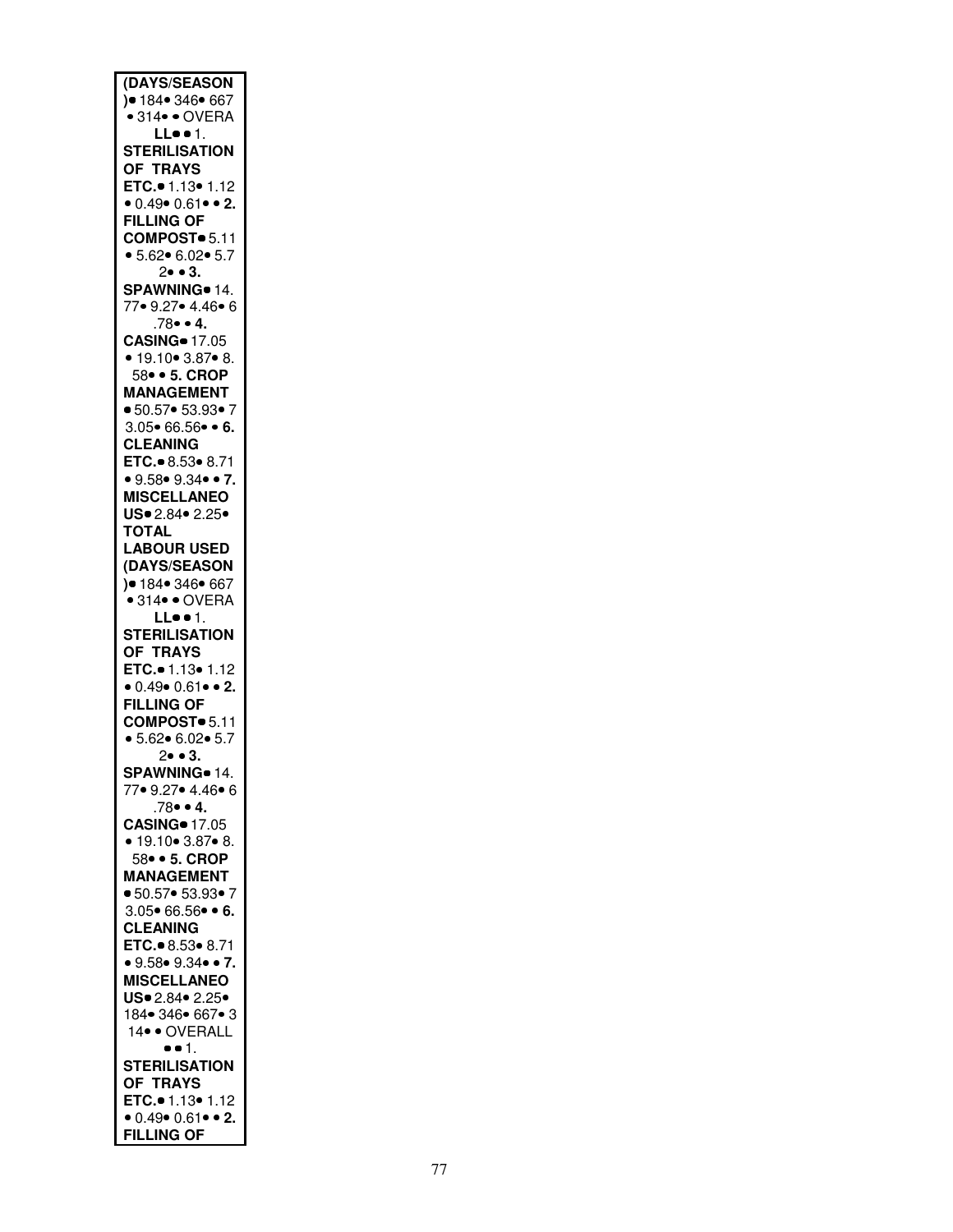| COMPOST 5.11                                   |
|------------------------------------------------|
|                                                |
| • 5.62 • 6.02 • 5.7                            |
| $2 \bullet \bullet 3$ .                        |
| SPAWNING 14.                                   |
|                                                |
| 77• 9.27• 4.46• 6                              |
|                                                |
| $.78 \bullet 4.$                               |
| <b>CASING</b> 17.05                            |
|                                                |
| • 19.10• 3.87• 8.                              |
|                                                |
| 58 • 5. CROP                                   |
| <b>MANAGEMENT</b>                              |
|                                                |
| ■ 50.57● 53.93● 7                              |
| $3.05 \cdot 66.56 \cdot 6.$                    |
|                                                |
| <b>CLEANING</b>                                |
|                                                |
| ETC. 8.53 8.71                                 |
| • 9.58• 9.34• • 7.                             |
|                                                |
| <b>MISCELLANEO</b>                             |
|                                                |
| US. 2.84. 2.25.                                |
| 346• 667• 314•                                 |
|                                                |
| 667• 314• • OVE                                |
| RALL <sup>o</sup> · 1.                         |
|                                                |
| <b>STERILISATION</b>                           |
|                                                |
| OF TRAYS                                       |
| ETC. $\bullet$ 1.13 $\bullet$ 1.12             |
|                                                |
| • $0.49$ • $0.61$ • 2.                         |
|                                                |
| <b>FILLING OF</b>                              |
| COMPOST <sup>®</sup> 5.11                      |
|                                                |
| • 5.62 • 6.02 • 5.7                            |
|                                                |
| $2 \bullet \bullet 3$ .                        |
| SPAWNING <sup>®</sup> 14.                      |
|                                                |
| 77• 9.27• 4.46• 6                              |
|                                                |
|                                                |
| $.78 \bullet 4.$                               |
|                                                |
| <b>CASING</b> 17.05                            |
| $\bullet$ 19.10 $\bullet$ 3.87 $\bullet$ 8.    |
|                                                |
| 58 • 5. CROP                                   |
|                                                |
| <b>MANAGEMENT</b>                              |
| • 50.57• 53.93• 7                              |
|                                                |
| $3.05 \cdot 66.56 \cdot 6.$                    |
|                                                |
| <b>CLEANING</b>                                |
| ETC. 8.53 8.71                                 |
|                                                |
| • 9.58 • 9.34 • 7.                             |
|                                                |
| <b>MISCELLANEO</b>                             |
| US. 2.84. 2.25.                                |
|                                                |
| 314 · OVERALL                                  |
| $\bullet \bullet 1.$                           |
|                                                |
| <b>STERILISATION</b>                           |
|                                                |
| OF TRAYS                                       |
| ETC. 1.13 1.12                                 |
|                                                |
| $0.49 \cdot 0.61 \cdot 2$ .                    |
| <b>FILLING OF</b>                              |
|                                                |
| COMPOST <sup>®</sup> 5.11                      |
|                                                |
| • 5.62 • 6.02 • 5.7                            |
| $2 \bullet 3$ .                                |
|                                                |
| SPAWNING <sup>o</sup> 14.                      |
|                                                |
| 77• 9.27• 4.46• 6                              |
| $.78 \bullet 4.$                               |
|                                                |
| <b>CASING</b> 17.05                            |
| • 19.10 • 3.87 • 8.                            |
|                                                |
| 58 • 5. CROP                                   |
|                                                |
| <b>MANAGEMENT</b>                              |
| ● 50.57● 53.93● 7                              |
|                                                |
| $3.05 \cdot 66.56 \cdot 6.$<br><b>CLEANING</b> |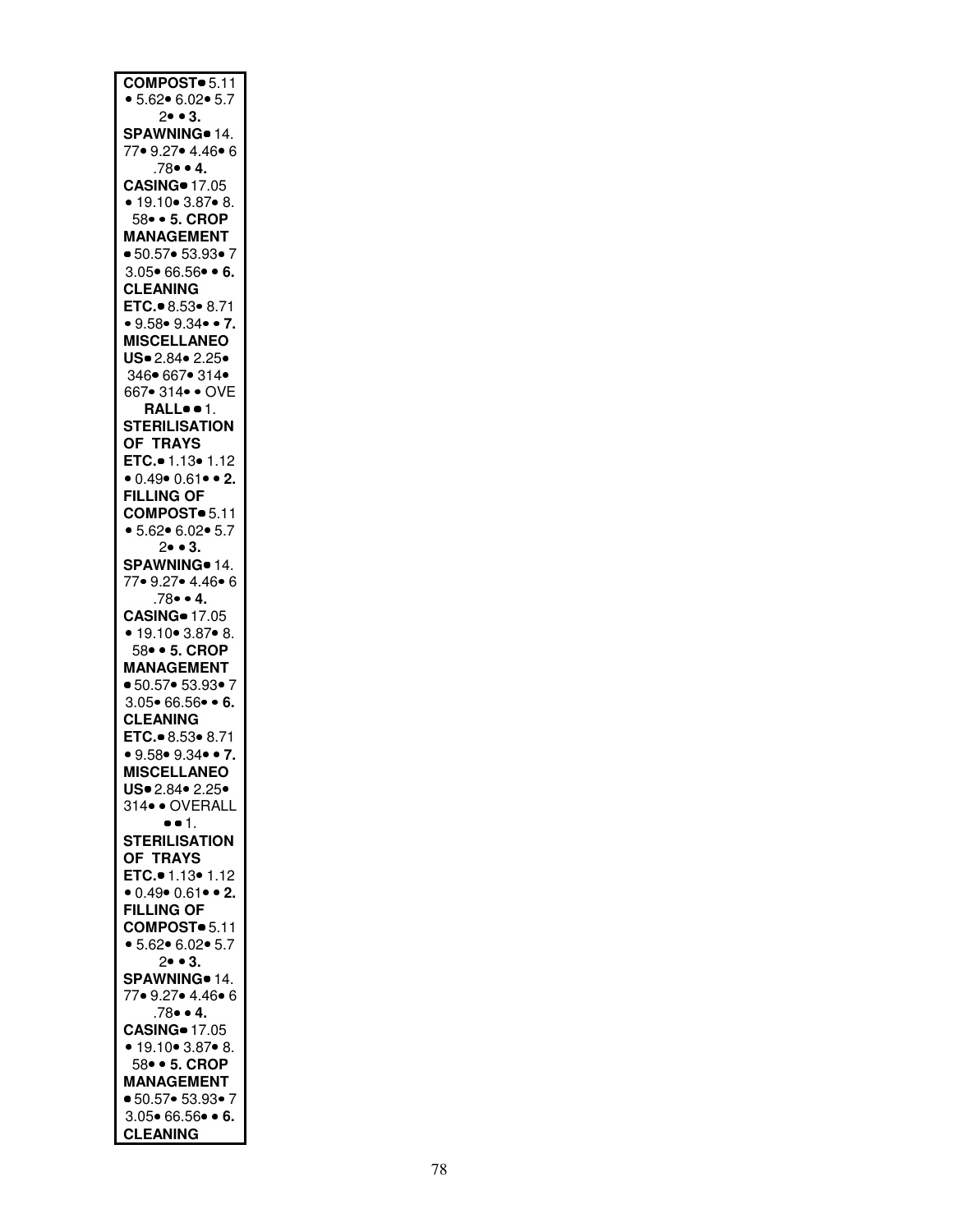| ETC. 8.53 $\overline{8.71}$<br>• 9.58 • 9.34 • 7. |
|---------------------------------------------------|
| <b>MISCELLANEO</b>                                |
| US. 2.84. 2.25.                                   |
| · OVERALL• • 1.                                   |
| <b>STERILISATION</b>                              |
| OF TRAYS                                          |
| ETC.● 1.13● 1.12                                  |
| • $0.49$ • $0.61$ • • 2.                          |
| <b>FILLING OF</b>                                 |
| COMPOST <sup>®</sup> 5.11                         |
| • 5.62 • 6.02 • 5.7                               |
| $2 \bullet \bullet 3$ .                           |
| SPAWNING <sup>®</sup> 14.                         |
| 77● 9.27● 4.46● 6                                 |
| $.78 \bullet 4.$                                  |
| <b>CASING</b> 17.05                               |
| • 19.10 • 3.87 • 8.                               |
| 58 • 5. CROP                                      |
| <b>MANAGEMENT</b>                                 |
| ■ 50.57● 53.93● 7                                 |
| $3.05 \cdot 66.56 \cdot 6.$                       |
| <b>CLEANING</b>                                   |
| ETC. 8.53 . 8.71                                  |
| • $9.58$ • $9.34$ • • 7.                          |
| <b>MISCELLANEO</b>                                |
|                                                   |
| US. 2.84. 2.25.                                   |
| OVERALL <sup>o</sup> · 1.                         |
| <b>STERILISATION</b>                              |
| OF TRAYS                                          |
| ETC. <sup>0</sup> 1.13 <sup>o</sup> 1.12          |
| $\bullet$ 0.49 $\bullet$ 0.61 $\bullet$ 2.        |
| <b>FILLING OF</b>                                 |
| COMPOST <sup>®</sup> 5.11                         |
| • 5.62 • 6.02 • 5.7                               |
| $2 \bullet \bullet 3$ .                           |
| SPAWNING <sup>®</sup> 14.                         |
|                                                   |
| 77• 9.27• 4.46• 6                                 |
| .78 • 4.                                          |
| <b>CASING</b> 17.05                               |
| ● 19.10● 3.87● 8.                                 |
| 58 • 5. CROP                                      |
| <b>MANAGEMENT</b>                                 |
| ■ 50.57● 53.93● 7                                 |
| $3.05 \cdot 66.56 \cdot 6$ .                      |
| <b>CLEANING</b>                                   |
| ETC. 8.53 8.71                                    |
|                                                   |
| • 9.58 • 9.34 • 7.                                |
| <b>MISCELLANEO</b>                                |
| US. 2.84. 2.25.<br>$\bullet$ 1.                   |
| <b>STERILISATION</b>                              |
|                                                   |
| <b>OF TRAYS</b>                                   |
| ETC. 1.13 . 1.12                                  |
| $\bullet$ 0.49 $\bullet$ 0.61 $\bullet$ 2.        |
| <b>FILLING OF</b>                                 |
| COMPOST <sup>®</sup> 5.11                         |
| • $5.62 \cdot 6.02 \cdot 5.7$                     |
| $2 \bullet \bullet 3$ .                           |
| SPAWNING <sup>®</sup> 14.                         |
| 77• 9.27• 4.46• 6<br>.78● ● 4.                    |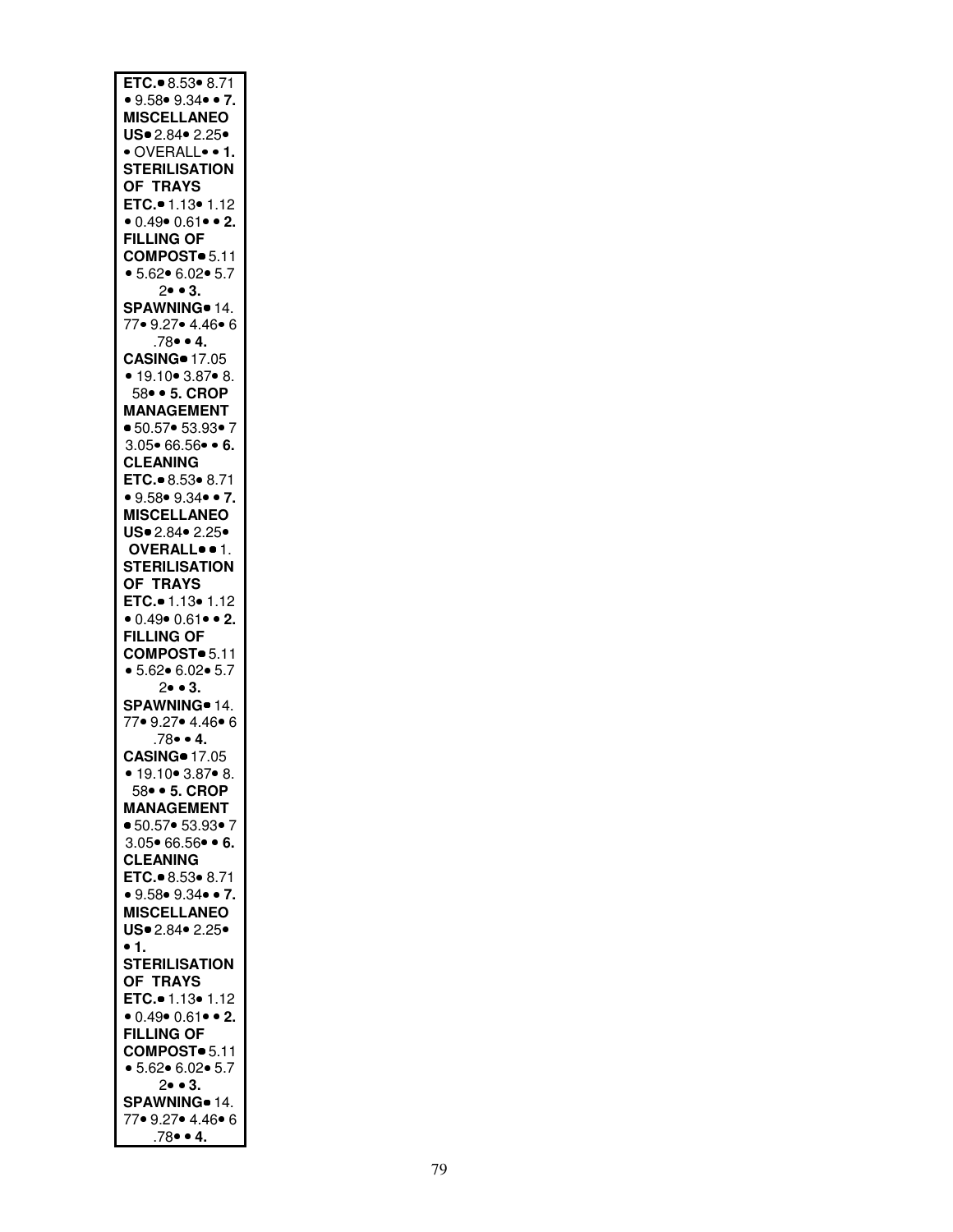| CASING = 17.05<br>• 19.10 = 3.87 = 8.<br>58 = • 5. CROP |
|---------------------------------------------------------|
| <b>MANAGEMENT</b>                                       |
| ● 50.57● 53.93● 7                                       |
| $3.05 \cdot 66.56 \cdot 6.$<br><b>CLEANING</b>          |
| ETC. 8.53 $8.71$                                        |
| • 9.58 • 9.34 • 7.<br><b>MISCELLANEO</b>                |
| US. 2.84. 2.25.                                         |
| 1.                                                      |
| <b>STERILISATION</b>                                    |
| OF TRAYS                                                |
| ETC.• 1.13• 1.12<br>• 0.49• 0.61• • 2.                  |
| <b>FILLING OF</b>                                       |
| COMPOST <sup>®</sup> 5.11<br>• 5.62 • 6.02 • 5.7        |
| $2 \bullet \bullet 3$ .                                 |
| SPAWNING <sup>o</sup> 14.                               |
| 77• 9.27• 4.46• 6<br>$.78 \bullet 4.$                   |
| <b>CASING</b> 17.05                                     |
| • 19.10 • 3.87 • 8.<br>58 • 5. CROP                     |
| <b>MANAGEMENT</b>                                       |
| ■ 50.57● 53.93● 7                                       |
| $3.05 \cdot 66.56 \cdot 6.$<br><b>CLEANING</b>          |
| ETC. 8.53 8.71                                          |
| • 9.58 • 9.34 • 7.                                      |
| <b>MISCELLANEO</b><br>US. 2.84. 2.25.                   |
| $1.13 \cdot 1.12 \cdot 0.49$<br>$\cdot 0.61 \cdot 2.$   |
|                                                         |
| <b>FILLING OF</b><br>COMPOST <sup>®</sup> 5.11          |
| • 5.62 • 6.02 • 5.7                                     |
| $2 \bullet \bullet 3$ .                                 |
| SPAWNING• 14.<br>77• 9.27• 4.46• 6                      |
| $.78 \bullet 4.$                                        |
| <b>CASING</b> 17.05<br>• 19.10 • 3.87 • 8.              |
| 58 • 5. CROP                                            |
| <b>MANAGEMENT</b>                                       |
| ■ 50.57● 53.93● 7<br>$3.05 \cdot 66.56 \cdot 6.$        |
| <b>CLEANING</b>                                         |
| ETC. 8.53 . 8.71                                        |
| • 9.58 • 9.34 • 7.<br><b>MISCELLANEO</b>                |
| US. 2.84. 2.25.                                         |
| 1.12• 0.49• 0.61                                        |
| • • 2. FILLING<br>OF                                    |
| COMPOST · 5.11                                          |
| • 5.62 • 6.02 • 5.7                                     |
| $2 \bullet \bullet 3$ .<br>SPAWNING <sup>®</sup> 14.    |
| 77• 9.27• 4.46• 6                                       |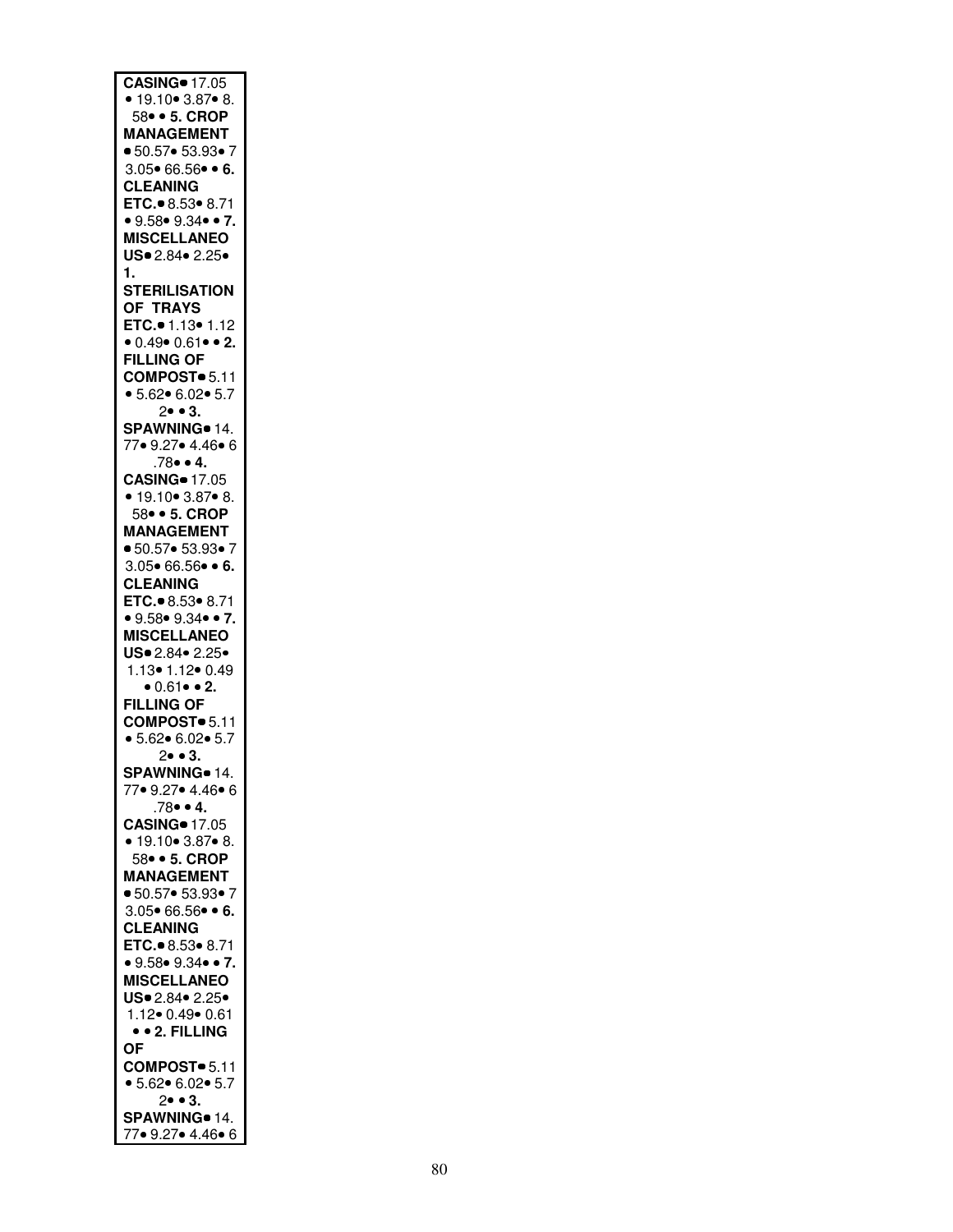| $.78 - 4.$                              |
|-----------------------------------------|
| <b>CASING</b> 17.05                     |
| • 19.10 • 3.87 • 8.                     |
| 58 • 5. CROP                            |
| <b>MANAGEMENT</b>                       |
| ■ 50.57● 53.93● 7                       |
| $3.05 \cdot 66.56 \cdot 6.$             |
| <b>CLEANING</b>                         |
| ETC. 8.53 8.71                          |
| • $9.58$ • $9.34$ • • 7.                |
| <b>MISCELLANEO</b>                      |
| US. 2.84. 2.25.                         |
| $0.49 \cdot 0.61 \cdot 2.$              |
| <b>FILLING OF</b>                       |
| COMPOST <sup>®</sup> 5.11               |
| • 5.62 • 6.02 • 5.7                     |
| 2 • 3.                                  |
| SPAWNING <sup>®</sup> 14.               |
| 77 9.27 4.46 6                          |
| $.78 \bullet 4.$                        |
| <b>CASING</b> 17.05                     |
|                                         |
| • 19.10• 3.87• 8.<br>58• • 5. CROP      |
| <b>MANAGEMENT</b>                       |
| ● 50.57● 53.93● 7                       |
| $3.05 \cdot 66.56 \cdot 6.$             |
| <b>CLEANING</b>                         |
| ETC. $\bullet$ 8.53 $\bullet$ 8.71      |
| • 9.58• 9.34• • 7.                      |
| <b>MISCELLANEO</b>                      |
| US. 2.84. 2.25.                         |
| $0.61 \cdot 2$ .                        |
| <b>FILLING OF</b>                       |
| COMPOST 5.11                            |
| • 5.62 • 6.02 • 5.7                     |
| $2 \bullet \bullet 3$ .                 |
| SPAWNING <sup>®</sup> 14.               |
| 77• 9.27• 4.46• 6                       |
| $.78 \bullet 4.$                        |
| <b>CASING</b> 17.05                     |
|                                         |
| $\cdot$ 19.10● 3.87● 8.<br>58 • 5. CROP |
| <b>MANAGEMENT</b>                       |
| ■ 50.57● 53.93● 7                       |
| $3.05 \cdot 66.56 \cdot 6.$             |
|                                         |
| <b>CLEANING</b>                         |
| ETC. 8.53 8.71                          |
| • 9.58 • 9.34 • 7.                      |
| <b>MISCELLANEO</b>                      |
| US. 2.84. 2.25.                         |
| <b>• 2. FILLING OF</b>                  |
| COMPOST <sup>®</sup> 5.11               |
| • 5.62 • 6.02 • 5.7                     |
| $2 \bullet \bullet 3$ .                 |
| SPAWNING <sup>®</sup> 14.               |
| 77● 9.27● 4.46● 6                       |
| $.78 \bullet 4.$                        |
| <b>CASING</b> 17.05                     |
| • 19.10 • 3.87 • 8.                     |
| 58 • 5. CROP                            |
| <b>MANAGEMENT</b>                       |
| ● 50.57● 53.93● 7                       |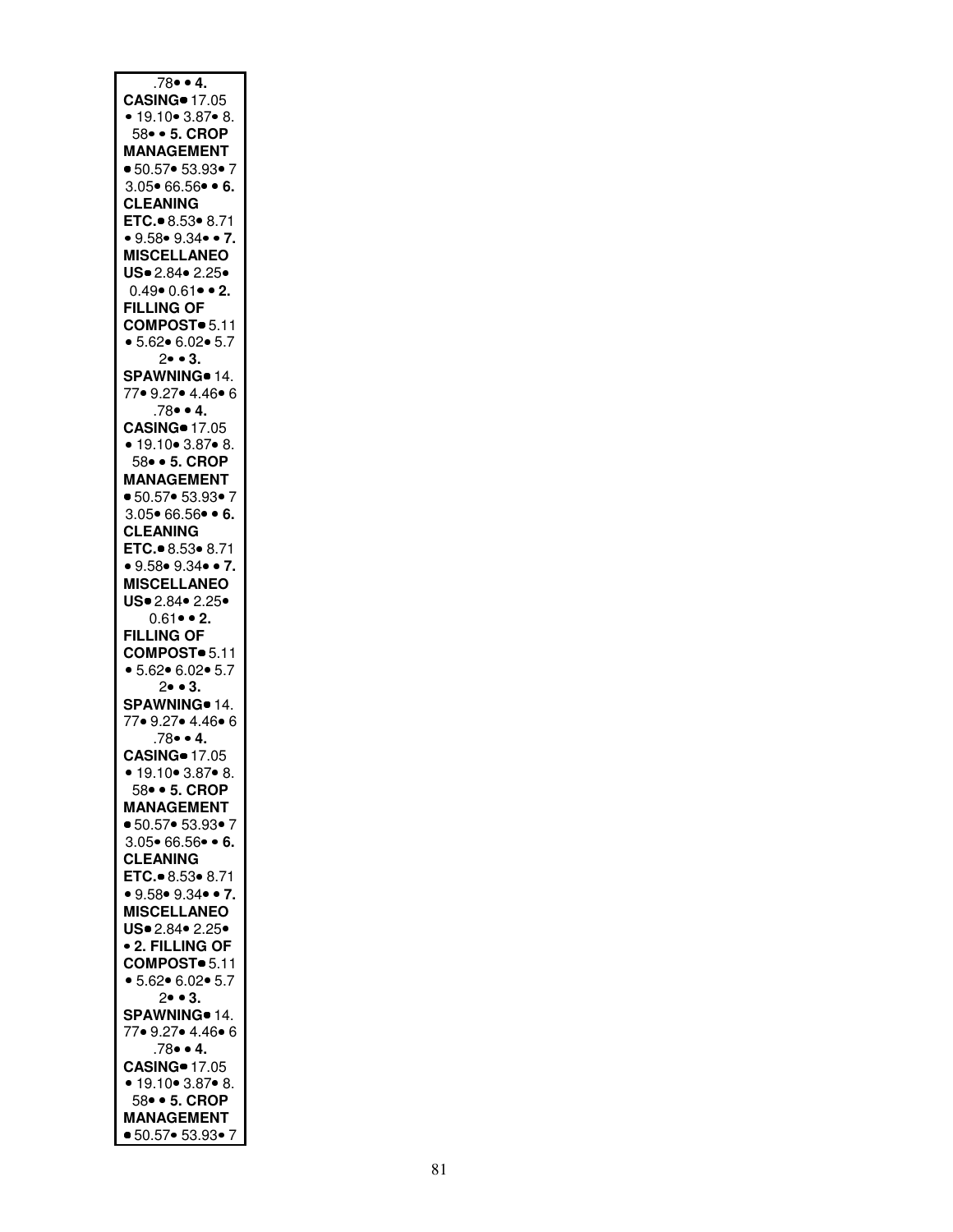| $3.05 \cdot 66.56 \cdot 6.$                |
|--------------------------------------------|
|                                            |
|                                            |
| <b>CLEANING</b>                            |
| ETC. 3.53 8.71<br>• 9.58 • 9.34 • 7.       |
|                                            |
|                                            |
| <b>MISCELLANEO</b>                         |
|                                            |
| US. 2.84. 2.25.                            |
|                                            |
| 2. FILLING OF                              |
| COMPOST = 5.11                             |
|                                            |
| • 5.62 • 6.02 • 5.7                        |
|                                            |
| $2 \bullet \bullet 3$ .                    |
| SPAWNING <sup>o</sup> 14.                  |
|                                            |
| 77• 9.27• 4.46• 6                          |
| $.78 \bullet 4.$                           |
|                                            |
| <b>CASING</b> 17.05                        |
|                                            |
| • 19.10 • 3.87 • 8.                        |
| 58 • 5. CROP                               |
|                                            |
| <b>MANAGEMENT</b>                          |
|                                            |
| ■ 50.57● 53.93● 7                          |
| $3.05 \cdot 66.56 \cdot 6.$                |
|                                            |
| <b>CLEANING</b>                            |
|                                            |
| ETC. 8.53 8.71                             |
| • 9.58• 9.34• • 7.                         |
|                                            |
| <b>MISCELLANEO</b>                         |
| US. 2.84. 2.25.                            |
|                                            |
| 5.11 • 5.62 • 6.02                         |
|                                            |
| • 5.72 • 3.                                |
| SPAWNING <sup>o</sup> 14.                  |
|                                            |
| 77● 9.27● 4.46● 6                          |
|                                            |
| .78 • 4.                                   |
| <b>CASING</b> 17.05                        |
|                                            |
| • 19.10 • 3.87 • 8.                        |
| 58 • 5. CROP                               |
|                                            |
| <b>MANAGEMENT</b>                          |
|                                            |
| ● 50.57● 53.93● 7                          |
| $3.05 \cdot 66.56 \cdot 6.$                |
|                                            |
| <b>CLEANING</b>                            |
|                                            |
|                                            |
| ETC. 8.53 $\bullet$ 8.71                   |
|                                            |
| • 9.58• 9.34• • 7.                         |
|                                            |
| <b>MISCELLANEO</b>                         |
| US. 2.84. 2.25.                            |
|                                            |
| 5.62● 6.02● 5.72                           |
|                                            |
| $\bullet$ $\bullet$ 3.                     |
| SPAWNING <sup>®</sup> 14.                  |
|                                            |
| 77• 9.27• 4.46• 6                          |
| $.78 \bullet 4.$                           |
|                                            |
| <b>CASING</b> 17.05                        |
|                                            |
| • 19.10• 3.87• 8.                          |
|                                            |
| 58 • 5. CROP                               |
| <b>MANAGEMENT</b>                          |
|                                            |
| • 50.57• 53.93• 7                          |
| $3.05 \cdot 66.56 \cdot 6.$                |
|                                            |
| <b>CLEANING</b>                            |
| ETC. 8.53 8.71                             |
|                                            |
| • 9.58 • 9.34 • 7.                         |
|                                            |
| <b>MISCELLANEO</b>                         |
|                                            |
| US. 2.84. 2.25.                            |
| $6.02 \cdot 5.72 \cdot 3$ .                |
|                                            |
| SPAWNING <sup>o</sup> 14.                  |
| 77• 9.27• 4.46• 6                          |
|                                            |
| $.78 \cdot 4.$                             |
|                                            |
| <b>CASING</b> 17.05<br>• 19.10 • 3.87 • 8. |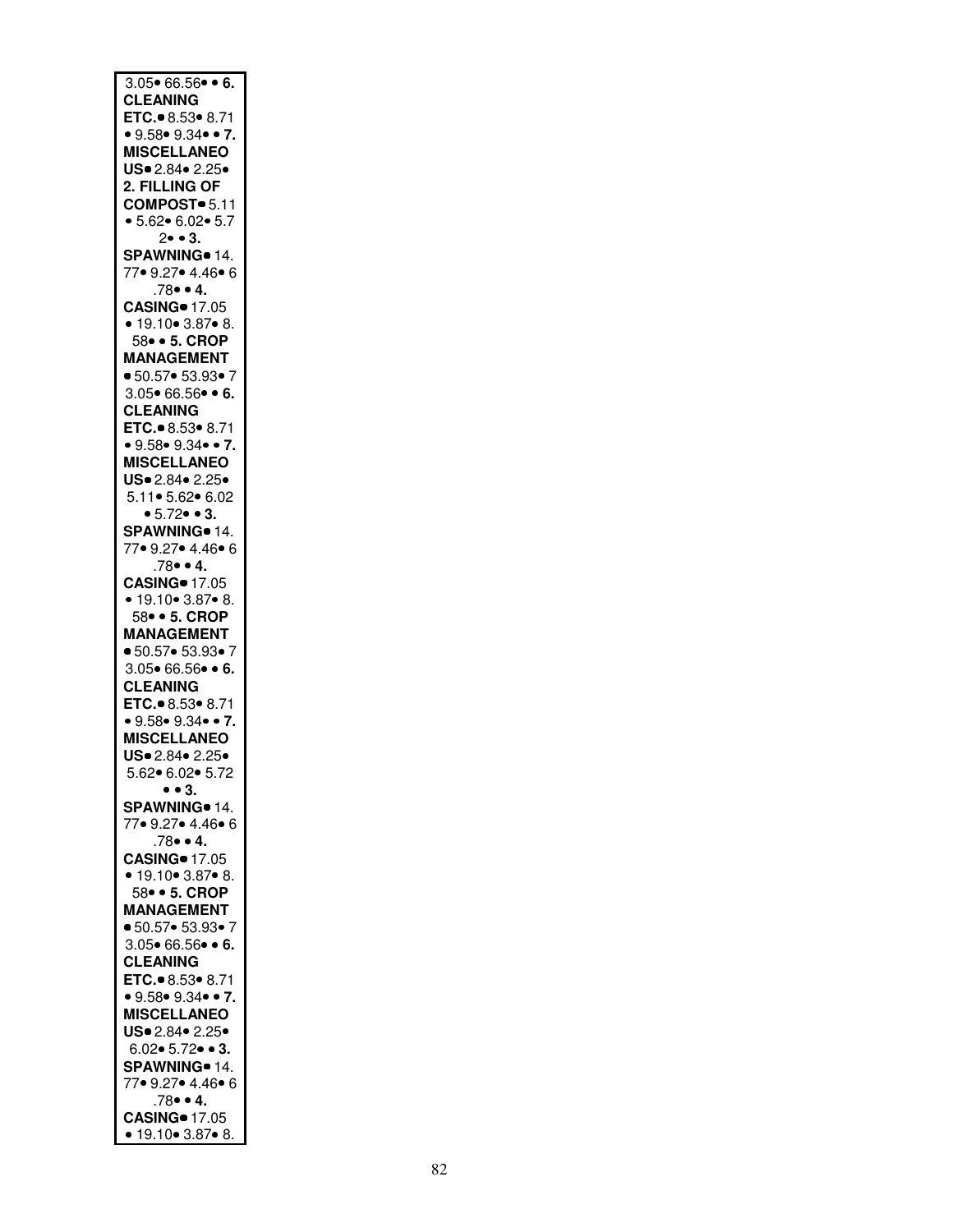| 58 • 5. CROP                                     |
|--------------------------------------------------|
|                                                  |
| <b>MANAGEMENT</b>                                |
| ■ 50.57● 53.93● 7                                |
|                                                  |
| $3.05 \cdot 66.56 \cdot 6.$                      |
| <b>CLEANING</b>                                  |
|                                                  |
| ETC. 8.53 . 8.71                                 |
|                                                  |
| • 9.58 • 9.34 • 7.                               |
|                                                  |
| <b>MISCELLANEO</b>                               |
|                                                  |
| US 2.84 2.25                                     |
| $5.72 \bullet 3$ .                               |
|                                                  |
| SPAWNING <sup>®</sup> 14.                        |
|                                                  |
| 77• 9.27• 4.46• 6                                |
| $.78 \bullet 4.$                                 |
|                                                  |
| <b>CASING</b> 17.05                              |
|                                                  |
| • 19.10• 3.87• 8.                                |
|                                                  |
| 58 • 5. CROP                                     |
| <b>MANAGEMENT</b>                                |
|                                                  |
| ● 50.57● 53.93● 7                                |
|                                                  |
| $3.05 \cdot 66.56 \cdot 6.$                      |
|                                                  |
| <b>CLEANING</b>                                  |
| ETC. 8.53 8.71                                   |
|                                                  |
| • 9.58 • 9.34 • 7.                               |
|                                                  |
| <b>MISCELLANEO</b>                               |
| US. 2.84. 2.25.                                  |
|                                                  |
| $\bullet$ 3.                                     |
|                                                  |
| SPAWNING 14.                                     |
|                                                  |
| 77• 9.27• 4.46• 6                                |
| $.78 \bullet 4.$                                 |
|                                                  |
| <b>CASING</b> 17.05                              |
|                                                  |
|                                                  |
|                                                  |
|                                                  |
|                                                  |
| • 19.10• 3.87• 8.<br>58• • 5. CROP               |
| <b>MANAGEMENT</b>                                |
|                                                  |
| ■ 50.57● 53.93● 7                                |
|                                                  |
| $3.05 \cdot 66.56 \cdot 6.$                      |
| <b>CLEANING</b>                                  |
|                                                  |
| ETC. $\bullet$ 8.53 $\bullet$ 8.71               |
|                                                  |
| • 9.58• 9.34• • 7.                               |
| <b>MISCELLANEO</b>                               |
|                                                  |
| US. 2.84. 2.25.                                  |
|                                                  |
| 3.                                               |
|                                                  |
| SPAWNING <sup>o</sup> 14.                        |
| 77• 9.27• 4.46• 6                                |
|                                                  |
| $.78 \bullet 4.$                                 |
|                                                  |
| <b>CASING</b> 17.05                              |
|                                                  |
| • 19.10 • 3.87 • 8.                              |
| 58 • 5. CROP                                     |
|                                                  |
| <b>MANAGEMENT</b>                                |
|                                                  |
| ● 50.57● 53.93● 7                                |
| $3.05 \cdot 66.56 \cdot 6.$                      |
|                                                  |
| <b>CLEANING</b>                                  |
|                                                  |
| ETC. 8.53 08.71                                  |
| • 9.58• 9.34• • 7.                               |
|                                                  |
| <b>MISCELLANEO</b>                               |
|                                                  |
| US. 2.84. 2.25.                                  |
|                                                  |
| 14.77 • 9.27 • 4.4                               |
|                                                  |
| $6 \cdot 6.78 \cdot 4.$                          |
| <b>CASING</b> 17.05                              |
|                                                  |
| • 19.10 • 3.87 • 8.                              |
| 58 • 5. CROP                                     |
|                                                  |
| <b>MANAGEMENT</b>                                |
|                                                  |
| ■ 50.57● 53.93● 7<br>$3.05 \cdot 66.56 \cdot 6.$ |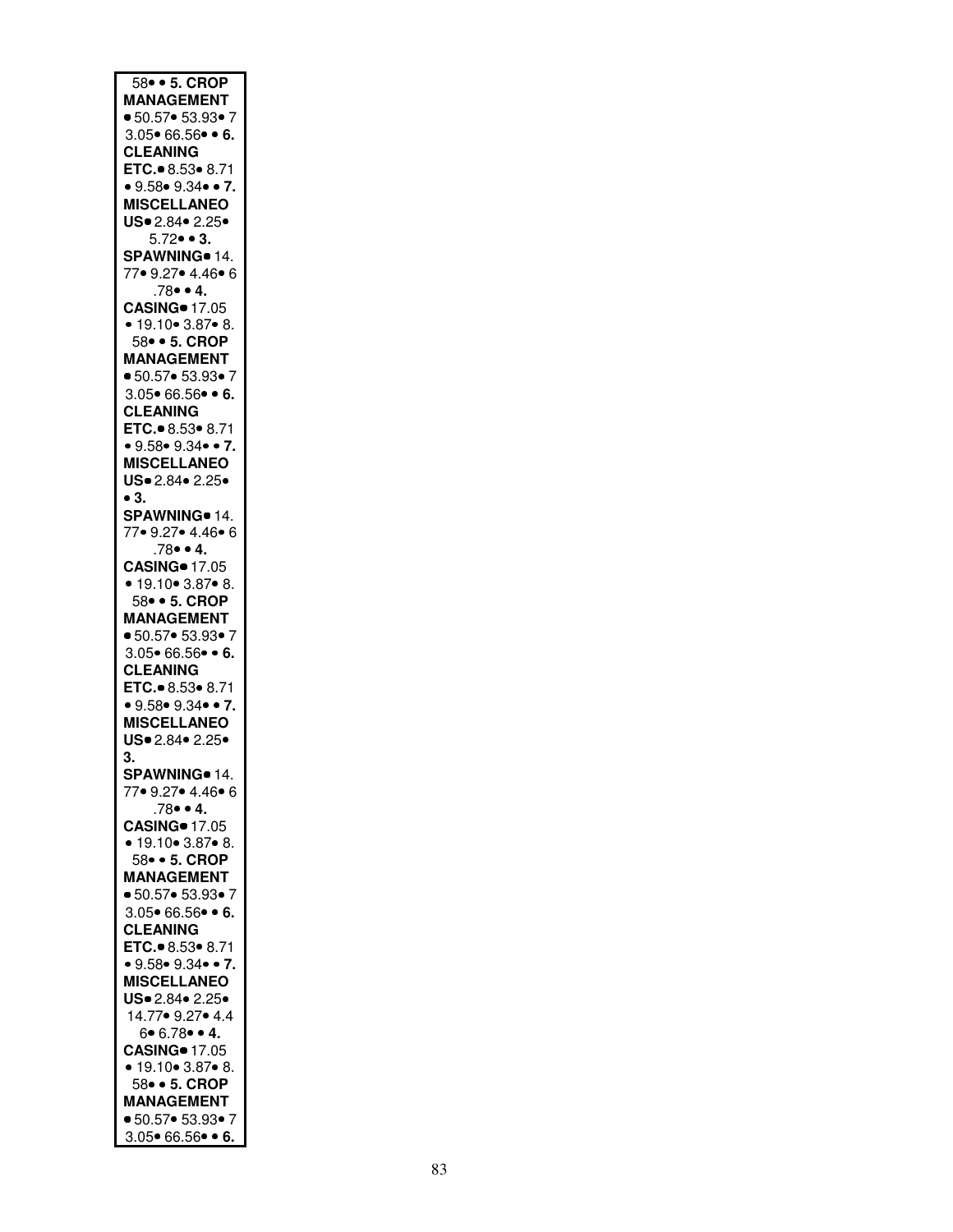| <b>CLEANING</b>                                |
|------------------------------------------------|
|                                                |
| ETC. 8.53 8.71                                 |
| • 9.58 • 9.34 • 7.                             |
|                                                |
| <b>MISCELLANEO</b>                             |
|                                                |
| US. 2.84. 2.25.                                |
| $9.27 \cdot 4.46 \cdot 6.78$                   |
|                                                |
| $\bullet$ $\bullet$ 4.                         |
|                                                |
| <b>CASING</b> 17.05                            |
| • 19.10 • 3.87 • 8.                            |
|                                                |
| 58 • 5. CROP                                   |
|                                                |
| <b>MANAGEMENT</b>                              |
| • 50.57• 53.93• 7                              |
|                                                |
| $3.05 \cdot 66.56 \cdot 6$ .                   |
|                                                |
| <b>CLEANING</b>                                |
|                                                |
| ETC. 8.53 8.71                                 |
| • 9.58 • 9.34 • 7.                             |
|                                                |
| <b>MISCELLANEO</b>                             |
|                                                |
| US. 2.84. 2.25.                                |
| $4.46 \cdot 6.78 \cdot 4.$                     |
|                                                |
| <b>CASING</b> 17.05                            |
|                                                |
| • 19.10 • 3.87 • 8.                            |
| 58 • 5. CROP                                   |
|                                                |
| <b>MANAGEMENT</b>                              |
|                                                |
| • 50.57• 53.93• 7                              |
|                                                |
| $3.05 \cdot 66.56 \cdot 6.$                    |
| <b>CLEANING</b>                                |
|                                                |
| ETC. 8.53 8.71                                 |
| • 9.58 • 9.34 • 7.                             |
|                                                |
| <b>MISCELLANEO</b>                             |
|                                                |
| US. 2.84. 2.25.                                |
|                                                |
|                                                |
| $6.78 \cdot 4$ .                               |
|                                                |
| <b>CASING</b> 17.05                            |
|                                                |
| • 19.10 • 3.87 • 8.                            |
| 58 • 5. CROP                                   |
|                                                |
| <b>MANAGEMENT</b>                              |
|                                                |
| • 50.57• 53.93• 7                              |
| $3.05 \cdot 66.56 \cdot 6.$                    |
|                                                |
| <b>CLEANING</b>                                |
|                                                |
| ETC. 8.53 8.71                                 |
|                                                |
| • 9.58 • 9.34 • 7.                             |
| <b>MISCELLANEO</b>                             |
|                                                |
| US. 2.84. 2.25.                                |
| •4.                                            |
|                                                |
| <b>CASING</b> 17.05                            |
|                                                |
| • 19.10 • 3.87 • 8.                            |
| 58 • 5. CROP                                   |
|                                                |
| <b>MANAGEMENT</b>                              |
|                                                |
| • 50.57• 53.93• 7                              |
| $3.05 \cdot 66.56 \cdot 6.$                    |
|                                                |
| <b>CLEANING</b>                                |
| ETC. 8.53 8.71                                 |
|                                                |
| • 9.58 • 9.34 • 7.                             |
|                                                |
| <b>MISCELLANEO</b>                             |
| US. 2.84. 2.25.                                |
|                                                |
| 4.                                             |
|                                                |
| <b>CASING</b> 17.05                            |
| • 19.10 • 3.87 • 8.                            |
|                                                |
| 58 • 5. CROP                                   |
|                                                |
| <b>MANAGEMENT</b>                              |
| ● 50.57● 53.93● 7                              |
|                                                |
| $3.05 \cdot 66.56 \cdot 6.$<br><b>CLEANING</b> |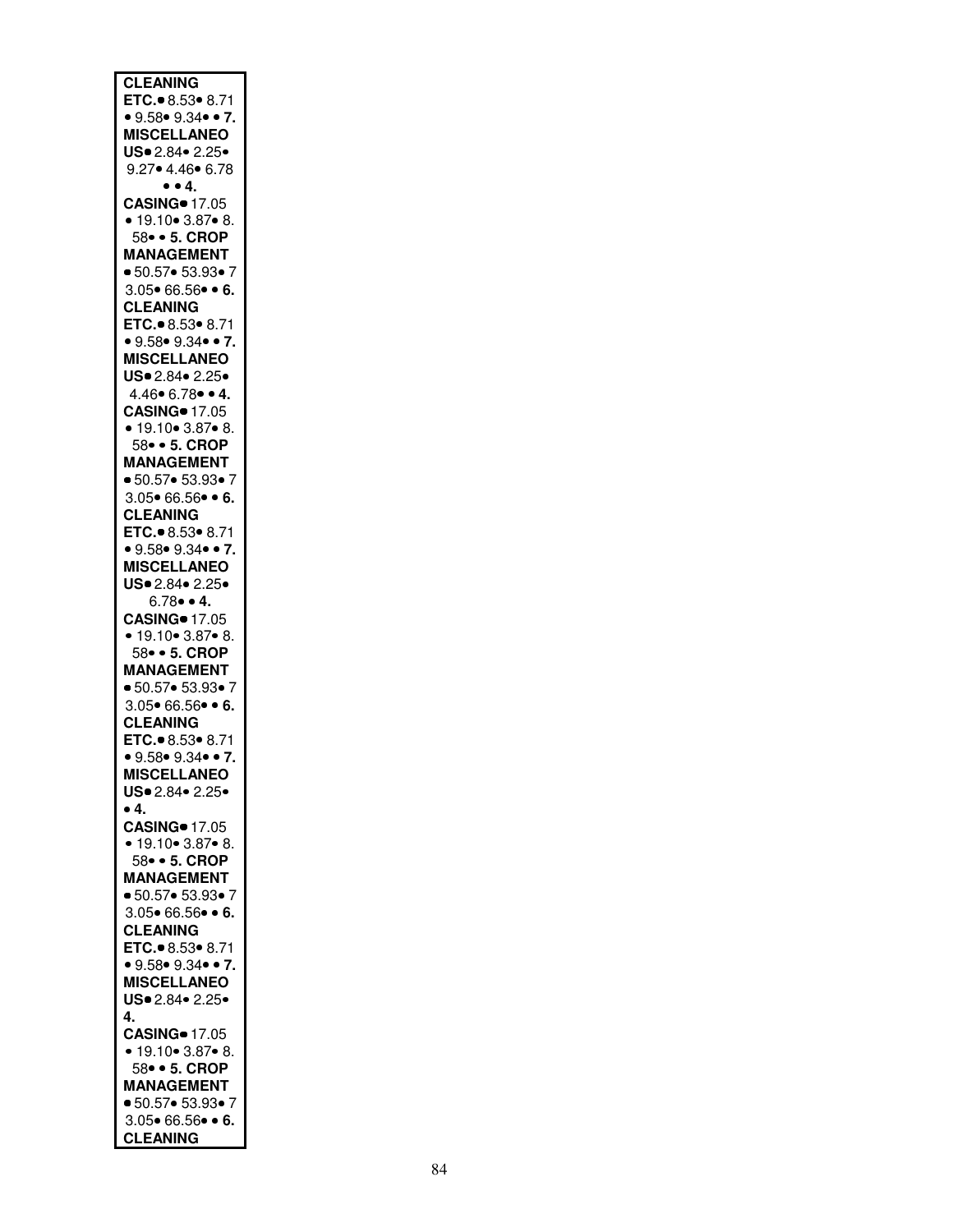| ETC. 8.53 8.71                        |
|---------------------------------------|
| • 9.58 • 9.34 • 7.                    |
| <b>MISCELLANEO</b>                    |
|                                       |
| US. 2.84. 2.25.                       |
| 17.05 • 19.10 • 3.                    |
|                                       |
| $87 \cdot 8.58 \cdot 5.$              |
|                                       |
| <b>CROP</b>                           |
| <b>MANAGEMENT</b>                     |
|                                       |
| ■ 50.57● 53.93● 7                     |
| $3.05 \cdot 66.56 \cdot 6.$           |
|                                       |
| <b>CLEANING</b>                       |
| ETC. 8.53 . 8.71                      |
|                                       |
| • 9.58• 9.34• • 7.                    |
|                                       |
| <b>MISCELLANEO</b>                    |
| US. 2.84. 2.25.                       |
|                                       |
| 19.10 3.87 8.5                        |
| 8 • 5. CROP                           |
|                                       |
| <b>MANAGEMENT</b>                     |
|                                       |
| ■ 50.57● 53.93● 7                     |
| $3.05 \cdot 66.56 \cdot 6.$           |
|                                       |
| <b>CLEANING</b>                       |
| ETC. 8.53 8.71                        |
|                                       |
| • 9.58 • 9.34 • 7.                    |
|                                       |
| <b>MISCELLANEO</b>                    |
| US. 2.84. 2.25.                       |
|                                       |
| $3.87 \cdot 8.58 \cdot 5.$            |
| <b>CROP</b>                           |
|                                       |
| <b>MANAGEMENT</b>                     |
| ■ 50.57● 53.93● 7                     |
|                                       |
| $3.05 \cdot 66.56 \cdot 6.$           |
| <b>CLEANING</b>                       |
|                                       |
| ETC. $8.53 \cdot 8.71$                |
|                                       |
| • 9.58 • 9.34 • 7.                    |
| <b>MISCELLANEO</b>                    |
|                                       |
| US. 2.84. 2.25.                       |
| 8.58 • 5. CROP                        |
|                                       |
| <b>MANAGEMENT</b>                     |
| • 50.57• 53.93• 7                     |
|                                       |
| $3.05 \cdot 66.56 \cdot 6.$           |
|                                       |
|                                       |
| <b>CLEANING</b>                       |
|                                       |
| ETC. 8.53 8.71                        |
| • 9.58 • 9.34 • 7.                    |
|                                       |
| <b>MISCELLANEO</b>                    |
| US. 2.84. 2.25.                       |
|                                       |
| • 5. CROP                             |
|                                       |
| <b>MANAGEMENT</b>                     |
| • 50.57• 53.93• 7                     |
|                                       |
| $3.05 \cdot 66.56 \cdot 6.$           |
| <b>CLEANING</b>                       |
|                                       |
| ETC. 8.53 . 8.71                      |
| • 9.58 • 9.34 • 7.                    |
|                                       |
| <b>MISCELLANEO</b>                    |
| US. 2.84. 2.25.                       |
|                                       |
| 5. CROP                               |
|                                       |
| <b>MANAGEMENT</b>                     |
| • 50.57• 53.93• 7                     |
|                                       |
| $3.05 \cdot 66.56 \cdot 6.$           |
| <b>CLEANING</b>                       |
|                                       |
| ETC. 8.53 8.71                        |
|                                       |
| • 9.58 • 9.34 • 7.                    |
| <b>MISCELLANEO</b><br>US. 2.84. 2.25. |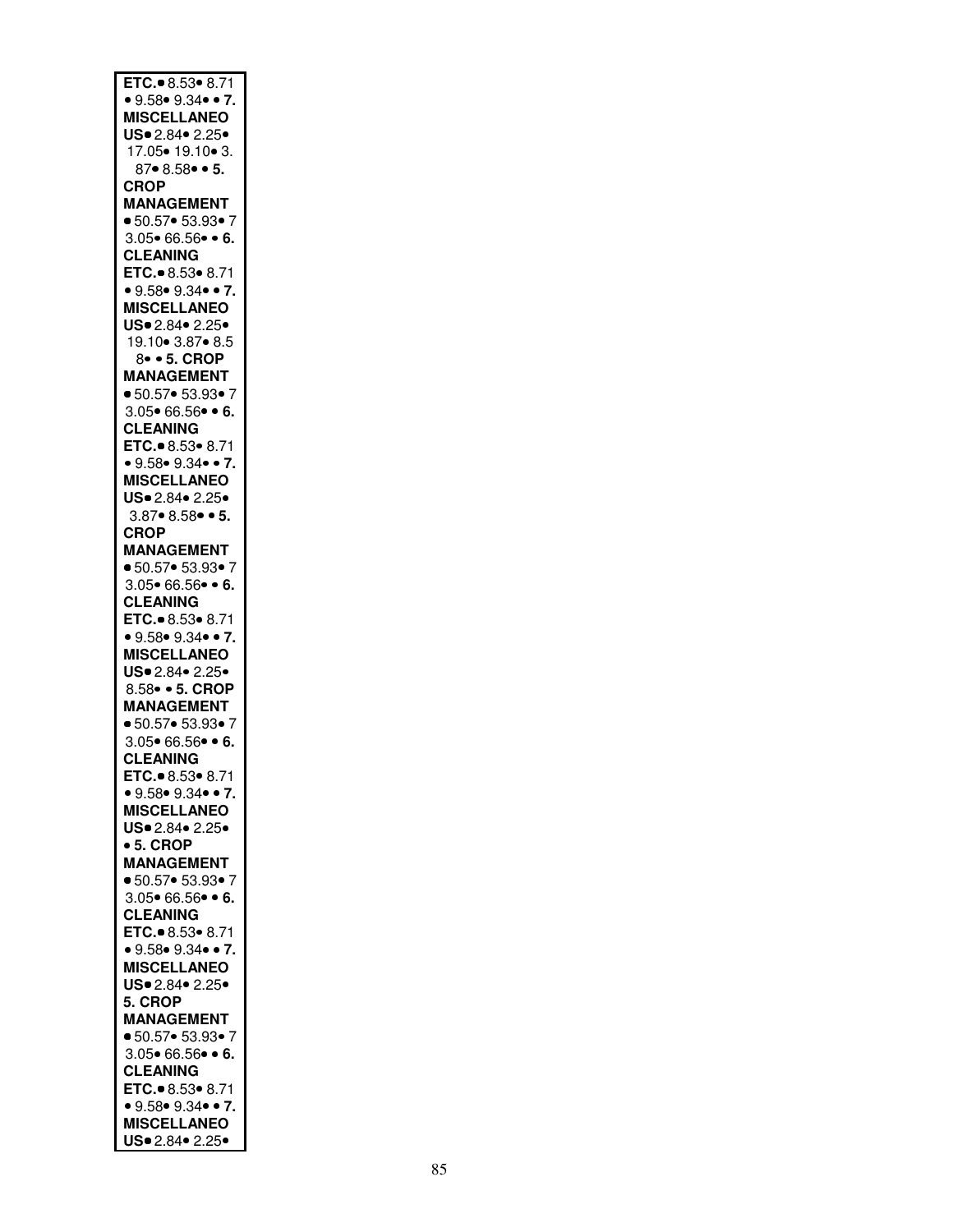| 50.57 53.93 73                                           |
|----------------------------------------------------------|
| $.05 \cdot 66.56 \cdot 6.$                               |
| <b>CLEANING</b>                                          |
| ETC. 8.53 8.71                                           |
| • 9.58 • 9.34 • 7.                                       |
| <b>MISCELLANEO</b><br>US. 2.84. 2.25.                    |
| 53.93• 73.05• 66                                         |
| $.56 - 6.$                                               |
| <b>CLEANING</b>                                          |
| ETC. 8.53 8.71                                           |
| • 9.58 • 9.34 • 7.                                       |
| <b>MISCELLANEO</b>                                       |
| US. 2.84. 2.25.                                          |
| 73.05• 66.56• • 6                                        |
| . CLEANING<br>ETC. 8.53 8.71                             |
| • 9.58 • 9.34 • 7.                                       |
| <b>MISCELLANEO</b>                                       |
| US. 2.84. 2.25.                                          |
| $66.56 \bullet 6.$                                       |
| <b>CLEANING</b>                                          |
| ETC. 8.53 8.71                                           |
| • $9.58$ • $9.34$ • • 7.                                 |
| <b>MISCELLANEO</b>                                       |
| US. 2.84. 2.25.                                          |
| <b>6. CLEANING</b>                                       |
| ETC. $\bullet$ 8.53 $\bullet$ 8.71<br>• 9.58 • 9.34 • 7. |
| <b>MISCELLANEO</b>                                       |
| US. 2.84. 2.25.                                          |
| <b>6. CLEANING</b>                                       |
| ETC. 8.53 8.71                                           |
| • 9.58 • 9.34 • 7.                                       |
| <b>MISCELLANEO</b>                                       |
| US. 2.84. 2.25.                                          |
| 8.53  8.71  9.58                                         |
| • $9.34$ • 7.                                            |
| <b>MISCELLANEO</b><br>US. 2.84. 2.25.                    |
| 8.71● 9.58● 9.34                                         |
| $\bullet$ $\bullet$ 7.                                   |
| <b>MISCELLANEO</b>                                       |
| US. 2.84. 2.25.                                          |
| $9.58 \cdot 9.34 \cdot 7$ .                              |
| <b>MISCELLANEO</b>                                       |
| US. 2.84. 2.25.                                          |
| $9.34 \cdot 7.$                                          |
| <b>MISCELLANEO</b>                                       |
| US. 2.84. 2.25.<br>$\bullet$ 7.                          |
| <b>MISCELLANEO</b>                                       |
| US. 2.84. 2.25.                                          |
| 7.                                                       |
| <b>MISCELLANEO</b>                                       |
| US. 2.84. 2.25.                                          |
| 2.84 • 2.25 • 2.53                                       |
| • 2.41 • • TOTAL                                         |
| <b>LABOUR USED</b>                                       |
| (DAYS/SEASON                                             |
| $9 176 - 350 - 185$<br>9• 664• •                         |
|                                                          |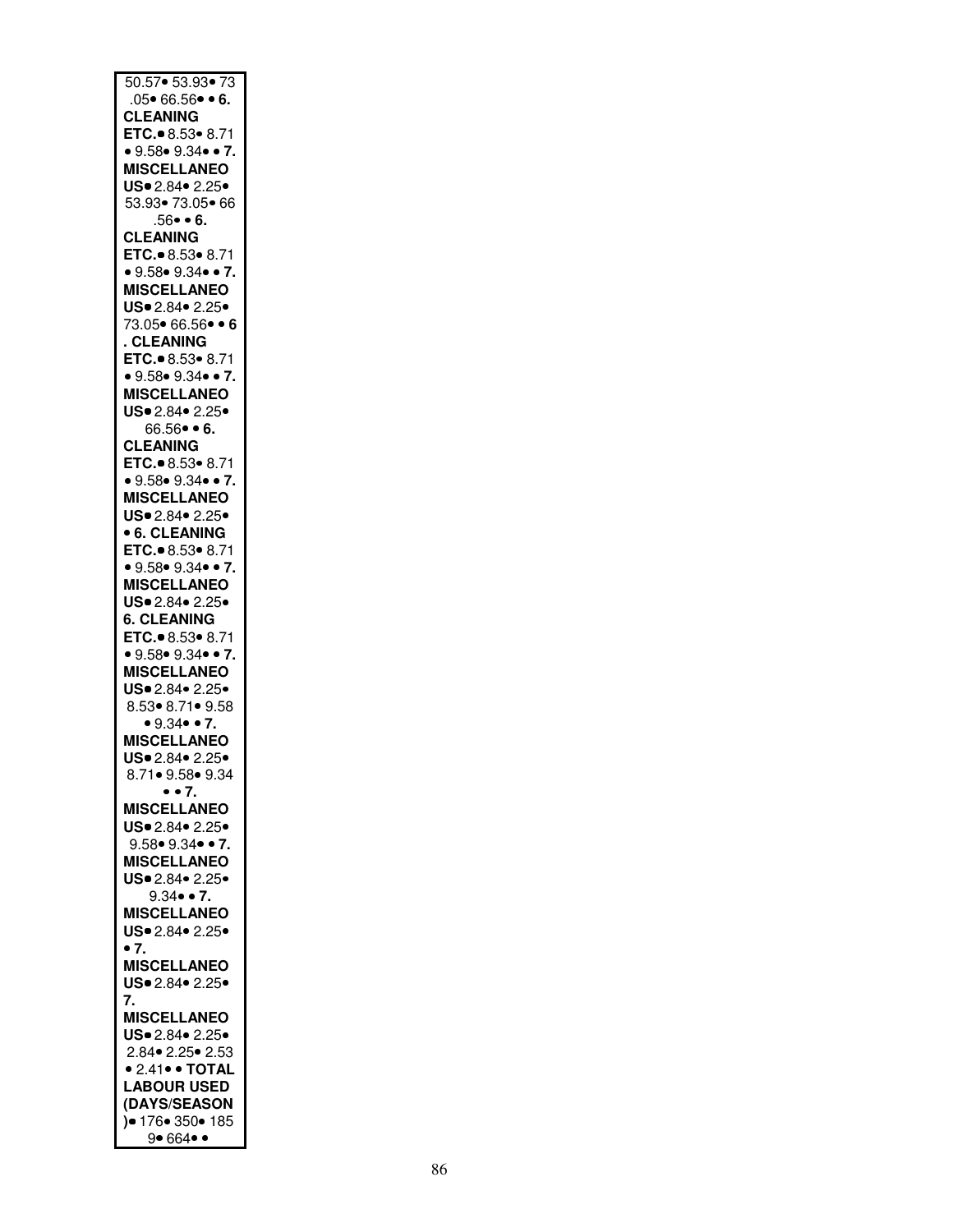| 2.25 • 2.53 • 2.41                                   |  |
|------------------------------------------------------|--|
| • • TOTAL                                            |  |
| <b>LABOUR USED</b>                                   |  |
| (DAYS/SEASON<br>)● 176● 350● 185                     |  |
| 9• 664• •                                            |  |
| 2.53• 2.41• • TO<br><b>TAL LABOUR</b>                |  |
| <b>USED</b>                                          |  |
| (DAYS/SEASON<br>) • 176 • 350 • 185                  |  |
| 9• 664• •                                            |  |
| 2.41 • TOTAL<br><b>LABOUR USED</b>                   |  |
| (DAYS/SEASON                                         |  |
| $) \bullet 176 \bullet 350 \bullet 185$<br>9• 664• • |  |
| $\bullet$ TOTAL                                      |  |
| <b>LABOUR USED</b><br>(DAYS/SEASON                   |  |
| )● 176● 350● 185                                     |  |
| 9• 664• •<br><b>TOTAL</b>                            |  |
| <b>LABOUR USED</b>                                   |  |
| (DAYS/SEASON<br>)● 176● 350● 185                     |  |
| 9• 664• •                                            |  |
| 176 350 1859<br>350• 1859• 664•                      |  |
| 1859• 664• •                                         |  |
| $664 \bullet \bullet$                                |  |
|                                                      |  |
|                                                      |  |
|                                                      |  |
| 7.10                                                 |  |
| <b>SOURCES</b>                                       |  |
| <b>OF LABOUR</b>                                     |  |
| ln<br>this                                           |  |
| analysis<br>the                                      |  |
| extent<br>of                                         |  |
| labour<br>from                                       |  |
| family<br>and                                        |  |
| hired sources                                        |  |
| have<br>been                                         |  |
| analysed and                                         |  |
| result                                               |  |
| in<br>presented                                      |  |
| Table 7.10.<br>It                                    |  |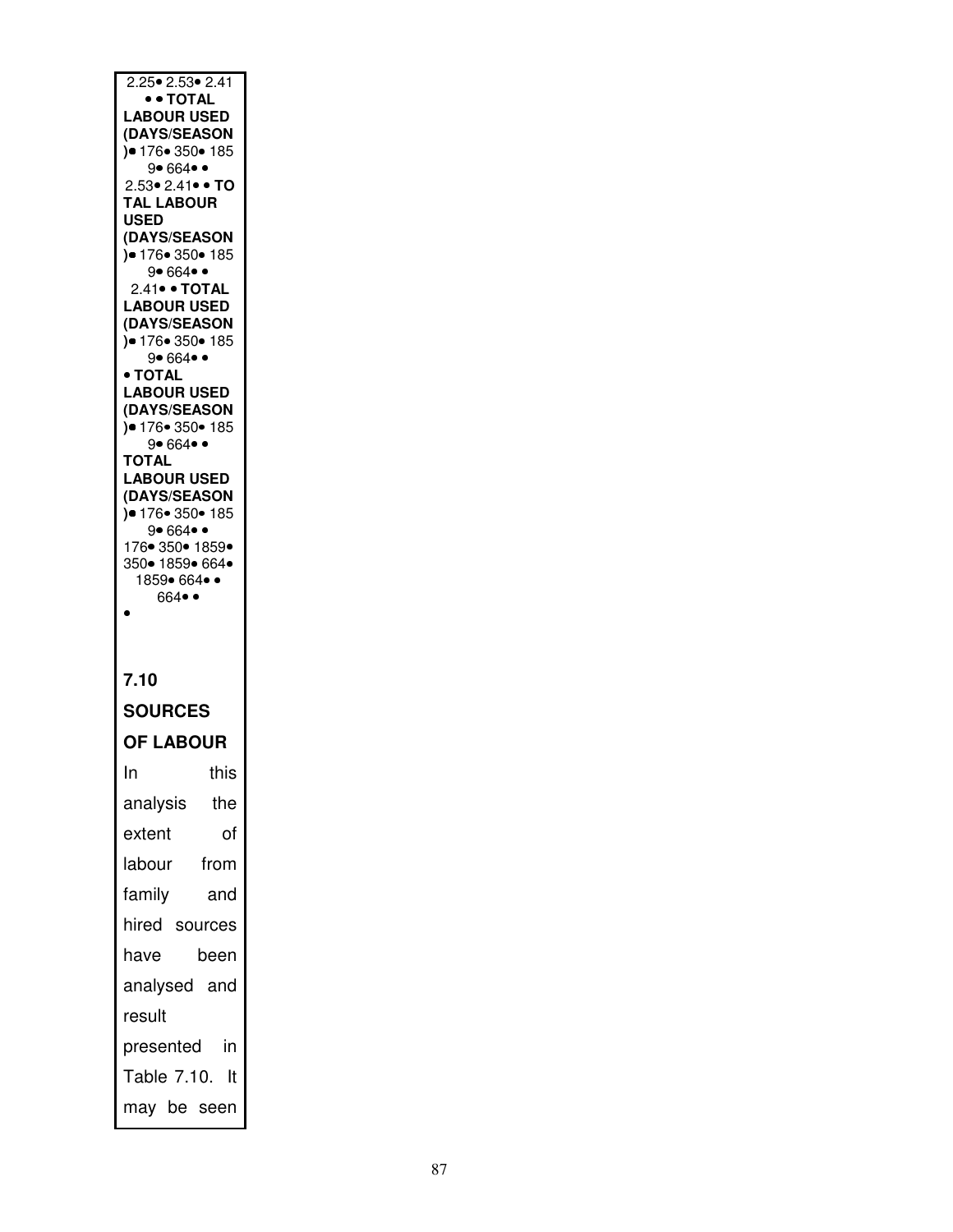| from the table   |
|------------------|
| that at overall  |
| level about 53   |
| per<br>cent      |
| labour<br>is     |
| contributed by   |
| hired hands      |
| and rest from    |
| family           |
| sources. The     |
| percentage of    |
| hired labour     |
| was very high    |
| in<br>Solan      |
| (62%)<br>as      |
| against<br>only  |
| about 15% in     |
| The<br>Shimla.   |
| category wise    |
| analysis         |
| indicates that   |
| whereas small    |
| farmers were     |
| not<br>all<br>at |
| hiring labour    |
| for mushroom     |
| production,      |
| the<br>large     |
| farmers were     |
| fulfilling about |
| 68 per cent of   |
| labour           |
| requirements     |
| from<br>hired    |
| sources.         |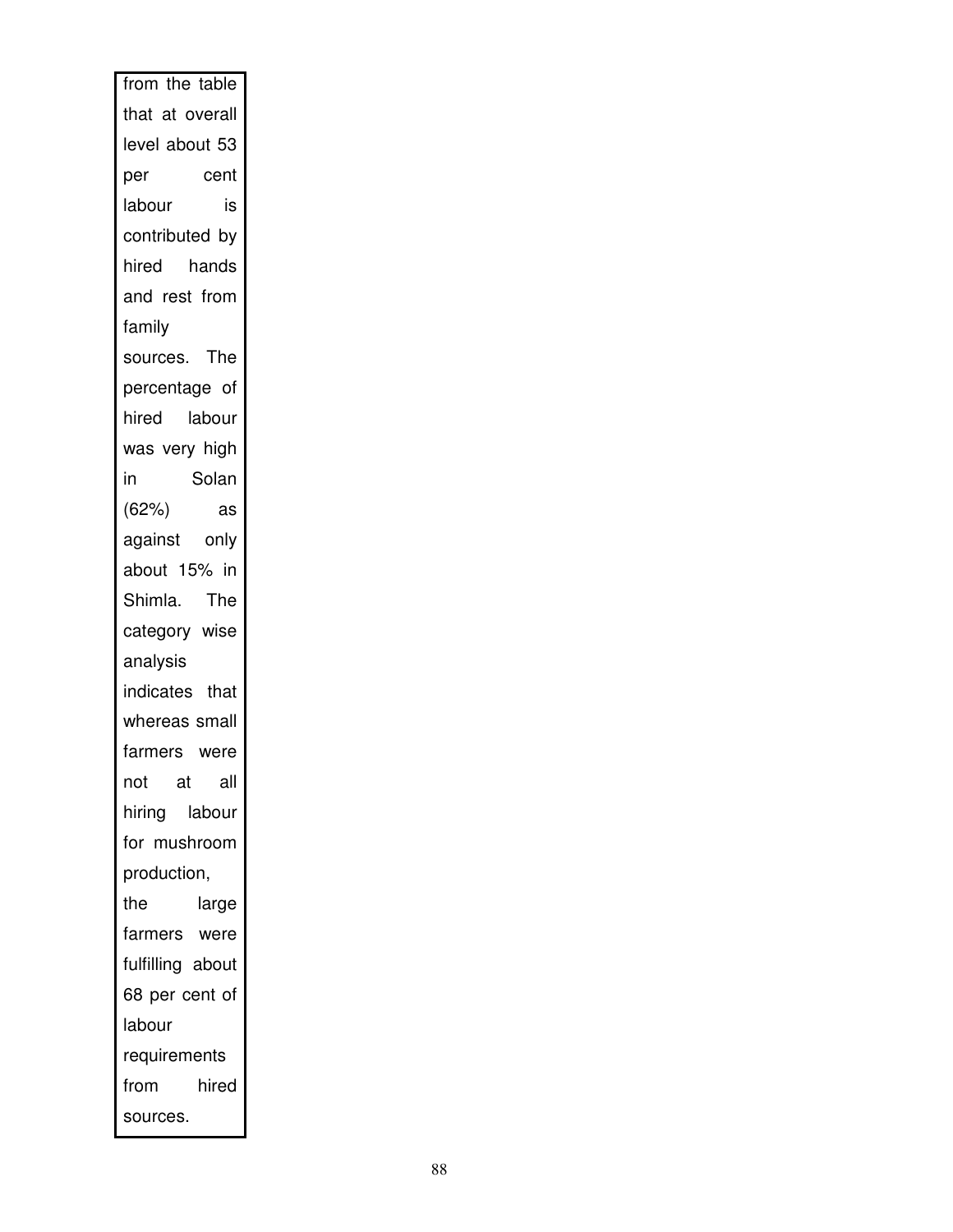| • 40.00 • 70.0<br>$0 \cdot 62.27 \cdot \cdot F$<br><b>AMILY</b> 100.0<br>$0 \cdot 60.00 \cdot 30.$<br>$00 \cdot 37.73 \cdot \cdot$<br><b>OVERALL</b> .<br>• SOLAN• • H<br><b>IRED</b> .<br>• 40.00 • 70.0<br>0 $\bullet$ 62.27 $\bullet$ $\bullet$ F<br><b>AMILY</b> 100.0<br>$0 - 60.00 - 30.$<br>$00 \cdot 37.73 \cdot \cdot$<br><b>SOLAN® • HI</b><br>RED• -<br>• 40.00 • 70.0<br>0.62.27.F<br><b>AMILY</b> 100.0 | (%)<br><b>SOURCE</b> CA<br><b>TEGORY</b><br><b>CATEGORY</b><br>••• SMALL•<br>• • SMALL•<br><b>• SMALL• ME</b><br><b>DIUM</b> LARG<br>E. OVERALL<br>• • SOLAN• •<br><b>SMALL</b> . MED<br><b>IUM• LARGE</b><br>· OVERALL•<br><b>MEDIUM</b> LA<br><b>RGE• OVERA</b><br>LL. SOLAN<br>$\bullet \bullet$ HIRED $\bullet$ -<br>• 40.00 • 70.0<br>$0 \cdot 62.27 \cdot 5$<br>AMILY <sup>o</sup> 100.0<br>$0 - 60.00 - 30.$<br>$00 \cdot 37.73 \cdot \cdot$<br><b>LARGE</b> OVE<br>RALLSOL<br>AN <sup>o</sup> • HIRED<br>$\bullet$ . | <b>TABLE:</b><br>7.10<br><b>SOURCES</b><br><b>OF LABOUR</b><br>USED. |
|----------------------------------------------------------------------------------------------------------------------------------------------------------------------------------------------------------------------------------------------------------------------------------------------------------------------------------------------------------------------------------------------------------------------|------------------------------------------------------------------------------------------------------------------------------------------------------------------------------------------------------------------------------------------------------------------------------------------------------------------------------------------------------------------------------------------------------------------------------------------------------------------------------------------------------------------------------|----------------------------------------------------------------------|
|                                                                                                                                                                                                                                                                                                                                                                                                                      |                                                                                                                                                                                                                                                                                                                                                                                                                                                                                                                              |                                                                      |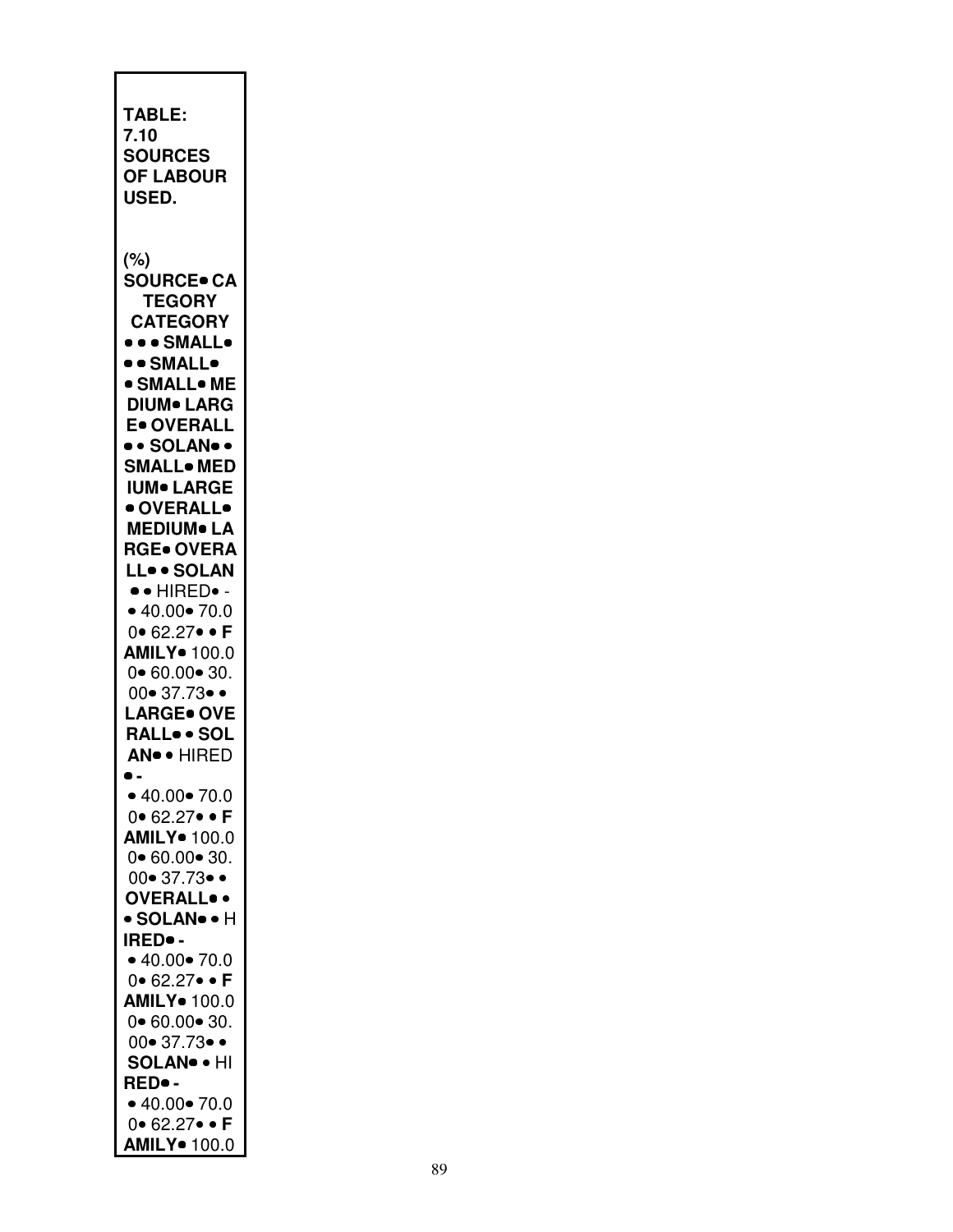| 0•60.00•30.                         |
|-------------------------------------|
| $00 - 37.73 - 0$                    |
|                                     |
| · HIRED• -                          |
|                                     |
| • $40.00$ • $70.0$                  |
| $0 - 62.27 - F$                     |
|                                     |
| <b>AMILY</b> 100.0                  |
|                                     |
| $0 - 60.00 - 30.$                   |
|                                     |
| $00 \cdot 37.73 \cdot \cdot$        |
| HIRED. -                            |
|                                     |
| • 40.00 • 70.0                      |
|                                     |
| 0 62.27 · F                         |
|                                     |
| <b>AMILY</b> 100.0                  |
| $0 \cdot 60.00 \cdot 30.$           |
|                                     |
| $00 \cdot 37.73 \cdot \cdot$        |
|                                     |
|                                     |
|                                     |
| • 40.00 • 70.0                      |
| $0 - 62.27 - F$                     |
|                                     |
| <b>AMILY</b> 100.0                  |
|                                     |
| $0 \cdot 60.00 \cdot 30.$           |
|                                     |
| $00 \cdot 37.73 \cdot \cdot$        |
| 40.00 - 70.00                       |
|                                     |
| • 62.27• • FA                       |
|                                     |
| MILY · 100.00                       |
|                                     |
| • 60.00 • 30.0                      |
| 0•37.73• • T                        |
|                                     |
| <b>OTAL</b> • 100.0                 |
|                                     |
|                                     |
|                                     |
| $0 - 100.00 - 10$                   |
| $0.00 \cdot 100.00$                 |
|                                     |
| • • SHIMLA•                         |
|                                     |
| 70.00 62.27                         |
| • • FAMILY•                         |
|                                     |
| 62.27• • FAMI                       |
|                                     |
| LY. 100.00.6                        |
|                                     |
| $0.00 \cdot 30.00 \cdot$            |
| · FAMILY• 10                        |
|                                     |
| $0.00 \cdot 60.00 \cdot$            |
|                                     |
| <b>FAMILY</b> 100.                  |
| 00 60.00 30                         |
|                                     |
| $.00 \bullet 37.73 \bullet \bullet$ |
|                                     |
| 100.00 60.00                        |
|                                     |
| • $30.00 \cdot 37.7$                |
| 3. OTAL.                            |
|                                     |
| 60.00 30.00                         |
|                                     |
| • 37.73 • T0                        |
|                                     |
| TAL <sup>•</sup> 100.00             |
|                                     |
| • $100.00$ • $100$                  |
| $.00 \cdot 100.00 \cdot$            |
|                                     |
| 30.00 • 37.73                       |
| • • TOTAL• 1                        |
|                                     |
| 00.00 • 100.00                      |
|                                     |
| • 100.00 • 100                      |
|                                     |
| .00• • SHIML<br>A. HIRED. -         |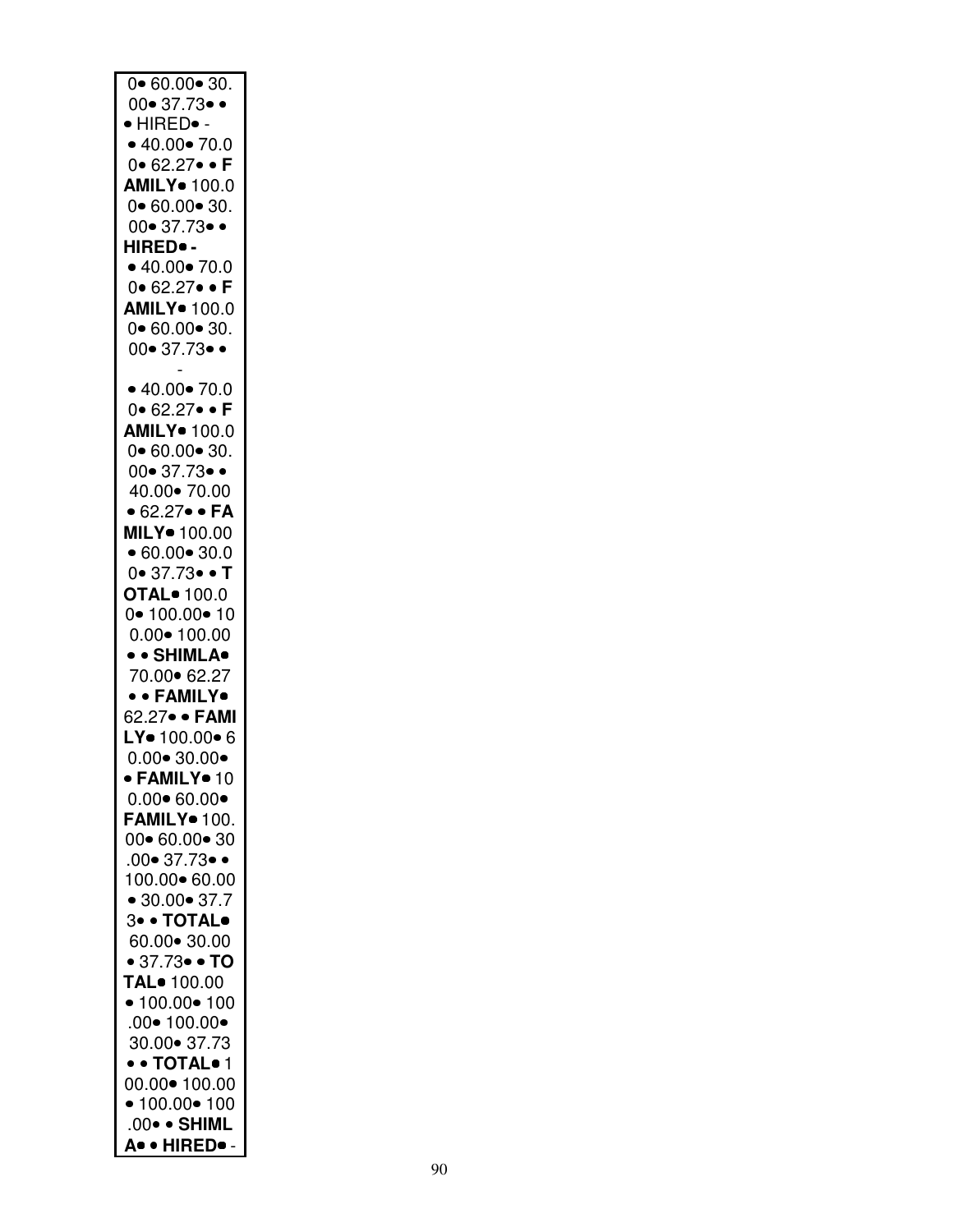| • 19.99 • 13.0                          |
|-----------------------------------------|
| 4 $\bullet$ 15.10 $\bullet$ $\bullet$ F |
| AMILY <sup>o</sup> 100.0                |
| $0 - 80.01 - 86.$                       |
|                                         |
| 96• 84.90• •                            |
| 37.73 · TOT                             |
| AL-100.00-1                             |
| 00.00• 100.00                           |
| • $100.00 \cdot S$                      |
| HIMLA <sup>.</sup> HIR                  |
| ED• -                                   |
| • 19.99 • 13.0                          |
| 4. $15.10 - F$                          |
| AMILY <sup>o</sup> 100.0                |
| $0 - 80.01 - 86.$                       |
| 96•84.90••                              |
| $\bullet$ TOTAL $\bullet$ 100           |
| $.00 \cdot 100.00 \cdot$                |
|                                         |
| <b>TOTAL</b> 100.                       |
| 00• 100.00• 1                           |
| 00.00 • 100.00                          |
| • • SHIMLA•                             |
| 100.00 • 100.0                          |
| $0 - 100.00 - 10$                       |
| $0.00 \bullet$ • SHIM                   |
| LA. HIRED                               |
|                                         |
| • 19.99 • 13.0                          |
| 4• 15.10 • F                            |
| AMILY <sup>o</sup> 100.0                |
| $0 - 80.01 - 86.$                       |
| 96• 84.90• •                            |
| 100.00 • 100.0                          |
|                                         |
| $0 \cdot 100.00 \cdot \cdot$            |
| 100.00• 100.0                           |
|                                         |
| 0• • SHIMLA                             |
| $\bullet \bullet$ HIRED $\bullet$ -     |
| • 19.99 • 13.0                          |
| 4. 15.10. F                             |
| <b>AMILY</b> 100.0                      |
|                                         |
| 0 80.01 86.                             |
| 96• 84.90• •                            |
| 100.00• • SHI                           |
| MLA• • HIRE                             |
| <b>D</b> • -                            |
| • 19.99 • 13.0                          |
| 4• 15.10• • F                           |
| <b>AMILY</b> 100.0                      |
| $0 - 80.01 - 86.$                       |
| 96• 84.90• •                            |
| • SHIMLA• •<br><b>SHIMLA</b> • HI       |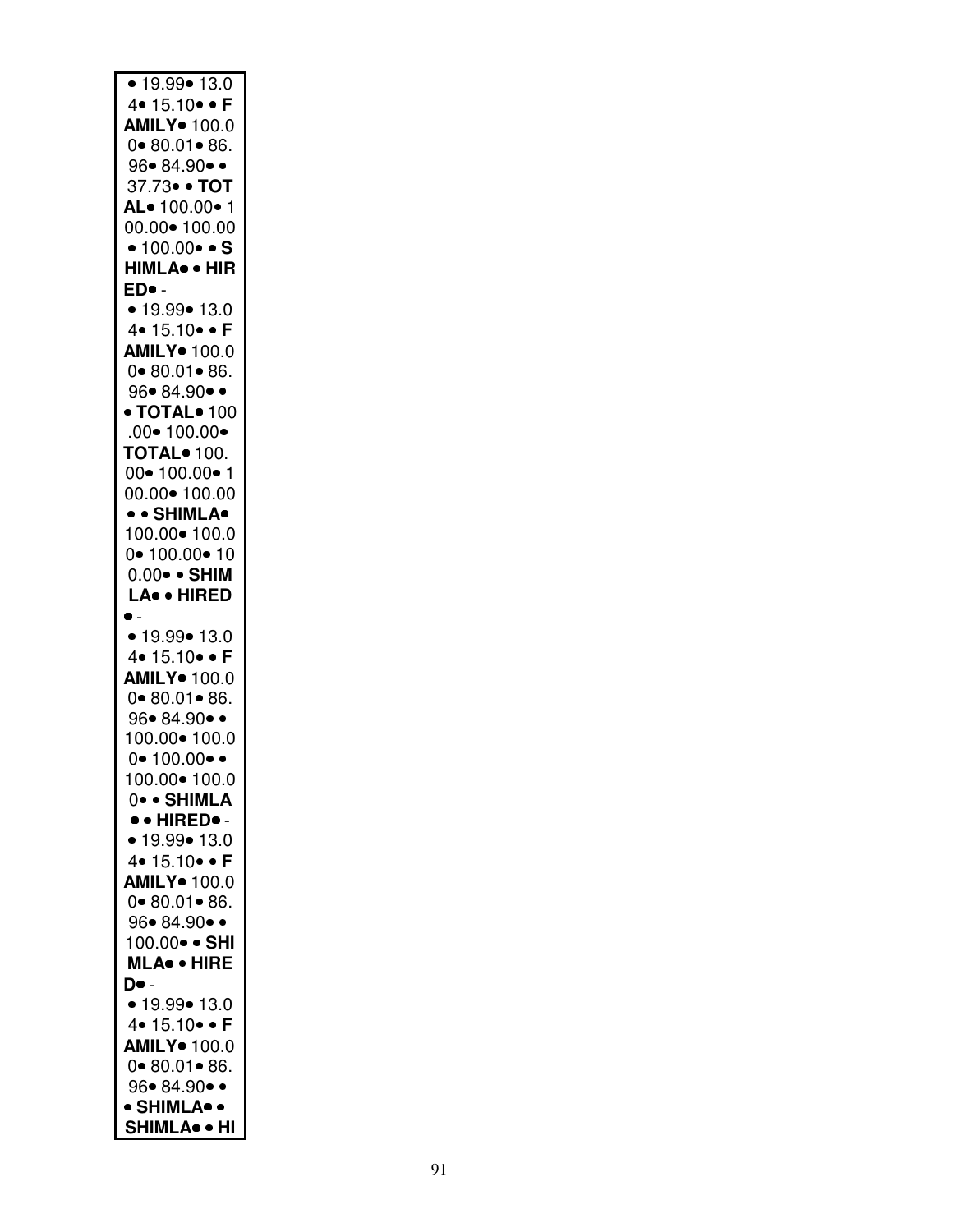| RED.                                   |
|----------------------------------------|
|                                        |
| • 19.99 • 13.0                         |
| 4• 15.10• • F                          |
| <b>AMILY</b> 100.0                     |
| $0 - 80.01 - 86.$                      |
| 96• 84.90• •                           |
| • HIRED• -                             |
| • 19.99 • 13.0                         |
| 4 • 15.10 • F                          |
| <b>AMILY</b> 100.0                     |
| $0 - 80.01 - 86.$                      |
|                                        |
| 96•84.90••                             |
| HIRED• -                               |
| • 19.99 • 13.0                         |
| 4• 15.10• • F                          |
| <b>AMILY</b> 100.0                     |
| $0 - 80.01 - 86.$                      |
| 96• 84.90••                            |
|                                        |
| • 19.99 • 13.0                         |
| 4• 15.10• • F                          |
|                                        |
| <b>AMILY</b> 100.0                     |
| $0 - 80.01 - 86.$                      |
| 96• 84.90• •                           |
| 19.99• 13.04                           |
| $\bullet$ 15.10 $\bullet$ $\bullet$ FA |
| MILY · 100.00                          |
|                                        |
|                                        |
| •80.01•86.9                            |
| 6• 84.90 • T                           |
| <b>OTAL</b> • 100.0                    |
| $0 - 100.00 - 10$                      |
| $0.00 \cdot 100.00$                    |
| • • OVERALL                            |
| ·· HIRED•-                             |
| • 28.69 • 67.5                         |
| 9• 52.73• • <b>F</b>                   |
| <b>AMILY</b> 100.0                     |
|                                        |
| $0 \cdot 71.31 \cdot 32.$              |
| 41• 47.27• •                           |
| 13.04 • 15.10                          |
| • • FAMILY•                            |
| 15.10 · FAMI                           |
| LY. 100.00.8                           |
| $0.01 - 86.96 -$                       |
| · FAMILY• 10                           |
| $0.00 - 80.01 -$                       |
| FAMILY <sup>o</sup> 100.               |
| 00 80.01 86                            |
|                                        |
| $.96 \bullet 84.90 \bullet \bullet$    |
| 100.00 • 80.01                         |
| •86.96•84.9                            |
| 0. TOTAL.<br>80.01• 86.96              |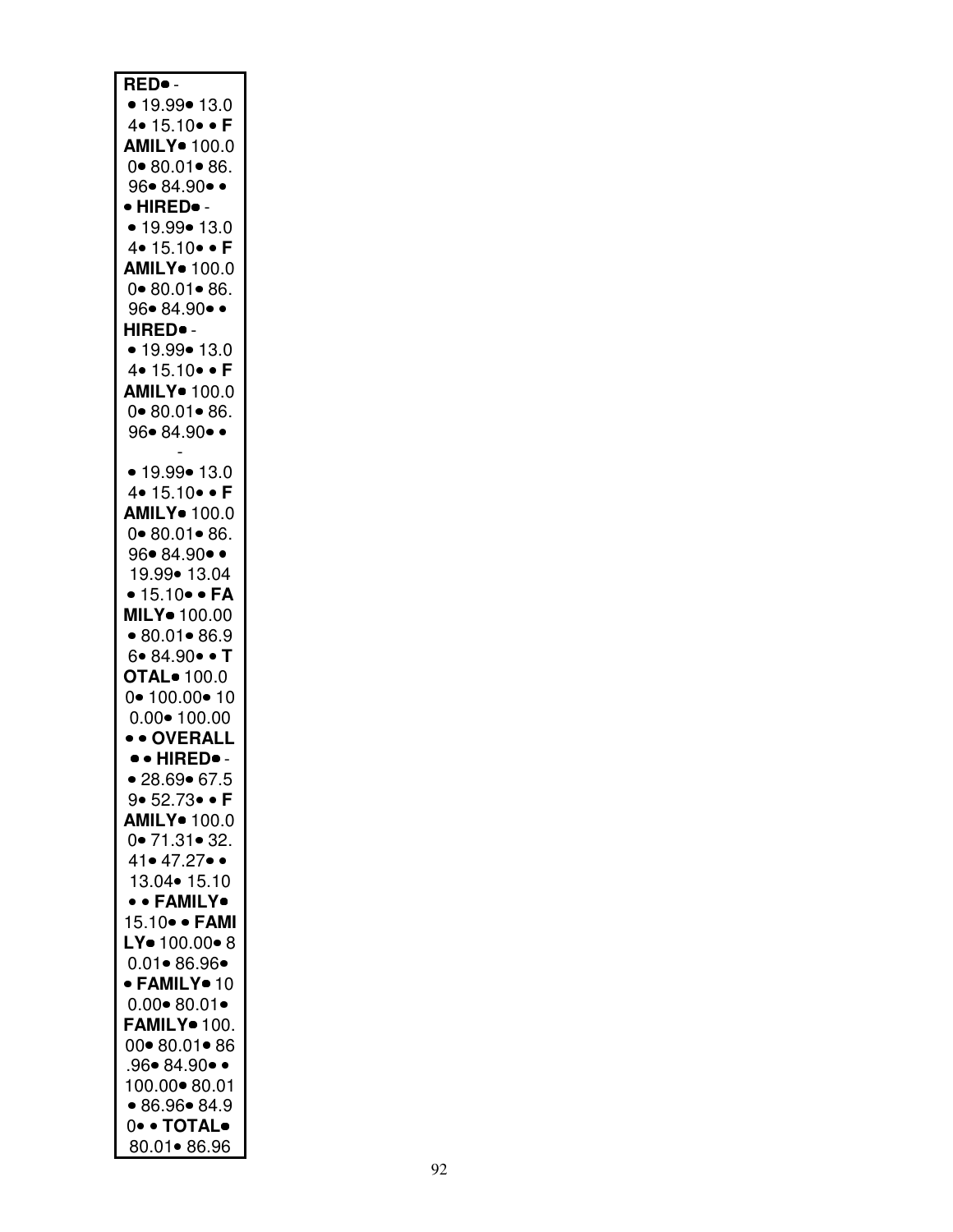| • 84.90 • TO                  |
|-------------------------------|
|                               |
| TAL <sup>o</sup> 100.00       |
| • $100.00$ • $100$            |
|                               |
| $.00 \cdot 100.00 \cdot$      |
|                               |
| 86.96• 84.90                  |
|                               |
| • • TOTAL• 1                  |
|                               |
| 00.00 • 100.00                |
|                               |
| • 100.00 • 100                |
| .00 · OVERA                   |
|                               |
| LL. HIRED                     |
|                               |
| $\bullet$ -                   |
|                               |
| • 28.69 • 67.5                |
|                               |
| 9• 52.73 • F                  |
|                               |
| AMILY <sup>o</sup> 100.0      |
|                               |
| 0.71.31.32.                   |
|                               |
| $41 \cdot 47.27 \cdot \cdot$  |
| 84.90 · TOT                   |
|                               |
| AL. 100.00.1                  |
|                               |
| 00.00• 100.00                 |
|                               |
| • $100.00 \cdot 0$            |
|                               |
| VERALL <sup>.</sup> HI        |
|                               |
| RED• -                        |
|                               |
| • 28.69 • 67.5                |
| $9 \cdot 52.73 \cdot \cdot F$ |
|                               |
| AMILY <sup>o</sup> 100.0      |
|                               |
| 0.71.31.32.                   |
|                               |
|                               |
|                               |
| 41• 47.27• •                  |
|                               |
| $\bullet$ TOTAL $\bullet$ 100 |
|                               |
| $.00 \cdot 100.00 \cdot$      |
| <b>TOTAL</b> 100.             |
|                               |
| $00 - 100.00 - 1$             |
|                               |
| 00.00• 100.00                 |
|                               |
| • • OVERALL                   |
| • • HIRED •-                  |
|                               |
| • 28.69 • 67.5                |
|                               |
| 9• 52.73• • F                 |
|                               |
| <b>AMILY</b> 100.0            |
|                               |
| $0 \cdot 71.31 \cdot 32.$     |
| 41• 47.27• •                  |
|                               |
|                               |
| 100.00• 100.0                 |
| 0• 100.00• 10                 |
|                               |
| 0.00 · OVER                   |
|                               |
| <b>ALL</b> . HIRE             |
| D• -                          |
|                               |
| • 28.69 • 67.5                |
|                               |
| 9• 52.73• • F                 |
|                               |
| <b>AMILY</b> 100.0            |
|                               |
| 0.71.31.32.                   |
|                               |
| 41• 47.27• •                  |
| 100.00 • 100.0                |
|                               |
| $0 - 100.00 -$                |
| 100.00 • 100.0                |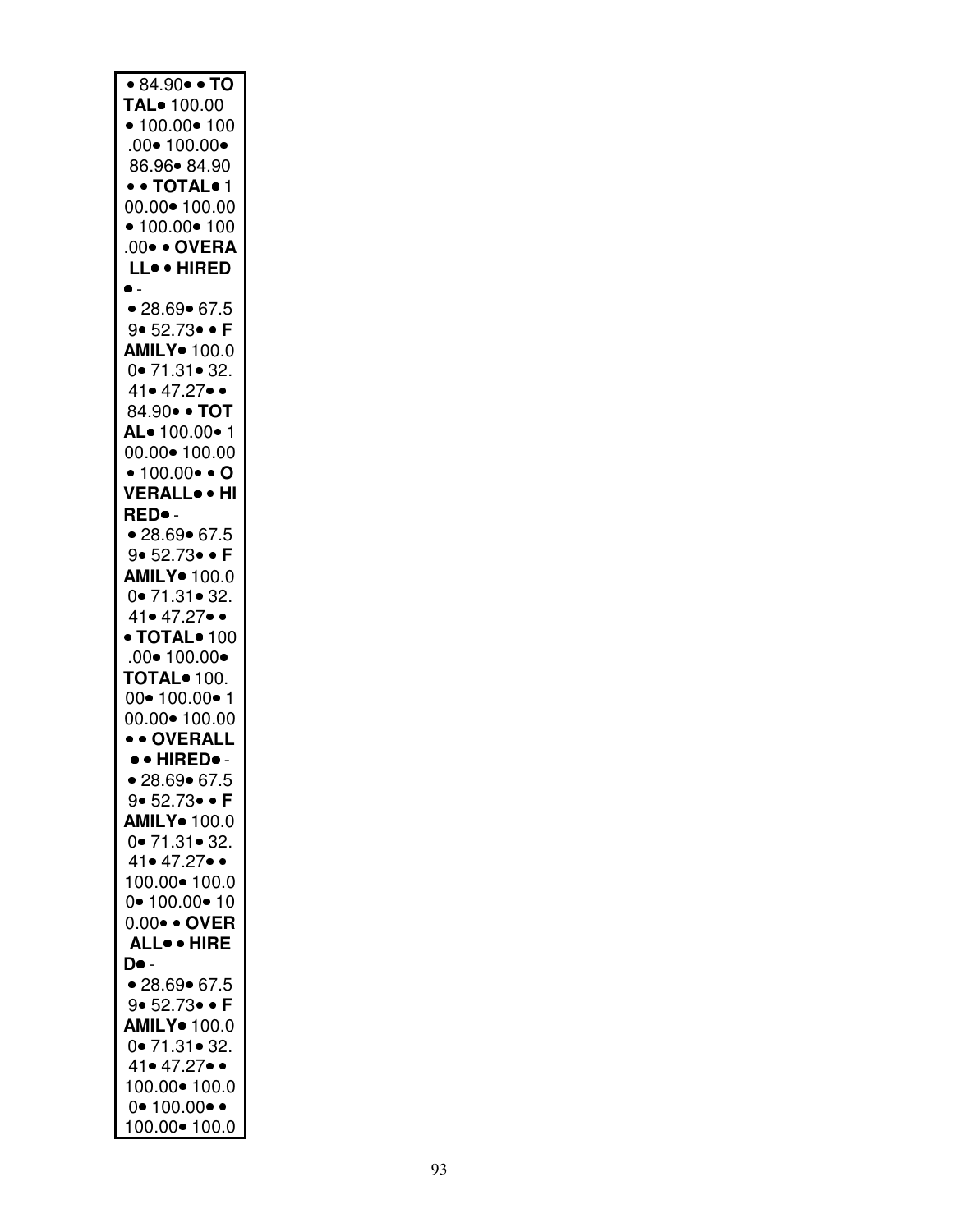| 0 · OVERAL                             |
|----------------------------------------|
| Lo . HIRED. -                          |
| • 28.69 • 67.5                         |
| 9•52.73• F                             |
|                                        |
| <b>AMILY</b> 100.0                     |
| 0• 71.31• 32.                          |
| 41• 47.27• •                           |
| 100.00 · OV                            |
| <b>ERALL</b> . HI                      |
| RED• -                                 |
| • 28.69 • 67.5                         |
| 9• 52.73• • F                          |
| <b>AMILY</b> 100.0                     |
|                                        |
| 0• 71.31• 32.                          |
| 41• 47.27• •                           |
| · OVERALL•                             |
| <b>OVERALL</b> .                       |
| • HIRED• -                             |
| • 28.69 • 67.5                         |
| 9•52.73• F                             |
| <b>AMILY</b> 100.0                     |
|                                        |
| $0 \cdot 71.31 \cdot 32.$              |
| 41• 47.27• •                           |
| HIRED.                                 |
| • 28.69 • 67.5                         |
| 9• 52.73• • <b>F</b>                   |
| AMILY <sup>o</sup> 100.0               |
| 0.71.31.32.                            |
| 41• 47.27• •                           |
|                                        |
|                                        |
| • 28.69 • 67.5                         |
| 9• 52.73• • <b>F</b>                   |
| AMILY <sup>o</sup> 100.0               |
| 0.71.31.32.                            |
| 41• 47.27• •                           |
| 28.69 67.59                            |
| $\bullet$ 52.73 $\bullet$ $\bullet$ FA |
| MILY. 100.00                           |
| • 71.31 • 32.4                         |
| 1• 47.27• • T                          |
|                                        |
| OTAL <sup>o</sup> 100.0                |
| $0 - 100.00 - 10$                      |
| $0.00 \cdot 100.00$                    |
| $\bullet$                              |
| 67.59 • 52.73                          |
| • • FAMILY•                            |
| 52.73• • FAMI                          |
| LY = 100.00 = 7                        |
| 1.31 • 32.41 •                         |
| · FAMILY• 10                           |
| $0.00 \bullet 71.31 \bullet$           |
| FAMILY• 100.                           |
|                                        |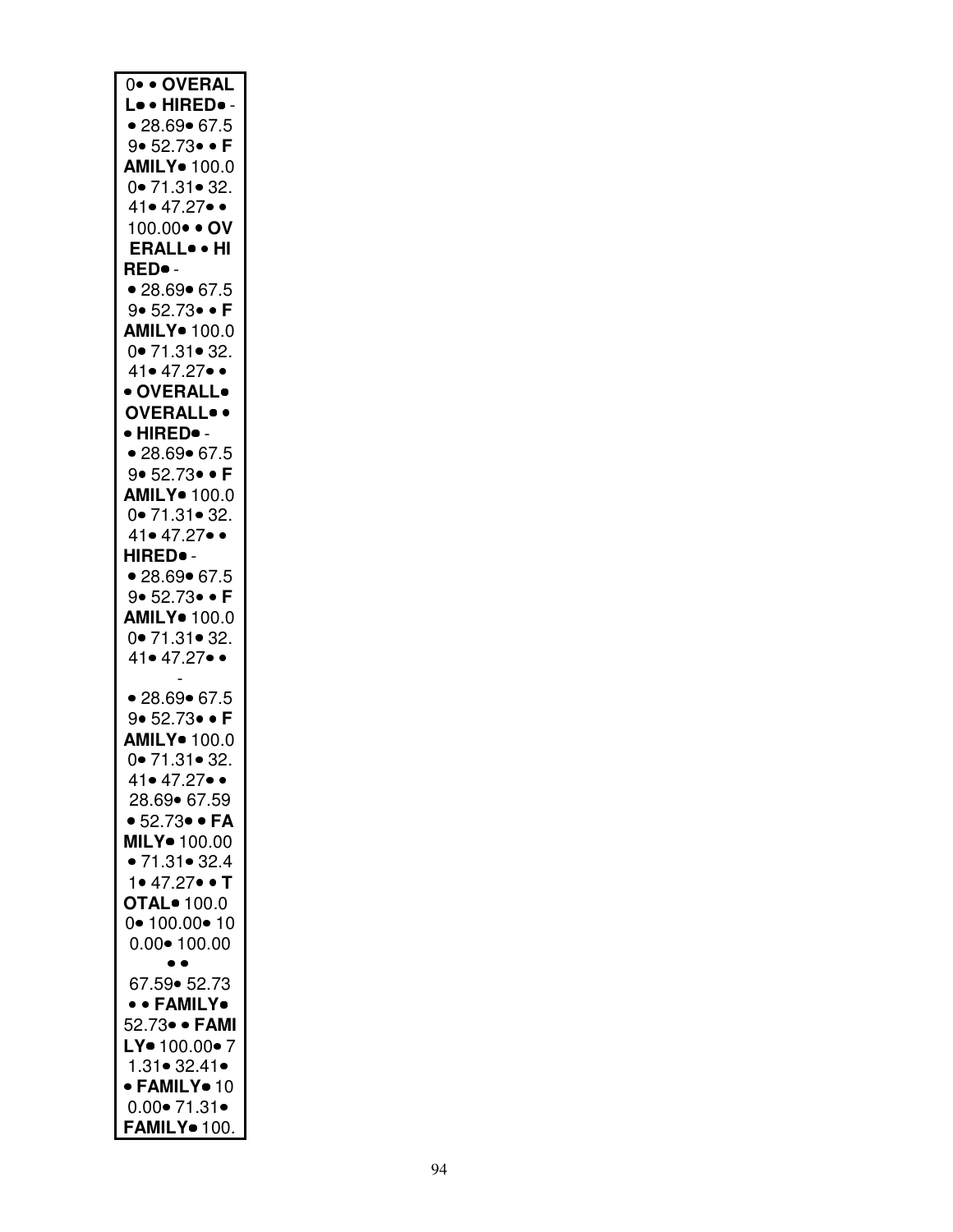| $00 \cdot 71.31 \cdot 32$<br>$.41 \bullet 47.27 \bullet \bullet$<br>100.00 - 71.31<br>• 32.41 • 47.2<br>7. TOTAL.<br>71.31 • 32.41<br>• 47.27 $\bullet$ • TO<br>TAL <sup>•</sup> 100.00<br>• 100.00 • 100<br>$.00 \cdot 100.00 \cdot$<br>32.41• 47.27<br>• • TOTAL• 1 |      |
|-----------------------------------------------------------------------------------------------------------------------------------------------------------------------------------------------------------------------------------------------------------------------|------|
| 00.00 • 100.00<br>• 100.00 • 100<br>$.00 \bullet \bullet$<br>47.27 · TOT<br>AL-100.00-1                                                                                                                                                                               |      |
| 00.00 • 100.00<br>$\bullet$ 100.00 $\bullet$ $\bullet$<br>$\bullet$ TOTAL $\bullet$ 100<br>.00 $\bullet$ 100.00 $\bullet$<br><b>TOTAL</b> 100.<br>$00 - 100.00 - 1$<br>00.00• 100.00                                                                                  |      |
| 100.00 • 100.0<br>$0 - 100.00 - 10$<br>$0.00 \bullet \bullet$<br>100.00 • 100.0<br>$0 - 100.00 - 4$<br>100.00 • 100.0<br>$0 \bullet \bullet$<br>100.00•                                                                                                               |      |
| NOTE:<br>PERCENTAG<br><b>ES FROM</b><br><b>RESPECTIVE</b><br>TOTALS.                                                                                                                                                                                                  |      |
| 7.11<br><b>RETURNS</b>                                                                                                                                                                                                                                                | NET  |
| The                                                                                                                                                                                                                                                                   | net  |
| returns                                                                                                                                                                                                                                                               | from |
| mushroom                                                                                                                                                                                                                                                              |      |
| cultivation                                                                                                                                                                                                                                                           |      |
| were                                                                                                                                                                                                                                                                  | ۱Ŋ   |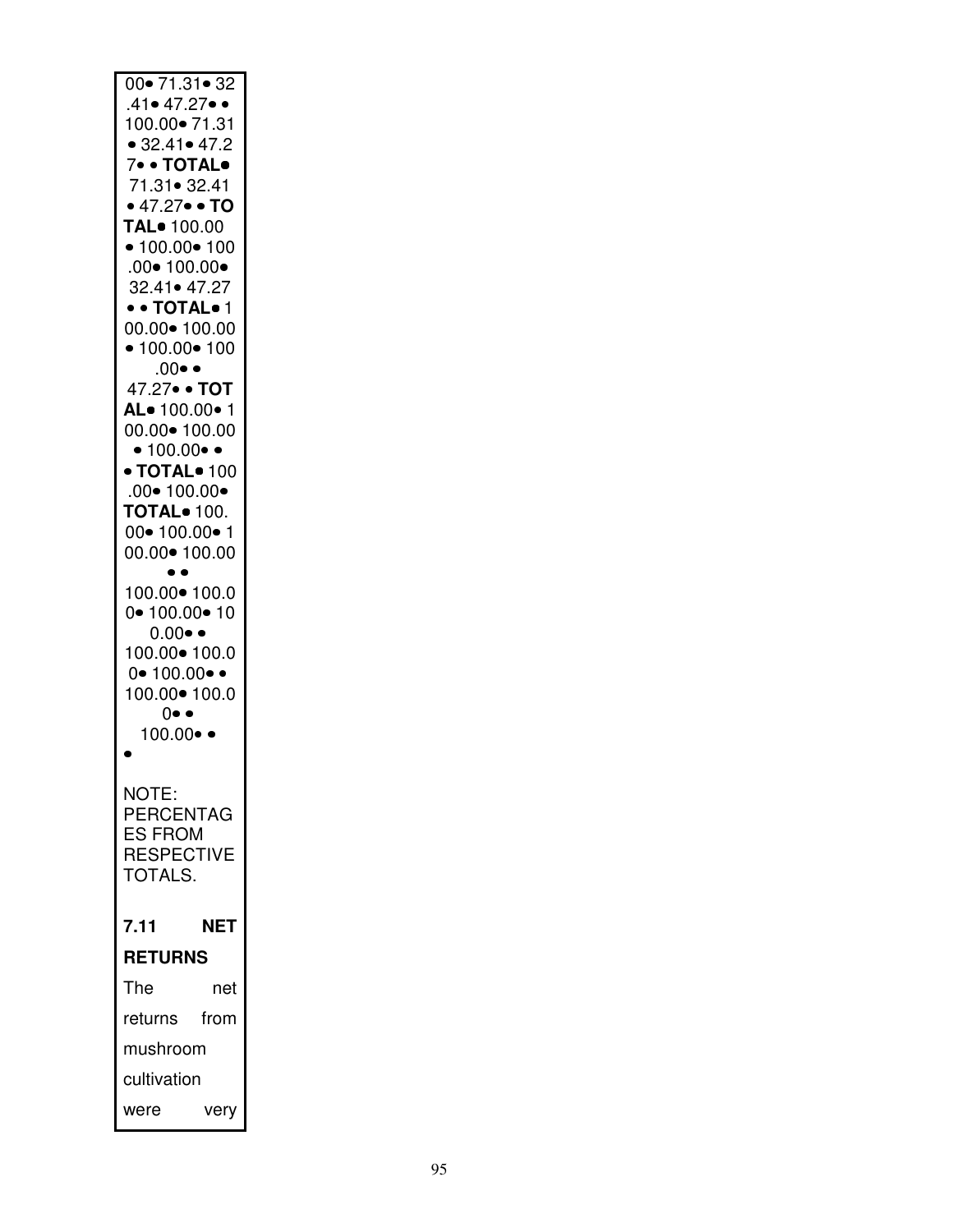| Rs.68732 per<br>season<br>as<br>compared<br>with Shimla<br>where<br>the<br>figure stood at<br>Rs.25927 per<br>farm<br>per<br>season.<br>At<br>overall level<br>each sampled<br>farmer had a<br>net return of<br>Rs.50386 per<br>season.<br>As<br>expected the<br>returns<br>net<br>were directly<br>correlated<br>with farm size<br>in both the<br>districts<br>(Table 7.11). |
|-------------------------------------------------------------------------------------------------------------------------------------------------------------------------------------------------------------------------------------------------------------------------------------------------------------------------------------------------------------------------------|
|                                                                                                                                                                                                                                                                                                                                                                               |
|                                                                                                                                                                                                                                                                                                                                                                               |
|                                                                                                                                                                                                                                                                                                                                                                               |
|                                                                                                                                                                                                                                                                                                                                                                               |
|                                                                                                                                                                                                                                                                                                                                                                               |
|                                                                                                                                                                                                                                                                                                                                                                               |
|                                                                                                                                                                                                                                                                                                                                                                               |
|                                                                                                                                                                                                                                                                                                                                                                               |
|                                                                                                                                                                                                                                                                                                                                                                               |
|                                                                                                                                                                                                                                                                                                                                                                               |
|                                                                                                                                                                                                                                                                                                                                                                               |
|                                                                                                                                                                                                                                                                                                                                                                               |
|                                                                                                                                                                                                                                                                                                                                                                               |
|                                                                                                                                                                                                                                                                                                                                                                               |
|                                                                                                                                                                                                                                                                                                                                                                               |
|                                                                                                                                                                                                                                                                                                                                                                               |
|                                                                                                                                                                                                                                                                                                                                                                               |
|                                                                                                                                                                                                                                                                                                                                                                               |
|                                                                                                                                                                                                                                                                                                                                                                               |
|                                                                                                                                                                                                                                                                                                                                                                               |
|                                                                                                                                                                                                                                                                                                                                                                               |
|                                                                                                                                                                                                                                                                                                                                                                               |
|                                                                                                                                                                                                                                                                                                                                                                               |
|                                                                                                                                                                                                                                                                                                                                                                               |
|                                                                                                                                                                                                                                                                                                                                                                               |
|                                                                                                                                                                                                                                                                                                                                                                               |
|                                                                                                                                                                                                                                                                                                                                                                               |
|                                                                                                                                                                                                                                                                                                                                                                               |
|                                                                                                                                                                                                                                                                                                                                                                               |
|                                                                                                                                                                                                                                                                                                                                                                               |
|                                                                                                                                                                                                                                                                                                                                                                               |
|                                                                                                                                                                                                                                                                                                                                                                               |
|                                                                                                                                                                                                                                                                                                                                                                               |
|                                                                                                                                                                                                                                                                                                                                                                               |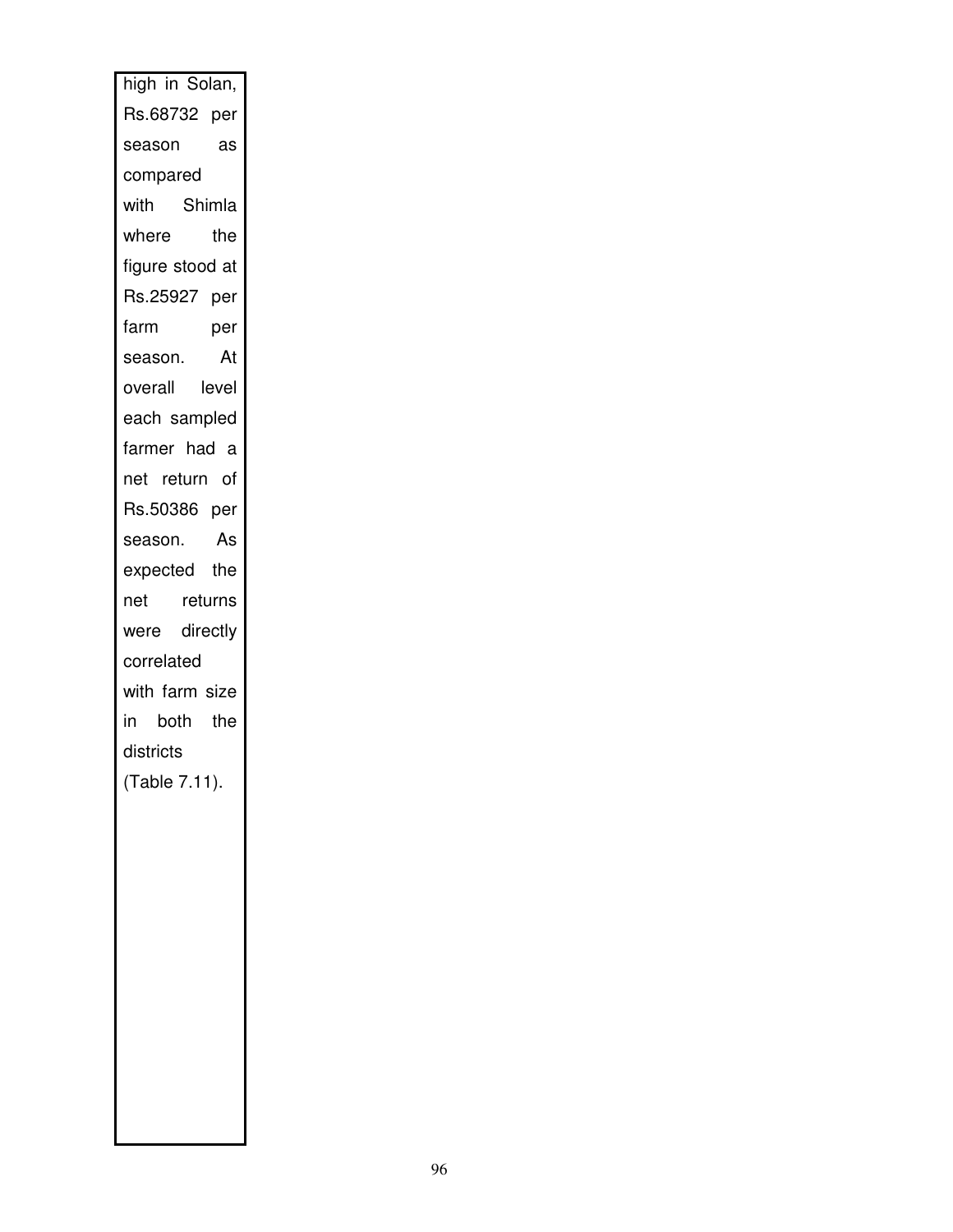| TABLE: 7.11<br>NET<br><b>RETURNS</b><br><b>FROM</b><br><b>MUSHROOM</b><br><b>CULTIVATIO</b><br>N.                                                                                                                                                                                                                                                                                                                              |
|--------------------------------------------------------------------------------------------------------------------------------------------------------------------------------------------------------------------------------------------------------------------------------------------------------------------------------------------------------------------------------------------------------------------------------|
| (RS./FARM)<br><b>PARTICULAR</b><br><b>S• CATEGOR</b><br>Υ<br><b>CATEGORY</b><br><b>••• SMALL•</b><br>$\bullet$ $\bullet$ small $\bullet$<br><b>• SMALL• ME</b><br><b>DIUM</b> LARG<br>E. OVERALL<br>•• SOLAN••<br><b>SMALL• MED</b><br><b>IUM• LARGE</b><br>· OVERALL•<br><b>MEDIUM</b> LA<br><b>RGE• OVERA</b><br>LL. SOLAN<br>$\bullet$ + TOTAL<br><b>YIELD</b><br>( <b>KG.)</b> ● 708● 1<br>600• 9600• 4<br>400 · GROS<br>S |
| <b>INCOME</b> 283<br>90• 64378• 3<br>72450• 16910<br>9• • TOTAL<br>COST <sup>o</sup> 17421<br>66• 41603• 2<br>17678 • 10037<br>7• • NET<br><b>RETURNS</b> <sup>1</sup><br>0968• 22775<br>• 154773• 68<br>732• • SHIML<br>A. TOTAL<br><b>YIELD</b><br>(KG.) 860 · 1<br>605• 5250• 1<br>600 · GROS<br>S                                                                                                                          |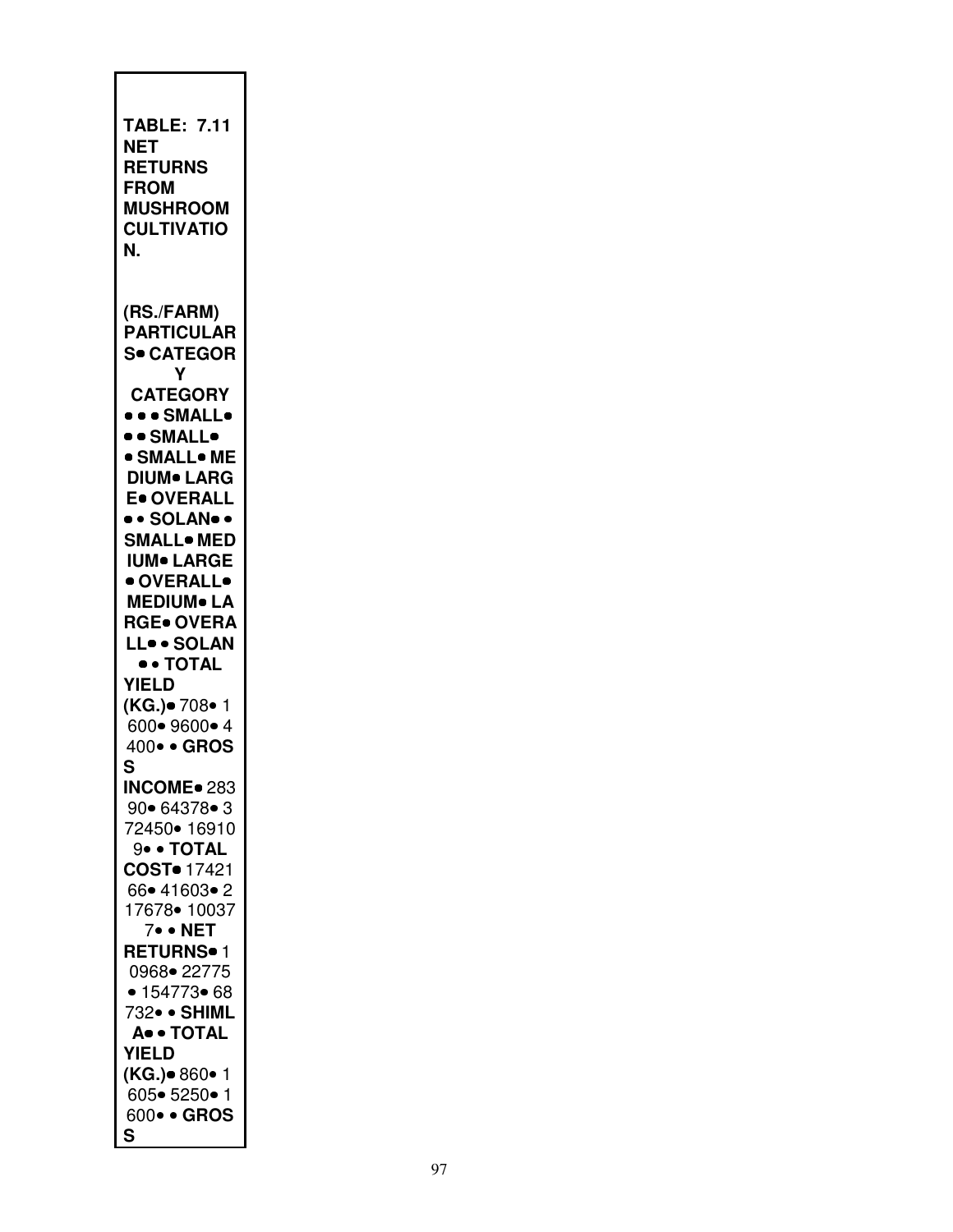| <b>INCOME</b> 342       |
|-------------------------|
| 28• 67690• 2            |
|                         |
| 45018• 68358            |
|                         |
| • • TOTAL               |
|                         |
| COST. 21756             |
| • 43618• 135            |
|                         |
| 108• 42431•             |
|                         |
| <b>LARGE</b> OVE        |
|                         |
| RALLSOL                 |
| <b>AN® • TOTAL</b>      |
|                         |
| <b>YIELD</b>            |
|                         |
| (KG.)• 708• 1           |
|                         |
| 600 • 9600 • 4          |
| 400 · GROS              |
|                         |
| S                       |
|                         |
| <b>INCOME</b> 283       |
|                         |
| 90• 64378• 3            |
| 72450• 16910            |
|                         |
| 9• • TOTAL              |
|                         |
| COST <sup>o</sup> 17421 |
|                         |
| 66• 41603• 2            |
| 17678• 10037            |
|                         |
| 7• • NET                |
|                         |
| RETURNS <sup>•</sup> 1  |
|                         |
| 0968• 22775             |
| • 154773• 68            |
|                         |
|                         |
|                         |
| 732• • SHIML            |
| A. · TOTAL              |
|                         |
| <b>YIELD</b>            |
|                         |
| (KG.)● 860● 1           |
|                         |
| 605 • 5250 • 1          |
| 600 · GROS              |
|                         |
| S                       |
|                         |
| <b>INCOME</b> 342       |
|                         |
| 28• 67690• 2            |
| 45018 68358             |
|                         |
| • • TOTAL               |
|                         |
| COST <sup>o</sup> 21756 |
|                         |
| • 43618• 135            |
| 108• 42431•             |
|                         |
| <b>OVERALL</b> .        |
|                         |
| · SOLAN• • T            |
|                         |
| <b>OTAL YIELD</b>       |
| (KG.)• 708• 1           |
|                         |
| 600 • 9600 • 4          |
|                         |
| 400 · GROS              |
| S                       |
|                         |
| <b>INCOME</b> 283       |
|                         |
| 90• 64378• 3            |
|                         |
| 72450• 16910            |
| 9• • TOTAL              |
| COST <sup>o</sup> 17421 |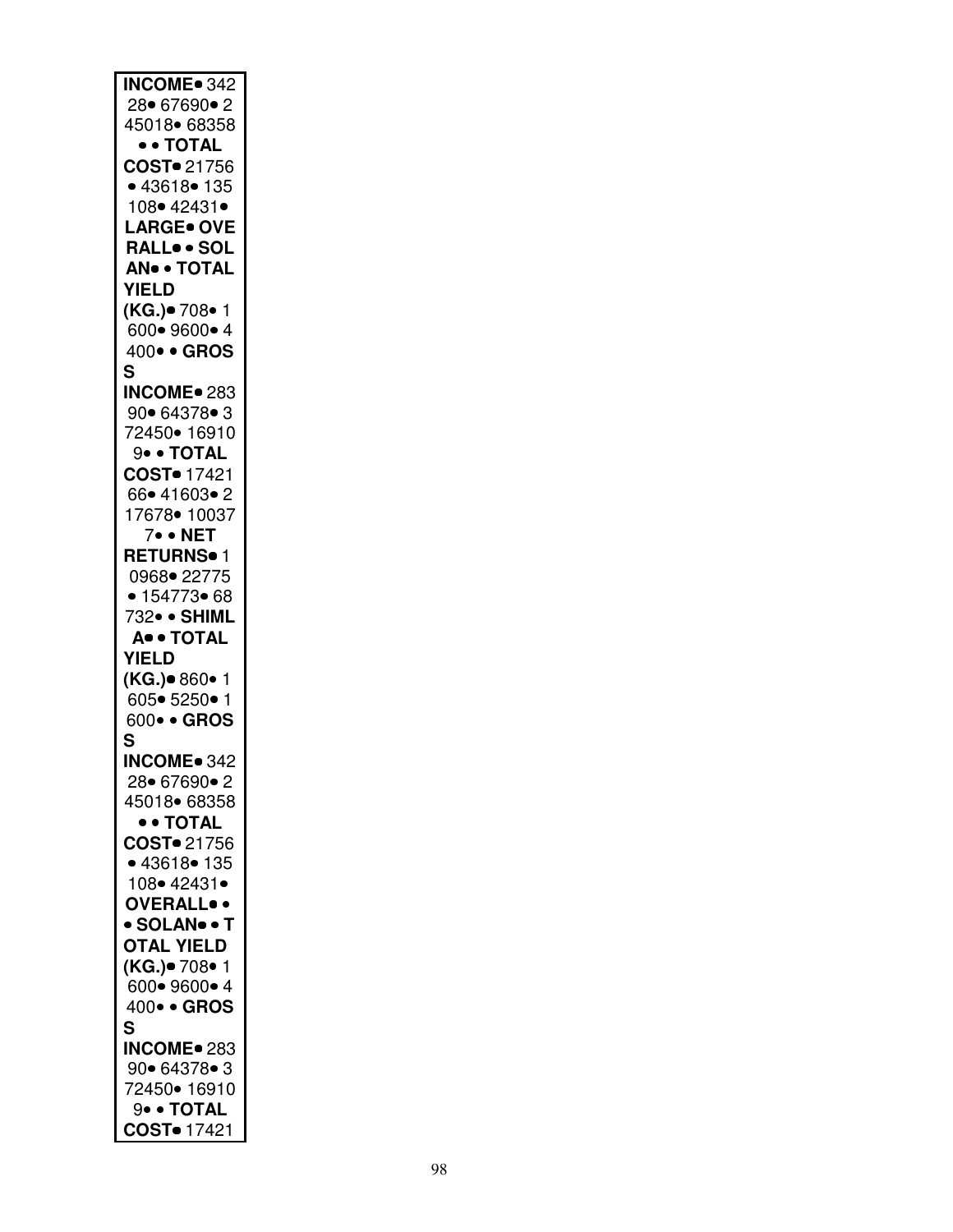| 66• 41603• 2                  |
|-------------------------------|
| 17678• 10037                  |
| 7• • NET                      |
| RETURNS• 1                    |
| 0968• 22775                   |
| • 154773• 68                  |
| 732• • SHIML                  |
| A. + TOTAL                    |
| <b>YIELD</b>                  |
|                               |
| (KG.)• 860• 1                 |
| 605• 5250• 1                  |
| 600 · GROS                    |
| S                             |
| <b>INCOME</b> 342             |
| 28 67690 • 2                  |
| 45018• 68358                  |
| • • TOTAL                     |
| COST = 21756<br>• 43618 = 135 |
|                               |
| 108• 42431•                   |
| <b>SOLAN® • TO</b>            |
| <b>TAL YIELD</b>              |
| (KG.)• 708• 1                 |
|                               |
| 600• 9600• 4                  |
| 400 · GROS                    |
| S                             |
| <b>INCOME</b> 283             |
| 90• 64378• 3                  |
| 72450• 16910                  |
| 9• • TOTAL                    |
| COST <sup>o</sup> 17421       |
| 66• 41603• 2                  |
| 17678• 10037                  |
| 7• • NET                      |
| <b>RETURNS</b> <sup>1</sup>   |
| 0968 22775                    |
| • 154773• 68                  |
|                               |
| 732• • SHIML                  |
| A. · TOTAL                    |
| <b>YIELD</b>                  |
| (KG.)• 860• 1                 |
| 605• 5250• 1                  |
| 600 · GROS                    |
| S                             |
| <b>INCOME</b> 342             |
| 28• 67690• 2                  |
| 45018• 68358                  |
| • • TOTAL                     |
|                               |
|                               |
| COST <sup>o</sup> 21756       |
| • 43618• 135                  |
| 108• 42431•<br>• TOTAL        |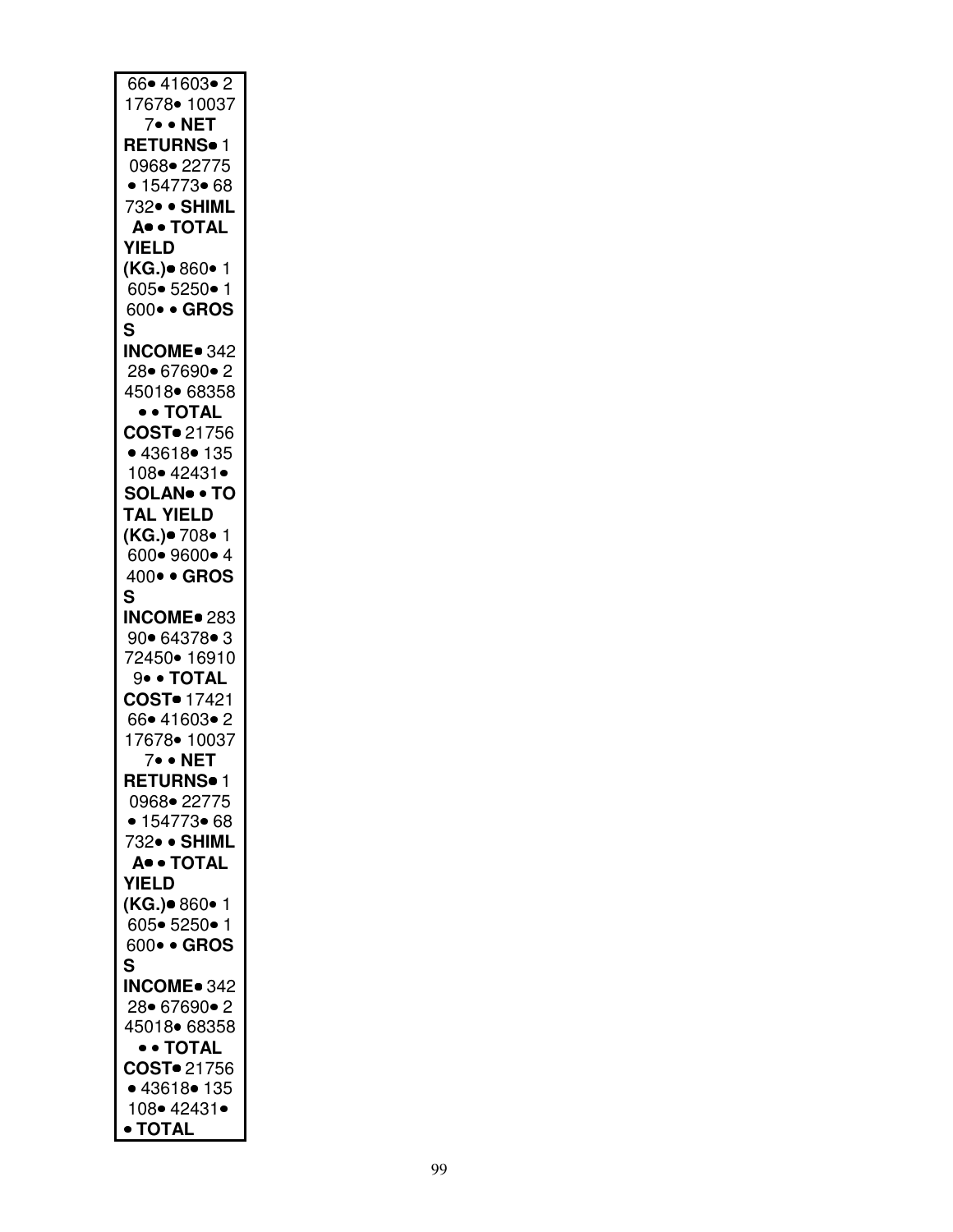| <b>YIELD</b>                |
|-----------------------------|
|                             |
| <b>(KG.)</b> ● 708● 1       |
| 600 • 9600 • 4              |
|                             |
| 400 · GROS                  |
| S                           |
|                             |
| <b>INCOME</b> 283           |
| 90• 64378• 3                |
|                             |
| 72450• 16910                |
| 9 · TOTAL                   |
|                             |
| COST. 17421                 |
| 66● 41603● 2                |
|                             |
| 17678• 10037                |
| 7• • NET                    |
|                             |
| <b>RETURNS</b> <sup>1</sup> |
| 0968 - 22775                |
|                             |
| • 154773• 68                |
| 732• • SHIML                |
|                             |
| A. • TOTAL                  |
| <b>YIELD</b>                |
|                             |
| (KG.)• 860• 1               |
| 605 • 5250 • 1              |
|                             |
| 600 · GROS                  |
| S                           |
|                             |
| <b>INCOME</b> 342           |
| 28 67690 • 2                |
|                             |
| 45018• 68358                |
| • • TOTAL                   |
|                             |
| COST. 21756                 |
| • 43618• 135                |
| 108 • 42431 •               |
|                             |
| <b>TOTAL</b>                |
| <b>YIELD</b>                |
|                             |
| (KG.)● 708● 1               |
| 600 • 9600 • 4              |
|                             |
| 400 · GROS                  |
| S                           |
|                             |
| <b>INCOME</b> 283           |
| 90• 64378• 3                |
|                             |
| 72450• 16910                |
| 9• • TOTAL                  |
|                             |
| COST <sup>o</sup> 17421     |
| 66 • 41603 • 2              |
|                             |
| 17678• 10037                |
| 7. • NET                    |
| <b>RETURNS</b> <sup>1</sup> |
|                             |
| 0968• 22775                 |
| • 154773• 68                |
|                             |
| 732• • SHIML                |
| A. • TOTAL                  |
|                             |
| <b>YIELD</b>                |
| (KG.)• 860• 1               |
|                             |
| 605 5250 1                  |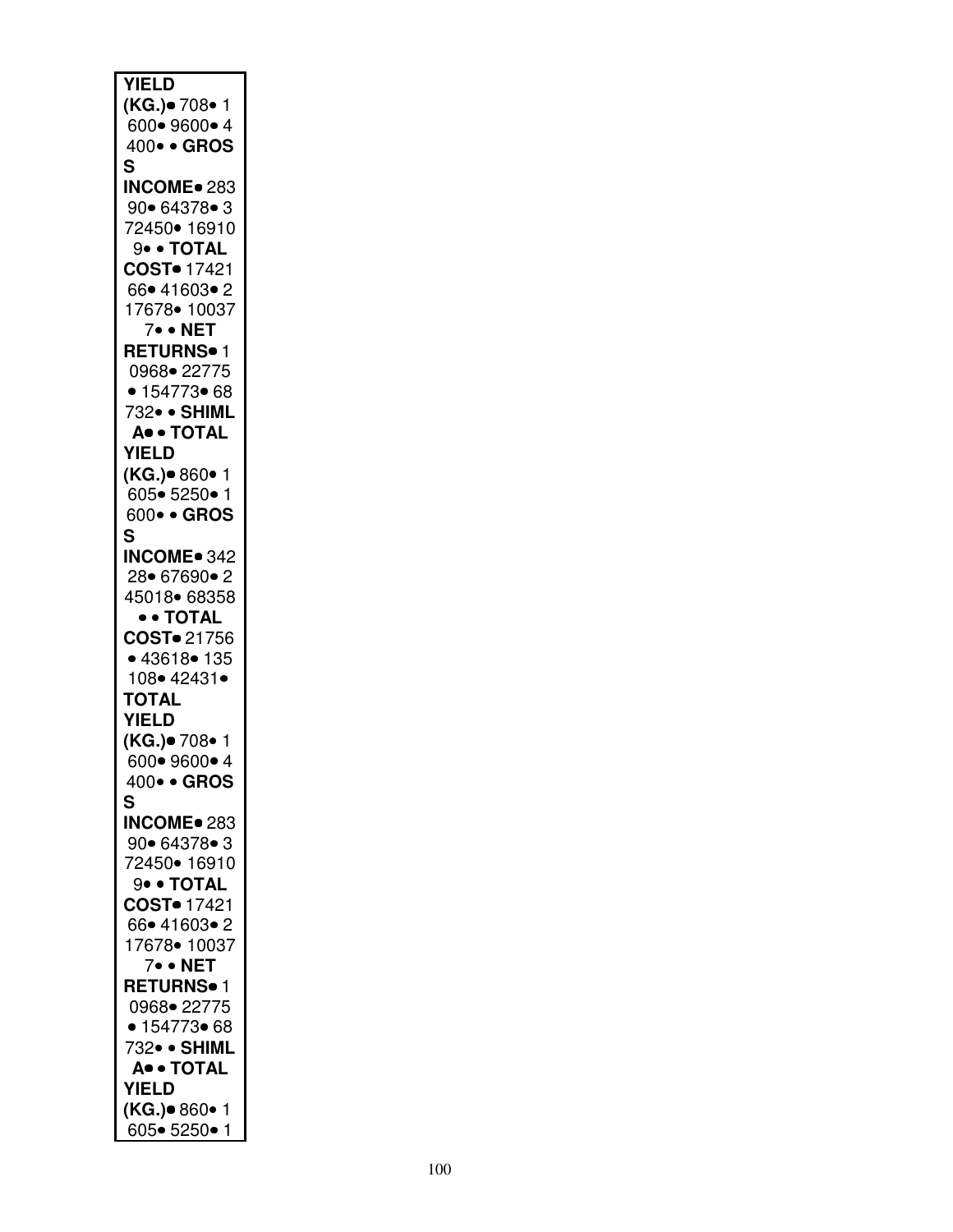| 600 · GROS                  |
|-----------------------------|
| S                           |
| <b>INCOME</b> 342           |
|                             |
| 28• 67690• 2                |
| 45018 68358                 |
| • • TOTAL                   |
| COST. 21756                 |
|                             |
| • 43618• 135                |
| 108• 42431•                 |
| 708• 1600• 9                |
| 600•4400••                  |
| 1600 • 9600 •               |
| 9600• 4400•                 |
|                             |
| 4400 · GRO                  |
| SS                          |
| <b>INCOME</b> 283           |
| 90• 64378• 3                |
| 72450• 16910                |
| 9• • TOTAL                  |
|                             |
| <b>COST</b> 17421           |
| 66• 41603• 2                |
| 17678• 10037                |
| 7• • NET                    |
| <b>RETURNS</b> • 1          |
|                             |
| 0968• 22775                 |
| • $154773$ 68               |
| 732• • SHIML                |
| A. • TOTAL                  |
| <b>YIELD</b>                |
|                             |
| ( <b>KG.)</b> ● 860● 1      |
| 605• 5250• 1                |
| 600 · GROS                  |
|                             |
|                             |
| S                           |
| <b>INCOME</b> 342           |
| 28• 67690• 2                |
| 45018 68358                 |
| • • TOTAL                   |
|                             |
| COST. 21756                 |
| • 43618• 135                |
| 108• 42431•                 |
| • GROSS                     |
| <b>INCOME</b> 283           |
|                             |
| 90• 64378• 3                |
| 72450• 16910                |
| 9• • TOTAL                  |
| COST <sup>o</sup> 17421     |
| 66• 41603• 2                |
|                             |
| 17678• 10037                |
| 7• • NET                    |
| <b>RETURNS</b> • 1          |
| 0968• 22775<br>• 154773• 68 |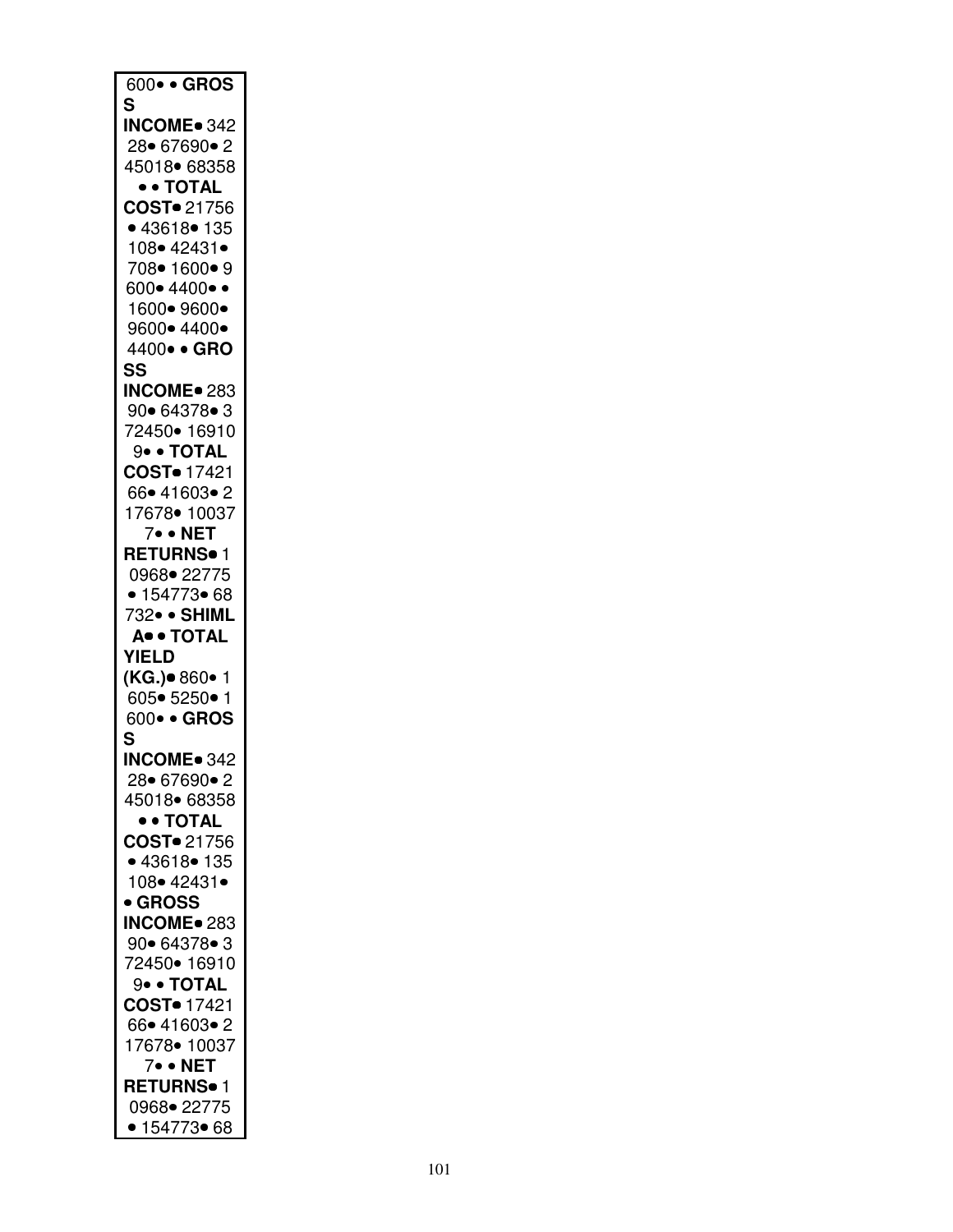| 732 · SHIML                   |
|-------------------------------|
|                               |
| A. + TOTAL                    |
| <b>YIELD</b>                  |
| (KG.)• 860• 1                 |
| 605• 5250• 1                  |
|                               |
| 600 · GROS                    |
| S                             |
| <b>INCOME</b> 342             |
| 28 67690 • 2                  |
|                               |
| 45018 68358                   |
| • • TOTAL                     |
| COST. 21756                   |
| • 43618• 135                  |
| 108• 42431•                   |
|                               |
| <b>GROSS</b>                  |
| <b>INCOME</b> 283             |
| 90• 64378• 3                  |
| 72450• 16910                  |
|                               |
| 9• • TOTAL                    |
| COST <sup>o</sup> 17421       |
| 66• 41603• 2                  |
| 17678 • 10037                 |
| 7• • NET                      |
|                               |
| RETURNS <sup>•</sup> 1        |
| 0968• 22775                   |
| • $154773$ 68                 |
|                               |
|                               |
| 732• • SHIML                  |
| A. + TOTAL                    |
| <b>YIELD</b>                  |
|                               |
| (KG.)● 860● 1                 |
| 605• 5250• 1                  |
| 600 · GROS                    |
| S                             |
| <b>INCOME</b> 342             |
|                               |
| 28• 67690• 2                  |
| 45018• 68358                  |
| • • TOTAL                     |
| COST <sup>o</sup> 21756       |
| • 43618 • 135                 |
|                               |
| 108• 42431•                   |
| 28390• 64378                  |
| • 372450 • 16                 |
| 9109• • TOTA                  |
| Ĺ                             |
|                               |
| <b>COST</b> 17421             |
| 66• 41603• 2                  |
| 17678 • 10037                 |
| 7• • NET                      |
|                               |
| RETURNS <sup>•</sup> 1        |
| 0968• 22775                   |
| • $154773$ 68<br>732• • SHIML |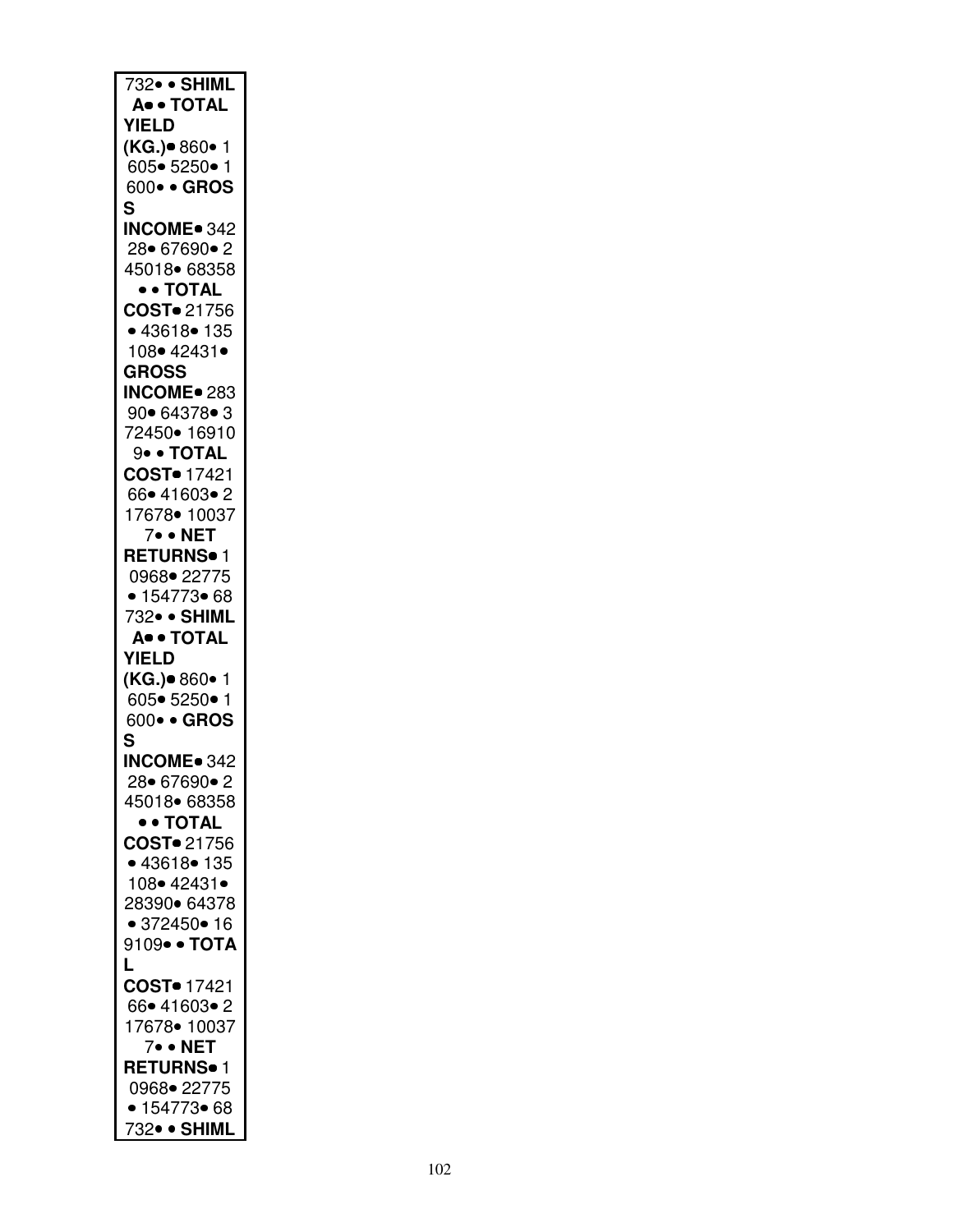| A. TOTAL                    |
|-----------------------------|
|                             |
| <b>YIELD</b>                |
|                             |
| ( <b>KG.)</b> ● 860● 1      |
| 605• 5250• 1                |
|                             |
| 600 · GROS                  |
|                             |
| S                           |
| <b>INCOME</b> 342           |
|                             |
| 28• 67690• 2                |
|                             |
| 45018• 68358                |
| • • TOTAL                   |
|                             |
| COST. 21756                 |
|                             |
| • 43618• 135                |
|                             |
| 108• 42431•                 |
| 64378• 37245                |
|                             |
| $0 - 169109 -$              |
|                             |
| 372450• 1691                |
| 09• • TOTAL                 |
|                             |
| COST <sup>o</sup> 17421     |
|                             |
| 66• 41603• 2                |
|                             |
| 17678 • 10037               |
| 7. • NET                    |
|                             |
| RETURNS• 1                  |
|                             |
| 0968• 22775                 |
| • 154773• 68                |
|                             |
| 732• • SHIML                |
|                             |
| A. · TOTAL                  |
| <b>YIELD</b>                |
|                             |
|                             |
| (KG.) <sup>•</sup> 860• 1   |
| 605• 5250• 1                |
|                             |
| 600• • GROS                 |
| S                           |
|                             |
| <b>INCOME</b> 342           |
|                             |
| 28 67690 2                  |
|                             |
| 45018• 68358                |
| • • TOTAL                   |
|                             |
| COST. 21756                 |
| • 43618• 135                |
|                             |
| 108• 42431•                 |
|                             |
| 169109• • TO                |
|                             |
| <b>TAL</b>                  |
|                             |
|                             |
| COST <sup>o</sup> 17421     |
|                             |
| 66• 41603• 2                |
| 17678• 10037                |
|                             |
| 7• • NET                    |
|                             |
| <b>RETURNS</b> <sup>1</sup> |
| 0968• 22775                 |
|                             |
| • 154773• 68                |
|                             |
| 732• • SHIML                |
|                             |
| A. + TOTAL                  |
| <b>YIELD</b>                |
|                             |
| (KG.)• 860• 1               |
| 605• 5250• 1                |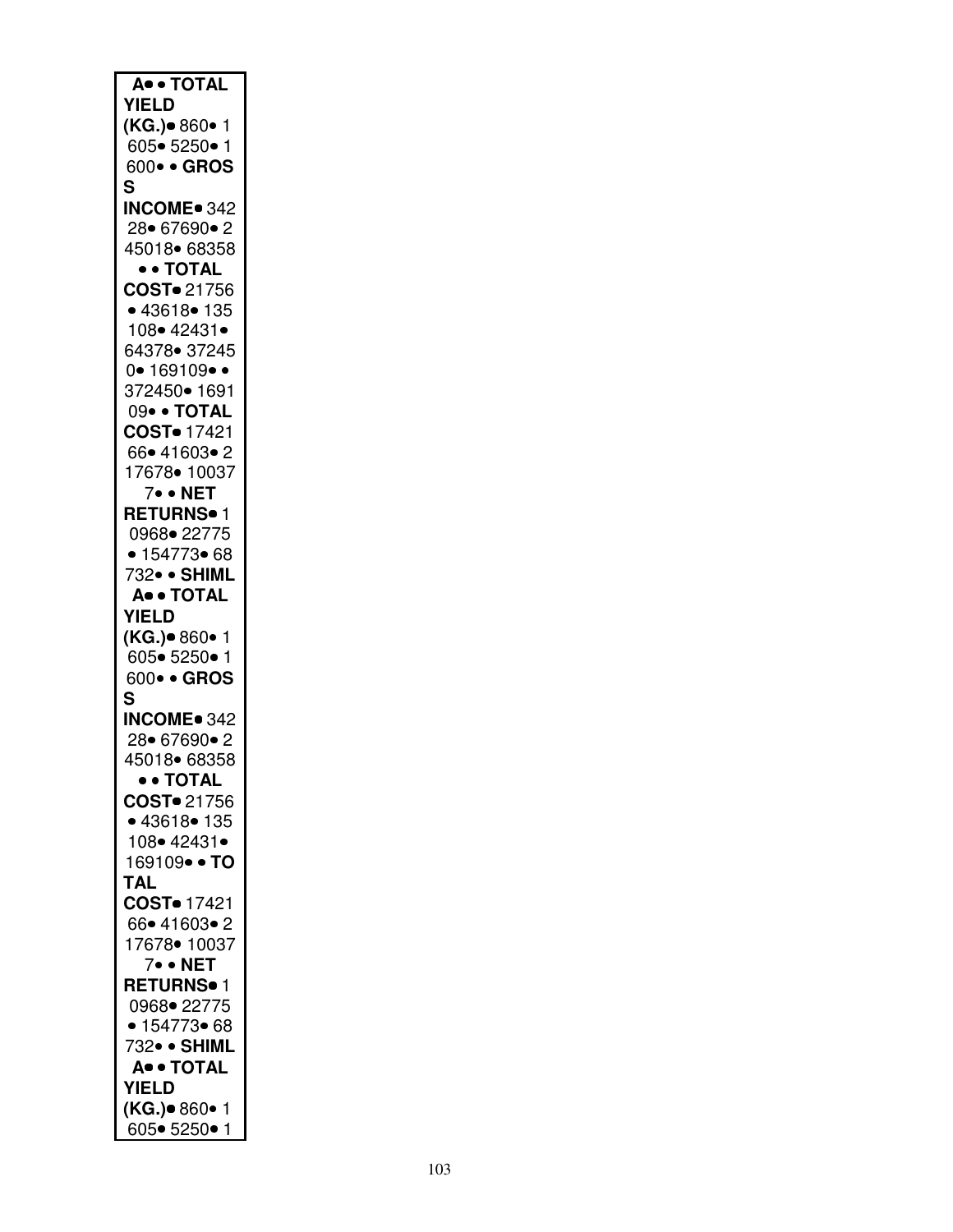| 600 · GROS              |
|-------------------------|
| S                       |
| <b>INCOME</b> 342       |
| 28 67690 • 2            |
| 45018 68358             |
| • • TOTAL               |
|                         |
| COST <sup>•</sup> 21756 |
| • 43618• 135            |
| 108• 42431•             |
| $\bullet$ TOTAL         |
| COST <sup>o</sup> 17421 |
| 66• 41603• 2            |
| 17678• 10037            |
| 7. • NET                |
|                         |
| RETURNS <sup>o</sup> 1  |
| 0968 22775              |
| • 154773• 68            |
| 732• • SHIML            |
| A. TOTAL                |
| <b>YIELD</b>            |
|                         |
| (KG.)• 860• 1           |
| 605• 5250• 1            |
| 600 · GROS              |
| S                       |
| <b>INCOME</b> 342       |
| 28 67690 2              |
| 45018• 68358            |
|                         |
| $\bullet$ + TOTAL       |
| COST. 21756             |
| • 43618 • 135           |
| 108• 42431•             |
| <b>TOTAL</b>            |
| COST <sup>o</sup> 17421 |
| 66● 41603● 2            |
|                         |
| 17678 • 10037           |
| 7. • NET                |
| RETURNS <sup>.</sup> 1  |
| 0968• 22775             |
| • 154773• 68            |
| 732• • SHIML            |
| A. · TOTAL              |
|                         |
| <b>YIELD</b>            |
| ( <b>KG.)</b> ● 860● 1  |
| 605• 5250• 1            |
| 600 · GROS              |
| S                       |
| <b>INCOME</b> 342       |
| 28 67690 • 2            |
|                         |
| 45018 68358             |
| • • TOTAL               |
| COST. 21756             |
| • 43618• 135            |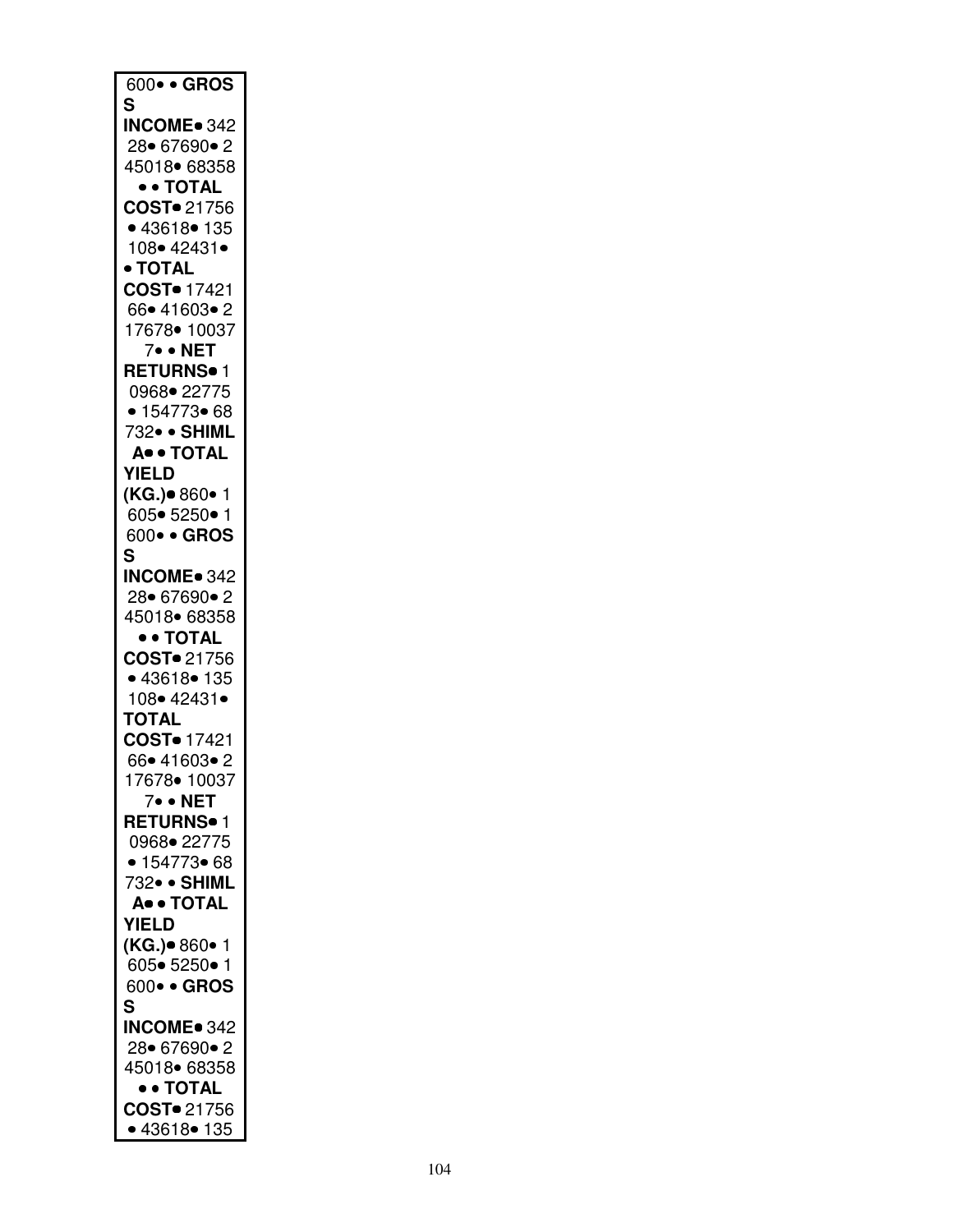| $108 - 42431$          |
|------------------------|
| 1742166• 416           |
| 03• 217678•            |
|                        |
| 41603•21767            |
| 8• 100377• •           |
| 217678• 1003           |
|                        |
| 77• • NET              |
| <b>RETURNS</b> • 1     |
| 0968• 22775            |
| • 154773• 68           |
|                        |
| 732• • SHIML           |
| A. TOTAL               |
| <b>YIELD</b>           |
|                        |
| ( <b>KG.)</b> ● 860● 1 |
| 605 • 5250 • 1         |
| 600 · GROS             |
|                        |
| S                      |
| <b>INCOME</b> 342      |
| 28• 67690• 2           |
|                        |
| 45018 68358            |
| • • TOTAL              |
| COST. 21756            |
|                        |
| • 43618• 135           |
| 108 • 42431 •          |
| 100377• • NE           |
|                        |
| Т                      |
| <b>RETURNS</b> • 1     |
| 0968• 22775            |
|                        |
| • 154773• 68           |
| 732• • SHIML           |
| A. TOTAL               |
| <b>YIELD</b>           |
|                        |
| (KG.) 860 · 1          |
| 605∙ 5250∙             |
| 600• • GROS            |
|                        |
| S                      |
| <b>INCOME</b> 342      |
| 28 67690 • 2           |
|                        |
| 45018 68358            |
| • • TOTAL              |
| COST. 21756            |
| • 43618• 135           |
|                        |
| 108• 42431•            |
| $\bullet$ NET          |
| <b>RETURNS</b> • 1     |
|                        |
| 0968• 22775            |
| • 154773• 68           |
| 732• • SHIML           |
|                        |
| A. OTAL                |
| <b>YIELD</b>           |
| (KG.)● 860● 1          |
|                        |
| 605• 5250• 1           |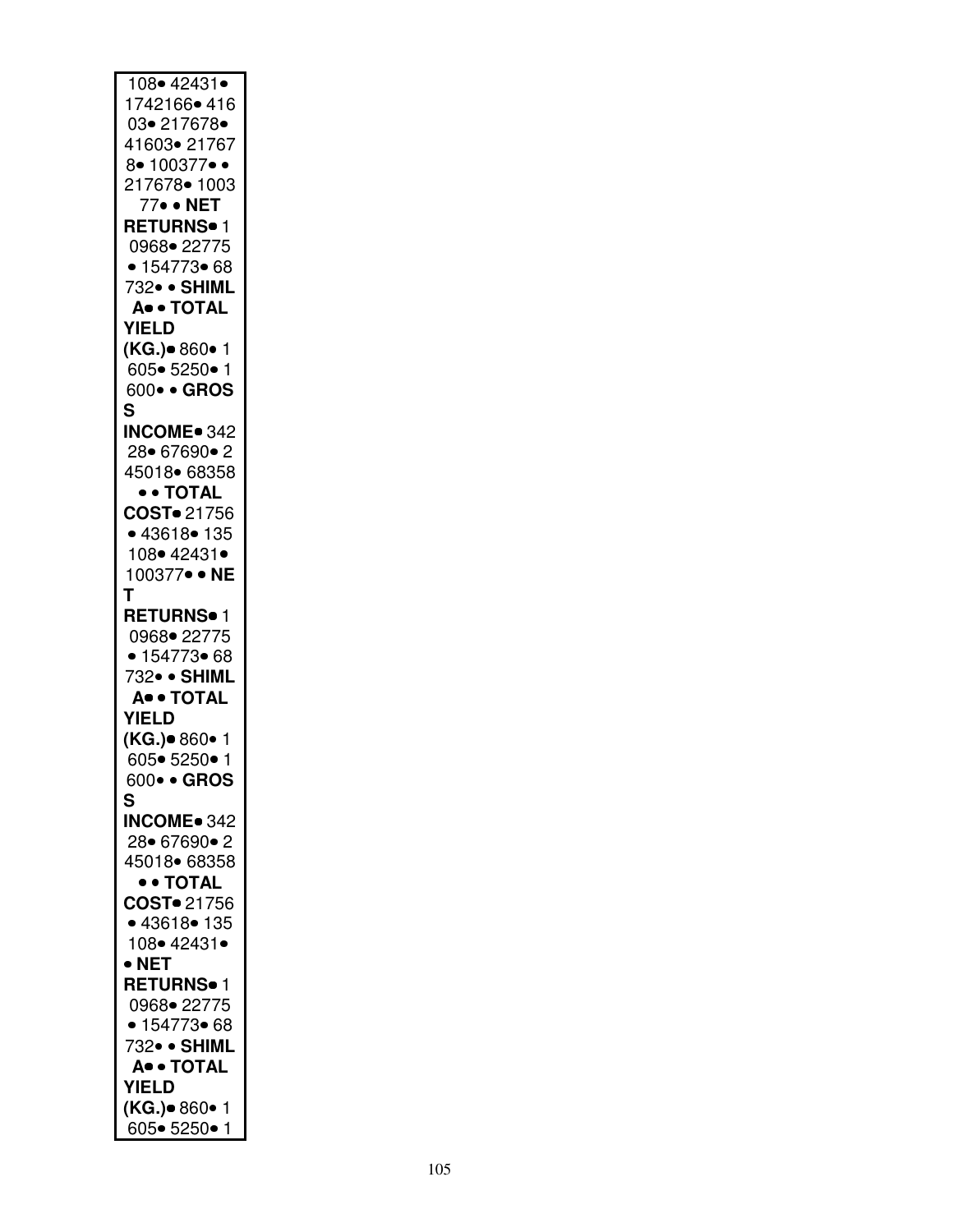| $600 \bullet \bullet$ GROS    |
|-------------------------------|
| S                             |
| <b>INCOME</b> 342             |
| 28• 67690• 2                  |
| 45018 68358                   |
| • • TOTAL                     |
| COST <sup>•</sup> 21756       |
| ● 43618● 135                  |
| 108• 42431•                   |
| <b>NET</b>                    |
| <b>RETURNS</b> • 1            |
| 0968• 22775                   |
| • 154773• 68                  |
| 732• • SHIML<br>A. • TOTAL    |
| <b>YIELD</b>                  |
|                               |
| (KG.)• 860• 1<br>605• 5250• 1 |
| 600 · GROS                    |
| S                             |
| <b>INCOME</b> 342             |
| 28 67690 • 2                  |
| 45018 68358                   |
| • • TOTAL                     |
| COST <sup>®</sup> 21756       |
| • 43618 • 135                 |
| 108• 42431•                   |
| 10968• 22775                  |
| • 154773•68                   |
| 732• • SHIML                  |
| A. TOTAL                      |
| <b>YIELD</b>                  |
| (KG.)● 860● 1                 |
| 605• 5250• 1                  |
| 600 · GROS                    |
| S                             |
| <b>INCOME</b> 342             |
| 28 67690 • 2                  |
| 45018 68358                   |
| • • TOTAL                     |
| COST. 21756                   |
| • 43618• 135                  |
| 108• 42431•                   |
| 22775• 15477                  |
| 3• 68732• • S                 |
| <b>HIMLA</b> • TO             |
| <b>TAL YIELD</b>              |
| (KG.)● 860 <mark>•</mark> 1   |
| 605• 5250• 1                  |
| 600 · GROS                    |
| S                             |
| <b>INCOME</b> 342             |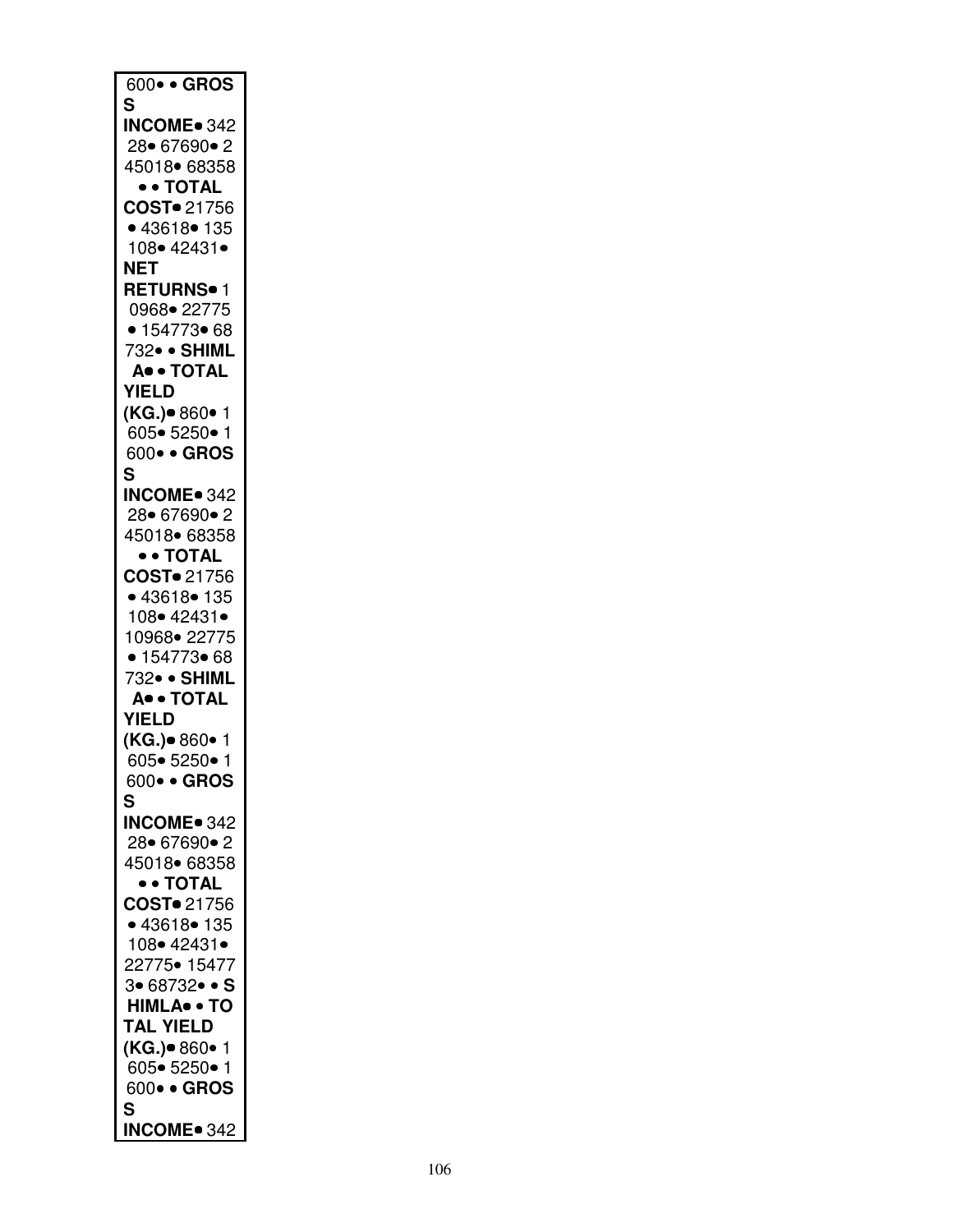| $28 \cdot 67690 \cdot 2$    |
|-----------------------------|
| 45018• 68358                |
|                             |
| • • TOTAL                   |
| COST. 21756                 |
|                             |
| • 43618• 135                |
| 108• 42431•                 |
|                             |
| 154773• 6873                |
| 2• • SHIMLA                 |
|                             |
| $\bullet\ \texttt{+}$ Total |
| <b>YIELD</b>                |
|                             |
| (KG.)• 860• 1               |
| 605 • 5250 • 1              |
|                             |
| 600 · GROS                  |
| S                           |
|                             |
| <b>INCOME</b> 342           |
| 28 67690 • 2                |
|                             |
| 45018• 68358                |
| • • TOTAL                   |
|                             |
| COST. 21756                 |
| • 43618• 135                |
|                             |
| 108• 42431•                 |
| 68732• • SHI                |
|                             |
| MLA <sup>®</sup> • TOTA     |
| L YIELD                     |
|                             |
| (KG.)• 860• 1               |
| 605 • 5250 • 1              |
|                             |
| 600 · GROS                  |
|                             |
|                             |
| S                           |
| <b>INCOME</b> 342           |
|                             |
| 28 67690 • 2                |
| 45018 68358                 |
|                             |
| $\bullet$ + TOTAL           |
| COST <sup>o</sup> 21756     |
|                             |
| • 43618• 135                |
| 108• 42431•                 |
|                             |
| • SHIMLA• •                 |
| SHIMLA• • T                 |
|                             |
| <b>OTAL YIELD</b>           |
| (KG.)• 860• 1               |
|                             |
| 605 • 5250 • 1              |
| 600 · GROS                  |
|                             |
| S                           |
| <b>INCOME</b> 342           |
|                             |
| 28 67690 • 2                |
| 45018 68358                 |
|                             |
| • • TOTAL                   |
| COST. 21756                 |
|                             |
| • 43618 • 135               |
| 108• 42431•                 |
|                             |
| • TOTAL                     |
| <b>YIELD</b>                |
| (KG.)• 860• 1               |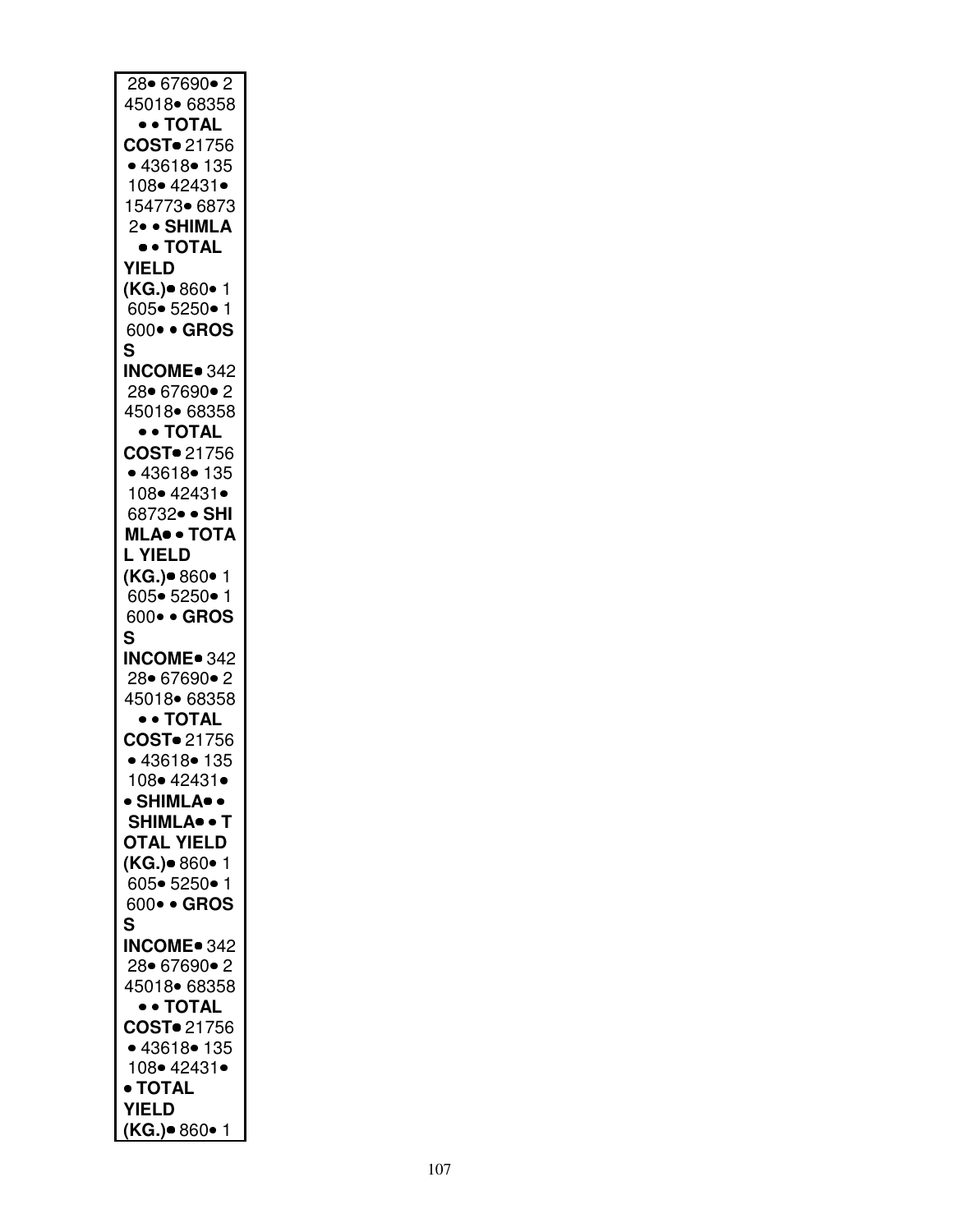| 605• 5250• 1                |
|-----------------------------|
|                             |
| 600 · GROS                  |
| S                           |
| <b>INCOME</b> 342           |
|                             |
| 28 67690 • 2                |
| 45018 68358                 |
|                             |
| $\bullet$ + TOTAL           |
| COST. 21756                 |
| • 43618• 135                |
|                             |
| 108• 42431•                 |
| <b>TOTAL</b>                |
| <b>YIELD</b>                |
|                             |
| (KG.)• 860• 1               |
| 605• 5250• 1                |
|                             |
| 600 · GROS                  |
| S                           |
|                             |
| <b>INCOME</b> 342           |
| 28 67690 • 2                |
| 45018 68358                 |
|                             |
| • • TOTAL                   |
| COST <sup>o</sup> 21756     |
| • 43618• 135                |
|                             |
| 108• 42431•                 |
| 860• 1605• 5                |
|                             |
| 250• 1600• •                |
| 1605• 5250•                 |
|                             |
| 5250• 1600•                 |
|                             |
| 1600 · GRO                  |
|                             |
| SS                          |
| <b>INCOME</b> 342           |
|                             |
| 28 67690 • 2                |
| 45018• 68358                |
|                             |
| • • TOTAL                   |
| COST. 21756                 |
| • 43618• 135                |
|                             |
| 108• 42431•                 |
| <b>GROSS</b>                |
| <b>INCOME</b> 342           |
|                             |
| 28 67690 • 2                |
| 45018 68358                 |
|                             |
| • • TOTAL                   |
| COST <sup>o</sup> 21756     |
| • 43618• 135                |
|                             |
| 108• 42431•                 |
| <b>GROSS</b>                |
|                             |
| <b>INCOME</b> 342           |
| 28 67690 • 2                |
| 45018 68358                 |
|                             |
| • • TOTAL                   |
| COST. 21756                 |
|                             |
| • 43618 • 135               |
| 108• 42431•<br>34228• 67690 |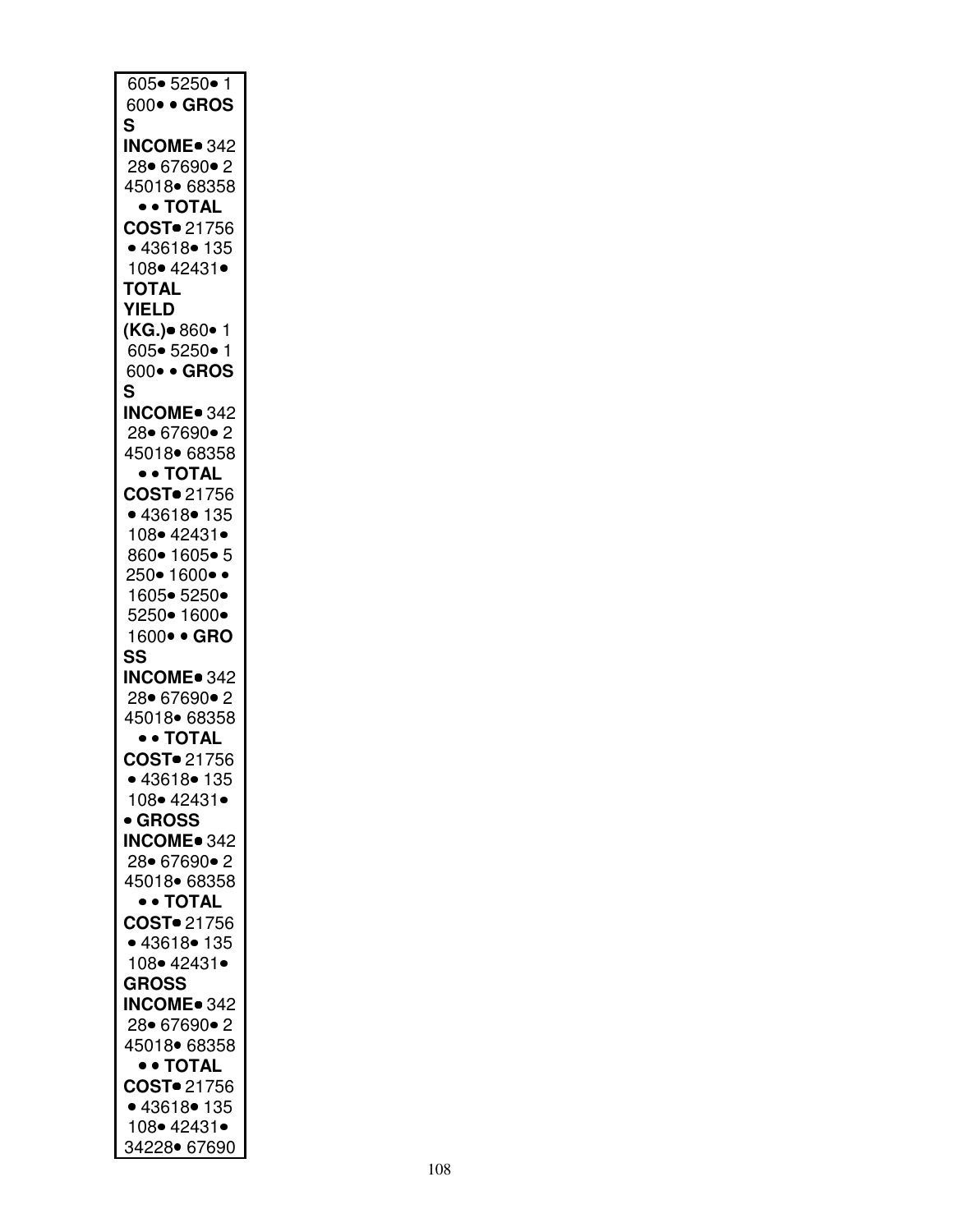| • 245018 • 68           |
|-------------------------|
| 358• • TOTAL            |
| COST. 21756             |
| • 43618 • 135           |
| 108• 42431•             |
|                         |
| 67690● 24501            |
| 8 • 68358 • T           |
| <b>OTAL</b>             |
| COST. 21756             |
| • 43618• 135            |
| 108• 42431•             |
| 245018• 6835            |
| 8 · TOTAL               |
| COST <sup>o</sup> 21756 |
| • 43618 • 135           |
| 108• 42431•             |
| 68358• • TOT            |
| AL                      |
| COST. 21756             |
|                         |
| • 43618• 135            |
| 108• 42431•             |
| • TOTAL                 |
| COST. 21756             |
| • 43618• 135            |
| 108• 42431•             |
| <b>TOTAL</b>            |
| COST. 21756             |
| • 43618• 135            |
| 108• 42431•             |
| 21756• 43618            |
| • 135108 • 42           |
|                         |
| 431 · NET               |
| RETURNS <sup>o</sup> 1  |
| 2472• 24072             |
| • 109910 • 25           |
| 927• • OVER             |
| <b>ALL TOTA</b>         |
| <b>L YIELD</b>          |
| (KG.)• 800• 1           |
| 600 • 9094 • 3          |
| 171• • GROS             |
| S                       |
| INCOME <sup>®</sup> 310 |
|                         |
| 44 66301 • 3            |
| 57458• 12593            |
| 0. TOTAL                |
| COST <sup>o</sup> 19395 |
| • 42773• 207            |
| 965• 75544•             |
| 43618• 13510            |
| 8. 42431. N             |
| ET                      |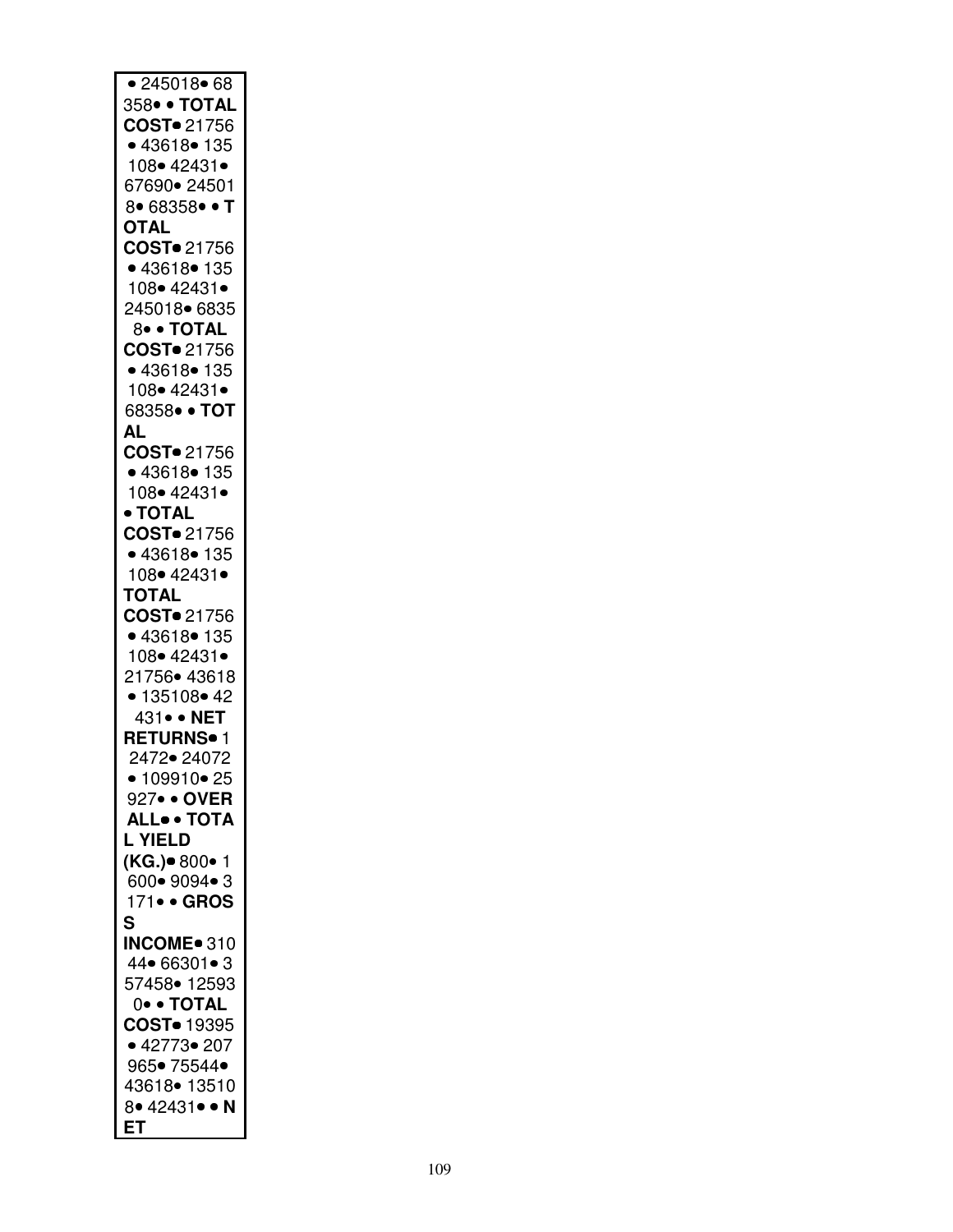| RETURNS <sup>.1</sup>   |
|-------------------------|
| 2472• 24072             |
| • $109910$ $25$         |
|                         |
| 927• • OVER             |
| <b>ALL. TOTA</b>        |
| <b>L YIELD</b>          |
| (KG.)• 800• 1           |
| 600• 9094• 3            |
| 171• • GROS             |
| S                       |
| INCOME <sup>®</sup> 310 |
|                         |
| 44 66301 • 3            |
| 57458• 12593            |
| 0. TOTAL                |
| COST <sup>o</sup> 19395 |
| • 42773 • 207           |
| 965• 75544•             |
| 135108 4243             |
|                         |
| 1. • NET                |
| <b>RETURNS</b> • 1      |
| 2472• 24072             |
| • $109910$ $25$         |
| 927• • OVER             |
| <b>ALL. TOTA</b>        |
|                         |
| <b>L YIELD</b>          |
| (KG.)• 800• 1           |
| 600 • 9094 • 3          |
| 171• • GROS             |
| S                       |
| INCOME <sup>®</sup> 310 |
| 44 66301 • 3            |
|                         |
| 57458• 12593            |
| 0. TOTAL                |
| COST <sup>•</sup> 19395 |
| • 42773• 207            |
| 965• 75544•             |
| 42431 · NET             |
| RETURNS <sup>•</sup> 1  |
| 2472• 24072             |
|                         |
| • 109910 • 25           |
| 927• • OVER             |
| <b>ALL. TOTA</b>        |
| L YIELD                 |
| (KG.)• 800• 1           |
| 600• 9094• 3            |
| 171• • GROS             |
|                         |
| S                       |
| INCOME <sup>®</sup> 310 |
| 44• 66301• 3            |
| 57458• 12593            |
| 0• • TOTAL              |
| COST <sup>o</sup> 19395 |
|                         |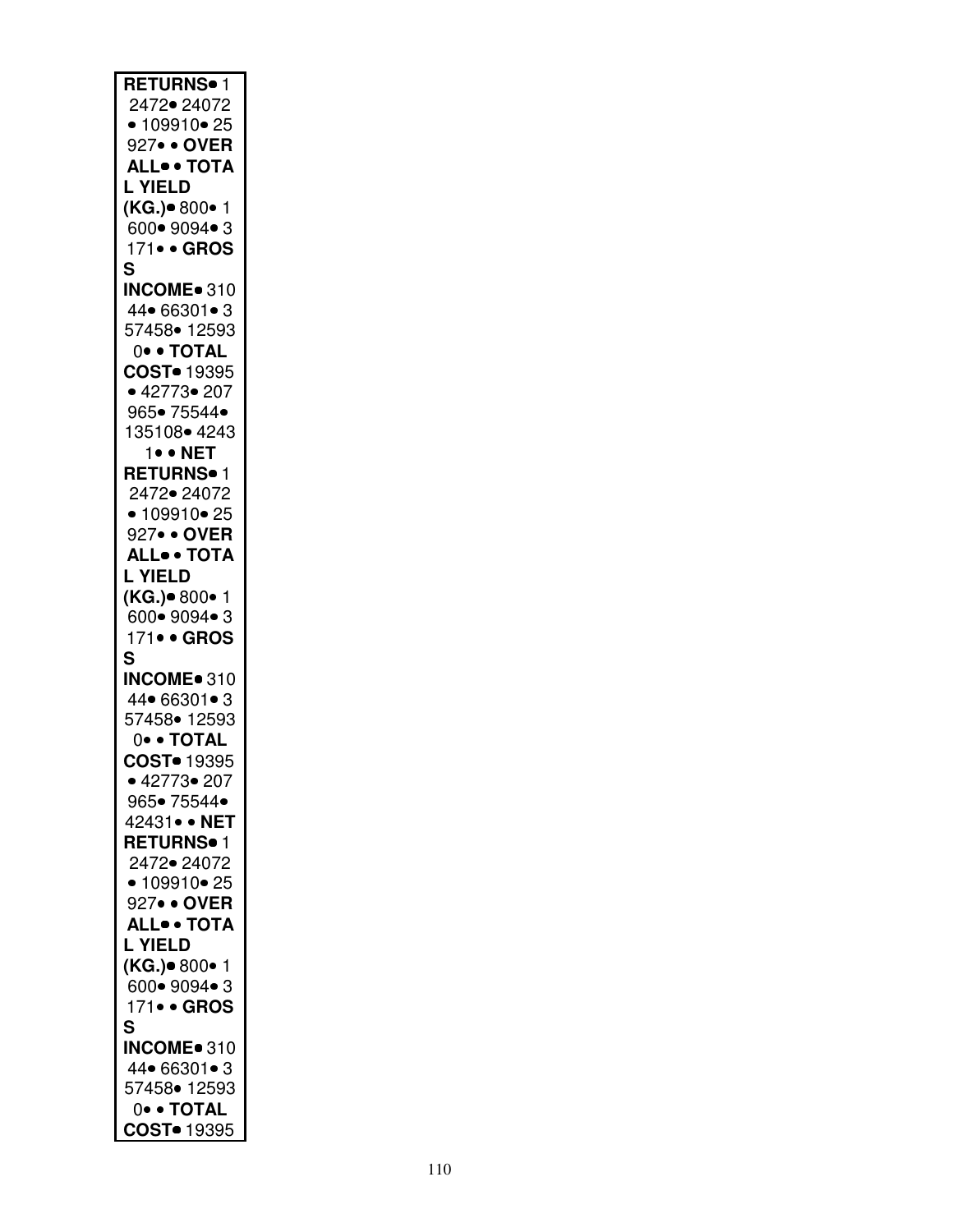| • 42773• 207              |
|---------------------------|
| 965• 75544•               |
| $\bullet$ NET             |
| <b>RETURNS</b> • 1        |
| 2472• 24072               |
| • 109910 • 25             |
| 927• • OVER               |
| <b>ALL. TOTA</b>          |
|                           |
| <b>L YIELD</b>            |
| (KG.)• 800• 1             |
| 600• 9094• 3              |
| 171• • GROS               |
| S                         |
| <b>INCOME</b> 310         |
| 44 66301 • 3              |
| 57458• 12593              |
| 0• • TOTAL                |
| COST <sup>o</sup> 19395   |
| • 42773 • 207             |
| 965• 75544•               |
|                           |
| <b>NET</b>                |
| RETURNS <sup>•</sup> 1    |
| 2472• 24072               |
| • 109910 • 25             |
| 927• • OVER               |
| <b>ALL. TOTA</b>          |
| <b>L YIELD</b>            |
| (KG.)• 800• 1             |
| 600• 9094• 3              |
| 171• • GROS               |
| S                         |
|                           |
| INCOME <sup>®</sup> 310   |
| 44 66301 • 3              |
| 57458• 12593              |
| $0 \bullet \bullet$ TOTAL |
| COST <sup>o</sup> 19395   |
| • 42773• 207              |
| 965• 75544•               |
| 12472• 24072              |
|                           |
|                           |
| • 109910 • 25             |
| 927• • OVER               |
| <b>ALL</b> ·· TOTA        |
| <b>L YIELD</b>            |
| (KG.)• 800• 1             |
| 600 • 9094 • 3            |
| 171• • GROS               |
| S                         |
| <b>INCOME</b> 310         |
| 44 66301 • 3              |
|                           |
| 57458• 12593<br>0. TOTAL  |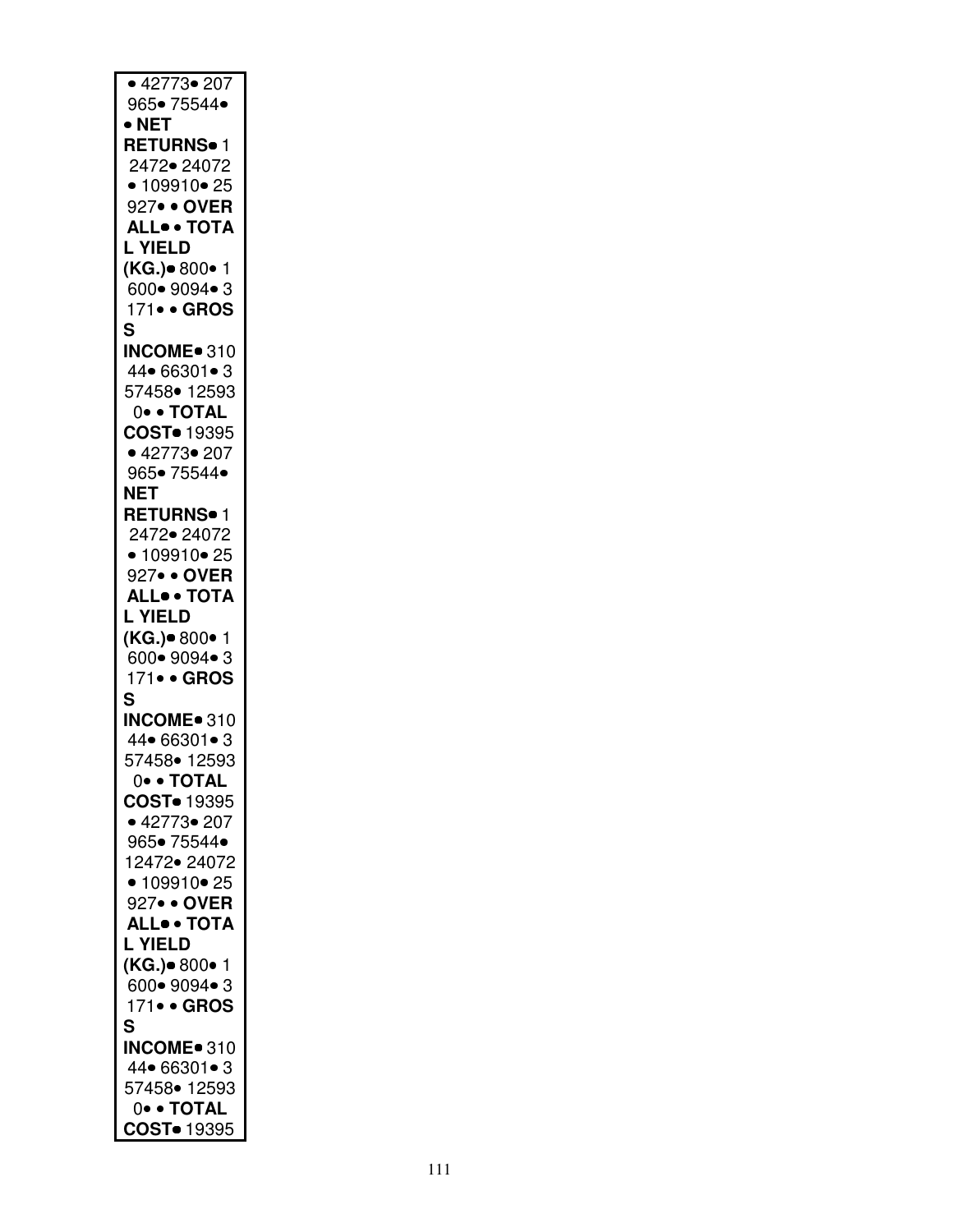| • 42773• 207                          |
|---------------------------------------|
|                                       |
| 965• 75544•                           |
| 24072• 10991                          |
| $0 \cdot 25927 \cdot \cdot \bullet$ O |
| <b>VERALL</b> .T                      |
|                                       |
| <b>OTAL YIELD</b>                     |
| (KG.)• 800• 1                         |
| 600 • 9094 • 3                        |
|                                       |
| 171• • GROS                           |
| S                                     |
| INCOME <sup>®</sup> 310               |
|                                       |
| 44 66301 • 3                          |
| 57458• 12593                          |
| 0. TOTAL                              |
|                                       |
| COST <sup>o</sup> 19395               |
| • 42773• 207                          |
| 965• 75544•                           |
| 109910• 2592                          |
|                                       |
|                                       |
| 7• • OVERAL<br>L• • TOTAL             |
| YIELD                                 |
|                                       |
| (KG.)• 800• 1                         |
| 600• 9094• 3                          |
| 171• • GROS                           |
|                                       |
| S                                     |
| INCOME <sup>®</sup> 310               |
| 44 66301 • 3                          |
|                                       |
| 57458• 12593                          |
| 0. TOTAL                              |
| COST <sup>o</sup> 19395               |
| • 42773• 207                          |
|                                       |
| 965• 75544•                           |
| 25927• • OVE                          |
| RALL <sup>.</sup> TOT                 |
|                                       |
| <b>AL YIELD</b>                       |
| ( <b>KG.)</b> ● 800● 1                |
| 600• 9094• 3                          |
|                                       |
| 171• • GROS                           |
| S                                     |
| INCOME <sup>®</sup> 310               |
| 44 66301 • 3                          |
|                                       |
| 57458• 12593                          |
| 0• • TOTAL                            |
| COST <sup>o</sup> 19395               |
|                                       |
| • 42773• 207                          |
| 965• 75544•                           |
| • OVERALL•                            |
|                                       |
| <b>OVERALL</b> .                      |
| • TOTAL                               |
| <b>YIELD</b>                          |
|                                       |
| (KG.)● 800● 1                         |
| 600• 9094• 3                          |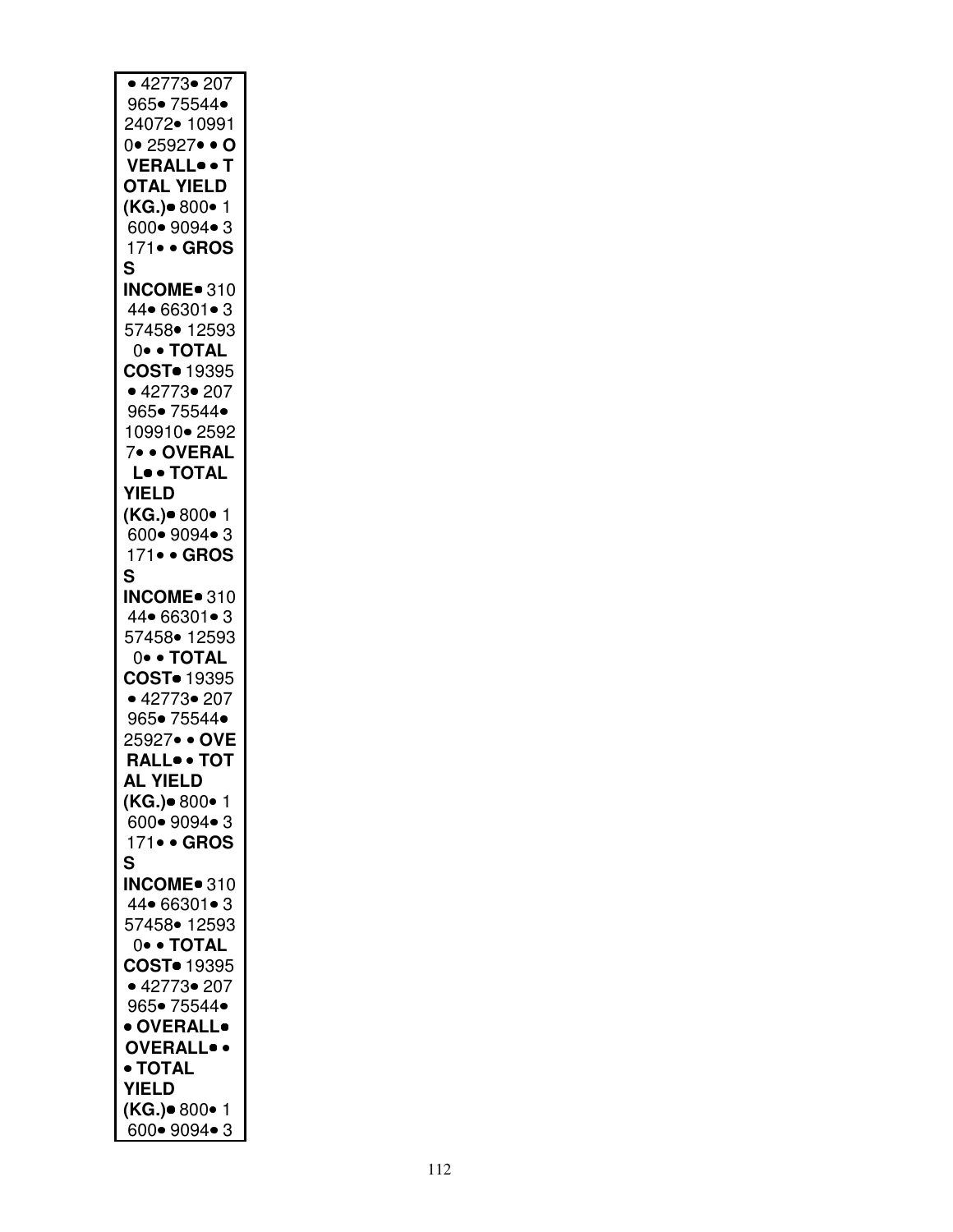| 171• • GROS                  |
|------------------------------|
| S                            |
| INCOME <sup>®</sup> 310      |
| $44 \cdot 66301 \cdot 3$     |
| 57458• 12593                 |
| 0• • TOTAL                   |
| COST <sup>o</sup> 19395      |
| • 42773• 207                 |
| 965• 75544•                  |
| <b>TOTAL</b>                 |
| <b>YIELD</b>                 |
| (KG.)• 800• 1                |
| 600• 9094• 3                 |
|                              |
| 171• • GROS                  |
| S                            |
| INCOME <sup>®</sup> 310      |
| 44 66301 • 3                 |
| 57458• 12593                 |
| 0. TOTAL                     |
| COST <sup>•</sup> 19395      |
| • 42773• 207                 |
| 965• 75544•                  |
| 800• 1600• 9                 |
| 094• 3171••                  |
| 1600 • 9094 •                |
| 9094• 3171•                  |
| 3171• • GRO                  |
| SS                           |
|                              |
|                              |
| INCOME <sup>®</sup> 310      |
| 44 66301 • 3                 |
| 57458• 12593                 |
| 0• • TOTAL                   |
| COST <sup>•</sup> 19395      |
| • 42773• 207                 |
| 965• 75544•                  |
| <b>• GROSS</b>               |
| INCOME <sup>®</sup> 310      |
| 44 66301 • 3                 |
| 57458• 12593                 |
|                              |
| 0. TOTAL                     |
| COST <sup>•</sup> 19395      |
| • 42773• 207                 |
| 965• 75544•                  |
| <b>GROSS</b>                 |
| INCOME <sup>®</sup> 310      |
| 44 66301 • 3                 |
| 57458 • 12593                |
| 0. TOTAL                     |
| COST <sup>o</sup> 19395      |
| • 42773• 207                 |
| 965• 75544•                  |
| 31044 66301<br>• 357458 • 12 |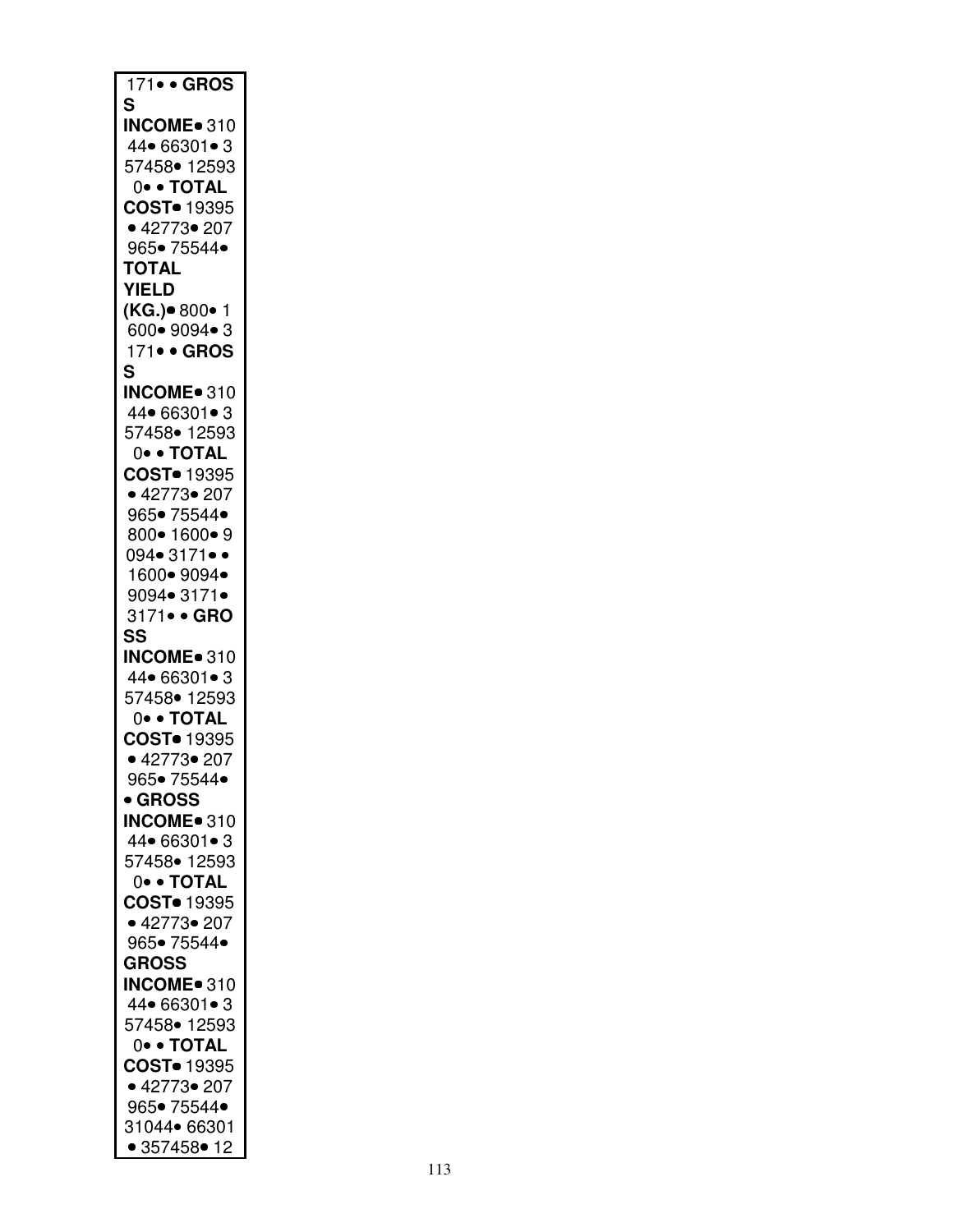| 5930 • TOTA                           |
|---------------------------------------|
| L                                     |
| COST <sup>•</sup> 19395               |
| • 42773• 207                          |
| 965• 75544•                           |
| 66301• 35745                          |
| 8• 125930• •                          |
| 357458• 1259                          |
| 30 · TOTAL<br>COST <sup>o</sup> 19395 |
| • 42773• 207                          |
| 965• 75544•                           |
| 125930• • TO                          |
| <b>TAL</b>                            |
| COST <sup>o</sup> 19395               |
| • 42773• 207                          |
| 965• 75544•                           |
| • TOTAL                               |
| COST <sup>o</sup> 19395               |
| • 42773• 207                          |
| 965• 75544•                           |
| <b>TOTAL</b>                          |
| COST <sup>o</sup> 19395               |
| • 42773• 207                          |
| 965• 75544•                           |
| 19395• 42773                          |
| • 207965• 75                          |
| 544 • NET                             |
| <b>RETURNS</b> • 1                    |
| 1649• 23528                           |
| • 149493• 50                          |
| 386••<br>42773• 20796                 |
| 5• 75544• • N                         |
| ЕT                                    |
| <b>RETURNS</b> • 1                    |
| 1649• 23528                           |
| • 149493• 50                          |
| 386••                                 |
| 207965• 7554                          |
| 4• • NET                              |
| <b>RETURNS</b> <sup>1</sup>           |
| 1649• 23528                           |
| • 149493• 50                          |
| 386••                                 |
| 75544 · NET                           |
| <b>RETURNS</b> • 1                    |
| 1649• 23528                           |
| • 149493• 50                          |
| 386••                                 |
| $\bullet$ NET                         |
| <b>RETURNS</b> • 1                    |
| 1649• 23528                           |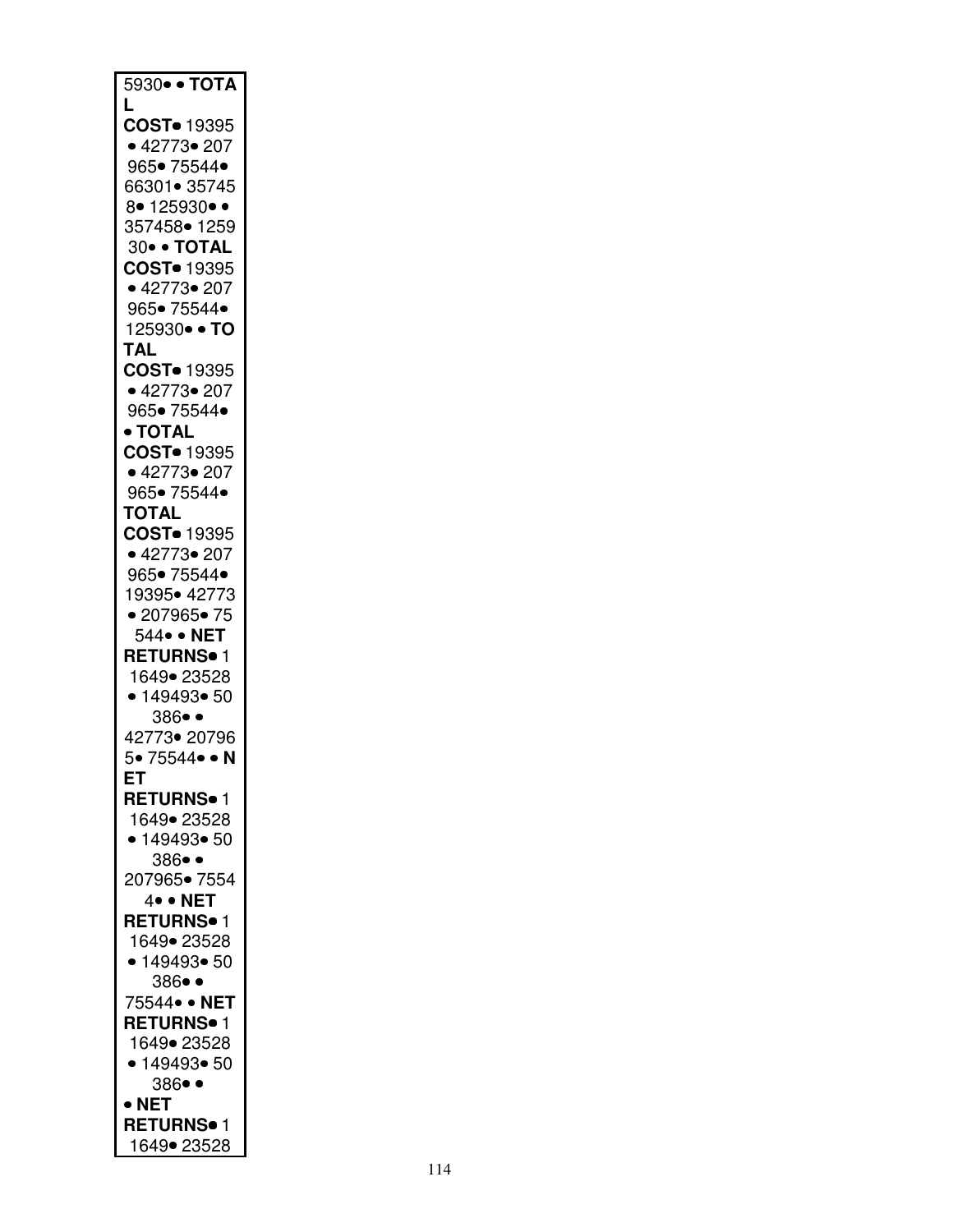| • 149493• 50<br>$386 \bullet \bullet$          |
|------------------------------------------------|
| NET                                            |
| <b>RETURNS</b> • 1<br>1649• 23528              |
| • 149493 • 50                                  |
| 386••                                          |
| 11649• 23528<br>• 149493• 50                   |
| 386• •                                         |
| 23528• 14949<br>3• 50386• •                    |
| 149493• 5038                                   |
| $6 \bullet \bullet$<br>$50386 \bullet \bullet$ |
|                                                |
|                                                |
| 7.12                                           |
| <b>OUTPUT</b>                                  |
| <b>INPUT RATIO</b>                             |
| The<br>output-                                 |
| ratios<br>input                                |
| have<br>been                                   |
| in<br>presented                                |
| Table 7.12 for                                 |
| different                                      |
| categories<br>οf                               |
| farmers<br>and                                 |
| over different                                 |
| The<br>costs.                                  |
| results<br>of                                  |
| analysis                                       |
| indicate<br>that                               |
| farmers<br>of                                  |
| Shimla<br>are                                  |
| more efficient                                 |
| of cost A and                                  |
| B<br>are                                       |
| considered                                     |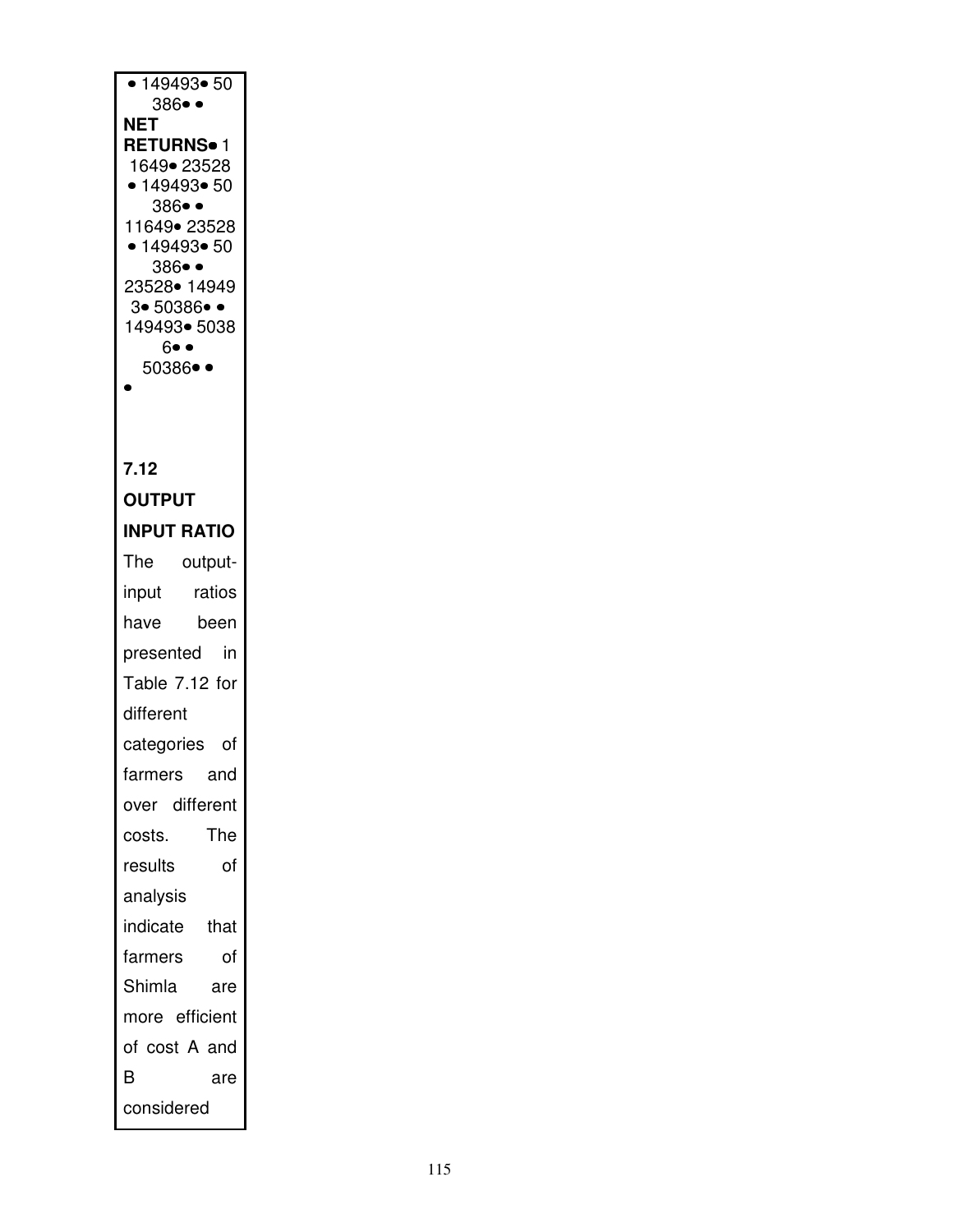| but if cost C is               |
|--------------------------------|
| taken in to                    |
| consideration                  |
| the farmers of                 |
| Solan<br>are                   |
| more efficient.                |
| The class<br>wise results      |
|                                |
| indicate that                  |
| small category                 |
| farmers are                    |
| most efficient                 |
| followed<br>by                 |
| medium and                     |
| large if costs                 |
| A and B are                    |
| considered.                    |
| large<br>The                   |
| farmers<br>are                 |
| most efficient                 |
| is cost C is                   |
| under                          |
| consideration.                 |
|                                |
|                                |
|                                |
|                                |
|                                |
|                                |
| <b>TABLE: 7.12</b>             |
| <b>OUTPUT-</b><br><b>INPUT</b> |
| <b>RATIOS.</b>                 |
| <b>COSTS• CA1</b>              |
| <b>EGORY</b>                   |
| <b>CATEGORY</b><br>•• SMALL•   |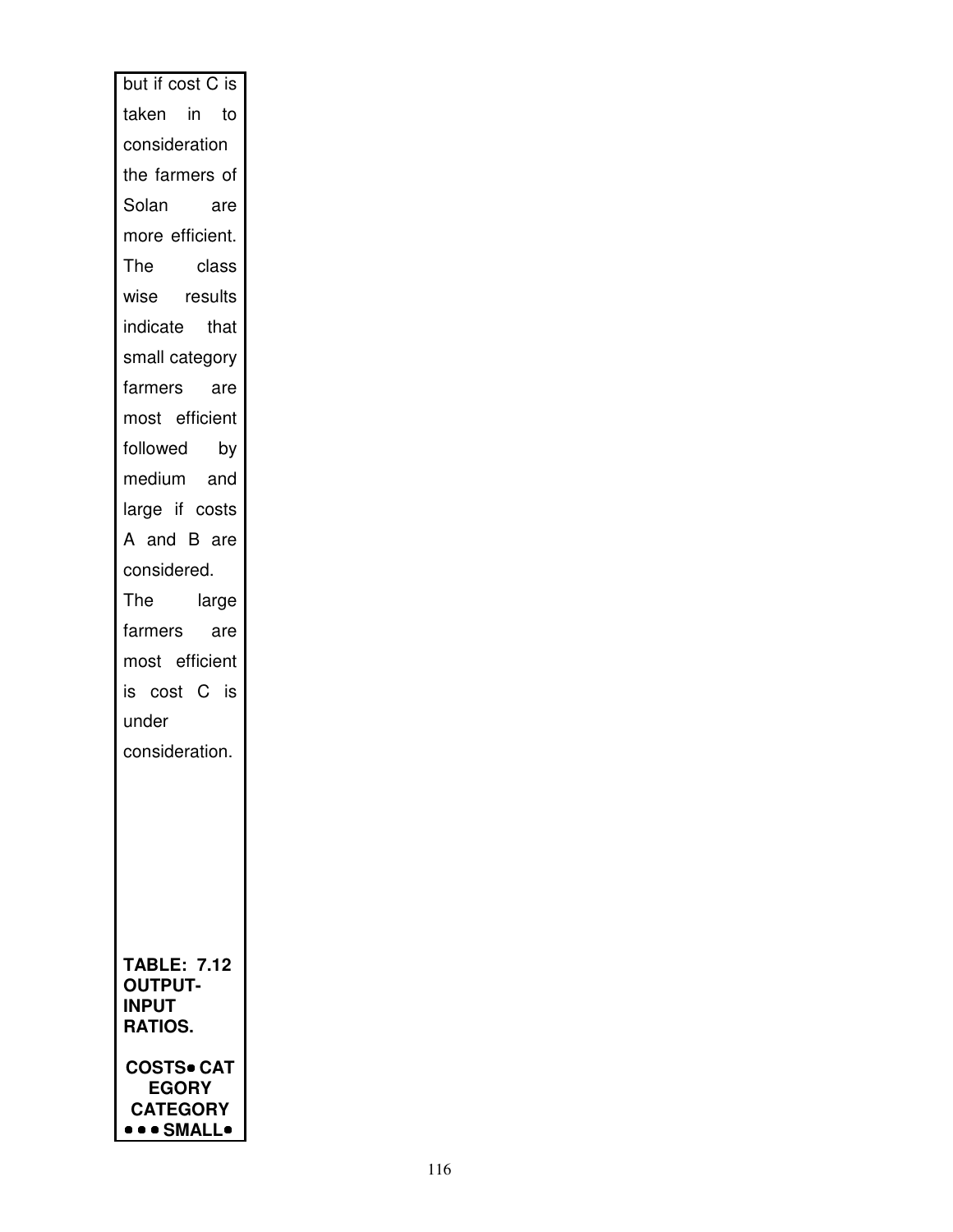| ·· SMALL•             |
|-----------------------|
|                       |
| · SMALL• ME           |
| <b>DIUM</b> LARG      |
|                       |
| <b>E</b> OVERALL      |
| • • SOLAN• •          |
|                       |
| <b>SMALL</b> . MED    |
| <b>IUM</b> LARGE      |
|                       |
| · OVERALL•            |
| <b>MEDIUM• LA</b>     |
|                       |
| <b>RGE• OVERA</b>     |
| LL. SOLAN             |
|                       |
| $\bullet$ COST        |
| A. 3.19. 2.11         |
|                       |
| • 1.98 • 2.04 •       |
| <b>LARGE</b> OVE      |
|                       |
| RALLSOL               |
| AN · COST             |
|                       |
| A. 3.19. 2.11         |
| • 1.98 • 2.04 •       |
|                       |
| <b>OVERALL</b> .      |
| • SOLAN• • C          |
|                       |
| <b>OST</b>            |
| A = 3.19 = 2.11       |
|                       |
| • 1.98 • 2.04 •       |
| <b>SOLAN•• CO</b>     |
|                       |
| <b>ST</b>             |
| A. 3.19. 2.11         |
|                       |
| • 1.98 • 2.04 •       |
| $\bullet$ COST        |
|                       |
| A. 3.19. 2.11         |
| • 1.98 • 2.04 •       |
|                       |
| <b>COST</b>           |
| A. 3.19. 2.11         |
| • $1.98$ • 2.04•      |
|                       |
| 3.19• 2.11• 1.        |
| 98•2.04•• C           |
|                       |
| OST                   |
| <b>B</b> ● 3.18● 2.10 |
|                       |
| • 1.98 • 2.04 •       |
| 2.11• 1.98• 2.        |
|                       |
| 04 · COST             |
| $B = 3.18 - 2.10$     |
|                       |
| • 1.98 • 2.04 •       |
| 1.98•2.04••           |
|                       |
| 2.04 · COST           |
| $B = 3.18 - 2.10$     |
|                       |
| • $1.98$ $2.04$       |
| • COST                |
|                       |
| $B = 3.18 - 2.10$     |
| • 1.98 • 2.04 •       |
|                       |
| <b>COST</b>           |
| $B = 3.18 - 2.10$     |
|                       |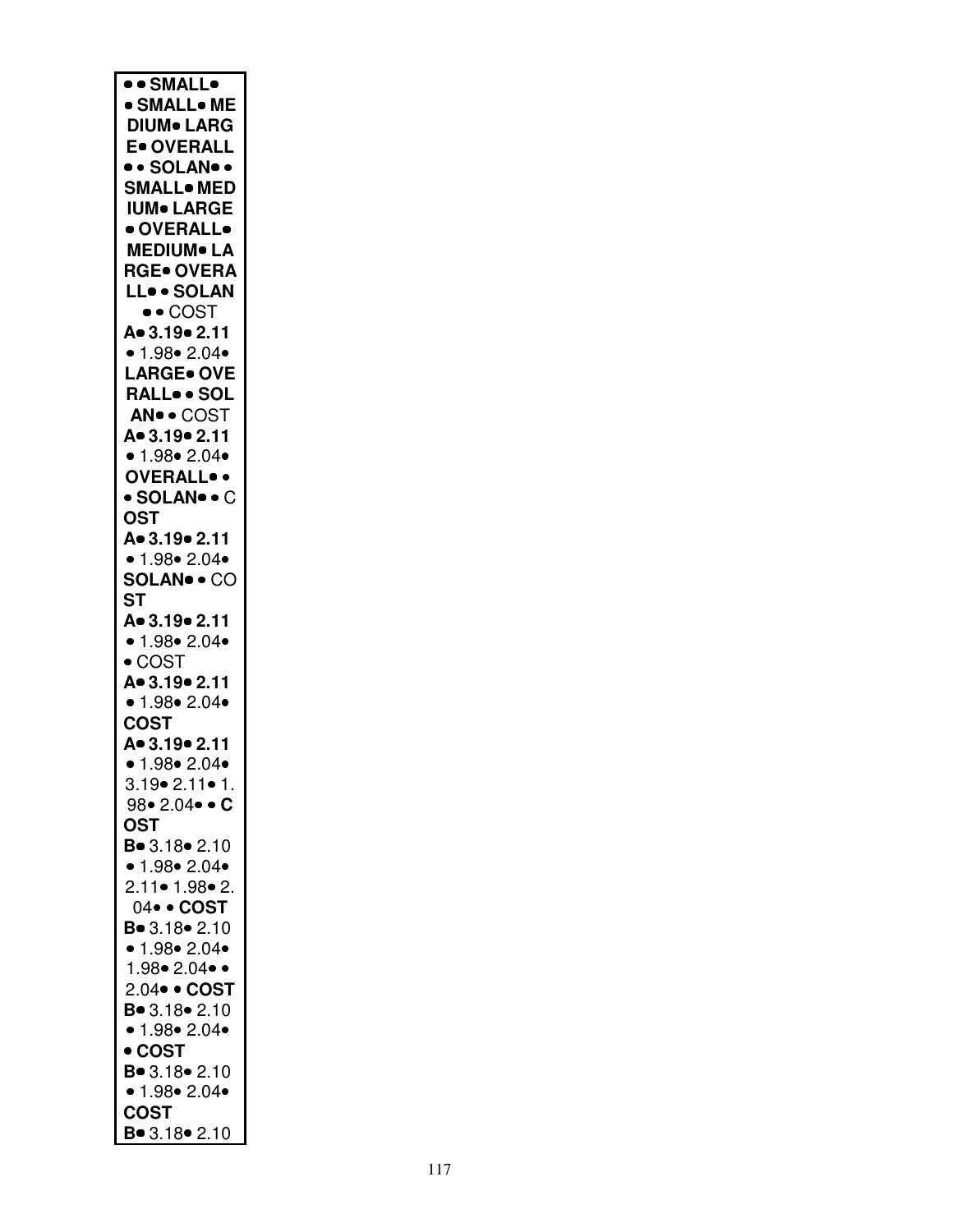| • 1.98 • 2.04 •                         |
|-----------------------------------------|
| $3.18 \cdot 2.10 \cdot 1.$              |
|                                         |
| 98• 2.04• • $C$                         |
| OST                                     |
| $C = 1.62 - 1.55$                       |
| • 1.71 • 1.68 •                         |
|                                         |
| $2.10 \cdot 1.98 \cdot 2$ .             |
| 04 · COST                               |
|                                         |
| C= 1.62= 1.55<br>• 1.71= 1.68=          |
| 1.98•2.04••                             |
|                                         |
| 2.04• • COST                            |
| $C = 1.62 - 1.55$                       |
| • $1.71$ • $1.68$ •                     |
| • COST                                  |
| $C = 1.62 - 1.55$                       |
|                                         |
| • 1.71 • 1.68 •                         |
| <b>COST</b>                             |
| $C = 1.62 - 1.55$                       |
| $\bullet$ 1.71 $\bullet$ 1.68 $\bullet$ |
| 1.62 • 1.55 • 1.                        |
|                                         |
| 71• 1.68• • S                           |
| HIMLA. CO                               |
| ST                                      |
| A. 2.73. 2.28                           |
|                                         |
|                                         |
| • 2.31 • 2.35 •                         |
| $1.55 \cdot 1.71 \cdot 1.$              |
| 68• • SHIMLA                            |
|                                         |
| • • COST                                |
| A 2.73 2.28                             |
| • 2.31 • 2.35 •                         |
| 1.71• 1.68•                             |
| 1.68 · SHIM                             |
|                                         |
| LA. COST                                |
| A 2.73 2.28                             |
| • 2.31 • 2.35 •                         |
| • SHIMLA• •                             |
| <b>SHIMLA</b> • C                       |
|                                         |
| <b>OST</b>                              |
| A. 2.73. 2.28                           |
| • 2.31 • 2.35 •                         |
| • COST                                  |
| A. 2.73. 2.28                           |
|                                         |
| • 2.31 • 2.35 •                         |
| COST                                    |
| A 2.73 2.28                             |
| • 2.31 • 2.35 •                         |
| 2.73• 2.28• 2.                          |
|                                         |
| $31 \cdot 2.35 \cdot \cdot C$           |
| OST                                     |
| Bo 2.72 o 2.27<br>• 2.30 • 2.34 •       |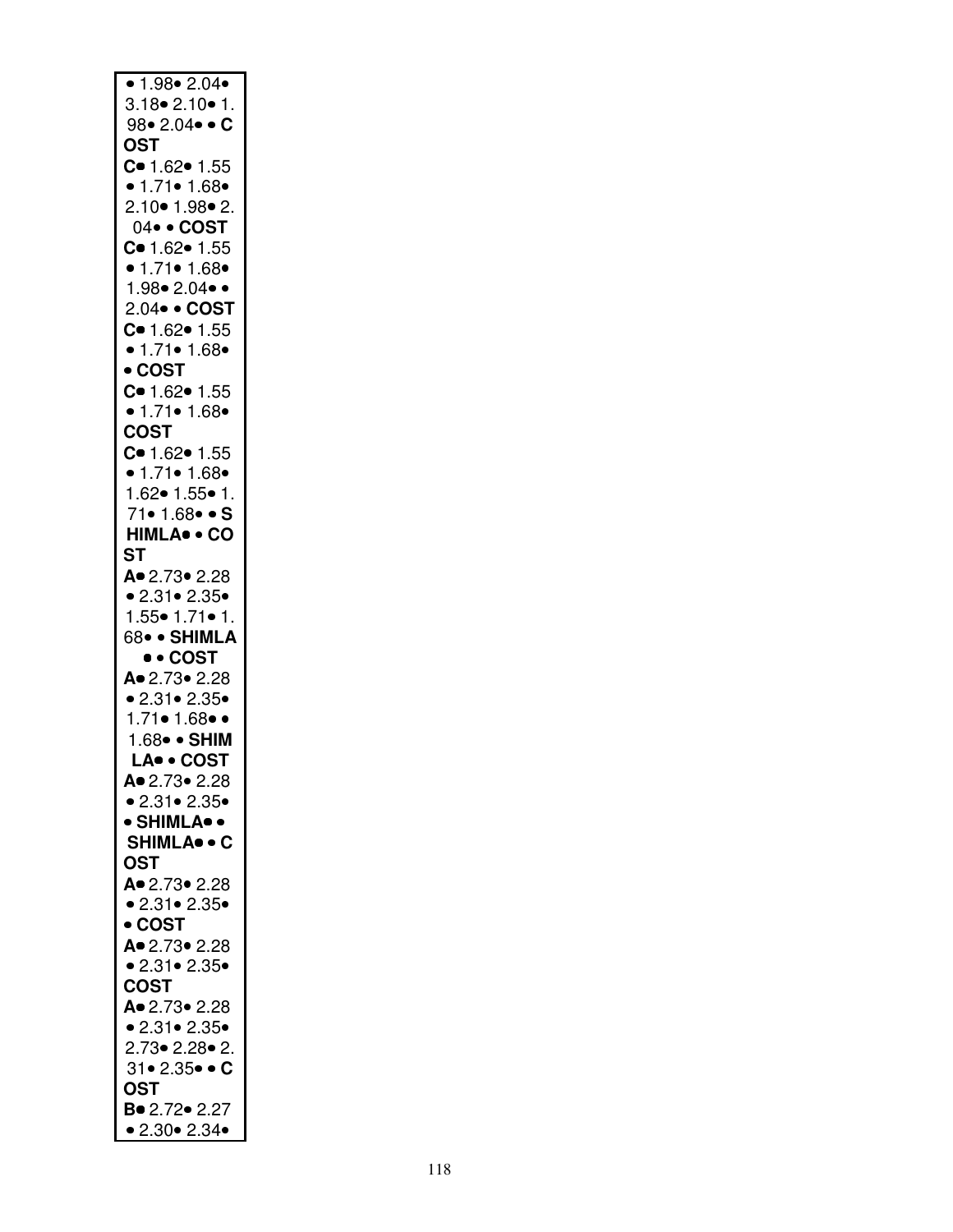| $2.28 \cdot 2.31 \cdot 2.$                                                 |
|----------------------------------------------------------------------------|
| 35• • COST                                                                 |
|                                                                            |
| B = 2.72 = 2.27                                                            |
| • 2.30 • 2.34 •                                                            |
|                                                                            |
| $2.31 \bullet 2.35 \bullet \bullet$                                        |
| 2.35• • COST                                                               |
|                                                                            |
| B = 2.72 = 2.27                                                            |
| • 2.30 • 2.34 •                                                            |
|                                                                            |
| $\bullet$ COST                                                             |
| B. 2.72. 2.27                                                              |
| • 2.30 • 2.34 •                                                            |
|                                                                            |
| <b>COST</b>                                                                |
|                                                                            |
| B• 2.72• 2.27                                                              |
| • 2.30 • 2.34 •                                                            |
| 2.72 • 2.27 • 2.                                                           |
|                                                                            |
| $30 \cdot 2.34 \cdot \cdot C$                                              |
| <b>OST</b>                                                                 |
|                                                                            |
| $C = 1.57 - 1.55$                                                          |
| • 1.81• 1.61•                                                              |
|                                                                            |
| $2.27 \cdot 2.30 \cdot 2.$                                                 |
| 34 · COST                                                                  |
|                                                                            |
| $C = 1.57 - 1.55$                                                          |
| • 1.81 • 1.61 •                                                            |
|                                                                            |
| $2.30 \cdot 2.34 \cdot \cdot$                                              |
| 2.34• • COST                                                               |
|                                                                            |
| $C = 1.57 - 1.55$                                                          |
| • 1.81 • 1.61 •                                                            |
|                                                                            |
| • COST                                                                     |
| $C = 1.57 - 1.55$                                                          |
|                                                                            |
| • 1.81 • 1.61 •                                                            |
| COST                                                                       |
|                                                                            |
| $C = 1.57 - 1.55$                                                          |
| $\bullet$ 1.81 $\bullet$ 1.61 $\bullet$<br>1.57 $\bullet$ 1.55 $\bullet$ 1 |
|                                                                            |
|                                                                            |
| 81• 1.61• • O                                                              |
| <b>VERALLC</b>                                                             |
|                                                                            |
| <b>OST</b>                                                                 |
| A. 2.94. 2.21                                                              |
|                                                                            |
| • 2.01 • 2.11 •                                                            |
| 1.55● 1.81● 1.                                                             |
|                                                                            |
| 61 · OVERA                                                                 |
| LL. COST                                                                   |
|                                                                            |
| A. 2.94. 2.21                                                              |
| • $2.01$ • $2.11$ •                                                        |
|                                                                            |
| $1.81 \cdot 1.61 \cdot \cdot$                                              |
| 1.61 · OVER                                                                |
|                                                                            |
| <b>ALL COST</b>                                                            |
|                                                                            |
|                                                                            |
| A. 2.94. 2.21                                                              |
| • 2.01 • 2.11 •                                                            |
|                                                                            |
| · OVERALL•                                                                 |
| <b>OVERALL</b> .<br>• COST                                                 |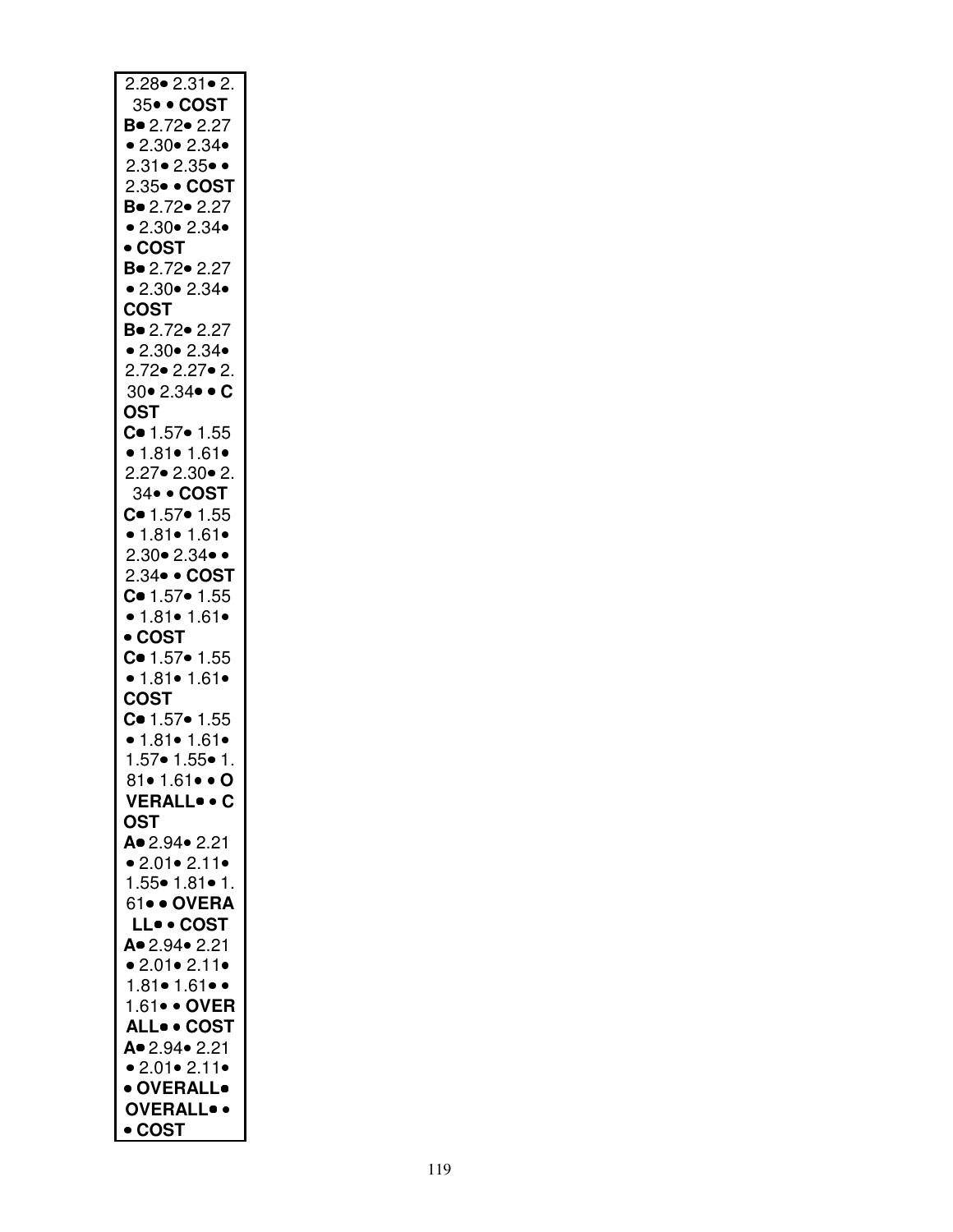| A. 2.94. 2.21                      |
|------------------------------------|
| • 2.01 • 2.11 •                    |
|                                    |
| <b>COST</b>                        |
| A. 2.94. 2.21                      |
| • 2.01 • 2.11 •                    |
| 2.94• 2.21• 2.                     |
|                                    |
| $01 \cdot 2.11 \cdot \cdot C$      |
| <b>OST</b>                         |
| $B = 2.93 \cdot 2.20$              |
| • 2.01 • 2.10 •                    |
|                                    |
| $2.21 \cdot 2.01 \cdot 2.$         |
| 11• • COST                         |
| B. 2.93. 2.20                      |
| • 2.01 • 2.10 •                    |
| $2.01 \cdot 2.11 \cdot \cdot$      |
|                                    |
| 2.11• • COST                       |
| B. 2.93. 2.20                      |
| • 2.01 • 2.10 •                    |
| • COST                             |
|                                    |
| B = 2.93 = 2.20                    |
| • 2.01 • 2.10 •                    |
| COST                               |
| Bo 2.93 o 2.20                     |
| • 2.01 • 2.10 •                    |
|                                    |
| $2.93 \cdot 2.20 \cdot 2$ .        |
| $01 \cdot 2.10 \cdot \cdot C$      |
| <b>OST</b>                         |
| $C = 1.60 - 1.55$                  |
|                                    |
| • $1.72 \cdot 1.66 \cdot$          |
| $2.20 \cdot 2.01 \cdot 2.$         |
| 10 · COST                          |
| $C = 1.60 - 1.55$                  |
| • $1.72 \cdot 1.66 \cdot$          |
|                                    |
| $2.01 \cdot 2.10 \cdot \cdot$      |
| 2.10• • COST                       |
| $C = 1.60 - 1.55$                  |
| • 1.72 • 1.66 •                    |
|                                    |
| • COST                             |
| C = 1.60 = 1.55<br>• 1.72 = 1.66 = |
|                                    |
| <b>COST</b>                        |
| $C = 1.60 - 1.55$                  |
|                                    |
| • 1.72 • 1.66 •                    |
| $1.60 \cdot 1.55 \cdot 1$ .        |
| 72• 1.66• •                        |
| $1.55 \cdot 1.72 \cdot 1.$         |
| 66• •                              |
|                                    |
|                                    |
| 1.72• 1.66• •                      |
| $1.66 \bullet \bullet$             |
| $\bullet$                          |
|                                    |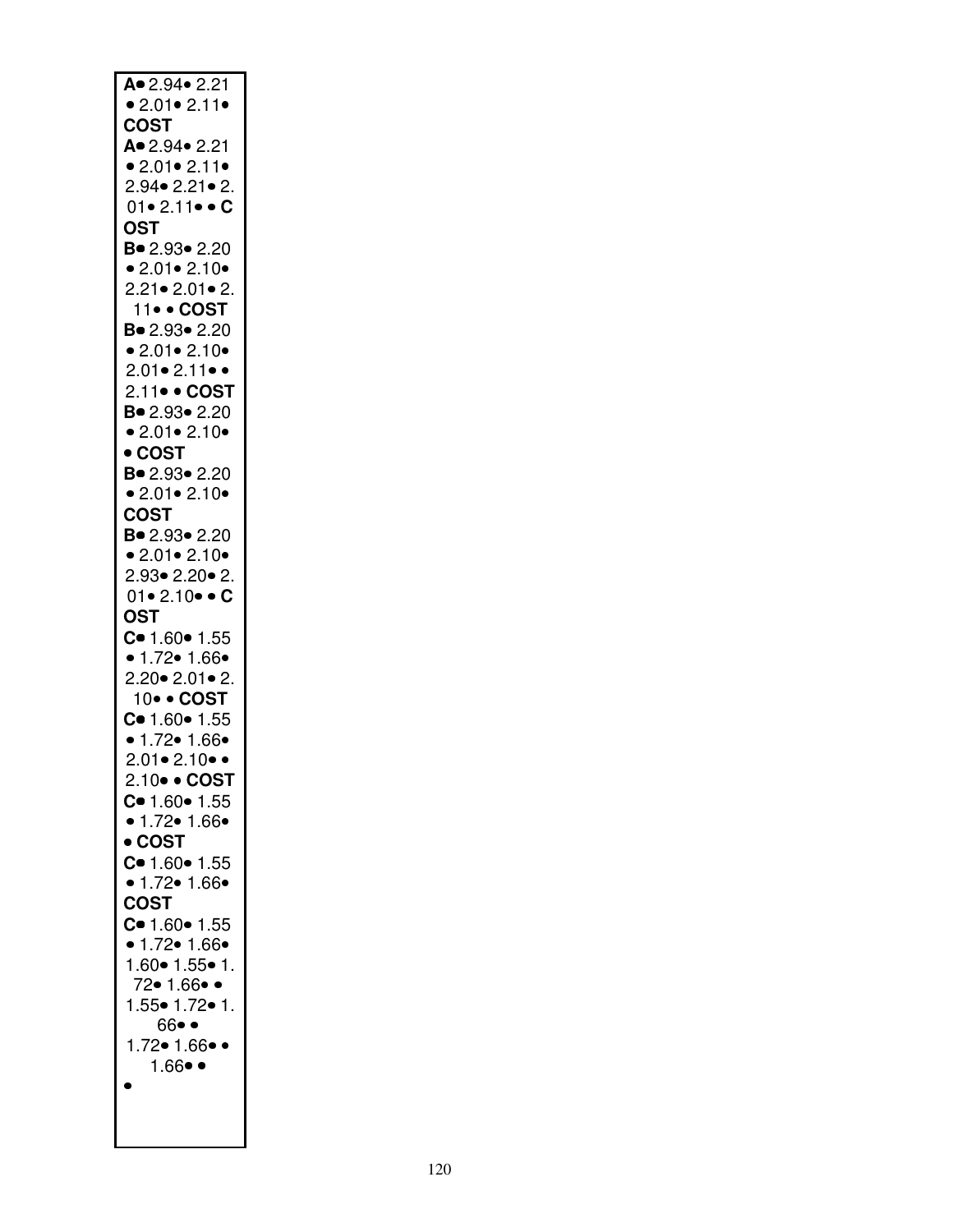| 7.13                              |
|-----------------------------------|
| <b>BREAK-</b>                     |
| <b>EVEN</b>                       |
| <b>ANALYSIS</b>                   |
| The break<br>even volume<br>break |
|                                   |
| is that volume                    |
| of production                     |
| at which the                      |
| farmers have                      |
| no profit or                      |
| loss. For this                    |
| purpose the                       |
| cost has been                     |
| taken to be                       |
| variable cost                     |
| plus                              |
| depreciation                      |
| and interest                      |
| on fixed cost.                    |
| The results                       |
| been<br>have                      |
| presented in                      |
| Table<br>7.13                     |
| which indicate                    |
| farmers<br>that                   |
| at overall level                  |
| need<br>to                        |
| produce only                      |
| about 747<br>kg                   |
| of mushroom                       |
| per<br>season                     |
| whereas<br>the                    |
| actual                            |
| production                        |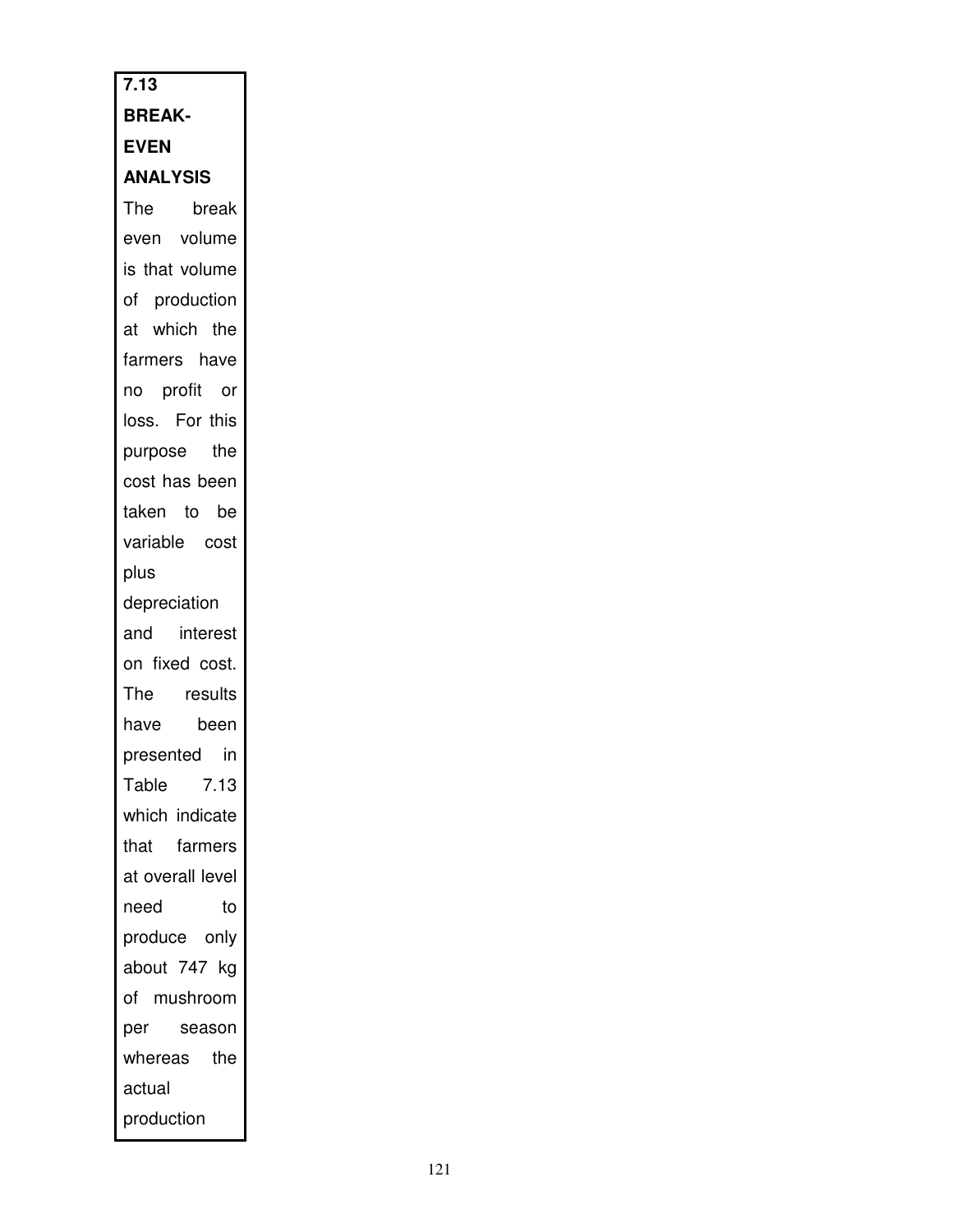| was observed                                                              |      |
|---------------------------------------------------------------------------|------|
| to be about                                                               |      |
| 3170                                                                      | kg.  |
| Even                                                                      | а    |
| cursory look                                                              |      |
| at the table                                                              |      |
| reveals that                                                              |      |
| each category                                                             |      |
| in both the                                                               |      |
| district had                                                              |      |
| production                                                                |      |
| level far in                                                              |      |
| excess                                                                    | of   |
| break                                                                     | even |
| volume.                                                                   |      |
|                                                                           |      |
| TABLE: 7.13<br><b>BREAK</b><br><b>EVEN</b><br><b>ANALYSIS.</b>            |      |
| <b>COSTS• CAT</b><br><b>EGORY</b><br><b>CATEGORY</b><br><b>O</b> • SMALL• |      |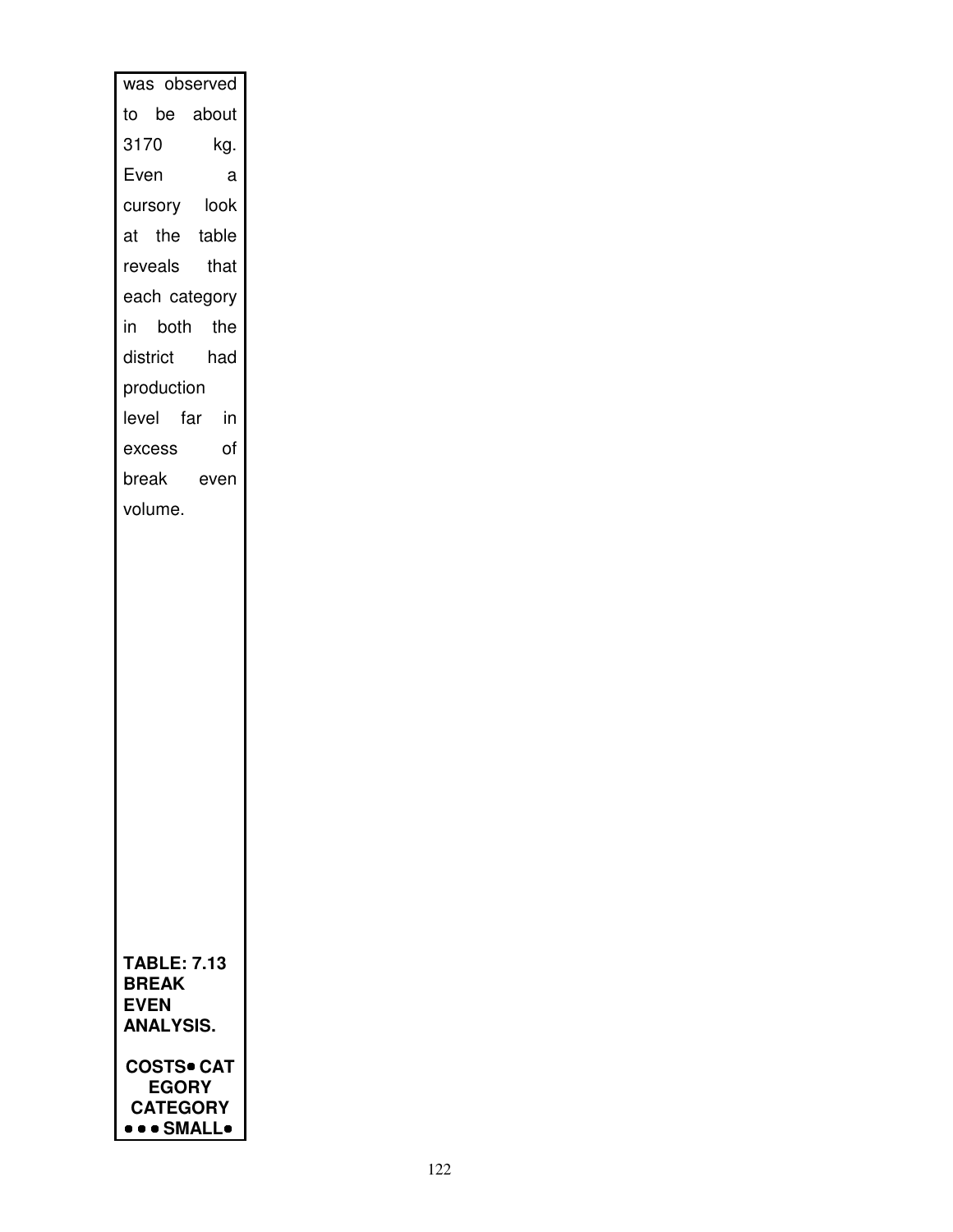| ·· SMALL•                      |
|--------------------------------|
|                                |
| · SMALL• ME                    |
| <b>DIUM</b> LARG               |
| <b>E</b> OVERALL               |
| • • SOLAN• •                   |
| <b>SMALL</b> . MED             |
|                                |
| <b>IUM</b> LARGE               |
| · OVERALL•                     |
| <b>MEDIUM</b> LA               |
| <b>RGE• OVERA</b>              |
|                                |
| LL. SOLAN                      |
| • Total Fixed                  |
| cost/year• 85                  |
| 2.08 1109.61                   |
|                                |
| • 3029.26 • 17                 |
| 52.22• • Total                 |
| Veriable                       |
| cost/year <sup>o</sup> 89      |
| 00.83• 3050.3                  |
|                                |
| 0• 187385.13                   |
| $• 82854.52 \bullet \bullet$   |
| <b>LARGE• OVE</b>              |
| RALL. SOL                      |
|                                |
| <b>AN</b> <sup>o</sup> Total   |
| <b>Fixed</b>                   |
| cost/year● 85                  |
| 2.08 1109.61                   |
|                                |
| • 3029.26 • 17                 |
| 52.22• • Total                 |
| Veriable                       |
| cost/year• 89                  |
| 00.83 - 3050.3                 |
|                                |
| 0• 187385.13                   |
| $• 82854.52 \bullet \bullet$   |
| <b>OVERALL</b> .               |
| • SOLAN• • T                   |
| otal Fixed                     |
|                                |
| cost/year• 85                  |
| 2.08 1109.61                   |
| • 3029.26 • 17                 |
| 52.22• • Total                 |
| Veriable                       |
|                                |
| cost/year• 89                  |
| 00.83 - 3050.3                 |
| 0• 187385.13                   |
| $• 82854.52 \bullet \bullet$   |
|                                |
| <b>SOLAN<sup>®</sup> • Tot</b> |
| al Fixed                       |
| cost/year• 85                  |
| 2.08 1109.61                   |
|                                |
| • 3029.26 • 17                 |
| 52.22 • Total                  |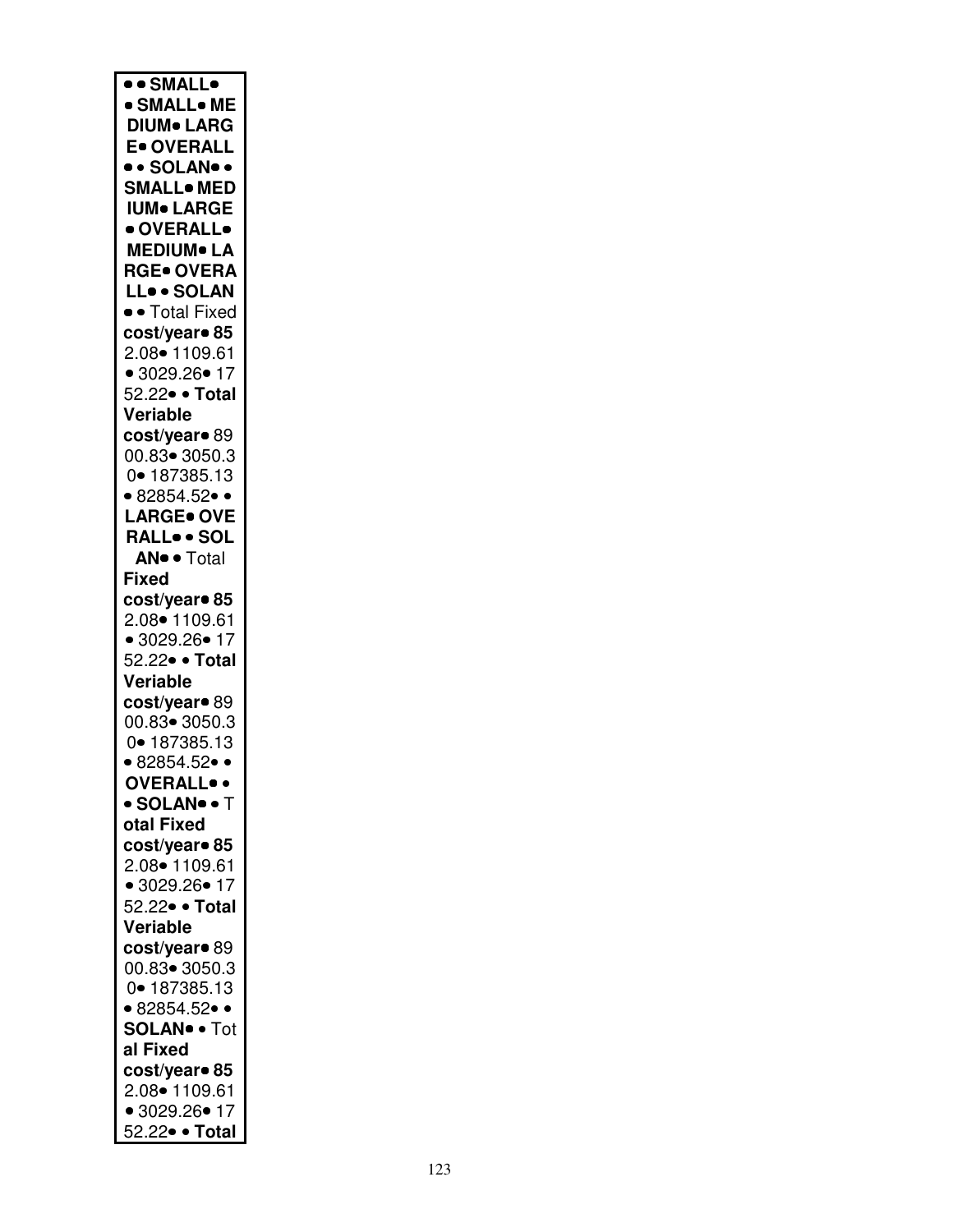| Veriable                     |
|------------------------------|
|                              |
| cost/year <sup>o</sup> 89    |
| 00.83 - 3050.3               |
| 0• 187385.13                 |
| $• 82854.52 \bullet \bullet$ |
| • Total Fixed                |
|                              |
| cost/year• 85                |
| 2.08• 1109.61                |
| • 3029.26• 17                |
| 52.22• • Total               |
| Veriable                     |
|                              |
| cost/year <sup>o</sup> 89    |
| 00.83 - 3050.3               |
| 0• 187385.13                 |
| $• 82854.52 \bullet \bullet$ |
| <b>Total Fixed</b>           |
|                              |
| cost/year• 85                |
| 2.08 1109.61                 |
| • 3029.26• 17                |
| 52.22• • Total               |
| Veriable                     |
| cost/year <sup>o</sup> 89    |
|                              |
| 00.83• 3050.3                |
| 0• 187385.13                 |
| • 82854.52 $\bullet$ •       |
| 852.08• 1109.                |
| 61• 3029.26•                 |
|                              |
| 1109.61• 302                 |
| $9.26 \bullet 1752.22$       |
|                              |
|                              |
| • • Total                    |
| <b>Veriable</b>              |
| cost/year <sup>o</sup> 89    |
| 00.83• 3050.3                |
| 0• 187385.13                 |
| • 82854.52 $\bullet$ •       |
|                              |
| 3029.26• 175                 |
| 2.22 · Total                 |
| Veriable                     |
| cost/year• 89                |
| 00.83 - 3050.3               |
| 0• 187385.13                 |
|                              |
| $• 82854.52 \bullet \bullet$ |
| 1752.22• • To                |
| tal Veriable                 |
| cost/year• 89                |
| 00.83 - 3050.3               |
|                              |
| 0• 187385.13                 |
| $• 82854.52 \bullet \bullet$ |
| • Total                      |
| Veriable                     |
| cost/year <sup>o</sup> 89    |
| 00.83• 3050.3                |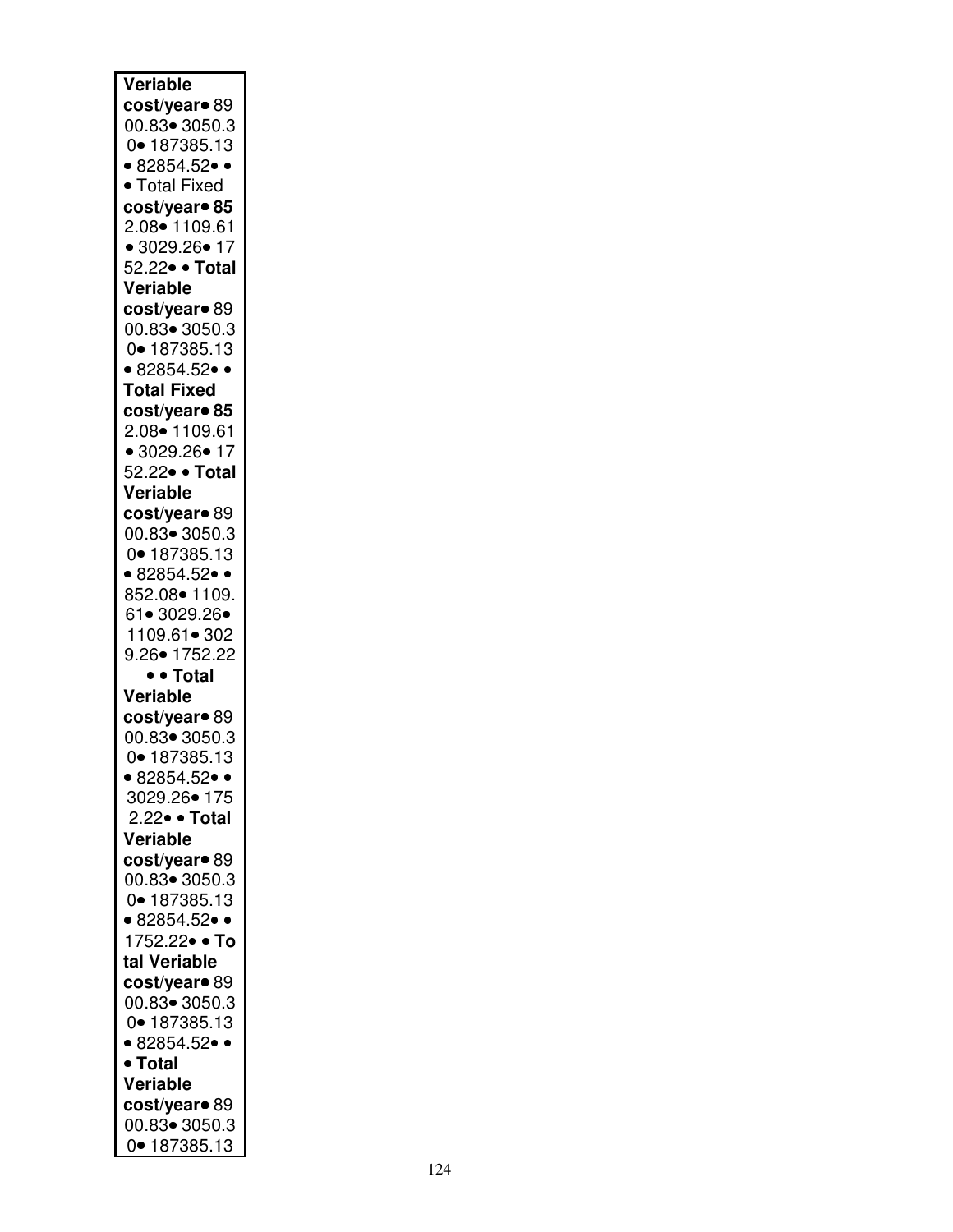| $• 82854.52 \bullet \bullet$ |
|------------------------------|
| <b>Total</b>                 |
| Veriable                     |
| cost/year <sup>o</sup> 89    |
|                              |
| 00.83• 3050.3                |
| 0• 187385.13                 |
| $• 82854.52 \bullet \bullet$ |
| 8900.83• 305                 |
| 0.30• 187385.                |
|                              |
| 13•82854.52                  |
| • • Average                  |
| sale price 1                 |
| kg.● 40.08● 3                |
|                              |
| $9.20 \bullet 38.77 \bullet$ |
| 3050.30• 187                 |
| 385.13 8285                  |
| 4.52 · Avera                 |
|                              |
| ge sale price                |
| 1                            |
| kg.• 40.08• 3                |
| $9.20 \cdot 38.77 \cdot$     |
| 187385.13•8                  |
|                              |
| 2854.52• · Av                |
| erage sale                   |
| price 1                      |
| kg.• 40.08• 3                |
|                              |
| $9.20 \cdot 38.77 \cdot$     |
| 82854.52• • A                |
| verage sale                  |
| price 1                      |
| kg. 40.08 • 3                |
| 9.20 • 38.77                 |
|                              |
| • Average                    |
| sale price 1                 |
| kg.• 40.08• 3                |
| $9.20 \cdot 38.77 \cdot$     |
|                              |
| <b>Average sale</b>          |
| price 1                      |
| kg.• 40.08• 3                |
| $9.20 \cdot 38.77 \cdot$     |
| 40.08 • 39.20                |
|                              |
| $• 38.77 \bullet 39.3$       |
| 5• · Break-                  |
| even volum                   |
| (kgs)● 243.33                |
|                              |
| • 106.12 • 491               |
| 1.38 - 2150.10               |
| • • Actual                   |
| Production                   |
| kg/season• 7                 |
|                              |
| 08.33• 1642.3                |
| $0 - 9606.66 - 4$            |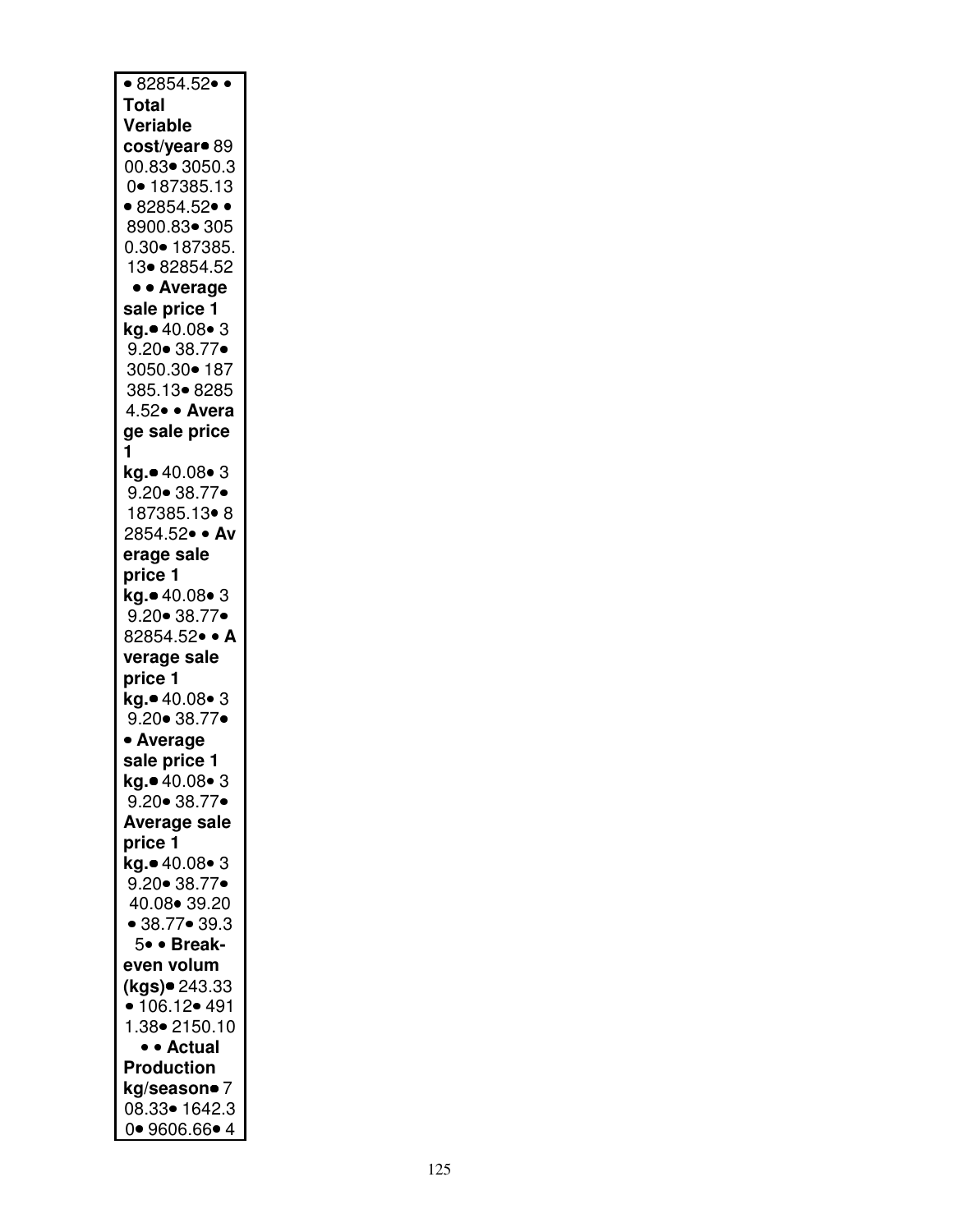| 348.75• • SHI                              |
|--------------------------------------------|
| MLA <sup>o</sup> • Total                   |
| <b>Fixed</b>                               |
| cost/yearo 92                              |
| 4.00 • 1389.16                             |
| • 2914.50 • 13                             |
| 35.80• • Total                             |
| Veriable                                   |
|                                            |
| cost/year• 12                              |
| 515.70 2972                                |
| 6.94• 105962                               |
| $• 29-$                                    |
| 72.20 · Aver                               |
| age sale                                   |
| price 1                                    |
| kg.• 39.80• 4                              |
| 2.16 • 46.67 •                             |
| 39.20 • 38.77                              |
| • 39.35 $\bullet$ • Bre                    |
| ak-even                                    |
| volum                                      |
| (kgs) <sup>243.33</sup>                    |
| $\cdot$ 106.12 $\cdot$ 491                 |
| 1.38• 2150.10                              |
| • • Actual                                 |
|                                            |
| <b>Production</b>                          |
| kg/season• 7                               |
| 08.33• 1642.3                              |
| 0.9606.66.4                                |
| 348.75• • SHI                              |
| MLA <sup>.</sup> Total                     |
| <b>Fixed</b>                               |
| cost/year• 92                              |
| 4.00 1389.16                               |
| • 2914.50 • 13                             |
| 35.80• • Total                             |
| Veriable                                   |
| cost/year <sup>o</sup> 12                  |
| 515.70 2972                                |
| 6.94• 105962                               |
| $• 29-$                                    |
| 72.20 · Aver                               |
| age sale                                   |
| price 1                                    |
| .<br><b>kg.●</b> 39.80● 4                  |
| 2.16• 46.67•                               |
| 38.77• 39.35                               |
|                                            |
| • • Break-                                 |
| even volum                                 |
| (kgs)• 243.33                              |
|                                            |
| $\cdot$ 106.12 $\cdot$ 491<br>1.38 2150.10 |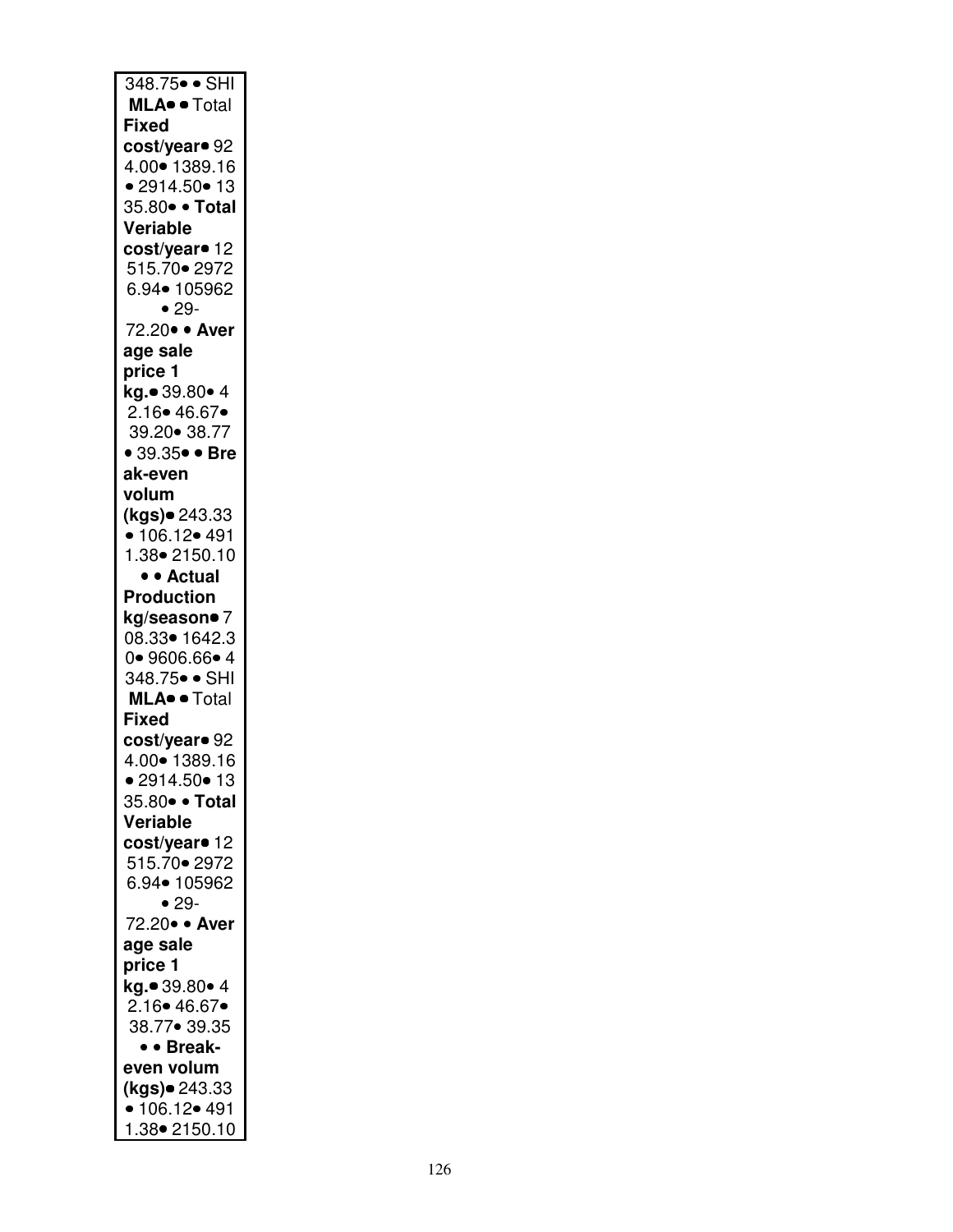| • Actual                       |
|--------------------------------|
| <b>Production</b>              |
| kg/season• 7                   |
| 08.33• 1642.3                  |
| 0.9606.66.4                    |
| 348.75• • SHI                  |
| MLA <sup>.</sup> Total         |
| <b>Fixed</b>                   |
| cost/year• 92                  |
| 4.00 1389.16                   |
| • 2914.50 • 13                 |
| 35.80• • Total                 |
| Veriable                       |
| cost/year• 12                  |
| 515.70• 2972                   |
| 6.94• 105962                   |
| $• 29-$                        |
| 72.20 · Aver                   |
| age sale                       |
| price 1                        |
| kg.● 39.80● 4                  |
| 2.16 • 46.67                   |
| 39.35 · Brea                   |
| k-even volum                   |
| .<br><b>(kgs)</b> ● 243.33     |
| $\bullet$ 106.12 $\bullet$ 491 |
| 1.38• 2150.10                  |
| • • Actual                     |
| <b>Production</b>              |
| kg/season• 7                   |
| 08.33• 1642.3                  |
| 0.9606.66.4                    |
| 348.75• • SHI                  |
| <b>MLA</b> · Total             |
| <b>Fixed</b>                   |
| cost/year <sup>o</sup> 92      |
| 4.00• 1389.16                  |
| • 2914.50 • 13                 |
| 35.80• • Total                 |
| Veriable                       |
| cost/year• 12                  |
| 515.70 • 2972                  |
| 6.94• 105962                   |
| $• 29-$                        |
|                                |
|                                |
| 72.20 · Aver                   |
| age sale                       |
| price 1                        |
| kg.• 39.80• 4                  |
| 2.16 • 46.67 •                 |
| • Break-even<br>volum          |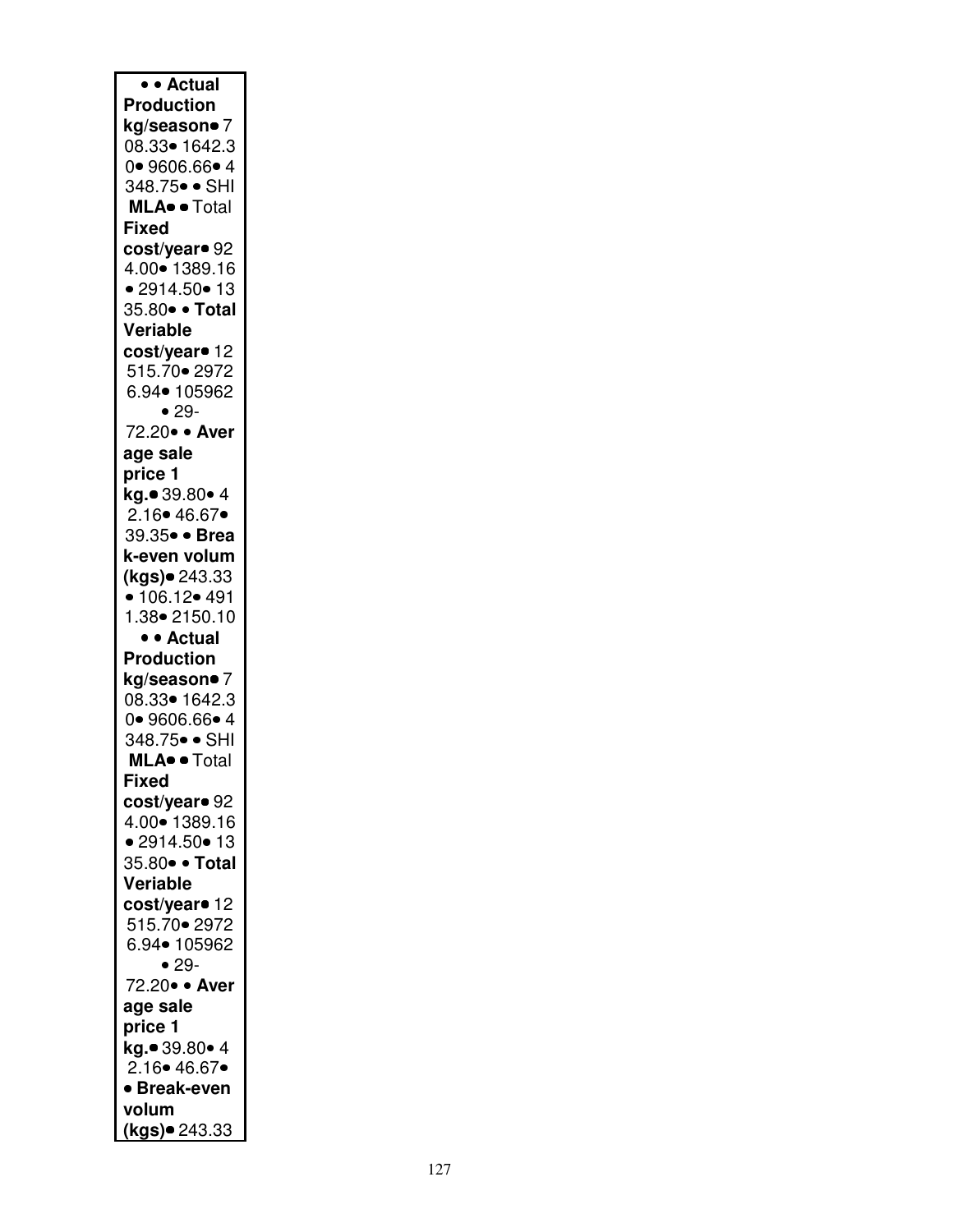| • 106.12• 491                          |
|----------------------------------------|
| 1.38 - 2150.10                         |
| • • Actual<br><b>Production</b>        |
| kg/season● 7                           |
| 08.33• 1642.3                          |
| 0 9606.66 • 4                          |
| 348.75• • SHI                          |
| MLA <sup>.</sup> Total<br><b>Fixed</b> |
| cost/year <sup>o</sup> 92              |
| 4.00  1389.16                          |
| • 2914.50 • 13                         |
| 35.80• • Total                         |
| Veriable                               |
| cost/year• 12<br>515.70 • 2972         |
| 6.94• 105962                           |
| $• 29-$                                |
| 72.20 · Aver                           |
| age sale                               |
| price 1<br>kg.• 39.80• 4               |
| 2.16 • 46.67                           |
| <b>Break-even</b>                      |
| volum                                  |
| (kgs)● 243.33<br>• 106.12 • 491        |
| 1.38 - 2150.10                         |
| • • Actual                             |
| <b>Production</b>                      |
| kg/season● 7                           |
| 08.33• 1642.3<br>0.9606.66.4           |
| 348.75• • SHI                          |
| MLA <sup>o</sup> • Total               |
| <b>Fixed</b>                           |
| cost/year <sup>o</sup> 92              |
| 4.00  1389.16<br>• 2914.50 • 13        |
| 35.80• • Total                         |
| Veriable                               |
| cost/year <sup>o</sup> 12              |
| 515.70 • 2972                          |
| 6.94• 105962<br>$• 29-$                |
| 72.20 · Aver                           |
| age sale                               |
| price 1                                |
| .<br><b>kg.●</b> 39.80● 4              |
| 2.16 • 46.67 •<br>243.33• 106.1        |
|                                        |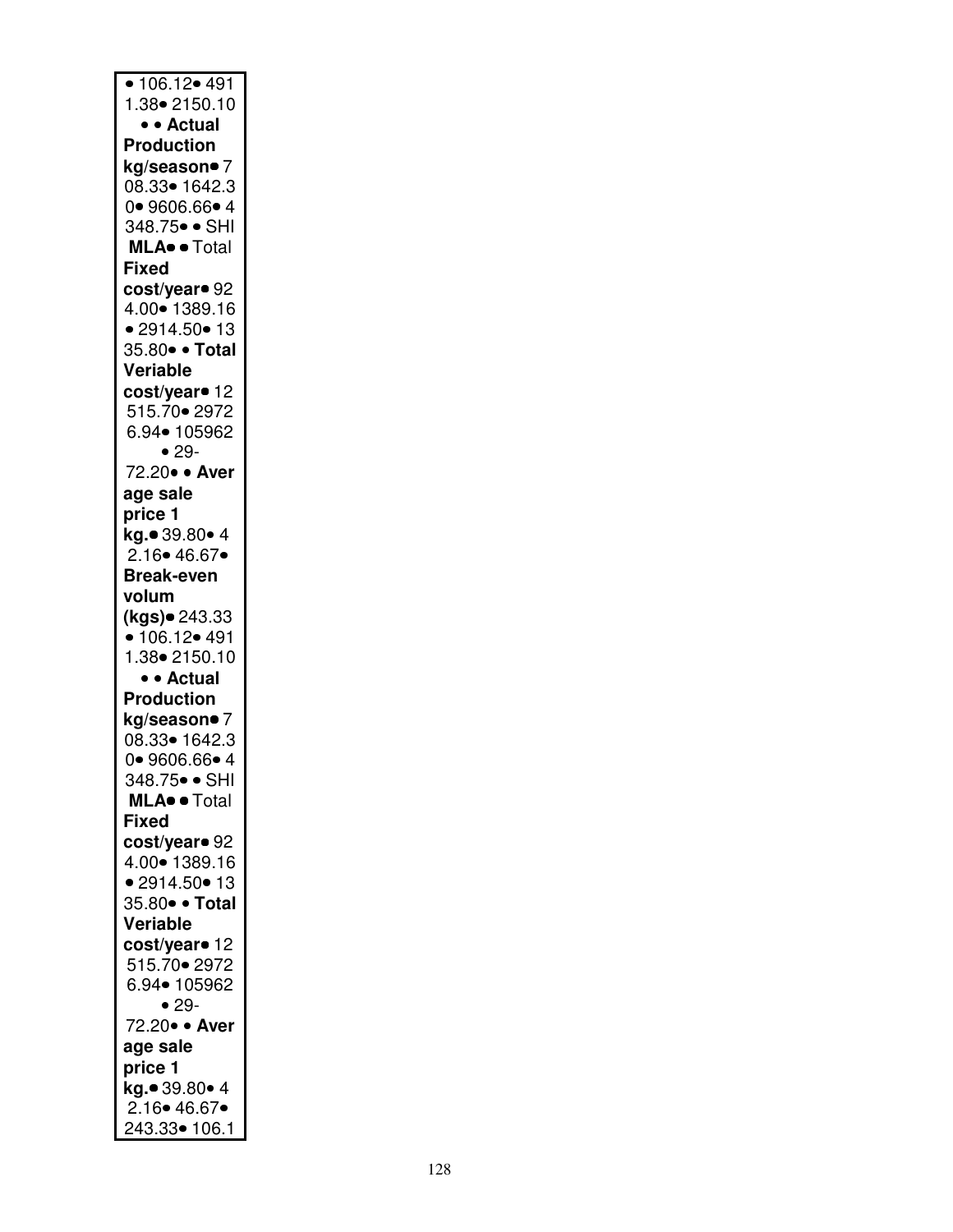| 2.4911.38.2                 |
|-----------------------------|
|                             |
| 150.10 · Act                |
| ual                         |
| <b>Production</b>           |
|                             |
| kg/season• 7                |
| 08.33• 1642.3               |
| 0.9606.66.4                 |
| 348.75 <mark>• •</mark> SHI |
|                             |
| MLA <sup>.</sup> Total      |
| Fixed                       |
| cost/year• 92               |
| 4.00 1389.16                |
|                             |
| • 2914.50 • 13              |
| 35.80• • Total              |
| Veriable                    |
|                             |
| cost/year <sup>o</sup> 12   |
| 515.70 • 2972               |
| 6.94• 105962                |
| $• 29-$                     |
|                             |
| 72.20 · Aver                |
| age sale                    |
| price 1                     |
|                             |
| .<br><b>kg.●</b> 39.80● 4   |
| 2.16 • 46.67                |
| 106.12• 4911.               |
| 38•2150.10•                 |
|                             |
| 4911.38 • 215               |
| 0.10 · Actua                |
| <b>I</b> Production         |
| kg/season• 7                |
|                             |
| 08.33• 1642.3               |
| 0 9606.66 • 4               |
| 348.75• • SHI               |
| MLA <sup>.</sup> Total      |
|                             |
| Fixed                       |
| cost/year• 92               |
| 4.00  1389.16               |
| • 2914.50 • 13              |
|                             |
| 35.80• • Total              |
| Veriable                    |
| cost/year• 12               |
|                             |
| 515.70 • 2972               |
| 6.94• 105962                |
| $• 29-$                     |
| 72.20 · Aver                |
|                             |
| age sale                    |
| price 1                     |
| kg.• 39.80• 4               |
| 2.16 • 46.67                |
|                             |
| 2150.10 • Ac                |
| tual                        |
| <b>Production</b>           |
|                             |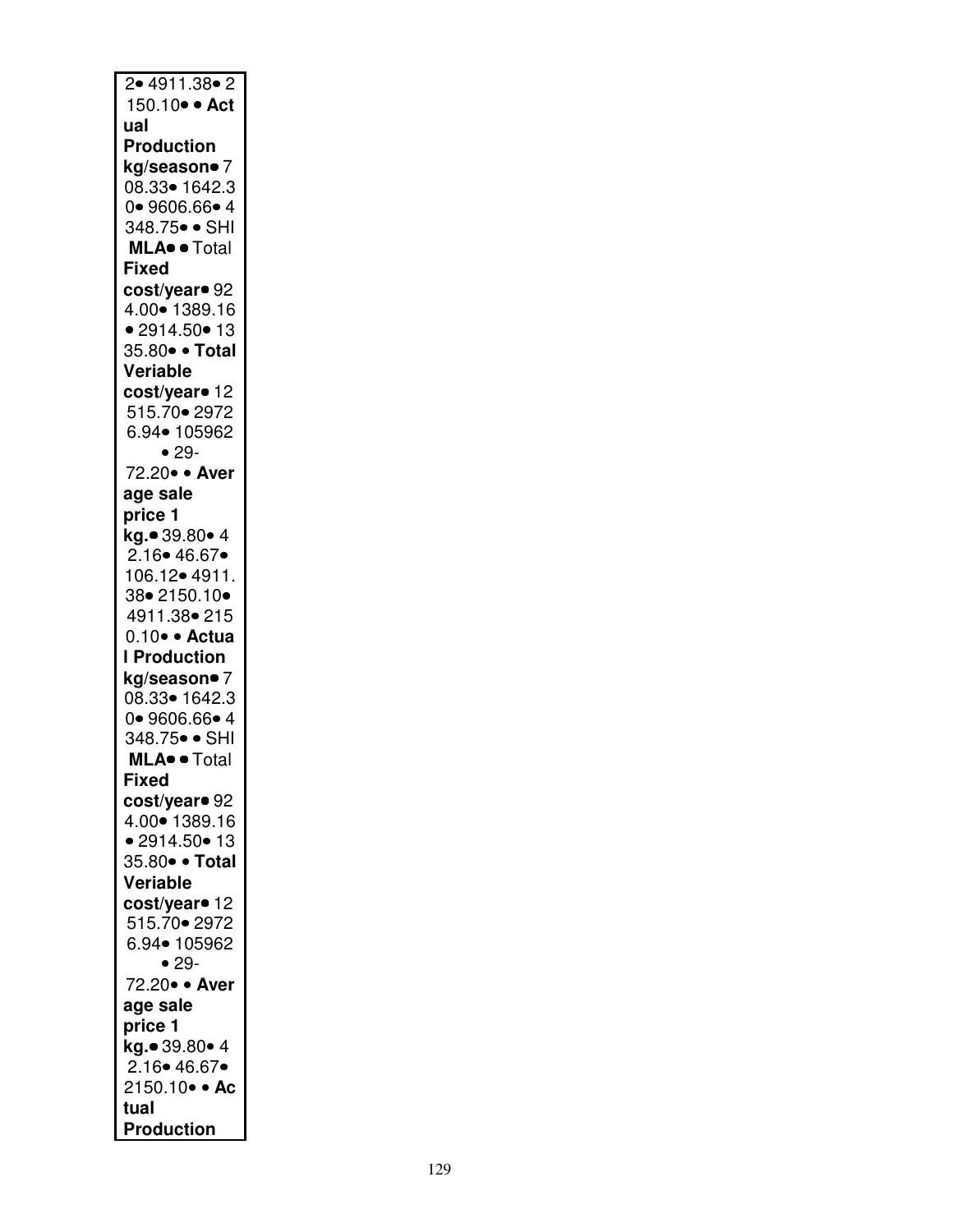| 08.33• 1642.3<br>0.9606.66.4<br>348.75• • SHI<br>MLA <sup>.</sup> Total<br><b>Fixed</b><br>cost/year• 92<br>4.00  1389.16<br>• 2914.50 • 13<br>35.80• • Total<br>Veriable<br>cost/year• 12<br>515.70 • 2972<br>6.94• 105962<br>$• 29-$<br>72.20 · Aver<br>age sale<br>price 1<br>kg.● 39.80● 4<br>2.16 • 46.67 •<br>• Actual<br><b>Production</b><br>kg/season• 7<br>08.33• 1642.3<br>0.9606.66.4<br>348.75• • SHI<br>MLA <sup>.</sup> Total<br><b>Fixed</b><br>cost/year• 92<br>4.00 1389.16<br>• 2914.50 • 13<br>35.80• • Total<br>Veriable<br>cost/year• 12<br>515.70• 2972<br>6.94• 105962<br>$• 29-$<br>72.20 · Aver<br>age sale<br>price 1<br>kg.• 39.80• 4<br>2.16 • 46.67 •<br><b>Actual</b><br><b>Production</b><br>kg/season• 7<br>08.33• 1642.3<br>0 9606.66 • 4<br>348.75• • SHI<br><b>MLA</b> • • Total<br><b>Fixed</b><br>cost/year• 92<br>4.00  1389.16 | kg/season• 7 |
|------------------------------------------------------------------------------------------------------------------------------------------------------------------------------------------------------------------------------------------------------------------------------------------------------------------------------------------------------------------------------------------------------------------------------------------------------------------------------------------------------------------------------------------------------------------------------------------------------------------------------------------------------------------------------------------------------------------------------------------------------------------------------------------------------------------------------------------------------------------------|--------------|
|                                                                                                                                                                                                                                                                                                                                                                                                                                                                                                                                                                                                                                                                                                                                                                                                                                                                        |              |
|                                                                                                                                                                                                                                                                                                                                                                                                                                                                                                                                                                                                                                                                                                                                                                                                                                                                        |              |
|                                                                                                                                                                                                                                                                                                                                                                                                                                                                                                                                                                                                                                                                                                                                                                                                                                                                        |              |
|                                                                                                                                                                                                                                                                                                                                                                                                                                                                                                                                                                                                                                                                                                                                                                                                                                                                        |              |
|                                                                                                                                                                                                                                                                                                                                                                                                                                                                                                                                                                                                                                                                                                                                                                                                                                                                        |              |
|                                                                                                                                                                                                                                                                                                                                                                                                                                                                                                                                                                                                                                                                                                                                                                                                                                                                        |              |
|                                                                                                                                                                                                                                                                                                                                                                                                                                                                                                                                                                                                                                                                                                                                                                                                                                                                        |              |
|                                                                                                                                                                                                                                                                                                                                                                                                                                                                                                                                                                                                                                                                                                                                                                                                                                                                        |              |
|                                                                                                                                                                                                                                                                                                                                                                                                                                                                                                                                                                                                                                                                                                                                                                                                                                                                        |              |
|                                                                                                                                                                                                                                                                                                                                                                                                                                                                                                                                                                                                                                                                                                                                                                                                                                                                        |              |
|                                                                                                                                                                                                                                                                                                                                                                                                                                                                                                                                                                                                                                                                                                                                                                                                                                                                        |              |
|                                                                                                                                                                                                                                                                                                                                                                                                                                                                                                                                                                                                                                                                                                                                                                                                                                                                        |              |
|                                                                                                                                                                                                                                                                                                                                                                                                                                                                                                                                                                                                                                                                                                                                                                                                                                                                        |              |
|                                                                                                                                                                                                                                                                                                                                                                                                                                                                                                                                                                                                                                                                                                                                                                                                                                                                        |              |
|                                                                                                                                                                                                                                                                                                                                                                                                                                                                                                                                                                                                                                                                                                                                                                                                                                                                        |              |
|                                                                                                                                                                                                                                                                                                                                                                                                                                                                                                                                                                                                                                                                                                                                                                                                                                                                        |              |
|                                                                                                                                                                                                                                                                                                                                                                                                                                                                                                                                                                                                                                                                                                                                                                                                                                                                        |              |
|                                                                                                                                                                                                                                                                                                                                                                                                                                                                                                                                                                                                                                                                                                                                                                                                                                                                        |              |
|                                                                                                                                                                                                                                                                                                                                                                                                                                                                                                                                                                                                                                                                                                                                                                                                                                                                        |              |
|                                                                                                                                                                                                                                                                                                                                                                                                                                                                                                                                                                                                                                                                                                                                                                                                                                                                        |              |
|                                                                                                                                                                                                                                                                                                                                                                                                                                                                                                                                                                                                                                                                                                                                                                                                                                                                        |              |
|                                                                                                                                                                                                                                                                                                                                                                                                                                                                                                                                                                                                                                                                                                                                                                                                                                                                        |              |
|                                                                                                                                                                                                                                                                                                                                                                                                                                                                                                                                                                                                                                                                                                                                                                                                                                                                        |              |
|                                                                                                                                                                                                                                                                                                                                                                                                                                                                                                                                                                                                                                                                                                                                                                                                                                                                        |              |
|                                                                                                                                                                                                                                                                                                                                                                                                                                                                                                                                                                                                                                                                                                                                                                                                                                                                        |              |
|                                                                                                                                                                                                                                                                                                                                                                                                                                                                                                                                                                                                                                                                                                                                                                                                                                                                        |              |
|                                                                                                                                                                                                                                                                                                                                                                                                                                                                                                                                                                                                                                                                                                                                                                                                                                                                        |              |
|                                                                                                                                                                                                                                                                                                                                                                                                                                                                                                                                                                                                                                                                                                                                                                                                                                                                        |              |
|                                                                                                                                                                                                                                                                                                                                                                                                                                                                                                                                                                                                                                                                                                                                                                                                                                                                        |              |
|                                                                                                                                                                                                                                                                                                                                                                                                                                                                                                                                                                                                                                                                                                                                                                                                                                                                        |              |
|                                                                                                                                                                                                                                                                                                                                                                                                                                                                                                                                                                                                                                                                                                                                                                                                                                                                        |              |
|                                                                                                                                                                                                                                                                                                                                                                                                                                                                                                                                                                                                                                                                                                                                                                                                                                                                        |              |
|                                                                                                                                                                                                                                                                                                                                                                                                                                                                                                                                                                                                                                                                                                                                                                                                                                                                        |              |
|                                                                                                                                                                                                                                                                                                                                                                                                                                                                                                                                                                                                                                                                                                                                                                                                                                                                        |              |
|                                                                                                                                                                                                                                                                                                                                                                                                                                                                                                                                                                                                                                                                                                                                                                                                                                                                        |              |
|                                                                                                                                                                                                                                                                                                                                                                                                                                                                                                                                                                                                                                                                                                                                                                                                                                                                        |              |
|                                                                                                                                                                                                                                                                                                                                                                                                                                                                                                                                                                                                                                                                                                                                                                                                                                                                        |              |
|                                                                                                                                                                                                                                                                                                                                                                                                                                                                                                                                                                                                                                                                                                                                                                                                                                                                        |              |
|                                                                                                                                                                                                                                                                                                                                                                                                                                                                                                                                                                                                                                                                                                                                                                                                                                                                        |              |
|                                                                                                                                                                                                                                                                                                                                                                                                                                                                                                                                                                                                                                                                                                                                                                                                                                                                        |              |
|                                                                                                                                                                                                                                                                                                                                                                                                                                                                                                                                                                                                                                                                                                                                                                                                                                                                        |              |
|                                                                                                                                                                                                                                                                                                                                                                                                                                                                                                                                                                                                                                                                                                                                                                                                                                                                        |              |
|                                                                                                                                                                                                                                                                                                                                                                                                                                                                                                                                                                                                                                                                                                                                                                                                                                                                        |              |
|                                                                                                                                                                                                                                                                                                                                                                                                                                                                                                                                                                                                                                                                                                                                                                                                                                                                        |              |
|                                                                                                                                                                                                                                                                                                                                                                                                                                                                                                                                                                                                                                                                                                                                                                                                                                                                        |              |
|                                                                                                                                                                                                                                                                                                                                                                                                                                                                                                                                                                                                                                                                                                                                                                                                                                                                        |              |
|                                                                                                                                                                                                                                                                                                                                                                                                                                                                                                                                                                                                                                                                                                                                                                                                                                                                        |              |
|                                                                                                                                                                                                                                                                                                                                                                                                                                                                                                                                                                                                                                                                                                                                                                                                                                                                        |              |
|                                                                                                                                                                                                                                                                                                                                                                                                                                                                                                                                                                                                                                                                                                                                                                                                                                                                        |              |
|                                                                                                                                                                                                                                                                                                                                                                                                                                                                                                                                                                                                                                                                                                                                                                                                                                                                        |              |
|                                                                                                                                                                                                                                                                                                                                                                                                                                                                                                                                                                                                                                                                                                                                                                                                                                                                        |              |
|                                                                                                                                                                                                                                                                                                                                                                                                                                                                                                                                                                                                                                                                                                                                                                                                                                                                        |              |
|                                                                                                                                                                                                                                                                                                                                                                                                                                                                                                                                                                                                                                                                                                                                                                                                                                                                        |              |
|                                                                                                                                                                                                                                                                                                                                                                                                                                                                                                                                                                                                                                                                                                                                                                                                                                                                        |              |
|                                                                                                                                                                                                                                                                                                                                                                                                                                                                                                                                                                                                                                                                                                                                                                                                                                                                        |              |
|                                                                                                                                                                                                                                                                                                                                                                                                                                                                                                                                                                                                                                                                                                                                                                                                                                                                        |              |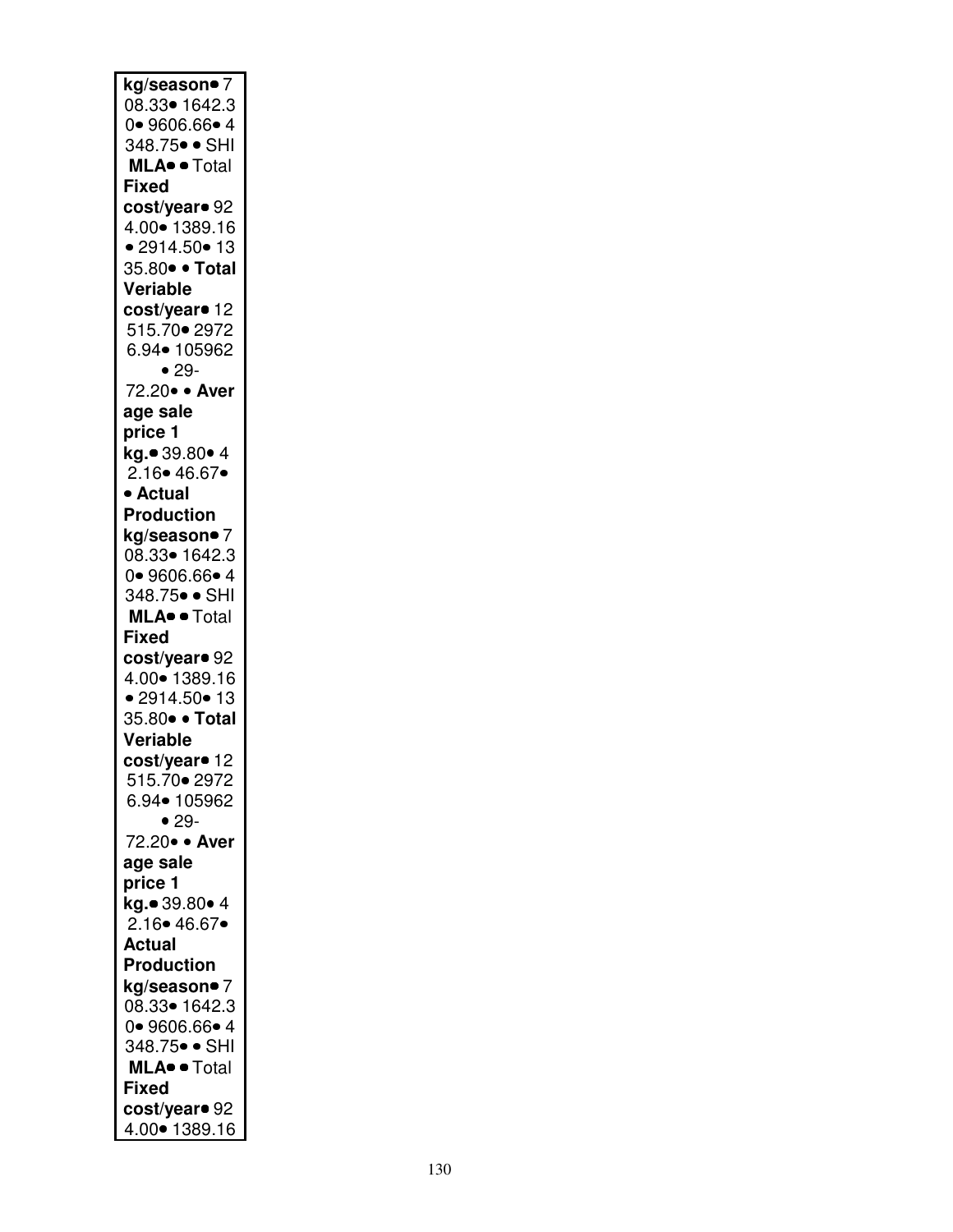| $\bullet$ 2914.50 $\bullet$ 13  |
|---------------------------------|
| 35.80 · Total                   |
| Veriable                        |
| cost/year• 12                   |
|                                 |
| 515.70 • 2972                   |
| 6.94• 105962                    |
| $• 29-$                         |
| 72.20 · Aver                    |
|                                 |
| age sale                        |
| price 1                         |
| kg.• 39.80• 4                   |
| 2.16• 46.67•                    |
|                                 |
| 708.33• 1642.                   |
| 30• 9606.66•                    |
| 1642.30• 960                    |
| 6.66 + 4348.75                  |
|                                 |
| • • SHIMLA•                     |
| 9606.66 • 434                   |
| 8.75 · SHIM                     |
|                                 |
| LA <sup>.</sup> Total           |
| <b>Fixed</b>                    |
| cost/year• 92                   |
| 4.00• 1389.16                   |
|                                 |
| • 2914.50 • 13                  |
| 35.80• • Total                  |
| Veriable                        |
|                                 |
| cost/year <sup>o</sup> 12       |
|                                 |
| 515.70 • 2972                   |
|                                 |
| 6.94• 105962                    |
| $• 29-$                         |
| 72.20 · Aver                    |
| age sale                        |
|                                 |
| price 1                         |
| <b>kg.●</b> 39.80● 4            |
| 2.16• 46.67•                    |
| 4348.75• • S                    |
|                                 |
| <b>HIMLA</b> <sup>o</sup> • Tot |
| al Fixed                        |
| cost/year• 92                   |
|                                 |
| 4.00 1389.16                    |
| • 2914.50 • 13                  |
| 35.80 • Total                   |
| Veriable                        |
|                                 |
| cost/year <sup>o</sup> 12       |
| 515.70 2972                     |
| 6.94• 105962                    |
| $• 29-$                         |
| 72.20 · Aver                    |
|                                 |
| age sale                        |
| price 1                         |
| kg.• 39.80• 4<br>2.16 • 46.67 • |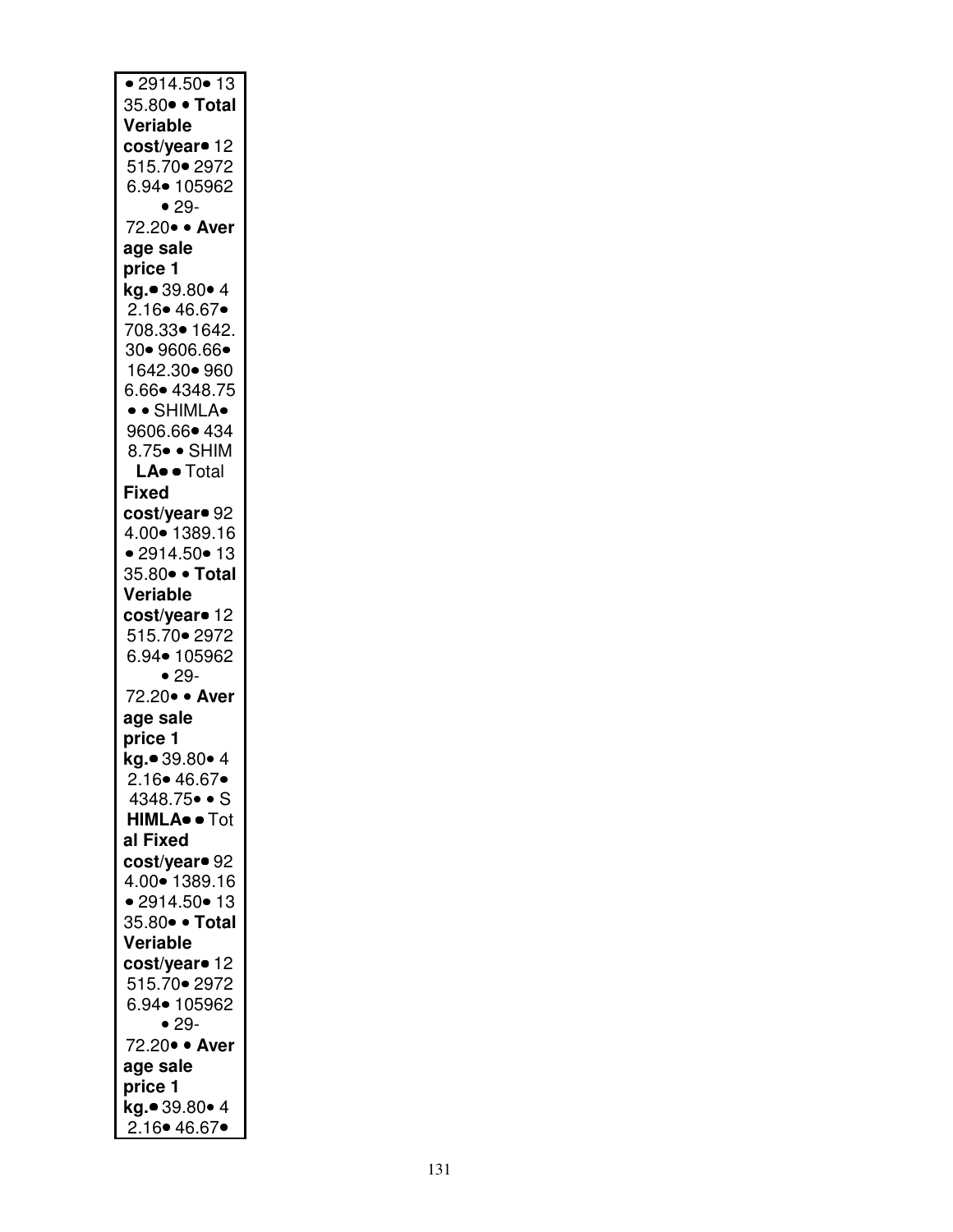| <b>SHIMLA</b> . To<br>tal Fixed<br>cost/year• 92<br>4.00  1389.16<br>• 2914.50 • 13<br>35.80• • Total<br>Veriable<br>cost/ <mark>year•</mark> 12<br>515.70 • 2972<br>6.94• 105962<br>$• 29-$<br>72.20 · Aver<br>age sale<br>price 1<br>kg.• 39.80• 4<br>2.16 • 46.67<br>· Total Fixed<br>cost/year <sup>o</sup> 92<br>4.00  1389.16<br>• 2914.50 • 13<br>35.80• • Total<br>Veriable<br>cost/year <sup>o</sup> 12<br>515.70 • 2972<br>6.94• 105962<br>$• 29-$<br>72.20 · Aver<br>age sale<br>price 1<br>kg.• 39.80• 4<br>2.16• 46.67•<br><b>Total Fixed</b><br>cost/year• 92<br>4.00• 1389.16<br>• 2914.50 • 13<br>35.80• • Total<br>Veriable<br>cost/year <sup>o</sup> 12<br>515.70 • 2972<br>6.94• 105962<br>$• 29-$<br>72.20 · Aver<br>age sale<br>price 1<br>kg.● 39.80● 4<br>2.16• 46.67• | 924.00• 1389.<br>16 - 2914.50 -<br>1389.16• 291<br>4.50 - 1335.80 | · SHIMLA• • |
|-----------------------------------------------------------------------------------------------------------------------------------------------------------------------------------------------------------------------------------------------------------------------------------------------------------------------------------------------------------------------------------------------------------------------------------------------------------------------------------------------------------------------------------------------------------------------------------------------------------------------------------------------------------------------------------------------------------------------------------------------------------------------------------------------|-------------------------------------------------------------------|-------------|
|                                                                                                                                                                                                                                                                                                                                                                                                                                                                                                                                                                                                                                                                                                                                                                                               |                                                                   |             |
|                                                                                                                                                                                                                                                                                                                                                                                                                                                                                                                                                                                                                                                                                                                                                                                               |                                                                   |             |
|                                                                                                                                                                                                                                                                                                                                                                                                                                                                                                                                                                                                                                                                                                                                                                                               |                                                                   |             |
|                                                                                                                                                                                                                                                                                                                                                                                                                                                                                                                                                                                                                                                                                                                                                                                               |                                                                   |             |
|                                                                                                                                                                                                                                                                                                                                                                                                                                                                                                                                                                                                                                                                                                                                                                                               |                                                                   |             |
|                                                                                                                                                                                                                                                                                                                                                                                                                                                                                                                                                                                                                                                                                                                                                                                               |                                                                   |             |
|                                                                                                                                                                                                                                                                                                                                                                                                                                                                                                                                                                                                                                                                                                                                                                                               |                                                                   |             |
|                                                                                                                                                                                                                                                                                                                                                                                                                                                                                                                                                                                                                                                                                                                                                                                               |                                                                   |             |
|                                                                                                                                                                                                                                                                                                                                                                                                                                                                                                                                                                                                                                                                                                                                                                                               |                                                                   |             |
|                                                                                                                                                                                                                                                                                                                                                                                                                                                                                                                                                                                                                                                                                                                                                                                               |                                                                   |             |
|                                                                                                                                                                                                                                                                                                                                                                                                                                                                                                                                                                                                                                                                                                                                                                                               |                                                                   |             |
|                                                                                                                                                                                                                                                                                                                                                                                                                                                                                                                                                                                                                                                                                                                                                                                               |                                                                   |             |
|                                                                                                                                                                                                                                                                                                                                                                                                                                                                                                                                                                                                                                                                                                                                                                                               |                                                                   |             |
|                                                                                                                                                                                                                                                                                                                                                                                                                                                                                                                                                                                                                                                                                                                                                                                               |                                                                   |             |
|                                                                                                                                                                                                                                                                                                                                                                                                                                                                                                                                                                                                                                                                                                                                                                                               |                                                                   |             |
|                                                                                                                                                                                                                                                                                                                                                                                                                                                                                                                                                                                                                                                                                                                                                                                               |                                                                   |             |
|                                                                                                                                                                                                                                                                                                                                                                                                                                                                                                                                                                                                                                                                                                                                                                                               |                                                                   |             |
|                                                                                                                                                                                                                                                                                                                                                                                                                                                                                                                                                                                                                                                                                                                                                                                               |                                                                   |             |
|                                                                                                                                                                                                                                                                                                                                                                                                                                                                                                                                                                                                                                                                                                                                                                                               |                                                                   |             |
|                                                                                                                                                                                                                                                                                                                                                                                                                                                                                                                                                                                                                                                                                                                                                                                               |                                                                   |             |
|                                                                                                                                                                                                                                                                                                                                                                                                                                                                                                                                                                                                                                                                                                                                                                                               |                                                                   |             |
|                                                                                                                                                                                                                                                                                                                                                                                                                                                                                                                                                                                                                                                                                                                                                                                               |                                                                   |             |
|                                                                                                                                                                                                                                                                                                                                                                                                                                                                                                                                                                                                                                                                                                                                                                                               |                                                                   |             |
|                                                                                                                                                                                                                                                                                                                                                                                                                                                                                                                                                                                                                                                                                                                                                                                               |                                                                   |             |
|                                                                                                                                                                                                                                                                                                                                                                                                                                                                                                                                                                                                                                                                                                                                                                                               |                                                                   |             |
|                                                                                                                                                                                                                                                                                                                                                                                                                                                                                                                                                                                                                                                                                                                                                                                               |                                                                   |             |
|                                                                                                                                                                                                                                                                                                                                                                                                                                                                                                                                                                                                                                                                                                                                                                                               |                                                                   |             |
|                                                                                                                                                                                                                                                                                                                                                                                                                                                                                                                                                                                                                                                                                                                                                                                               |                                                                   |             |
|                                                                                                                                                                                                                                                                                                                                                                                                                                                                                                                                                                                                                                                                                                                                                                                               |                                                                   |             |
|                                                                                                                                                                                                                                                                                                                                                                                                                                                                                                                                                                                                                                                                                                                                                                                               |                                                                   |             |
|                                                                                                                                                                                                                                                                                                                                                                                                                                                                                                                                                                                                                                                                                                                                                                                               |                                                                   |             |
|                                                                                                                                                                                                                                                                                                                                                                                                                                                                                                                                                                                                                                                                                                                                                                                               |                                                                   |             |
|                                                                                                                                                                                                                                                                                                                                                                                                                                                                                                                                                                                                                                                                                                                                                                                               |                                                                   |             |
|                                                                                                                                                                                                                                                                                                                                                                                                                                                                                                                                                                                                                                                                                                                                                                                               |                                                                   |             |
|                                                                                                                                                                                                                                                                                                                                                                                                                                                                                                                                                                                                                                                                                                                                                                                               |                                                                   |             |
|                                                                                                                                                                                                                                                                                                                                                                                                                                                                                                                                                                                                                                                                                                                                                                                               |                                                                   |             |
|                                                                                                                                                                                                                                                                                                                                                                                                                                                                                                                                                                                                                                                                                                                                                                                               |                                                                   |             |
|                                                                                                                                                                                                                                                                                                                                                                                                                                                                                                                                                                                                                                                                                                                                                                                               |                                                                   |             |
|                                                                                                                                                                                                                                                                                                                                                                                                                                                                                                                                                                                                                                                                                                                                                                                               |                                                                   |             |
|                                                                                                                                                                                                                                                                                                                                                                                                                                                                                                                                                                                                                                                                                                                                                                                               |                                                                   |             |
|                                                                                                                                                                                                                                                                                                                                                                                                                                                                                                                                                                                                                                                                                                                                                                                               |                                                                   |             |
|                                                                                                                                                                                                                                                                                                                                                                                                                                                                                                                                                                                                                                                                                                                                                                                               |                                                                   |             |
|                                                                                                                                                                                                                                                                                                                                                                                                                                                                                                                                                                                                                                                                                                                                                                                               |                                                                   |             |
|                                                                                                                                                                                                                                                                                                                                                                                                                                                                                                                                                                                                                                                                                                                                                                                               |                                                                   |             |
|                                                                                                                                                                                                                                                                                                                                                                                                                                                                                                                                                                                                                                                                                                                                                                                               |                                                                   |             |
|                                                                                                                                                                                                                                                                                                                                                                                                                                                                                                                                                                                                                                                                                                                                                                                               |                                                                   |             |
|                                                                                                                                                                                                                                                                                                                                                                                                                                                                                                                                                                                                                                                                                                                                                                                               |                                                                   |             |
|                                                                                                                                                                                                                                                                                                                                                                                                                                                                                                                                                                                                                                                                                                                                                                                               |                                                                   |             |
|                                                                                                                                                                                                                                                                                                                                                                                                                                                                                                                                                                                                                                                                                                                                                                                               |                                                                   |             |
|                                                                                                                                                                                                                                                                                                                                                                                                                                                                                                                                                                                                                                                                                                                                                                                               |                                                                   |             |
|                                                                                                                                                                                                                                                                                                                                                                                                                                                                                                                                                                                                                                                                                                                                                                                               |                                                                   |             |
|                                                                                                                                                                                                                                                                                                                                                                                                                                                                                                                                                                                                                                                                                                                                                                                               |                                                                   |             |
|                                                                                                                                                                                                                                                                                                                                                                                                                                                                                                                                                                                                                                                                                                                                                                                               |                                                                   |             |
|                                                                                                                                                                                                                                                                                                                                                                                                                                                                                                                                                                                                                                                                                                                                                                                               | • • Total                                                         |             |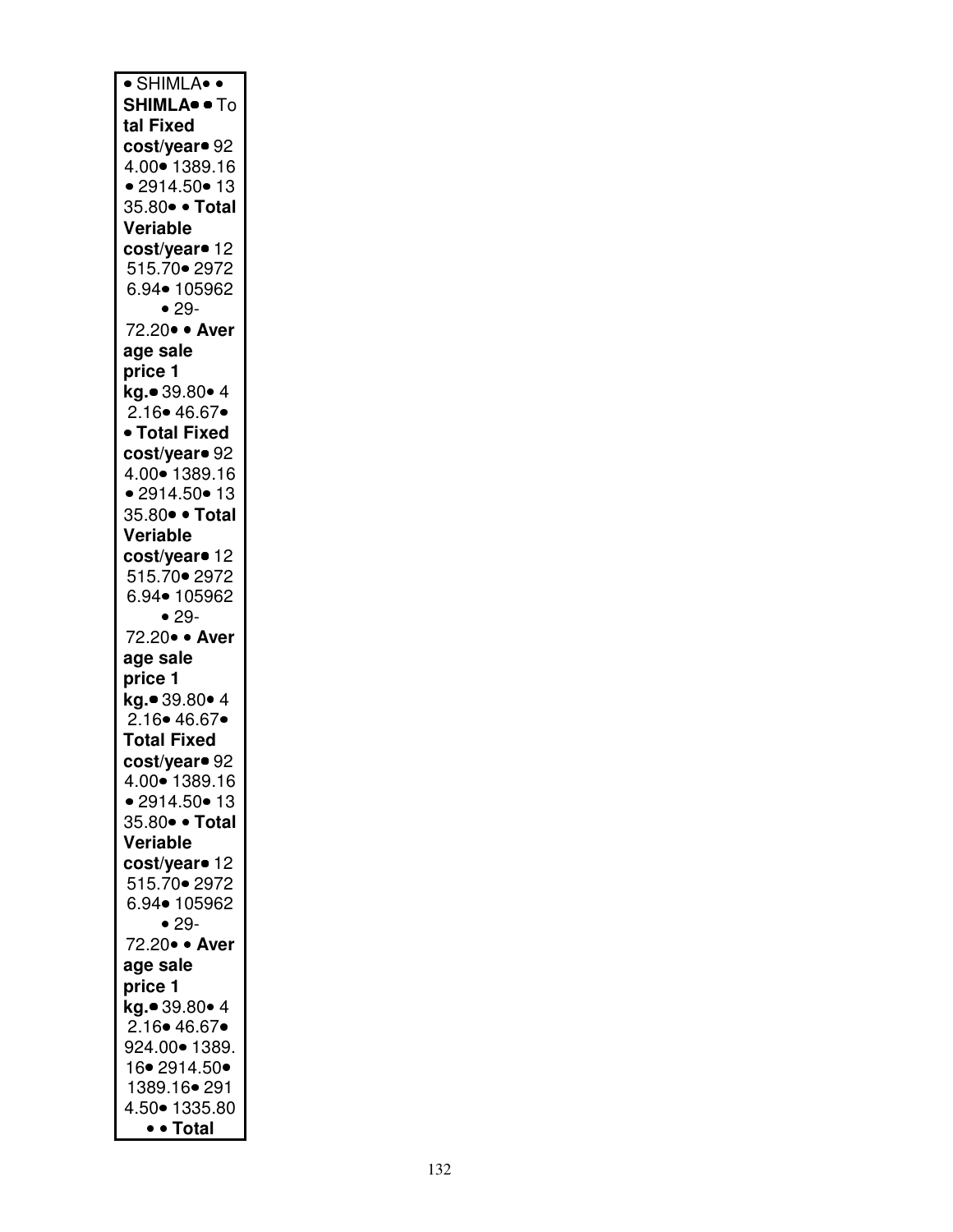| Veriable                  |
|---------------------------|
|                           |
| cost/yearo 12             |
| 515.70 • 2972             |
| 6.94• 105962              |
| $• 29-$                   |
| 72.20 · Aver              |
|                           |
| age sale                  |
| price 1                   |
| kg.● 39.80● 4             |
| 2.16• 46.67•              |
|                           |
| 2914.50 • 133             |
| 5.80 · Total              |
| Veriable                  |
| cost/year <sup>o</sup> 12 |
|                           |
| 515.70 • 2972             |
| 6.94• 105962              |
| $• 29-$                   |
| 72.20 · Aver              |
|                           |
| age sale                  |
| price 1                   |
| kg.• 39.80• 4             |
| $2.16 \cdot 46.67 \cdot$  |
|                           |
| 1335.80• • To             |
| tal Veriable              |
| cost/year• 12             |
| 515.70 • 2972             |
|                           |
| 6.94• 105962              |
| $• 29-$                   |
| 72.20 · Aver              |
| age sale                  |
|                           |
| price 1                   |
| kg.● 39.80● 4             |
| $2.16 \cdot 46.67 \cdot$  |
| • Total                   |
|                           |
| Veriable                  |
| cost/year• 12             |
| 515.70 • 2972             |
| 6.94• 105962              |
| $• 29-$                   |
|                           |
| 72.20 · Aver              |
| age sale                  |
| price 1                   |
| <b>kg.</b> ● 39.80● 4     |
|                           |
| 2.16 • 46.67 •            |
| <b>Total</b>              |
| Veriable                  |
|                           |
| cost/year <sup>o</sup> 12 |
| 515.70 2972               |
| 6.94• 105962              |
| $• 29-$                   |
| 72.20 · Aver              |
|                           |
| age sale                  |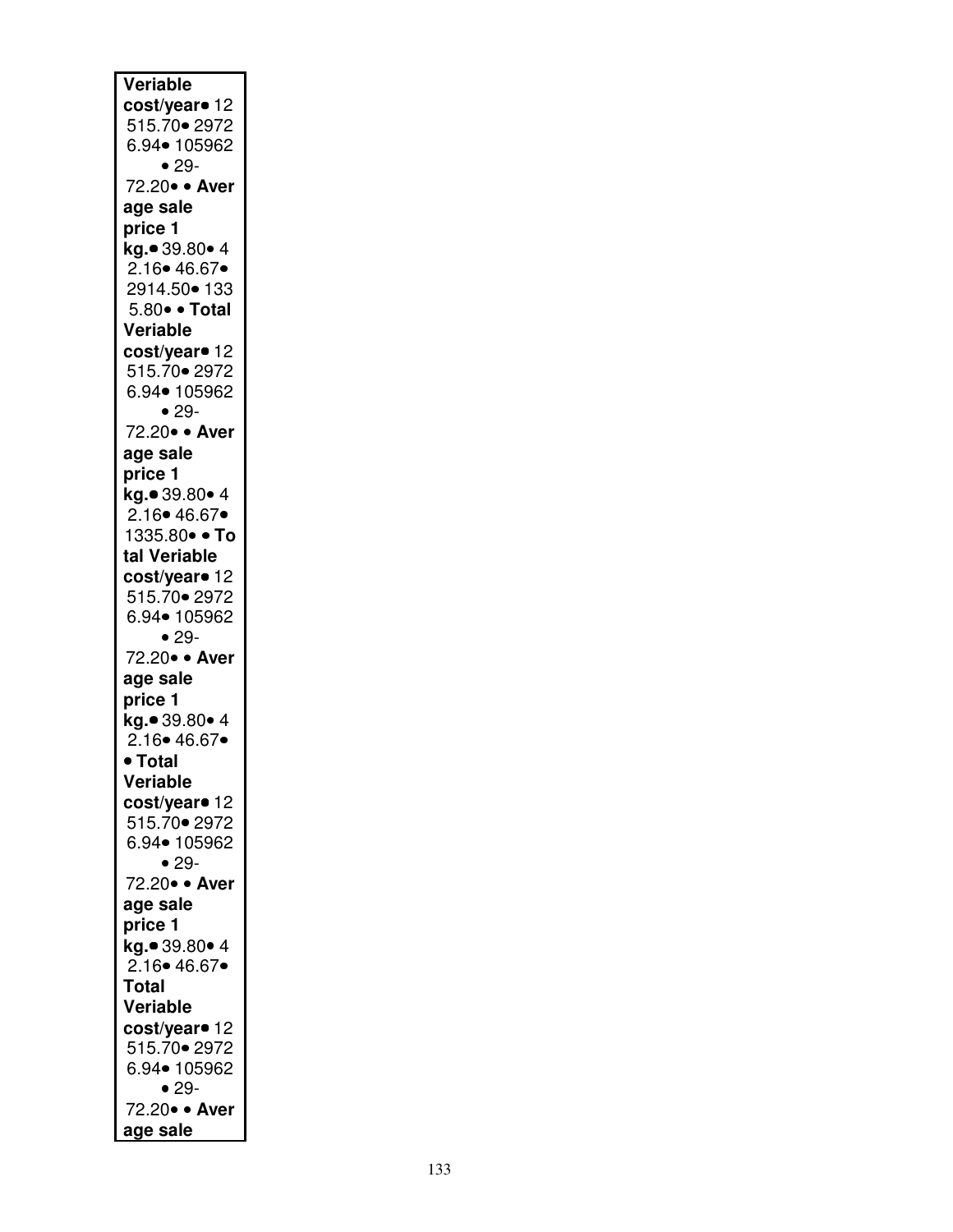| price 1                        |
|--------------------------------|
| <b>kg.●</b> 39.80● 4           |
| 2.16• 46.67•                   |
| 12515.70 • 29                  |
|                                |
| 726.94• 1059                   |
| 62•29-                         |
| 72.20• • Aver                  |
|                                |
| age sale                       |
| price 1                        |
| kg.● 39.80● 4                  |
|                                |
| 2.16• 46.67•                   |
| 29726.94• 10                   |
| 5962• 29-                      |
|                                |
| 72.20 · Aver                   |
| age sale                       |
| price 1                        |
|                                |
| kg.● 39.80● 4                  |
| 2.16 46.67                     |
| 105962• 29-                    |
| 72.20 · Aver                   |
|                                |
| age sale                       |
| price 1                        |
| kg.● 39.80● 4                  |
|                                |
| 2.16 • 46.67                   |
| 29-                            |
| 72.20 · Aver                   |
|                                |
| age sale                       |
| price 1                        |
| kg.● 39.80● 4                  |
| 2.16 • 46.67                   |
|                                |
| • Average                      |
| sale price 1                   |
| kg.● 39.80● 4                  |
|                                |
| 2.16 • 46.67                   |
| Average sale                   |
| price 1                        |
|                                |
| kg.● 39.80● 4                  |
| 2.16 46.67                     |
| 39.80• 42.16                   |
| • 46.67 • 42.8                 |
|                                |
| 7• · Break-                    |
| even volum                     |
| (kgs)● 337.68                  |
|                                |
| $\bullet$ 738.04 $\bullet$ 233 |
| 2.90• 709.31                   |
| • • Actual                     |
| <b>Production</b>              |
|                                |
| kg/season• 8                   |
| 60.00• 1605.5                  |
| 5• 5250.00• 1                  |
|                                |
| 600.00 · OV                    |
| <b>ERALL</b> <sup>o</sup> Tot  |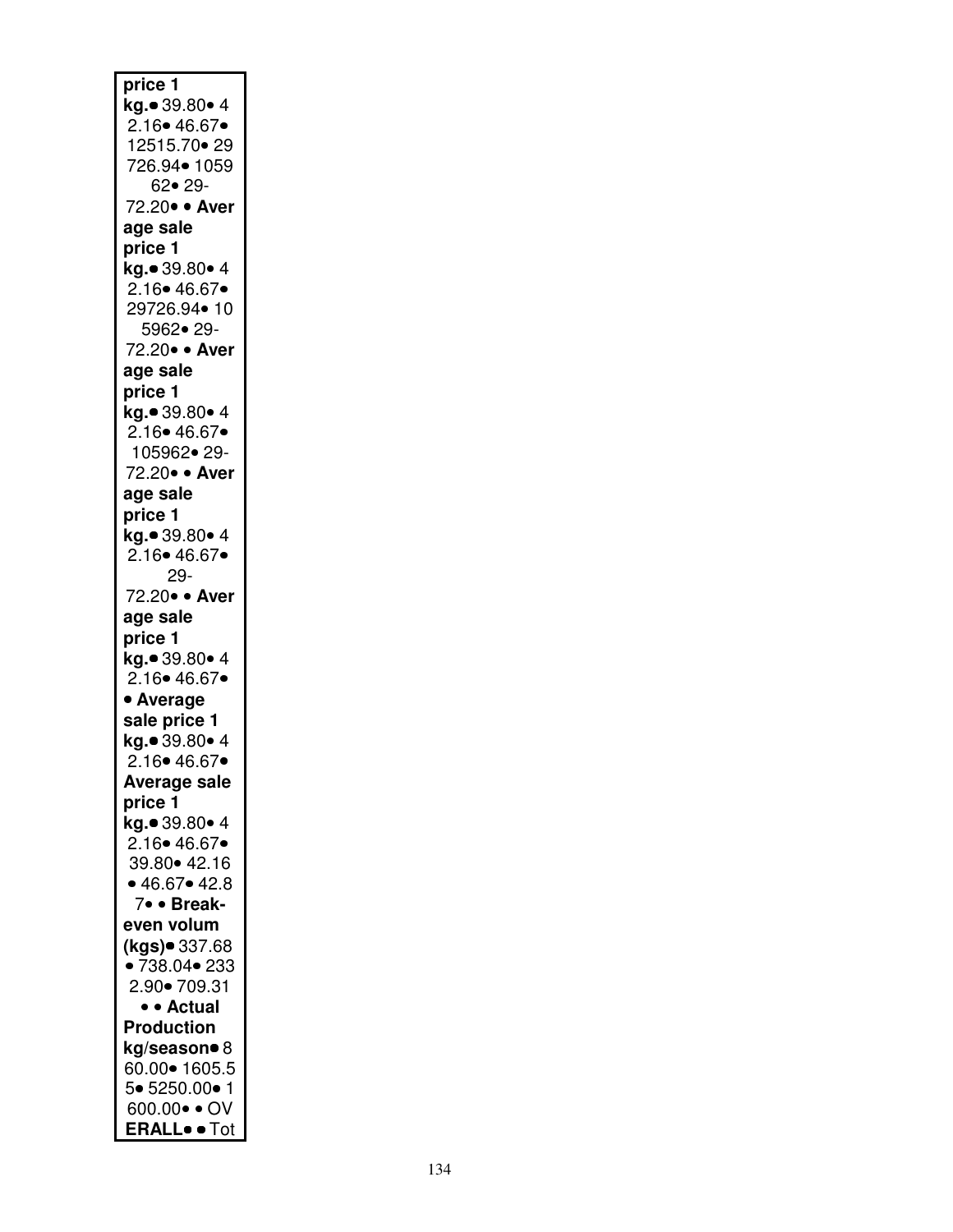| al Fixed                        |
|---------------------------------|
| cost/year <sup>o</sup> 88       |
| 4.77• 1271.93                   |
| • 3015.76 • 15                  |
| 73.75• • Total                  |
| Veriable                        |
| cost/year <sup>o</sup> 10       |
| 543.95• 3054.<br>16• 177805.9   |
| 4 • 59804.95 •                  |
| 42.16 • 46.67                   |
| • 42.87• • Bre                  |
| ak-even                         |
| volum                           |
| (kgs)● 337.68                   |
| •738.04•233                     |
| 2.90• 709.31                    |
| • • Actual                      |
| <b>Production</b>               |
| kg/season• 8                    |
| 60.00 • 1605.5                  |
| 5• 5250.00• 1                   |
| 600.00 · OV                     |
| <b>ERALL</b> <sup>o</sup> • Tot |
| al Fixed                        |
| cost/year <sup>o</sup> 88       |
| 4.77• 1271.93                   |
| • 3015.76• 15                   |
| 73.75• • Total                  |
| Veriable                        |
| cost/year• 10                   |
| 543.95• 3054.                   |
| 16• 177805.9                    |
| 4• 59804.95•<br>46.67• 42.87    |
| • • Break-                      |
| even volum                      |
| (kgs)● 337.68                   |
| •738.04 •233                    |
| 2.90• 709.31                    |
| • • Actual                      |
| <b>Production</b>               |
| kg/season• 8                    |
| 60.00• 1605.5                   |
| 5• 5250.00• 1                   |
| 600.00 · OV                     |
| <b>ERALL</b> <sup>o</sup> • Tot |
| al Fixed                        |
| cost/year <sup>o</sup> 88       |
| 4.77• 1271.93                   |
| • 3015.76• 15                   |
| 73.75• • Total                  |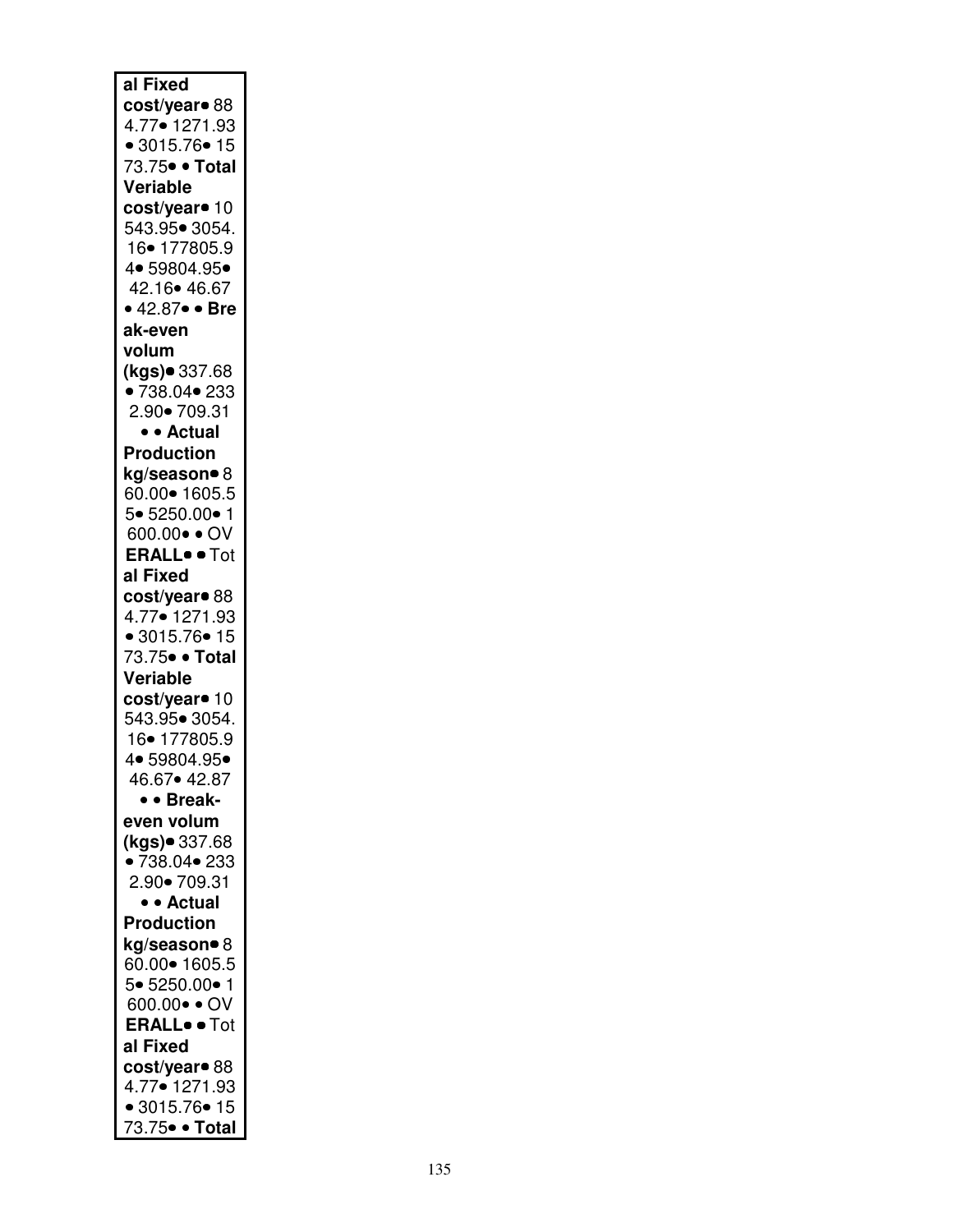| Veriable                        |
|---------------------------------|
|                                 |
| cost/year <sup>o</sup> 10       |
| 543.95• 3054.                   |
| 16• 177805.9                    |
| 4 • 59804.95 •                  |
| 42.87 · Brea                    |
|                                 |
| k-even volum                    |
| (kgs)● 337.68                   |
| •738.04 •233                    |
| 2.90• 709.31                    |
|                                 |
| • • Actual                      |
| <b>Production</b>               |
| kg/season• 8                    |
| 60.00• 1605.5                   |
| 5• 5250.00• 1                   |
|                                 |
| 600.00 · OV                     |
| <b>ERALL</b> <sup>o</sup> • Tot |
| al Fixed                        |
| cost/year• 88                   |
| 4.77• 1271.93                   |
|                                 |
| • 3015.76 • 15                  |
| 73.75• • Total                  |
| Veriable                        |
| cost/year <sup>o</sup> 10       |
|                                 |
| 543.95• 3054.                   |
| 16• 177805.9                    |
| 4 • 59804.95 •                  |
| · Break-even                    |
| volum                           |
|                                 |
| (kgs)● 337.68                   |
| •738.04 •233                    |
| 2.90• 709.31                    |
| • • Actual                      |
|                                 |
| <b>Production</b>               |
| kg/season• 8                    |
| 60.00 • 1605.5                  |
| 5• 5250.00• 1                   |
| 600.00 · OV                     |
|                                 |
| <b>ERALL</b> <sup>o</sup> · Tot |
| al Fixed                        |
| cost/year <sup>o</sup> 88       |
| 4.77• 1271.93                   |
| • 3015.76 • 15                  |
|                                 |
| 73.75• • Total                  |
| Veriable                        |
| cost/year• 10                   |
| 543.95• 3054.                   |
|                                 |
| 16• 177805.9                    |
|                                 |
| 4• 59804.95•                    |
| <b>Break-even</b>               |
|                                 |
| volum<br>(kgs) 337.68           |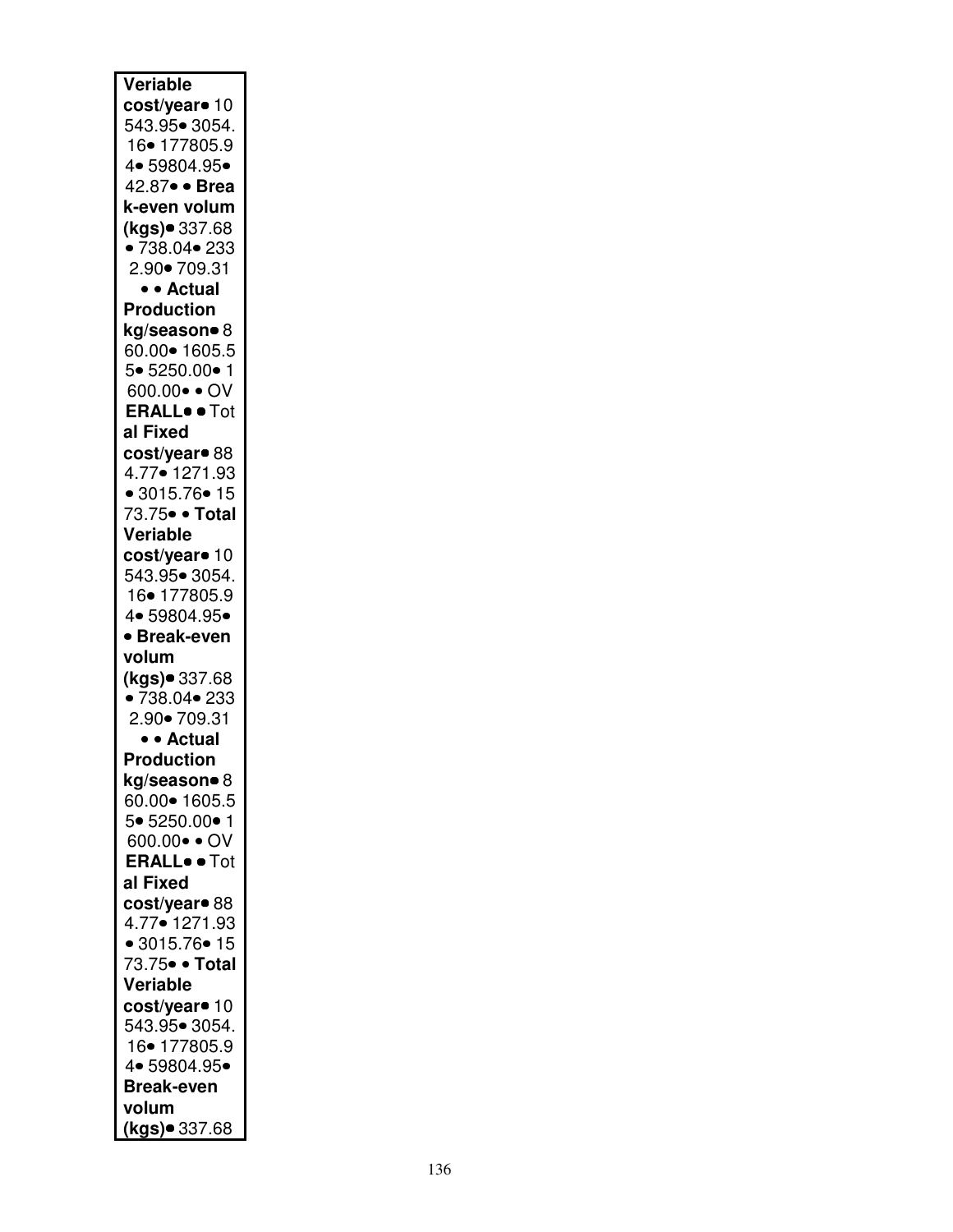| ■ 738.04● 233                   |
|---------------------------------|
| 2.90• 709.31                    |
| • • Actual                      |
| <b>Production</b>               |
| kg/season• 8                    |
| 60.00 • 1605.5                  |
| 5• 5250.00• 1                   |
|                                 |
| 600.00 · OV                     |
| <b>ERALL</b> <sup>o</sup> • Tot |
| al Fixed                        |
| cost/year <sup>o</sup> 88       |
| 4.77• 1271.93                   |
| • 3015.76 • 15                  |
| 73.75• • Total                  |
| Veriable                        |
| cost/year <sup>o</sup> 10       |
| 543.95• 3054.                   |
| 16• 177805.9                    |
| 4 • 59804.95 •                  |
| 337.68• 738.0                   |
| 4 • 2332.90 • 7                 |
| 09.31• • Actu                   |
| al Production                   |
| kg/season• 8                    |
| 60.00• 1605.5                   |
|                                 |
| 5• 5250.00• 1                   |
| 600.00 · OV                     |
| <b>ERALL</b> <sup>o</sup> • Tot |
| al Fixed                        |
| cost/year• 88                   |
| 4.77• 1271.93                   |
| • 3015.76 • 15                  |
| 73.75• • Total                  |
| Veriable                        |
| cost/year <sup>o</sup> 10       |
| 543.95∙ 3054.                   |
| 16• 177805.9                    |
| 4 • 59804.95 •                  |
| 738.04 • 2332.                  |
| 90•709.31• •                    |
| 2332.90 - 709.                  |
| 31• • Actual                    |
| <b>Production</b>               |
| kg/season• 8                    |
| 60.00 • 1605.5                  |
|                                 |
| 5• 5250.00• 1                   |
| 600.00 · OV                     |
| <b>ERALL</b> <sup>o</sup> • Tot |
| al Fixed                        |
| cost/year <sup>o</sup> 88       |
| 4.77• 1271.93                   |
| • 3015.76• 15                   |
| 73.75• • Total                  |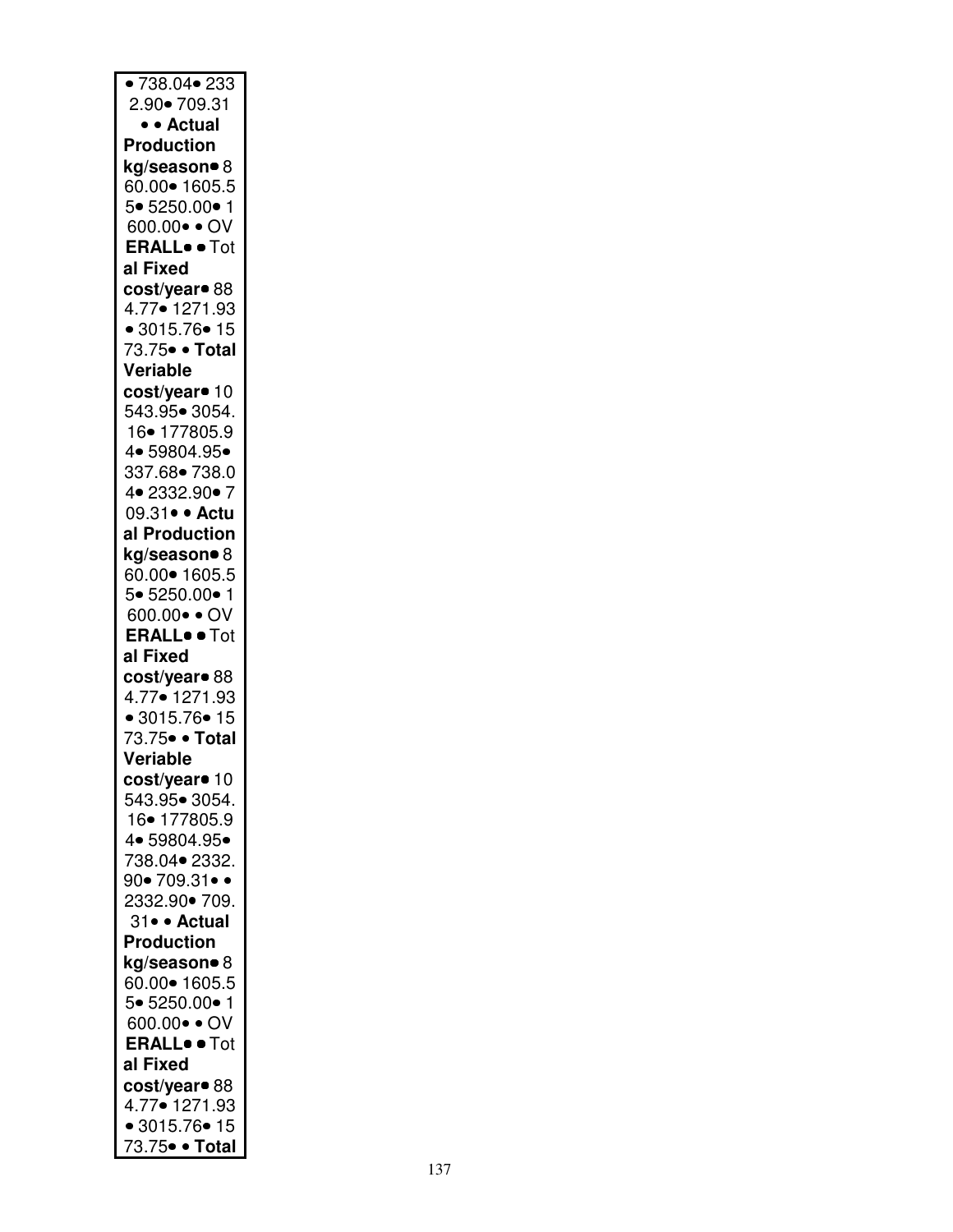| Veriable                                                     |
|--------------------------------------------------------------|
| cost/year <sup>o</sup> 10                                    |
| 543.95• 3054.                                                |
| 16• 177805.9                                                 |
| 4• 59804.95•                                                 |
| 709.31 · Act                                                 |
| ual                                                          |
| <b>Production</b>                                            |
| kg/season• 8<br>60.00• 1605.5                                |
| 5• 5250.00• 1                                                |
| 600.00 · OV                                                  |
| <b>ERALL</b> <sup>o</sup> · Tot                              |
| al Fixed                                                     |
| cost/year <sup>o</sup> 88                                    |
| 4.77• 1271.93                                                |
| • 3015.76 • 15                                               |
| 73.75• • Total                                               |
| Veriable                                                     |
| cost/year• 10                                                |
| 543.95• 3054.                                                |
| 16• 177805.9                                                 |
| 4 • 59804.95 •                                               |
| • Actual                                                     |
| <b>Production</b>                                            |
| kg/season• 8                                                 |
| 60.00 • 1605.5                                               |
| 5• 5250.00• 1                                                |
| $600.00 \bullet \bullet OV$<br><b>ERALL</b> <sup>o</sup> Tot |
| al Fixed                                                     |
| cost/year <sup>o</sup> 88                                    |
| 4.77• 1271.93                                                |
| • 3015.76 • 15                                               |
| 73.75• • Total                                               |
| Veriable                                                     |
| cost/year <sup>o</sup> 10                                    |
| 543.95• 3054.                                                |
| 16• 177805.9                                                 |
| 4 • 59804.95 •                                               |
| <b>Actual</b>                                                |
| <b>Production</b>                                            |
| kg/season• 8                                                 |
| 60.00• 1605.5                                                |
| 5• 5250.00• 1                                                |
| 600.00 · OV                                                  |
| <b>ERALL</b> <sup>o</sup> • Tot                              |
| al Fixed                                                     |
| cost/year• 88                                                |
| 4.77• 1271.93<br>• 3015.76• 15                               |
| 73.75• • Total                                               |
|                                                              |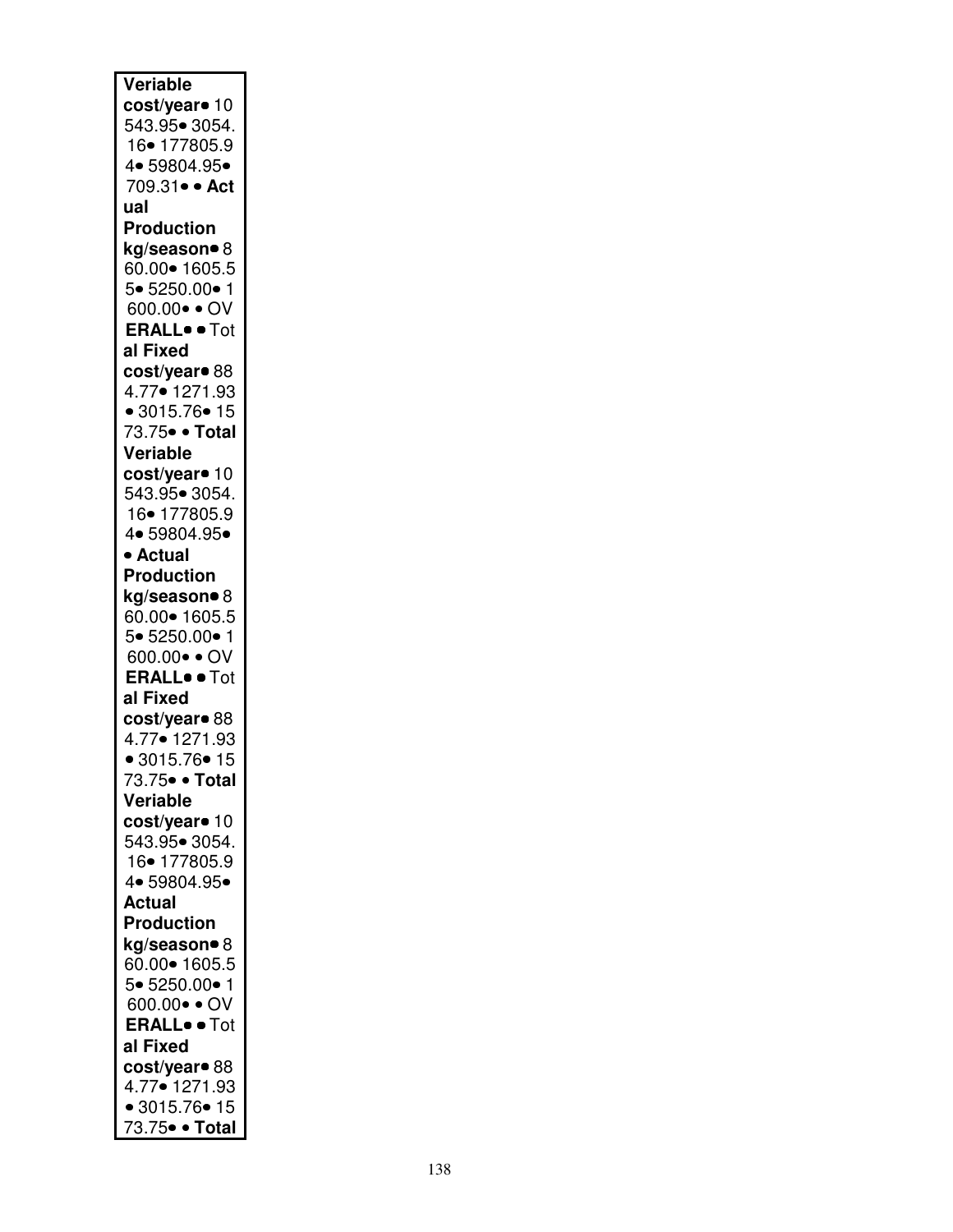| Veriable                             |
|--------------------------------------|
| cost/year• 10                        |
| 543.95• 3054.                        |
| 16• 177805.9                         |
| 4 • 59804.95 •                       |
| 860.00 • 1605.                       |
| 55• 5250.00•                         |
| 1605.55• 525<br>$0.00 \cdot 1600.00$ |
| • • OVERALL                          |
| • • Total Fixed                      |
| cost/year <sup>o</sup> 88            |
| 4.77• 1271.93                        |
| • 3015.76 • 15                       |
| 73.75• • Total                       |
| Veriable                             |
| cost/year <sup>o</sup> 10            |
| 543.95• 3054.                        |
| 16• 177805.9                         |
| 4 • 59804.95 •                       |
| 5250.00 • 160                        |
| 0.00 · OVER                          |
| ALL. Total                           |
| <b>Fixed</b>                         |
| cost/year• 88<br>4.77• 1271.93       |
| • 3015.76 • 15                       |
| 73.75• • Total                       |
| Veriable                             |
| cost/year <sup>o</sup> 10            |
| 543.95• 3054.                        |
| 16• 177805.9                         |
| 4• 59804.95•                         |
| 1600.00●● O                          |
| VERALL. T                            |
| otal Fixed                           |
| cost/year• 88                        |
| 4.77• 1271.93                        |
| • 3015.76 • 15                       |
| 73.75• • Total                       |
| Veriable                             |
| cost/year• 10<br>543.95• 3054.       |
| 16• 177805.9                         |
| 4 • 59804.95 •                       |
| · OVERALL•                           |
| <b>OVERALL</b>                       |
| • Total Fixed                        |
| cost/year <sup>o</sup> 88            |
| 4.77• 1271.93                        |
| • 3015.76 • 15                       |
| 73.75• • Total                       |
| Veriable                             |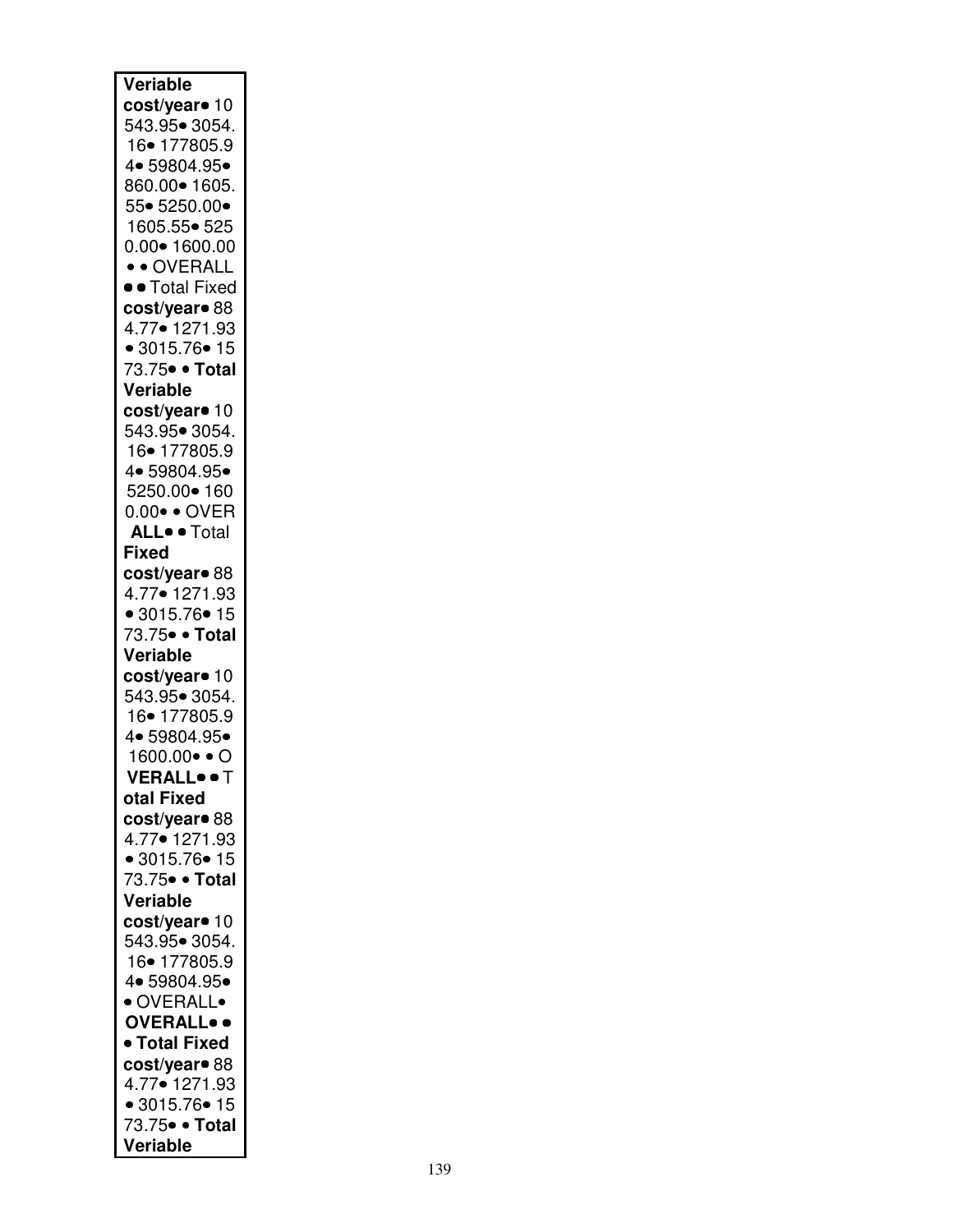| cost/year• 10<br>543.95• 3054.<br>16• 177805.9<br>4• 59804.95•<br><b>Total Fixed</b><br>cost/year <sup>o</sup> 88<br>4.77• 1271.93<br>• 3015.76 • 15<br>73.75• • Total<br>Veriable |
|------------------------------------------------------------------------------------------------------------------------------------------------------------------------------------|
| cost/year <sup>o</sup> 10<br>543.95• 3054.<br>16• 177805.9<br>4• 59804.95•<br>884.77• 1271.<br>93• 3015.76•<br>1271.93• 301<br>5.76• 1573.75<br>• • Total                          |
| Veriable                                                                                                                                                                           |
| cost/year <sup>o</sup> 10<br>543.95• 3054.<br>16• 177805.9<br>4• 59804.95•<br>3015.76• 157<br>3.75 · Total<br>Veriable                                                             |
|                                                                                                                                                                                    |
| cost/year <sup>o</sup> 10<br>543.95• 3054.<br>16• 177805.9<br>4• 59804.95•<br>1573.75• • To<br>tal Veriable<br>cost/year• 10                                                       |
| 543.95• 3054.                                                                                                                                                                      |
| 16• 177805.9<br>4• 59804.95•<br>• Total<br>Veriable                                                                                                                                |
| cost/year• 10<br>543.95• 3054.<br>16• 177805.9<br>4 • 59804.95 •<br>Total                                                                                                          |
| Veriable                                                                                                                                                                           |
| cost/year• 10<br>543.95• 3054.<br>16• 177805.9<br>4• 59804.95•<br>10543.95• 30<br>54.16• 17780<br>5.94• 59804.9                                                                    |
| 5• • Average                                                                                                                                                                       |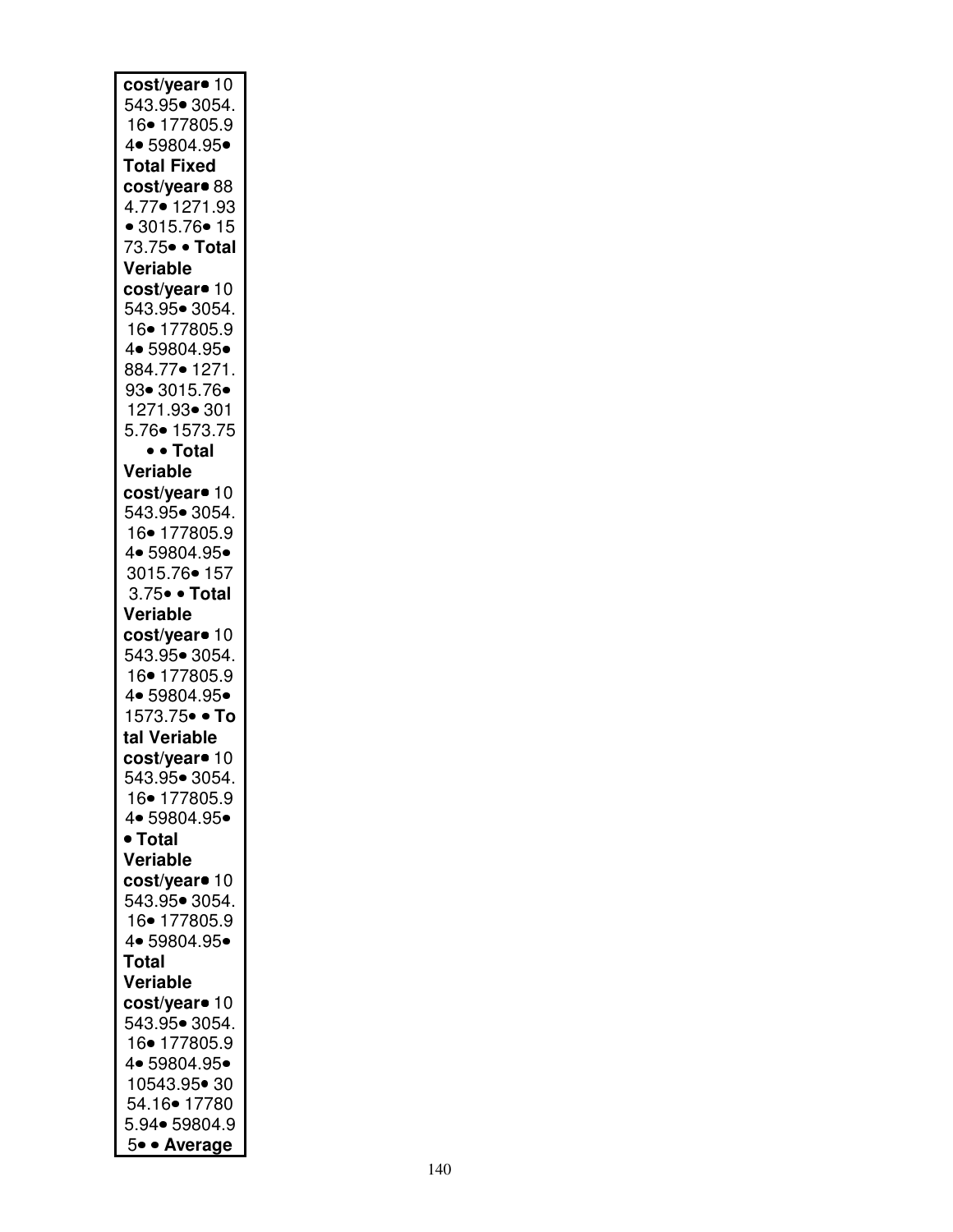| sale price 1                         |
|--------------------------------------|
| kg.• 39.85• 4                        |
| $0.91 \cdot 39.69 \cdot$             |
| 3054.16• 177                         |
| 805.94• 5980                         |
| 4.95• · Avera                        |
| ge sale price                        |
| 1                                    |
| <b>kg.●</b> 39.85● 4                 |
| $0.91 \cdot 39.69 \cdot$             |
| 177805.94• 5                         |
| 9804.95• · Av                        |
| erage sale                           |
| price 1                              |
| kg.● 39.85● 4                        |
| $0.91 \bullet 39.69 \bullet$         |
| 59804.95• • A                        |
| verage sale                          |
| price 1                              |
| kg.● 39.85● 4                        |
| $0.91 - 39.69 -$                     |
| • Average                            |
| sale price 1                         |
| <b>kg.</b> ● 39.85● 4                |
| $0.91 - 39.69 -$                     |
| <b>Average sale</b>                  |
| price 1                              |
| kg.• 39.85• 4                        |
| $0.91 \bullet 39.69 \bullet$         |
| 39.85 • 40.91                        |
| • 39.69 • 40.8                       |
| 5• • Break-                          |
| even volum                           |
| (kgs)● 142.96                        |
| $\bullet$ 385.03 $\bullet$ 211       |
| 6.35• 746.51                         |
| • • Actual                           |
| <b>Production</b>                    |
| <b>kg/season● 7</b><br>77.27● 1620.9 |
|                                      |
| 6• 9094.11• 3                        |
| $170.71 \bullet$                     |
| 40.91• 39.69                         |
| • 40.85 · Bre                        |
| ak-even                              |
| volum                                |
| (kgs)● 142.96                        |
| • 385.03 • 211                       |
| 6.35• 746.51                         |
| • • Actual                           |
| <b>Production</b>                    |
| kg/season• 7                         |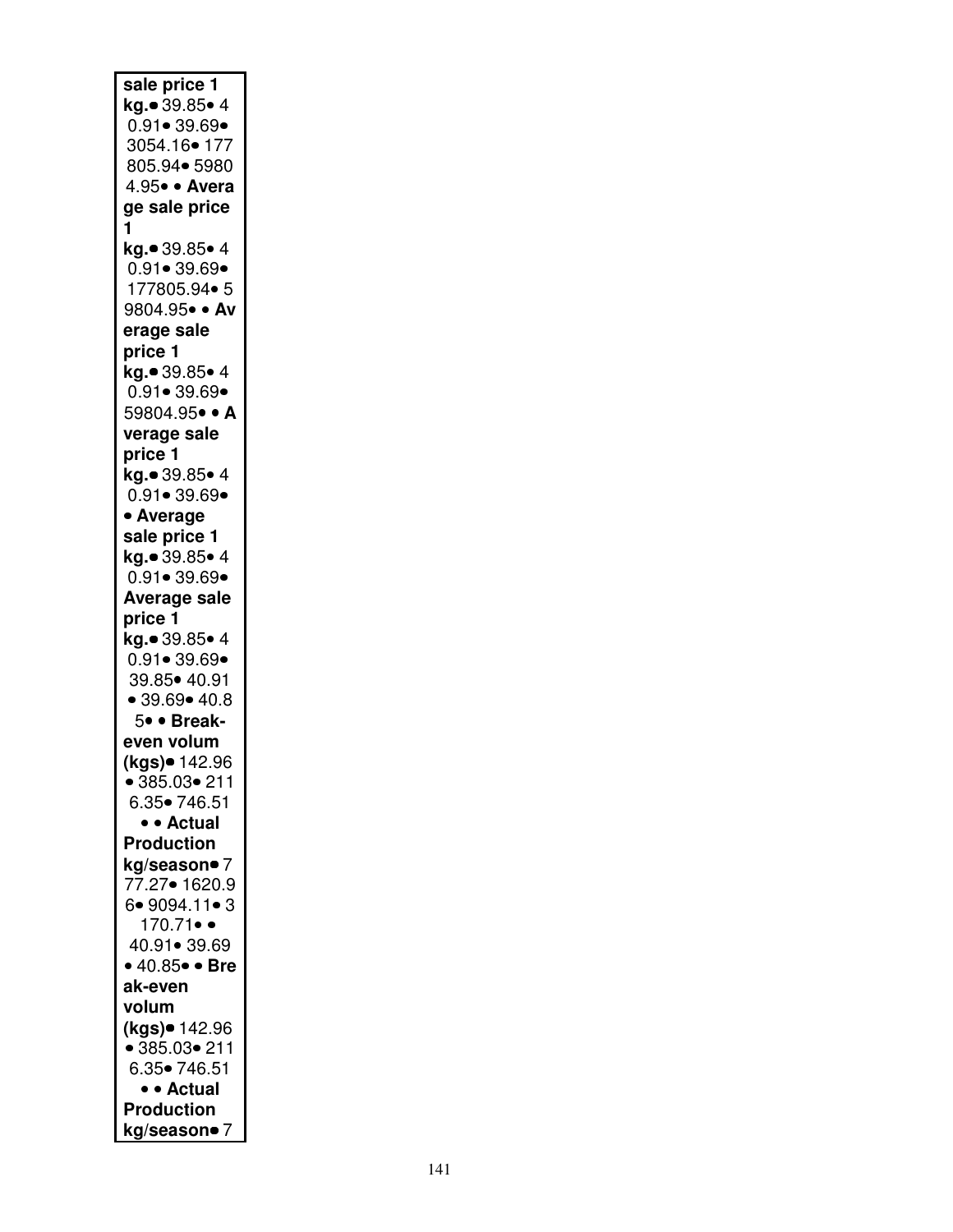| 77.27• 1620.9                                |
|----------------------------------------------|
| 6.9094.11.3                                  |
| 170.71 $\bullet$                             |
| 39.69• 40.85                                 |
|                                              |
| • • Break-                                   |
| even volum                                   |
| (kgs)● 142.96<br>● 385.03● 211               |
|                                              |
|                                              |
| 6.35• 746.51                                 |
| · Actual                                     |
| <b>Production</b>                            |
|                                              |
| <b>kg/season•</b> 7<br>77.27• 1620.9         |
|                                              |
| 6• 9094.11• 3                                |
| 170.71••                                     |
| 40.85 · Brea                                 |
|                                              |
| k-even volum                                 |
|                                              |
| ( <mark>kgs)● 142.96</mark><br>● 385.03● 211 |
| 6.35• 746.51                                 |
|                                              |
| • • Actual                                   |
| <b>Production</b>                            |
|                                              |
|                                              |
| kg/season• 7                                 |
| 77.27• 1620.9                                |
| 6•9094.11•3                                  |
| 170.71•                                      |
|                                              |
| <b>Break-even</b><br>$\bullet$               |
| volum                                        |
|                                              |
| (kgs)● 142.96                                |
| $• 385.03 \cdot 211$                         |
| 6.35• 746.51                                 |
| • • Actual                                   |
| <b>Production</b>                            |
|                                              |
| kg/season● 7                                 |
| 77.27• 1620.9                                |
| 6.9094.11.3                                  |
| $170.71 \bullet$                             |
| <b>Break-even</b>                            |
|                                              |
| volum                                        |
| (kgs)● 142.96                                |
| • 385.03 • 211                               |
| 6.35• 746.51                                 |
| • • Actual                                   |
|                                              |
| <b>Production</b>                            |
| kg/season• 7                                 |
| 77.27• 1620.9                                |
| 6.9094.11.3                                  |
|                                              |
| $170.71 \bullet$                             |
| 142.96• 385.0                                |
| 3• 2116.35• 7                                |
| 46.51 · Actu<br>al Production                |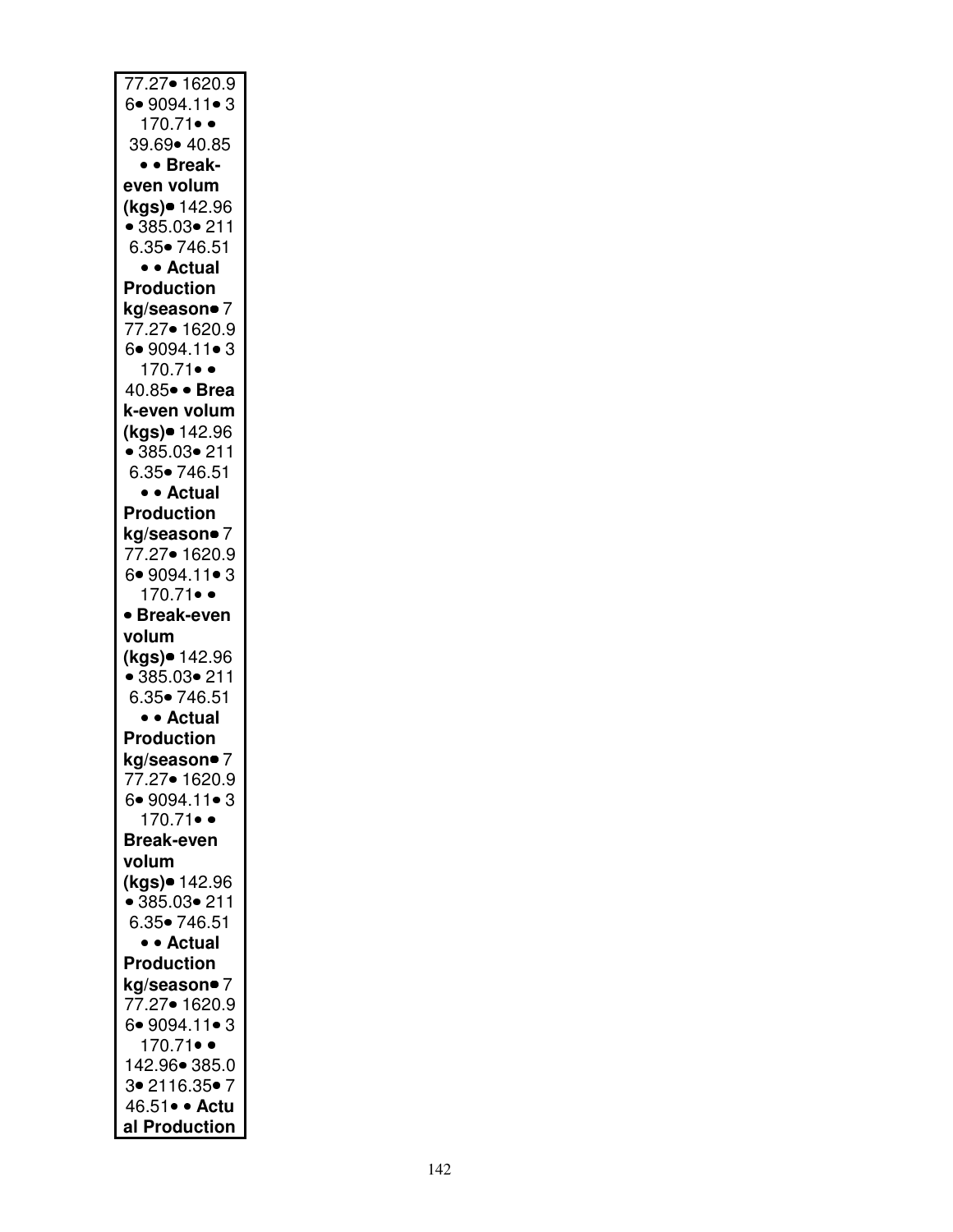| kg/season● 7           |
|------------------------|
| 77.27• 1620.9          |
| 6.9094.11.3            |
| 170.71 $\bullet$       |
| 385.03• 2116.          |
| 35• 746.51••           |
| 2116.35• 746.          |
| 51• · Actual           |
| <b>Production</b>      |
| kg/season● 7           |
| 77.27• 1620.9          |
| 6•9094.11•3            |
| 170.71••               |
| 746.51 · Act           |
| ual                    |
| <b>Production</b>      |
| kg/season• 7           |
| 77.27• 1620.9          |
| 6.9094.11.3            |
| 170.71 $\bullet$       |
| • Actual               |
| <b>Production</b>      |
| kg/season• 7           |
| 77.27• 1620.9          |
| 6.9094.11.3            |
| $170.71 \bullet$       |
| Actual                 |
| <b>Production</b>      |
| kg/season• 7           |
|                        |
| 77.27• 1620.9          |
| 6.9094.11.3            |
| 170.71••               |
| 777.27• 1620.          |
| 96• 9094.11•           |
| 1620.96• 909           |
| 4.11• 3170.71          |
|                        |
| 9094.11• 317           |
| $0.71 \bullet \bullet$ |
| 3170.71•               |
|                        |
|                        |
|                        |
|                        |
|                        |
|                        |
|                        |
|                        |
| <b>CHAPTER</b>         |
| VIII                   |
|                        |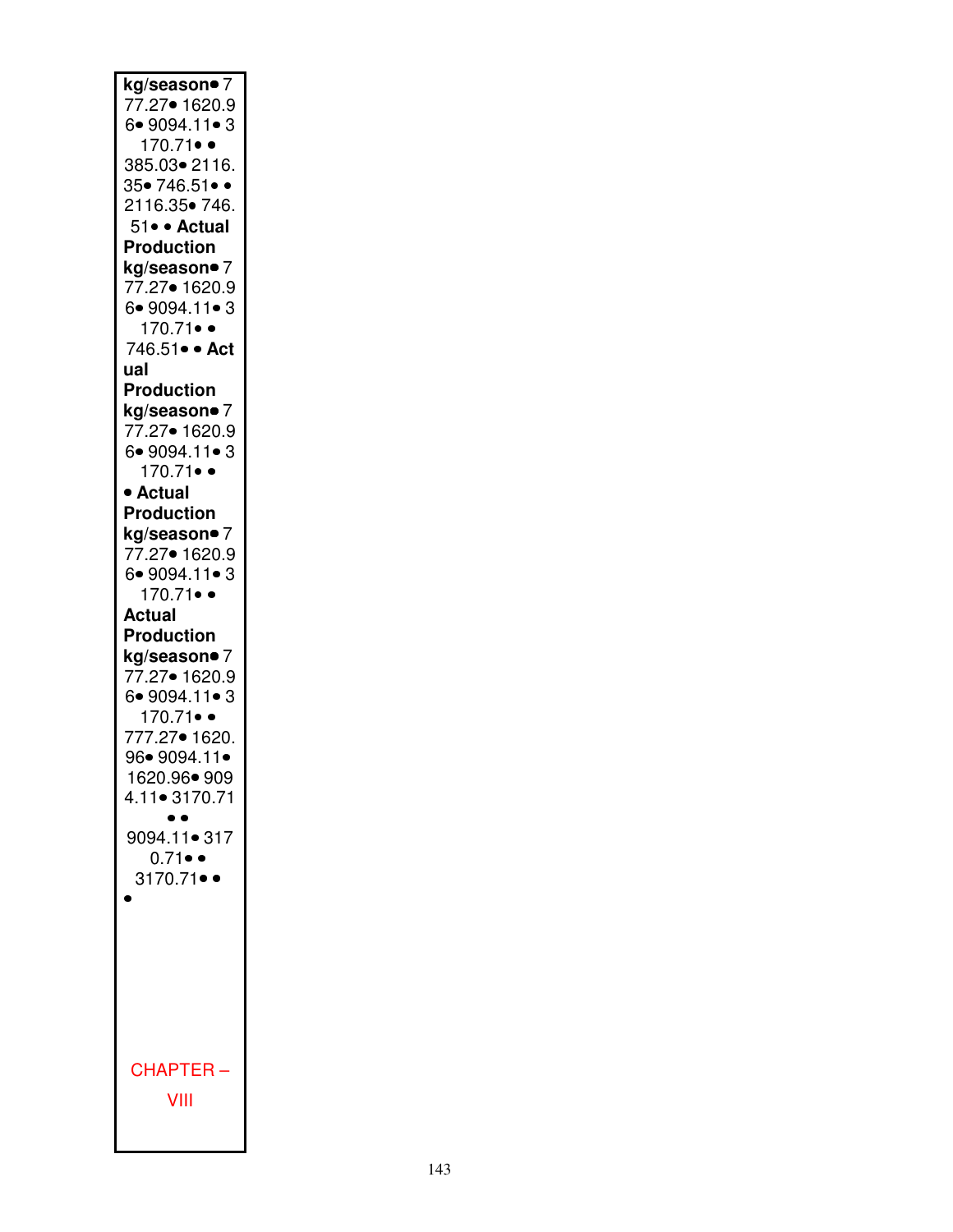## **PRODUCTIO N FUNCTION ANALYSIS**

The present chapter deals with the financial ratios and the production function analysis. Four types of financial ratios viz. Capital turn over ratio, Gross ratio, Operating ratio and Rate of return on capital have been worked out for studying the financial structure of the mushroom cultivation in the state. On the other hand the production function analysis has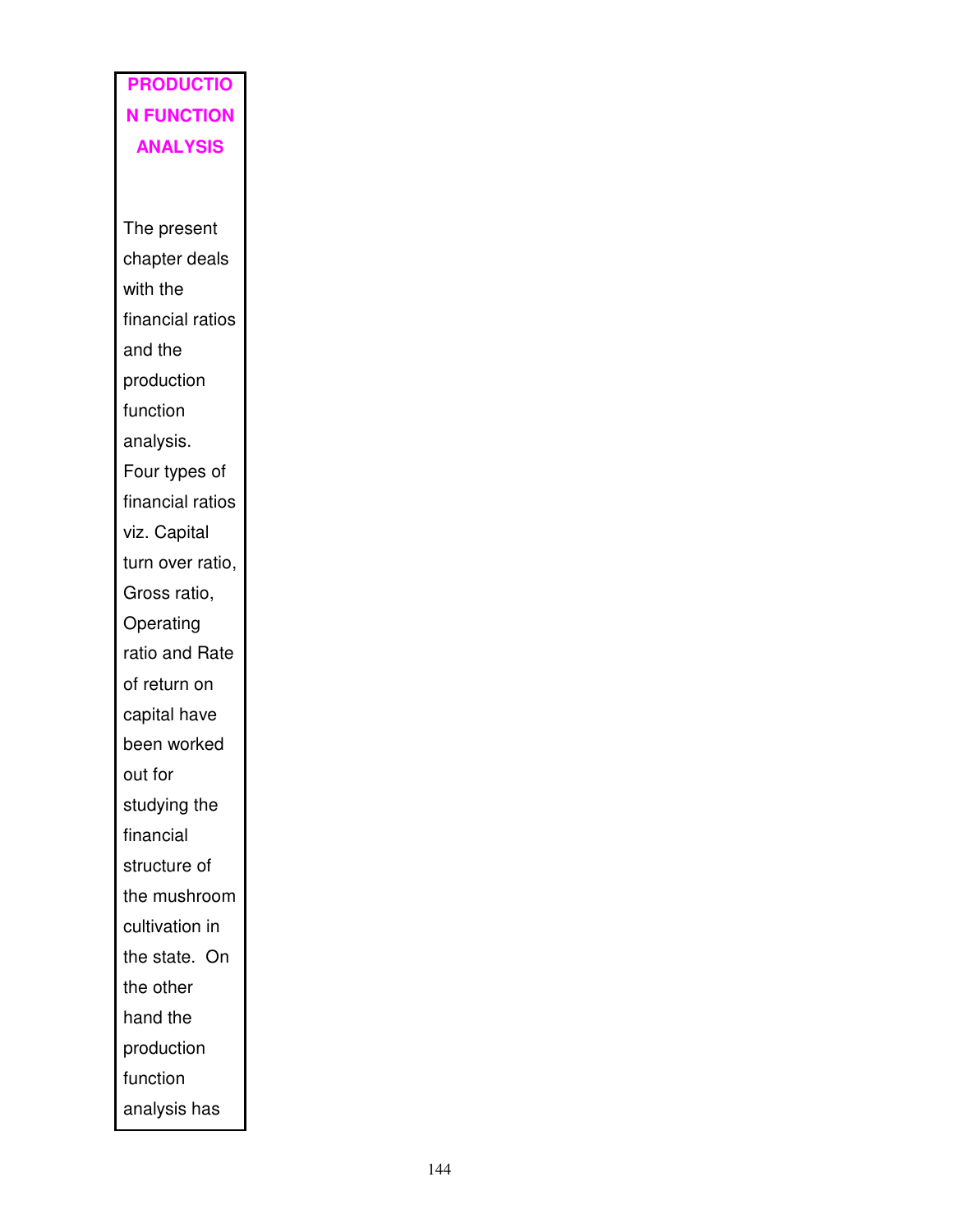| been carried      |
|-------------------|
| out by taking     |
| the               |
| productivity of   |
| mushrooms         |
| per tray as       |
| dependent         |
| variable and      |
| the per tray      |
| use of labour     |
| and capital       |
| invested as       |
| independent       |
| variables.        |
| The linear        |
| production        |
| function has      |
| been used in      |
| the present       |
| analysis.         |
| 8.1               |
| <b>FINANCIAL</b>  |
| <b>RATIOS</b>     |
| The financial     |
| ratios<br>as      |
| described         |
| above<br>have     |
| been              |
| in i<br>presented |
| Table<br>8.1      |
| wherein it may    |
| be seen that      |
| Capital<br>the    |
| turn over ratio   |
| at the overall    |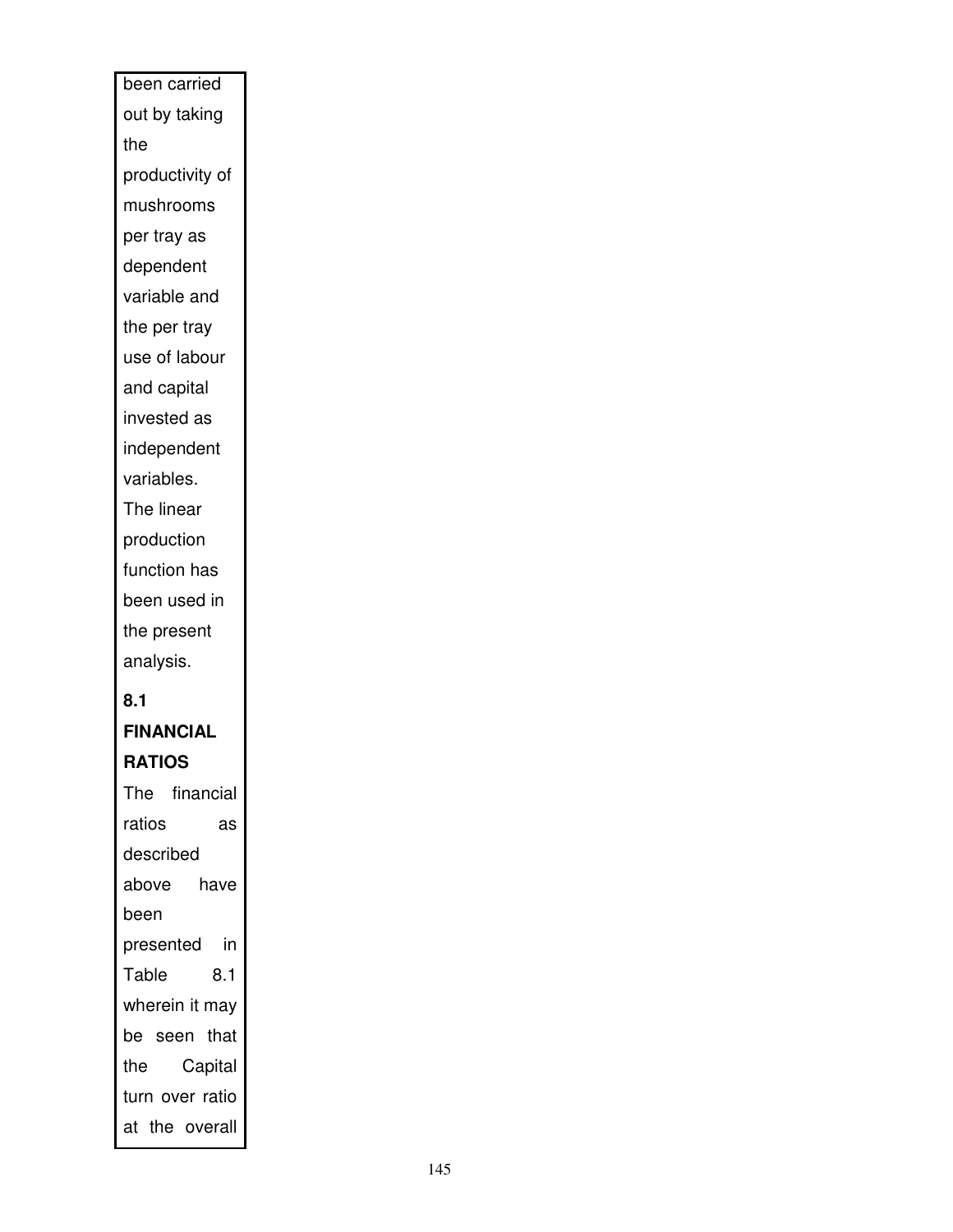| level<br>was     |
|------------------|
| 1.0728 and it    |
| varied           |
| between          |
| 0.7053<br>and    |
| 1.1914<br>for    |
| small<br>and     |
| farms<br>large   |
| respectively.    |
| This indicates   |
| that on an       |
| average each     |
| rupee of fixed   |
| investment,      |
| the<br>gross     |
| revenue was      |
| 1.0728<br>Rs.    |
| only. Similarly  |
| this indicated   |
| that<br>each     |
| rupee of fixed   |
| investment in    |
| district Solan   |
| yielded          |
| Rs.1.3240        |
| Rs.<br>and       |
| 0.7379<br>in     |
| district         |
| Shimla.          |
| Among            |
| different        |
| categories<br>at |
| the<br>overall   |
| level<br>the     |
| highest capital  |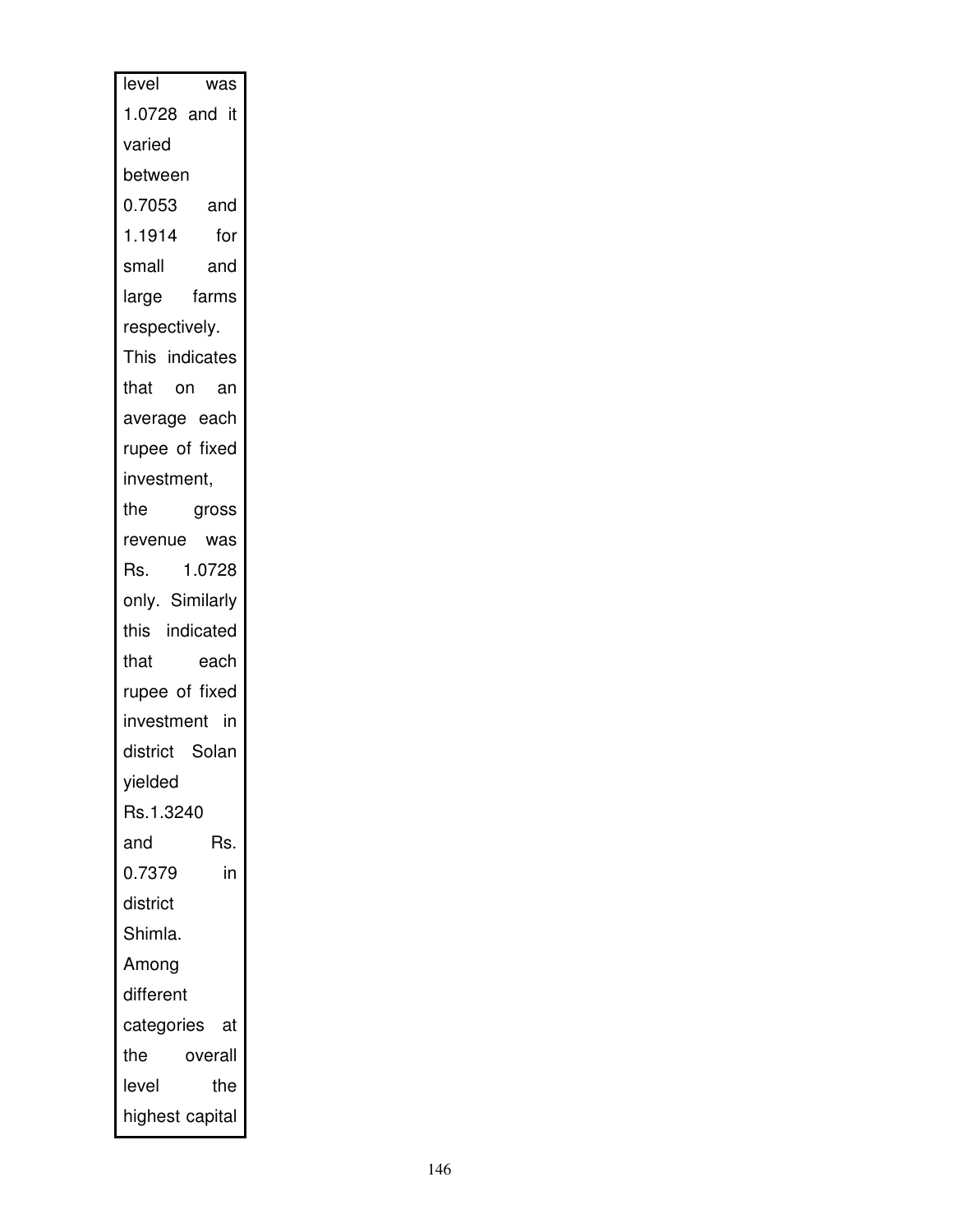| turn over ratio   |
|-------------------|
| was among         |
| large farmers     |
| and the least     |
| among small       |
| farmers. This     |
| higher            |
| magnitude of      |
| this ratio also   |
| indicated the     |
| efficiency of     |
| the farmers in    |
| utilizing the     |
| fixed capital.    |
|                   |
| The next ratio    |
| worked out        |
| was gross         |
| ratio which is    |
| the ratio of the  |
| total cost to     |
| the<br>gross      |
| returns. Thus,    |
| to be more        |
| efficient in this |
| the<br>respect    |
| magnitude of      |
| ratio<br>the      |
| should<br>be      |
| lowest            |
| possible.<br>The  |
| analysis          |
| indicates that    |
| the gross ratio   |
| at the overall    |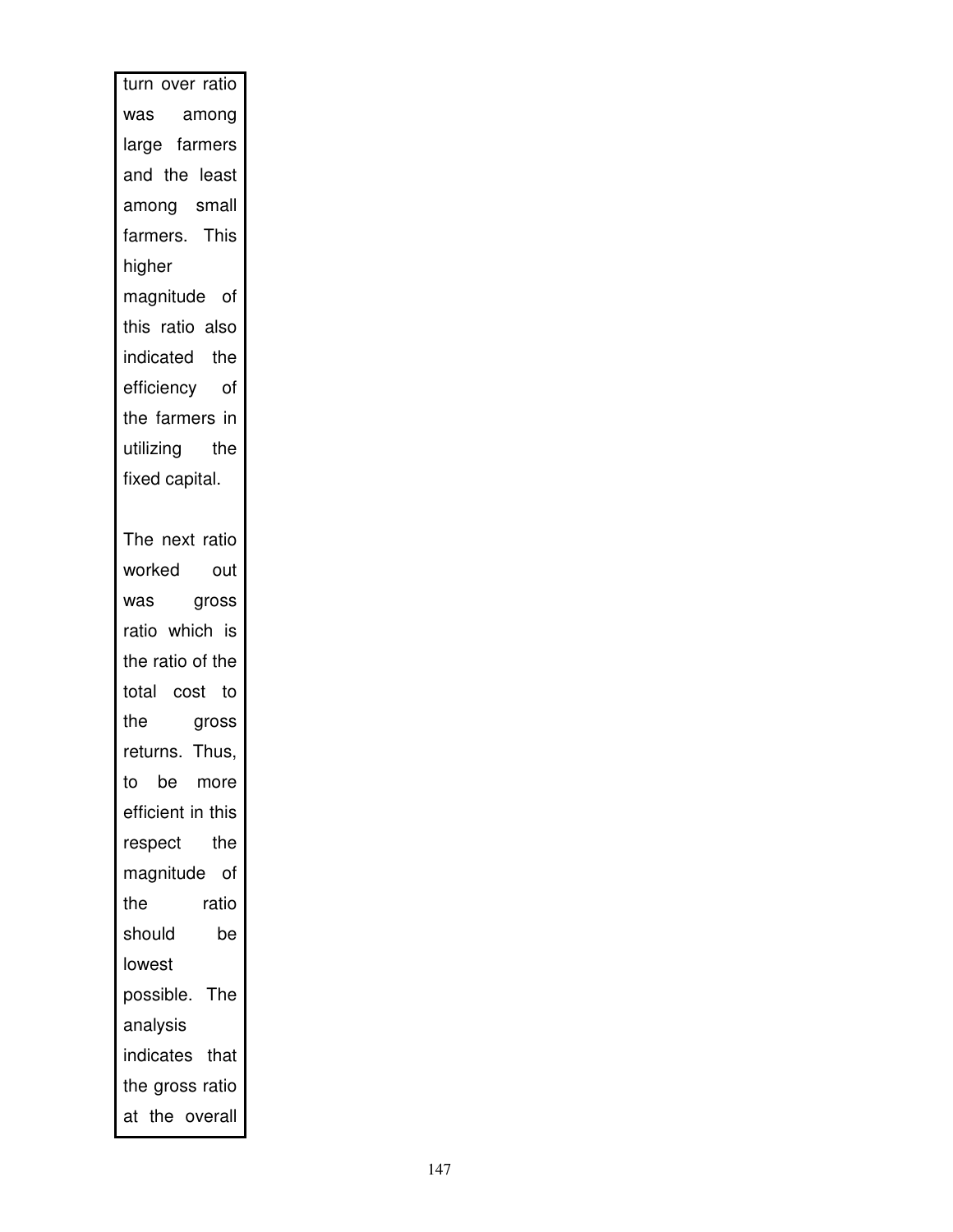| level<br>was      |
|-------------------|
| 0.6203 and it     |
| varied            |
| between           |
| 0.5690<br>and     |
| 0.6451<br>for     |
| and<br>large      |
| medium            |
| farmers. This     |
| ratio stood at    |
| 0.6200<br>in      |
| district Solan    |
| and 0.6207 in     |
| district          |
| Shimla. This      |
| indicated that    |
| the mushroom      |
| farmers<br>of     |
| Solan are little  |
| more efficient    |
| than<br>the       |
| farmers<br>of     |
| Shimla.           |
|                   |
| The operating     |
| ratio which is    |
| the ratio of      |
| total operating   |
| and               |
| maintaining       |
| the<br>cost<br>to |
| gross profits     |
| should<br>have    |
| lowest            |
| possible value    |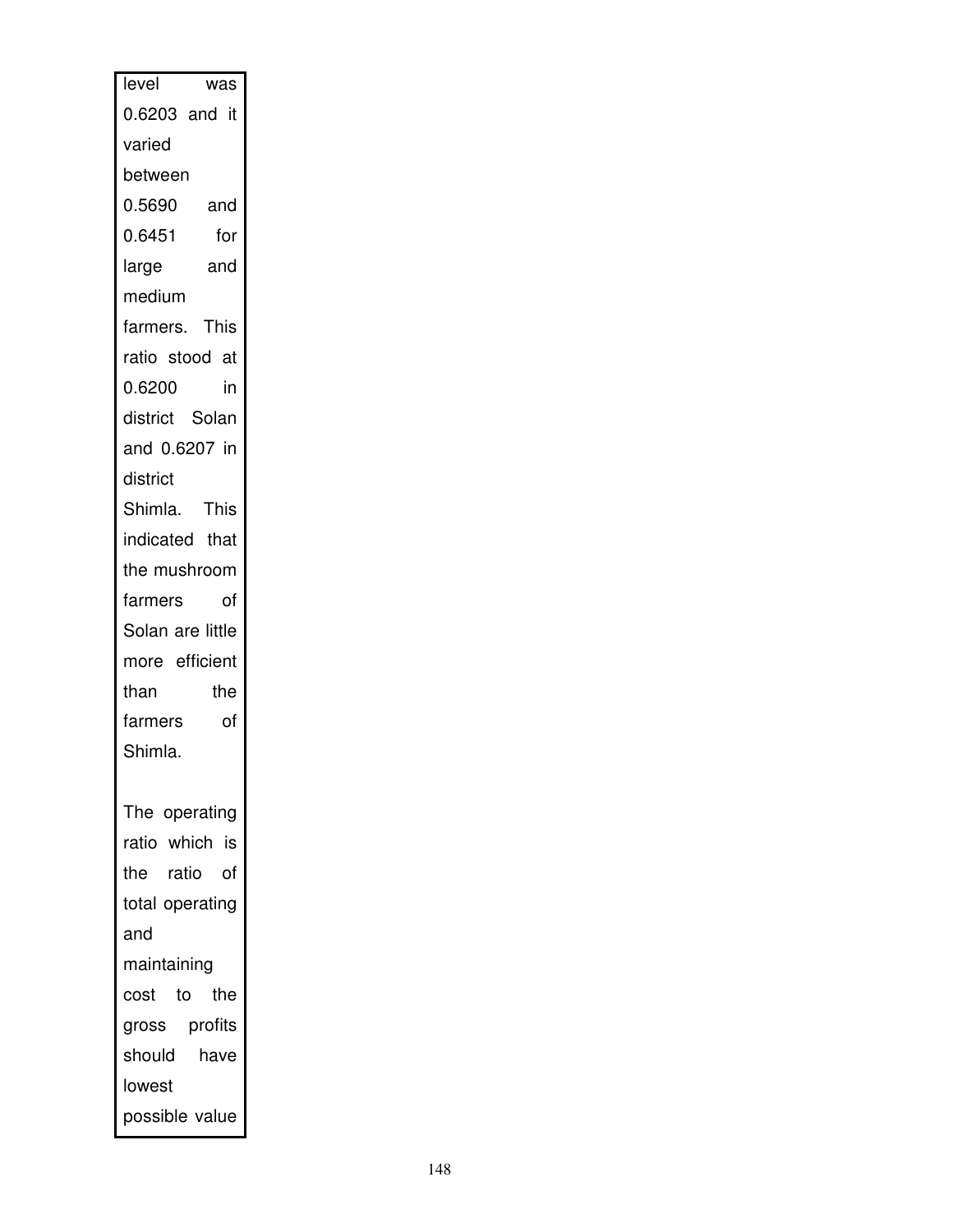|            | to be more       |
|------------|------------------|
|            | efficient. The   |
| analysis   |                  |
|            | indicates that   |
|            | the operating    |
|            | ratio at overall |
|            | level of the     |
|            | sample was       |
|            | 0.4263 and it    |
|            | was observed     |
|            | to be 0.4367     |
|            | in Solan and     |
| 0.4125     | in               |
|            | Shimla. This     |
|            | indicates the    |
|            | higher level of  |
| efficiency |                  |
|            | obtained by      |
|            | the Shimla       |
| mushroom   |                  |
| farmers.   |                  |
|            |                  |
| Finally,   | the              |
|            | Rate of return   |
| on         | capital,         |
|            | which is the     |
|            | ratio of net     |
|            | farm income      |
|            | to the fixed     |
| capital    |                  |
| investment |                  |
|            | was found to     |
|            | be 0.3730 at     |
|            | overall level of |
|            | the sample.      |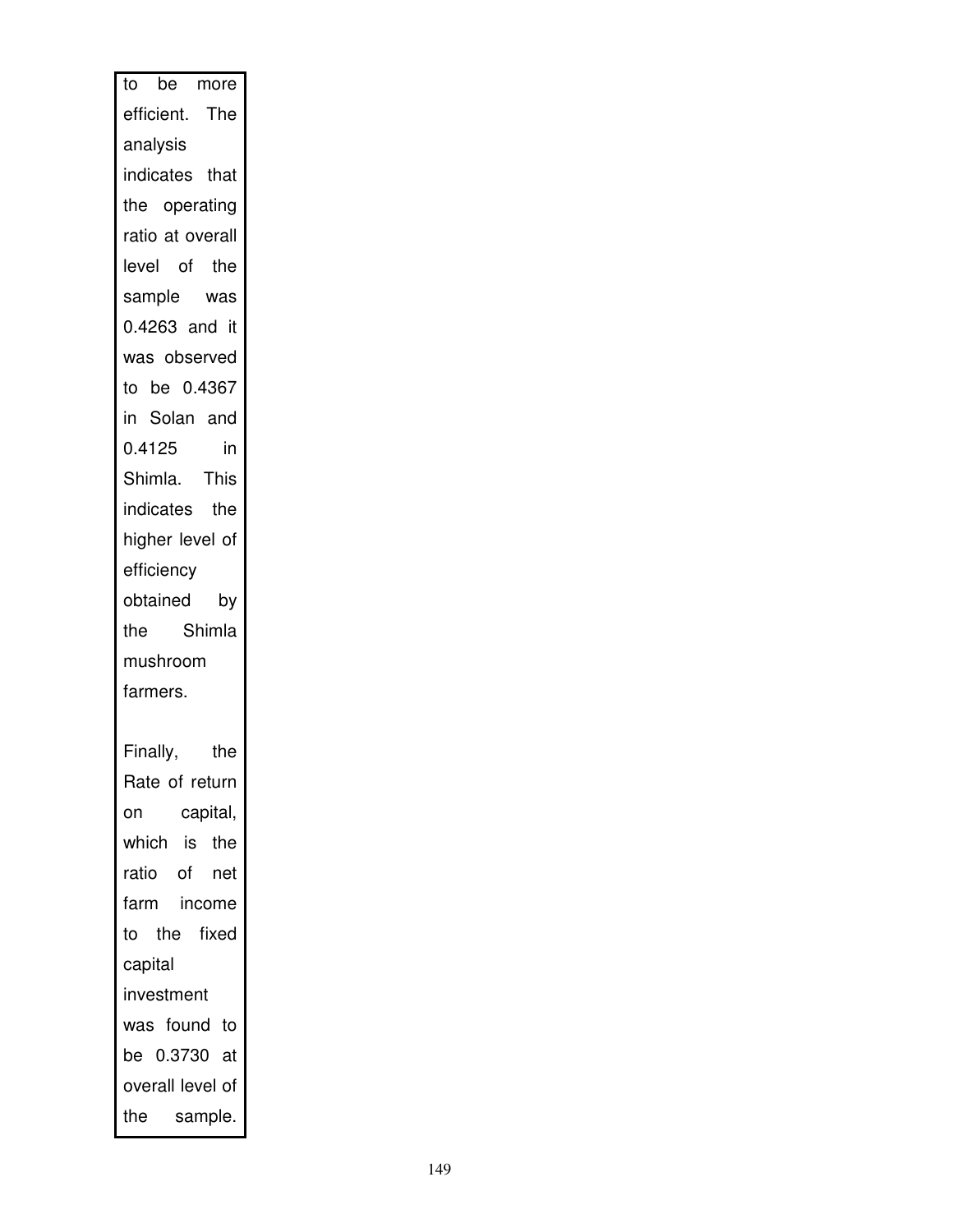| This ratio was                       |
|--------------------------------------|
| found to<br>be                       |
| 0.4514 and                           |
| 0.2687<br>in                         |
| district Solan                       |
| Shimla<br>and                        |
| respectively.                        |
| Most efficient                       |
| farmers<br>at                        |
| overall level                        |
| this<br>on                           |
| consideration                        |
| were                                 |
| observed<br>to                       |
| be the Solan                         |
| farmers. The                         |
| other details                        |
| of<br>various                        |
| categories<br>in                     |
| both<br>the                          |
| districts may                        |
| also<br>be                           |
| referred<br>to                       |
| from<br>this                         |
| table.                               |
|                                      |
|                                      |
| <b>TABLE:</b><br>8.1                 |
| <b>FINANCI</b>                       |
| AL                                   |
| RATIOS.                              |
|                                      |
| <b>RATIOS• CATE</b>                  |
| <b>GORY</b> • • SMA<br>LL• MEDIUM• L |
| <b>ARGE</b> OVERAL                   |
|                                      |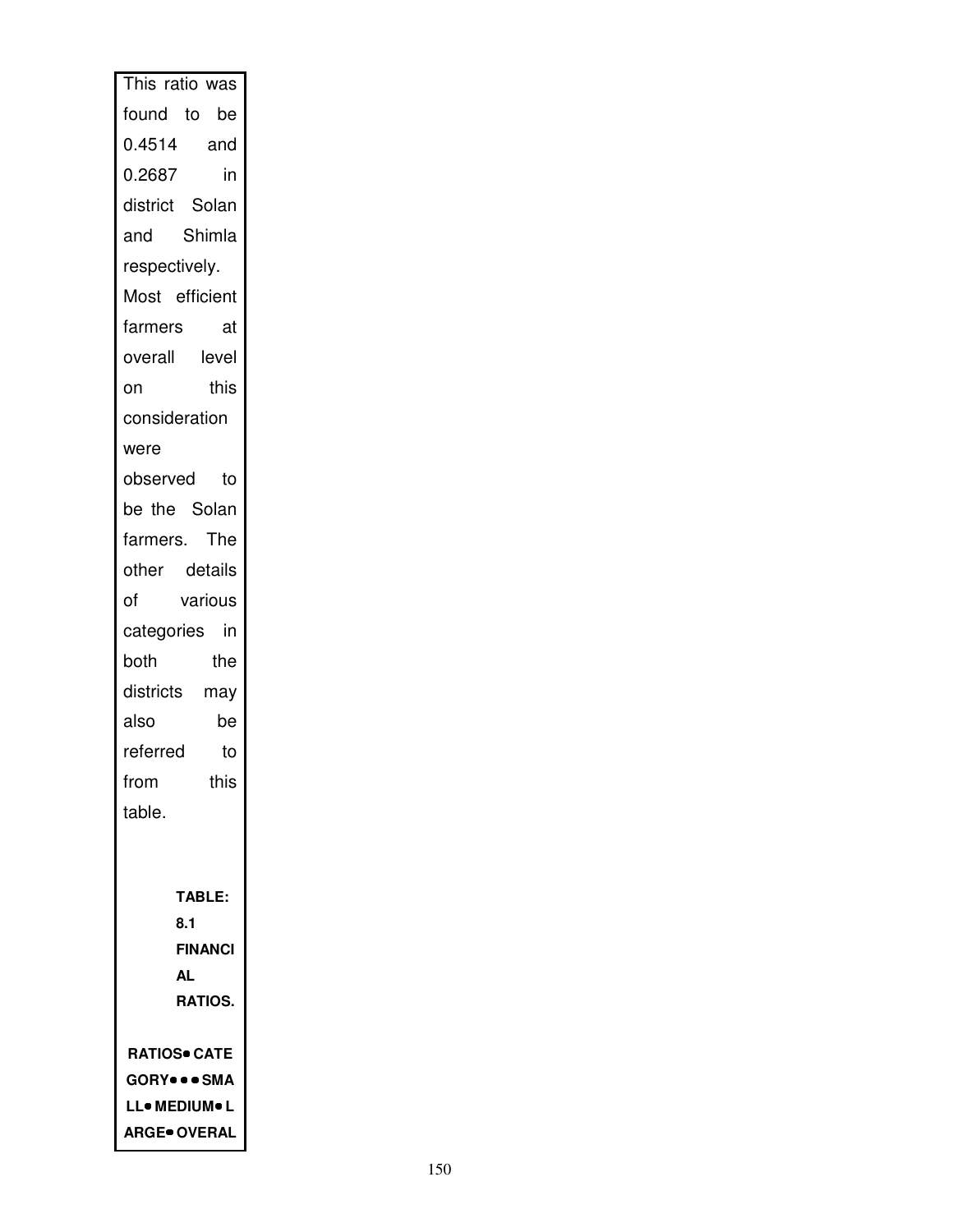| L. SOLAN. C                                      |             |
|--------------------------------------------------|-------------|
| APITAL TURN                                      |             |
| OVER                                             |             |
|                                                  |             |
| <b>CATEGORY</b> •                                |             |
| <b>. • SMALL• ME</b><br><b>DIUM® LARGE®</b>      |             |
| ● SMALL● MEDI                                    |             |
| UM● LARGE● O                                     |             |
| VERALLSOL                                        |             |
| <b>AN®®CAPITAL</b><br>TURN                       | <b>OVER</b> |
| RATIO 0.6367                                     |             |
| SMALL● MEDIU                                     |             |
| <b>M• LARGE• OV</b>                              |             |
| ERALL• • SOLA                                    |             |
| N® · CAPITAL<br><b>TURN</b>                      | <b>OVER</b> |
| RATIO 0.6367·                                    |             |
| MEDIUM● LARG                                     |             |
| E• OVERALL• •                                    |             |
| LARGE● OVERA                                     |             |
| LL. SOLAN.                                       |             |
| <b>OVERALL</b> • SO                              |             |
| LAN <sup>o</sup> · CAPITAL<br>TURN               | <b>OVER</b> |
| <b>RATIO</b> 0.6367•                             |             |
| · SOLAN <sup>•</sup> • CAP<br><b>ITAL</b>        | <b>TURN</b> |
| <b>OVER</b>                                      |             |
| RATIO 0.6367                                     |             |
| <b>SOLAN® · CAPI</b><br><b>TAL</b>               | TURN        |
| <b>OVER</b>                                      |             |
|                                                  |             |
| <b>RATIO</b> 0.6367                              |             |
| • CAPITAL                                        |             |
| <b>TURN</b>                                      | <b>OVER</b> |
| RATIO 0.6367                                     |             |
| <b>CAPITAL TURN</b>                              |             |
| OVER                                             |             |
| RATIO 0.6367.                                    |             |
| $0.6367 \cdot 1.6967 \cdot$<br>1.6967 • 1.1567 • |             |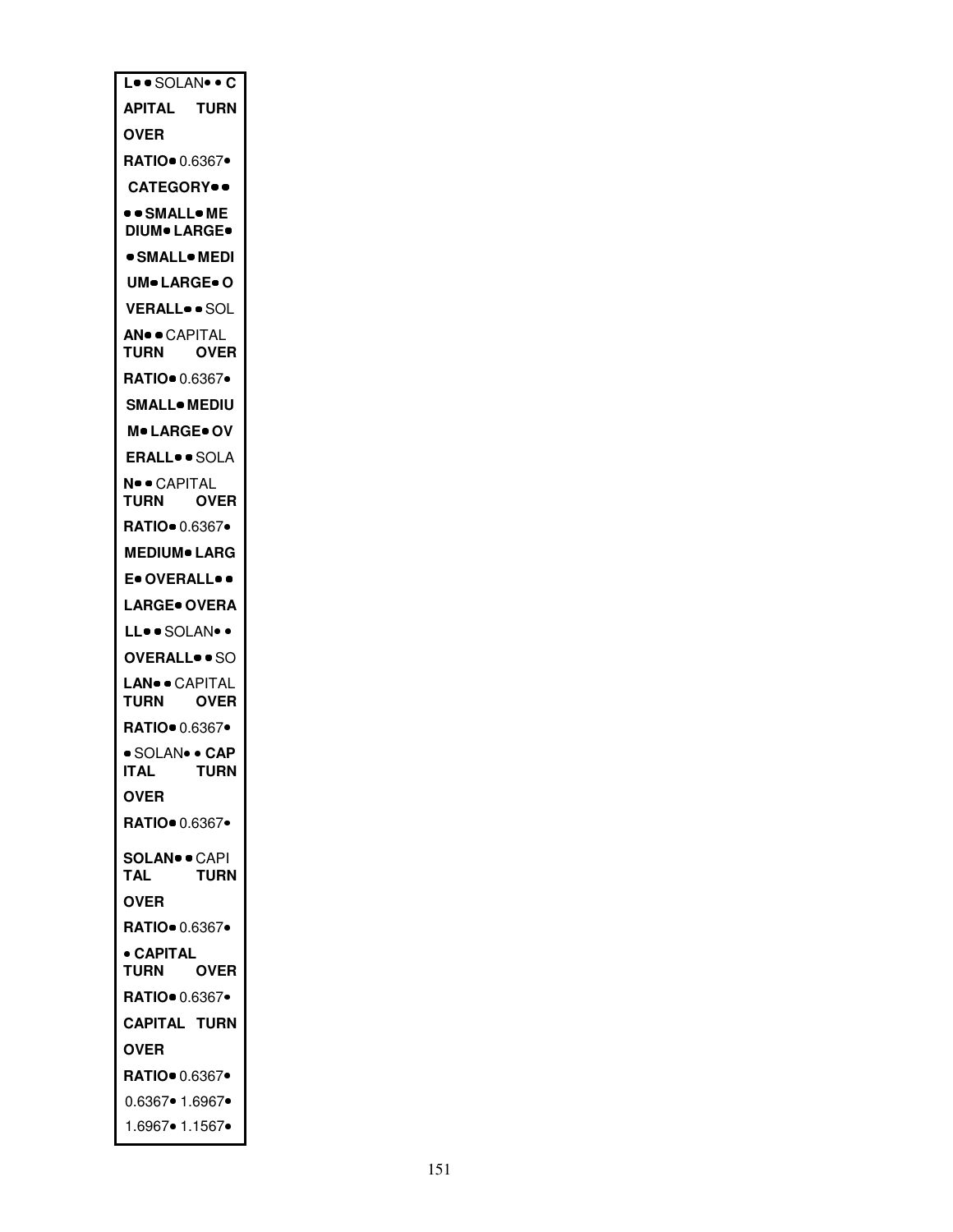| 1.1567 • 1.3240 •                    |
|--------------------------------------|
| 1.3240 • GROS                        |
| S                                    |
| RATIO● 0.6136●                       |
| • GROSS                              |
| RATIO•  0.6136•                      |
| <b>GROSS</b>                         |
| RATIO 0.6136                         |
| 0.6136● 0.6462●                      |
| 0.6462● 0.5844●                      |
| 0.5844● 0.6200●                      |
| 0.6200• • OPER                       |
| <b>ATING</b>                         |
| RATIO● 0.3135●                       |
| • OPERATING                          |
| <b>RATIO</b> 0.3135                  |
| OPERATING                            |
| RATIO• 0.3135•                       |
| 0.3135● 0.4739●                      |
| $0.4739 \cdot 0.5031 \cdot$          |
| 0.5031● 0.4367●                      |
|                                      |
| 0.4367∙ ∙ RATE                       |
| OF RETURN ON                         |
| <b>CAPITAL</b> 0.246                 |
| 0● 0.6074● 0.480                     |
| 7● 0.4514● ● SHI                     |
| MLA• • CAPITA                        |
| <b>TURN OVER</b><br>L.               |
| RATIO 0.7900                         |
| • RATE OF<br><b>RETURN</b><br>ΟN     |
| CAPITAL <sup>o</sup> 0.246           |
| $0$ $\bullet$ 0.6074 $\bullet$ 0.480 |
| 7 0.4514 · SHI                       |
| <b>MLA</b> ·· CAPITA                 |
| L<br><b>TURN OVER</b>                |
| RATIO 0.7900 ·                       |
| RATE<br>ΟF                           |
| <b>RETURN</b><br>ΟN                  |
| <b>CAPITAL</b> 0.246                 |
| 0● 0.6074● 0.480                     |
| 7● 0.4514● ● SHI                     |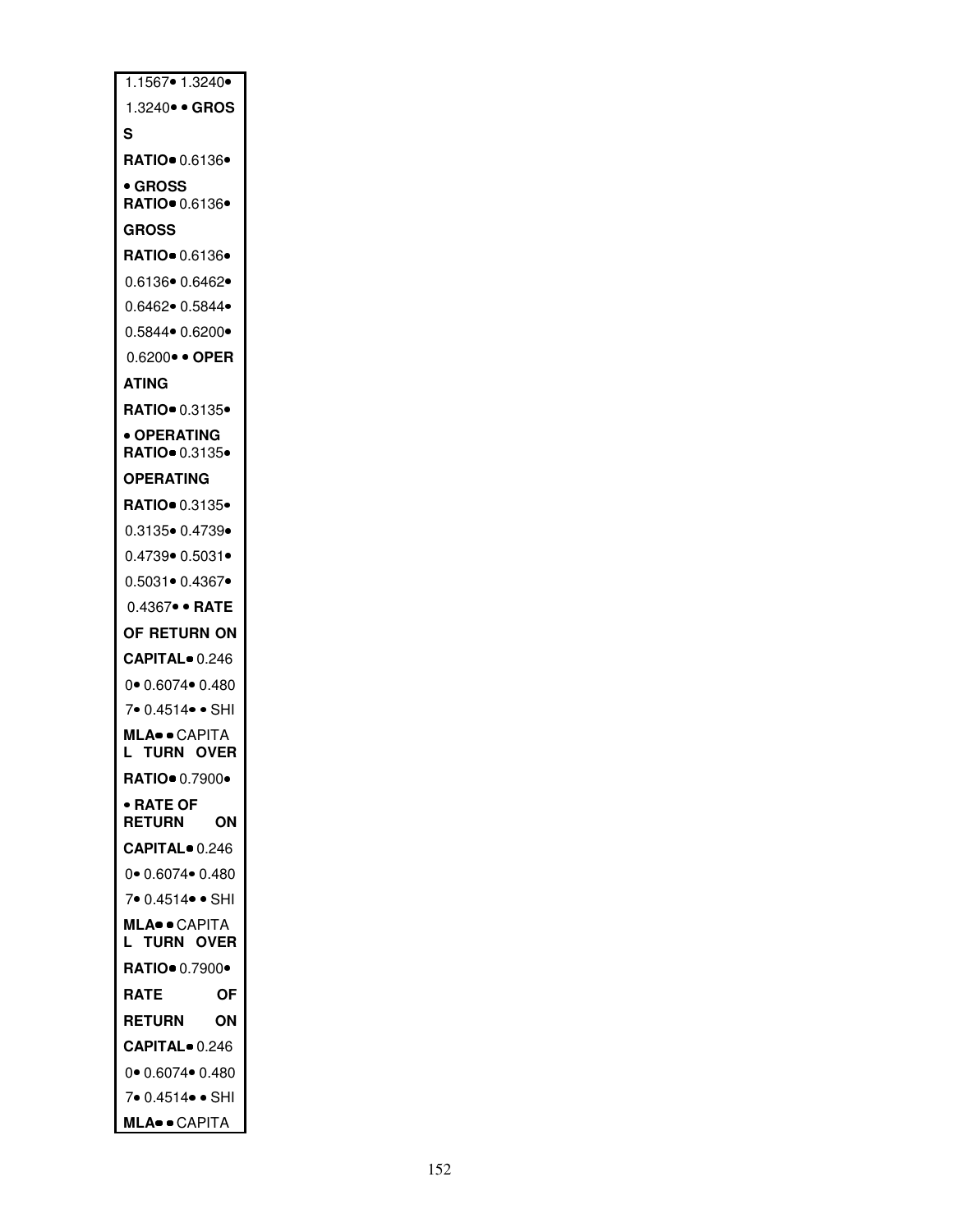| L                                    | <b>TURN OVER</b> |
|--------------------------------------|------------------|
| <b>RATIO</b> 0.7900                  |                  |
| 0.2460● 0.6074●                      |                  |
| 0.6074● 0.4807●                      |                  |
| 0.4807● 0.4514●                      |                  |
| $0.4514 \bullet \bullet$ SHIML       |                  |
| A. CAPITAL<br>TURN                   | <b>OVER</b>      |
|                                      |                  |
| • SHIMLA• • CA<br>PITAL              | TURN             |
| OVER                                 |                  |
| <b>RATIO</b> 0.7900 <b>·</b>         |                  |
|                                      |                  |
| <b>SHIMLA</b> . CAPI<br>TAL          | <b>TURN</b>      |
| <b>OVER</b>                          |                  |
| RATIO 0.7900                         |                  |
| • CAPITAL                            |                  |
| TURN                                 | OVER             |
| RATIO · 0.7900 ·                     |                  |
| <b>CAPITAL TURN</b>                  |                  |
| OVER                                 |                  |
| <b>RATIO</b> 0.7900 <b>·</b>         |                  |
| 0.7900● 0.6067●                      |                  |
| $0.6067 \cdot 1.4519 \cdot$          |                  |
| 1.4519• 0.7379•                      |                  |
| 0.7379• • GROS                       |                  |
| S                                    |                  |
|                                      |                  |
| • GROSS<br><b>RATIO</b> 0.6355       |                  |
| <b>GROSS</b>                         |                  |
| RATIO <sup>.</sup> 0.6355.           |                  |
| $0.6355 \cdot 0.6444 \cdot$          |                  |
| $0.6444 \bullet 0.5514 \bullet$      |                  |
| 0.5514● 0.6207●                      |                  |
| $0.6207 \bullet \bullet$ OPER        |                  |
| ATING                                |                  |
| RATIO 0.3657                         |                  |
| • OPERATING<br><b>RATIO</b> 0.3657 • |                  |
| OPERATING                            |                  |
| RATIO 0.3657.                        |                  |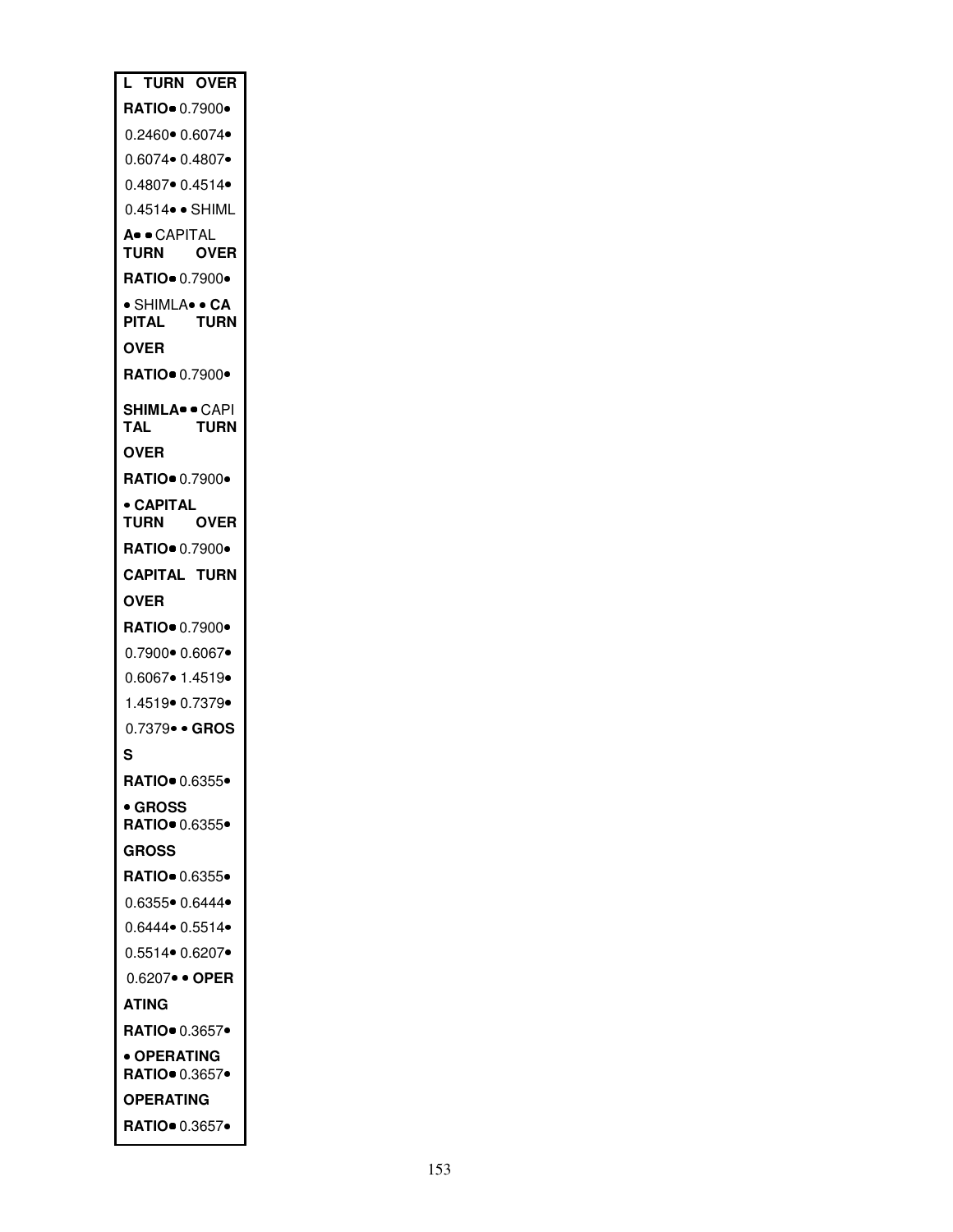| 0.3657 0.4392                          |             |
|----------------------------------------|-------------|
| 0.4392● 0.4325●                        |             |
| 0.4325• 0.4125•                        |             |
| $0.4125 \bullet \bullet$ RATE          |             |
| OF RETURN ON                           |             |
| <b>CAPITAL</b> 0.287                   |             |
| 8 0.2157 0.651                         |             |
| 3• 0.2687• • OV                        |             |
| <b>ERALL</b> o • CAPIT<br>AL TURN OVER |             |
| RATIO 0.7053                           |             |
| • RATE OF                              |             |
| <b>RETURN</b>                          | ΟN          |
| <b>CAPITAL</b> 0.287                   |             |
| 8 0.2157 0.651                         |             |
| 3 • 0.2687 • OV                        |             |
| ERALL• • CAPIT<br>AL TURN OVER         |             |
| RATIO 0.7053                           |             |
| <b>RATE</b>                            | ΟF          |
| <b>RETURN</b>                          | OΝ          |
| <b>CAPITAL</b> 0.287                   |             |
| 8 0.2157 0.651                         |             |
| 3 • 0.2687 • OV                        |             |
| <b>ERALL</b> <sup>o</sup> CAPIT        |             |
| AL TURN OVER                           |             |
| <b>RATIO</b> 0.7053 <b>•</b>           |             |
| 0.2878 0.2157                          |             |
| 0.2157• 0.6513•                        |             |
| 0.6513● 0.2687●                        |             |
| 0.2687 · OVER                          |             |
| <b>ALL</b> · CAPITAL<br><b>TURN</b>    | <b>OVER</b> |
| RATIO 0.7053                           |             |
| OVERALL . C<br><b>APITAL</b>           | <b>TURN</b> |
| OVER                                   |             |
| RATIO <sup>.</sup> 0.7053 <sup>.</sup> |             |
| <b>OVERALLOOCA</b>                     |             |
| PITAL                                  | <b>TURN</b> |
| <b>OVER</b>                            |             |
| RATIO 0.7053                           |             |
| • CAPITAL<br><b>TURN</b>               | OVER        |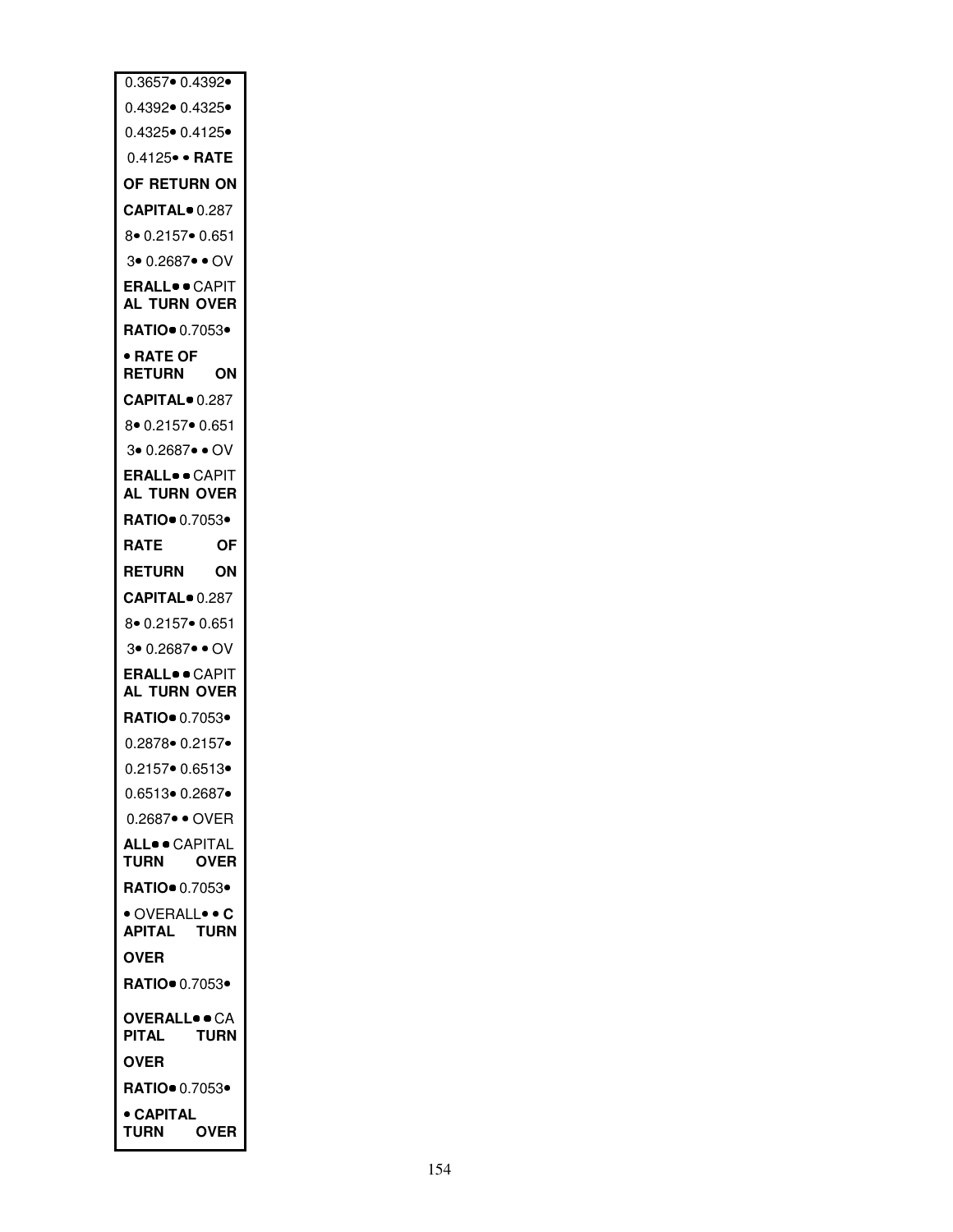| RATIO 0.7053                          |
|---------------------------------------|
| <b>CAPITAL TURN</b>                   |
| OVER                                  |
| <b>RATIO</b> 0.7053 •                 |
| 0.7053∙ 0.8216∙                       |
| 0.8216● 1.1914●                       |
| 1.1914● 1.0728●                       |
| 1.0728• • GROS                        |
| S                                     |
| RATIO● 0.6246●                        |
| • GROSS<br>RATIO 0.6246·              |
| <b>GROSS</b>                          |
| RATIO 0.6246·                         |
| 0.6246● 0.6451●                       |
| 0.6451● 0.5690●                       |
| 0.5690● 0.6203●                       |
| 0.6203● ● OPER                        |
| ATING                                 |
| RATIO• 0.3372•                        |
| · OPERATING<br>RATIO● 0.3372●         |
| OPERATING                             |
| RATIO● 0.3372●                        |
| 0.3372● 0.4537●                       |
| 0.4537● 0.4948●                       |
| 0.4948● 0.4263●                       |
| 0.4263 · RATE                         |
| OF RETURN ON                          |
| <b>CAPITAL</b> 0.264                  |
| 7 0.3799 0.500                        |
| 7.0.3730.                             |
| <b>RATE OF</b><br><b>RETURN</b><br>ΟN |
| <b>CAPITAL</b> 0.264                  |
| 7 0.3799 0.500                        |
| 7.0.3730.                             |
| RATE<br>ΟF                            |
| <b>RETURN</b><br>OΝ                   |
| CAPITAL <sup>o</sup> 0.264            |
| 7 0.3799 0.500                        |
| 7• 0.3730• •                          |
| 0.2647• 0.3799•                       |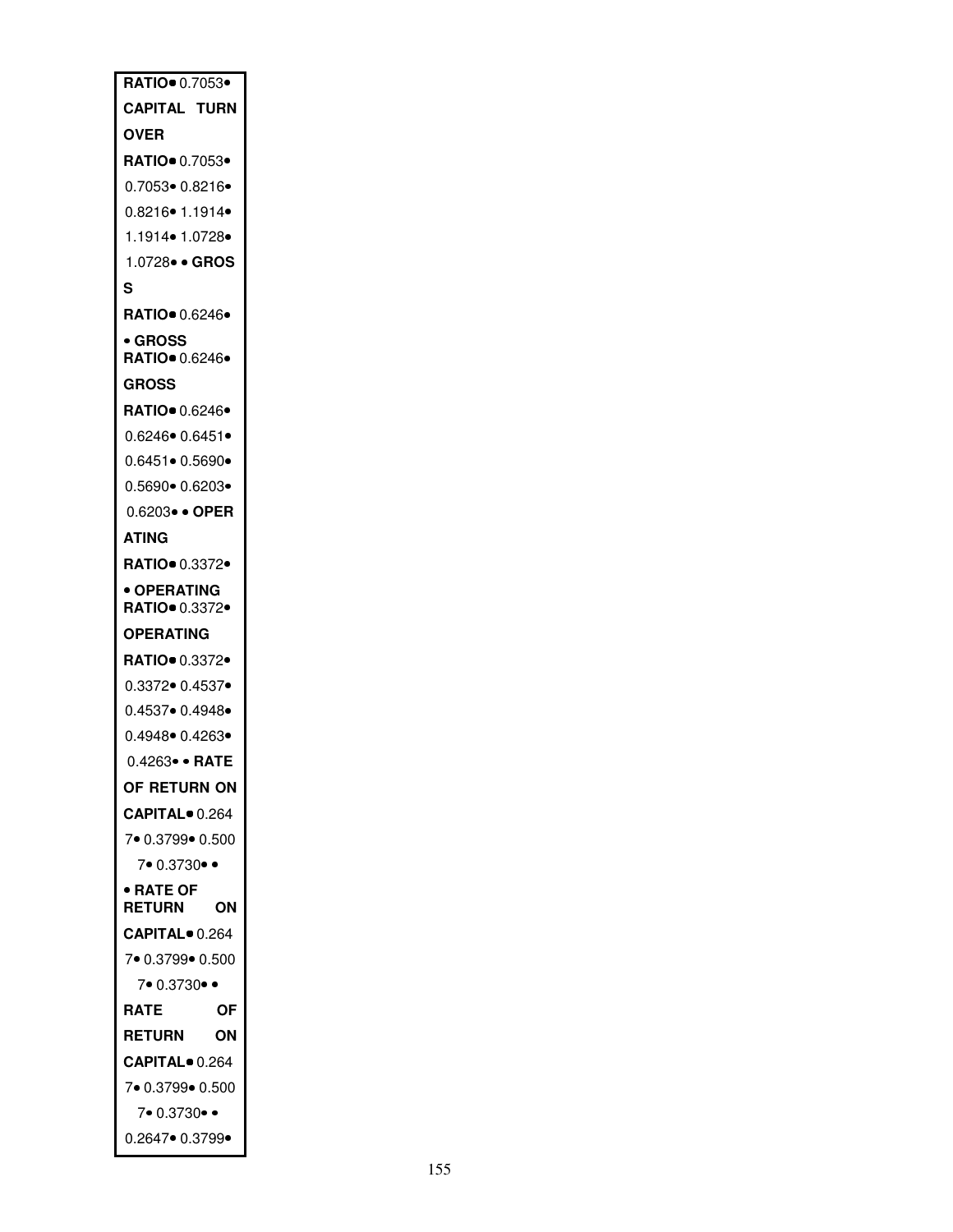0.3799 0.5007 0.5007 0.3730  $0.3730 \bullet \bullet$  $\bullet$ **8.2 PRODUCTIO N FUNCTION ANALYSIS** The analysis of costs and returns which has been presented in the previous chapter does provide clear picture on the efficiency with which the resources of production are being utilized for the mushroom production. In other words, the efficiency of resource allocation is not appropriately highlighted, although, it provides a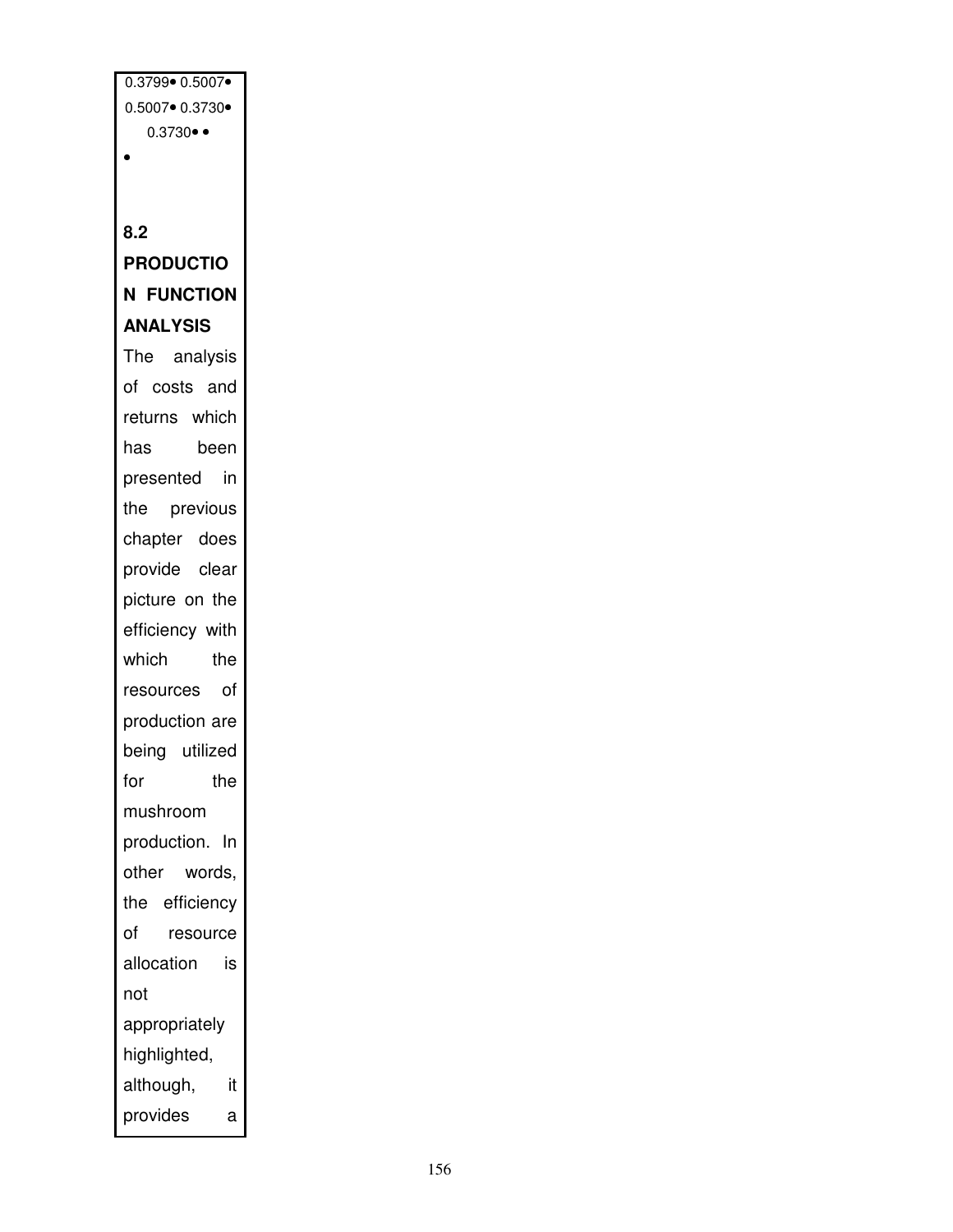| good             |
|------------------|
| indication of    |
| overall<br>the   |
| productivity on  |
| mushroom         |
| The<br>farms.    |
| specific         |
| contribution of  |
| input factors is |
| necessary for    |
| the              |
| determination    |
| of efficiency of |
| factor           |
| proportions. It  |
| with this<br>is  |
| background       |
| that<br>an       |
| attempt<br>has   |
| been made to     |
| derive<br>more   |
| precise          |
| of<br>measure    |
| in<br>efficiency |
| the resource     |
| allocation<br>in |
| mushroom         |
| cultivation.     |
| For<br>this      |
| purpose          |
| production       |
| function         |
| analysis<br>has  |
| been             |
| attempted.       |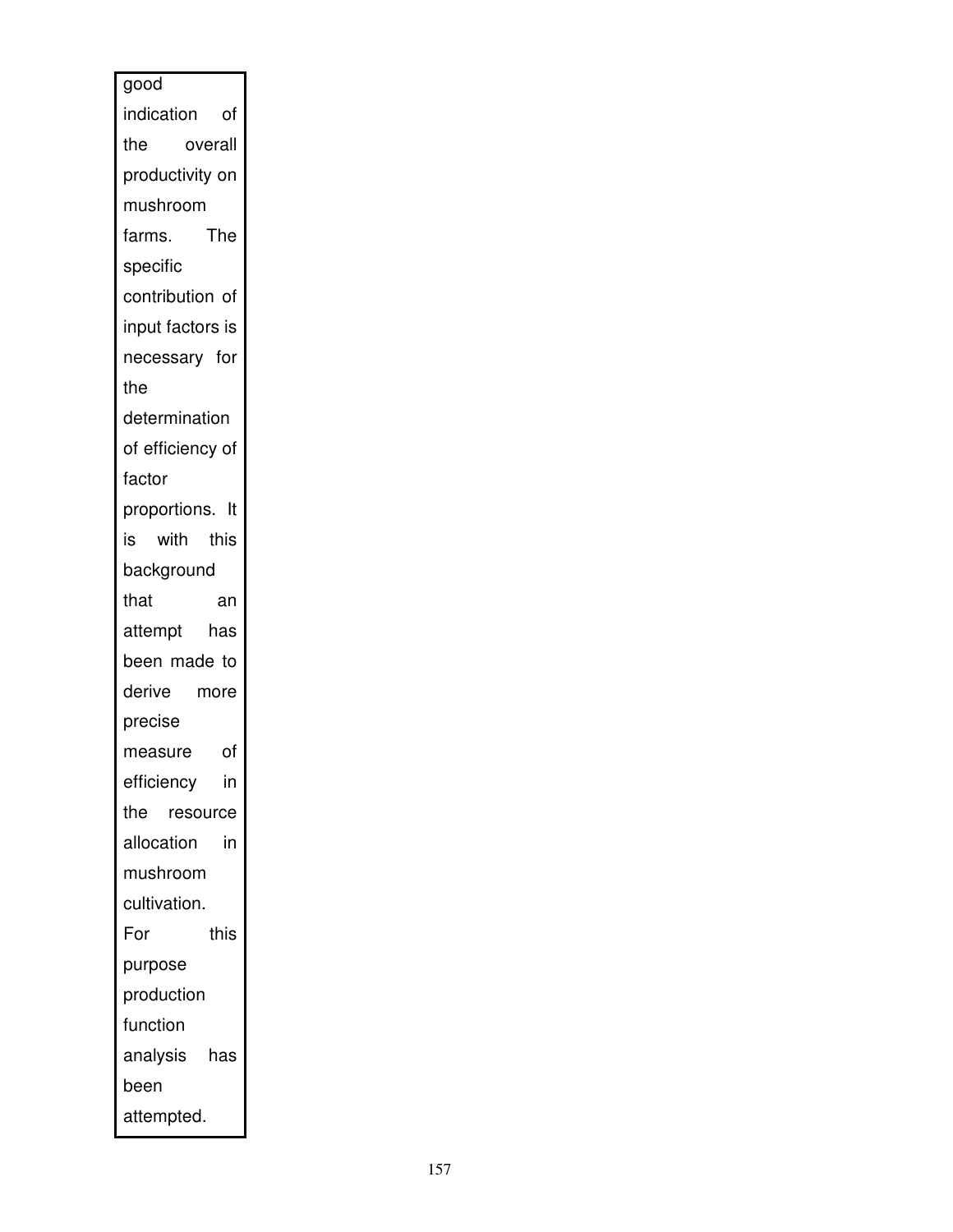| The linear      |
|-----------------|
| production      |
| function has    |
| been used as    |
| it was found to |
| be giving the   |
| satisfactory    |
| results.        |
|                 |
| For fitting the |
| production      |
| function the    |
| production of   |
| mushrooms       |
| per tray has    |
| been taken to   |
| the<br>be       |
| dependent       |
| variable. The   |
| independent     |
| variables       |
| included in the |
| study are the   |
| working         |
| capital         |
| invested<br>per |
| the<br>tray and |
| labour<br>used  |
| The<br>per try. |
| unit of<br>the  |
| former<br>was   |
| taken to<br>be  |
| the rupees per  |
| tray<br>per     |
| and<br>season   |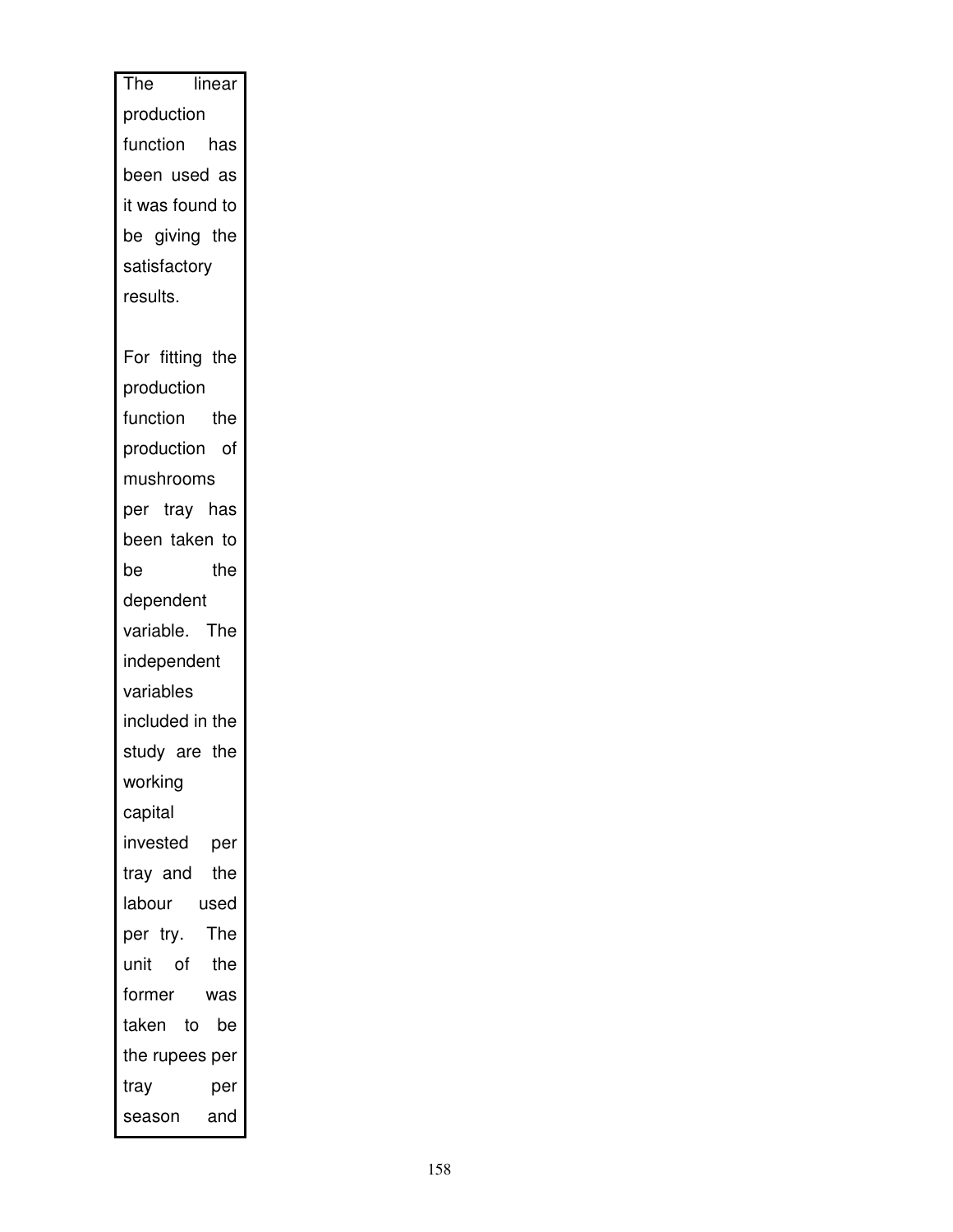| for the labour    |
|-------------------|
| it has been       |
| actual hours      |
| utilized<br>per   |
| tray. It may      |
| be mentioned      |
| here that for     |
| the labour the    |
|                   |
|                   |
| also tried but    |
| the this led to   |
| unsatisfactory    |
| results.          |
|                   |
| The results of    |
| the analysis      |
| have<br>been      |
| presented         |
| separately for    |
| each of the       |
| size class in     |
| each of the       |
| districts<br>and  |
| also for each     |
| class category    |
| pooled<br>for     |
| the<br>both       |
| The<br>districts. |
| results<br>have   |
| been              |
| presented in      |
| tables 8.2 to     |
| 8.12<br>and       |
| discussed         |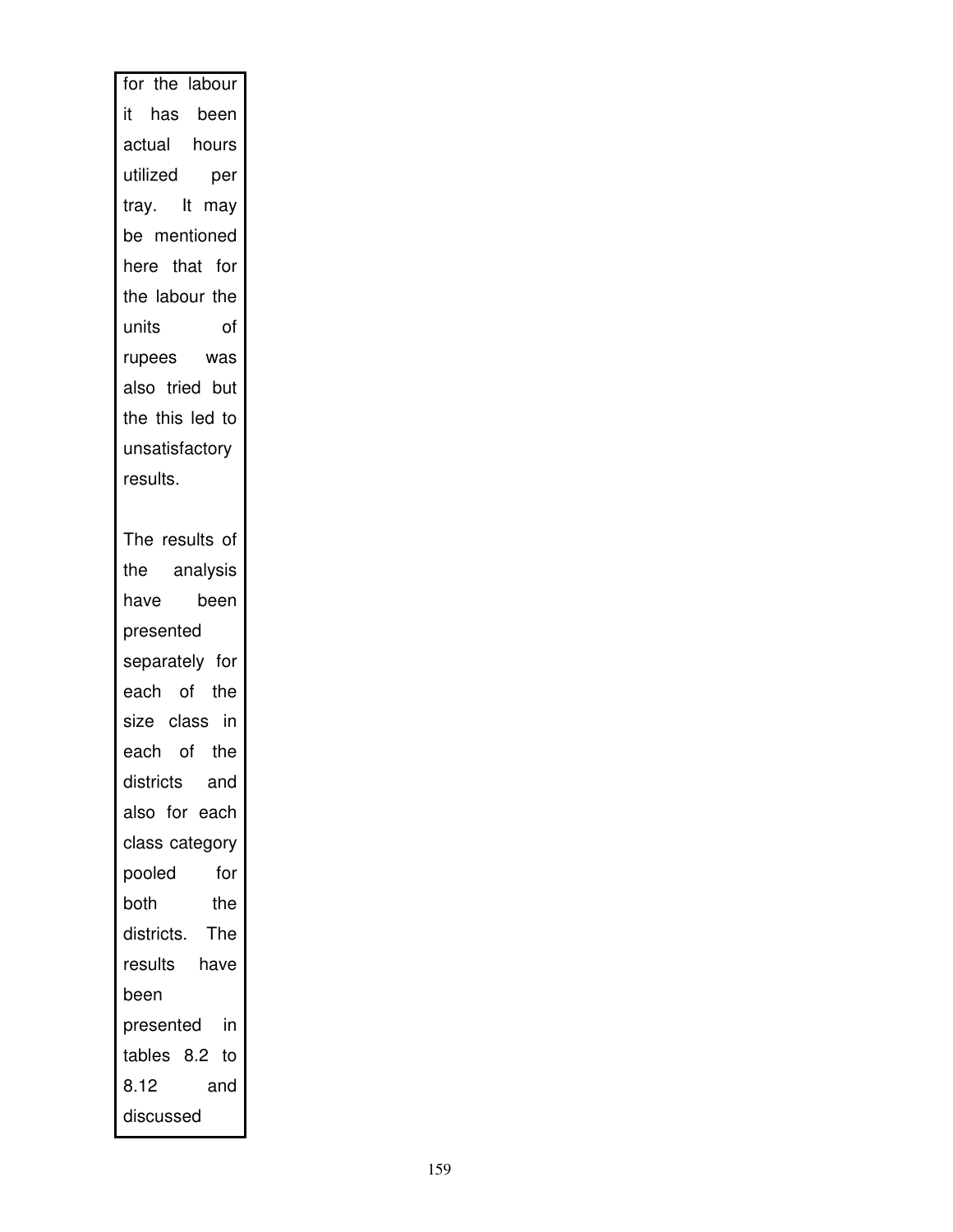| below<br>for       |
|--------------------|
| each district      |
| and for the        |
| pooled             |
| sample.            |
|                    |
| <b>8.2.1 SOLAN</b> |
| The results of     |
| regression         |
| analysis have      |
| been               |
| presented in       |
| tables 8.2 to      |
| 8.4 for each       |
| size class and     |
| in 8.5 for the     |
| pooled             |
| sample of this     |
| district.          |
|                    |
| SMALL              |
| <b>CULTIVATOR</b>  |
| The<br>S:          |
| coefficient of     |
| <b>Multiple</b>    |
| Determination      |
| $(R2)$ indicates   |
| that<br>the        |
| endogenous         |
| variables viz.     |
| working            |
| capital<br>and     |
| labour explain     |
| about 93<br>per    |
| cent of<br>the     |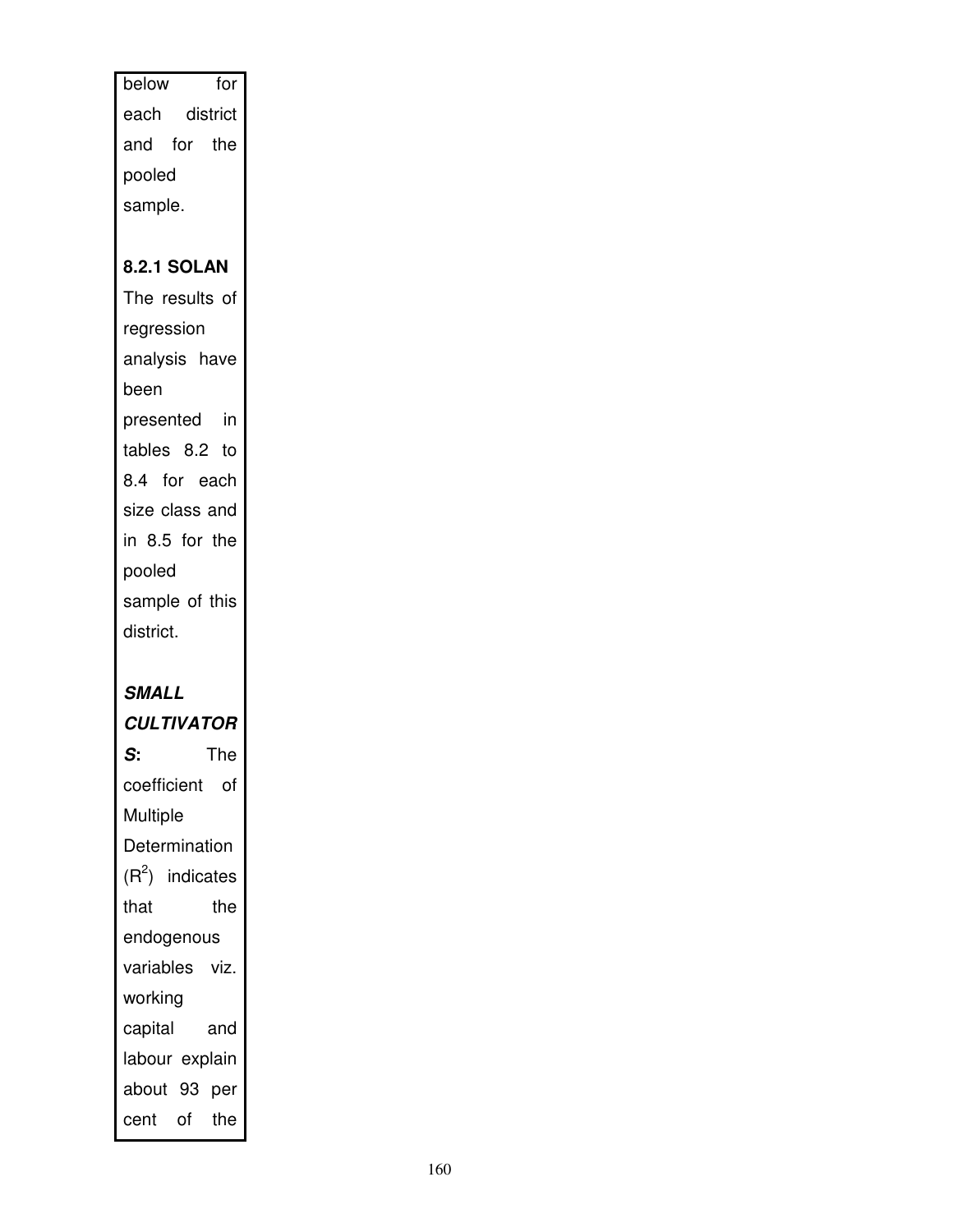| total variation  |
|------------------|
| in<br>the        |
| mushroom         |
| (Table<br>yield  |
| The<br>$8.2$ ).  |
| values of the    |
| regression       |
| coefficients     |
| indicate<br>that |
| the<br>yield     |
| would            |
| increase<br>by   |
| 0.4439<br>and    |
| 0.1348<br>per    |
| by<br>cent       |
| increasing the   |
| working          |
| capital<br>and   |
| labour by one    |
| cent<br>per      |
| respectively     |
| and<br>keeping   |
| the<br>other     |
| constant at its  |
| geometric        |
| level.<br>mean   |
| The              |
| coefficients     |
| were found to    |
| be significant   |
| one<br>at<br>per |
| cent level of    |
| probability.     |
| The returns to   |
| the scale was    |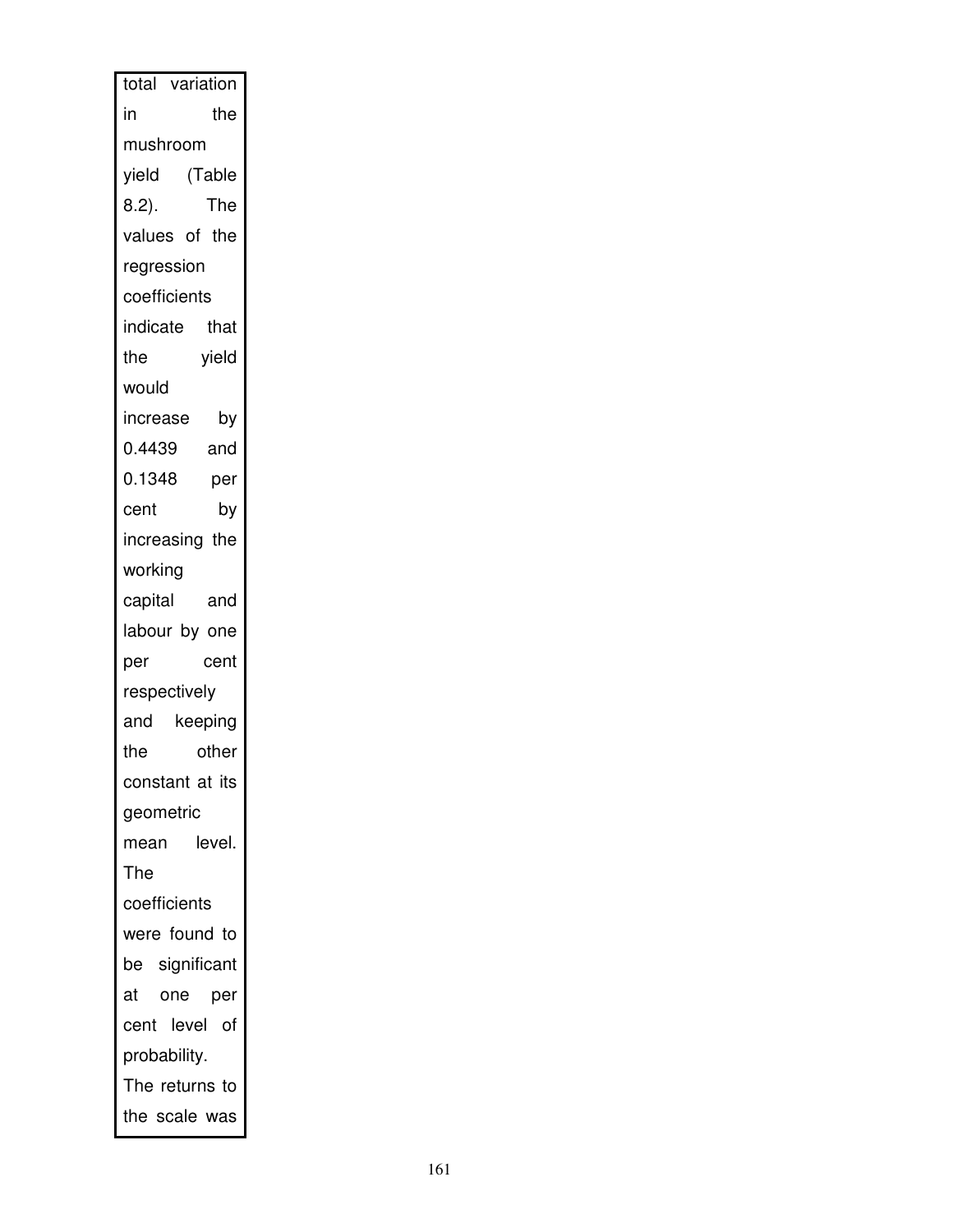| found to<br>be  |
|-----------------|
| 0.5787          |
| indicating that |
| it<br>was       |
| diminishing.    |
| This<br>also    |
| indicated that  |
| the mushroom    |
| would           |
| increase<br>by  |
| 0.5787<br>per   |
| cent if all the |
| variables       |
| under           |
| consideration   |
| are             |
| simultaneousl   |
| y increased by  |
| one per cent.   |
| The estimated   |
| production      |
| function        |
| revealed that   |
| the resources   |
| not<br>were     |
| being           |
| optimally       |
| utilized.<br>In |
| fact, both the  |
| resources       |
| being<br>were   |
| over utilized.  |
| The<br>small    |
| farmers<br>οf   |
| Solan should    |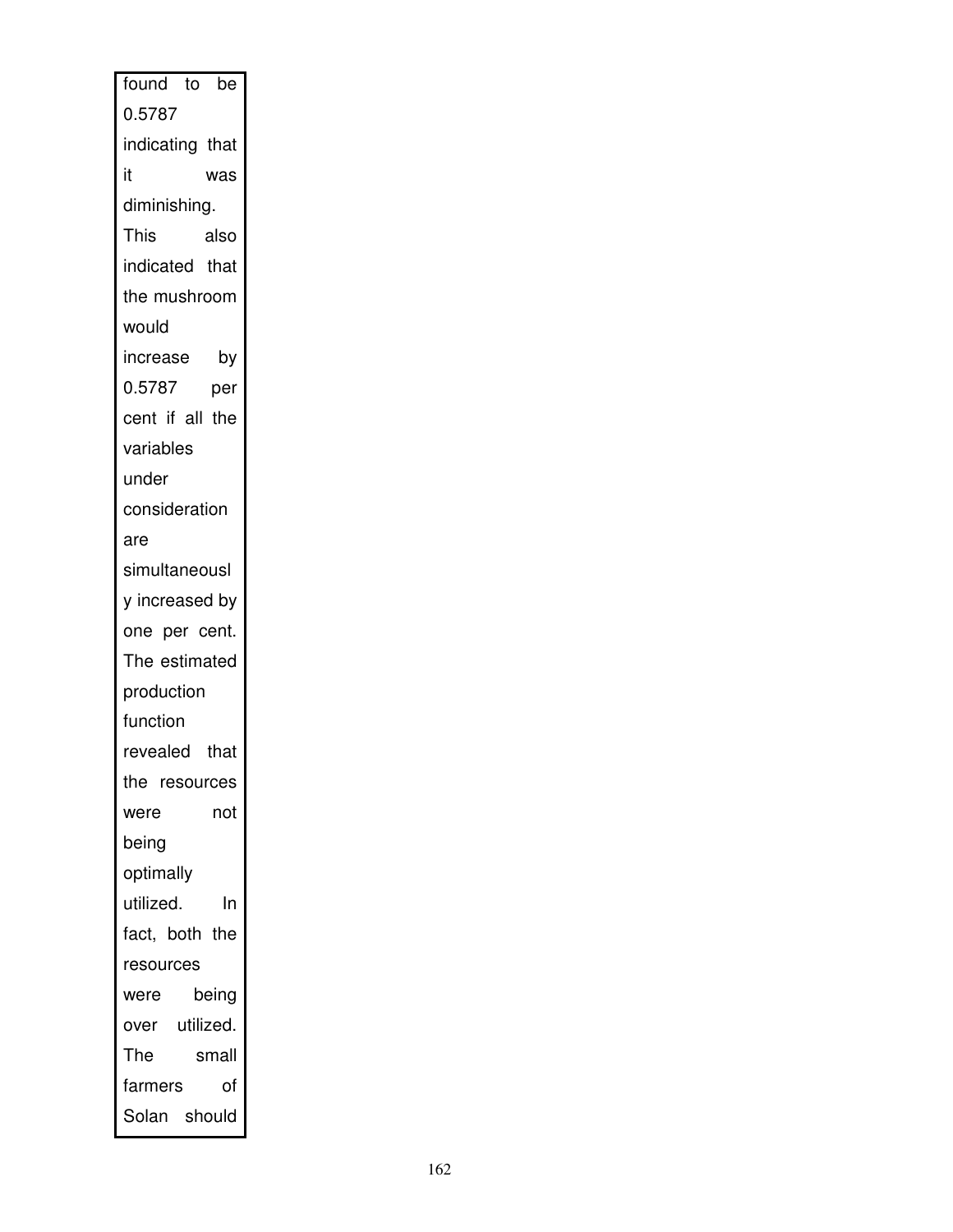| the<br>use                                         |
|----------------------------------------------------|
| working                                            |
| capital of Rs.                                     |
| 23.25 per bag                                      |
| instead of Rs.                                     |
| 44.25<br>and                                       |
| labour<br>use                                      |
| should<br>be                                       |
| decreased                                          |
| 4.28<br>from                                       |
| hours to 3.37                                      |
| hours per bag.                                     |
| Ν<br><b>COEFFICIEN</b><br>TS, T-<br><b>VALUES,</b> |
|                                                    |
| <b>MVP</b><br><b>FACTOR</b>                        |
| <b>COST RATIO</b>                                  |
|                                                    |
| <b>FOR SMALL</b><br><b>MUSHROOM</b>                |
| <b>CULTIVATOR</b>                                  |
| ОF<br>S                                            |
| <b>DISTRICT</b>                                    |
| <b>SOLAN.</b>                                      |
| <b>FACTOR• CO</b>                                  |
| <b>EFFICIENT</b>                                   |
| <b>COEFFICIEN</b>                                  |
| T• MVP• MVP                                        |
| -FACTOR                                            |
| COST                                               |
| <b>RATIO• EXIS</b>                                 |
| TING                                               |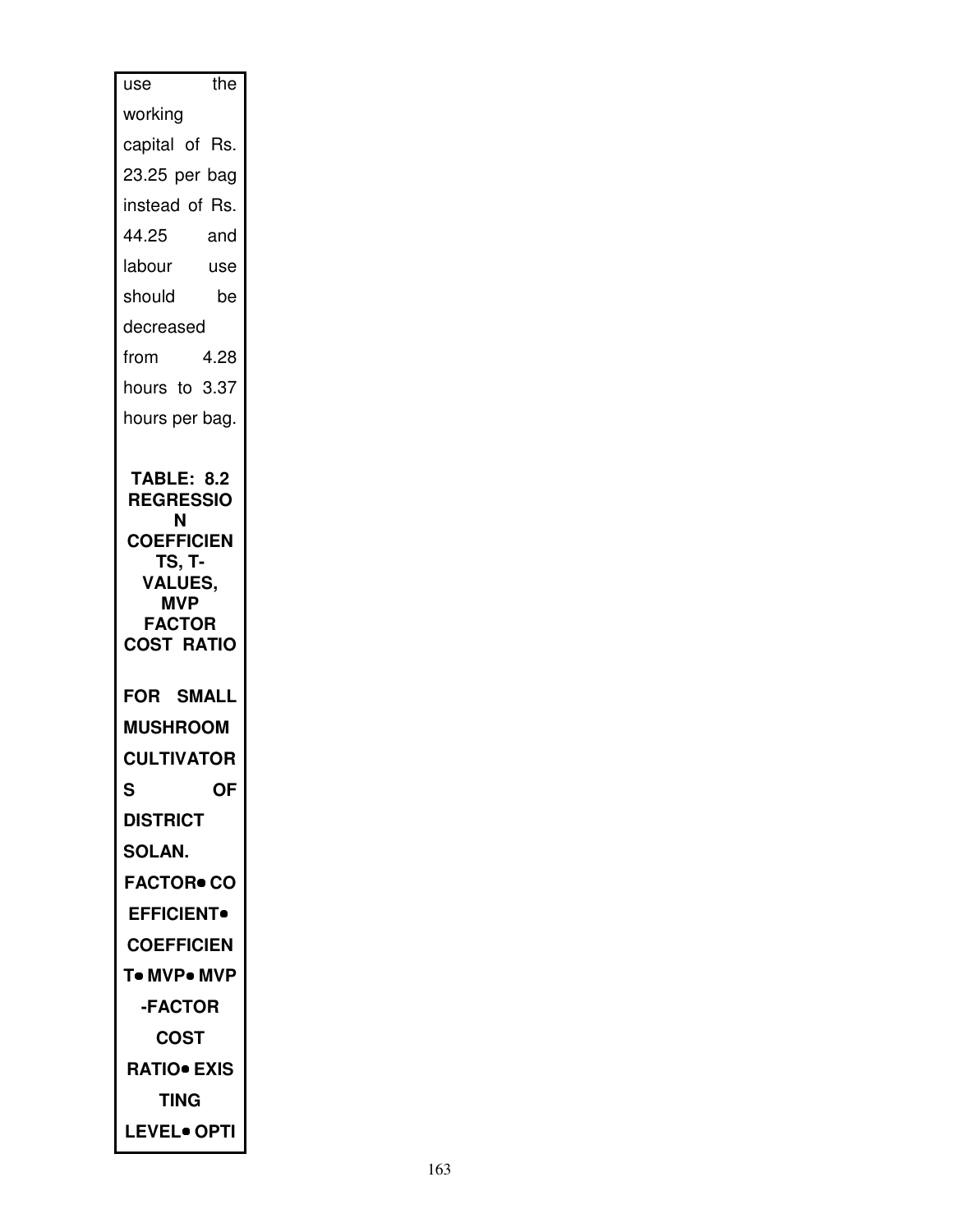| <b>MUM</b>                          |
|-------------------------------------|
| <b>LEVEL• • TO</b>                  |
| TAL                                 |
| WORKING<br><b>CAPITAL</b>           |
| $(XI)$ 0.4439*                      |
| <b>MVP</b> • MVP-                   |
| <b>FACTOR</b>                       |
| <b>COST</b>                         |
| <b>RATIO EXIS</b>                   |
| TING                                |
| <b>LEVEL• OPTI</b>                  |
| <b>MUM</b>                          |
| <b>LEVEL• • TO</b>                  |
| TAL<br><b>WORKING</b>               |
| <b>CAPITAL</b>                      |
| $(XI)$ 0.4439*                      |
| MVP-                                |
| <b>FACTOR</b>                       |
| COST                                |
| <b>RATIO</b> EXIS<br>TING           |
| <b>LEVEL• OPTI</b>                  |
|                                     |
| <b>MUM</b>                          |
| <b>LEVEL• • TO</b>                  |
| TAL<br><b>WORKING</b>               |
| <b>CAPITAL</b>                      |
| $(XI)$ $0.4439*$<br><b>EXISTING</b> |
| <b>LEVEL• OPTI</b>                  |
| <b>MUM</b>                          |
| <b>LEVEL• • TO</b>                  |
| <b>TAL</b>                          |
| <b>WORKING</b>                      |
| <b>CAPITAL</b><br>$(XI)$ $0.4439*$  |
| <b>OPTIMUM</b>                      |
| <b>LEVEL• • TO</b>                  |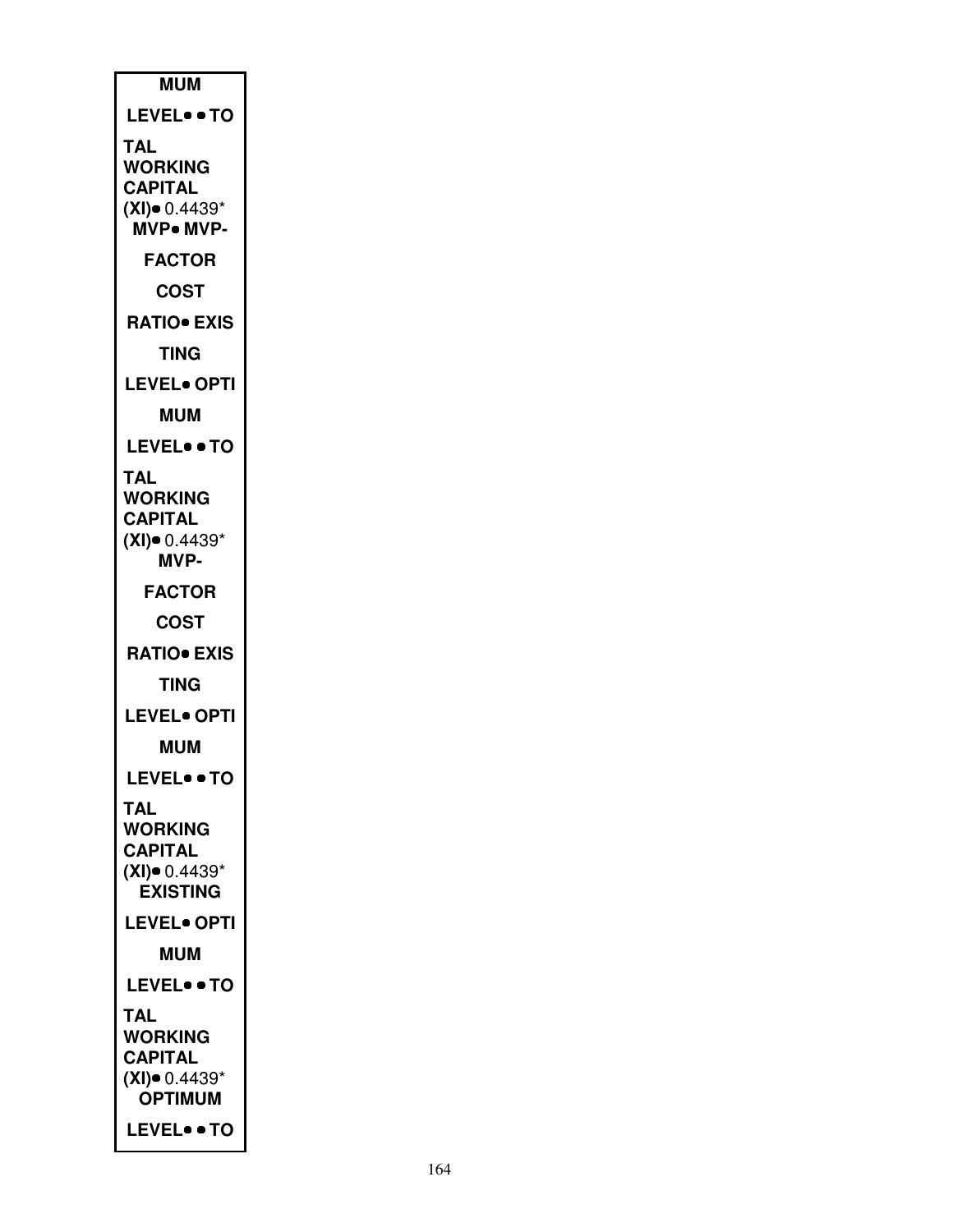| <b>TAL</b>                   |
|------------------------------|
|                              |
| <b>WORKING</b>               |
| <b>CAPITAL</b>               |
|                              |
| $(XI)$ $0.4439*$             |
| ● TOTAL                      |
|                              |
| <b>WORKING</b>               |
|                              |
| <b>CAPITAL</b>               |
| $(XI)$ 0.4439*               |
|                              |
| <b>TOTAL</b>                 |
|                              |
| <b>WORKING</b>               |
| <b>CAPITAL</b>               |
|                              |
| $(XI)$ $0.4439*$             |
|                              |
| $0.4439*$                    |
| $(4.7628)$ $\bullet$ 1.50    |
|                              |
| 44• 0.5278• 4                |
|                              |
| 4.25• 23.25•                 |
| 1.5044• 0.527                |
|                              |
| 8 • 44.25 • 23.              |
|                              |
| 25• • HUMAN                  |
| <b>LABOUR</b>                |
|                              |
| $(X2)$ 0.1348*               |
|                              |
| 0.5278• 44.25                |
| • 23.25• • HU                |
|                              |
| MAN                          |
|                              |
| <b>LABOUR</b>                |
|                              |
|                              |
| $(X2)$ 0.1348*               |
|                              |
| 44.25• 23.25                 |
| • • HUMAN                    |
|                              |
| <b>LABOUR</b>                |
|                              |
| $(X2)$ 0.1348*               |
| .<br>23.25• • HUM            |
|                              |
| <b>AN LABOUR</b>             |
|                              |
| $(X2)$ 0.1348*               |
| • HUMAN                      |
|                              |
| <b>LABOUR</b>                |
|                              |
| $(X2)$ 0.1348*               |
| <b>HUMAN</b>                 |
|                              |
| <b>LABOUR</b>                |
|                              |
| $(X2)$ 0.1348*               |
| .<br>0.1348*                 |
|                              |
| (9.9851) • 4.72              |
| 88  3.3692  4                |
|                              |
| $.28 \bullet 3.37 \bullet 4$ |
|                              |
| 4.7288 3.369                 |
| 2 • 4.28 • 3.37              |
|                              |
| $\bullet$ $\bullet$          |
| 3.3692• 4.28                 |
|                              |
| • 3.37 • •                   |
|                              |
| 4.28 3.37 ••                 |
| $3.37 \bullet \bullet$       |
|                              |
| 0                            |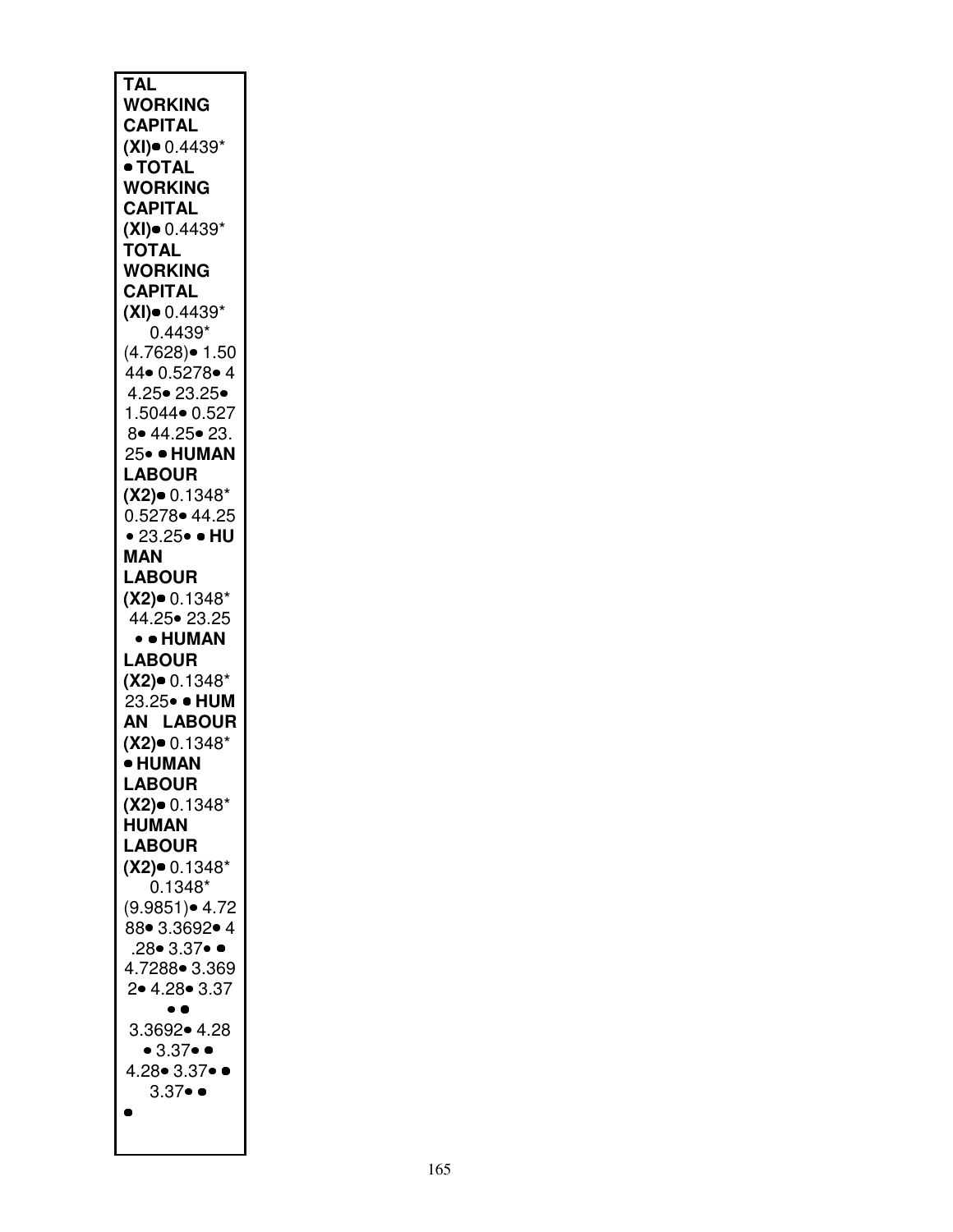| Rʻ<br>0.9298<br>Ξ<br><b>RETURNS</b><br><b>TO SCALE</b><br>0.5787                                                                                  |
|---------------------------------------------------------------------------------------------------------------------------------------------------|
| NOTE:<br>Figures<br>in<br>parenthesis<br>are<br>t<br>values.                                                                                      |
| $\star$<br>Signific<br>ant at<br>1%<br>level of<br>probab<br>ility<br>$\star\star$<br>Signific<br>ant<br>at<br>5%<br>level of<br>probab<br>ility. |
| <i><b>MEDIUM</b></i>                                                                                                                              |
|                                                                                                                                                   |
| <b>CULTIVATOR</b>                                                                                                                                 |
| S:<br>The                                                                                                                                         |
| results of the                                                                                                                                    |
| regression                                                                                                                                        |
| for<br>analysis                                                                                                                                   |
| medium<br>the                                                                                                                                     |
| category have                                                                                                                                     |
| been                                                                                                                                              |
| in<br>presented                                                                                                                                   |
| 8.3<br>table                                                                                                                                      |
| wherein it may                                                                                                                                    |
| be seen that                                                                                                                                      |
| the                                                                                                                                               |
| endogenous                                                                                                                                        |
| variables were<br>able explain                                                                                                                    |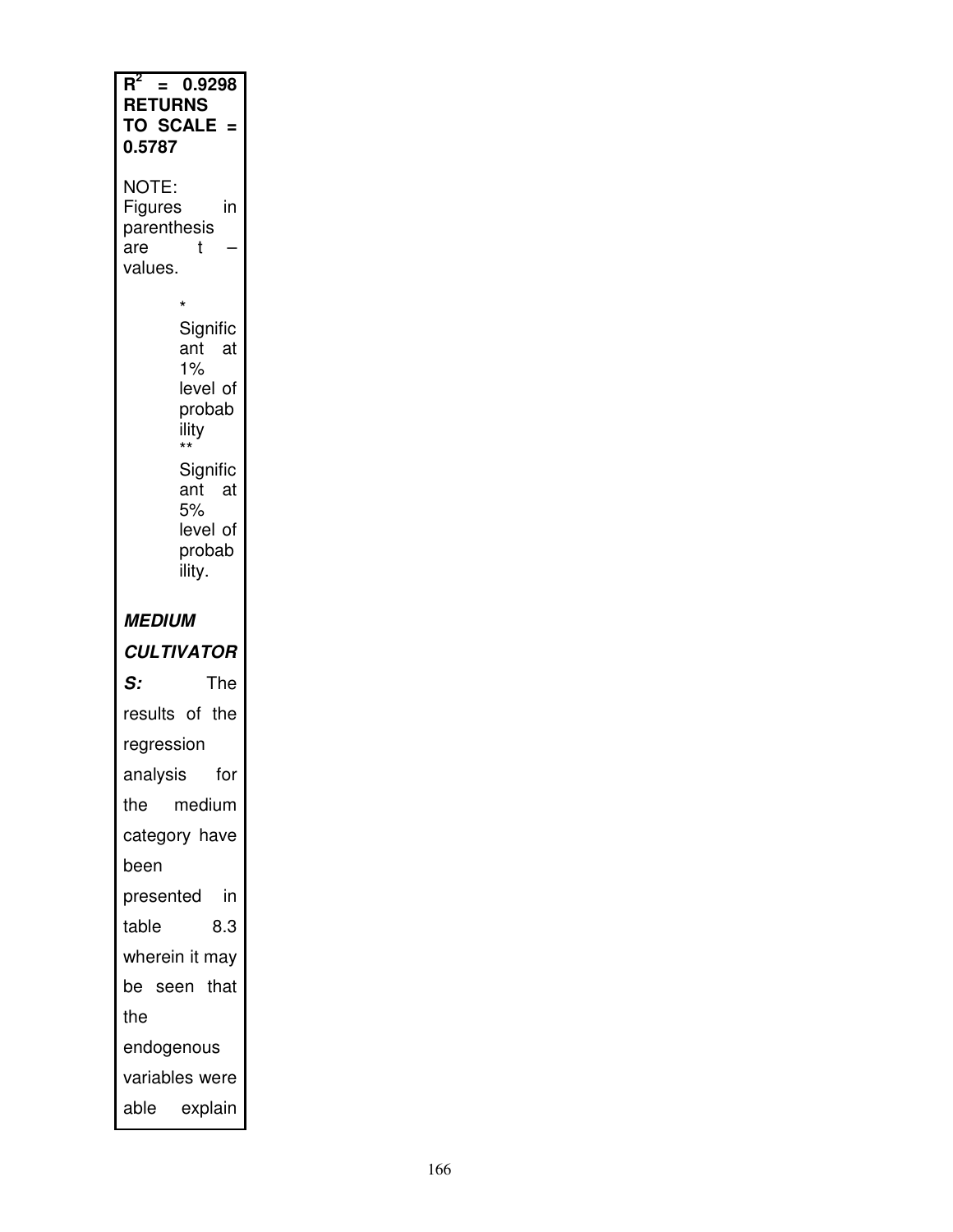| 78.37 per cent   |
|------------------|
| of the total     |
| variation<br>in  |
| the mushroom     |
| yield of this    |
| category,        |
| being<br>the     |
| value of $R^2$ . |
| The              |
| summation of     |
| the regression   |
| coefficients     |
| indicate the     |
| diminishing      |
| returns<br>to    |
| The<br>scale.    |
| values of the    |
| coefficients     |
| stood<br>at      |
| 0.4058and        |
| 0.1348<br>for    |
| working          |
| capital<br>and   |
| labour           |
| respectively.    |
| Both<br>the      |
| coefficients     |
| were found to    |
| be significant,  |
| working          |
| capital at one   |
| per cent level   |
| of probability   |
| and labour at    |
| 5<br>per cent.   |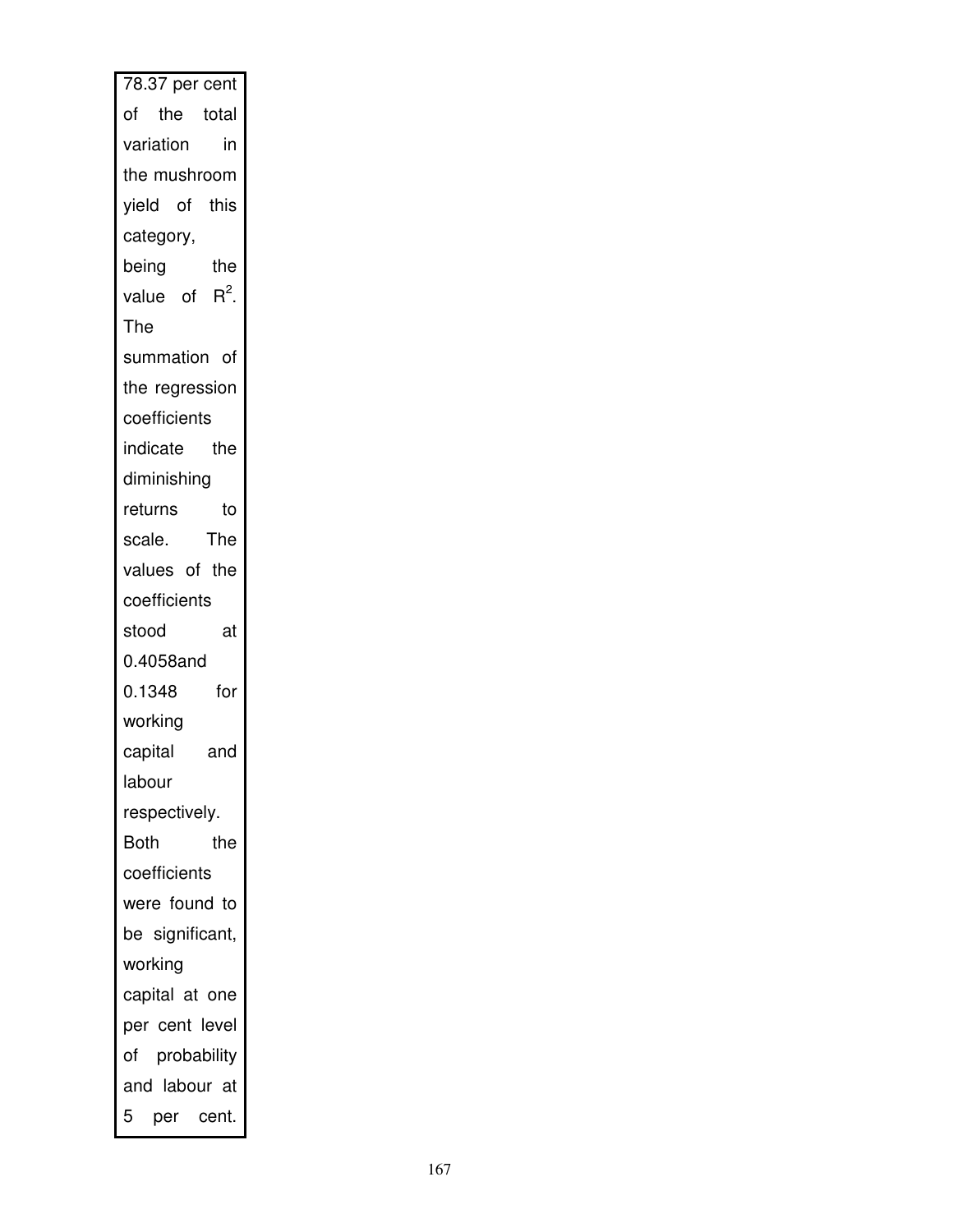| The analysis                          |
|---------------------------------------|
| also indicated                        |
| the about 3.5                         |
| times the use                         |
| working<br>of                         |
| capital than                          |
| the optimum                           |
| level.                                |
| Similarly, the                        |
| optimum                               |
| labour use                            |
| was found to                          |
| be 3.18 hours                         |
| per bag as                            |
| against the                           |
| 4.08 hours of                         |
| the present                           |
|                                       |
| use.                                  |
|                                       |
|                                       |
|                                       |
| <b>TABLE: 8.3</b><br><b>REGRESSIO</b> |
| Ν                                     |
| <b>COEFFICIEN</b><br>TS, T-VALUE,     |
| MVP                                   |
| <b>FACTOR</b><br><b>COST</b>          |
|                                       |
| RATIO FOR<br><b>MEDIUM</b>            |
| <b>MUSHROOM</b>                       |
| <b>CULTIVATOR</b><br>S OF             |
| <b>DISTRICT</b>                       |
| <b>SOLAN.</b>                         |
| <b>FACTOR• CO</b>                     |
| <b>EFFICIENT</b>                      |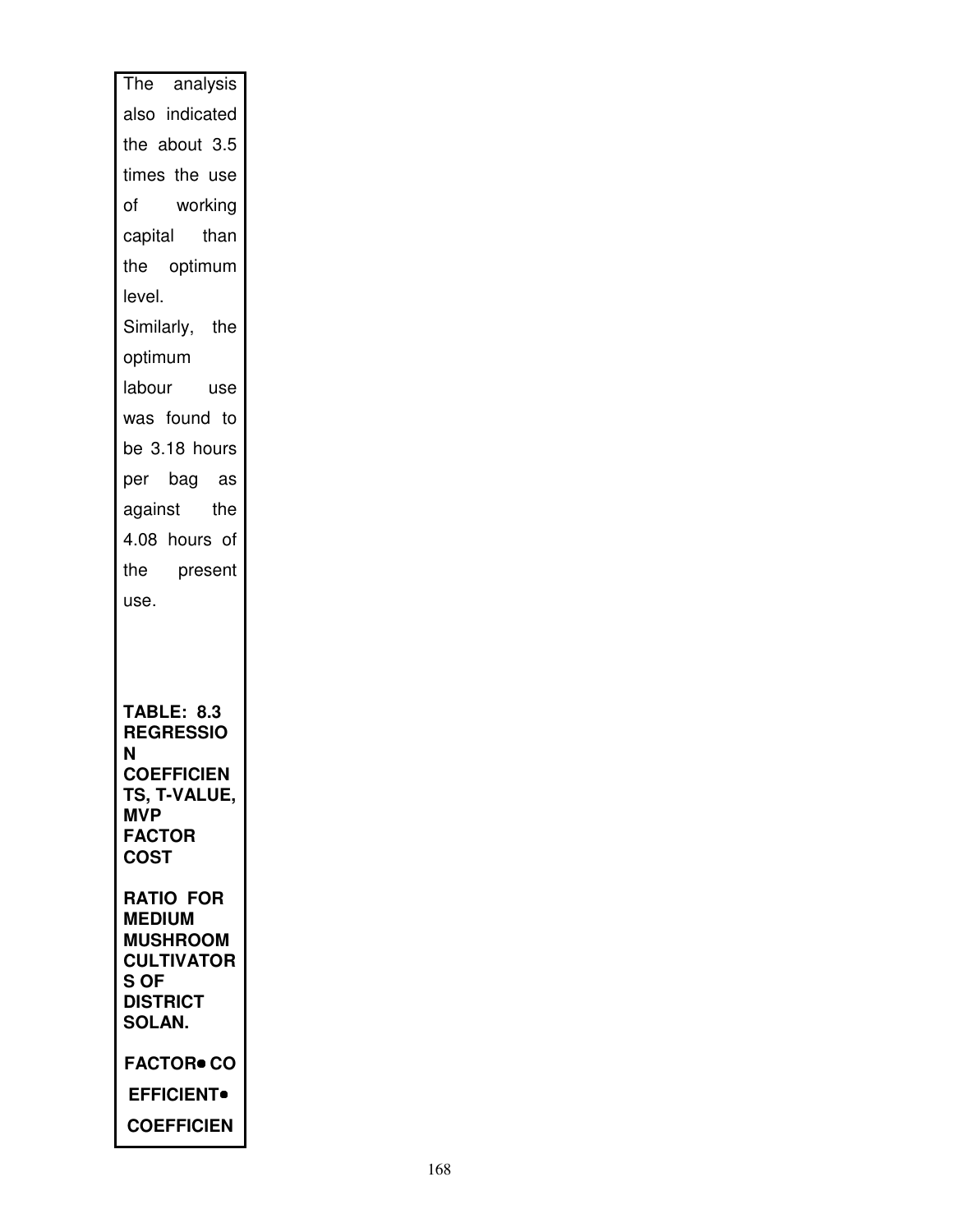| To MVPo MVP                         |
|-------------------------------------|
| <b>-FACTOR</b>                      |
| COST                                |
| <b>RATIO</b> EXIS                   |
| TING                                |
| <b>LEVEL</b> OPTI                   |
| <b>MUM</b>                          |
| <b>LEVEL• • TO</b>                  |
| TAL                                 |
| <b>WORKING</b><br><b>CAPITAL</b>    |
| $(XI)$ 0.4058**                     |
| MVP. MVP-                           |
| <b>FACTOR</b>                       |
| COST                                |
| <b>RATIO• EXIS</b>                  |
| TING                                |
| <b>LEVEL• OPTI</b>                  |
| <b>MUM</b>                          |
|                                     |
| LEVELTO                             |
| TAL                                 |
| <b>WORKING</b>                      |
| <b>CAPITAL</b><br>$(XI)$ = 0.4058** |
| MVP-                                |
| <b>FACTOR</b>                       |
| <b>COST</b>                         |
| <b>RATIO• EXIS</b>                  |
| TING                                |
| <b>LEVEL</b> OPTI                   |
| <b>MUM</b>                          |
| <b>LEVEL• • TO</b>                  |
| TAL                                 |
| <b>WORKING</b>                      |
| CAPITAL<br>$(XI)$ 0.4058**          |
| <b>EXISTING</b>                     |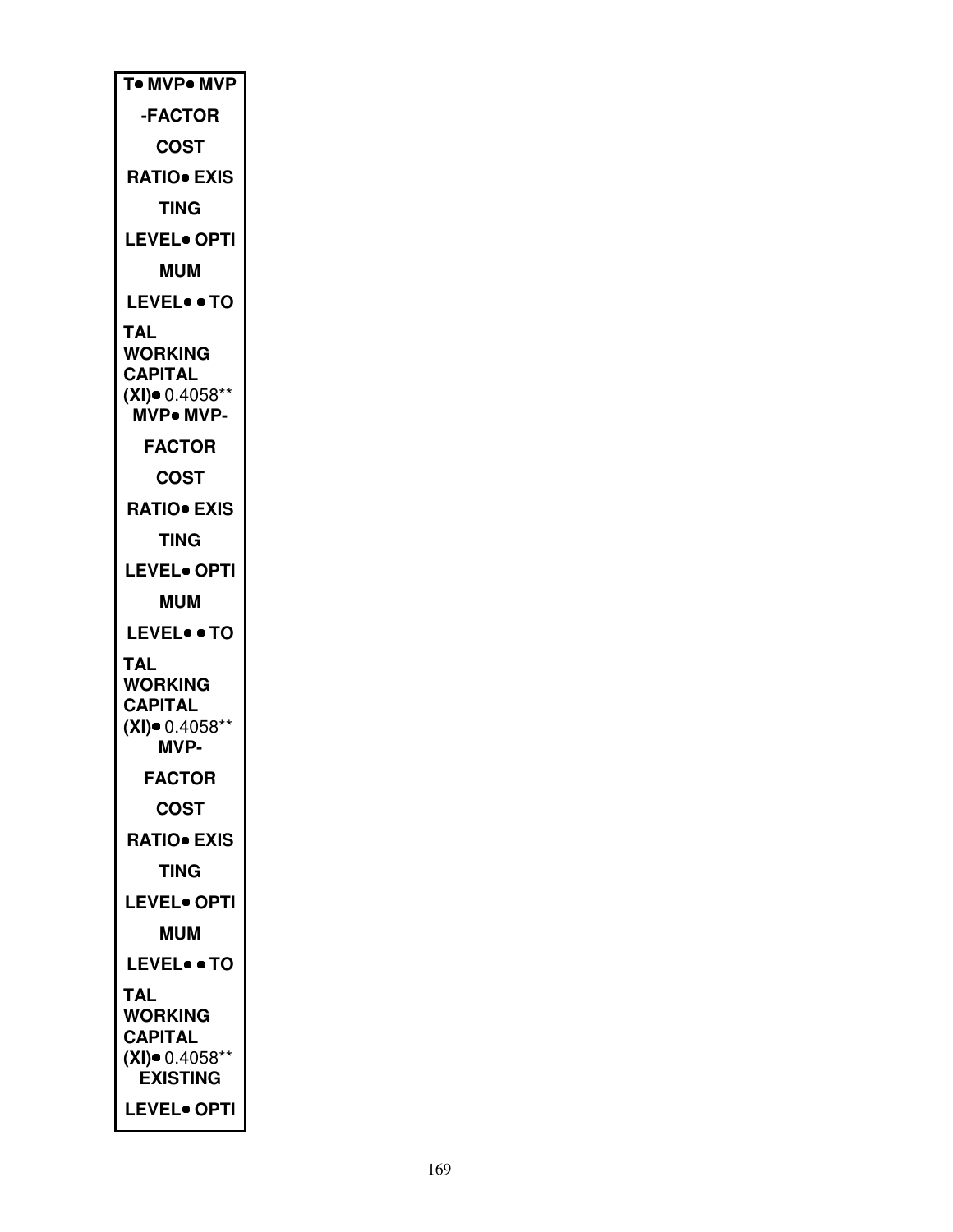| <b>MUM</b>                            |
|---------------------------------------|
| <b>LEVEL• • TO</b>                    |
| <b>TAL</b>                            |
| <b>WORKING</b>                        |
| <b>CAPITAL</b>                        |
| $(XI)$ 0.4058**<br><b>OPTIMUM</b>     |
| <b>LEVEL• • TO</b>                    |
| TAL                                   |
| <b>WORKING</b>                        |
| CAPITAL                               |
| $(XI)$ 0.4058**                       |
| • TOTAI<br><b>WORKING</b>             |
| <b>CAPITAL</b>                        |
| $(XI)$ 0.4058**                       |
| TOTAL                                 |
| <b>WORKING</b><br><b>CAPITAL</b>      |
| $(XI)$ = 0.4058**                     |
| $0.4058**$                            |
| (2.7928)• 12.7                        |
| 753• 0.3041•<br>12.7753• 0.30         |
| 41• 42.00• 12                         |
| .78• • HUMA                           |
| N.<br><b>LABOUR</b>                   |
| $(X2)$ 0.1348<br>$0.3041 \cdot 42.00$ |
| $\cdot$ 12.78 $\bullet$ $\bullet$ HU  |
| MAN                                   |
| <b>LABOU</b>                          |
| $(X2)$ 0.1348<br>42.00 12.78          |
| • • HUMAN                             |
| <b>LABOUR</b>                         |
| $(X2)$ 0.1348                         |
| 12.78 · HUM                           |
| <b>AN LABOUR</b><br>$(X2)$ 0.1348     |
| • HUMAN                               |
| <b>LABOUR</b>                         |
| $(X2)$ 0.1348                         |
| <b>HUMAN</b><br><b>LABOUR</b>         |
| $(X2)$ 0.1348                         |
| 0.1348                                |
| $(5.0676)*$ 4.0                       |
| 963• 0.6827•<br>4.0963• 0.682         |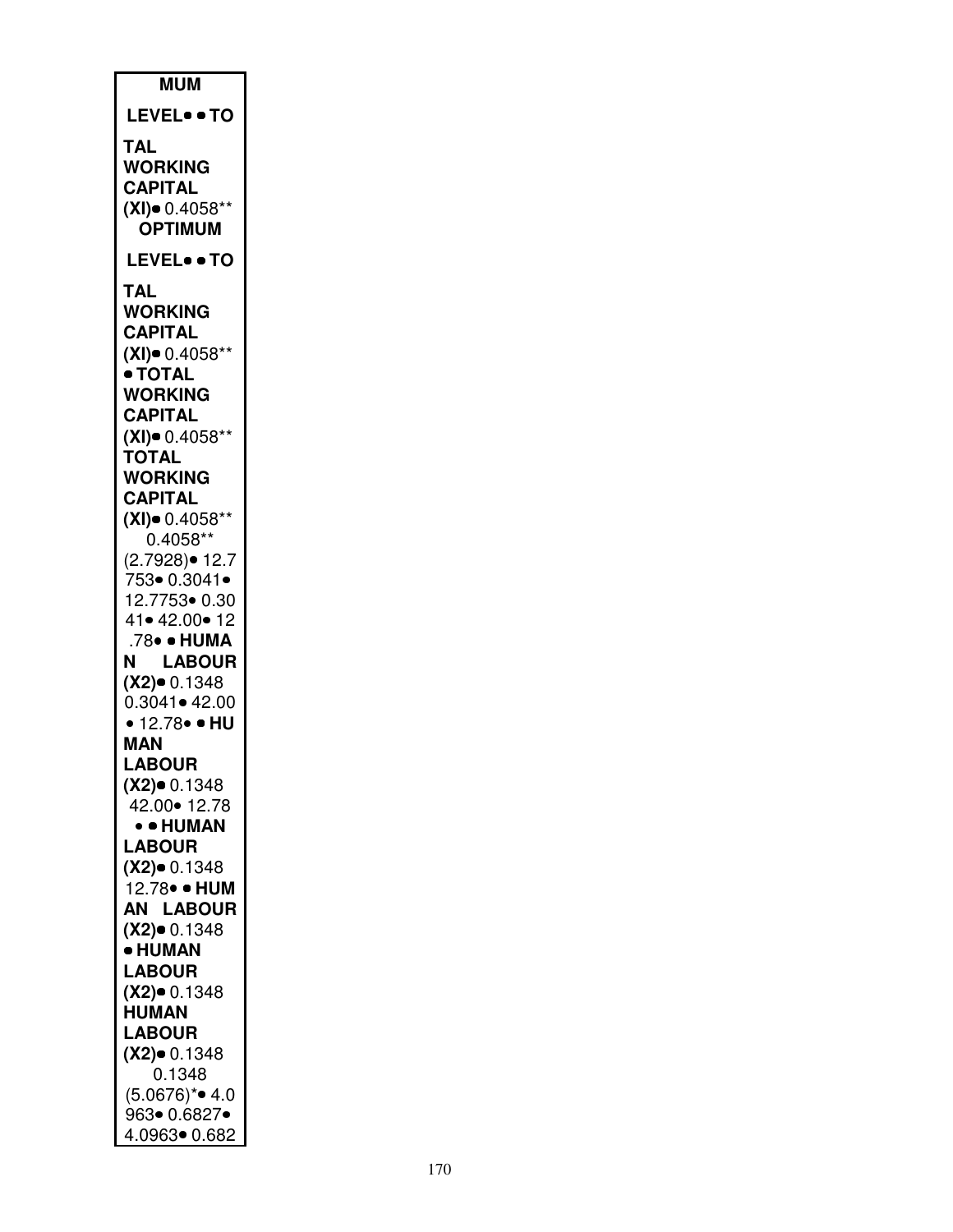| 7•4.086•3.1                                        |
|----------------------------------------------------|
| 8• •                                               |
| 0.6827• 4.086                                      |
| $\bullet$ 3.18 $\bullet$ $\bullet$<br>4.086• 3.18• |
| $3.18 \bullet$                                     |
|                                                    |
| $R^2$<br>$=$                                       |
| 0.7837                                             |
| <b>RETURNS</b><br><b>TO SCALE</b><br>- =           |
| 0.5406                                             |
| NOTE:                                              |
| Figures<br>in                                      |
| parenthesis<br>are<br>t                            |
| values.                                            |
| $\star$                                            |
| Signific                                           |
| ant<br>at                                          |
| 1%<br>level of                                     |
| probab                                             |
| ility<br>$\star\star$                              |
| Signific                                           |
| ant<br>at<br>5%                                    |
| level of                                           |
| probab                                             |
| ility.                                             |
|                                                    |
| LARGE                                              |
| <b>CULTIVATOR</b>                                  |
| In case of<br>S:                                   |
| large                                              |
| cultivators the                                    |
| exogenous                                          |
| variables were                                     |
| able to explain                                    |
| 89.12 per cent                                     |
| variation<br>in                                    |
|                                                    |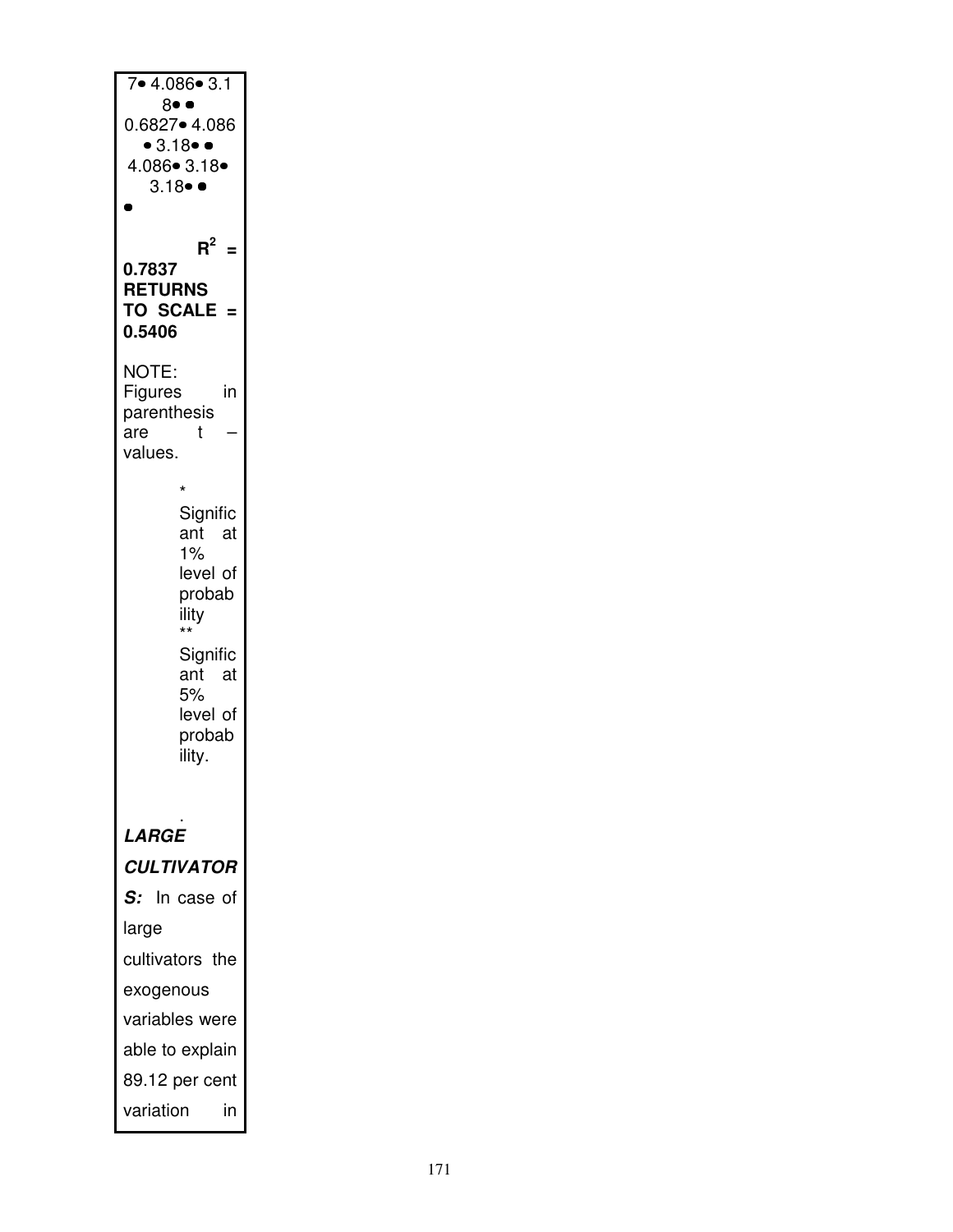| the<br>total    |
|-----------------|
| mushroom        |
| yield (Table    |
| The<br>$8.4$ ). |
| values of the   |
| regression      |
| coefficients    |
| were            |
| observed<br>to  |
| be 0.4398 and   |
| 0.1220          |
| respectively    |
| working<br>for  |
| capital<br>and  |
| labour. Both    |
| of these were   |
| significant at  |
| one per cent    |
| of<br>level     |
| probability.    |
| The             |
| summation of    |
| these further   |
| indicated the   |
| diminishing     |
| returns<br>to   |
| scale in their  |
| This<br>case.   |
| category<br>οf  |
| cultivators     |
| also<br>was     |
| found to<br>be  |
| over using the  |
| factors<br>of   |
| production.     |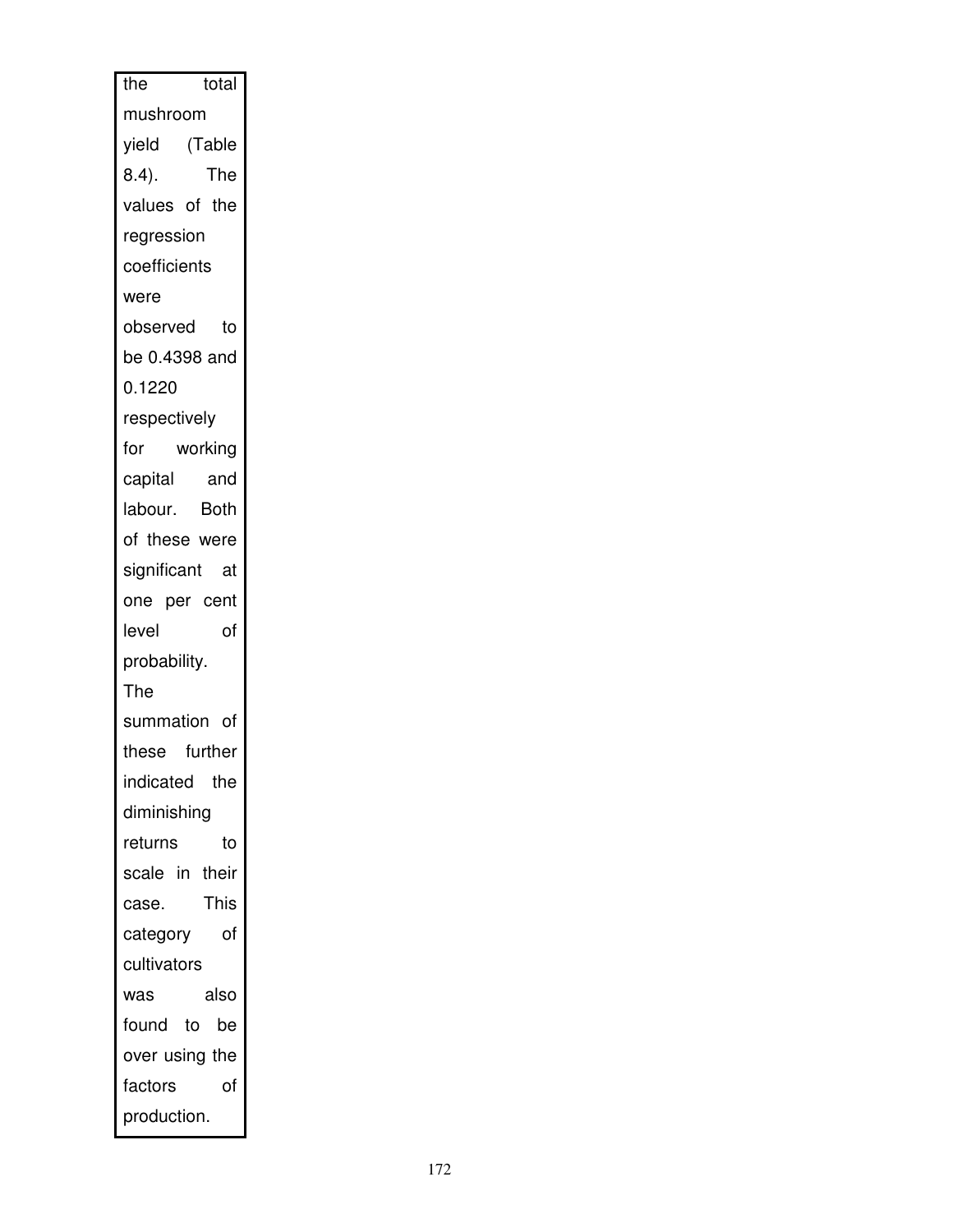| The working                           |
|---------------------------------------|
| capital<br>was                        |
| found to be                           |
| Rs. 44.60 per                         |
| bag<br>as                             |
| against<br>the                        |
| of<br>optimum                         |
| 13.51<br>Rs.                          |
| only. In case                         |
| of labour the                         |
| optimum level                         |
| 3.05<br>was                           |
| hours per bag                         |
| whereas<br>its                        |
| present use                           |
| 4.34<br>was                           |
| hours.                                |
|                                       |
| <b>TABLE: 8.4</b><br><b>REGRESSIO</b> |
| N<br><b>COEFFICIEN</b>                |
| TS, T-                                |
| <b>VALUES,</b><br><b>MVP</b>          |
| <b>FACTOR</b>                         |
| <b>COST</b>                           |
| <b>RATIO FOR</b>                      |
| <b>LARGE</b><br><b>MUSHROOM</b>       |
| <b>CULTIVATOR</b>                     |
| S OF<br><b>DISTRICT</b>               |
| <b>SOLAN.</b>                         |
| <b>FACTOR• CO</b>                     |
| <b>EFFICIENT</b>                      |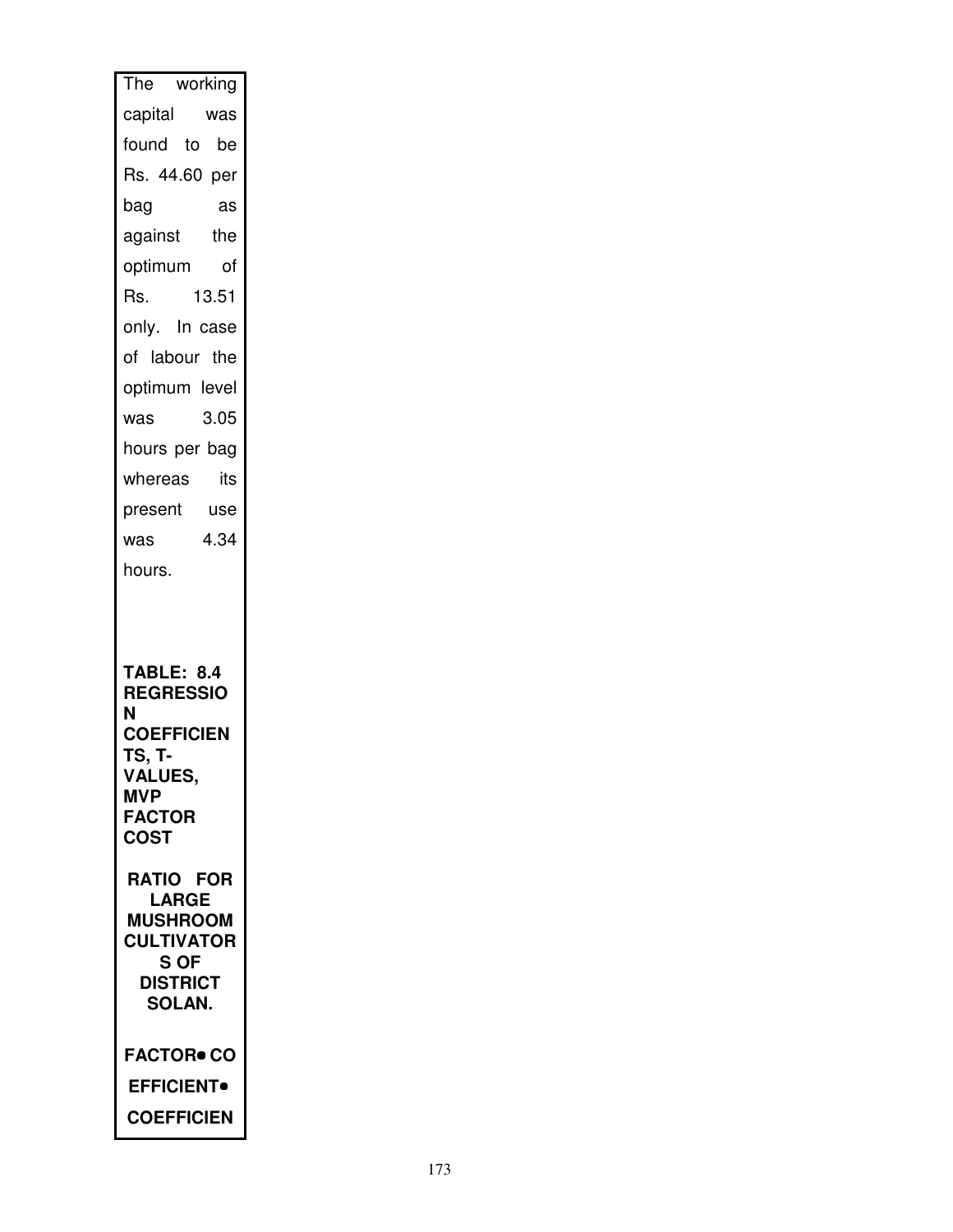| <b>T• MVP• MVP</b>                                                                          |
|---------------------------------------------------------------------------------------------|
| -FACTOR                                                                                     |
| <b>COST</b>                                                                                 |
| <b>RATIO</b> EXIS                                                                           |
| TING                                                                                        |
| <b>LEVEL• OPTI</b>                                                                          |
| <b>MUM</b>                                                                                  |
| <b>LEVEL• • TO</b>                                                                          |
| TAL<br><b>WORKING</b><br><b>CAPITAL</b><br>$(XI)$ $0.4398*$<br>MVP. MVP-                    |
| <b>FACTOR</b>                                                                               |
| COST                                                                                        |
| <b>RATIO• EXIS</b>                                                                          |
| TING                                                                                        |
| <b>LEVEL• OPTI</b>                                                                          |
|                                                                                             |
| <b>MUM</b>                                                                                  |
| <b>LEVEL• • TO</b>                                                                          |
| TAL<br><b>WORKING</b><br><b>CAPITAL</b><br>$(XI)$ 0.4398*<br><b>MVP-</b>                    |
| <b>FACTOR</b>                                                                               |
| <b>COST</b>                                                                                 |
| <b>RATIO• EXIS</b>                                                                          |
| <b>TING</b>                                                                                 |
| <b>LEVEL</b> OPTI                                                                           |
| <b>MUM</b>                                                                                  |
| <b>LEVEL• • TO</b>                                                                          |
| TAL<br><b>WORKING</b><br>CAPITAL<br>$(XI)$ 0.4398*<br><b>EXISTING</b><br><b>LEVEL• OPTI</b> |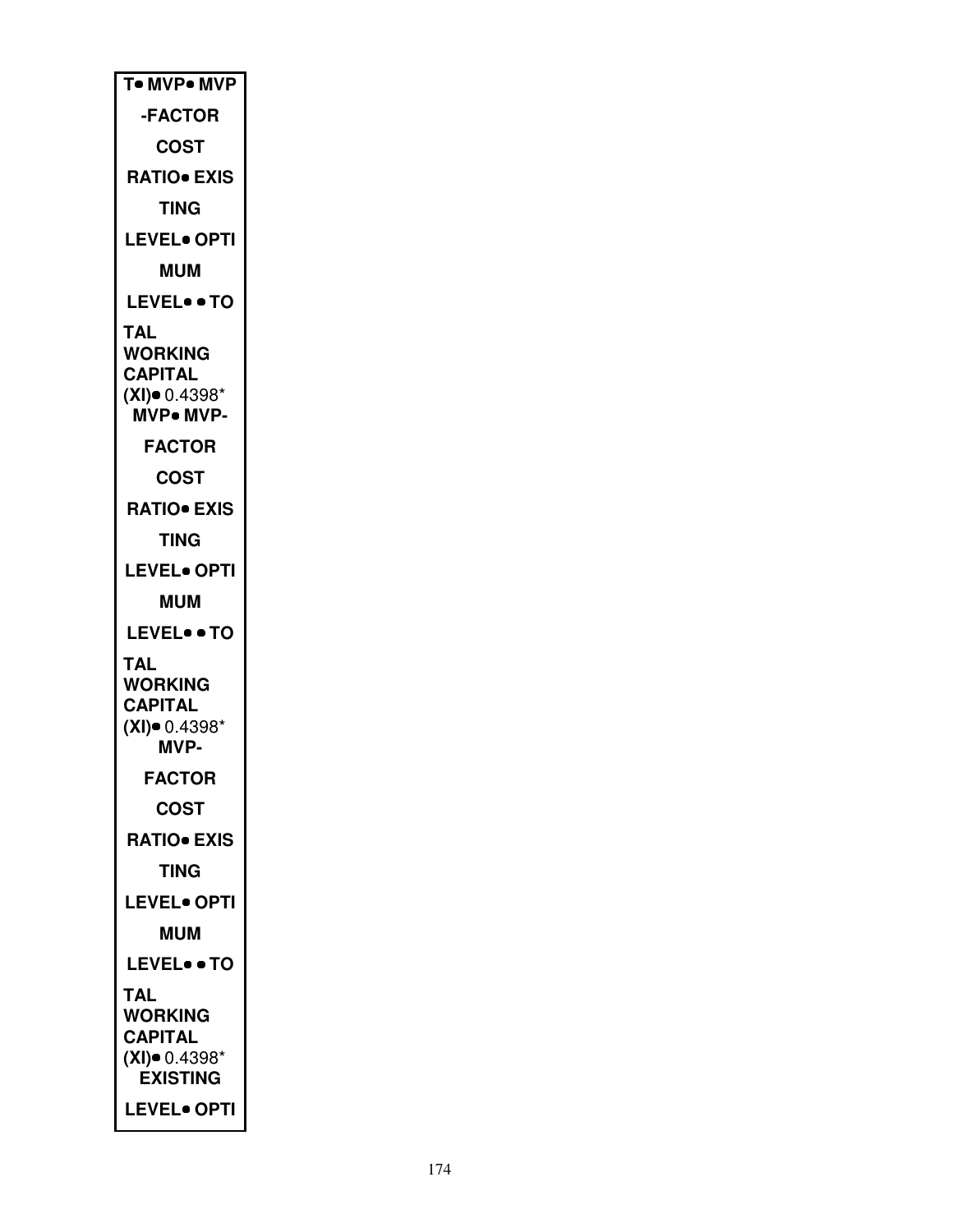| <b>MUM</b>                         |
|------------------------------------|
| <b>LEVEL• • TO</b>                 |
| <b>TAL</b>                         |
| WORKING                            |
| <b>CAPITAL</b>                     |
| $(XI)$ $0.4398*$<br><b>OPTIMUM</b> |
| <b>LEVEL• • TO</b>                 |
| TAL                                |
| <b>WORKING</b>                     |
| CAPITAL                            |
| $(XI)$ 0.4398*<br>• TOTAL          |
| <b>WORKING</b>                     |
| <b>CAPITAL</b>                     |
| $(XI)$ 0.4398*                     |
| <b>TOTAL</b><br><b>WORKING</b>     |
| <b>CAPITAL</b>                     |
| $(XI)$ $0.4398*$                   |
| 0.4398*<br>(6.2649) • 13.5         |
| 058• 2.7619•                       |
| 13.5058 • 2.76                     |
| 19• 44.60• 13<br>.51• • HUMA       |
| N<br><b>LABOUR</b>                 |
| $(X2)$ 0.1220*                     |
| 2.7619 • 44.60                     |
| • $13.51 \cdot $ • HU<br>MAN       |
| <b>LABOUR</b>                      |
| $(X2)$ 0.1220*                     |
| 44.60 • 13.51                      |
| • • HUMAN<br><b>LABOUR</b>         |
| (X2)• 0.1220*                      |
| 13.51• • HUM                       |
| <b>AN LABOUR</b>                   |
| $(X2)$ 0.1220*<br>• HUMAN          |
| <b>LABOUR</b>                      |
| $(X2)$ 0.1220*                     |
| <b>HUMAN</b><br><b>LABOUR</b>      |
| $(X2)$ 0.1220*                     |
| $0.1220*$                          |
| $(8.9051)$ 4.22<br>13• 0.7035• 4   |
| $.34 \bullet 3.05 \bullet \bullet$ |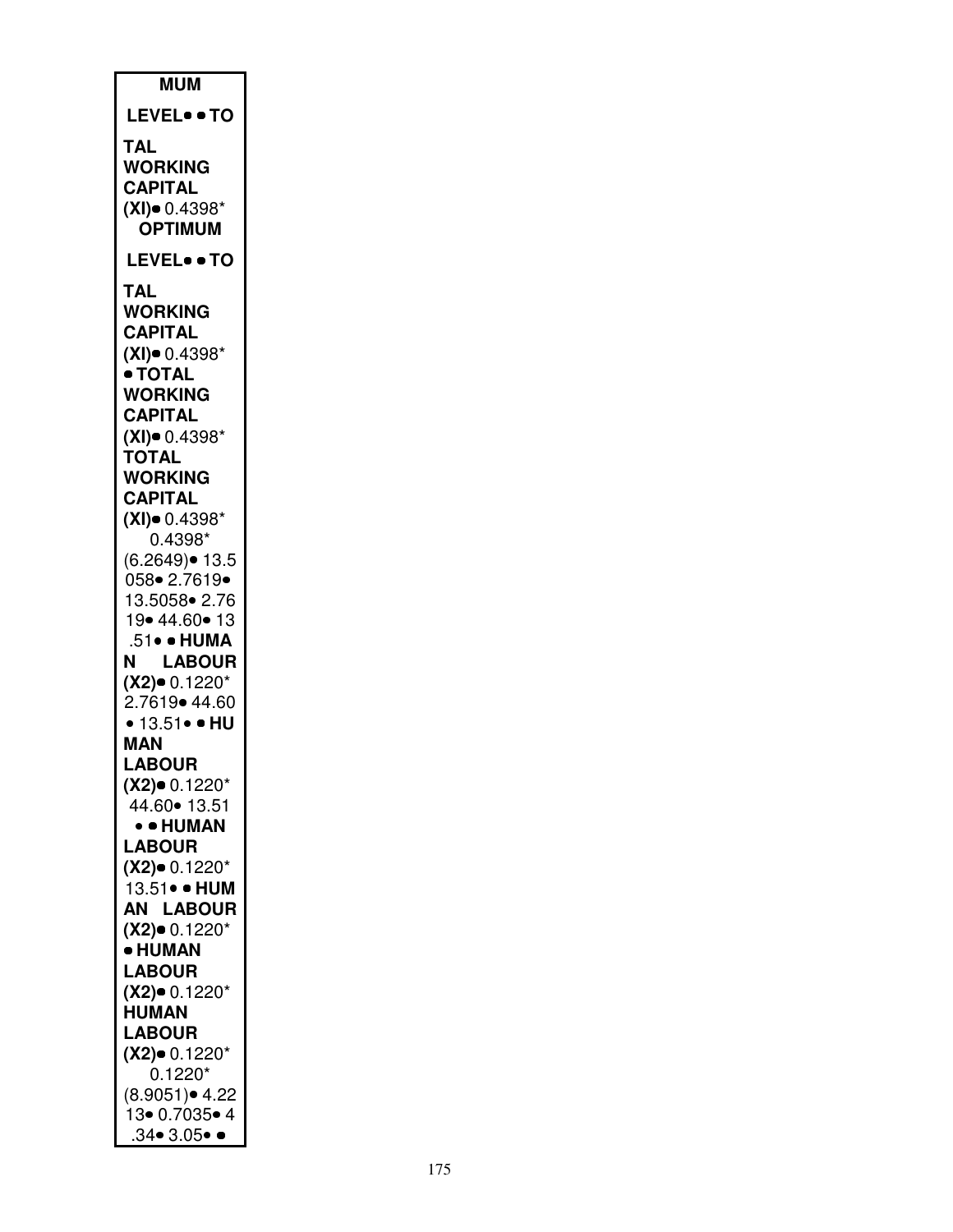| 4.2213• 0.703                        |
|--------------------------------------|
| 5. 4.34. 3.05                        |
| 0.7035• 4.34                         |
| • 3.05 •                             |
| $4.34 \cdot 3.05 \cdot 0$            |
| $3.05 \bullet \bullet$               |
|                                      |
| $R^2 = 0.8912$                       |
| <b>RETURNS</b><br><b>TO SCALE</b>    |
| 0.5618                               |
|                                      |
| <b>NOTE:</b><br><b>Figures</b><br>in |
| parenthesis                          |
| t<br>are<br>values.                  |
|                                      |
| $\star$<br>Signific                  |
| ant<br>at –                          |
| 1%                                   |
| level of<br>probab                   |
| ility<br>$^{\star\star}$             |
| Signific                             |
| ant<br>at                            |
| 5%<br>level of                       |
| probab                               |
| ility.                               |
|                                      |
| ALL                                  |
| <b>CULTIVATOR</b>                    |
| The<br>S:                            |
| results<br>of                        |
| analysis for all                     |
| cultivators<br>οf                    |
| district Solan                       |
| pooled                               |
| together have                        |
| been                                 |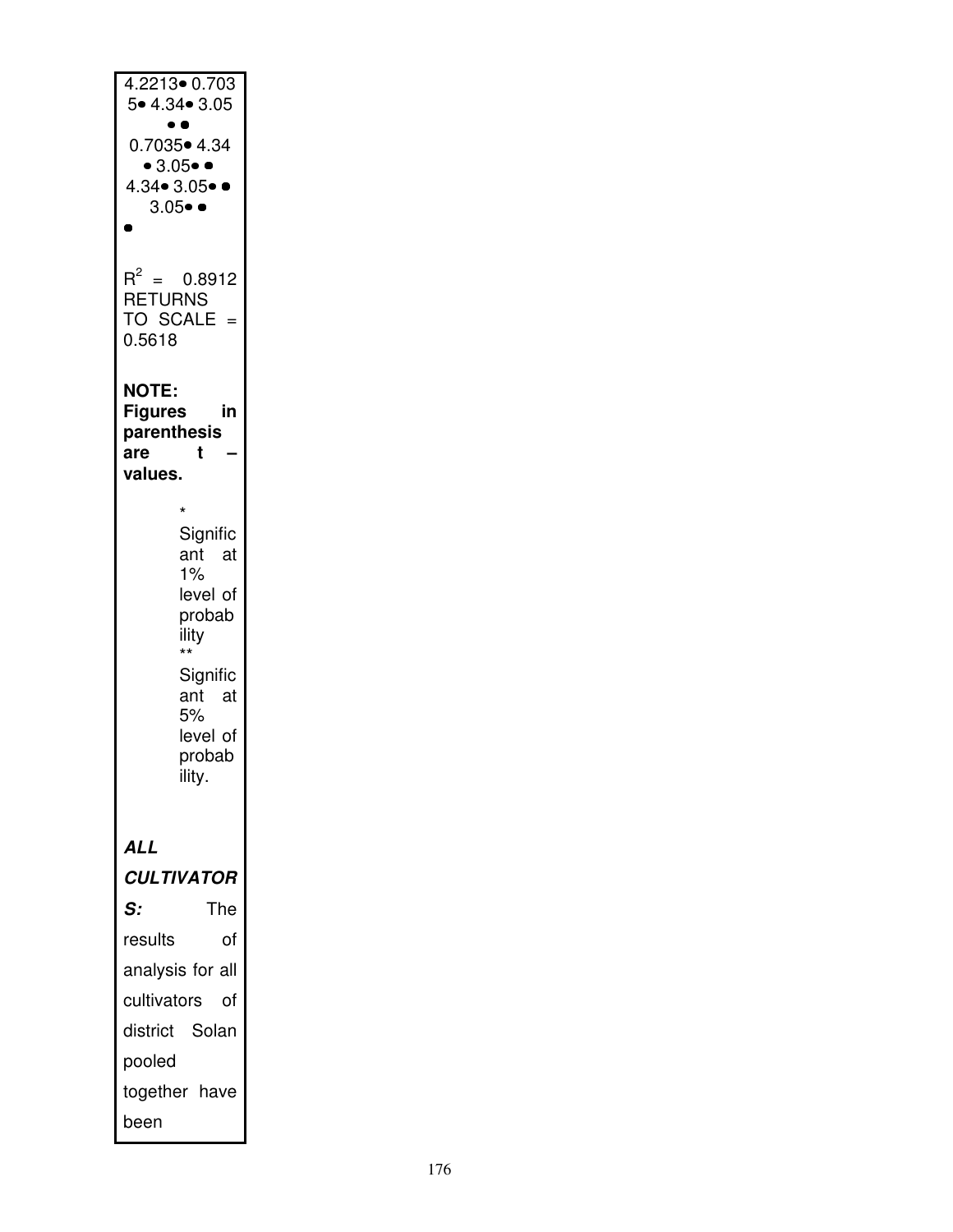| presented in       |
|--------------------|
| 8.5<br>table       |
| which depicts      |
| that the value     |
| of $R^2$<br>was    |
| 0.8573             |
| indicating that    |
| 85.73 per cent     |
| of<br>the          |
| variations<br>in   |
| the mushroom       |
| yield was due      |
| to the factors     |
| under              |
| consideration      |
| the present<br>in  |
| model. The         |
| values of the      |
| regression         |
| coefficients       |
| were 0.4324        |
| 0.1298<br>and      |
| for<br>working     |
| capital<br>and     |
| labour             |
| respectively.      |
| <b>Both</b><br>the |
| coefficients       |
| were               |
| significant at     |
| one per cent       |
| level<br>of        |
| probability.       |
| The<br>returns     |
| to scale was       |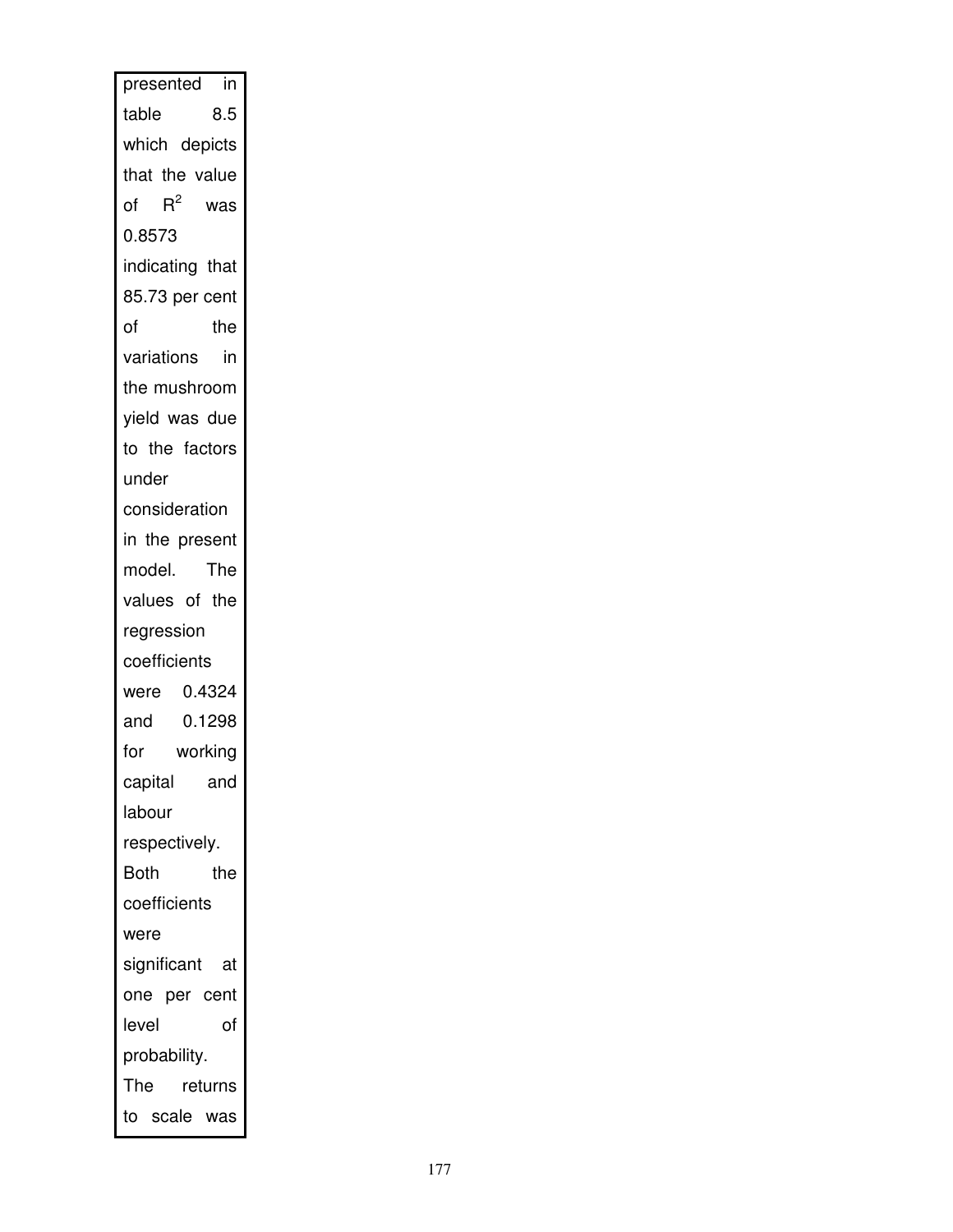| 0.5622                     |
|----------------------------|
| indicating the             |
| diminishing                |
| returns<br>to              |
| scale as was               |
| the case in                |
| the individual             |
| class                      |
| categories.                |
| This means                 |
| that if all the            |
| inputs<br>i.e.             |
| inputs i.e.<br>capital and |
| labour are                 |
| simultaneousl              |
| y increased by             |
| one per cent               |
| output<br>the              |
| would                      |
| increase by                |
| 0.5622<br>per              |
| cent. For the              |
| production to              |
| efficient<br>be            |
| the ratio<br>of            |
| <b>MVP</b><br>to the       |
| factor<br>cost             |
| should be as               |
| close to unity             |
| possible.<br>as            |
| in<br>However,             |
| the<br>present             |
| case the ratio             |
| well<br>was                |
| the<br>below               |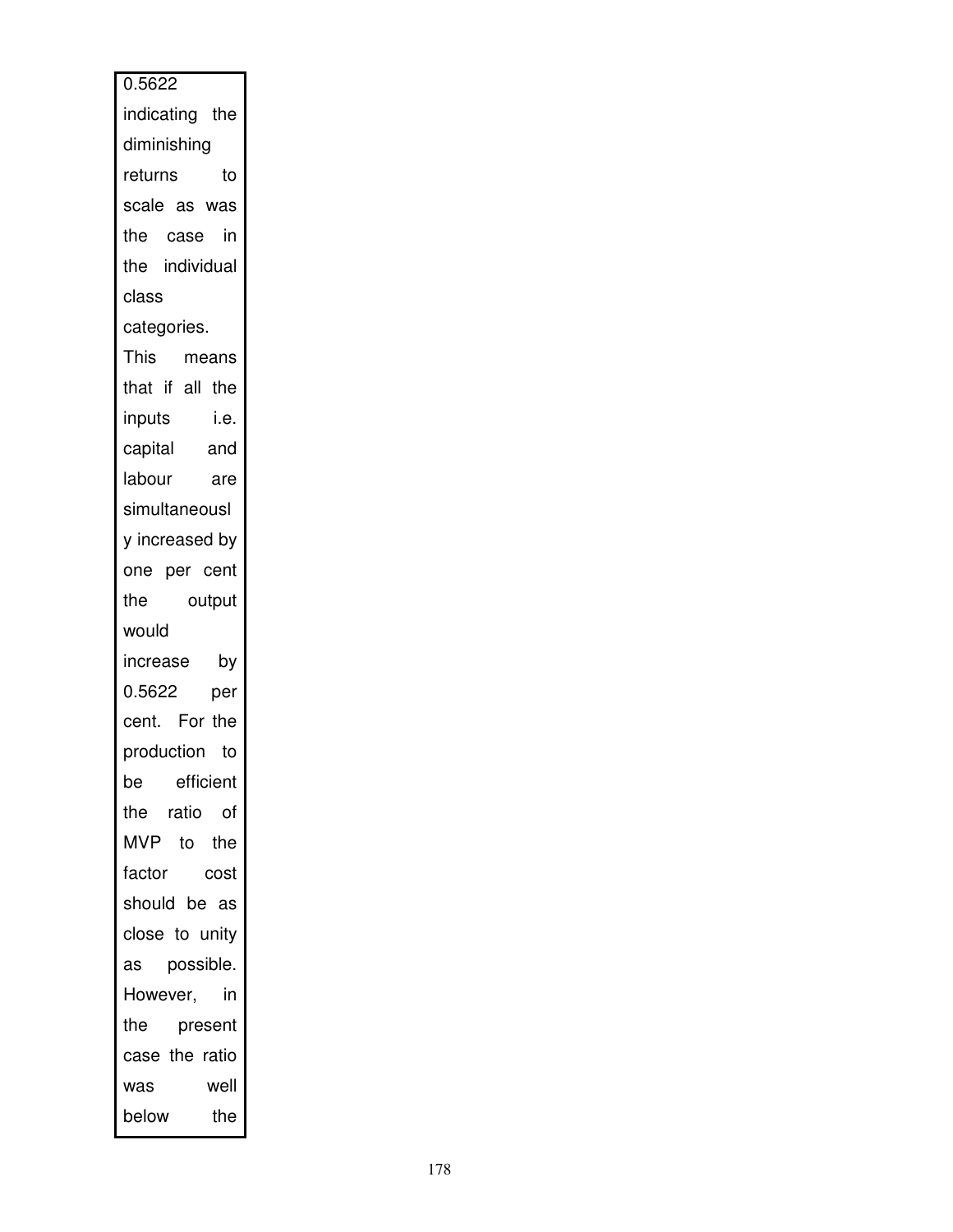| unity (0.3086     |
|-------------------|
| working<br>for    |
| capital<br>and    |
| 0.7522<br>for     |
| labour)           |
| indicating that   |
| the<br>inputs     |
| not<br>were       |
| being             |
| efficiently       |
| used and in       |
| order<br>to       |
| increase the      |
| value of this     |
| ratio<br>the      |
| farmers must      |
| decrease<br>the   |
| use of these      |
| inputs. This      |
| case was also     |
| observed<br>in    |
| the individual    |
| class             |
| categories<br>οf  |
| the<br>district   |
| Solan<br>with     |
| similar results   |
| and               |
| recommendati      |
| The<br>ons.       |
| further           |
| analysis          |
| indicates<br>that |
| both<br>the       |
| inputs<br>were    |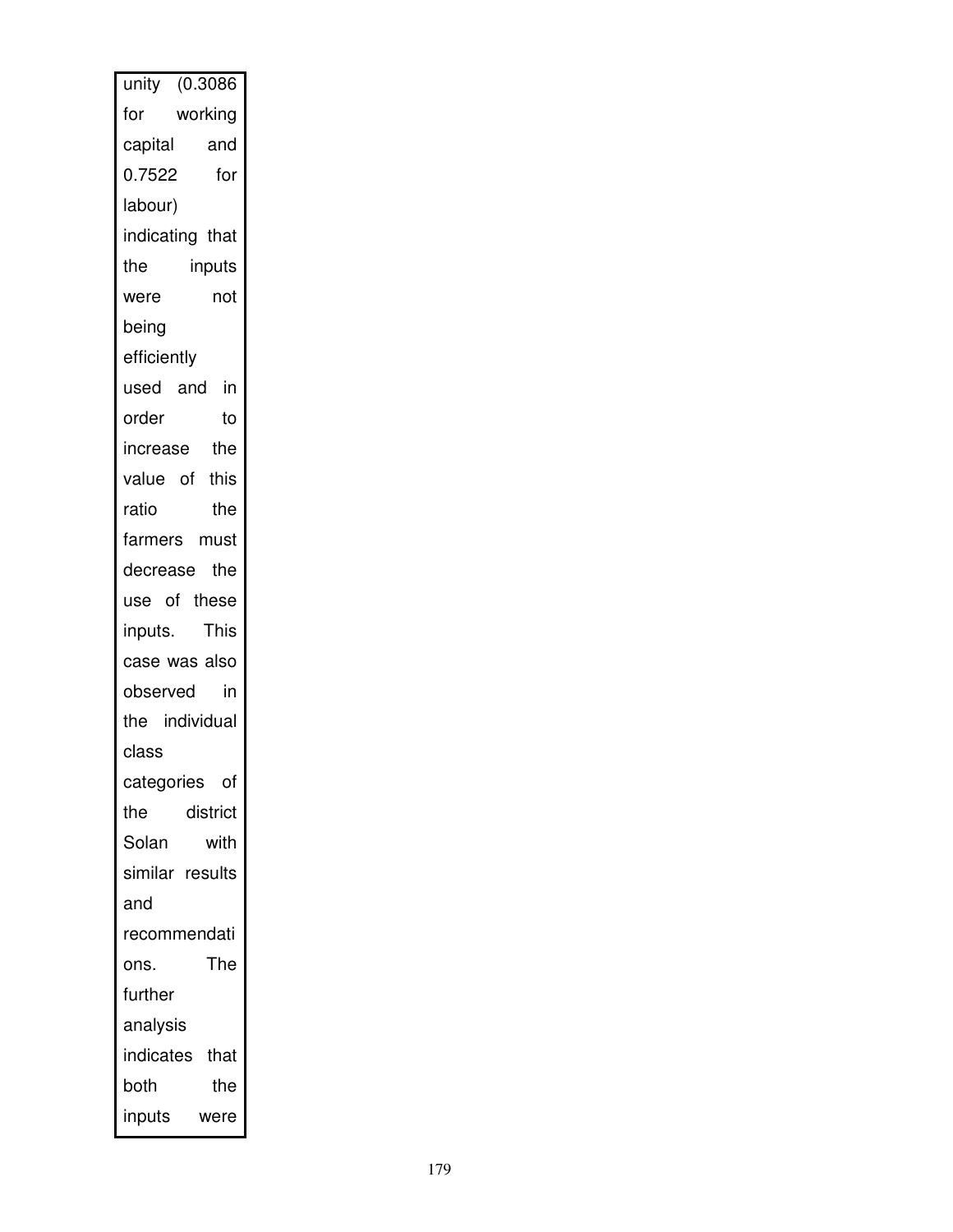| being<br>over                                                                                                                                                               |  |  |
|-----------------------------------------------------------------------------------------------------------------------------------------------------------------------------|--|--|
| used in district                                                                                                                                                            |  |  |
| The<br>Solan.                                                                                                                                                               |  |  |
| use of working                                                                                                                                                              |  |  |
| capital should                                                                                                                                                              |  |  |
| curtailed<br>be                                                                                                                                                             |  |  |
| from present                                                                                                                                                                |  |  |
| level<br>of                                                                                                                                                                 |  |  |
| Rs.44.70 per                                                                                                                                                                |  |  |
| bag to Rs.                                                                                                                                                                  |  |  |
| 13.79 and the                                                                                                                                                               |  |  |
| use of labour                                                                                                                                                               |  |  |
| should<br>be                                                                                                                                                                |  |  |
| reduced                                                                                                                                                                     |  |  |
| from 4.34                                                                                                                                                                   |  |  |
| hours per bag                                                                                                                                                               |  |  |
| to an optimum                                                                                                                                                               |  |  |
| of 3.26 hours.                                                                                                                                                              |  |  |
| <b>TABLE: 8.5</b><br><b>REGRESSIO</b><br>N<br><b>COEFFICIEN</b><br>TS, T-<br><b>VALUES,</b><br><b>MVP</b><br><b>FACTOR</b><br><b>COST</b><br><b>RATIO FOR</b><br><b>ALL</b> |  |  |
| <b>MUSHROOM</b><br><b>CULTIVATOR</b><br>S OF<br><b>DISTRICT</b><br><b>SOLAN.</b>                                                                                            |  |  |
| <b>FACTOR● CO</b>                                                                                                                                                           |  |  |
| <b>EFFICIENT</b>                                                                                                                                                            |  |  |
| <b>COEFFICIEN</b>                                                                                                                                                           |  |  |
| To MVPo MVP                                                                                                                                                                 |  |  |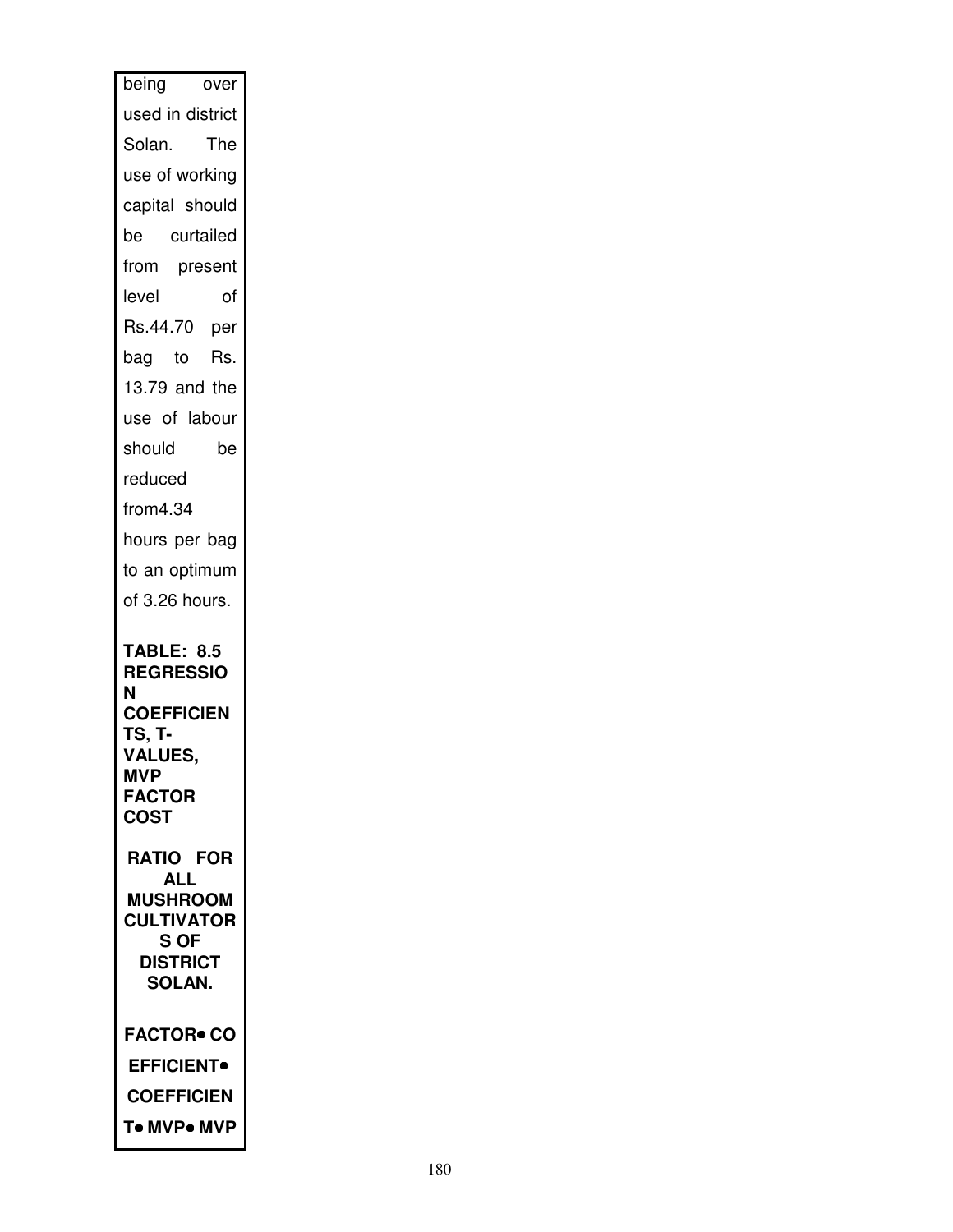| -FACTOR                                                                |  |  |
|------------------------------------------------------------------------|--|--|
| <b>COST</b>                                                            |  |  |
| <b>RATIO</b> EXIS                                                      |  |  |
| TING                                                                   |  |  |
| <b>LEVEL• OPTI</b>                                                     |  |  |
| <b>MUM</b>                                                             |  |  |
| <b>LEVEL</b> . TO                                                      |  |  |
| TAL<br>WORKING<br><b>CAPITAL</b><br>$(XI)$ 0.4324*<br><b>MVP• MVP-</b> |  |  |
| <b>FACTOR</b>                                                          |  |  |
| <b>COST</b>                                                            |  |  |
| <b>RATIO• EXIS</b>                                                     |  |  |
| TING                                                                   |  |  |
| <b>LEVEL</b> OPTI                                                      |  |  |
| <b>MUM</b>                                                             |  |  |
| <b>LEVEL• • TO</b>                                                     |  |  |
| TAL<br><b>WORKING</b><br><b>CAPITAL</b><br>$(XI)$ 0.4324*<br>MVP-      |  |  |
| <b>FACTOR</b>                                                          |  |  |
| <b>COST</b>                                                            |  |  |
| <b>RATIO• EXIS</b>                                                     |  |  |
| TING                                                                   |  |  |
| <b>LEVEL• OPTI</b>                                                     |  |  |
| MUM                                                                    |  |  |
| <b>LEVEL• • TO</b>                                                     |  |  |
| TAL<br>WORKING<br><b>CAPITAL</b><br>$(XI)$ 0.4324*<br><b>EXISTING</b>  |  |  |
| <b>LEVEL• OPTI</b>                                                     |  |  |
| <b>MUM</b>                                                             |  |  |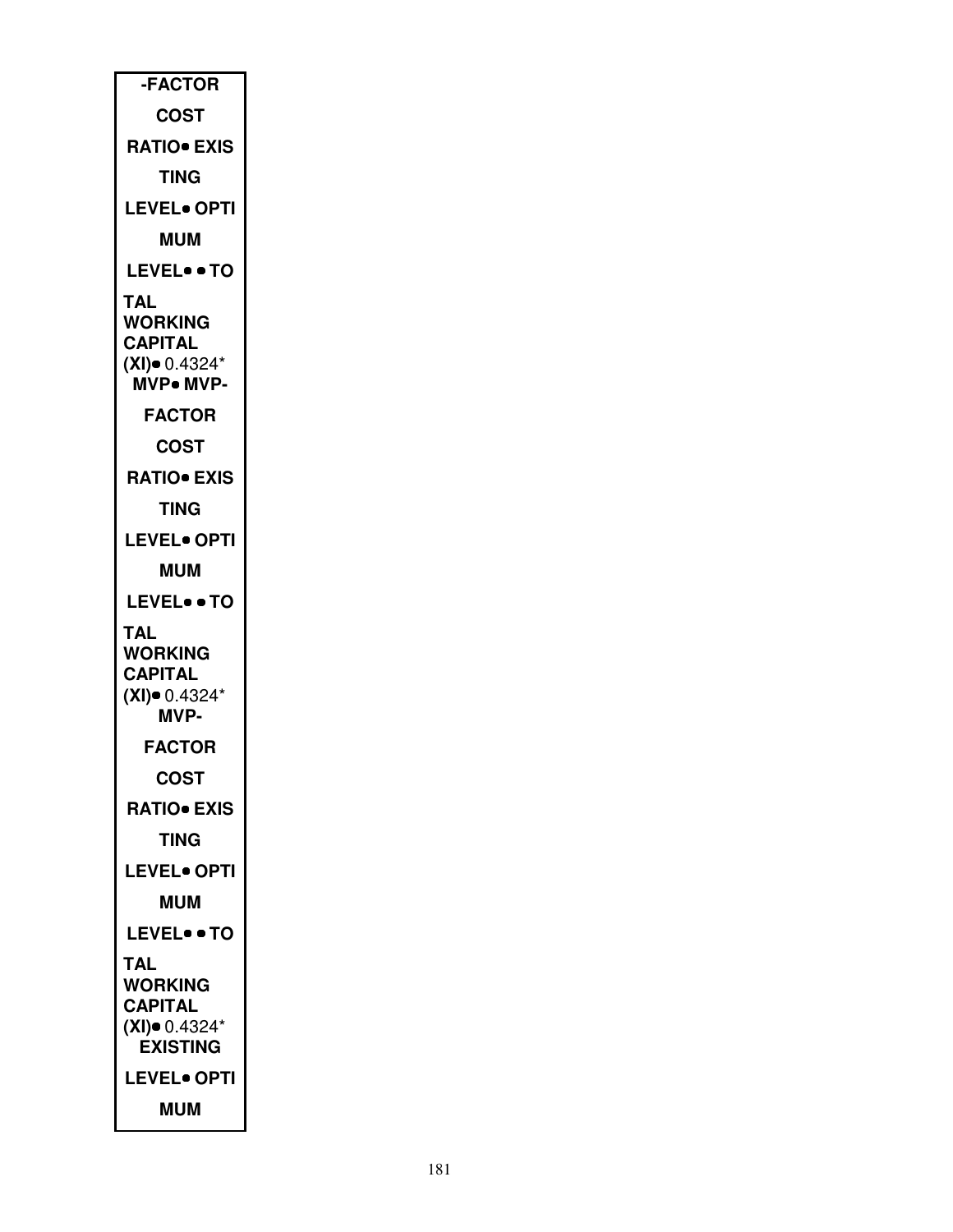| LEVEL . TO                |
|---------------------------|
| TAL                       |
| <b>WORKING</b>            |
|                           |
| <b>CAPITAL</b>            |
| $(XI)$ 0.4324*            |
| <b>OPTIMUM</b>            |
| <b>LEVEL• • TO</b>        |
|                           |
| TAL                       |
| WORKING                   |
| <b>CAPITAL</b>            |
| $(XI)$ $0.4324*$          |
| ● TOTAL                   |
| WORKING                   |
| <b>CAPITAL</b>            |
| $(XI)$ $0.4324*$          |
| <b>TOTAL</b>              |
| <b>WORKING</b>            |
| <b>CAPITAL</b>            |
| $(XI)$ 0.4324*            |
| $0.4324*$                 |
| $(7.6802)$ $\bullet$ 1.45 |
| 98 0.3086 4               |
| 4.70• 13.79•              |
| 1.4598 0.308              |
| 6.44.70.13.               |
| 79• • HUMAN               |
| <b>LABOUR</b>             |
| $(X2)$ 0.1298*            |
| 0.3086• 44.70             |
| • 13.79• • HU             |
|                           |
| MAN                       |
| <b>LABOUR</b>             |
| $(X2)$ 0.1298*            |
| 44.70 • 13.79             |
| • • HUMAN                 |
| <b>LABOUR</b>             |
| (X2)• 0.1298*             |
| 13.79• • HUM              |
| <b>AN LABOUR</b>          |
| $(X2)$ 0.1298*            |
| • HUMAN                   |
| <b>LABOUR</b>             |
| $(X2)$ 0.1298*            |
| <b>HUMAN</b>              |
| <b>LABOUR</b>             |
| $(X2)$ 0.1298*            |
| $0.1298*$                 |
| $(13.2448)$ $\bullet$ 4.5 |
| 134• 0.7522•              |
| 4.5134  0.752             |
| 2 • 4.34 • 3.26           |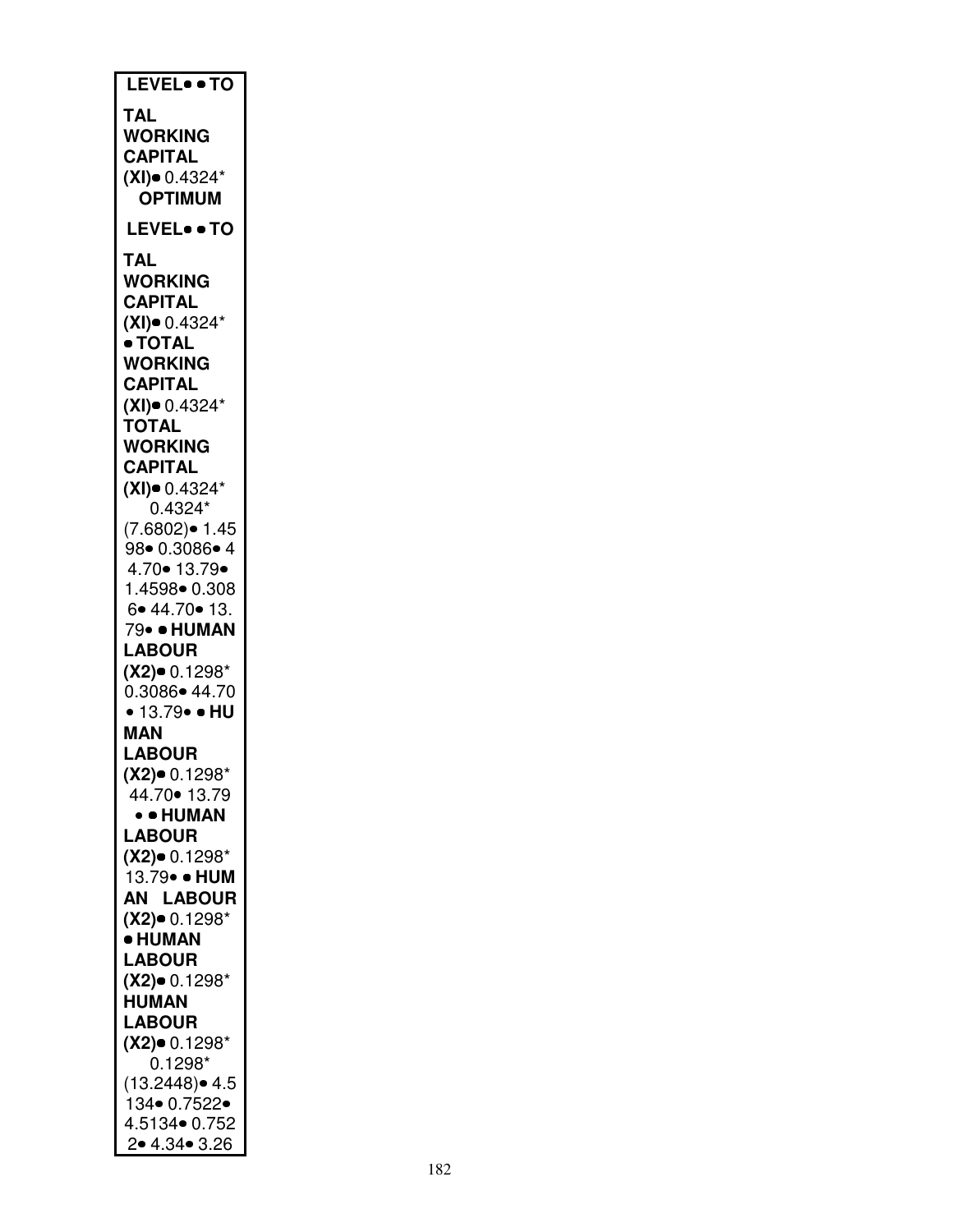| 0.7522• 4.34<br>• 3.26 •<br>4.34• 3.26•<br>3.26● ●                                                                                               |
|--------------------------------------------------------------------------------------------------------------------------------------------------|
| $\mathsf{R}^2$<br>0.8573<br><b>RETURNS</b><br><b>TO SCALE</b><br>0.5622                                                                          |
| NOTE:<br>Figures<br>in<br>parenthesis<br>t<br>are<br>values.                                                                                     |
| *<br>Signific<br>ant<br>- at<br>1%<br>level of<br>probab<br>ility<br>$\star\star$<br>Signific<br>ant<br>at<br>5%<br>level of<br>probab<br>ility. |
| 8.2.2 SHIMLA<br>The results of<br>the regression<br>analysis have<br>been                                                                        |
| presented<br>in<br>tables 8.6 and<br>8.7<br>for<br>individual size<br>categories                                                                 |
| and in table                                                                                                                                     |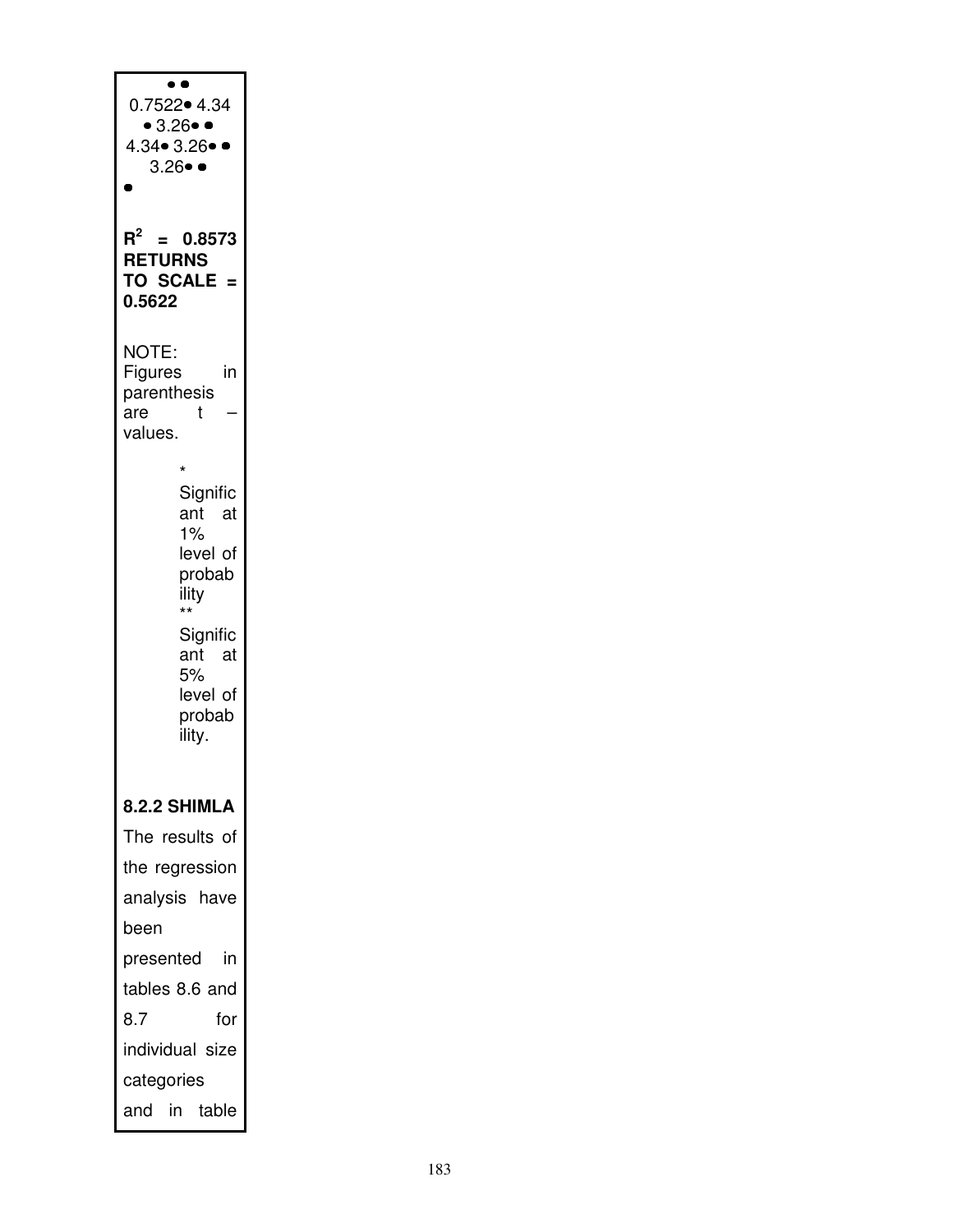| 8.8 for the all<br>sample of this<br>district.<br><b>SMALL</b><br><b>CULTIVATOR</b><br>The<br>S: |  |
|--------------------------------------------------------------------------------------------------|--|
|                                                                                                  |  |
|                                                                                                  |  |
|                                                                                                  |  |
|                                                                                                  |  |
|                                                                                                  |  |
|                                                                                                  |  |
|                                                                                                  |  |
| regression                                                                                       |  |
| analysis for                                                                                     |  |
| this category                                                                                    |  |
| of farmers of                                                                                    |  |
| district Shimla                                                                                  |  |
| indicates that                                                                                   |  |
| the variables                                                                                    |  |
| under                                                                                            |  |
| consideration                                                                                    |  |
| were able to                                                                                     |  |
| explain 85.20                                                                                    |  |
| cent<br>per                                                                                      |  |
| variation<br>in                                                                                  |  |
| the yield of                                                                                     |  |
| mushrooms.                                                                                       |  |
| The                                                                                              |  |
| regression                                                                                       |  |
| coefficients                                                                                     |  |
| turned out to                                                                                    |  |
|                                                                                                  |  |
| be 0.5178 and                                                                                    |  |
| 0.1360<br>in                                                                                     |  |
| of<br>case                                                                                       |  |
| working                                                                                          |  |
| capital<br>and                                                                                   |  |
| labour                                                                                           |  |
| respectively,                                                                                    |  |
| the<br>former                                                                                    |  |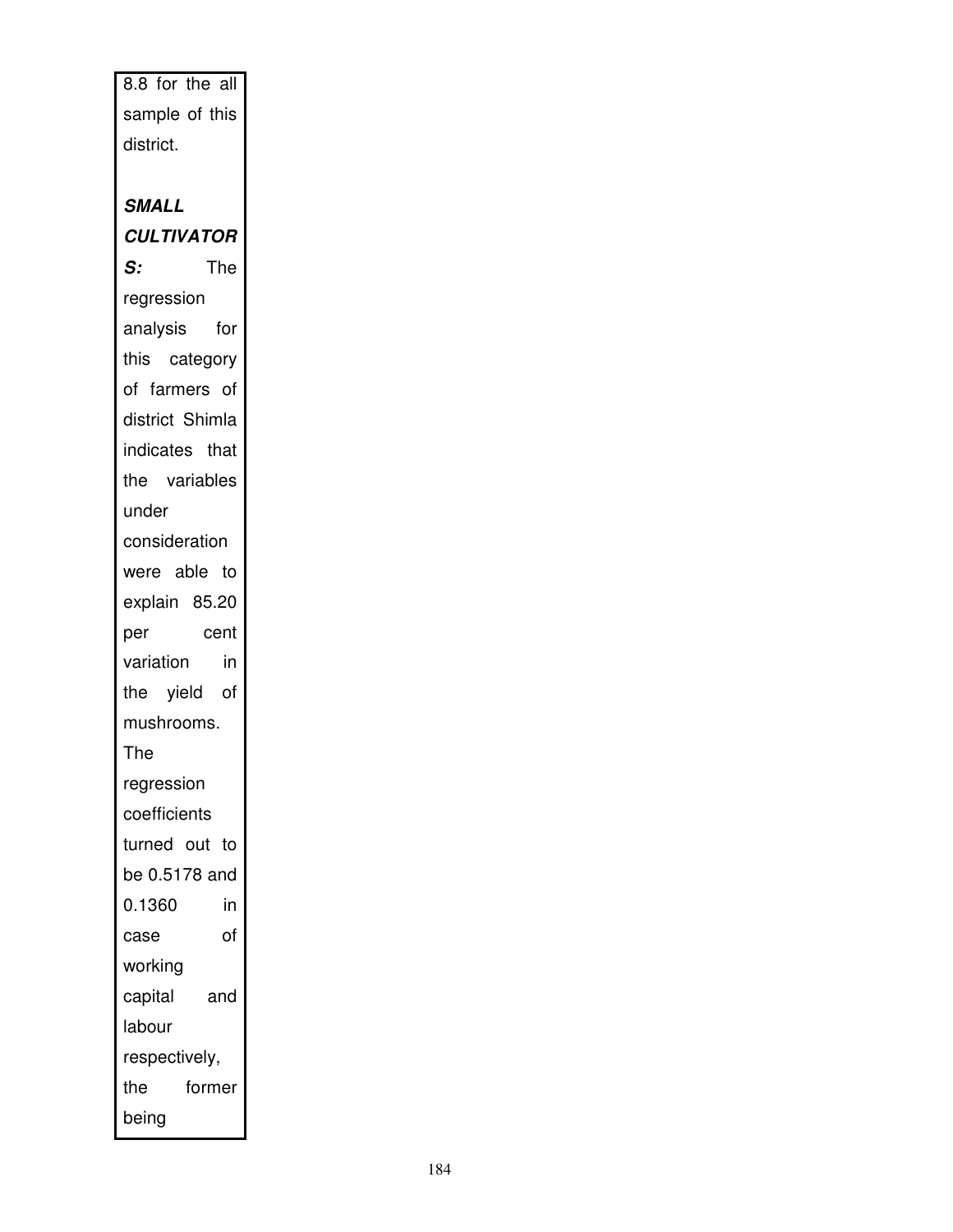| significant at     |  |  |
|--------------------|--|--|
| five percent       |  |  |
| and the latter     |  |  |
| at one per         |  |  |
| cent level of      |  |  |
| probability.       |  |  |
| The                |  |  |
| cultivators of     |  |  |
| this category      |  |  |
| also<br>were       |  |  |
| experiencing       |  |  |
| the                |  |  |
| diminishing        |  |  |
| returns<br>to      |  |  |
| scale<br>as        |  |  |
| indicated by       |  |  |
| the value of       |  |  |
| the returns to     |  |  |
| scale which        |  |  |
| turned out to      |  |  |
| 0.6538.<br>be      |  |  |
| <b>Both</b><br>the |  |  |
| factors<br>of      |  |  |
| production         |  |  |
| being<br>were      |  |  |
| inefficiently      |  |  |
| their<br>used,     |  |  |
| value<br>being     |  |  |
| considerably       |  |  |
| lower<br>than      |  |  |
| unity              |  |  |
| in<br>especially   |  |  |
| of the<br>case     |  |  |
| working            |  |  |
| capital.<br>The    |  |  |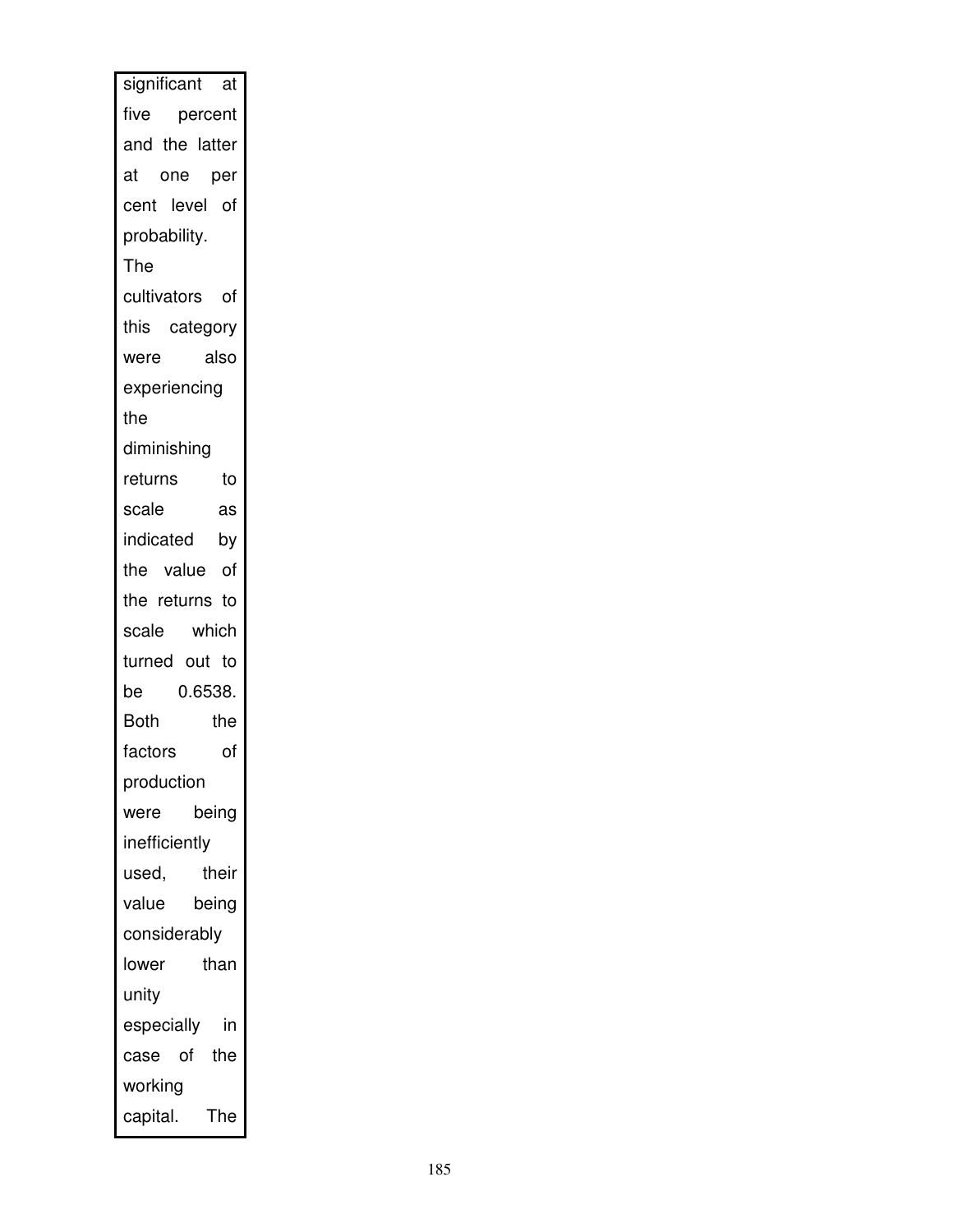| optimum level                                                                               |  |  |  |
|---------------------------------------------------------------------------------------------|--|--|--|
| of the working                                                                              |  |  |  |
| capital was                                                                                 |  |  |  |
| calculated<br>to                                                                            |  |  |  |
| be only Rs.                                                                                 |  |  |  |
| 20.15                                                                                       |  |  |  |
| whereas<br>it                                                                               |  |  |  |
| being<br>was                                                                                |  |  |  |
| used at a level                                                                             |  |  |  |
| of Rs. 43.40                                                                                |  |  |  |
| per<br>bag.                                                                                 |  |  |  |
| Similarly the                                                                               |  |  |  |
| farmers                                                                                     |  |  |  |
| should put in                                                                               |  |  |  |
| 3.19<br>only                                                                                |  |  |  |
| hours<br>οf                                                                                 |  |  |  |
| labour per bag                                                                              |  |  |  |
| whereas they                                                                                |  |  |  |
| are putting in                                                                              |  |  |  |
| hours<br>4.23                                                                               |  |  |  |
| presently.                                                                                  |  |  |  |
|                                                                                             |  |  |  |
| <b>TABLE: 8.6</b><br><b>REGRESSIO</b><br>N<br><b>COEFFICIEN</b><br>TS, T-<br><b>VALUES,</b> |  |  |  |
| <b>MVP</b>                                                                                  |  |  |  |
| <b>FACTOR</b><br><b>COST</b>                                                                |  |  |  |
| <b>RATIO FOR</b>                                                                            |  |  |  |
| <b>SMALL</b>                                                                                |  |  |  |
| <b>MUSHROOM</b><br><b>CULTIVATOR</b>                                                        |  |  |  |
| S OF                                                                                        |  |  |  |
| <b>DISTRICT</b><br><b>SHIMLA.</b>                                                           |  |  |  |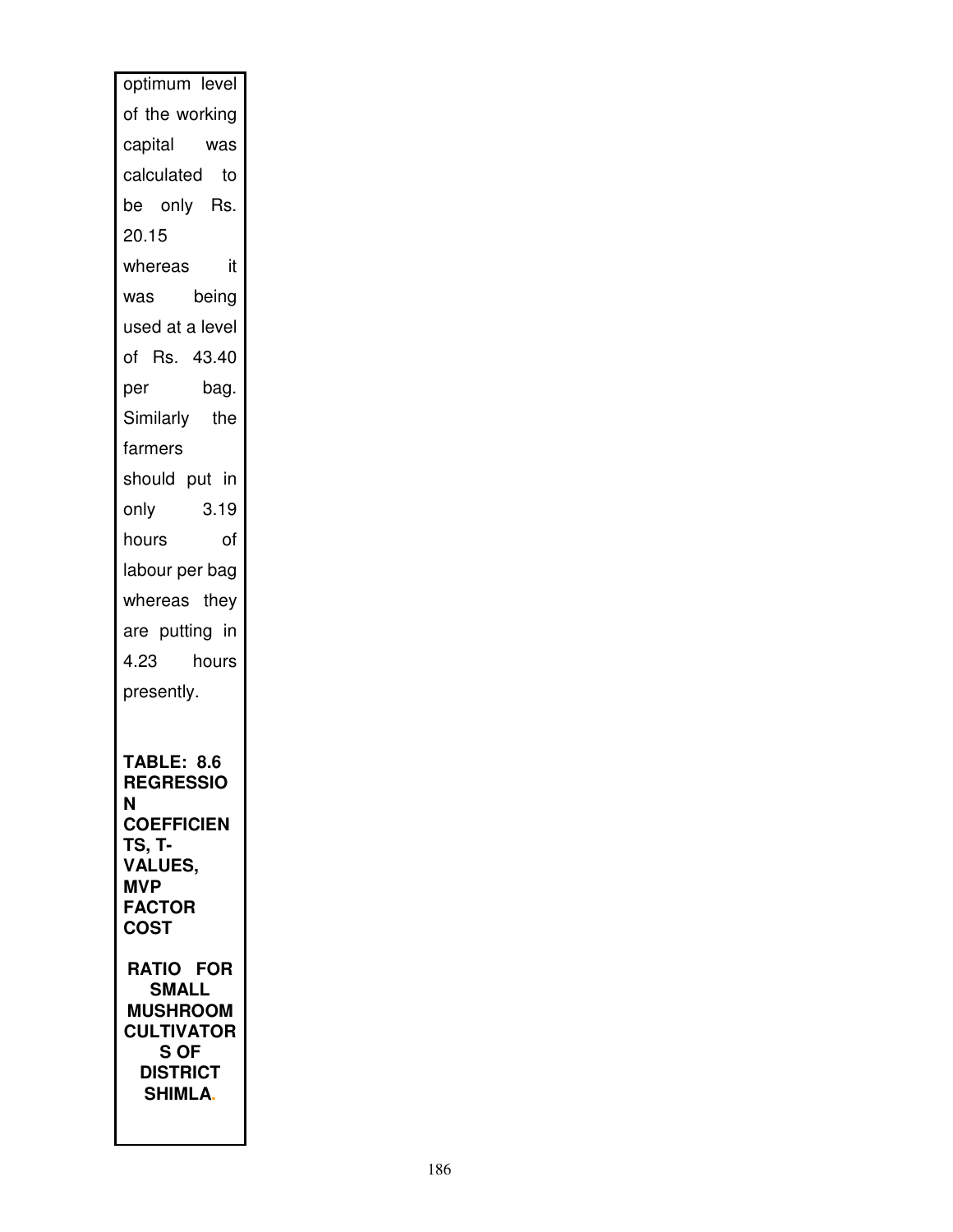| <b>FACTOR</b> CO                       |  |
|----------------------------------------|--|
| <b>EFFICIENT</b> •                     |  |
| <b>COEFFICIEN</b>                      |  |
| T• MVP• MVP                            |  |
| <b>-FACTOR</b>                         |  |
| COST                                   |  |
| <b>RATIO</b> EXIS                      |  |
| TING                                   |  |
| <b>LEVEL• OPTI</b>                     |  |
| <b>MUM</b>                             |  |
| <b>LEVEL• • TO</b>                     |  |
| TAL                                    |  |
| <b>WORKING</b>                         |  |
| <b>CAPITAL</b>                         |  |
| $(XI)$ = 0.5178**<br><b>MVP</b> . MVP- |  |
| <b>FACTOR</b>                          |  |
|                                        |  |
| COST                                   |  |
| <b>RATIO• EXIS</b>                     |  |
| TING                                   |  |
| <b>LEVEL• OPTI</b>                     |  |
| <b>MUM</b>                             |  |
| <b>LEVEL• • TO</b>                     |  |
| AL                                     |  |
| <b>WORKING</b><br><b>CAPITAL</b>       |  |
| $(XI)$ = 0.5178**                      |  |
| MVP-                                   |  |
| <b>FACTOR</b>                          |  |
| COST                                   |  |
| <b>RATIO• EXIS</b>                     |  |
| TING                                   |  |
| <b>LEVEL• OPTI</b>                     |  |
| <b>MUM</b>                             |  |
| <b>LEVEL• • TO</b>                     |  |
| <b>TAL</b>                             |  |
| <b>WORKING</b>                         |  |
| <b>CAPITAL</b>                         |  |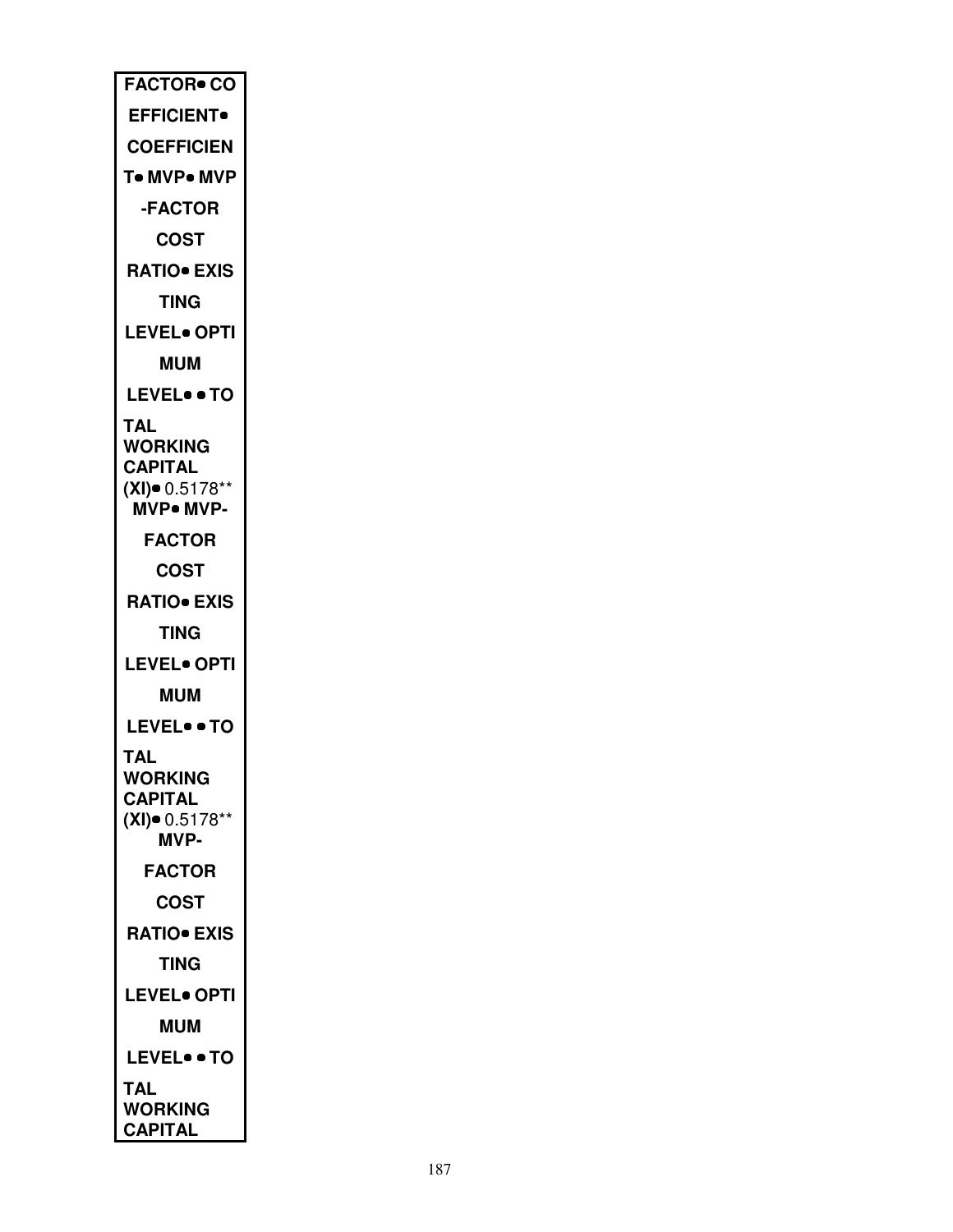| $(XI)$ = 0.5178**<br><b>EXISTING</b> |  |  |
|--------------------------------------|--|--|
| <b>LEVEL</b> OPTI                    |  |  |
| <b>MUM</b>                           |  |  |
| LEVELTO                              |  |  |
| TAL<br><b>WORKING</b>                |  |  |
| <b>CAPITAL</b>                       |  |  |
| $(XI)$ $0.5178**$<br><b>OPTIMUM</b>  |  |  |
| <b>LEVEL• • TO</b>                   |  |  |
| <b>TAL</b>                           |  |  |
| <b>WORKING</b>                       |  |  |
| <b>CAPITAL</b><br>$(XI)$ 0.5178**    |  |  |
| • TOTAL                              |  |  |
| <b>WORKING</b>                       |  |  |
| <b>CAPITAL</b>                       |  |  |
| $(XI)$ = 0.5178**<br><b>TOTAL</b>    |  |  |
| <b>WORKING</b>                       |  |  |
| <b>CAPITAL</b>                       |  |  |
| $(XI)$ $0.5178**$<br>$0.5178**$      |  |  |
| $(3.9085) \cdot 1.68$                |  |  |
| 09• 0.4643• 4                        |  |  |
| $3.4 \bullet 20.15 \bullet \bullet$  |  |  |
| 1.6809  0.464<br>3• 43.4• 20.1       |  |  |
| 5. HUMAN                             |  |  |
| <b>LABOUR</b>                        |  |  |
| (X2)● 0.1360*                        |  |  |
| 0.4643• 43.4<br>• 20.15 • HU         |  |  |
| MAN                                  |  |  |
| <b>LABOUR</b>                        |  |  |
| $(X2)$ $0.1360*$                     |  |  |
| 43.4 • 20.15 •<br>20.15• • HUM       |  |  |
| <b>AN LABOUR</b>                     |  |  |
| $(X2)$ 0.1360*                       |  |  |
| <b>• HUMAN</b>                       |  |  |
| <b>LABOUR</b><br>$(X2)$ 0.1360*      |  |  |
| <b>HUMAN</b>                         |  |  |
| <b>LABOUR</b>                        |  |  |
| $(X2)$ 0.1360*                       |  |  |
| $0.1360*$<br>(5.6211)• 4.52          |  |  |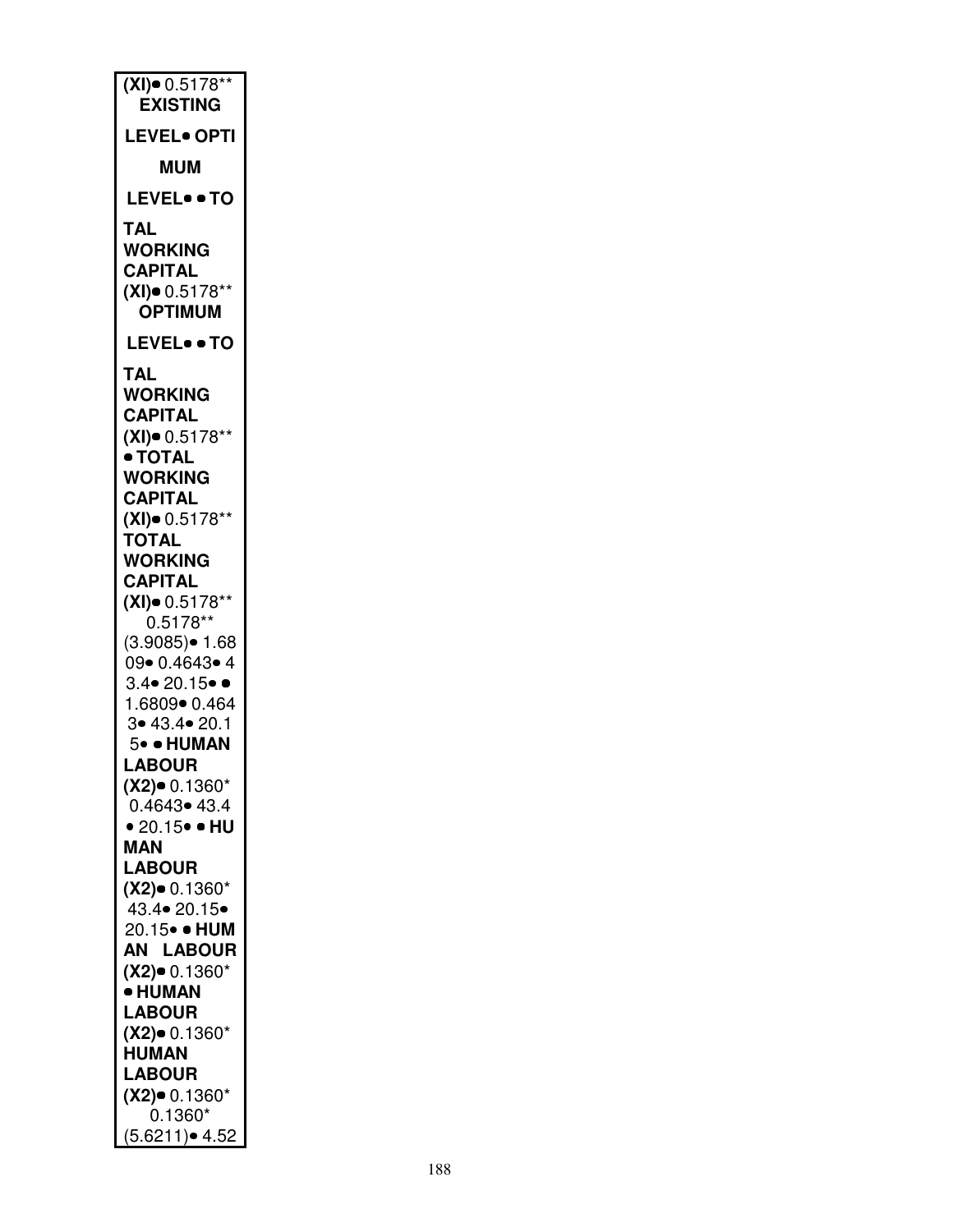| $98 \cdot 0.7549 \cdot 4$<br>$.23 \bullet 3.19 \bullet \bullet$<br>4.5298• 0.754<br>9• 4.23• 3.19<br>$\bullet\;\bullet$<br>0.7549• 4.23<br>• 3.19 • •<br>$4.23 \cdot 3.19 \cdot 0$<br>$3.19 \bullet$<br>Ō |
|-----------------------------------------------------------------------------------------------------------------------------------------------------------------------------------------------------------|
| $\mathsf{R}^2$<br>$= 0.8520$<br><b>RETURNS</b><br><b>TO SCALE</b><br>$=$<br>0.6538                                                                                                                        |
| <b>NOTE:</b><br>Figures<br>in<br>parenthesis<br>t<br>are<br>values.                                                                                                                                       |
| *<br>Signific<br>ant<br>- at<br>1%<br>level of<br>probab<br>ility<br>$^{\star\star}$<br>Signific<br>ant<br>at<br>5%<br>level of<br>probab<br>ility.                                                       |
| <i><b>MEDIUM</b></i><br><b>CULTIVATOR</b><br>The value<br>S:                                                                                                                                              |
| $R^2$<br>of<br>(Table<br>8.7),<br>the                                                                                                                                                                     |
| coefficient<br>of<br>multiple                                                                                                                                                                             |
| determination<br>for<br>medium                                                                                                                                                                            |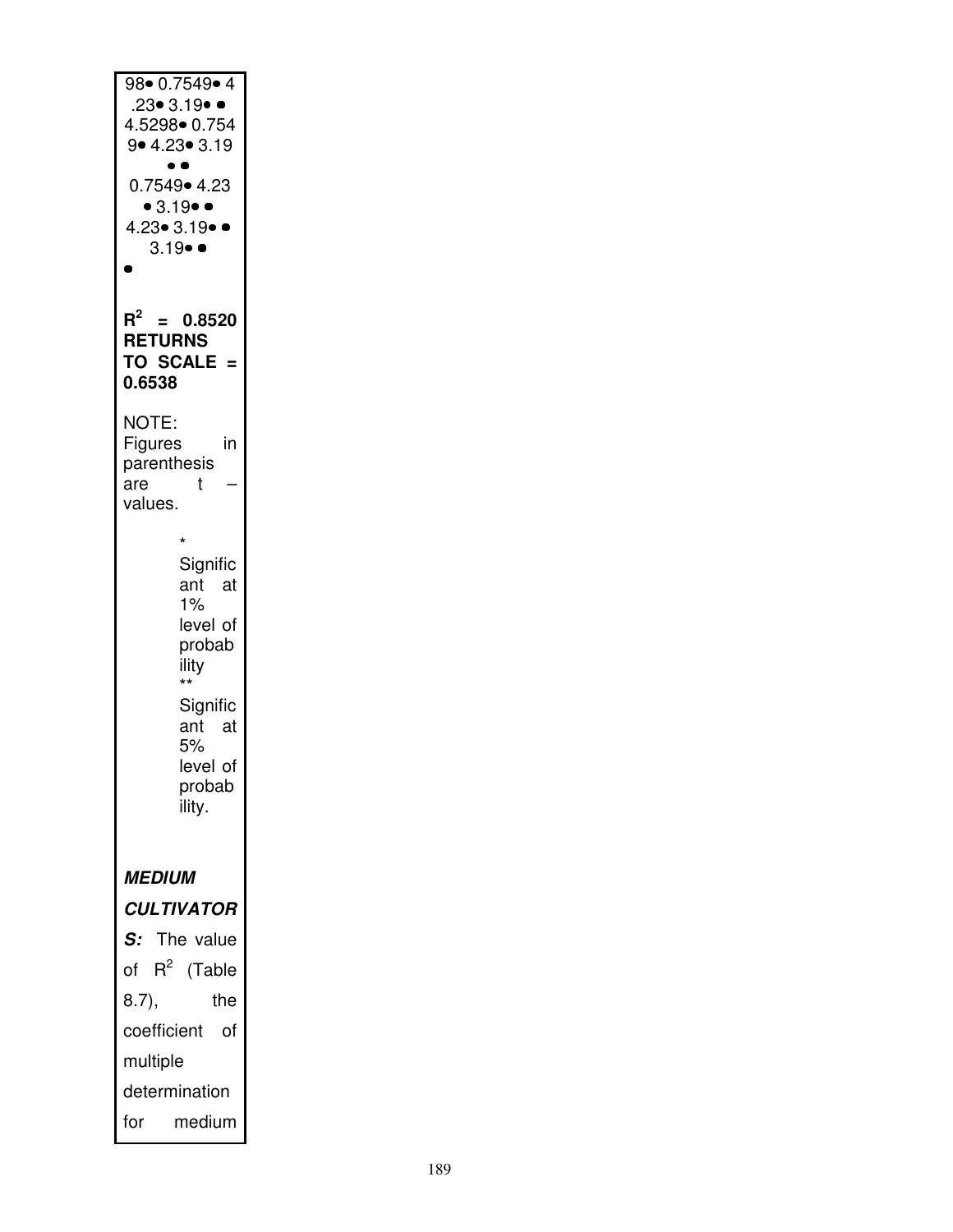| farmers         | of     |  |
|-----------------|--------|--|
| Shimla          | has    |  |
| been worked     |        |  |
| out to          | be     |  |
| 0.7841          |        |  |
| indicating that |        |  |
| the             | model  |  |
| could explain   |        |  |
| the 78.41 per   |        |  |
| cent of the     |        |  |
| variation       | in     |  |
| mushroom        |        |  |
| yield of this   |        |  |
| category. The   |        |  |
| regression      |        |  |
| coefficients    |        |  |
| turned out to   |        |  |
| be 0.3792 and   |        |  |
| 0.1131          | for    |  |
| working         |        |  |
| capital         | and    |  |
| labour          |        |  |
| respectively    |        |  |
| indicating as   |        |  |
| many per cent   |        |  |
| increase        | in     |  |
| the yield       | if     |  |
| other factors   |        |  |
| are             | held   |  |
| constant        | at     |  |
| their           |        |  |
| respective      |        |  |
| geometric       |        |  |
| mean            | level. |  |
| Diminishing     |        |  |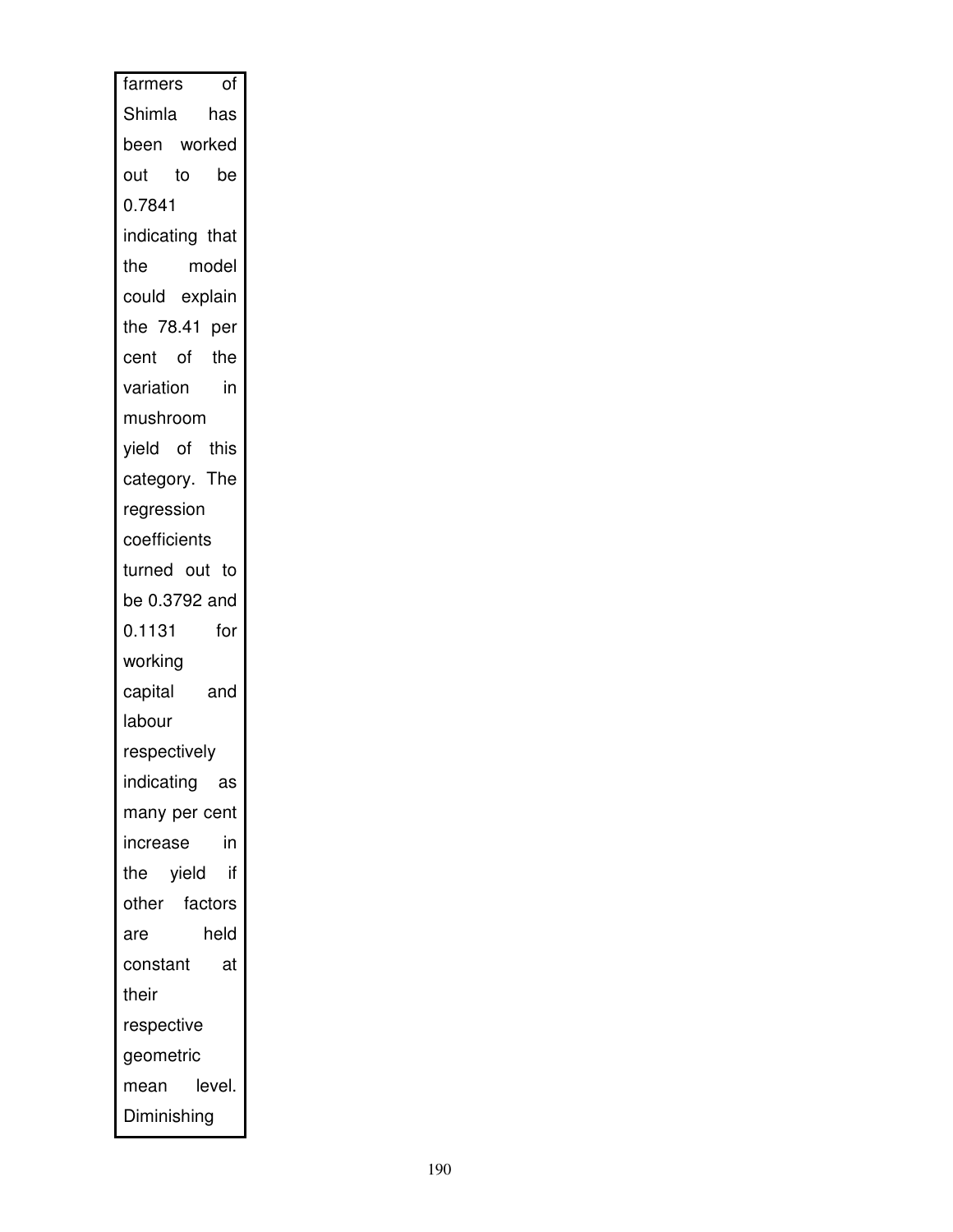| returns<br>to        |
|----------------------|
| scale<br>were        |
| observed<br>in       |
| this case also,      |
| the returns to       |
| scale<br>being       |
| 0.4923.<br>The       |
| <b>MVP</b><br>factor |
| ratio<br>cost        |
| indicates that       |
| both<br>the          |
| factors<br>οf        |
| production           |
| under                |
| consideration        |
| here are being       |
| used                 |
| inefficiently.       |
| The analysis         |
| indicates that       |
| the optimum          |
| level of the         |
| working              |
| capital is Rs.       |
| 15.95                |
| whereas<br>the       |
| present<br>use       |
| has been Rs.         |
| 46.17<br>per         |
| bag. In same         |
| fashion<br>the       |
| labour<br>use        |
| should<br>have       |
| 3.46<br>been         |
| hours per bag        |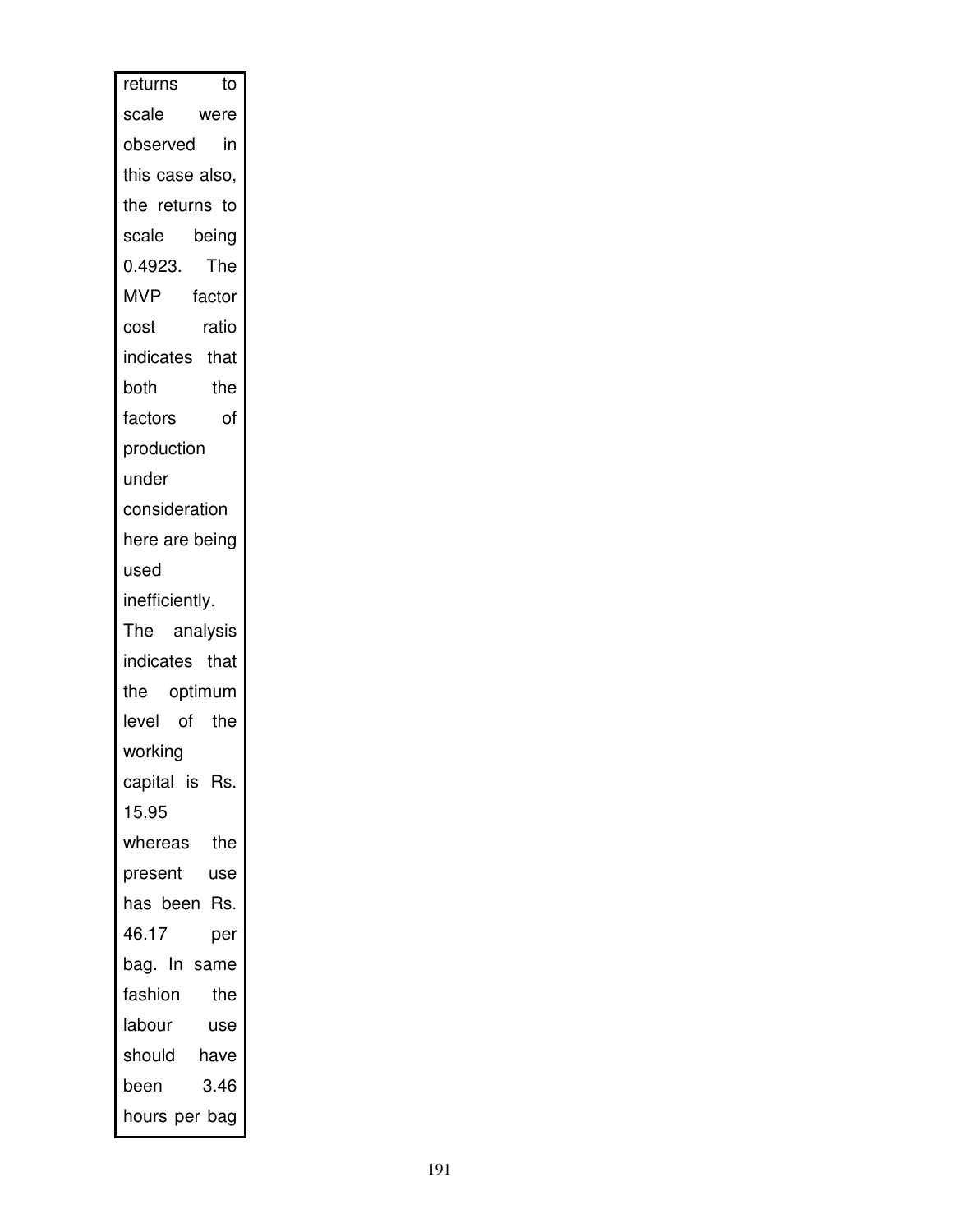| of<br>instead                                                                                                                                                   |
|-----------------------------------------------------------------------------------------------------------------------------------------------------------------|
| 5.05 hours per                                                                                                                                                  |
| bag at the                                                                                                                                                      |
|                                                                                                                                                                 |
| present level.                                                                                                                                                  |
| <b>TABLE: 8.7</b><br><b>REGRESSIO</b><br>N<br><b>COEFFICIEN</b><br>TS, T-<br><b>VALUES,</b><br><b>MVP</b><br><b>FACTOR</b><br><b>COST</b>                       |
| <b>RATIO FOR</b><br><b>MEDIUM</b><br><b>MUSHROOM</b><br><b>CULTIVATOR</b><br>S OF<br><b>DISTRICT</b><br><b>SHIMLA.</b><br><b>FACTOR• CO</b><br><b>EFFICIENT</b> |
| <b>COEFFICIEN</b>                                                                                                                                               |
| T• MVP• MVP                                                                                                                                                     |
| -FACTOR                                                                                                                                                         |
| COST                                                                                                                                                            |
| <b>RATIO</b> EXIS                                                                                                                                               |
| TING                                                                                                                                                            |
| <b>LEVEL</b> OPTI                                                                                                                                               |
| <b>MUM</b>                                                                                                                                                      |
| <b>LEVEL• • TO</b>                                                                                                                                              |
| TAL                                                                                                                                                             |
| <b>WORKING</b><br><b>CAPITAL</b><br>$(XI)$ 0.3792*<br><b>MVP</b> . MVP-                                                                                         |
| <b>FACTOR</b>                                                                                                                                                   |
| COST                                                                                                                                                            |
| <b>RATIO• EXIS</b>                                                                                                                                              |
| TING                                                                                                                                                            |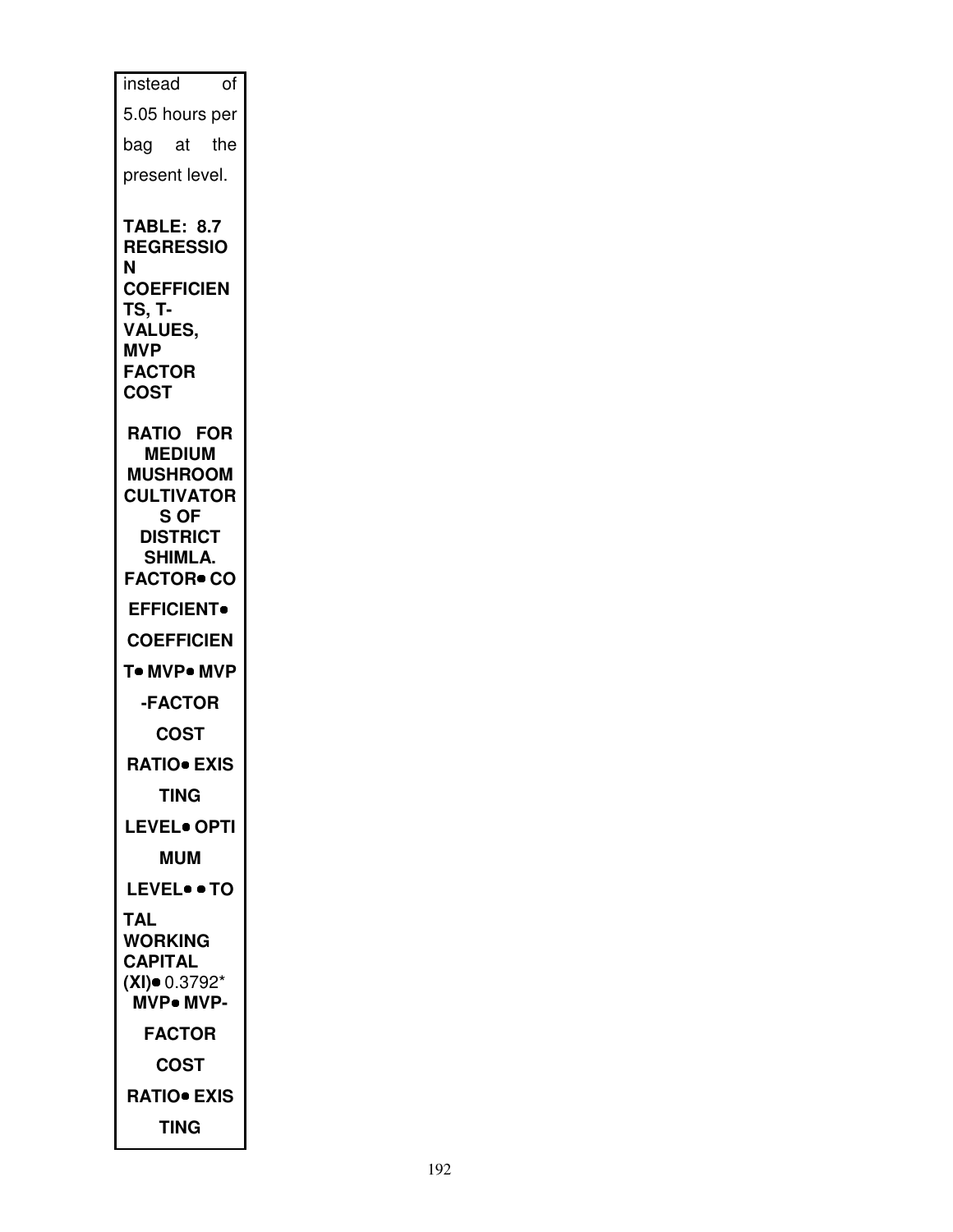| LEVEL. OPTI                                                                                |
|--------------------------------------------------------------------------------------------|
| <b>MUM</b>                                                                                 |
| <b>LEVEL• • TO</b>                                                                         |
| TAL<br><b>WORKING</b><br><b>CAPITAL</b><br>$(XI)$ = 0.3792*<br><b>MVP-</b>                 |
| <b>FACTOR</b>                                                                              |
| <b>COST</b>                                                                                |
| <b>RATIO• EXIS</b>                                                                         |
| <b>TING</b>                                                                                |
| <b>LEVEL• OPTI</b>                                                                         |
| <b>MUM</b>                                                                                 |
| <b>LEVEL• • TO</b>                                                                         |
| TAL<br>WORKING<br><b>CAPITAL</b><br>$(XI)$ 0.3792*<br><b>EXISTING</b>                      |
| <b>LEVEL• OPTI</b>                                                                         |
|                                                                                            |
| <b>MUM</b>                                                                                 |
| <b>LEVEL• • TO</b>                                                                         |
| TAL<br><b>WORKING</b><br><b>CAPITAL</b><br>$(XI)$ $0.3792*$<br><b>OPTIMUM</b>              |
| <b>LEVEL• • TO</b>                                                                         |
| TAL<br>WORKING<br><b>CAPITAL</b><br>$(XI)$ 0.3792*<br>• TOTAL<br>WORKING<br><b>CAPITAL</b> |
| $(XI)$ 0.3792*<br><b>TOTAL</b>                                                             |
| <b>WORKING</b>                                                                             |
| <b>CAPITAL</b><br>$(XI)$ 0.3792*<br>0.3792*                                                |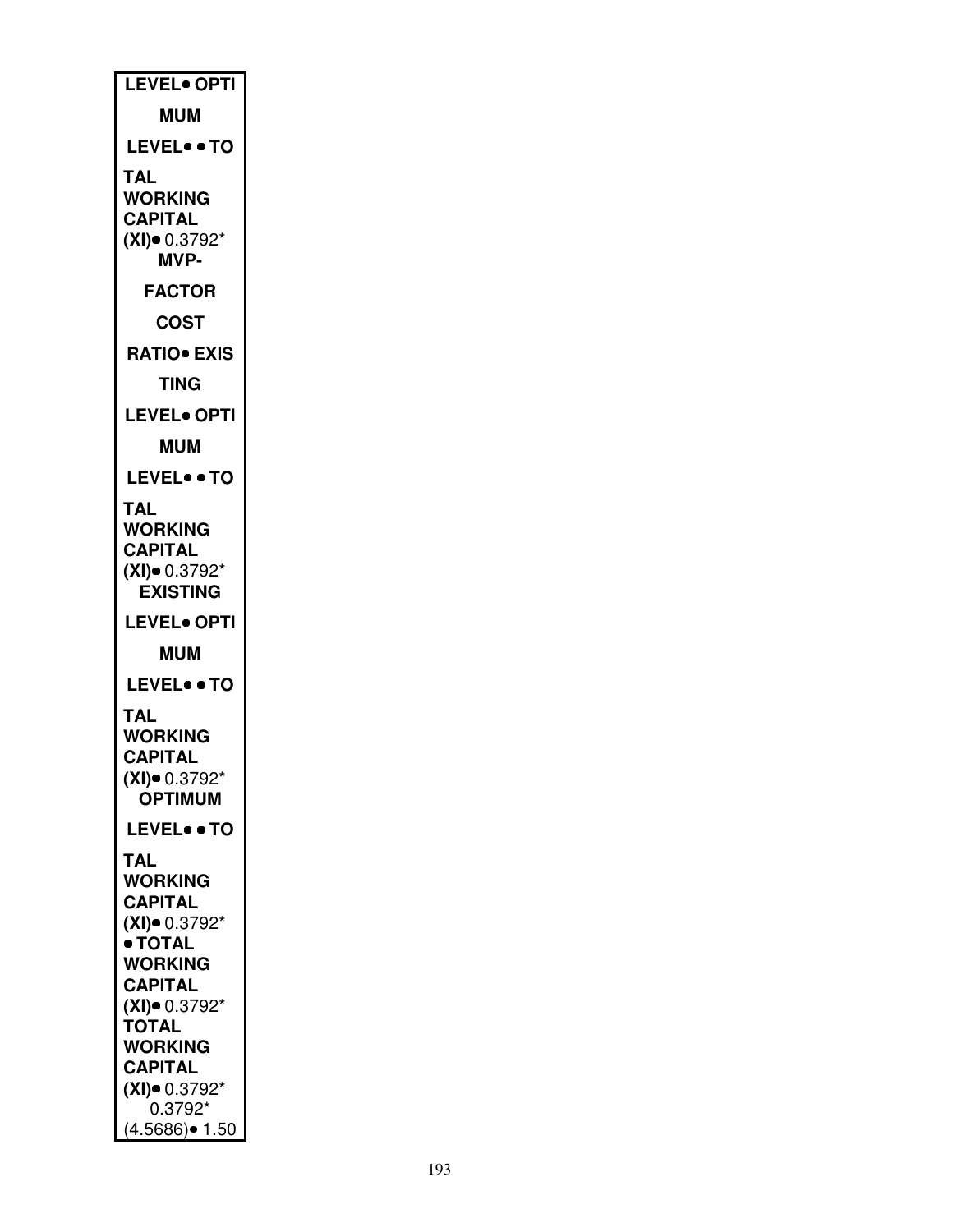| $63 \cdot 0.3454 \cdot 4$           |
|-------------------------------------|
| 6.16• 15.95•                        |
| 1.5063• 0.345                       |
| 4 • 46.16 • 15.                     |
| 95• • HUMAN                         |
| <b>LABOUR</b>                       |
| $(X2)$ 0.1136*                      |
| $0.3454 \cdot 46.16$                |
| • 15.95• • HU                       |
| MAN                                 |
| <b>LABOUR</b>                       |
| $(X2)$ 0.1136*                      |
| 46.16 • 15.95                       |
| • • HUMAN                           |
| <b>LABOUR</b>                       |
| $(X2)$ 0.1136*                      |
| 15.95• • HUM                        |
| AN LABOUR                           |
|                                     |
| $(X2)$ 0.1136*                      |
| • HUMAN                             |
| <b>LABOUR</b>                       |
| $(X2)$ 0.1136*                      |
| <b>HUMAN</b>                        |
| <b>LABOUR</b>                       |
| $(X2)$ 0.1136*                      |
| $0.1136*$                           |
| $(4.7422)$ $\bullet$ 4.10           |
| 73• 0.6845• 5                       |
| $.05 \bullet 3.46 \bullet 4$        |
| 4.1073 0.684                        |
| 5• 5.05• 3.46                       |
|                                     |
| $0.6845 \bullet 5.05$               |
| • $3.46$ •                          |
| $5.05 \bullet 3.46 \bullet \bullet$ |
| $3.46 \bullet$                      |
|                                     |
|                                     |
| $R^2$ = 0. 7841                     |
| <b>RETURNS</b>                      |
| TO SCALE =                          |
| 0.4923                              |
|                                     |
| NOTE:                               |
| Figures<br>in                       |
| parenthesis                         |
| are<br>t                            |
|                                     |
| values.                             |
| $\star$                             |
|                                     |
| Signific<br>ant at                  |
|                                     |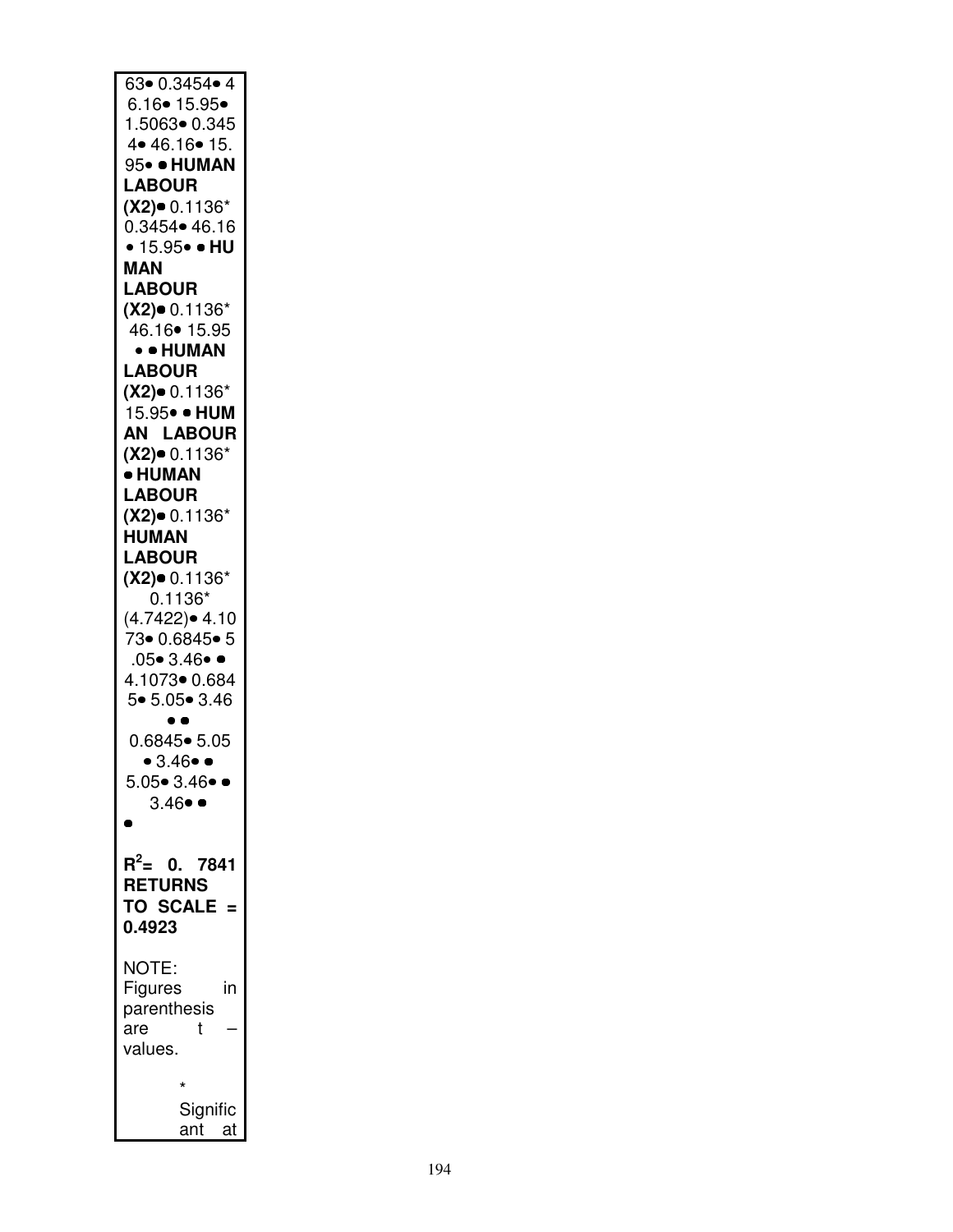| 1%<br>level of<br>probab<br>ility<br>**<br>Signific<br>ant<br>- at<br>5%<br>level of<br>probab |
|------------------------------------------------------------------------------------------------|
| ility.                                                                                         |
| LARGE                                                                                          |
| <b>CULTIVATOR</b>                                                                              |
| the<br>S:<br>ln.                                                                               |
| of<br>sample                                                                                   |
| Shimla,<br>only                                                                                |
| large<br>two                                                                                   |
| farmers were                                                                                   |
| This<br>found.                                                                                 |
| did<br>number                                                                                  |
| not leave any                                                                                  |
| of<br>degree                                                                                   |
| freedom<br>to                                                                                  |
| carry out the                                                                                  |
| regression                                                                                     |
| analysis.                                                                                      |
| Thus,<br>the                                                                                   |
| present                                                                                        |
| analysis could                                                                                 |
| not be carried                                                                                 |
| for this<br>out                                                                                |
| particular                                                                                     |
| category.                                                                                      |
| However,                                                                                       |
| these<br>two                                                                                   |
| have<br>farmers                                                                                |
| been included                                                                                  |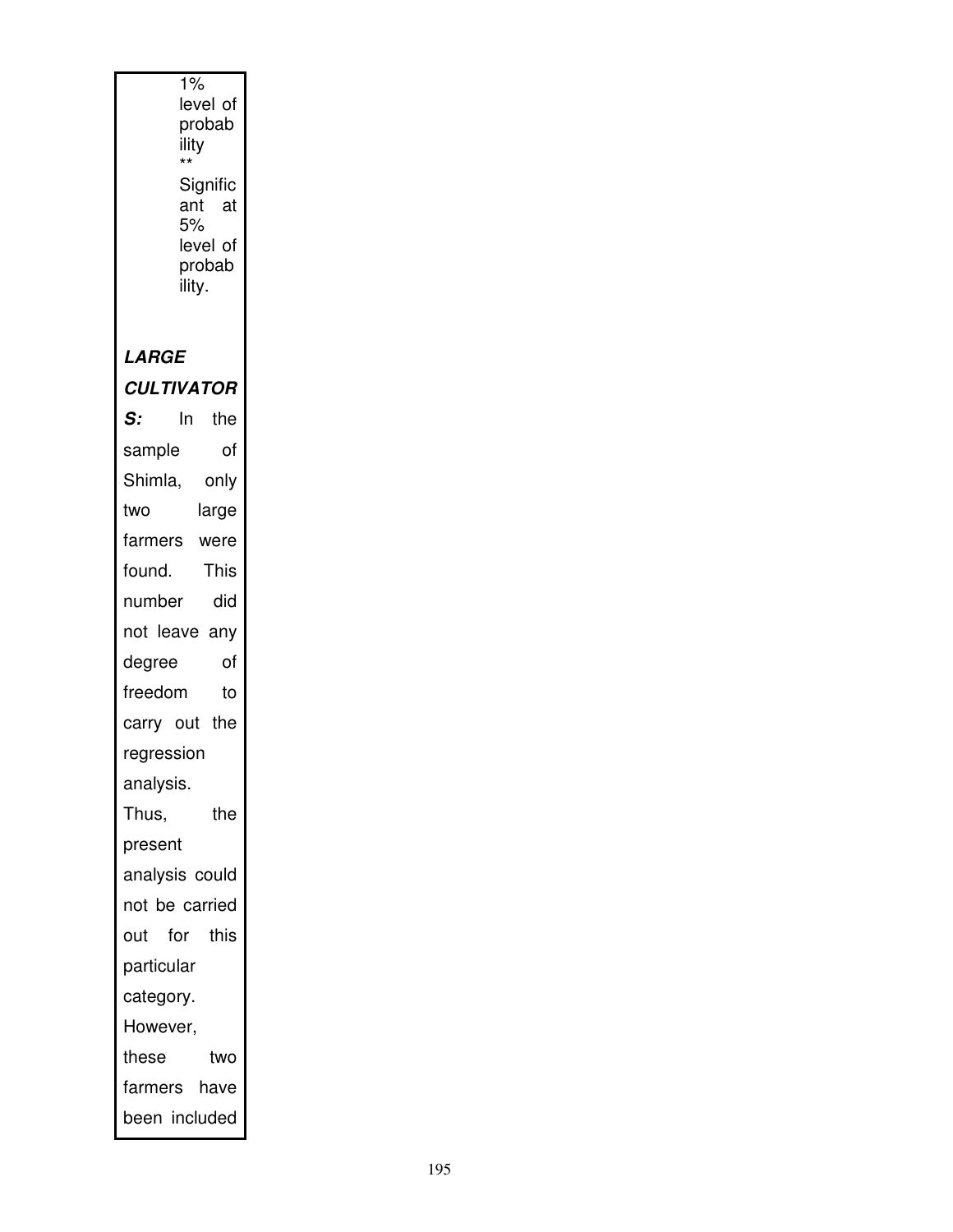in the total sample for Shimla and other relevant categories. **ALL CULTIVATOR S:** The regression analysis for the all sample of district Shimla reveals that both of the variables were able to explain 85.25 per cent of the variations in the total yield. The value of the regression coefficients were 0.4253 and 0.1251 for working capital and labour respectively. Both of the coefficients were significant at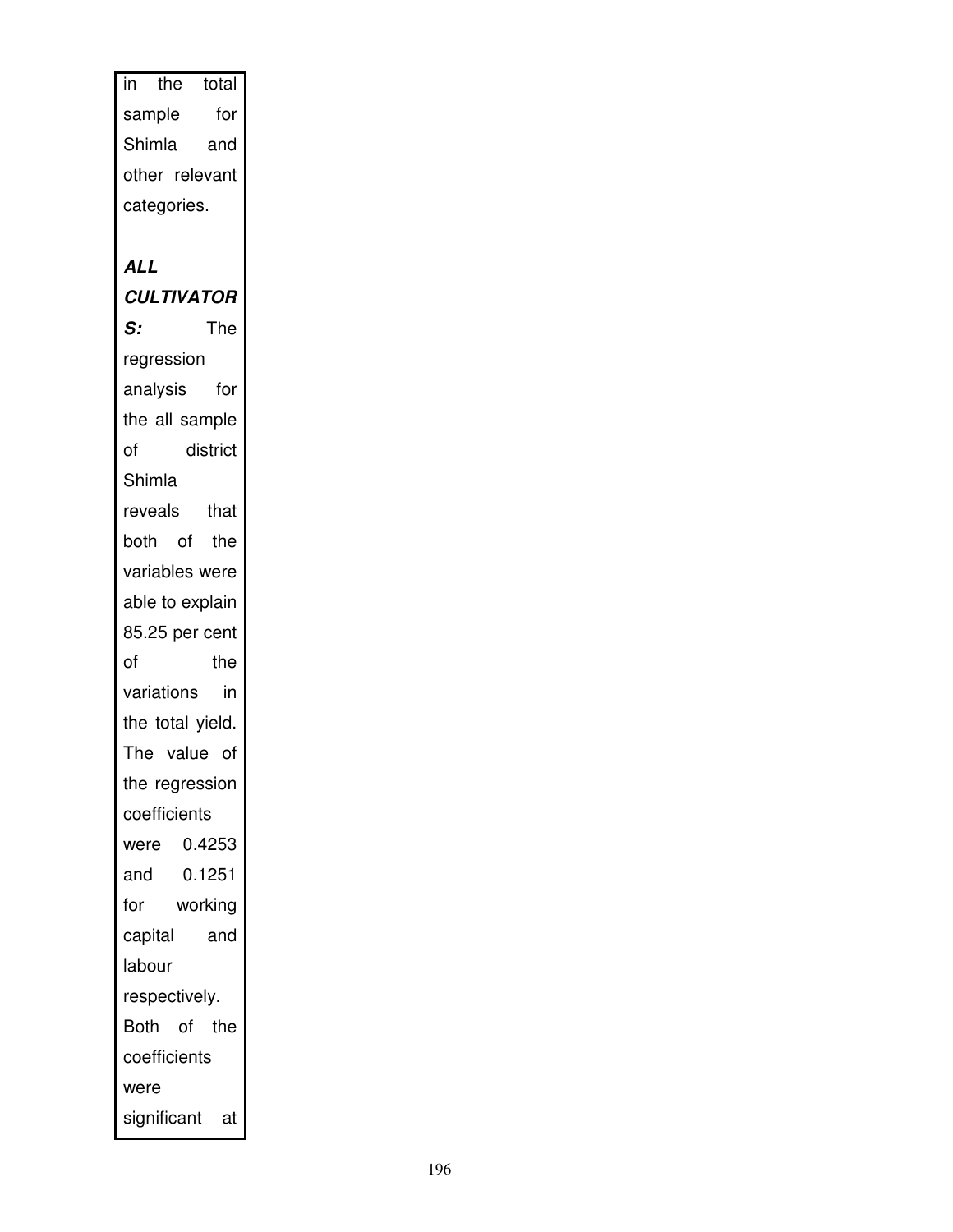| one per cent      |
|-------------------|
| level<br>of       |
| probability.      |
| The return to     |
| scale<br>was      |
| found to be       |
| 0.5504 again      |
| showing the       |
| diminishing       |
| returns<br>to     |
| scale. As in      |
| the case of       |
| individual        |
| categories of     |
| this district the |
| resources         |
| being<br>were     |
| inefficiently     |
| used, the total   |
| working           |
| capital to a      |
| greater extent.   |
| results<br>The    |
| indicate that     |
| farmers<br>the    |
| should<br>use     |
| only Rs.17.83     |
| per bag as        |
| working           |
| capital and       |
| not Rs. 44.83     |
| as they are       |
| using<br>at       |
| In<br>present.    |
| the<br>same       |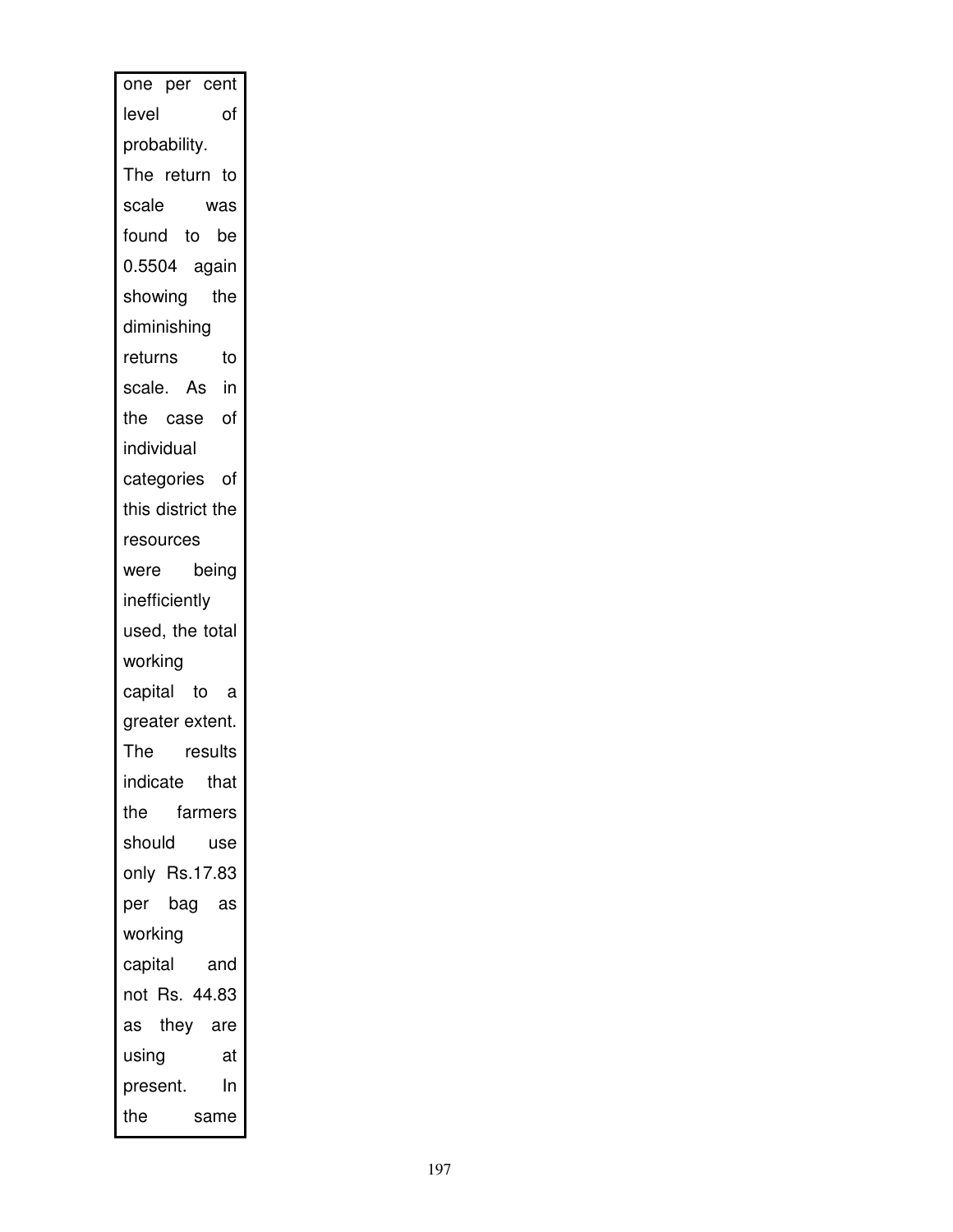| the<br>manner,                                                                                  |
|-------------------------------------------------------------------------------------------------|
| labour<br>was                                                                                   |
| being<br>also                                                                                   |
| over used and                                                                                   |
| its use should                                                                                  |
| be curtailed                                                                                    |
| from present                                                                                    |
| 4.76 hours per                                                                                  |
| bag to $3.59$                                                                                   |
| hours per bag                                                                                   |
| in order<br>to                                                                                  |
| arrive at the                                                                                   |
| optimum                                                                                         |
| resource                                                                                        |
| allocation.                                                                                     |
|                                                                                                 |
| <b>TABLE: 8.8</b><br><b>REGRESSIO</b><br>N                                                      |
| <b>COEFFICIEN</b><br>TS, T-VALUE,<br><b>MVP</b><br><b>FACTOR</b><br><b>COST</b>                 |
| <b>RATIO FOR</b>                                                                                |
| <b>ALL</b><br><b>MUSHROOM</b><br><b>CULTIVATOR</b><br>S OF<br><b>DISTRICT</b><br><b>SHIMLA.</b> |
| <b>FACTOR• CO</b>                                                                               |
| <b>EFFICIENT</b>                                                                                |
| <b>COEFFICIEN</b>                                                                               |
| T• MVP• MVP                                                                                     |
| -FACTOR                                                                                         |
| COST<br><b>RATIO• EXIS</b>                                                                      |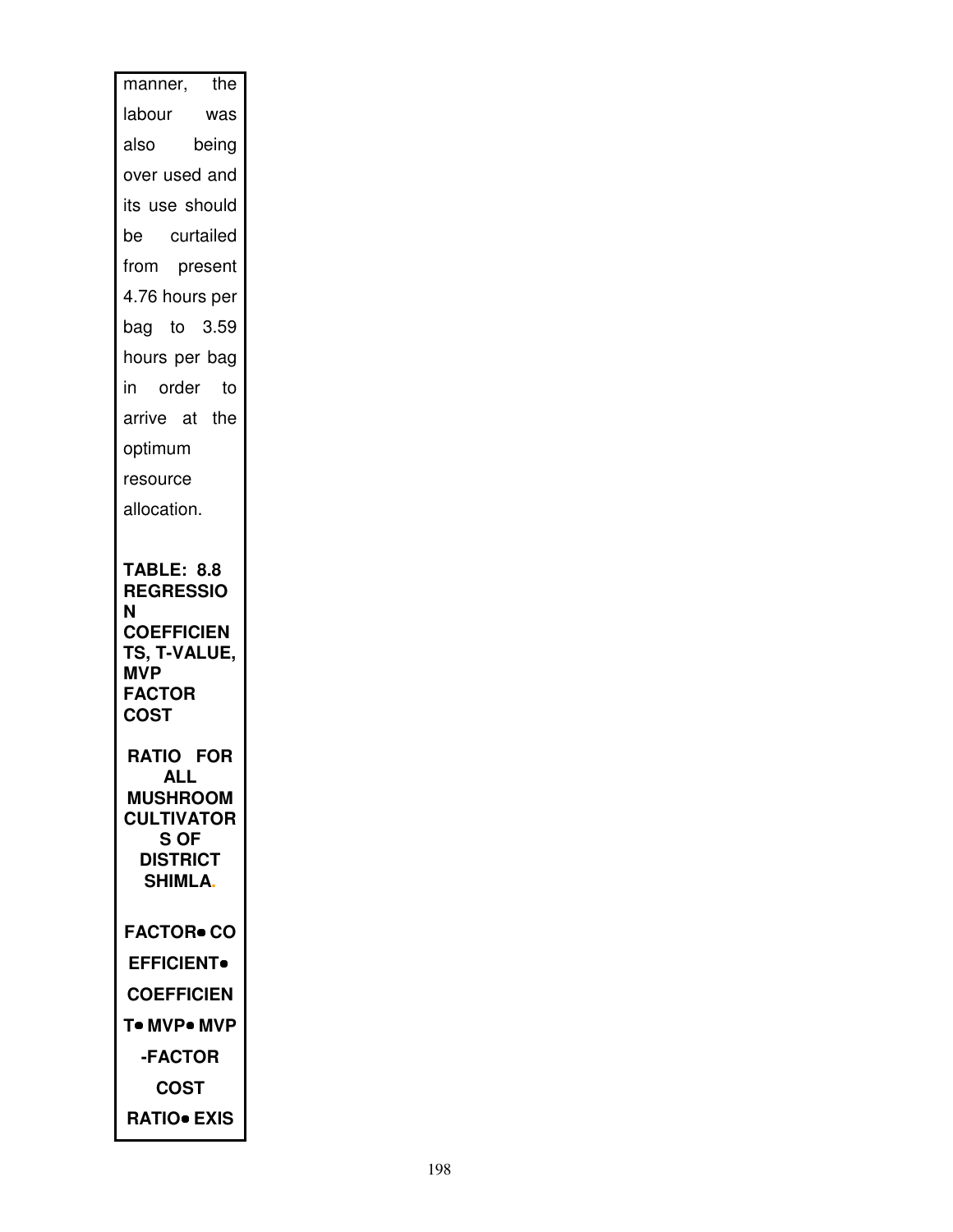| <b>TING</b>                                                                      |
|----------------------------------------------------------------------------------|
| <b>LEVEL</b> OPTI                                                                |
| <b>MUM</b>                                                                       |
| <b>LEVEL• • TO</b>                                                               |
| TAL<br><b>WORKING</b><br><b>CAPITAL</b><br>$(XI)$ $0.4253*$<br><b>MVP</b> . MVP- |
| <b>FACTOR</b>                                                                    |
| COST                                                                             |
| <b>RATIO EXIS</b>                                                                |
| TING                                                                             |
| <b>LEVEL• OPTI</b>                                                               |
| <b>MUM</b>                                                                       |
| <b>LEVEL• • TO</b>                                                               |
| TAL<br>WORKING<br><b>CAPITAL</b><br>$(XI)$ 0.4253*<br><b>MVP-</b>                |
| <b>FACTOR</b>                                                                    |
| COST                                                                             |
| <b>RATIO</b> EXIS                                                                |
| TING                                                                             |
| <b>LEVEL• OPTI</b>                                                               |
| <b>MUM</b>                                                                       |
| <b>LEVEL• • TO</b>                                                               |
| TAL<br><b>WORKING</b><br><b>CAPITAL</b><br>$(XI)$ 0.4253*<br><b>EXISTING</b>     |
| <b>LEVEL• OPTI</b>                                                               |
| <b>MUM</b>                                                                       |
| <b>LEVEL• • TO</b>                                                               |
| TAL<br><b>WORKING</b><br><b>CAPITAL</b><br>(XI)● 0.4253*                         |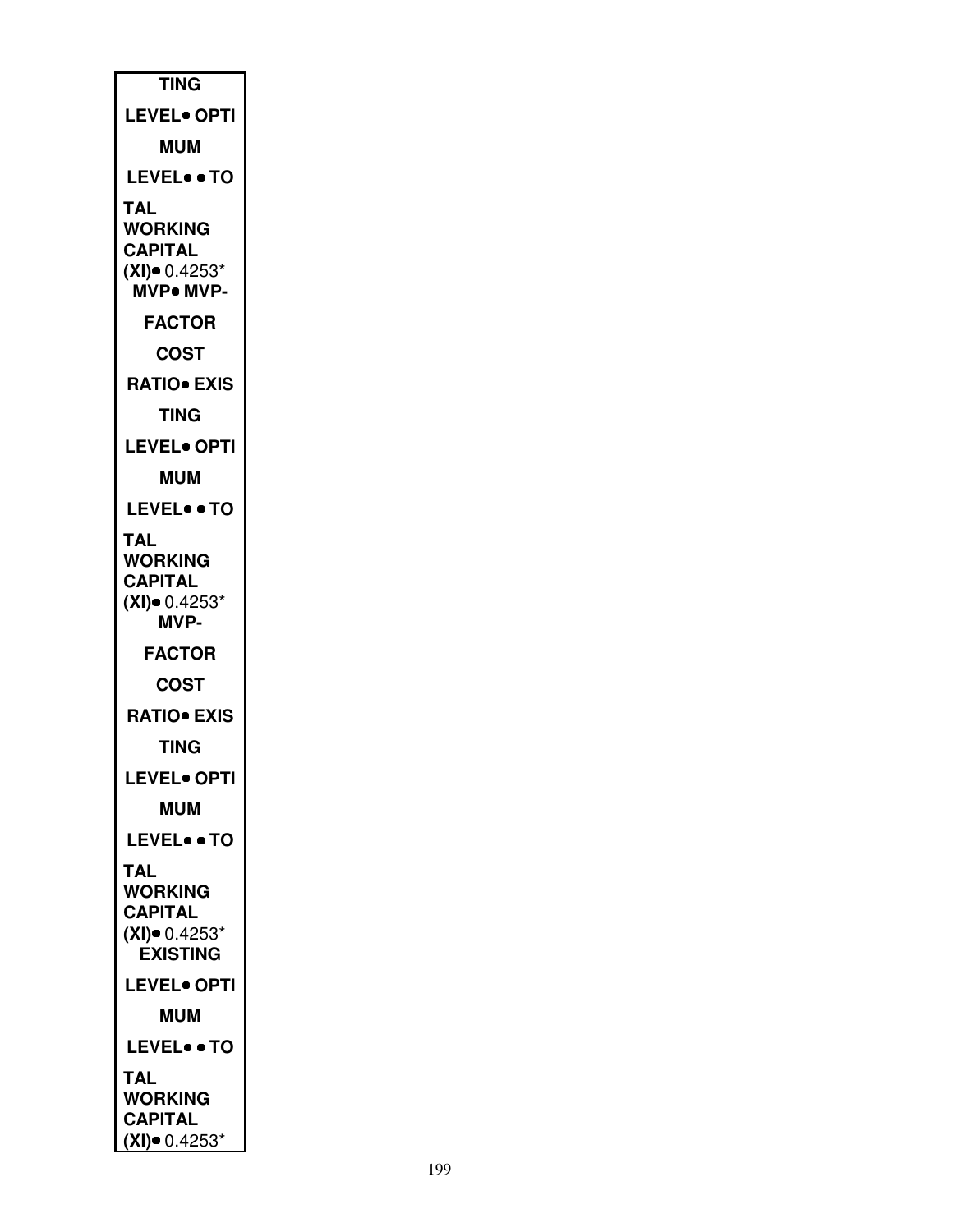| <b>OPTIMUM</b>                      |
|-------------------------------------|
| <b>LEVEL• • TO</b>                  |
| TAL                                 |
| <b>WORKING</b>                      |
| <b>CAPITAL</b>                      |
| $(XI)$ 0.4253*<br>· TOTAL           |
| <b>WORKING</b>                      |
| <b>CAPITAL</b>                      |
| $(XI)$ 0.4253*<br><b>TOTAL</b>      |
| <b>WORKING</b>                      |
| <b>CAPITAL</b>                      |
| $(XI)$ 0.4253*                      |
| $0.4253*$<br>$(7.0181 \bullet 1.63$ |
| 48● 0.3977● 4                       |
| 4.83• 17.83•                        |
| 1.6348• 0.397                       |
| 7• 44.83• 17.<br>83• · HUMAN        |
| <b>LABOUR</b>                       |
| $(X2)$ 0.1251*                      |
| 0.3977• 44.83<br>• 17.83• • HU      |
| MAN                                 |
| <b>LABOUR</b>                       |
| $(X2)$ 0.1251*                      |
| 44.83• 17.83<br>• • HUMAN           |
| <b>LABOUR</b>                       |
| $(X2)$ 0.1251*                      |
| 17.83• • HUM                        |
| <b>AN LABOUR</b>                    |
| $(X2)$ 0.1251*<br>• HUMAN           |
| <b>LABOUR</b>                       |
| $(X2)$ 0.1251*                      |
| <b>HUMAN</b>                        |
| <b>LABOUR</b>                       |
| $(X2)$ = 0.1251*<br>0.1251*         |
| (8.5197)• 4.50                      |
| 36• 0.7506• 4                       |
| .76• 3.59• •<br>4.5036 0.750        |
| 6.4.76.3.59                         |
|                                     |
| 0.7506• 4.76<br>• 3.59• •           |
| 4.76● 3.59●                         |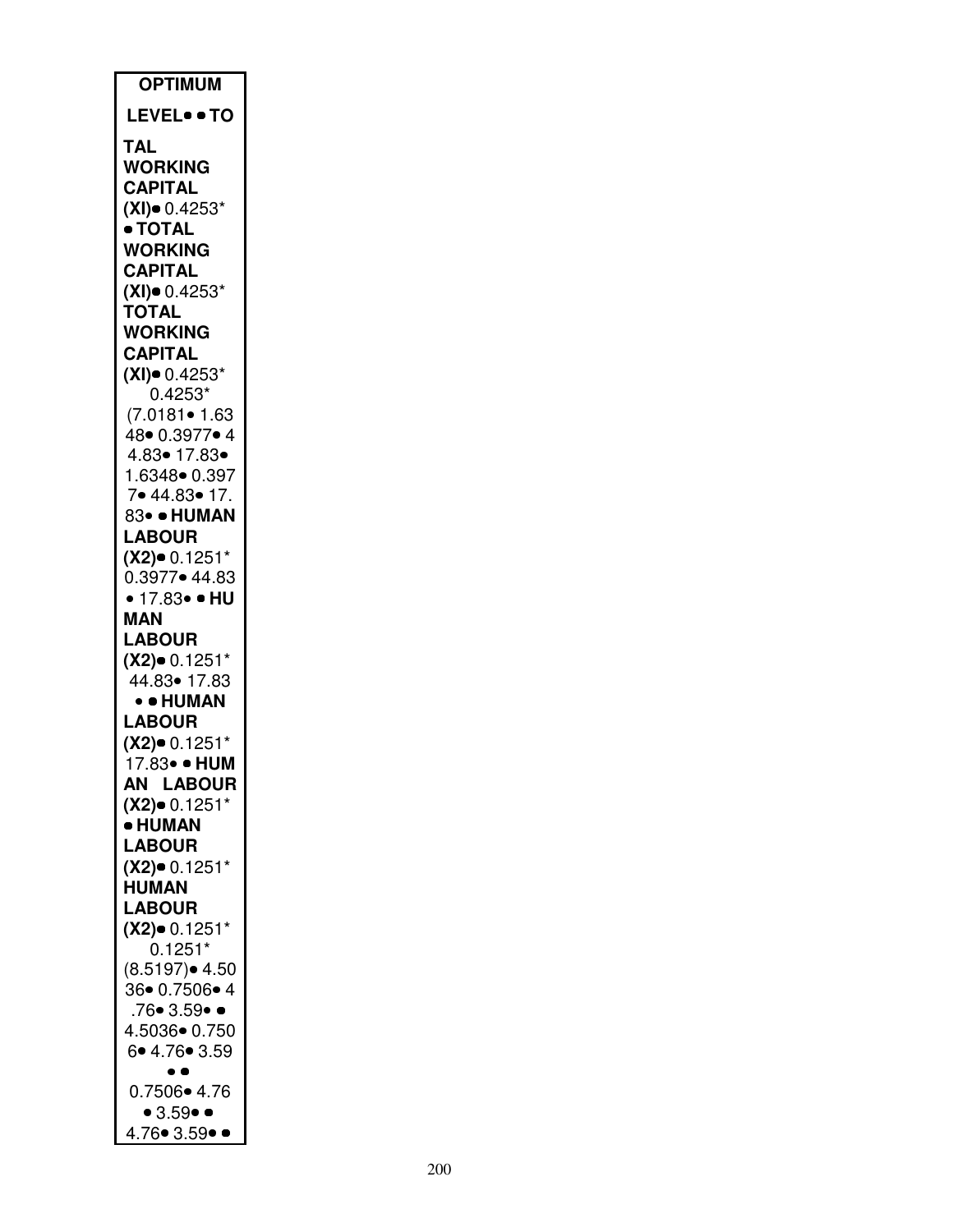| $3.59 \bullet$                                                                                                                                              |
|-------------------------------------------------------------------------------------------------------------------------------------------------------------|
| $\mathsf{R}^2$<br>$= 0.8525$<br><b>RETURNS</b><br><b>TO SCALE</b><br>0.5504<br>NOTE:<br>Figures<br>in<br>parenthesis<br>t<br>are<br>values.                 |
| Sig<br>nific<br>ant<br>at<br>1%<br>lev<br>el<br>of<br>pro<br>bab<br>ility<br>$^{\star\star}$<br>Signific<br>ant<br>at<br>5%<br>level of<br>probab<br>ility. |
| 8.Z.3<br><b>OVERALL</b><br><b>SAMPLE OF</b><br><b>BOTH</b><br><b>DISTRICTS</b>                                                                              |
| In this section,                                                                                                                                            |
| different                                                                                                                                                   |
| categories<br>οf                                                                                                                                            |
| the<br>both                                                                                                                                                 |
| districts<br>have                                                                                                                                           |
| pooled<br>been                                                                                                                                              |
| the<br>and                                                                                                                                                  |
| analysis<br>has                                                                                                                                             |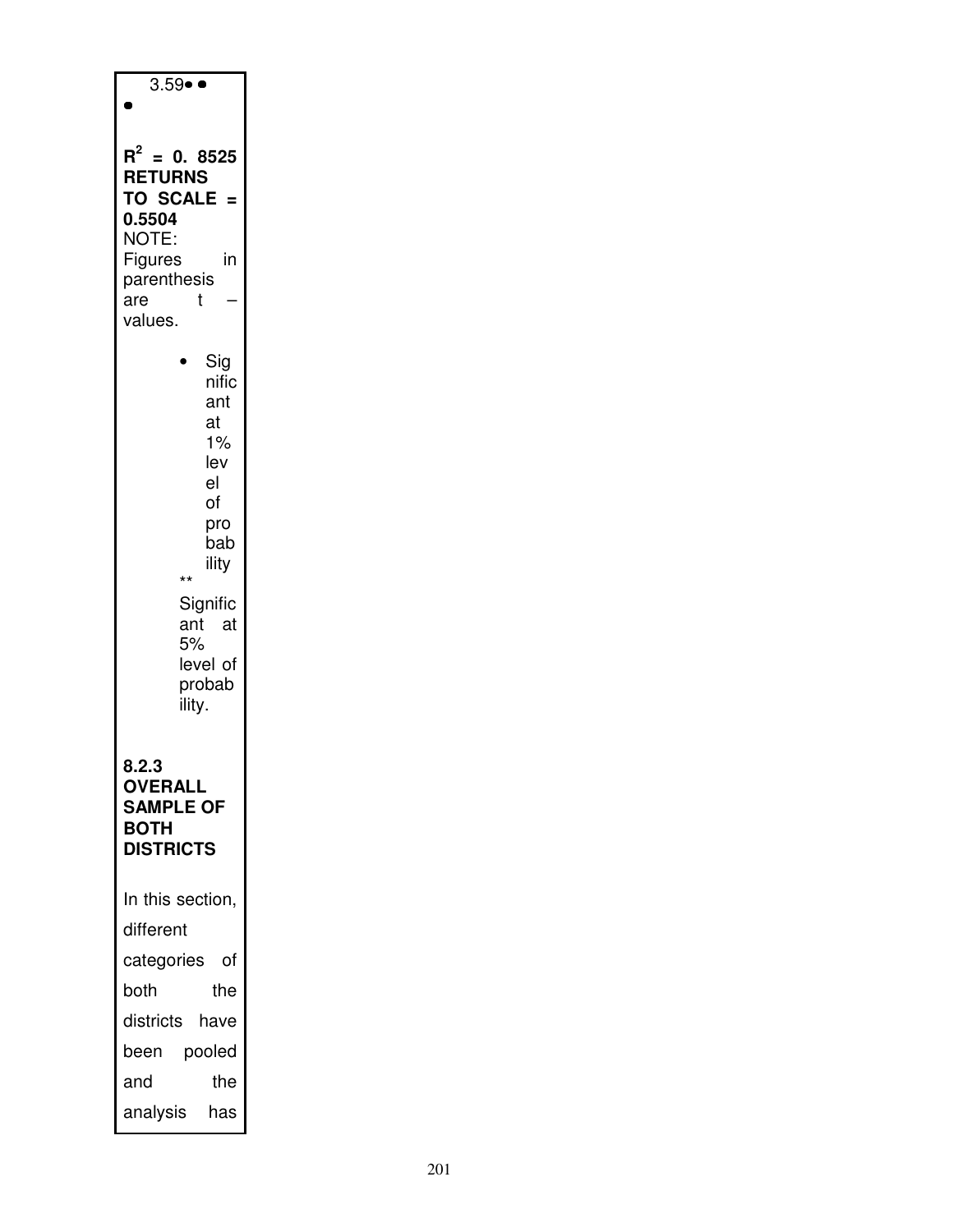been carried for pooled categories and overall sample of both the districts. **SMALL CULTIVATOR S:** The analysis reveals that in present case the value of coefficient of multiple determination is 0.8944 (Table 8.9). The individual coefficients stood at0.3973 and 0.1243 for working capital and labour. Both of the coefficients were significant at one per cent level of probability.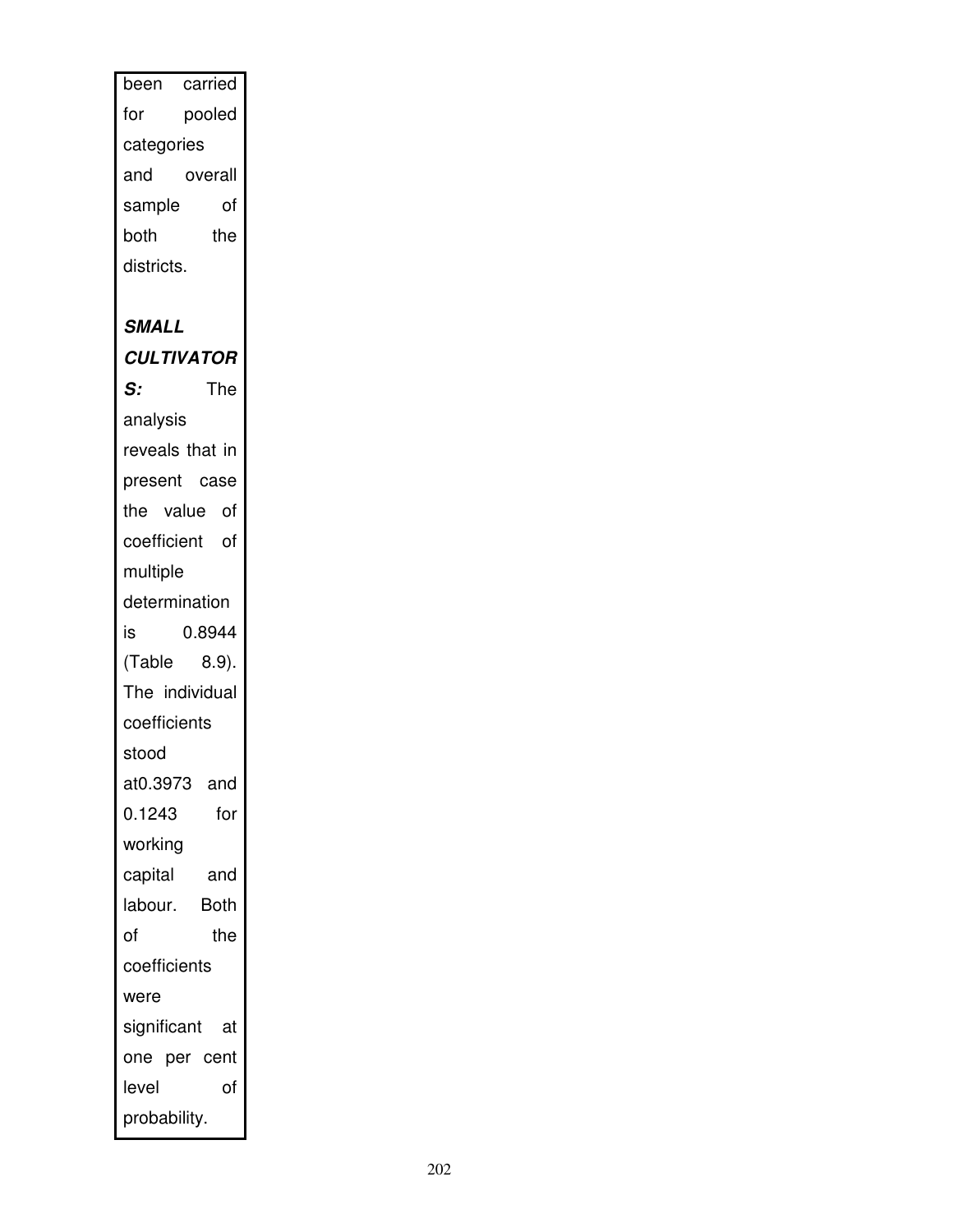| The returns to              |
|-----------------------------|
| scale stood at              |
| 0.6289. The                 |
| resource                    |
| allocation was              |
| found to be                 |
| inefficient as              |
| the values of               |
| MVP-factor                  |
| Cost<br>Ratio               |
| were<br>at                  |
| variance from               |
| The<br>unity.               |
| optimum                     |
| allocation                  |
| required that               |
| working<br>the              |
| capital<br>be               |
| slashed<br>by               |
| about 50 per                |
| cent and he                 |
| use of labour               |
| 25<br>by<br>per             |
| cent.                       |
|                             |
|                             |
|                             |
|                             |
|                             |
|                             |
| <b>TABLE: 8.9</b>           |
| <b>REGRESSIO</b>            |
| N                           |
| <b>COEFFICIEN</b><br>TS, T- |
| VALUES,                     |
| <b>MVP</b>                  |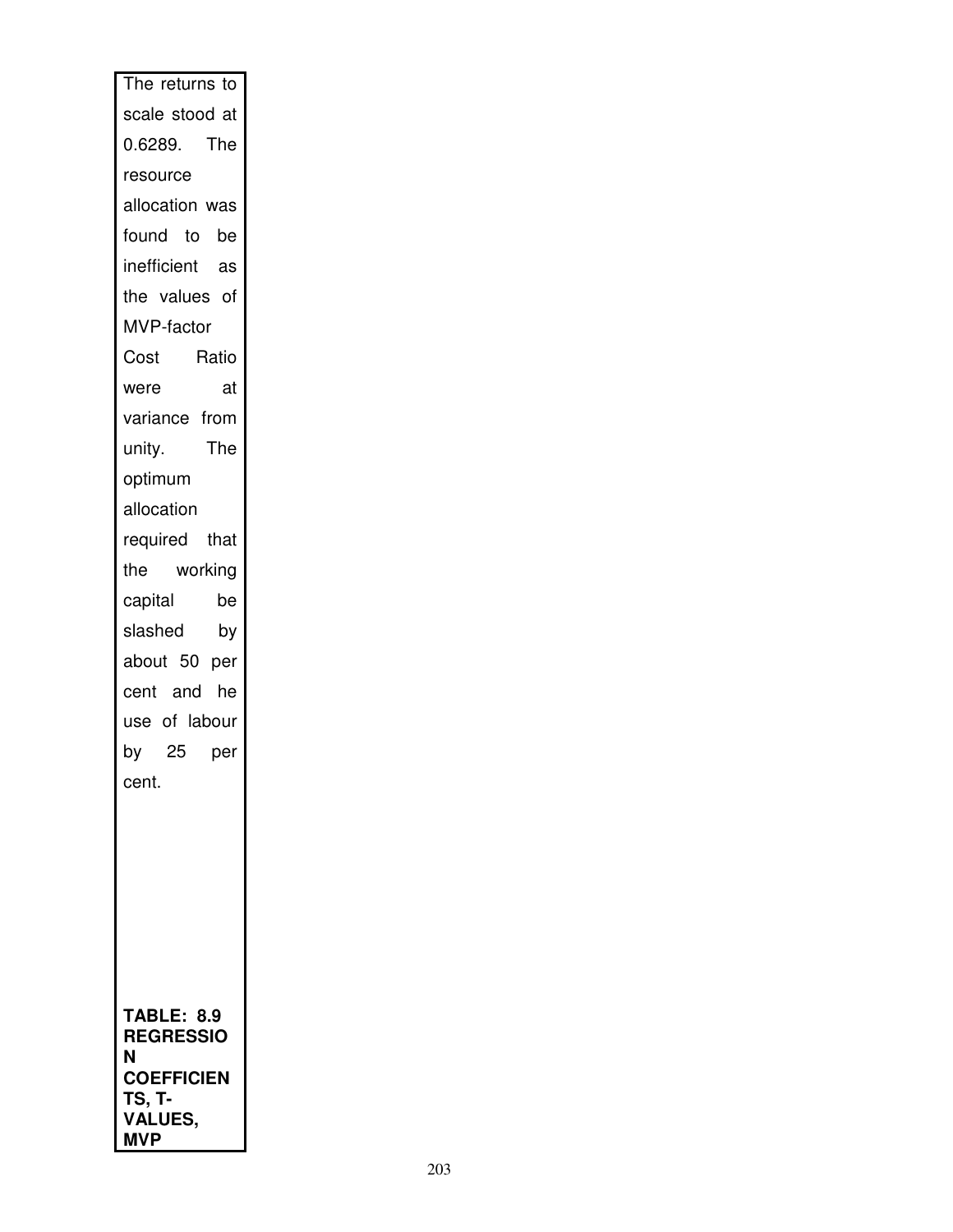| <b>FACTOR</b><br><b>COST</b>         |
|--------------------------------------|
| <b>RATIO FOR</b><br>SMALL            |
| <b>MUSHROOM</b>                      |
| <b>CULTIVATOR</b>                    |
| <b>S OF BOTH</b><br><b>DISTRICTS</b> |
| <b>FACTOR● CO</b>                    |
| <b>EFFICIENT</b>                     |
| <b>COEFFICIEN</b>                    |
| T• MVP• MVP                          |
|                                      |
| <b>-FACTOR</b>                       |
| COST                                 |
| <b>RATIO• EXIS</b>                   |
| TING                                 |
| <b>LEVEL• OPTI</b>                   |
| <b>MUM</b>                           |
| <b>LEVEL• • TO</b>                   |
| <b>TAL</b>                           |
| <b>WORKING</b>                       |
| <b>CAPITAL</b>                       |
| $(XI)$ 0.4831*<br>MVP. MVP-          |
| <b>FACTOR</b>                        |
| COST                                 |
| <b>RATIO EXIS</b>                    |
| <b>TING</b>                          |
| <b>LEVEL• OPTI</b>                   |
| <b>MUM</b>                           |
| <b>LEVEL• • TO</b>                   |
| TAL                                  |
| <b>WORKING</b>                       |
| <b>CAPITAL</b><br>$(XI)$ 0.4831*     |
| <b>MVP-</b>                          |
| <b>FACTOR</b>                        |
| COST                                 |
|                                      |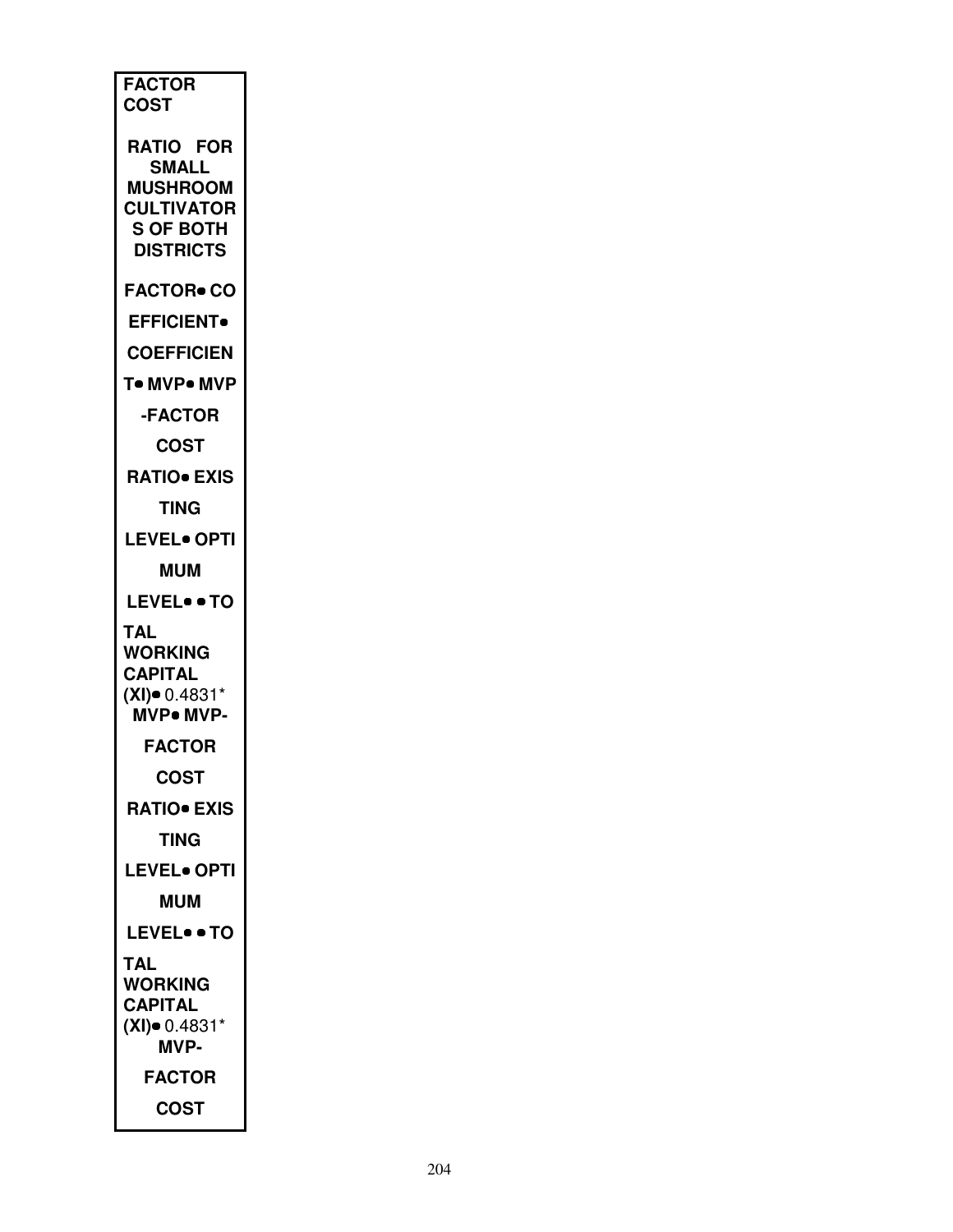| RATIO. EXIS                                |
|--------------------------------------------|
| TING                                       |
| <b>LEVEL• OPTI</b>                         |
| <b>MUM</b>                                 |
| <b>LEVEL• • TO</b>                         |
| TAL<br><b>WORKING</b>                      |
| <b>CAPITAL</b>                             |
| $(XI)$ 0.4831*<br><b>EXISTING</b>          |
| <b>LEVEL• OPTI</b>                         |
| <b>MUM</b>                                 |
| LEVELTO                                    |
| TAL                                        |
| <b>WORKING</b>                             |
| <b>CAPITAL</b><br>$(XI)$ 0.4831*           |
| <b>OPTIMUM</b>                             |
| <b>LEVEL• • TO</b>                         |
| TAL                                        |
| <b>WORKING</b><br><b>CAPITAL</b>           |
| $(XI)$ $0.4831*$                           |
| • TOTAL<br><b>WORKING</b>                  |
| <b>CAPITAL</b>                             |
| $(XI)$ 0.4831*<br><b>TOTAL</b>             |
| <b>WORKING</b>                             |
| <b>CAPITAL</b><br>$(XI)$ $0.4831*$         |
| $0.4831*$<br>$(6.4845)$ $\bullet$ 1.60     |
| 55• 0.4986• 4                              |
| $3.8 \cdot 21.87 \cdot 0$<br>1.6055• 0.498 |
| 6.43.8.21.8                                |
| 7• • HUMAN<br><b>LABOUR</b>                |
| $(X2)$ 0.1358*                             |
| $0.4986 \bullet 43.8$<br>• 21.87• • HU     |
| MAN                                        |
| <b>LABOUR</b><br>$(X2)$ 0.1358*            |
| 43.8 • 21.87 •                             |
| 21.87• • HUM                               |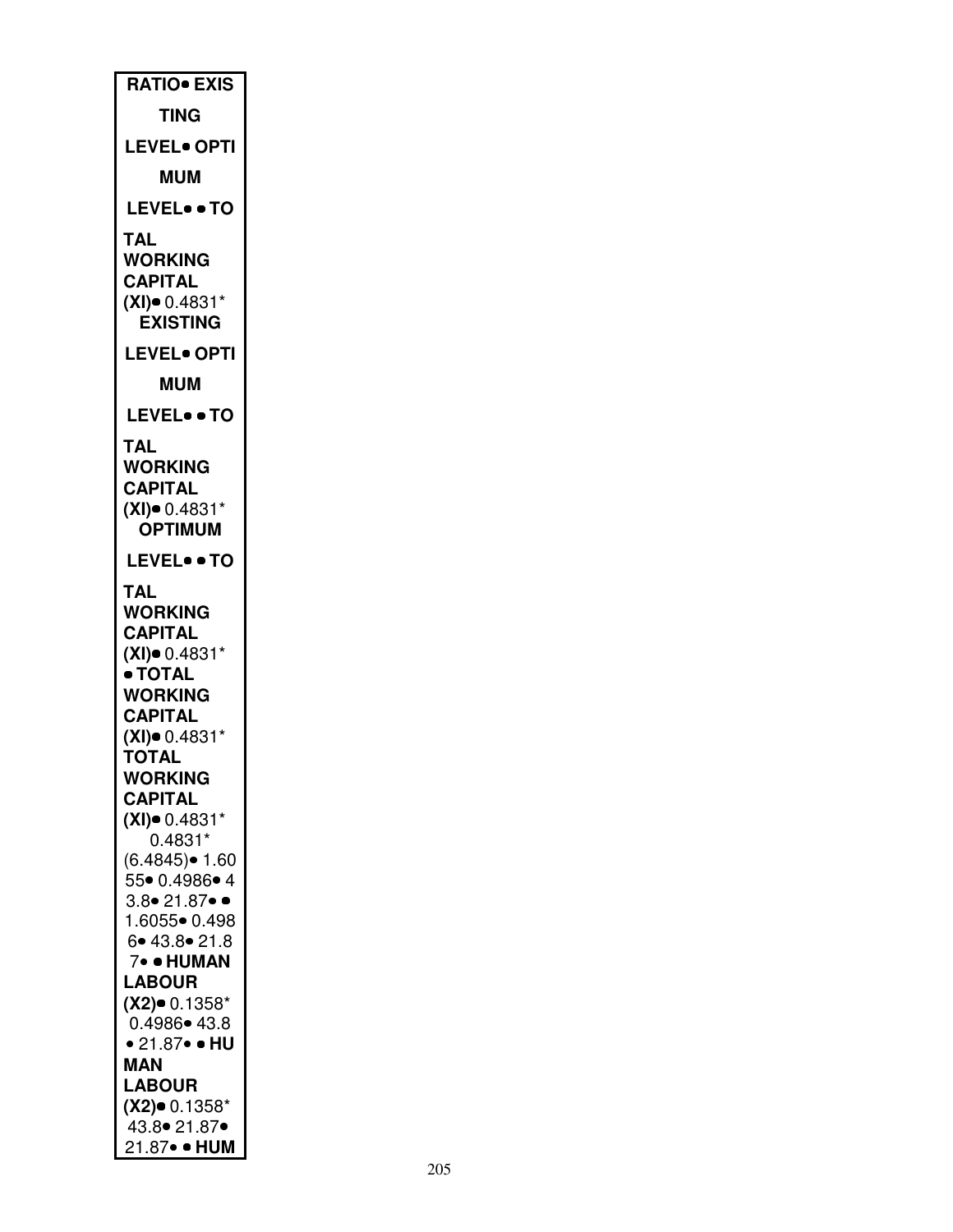| <b>AN LABOUR</b><br>$(X2)$ 0.1358*<br>· HUMAN<br><b>LABOUR</b><br>$(X2)$ 0.1358*<br><b>HUMAN</b><br><b>LABOUR</b><br>$(X2)$ 0.1358*<br>$0.1358*$<br>$(11.4117)$ $4.6$<br>532• 0.7755•<br>4.6532  0.775<br>5• 4.25• 3.30<br>$\bullet$ $\bullet$<br>$0.7755 \cdot 4.25$<br>•3.30•<br>$4.25 \bullet 3.30 \bullet \bullet$<br>$3.30 \bullet \bullet$ |
|--------------------------------------------------------------------------------------------------------------------------------------------------------------------------------------------------------------------------------------------------------------------------------------------------------------------------------------------------|
| $R^2 = 0.8944$<br><b>RETURNS</b><br>TO SCALE =<br>0.6189                                                                                                                                                                                                                                                                                         |
| NOTE:<br>Figures<br>in<br>parenthesis<br>are<br>t<br>values.                                                                                                                                                                                                                                                                                     |
| Signific<br>ant at<br>$1\%$<br>level of<br>probab<br>ility<br>Signific<br>ant<br>at<br>5%<br>level of<br>probab<br>ility.                                                                                                                                                                                                                        |
| <i>MEDIUM</i><br><b>CULTIVATOR</b><br>The value<br>S:                                                                                                                                                                                                                                                                                            |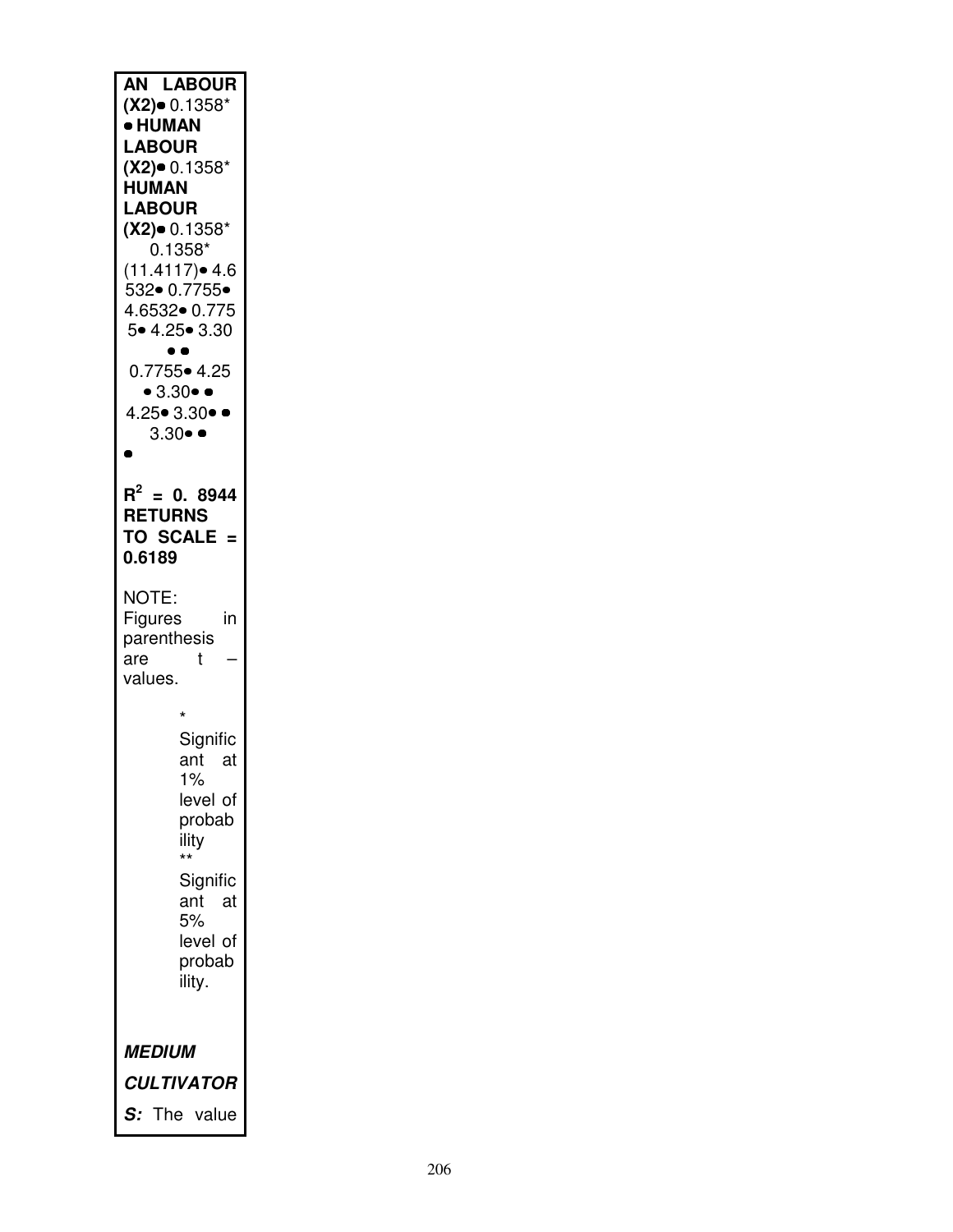| of $R^2$ in case |           |
|------------------|-----------|
| of               | medium    |
| farmers          | was       |
| found to         | be        |
| 0.7966           |           |
| indicating that  |           |
| about 80 per     |           |
| cent of          | the       |
| variations       | in        |
| the mushroom     |           |
| output           | are       |
| explained by     |           |
| the present      |           |
| model. The       |           |
| regression       |           |
| coefficients     |           |
| which were       |           |
| significant at   |           |
| one per cent     |           |
| level            | of        |
| probability      |           |
| were             | 0.3973    |
| and              | 0.1243    |
| for              | working   |
| capital          | and       |
| labour           |           |
| respectively.    |           |
| In In            | this case |
| also             | the       |
| returns to the   |           |
| scale            | were      |
| diminishing.     |           |
| The resource     |           |
| allocation was   |           |
| inefficient      | as        |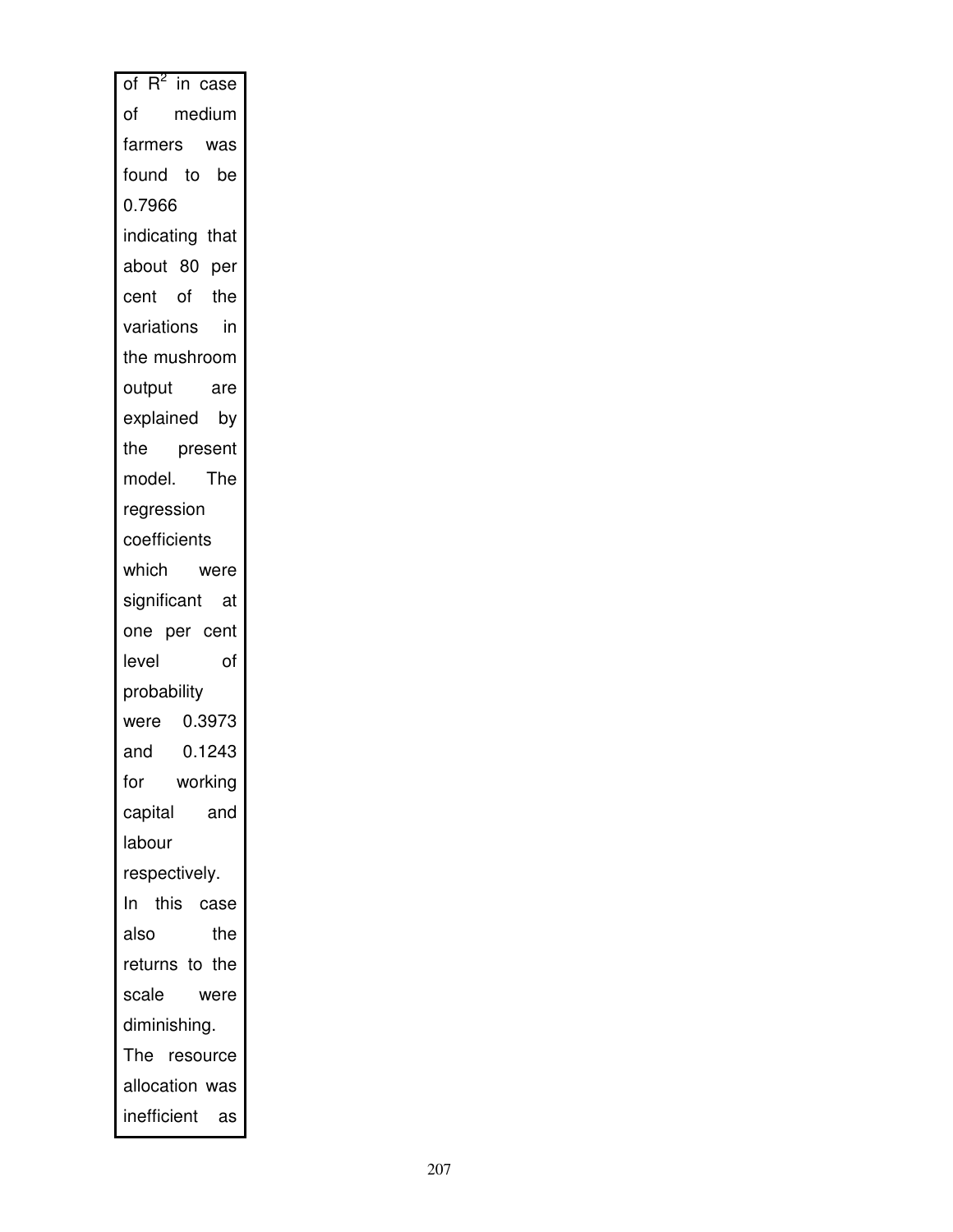| there<br>was                                                                                                                                                                                                                                                                                                                                                                                                                                                       |
|--------------------------------------------------------------------------------------------------------------------------------------------------------------------------------------------------------------------------------------------------------------------------------------------------------------------------------------------------------------------------------------------------------------------------------------------------------------------|
| over use of                                                                                                                                                                                                                                                                                                                                                                                                                                                        |
| the resources.                                                                                                                                                                                                                                                                                                                                                                                                                                                     |
| The working                                                                                                                                                                                                                                                                                                                                                                                                                                                        |
| capital should                                                                                                                                                                                                                                                                                                                                                                                                                                                     |
| reduced<br>be                                                                                                                                                                                                                                                                                                                                                                                                                                                      |
| from<br>its                                                                                                                                                                                                                                                                                                                                                                                                                                                        |
| present level                                                                                                                                                                                                                                                                                                                                                                                                                                                      |
| Rs.45.77<br>of                                                                                                                                                                                                                                                                                                                                                                                                                                                     |
| per bag to Rs.                                                                                                                                                                                                                                                                                                                                                                                                                                                     |
| 15.97 and in                                                                                                                                                                                                                                                                                                                                                                                                                                                       |
| same manner                                                                                                                                                                                                                                                                                                                                                                                                                                                        |
| the labour use                                                                                                                                                                                                                                                                                                                                                                                                                                                     |
| should<br>be                                                                                                                                                                                                                                                                                                                                                                                                                                                       |
| curtailed<br>to                                                                                                                                                                                                                                                                                                                                                                                                                                                    |
| 3.63 hours per                                                                                                                                                                                                                                                                                                                                                                                                                                                     |
| from<br>bag                                                                                                                                                                                                                                                                                                                                                                                                                                                        |
| present level                                                                                                                                                                                                                                                                                                                                                                                                                                                      |
| of 4.77 hours.                                                                                                                                                                                                                                                                                                                                                                                                                                                     |
| <b>TABLE: 8.10</b><br><b>REGRESSION</b><br><b>COEFFICIENTS, T-</b><br>VALUES, MVP<br><b>FACTOR COST</b><br><b>RATIO</b><br><b>FOR MEDIUM</b><br><b>MUSHROOM</b><br><b>CULTIVATORS OF</b><br><b>BOTH DISTRICTS</b><br><b>FACTOR® COEFFICI</b><br><b>ENT</b> MVP MVP-<br><b>FACTOR COST</b><br><b>RATIO EXISTING</b><br><b>LEVEL</b> OPTIMUM<br><b>LEVEL</b> • TOTAL<br>WORKING CAPITAL<br>$(XI) = 0.3973*$<br><b>COEFFICIENT</b> MVP<br><b>• MVP-FACTOR</b><br>COST |
| <b>RATIO EXISTING</b><br><b>LEVEL</b> OPTIMUM                                                                                                                                                                                                                                                                                                                                                                                                                      |
| <b>LEVEL</b> <sup>o</sup> TOTAL                                                                                                                                                                                                                                                                                                                                                                                                                                    |
| WORKING CAPITAL<br>$(XI) = 0.3973*$                                                                                                                                                                                                                                                                                                                                                                                                                                |
| <b>MVP•MVP-FACTOR</b>                                                                                                                                                                                                                                                                                                                                                                                                                                              |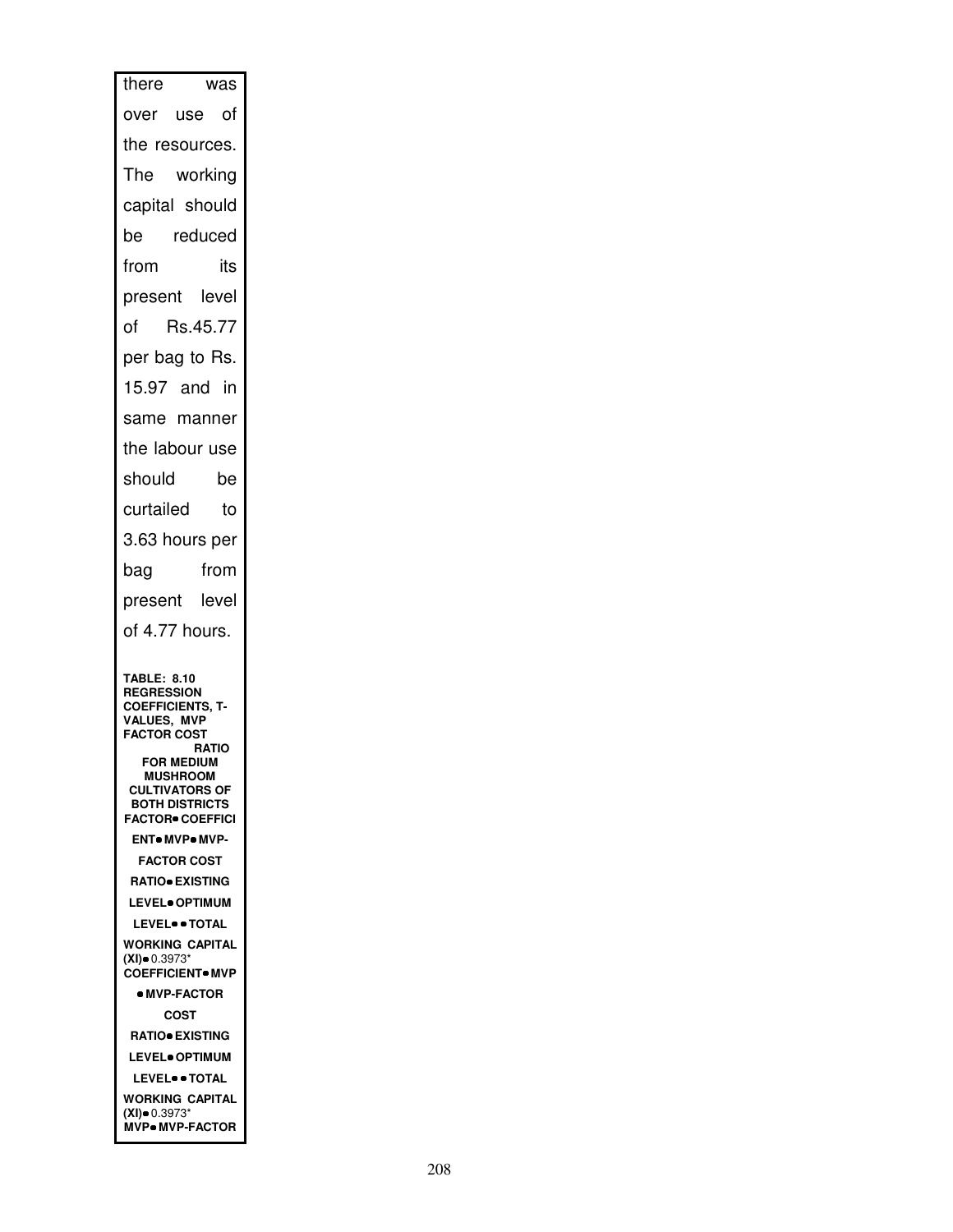| COST                                                 |
|------------------------------------------------------|
| <b>RATIO EXISTING</b>                                |
| <b>LEVEL</b> OPTIMUM                                 |
| <b>LEVEL</b> • TOTAL                                 |
| <b>WORKING CAPITAL</b><br>$(XI) = 0.3973*$           |
| <b>MVP-FACTOR COST</b>                               |
| <b>RATIO EXISTING</b>                                |
| <b>LEVEL</b> OPTIMUM                                 |
| LEVEL <sup>.</sup> TOTAL                             |
| WORKING CAPITAL                                      |
| $(XI) \bullet 0.3973*$<br><b>EXISTING</b>            |
| <b>LEVEL</b> OPTIMUM                                 |
| <b>LEVEL●● TOTAL</b>                                 |
| WORKING CAPITAL                                      |
| $(XI) \bullet 0.3973*$                               |
| <b>OPTIMUM</b>                                       |
| <b>LEVEL</b> • TOTAL                                 |
| WORKING CAPITAL<br>$(XI) = 0.3973*$                  |
| <b>• TOTAL WORKING</b>                               |
| <b>CAPITAL</b><br>$(XI) = 0.3973*$                   |
| TOTAL<br><b>WORKING</b>                              |
| <b>CAPITAL</b><br>$(XI) = 0.3973*$                   |
| 0.3973*                                              |
| (5.9738) • 1.4681 • 0.3<br>.<br>321● 45.77● 15.97● ● |
| 1.4681 • 0.3321 • 45.7                               |
| 7• 15.97• ● HUMAN<br><b>LABOUR</b>                   |
| $(X2) = 0.1243*$                                     |
| 0.3321• 45.77• 15.97<br>. HUMAN LABOUR               |
| $(X2) \bullet 0.1243*$                               |
| 45.77• 15.97• • HUM<br>АΝ<br><b>LABOUR</b>           |
| $(X2) \bullet 0.1243*$                               |
| 15.97• • HUMAN<br><b>LABOUR</b>                      |
| <b>(X2)</b> ●0.1243*                                 |
| · HUMAN LABOUR<br>$(X2) \bullet 0.1243$ *            |
| HUMAN LABOUR                                         |
| $(X2) = 0.1243*$<br>$0.1243*$                        |
| (7.3186) • 4.4010 • 0.7                              |
| 335 4.77 3.63 .<br>4.4010 0.7335 4.77                |
| $•3.63 \bullet \bullet$                              |
| 0.7335 • 4.77 • 3.63 •<br>$4.77 \cdot 3.63 \cdot $   |
| $3.63 - 1$                                           |
|                                                      |
| $R^2$<br>0.<br>7966                                  |
| <b>RETURNS</b><br>ТΟ                                 |
| $SCALE = 0.5216$                                     |
| Figures in<br>NOTE:                                  |
| parenthesis are t<br>values.                         |
|                                                      |
| Significant                                          |
| at 1% level                                          |
| of<br>probability                                    |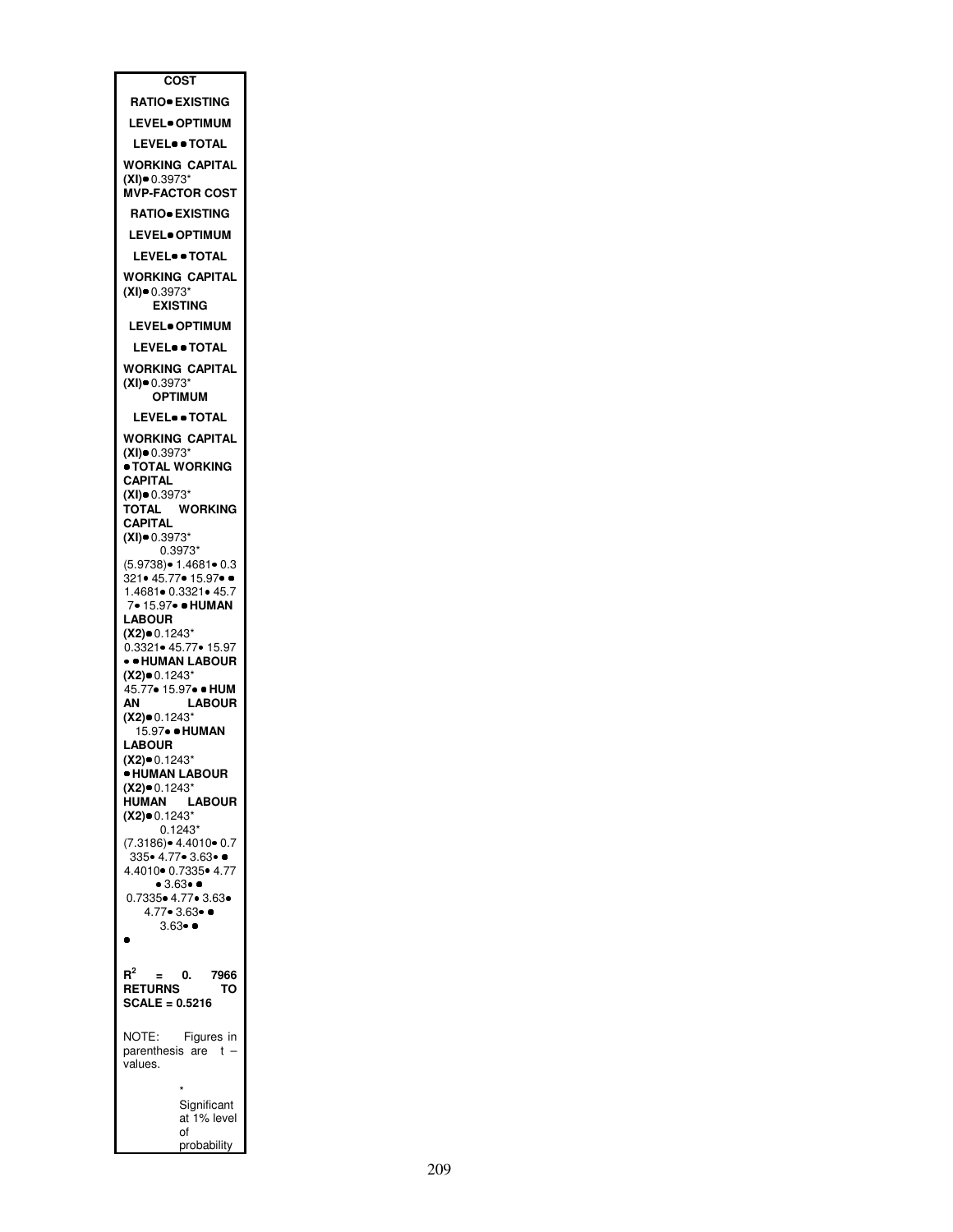| Significant<br>at 5% level |
|----------------------------|
| of<br>probability.         |
|                            |
| <i><b>LARGE</b></i>        |
| <b>CULTIVATOR</b>          |
| S: The model               |
| applied<br>to              |
| large                      |
| cultivators<br>of          |
| both<br>the                |
| districts                  |
| together                   |
| the<br>returned            |
| value of $R^2$ as          |
| 0.9360<br>and              |
| the                        |
| coefficients               |
| stood                      |
| at1.4007<br>and            |
| 0.1161<br>for              |
| working                    |
| capital<br>and             |
| labour                     |
| respectively.              |
| The                        |
| coefficients               |
| were                       |
| significant<br>at          |
| one per cent               |
| level<br>of                |
| probability.               |
| The results of             |
| the<br>analysis            |
| indicate<br>that           |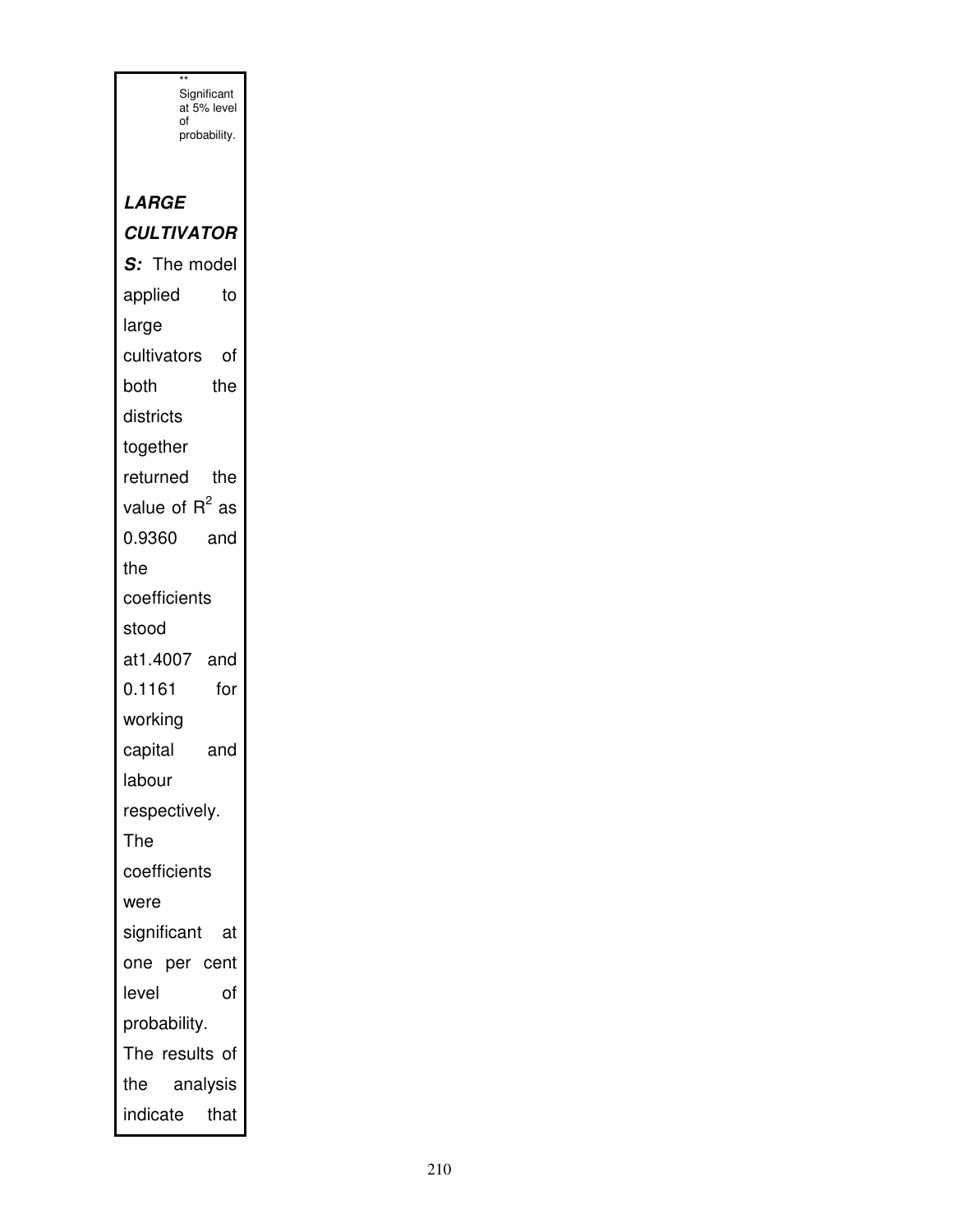| the use<br>0f                                                                                                                                       |
|-----------------------------------------------------------------------------------------------------------------------------------------------------|
| working                                                                                                                                             |
| capital should                                                                                                                                      |
| be reduced                                                                                                                                          |
| from<br>Rs.                                                                                                                                         |
| 45.29 per bag                                                                                                                                       |
| to Rs. 14.43                                                                                                                                        |
| and the labour                                                                                                                                      |
| 4.76<br>from                                                                                                                                        |
| hours per bag                                                                                                                                       |
| to 3.35 for                                                                                                                                         |
| getting the                                                                                                                                         |
| production to                                                                                                                                       |
| the optimum                                                                                                                                         |
| level.                                                                                                                                              |
|                                                                                                                                                     |
|                                                                                                                                                     |
| <b>TABLE: 8.11</b><br><b>REGRESSIO</b><br>Ν<br><b>COEFFICIEN</b><br>TS,<br><b>STANDRED</b><br>ERRORS,<br><b>MVP</b><br><b>FACTOR</b><br><b>COST</b> |
| <b>RATIO FOR</b>                                                                                                                                    |
| <b>LARGE</b><br><b>MUSHROOM</b><br><b>CULTIVATOR</b><br>S OF BOTH<br><b>DISTRICTS</b>                                                               |
| <b>FACTOR• CO</b>                                                                                                                                   |
| <b>EFFICIENT</b>                                                                                                                                    |
| <b>COEFFICIEN</b>                                                                                                                                   |
| T• MVP• MVP                                                                                                                                         |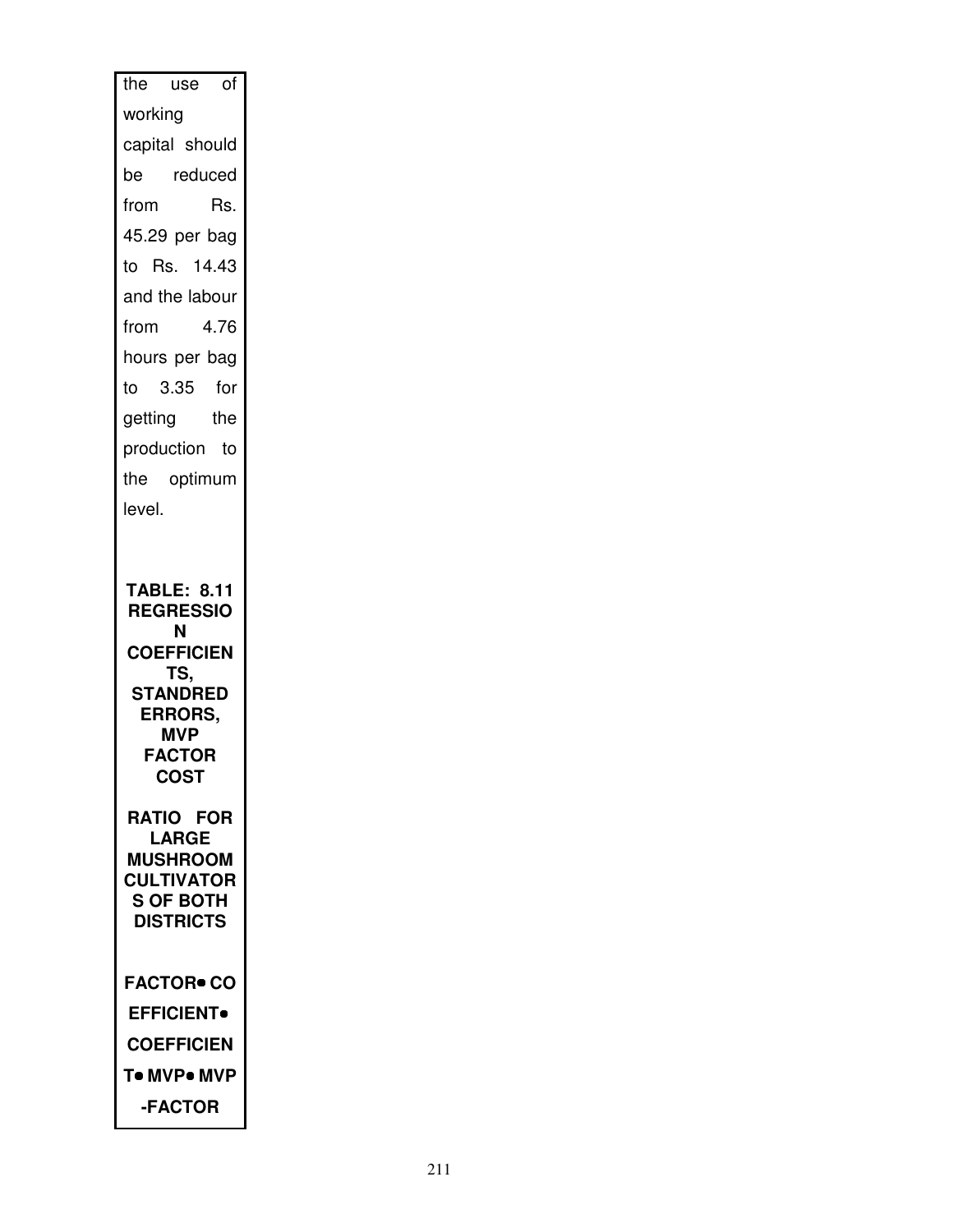| <b>COST</b><br><b>RATIO</b> EXIS<br>TING<br><b>MVP• MVP-</b><br><b>FACTOR</b><br>COST<br><b>RATIO• EXIS</b><br>TING<br>MVP-<br><b>FACTOR</b><br>COST<br><b>RATIO• EXIS</b><br><b>TING</b><br><b>EXISTING</b><br><b>LEVEL</b><br>• OPTIMUM<br><b>LEVEL• • TO</b><br>TAL<br>WORKING<br><b>CAPITAL</b><br>$(XI)$ $0.4007*$<br><b>OPTIMUM</b><br><b>LEVEL• • TO</b><br>TAI<br>WORKING<br><b>CAPITAL</b><br>(XI)● 0.4007*<br>• TOTAL<br>WORKING<br><b>CAPITAL</b><br>$(XI)$ 0.4007*<br><b>TOTAL</b><br>WORKING<br><b>CAPITAL</b><br>$(XI)$ $0.4007*$<br>$0.4007*$<br>(7.4963)● 1.52<br>16 0.3170 • 4<br>5.529• 14.43<br>• • HUMAN<br><b>LABOUR</b><br>(X2)● 0.116* |  |
|---------------------------------------------------------------------------------------------------------------------------------------------------------------------------------------------------------------------------------------------------------------------------------------------------------------------------------------------------------------------------------------------------------------------------------------------------------------------------------------------------------------------------------------------------------------------------------------------------------------------------------------------------------------|--|
|                                                                                                                                                                                                                                                                                                                                                                                                                                                                                                                                                                                                                                                               |  |
|                                                                                                                                                                                                                                                                                                                                                                                                                                                                                                                                                                                                                                                               |  |
|                                                                                                                                                                                                                                                                                                                                                                                                                                                                                                                                                                                                                                                               |  |
|                                                                                                                                                                                                                                                                                                                                                                                                                                                                                                                                                                                                                                                               |  |
|                                                                                                                                                                                                                                                                                                                                                                                                                                                                                                                                                                                                                                                               |  |
|                                                                                                                                                                                                                                                                                                                                                                                                                                                                                                                                                                                                                                                               |  |
|                                                                                                                                                                                                                                                                                                                                                                                                                                                                                                                                                                                                                                                               |  |
|                                                                                                                                                                                                                                                                                                                                                                                                                                                                                                                                                                                                                                                               |  |
|                                                                                                                                                                                                                                                                                                                                                                                                                                                                                                                                                                                                                                                               |  |
|                                                                                                                                                                                                                                                                                                                                                                                                                                                                                                                                                                                                                                                               |  |
|                                                                                                                                                                                                                                                                                                                                                                                                                                                                                                                                                                                                                                                               |  |
|                                                                                                                                                                                                                                                                                                                                                                                                                                                                                                                                                                                                                                                               |  |
|                                                                                                                                                                                                                                                                                                                                                                                                                                                                                                                                                                                                                                                               |  |
|                                                                                                                                                                                                                                                                                                                                                                                                                                                                                                                                                                                                                                                               |  |
|                                                                                                                                                                                                                                                                                                                                                                                                                                                                                                                                                                                                                                                               |  |
|                                                                                                                                                                                                                                                                                                                                                                                                                                                                                                                                                                                                                                                               |  |
|                                                                                                                                                                                                                                                                                                                                                                                                                                                                                                                                                                                                                                                               |  |
|                                                                                                                                                                                                                                                                                                                                                                                                                                                                                                                                                                                                                                                               |  |
|                                                                                                                                                                                                                                                                                                                                                                                                                                                                                                                                                                                                                                                               |  |
|                                                                                                                                                                                                                                                                                                                                                                                                                                                                                                                                                                                                                                                               |  |
|                                                                                                                                                                                                                                                                                                                                                                                                                                                                                                                                                                                                                                                               |  |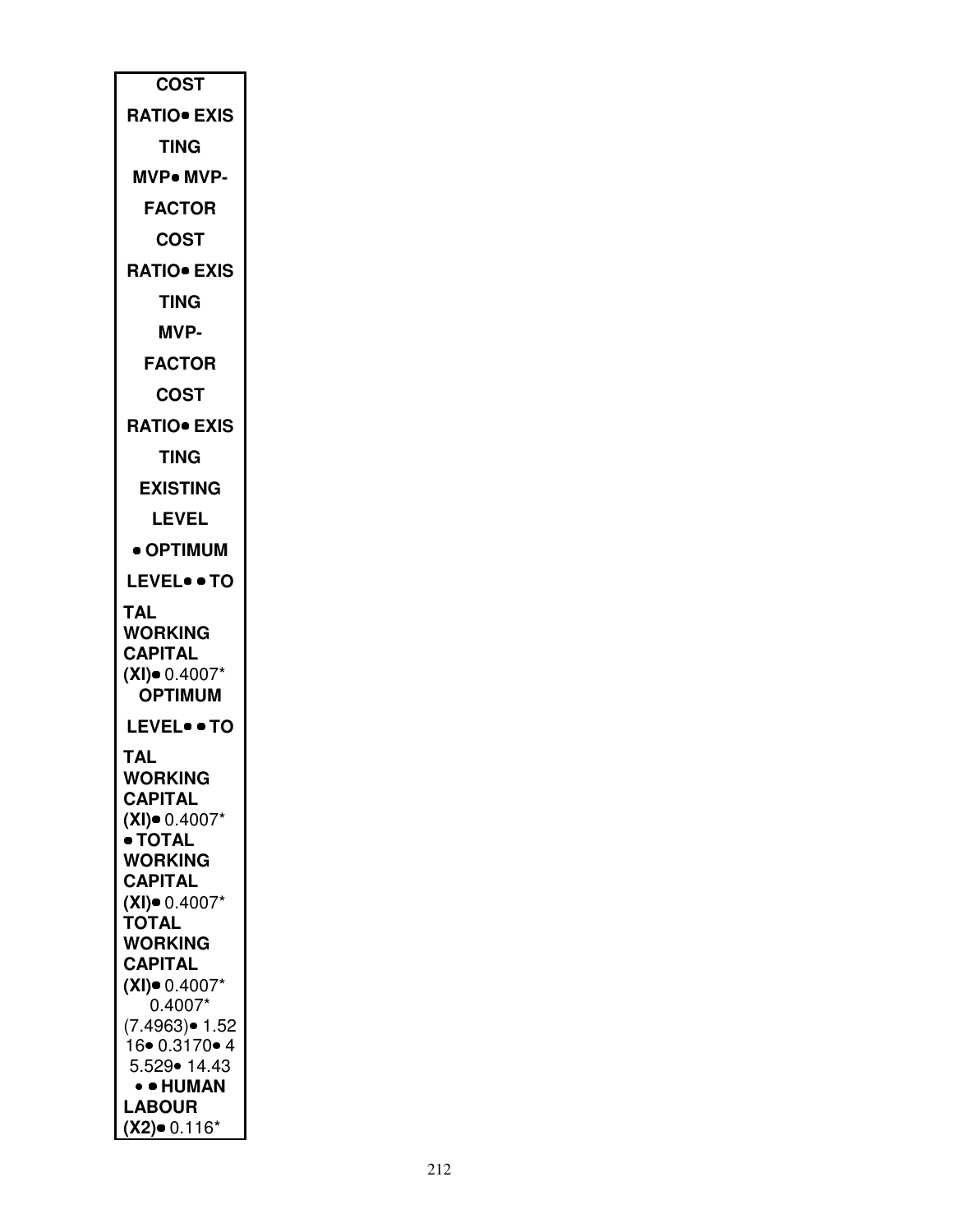| 0 • 45.529 • 14<br>.43• • HUMA<br><b>LABOUR</b><br>Ν<br>$(X2)$ 0.116*<br>0.3170 • 45.52<br>9• 14.43• • H<br><b>UMAN</b><br><b>LABOUR</b><br>$(X2)$ 0.116*<br>45.529• 14.43<br>• • HUMAN<br><b>LABOUR</b><br>$(X2)$ 0.116*<br>14.43• • HUM<br><b>AN LABOUR</b><br>$(X2)$ 0.116*<br><b>• HUMAN</b><br><b>LABOUR</b><br>$(X2)$ 0.116*<br><b>HUMAN</b><br><b>LABOUR</b><br>$(X2)$ 0.116*<br>$0.116*$<br>$(10.8512)$ $4.4$<br>$316 \cdot 0.7386 \cdot$<br>4.4316• 0.738<br>6. 4.5294. 3.<br>$3454 \bullet$<br>0.7386• 4.529<br>$4 \cdot 3.3454 \cdot \bullet$<br>4.5294• 3.345<br>$4 \bullet \bullet$<br>$3.3454 \bullet \bullet$<br>$R^2 = 0.9360$<br><b>RETURNS</b><br>TO SCALE =<br>0.5168<br>NOTE:<br>Figures<br>in<br>parenthesis<br>are<br>t<br>values.<br>*<br>Signific<br>ant at<br>$1\%$ |                        |
|----------------------------------------------------------------------------------------------------------------------------------------------------------------------------------------------------------------------------------------------------------------------------------------------------------------------------------------------------------------------------------------------------------------------------------------------------------------------------------------------------------------------------------------------------------------------------------------------------------------------------------------------------------------------------------------------------------------------------------------------------------------------------------------------|------------------------|
|                                                                                                                                                                                                                                                                                                                                                                                                                                                                                                                                                                                                                                                                                                                                                                                              | $1.5216 \bullet 0.317$ |
|                                                                                                                                                                                                                                                                                                                                                                                                                                                                                                                                                                                                                                                                                                                                                                                              |                        |
|                                                                                                                                                                                                                                                                                                                                                                                                                                                                                                                                                                                                                                                                                                                                                                                              |                        |
|                                                                                                                                                                                                                                                                                                                                                                                                                                                                                                                                                                                                                                                                                                                                                                                              |                        |
|                                                                                                                                                                                                                                                                                                                                                                                                                                                                                                                                                                                                                                                                                                                                                                                              |                        |
|                                                                                                                                                                                                                                                                                                                                                                                                                                                                                                                                                                                                                                                                                                                                                                                              |                        |
|                                                                                                                                                                                                                                                                                                                                                                                                                                                                                                                                                                                                                                                                                                                                                                                              |                        |
|                                                                                                                                                                                                                                                                                                                                                                                                                                                                                                                                                                                                                                                                                                                                                                                              |                        |
|                                                                                                                                                                                                                                                                                                                                                                                                                                                                                                                                                                                                                                                                                                                                                                                              |                        |
|                                                                                                                                                                                                                                                                                                                                                                                                                                                                                                                                                                                                                                                                                                                                                                                              |                        |
|                                                                                                                                                                                                                                                                                                                                                                                                                                                                                                                                                                                                                                                                                                                                                                                              |                        |
|                                                                                                                                                                                                                                                                                                                                                                                                                                                                                                                                                                                                                                                                                                                                                                                              |                        |
|                                                                                                                                                                                                                                                                                                                                                                                                                                                                                                                                                                                                                                                                                                                                                                                              |                        |
|                                                                                                                                                                                                                                                                                                                                                                                                                                                                                                                                                                                                                                                                                                                                                                                              |                        |
|                                                                                                                                                                                                                                                                                                                                                                                                                                                                                                                                                                                                                                                                                                                                                                                              |                        |
|                                                                                                                                                                                                                                                                                                                                                                                                                                                                                                                                                                                                                                                                                                                                                                                              |                        |
|                                                                                                                                                                                                                                                                                                                                                                                                                                                                                                                                                                                                                                                                                                                                                                                              |                        |
|                                                                                                                                                                                                                                                                                                                                                                                                                                                                                                                                                                                                                                                                                                                                                                                              |                        |
|                                                                                                                                                                                                                                                                                                                                                                                                                                                                                                                                                                                                                                                                                                                                                                                              |                        |
|                                                                                                                                                                                                                                                                                                                                                                                                                                                                                                                                                                                                                                                                                                                                                                                              |                        |
|                                                                                                                                                                                                                                                                                                                                                                                                                                                                                                                                                                                                                                                                                                                                                                                              |                        |
|                                                                                                                                                                                                                                                                                                                                                                                                                                                                                                                                                                                                                                                                                                                                                                                              |                        |
|                                                                                                                                                                                                                                                                                                                                                                                                                                                                                                                                                                                                                                                                                                                                                                                              |                        |
|                                                                                                                                                                                                                                                                                                                                                                                                                                                                                                                                                                                                                                                                                                                                                                                              |                        |
|                                                                                                                                                                                                                                                                                                                                                                                                                                                                                                                                                                                                                                                                                                                                                                                              |                        |
|                                                                                                                                                                                                                                                                                                                                                                                                                                                                                                                                                                                                                                                                                                                                                                                              |                        |
|                                                                                                                                                                                                                                                                                                                                                                                                                                                                                                                                                                                                                                                                                                                                                                                              |                        |
|                                                                                                                                                                                                                                                                                                                                                                                                                                                                                                                                                                                                                                                                                                                                                                                              |                        |
|                                                                                                                                                                                                                                                                                                                                                                                                                                                                                                                                                                                                                                                                                                                                                                                              |                        |
|                                                                                                                                                                                                                                                                                                                                                                                                                                                                                                                                                                                                                                                                                                                                                                                              |                        |
|                                                                                                                                                                                                                                                                                                                                                                                                                                                                                                                                                                                                                                                                                                                                                                                              |                        |
|                                                                                                                                                                                                                                                                                                                                                                                                                                                                                                                                                                                                                                                                                                                                                                                              |                        |
|                                                                                                                                                                                                                                                                                                                                                                                                                                                                                                                                                                                                                                                                                                                                                                                              |                        |
|                                                                                                                                                                                                                                                                                                                                                                                                                                                                                                                                                                                                                                                                                                                                                                                              |                        |
|                                                                                                                                                                                                                                                                                                                                                                                                                                                                                                                                                                                                                                                                                                                                                                                              |                        |
|                                                                                                                                                                                                                                                                                                                                                                                                                                                                                                                                                                                                                                                                                                                                                                                              |                        |
|                                                                                                                                                                                                                                                                                                                                                                                                                                                                                                                                                                                                                                                                                                                                                                                              |                        |
|                                                                                                                                                                                                                                                                                                                                                                                                                                                                                                                                                                                                                                                                                                                                                                                              |                        |
|                                                                                                                                                                                                                                                                                                                                                                                                                                                                                                                                                                                                                                                                                                                                                                                              |                        |
|                                                                                                                                                                                                                                                                                                                                                                                                                                                                                                                                                                                                                                                                                                                                                                                              |                        |
|                                                                                                                                                                                                                                                                                                                                                                                                                                                                                                                                                                                                                                                                                                                                                                                              |                        |
|                                                                                                                                                                                                                                                                                                                                                                                                                                                                                                                                                                                                                                                                                                                                                                                              |                        |
|                                                                                                                                                                                                                                                                                                                                                                                                                                                                                                                                                                                                                                                                                                                                                                                              |                        |
|                                                                                                                                                                                                                                                                                                                                                                                                                                                                                                                                                                                                                                                                                                                                                                                              |                        |
|                                                                                                                                                                                                                                                                                                                                                                                                                                                                                                                                                                                                                                                                                                                                                                                              | level of               |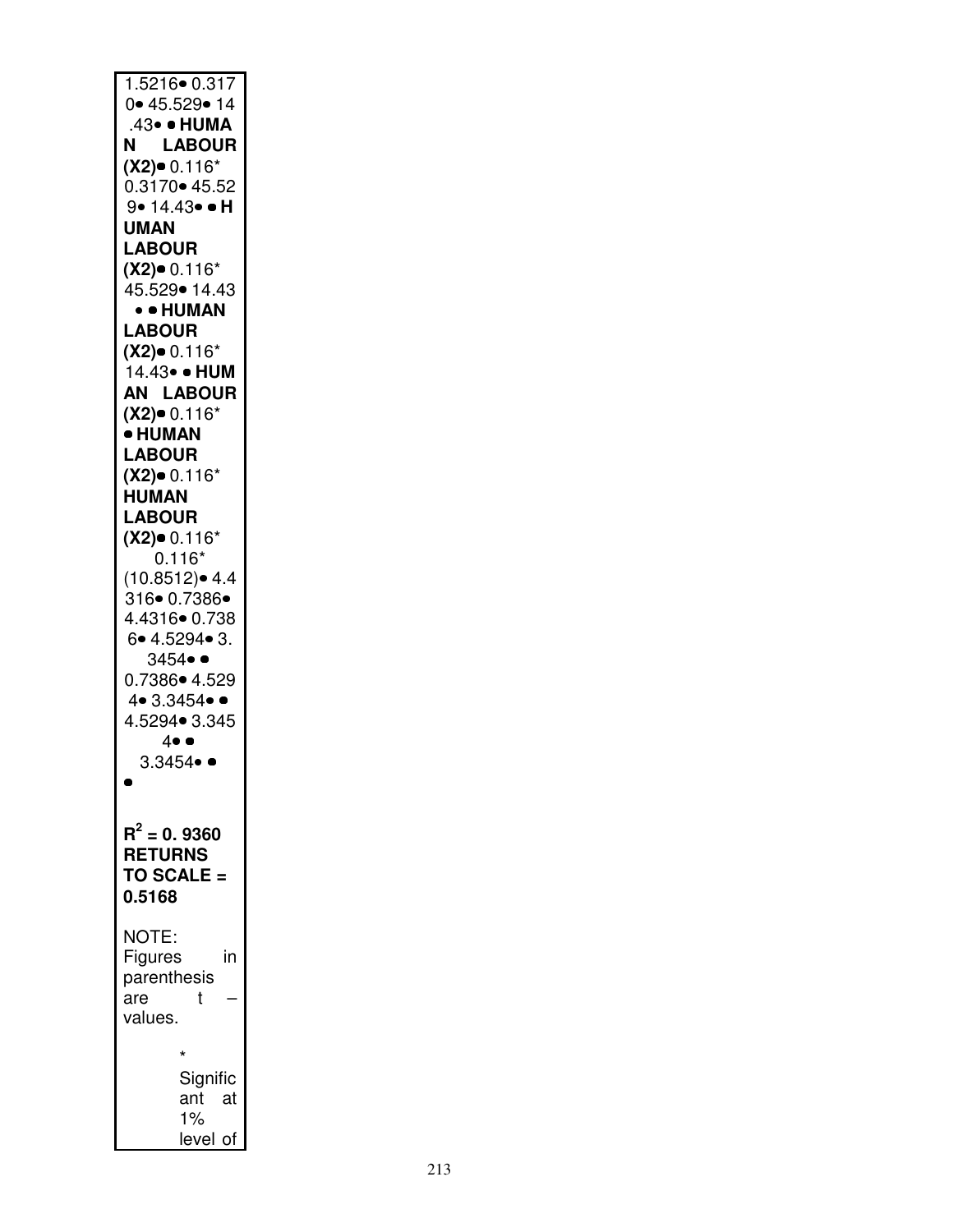|                | probab<br>ility<br>$^{\star\star}$ |
|----------------|------------------------------------|
|                | Signific<br>ant at                 |
|                | 5%                                 |
|                | level of                           |
|                | probab<br>ility.                   |
|                |                                    |
| <b>OVERALL</b> |                                    |
|                | SAMPLE: At                         |
|                | over all level                     |
|                | of all sample                      |
| of             | both the                           |
| districts,     | the                                |
| model          | was                                |
|                | able to explain                    |
|                | 86.47 per cent                     |
| variations     | in                                 |
|                | the mushroom                       |
| output,        | the                                |
|                | value of $R^2$                     |
|                | being 0.8647.                      |
|                | The value of                       |
| returns        | to                                 |
| scale          | was                                |
| found to       | be                                 |
| 0.5432         |                                    |
|                | indicating that                    |
|                | in the state if                    |
| both           | the                                |
|                | inputs under                       |
| consideration  |                                    |
|                | are increased                      |
| by one         | per                                |
| cent           | the                                |
| output         | οf                                 |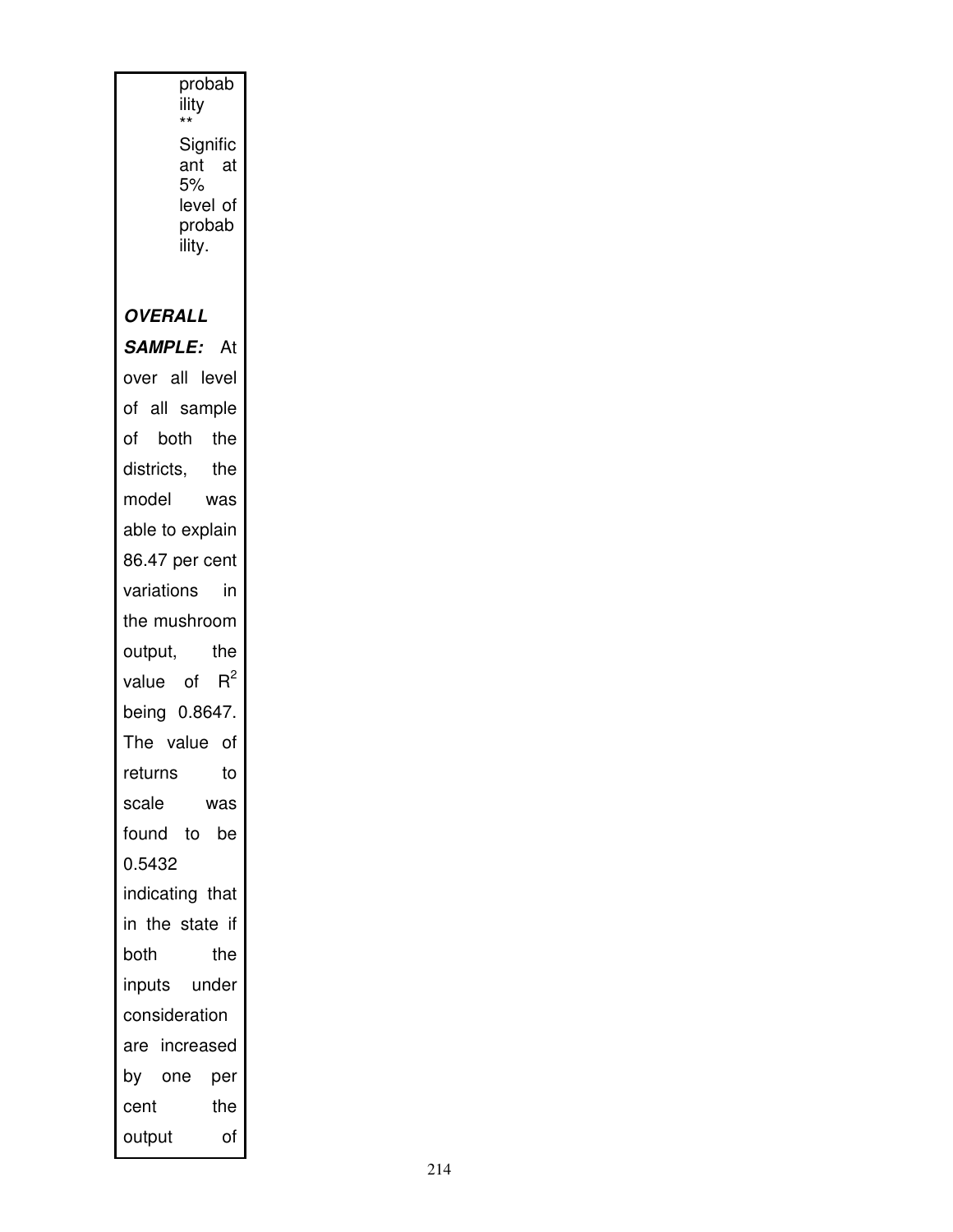| mushroom         |       |
|------------------|-------|
| would on an      |       |
| average          |       |
| increase by      |       |
| 0.5432           | per   |
| cent. Still the  |       |
| diminishing      |       |
| returns          | to    |
| scale<br>have    |       |
| been             |       |
| observed         | in    |
| the<br>present   |       |
| case.            | The   |
| MVP-factor       |       |
| cost ratio in    |       |
| case             | οf    |
| working          |       |
| capital was      |       |
| only 0.3348      |       |
| considerably     |       |
| lower            | than  |
| unity            |       |
| indicating the   |       |
| over use of      |       |
| this resource.   |       |
| On the other     |       |
| hand,            | this  |
| statistics       | for   |
| labour           | was   |
| comparatively    |       |
| closer to unity, |       |
| being 0.7303.    |       |
| But still this   |       |
| resource was     |       |
| also             | being |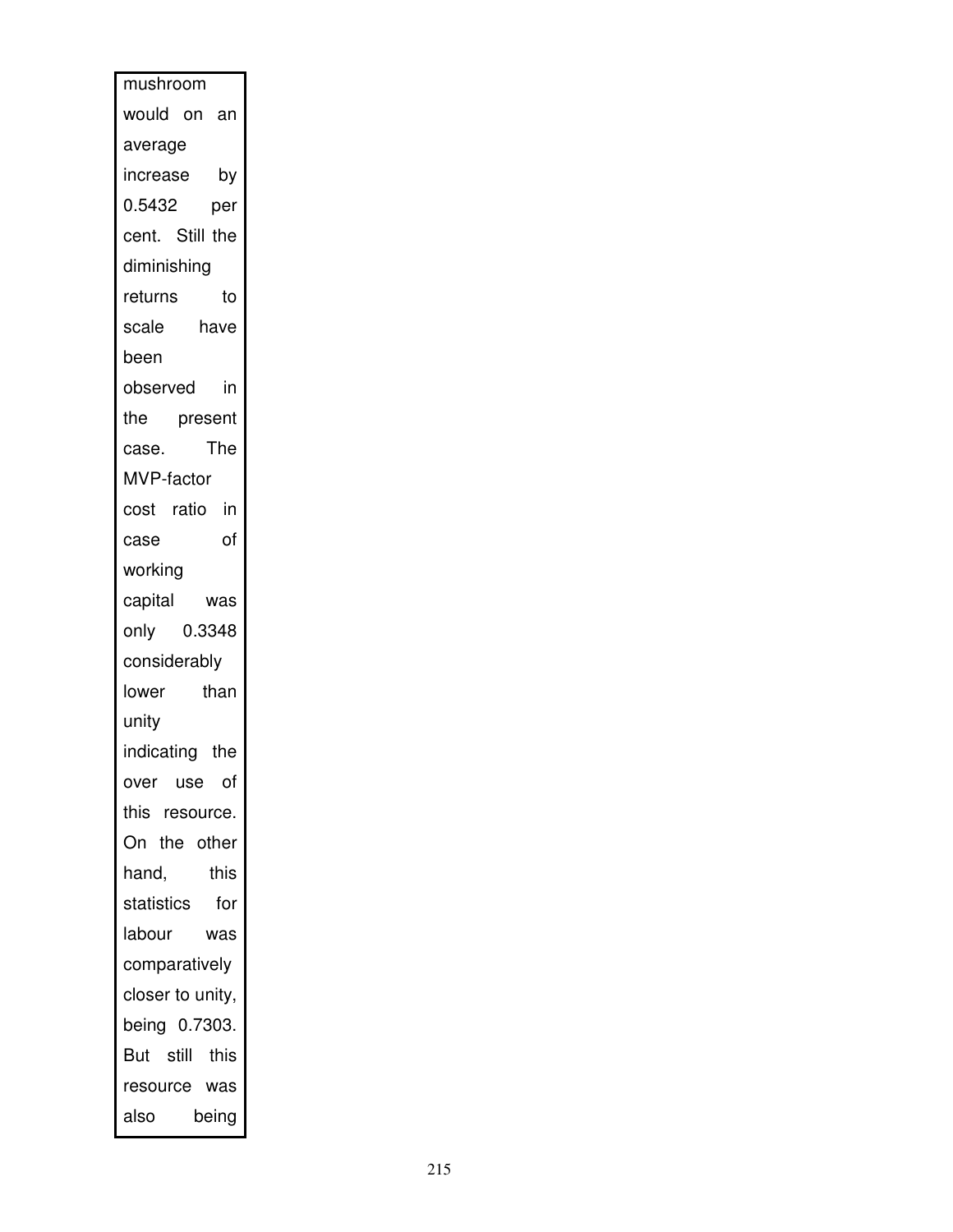| overused.                                   |
|---------------------------------------------|
| The analysis                                |
| indicates that                              |
| the working                                 |
| capital should                              |
| be curtailed                                |
| from present                                |
| level of Rs.                                |
| 44.83 per bag                               |
| to Rs. 15.06                                |
| attain<br>to                                |
| optimum level                               |
| of production.                              |
| These figures                               |
| for<br>labour                               |
| stood at 4.76                               |
| and 3.48 hour                               |
| per bag.                                    |
| <b>TABLE: 8.12</b><br><b>REGRESSIO</b><br>N |
| <b>COEFFICIEN</b>                           |
|                                             |
| TS,<br><b>STANDRED</b>                      |
| <b>ERRORS,</b>                              |
| <b>MVP</b><br><b>FACTOR</b>                 |
| <b>COST</b>                                 |
| <b>RATIO FOR</b>                            |
| <b>ALL</b>                                  |
| <b>MUSHROOM</b><br><b>CULTIVATOR</b>        |
| <b>S OF BOTH</b>                            |
| <b>DISTRICTS</b>                            |
| <b>FACTOR• CO</b>                           |
| <b>EFFICIENT</b>                            |
| <b>COEFFICIEN</b>                           |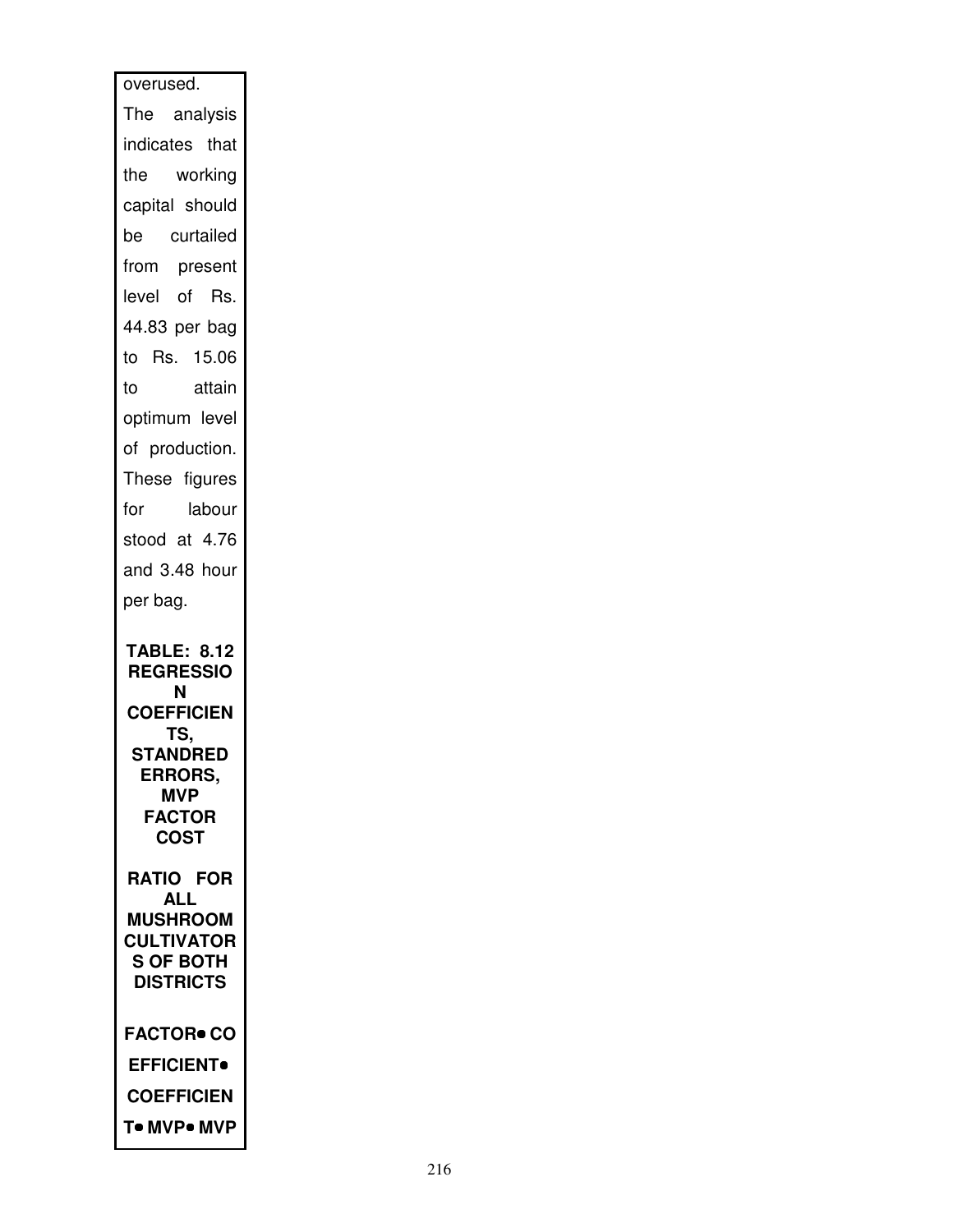| -FACTOR                                                                 |
|-------------------------------------------------------------------------|
| <b>COST</b>                                                             |
| <b>RATIO EXIS</b>                                                       |
| TING                                                                    |
| <b>LEVEL• OPTI</b>                                                      |
| <b>MUM</b>                                                              |
| <b>LEVEL</b> . TO                                                       |
| TAL<br>WORKING<br><b>CAPITAL</b><br>$(XI)$ 0.4169*<br><b>MVP• MVP-</b>  |
| <b>FACTOR</b>                                                           |
| COST                                                                    |
| <b>RATIO• EXIS</b>                                                      |
| TING                                                                    |
| <b>LEVEL</b> OPTI                                                       |
| <b>MUM</b>                                                              |
| <b>LEVEL• • TO</b>                                                      |
| TAL<br><b>WORKING</b><br><b>CAPITAL</b><br>$(XI)$ 0.4169*<br>MVP-       |
| <b>FACTOR</b>                                                           |
| <b>COST</b>                                                             |
| <b>RATIO EXIS</b>                                                       |
| TING                                                                    |
| <b>LEVEL• OPTI</b>                                                      |
| MUM                                                                     |
| <b>LEVEL• • TO</b>                                                      |
| TAL<br>WORKING<br><b>CAPITAL</b><br>$(XI)$ = 0.4169*<br><b>EXISTING</b> |
| LEVEL● OPTI                                                             |
| <b>MUM</b>                                                              |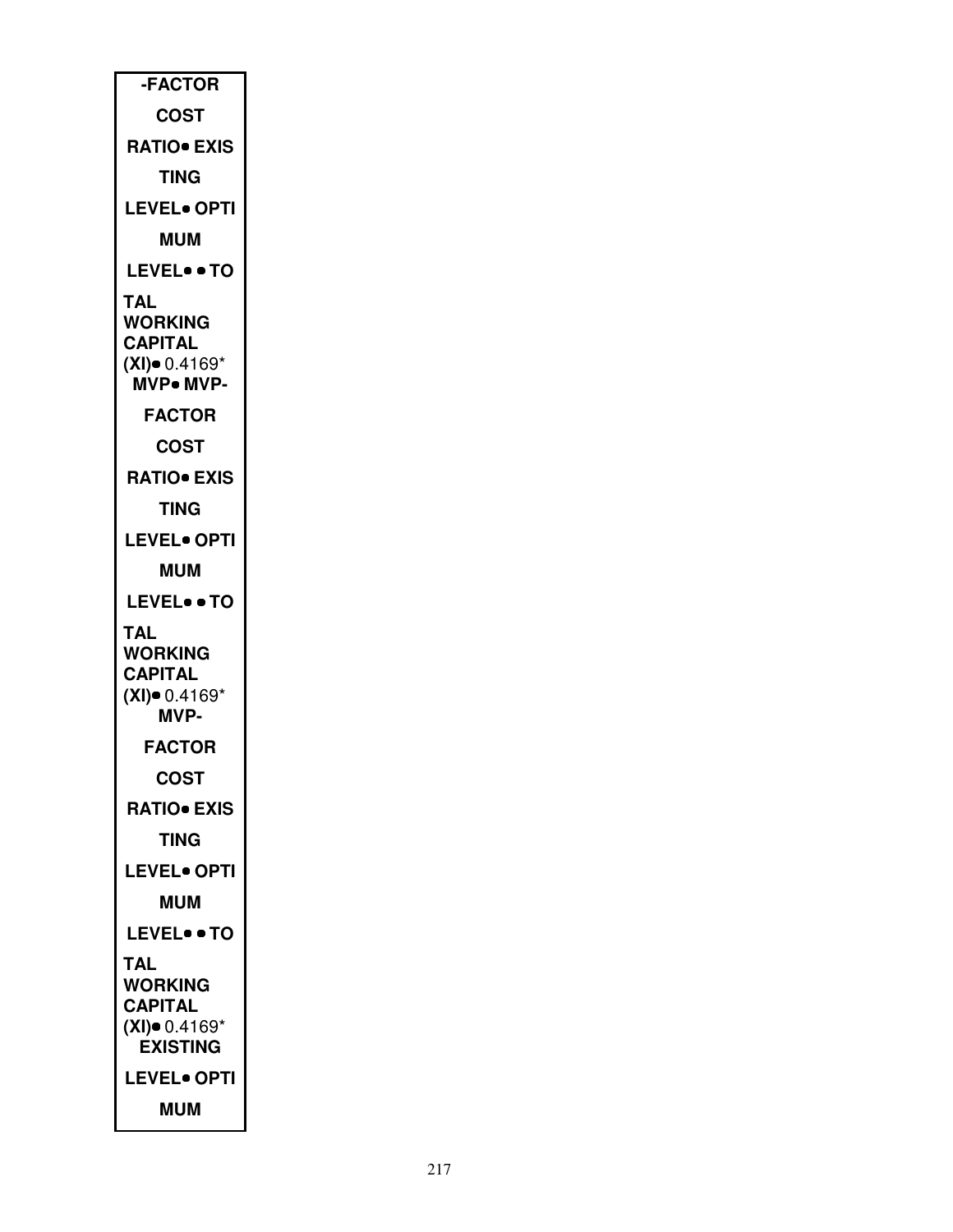| LEVEL . TO                       |
|----------------------------------|
| TAL                              |
| <b>WORKING</b>                   |
|                                  |
| <b>CAPITAL</b>                   |
| $(XI)$ 0.4169*                   |
| <b>OPTIMUM</b>                   |
| <b>LEVEL• • TO</b>               |
|                                  |
| TAL                              |
| <b>WORKING</b>                   |
| <b>CAPITAL</b>                   |
| $(XI)$ 0.4169*                   |
| • TOTAL                          |
| <b>WORKING</b>                   |
| <b>CAPITAL</b>                   |
| $(XI)$ = 0.4169*                 |
| <b>TOTAL</b>                     |
| <b>WORKING</b>                   |
| CAPITAL                          |
| $(XI)$ 0.4169*                   |
| $0.4169*$                        |
| (11.0349)● 1.5                   |
| 367• 0.3348•                     |
| 1.5367• 0.334                    |
| 8 • 44.83 • 15.                  |
| 01• · HUMAN                      |
|                                  |
| <b>LABOUR</b>                    |
| $(X2)$ 0.1263*                   |
| 0.3348 • 44.83                   |
| • 15.01• • HU                    |
| MAN                              |
| <b>LABOUR</b>                    |
| $(X2)$ 0.1263*                   |
| 44.83• 15.01                     |
|                                  |
| • • HUMAN                        |
| <b>LABOUR</b>                    |
| $(X2)$ 0.1263*                   |
| 15.01• • HUM                     |
| AN LABOUR                        |
| $(X2)$ 0.1263*                   |
| <b>• HUMAN</b>                   |
| <b>LABOUR</b>                    |
|                                  |
| $(X2)$ 0.1263*<br><b>HUMAN</b>   |
|                                  |
| <b>LABOUR</b>                    |
| $(X2)$ 0.1263*                   |
| $0.1263*$                        |
| $(15.5925)$ 4.3                  |
| 819• 0.73032                     |
| • 4.76 • 3.48 •                  |
| 4.3819• 0.730<br>32 • 4.76 • 3.4 |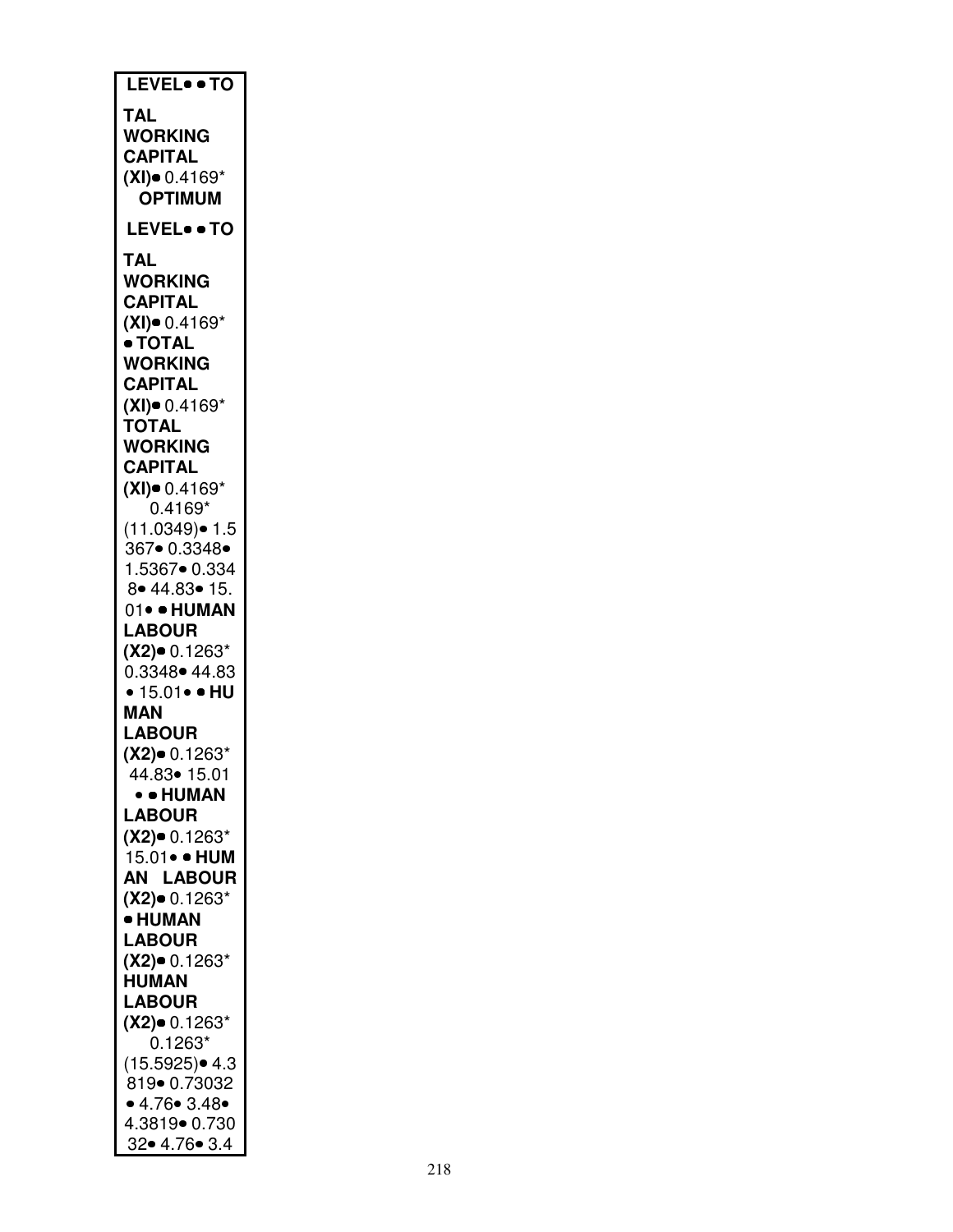| 8• •<br>0.73032• 4.76<br>$\bullet$ 3.48 $\bullet$ $\bullet$<br>4.76• 3.48•<br>$3.48 \bullet \bullet$ |  |
|------------------------------------------------------------------------------------------------------|--|
| $R^2$ = 0. 8647<br><b>RETURNS</b><br>TO SCALE =<br>0.5432                                            |  |
| NOTE:<br><b>Figures</b><br>in<br>parenthesis<br>t<br>are<br>values.                                  |  |
| $\star$<br>Signific<br>ant at<br>$1\%$<br>level of<br>probab<br>ility<br>$\star\star$                |  |
| Signific<br>ant<br>at<br>5%<br>level of<br>probab<br>ility.                                          |  |
| 8.3                                                                                                  |  |
| <b>CONCLUSIO</b>                                                                                     |  |
| NS                                                                                                   |  |
| From<br>the                                                                                          |  |
| above                                                                                                |  |
| discussion<br>it                                                                                     |  |
| be<br>may                                                                                            |  |
| concluded                                                                                            |  |
| the<br>that                                                                                          |  |
| mushroom                                                                                             |  |
| production<br>in                                                                                     |  |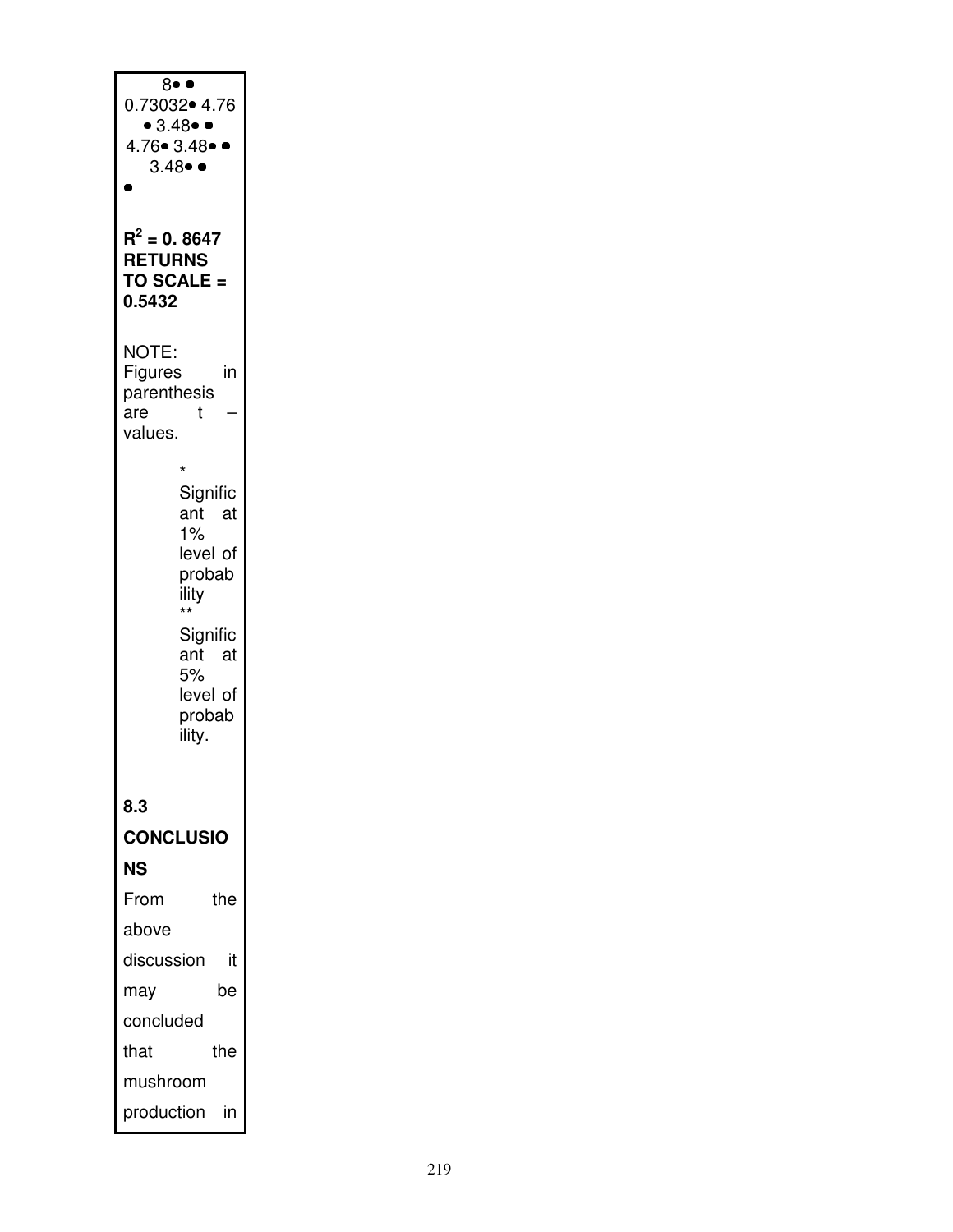| the state<br>is                       |
|---------------------------------------|
| $\overline{\mathsf{in}}$<br>operating |
| the state of                          |
| diminishing                           |
| returns<br>to                         |
| The<br>scale.                         |
| regression                            |
| coefficients                          |
| turned<br>have                        |
| $\overline{\mathsf{to}}$<br>out<br>be |
| invariably                            |
| significant and                       |
| hence can be                          |
| used for the                          |
| planning                              |
| purpose. The                          |
| values of R <sup>2</sup> in           |
| different                             |
| cases indicate                        |
| the<br>that                           |
| working                               |
| capital<br>and                        |
| labour are the                        |
| crucial<br>most                       |
| inputs but are                        |
| being                                 |
| overused in all                       |
| the cases.<br>It                      |
| is                                    |
| recommended                           |
| that their use                        |
| may<br>be                             |
| curtailed<br>to                       |
| the optimum                           |
| level.<br><b>There</b>                |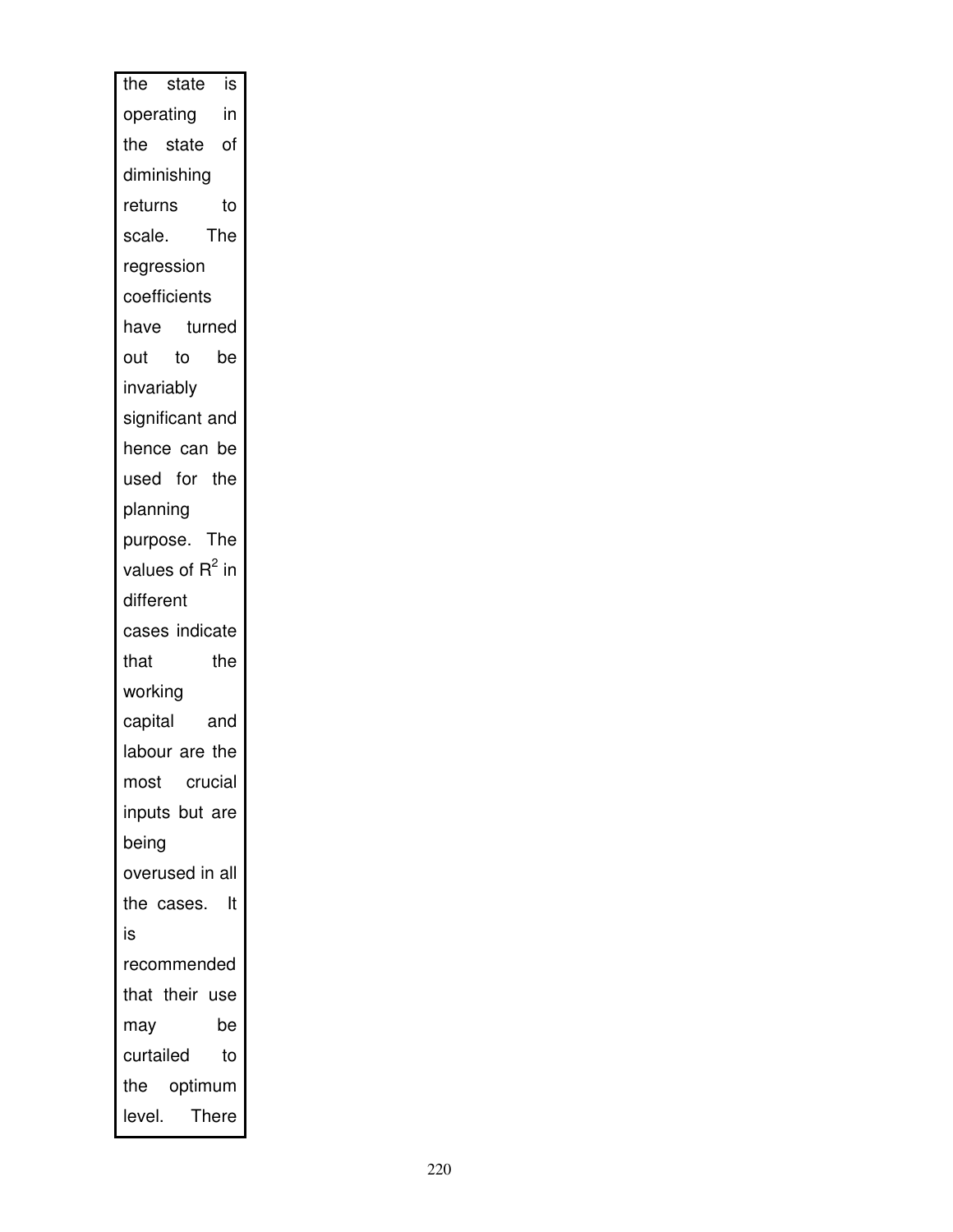| is need of           |  |
|----------------------|--|
|                      |  |
| educating the        |  |
| farmers              |  |
| regarding this       |  |
| aspect. This         |  |
| be<br>can            |  |
| achieved             |  |
| various              |  |
| extension            |  |
| agencies             |  |
| concerned            |  |
| with this job.       |  |
|                      |  |
|                      |  |
| <b>CHAPTER-IX</b>    |  |
|                      |  |
| <b>MARKETING</b>     |  |
| <b>OF</b>            |  |
| <b>MUSHROOM</b><br>S |  |
|                      |  |
|                      |  |
| Although, the        |  |
| mushroom             |  |
| cultivation<br>in    |  |
| the state can        |  |
| be considered        |  |
| to be in<br>its      |  |
| infancy, it is       |  |
| bound<br>to          |  |
| in<br>increase       |  |
| future due to        |  |
| concerted            |  |
| efforts<br>of        |  |
| Govt<br>State        |  |
| and agencies         |  |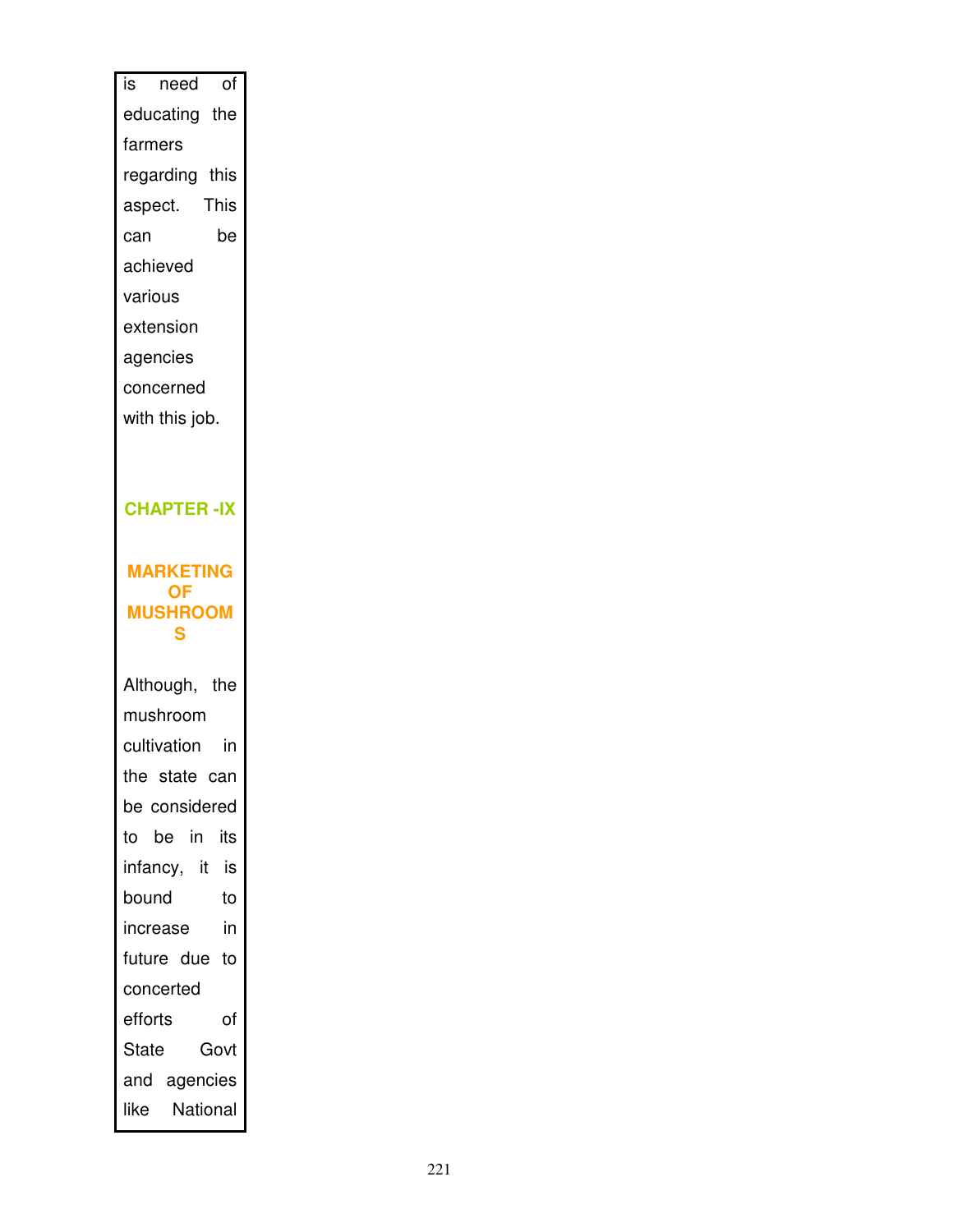| Mushroom         |
|------------------|
| Research         |
| Centre which     |
| providing<br>is  |
| valuable         |
| research         |
| The<br>input.    |
| vocation<br>of   |
| mushroom         |
| production       |
| can not be       |
| successful<br>if |
| the efforts in   |
| its production   |
| not<br>are       |
| matched<br>by    |
| the              |
| development      |
| of marketing     |
| infrastructure   |
| and strategy.    |
|                  |
| The              |
| production       |
| can not be       |
| said<br>to be    |
| complete         |
| unless steps     |
| are taken<br>to  |
| transfer the     |
| production to    |
| the hands of     |
| the              |
| consumers. It    |
| is a consumer    |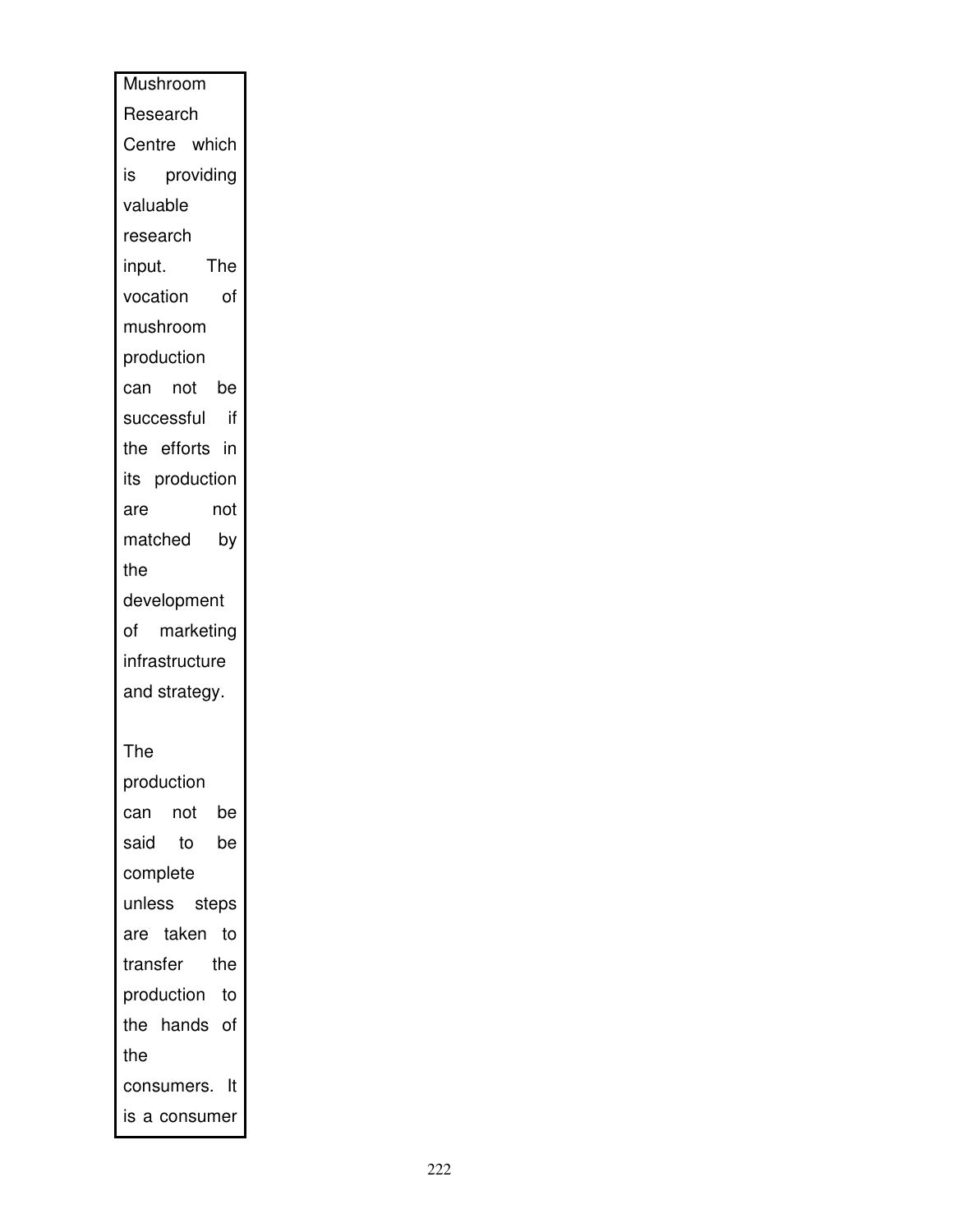| who ultimately   |
|------------------|
| pay for every    |
| thing. Thus, it  |
| is<br>very       |
| important<br>to  |
| provide place    |
| utility to the   |
| final product    |
| this<br>and      |
| where the role   |
| of marketing     |
| becomes          |
| crucial. The     |
| aim should be    |
| make<br>to       |
| available the    |
| product<br>to    |
| consumer in      |
| fresh<br>form    |
| and at least     |
| possible price,  |
| providing        |
| sustainable      |
| incentives<br>to |
| all engaged in   |
| production       |
| and              |
| marketing.       |
| The<br>ideal     |
| marketing        |
| system should    |
| also take into   |
| the<br>account   |
| changing         |
| tastes<br>and    |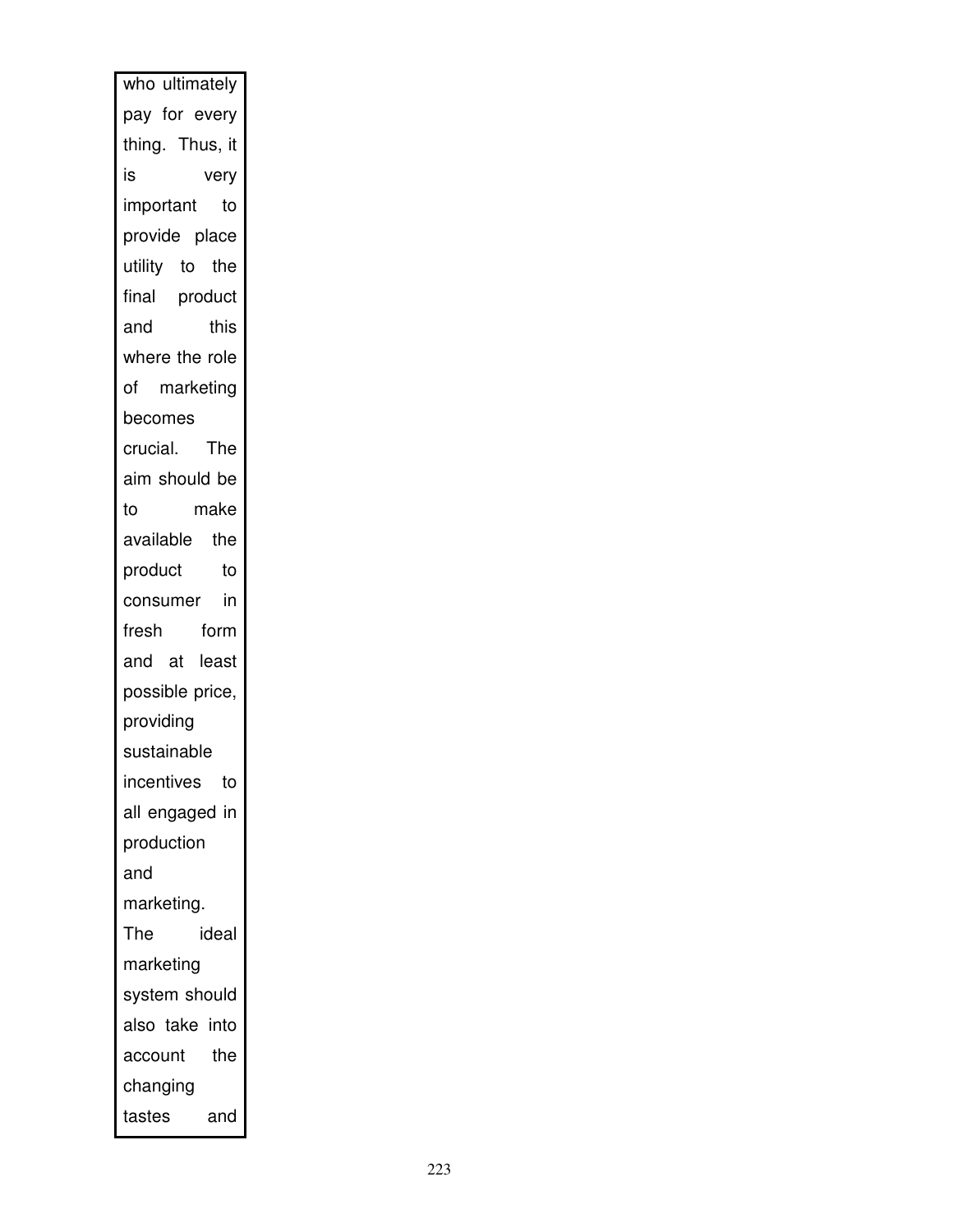| preferences,     |
|------------------|
| future           |
| demand and       |
| supply,          |
| processing,      |
| stabilisation of |
| demand and       |
| prices etc.      |
|                  |
| In the present   |
| chapter,<br>an   |
| attempt<br>has   |
| been made to     |
| study<br>the     |
| existing         |
| marketing        |
| of<br>system     |
| mushroom.        |
| The<br>chapter   |
| includes         |
| marketing        |
| channels,        |
| of<br>pattern    |
| disposal,        |
| of<br>mode       |
| transportation,  |
| marketing        |
| margins<br>and   |
| costs etc.       |
|                  |
| 9.1.             |
| <b>Marketing</b> |
| Channels         |
| The<br>various   |
| marketing        |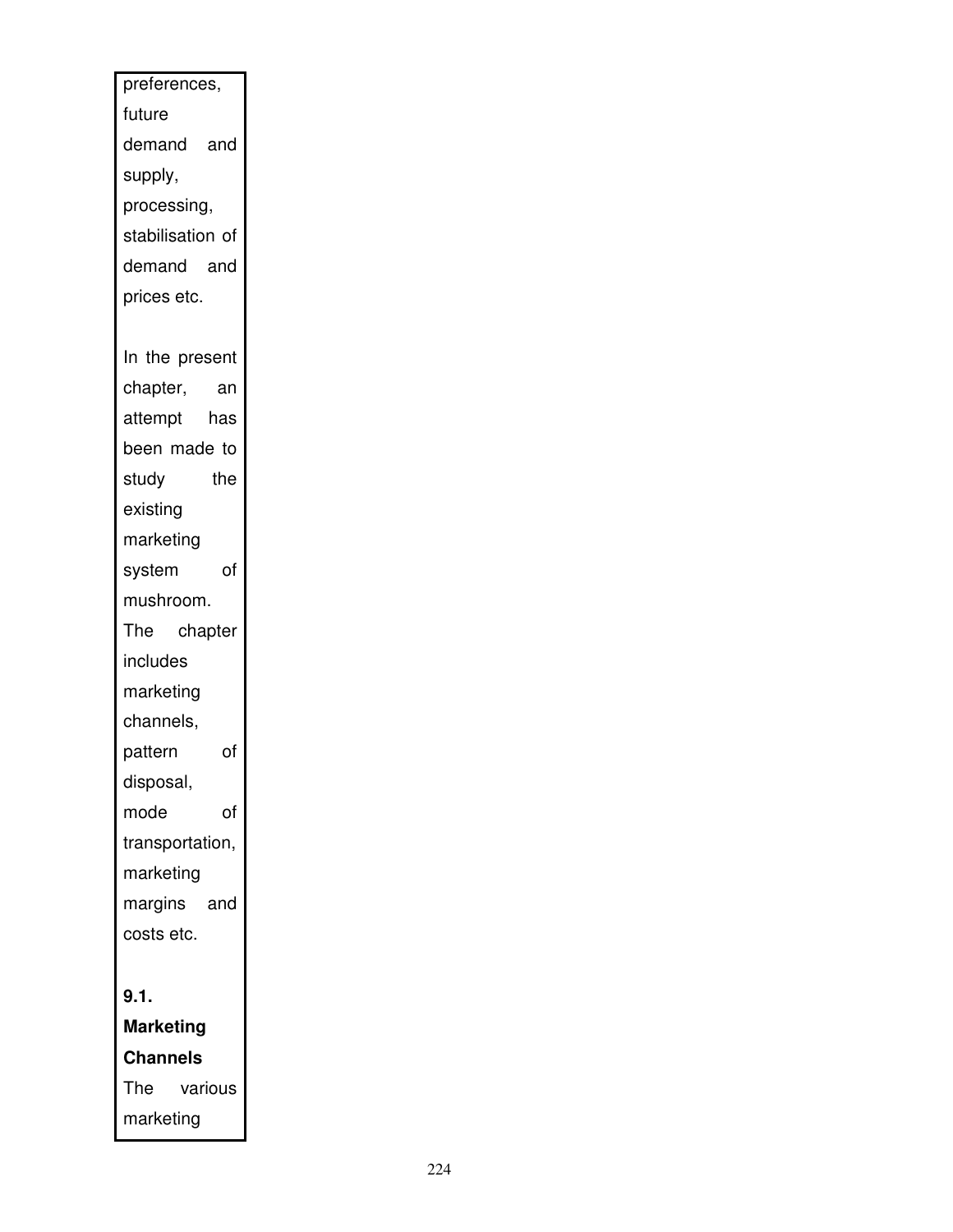# channels being used by the sampled mushroom cultivators are following: 1. Producer-Retailer-Consumer 2. Producer-Consumer 3. Producer-Co-operative-Retailer-Consumer **9.2 PATTERN OF MUSHROOM DISPOSAL**  All the production of mushroom is disposed off through the above listed marketing channels.

The

produce

through different

percentage of

finding its way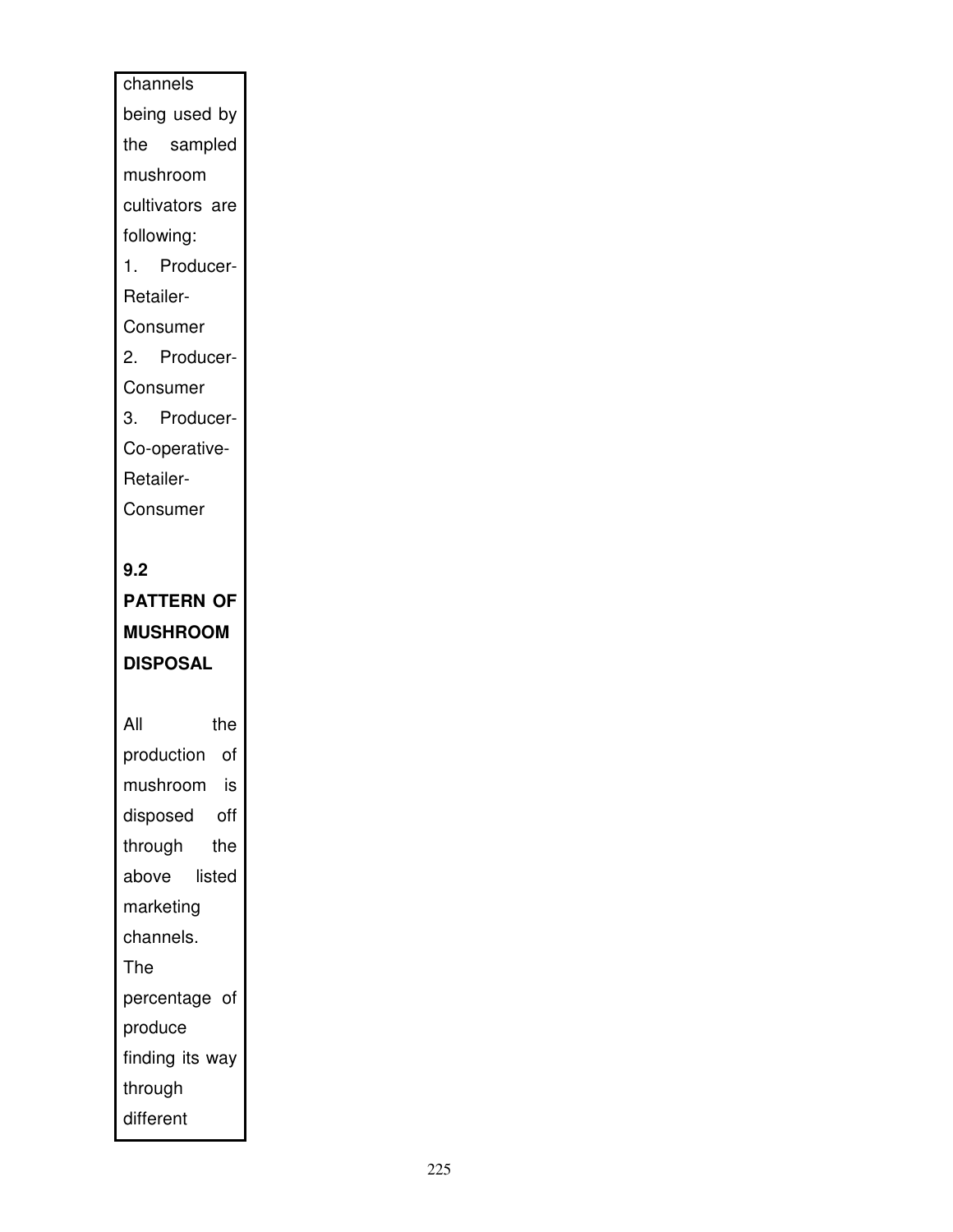channels varied in each district. The following provides details.

### **9.2.1**

**SOLAN** 

The analysis reveals that in district Solan the channel-III through cooperatives is most prevalent (Table 9.1). Of the total about 1740 Qtls of mushrooms marketed by sampled growers in Solan, about 68 per cent was disposed of through this channel. Also the popularity of this channel decreased with size of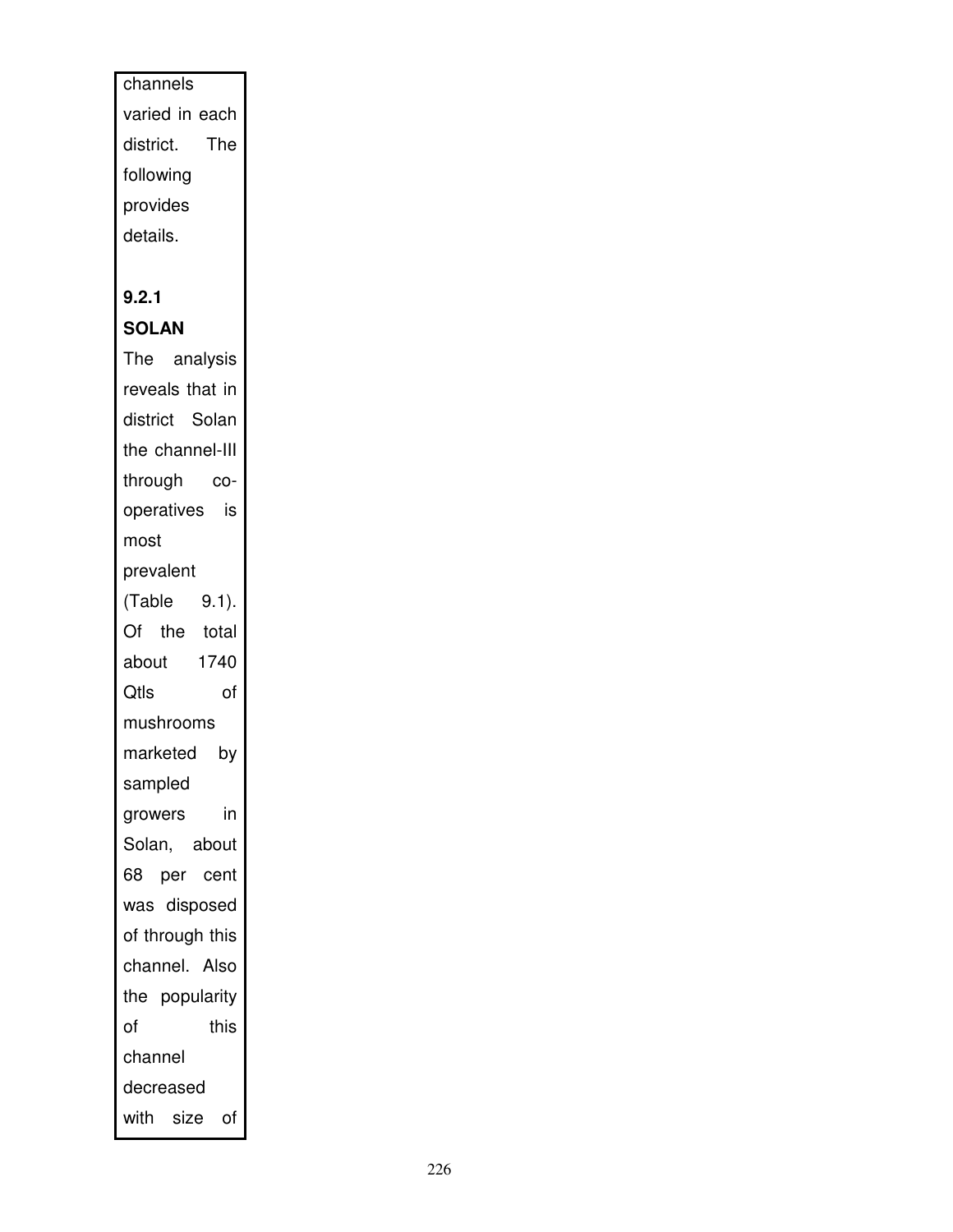| operation.      |
|-----------------|
| This<br>is      |
| because it is   |
| difficult<br>to |
| market small    |
| quantities      |
| without         |
| pooling them.   |
| On the other    |
| hand<br>larger  |
| categories      |
| could manage    |
| as they had     |
| larger          |
| marketable      |
| surplus. The    |
| in<br>second    |
| popularity was  |
| selling<br>the  |
| mushrooms to    |
| retailers.      |
| About 22 per    |
| cent produce    |
| found its way   |
| through<br>this |
| channel. The    |
| rest about 10   |
| per cent was    |
| disposed<br>of  |
| directly<br>to  |
| consumers.      |
|                 |
| 9.2.2           |
| <b>SHIMLA</b>   |
| In<br>district  |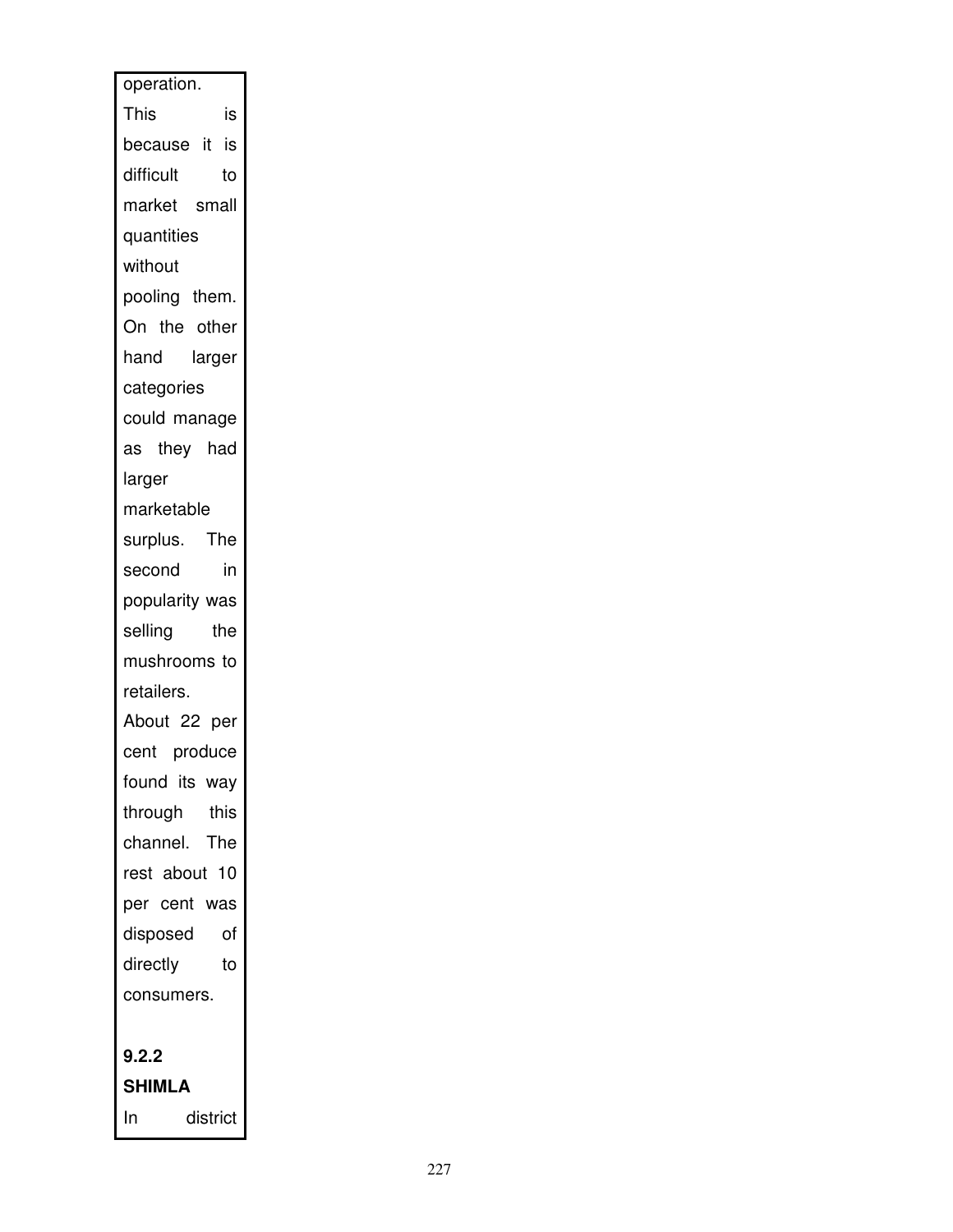| Shimla only       |
|-------------------|
| two channels      |
| viz. through      |
| retailers and     |
| direct sale to    |
| consumers         |
| were              |
| observed.         |
| The channel       |
| involving the     |
| co-operative      |
| was absent in     |
| this district.    |
| The reason        |
| for<br>this       |
| scenario<br>is    |
| that most of      |
| the growers in    |
| this district are |
| in<br>located     |
| vicinity<br>οf    |
| Shimla city.      |
| Thus, it<br>was   |
| for<br>possible   |
| them to have      |
| direct contacts   |
| with<br>the       |
| retailers<br>or   |
| many of them      |
| also sold<br>it   |
| house<br>to       |
| i.e.<br>house     |
| directly<br>to    |
| consumers.        |
| Despite<br>this   |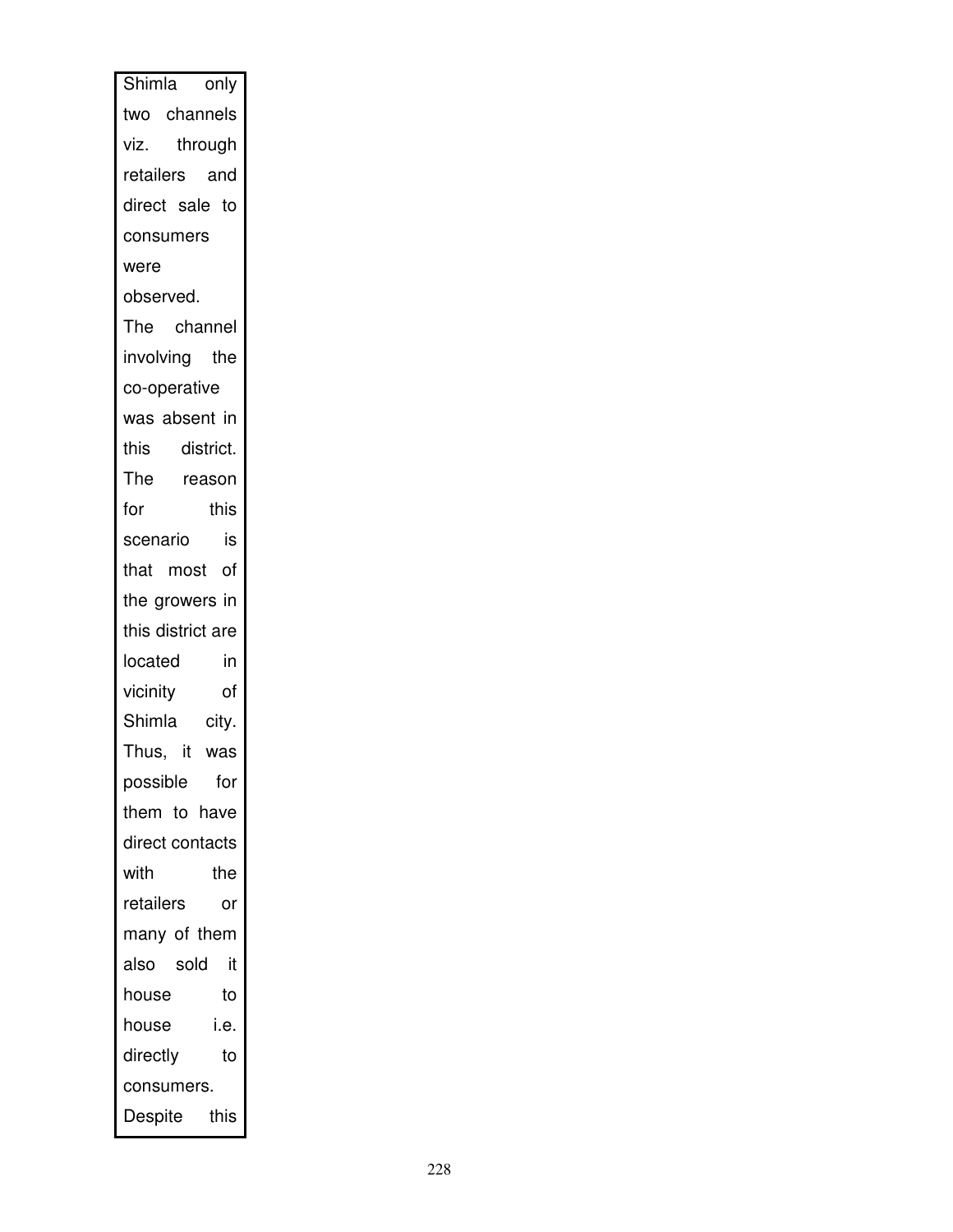| being labour      |
|-------------------|
| intensive,        |
| increases         |
| their profits as  |
| compared          |
| other<br>with     |
| channels.         |
| The analysis      |
| reveals that at   |
| overall<br>level, |
| about 78 per      |
| of<br>cent        |
| marketable        |
| surplus<br>was    |
| being             |
| disposed<br>of    |
| through           |
| channel-l i.e.    |
| through           |
| retailers<br>and  |
| the rest about    |
| 22 per cent by    |
| selling directly  |
| to consumers      |
| i.e. channel-II.  |
| 9.2.3             |
| <b>OVERALL</b>    |
| At<br>overall     |
| level channel-    |
| ШL<br>was most    |
| commonly          |
| used channel,     |
| about 53<br>per   |
| of<br>cent        |
|                   |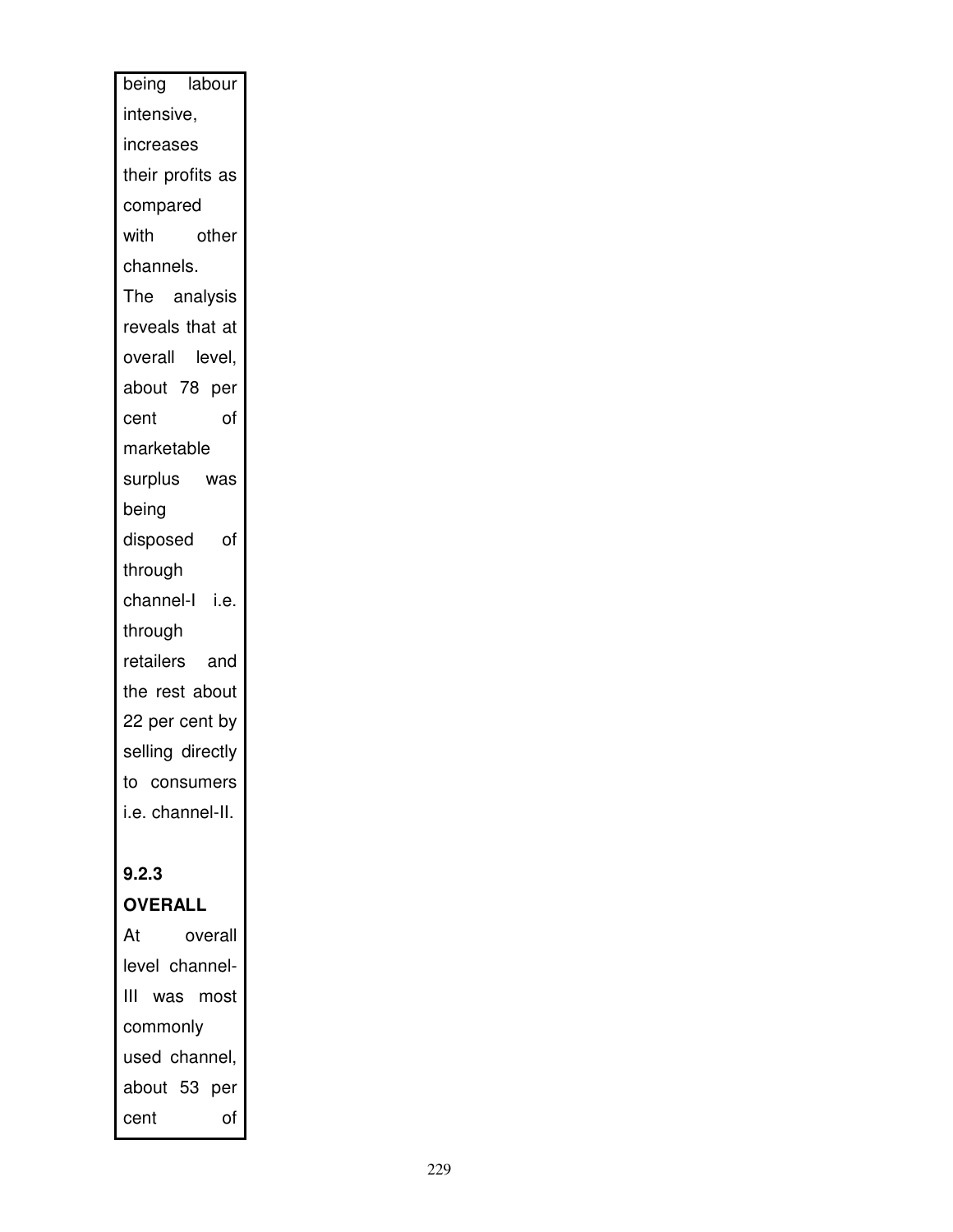| 2219.50 Qtls                                                      |
|-------------------------------------------------------------------|
| of mushrooms                                                      |
| finding<br>their                                                  |
| way through                                                       |
| this channel.                                                     |
| The next in                                                       |
| importance is                                                     |
| the channel-I,                                                    |
| 34.32 per cent                                                    |
| marketed<br>of                                                    |
| mushroom                                                          |
| being                                                             |
| disposed of                                                       |
| through this                                                      |
| channel.                                                          |
| About 12 per                                                      |
| of<br>cent                                                        |
| mushroom                                                          |
| were                                                              |
| marketed                                                          |
| directly<br>to                                                    |
| consumers at                                                      |
| overall land.                                                     |
|                                                                   |
| <b>TABLE: 9.1</b><br><b>PATTERN OF</b>                            |
| <b>DISPOSAL OF</b><br><b>MUSHROOMS.</b>                           |
|                                                                   |
| (% OF TOTAL QTY)                                                  |
| <b>CHANNEL</b> CATEG<br>ORY  SMALL . M<br><b>EDIUM● LARGE● OV</b> |
| <b>ERALL</b> SOLAN <sup>®</sup><br><b>CATEGORY</b> SM             |
| <b>ALL</b> MEDIUM LAR<br><b>GEOVERALLOOS</b>                      |
| <b>OLAN® · CHANNEL-</b><br>1                                      |
| ●●SMALL●MEDIU<br><b>M. LARGE. OVERA</b>                           |
| LL. SOLAN. CH<br><b>ANNEL-1</b><br>· SMALL• MEDIUM                |
| <b>• LARGE</b> OVERALL<br><b>. SOLAN® CHAN</b>                    |
| NEL-1                                                             |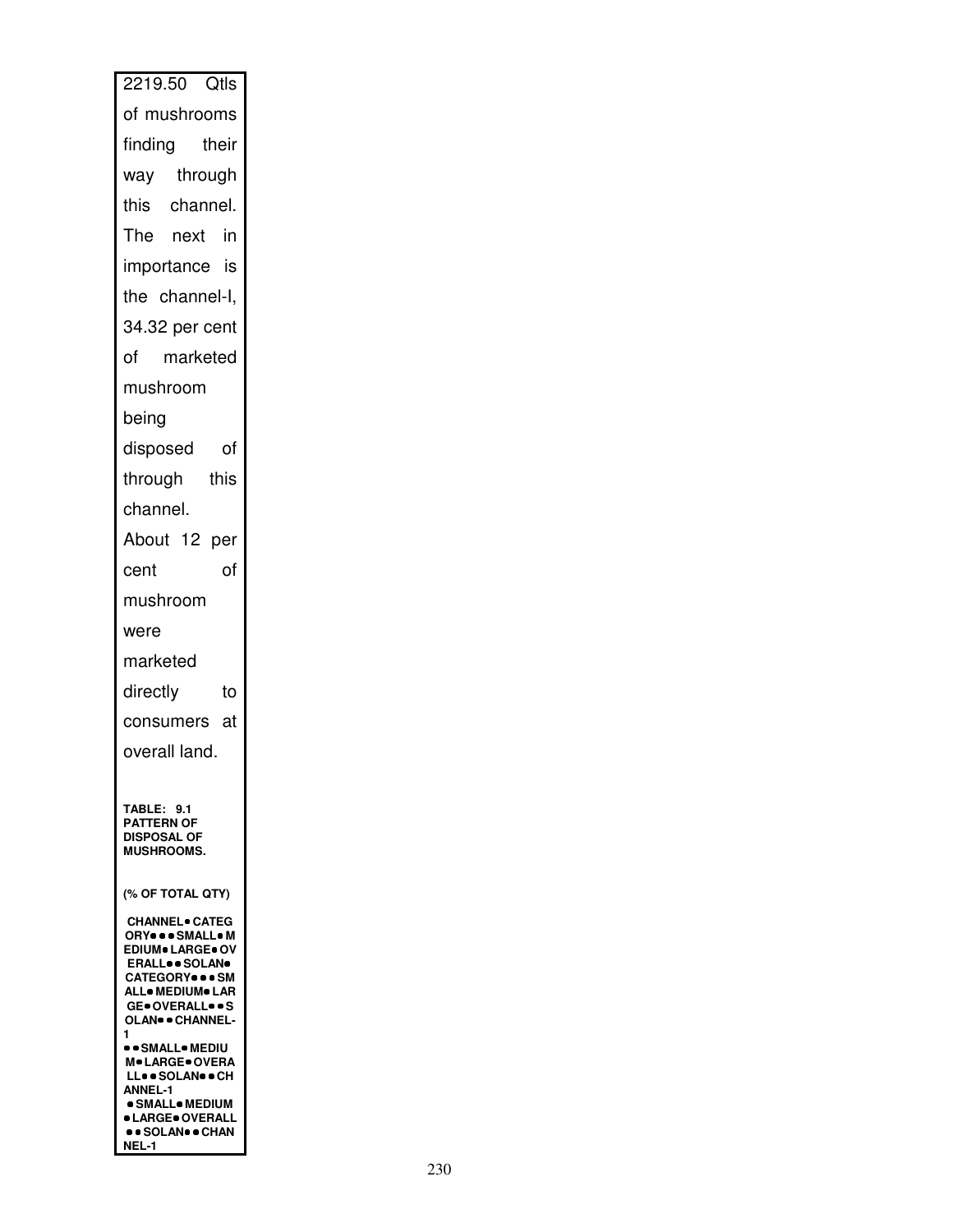**SMALL MEDIUM L ARGE OVERALL MEDIUM LARGE LARGE OVERALL OVERALL SOLAN CHANNEL-1 SOLAN CHANN EL-1 SOLAN CHANNE L-1 CHANNEL-1 CHANNEL-1 -II - III** 15.00 15.00 5.00 80.00 20.00 20.00 8.00 72.00 23.00 23.00 10.00 67.00 22.24 22.24 9.50 68.26 **TOTAL QTY.MARKETED** 8 5.00 **TOTAL QTY.MARKETED** 8 5.00 **TOTAL QTY.MARKETED** 8 5.00 85.00 (100.00) 213.50 213.50 (100.00) 1441.00 1441.00 (100.00) 1739.50 1739.50 (100.00) **SHIMLA CHANNEL-1 SHIMLA CHANN EL-1 SHIMLA CHANNE L-1 CHANNEL-1 CHANNEL-1 -II - III** 82.00 82.00 18.00 - 78.00 78.00 22.00 - 75.00 75.00 25.00 - 78.06 78.06 21.94 - **TOTAL QTY.MARKETED** 8 6.00 **TOTAL QTY.MARKETED** 8 6.00 **TOTAL QTY.MARKETED** 8 6.00 86.00 (100.00) 289.00 289.00 (100.00) 105.00 48 0.00 **OVERALL**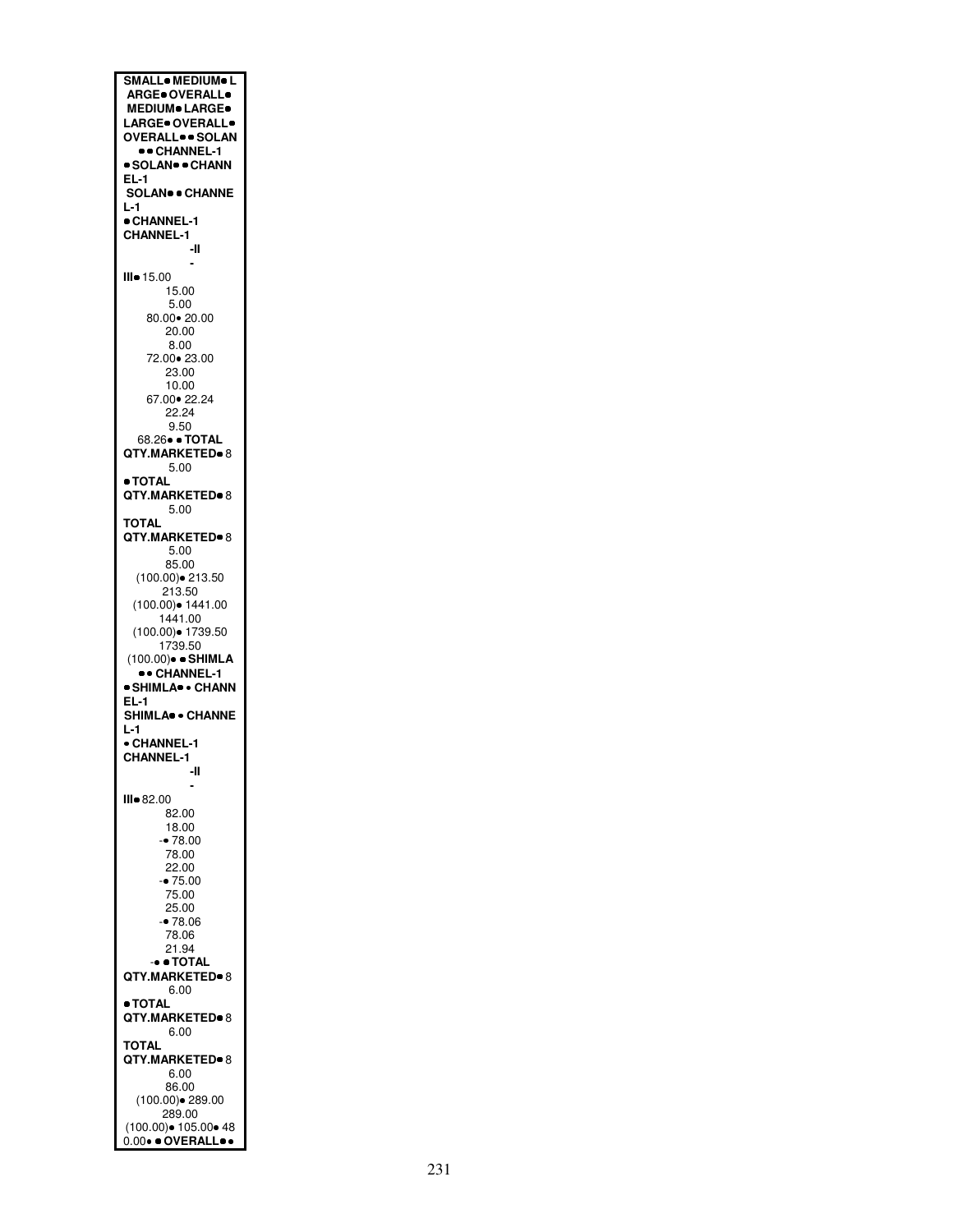105.00 480.00 **O VERALL CHANNE L-1**  480.00 **OVERALL CHANNEL-1 OVERALL CHA NNEL-1 OVERALL CHAN NEL-1 CHANNEL-1 CHANNEL-1 -II - III** 48.69 48.69 11.54 39.77 53.36 53.36 16.05 30.59 26.53 26.53 11.02 62.45 34.32 34.32 12.19 53.49 **TOTAL QTY.MARKETED** 1 71.00 502.50 1546. 00• 2219.50• • **TOTAL QTY.MARKETED** 1 71.00 502.50 1546. 00• 2219.50• • **TOTAL QTY.MARKETED** 1 71.00 502.50 1546. 00 • 2219.50 • 171.00 502.50 154 6.00• 2219.50• ● 502.50 1546.00 22 19.50• • 1546.00• 2219.50• ●  $2219.50 \bullet$  $\bullet$ 

#### **9.3**

**GRADING** 

The grades provided by the National Centre for Mushroom Research and Training have become more or less accepted norms for producers as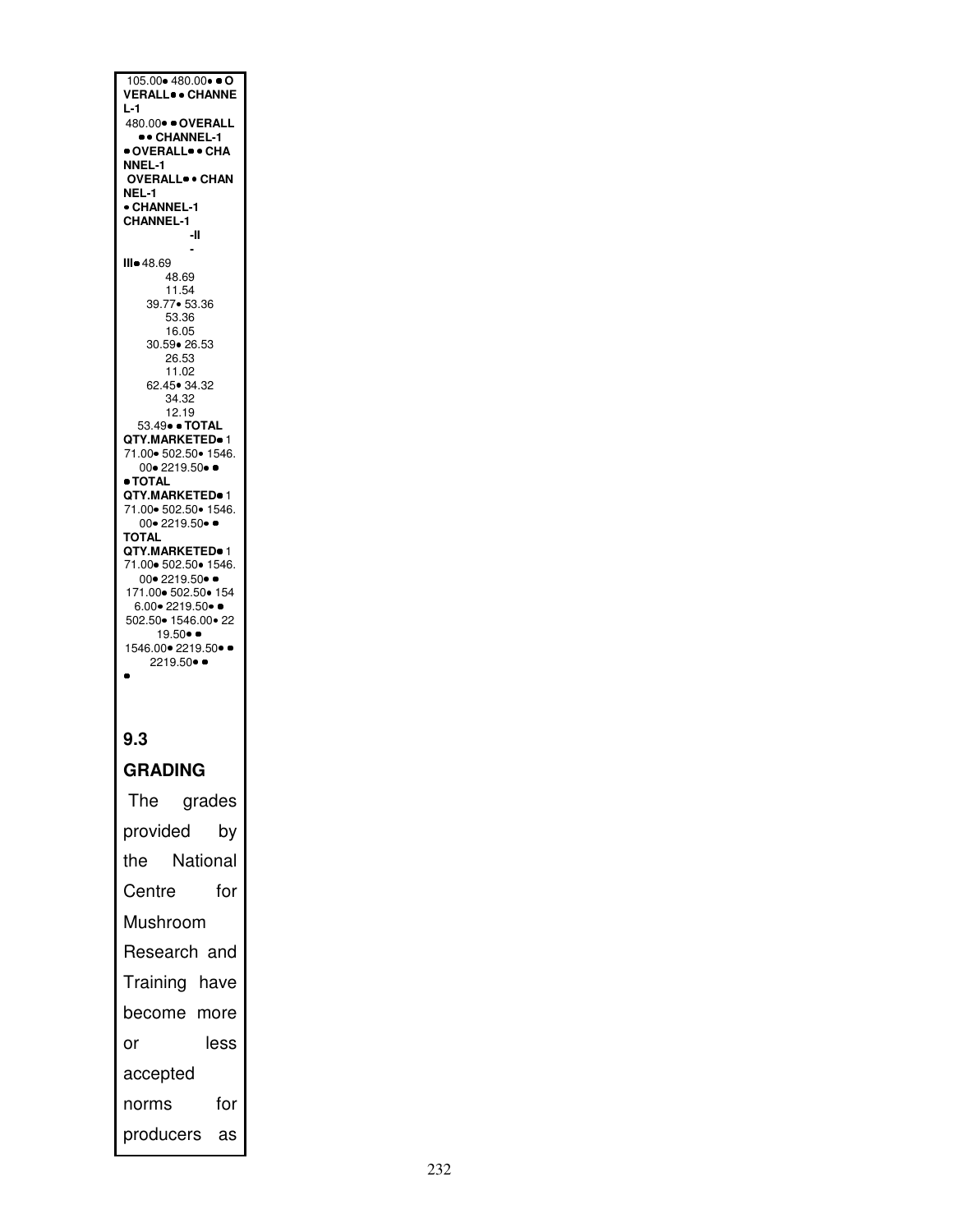| well       | as          |  |
|------------|-------------|--|
| buyers.    |             |  |
| These      | in          |  |
| descending |             |  |
| order are: |             |  |
|            | 1. Button   |  |
|            | S           |  |
|            | Where       |  |
|            | cap of      |  |
|            | mushro      |  |
|            | is<br>om    |  |
|            | betwee      |  |
|            | $1-2$<br>n. |  |
|            | inches      |  |
|            | in          |  |
|            | diamet      |  |
|            | er and      |  |
|            | membrane    |  |
| is         | intact.     |  |
|            | This most   |  |
|            | superior    |  |
| grade.     |             |  |
|            |             |  |
| 2.         | <b>Cups</b> |  |
|            | In cups the |  |
|            | membrane    |  |
|            | is breaking |  |
| and        | has         |  |
| second     |             |  |
|            | position in |  |
|            | grading.    |  |
|            | 3. Flats/O  |  |
|            | pens/U      |  |
|            |             |  |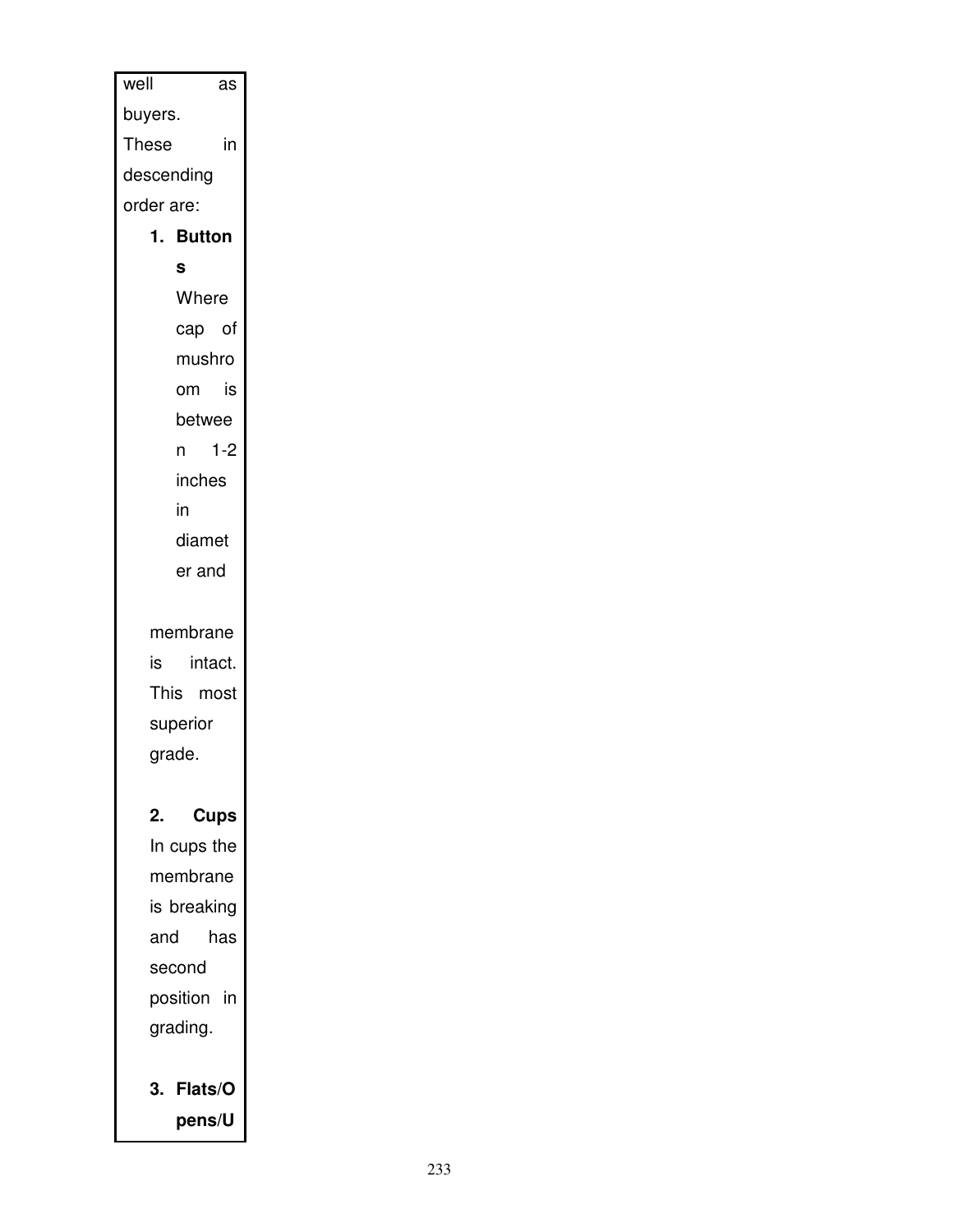### **mbrell a**  Where the gills are fully visible and is most inferior or third

grade.

### **9.4**

**PACKING** 

The fresh mushrooms are packed only in polythene bags of 200 gms. This is the only size packed and available in the market. These bags are further packed in cfb cartons for taking these to market. The capacity of these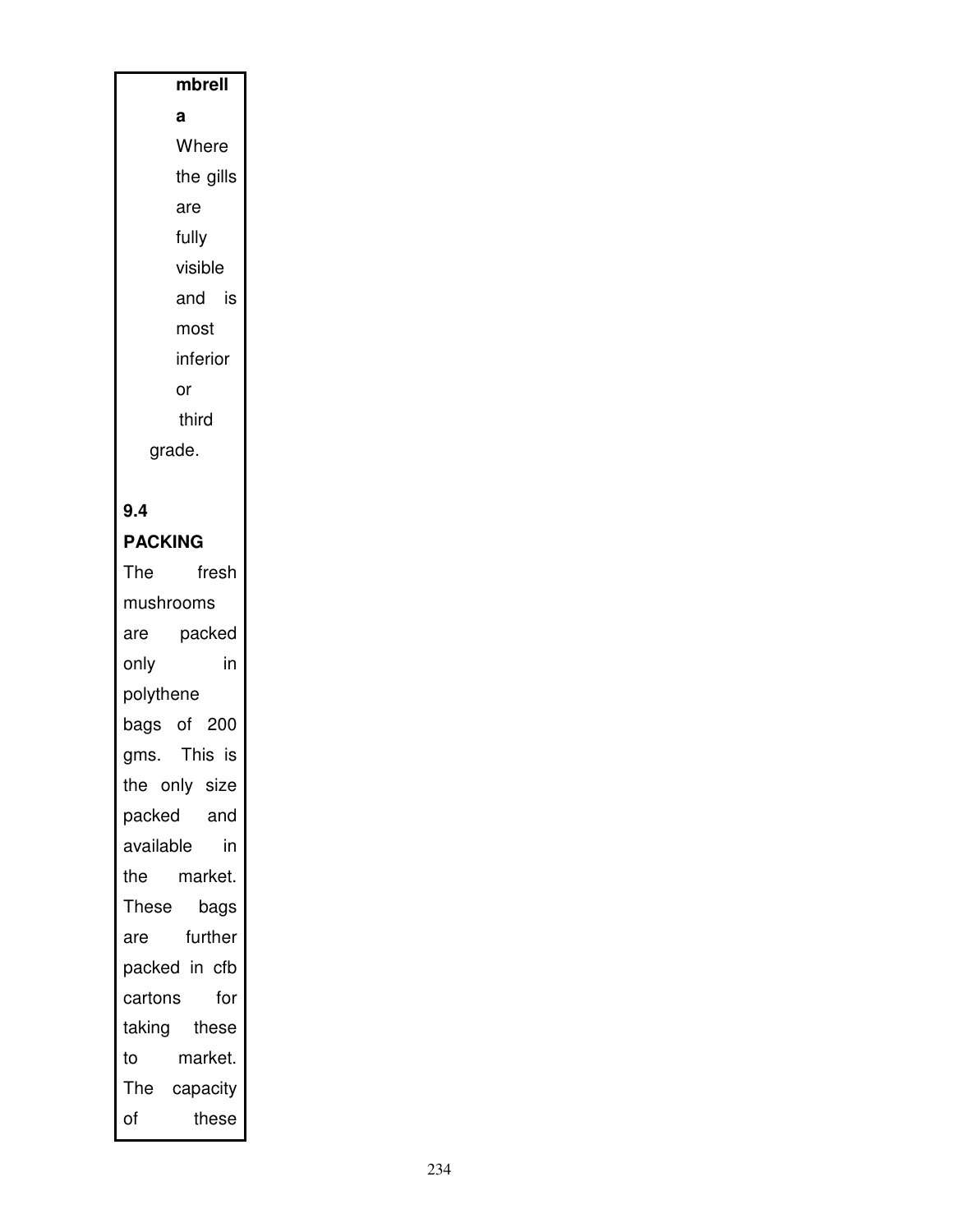| cartons<br>are     |
|--------------------|
| around 10 kg       |
| each. The          |
| carton<br>are      |
| collected back     |
| after delivery     |
| and are re-        |
| used two to        |
| three times.       |
|                    |
| <b>MODE</b><br>9.5 |
| <b>OF</b>          |
| <b>TRANSPORT</b>   |
| <b>ATION</b>       |
| The different      |
| modes<br>of        |
| transportation     |
| were               |
| observed<br>to     |
| different<br>be    |
| for local and      |
| distant            |
| markets. Far       |
| local markets      |
| of Solan and       |
| Shimla these       |
| were as head       |
|                    |
| load, cycle or     |
| being sold at      |
| farm<br>itself     |
| $9.2$ ).<br>(Table |
| For<br>distant     |
| markets<br>of      |
| Shimla<br>(for     |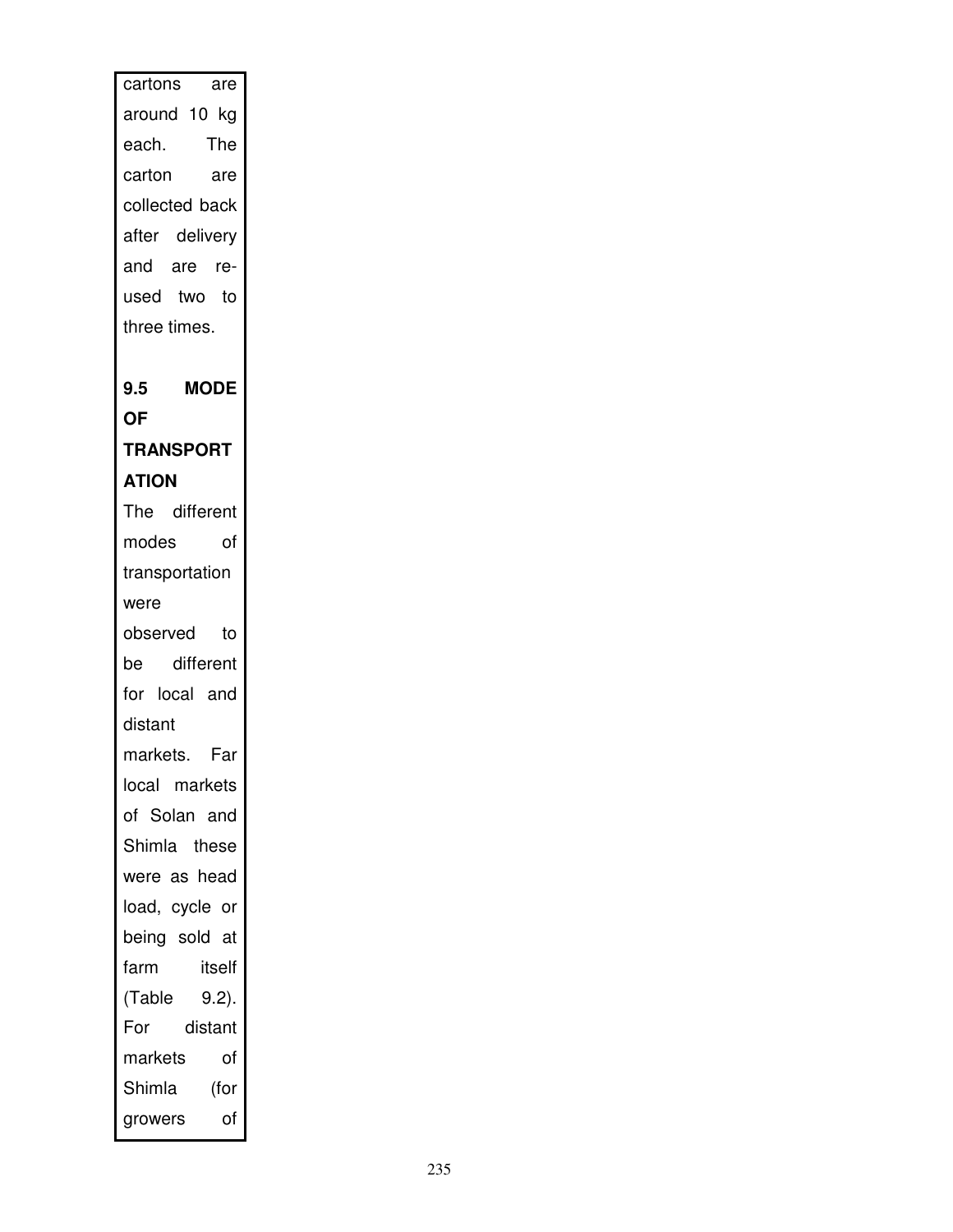| Solan<br>and       |
|--------------------|
| those located      |
| from<br>away       |
| Shimla city)       |
| and                |
| Chandigarh it      |
| was invariably     |
| the<br>buses.      |
| The quantum        |
| of<br>produce      |
| was such that      |
| trucks are not     |
| used at all.       |
| The following      |
| provides           |
| details<br>of      |
| different          |
| of<br>modes        |
| transportation     |
| used in both       |
| the districts      |
| and at overall     |
| level.             |
|                    |
| 9.5.1              |
| <b>SOLAN</b><br>In |
| Solan 56 per       |
| cent produce       |
| was sent<br>by     |
| to<br>buses        |
| Shimla and 14      |
| per cent<br>to     |
| Chandigarh         |
| by<br>same         |
| In<br>mode.        |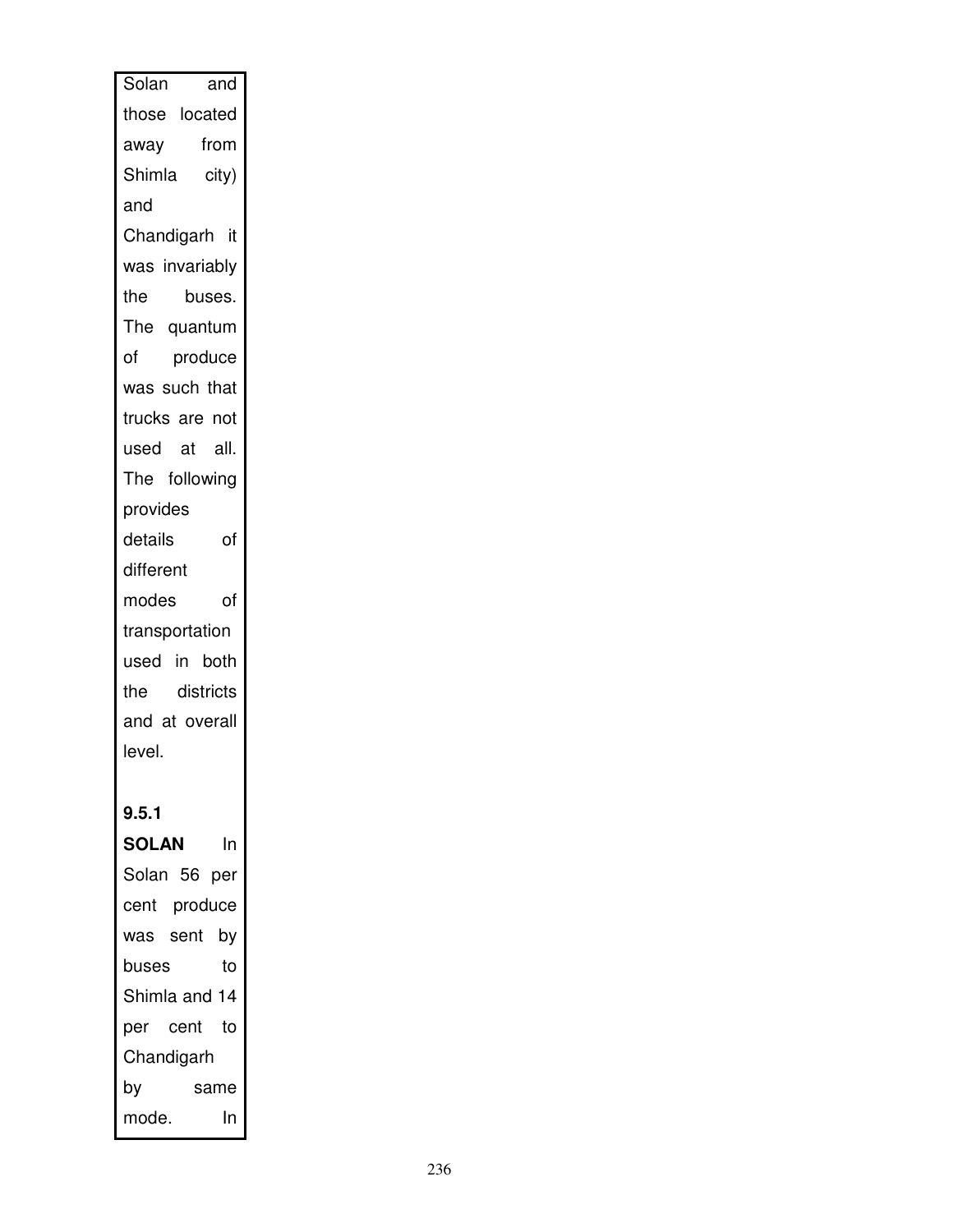| local market   |       |
|----------------|-------|
| Ωf             | Solan |
| 24.80 per cent |       |
| of the total   |       |
| produce was    |       |
| marketed       | by    |
| using          |       |
| cycles/scooter |       |
| s and the rest |       |
| 5.20 per cent  |       |
| was sold at    |       |
| farm itself.   |       |
|                |       |

#### **9.5.2**

**SHIMLA** In Shimla 80 percent of the total produce was brought to Shimla market using buses. No supplies were made to Chandigarh. In the local market, 1.82 per cent was sold by carrying it as head load and the rest 11.67 per cent was sold at farm gate itself.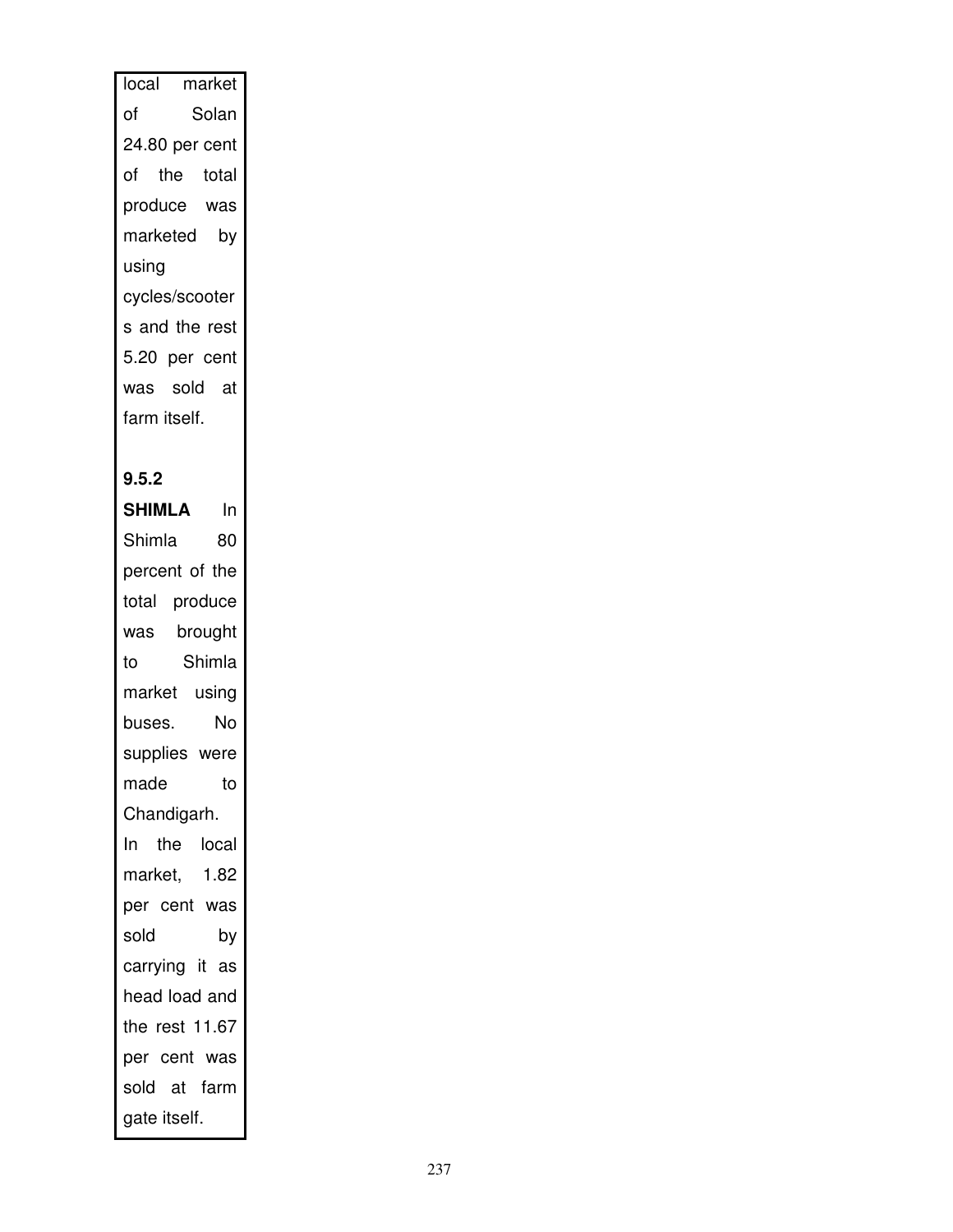## **9.5.3 OVERALL**  At overall level 61.19 and 10.97 percent of total marketed quantity of mushrooms was sent to Shimla and **Chandigarh** respectively using buses. In local market 1.82 percent was marketed by carrying as head load, 19.44 per cent by using cycle/scooter and the rest 6.58 percent was disposed of at the farm gate to consumers. **TABLE: 9.2 MODE OF TRANSPORT ATION ADOPTED.**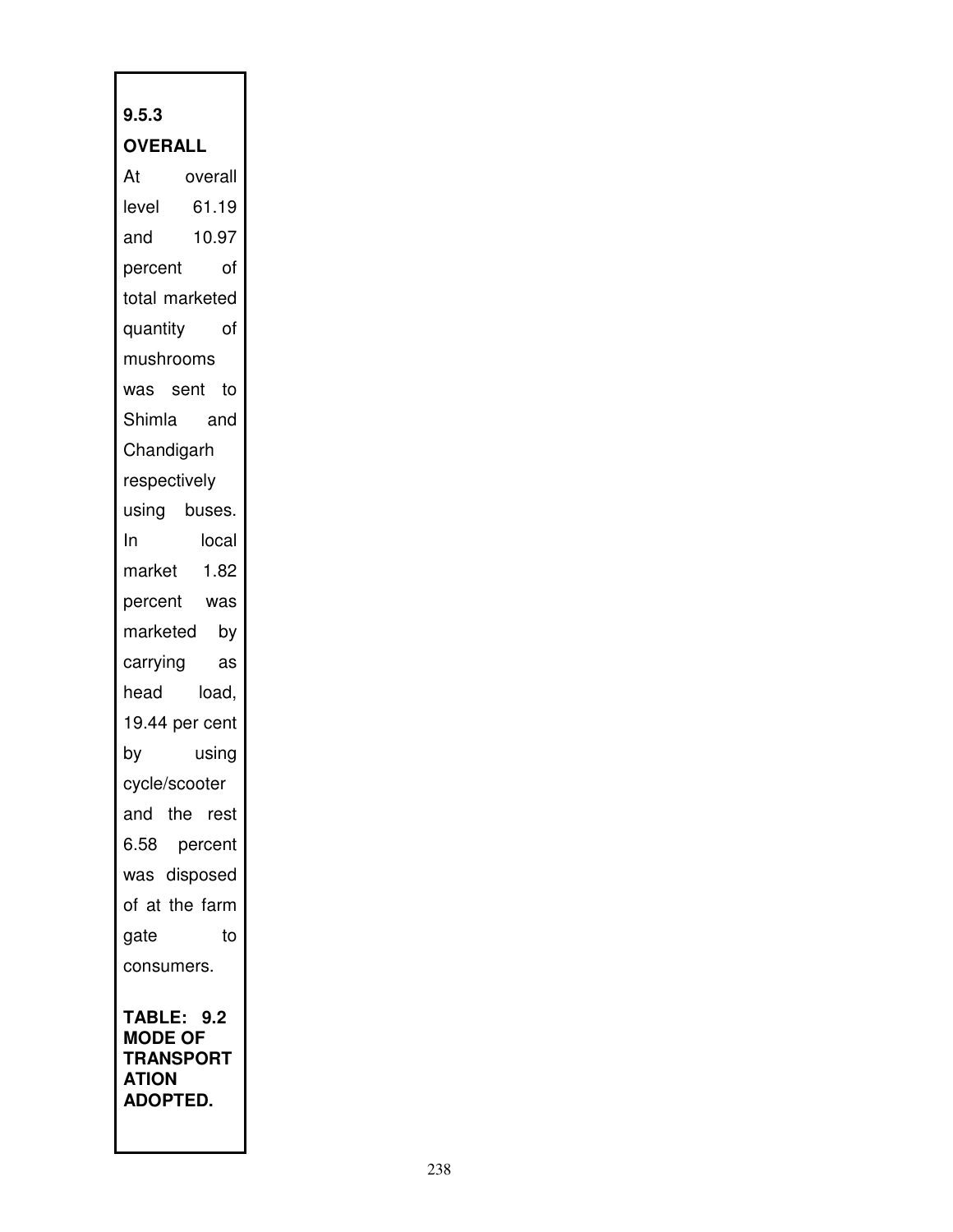| % of                                                  |
|-------------------------------------------------------|
|                                                       |
| produce)                                              |
| MODE                                                  |
|                                                       |
| <b>•••LOCAL</b>                                       |
| <b>MARKET</b> • DI                                    |
|                                                       |
| <b>STANT</b>                                          |
| <b>MARKETS</b>                                        |
|                                                       |
| <b>LOCAL</b>                                          |
| <b>MARKET</b> DI                                      |
|                                                       |
| <b>STANT</b>                                          |
| <b>MARKETS</b>                                        |
|                                                       |
| · LOCAL                                               |
| <b>MARKET• DI</b>                                     |
|                                                       |
| <b>STANT</b>                                          |
| <b>MARKETS</b>                                        |
|                                                       |
| <b>LOCAL</b>                                          |
| <b>MARKET• DI</b>                                     |
|                                                       |
| <b>STANT</b>                                          |
| <b>MARKETS</b>                                        |
|                                                       |
| <b>DISTANT</b>                                        |
| <b>MARKETS</b>                                        |
|                                                       |
| <b>Shimla</b>                                         |
| Chandigarh <sup>o</sup>                               |
|                                                       |
| • • •  •   • • S                                      |
| OLAN <sup>®</sup> • HEA                               |
|                                                       |
|                                                       |
| D LOAD. -.                                            |
|                                                       |
|                                                       |
|                                                       |
| • • CYCLE• 2                                          |
| $4.80 \bullet - \bullet -$                            |
| $\bullet$ $\bullet$ $\overline{\text{BUS}} \bullet$ - |
|                                                       |
| • 56.00 • 14.0                                        |
|                                                       |
| 0• • TRUCK•                                           |
| <b>••</b>  •   • • SO                                 |
| <b>LAN</b> ·· HEAD                                    |
|                                                       |
| LOAD. -                                               |
| • • CYCLE• 2                                          |
|                                                       |
| $4.80 \bullet - \bullet -$                            |
| $\bullet$ $\bullet$ BUS $\bullet$ -                   |
|                                                       |
| • 56.00 • 14.0                                        |
| 0• • TRUCK•                                           |
|                                                       |
| •  •   • • SOL                                        |
| AN · HEAD                                             |
|                                                       |
| LOAD. -                                               |
| • • CYCLE• 2                                          |
|                                                       |
| $4.80 \cdot - \cdot -$                                |
| $\bullet$ $\bullet$ BUS $\bullet$ -                   |
|                                                       |
| • 56.00 • 14.0                                        |
| 0• • TRUCK•                                           |
|                                                       |
| I <b>• II• •</b> Sola                                 |
| N• • HEAD                                             |
|                                                       |
| LOAD<br>• • CYCLE• 2                                  |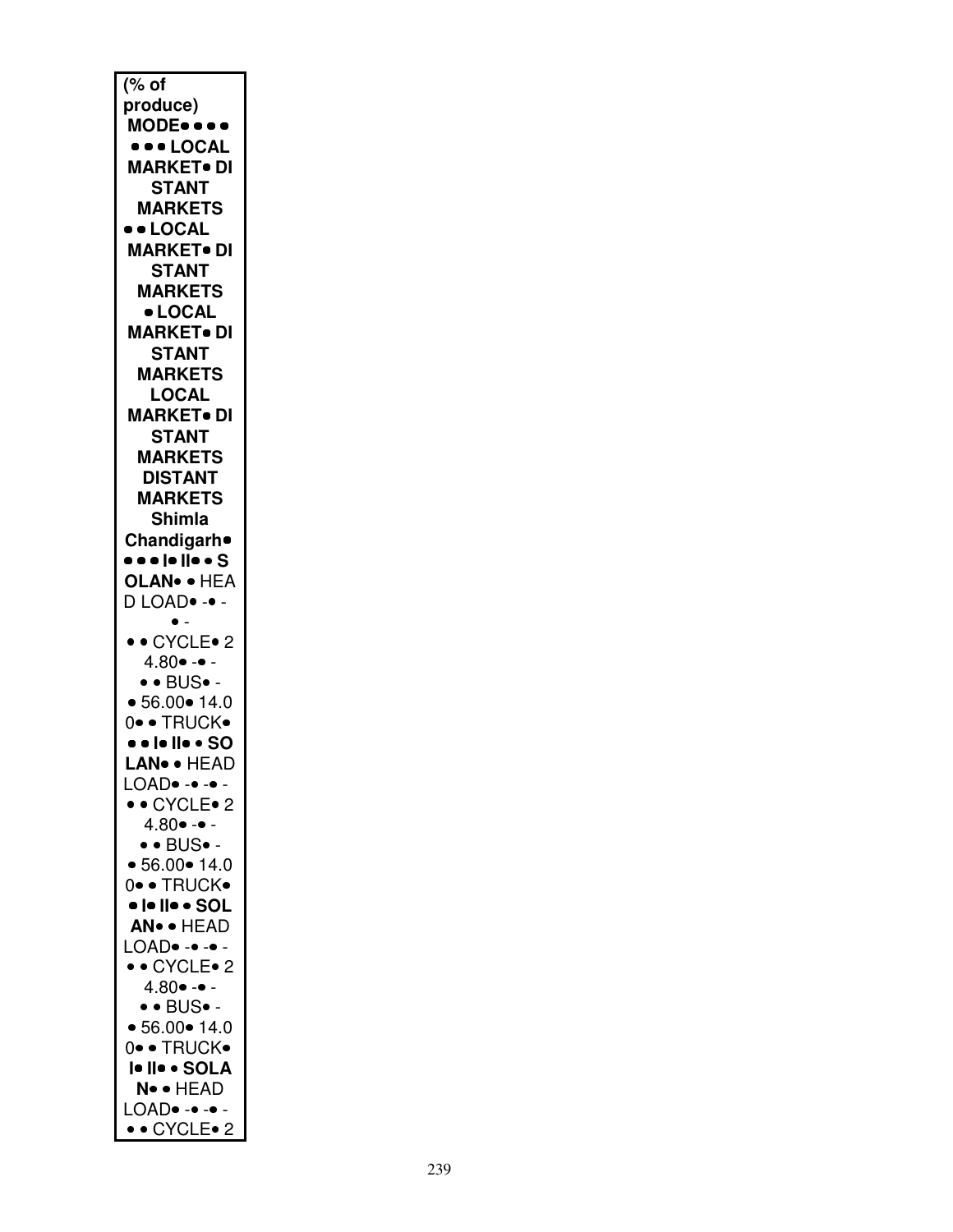| $4.80 - -$                             |
|----------------------------------------|
|                                        |
| $\bullet\bullet$ BUS $\bullet$ -       |
| • 56.00 • 14.0                         |
|                                        |
| 0• • TRUCK•                            |
| II. SOLAN.                             |
|                                        |
| • SOLAN• • H                           |
| EAD LOAD <sup>.</sup> -                |
|                                        |
| $\bullet$ - $\bullet$ -                |
|                                        |
| $\bullet\bullet$ CYCLE $\bullet$ 2     |
| $4.80 \cdot - \cdot$                   |
|                                        |
| $\bullet\bullet{\sf BUS}\bullet$ -     |
| • 56.00 • 14.0                         |
|                                        |
| 0• • TRUCK•                            |
| <b>SOLAN• • HE</b>                     |
|                                        |
| AD LOAD• -                             |
|                                        |
| $\bullet$ $\text{-}\bullet$ $\text{-}$ |
| • • CYCLE• 2                           |
|                                        |
| $4.80 \bullet - \bullet -$             |
| $\bullet$ $\bullet$ BUS $\bullet$ -    |
|                                        |
| • 56.00 • 14.0                         |
| 0• • TRUCK•                            |
|                                        |
| $\bullet$ HEAD                         |
|                                        |
| LOAD• -• -• -                          |
| • • CYCLE• 2                           |
|                                        |
| $4.80 \bullet - \bullet -$             |
| $\bullet$ • BUS $\bullet$ -            |
|                                        |
| • 56.00 • 14.0                         |
| 0• • TRUCK•                            |
|                                        |
| HEAD                                   |
|                                        |
| LOAD. -                                |
| • • CYCLE• 2                           |
|                                        |
| $4.80 \bullet - \bullet -$             |
| $\bullet$ • BUS $\bullet$ -            |
|                                        |
| • 56.00 • 14.0                         |
| 0∙ • TRUCK•                            |
|                                        |
| $   -$                                 |
| • • CYCLE• 2                           |
|                                        |
| $4.80 \bullet - \bullet -$             |
| $\bullet$ • BUS $\bullet$ -            |
|                                        |
| • 56.00 • 14.0                         |
|                                        |
| 0• • TRUCK•                            |
|                                        |
|                                        |
| • • CYCLE • 2                          |
| $4.80 \cdot - \cdot -$                 |
|                                        |
| $\bullet$ • BUS $\bullet$ -            |
|                                        |
| • 56.00 • 14.0                         |
| 0• • TRUCK•                            |
|                                        |
|                                        |
| • • CYCLE • 2                          |
|                                        |
| $4.80 \bullet - \bullet -$             |
| $\bullet$ $\bullet$ BUS $\bullet$ -    |
|                                        |
| • 56.00 • 14.0                         |
| 0• • TRUCK•                            |
|                                        |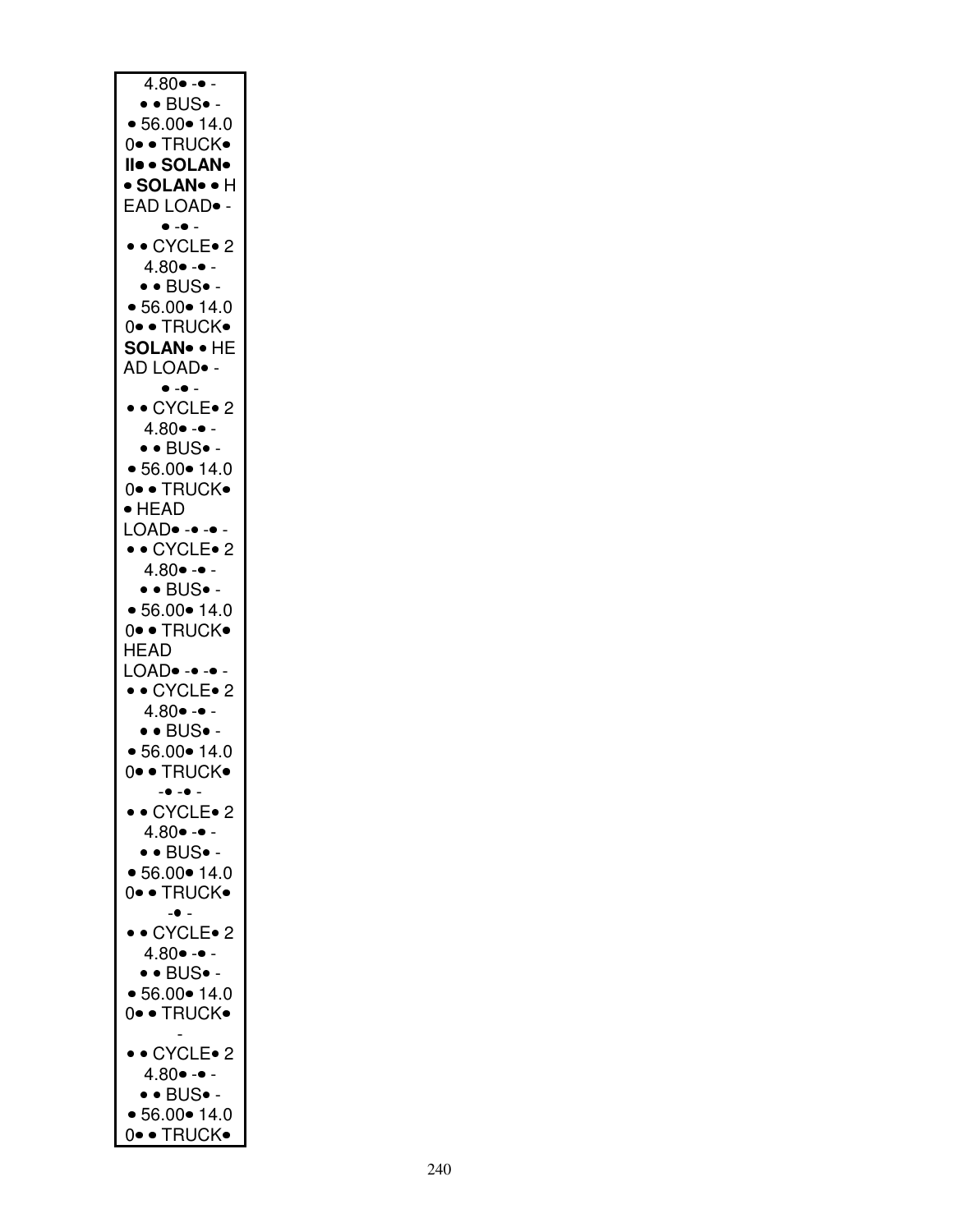| $\overline{\bullet}$ CYCLE $\overline{\bullet}$ 24. |
|-----------------------------------------------------|
|                                                     |
|                                                     |
| 80• -• -                                            |
|                                                     |
| $\bullet$ • BUS $\bullet$ -                         |
| • 56.00 • 14.0                                      |
|                                                     |
| 0• • TRUCK•                                         |
|                                                     |
| CYCLE · 24.8                                        |
| $0 \bullet - \bullet -$                             |
|                                                     |
| $\bullet$ $\bullet$ BUS $\bullet$ -                 |
|                                                     |
| • 56.00 • 14.0                                      |
| 0• • TRUCK•                                         |
|                                                     |
| $24.80 \bullet - \bullet -$                         |
|                                                     |
| $\bullet\bullet{\mathsf{BUS}}\bullet$ -             |
|                                                     |
| • 56.00 • 14.0                                      |
| 0• • TRUCK•                                         |
|                                                     |
| -• -• • BUS• -                                      |
|                                                     |
| • 56.00 • 14.0                                      |
| 0• • TRUCK•                                         |
|                                                     |
| -• • BUS• -                                         |
|                                                     |
| • 56.00 • 14.0                                      |
|                                                     |
| 0• • TRUCK•                                         |
| $\bullet$ BUS $\bullet$ -                           |
|                                                     |
| • 56.00 • 14.0                                      |
|                                                     |
| 0• • TRUCK•                                         |
| BUS• -                                              |
|                                                     |
| • 56.00 • 14.0                                      |
|                                                     |
| 0. TRUCK.                                           |
|                                                     |
|                                                     |
|                                                     |
|                                                     |
| • 56.00 • 14.0                                      |
|                                                     |
| 0• • TRUCK•                                         |
| 56.00 • 14.00                                       |
|                                                     |
| • • TRUCK• -                                        |
|                                                     |
| $\bullet$ - $\bullet$ - $\bullet$ AT                |
| FARM. 5.20.                                         |
|                                                     |
| 14.00 · TRU                                         |
|                                                     |
| CK• -• -• -                                         |
| $\bullet\bullet$ at                                 |
|                                                     |
| FARM. 5.20.                                         |
|                                                     |
| $\bullet$ TRUCK $\bullet$ - $\bullet$ -             |
|                                                     |
| $\bullet$ - $\bullet$ $\bullet$ $\overline{AT}$     |
| FARM. 5.20.                                         |
|                                                     |
| TRUCK                                               |
|                                                     |
| • -• • AT                                           |
| <b>FARM</b> 5.20                                    |
|                                                     |
| -• -• -• • AT                                       |
|                                                     |
| FARM. 5.20.                                         |
|                                                     |
| -• -• • AT                                          |
|                                                     |
| FARM. 5.20.                                         |
| $-• • A$                                            |
|                                                     |
| FARM. 5.20.                                         |
| $\bullet$ AT                                        |
|                                                     |
| FARM. 5.20.                                         |
|                                                     |
| AT<br>FARM• 5.20•                                   |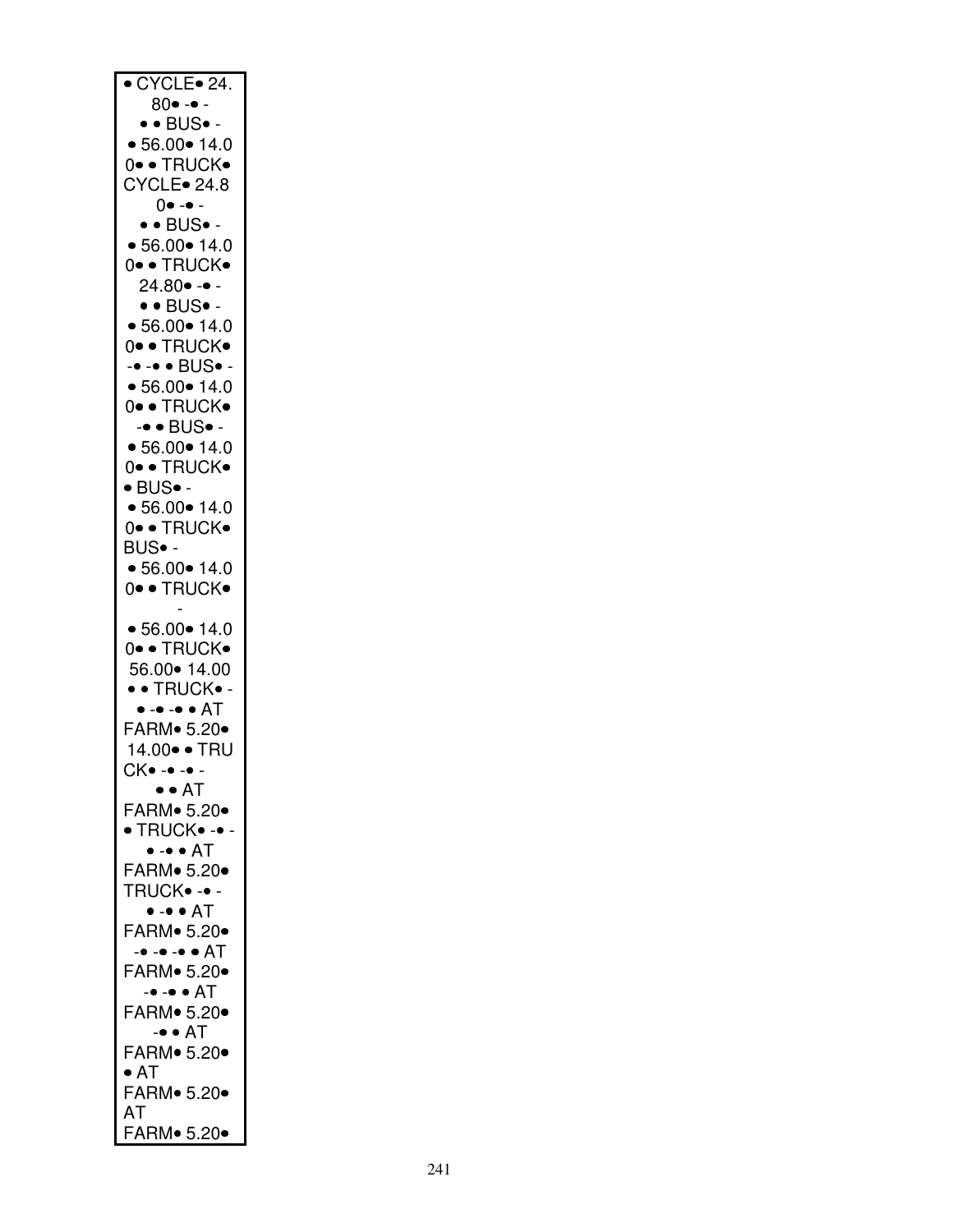| $5.20 - -$                                                                                 |
|--------------------------------------------------------------------------------------------|
| • • SHIMLA•                                                                                |
| $ \bullet$ $-$                                                                             |
|                                                                                            |
| • • SHIMLA•                                                                                |
|                                                                                            |
| • • SHIMLA•                                                                                |
| • SHIMLA• •                                                                                |
|                                                                                            |
| SHIMLA <sup>·</sup> + H                                                                    |
| EAD                                                                                        |
| LOAD. 8.33.                                                                                |
| $\bullet$ HEAD                                                                             |
|                                                                                            |
| LOAD• 8.33•                                                                                |
| HEAD                                                                                       |
| LOAD• 8.33•                                                                                |
| $8.33 \bullet - \bullet -$                                                                 |
|                                                                                            |
| • • CYCLE• -                                                                               |
| $\bullet$ . $\bullet$ .                                                                    |
| • • BUS• -                                                                                 |
| $• 80.00 • -$                                                                              |
|                                                                                            |
| • • TRUCK• -                                                                               |
| • -• -• • AT                                                                               |
| FARM <sup>•</sup> 11.67                                                                    |
| $\bullet - \bullet -$                                                                      |
|                                                                                            |
| • • OVERALL                                                                                |
| $\bullet\bullet$ head                                                                      |
| LOAD• 1.82•                                                                                |
| $\bullet$ -                                                                                |
|                                                                                            |
| ·· CYCLE•-                                                                                 |
| $\bullet$ $-\bullet$ .                                                                     |
| $\bullet\bullet{\sf BUS}\bullet$ -                                                         |
|                                                                                            |
| $• 80.00 • -$                                                                              |
| · • TRUCK• -                                                                               |
| • -• -• • AT                                                                               |
| FARM <sup>•</sup> 11.67                                                                    |
|                                                                                            |
| $\bullet$ $\textcolor{red}{\bullet}$ $\textcolor{red}{\bullet}$ $\textcolor{red}{\bullet}$ |
| • • OVERALL                                                                                |
| $\bullet \bullet$ HEAD                                                                     |
| LOAD <sup>•</sup> 1.82•                                                                    |
|                                                                                            |
| -. CYCLE.                                                                                  |
| $\bullet$ - $\bullet$ -                                                                    |
| $\bullet\bullet{\sf BUS}\bullet$ -                                                         |
|                                                                                            |
| $\bullet$ 80.00 $\bullet$ -                                                                |
| • • TRUCK• -                                                                               |
| • -• -• • AT                                                                               |
| FARM <sup>•</sup> 11.67                                                                    |
| $\bullet - \bullet -$                                                                      |
|                                                                                            |
| • • OVERALL                                                                                |
| $\bullet$ + HEAD                                                                           |
| LOAD. 1.82.                                                                                |
|                                                                                            |
| $\bullet$ CYCLE $\bullet$ - $\bullet$ -                                                    |
| • -• • BUS• -                                                                              |
| • 80.00 •                                                                                  |
|                                                                                            |
| • • TRUCK• -                                                                               |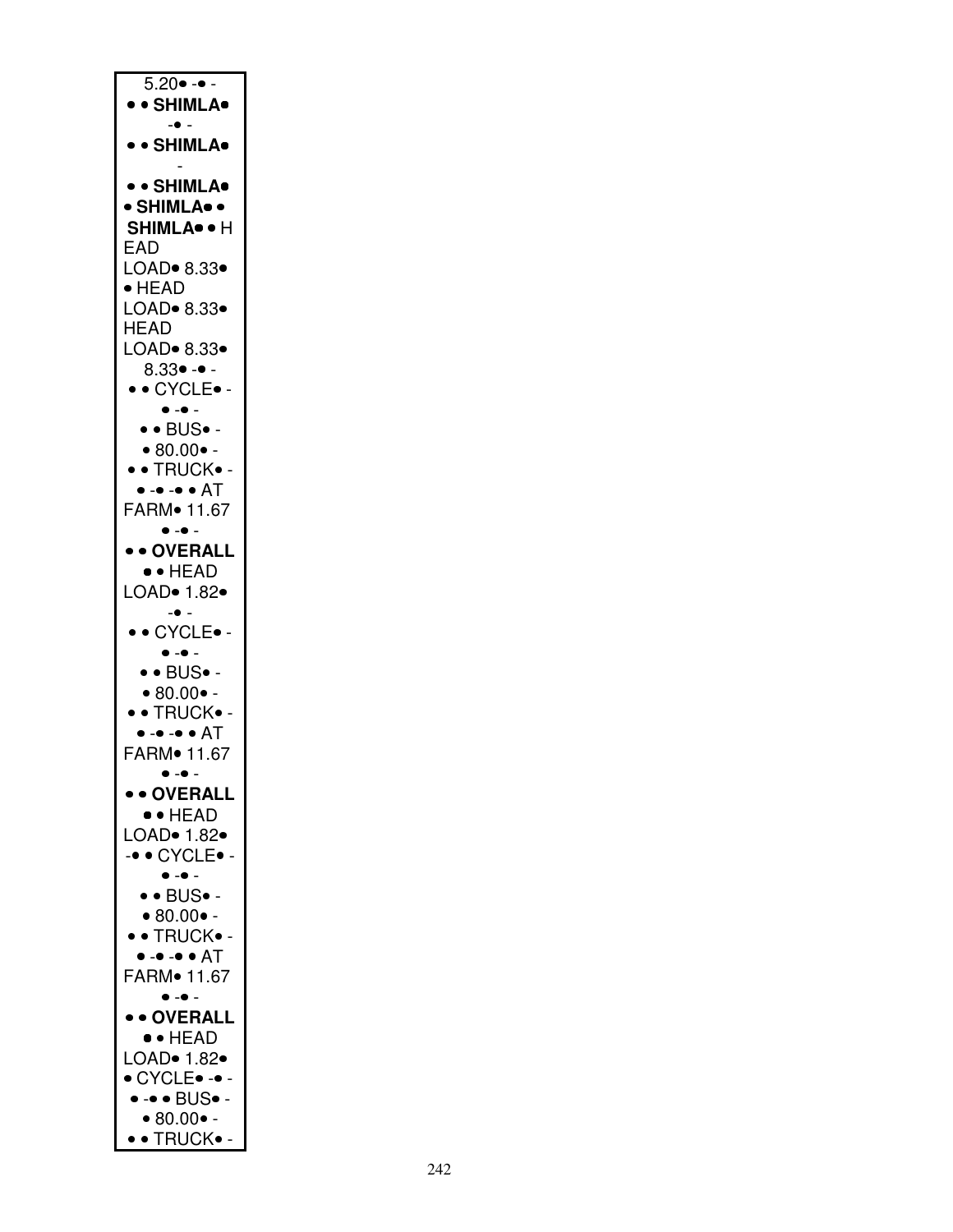| $\bullet$ - $\bullet$ - $\bullet$ AT<br>FARM <sup>•</sup> 11.67                            |
|--------------------------------------------------------------------------------------------|
| $\bullet$ - $\bullet$ -<br>• • OVERALL                                                     |
| $\bullet$ + HEAD<br>LOAD $\bullet$ 1.82 $\bullet$                                          |
| CYCLE •-•-<br>$\bullet$ - $\bullet$ $\bullet$ $\overline{\text{BUS}} \bullet$ -            |
| $• 80.00 • -$<br>• • TRUCK• -                                                              |
| $\bullet$ - $\bullet$ - $\bullet$ $\bullet$ $\overline{\sf AT}$<br>FARM <sup>•</sup> 11.67 |
| $\bullet - \bullet -$<br>• • OVERALL                                                       |
| $\bullet \bullet$ HEAD<br>LOAD <sup>•</sup> 1.82•                                          |
| $-0 - 0 -$<br>$\bullet$ $\bullet$ BUS $\bullet$ -                                          |
| $• 80.00 • -$<br>• • TRUCK• -                                                              |
| • -• -• • AT<br>FARM <sup>•</sup> 11.67                                                    |
| $\bullet$ $-\bullet$ $-$<br>• • OVERALL                                                    |
| $\bullet$ + HEAD<br>LOAD <sup>•</sup> 1.82•                                                |
| -• -• • BUS• -<br>$• 80.00 • -$                                                            |
| · • TRUCK• -<br>$\bullet$ - $\bullet$ - $\bullet$ AT                                       |
| FARM <sup>•</sup> 11.67<br>$\bullet$                                                       |
| • • OVERALL<br>•• HEAD                                                                     |
| LOAD $\bullet$ 1.82 $\bullet$<br>-• • BUS• -                                               |
| $• 80.00 • -$<br>· • TRUCK• -                                                              |
| $\bullet$ - $\bullet$ - $\bullet$ $\bullet$ $\overline{\sf AT}$<br>FARM. 11.67             |
| $\bullet$ $-\bullet$ .<br>• • OVERALL                                                      |
| $\bullet\bullet$ HEAD<br>LOAD• 1.82•                                                       |
| $\bullet$ BUS $\bullet$ -<br>$• 80.00 • -$                                                 |
| · • TRUCK• -<br>• -• -• • AT                                                               |
| FARM <sup>•</sup> 11.67<br>$\bullet$ . $\bullet$ .                                         |
| • • OVERALL<br>$\bullet$ + HEAD                                                            |
| LOAD• 1.82•                                                                                |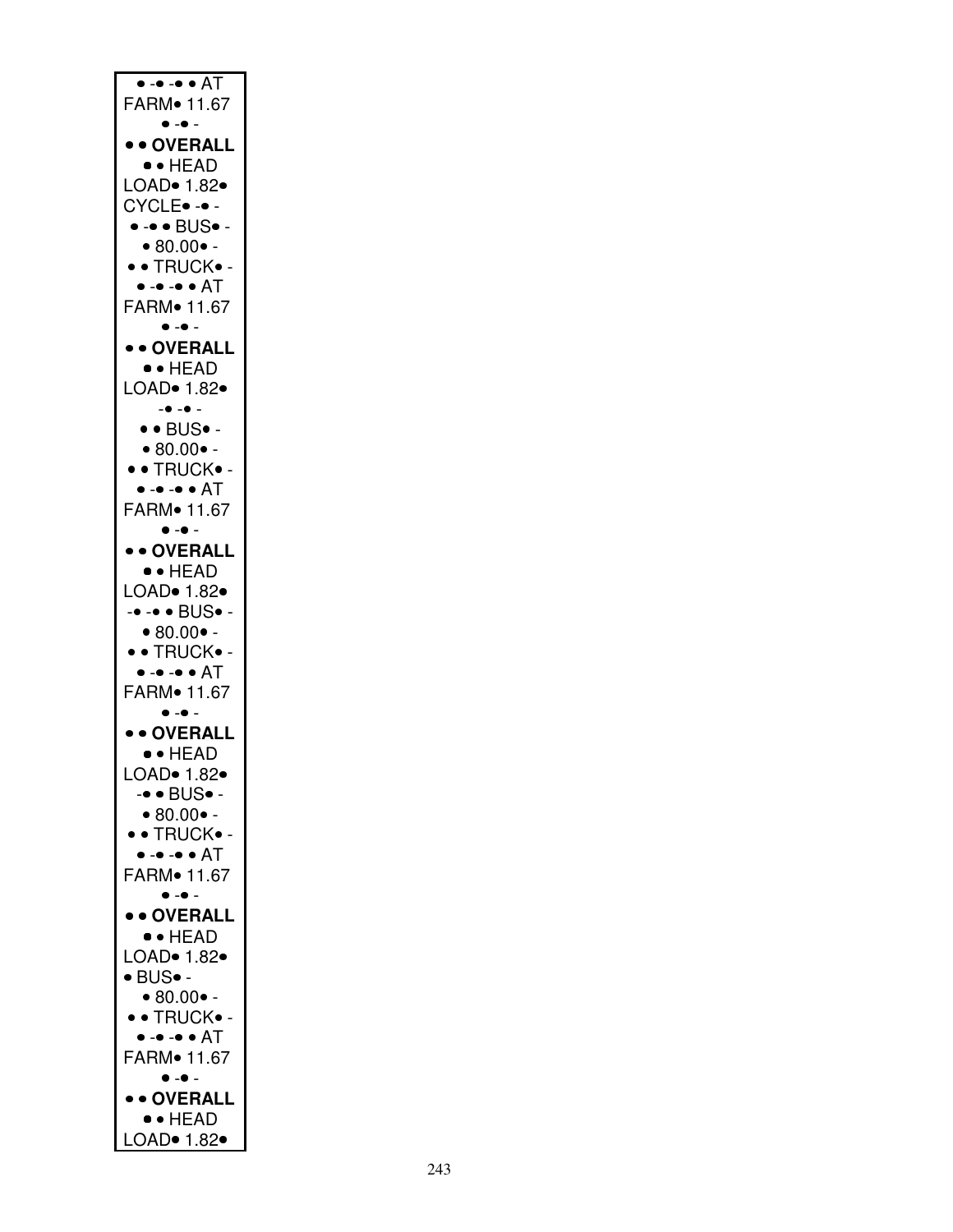| BUS∙ -                                                          |
|-----------------------------------------------------------------|
|                                                                 |
| $\bullet$ 80.00 $\bullet$ -                                     |
| • • TRUCK• -<br>• -• -• • AT                                    |
| FARM <sup>•</sup> 11.67                                         |
| $\bullet$ - $\bullet$ -                                         |
| • • OVERALL                                                     |
| $\bullet \bullet$ HEAD                                          |
| LOAD <sup>•</sup> 1.82•                                         |
| $- 80.00 -$<br>· • TRUCK• -                                     |
| $\bullet$ - $\bullet$ - $\bullet$ $\bullet$ $\overline{\sf AT}$ |
| FARM <sup>•</sup> 11.67                                         |
| $\bullet$ - $\bullet$ -                                         |
| • • OVERALL                                                     |
| $\bullet$ + HEAD<br>LOAD $\bullet$ 1.82 $\bullet$               |
| $80.00 \bullet -$                                               |
| • • TRUCK• -                                                    |
| • -• -• • AT                                                    |
| FARM <sup>•</sup> 11.67                                         |
| $\bullet$ - $\bullet$ -                                         |
| • • OVERALL<br>$\bullet$ + HEAD                                 |
| LOAD. 1.82.                                                     |
| -. TRUCK.                                                       |
| $\bullet$ - $\bullet$ - $\bullet$ $\bullet$ $\overline{\sf AT}$ |
| FARM <sup>•</sup> 11.67                                         |
| $\bullet - \bullet$ .<br>• • OVERALL                            |
| ·· HEAD                                                         |
| LOAD. 1.82.                                                     |
| $\bullet$ TRUCK $\bullet$ - $\bullet$ -                         |
| $\bullet$ - $\bullet$ $\bullet$ $AT$                            |
|                                                                 |
| FARM <sup>•</sup> 11.67                                         |
| $\bullet$ - $\bullet$ -                                         |
| • • OVERALL<br>$\bullet$ + HEAD                                 |
|                                                                 |
| LOAD <sup>•</sup> 1.82•<br>TRUCK                                |
| • -• • AT                                                       |
| FARM <sup>•</sup> 11.67                                         |
| $\bullet$ - $\bullet$ -                                         |
| • • OVERALL<br>$\bullet$ + HEAD                                 |
| LOAD• 1.82•                                                     |
| -• -• -• • AT                                                   |
| FARM <sup>•</sup> 11.67                                         |
| $\bullet$ $-\bullet$ $-$                                        |
| • • OVERALL<br><b>•• HEAD</b>                                   |
| LOAD• 1.82•<br>-• -• • AT                                       |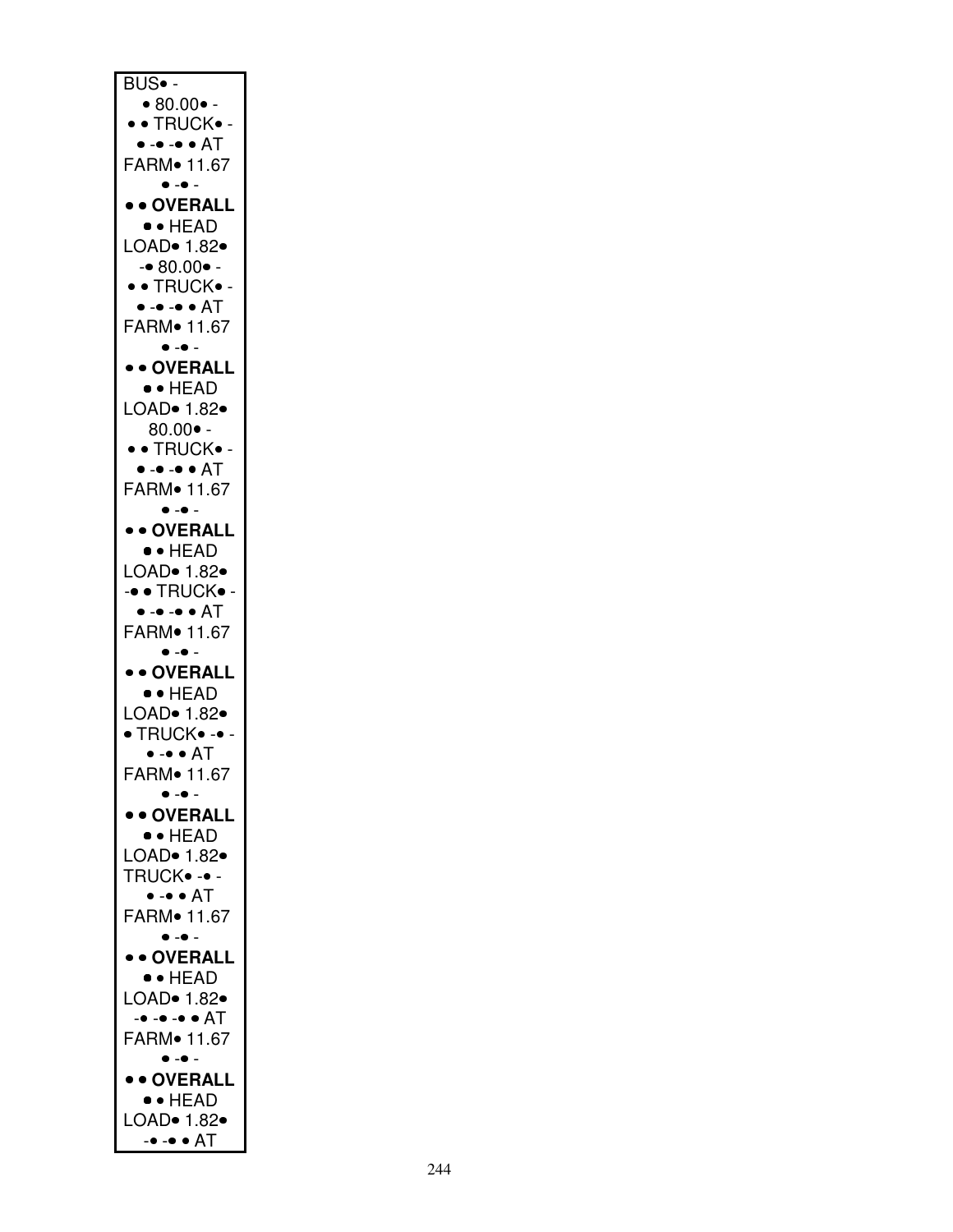| FARM. 11.67                                                 |
|-------------------------------------------------------------|
| $\bullet - \bullet -$<br>• • OVERALL                        |
| $\bullet$ + HEAD                                            |
| LOAD. 1.82.<br>$-• • AT$                                    |
| FARM <sup>•</sup> 11.67                                     |
| $\bullet - \bullet -$<br>• • OVERALL                        |
| $\bullet$ + HEAD                                            |
| LOAD• 1.82•<br>$\bullet$ AT                                 |
| FARM• 11.67<br>$\bullet$ - $\bullet$ -                      |
| • • OVERALL                                                 |
| $\bullet$ + HEAD                                            |
| LOAD <sup>•</sup> 1.82•<br>AT                               |
| FARM• 11.67<br>$\bullet$ - $\bullet$ -                      |
| • • OVERALL                                                 |
| $\bullet$ + HEAD<br>LOAD <sup>•</sup> 1.82•                 |
| $11.67 \bullet - \bullet -$                                 |
| • • OVERALL                                                 |
| ·· HEAD<br>LOAD• 1.82•                                      |
| $ \bullet$ $-$<br>• • OVERALL                               |
| $\bullet$ + HEAD                                            |
| LOAD $\bullet$ 1.82 $\bullet$                               |
| • • OVERALL                                                 |
| •• HEAD<br>LOAD• 1.82•                                      |
| • OVERALL•                                                  |
| <b>OVERALLO .</b>                                           |
| $\bullet$ HEAD<br>LOAD. 1.82.                               |
| <b>HEAD</b>                                                 |
| LOAD $\bullet$ 1.82 $\bullet$<br>$1.82 \bullet - \bullet -$ |
| • • CYCLE• 1                                                |
| $9.44 \bullet - \bullet -$<br>$\bullet$ • BUS $\bullet$ -   |
| • 61.19 • 10.9                                              |
| 7• • TRUCK•<br>$\bullet$ .                                  |
| $\bullet\bullet$ CYCLE $\bullet$ 1                          |
| 9.44● -● -<br>$\bullet$ • BUS $\bullet$ -                   |
| • 61.19 • 10.9                                              |
| 7• • TRUCK•                                                 |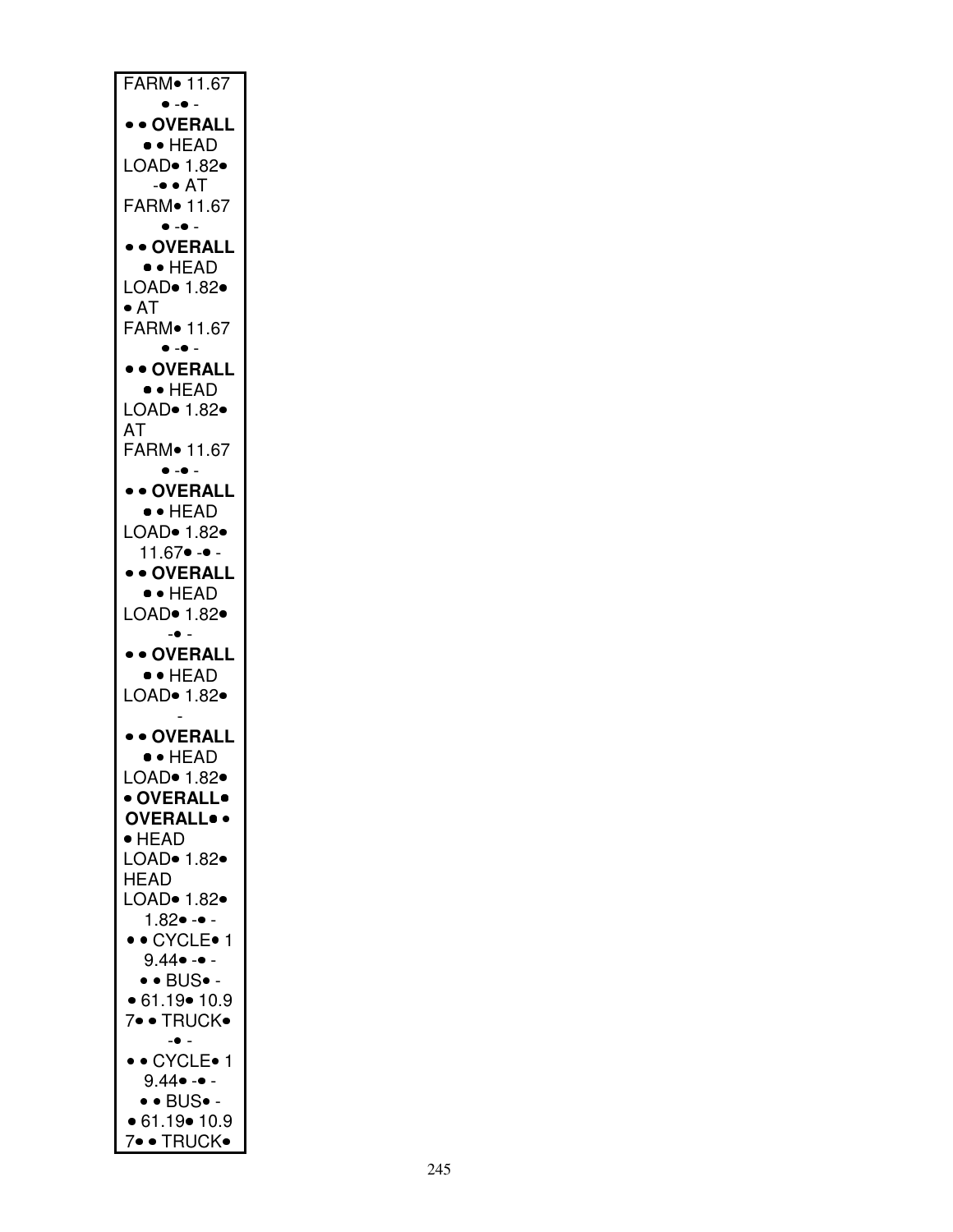| • • CYCLE• 1                                         |
|------------------------------------------------------|
| $9.44 \bullet - \bullet -$                           |
| $\bullet$ • BUS $\bullet$ -                          |
| $\bullet$ 61.19 $\bullet$ 10.9                       |
| 7• • TRUCK•<br>● CYCLE● 19.                          |
| $44 \bullet - \bullet -$                             |
| $\bullet$ $\bullet$ BUS $\bullet$ -                  |
| • 61.19 • 10.9                                       |
| 7• • TRUCK•<br><b>CYCLE</b> 19.4                     |
| $4 \bullet - \bullet -$                              |
| $\bullet\bullet$ BUS $\bullet$ -                     |
| • 61.19 • 10.9                                       |
| 7• • TRUCK•<br>19.44• -• -                           |
| $\bullet$ $\bullet$ BUS $\bullet$ -                  |
| • 61.19 • 10.9                                       |
| 7• • TRUCK•                                          |
| -• -• • BUS• -<br>• 61.19 • 10.9                     |
| 7• • TRUCK•                                          |
| $\text{-}\bullet$ BUS $\bullet$ -                    |
| $\bullet$ 61.19 $\bullet$ 10.9<br>7• • TRUCK•        |
| $\bullet$ BUS $\bullet$ -                            |
| • 61.19 • 10.9                                       |
| 7• • TRUCK•                                          |
| BUS∙ -<br>• 61.19 • 10.9                             |
| 7• • TRUCK•                                          |
|                                                      |
| • 61.19 • 10.9<br>· TRUCK<br>$\overline{7}$          |
| 61.19• 10.97                                         |
| • • TRUCK• -                                         |
| • -• -• • AT                                         |
| FARM. 6.58.<br>10.97• • TRU                          |
| .<br>- •- • - CK                                     |
| $\bullet$ $\bullet$ AT                               |
| FARM. 6.58.                                          |
| $\bullet$ TRUCK $\bullet$ - $\bullet$ -<br>• -• • AT |
| FARM. 6.58.                                          |
| TRUCK• -• -                                          |
| • -• • AT<br>FARM. 6.58.                             |
| -• -• -• • AT                                        |
| FARM. 6.58.                                          |
| -• -• • AT                                           |
| FARM. 6.58.                                          |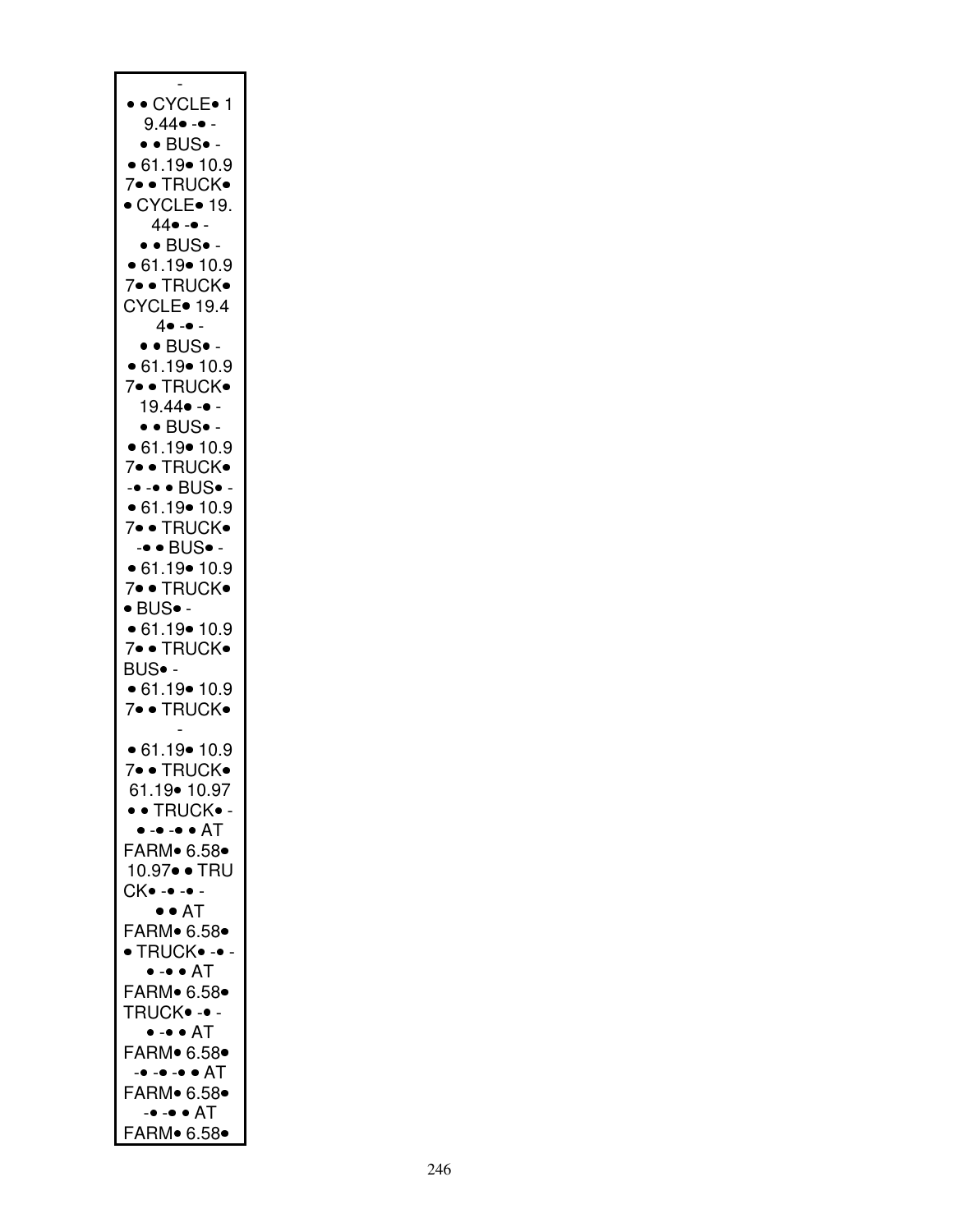| $-• • AT$<br>FARM∙ 6.58∙                         |  |  |  |  |
|--------------------------------------------------|--|--|--|--|
| $\bullet$ AT                                     |  |  |  |  |
| <b>FARM</b> 6.58<br>AT                           |  |  |  |  |
| FARM. 6.58.                                      |  |  |  |  |
| $6.58 \bullet - \bullet - \bullet$<br>$-0 - 0 0$ |  |  |  |  |
| $-•$<br>0                                        |  |  |  |  |
|                                                  |  |  |  |  |
| 9.6                                              |  |  |  |  |
| <b>MARKETING</b>                                 |  |  |  |  |
| <b>COSTS AND</b>                                 |  |  |  |  |
| <b>MARGINS</b>                                   |  |  |  |  |
| The marketing                                    |  |  |  |  |
| for<br>process                                   |  |  |  |  |
| mushrooms                                        |  |  |  |  |
| has to be very                                   |  |  |  |  |
| quick<br>and                                     |  |  |  |  |
| efficient                                        |  |  |  |  |
| because due                                      |  |  |  |  |
| high<br>to                                       |  |  |  |  |
| parishability                                    |  |  |  |  |
| the produce                                      |  |  |  |  |
| has to reach                                     |  |  |  |  |
| the consumer                                     |  |  |  |  |
| within<br>least                                  |  |  |  |  |
| possible time.                                   |  |  |  |  |
| The<br>high                                      |  |  |  |  |
| parishability                                    |  |  |  |  |
| also dictates                                    |  |  |  |  |
| that<br>the                                      |  |  |  |  |
| marketing                                        |  |  |  |  |
| channels have                                    |  |  |  |  |
| to be short so                                   |  |  |  |  |
| that<br>least                                    |  |  |  |  |
| possible time                                    |  |  |  |  |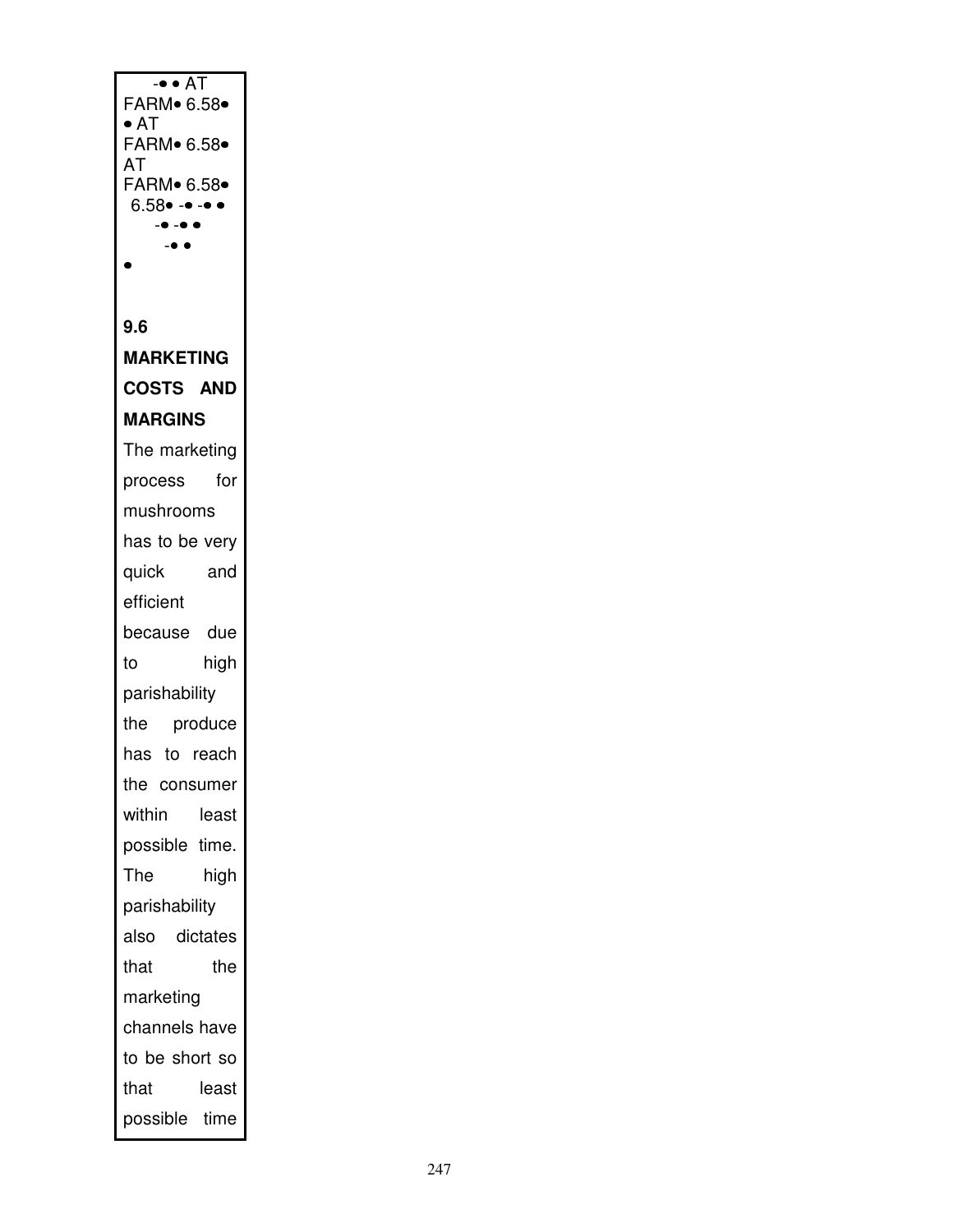| is consumed      |  |  |  |  |
|------------------|--|--|--|--|
| in marketing     |  |  |  |  |
| In<br>process.   |  |  |  |  |
| this<br>regard,  |  |  |  |  |
| the study of     |  |  |  |  |
| mushroom         |  |  |  |  |
| marketing        |  |  |  |  |
| assumes          |  |  |  |  |
| greater          |  |  |  |  |
| importance       |  |  |  |  |
| because from     |  |  |  |  |
| it a judgement   |  |  |  |  |
| regarding        |  |  |  |  |
| efficiency<br>of |  |  |  |  |
| marketing can    |  |  |  |  |
| be made and      |  |  |  |  |
| idea can be      |  |  |  |  |
| had<br>as<br>to  |  |  |  |  |
| weather          |  |  |  |  |
| various          |  |  |  |  |
| intermediaries   |  |  |  |  |
| are providing    |  |  |  |  |
| the services at  |  |  |  |  |
| reasonable       |  |  |  |  |
| rates or not.    |  |  |  |  |
| The marketing    |  |  |  |  |
| margins<br>for   |  |  |  |  |
| various          |  |  |  |  |
| intermediaries   |  |  |  |  |
| have<br>been     |  |  |  |  |
| worked out for   |  |  |  |  |
| different        |  |  |  |  |
| channels<br>in   |  |  |  |  |
| both<br>the      |  |  |  |  |
| district<br>and  |  |  |  |  |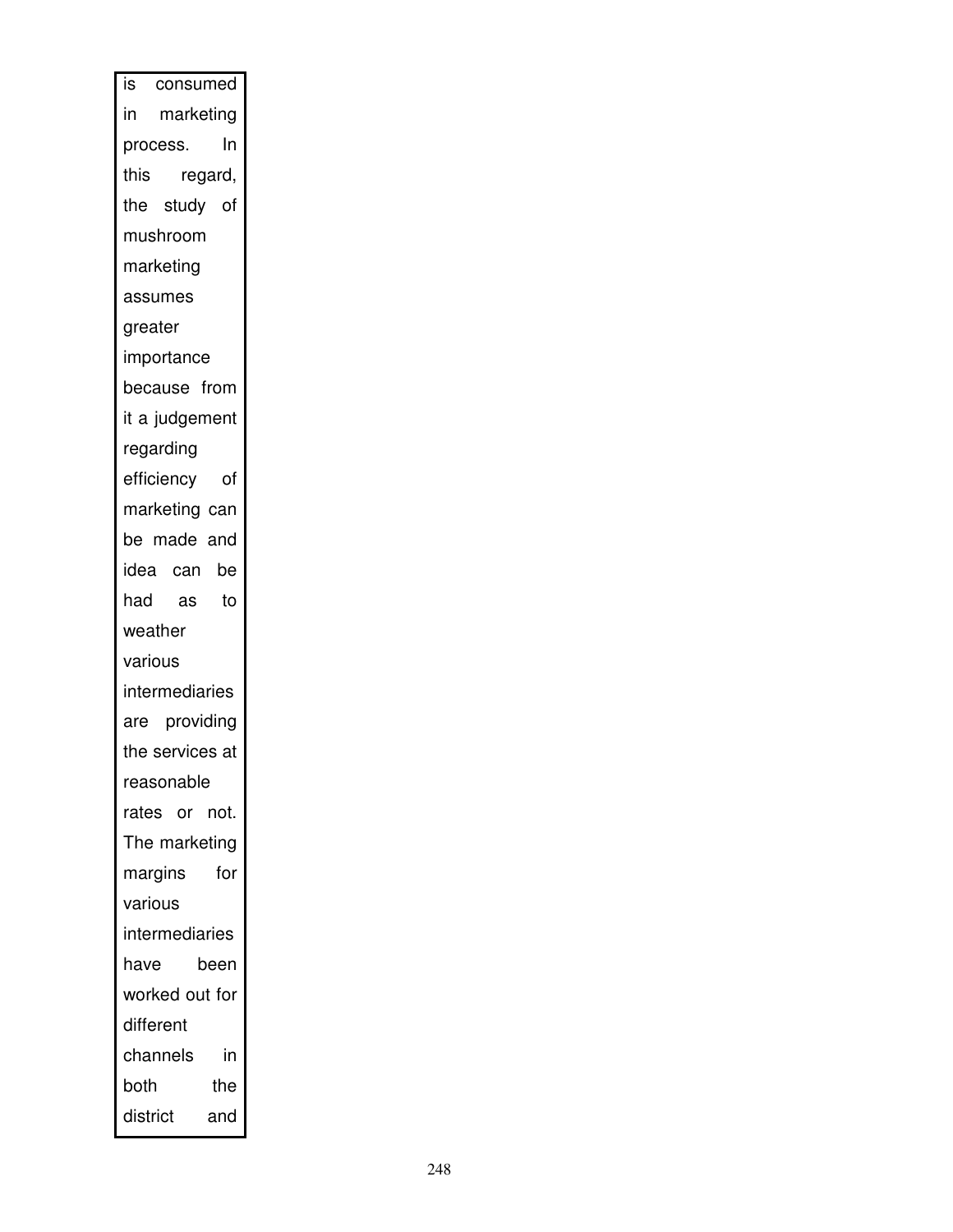| results<br>in<br>presented<br>Table 9.3 and<br>9.4,<br>the<br>following test<br>provides the<br>details.<br>9.6.1 SOLAN<br>All the three<br>marketing<br>channels<br>detailed in 9.1<br>above<br>are<br>in<br>present<br>Solan.<br><b>Channel</b><br>$\mathbf{I}$<br>This channel<br>refers to the<br>produce being<br>directly sold to<br>retailers from<br>whom it<br>is<br>purchased by<br>the<br>consumers.<br>Many<br>growers, over<br>the<br>years, |               |  |  |  |  |
|-----------------------------------------------------------------------------------------------------------------------------------------------------------------------------------------------------------------------------------------------------------------------------------------------------------------------------------------------------------------------------------------------------------------------------------------------------------|---------------|--|--|--|--|
|                                                                                                                                                                                                                                                                                                                                                                                                                                                           |               |  |  |  |  |
|                                                                                                                                                                                                                                                                                                                                                                                                                                                           |               |  |  |  |  |
|                                                                                                                                                                                                                                                                                                                                                                                                                                                           |               |  |  |  |  |
|                                                                                                                                                                                                                                                                                                                                                                                                                                                           |               |  |  |  |  |
|                                                                                                                                                                                                                                                                                                                                                                                                                                                           |               |  |  |  |  |
|                                                                                                                                                                                                                                                                                                                                                                                                                                                           |               |  |  |  |  |
|                                                                                                                                                                                                                                                                                                                                                                                                                                                           |               |  |  |  |  |
|                                                                                                                                                                                                                                                                                                                                                                                                                                                           |               |  |  |  |  |
|                                                                                                                                                                                                                                                                                                                                                                                                                                                           |               |  |  |  |  |
|                                                                                                                                                                                                                                                                                                                                                                                                                                                           |               |  |  |  |  |
|                                                                                                                                                                                                                                                                                                                                                                                                                                                           |               |  |  |  |  |
|                                                                                                                                                                                                                                                                                                                                                                                                                                                           |               |  |  |  |  |
|                                                                                                                                                                                                                                                                                                                                                                                                                                                           |               |  |  |  |  |
|                                                                                                                                                                                                                                                                                                                                                                                                                                                           |               |  |  |  |  |
|                                                                                                                                                                                                                                                                                                                                                                                                                                                           |               |  |  |  |  |
|                                                                                                                                                                                                                                                                                                                                                                                                                                                           |               |  |  |  |  |
|                                                                                                                                                                                                                                                                                                                                                                                                                                                           |               |  |  |  |  |
|                                                                                                                                                                                                                                                                                                                                                                                                                                                           |               |  |  |  |  |
|                                                                                                                                                                                                                                                                                                                                                                                                                                                           |               |  |  |  |  |
|                                                                                                                                                                                                                                                                                                                                                                                                                                                           |               |  |  |  |  |
|                                                                                                                                                                                                                                                                                                                                                                                                                                                           |               |  |  |  |  |
|                                                                                                                                                                                                                                                                                                                                                                                                                                                           |               |  |  |  |  |
|                                                                                                                                                                                                                                                                                                                                                                                                                                                           |               |  |  |  |  |
|                                                                                                                                                                                                                                                                                                                                                                                                                                                           |               |  |  |  |  |
|                                                                                                                                                                                                                                                                                                                                                                                                                                                           |               |  |  |  |  |
|                                                                                                                                                                                                                                                                                                                                                                                                                                                           |               |  |  |  |  |
|                                                                                                                                                                                                                                                                                                                                                                                                                                                           |               |  |  |  |  |
|                                                                                                                                                                                                                                                                                                                                                                                                                                                           |               |  |  |  |  |
|                                                                                                                                                                                                                                                                                                                                                                                                                                                           |               |  |  |  |  |
|                                                                                                                                                                                                                                                                                                                                                                                                                                                           |               |  |  |  |  |
|                                                                                                                                                                                                                                                                                                                                                                                                                                                           |               |  |  |  |  |
|                                                                                                                                                                                                                                                                                                                                                                                                                                                           |               |  |  |  |  |
|                                                                                                                                                                                                                                                                                                                                                                                                                                                           | have          |  |  |  |  |
|                                                                                                                                                                                                                                                                                                                                                                                                                                                           | developed     |  |  |  |  |
|                                                                                                                                                                                                                                                                                                                                                                                                                                                           | contacts with |  |  |  |  |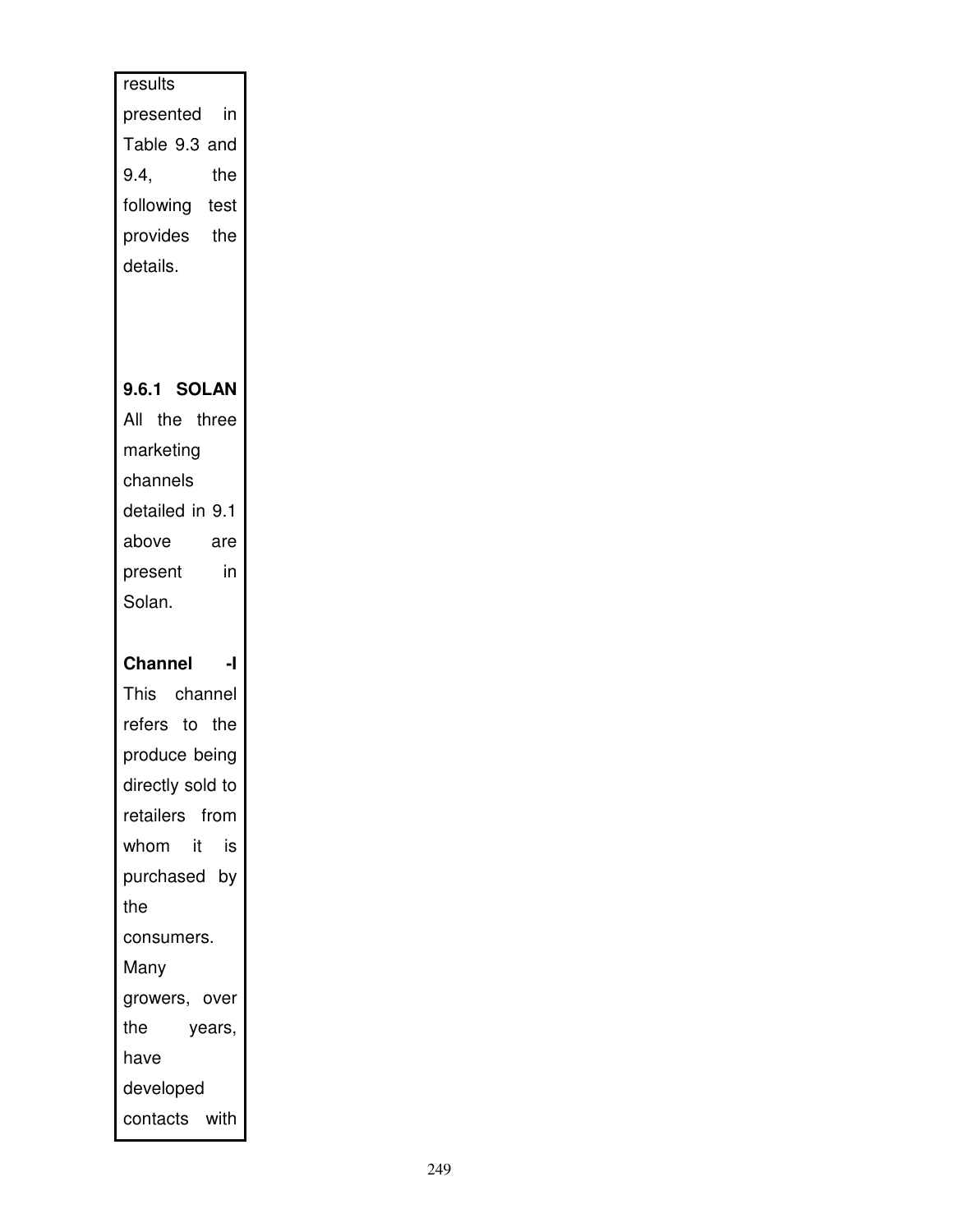|           | local retailers |      |  |  |  |
|-----------|-----------------|------|--|--|--|
|           | and dispose     |      |  |  |  |
| the<br>of |                 |      |  |  |  |
| mushroom  |                 |      |  |  |  |
|           | through them.   |      |  |  |  |
|           | it has been     |      |  |  |  |
|           | observed that   |      |  |  |  |
|           | in this channel |      |  |  |  |
|           | the average     |      |  |  |  |
|           | price paid by   |      |  |  |  |
|           | the consumer    |      |  |  |  |
|           | was Rs.64.06    |      |  |  |  |
|           | per kg. Out of  |      |  |  |  |
|           | this amount     |      |  |  |  |
| producers |                 |      |  |  |  |
|           | share is 67.06  |      |  |  |  |
|           | percent. But    |      |  |  |  |
|           | he has to       |      |  |  |  |
| incur     |                 |      |  |  |  |
|           | expenses on     |      |  |  |  |
| packing,  |                 |      |  |  |  |
|           | transportation  |      |  |  |  |
| and       | other           |      |  |  |  |
| items     |                 | like |  |  |  |
| labour    | etc.            |      |  |  |  |
|           | This his net    |      |  |  |  |
|           | margin turned   |      |  |  |  |
| out       | to              | be   |  |  |  |
|           | 61.19 per cent  |      |  |  |  |
| or        | Rs.39.20        |      |  |  |  |
|           | per kg. The     |      |  |  |  |
| retailers |                 |      |  |  |  |
| purchase  |                 |      |  |  |  |
| price     | was             |      |  |  |  |
|           | Rs.42.96 per    |      |  |  |  |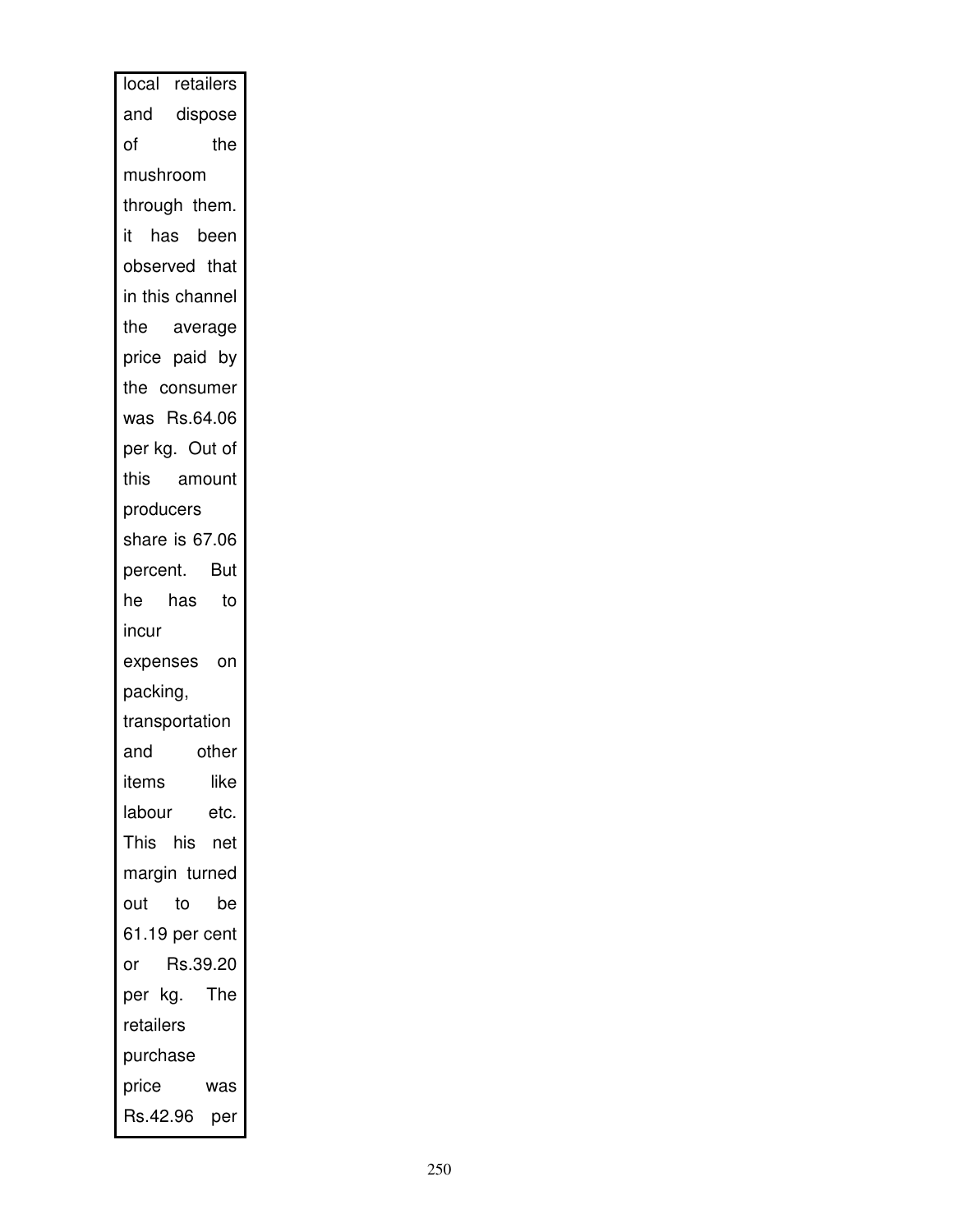| $\overline{\mathsf{The}}$ |
|---------------------------|
| kg.                       |
| expenses                  |
| by<br>born                |
| retailer were             |
| Rs.4.75 per               |
| kg. and they              |
| were                      |
| observed to               |
| be taking a               |
| profit margin             |
| of Rs.16.35               |
| per kg.                   |
|                           |
| <b>Channel-II</b>         |
| In this channel           |
| the producer              |
| directly sell             |
| the                       |
| mushrooms to              |
| consumer                  |
| who visit their           |
| farms for to              |
| purpose.                  |
| Though this is            |
| a<br>most                 |
|                           |
| profitable                |
| channel, the              |
| transaction               |
| through this is           |
| very low. The             |
| consumer                  |
| were                      |
| observed to               |
| be paying are             |
| average price             |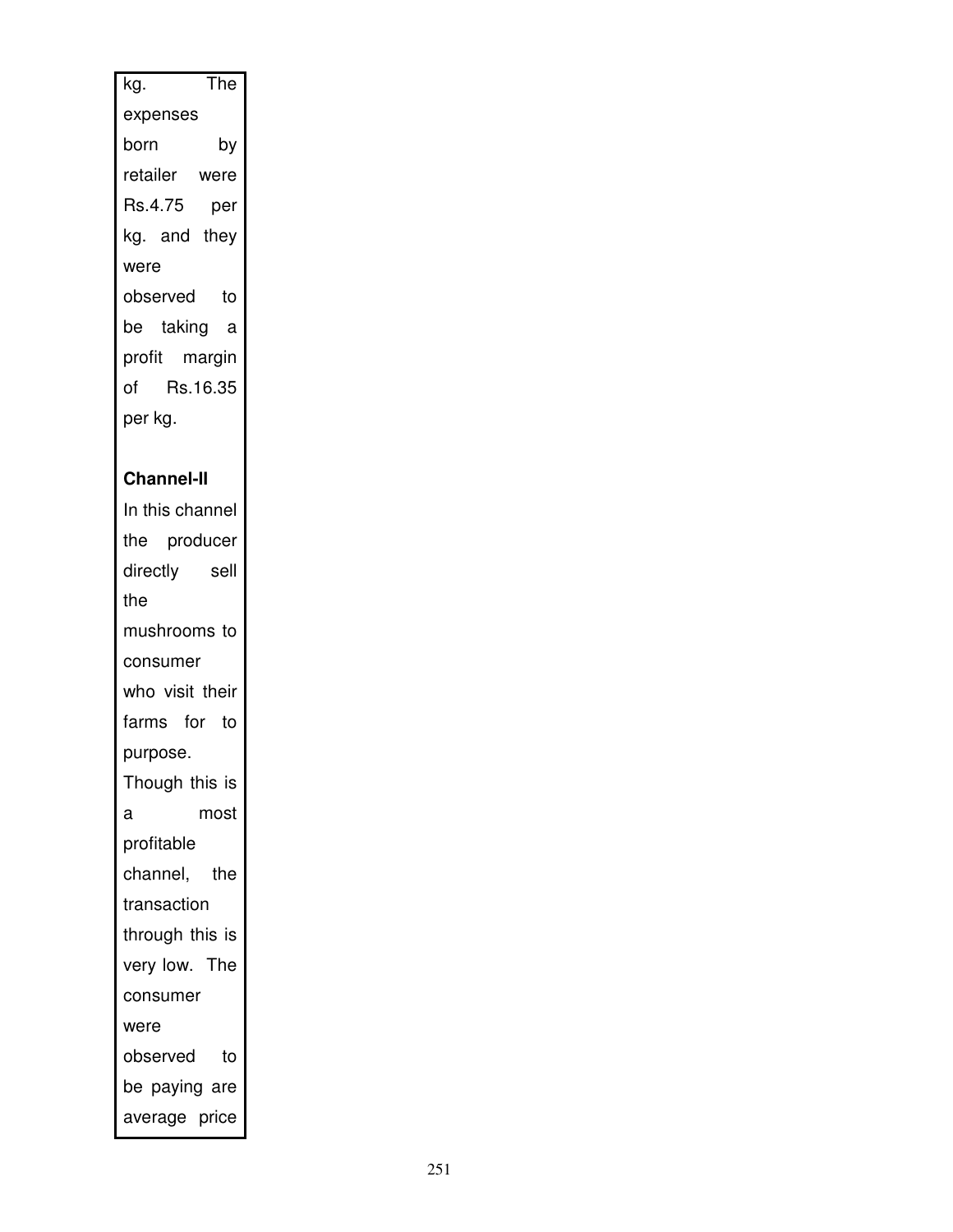| $\overline{of}$ Rs.45 per |
|---------------------------|
| of<br>kg                  |
| mushroom on               |
| farm<br>gate.             |
| The<br>only               |
| expenses the              |
| producer has              |
| incur<br>is<br>to         |
| packing which             |
| amounted<br>to            |
| only Rs.0.58              |
| kg.<br>per                |
| the<br>Hence,             |
| producer                  |
| earn<br>could             |
| Rs.44.82 per              |
| kg or 98.71               |
| per cent of the           |
| price paid by             |
| the consumer.             |
|                           |
|                           |
| <b>Channel-</b><br>Ш      |
| This channel              |
| refers<br>to              |
| involvement of            |
| co-operative              |
| in<br>the                 |
| marketing                 |
| chain.<br>When            |
| the produce is            |
| sent to Shimla            |
| market it<br>is           |
| brought to<br>a           |
| shop which is             |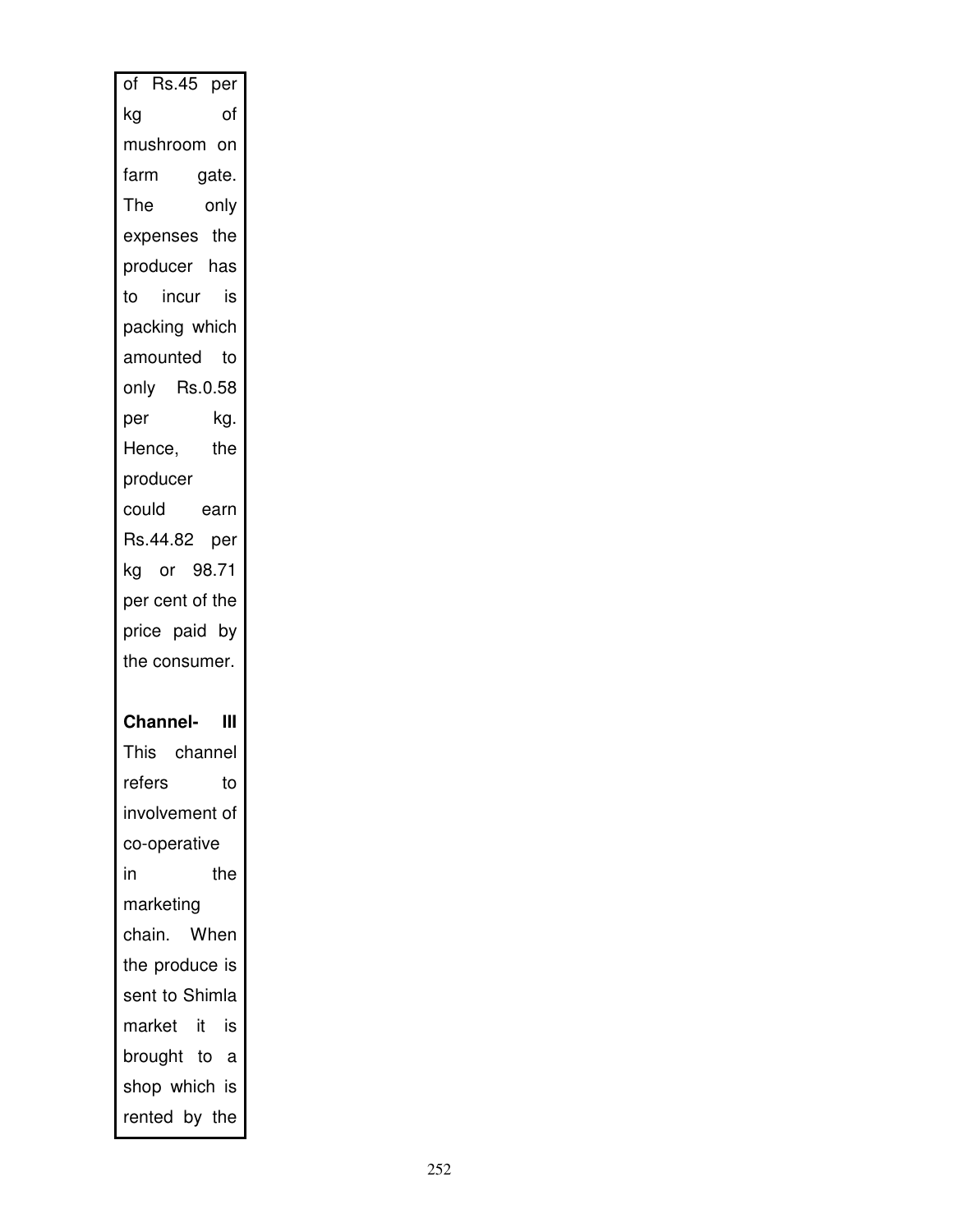| of<br>group      |
|------------------|
| mushroom         |
| and<br>growers   |
| they<br>have     |
| posted<br>а      |
| person to look   |
| after further    |
| marketing        |
| This<br>process. |
| co-operative     |
| is<br>not<br>a   |
| registered co-   |
| but<br>operative |
| all<br>the       |
| functions<br>of  |
| marketing co-    |
| operatives are   |
| performed.       |
| All<br>the       |
| members get      |
| pooled prices    |
| after            |
| payments for     |
| shop,            |
| marketing        |
| assistant,       |
| other            |
| expenses etc.    |
| Under<br>this    |
| channel          |
| average price    |
| paid by the      |
| consumers        |
| was observed     |
| to<br>be         |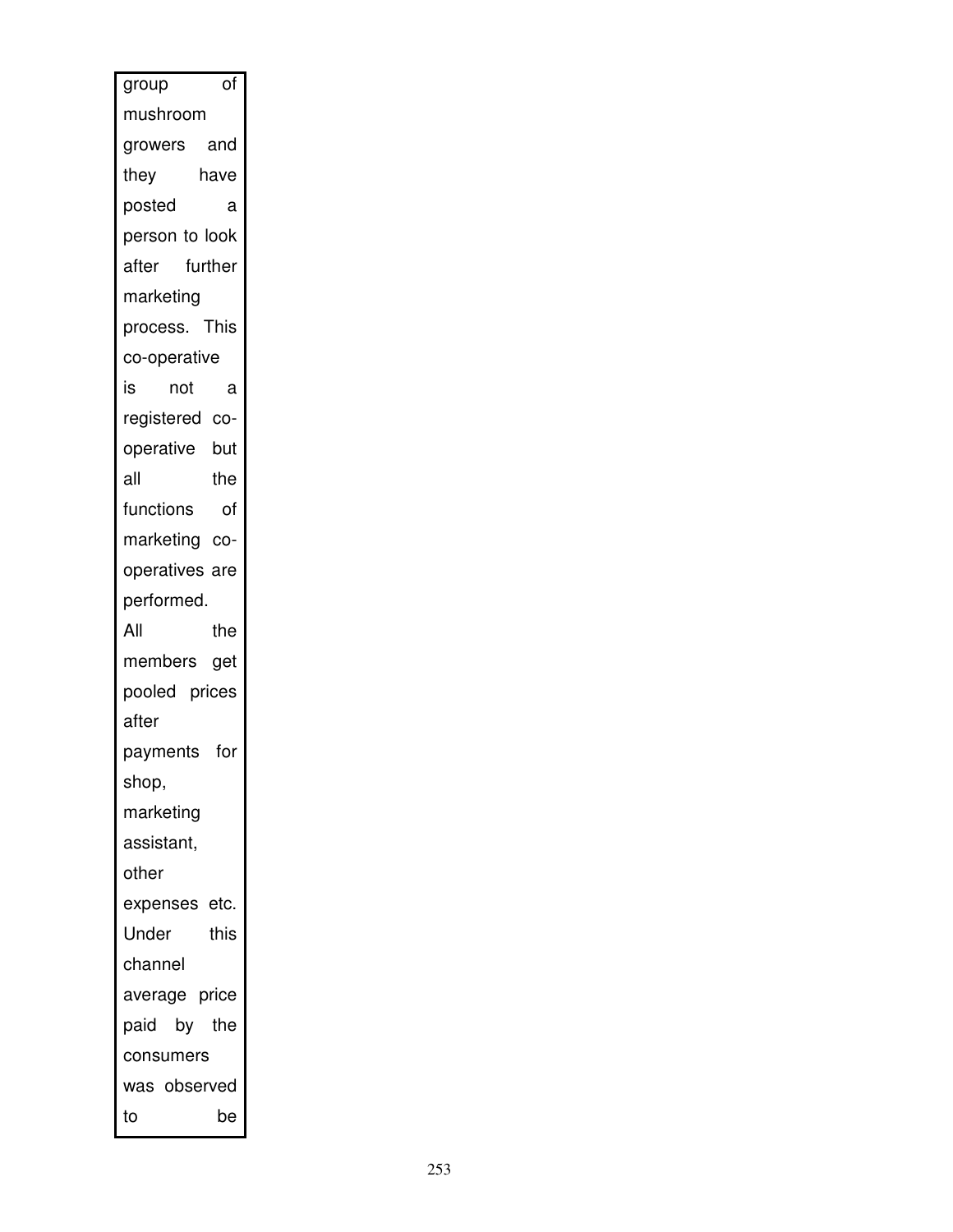| Rs.66.76 per                |
|-----------------------------|
| Of this<br>kg.              |
| Rs.44.67 was                |
| the producers               |
| share<br>but                |
| after                       |
| deducting for               |
| his expenses                |
| of Rs.4.17 per              |
| kg the net                  |
| margin<br>of                |
| grower<br>was               |
| observed<br>to              |
| Rs.40.50<br>be              |
| kg<br>per<br>or             |
| 60.66 per cent              |
| of<br>the                   |
| consumer                    |
| price.                      |
|                             |
|                             |
|                             |
|                             |
|                             |
|                             |
|                             |
|                             |
|                             |
| <b>TABLE: 9.3</b>           |
| <b>MARKETING</b>            |
| MARGINS<br><b>AND COSTS</b> |
| <b>THROUGH</b>              |
| <b>DIFFERENT</b>            |
| MARKETING                   |
| <b>CHANNELS</b><br>IN SOLAN |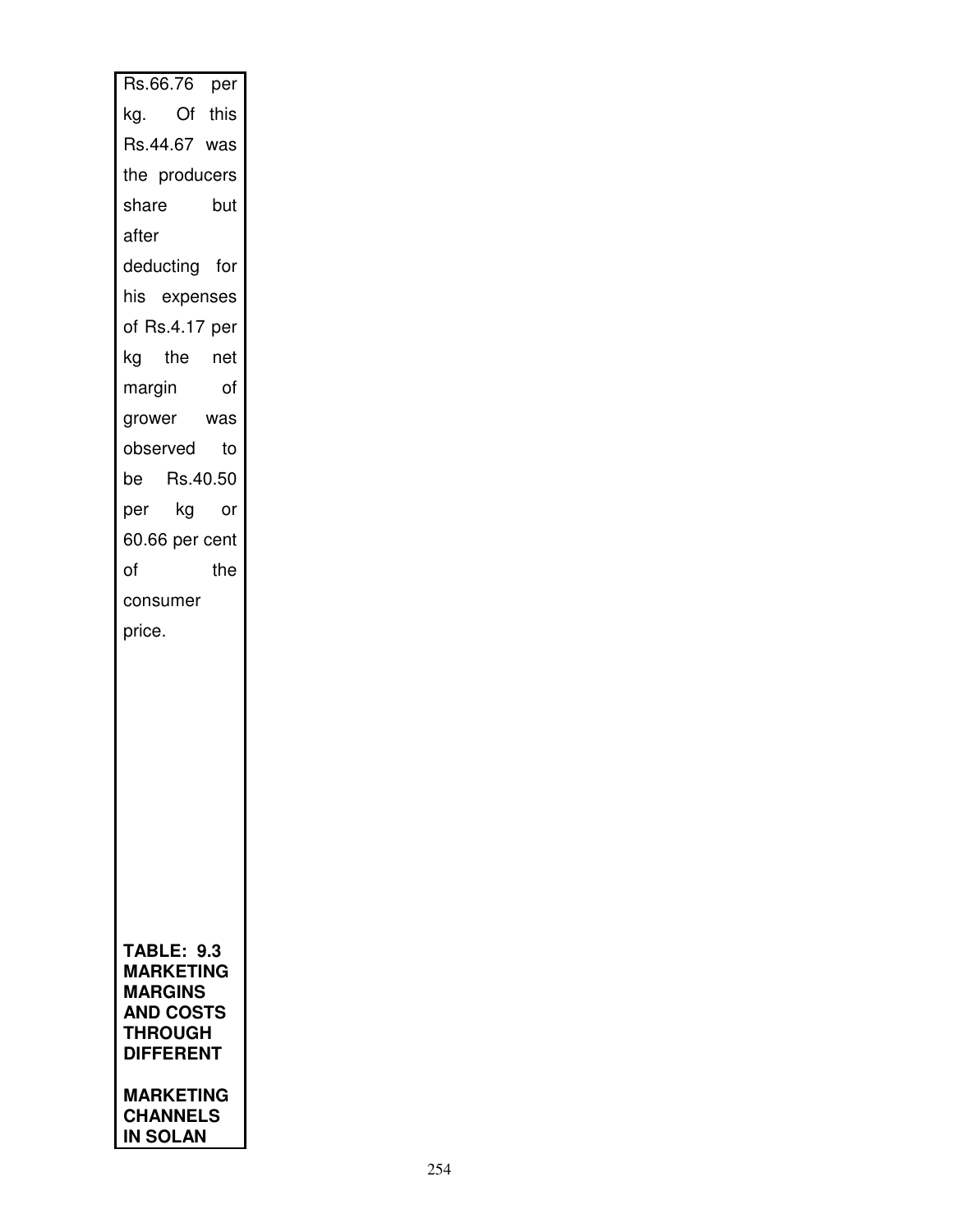| <b>GROWERS</b>                                                                |
|-------------------------------------------------------------------------------|
| (RS/KG)<br><b>PARTICULAR</b><br><b>S</b> . CHANNEL                            |
| <b>I</b> CHANNEL-<br><b>II• CHANNEL</b>                                       |
| - $\mathbf{III} \bullet \bullet 1$ .<br><b>PRICE</b><br><b>RECEIVED</b><br>BY |
| <b>GROWER</b> 4<br>2.96(67.06)• 4<br>5.00(100.00)                             |
| <b>CHANNEL-</b><br>I <sup>.</sup> CHANNEL-<br><b>II</b> CHANNEL               |
| -III $\bullet$ $\bullet$ 1.<br><b>PRICE</b><br><b>RECEIVED</b>                |
| BY<br>GROWER• 4<br>2.96(67.06)● 4                                             |
| 5.00(100.00)<br><b>CHANNEL-</b><br><b>II</b> CHANNEL<br><b>-III• •</b> 1.     |
| <b>PRICE</b><br><b>RECEIVED</b><br>ΒY                                         |
| GROWER <sup>®</sup> 4<br>2.96(67.06)∙ 4<br>5.00(100.00)                       |
| <b>CHANNEL-</b><br>$\mathbf{  }\bullet \bullet \mathbf{1}$ .<br><b>PRICE</b>  |
| <b>RECEIVED</b><br>BY<br>GROWER• 4                                            |
| 2.96(67.06)● 4<br>5.00(100.00)<br>$\bullet$ 1. PRICE                          |
| RECEIVED<br>ΒY<br>GROWER• 4                                                   |
| 2.96(67.06)● 4<br>5.00(100.00)<br>1. PRICE                                    |
| <b>RECEIVED</b><br>BY<br>GROWER• 4                                            |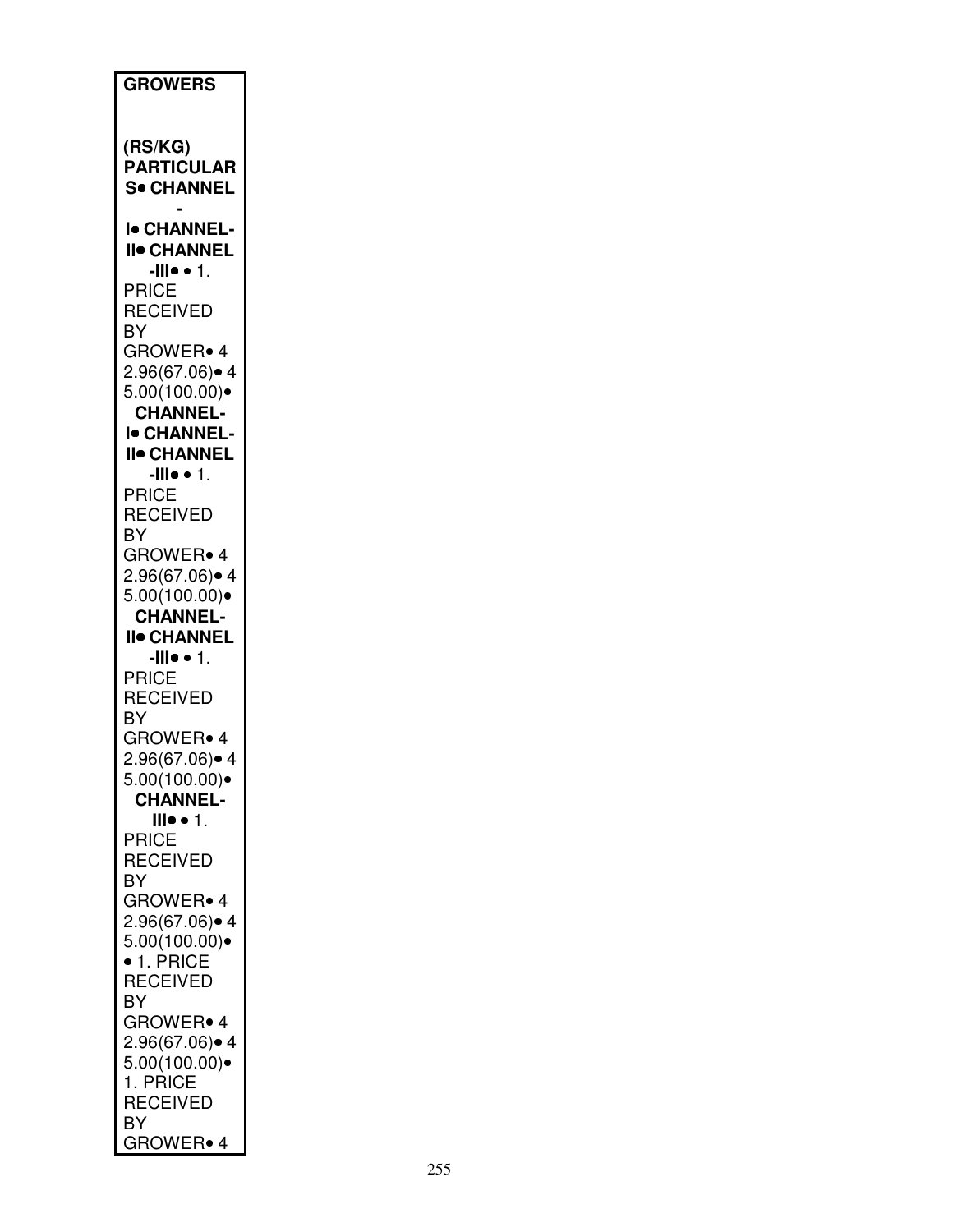| 2.96(67.06)• 4                                     |
|----------------------------------------------------|
|                                                    |
|                                                    |
|                                                    |
| 5.00(100.00)                                       |
| 42.96(67.06)•                                      |
|                                                    |
|                                                    |
| 45.00(100.00)                                      |
|                                                    |
| • 44.67(66.91)                                     |
|                                                    |
| $\bullet$ $\bullet$ 2.                             |
|                                                    |
| <b>MARKETING</b>                                   |
|                                                    |
|                                                    |
| COSTS                                              |
| <b>INCURRED</b>                                    |
|                                                    |
|                                                    |
| BY                                                 |
|                                                    |
| GROWER• 3.                                         |
|                                                    |
| 76 0.58 4.1                                        |
|                                                    |
| $7 \bullet \bullet$ .                              |
|                                                    |
|                                                    |
| PACKING <sup>o</sup> 0.                            |
|                                                    |
| 58• 0.58• 0.5                                      |
|                                                    |
| 8••                                                |
|                                                    |
| <b>TRANSPORT</b>                                   |
|                                                    |
| ATION <sup>o</sup> 0.11                            |
|                                                    |
| $\bullet$ - $\bullet$ $0.30$ $\bullet$ $\bullet$ - |
|                                                    |
|                                                    |
| OTHERS <sup>•</sup> 3.0                            |
|                                                    |
| 7• -                                               |
|                                                    |
| • $3.29 \cdot 3.$                                  |
|                                                    |
| <b>NET MARGIN</b>                                  |
|                                                    |
| OF                                                 |
|                                                    |
|                                                    |
| GROWER• 3                                          |
|                                                    |
| $9.20(61.19)$ • 4                                  |
|                                                    |
| 4.42                                               |
|                                                    |
| $(98.71)$ 40.50                                    |
|                                                    |
| $(60.66) \bullet 4.$                               |
|                                                    |
|                                                    |
| <b>MARKETING</b>                                   |
|                                                    |
| <b>COST BY</b>                                     |
|                                                    |
| CO-                                                |
|                                                    |
|                                                    |
|                                                    |
| OPERATIVE                                          |
|                                                    |
| 44.67(66.91)●                                      |
|                                                    |
| ∙ 2.                                               |
|                                                    |
| <b>MARKETING</b>                                   |
|                                                    |
| COSTS                                              |
|                                                    |
|                                                    |
| <b>INCURRED</b>                                    |
|                                                    |
| BY                                                 |
|                                                    |
| GROWER• 3.                                         |
|                                                    |
| 76● 0.58● 4.1                                      |
|                                                    |
| $7 \bullet \bullet$ -                              |
|                                                    |
| PACKING <sup>o</sup> 0.                            |
|                                                    |
| 58 0.58 0.5                                        |
|                                                    |
| $8 \bullet \bullet$ -                              |
|                                                    |
| <b>TRANSPORT</b>                                   |
|                                                    |
|                                                    |
| ATION <sup>o</sup> 0.11                            |
|                                                    |
| $\bullet - \bullet 0.30 \bullet \bullet -$         |
| OTHERS <sup>•</sup> 3.0                            |
|                                                    |
|                                                    |
| 7• -                                               |
|                                                    |
| • 3.29 • 3.                                        |
|                                                    |
| <b>NET MARGIN</b>                                  |
| OF                                                 |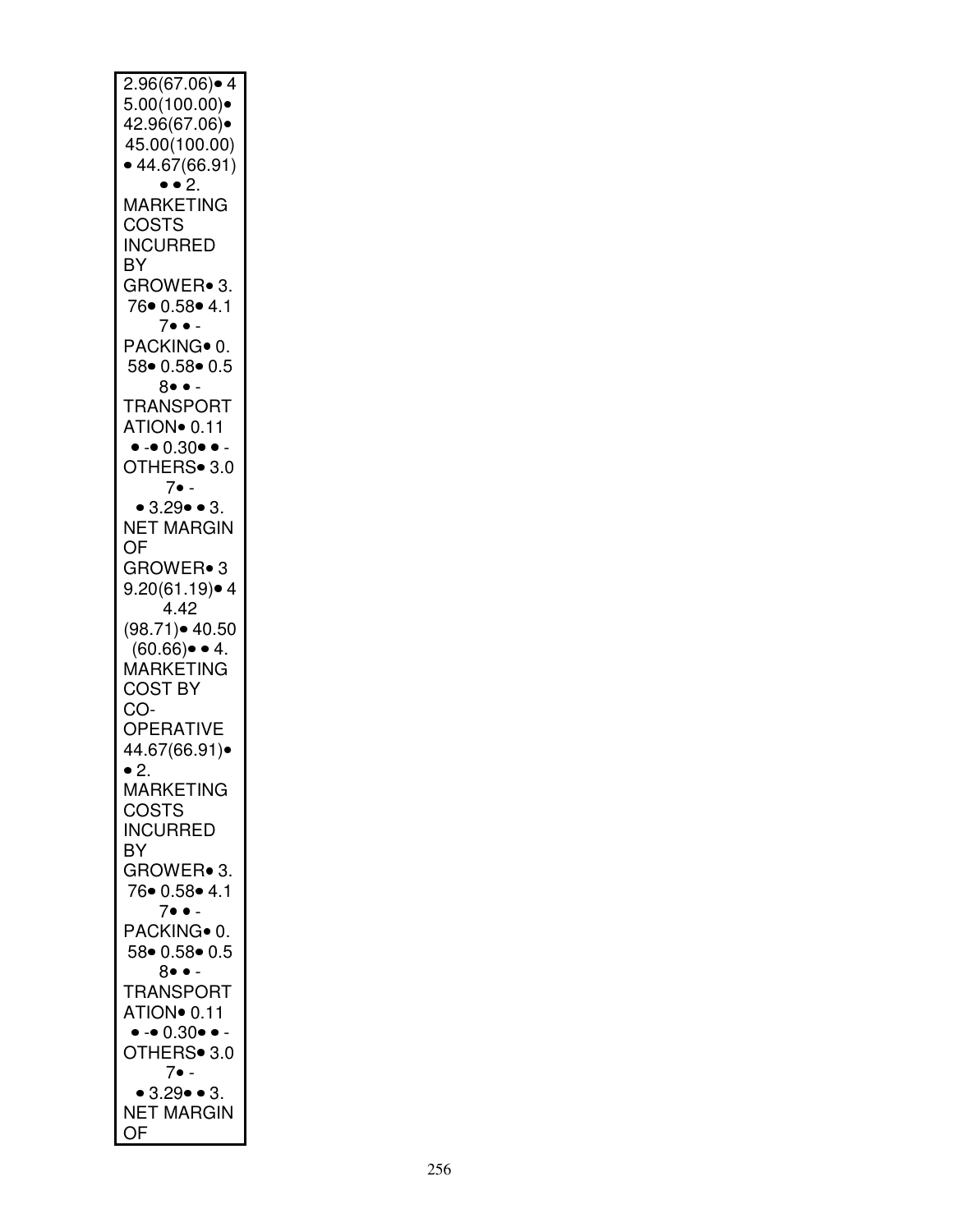| GROWER• 3                                      |
|------------------------------------------------|
|                                                |
|                                                |
|                                                |
| $9.20(61.19) \cdot 4$<br>4.42                  |
|                                                |
|                                                |
| (98.71)● 40.50                                 |
|                                                |
| $(60.66) \bullet 4.$                           |
|                                                |
| <b>MARKETING</b>                               |
| <b>COST BY</b>                                 |
|                                                |
| CO-                                            |
|                                                |
| OPERATIVE                                      |
|                                                |
| 2.                                             |
|                                                |
| <b>MARKETING</b>                               |
|                                                |
| <b>COSTS</b>                                   |
|                                                |
| <b>INCURRED</b>                                |
|                                                |
| BY                                             |
|                                                |
| GROWER• 3.                                     |
|                                                |
| 76• 0.58• 4.1                                  |
|                                                |
| $7 \bullet \bullet$ -                          |
|                                                |
| PACKING• 0.                                    |
|                                                |
| 58 0.58 0.5                                    |
|                                                |
| $8 \bullet \bullet$ .                          |
| <b>TRANSPORT</b>                               |
|                                                |
| ATION <sup>o</sup> 0.11                        |
|                                                |
| $\bullet$ - $\bullet$ 0.30 $\bullet$ $\bullet$ |
|                                                |
| OTHERS• 3.0                                    |
|                                                |
| $7 \bullet$ -                                  |
|                                                |
| • $3.29 \cdot 3.$                              |
|                                                |
| <b>NET MARGIN</b>                              |
|                                                |
| OF                                             |
|                                                |
| GROWER• 3                                      |
|                                                |
| $9.20(61.19)$ • 4                              |
|                                                |
| 4.42                                           |
|                                                |
| (98.71)● 40.50<br>(60.66)● ● 4.<br>MARKETING   |
|                                                |
|                                                |
|                                                |
|                                                |
| <b>COST BY</b>                                 |
|                                                |
| CO-                                            |
|                                                |
|                                                |
|                                                |
| <b>OPERATIVE</b>                               |
|                                                |
| 3.76 • 0.58 • 4.                               |
| $17 \bullet \bullet$                           |
|                                                |
|                                                |
| PACKING <sup>o</sup> 0.                        |
| 58 0.58 0.5                                    |
|                                                |
| 8•• -                                          |
|                                                |
| <b>TRANSPORT</b>                               |
|                                                |
| ATION <sup>o</sup> 0.11                        |
|                                                |
| $\bullet - 0.30 \bullet \bullet$               |
|                                                |
| OTHERS• 3.0                                    |
|                                                |
| $7 \bullet -$                                  |
|                                                |
| • 3.29 • 3.                                    |
| <b>NET MARGIN</b>                              |
|                                                |
| OF                                             |
|                                                |
| GROWER• 3                                      |
|                                                |
|                                                |
| $9.20(61.19)$ $4$<br>4.42                      |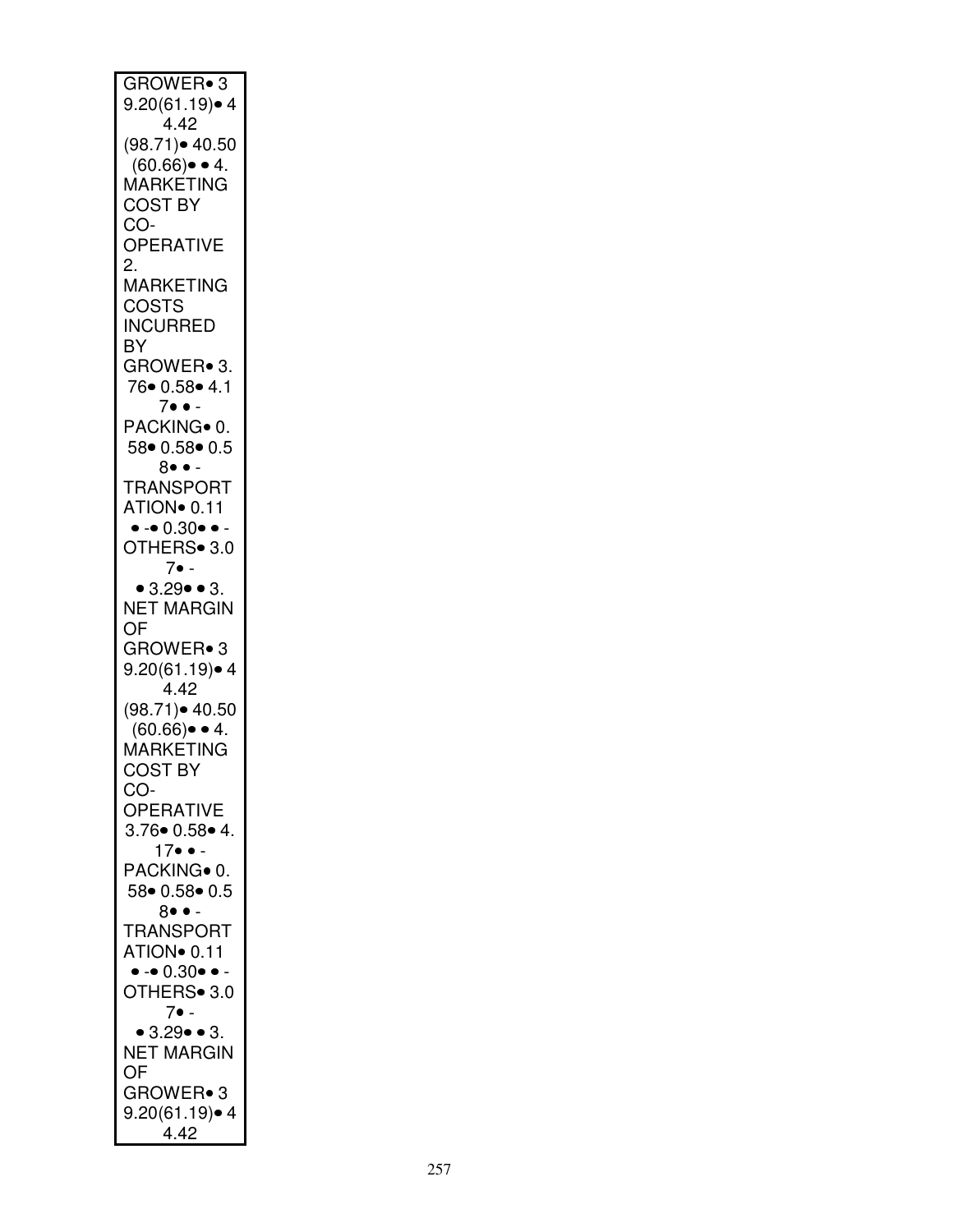| $(98.71)$ 40.50                  |
|----------------------------------|
| $(60.66) \bullet 4.$             |
| MARKETING                        |
|                                  |
| <b>COST BY</b>                   |
| CO-                              |
|                                  |
| <b>OPERATIVE</b>                 |
| $0.58 \cdot 4.17 \cdot \cdot$    |
| $4.17 \bullet -$                 |
|                                  |
| PACKING <sup>o</sup> 0.          |
| 58• 0.58• 0.5                    |
|                                  |
| 8••∙                             |
| <b>TRANSPORT</b>                 |
|                                  |
| ATION <sup>o</sup> 0.11          |
| $\bullet - 0.30 \bullet \bullet$ |
| OTHERS <sup>•</sup> 3.0          |
|                                  |
| $7 \bullet$ -                    |
| • $3.29 \cdot 3.$                |
|                                  |
| <b>NET MARGIN</b>                |
| OF                               |
|                                  |
| GROWER• 3                        |
| $9.20(61.19)$ $4$                |
| 4.42                             |
|                                  |
| $(98.71)$ $\bullet$ 40.50        |
| $(60.66) \bullet 4.$             |
|                                  |
| MARKETING                        |
| <b>COST BY</b>                   |
|                                  |
|                                  |
| CO-                              |
|                                  |
| OPERATIVE                        |
| $\bullet$ -                      |
| PACKING• 0.                      |
|                                  |
| 58 0.58 0.5                      |
| 8•• -                            |
| <b>TRANSPORT</b>                 |
|                                  |
| ATION <sup>o</sup> 0.11          |
| $-0.30$                          |
|                                  |
| OTHERS• 3.0                      |
| 7∙ -                             |
| • $3.29 \cdot 3.$                |
|                                  |
| <b>NET MARGIN</b>                |
| OF                               |
|                                  |
| GROWER• 3                        |
| $9.20(61.19)$ • 4                |
| 4.42                             |
|                                  |
| $(98.71)$ $40.50$                |
| $(60.66) \bullet 4.$             |
|                                  |
| MARKETING                        |
| <b>COST BY</b>                   |
| CO-                              |
|                                  |
| <b>OPERATIVE</b>                 |
|                                  |
|                                  |
| PACKING• 0.                      |
| 58 0.58 0.5<br>8• •              |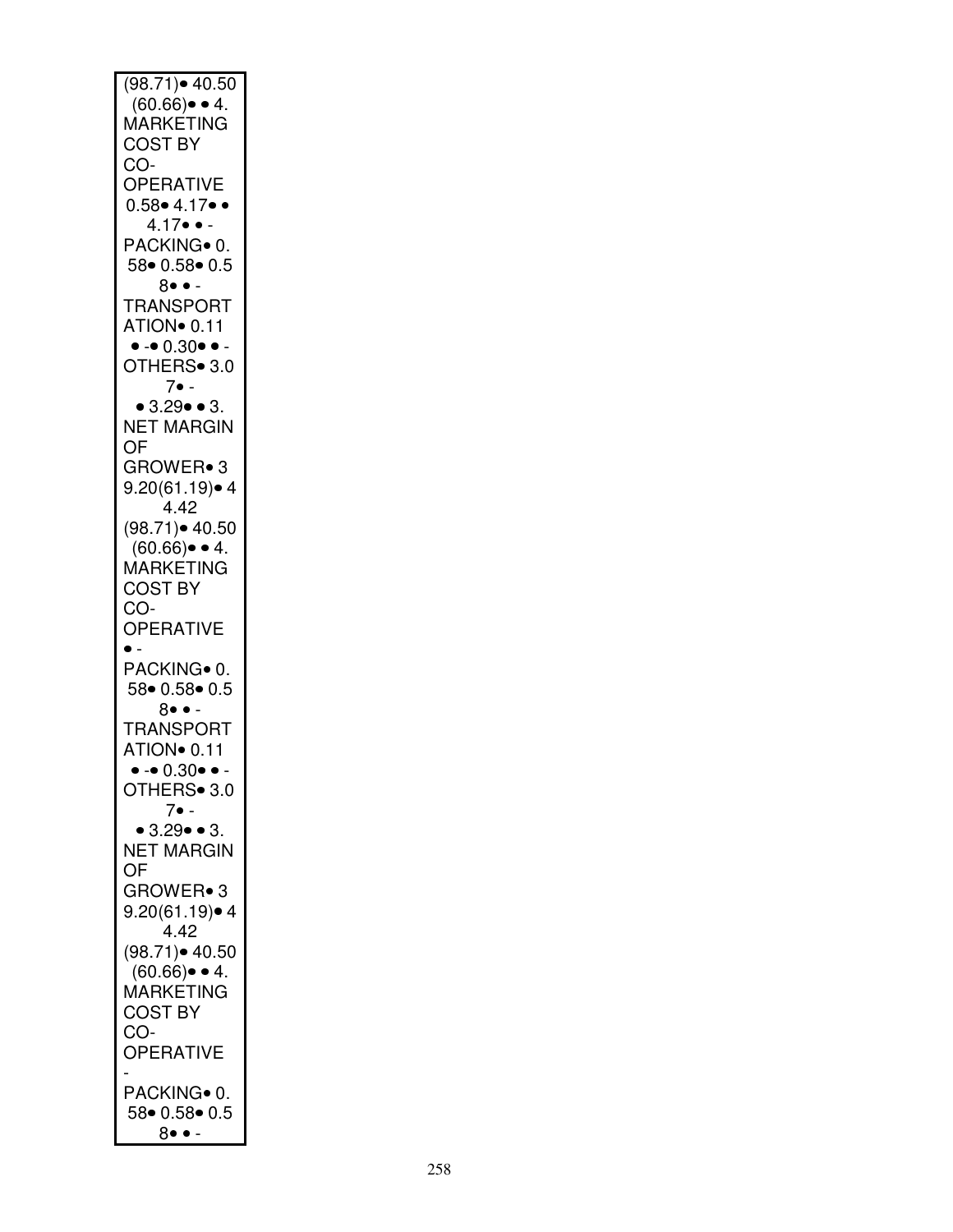| <b>TRANSPORT</b>                           |
|--------------------------------------------|
|                                            |
| ATION <sup>o</sup> 0.11                    |
|                                            |
| $\bullet - \bullet 0.30 \bullet \bullet -$ |
| OTHERS• 3.0                                |
|                                            |
|                                            |
| $7 \bullet$ -                              |
|                                            |
| • 3.29 • 3.                                |
|                                            |
| <b>NET MARGIN</b>                          |
|                                            |
| OF                                         |
|                                            |
| GROWER• 3                                  |
|                                            |
| $9.20(61.19)$ • 4                          |
|                                            |
| 4.42                                       |
|                                            |
| $(98.71)$ 40.50                            |
|                                            |
| $(60.66) \bullet 4.$                       |
|                                            |
| MARKETING                                  |
|                                            |
| <b>COST BY</b>                             |
|                                            |
| CO-                                        |
|                                            |
| <b>OPERATIVE</b>                           |
|                                            |
| $0.58 \cdot 0.58 \cdot 0.$                 |
|                                            |
| 58• • -                                    |
|                                            |
| <b>TRANSPORT</b>                           |
|                                            |
| ATION <sup>o</sup> 0.11                    |
|                                            |
|                                            |
| $\bullet - \bullet 0.30 \bullet \bullet -$ |
| OTHERS• 3.0                                |
|                                            |
|                                            |
| $7 \bullet$ -                              |
|                                            |
| $\bullet$ 3.29 $\bullet$ $\bullet$ 3.      |
|                                            |
| <b>NET MARGIN</b>                          |
|                                            |
|                                            |
|                                            |
| OF                                         |
|                                            |
| GROWER• 3                                  |
|                                            |
| $9.20(61.19)$ • 4                          |
|                                            |
| 4.42                                       |
|                                            |
| $(98.71)$ 40.50                            |
|                                            |
| $(60.66) \bullet 4.$                       |
|                                            |
| MARKETING                                  |
|                                            |
| <b>COST BY</b>                             |
|                                            |
| CO-                                        |
|                                            |
| OPERATIVE                                  |
|                                            |
| $0.58 \cdot 0.58 \cdot \cdot$              |
|                                            |
| $0.58 \bullet -$                           |
|                                            |
| <b>TRANSPORT</b>                           |
|                                            |
| ATION <sup>o</sup> 0.11                    |
|                                            |
| $\bullet - \bullet 0.30 \bullet \bullet -$ |
|                                            |
| OTHERS• 3.0                                |
| $7 \bullet$ -                              |
|                                            |
|                                            |
| • $3.29 \cdot 3.$                          |
| <b>NET MARGIN</b>                          |
|                                            |
| OF                                         |
|                                            |
|                                            |
| GROWER• 3                                  |
|                                            |
| 9.20(61.19)● 4                             |
| 4.42                                       |
|                                            |
|                                            |
| $(98.71)$ 40.50                            |
|                                            |
| $(60.66) \bullet 4.$                       |
| MARKETING                                  |
| <b>COST BY</b>                             |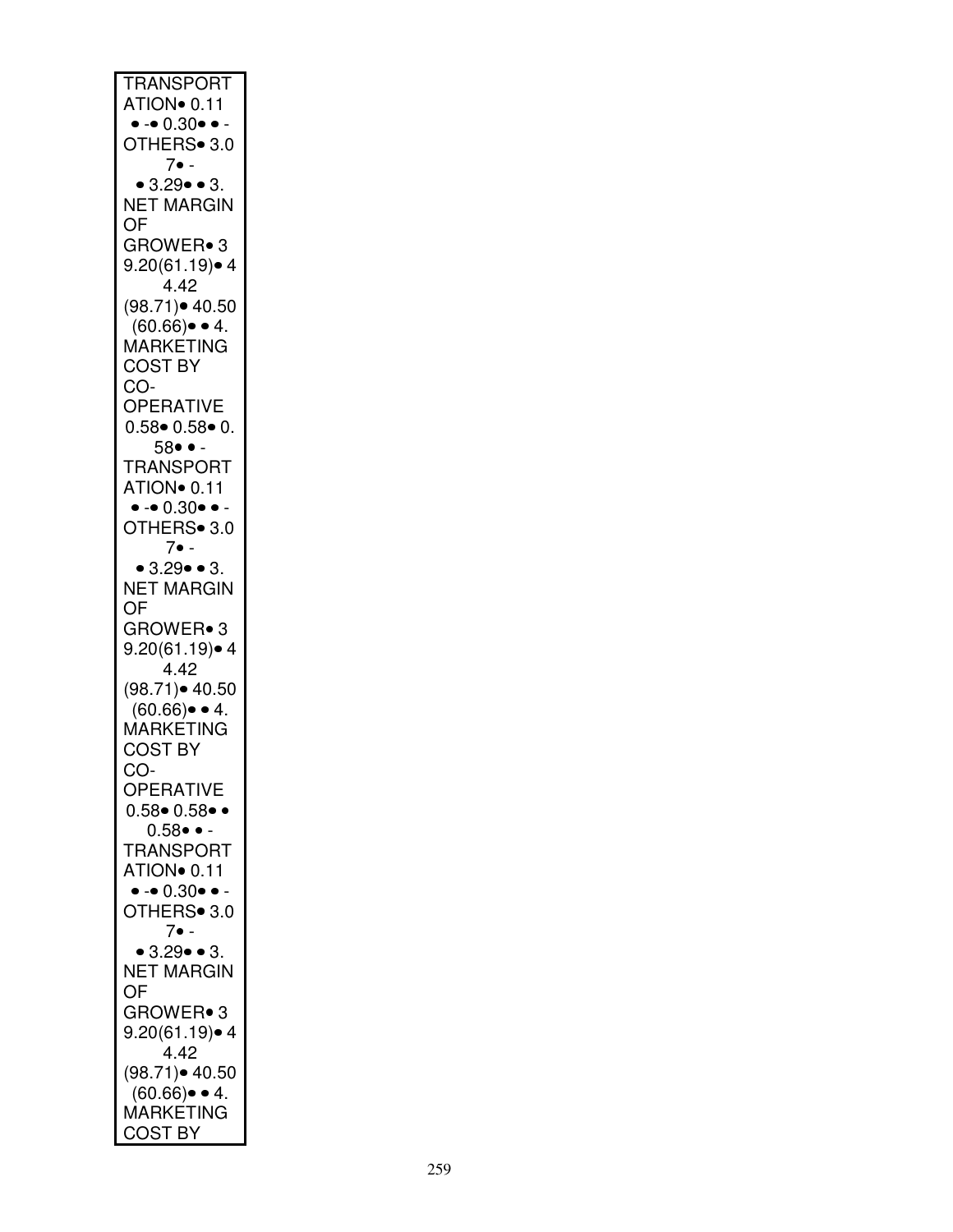| $\overline{CO}$ -                          |
|--------------------------------------------|
| <b>OPERATIVE</b>                           |
|                                            |
| $\bullet$ .                                |
| <b>TRANSPORT</b>                           |
|                                            |
| ATION <sup>o</sup> 0.11                    |
| $\bullet - 0.30 \bullet - 0.30$            |
|                                            |
|                                            |
| $7 \bullet$ -                              |
| $\bullet$ 3.29 $\bullet$ $\bullet$ 3.      |
|                                            |
| <b>NET MARGIN</b>                          |
| OF                                         |
|                                            |
| GROWER• 3                                  |
| $9.20(61.19)$ • 4                          |
| 4.42                                       |
|                                            |
| $(98.71)$ $40.50$                          |
| $(60.66) \bullet 4.$                       |
|                                            |
| MARKETING                                  |
| <b>COST BY</b>                             |
| CO-                                        |
|                                            |
| <b>OPERATIVE</b>                           |
|                                            |
|                                            |
| <b>TRANSPORT</b>                           |
| ATION <sup>o</sup> 0.11                    |
|                                            |
| $\bullet - \bullet 0.30 \bullet \bullet -$ |
| OTHERS• 3.0                                |
| 7• -                                       |
|                                            |
| • $3.29 \cdot 3.$                          |
| <b>NET MARGIN</b>                          |
|                                            |
| OF                                         |
| GROWER• 3                                  |
|                                            |
| $9.20(61.19)$ • 4                          |
| 4.42                                       |
| (98.71)● 40.50                             |
|                                            |
| $(60.66) \bullet 4.$                       |
| MARKETING                                  |
|                                            |
| <b>COST BY</b>                             |
| CO-                                        |
| OPERATIVE                                  |
|                                            |
| $0.11 \bullet -$                           |
| $\bullet$ 0.30 $\bullet$ -                 |
|                                            |
| OTHERS <sup>®</sup> 3.0                    |
| $7 \bullet$ -                              |
| • $3.29 \cdot 3.$                          |
|                                            |
| <b>NET MARGIN</b>                          |
| OF                                         |
|                                            |
| GROWER• 3                                  |
| $9.20(61.19)$ 4                            |
|                                            |
| 4.42                                       |
| $(98.71)$ $40.50$                          |
|                                            |
|                                            |
|                                            |
|                                            |
| `(60.66)● ● 4.<br>MARKETING                |
| <b>COST BY</b><br>CO-                      |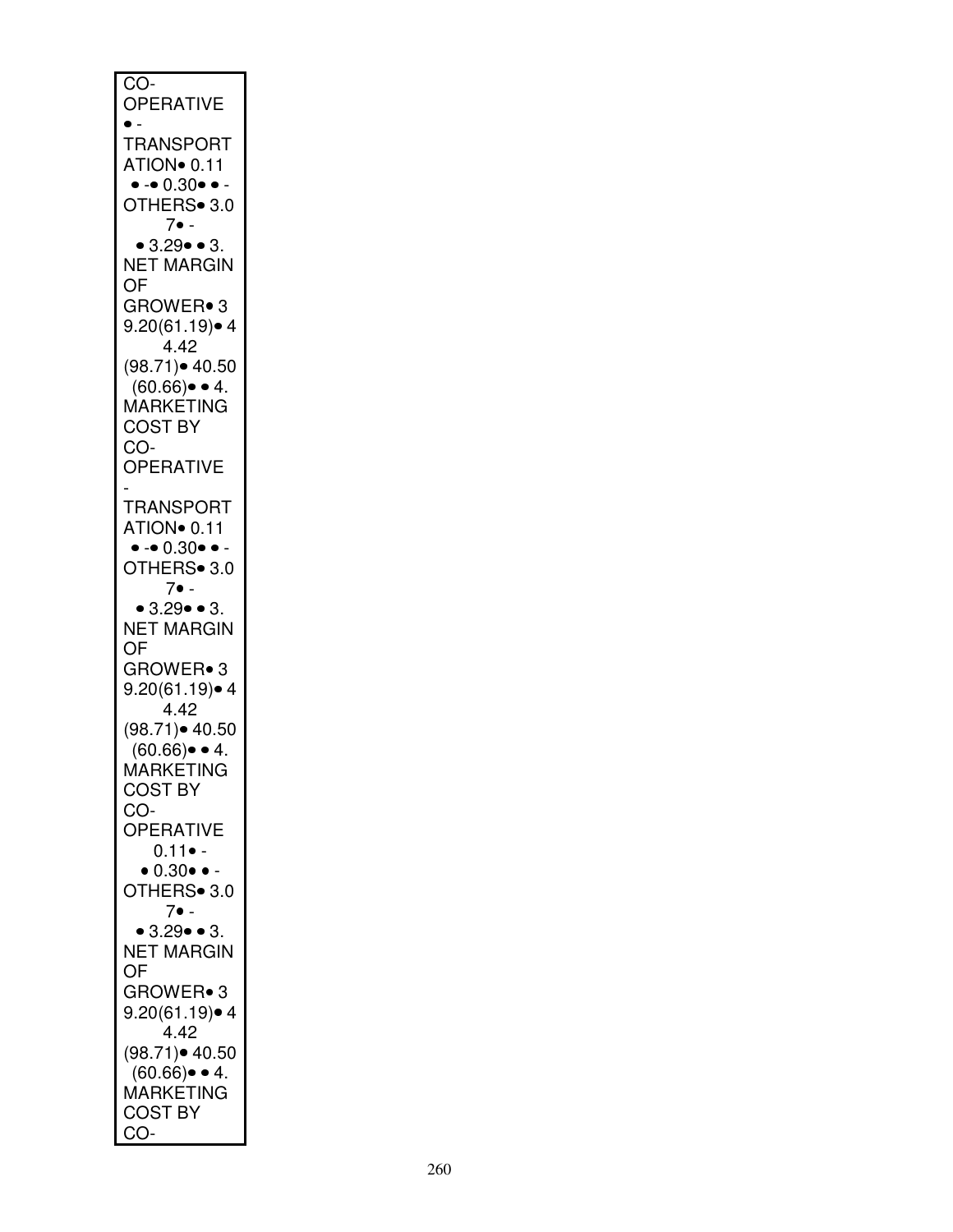| <b>OPERATIVE</b>                         |
|------------------------------------------|
| $\bullet$ 0.30 $\bullet$ $\bullet$       |
| OTHERS• 3.0                              |
| 7• -                                     |
| • 3.29 • 3.                              |
| <b>NET MARGIN</b>                        |
| OF                                       |
| GROWER• 3                                |
| $9.20(61.19)$ • 4                        |
| 4.42                                     |
| (98.71) • 40.50                          |
| $(60.66) \bullet 4.$                     |
| MARKETING                                |
| <b>COST BY</b>                           |
| CO-                                      |
| <b>OPERATIVE</b>                         |
| $0.30 \bullet -$                         |
| OTHERS <sup>®</sup> 3.0                  |
| $7 \bullet$ -                            |
| • $3.29 \cdot 3.$                        |
| <b>NET MARGIN</b>                        |
| OF                                       |
| <b>GROWER</b> • 3                        |
| $9.20(61.19)$ 4                          |
| 4.42                                     |
| $(98.71)$ $\bullet$ 40.50                |
| $(60.66) \bullet 4.$                     |
| <b>MARKETING</b>                         |
| <b>COST BY</b>                           |
| CO-                                      |
| <b>OPERATIVE</b>                         |
|                                          |
| OTHERS <sup>®</sup> 3.0                  |
| 7• -                                     |
| • 3.29• • 3.                             |
| <b>NET MARGIN</b>                        |
| OF                                       |
| GROWER• 3                                |
| $9.20(61.19)$ $4$                        |
| 4.42                                     |
| $(98.71)$ 40.50                          |
| $(60.66) \bullet 4.$<br><b>MARKETING</b> |
| <b>COST BY</b>                           |
| CO-                                      |
| OPERATIVE                                |
|                                          |
| OTHERS• 3.0                              |
| 7• -                                     |
| • $3.29 \cdot 3.$                        |
| <b>NET MARGIN</b>                        |
| OF                                       |
| GROWER• 3                                |
|                                          |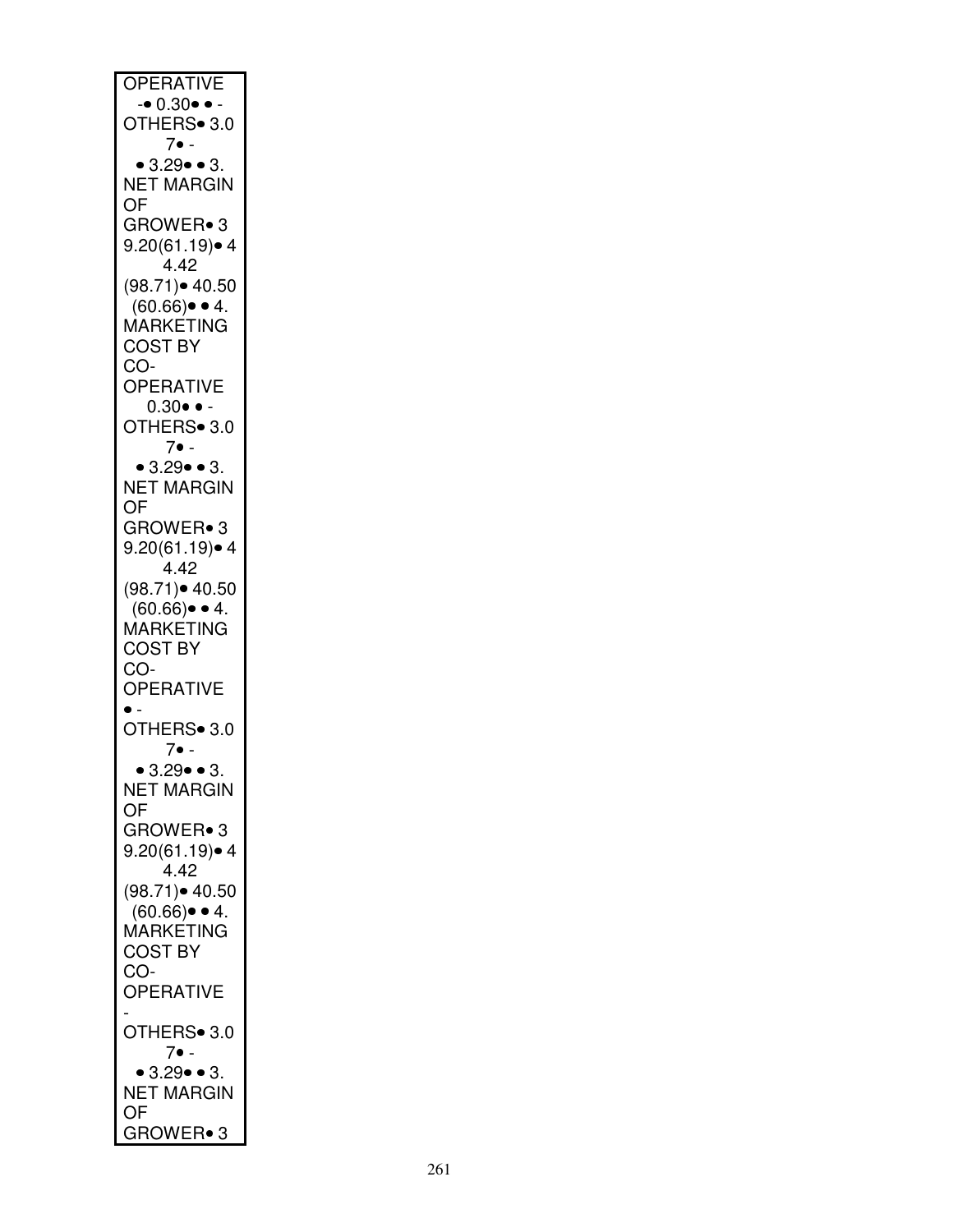| $9.20(61.19)$ • 4                        |
|------------------------------------------|
| 4.42                                     |
| (98.71)• 40.50                           |
| $(60.66) \bullet 4.$                     |
| <b>MARKETING</b>                         |
| <b>COST BY</b>                           |
| CO-                                      |
| OPERATIVE                                |
| $3.07 \bullet -$                         |
| • $3.29 \cdot 3.$                        |
| NET MARGIN                               |
| OF                                       |
| GROWER• 3                                |
| $9.20(61.19)$ $\bullet$ 4                |
| 4.42                                     |
| (98.71) • 40.50                          |
| $(60.66) \bullet 4.$                     |
| MARKETING                                |
| <b>COST BY</b>                           |
| CO-                                      |
|                                          |
| <b>OPERATIVE</b>                         |
| $-0.3.29 - 3.$                           |
| <b>NET MARGIN</b>                        |
| OF                                       |
| GROWER• 3                                |
| $9.20(61.19)$ $\bullet$ 4                |
| 4.42                                     |
| $(98.71)$ 40.50                          |
| $(60.66) \bullet 4.$                     |
| MARKETING                                |
| <b>COST BY</b>                           |
| CO-                                      |
| OPERATIVE                                |
| $3.29 \bullet 3.$                        |
| NET MARGIN                               |
| OF                                       |
| GROWER• 3                                |
| $9.20(61.19)$ • 4                        |
| 4.42                                     |
| $(98.71)$ 40.50                          |
|                                          |
| $(60.66) \bullet 4.$<br><b>MARKETING</b> |
| <b>COST BY</b>                           |
|                                          |
| CO-                                      |
| OPERATIVE                                |
| $\bullet$ 3. NET                         |
| MARGIN OF                                |
| GROWER• 3                                |
| $9.20(61.19)$ • 4                        |
| 4.42                                     |
| $(98.71)$ 40.50                          |
| $(60.66) \bullet 4.$                     |
| MARKETING                                |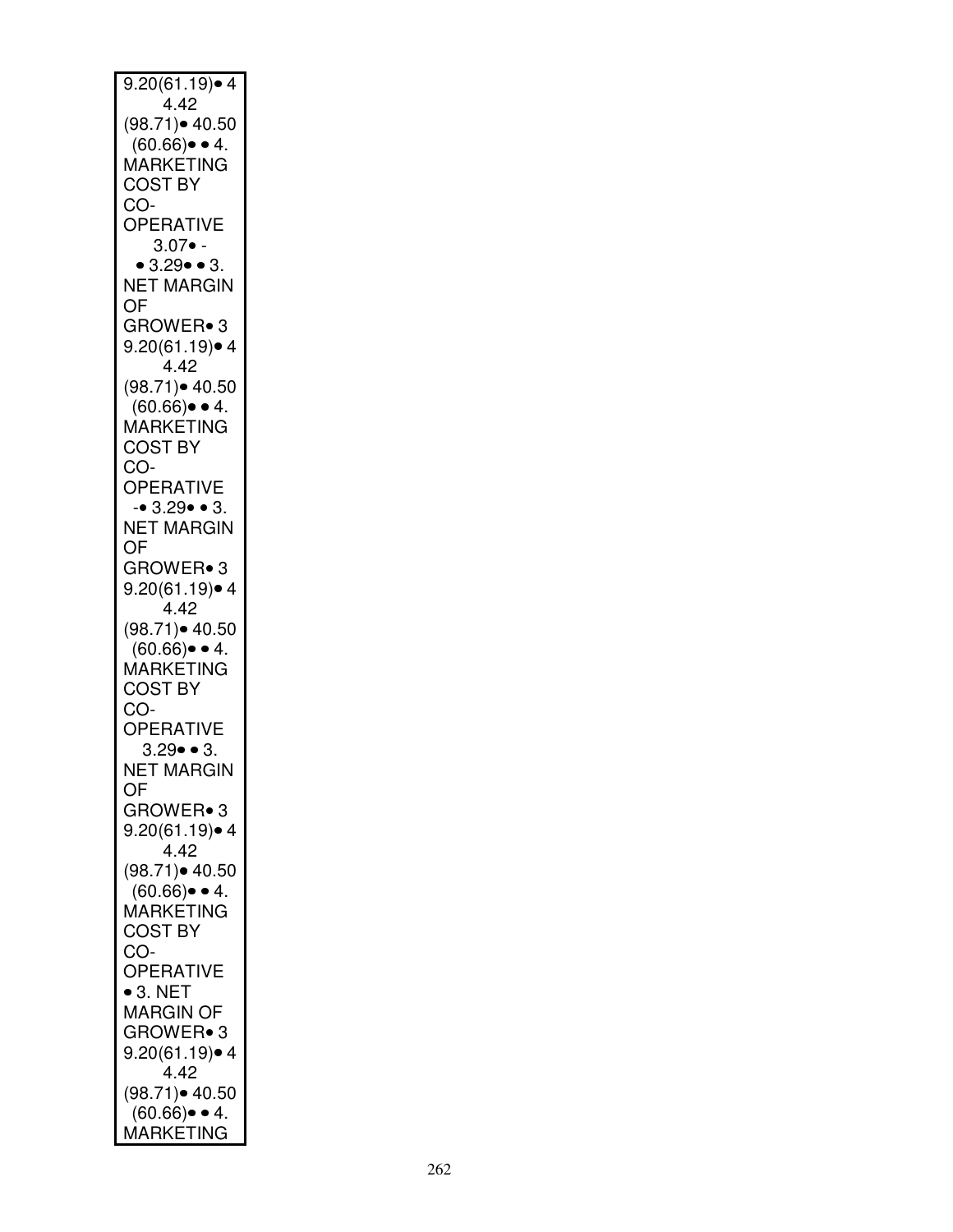| <b>COST BY</b>                                   |
|--------------------------------------------------|
| CO-                                              |
|                                                  |
| OPERATIVE                                        |
|                                                  |
| 3. NET                                           |
| <b>MARGIN OF</b>                                 |
|                                                  |
| GROWER• 3                                        |
| $9.20(61.19)$ 4                                  |
|                                                  |
| 4.42                                             |
|                                                  |
| $(98.71)$ 40.50                                  |
| $(60.66) \bullet 4.$                             |
|                                                  |
| MARKETING                                        |
| <b>COST BY</b>                                   |
|                                                  |
| CO-                                              |
| <b>OPERATIVE</b>                                 |
|                                                  |
| 39.20(61.19)•                                    |
| 44.42                                            |
|                                                  |
| (98.71) • 40.50                                  |
|                                                  |
| $(60.66) \bullet 4.$                             |
| MARKETING                                        |
|                                                  |
| <b>COST BY</b>                                   |
| CO-                                              |
|                                                  |
| <b>OPERATIVE</b>                                 |
|                                                  |
| 40.50(60.66)•                                    |
| $\bullet$ 4.                                     |
|                                                  |
| MARKETING                                        |
| <b>COST BY</b>                                   |
|                                                  |
| CO-                                              |
|                                                  |
| <b>OPERATIVE</b>                                 |
| 4.                                               |
|                                                  |
| MARKETING                                        |
| <b>COST BY</b>                                   |
|                                                  |
| CO-                                              |
| OPERATIVE                                        |
|                                                  |
| - PACKING ·-                                     |
|                                                  |
| $- 1.94$                                         |
| $-• - • 1.94$                                    |
|                                                  |
| $- 1.94$                                         |
| 1.94                                             |
|                                                  |
| $\bullet$ $\bullet$ $\overline{\phantom{a}}$     |
|                                                  |
| WASTAGE                                          |
| AND                                              |
|                                                  |
| SPOILAGE∙ -                                      |
| $\bullet$ -<br>$\overline{\phantom{a}}$ .        |
|                                                  |
| <b>MARKET</b>                                    |
| FEE• -                                           |
|                                                  |
| $\bullet$ $\bullet$ $0.43$ $\bullet$ $\bullet$ - |
|                                                  |
| HANDLING∙ -                                      |
| $\bullet$ - $\bullet$ $0.50$ $\bullet$ -         |
|                                                  |
| <b>RENT FOR</b>                                  |
| SHOP• -• -                                       |
|                                                  |
| $\bullet$ 0.81 $\bullet$ -                       |
|                                                  |
| <b>WAGES FOR</b>                                 |
| LABOUR• -•                                       |
|                                                  |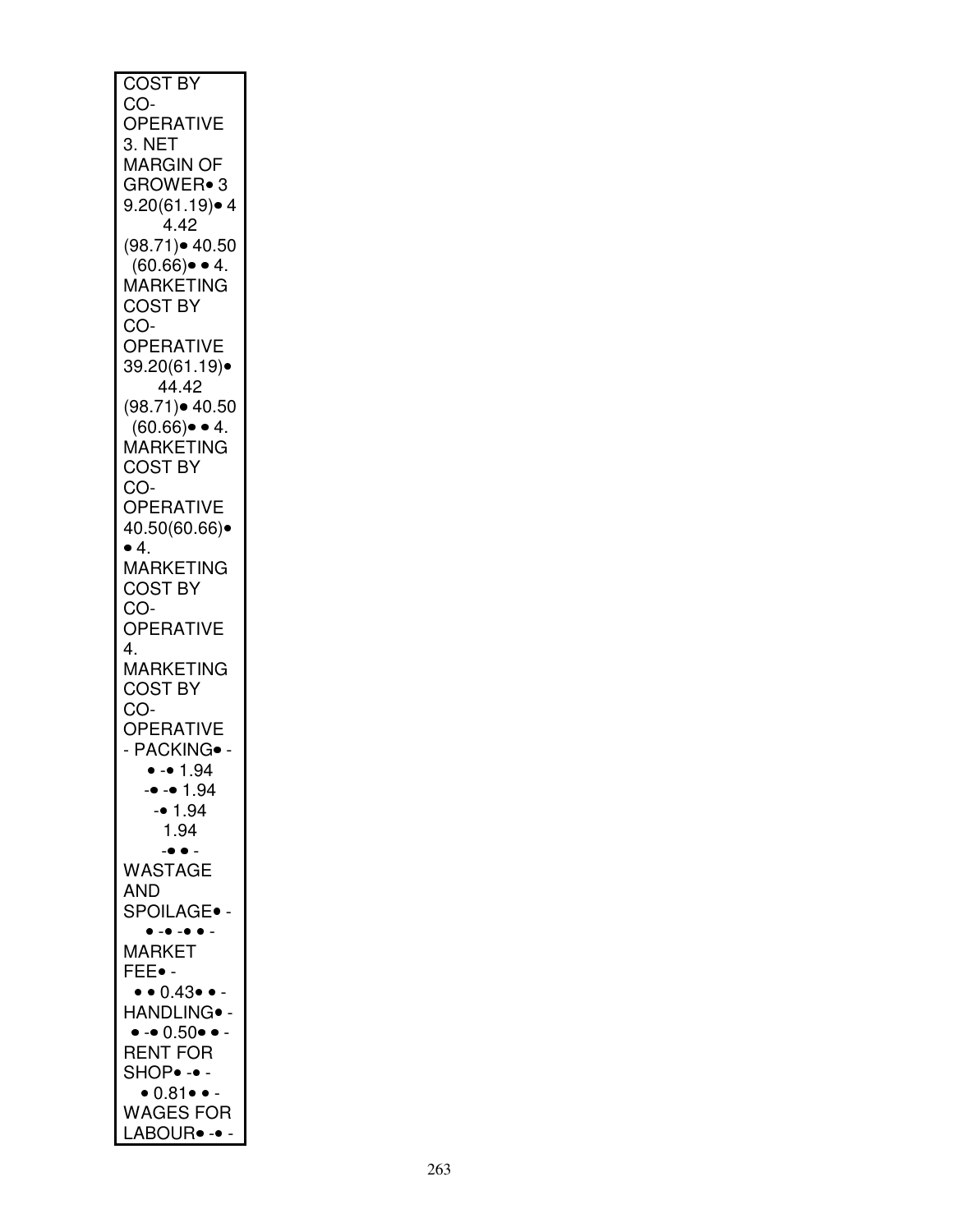| $\bullet$ 0.20 $\bullet$ $\bullet$ 5.            |
|--------------------------------------------------|
|                                                  |
|                                                  |
|                                                  |
| <b>RETAILERS</b>                                 |
|                                                  |
| <b>PURCHASE</b>                                  |
|                                                  |
| <b>PRICE</b> 42.96                               |
|                                                  |
|                                                  |
|                                                  |
|                                                  |
| • 46.61 • 6.                                     |
|                                                  |
| <b>EXPENSES</b>                                  |
|                                                  |
| ΒY                                               |
|                                                  |
| RETAILERS <sup>®</sup>                           |
|                                                  |
| · - WASTAGE                                      |
|                                                  |
|                                                  |
| AND                                              |
|                                                  |
| SPOILAGE.                                        |
|                                                  |
| $\bullet - \bullet - \bullet \bullet -$          |
|                                                  |
| <b>MARKET</b>                                    |
|                                                  |
|                                                  |
| FEE• -                                           |
|                                                  |
| $\bullet\bullet0.43\bullet\bullet$ -             |
|                                                  |
| HANDLING• -                                      |
|                                                  |
| $\bullet - \bullet 0.50 \bullet \bullet -$       |
|                                                  |
| <b>RENT FOR</b>                                  |
|                                                  |
| $SHOP- -$                                        |
|                                                  |
| $\bullet$ 0.81 $\bullet$ -                       |
|                                                  |
|                                                  |
| <b>WAGES FOR</b>                                 |
|                                                  |
| LABOUR <sup>.</sup> -                            |
|                                                  |
| $\bullet$ 0.20 $\bullet$ $\bullet$ 5.            |
|                                                  |
| <b>RETAILERS</b>                                 |
|                                                  |
|                                                  |
| <b>PURCHASE</b>                                  |
|                                                  |
| <b>PRICE</b> 42.96                               |
|                                                  |
|                                                  |
|                                                  |
|                                                  |
|                                                  |
| • 46.61 • 6.                                     |
|                                                  |
| <b>EXPENSES</b>                                  |
|                                                  |
|                                                  |
| ΒY                                               |
|                                                  |
| RETAILERS.                                       |
|                                                  |
| - WASTAGE                                        |
|                                                  |
| AND                                              |
|                                                  |
|                                                  |
| SPOILAGE∙                                        |
|                                                  |
| $\bullet$ - $\bullet$ - $\bullet$ $\bullet$ .    |
|                                                  |
| <b>MARKET</b>                                    |
|                                                  |
| FEE∙ -                                           |
|                                                  |
|                                                  |
| $\bullet$ $\bullet$ $0.43$ $\bullet$ $\bullet$ - |
|                                                  |
| HANDLING∙ -                                      |
|                                                  |
| $\bullet$ - $\bullet$ 0.50 $\bullet$ $\bullet$ - |
|                                                  |
| <b>RENT FOR</b>                                  |
|                                                  |
| SHOP• -• -                                       |
|                                                  |
| $\bullet$ 0.81 $\bullet$ -                       |
|                                                  |
|                                                  |
| <b>WAGES FOR</b>                                 |
|                                                  |
| LABOUR• -•                                       |
|                                                  |
| $\bullet$ 0.20 $\bullet$ $\bullet$ 5.            |
|                                                  |
| <b>RETAILERS</b>                                 |
|                                                  |
| <b>PURCHASE</b>                                  |
|                                                  |
|                                                  |
| <b>PRICE</b> 42.96                               |
|                                                  |
|                                                  |
|                                                  |
| • 46.61 • 6.                                     |
| <b>EXPENSES</b>                                  |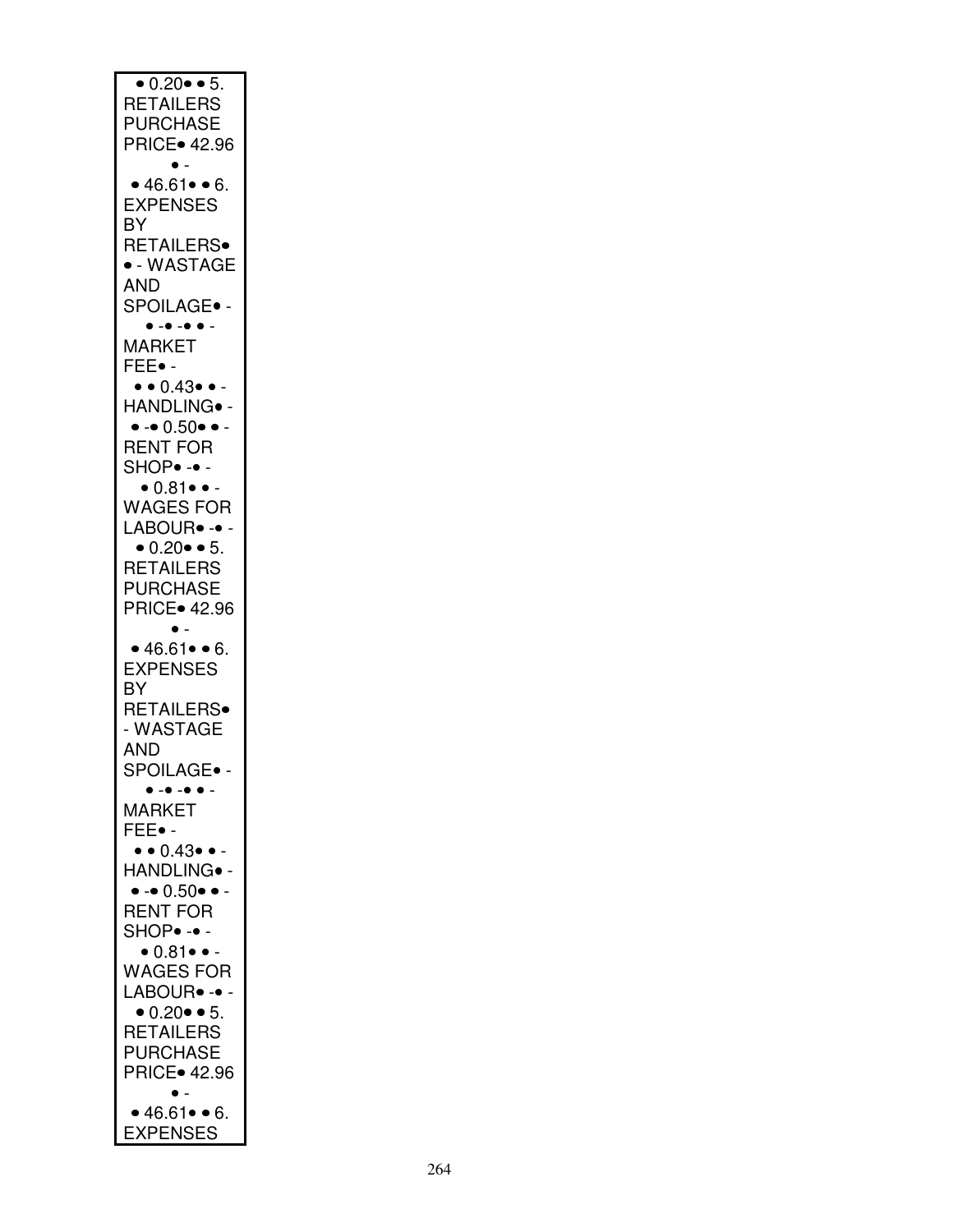| BY<br><b>RETAILERS</b> •<br>- • -• -• • -                                 |
|---------------------------------------------------------------------------|
| <b>MARKET</b><br>FEE∙ -                                                   |
| $\bullet \bullet 0.43 \bullet \bullet -$<br>HANDLING <sup>.</sup> -       |
| $\bullet$ - $\bullet$ 0.50 $\bullet$ $\bullet$ -<br>RENT FOR<br>SHOP. --  |
| $\bullet$ 0.81 $\bullet$ $\bullet$ -<br><b>WAGES FOR</b><br>LABOUR• -• -  |
| • $0.20$ • 5.<br><b>RETAILERS</b>                                         |
| <b>PURCHASE</b><br><b>PRICE</b> 42.96                                     |
| • 46.61 • 6.<br><b>EXPENSES</b>                                           |
| BY<br>RETAILERS <sup>®</sup>                                              |
| $-0$ $-$<br>$-°$<br><b>MARKET</b><br>FEE• -                               |
| $\bullet$ $\bullet$ 0.43 $\bullet$ $\bullet$ -<br>HANDLING• -             |
| $\bullet$ - $\bullet$ $0.50$ $\bullet$ -<br><b>RENT FOR</b>               |
| SHOP• -• -<br>$\bullet$ 0.81 $\bullet$ -<br><b>WAGES FOR</b>              |
| LABOUR• -•<br>$\bullet$ 0.20 $\bullet$ $\bullet$ 5.                       |
| <b>RETAILERS</b><br><b>PURCHASE</b><br><b>PRICE</b> 42.96                 |
| ¢<br>• 46.61 • 6.                                                         |
| <b>EXPENSES</b><br>ΒY<br>RETAILERS <sup>®</sup>                           |
| -• • - MARKET<br>FEE• -                                                   |
| $\bullet\bullet0.43\bullet\bullet$ -<br>HANDLING∙ -                       |
| $\bullet$ - $\bullet$ $0.50$ $\bullet$ -<br><b>RENT FOR</b><br>SHOP• -• - |
| $\bullet$ 0.81 $\bullet$ $\bullet$ -<br><b>WAGES FOR</b>                  |
| LABOUR <sup>.</sup> -<br>$\bullet$ 0.20 $\bullet$ $\bullet$ 5.            |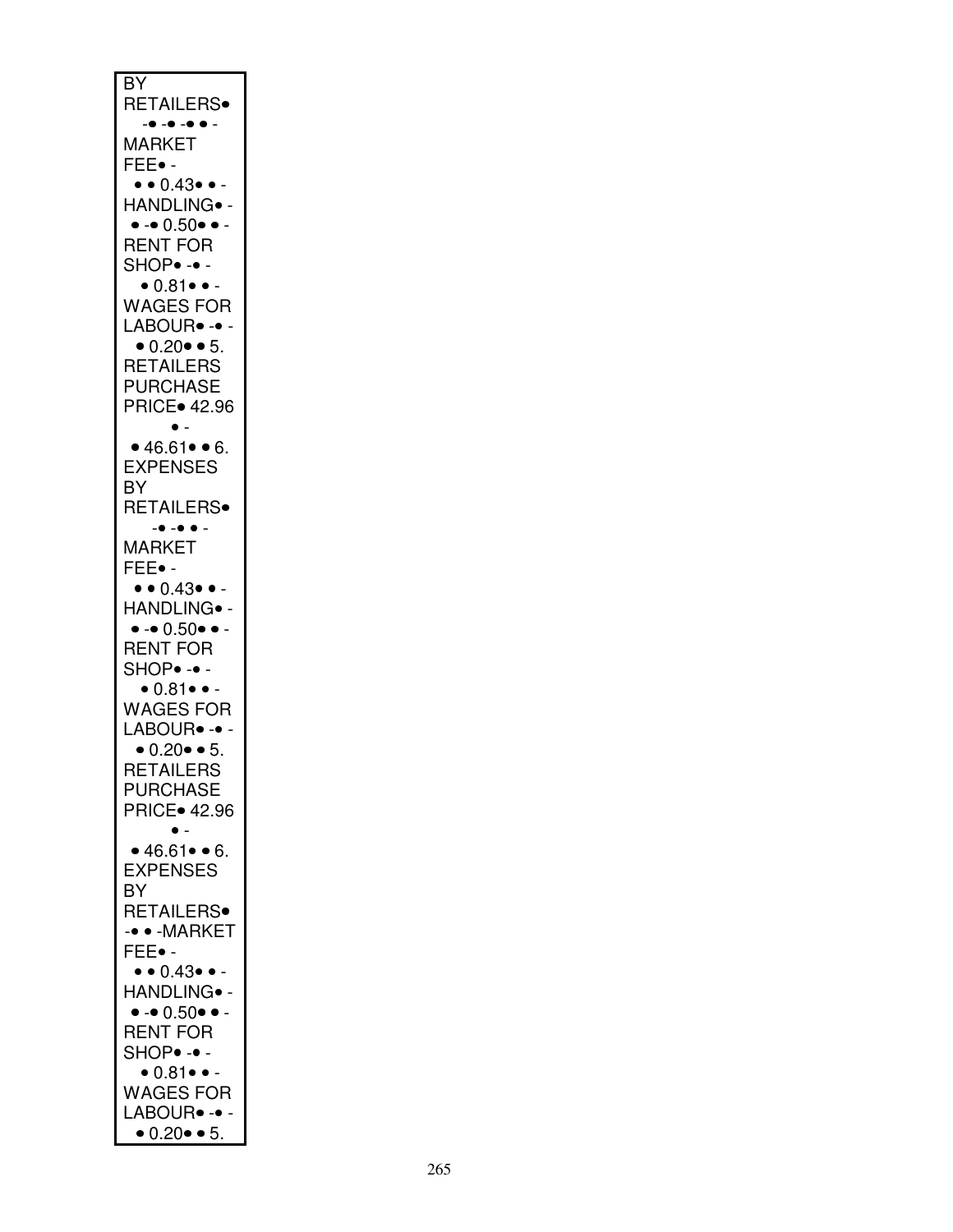| <b>RETAILERS</b>                           |
|--------------------------------------------|
|                                            |
| <b>PURCHASE</b>                            |
|                                            |
| <b>PRICE</b> 42.96                         |
|                                            |
| $\bullet$ .                                |
|                                            |
| • 46.61 • 6.                               |
|                                            |
| <b>EXPENSES</b>                            |
|                                            |
| BY                                         |
|                                            |
| RETAILERS <sup>®</sup>                     |
| $\bullet$ -MARKET                          |
|                                            |
| FEE• -                                     |
|                                            |
| • • 0.43• • -                              |
|                                            |
| HANDLING <sup>.</sup> -                    |
|                                            |
| $\bullet - \bullet 0.50 \bullet \bullet -$ |
|                                            |
| <b>RENT FOR</b>                            |
|                                            |
| SHOP• -• -                                 |
|                                            |
| $\bullet$ 0.81 $\bullet$ $\bullet$ -       |
| <b>WAGES FOR</b>                           |
|                                            |
| LABOUR <sup>®</sup> -                      |
|                                            |
| $\bullet$ 0.20 $\bullet$ $\bullet$ 5.      |
|                                            |
| <b>RETAILERS</b>                           |
|                                            |
| <b>PURCHASE</b>                            |
|                                            |
| <b>PRICE</b> 42.96                         |
|                                            |
| j.                                         |
|                                            |
| • 46.61 • 6.                               |
|                                            |
| <b>EXPENSES</b>                            |
|                                            |
| BY                                         |
|                                            |
|                                            |
|                                            |
| RETAILERS <sup>®</sup>                     |
| -MARKET                                    |
|                                            |
| FEE• -                                     |
|                                            |
| $\bullet\bullet0.43\bullet\bullet$ -       |
|                                            |
| HANDLING <sup>.</sup> -                    |
|                                            |
| $\bullet - \bullet 0.50 \bullet \bullet -$ |
|                                            |
| <b>RENT FOR</b>                            |
|                                            |
| <b>SHOP</b> • -• -                         |
|                                            |
| • 0.81• • –                                |
|                                            |
| <b>WAGES FOR</b>                           |
|                                            |
| LABOUR <sup>®</sup> -                      |
|                                            |
| • $0.20$ • 5.                              |
| <b>RETAILERS</b>                           |
|                                            |
| <b>PURCHASE</b>                            |
|                                            |
| <b>PRICE</b> 42.96                         |
|                                            |
|                                            |
|                                            |
| • 46.61 • 6.                               |
|                                            |
| <b>EXPENSES</b>                            |
|                                            |
| BY                                         |
|                                            |
| <b>RETAILERS</b>                           |
|                                            |
| $- \bullet 0.43 \bullet  -$                |
| HANDLING <sup>®</sup> -                    |
|                                            |
| $\bullet - \bullet 0.50 \bullet \bullet -$ |
|                                            |
| <b>RENT FOR</b>                            |
|                                            |
| $SHOP- -$                                  |
|                                            |
| $\bullet$ 0.81 $\bullet$ -                 |
| <b>WAGES FOR</b>                           |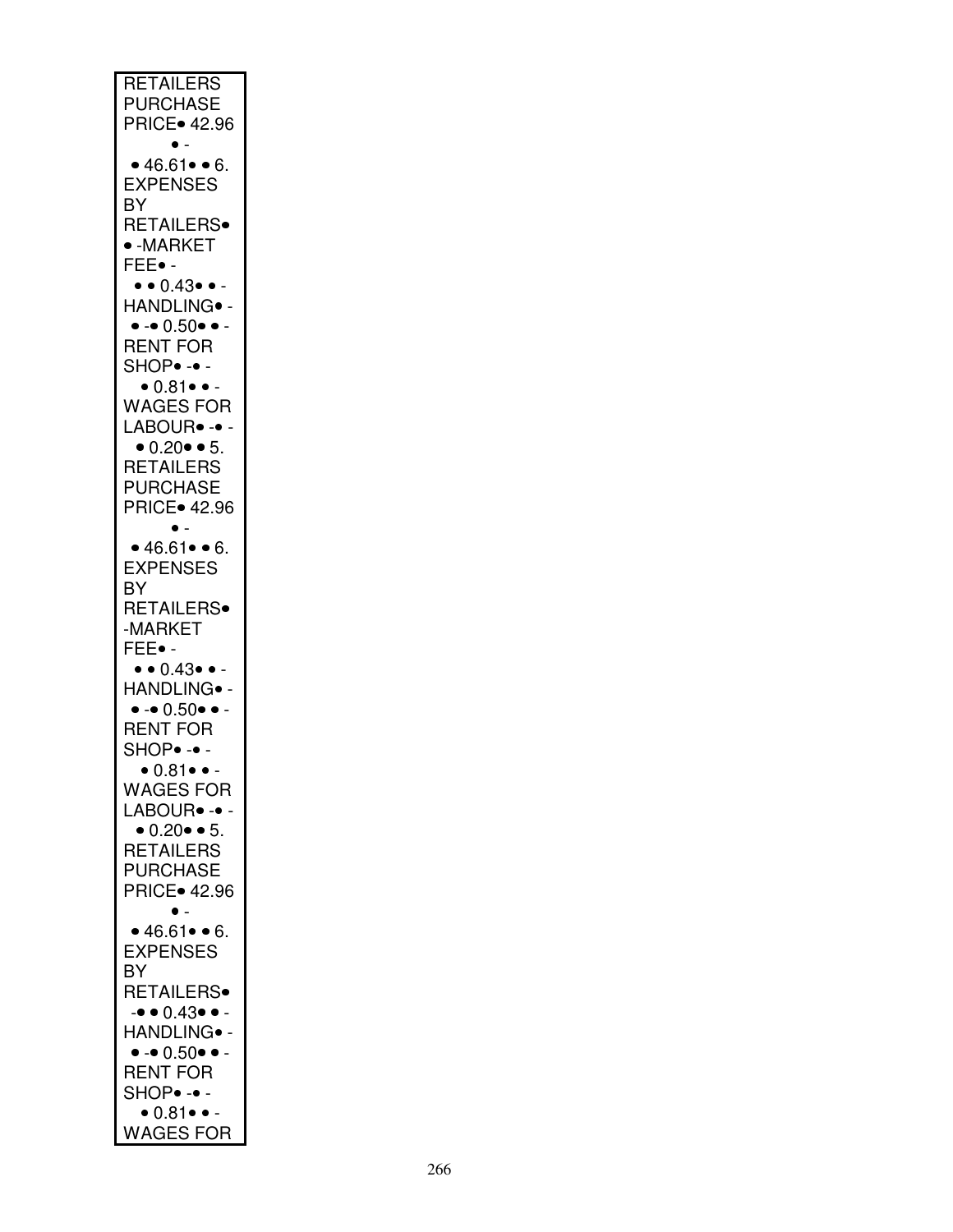| LABOUR• -• -                                |
|---------------------------------------------|
| • $0.20$ • 5.                               |
| <b>RETAILERS</b>                            |
| PURCHASE                                    |
| <b>PRICE</b> 42.96                          |
| • 46.61 • 6.                                |
| <b>EXPENSES</b>                             |
| BY                                          |
| RETAILERS <sup>®</sup>                      |
| $\bullet$ 0.43 $\bullet$ -                  |
| HANDLING <sup>.</sup> -                     |
| $\bullet - \bullet 0.50 \bullet \bullet -$  |
| <b>RENT FOR</b>                             |
| SHOP• -• -                                  |
| $\bullet$ 0.81 $\bullet$ -                  |
| <b>WAGES FOR</b>                            |
| LABOUR <sup>.</sup> -                       |
| • $0.20$ • 5.                               |
| <b>RETAILERS</b>                            |
| PURCHASE                                    |
| <b>PRICE</b> 42.96                          |
|                                             |
| • 46.61 • 6.                                |
| <b>EXPENSES</b>                             |
| BY                                          |
| <b>RETAILERS</b>                            |
| $0.43 \bullet -$<br>HANDLING <sup>®</sup> - |
| $\bullet - \bullet 0.50 \bullet \bullet -$  |
| <b>RENT FOR</b>                             |
| $SHOP- -$                                   |
| $\bullet$ 0.81 $\bullet$ -                  |
| <b>WAGES FOR</b>                            |
| LABOUR• -•                                  |
| $\bullet$ 0.20 $\bullet$ $\bullet$ 5.       |
| <b>RETAILERS</b>                            |
| <b>PURCHASE</b>                             |
| <b>PRICE</b> 42.96                          |
|                                             |
| • 46.61 • 6.                                |
| <b>EXPENSES</b>                             |
| BY                                          |
| RETAILERS.                                  |
| $\bullet$ .                                 |
| HANDLING• -                                 |
| $\bullet - \bullet 0.50 \bullet \bullet -$  |
| <b>RENT FOR</b>                             |
| SHOP. -.                                    |
| $\bullet$ 0.81 $\bullet$ -                  |
| <b>WAGES FOR</b><br>LABOUR• -• -            |
| $\bullet$ 0.20 $\bullet$ $\bullet$ 5.       |
|                                             |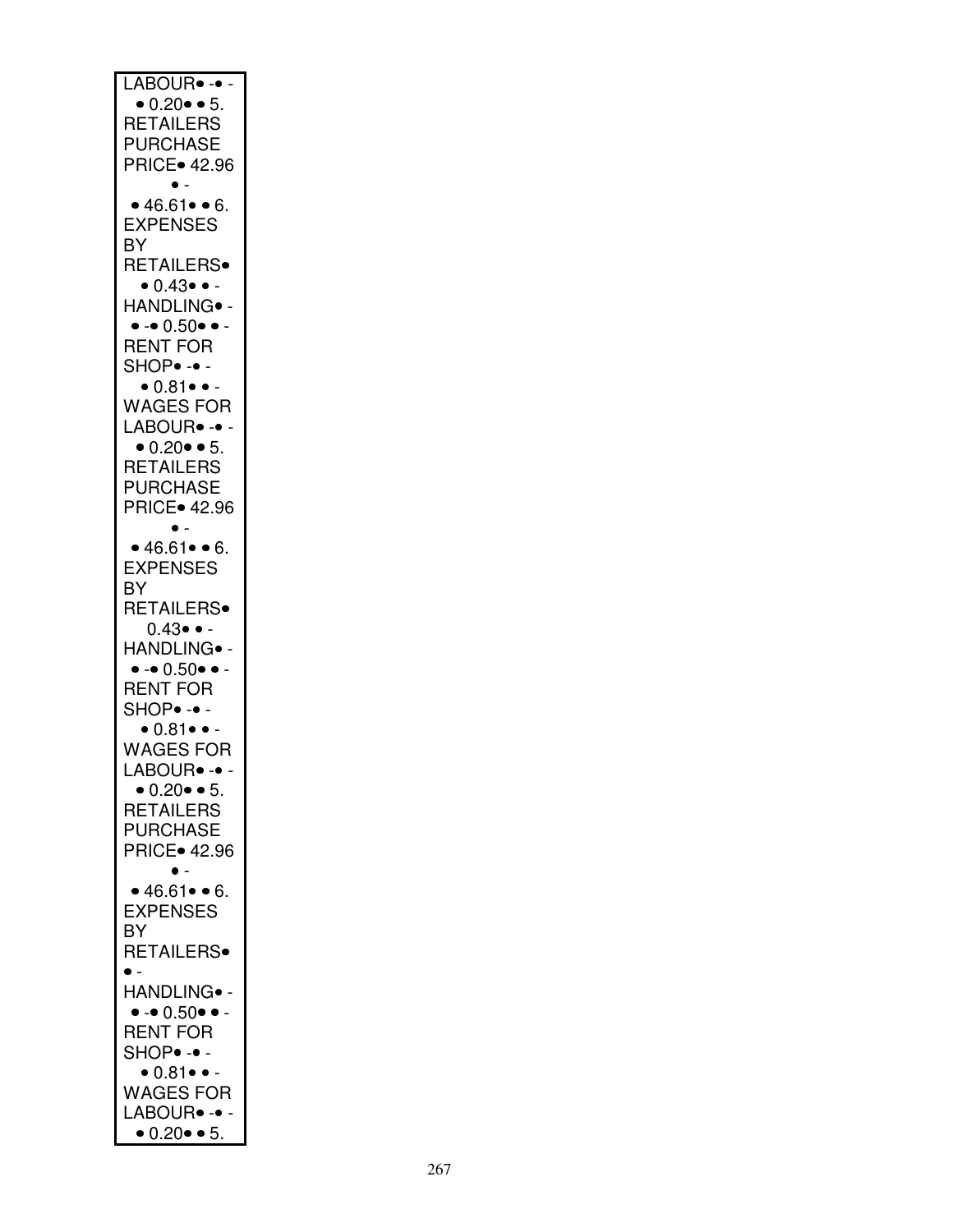| <b>RETAILERS</b>                           |
|--------------------------------------------|
| PURCHASE                                   |
|                                            |
| <b>PRICE</b> 42.96                         |
| $\bullet$ .                                |
| • 46.61 • 6.                               |
| <b>EXPENSES</b>                            |
|                                            |
| ΒY                                         |
| RETAILERS <sup>®</sup>                     |
|                                            |
|                                            |
| HANDLING• -                                |
| $\bullet - \bullet 0.50 \bullet \bullet -$ |
| <b>RENT FOR</b>                            |
| SHOP. -.                                   |
|                                            |
| $\bullet$ 0.81 $\bullet$ $\bullet$ -       |
| <b>WAGES FOR</b>                           |
| LABOUR <sup>.</sup> -                      |
|                                            |
| $\bullet$ 0.20 $\bullet$ $\bullet$ 5.      |
| <b>RETAILERS</b>                           |
| <b>PURCHASE</b>                            |
| <b>PRICE</b> 42.96                         |
|                                            |
|                                            |
| • 46.61 • 6.                               |
| <b>EXPENSES</b>                            |
|                                            |
| BY                                         |
| RETAILERS <sup>®</sup>                     |
| $ -$ 0.50 $\bullet$ $-$                    |
| <b>RENT FOR</b>                            |
|                                            |
| SHOP• -• -                                 |
| $\bullet$ 0.81 $\bullet$ -                 |
| <b>WAGES FOR</b>                           |
| LABOUR <sup>®</sup> -                      |
| • $0.20$ • 5.                              |
|                                            |
| <b>RETAILERS</b>                           |
| <b>PURCHASE</b>                            |
| PRICE∙ 42.96                               |
| $\bullet$ .                                |
|                                            |
| • 46.61 • 6.                               |
| <b>EXPENSES</b>                            |
| BY                                         |
| RETAILERS <sup>®</sup>                     |
|                                            |
| $-• 0.50 • -$                              |
| <b>RENT FOR</b>                            |
| SHOP• -• -                                 |
| $\bullet$ 0.81 $\bullet$ -                 |
|                                            |
| <b>WAGES FOR</b>                           |
| LABOUR• -•                                 |
| • $0.20$ • 5.                              |
| <b>RETAILERS</b>                           |
|                                            |
| <b>PURCHASE</b>                            |
| <b>PRICE</b> 42.96                         |
|                                            |
| • 46.61 • 6.                               |
| <b>EXPENSES</b>                            |
|                                            |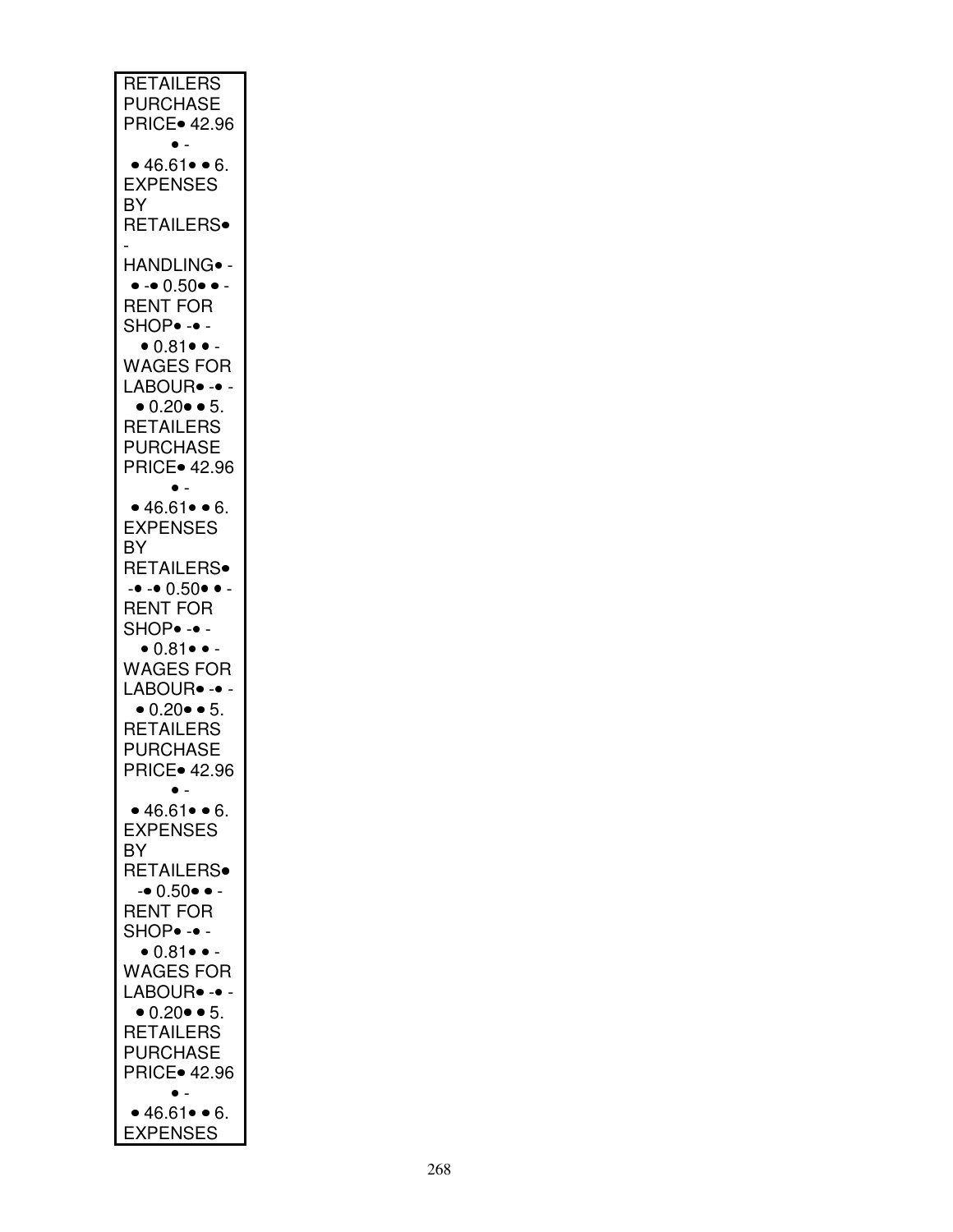| BY                                    |
|---------------------------------------|
|                                       |
| RETAILERS∙                            |
| $0.50 \bullet -$                      |
| <b>RENT FOR</b>                       |
| SHOP• -• -                            |
|                                       |
| $\bullet$ 0.81 $\bullet$ -            |
| <b>WAGES FOR</b>                      |
| LABOUR• -•                            |
| $\bullet$ 0.20 $\bullet$ $\bullet$ 5. |
| <b>RETAILERS</b>                      |
| <b>PURCHASE</b>                       |
|                                       |
| <b>PRICE</b> 42.96                    |
| $\bullet$ -                           |
| • 46.61 • 6.                          |
| <b>EXPENSES</b>                       |
| ΒY                                    |
| RETAILERS <sup>®</sup>                |
| • - RENT FOR                          |
|                                       |
| SHOP• -• -                            |
| • 0.81 • •                            |
| <b>WAGES FOR</b>                      |
| LABOUR <sup>®</sup> -                 |
| $\bullet$ 0.20 $\bullet$ $\bullet$ 5. |
| <b>RETAILERS</b>                      |
| <b>PURCHASE</b>                       |
|                                       |
| <b>PRICE</b> 42.96                    |
|                                       |
| • 46.61 • 6.                          |
| <b>EXPENSES</b>                       |
| BY                                    |
| RETAILERS <sup>®</sup>                |
|                                       |
|                                       |
| - RENT FOR                            |
| SHOP• -• -                            |
| $\bullet$ 0.81 $\bullet$ $\bullet$ -  |
| WAGES FOR                             |
|                                       |
| LABOUR• -•                            |
| $\bullet$ 0.20 $\bullet$ $\bullet$ 5. |
| <b>RETAILERS</b>                      |
| <b>PURCHASE</b>                       |
| <b>PRICE</b> 42.96                    |
|                                       |
| • 46.61 • 6.                          |
| <b>EXPENSES</b>                       |
|                                       |
| ΒY                                    |
| <b>RETAILERS</b> •                    |
| -• -• 0.81• • -                       |
| <b>WAGES FOR</b>                      |
| LABOUR• -•                            |
| $\bullet$ 0.20 $\bullet$ $\bullet$ 5. |
|                                       |
| <b>RETAILERS</b>                      |
| <b>PURCHASE</b>                       |
| <b>PRICE</b> 42.96<br>$\bullet$ -     |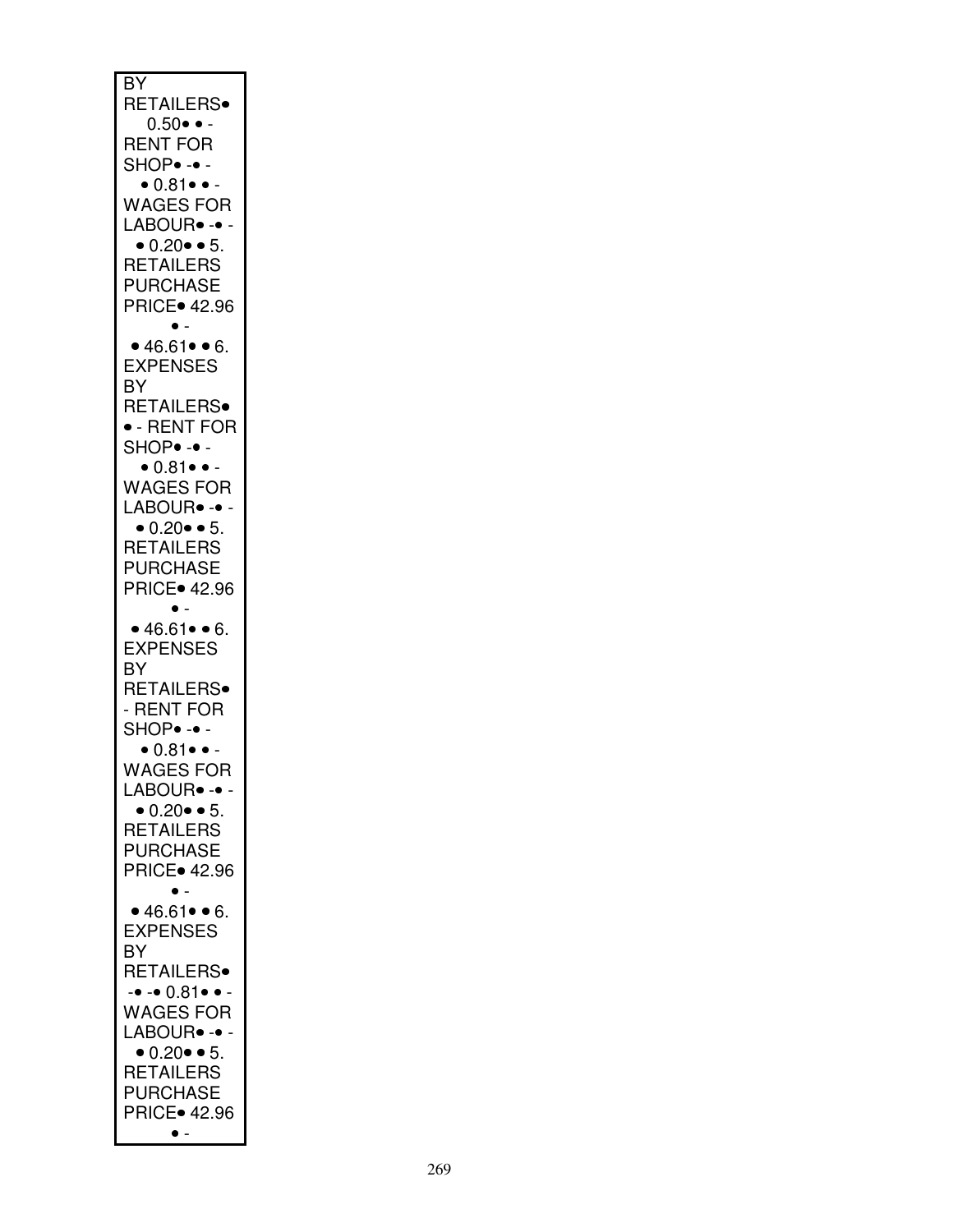| • 46.61 • 6.<br><b>EXPENSES</b>                                     |
|---------------------------------------------------------------------|
| BY<br><b>RETAILERS</b> •                                            |
| -• 0.81• • -<br><b>WAGES FOR</b>                                    |
| LABOUR <sup>.</sup> -<br>• $0.20$ • 5.                              |
| <b>RETAILERS</b><br><b>PURCHASE</b><br><b>PRICE</b> 42.96           |
| • 46.61 • 6.                                                        |
| <b>EXPENSES</b><br>BY                                               |
| <b>RETAILERS</b><br>$0.81 \bullet -$                                |
| <b>WAGES FOR</b><br>LABOUR <sup>®</sup> -                           |
| $\bullet$ 0.20 $\bullet$ $\bullet$ 5.<br><b>RETAILERS</b>           |
| PURCHASE<br><b>PRICE</b> 42.96                                      |
| • 46.61 • 6.<br><b>EXPENSES</b>                                     |
| BY<br><b>RETAILERS</b> •                                            |
| $\bullet$ - WAGES<br>FOR                                            |
| LABOUR• -•<br>$\bullet$ 0.20 $\bullet$ $\bullet$ 5.                 |
| <b>RETAILERS</b><br><b>PURCHASE</b>                                 |
| PRICE● 42.96                                                        |
| • 46.61 • 6.<br><b>EXPENSES</b>                                     |
| ΒY<br>RETAILERS <sup>®</sup><br>- WAGES                             |
| FOR<br>LABOUR• -• -                                                 |
| $\bullet$ 0.20 $\bullet$ $\bullet$ 5.<br><b>RETAILERS</b>           |
| <b>PURCHASE</b><br><b>PRICE</b> 42.96                               |
| $\bullet$ .<br>• 46.61 • 6.                                         |
| <b>EXPENSES</b><br>BY                                               |
| <b>RETAILERS</b><br>$\bullet$ $\bullet$ 0.20 $\bullet$ $\bullet$ 5. |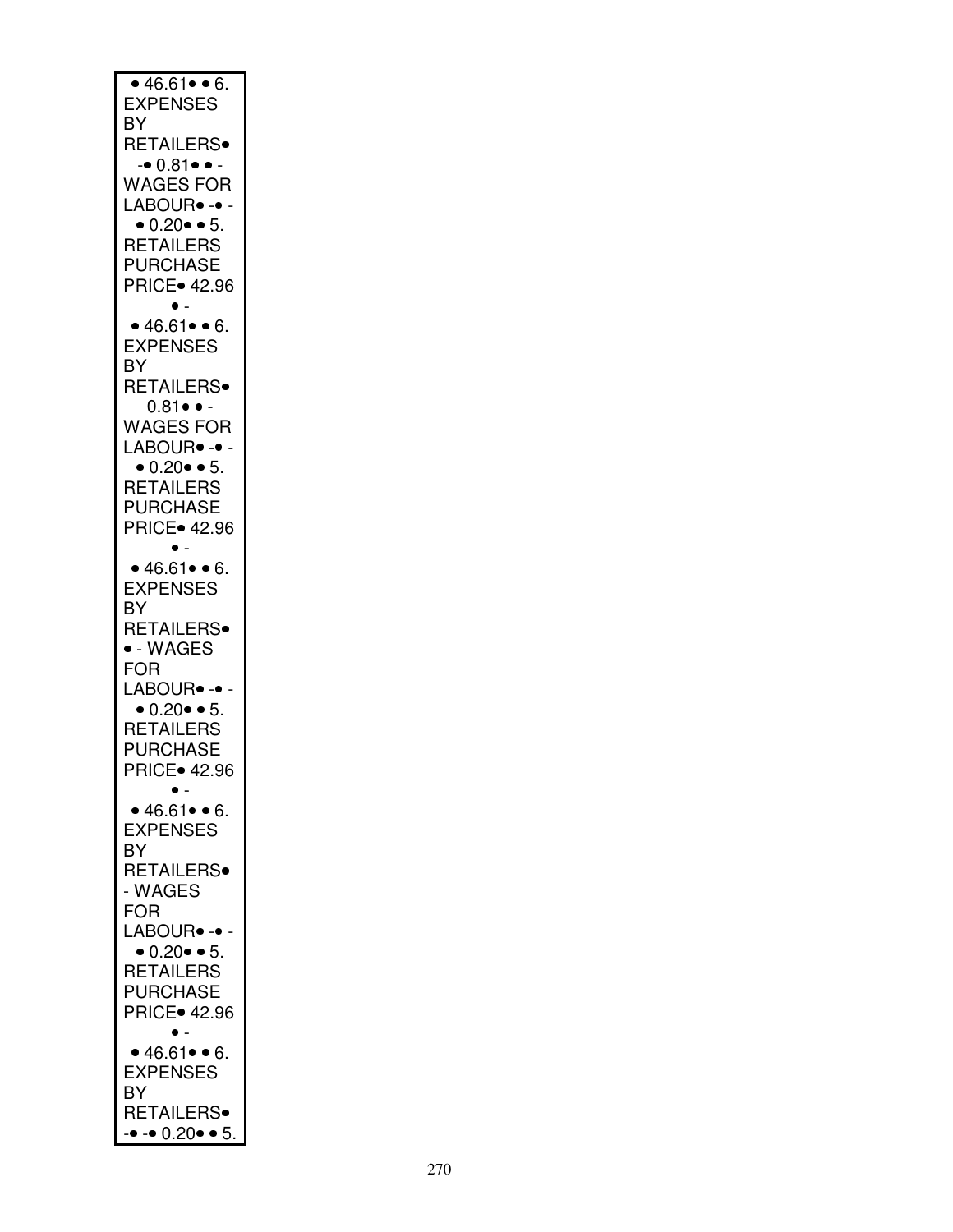| <b>RETAILERS</b>                        |
|-----------------------------------------|
| <b>PURCHASE</b><br><b>PRICE</b> 42.96   |
| $\bullet$ .                             |
| • 46.61• • 6.                           |
| <b>EXPENSES</b>                         |
| BY                                      |
| RETAILERS <sup>®</sup><br>$-0.20 - 5$ . |
| <b>RETAILERS</b>                        |
| <b>PURCHASE</b>                         |
| <b>PRICE</b> 42.96                      |
| • 46.61 • 6.                            |
| <b>EXPENSES</b>                         |
| BY                                      |
| RETAILERS <sup>®</sup>                  |
| $0.20 \cdot 5.$                         |
| <b>RETAILERS</b><br><b>PURCHASE</b>     |
| <b>PRICE</b> 42.96                      |
|                                         |
| • 46.61 • 6.                            |
| <b>EXPENSES</b><br>BY                   |
| RETAILERS <sup>®</sup>                  |
| $\bullet$ 5.                            |
| <b>RETAILERS</b>                        |
| <b>PURCHASE</b>                         |
| <b>PRICE</b> 42.96<br>$\bullet$ .       |
| • 46.61 • 6.                            |
| <b>EXPENSES</b>                         |
| BY                                      |
| <b>RETAILERS</b><br>5.                  |
| <b>RETAILERS</b>                        |
| <b>PURCHASE</b>                         |
| <b>PRICE</b> 42.96                      |
| • 46.61 • 6.                            |
| <b>EXPENSES</b>                         |
| BY                                      |
| RETAILERS <sup>®</sup>                  |
| 42.96• -<br>• 46.61 • 6.                |
| <b>EXPENSES</b>                         |
| BY                                      |
| <b>RETAILERS</b> •                      |
| $-46.61 - 6.$<br><b>EXPENSES</b>        |
| BY                                      |
| RETAILERS <sup>®</sup>                  |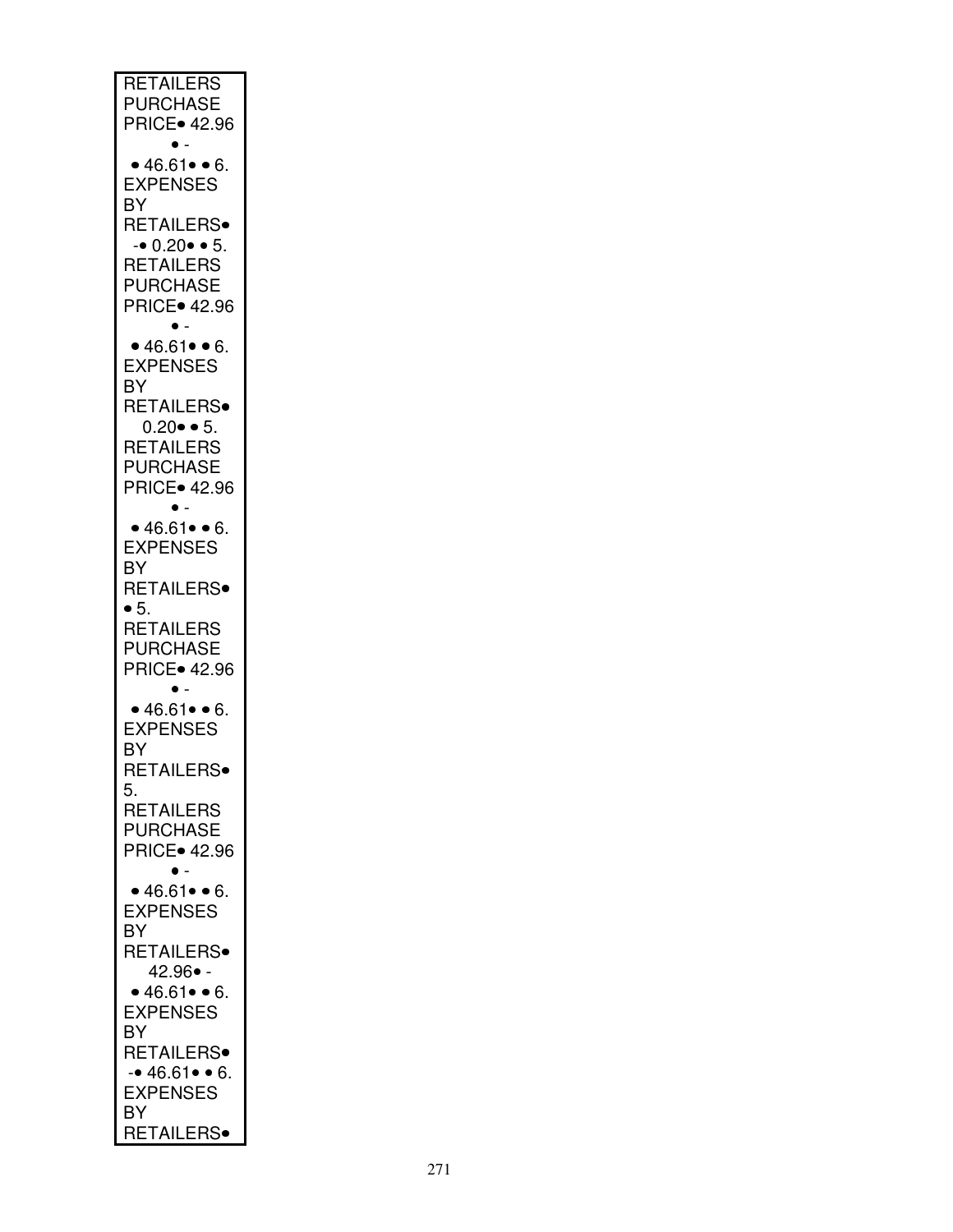| $46.61 \bullet 6.$                   |
|--------------------------------------|
|                                      |
|                                      |
| <b>EXPENSES</b>                      |
|                                      |
| BY                                   |
|                                      |
| RETAILERS <sup>®</sup>               |
|                                      |
| • 6.                                 |
|                                      |
| <b>EXPENSES</b>                      |
|                                      |
| BY                                   |
|                                      |
| RETAILERS <sup>®</sup>               |
|                                      |
| 6.                                   |
|                                      |
| <b>EXPENSES</b>                      |
|                                      |
| ΒY                                   |
|                                      |
| RETAILERS <sup>®</sup>               |
|                                      |
| $4.75 \bullet -$                     |
|                                      |
| • 4.75 • •                           |
|                                      |
| CARRIAGE.                            |
|                                      |
| $-4.75 - -$                          |
|                                      |
| CARRIAGE.                            |
|                                      |
| $4.75 \bullet \bullet -$             |
|                                      |
| CARRIAGE.                            |
|                                      |
| $\bullet$ -                          |
|                                      |
| CARRIAGE.                            |
|                                      |
|                                      |
|                                      |
| <b>CARRIAGE</b>                      |
|                                      |
| $0.20 -$                             |
|                                      |
| $\bullet$ 0.25 $\bullet$ $\bullet$ - |
|                                      |
| LOSSES <sup>®</sup> 3.9              |
|                                      |
| $2 \bullet - 4.30 \bullet -$         |
| HANDLING <sup>®</sup> 0              |
|                                      |
|                                      |
|                                      |
|                                      |
| $.20 \bullet$ -                      |
|                                      |
| $\bullet$ 0.20 $\bullet$ $\bullet$ - |
| <b>MARKET</b>                        |
|                                      |
| FEE. 0.43. .                         |
|                                      |
| $-0.25 - -$                          |
|                                      |
| LOSSES <sup>®</sup> 3.9              |
|                                      |
| $\overline{\phantom{a}}$             |
| $2 - 4.30$                           |
| HANDLING• 0                          |
|                                      |
| $.20 \bullet$ -                      |
|                                      |
| $\bullet$ 0.20 $\bullet$ $\bullet$ - |
|                                      |
| <b>MARKET</b>                        |
|                                      |
| FEE. 0.43.                           |
|                                      |
| $0.25 \bullet \bullet -$             |
|                                      |
| LOSSES• 3.9                          |
|                                      |
| $2 - 4.30 - 4$                       |
|                                      |
| HANDLING <sup>®</sup> 0              |
|                                      |
| $.20 -$                              |
|                                      |
| $\bullet$ 0.20 $\bullet$ $\bullet$ - |
|                                      |
| <b>MARKET</b>                        |
|                                      |
| FEE. 0.43                            |
| $\bullet$ .                          |
|                                      |
|                                      |
| LOSSES• 3.9                          |
| $2 \bullet - 4.30 \bullet -$         |
|                                      |
| HANDLING <sup>®</sup> 0              |
| .20● -                               |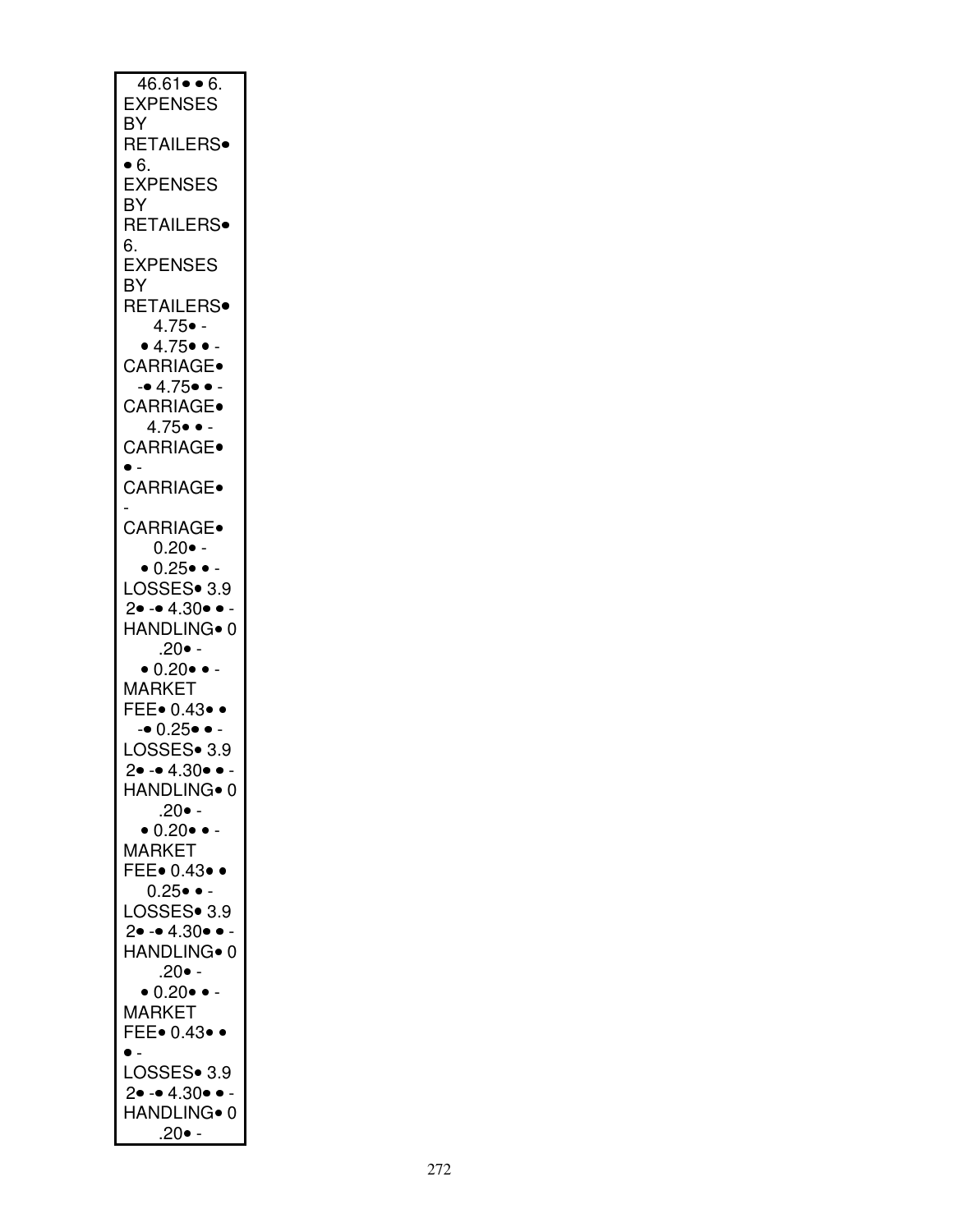| $\overline{\bullet}$ 0.20 $\overline{\bullet}$ $\overline{\bullet}$ - |
|-----------------------------------------------------------------------|
|                                                                       |
| <b>MARKET</b>                                                         |
| FEE. 0.43.                                                            |
|                                                                       |
|                                                                       |
|                                                                       |
| LOSSES• 3.9                                                           |
|                                                                       |
| $2 - 4.30 - -$                                                        |
|                                                                       |
| HANDLING <sup>®</sup> 0                                               |
|                                                                       |
| $.20 -$                                                               |
| $\bullet$ 0.20 $\bullet$ $\bullet$ -                                  |
|                                                                       |
| <b>MARKET</b>                                                         |
|                                                                       |
| FEE• 0.43• •                                                          |
|                                                                       |
| $3.92 \bullet -$                                                      |
|                                                                       |
| • 4.30 • •                                                            |
|                                                                       |
| HANDLING <sup>®</sup> 0                                               |
|                                                                       |
| $.20 -$                                                               |
| $\bullet$ 0.20 $\bullet$ $\bullet$ -                                  |
|                                                                       |
| MARKET                                                                |
|                                                                       |
| FEE. 0.43. .                                                          |
|                                                                       |
| $-4.30 \bullet -$                                                     |
|                                                                       |
| HANDLING <sup>®</sup> 0                                               |
|                                                                       |
| $.20 -$                                                               |
| $\bullet$ 0.20 $\bullet$ $\bullet$ -                                  |
|                                                                       |
| MARKET                                                                |
|                                                                       |
| FEE• 0.43• •                                                          |
|                                                                       |
| $4.30 \bullet -$                                                      |
|                                                                       |
| HANDLING <sup>®</sup> 0                                               |
|                                                                       |
| $.20 -$                                                               |
|                                                                       |
| $\bullet$ 0.20 $\bullet$ $\bullet$ -                                  |
| <b>MARKET</b>                                                         |
|                                                                       |
| FEE• 0.43• •                                                          |
|                                                                       |
|                                                                       |
|                                                                       |
| HANDLING <sup>®</sup> 0                                               |
|                                                                       |
| $.20 \bullet -$                                                       |
|                                                                       |
| $\bullet$ 0.20 $\bullet$ $\bullet$ -                                  |
| <b>MARKET</b>                                                         |
|                                                                       |
| FEE. 0.43.                                                            |
|                                                                       |
|                                                                       |
|                                                                       |
| HANDLING• 0                                                           |
|                                                                       |
| $.20 -$                                                               |
|                                                                       |
| $\bullet$ 0.20 $\bullet$ $\bullet$ -                                  |
|                                                                       |
| <b>MARKET</b>                                                         |
|                                                                       |
| FEE• 0.43• •                                                          |
| $0.20 \bullet -$                                                      |
|                                                                       |
| $\bullet$ 0.20 $\bullet$ $\bullet$                                    |
|                                                                       |
| <b>MARKET</b>                                                         |
|                                                                       |
| FEE• 0.43• •                                                          |
|                                                                       |
| $-0.20$ $\bullet$ $-$                                                 |
|                                                                       |
| <b>MARKET</b>                                                         |
| FEE• 0.43• •                                                          |
|                                                                       |
| $0.20 \bullet -$                                                      |
|                                                                       |
|                                                                       |
|                                                                       |
| <b>MARKET</b>                                                         |
|                                                                       |
| FEE. 0.43.<br>$\bullet$ - MARKET                                      |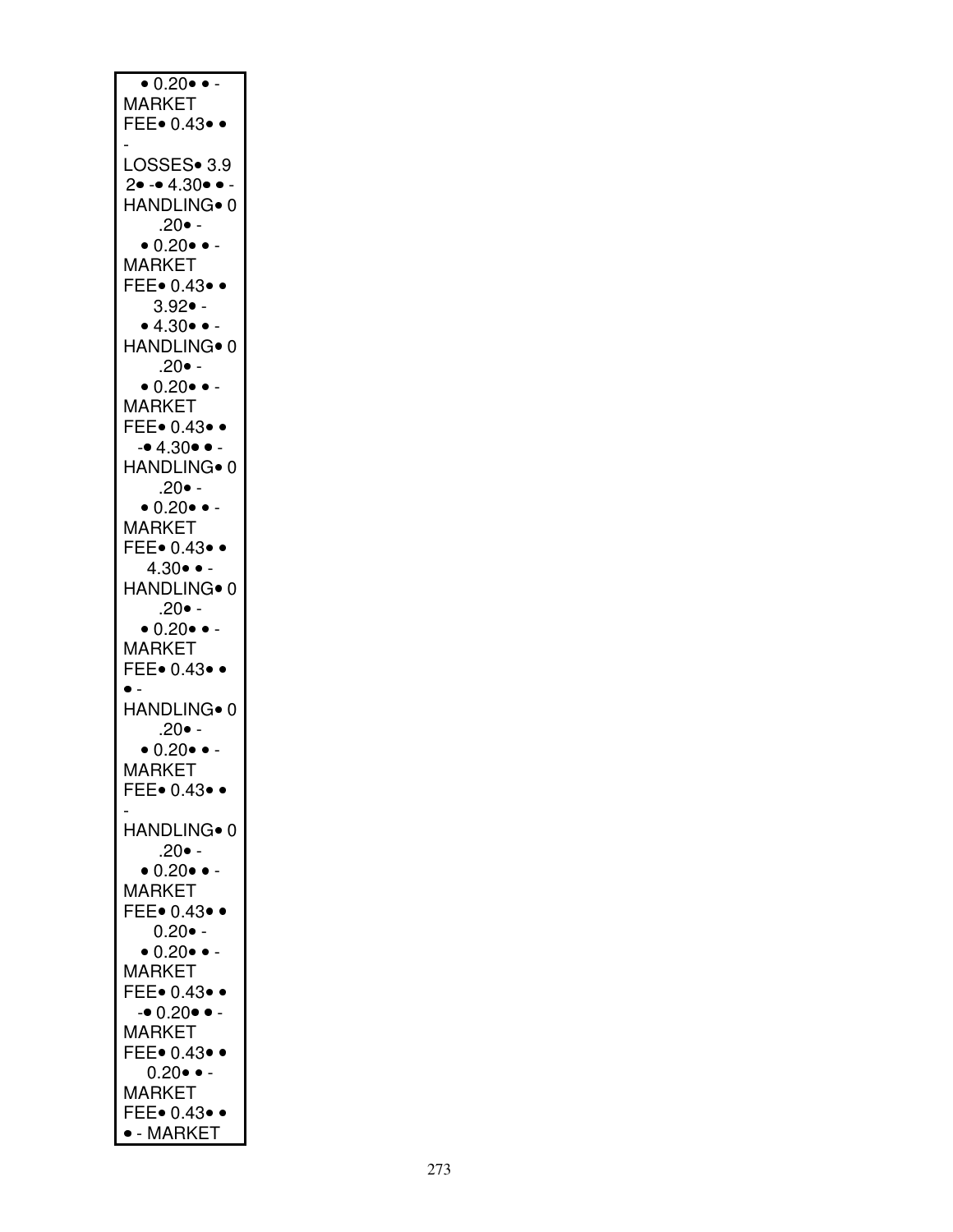| FEE. 0.43.                                   |
|----------------------------------------------|
|                                              |
| <b>MARKET</b>                                |
|                                              |
| FEE $\bullet$ 0.43 $\bullet$ $\bullet$       |
|                                              |
| $0.43 \bullet \bullet - \bullet \bullet 7$ . |
| <b>RETAILERS</b>                             |
|                                              |
| MARGIN• 16.                                  |
|                                              |
| $35$ • -                                     |
|                                              |
| • $15.40 \cdot 8.$                           |
|                                              |
| <b>CONSUMER</b>                              |
|                                              |
| <b>PRICE</b> 64.06                           |
|                                              |
| $(100.00)$ $\bullet$ 45.0                    |
| 0(100.00)∙ 66.                               |
|                                              |
| 76(100.00)•                                  |
|                                              |
| $\bullet - \bullet \bullet 7$ .              |
|                                              |
| RETAILERS                                    |
|                                              |
| MARGIN∙ 16.                                  |
| $35\bullet$ -                                |
|                                              |
| $15.40 \bullet 8$ .<br>$\bullet$             |
|                                              |
| <b>CONSUMER</b>                              |
|                                              |
| PRICE. 64.06                                 |
|                                              |
| $(100.00)$ $\bullet$ 45.0                    |
|                                              |
| 0(100.00)∙ 66.                               |
|                                              |
| 76(100.00)• •                                |
| $ \bullet$ 7.                                |
|                                              |
| <b>RETAILERS</b>                             |
|                                              |
| MARGIN <sup>•</sup> 16.                      |
|                                              |
|                                              |
|                                              |
| $35$ • -                                     |
| $15.40 \bullet 8.$                           |
|                                              |
| <b>CONSUMER</b>                              |
|                                              |
| <b>PRICE</b> 64.06                           |
|                                              |
| $(100.00)$ 45.0                              |
|                                              |
| $0(100.00)$ 66.                              |
|                                              |
| 76(100.00)● ●                                |
| • 7.                                         |
|                                              |
| <b>RETAILERS</b>                             |
|                                              |
| MARGIN∙ 16.                                  |
|                                              |
| $35\bullet$ -                                |
|                                              |
| $15.40 \bullet 8.$                           |
|                                              |
| <b>CONSUMER</b>                              |
|                                              |
| PRICE• 64.06                                 |
| (100.00)● 45.0                               |
|                                              |
| 0(100.00)• 66.                               |
|                                              |
| 76(100.00)● ●                                |
|                                              |
| 7.                                           |
|                                              |
| RETAILERS                                    |
|                                              |
| MARGIN <sup>•</sup> 16.                      |
| $35$ • -                                     |
|                                              |
| • 15.40 • 8.                                 |
|                                              |
| <b>CONSUMER</b>                              |
|                                              |
| <b>PRICE</b> 64.06                           |
|                                              |
| $(100.00)$ $45.0$                            |
|                                              |
| 0(100.00)● 66.<br>76(100.00)● ・              |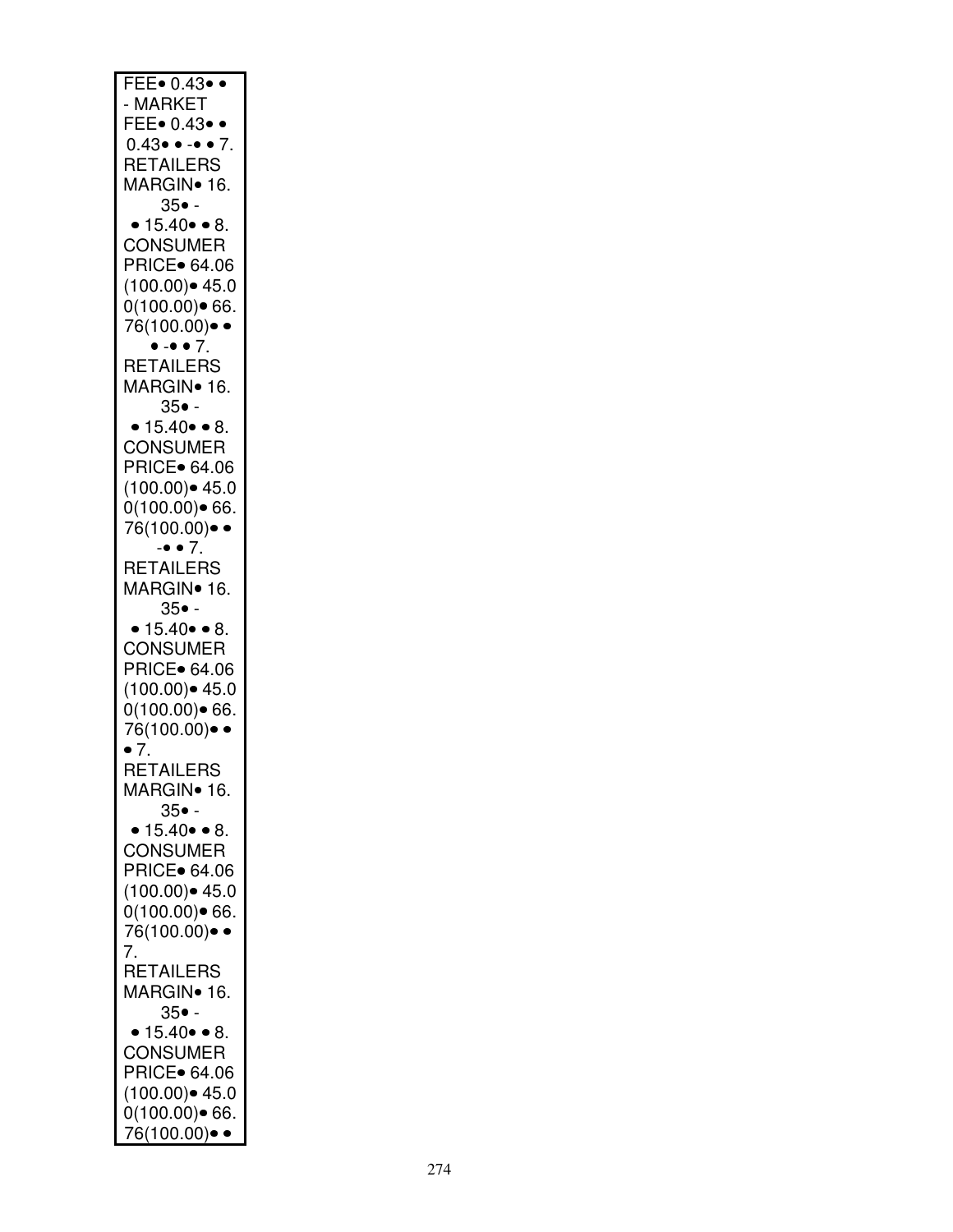| 16.35• -<br>$15.40 \bullet 8$ .                               |
|---------------------------------------------------------------|
| <b>CONSUMER</b><br><b>PRICE</b> 64.06<br>$(100.00)$ $45.0$    |
| $0(100.00)$ 66.<br>76(100.00)● ●                              |
| $-• 15.40 • 8.$<br><b>CONSUMER</b>                            |
| PRICE. 64.06<br>$(100.00)$ $45.0$                             |
| $0(100.00)$ 66.<br>76(100.00)● ●                              |
| $15.40 \bullet 8.$<br><b>CONSUMER</b>                         |
| PRICE. 64.06<br>$(100.00)$ $45.0$<br>$0(100.00)$ 66.          |
| 76(100.00)● ●<br>$\bullet$ 8.                                 |
| <b>CONSUMER</b><br><b>PRICE</b> 64.06                         |
| $(100.00)$ $45.0$<br>$0(100.00)$ • 66.                        |
| 76(100.00)● ・<br>8.<br><b>CONSUMER</b>                        |
| <b>PRICE</b> 64.06<br>$(100.00)$ 45.0                         |
| $0(100.00)$ 66.<br>76(100.00)● ●                              |
| 64.06(100.00)<br>• 45.00(100.0                                |
| $0$ ) $\bullet$ 66.76(100.<br>00)<br>$\overline{\phantom{a}}$ |
| 45.00(100.00)<br>•66.76(100.0<br>$0) \bullet \bullet$         |
| 66.76(100.00)                                                 |
|                                                               |
| Note:<br>Figures in                                           |
| parenthesis<br>are                                            |
| percentage<br>from total.                                     |
| 9.6.2                                                         |
| <b>SHIMLA</b><br>In                                           |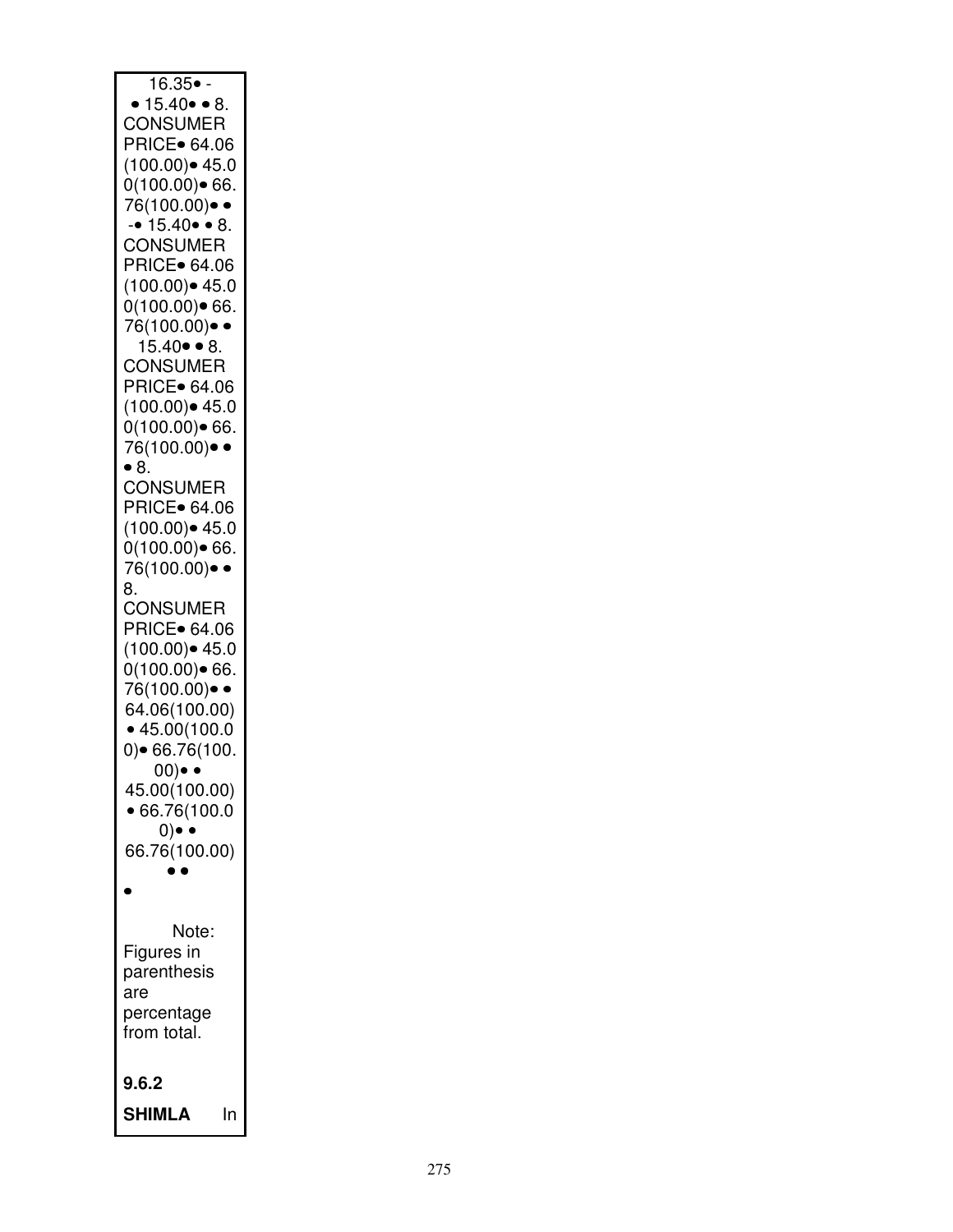| Shimla only                            |
|----------------------------------------|
| two channels                           |
| viz. retailers                         |
| and directly to                        |
| consumers                              |
| were found.                            |
| No marketing                           |
| through co-                            |
| operative or                           |
| whole sales                            |
| was prevalent.                         |
|                                        |
| The detail <mark>s</mark><br>have been |
| presented in                           |
| Table 9.4.                             |
|                                        |
| Channel - 1                            |
| The average                            |
| price paid by                          |
|                                        |
| consumer was                           |
| observed to                            |
| be<br>Rs.67.03                         |
|                                        |
| per kg. The<br>grower                  |
| received<br>an                         |
| of<br>average                          |
| Rs.45.83<br>per                        |
| kg and after                           |
| deducting<br>his                       |
| οf<br>expenses                         |
| Rs.3.67<br>per                         |
| the<br>kg<br>net                       |
| of<br>margin                           |
| grower<br>was                          |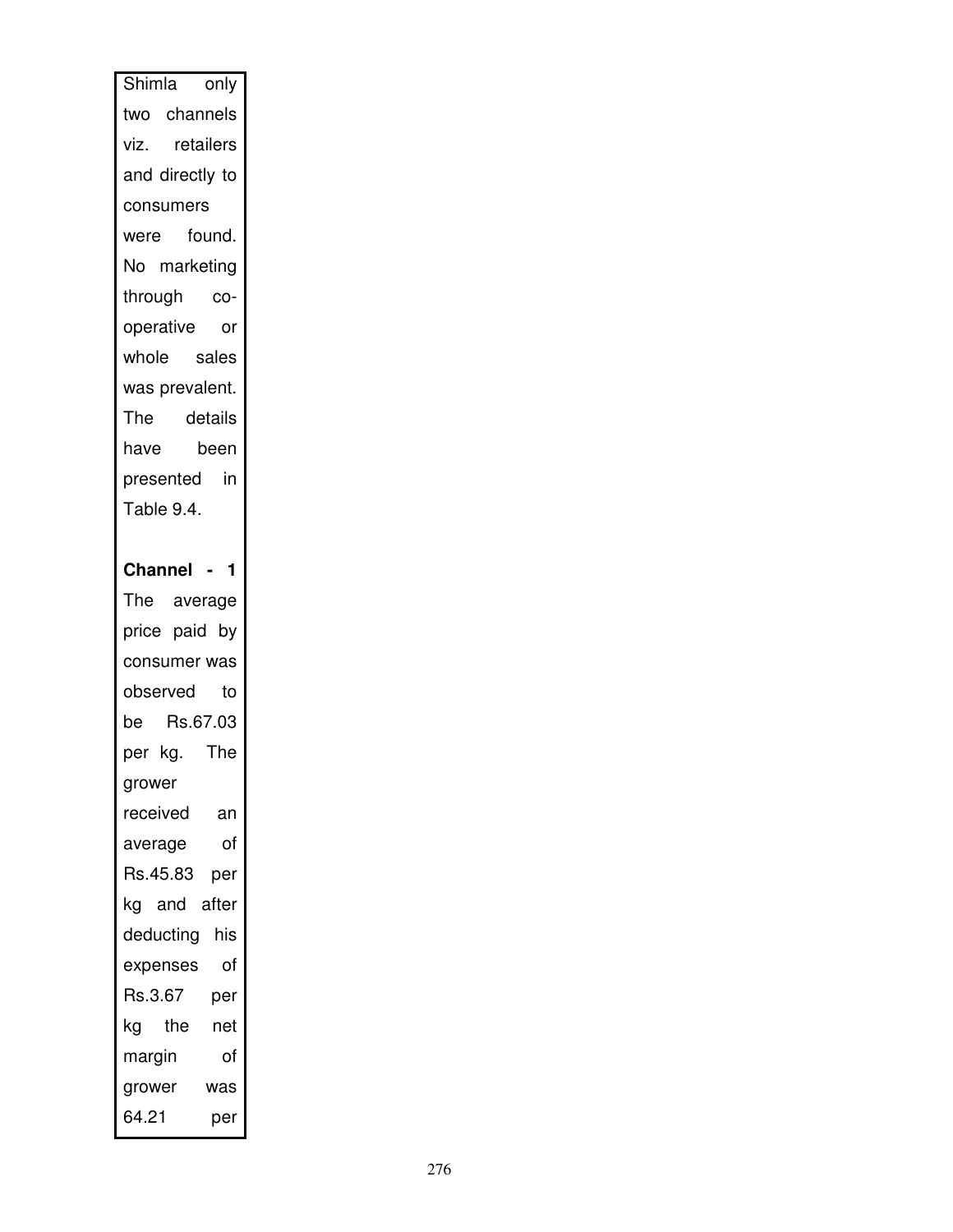| The<br>cent.          |
|-----------------------|
| expenses              |
| by<br>incurred        |
| retailers were        |
| Rs.5.10<br>per        |
| their<br>kg and       |
| margin<br>of          |
| profit<br>was         |
| Rs.16.10<br>per       |
| kg.                   |
|                       |
| <b>Channel-</b><br>II |
| this<br>Under         |
| channel               |
| average sale          |
| of<br>price           |
| mushroom              |
| was Rs.47.00          |
| per kg and net        |
| margin<br>of          |
| grower<br>was         |
| 98.62<br>per          |
| cent.                 |
| lt<br>be<br>may       |
| concluded             |
| the<br>from           |
| above<br>that         |
| marketing             |
| channels<br>for       |
| mushroom for          |
| local<br>and          |
| Shimla market         |
| fairly<br>are         |
| efficient,<br>the     |
| net margin of         |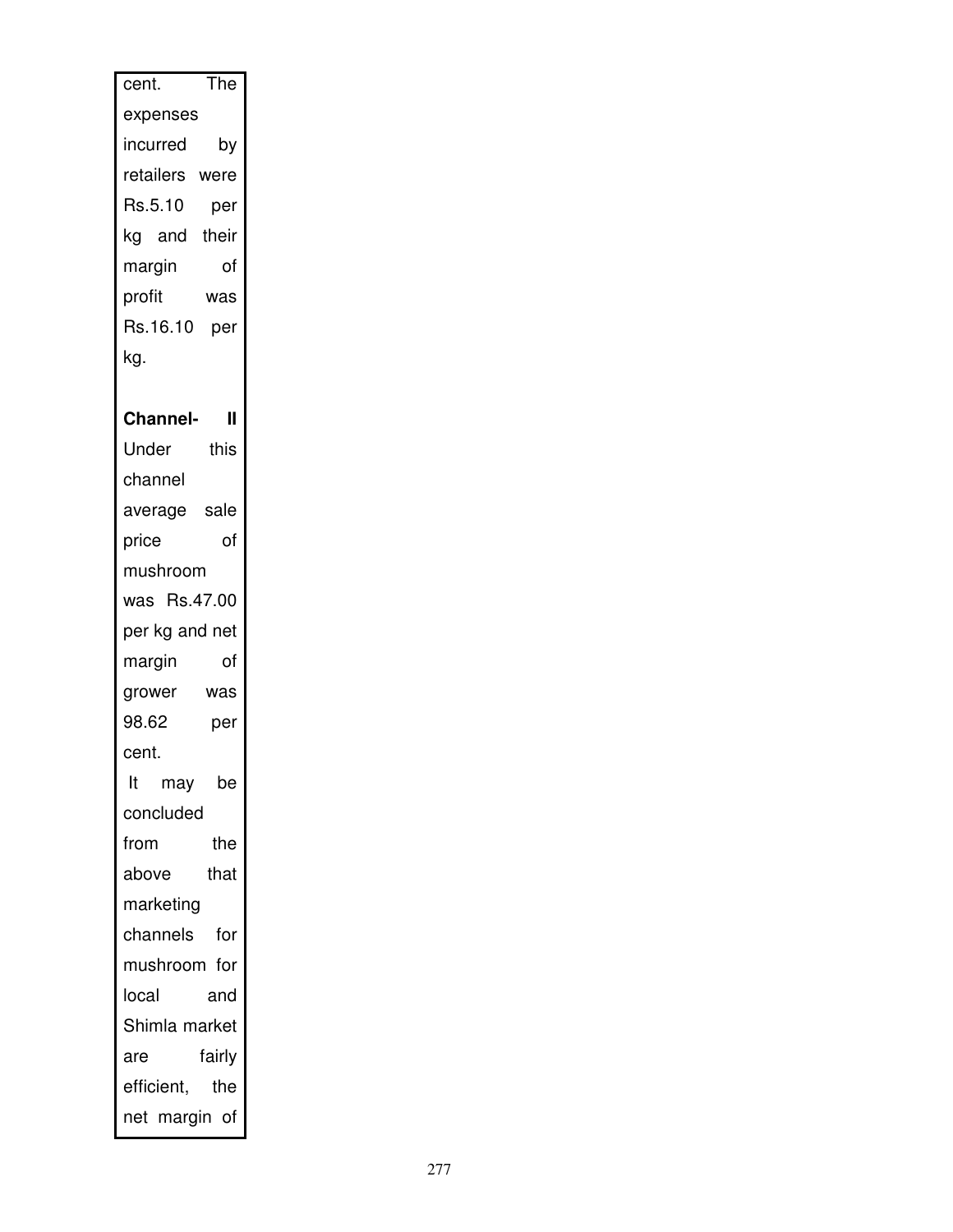| growers in the                                                                                                                                                                          |
|-----------------------------------------------------------------------------------------------------------------------------------------------------------------------------------------|
| range of 60                                                                                                                                                                             |
| per cent. This                                                                                                                                                                          |
| is higher as                                                                                                                                                                            |
| compared                                                                                                                                                                                |
| with apple and                                                                                                                                                                          |
| vegetable                                                                                                                                                                               |
| marketing                                                                                                                                                                               |
| channels                                                                                                                                                                                |
| this<br>where                                                                                                                                                                           |
| margin is in                                                                                                                                                                            |
| the range of                                                                                                                                                                            |
| only 40-50 per                                                                                                                                                                          |
| cent<br>of                                                                                                                                                                              |
| consumers                                                                                                                                                                               |
| The<br>price.                                                                                                                                                                           |
| length<br>of                                                                                                                                                                            |
| marketing                                                                                                                                                                               |
| channels<br>is                                                                                                                                                                          |
| also shorts as                                                                                                                                                                          |
| compared                                                                                                                                                                                |
| with<br>other                                                                                                                                                                           |
| commodities.                                                                                                                                                                            |
| TABLE: 9.4<br><b>MARKETING</b><br><b>MARGINS</b><br><b>AND COSTS</b><br><b>THROUGH</b><br><b>DIFFERENT</b><br><b>MARKETING</b><br><b>CHANNELS</b><br><b>IN SHIMLA</b><br><b>GROWERS</b> |
| (RS/KG)<br><b>PARTICULAR</b><br><b>S• CHANNEL</b>                                                                                                                                       |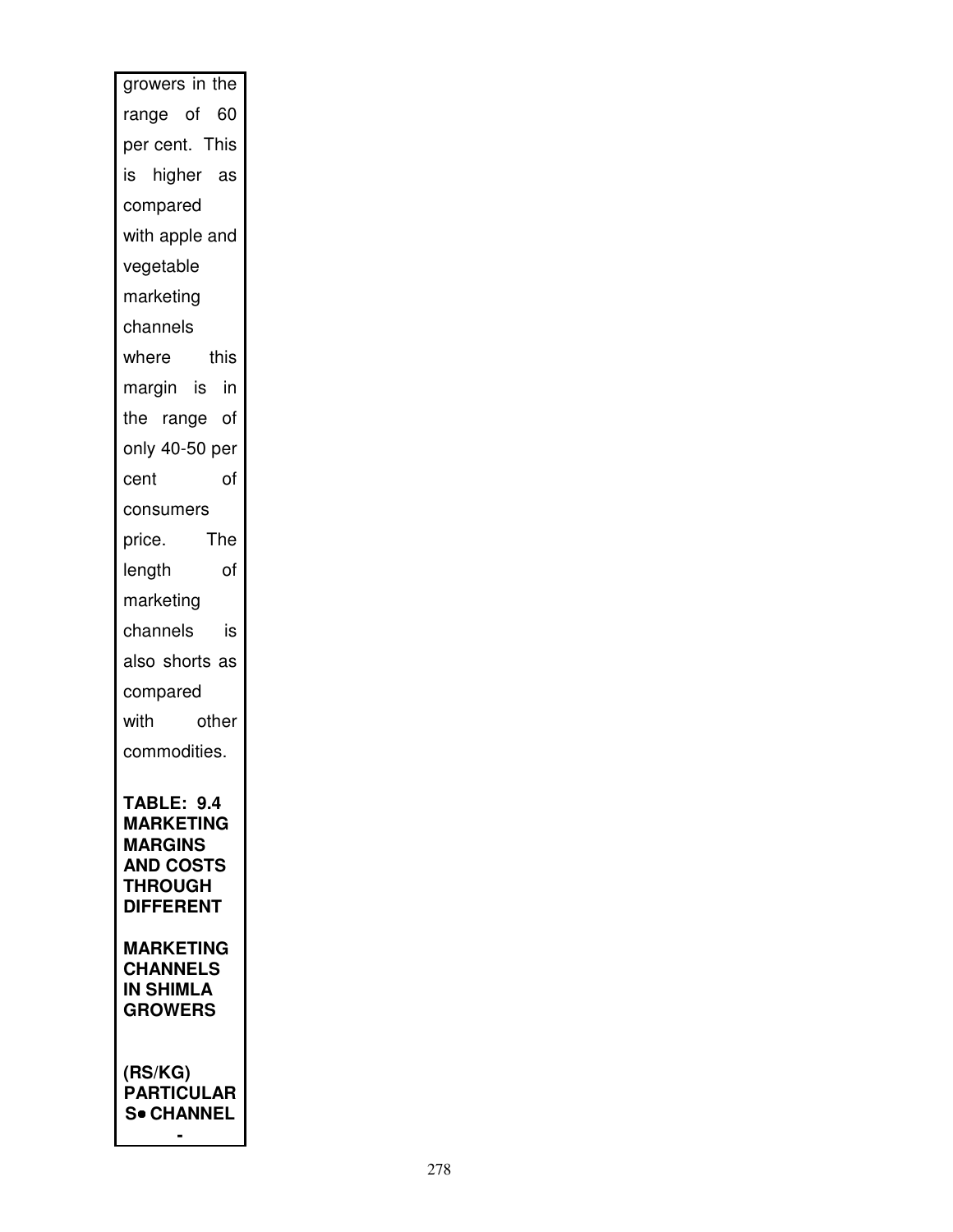| <b>I</b> CHANNEL-                        |
|------------------------------------------|
| II• • 1. PRICE                           |
|                                          |
| <b>RECEIVED</b>                          |
| BY                                       |
| <b>GROWER</b> 4                          |
| 5.83(68.37)• 4                           |
| 7.00(100.00)                             |
| <b>CHANNEL-</b>                          |
| <b>I</b> CHANNEL-                        |
| II · 1. PRICE                            |
| <b>RECEIVED</b>                          |
| ΒY                                       |
| GROWER <sup>®</sup> 4                    |
| 5.83(68.37)• 4                           |
|                                          |
| 7.00(100.00)                             |
| <b>CHANNEL-</b>                          |
| II · 1. PRICE                            |
| <b>RECEIVED</b>                          |
| BY                                       |
| GROWER• 4                                |
| 5.83(68.37)● 4                           |
| 7.00(100.00)                             |
| $\bullet$ 1. PRICE                       |
| <b>RECEIVED</b>                          |
| BY                                       |
| GROWER• 4                                |
| 5.83(68.37)• 4                           |
|                                          |
| 7.00(100.00)                             |
| 1. PRICE                                 |
| <b>RECEIVED</b>                          |
| ΒY                                       |
| GROWER <sup>®</sup> 4                    |
| 5.83(68.37)● 4                           |
| 7.00(100.00)                             |
| 45.83(68.37)●                            |
| 47.00(100.00)                            |
| $\dot{\bullet}$ $\dot{\bullet}$ 2.       |
| MARKETING                                |
| COSTS                                    |
| <b>INCURRED</b>                          |
| BY                                       |
| GROWER• 3.                               |
|                                          |
| 67• 0.65• • -                            |
| PACKING <sup>o</sup> 0.                  |
| 65• 0.65• • -                            |
| TRANSPORT                                |
| ATION <sup>®</sup> 0.17                  |
| $\bullet$ $\text{-}\bullet$<br>$\bullet$ |
| OTHERS• 2.8                              |
| $5(64.21)$ • -                           |
| $\bullet$ 3. NET                         |
| WHOLESALE                                |
| <b>PRICE</b> 42.98                       |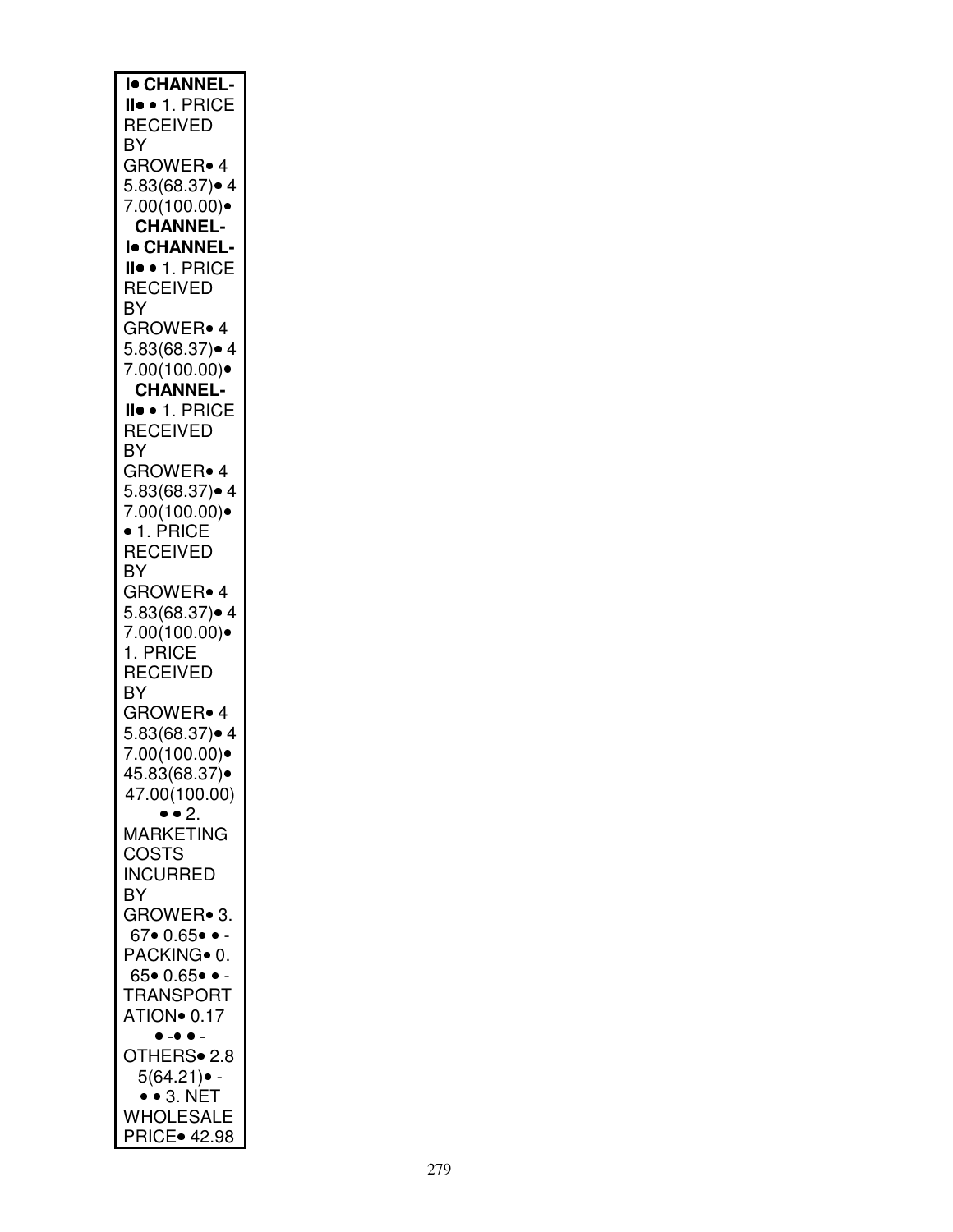| $\bullet$ 46.35(98.62)              |
|-------------------------------------|
| $\bullet$ $\bullet$ 4.              |
| RETAILER                            |
| <b>PURCHASE</b>                     |
| <b>PRICE</b><br>• 45.83 •           |
| $\bullet$ $\bullet$ 5.              |
| RETAILERS                           |
| <b>EXPENSES</b>                     |
| $\bullet$ 2.                        |
| <b>MARKETING</b>                    |
| <b>COSTS</b>                        |
| <b>INCURRED</b>                     |
| BY                                  |
| GROWER• 3.                          |
| $67 \bullet 0.65 \bullet \bullet -$ |
| PACKING <sup>o</sup> 0.             |
| $65 \bullet 0.65 \bullet \bullet -$ |
| <b>TRANSPORT</b>                    |
| ATION <sup>o</sup> 0.17             |
| $\bullet - \bullet \bullet -$       |
| OTHERS• 2.8                         |
| $5(64.21)$ .<br>$\bullet$ 3. NET    |
| WHOLESALE                           |
| PRICE. 42.98                        |
| • 46.35(98.62)                      |
| $\bullet$ $\bullet$ 4.              |
| RETAILER                            |
| <b>PURCHASE</b>                     |
| <b>PRICE</b>                        |
| • 45.83 •                           |
| $\bullet$ $\bullet$ 5.              |
| RETAILERS                           |
| <b>EXPENSES</b>                     |
| 2.                                  |
| MARKETING                           |
| COSTS<br><b>INCURRED</b>            |
|                                     |
| BY<br>GROWER• 3.                    |
| $67 \bullet 0.65 \bullet \bullet -$ |
| PACKING <sup>o</sup> 0.             |
| $65 \bullet 0.65 \bullet \bullet -$ |
| <b>TRANSPORT</b>                    |
| ATION <sup>o</sup> 0.17             |
| $\bullet$ - $\bullet$ $\bullet$ -   |
| OTHERS <sup>•</sup> 2.8             |
| 5(64.21)● -                         |
| $\bullet$ 3. NET                    |
| WHOLESALE                           |
|                                     |
| • 46.35(98.62)                      |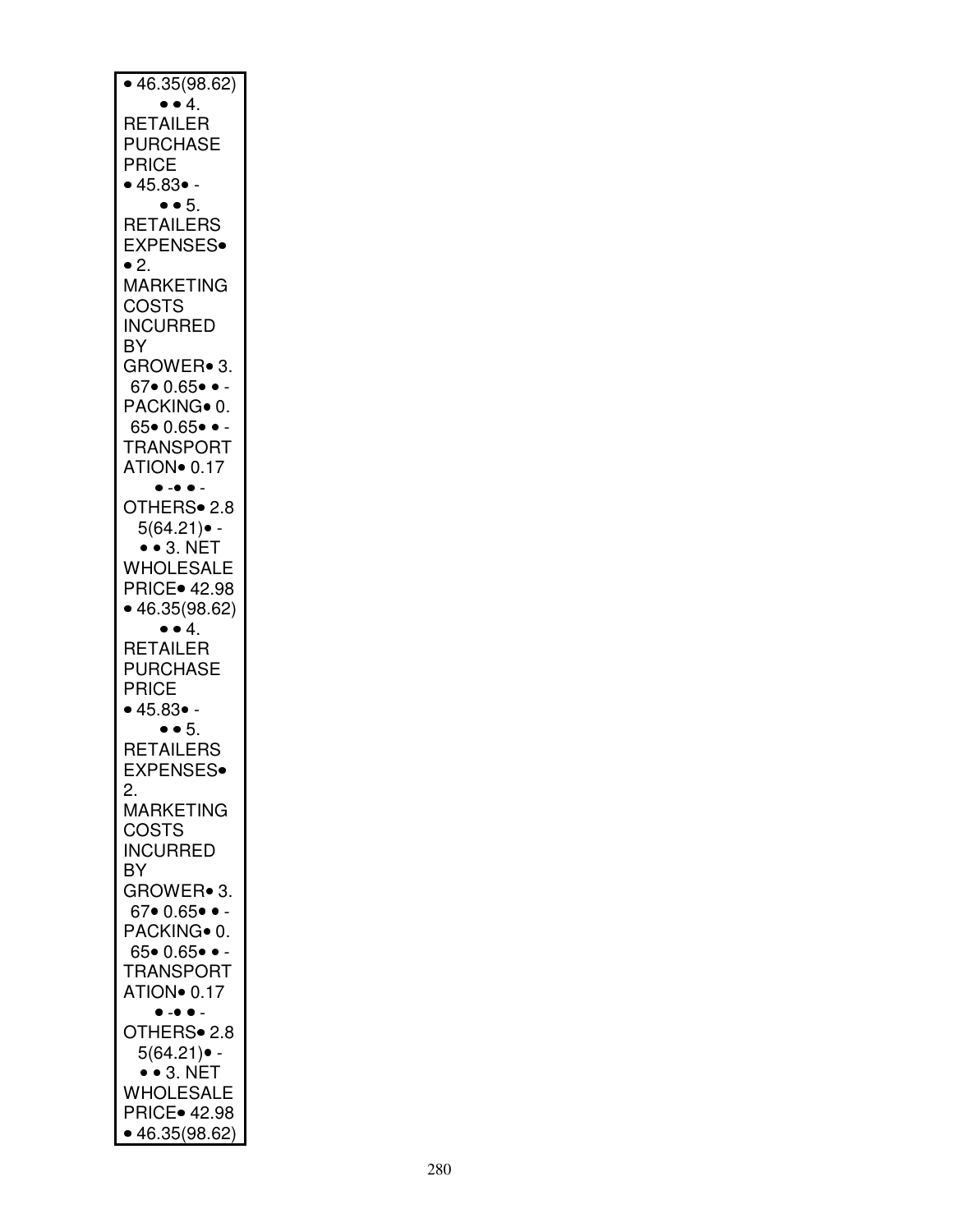| $\bullet$ $\bullet$ 4.<br><b>RETAILER</b><br><b>PURCHASE</b><br>PRICE<br>• 45.83 •                                 |
|--------------------------------------------------------------------------------------------------------------------|
| $\bullet$ $\bullet$ 5.<br><b>RETAILERS</b><br><b>EXPENSES</b><br>$3.67 \cdot 0.65 \cdot \cdot$<br>$0.65 \bullet -$ |
| PACKING <sup>o</sup> 0.<br>$65 \bullet 0.65 \bullet \bullet -$<br><b>TRANSPORT</b><br>ATION <sup>o</sup> 0.17      |
| $\bullet$ - $\bullet$ $\bullet$ -<br>OTHERS• 2.8<br>$5(64.21)$ -<br>$\bullet$ $\bullet$ 3. NET                     |
| WHOLESALE<br><b>PRICE</b> 42.98<br>• 46.35(98.62)                                                                  |
| .4 ● ●<br>RETAILER<br>PURCHASE<br>PRICE<br>• 45.83 •                                                               |
| $\bullet$ $\bullet$ 5.<br><b>RETAILERS</b><br><b>EXPENSES</b><br>$\bullet$ .                                       |
| PACKING∙ 0.<br>$65 \bullet 0.65 \bullet \bullet -$<br><b>TRANSPORT</b><br>ATION <sup>o</sup> 0.17                  |
| , <sub>=</sub><br>$\cdot$ .<br>OTHERS <sup>®</sup> 2.8<br>$5(64.21)$ .<br>$\bullet$ $\bullet$ 3. NET               |
| <b>WHOLESALE</b><br>PRICE. 42.98<br>• 46.35(98.62)<br>$\bullet$ $\bullet$ 4.                                       |
| <b>RETAILER</b><br><b>PURCHASE</b><br>PRICE<br>• 45.83 •                                                           |
| $\bullet$ $\bullet$ 5.<br><b>RETAILERS</b><br><b>EXPENSES</b>                                                      |
| PACKING <sup>o</sup> 0.<br>$65 \bullet 0.65 \bullet \bullet -$<br><b>TRANSPORT</b>                                 |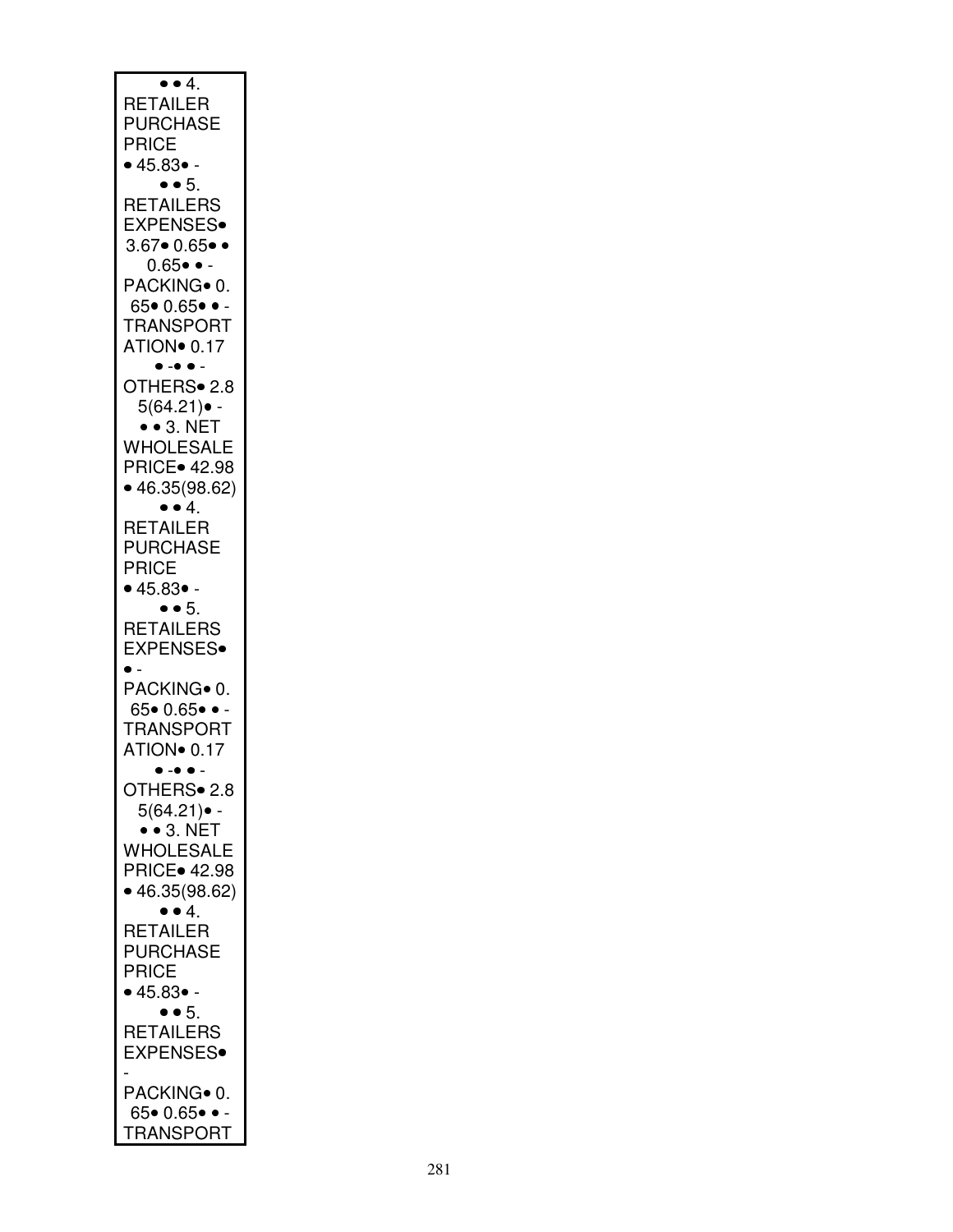| ATION <sup>o</sup> 0.17<br>$\bullet - \bullet \bullet -$                                                     |
|--------------------------------------------------------------------------------------------------------------|
| OTHERS <sup>•</sup> 2.8<br>$5(64.21)$ .                                                                      |
| $\bullet$ $\bullet$ 3. NET<br>WHOLESALE<br>PRICE • 42.98<br>• 46.35(98.62)                                   |
| $\bullet$ $\bullet$ 4.<br><b>RETAILER</b><br><b>PURCHASE</b><br><b>PRICE</b><br>• 45.83 •                    |
| $\bullet$ $\bullet$ 5.<br>RETAILERS<br><b>EXPENSES</b><br>$0.65 \cdot 0.65 \cdot \cdot$                      |
| $0.65 \bullet \bullet -$<br><b>TRANSPORT</b><br>ATION <sup>o</sup> 0.17<br>$\bullet$ - $\bullet$ $\bullet$ . |
| OTHERS <sup>®</sup> 2.8<br>$5(64.21)$ .<br>$\cdot$ 3. NET                                                    |
| WHOLESALE<br>PRICE. 42.98<br>• 46.35(98.62)                                                                  |
| $\bullet$ $\bullet$ 4.<br><b>RETAILER</b><br><b>PURCHASE</b><br><b>PRICE</b><br>• 45.83 •                    |
| $\bullet$ $\bullet$ 5.<br><b>RETAILERS</b><br>EXPENSES∙                                                      |
| $\bullet$ .<br><b>TRANSPORT</b><br>ATION <sup>o</sup> 0.17<br>$\bullet$ $\bullet$ $\bullet$ $\bullet$        |
| OTHERS <sup>•</sup> 2.8<br>$5(64.21)$ .<br>$\cdot$ 3. NET                                                    |
| WHOLESALE<br>PRICE. 42.98<br>• 46.35(98.62)<br>$\bullet$ $\bullet$ 4.                                        |
| RETAILER<br>PURCHASE<br>PRICE<br>• 45.83 •                                                                   |
| 9 ● 5.<br>RETAILERS<br><b>EXPENSES</b>                                                                       |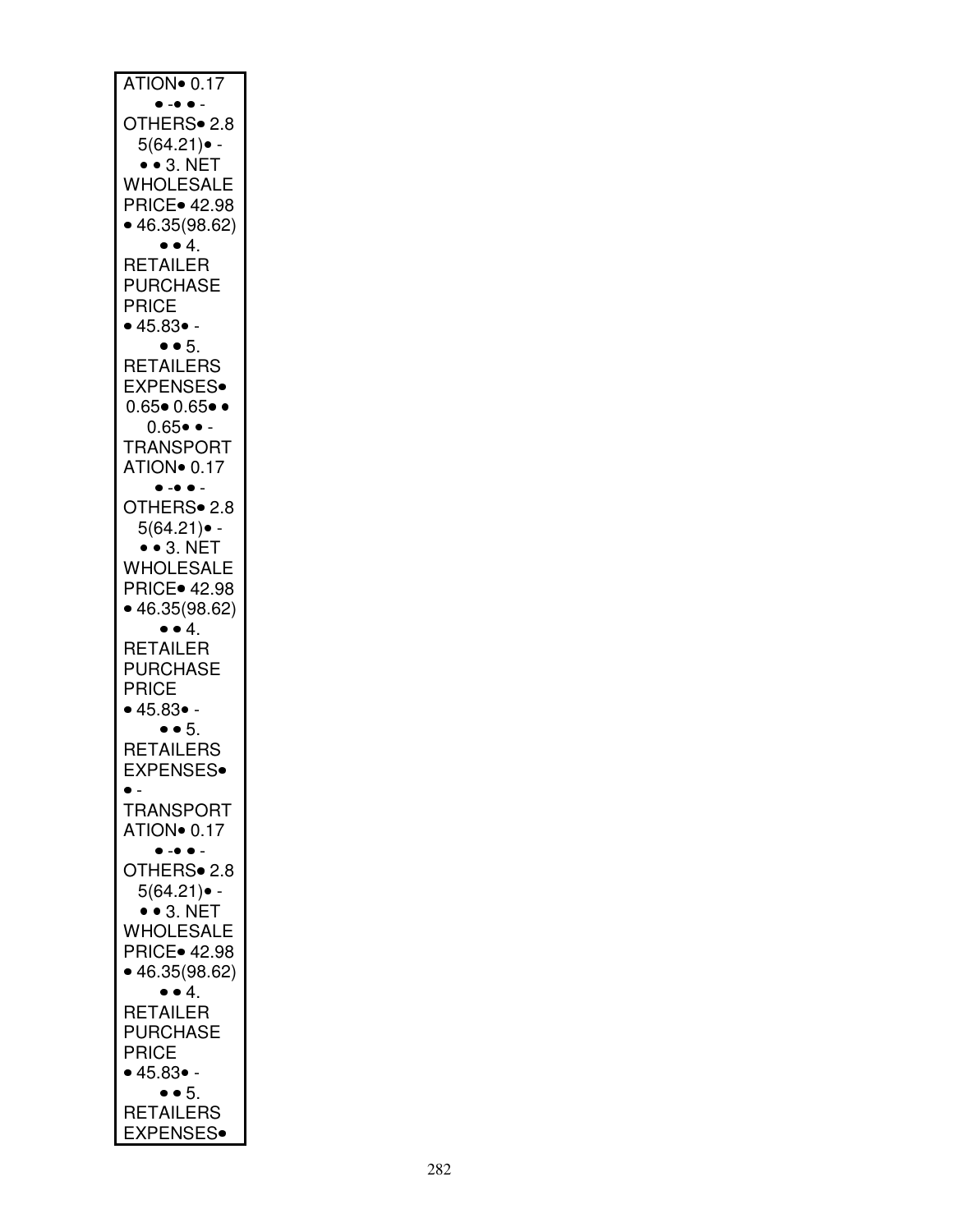| <b>TRANSPORT</b>                                               |
|----------------------------------------------------------------|
| ATION <sup>o</sup> 0.17<br>$\bullet$ - $\bullet$ $\bullet$ -   |
| OTHERS• 2.8<br>$5(64.21)$ .                                    |
| $\bullet$ $\bullet$ 3. NET<br>WHOLESALE                        |
| <b>PRICE</b> 42.98<br>• 46.35(98.62)<br>$\bullet$ $\bullet$ 4. |
| RETAILER<br><b>PURCHASE</b>                                    |
| PRICE<br>• 45.83 •                                             |
| $\bullet$ $\bullet$ 5.<br>RETAILERS                            |
| <b>EXPENSES</b><br>$0.17 \bullet - \bullet -$                  |
| OTHERS <sup>•</sup> 2.8<br>$5(64.21)$ .                        |
| $\bullet$ $\bullet$ 3. NET<br>WHOLESALE                        |
| PRICE • 42.98<br>• 46.35(98.62)                                |
| $\bullet$ $\bullet$ 4.<br><b>RETAILER</b><br><b>PURCHASE</b>   |
| PRICE<br>• 45.83 •                                             |
| $\bullet$ $\bullet$ 5.                                         |
| RETAILERS<br><b>EXPENSES</b>                                   |
| OTHERS• 2.8<br>$5(64.21)$ -                                    |
| $\bullet$ 3. NET<br>WHOLESALE                                  |
| <b>PRICE</b> 42.98<br>• 46.35(98.62)                           |
| $\bullet$ $\bullet$ 4.<br>RETAILER                             |
| <b>PURCHASE</b><br>PRICE                                       |
| $\bullet$ 45.83 $\bullet$ -<br>$\bullet$ $\bullet$ 5.          |
| <b>RETAILERS</b><br><b>EXPENSES</b><br>$\bullet$ .             |
| OTHERS• 2.8<br>$5(64.21)$ .                                    |
| $\bullet$ $\bullet$ 3. NET<br>WHOLESALE                        |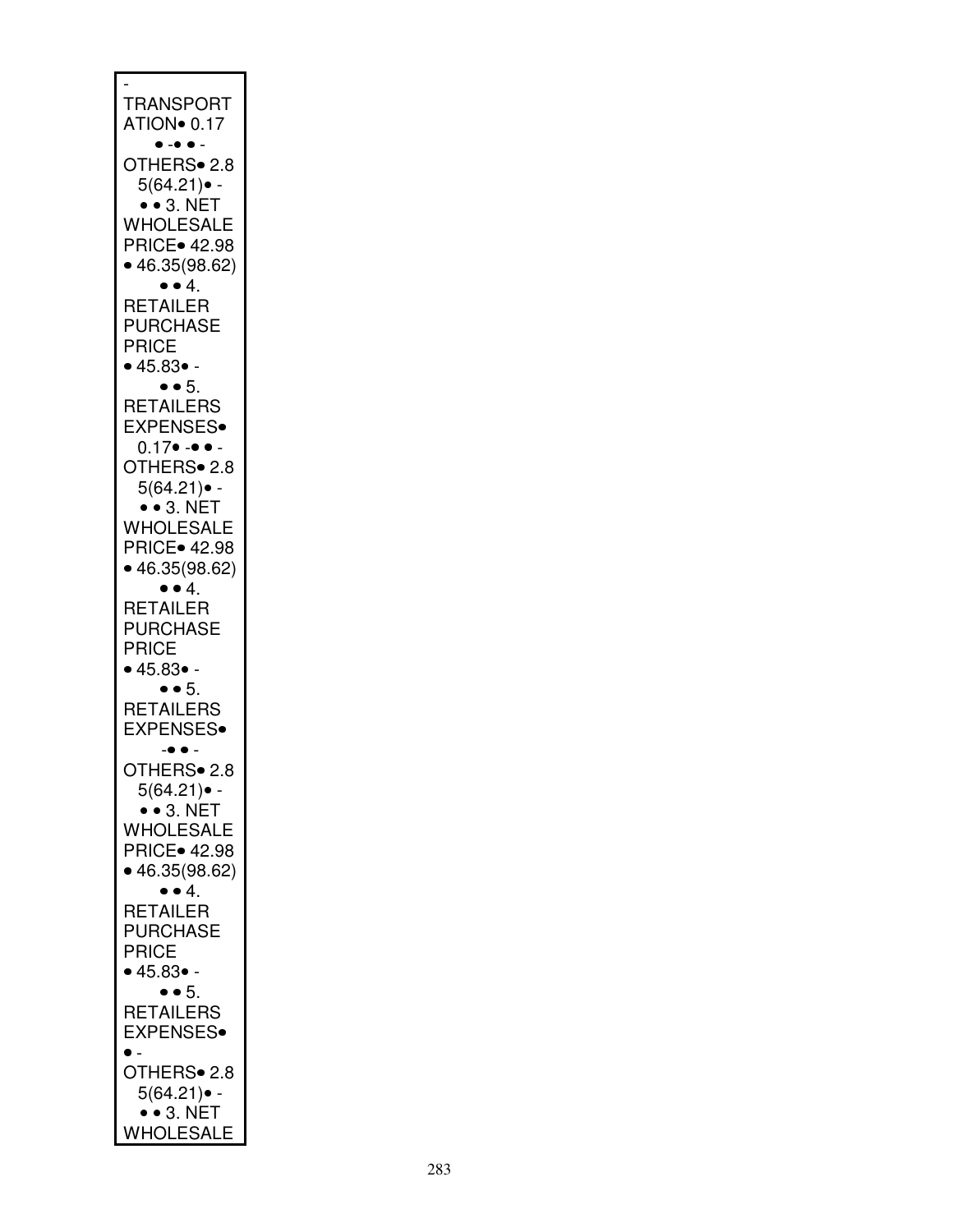| <b>PRICE</b> 42.98<br>• 46.35(98.62)                                                                    |
|---------------------------------------------------------------------------------------------------------|
| $\bullet$ $\bullet$ 4.<br><b>RETAILER</b><br>PURCHASE<br>PRICE<br>• 45.83 •                             |
| $\bullet$ $\bullet$ 5.<br>RETAILERS<br><b>EXPENSES</b>                                                  |
| OTHERS• 2.8<br>$5(64.21)$ -<br>$\bullet$ $\bullet$ 3. NET                                               |
| WHOLESALE<br><b>PRICE</b> 42.98<br>• 46.35(98.62)                                                       |
| $\bullet$ $\bullet$ 4.<br>RETAILER<br>PURCHASE<br>PRICE<br>$\bullet$ 45.83 $\bullet$ -                  |
| $\bullet$ $\bullet$ 5.<br>RETAILERS<br><b>EXPENSES</b><br>2.85(64.21)<br>$\bullet$ $\bullet$ 3. NET     |
| WHOLESALE<br><b>PRICE</b> 42.98<br>• 46.35(98.62)                                                       |
| $\bullet$ $\bullet$ 4.<br>RETAILER<br><b>PURCHASE</b><br>PRICE<br>• 45.83• -                            |
| $\bullet$ $\bullet$ 5.<br>RETAILERS<br><b>EXPENSES</b><br>$\bullet$ $\bullet$ 3. NET                    |
| WHOLESALE<br><b>PRICE</b> 42.98<br>• 46.35(98.62)<br>$\bullet$ $\bullet$ 4.                             |
| RETAILER<br><b>PURCHASE</b><br>PRICE<br>• 45.83 •                                                       |
| $\bullet$ $\bullet$ 5.<br>RETAILERS<br>EXPENSES.<br>$\bullet$ 3. NET<br>WHOLESALE<br><b>PRICE</b> 42.98 |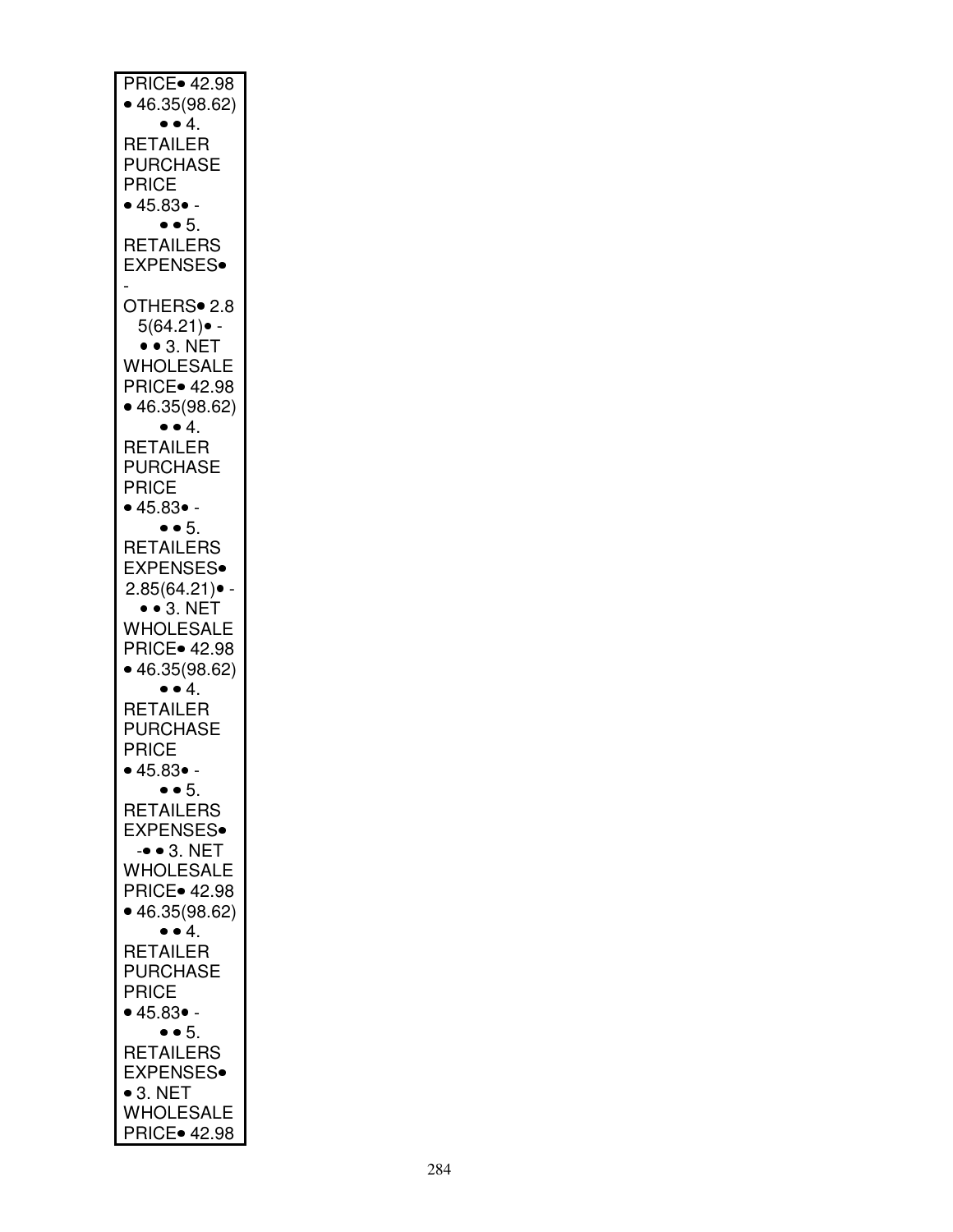| • 46.35(98.62)<br>$\bullet$ $\bullet$ 4.                                                                                                                                                                                  |
|---------------------------------------------------------------------------------------------------------------------------------------------------------------------------------------------------------------------------|
| RETAILER<br>PURCHASE<br><b>PRICE</b><br>• 45.83 •                                                                                                                                                                         |
| $\bullet$ $\bullet$ 5.<br><b>RETAILERS</b><br><b>EXPENSES</b><br>3. NET<br>WHOLESALE<br><b>PRICE</b> 42.98<br>• 46.35(98.62)<br>$\bullet$ $\bullet$ 4.<br><b>RETAILER</b><br><b>PURCHASE</b><br><b>PRICE</b><br>• 45.83 • |
| $\bullet$ $\bullet$ 5.<br>RETAILERS<br><b>EXPENSES</b><br>42.98• 46.35(<br>$98.62 \rightarrow 4.$<br>RETAILER<br><b>PURCHASE</b><br>PRICE<br>• 45.83 •                                                                    |
| $\bullet \bullet 5.$<br><b>RETAILERS</b><br><b>EXPENSES</b><br>46.35(98.62)•<br>$\bullet$ 4.<br>RETAILER<br><b>PURCHASE</b><br>PRICE<br>• 45.83 •                                                                         |
| $\bullet$ $\bullet$ 5.<br>RETAILERS<br><b>EXPENSES</b><br>4. RETAILER<br><b>PURCHASE</b><br><b>PRICE</b><br>• 45.83 •                                                                                                     |
| $\bullet$ $\bullet$ 5.<br>RETAILERS<br><b>EXPENSES</b><br>$45.83 \bullet - \bullet 5$ .<br>RETAILERS<br><b>EXPENSES</b><br>$\bullet$ $\bullet$ 5.                                                                         |
| RETAILERS<br><b>EXPENSES</b><br>$\bullet$ 5.                                                                                                                                                                              |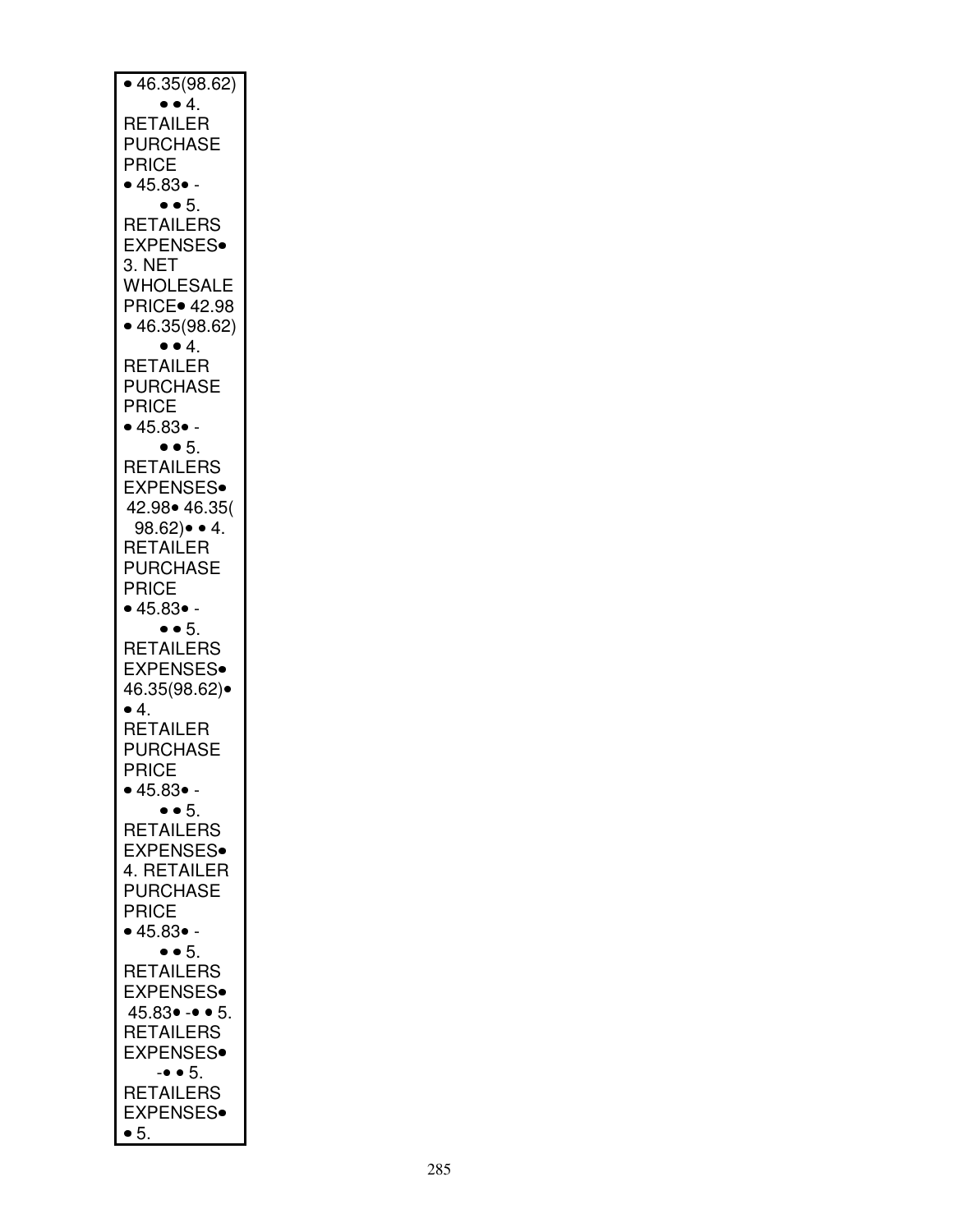| <b>RETAILERS</b>                             |
|----------------------------------------------|
|                                              |
| <b>EXPENSES</b>                              |
| 5.                                           |
|                                              |
| <b>RETAILERS</b>                             |
|                                              |
| <b>EXPENSES</b>                              |
|                                              |
| $5.10 \bullet - \bullet -$                   |
| CARRIAGE.                                    |
|                                              |
| $\bullet$ $\bullet$ $-$                      |
| CARRIAGE.                                    |
|                                              |
|                                              |
|                                              |
| <b>CARRIAGE</b>                              |
|                                              |
|                                              |
| <b>CARRIAGE</b>                              |
|                                              |
| $0.25 \bullet - \bullet -$                   |
| LOSSES• 4.2                                  |
|                                              |
| 2• -• • -                                    |
| HANDLING <sup>®</sup> 0                      |
|                                              |
| .20• -• • -                                  |
| <b>MARKET</b>                                |
|                                              |
| FEE• 0.43• -                                 |
|                                              |
| $\bullet$ $\bullet$ 6.                       |
| <b>RETAILER'S</b>                            |
|                                              |
| <b>MARGIN</b>                                |
|                                              |
| • 16.10 •                                    |
| $\bullet$ $\bullet$ 7.                       |
|                                              |
| <b>CONSUMER</b>                              |
|                                              |
|                                              |
| S                                            |
|                                              |
| PRICE 67.03                                  |
|                                              |
| $(100.00)$ $47.0$                            |
| $0(100.00)$ ••                               |
|                                              |
| $\bullet$ $\bullet$ $\overline{\phantom{a}}$ |
|                                              |
| LOSSES• 4.2                                  |
| $2 \bullet - \bullet \bullet -$              |
|                                              |
| HANDLING∙ 0                                  |
| .20• -• •                                    |
|                                              |
| <b>MARKET</b>                                |
| FEE• 0.43• -                                 |
|                                              |
|                                              |
|                                              |
| .6 ● ●<br>RETAILER'S                         |
| <b>MARGIN</b>                                |
|                                              |
| $\bullet$ 16.10 $\bullet$ -                  |
| $\bullet$ $\bullet$ 7.                       |
|                                              |
| <b>CONSUMER</b>                              |
| S                                            |
|                                              |
| PRICE• 67.03                                 |
|                                              |
| $(100.00)$ 47.0                              |
|                                              |
| $0(100.00)$ •                                |
| $\bullet$ .                                  |
|                                              |
| LOSSES• 4.2                                  |
| 2• -• • -                                    |
|                                              |
| HANDLING• 0                                  |
| $.20 \bullet - \bullet -$                    |
| <b>MARKET</b>                                |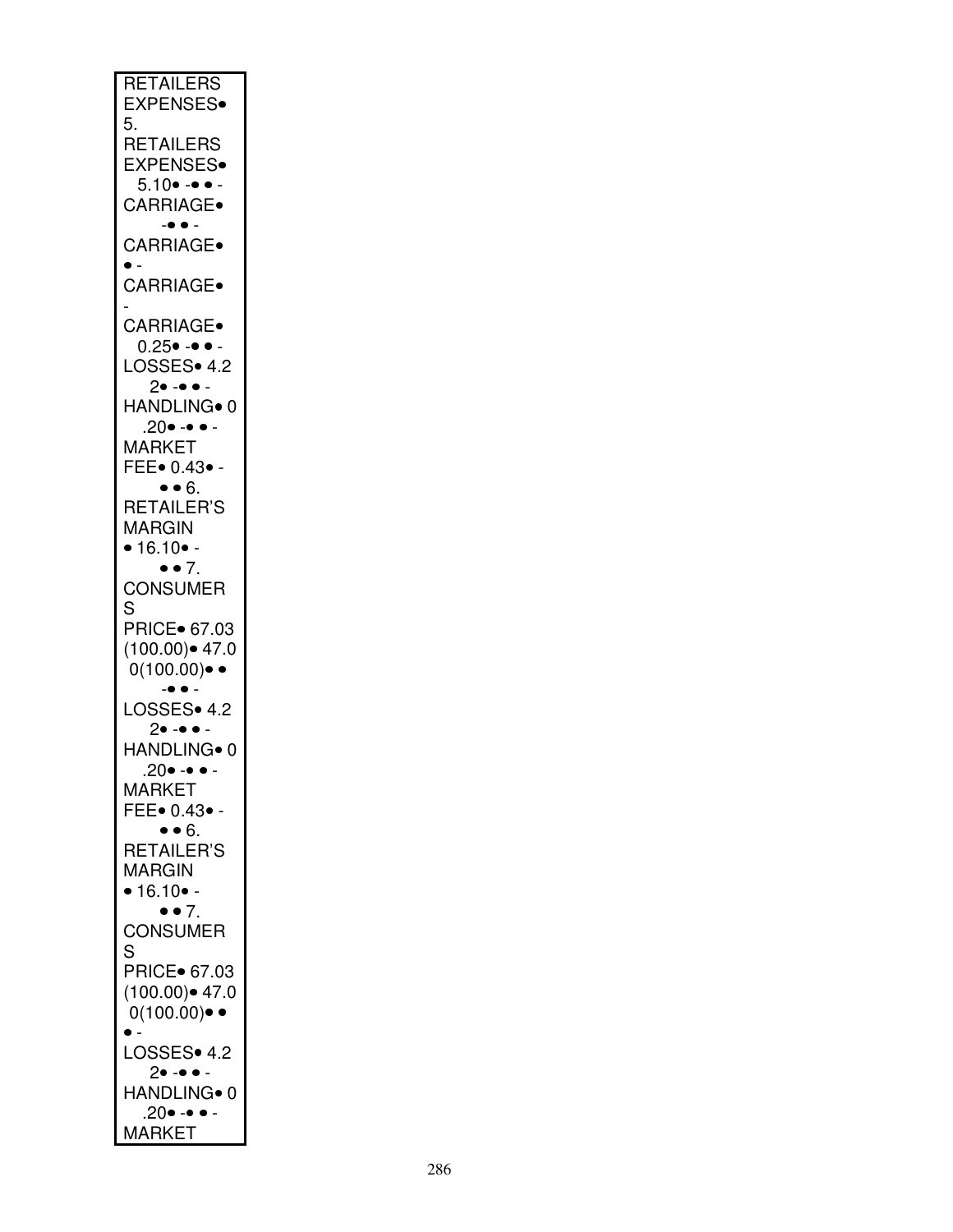| FEE $\bullet$ 0.43 $\bullet$ -<br>• 6.                |
|-------------------------------------------------------|
| RETAILER'S                                            |
| <b>MARGIN</b>                                         |
| • 16.10 •                                             |
| $\bullet$ $\bullet$ 7.                                |
| <b>CONSUMER</b>                                       |
| S<br>PRICE• 67.03                                     |
| $(100.00)$ 47.0                                       |
| $0(100.00)$ $\bullet$                                 |
|                                                       |
| LOSSES• 4.2<br>$2 \bullet - \bullet -$                |
| HANDLING <sup>®</sup> 0                               |
| .20• -• • -                                           |
| <b>MARKET</b>                                         |
| FEE• 0.43• -                                          |
| $\bullet \bullet 6.$<br>RETAILER'S                    |
| MARGIN                                                |
| • $16.10$ •-                                          |
| $\bullet$ $\bullet$ 7.                                |
| <b>CONSUMER</b><br>S                                  |
| PRICE• 67.03                                          |
| $(100.00)$ 47.0                                       |
| $0(100.00)$ $\bullet$                                 |
| 4.22• -• • -                                          |
| HANDLING• 0<br>$.20 \bullet - \bullet -$              |
| <b>MARKET</b>                                         |
| FEE• 0.43• -                                          |
| $\bullet \bullet 6.$                                  |
| RETAILER'S<br>MARGIN                                  |
| • 16.10 •                                             |
| $\bullet$ $\bullet$ 7.                                |
| <b>CONSUMER</b>                                       |
| S                                                     |
| PRICE 67.03<br>$(100.00)$ $\bullet$ 47.0              |
| $0(100.00)$ • •                                       |
| $\bullet$ $\bullet$ .                                 |
| HANDLING <sup>®</sup> 0                               |
| $.20 \bullet - \bullet -$<br><b>MARKET</b>            |
| FEE• 0.43• -                                          |
| $\bullet$ $\bullet$ $6.$                              |
| RETAILER'S                                            |
| MARGIN                                                |
| $\bullet$ 16.10 $\bullet$ -<br>$\bullet$ $\bullet$ 7. |
|                                                       |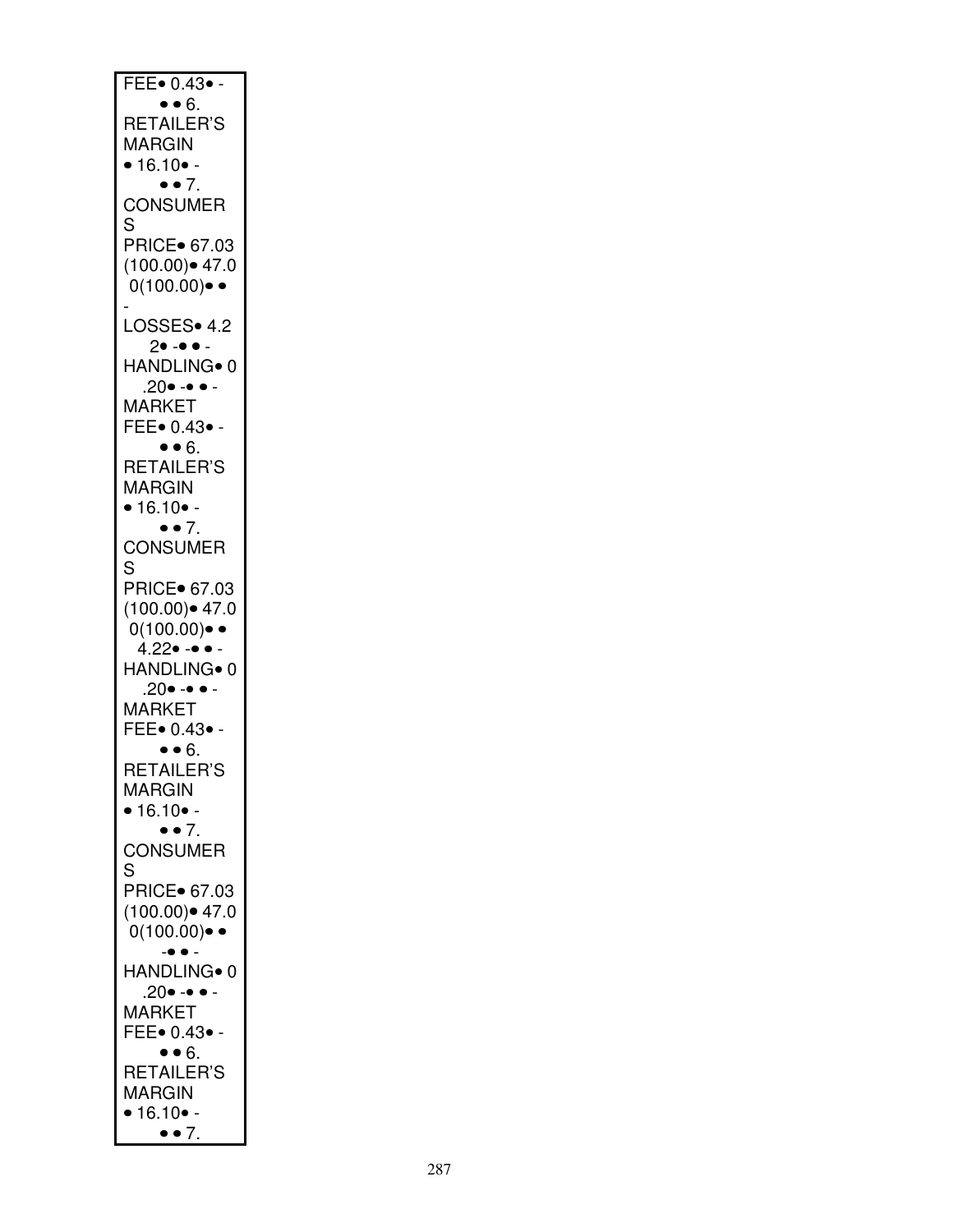| <b>CONSUMER</b><br>S                                                                                                  |
|-----------------------------------------------------------------------------------------------------------------------|
| <b>PRICE</b> 67.03<br>$(100.00)$ 47.0<br>$0(100.00)$ ••<br>$\bullet$ -                                                |
| HANDLING• 0                                                                                                           |
| $.20 \bullet - \bullet -$<br><b>MARKET</b><br>FEE• 0.43• -<br>$\bullet \bullet 6.$                                    |
| <b>RETAILER'S</b><br><b>MARGIN</b><br>• $16.10$ •-<br>$\bullet$ $\bullet$ 7.                                          |
| <b>CONSUMER</b>                                                                                                       |
| S<br>PRICE 67.03<br>$(100.00)$ 47.0<br>$0(100.00) \cdot \cdot$                                                        |
| HANDLING∙ 0                                                                                                           |
| $.20 \bullet - \bullet -$<br><b>MARKET</b><br>FEE. 0.43.                                                              |
| $\bullet \bullet 6.$<br>RETAILER'S<br>MARGIN<br>$\bullet$ 16.10 $\bullet$ -<br>$\bullet$ $\bullet$ 7.                 |
| <b>CONSUMER</b>                                                                                                       |
| S<br>PRICE• 67.03<br>$(100.00)$ $47.0$<br>0(100.00)● ●<br>$0.20 \bullet - \bullet -$<br><b>MARKET</b><br>FEE• 0.43• - |
| $\bullet$ $\bullet$ $6.$<br>RETAILER'S<br>MARGIN<br>$\bullet$ 16.10 $\bullet$ -                                       |
| $\bullet$ $\bullet$ 7.<br><b>CONSUMER</b>                                                                             |
| S<br>PRICE• 67.03<br>$(100.00)$ 47.0<br>$0(100.00)$ • •<br>$\bullet$ $\bullet$ .                                      |
| <b>MARKET</b><br>FEE. 0.43.                                                                                           |
| $\bullet$ $\bullet$ $6.$<br>RETAILER'S                                                                                |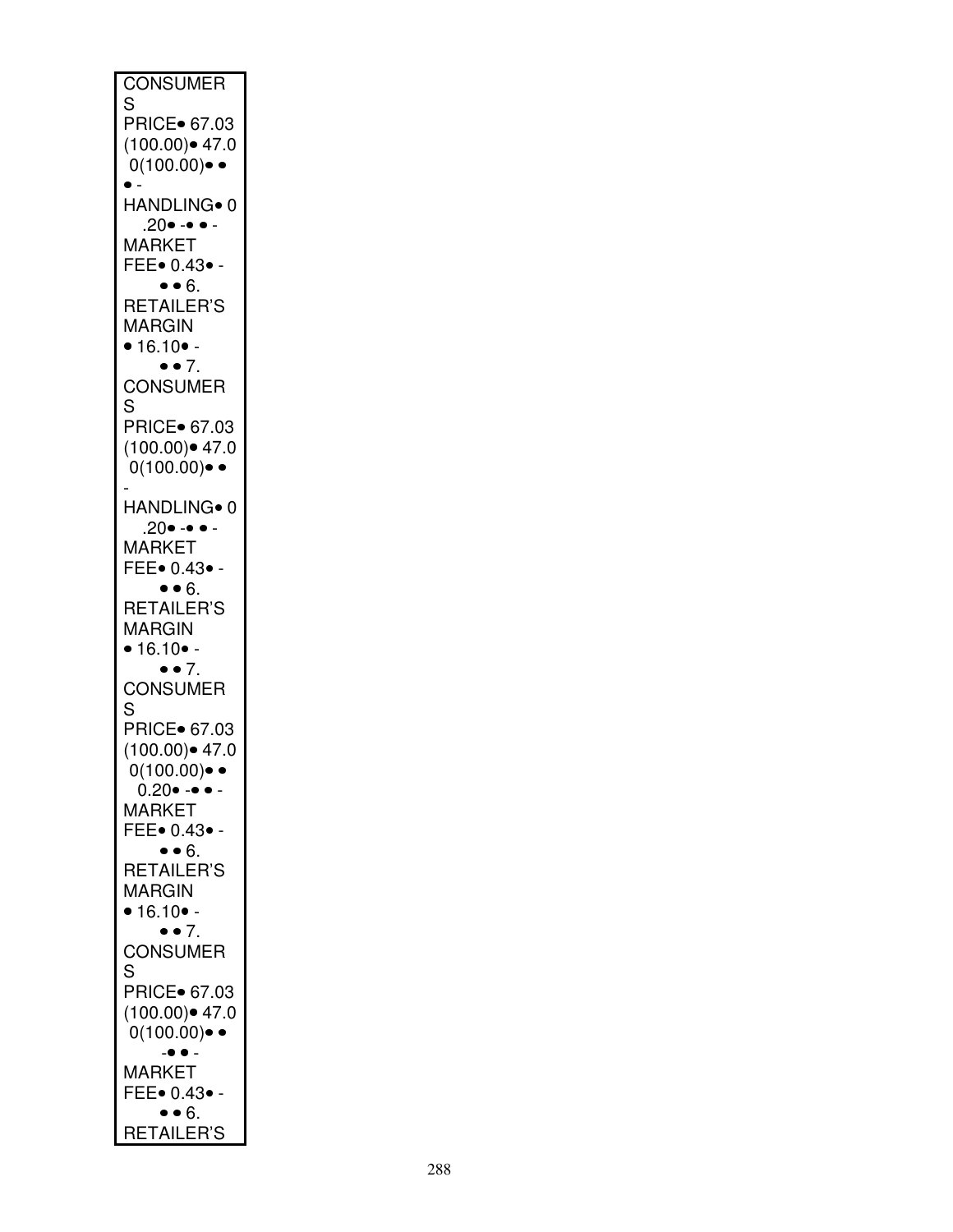| <b>MARGIN</b>                   |
|---------------------------------|
|                                 |
| • $16.10$ •-                    |
| $\bullet$ $\bullet$ 7.          |
|                                 |
| <b>CONSUMER</b>                 |
|                                 |
| S                               |
| PRICE 67.03                     |
|                                 |
| $(100.00)$ $47.0$               |
| $0(100.00)$ $\bullet$           |
|                                 |
| $\bullet$ - MARKET              |
|                                 |
| FEE• 0.43• -                    |
| $\bullet$ $\bullet$ 6.          |
|                                 |
| RETAILER'S                      |
| <b>MARGIN</b>                   |
|                                 |
| • $16.10$ •-                    |
| $\bullet$ $\bullet$ 7.          |
|                                 |
| <b>CONSUMER</b>                 |
|                                 |
| S                               |
| PRICE 67.03                     |
|                                 |
| $(100.00)$ 47.0                 |
|                                 |
| $0(100.00)$ •                   |
| - MARKET                        |
|                                 |
| FEE• 0.43• -                    |
| $\bullet \bullet 6.$            |
|                                 |
| RETAILER'S                      |
| <b>MARGIN</b>                   |
|                                 |
|                                 |
|                                 |
| • 16.10 •                       |
| $\bullet$ $\bullet$ 7.          |
|                                 |
| <b>CONSUMER</b>                 |
| S                               |
|                                 |
| PRICE• 67.03                    |
|                                 |
| $(100.00)$ 47.0                 |
|                                 |
| $0(100.00)$ ••                  |
| $0.43 \bullet - \bullet 6.$     |
|                                 |
| RETAILER'S                      |
| MARGIN                          |
|                                 |
| • 16.10 •                       |
| $\bullet$ $\bullet$ 7.          |
|                                 |
| <b>CONSUMER</b>                 |
| S                               |
|                                 |
| PRICE• 67.03                    |
|                                 |
| $(100.00)$ 47.0                 |
| $0(100.00)$ ••                  |
|                                 |
| $-• 6.$                         |
| RETAILER'S                      |
|                                 |
| <b>MARGIN</b>                   |
|                                 |
| $\bullet$ 16.10 $\bullet$ -     |
| $\bullet$ $\bullet$ 7.          |
|                                 |
| <b>CONSUMER</b>                 |
| S                               |
|                                 |
| PRICE• 67.03                    |
|                                 |
| $(100.00)$ • 47.0               |
| $0(100.00)$ • •<br>$\bullet$ 6. |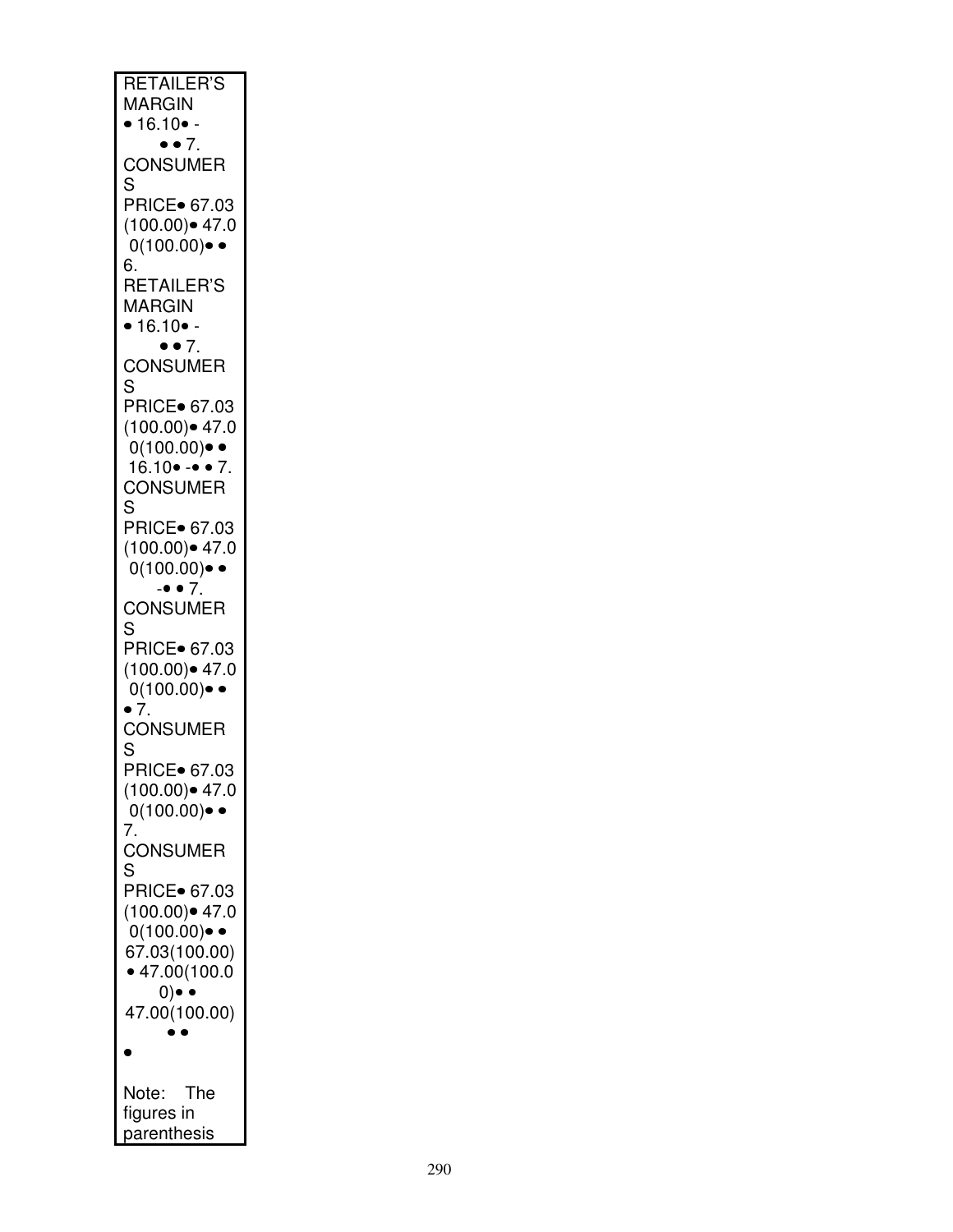| are<br>percentages<br>from the total.                                   |  |
|-------------------------------------------------------------------------|--|
| <b>CHAPTER-X</b>                                                        |  |
| <b>PROBLEMS</b><br><b>FACED BY</b><br><b>MUSHROOM</b><br><b>FARMERS</b> |  |
| the<br>During                                                           |  |
| οf<br>course                                                            |  |
| investigation it                                                        |  |
| was observed                                                            |  |
| that<br>there                                                           |  |
| 876<br>were                                                             |  |
| registered                                                              |  |
| mushroom                                                                |  |
| farmers                                                                 |  |
| spread in five                                                          |  |
| district of the                                                         |  |
| state. But at                                                           |  |
| the<br>time<br>of                                                       |  |
| data collection                                                         |  |
| only 112 were                                                           |  |
| actually                                                                |  |
| cultivating                                                             |  |
| mushrooms,<br>the rest<br>had                                           |  |
| either                                                                  |  |
| temporarily or                                                          |  |
| permanently                                                             |  |
| given up<br>the                                                         |  |
| vocation.                                                               |  |
| Such<br>а                                                               |  |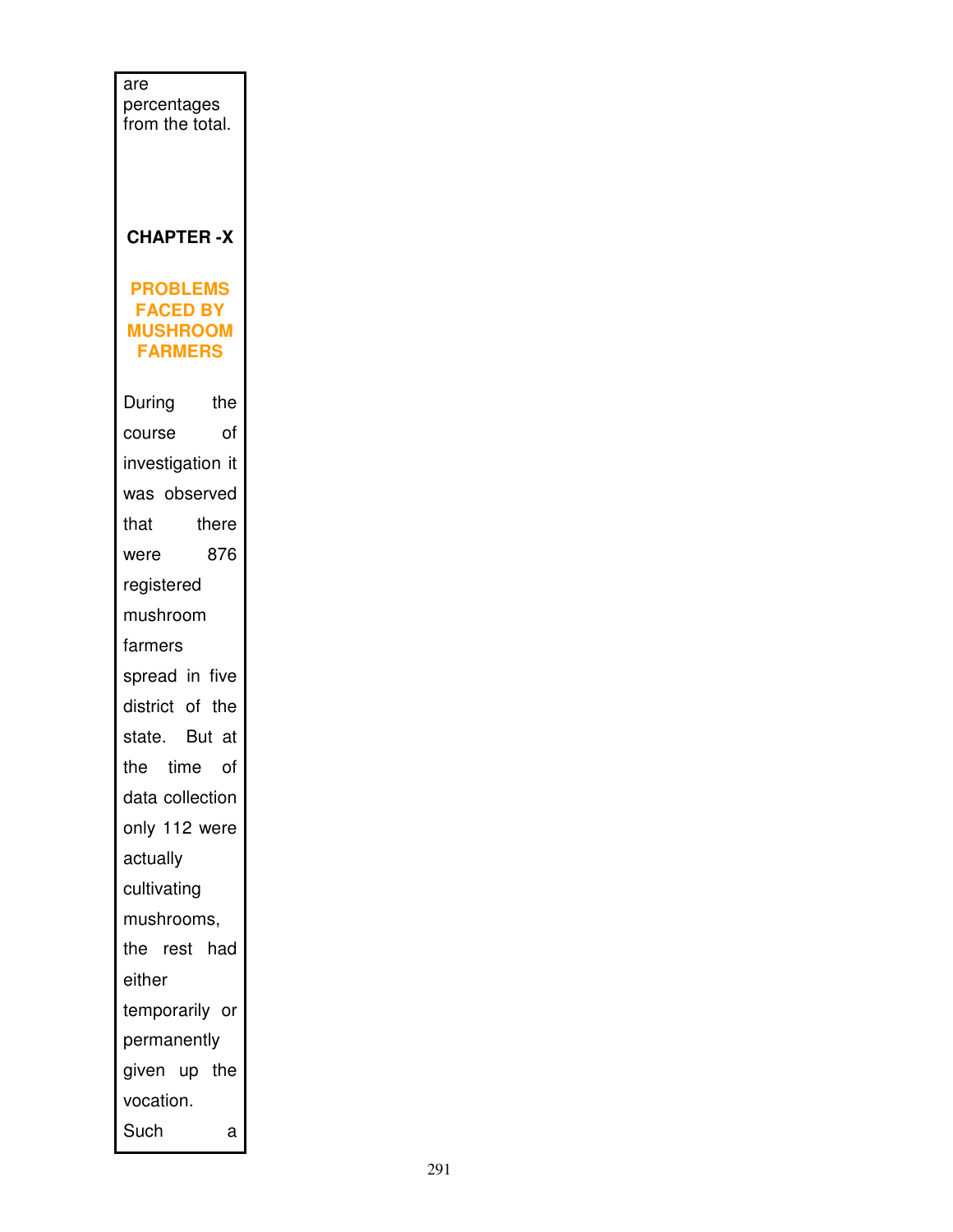| scenario could   |
|------------------|
| emerge only      |
| because<br>the   |
| vocation<br>is   |
| riddled<br>with  |
| many             |
| problems.        |
| Such             |
| problems         |
| were             |
| envisaged on     |
| stages<br>two    |
| viz. production  |
| and<br>stage     |
| marketing        |
| stage. Thus,     |
| the problems     |
| related<br>with  |
| these aspects    |
| listed<br>were   |
| and analysed     |
| with the help    |
| multiple<br>of   |
| response         |
| analysis.<br>In  |
| this analysis it |
| was felt that    |
| responses of     |
| those farmers    |
| who<br>had       |
| currently        |
| given up the     |
| operations       |
| carried more     |
| weight           |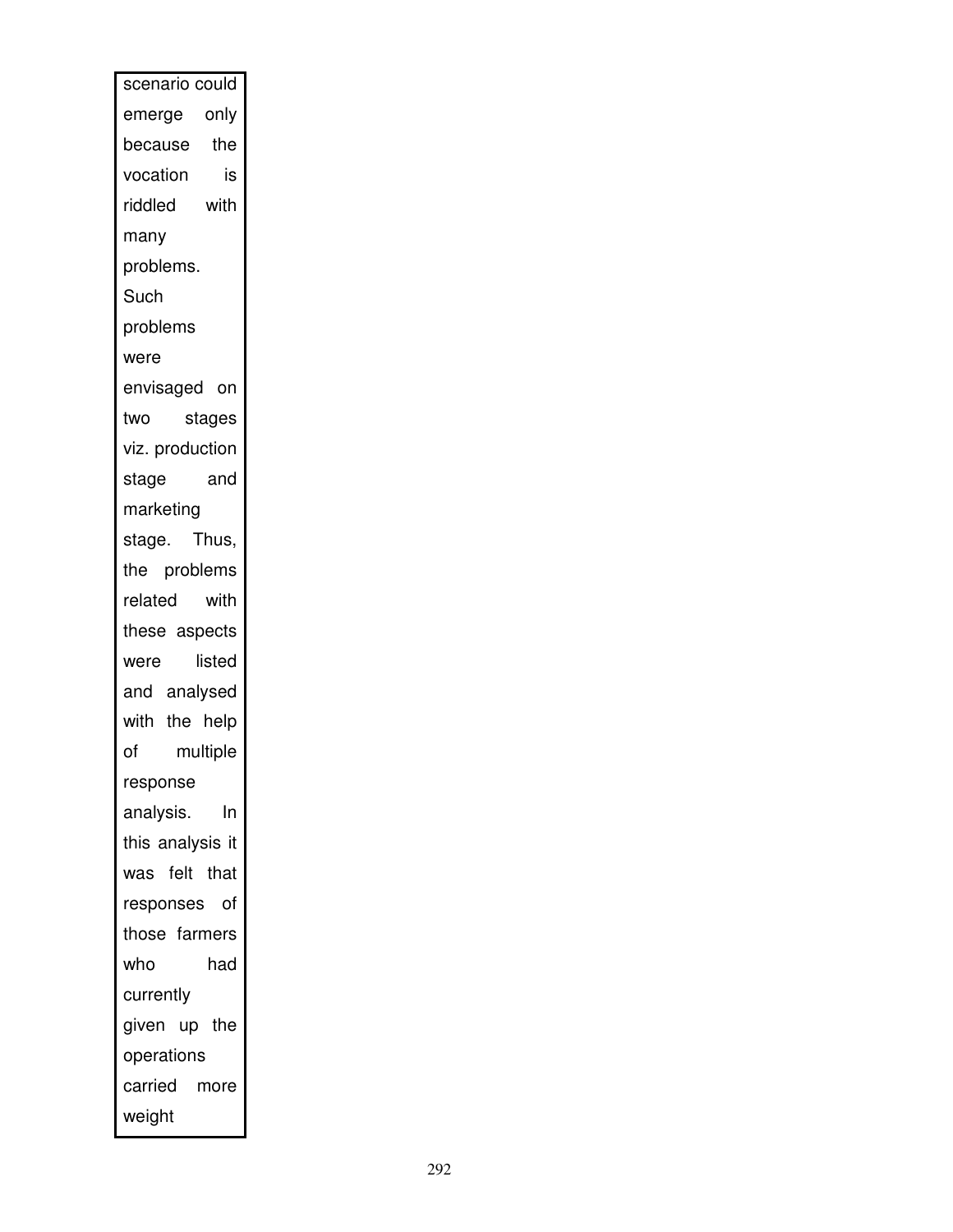| because they    |
|-----------------|
| faced these to  |
| such<br>an      |
| extent<br>that  |
| they<br>were    |
| force to give   |
| the<br>up       |
| vocation        |
| temporarily or  |
| permanently.    |
| Thus,<br>such   |
| farmers who     |
| were            |
| registered      |
| mushroom        |
| cultivators but |
| presently not   |
| growing         |
|                 |
| mushrooms       |
| also<br>were    |
| included<br>in  |
| analysis<br>of  |
| problems.       |
| This way the    |
| sample size     |
| was increased   |
| to 60 in Solan  |
| and 55<br>in    |
| district Shimla |
| from 40 and     |
| 30              |
| respectively in |
| all other parts |
| of the study.   |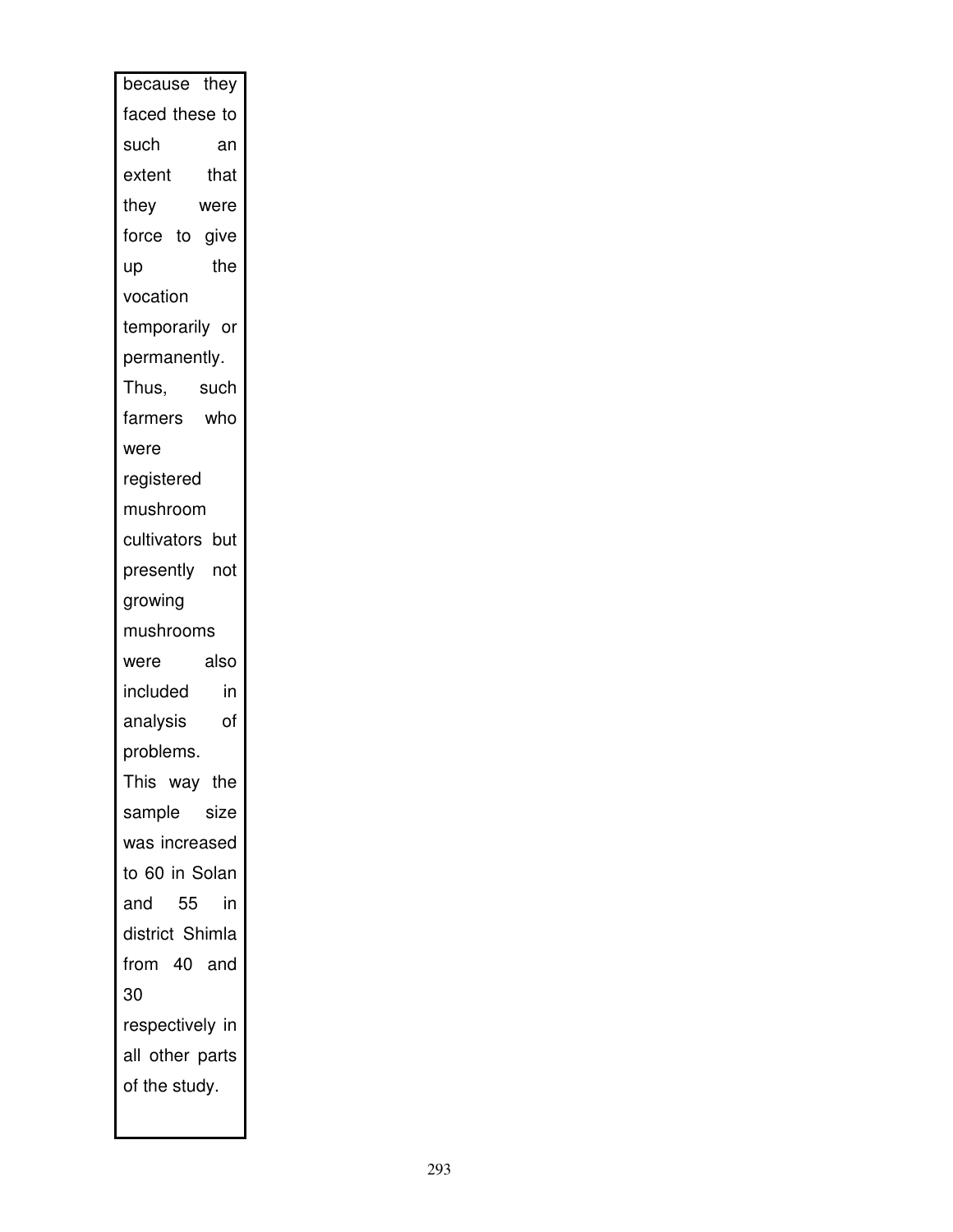| $\overline{10.1}$ |
|-------------------|
| <b>PRODUCTIO</b>  |
| <b>STAGE</b><br>Ν |
| <b>PROBLEMS</b>   |
| The results of    |
| analysis have     |
| been              |
| presented in      |
| Table<br>10.1     |
| and<br>elicited   |
| below.            |
|                   |
| 10.1.1            |
| <b>PRODUCTIO</b>  |
| Ν                 |
| <b>TECHNIQUE</b>  |
| 49<br>About       |
| percent           |
| felt<br>farmers   |
| that<br>they      |
| lacked up to      |
| date              |
| knowledge of      |
| production        |
| techniques        |
| and<br>any        |
| doubts can be     |
| cleared<br>only   |
| visiting<br>by    |
| Solan which is    |
| always<br>not     |
| possible. This    |
| problem<br>was    |
| by<br>reported    |
| larger            |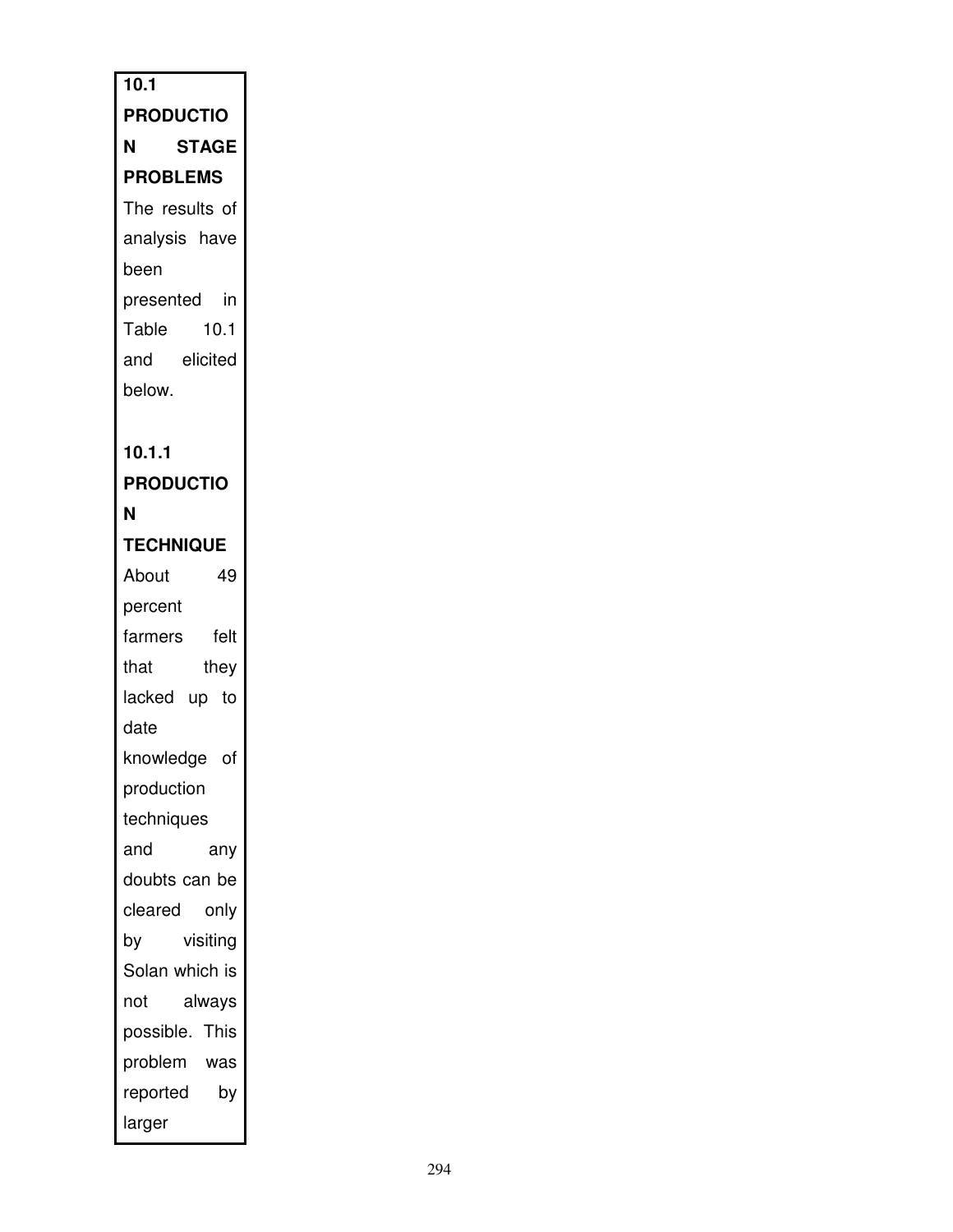# percentage in Solan as the farmers there have understood the importance of the activity.

## **10.1.2**

## **CAPITAL**

The lack of capital is a big hurdle in undertaking the activity and further increasing the scale of operation. Infect, this is most important problem, more that 71 per cent farmers reporting it at overall level. The farmers of Solan being more progressive were observed to be managing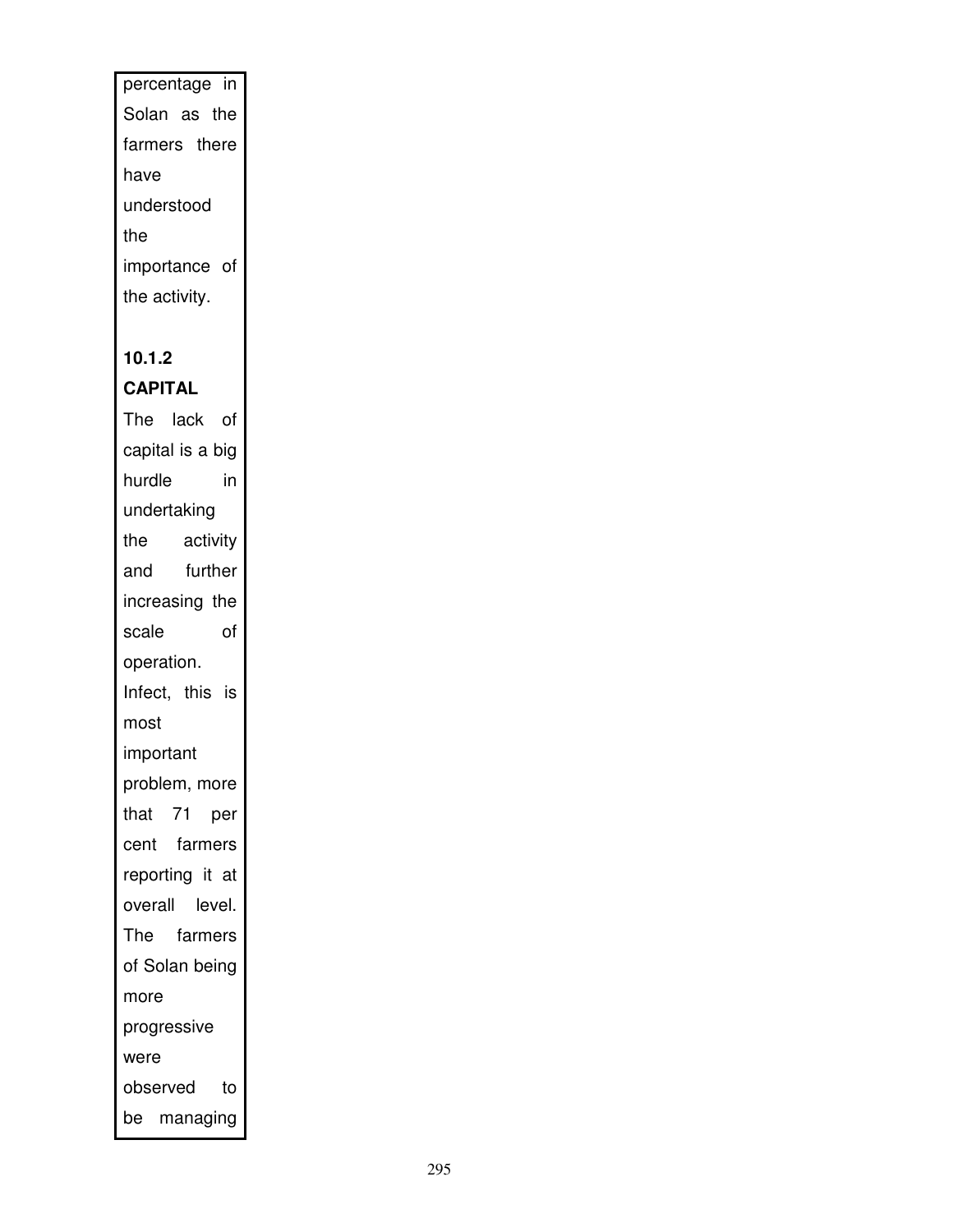# the problem more effectively and hence was not reported by as many farmers as in Shimla where 90 per cent farmers faced problems on this account.

#### **10.1.3 LABOUR**

The cultivation of mushrooms being highly scientific endeavour, requires specialised labour for the purpose. About 31 per cent farmers reported that it is very difficult to find required labour force conversant with the activity. The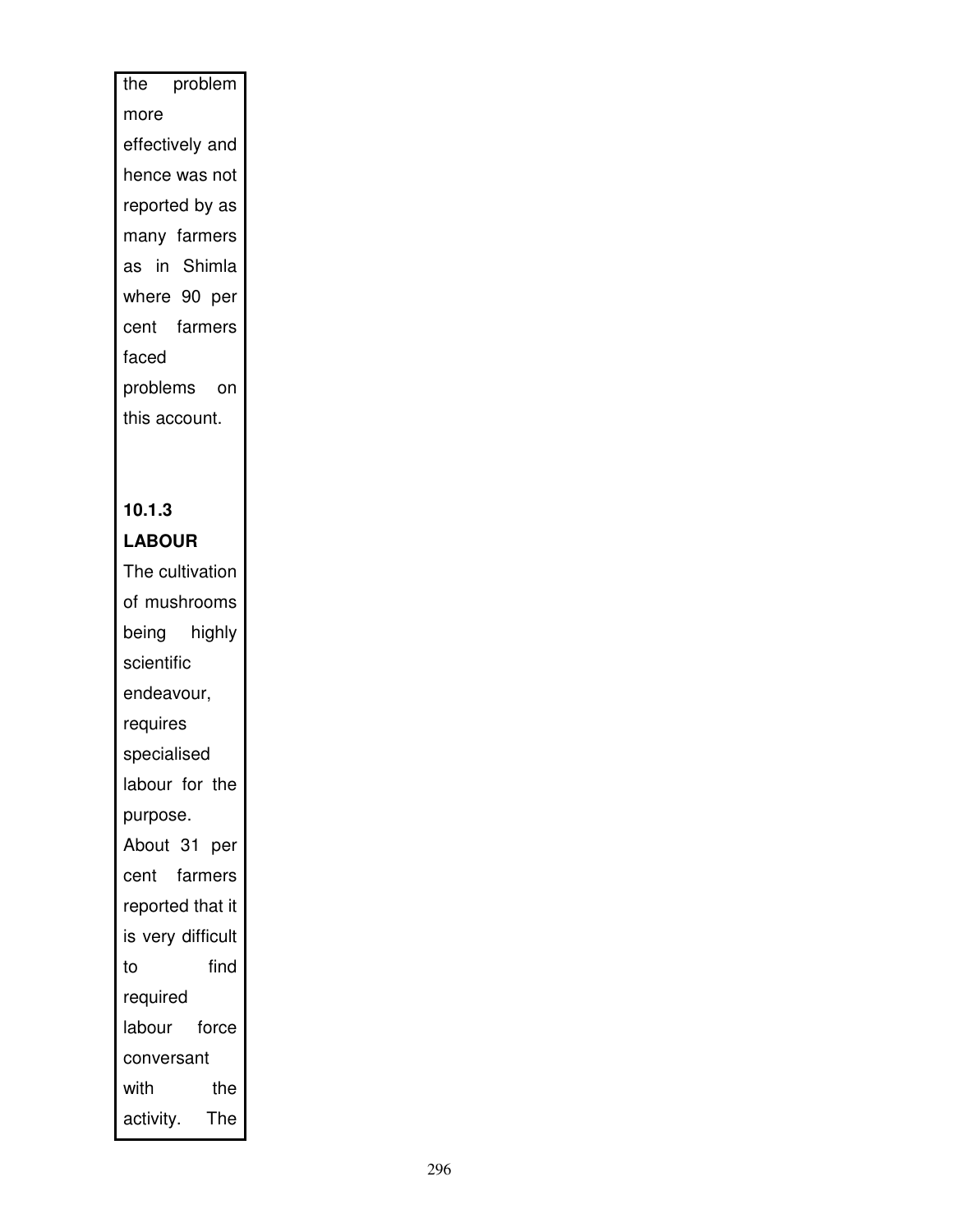| problem         | was     |
|-----------------|---------|
| observed        | to      |
| be more acute   |         |
| in              | Shimla  |
| where           | more    |
| than 63 per     |         |
| cent farmers    |         |
| faced           | the     |
| problem.        | On      |
| the             | other   |
| hand            | this    |
| problem was     |         |
| hardly faced    |         |
| in Solan, only  |         |
| 7.50 per cent   |         |
| farmers         |         |
| reporting       | it.     |
| The             | main    |
| reason for this |         |
| scenario        | is      |
| that            | the     |
| activity        | has     |
| gained a firm   |         |
| footing         | in      |
| district Solan  |         |
| and is          | more    |
| wide spread.    |         |
| This            | has     |
| helped          | in      |
| creation        | of      |
| specialised     |         |
| and             | trained |
| labour          | force   |
| required        | for     |
| the purpose.    |         |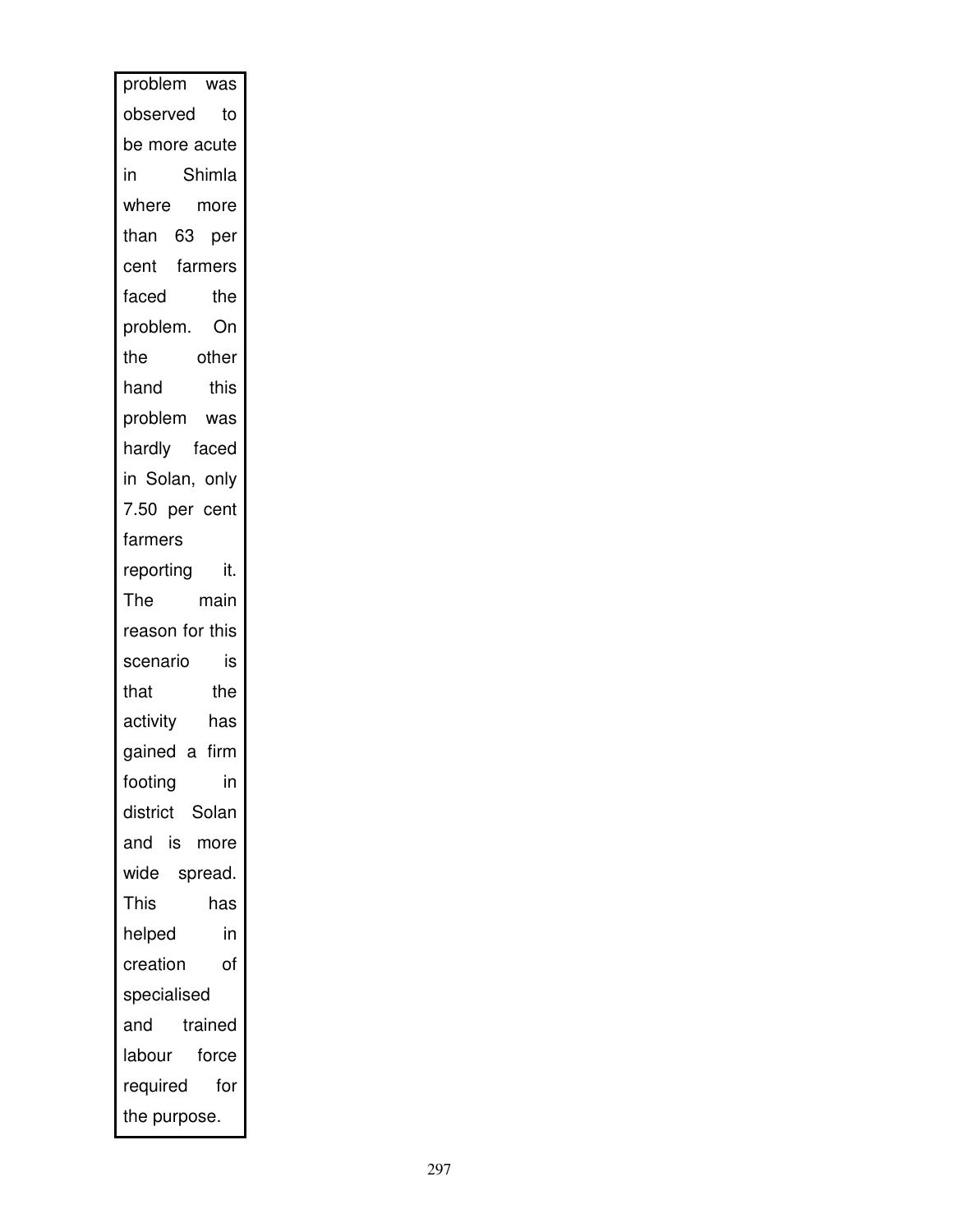## 1**0.1.4 INPUTS**

The inputs required for mushroom cultivation like spawn have to prepared by employing proper scientific techniques therefore and not easily available except from **National** Research Centre for Mushrooms, Solan and a few private dealers. A few sources of critical inputs, many times, create problems of their availability, 36 per cent farmers reporting this problem.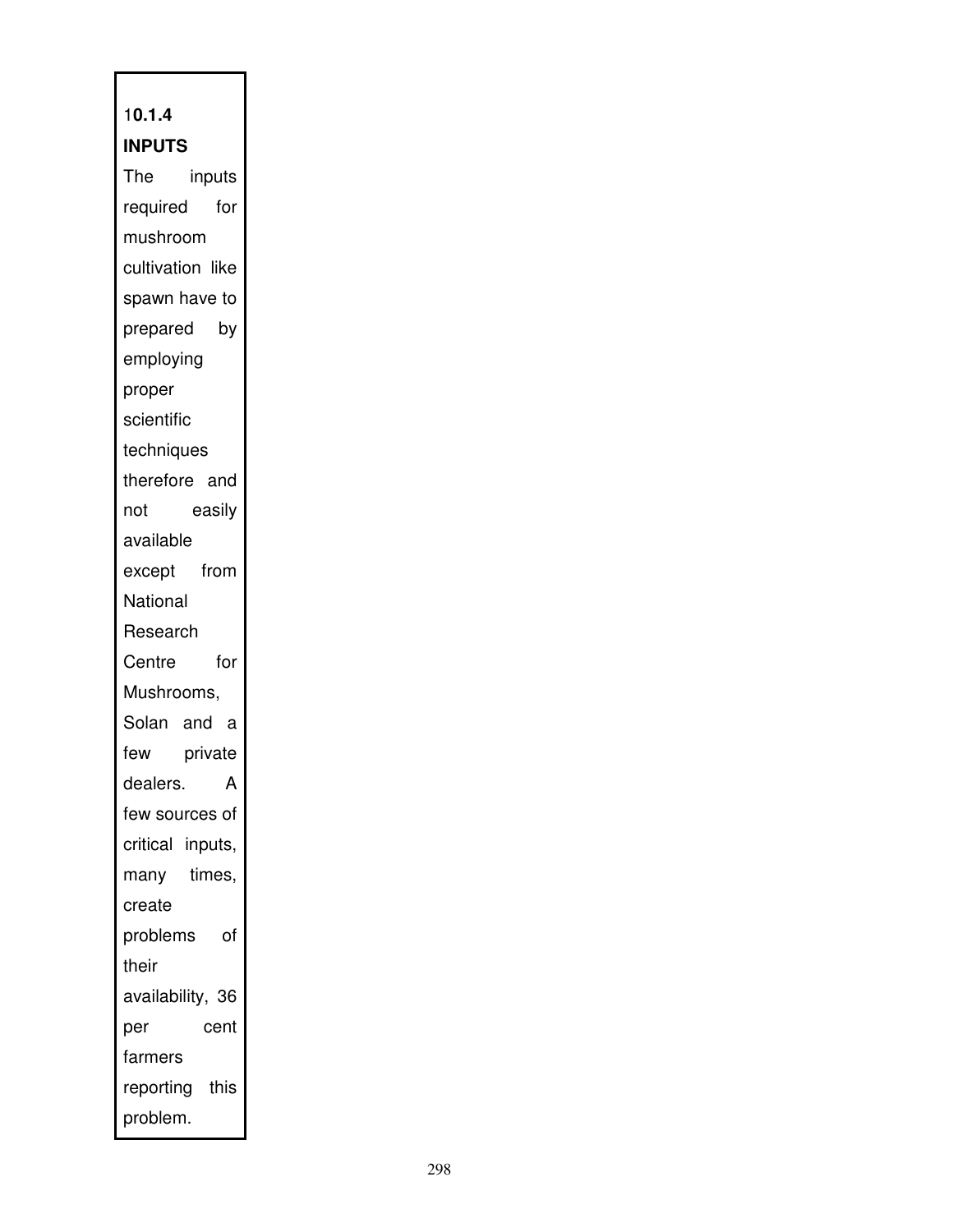| However, the      |
|-------------------|
| problem is not    |
| as acute in       |
| Solan where       |
| 40 per cent       |
| persons faced     |
| it as in Shimla   |
| where about       |
| 83 per cent       |
| encountered       |
| the               |
| unavailability    |
| of<br>inputs.     |
| Again<br>the      |
| for<br>reason     |
| higher            |
| prevalence of     |
| in<br>problem     |
| Shimla            |
| appears to be     |
| that<br>such      |
| inputs<br>are     |
| available<br>in   |
| Solan<br>itself   |
| ensuring          |
| better            |
| availability      |
| where as the      |
| of<br>farmers     |
| Shimla<br>have    |
| visit<br>to<br>or |
| contact<br>at     |
| Solan<br>for      |
| of<br>supply      |
| inputs,           |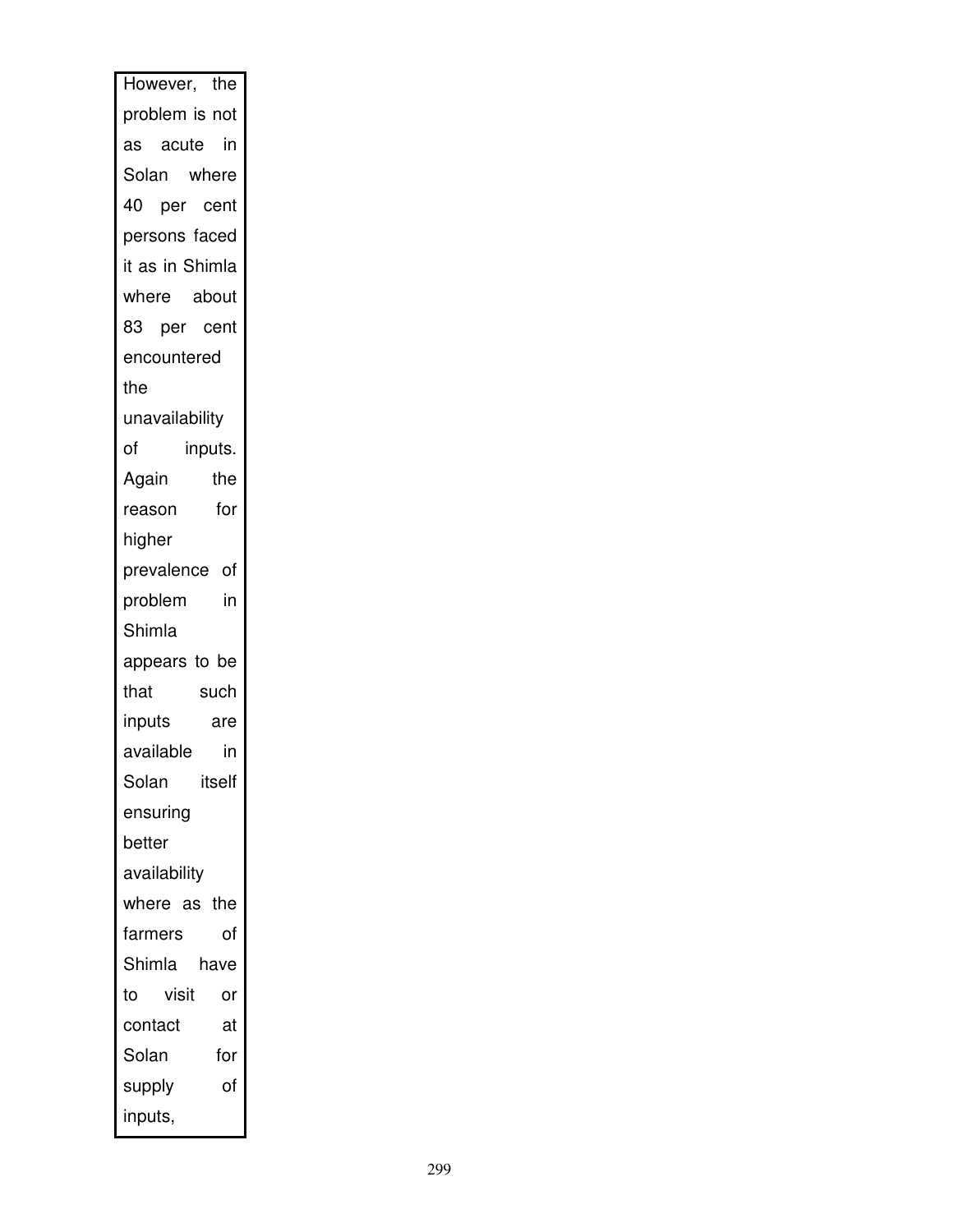| resulting<br>in    |  |
|--------------------|--|
| present            |  |
| situation.         |  |
|                    |  |
| 10.1.5             |  |
| <b>CREDIT</b>      |  |
| The                |  |
| mushroom           |  |
| cultivation        |  |
| being highly       |  |
| capital            |  |
| intensive          |  |
| venture,           |  |
| makes              |  |
| provision<br>0f    |  |
| credit<br>an       |  |
| important          |  |
| issue.             |  |
| Although the       |  |
| banks have a       |  |
| provision<br>of    |  |
| credit for this    |  |
| activity<br>and    |  |
| NABARD has         |  |
| refinance          |  |
| for<br>scheme      |  |
| commercial         |  |
| banks<br>for       |  |
| loans granted      |  |
| this<br>for        |  |
| activity,<br>the   |  |
| farmers            |  |
| face<br>usually    |  |
| many               |  |
| difficulties<br>in |  |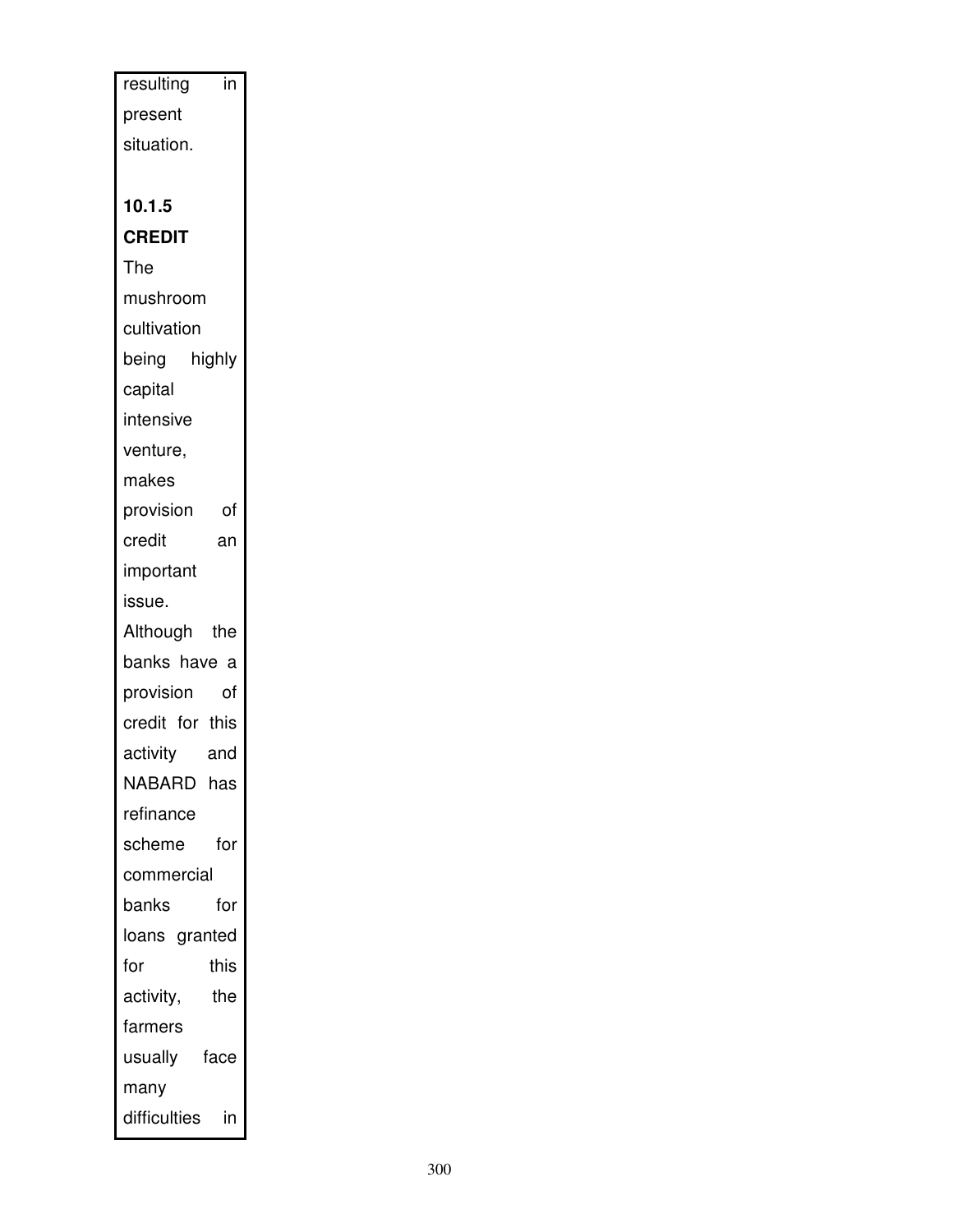| obtaining        |
|------------------|
| for<br>credit    |
| either taking    |
| up this activity |
| or increasing    |
| the scale of     |
| operation.       |
| The<br>long      |
| procedures       |
| difficult<br>and |
| requirements     |
| are reported     |
| to be the main   |
| cause. About     |
| 53 per cent      |
| farmers<br>at    |
| level<br>overall |
| faced            |
| problems<br>in   |
| obtaining        |
| for<br>credit    |
| mushroom         |
| cultivation.     |
| The              |
| percentage of    |
| such farmers     |
| -30<br>in<br>was |
| Solan and 83     |
| Shimla<br>in     |
| districts.       |
|                  |
| 10.1.6           |
| <b>OTHERS</b>    |
| There<br>are     |
| various other    |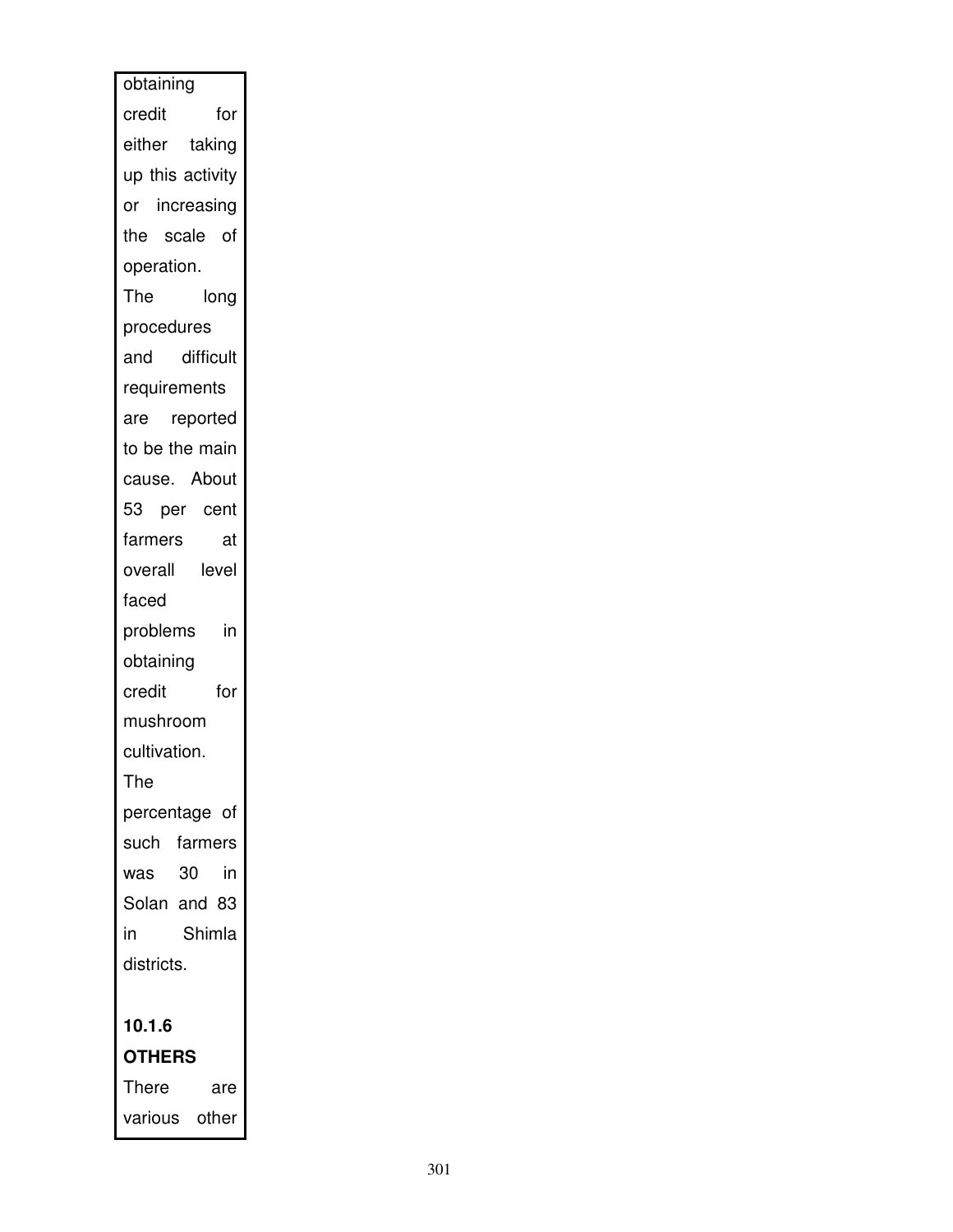| miscellaneous   |
|-----------------|
| problem being   |
| faced by the    |
| mushroom        |
| cultivators in  |
| its production. |
| The<br>most     |
| important       |
| among these     |
| is the higher   |
| electricity     |
| charges. The    |
| State           |
| Electricity     |
| Board           |
| charges<br>the  |
| mushroom        |
| farmers<br>at   |
| commercial      |
| which<br>rates  |
| higher<br>are   |
| than domestic   |
| charges.        |
| Seventy         |
| percent         |
| farmers         |
| reported that   |
| the electricity |
| consumed<br>for |
| the<br>activity |
| should<br>be    |
| charged<br>at   |
| domestic        |
| rather<br>rates |
| than            |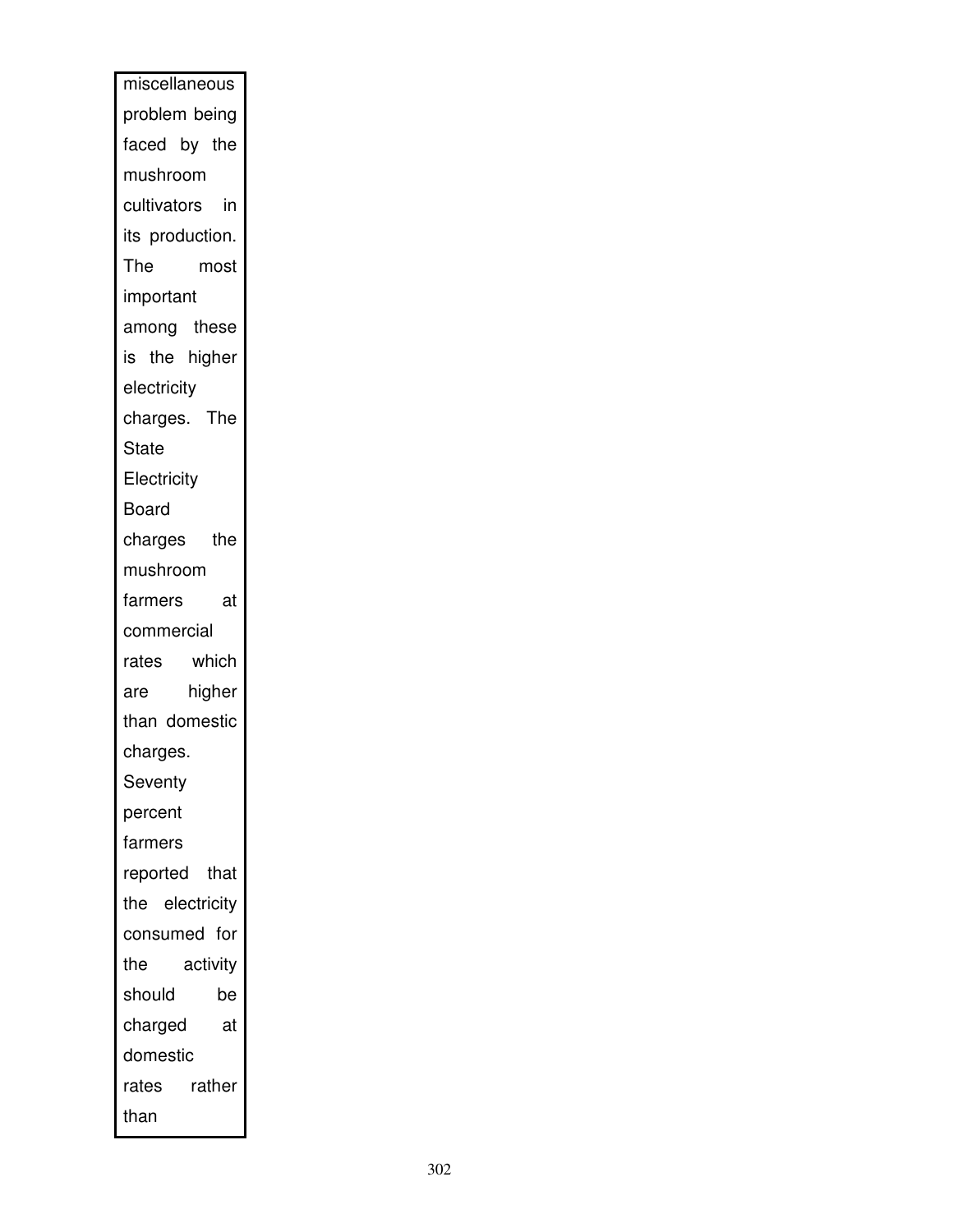| commercial       |  |
|------------------|--|
| rates.           |  |
|                  |  |
| 10.2             |  |
| <b>MARKETING</b> |  |
| <b>STAGE</b>     |  |
| <b>PROBLEMS</b>  |  |
| The results of   |  |
| analysis         |  |
| regarding        |  |
| problems         |  |
| faced during     |  |
| marketing of     |  |
| mushrooms        |  |
| have<br>been     |  |
| presented in     |  |
| 10.2<br>Table    |  |
| and described    |  |
| below.           |  |
|                  |  |
|                  |  |
| 10.2.1 LOW       |  |
| <b>VOLUME</b>    |  |
| Majority of the  |  |
| mushroom         |  |
| farmers<br>are   |  |
| small and as a   |  |
| result<br>have   |  |
| low volume of    |  |
| production.      |  |
| The marketing    |  |
| of<br>small      |  |
| quantities       |  |
| increases the    |  |
| per unit cost    |  |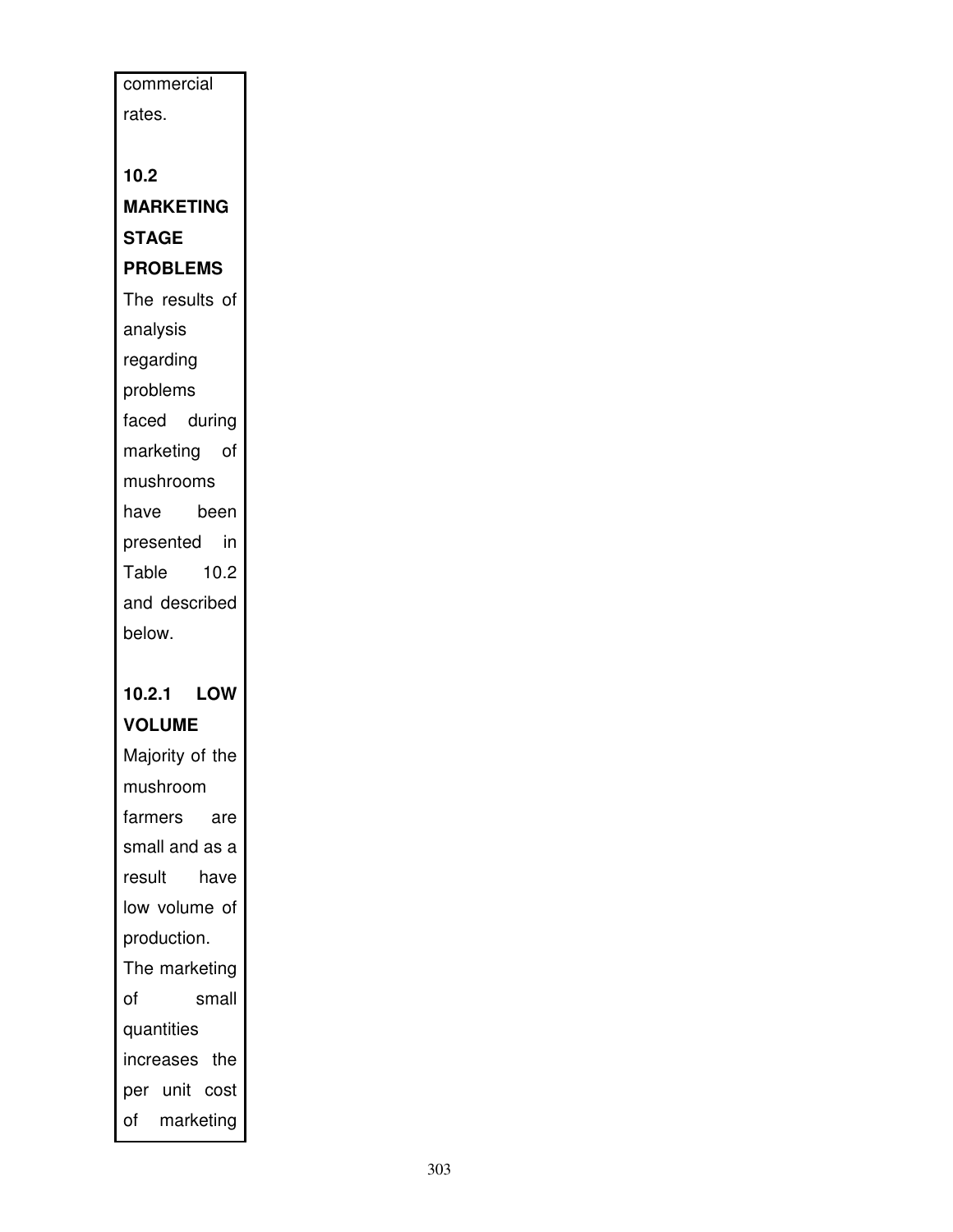| resulting        |          | in         |
|------------------|----------|------------|
| lower profits.   |          |            |
| This problems    |          |            |
| as reported by   |          |            |
| about 61 per     |          |            |
| cent farmers     |          |            |
| at overall level |          |            |
| and              | district |            |
| wise             |          |            |
| percentage       |          |            |
| was 53           |          | in         |
| Solan and 73     |          |            |
| in               |          | Shimla.    |
| Though,          |          | in         |
| both             |          | the        |
| districts        |          | the        |
| farmers          |          | are        |
| largely          |          |            |
| concentrated     |          |            |
| in               |          | villages   |
| near             | to the   |            |
| towns,           |          | in         |
| Shimla           |          | the        |
| distances        |          |            |
| analogies        |          |            |
|                  |          |            |
| resulting        |          | in         |
| above            |          |            |
| situation.       |          |            |
|                  |          |            |
| 10.2.2           |          | <b>FAR</b> |
| <b>AWAY</b>      |          |            |
| <b>MARKETS</b>   |          |            |
| For              |          | the        |
| producers        |          | of         |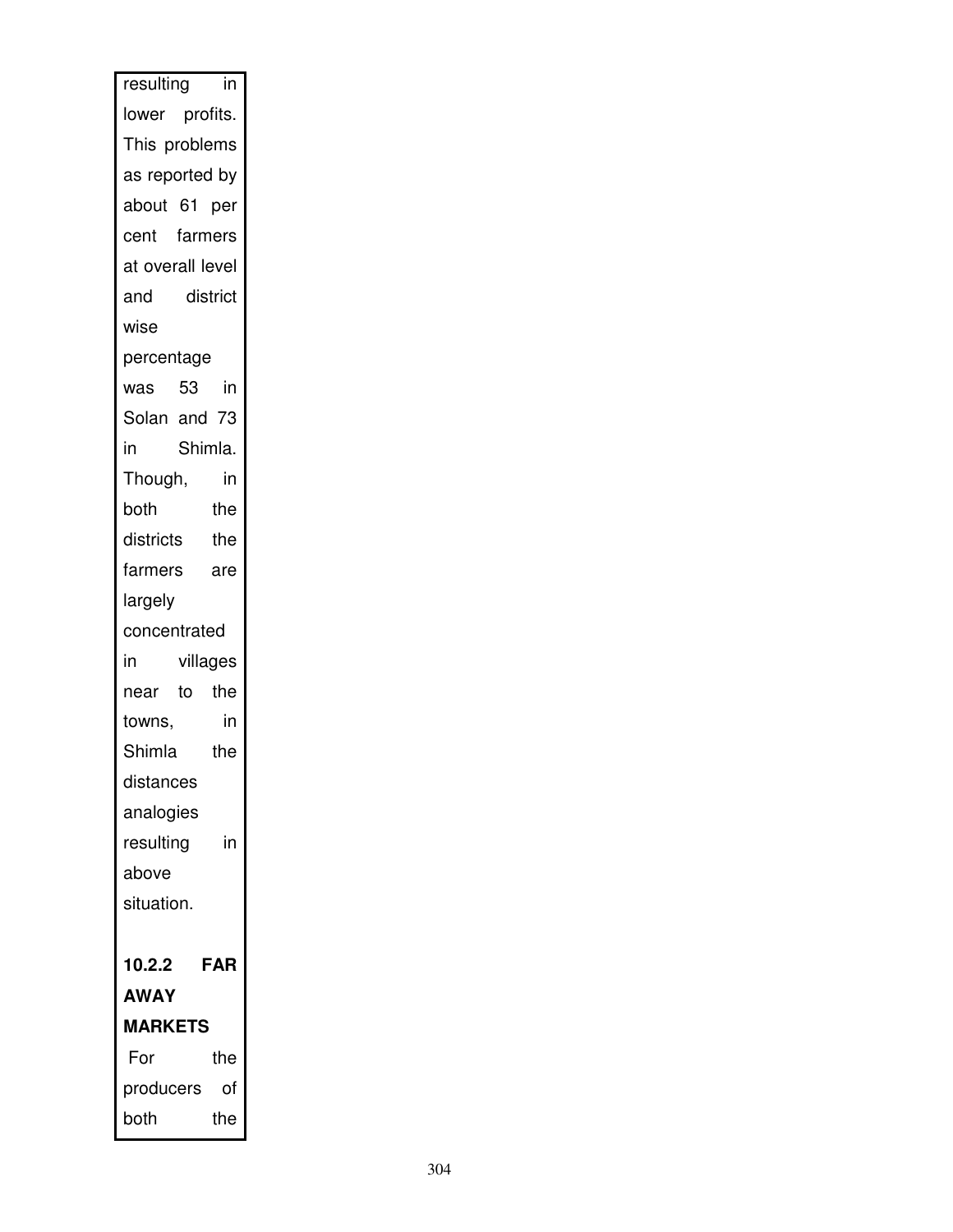| districts,      |
|-----------------|
| Shimla city is  |
| main<br>the     |
| consumption     |
| The<br>center.  |
| in<br>demand    |
| Shimla<br>is    |
| continuously    |
| picking<br>up.  |
| As<br>such      |
| marketing<br>is |
| not much of a   |
| problem.        |
| However, the    |
| large           |
| producers       |
| who market      |
| their produce   |
| in Chandigarh   |
| or Delhi have   |
| complaints      |
| regarding       |
| these markets   |
| far<br>being    |
| away            |
| especially      |
| the<br>because  |
| is<br>produce   |
| highly          |
| perishable      |
| and<br>its      |
| marketing<br>in |
| above<br>two    |
| cities          |
| especially      |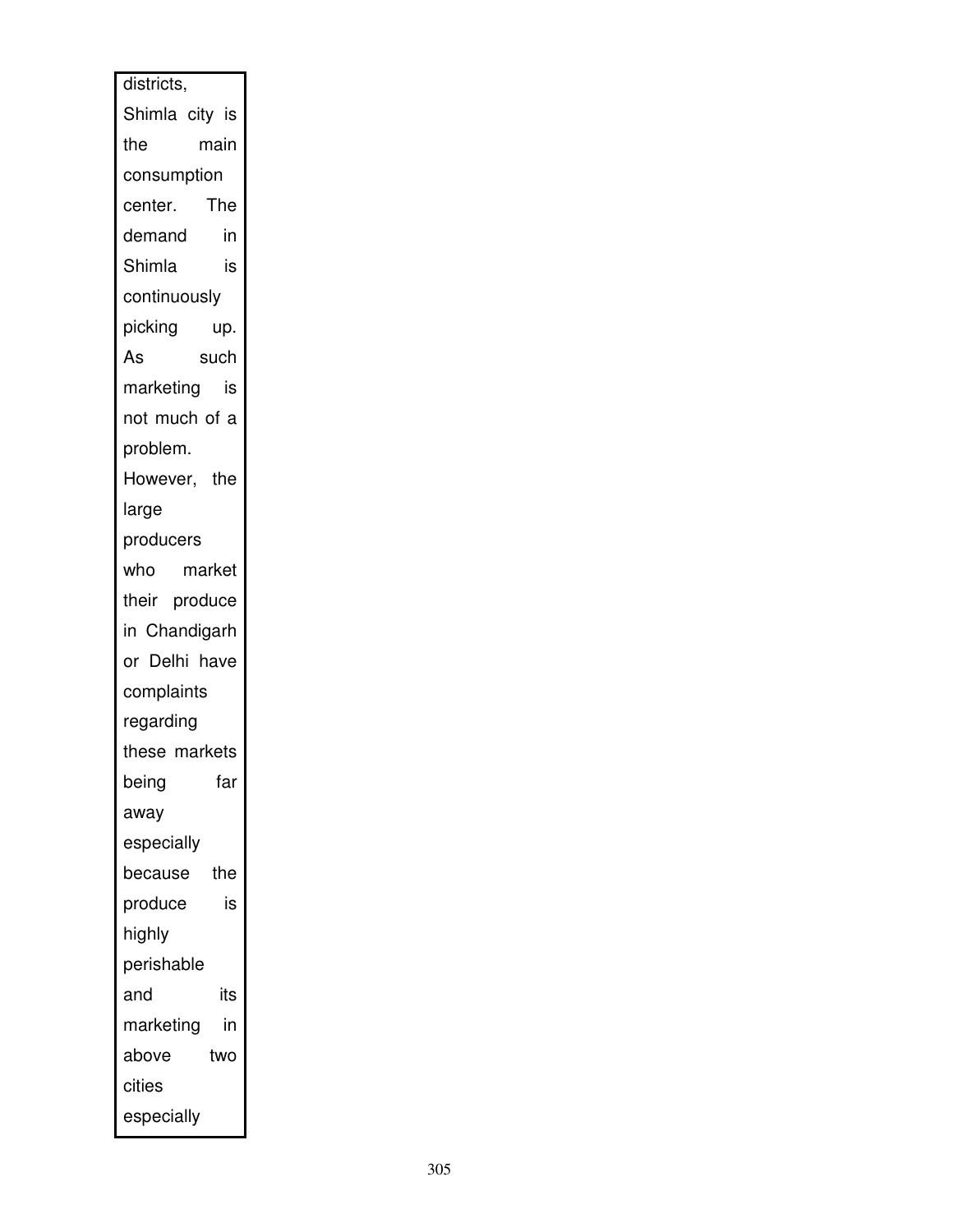| during                                    |
|-------------------------------------------|
| summer                                    |
| is<br>months                              |
| problematic.                              |
| Only about 16                             |
| per<br>cent                               |
| farmers<br>at                             |
| level<br>overall                          |
| reported<br>this                          |
| problem.                                  |
|                                           |
|                                           |
|                                           |
|                                           |
|                                           |
|                                           |
|                                           |
|                                           |
|                                           |
|                                           |
|                                           |
|                                           |
|                                           |
|                                           |
|                                           |
|                                           |
|                                           |
|                                           |
|                                           |
| <b>TABLE: 10.1</b>                        |
| <b>PROBLEMS</b><br><b>FACED BY</b>        |
| <b>MUSHROOM</b>                           |
| <b>FARMERS</b><br><b>DURING</b>           |
| <b>PRODUCTION</b>                         |
| STAGE.                                    |
|                                           |
| <b>(MULTIPLE</b>                          |
| <b>RESPONSE %)</b><br><b>PROBLEMS</b> • C |
| ATEGORY <sup></sup>                       |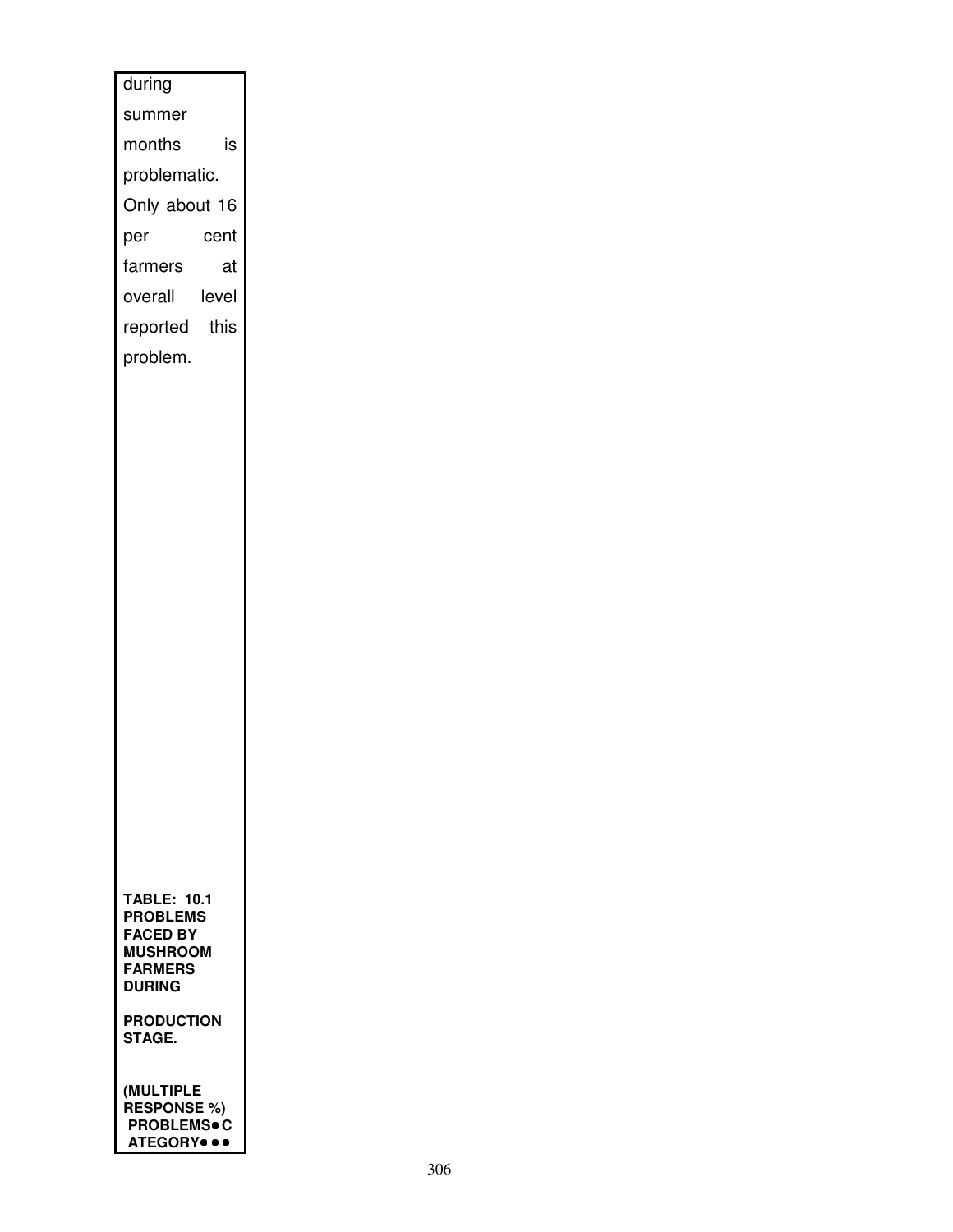| <b>CATEGORY</b> .                              |
|------------------------------------------------|
| <b>• • SMALL• ME</b>                           |
| <b>DIUM</b> LARGE.                             |
| · SMALL• MEDI                                  |
| <b>UM</b> • LARGE • O                          |
| VERALLSOL                                      |
| AN • 1. LACK                                   |
|                                                |
| <b>OF</b>                                      |
| <b>KNOWLEDGE</b>                               |
| <b>OF</b>                                      |
| <b>PROD.TECHNIQ</b>                            |
| UE. 91.67. 38.4                                |
| 6 33.33 52.50                                  |
| <b>SMALL</b> MEDIU                             |
| M. LARGE. OV                                   |
| <b>ERALL</b> <sup>o</sup> · SOLA               |
| N• • 1. LACK OF                                |
| <b>KNOWLEDGE</b>                               |
| ΟF                                             |
| <b>PROD.TECHNIQ</b>                            |
|                                                |
| UE. 91.67. 38.4                                |
| 6• 33.33• 52.50•<br>MEDIUM• LARG               |
|                                                |
| E. OVERALL                                     |
| <b>LARGE</b> OVERA                             |
| LLSOLAN                                        |
| OVERALL <sup>.</sup> SO                        |
| LAN• • 1. LACK                                 |
| <b>OF</b>                                      |
| <b>KNOWLEDGE</b>                               |
| 0F                                             |
|                                                |
|                                                |
| <b>PROD.TECHNIQ</b>                            |
| UE. 91.67. 38.4                                |
| 6• 33.33• 52.50•                               |
| · SOLAN · 1.                                   |
| <b>LACK OF</b>                                 |
| <b>KNOWLEDGE</b>                               |
| 0F                                             |
| <b>PROD.TECHNIQ</b>                            |
| UE. 91.67. 38.4                                |
|                                                |
| 6● 33.33● 52.50●                               |
|                                                |
| SOLAN∙ ∙ 1.<br>LACK OF                         |
| <b>KNOWLEDGE</b>                               |
| <b>OF</b>                                      |
| <b>PROD.TECHNIQ</b>                            |
| UE = 91.67 = 38.4                              |
| 6 33.33 52.50                                  |
| • 1. LACK OF                                   |
| <b>KNOWLEDGE</b>                               |
| <b>OF</b>                                      |
| <b>PROD.TECHNIQ</b>                            |
| UE. 91.67. 38.4                                |
| 6 33.33 52.50                                  |
|                                                |
| 1. LACK OF                                     |
| <b>KNOWLEDGE</b>                               |
| <b>OF</b>                                      |
| <b>PROD.TECHNIQ</b>                            |
| UE = 91.67 · 38.4                              |
| 6.33.33.50.                                    |
| 91.67• 38.46• 33<br>$.33 \cdot 52.50 \cdot 2.$ |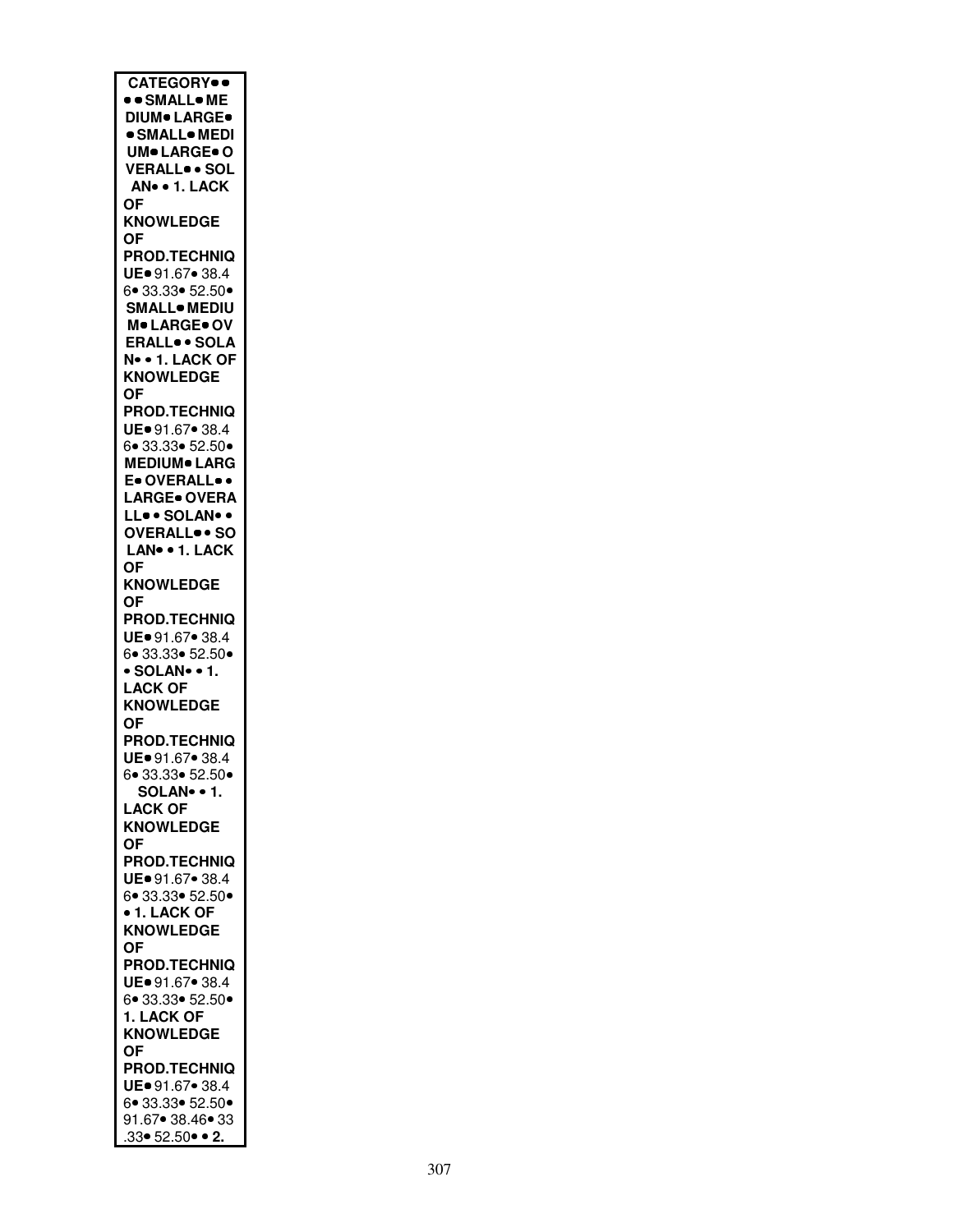| <b>LACK OF</b>                                     |
|----------------------------------------------------|
| CAPITAL <sup>®</sup> 58.33                         |
| • 69.23• 46.67• 5<br>7.50 • 3. LACK                |
| ОF                                                 |
| LABOUR <sup>®</sup> 16.67                          |
| $\bullet$ .                                        |
| • 06.67 • 7.50 •<br>38.46 33.33 52                 |
| .50 · 2. LACK                                      |
| <b>OF</b>                                          |
| CAPITAL <sup>®</sup> 58.33                         |
| • 69.23• 46.67• 5<br>7.50 • 3. LACK                |
| ΟF                                                 |
| LABOUR <sup>®</sup> 16.67                          |
| $\bullet$ -                                        |
| • 06.67• 7.50• •<br>$33.33 \cdot 52.50 \cdot 2$    |
| . LACK OF                                          |
| CAPITAL <sup>®</sup> 58.33                         |
| • 69.23 • 46.67 • 5                                |
| 7.50 • 3. LACK                                     |
| ОF<br>LABOUR <sup>®</sup> 16.67                    |
| $\bullet$ .                                        |
| $\bullet$ 06.67 $\bullet$ 7.50 $\bullet$ $\bullet$ |
| $52.50 \cdot 2$ .                                  |
| <b>LACK OF</b>                                     |
| CAPITAL <sup>®</sup> 58.33<br>• 69.23• 46.67• 5    |
| 7.50 • 3. LACK                                     |
| ОF                                                 |
| LABOUR <sup>®</sup> 16.67                          |
| $\bullet$ .<br>•06.67 • 7.50 •                     |
| <b>• 2. LACK OF</b>                                |
| CAPITAL <sup>®</sup> 58.33                         |
| • 69.23 • 46.67 • 5                                |
| 7.50 • 3. LACK                                     |
| OF<br>LABOUR <sup>®</sup> 16.67                    |
| $\bullet$ .                                        |
| •06.67 • 7.50 •                                    |
| 2. LACK OF                                         |
| CAPITAL <sup>®</sup> 58.33<br>• 69.23• 46.67• 5    |
| 7.50 • 3. LACK                                     |
| <b>OF</b>                                          |
| LABOUR <sup>®</sup> 16.67                          |
| $\bullet$ .<br>•06.67 • 7.50 •                     |
|                                                    |
| 58.33● 69.23● 46<br>.67● 57.50● ● <b>3.</b>        |
| <b>LACK OF</b>                                     |
| LABOUR <sup>®</sup> 16.67                          |
| $\bullet$ -<br>•06.67 • 7.50 •                     |
| 69.23 • 46.67 • 57                                 |
| .50 · 3. LACK                                      |
| <b>OF</b>                                          |
| LABOUR <sup>®</sup> 16.67<br>$\bullet$ -           |
|                                                    |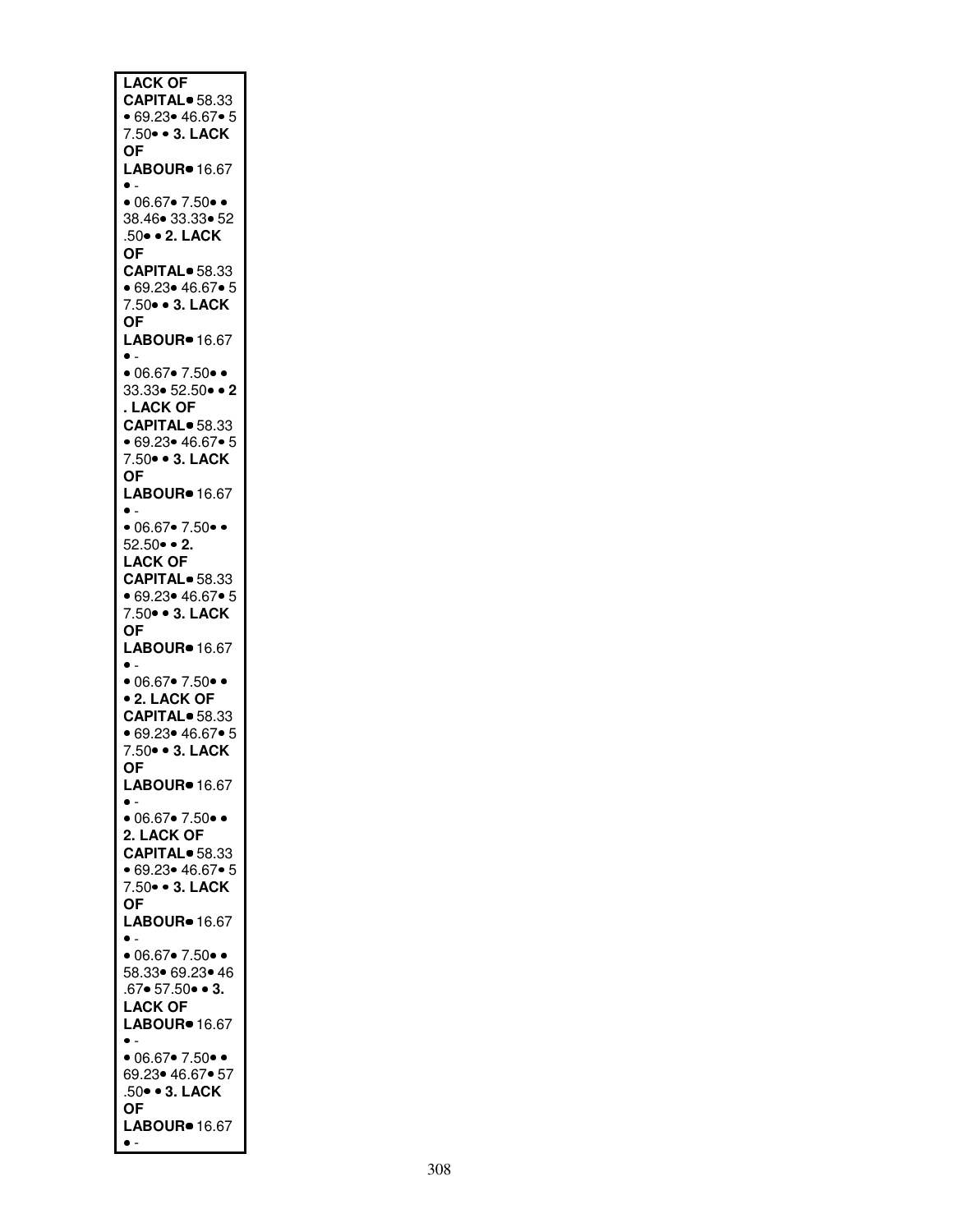| • $06.\overline{67}$ 7.50 •                     |
|-------------------------------------------------|
| 46.67• 57.50• • 3                               |
| . LACK OF                                       |
| LABOUR <sup>®</sup> 16.67                       |
| $\bullet$ .                                     |
| • 06.67 • 7.50 •                                |
| $57.50 \cdot 3$ .                               |
| <b>LACK OF</b>                                  |
| LABOUR <sup>®</sup> 16.67                       |
| $\bullet$ .                                     |
| •06.67 • 7.50 •                                 |
|                                                 |
| <b>• 3. LACK OF</b>                             |
| LABOUR <sup>®</sup> 16.67                       |
| $\bullet$ -                                     |
| • 06.67• 7.50• •                                |
| 3. LACK OF                                      |
| LABOUR <sup>®</sup> 16.67                       |
| $\bullet$ .                                     |
| •06.67 • 7.50 •                                 |
| 16.67• -                                        |
| • 06.67 • 7.50 •                                |
| $\overline{\phantom{0}}$                        |
|                                                 |
| ● 06.67● 7.50● ●<br>06.67● 7.50● ● 4.           |
| <b>UNAVAILABILIT</b>                            |
| Y OF                                            |
| <b>INPUTS</b> 58.33                             |
|                                                 |
| $7.50 \cdot 4$ .                                |
| <b>UNAVAILABILIT</b>                            |
| Y OF                                            |
| <b>INPUTS</b> 58.33                             |
|                                                 |
| •4.                                             |
|                                                 |
| <b>UNAVAILABILIT</b>                            |
| Y OF                                            |
| <b>INPUTS</b> 58.33                             |
| 4.                                              |
| <b>UNAVAILABILIT</b>                            |
| Y OF                                            |
| <b>INPUTS</b> 58.33                             |
| 58.33 46.15 20                                  |
| $.00 \cdot 40.00 \cdot 5.$                      |
| <b>LACK OF</b>                                  |
| <b>CREDIT</b> 50.00*                            |
| 46.15 • 20.00 • 40                              |
| .00 · 5. LACK                                   |
|                                                 |
| <b>OF</b>                                       |
| <b>CREDIT</b> 50.00                             |
| 20.00 • 40.00 • 5                               |
| . LACK OF                                       |
| <b>CREDIT</b> 50.00                             |
| $40.00 \cdot 5$ .                               |
| <b>LACK OF</b>                                  |
| <b>CREDIT</b> • 50.00                           |
| • 5. LACK OF                                    |
| <b>CREDIT</b> 50.00                             |
| 5. LACK OF                                      |
|                                                 |
| <b>CREDIT</b> 50.00                             |
| 50.00● 23.07● 20                                |
| $.00 \cdot 30.00 \cdot 6$ .                     |
| OTHERS <sup>®</sup> 66.67                       |
| •76.92•80.00•7                                  |
| 5.00 · SHIMLA<br>$\bullet$ $\bullet$ 1. LACK OF |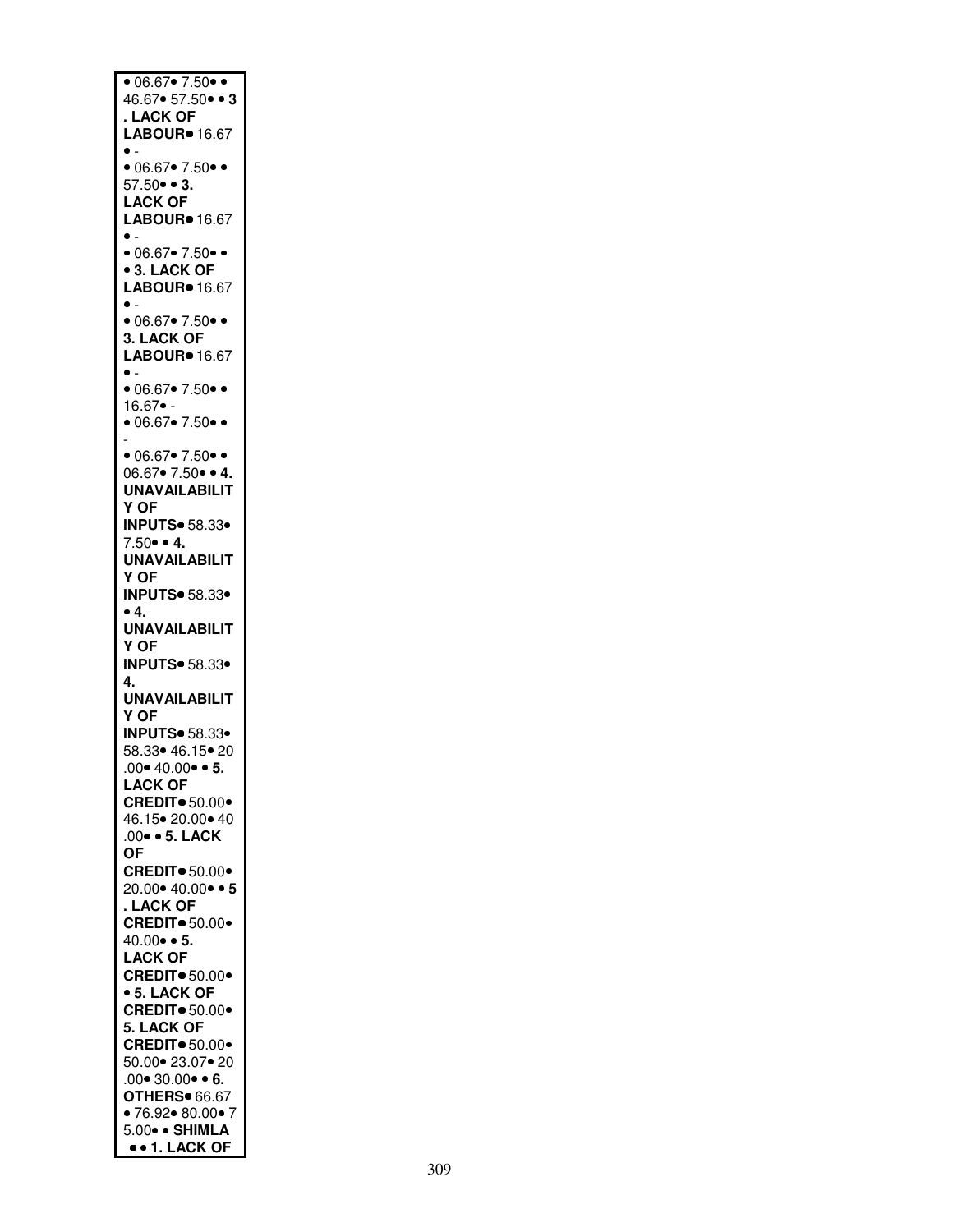| <b>KNOWLEDGE</b>                           |
|--------------------------------------------|
| <b>OF</b><br><b>PROD.TECHNIQ</b>           |
| UE. 50.00 38.8                             |
| 8 50.00 43.33                              |
| 23.07 • 20.00 • 30                         |
| .00● ● 6.<br><b>OTHERS</b> 66.67           |
| •76.92•80.00•7                             |
| 5.00 · SHIMLA                              |
| $\bullet$ + 1. LACK OF<br><b>KNOWLEDGE</b> |
| ΟF                                         |
| <b>PROD.TECHNIQ</b>                        |
| UE. 50.00 38.8                             |
| 8 50.00 43.33<br>20.00 • 30.00 • • 6       |
|                                            |
| <b>OTHERS</b> 66.67                        |
| • 76.92• 80.00• 7                          |
| 5.00 · SHIMLA<br>$\bullet$ + 1. LACK OF    |
| <b>KNOWLEDGE</b>                           |
| OF                                         |
| <b>PROD.TECHNIQ</b>                        |
| UE. 50.00 38.8<br>8 50.00 43.33            |
| $30.00 \cdot 6$ .                          |
| <b>OTHERS</b> 66.67                        |
| •76.92 •80.00 •7                           |
| 5.00 · SHIMLA<br>• • 1. LACK OF            |
| <b>KNOWLEDGE</b>                           |
| <b>OF</b>                                  |
| <b>PROD.TECHNIQ</b>                        |
| UE = 50.00 · 38.8<br>8 50.00 43.33         |
| • 6.                                       |
| <b>OTHERS</b> 66.67                        |
| • 76.92• 80.00• 7                          |
| 5.00 · SHIMLA<br>$\bullet$ + 1. LACK OF    |
| <b>KNOWLEDGE</b>                           |
| <b>OF</b>                                  |
| <b>PROD.TECHNIQ</b><br>UE. 50.00 38.8      |
| 8 50.00 43.33                              |
| 6.                                         |
| <b>OTHERS</b> 66.67                        |
| •76.92 • 80.00 • 7<br>5.00 · SHIMLA        |
| $\bullet$ + 1. LACK OF                     |
| <b>KNOWLEDGE</b>                           |
| <b>OF</b>                                  |
| <b>PROD.TECHNIQ</b><br>UE. 50.00. 38.8     |
| 8 50.00 43.33                              |
| 66.67● 76.92● 80                           |
| .00• 75.00• • SHI                          |
| MLA . 1. LACK<br><b>OF</b>                 |
| <b>KNOWLEDGE</b>                           |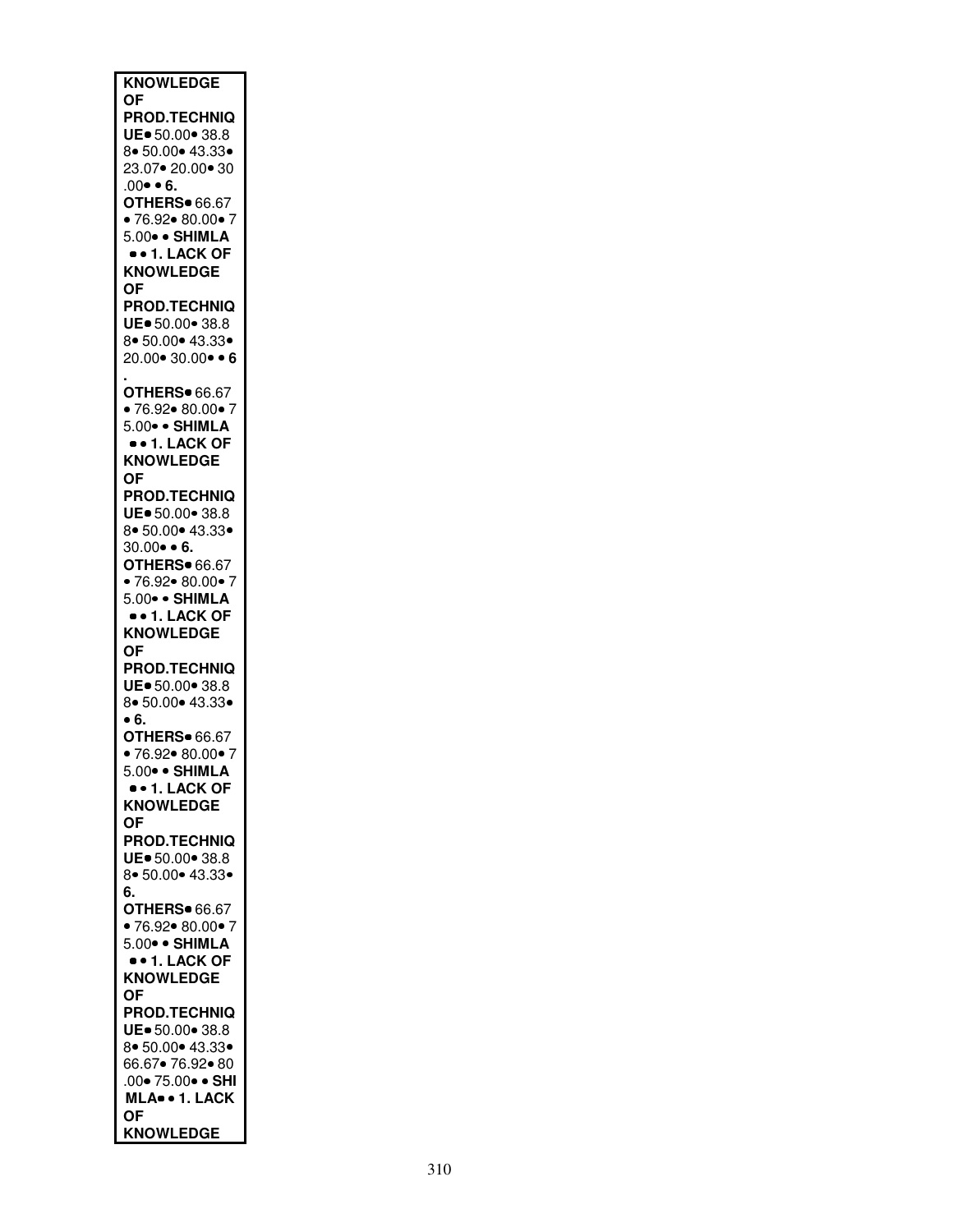| $\overline{\mathsf{OF}}$                        |
|-------------------------------------------------|
|                                                 |
| <b>PROD.TECHNIQ</b>                             |
|                                                 |
| UE. 50.00. 38.8                                 |
| 8 50.00 43.33                                   |
|                                                 |
| 76.92 • 80.00 • 75                              |
|                                                 |
| .00 <sup>·</sup> SHIMLA <sup>·</sup>            |
|                                                 |
| 80.00• 75.00• •                                 |
|                                                 |
| 75.00 · SHIMLA                                  |
|                                                 |
| $\bullet$ + 1. LACK OF                          |
| <b>KNOWLEDGE</b>                                |
|                                                 |
| ΟF                                              |
|                                                 |
| <b>PROD.TECHNIQ</b>                             |
|                                                 |
| UE. 50.00 38.8                                  |
|                                                 |
| 8 50.00 43.33                                   |
|                                                 |
| · SHIMLA · 1.                                   |
| <b>LACK OF</b>                                  |
|                                                 |
| <b>KNOWLEDGE</b>                                |
|                                                 |
| <b>OF</b>                                       |
|                                                 |
| <b>PROD.TECHNIQ</b>                             |
|                                                 |
| UE = 50.00 = 38.8                               |
|                                                 |
| 8 50.00 43.33                                   |
| SHIMLA <sup>®</sup> · 1.                        |
|                                                 |
| <b>LACK OF</b>                                  |
|                                                 |
| <b>KNOWLEDGE</b>                                |
|                                                 |
| <b>OF</b>                                       |
|                                                 |
| <b>PROD.TECHNIQ</b>                             |
|                                                 |
| UE. 50.00. 38.8                                 |
|                                                 |
| 8 50.00 43.33                                   |
| • 1. LACK OF                                    |
|                                                 |
| <b>KNOWLEDGE</b>                                |
|                                                 |
| <b>OF</b>                                       |
|                                                 |
|                                                 |
|                                                 |
| <b>PROD.TECHNIQ</b>                             |
| UE. 50.00. 38.8                                 |
|                                                 |
| 8 50.00 43.33                                   |
|                                                 |
| 1. LACK OF                                      |
|                                                 |
| <b>KNOWLEDGE</b>                                |
|                                                 |
| <b>OF</b>                                       |
|                                                 |
| <b>PROD.TECHNIQ</b>                             |
| UE. 50.00. 38.8                                 |
|                                                 |
| 8 50.00 43.33                                   |
|                                                 |
| 50.00 38.88 50                                  |
| $.00 \cdot 43.33 \cdot 2.$                      |
|                                                 |
|                                                 |
|                                                 |
| LACK OF<br>CAPITAL● 70.00                       |
|                                                 |
| • $100.00$ • $100.00$                           |
|                                                 |
| • 90.00 • 3.                                    |
|                                                 |
| <b>LACK OF</b>                                  |
| LABOUR <sup>®</sup> 60.00                       |
|                                                 |
| • 61.11 • 100.00 •                              |
|                                                 |
| 38.88 • 50.00 • 43                              |
|                                                 |
| 33 · 2. LACK                                    |
|                                                 |
| <b>OF</b>                                       |
| CAPITAL <sup>®</sup> 70.00                      |
|                                                 |
| • 100.00 • 100.00                               |
|                                                 |
| • 90.00 • 3.                                    |
|                                                 |
| <b>LACK OF</b>                                  |
|                                                 |
| LABOUR <sup>®</sup> 60.00                       |
| • 61.11 • 100.00 •                              |
|                                                 |
| $50.00 \cdot 43.33 \cdot 2$                     |
|                                                 |
| . LACK OF                                       |
|                                                 |
| CAPITAL <sup>o</sup> 70.00<br>• 100.00 • 100.00 |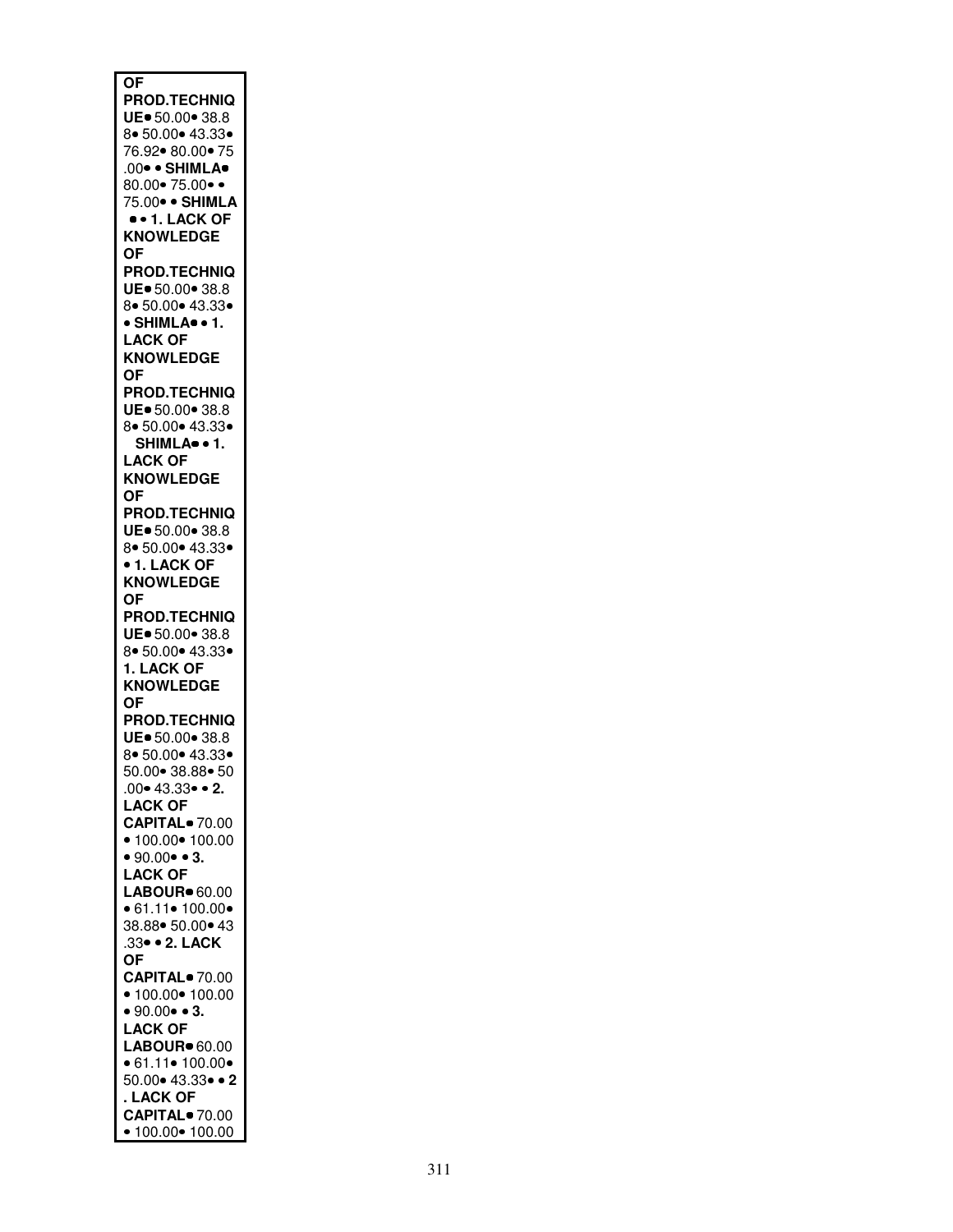| • 90.00 • 3.                     |
|----------------------------------|
|                                  |
| <b>LACK OF</b>                   |
| <b>LABOUR</b> <sup>•</sup> 60.00 |
|                                  |
| • 61.11• 100.00•<br>43.33• • 2.  |
|                                  |
| <b>LACK OF</b>                   |
|                                  |
| CAPITAL <sup>o</sup> 70.00       |
| • 100.00 • 100.00                |
| • 90.00 • 3.                     |
|                                  |
| <b>LACK OF</b>                   |
| LABOUR <sup>®</sup> 60.00        |
| • 61.11 • 100.00 •               |
|                                  |
| <b>• 2. LACK OF</b>              |
| CAPITAL <sup>o</sup> 70.00       |
|                                  |
| • 100.00 • 100.00                |
| • 90.00 • 3.                     |
| <b>LACK OF</b>                   |
|                                  |
| LABOUR <sup>®</sup> 60.00        |
| • 61.11 • 100.00 •               |
|                                  |
| 2. LACK OF                       |
| CAPITAL <sup>®</sup> 70.00       |
|                                  |
| • $100.00$ • $100.00$            |
| • 90.00 • 3.                     |
| <b>LACK OF</b>                   |
|                                  |
| LABOUR <sup>®</sup> 60.00        |
| • 61.11 • 100.00 •               |
|                                  |
| 70.00● 100.00● 1                 |
| $00.00 \cdot 90.00 \cdot 3$      |
| . LACK OF                        |
|                                  |
| LABOUR <sup>®</sup> 60.00        |
| • 61.11 • 100.00 •               |
|                                  |
|                                  |
| 100.00 • 100.00 •                |
|                                  |
| 100.00• 90.00• •                 |
| $90.00 \bullet 3.$               |
| <b>LACK OF</b>                   |
|                                  |
| LABOUR <sup>®</sup> 60.00        |
| • 61.11 • 100.00 •               |
| <b>• 3. LACK OF</b>              |
|                                  |
| LABOUR <sup>®</sup> 60.00        |
| • 61.11 • 100.00 •               |
| 3. LACK OF                       |
|                                  |
| <b>LABOUR</b> <sup>®</sup> 60.00 |
| • 61.11 • 100.00 •               |
| 60.00 61.11 10                   |
|                                  |
| $0.00 \cdot 63.33 \cdot 4.$      |
| <b>UNAVAILABILIT</b>             |
|                                  |
| Y OF                             |
| <b>INPUTS</b> 60.00*             |
| 61.11• 100.00• 6                 |
|                                  |
| $3.33 \bullet 4.$                |
| <b>UNAVAILABILIT</b>             |
| Y OF                             |
|                                  |
| <b>INPUTS</b> 60.00*             |
| 100.00 63.33 ·                   |
|                                  |
| $63.33 \bullet 4.$               |
| <b>UNAVAILABILIT</b>             |
| Y OF                             |
|                                  |
| <b>INPUTS</b> 60.00              |
| •4.                              |
|                                  |
| <b>UNAVAILABILIT</b>             |
| Y OF                             |
| <b>INPUTS</b> 60.00*             |
| 4.                               |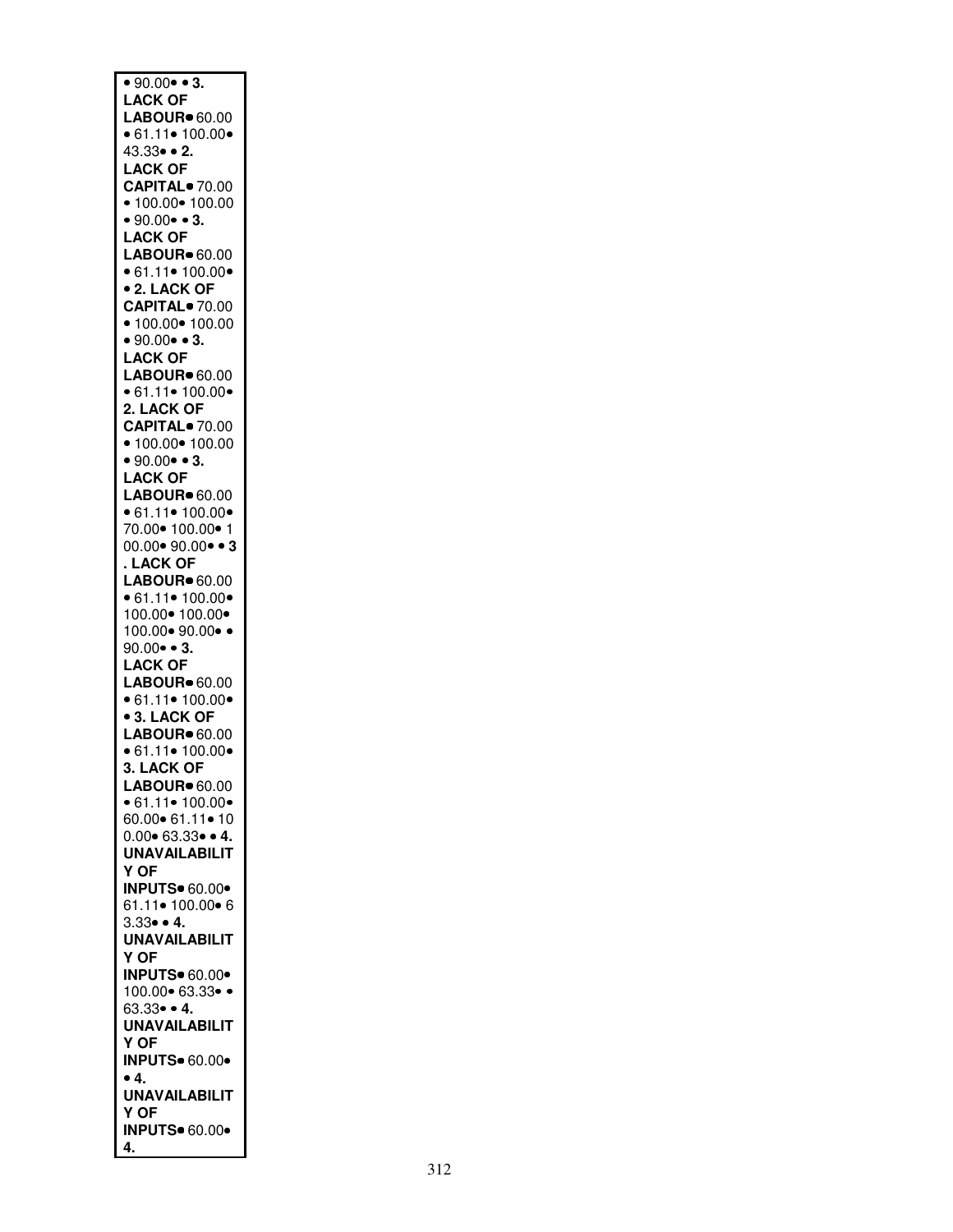| <b>UNAVAILABILIT</b>                             |
|--------------------------------------------------|
| Y OF                                             |
| <b>INPUTS</b> 60.00*                             |
| 60.00 66.67 • 10                                 |
| $0.00 \cdot 66.67 \cdot 5$ .                     |
| <b>LACK OF</b>                                   |
| <b>CREDIT</b> 70.00                              |
| 66.67● 100.00● 6<br>6.67 • 5. LACK               |
| ОF                                               |
| <b>CREDIT</b> 70.00                              |
| 100.00 66.67 ··                                  |
| $66.67 \bullet 5.$                               |
| <b>LACK OF</b>                                   |
| <b>CREDIT</b> 70.00                              |
| • 5. LACK OF                                     |
| <b>CREDIT</b> 70.00 <sup>.</sup>                 |
| 5. LACK OF                                       |
| <b>CREDIT</b> 70.00*                             |
| 70.00 88.89 10                                   |
| $0.00 \bullet 83.33 \bullet 6.$                  |
| <b>OTHERS</b> 50.00<br>•66.67 • 100.00 •         |
| 88.89• 100.00• 8                                 |
| $3.33 \bullet 6.$                                |
| <b>OTHERS</b> 50.00                              |
| •66.67 • 100.00 •                                |
| 100.00 83.33 ·                                   |
| $83.33 \bullet 6.$                               |
| <b>OTHERS</b> 50.00                              |
| •66.67 • 100.00 •                                |
| • 6.                                             |
| <b>OTHERS</b> 50.00                              |
| •66.67 •100.00•<br>6.                            |
| <b>OTHERS</b> 50.00                              |
| •66.67 •100.00•                                  |
| 50.00 66.67 • 10                                 |
| $0.00 \cdot 63.33 \cdot 0$                       |
| VERALL <sup>o</sup> . 1.                         |
| <b>LACK OF</b>                                   |
| <b>KNOWLEDGE</b>                                 |
| ΟF                                               |
| <b>PROD.TECHNIQ</b>                              |
| UE. 72.72. 38.7                                  |
| 0 35.29 48.57                                    |
| 66.67● 100.00● 6<br>3.33 <mark>● ● OVERAL</mark> |
|                                                  |
| Lo . 1. LACK OF<br><b>KNOWLEDGE</b>              |
| ΟF                                               |
| <b>PROD.TECHNIQ</b>                              |
| UE. 72.72. 38.7                                  |
| 0.35.29.48.57.                                   |
| 100.00 63.33 ··                                  |
| 63.33 · OVERA                                    |
| LL 1. LACK                                       |
| <b>OF</b>                                        |
| <b>KNOWLEDGE</b>                                 |
| 0F                                               |
| <b>PROD.TECHNIQ</b>                              |
| UE. 72.72. 38.7<br>0 35.29 48.57                 |
|                                                  |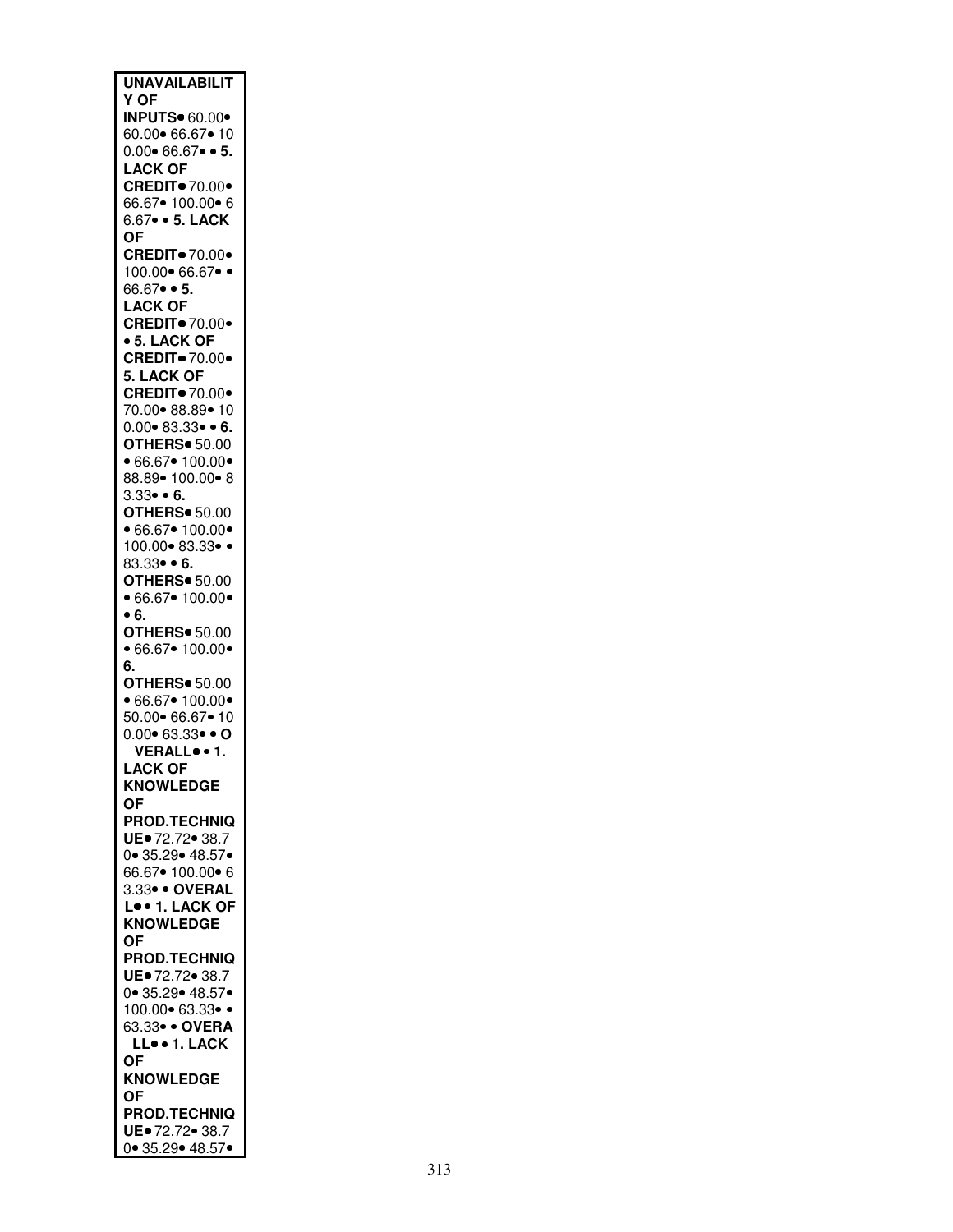| • OVERALL <sup>.</sup> 1                |
|-----------------------------------------|
|                                         |
| <b>LACK OF</b>                          |
| <b>KNOWLEDGE</b>                        |
| 0F                                      |
| <b>PROD.TECHNIQ</b>                     |
| UE. 72.72. 38.7                         |
|                                         |
| 0 35.29 48.57                           |
| OVERALL . 1.                            |
| <b>LACK OF</b>                          |
| <b>KNOWLEDGE</b>                        |
| <b>OF</b>                               |
|                                         |
| <b>PROD.TECHNIQ</b>                     |
| UE. 72.72. 38.7                         |
| 0 35.29 48.57                           |
| <b>• 1. LACK OF</b>                     |
| <b>KNOWLEDGE</b>                        |
|                                         |
| <b>OF</b>                               |
| <b>PROD.TECHNIQ</b>                     |
| UE.72.72. 38.7                          |
| 0.35.29.48.57.                          |
| 1. LACK OF                              |
|                                         |
| <b>KNOWLEDGE</b>                        |
| <b>OF</b>                               |
| <b>PROD.TECHNIQ</b>                     |
| UE. 72.72. 38.7                         |
| 0 35.29 48.57                           |
|                                         |
| 72.72 38.70 35                          |
| 29 48.57 • 2.                           |
|                                         |
| L <mark>ACK OF</mark><br>CAPITAL● 63.63 |
| • 87.09• 52.94• 7                       |
|                                         |
| 1.42 • 3. LACK                          |
| ОF                                      |
| LABOUR <sup>®</sup> 36.36               |
| • 35.48• 17.64• 3                       |
| $1.42 \cdot 4.$                         |
|                                         |
| <b>UNAVAILABILIT</b>                    |
| Y OF                                    |
| <b>INPUTS</b> 59.09                     |
| 38.70 35.29 48                          |
| .57● ● 2. LACK                          |
|                                         |
| OF                                      |
| CAPITAL <sup>®</sup> 63.63              |
| • 87.09• 52.94• 7                       |
| 1.42 • 3. LACK                          |
| ΟF                                      |
|                                         |
| LABOUR <sup>®</sup> 36.36               |
| • 35.48 • 17.64 • 3                     |
| $1.42 \bullet 4.$                       |
| <b>UNAVAILABILIT</b>                    |
| Y OF                                    |
| <b>INPUTS</b> 59.09                     |
|                                         |
| 35.29 • 48.57 • 2                       |
| . LACK OF                               |
| CAPITAL <sup>o</sup> 63.63              |
| • 87.09• 52.94• 7                       |
| 1.42 • 3. LACK                          |
|                                         |
| <b>OF</b>                               |
| LABOUR <sup>®</sup> 36.36               |
| • 35.48 • 17.64 • 3                     |
| $1.42 \bullet 4.$                       |
| <b>UNAVAILABILIT</b>                    |
|                                         |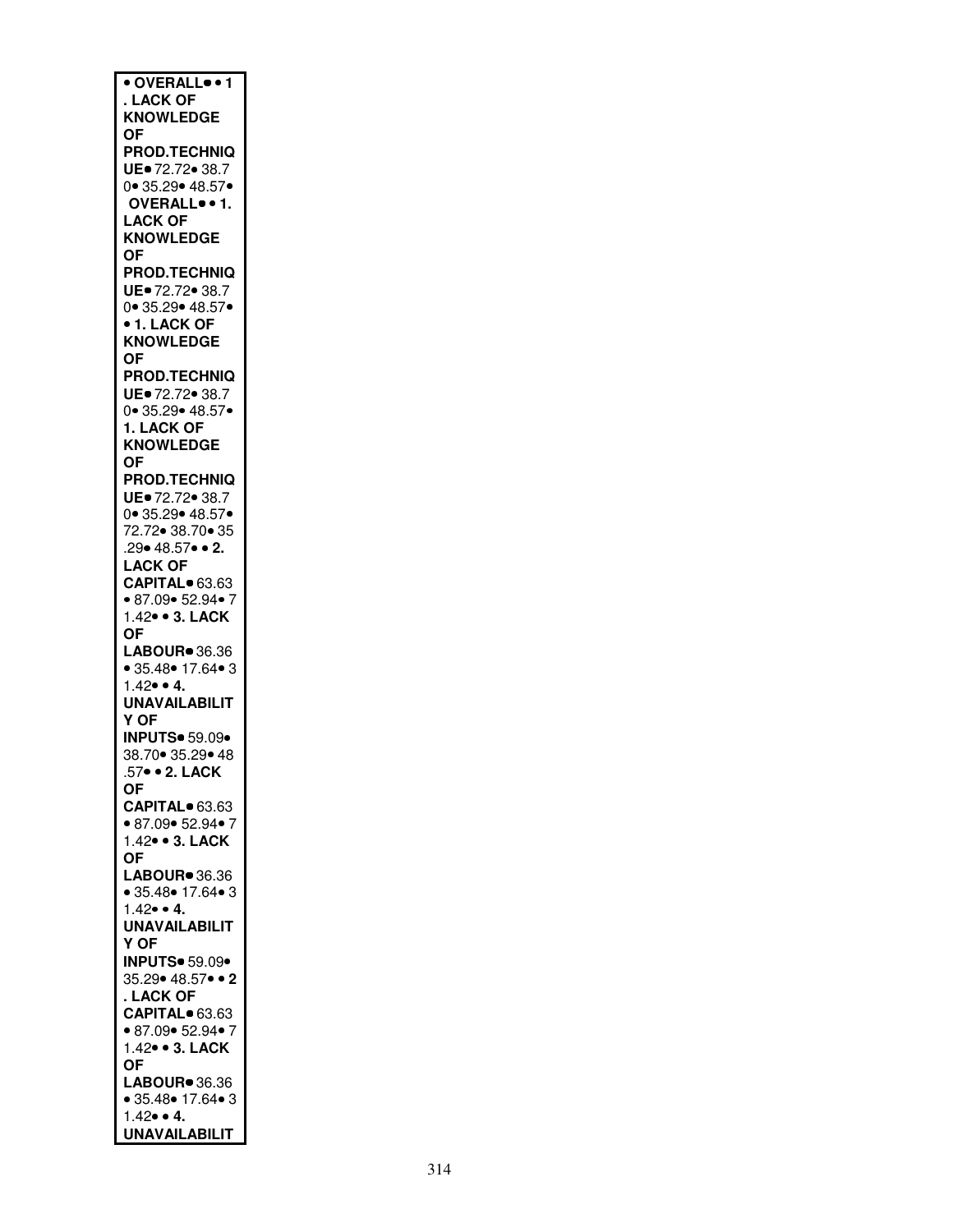| <b>Y OF</b>                                 |
|---------------------------------------------|
|                                             |
| <b>INPUTS</b> 59.09                         |
| 48.57 • 2.                                  |
|                                             |
| <b>LACK OF</b>                              |
| CAPITAL <sup>®</sup> 63.63                  |
|                                             |
| • 87.09 • 52.94 •                           |
|                                             |
| 1.42 • 3. LACK                              |
|                                             |
| ΟF                                          |
|                                             |
| LABOUR <sup>®</sup> 36.36                   |
| • 35.48• 17.64• 3                           |
|                                             |
| $1.42 \bullet 4.$                           |
|                                             |
| <b>UNAVAILABILIT</b>                        |
| Y OF                                        |
|                                             |
| <b>INPUTS</b> 59.09                         |
|                                             |
| <b>• 2. LACK OF</b>                         |
|                                             |
| CAPITAL <sup>®</sup> 63.63                  |
| • 87.09• 52.94• 7                           |
|                                             |
| 1.42 • 3. LACK                              |
|                                             |
| 0F                                          |
| LABOUR <sup>®</sup> 36.36                   |
|                                             |
| • 35.48• 17.64• 3                           |
|                                             |
| $1.42 \cdot 4.$                             |
|                                             |
| <b>UNAVAILABILIT</b>                        |
| Y OF                                        |
|                                             |
| <b>INPUTS</b> 59.09                         |
|                                             |
| 2. LACK OF                                  |
| CAPITAL <sup>®</sup> 63.63                  |
|                                             |
| • 87.09• 52.94• 7                           |
|                                             |
| 1.42 • 3. LACK                              |
|                                             |
| ΟF                                          |
| LABOUR <sup>®</sup> 36.36                   |
|                                             |
| • 35.48 • 17.64 • 3                         |
|                                             |
| $1.42 \bullet 4.$                           |
| <b>UNAVAILABILIT</b>                        |
|                                             |
| Y OF                                        |
|                                             |
| <b>INPUTS</b> 59.09                         |
|                                             |
|                                             |
| 63.63● 87.09● 52<br>.94● 71.42● ● <b>3.</b> |
|                                             |
| <b>LACK OF</b>                              |
|                                             |
| LABOUR <sup>®</sup> 36.36                   |
|                                             |
| • 35.48 • 17.64 • 3                         |
| $1.42 \cdot 4.$                             |
|                                             |
| <b>UNAVAILABILIT</b>                        |
|                                             |
| Y OF                                        |
| <b>INPUTS</b> 59.09                         |
|                                             |
| 87.09• 52.94• 71                            |
|                                             |
| .42 · 3. LACK                               |
| <b>OF</b>                                   |
|                                             |
| LABOUR <sup>®</sup> 36.36                   |
|                                             |
|                                             |
| ● 35.48● 17.64● 3<br>1.42● ● 4.             |
|                                             |
| <b>UNAVAILABILIT</b>                        |
|                                             |
| Y OF                                        |
|                                             |
| <b>INPUTS</b> 59.09                         |
| 52.94● 71.42● ● 3                           |
|                                             |
| . LACK OF                                   |
|                                             |
|                                             |
| • 35.48• 17.64• 3                           |
|                                             |
| $1.42 \bullet 4.$                           |
|                                             |
| <b>UNAVAILABILIT</b>                        |
| Y OF                                        |
|                                             |
| <b>INPUTS</b> 59.09 .                       |
|                                             |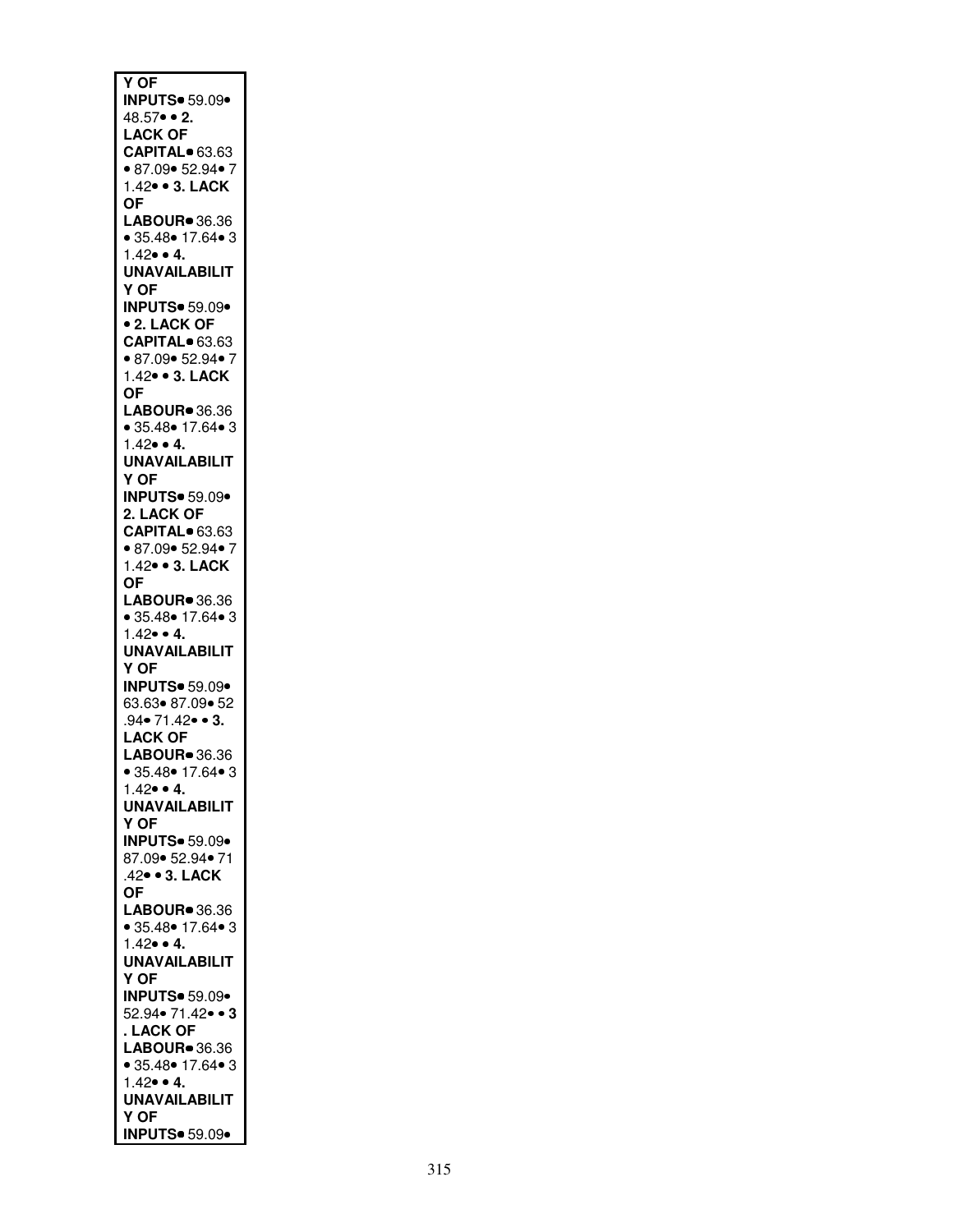| $71.42 \bullet 3.$                       |
|------------------------------------------|
| <b>LACK OF</b>                           |
| LABOUR <sup>®</sup> 36.36                |
| • 35.48• 17.64• 3                        |
| $1.42 \cdot 4.$                          |
| <b>UNAVAILABILIT</b>                     |
| Y OF                                     |
| <b>INPUTS</b> 59.09                      |
| <b>3. LACK OF</b>                        |
| LABOUR <sup>®</sup> 36.36                |
| • 35.48 • 17.64 • 3                      |
| $1.42 \bullet 4.$                        |
| <b>UNAVAILABILIT</b><br>Y OF             |
| <b>INPUTS</b> 59.09                      |
| 3. LACK OF                               |
| LABOUR <sup>®</sup> 36.36                |
| • 35.48• 17.64• 3                        |
| $1.42 \cdot 4.$                          |
| <b>UNAVAILABILIT</b>                     |
| Y OF                                     |
| <b>INPUTS</b> 59.09                      |
| 36.36 35.48 17                           |
| $.64 \cdot 31.42 \cdot 4$ .              |
| <b>UNAVAILABILIT</b>                     |
| Y OF                                     |
| <b>INPUTS</b> 59.09                      |
| 35.48• 17.64• 31                         |
| $.42 \bullet 4.$                         |
| <b>UNAVAILABILIT</b>                     |
| Y OF                                     |
|                                          |
|                                          |
| <b>INPUTS</b> 59.09<br>17.64 • 31.42 • 4 |
|                                          |
| <b>UNAVAILABILIT</b>                     |
| Y OF                                     |
| <b>INPUTS</b> 59.09                      |
| $31.42 \bullet 4.$                       |
| <b>UNAVAILABILIT</b>                     |
| Y OF                                     |
| <b>INPUTS</b> 59.09                      |
| $\bullet$ 4.                             |
| <b>UNAVAILABILIT</b>                     |
| Y OF                                     |
| <b>INPUTS</b> 59.09                      |
| 4.                                       |
| <b>UNAVAILABILIT</b>                     |
| Y OF                                     |
| <b>INPUTS</b> 59.09                      |
| 59.09 • 58.06 • 29                       |
| $.41 \cdot 51.42 \cdot 5.$               |
| <b>LACK OF</b>                           |
| <b>CREDIT</b> 59.09                      |
| 58.06• 29.41• 51                         |
| .42 • 5. LACK                            |
| OF                                       |
| <b>CREDIT</b> 59.09                      |
| 29.41• 51.42• • 5                        |
| . LACK OF                                |
| <b>CREDIT</b> 59.09                      |
| $51.42 \cdot 5.$<br><b>LACK OF</b>       |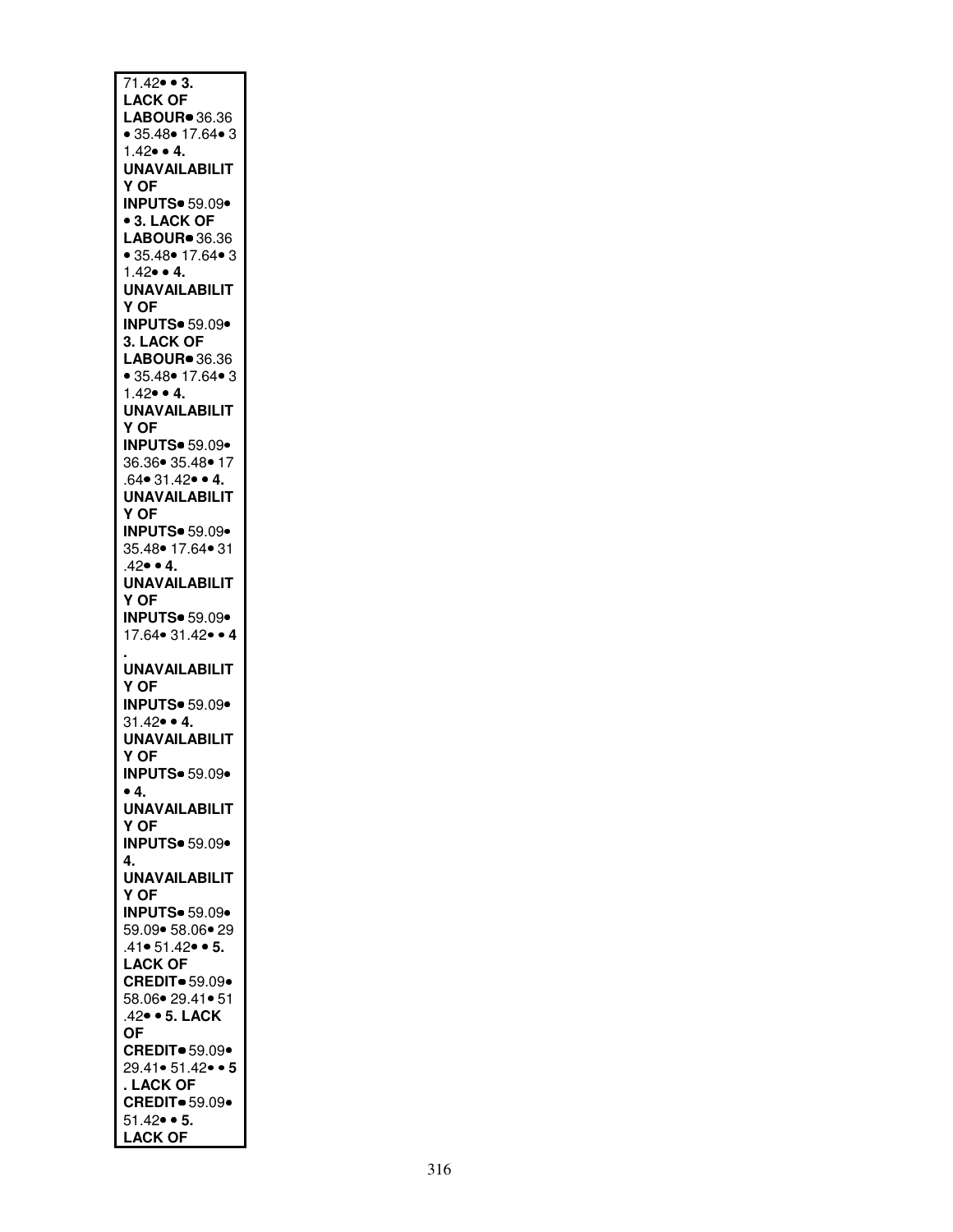| <b>CREDIT</b> 59.09<br>• 5. LACK OF                |         |
|----------------------------------------------------|---------|
| <b>CREDIT</b> 59.09                                |         |
| 5. LACK OF<br><b>CREDIT</b> 59.09                  |         |
| 59.09• 61.29• 29<br>$.41 \bullet 52.86 \bullet 6.$ |         |
| <b>OTHERS</b> 59.09                                |         |
| •70.96•82.35•7<br>$0.00 \bullet \bullet$           |         |
| 61.29• 29.41• 52                                   |         |
| $.86 - 6.$<br><b>OTHERS</b> 59.09                  |         |
| •70.96•82.35•7<br>$0.00 \bullet \bullet$           |         |
| 29.41• 52.86• • 6                                  |         |
| <b>OTHERS</b> 59.09                                |         |
| •70.96•82.35•7<br>$0.00 \bullet \bullet$           |         |
| $52.86 \bullet 6.$                                 |         |
| <b>OTHERS</b> 59.09<br>•70.96•82.35•7              |         |
| $0.00 \bullet \bullet$<br>• 6.                     |         |
| <b>OTHERS</b> 59.09                                |         |
| •70.96•82.35•7<br>$0.00 \bullet \bullet$           |         |
| 6.<br><b>OTHERS</b> 59.09                          |         |
| •70.96•82.35•7                                     |         |
| $0.00 \bullet \bullet$<br>59.09• 70.96• 82         |         |
| .35• 70.00• •<br>70.96 82.35 70                    |         |
| $.00 \bullet$                                      |         |
| 82.35● 70.00● ●<br>70.00 $\bullet$                 |         |
|                                                    |         |
| 10.2.3                                             |         |
| <b>LOW LOCAL</b>                                   |         |
| <b>DEMAND</b>                                      |         |
| The                                                | local   |
| demand                                             | here    |
| means                                              | the     |
| demand                                             | by      |
| the                                                |         |
| households                                         |         |
| located within                                     |         |
| the                                                | village |
| itself                                             | where   |
|                                                    |         |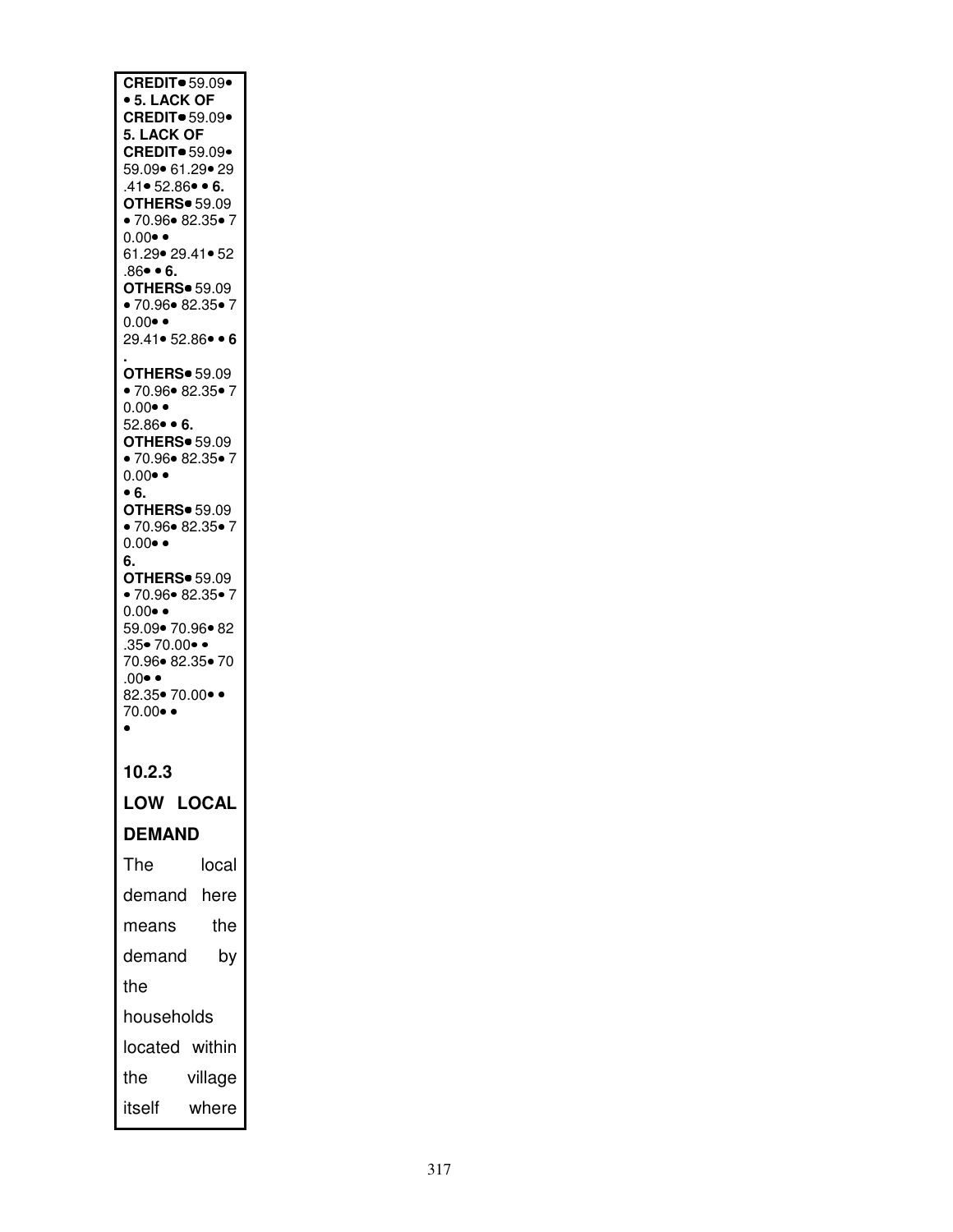| the farm is        |
|--------------------|
| situated.          |
| about 36 per       |
| cent farmers       |
| thought that it    |
| would<br>have      |
| been ideal if      |
| entire<br>their    |
| produce<br>is      |
| consumed           |
| within<br>the      |
| village<br>and     |
| they would be      |
| saved from         |
| marketing          |
| problems and       |
| its costs.<br>ln   |
| process<br>the     |
| they<br>were       |
| ready<br>to        |
| forego higher      |
| profits<br>and     |
| contend with       |
| lower returns.     |
|                    |
|                    |
| 10.2.4             |
| <b>PERISHABILI</b> |
| <b>TY</b>          |
| described<br>As    |
| earlier<br>the     |
| highly             |
| perishable         |
| of<br>nature       |
| mushrooms          |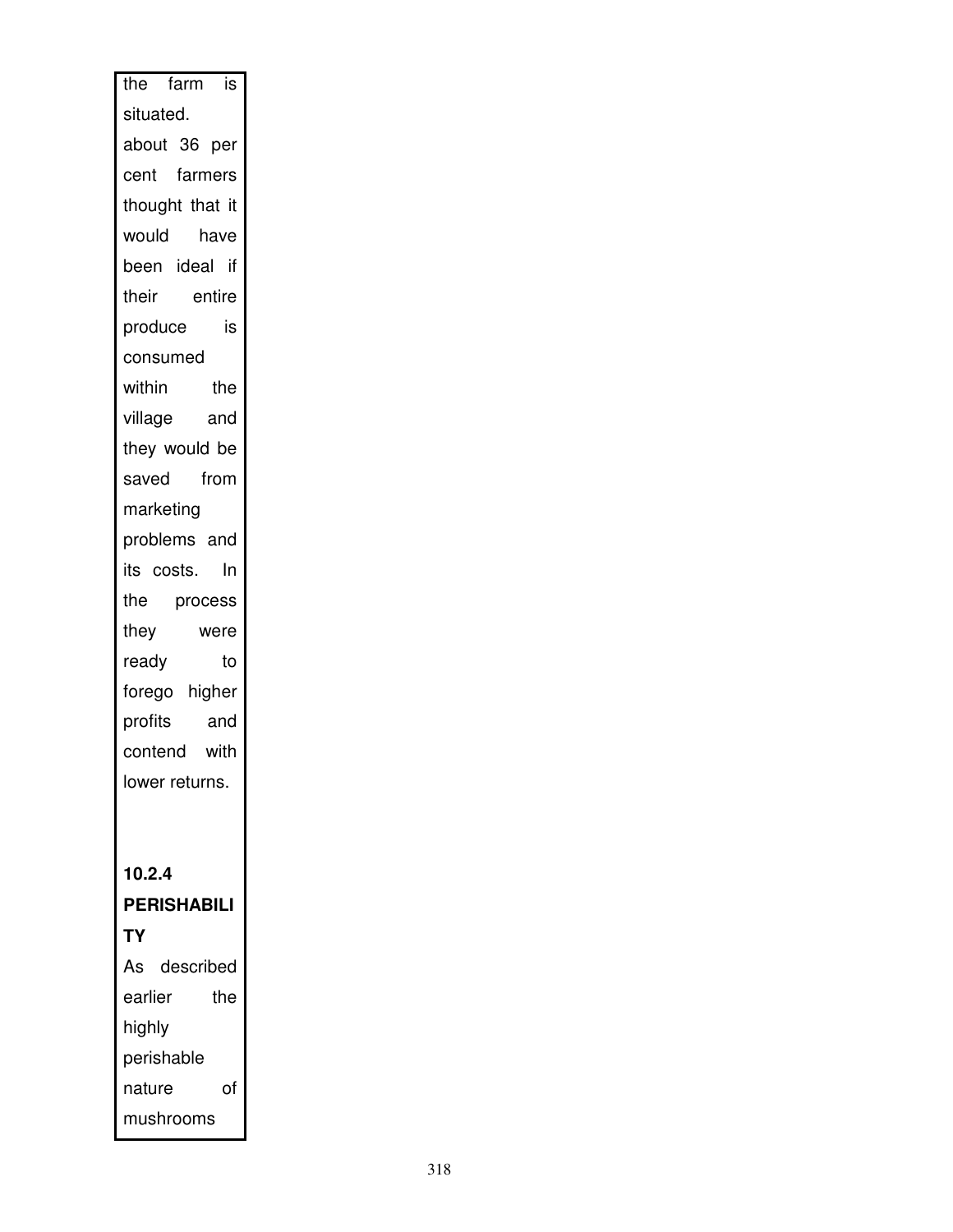| poses            |        |
|------------------|--------|
| problems         |        |
| during           |        |
| marketing and    |        |
| the              | time   |
| available        | is     |
| quite            | low.   |
| This             | is     |
| especially true  |        |
| in absence of    |        |
| processing       |        |
| which            |        |
| increases the    |        |
| shelf life. This |        |
| problem was      |        |
| reported         | by     |
| about 56 per     |        |
| cent farmers     |        |
| and was more     |        |
| pronounced in    |        |
| Solan mainly     |        |
| because          | this   |
| district         | being  |
| located          | at     |
| lower            |        |
| elevation, the   |        |
| temperature is   |        |
| higher           | as     |
| compared         |        |
| Shimla.<br>with  |        |
| The              | higher |
| atmospheric      |        |
| temperature      |        |
| further lowers   |        |
| the shelf life   |        |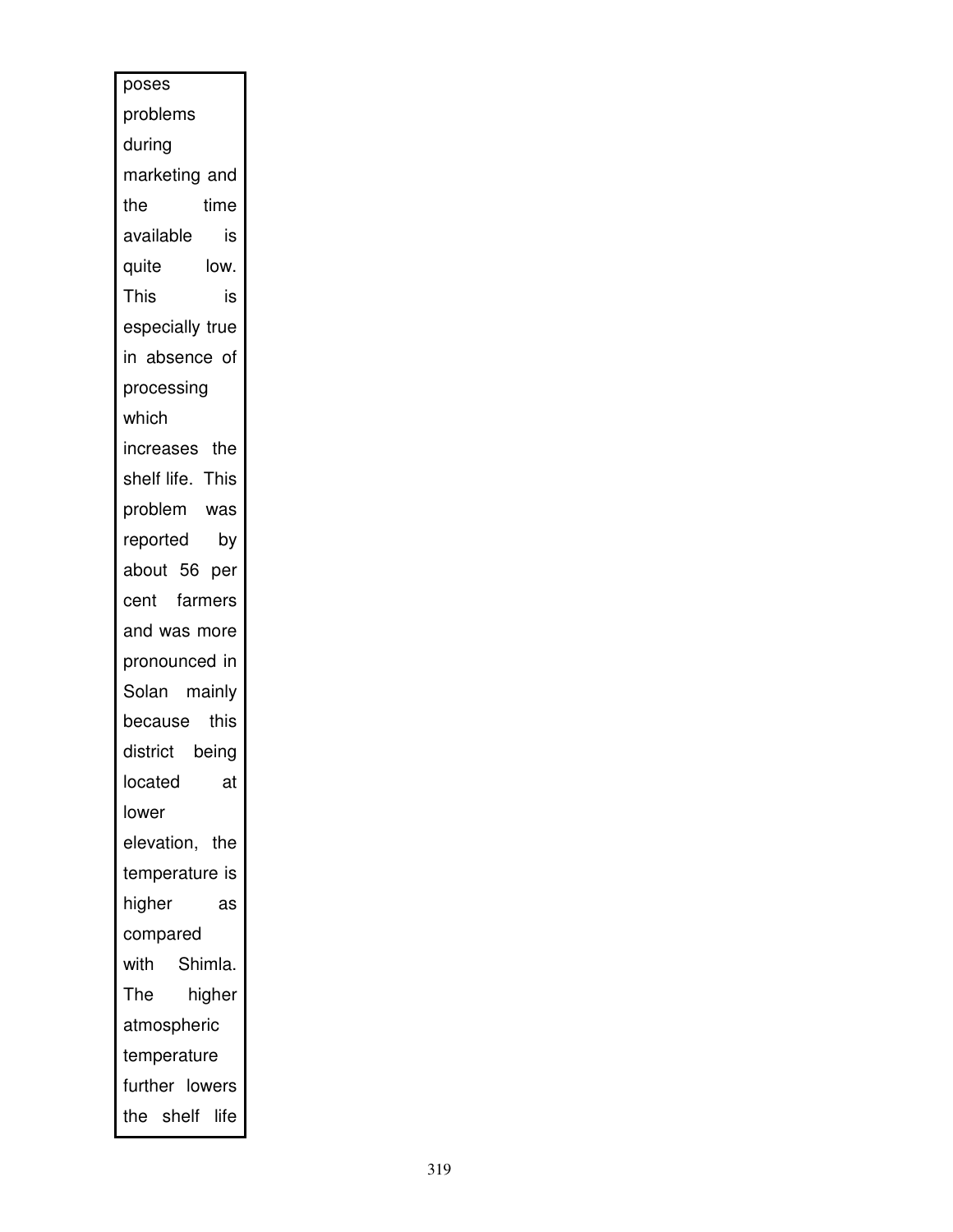as a result larger number of farmers face problems on this account. **10.2.5 LOW PRICES**  Although not

many farmers complained of low prices, about 24 per cent farmers at overall level felt that prices are low in comparison with other fresh vegetables and these are also not increasing in tune with other vegetables.

## **10.2.6 MARKETING COST**  About 53 per

cent farmers at overall level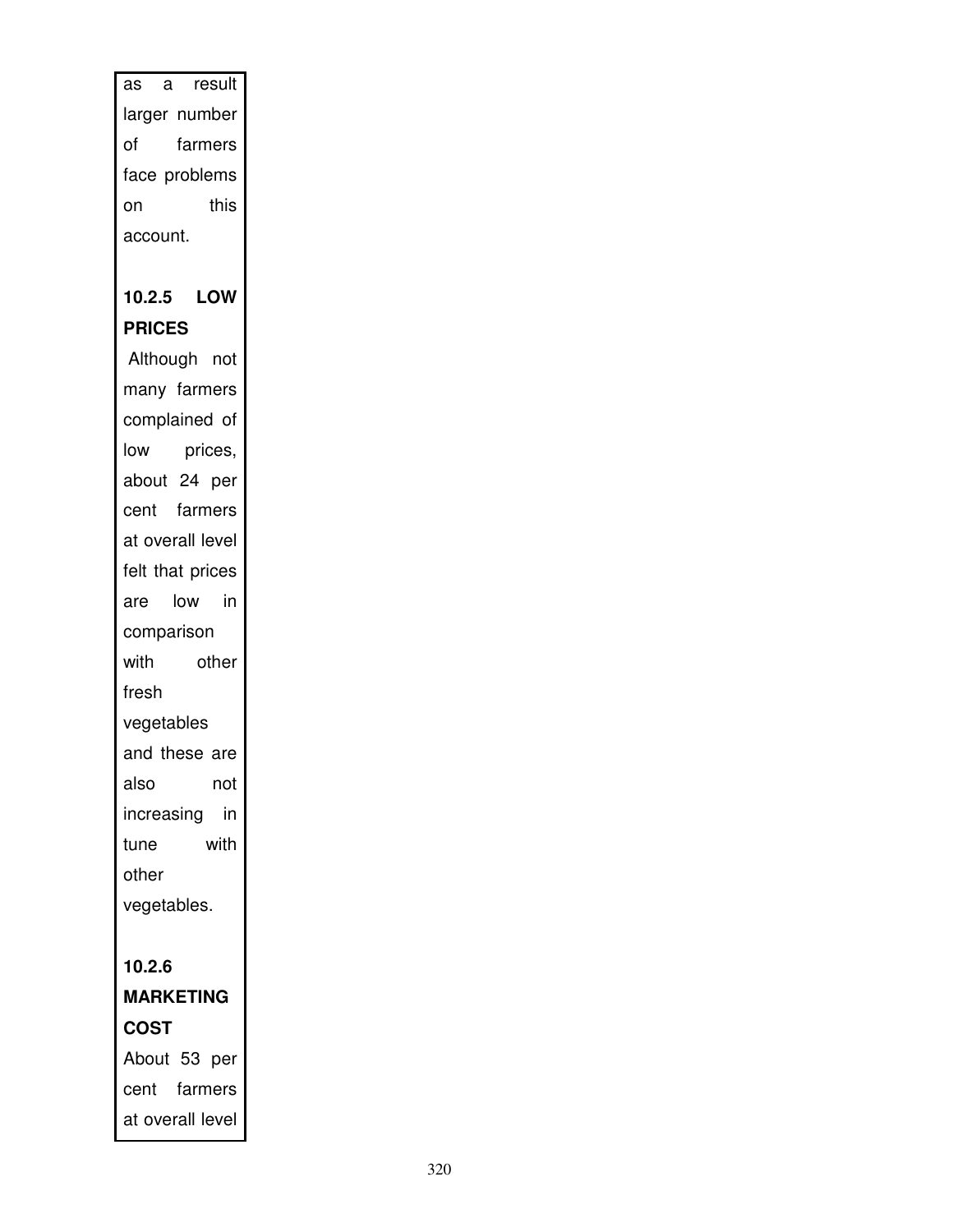| felt<br>that      |
|-------------------|
| marketing         |
| of<br>cost        |
| mushrooms         |
| quite<br>was      |
| The<br>high.      |
| problem was       |
| more acute in     |
| 70<br>Shimla,     |
| percent           |
| farmers           |
| complaining       |
| this<br>on        |
| account<br>as     |
| compared          |
| with 40 per       |
| cent farmers      |
| in Solan.         |
|                   |
|                   |
| 10.2.7            |
| <b>MARKET</b>     |
| <b>INFORMATIO</b> |
| Ν                 |
| <b>Those</b>      |
| farmers who       |
| either<br>were    |
| marketing the     |
| in<br>produce     |
| distant           |
| markets<br>or     |
| were planning     |
| do<br>to<br>SO    |
| complained        |
| that no market    |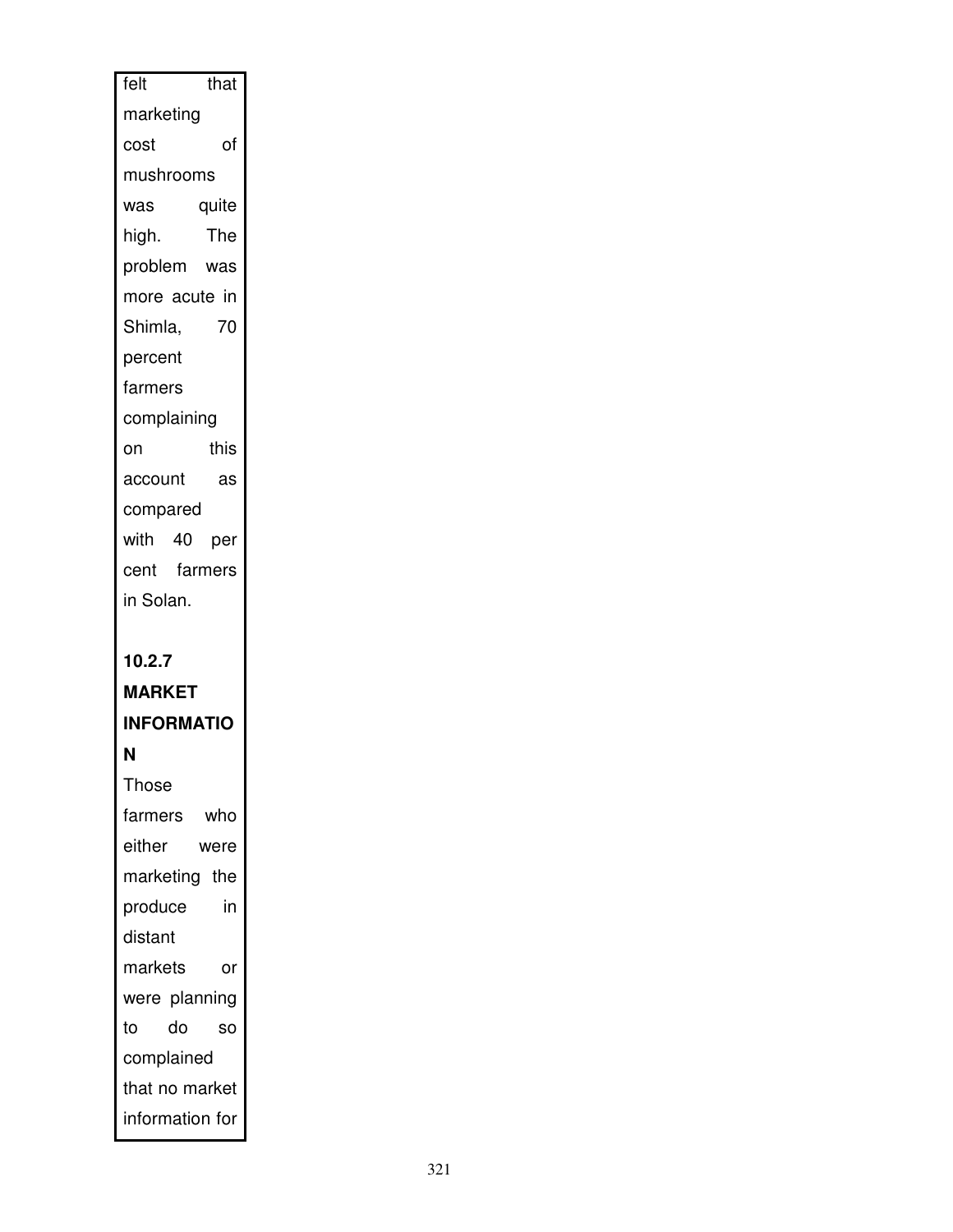# these markets was available. In absence of this it was impossible to tap full potential and comparative advantage of these markets. About 29 per cent farmers at overall level had complain in this respect.

# **10.3**

# **CONCLUSIO**

### **NS**

It may be concluded from the above discussion that the production of mushrooms is riddled with many problems. Some of these e.g. lack of knowledge of production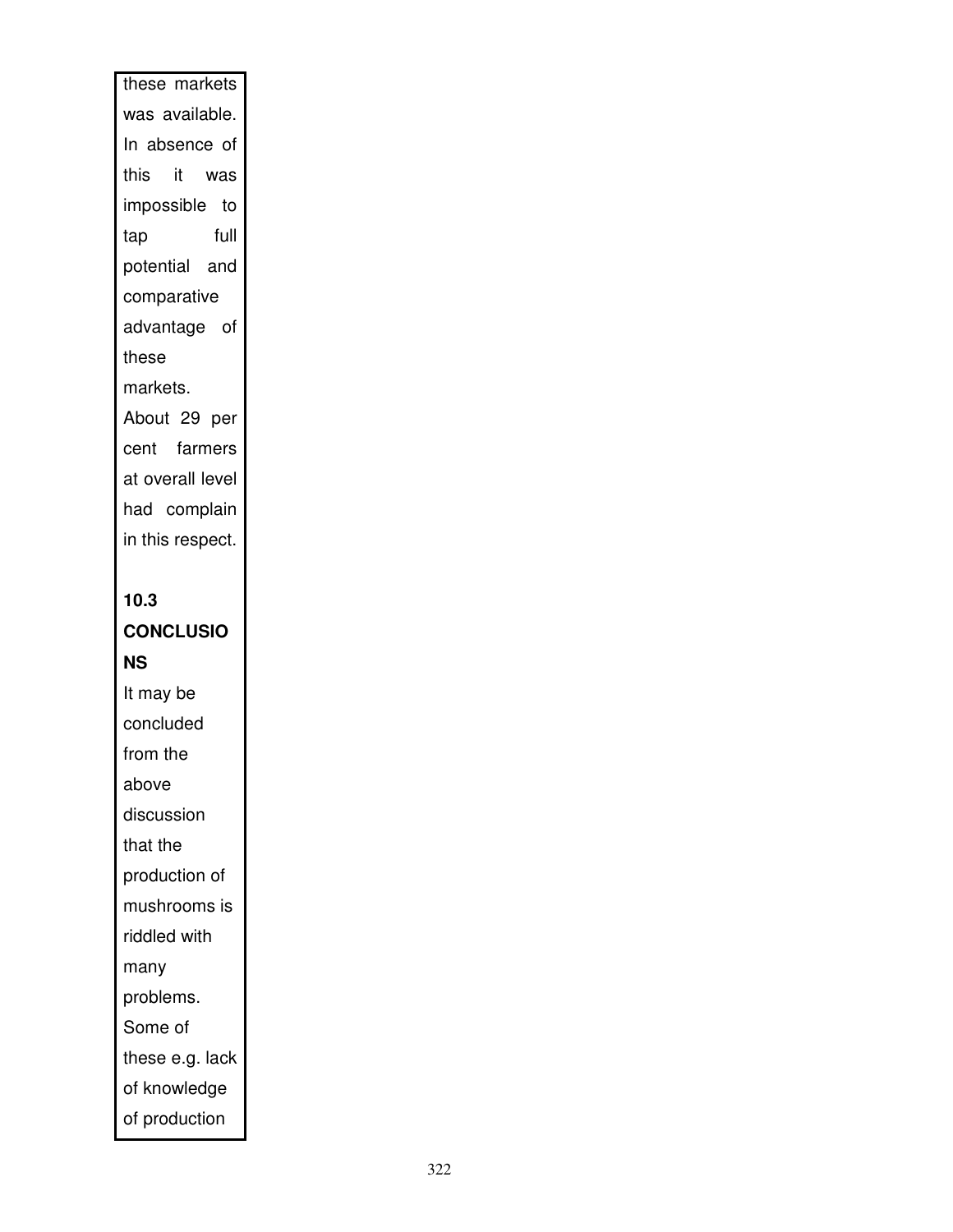| techniques       |
|------------------|
| will go on       |
| reducing with    |
| time as the      |
| spread of the    |
| activity further |
| widens.          |
| Same is true     |
| for lack of      |
| specialised      |
| labour. More     |
| and more         |
| persons are      |
| being trained    |
| and hence the    |
| problems will    |
| go on            |
| reducing.        |
| Same is true     |
| for availability |
| of inputs as     |
| more and         |
| more persons     |
| are              |
| undertaking      |
| the supply of    |
| inputs.          |
| However, the     |
| govt. will       |
| have to look     |
| into supply of   |
| credit by        |
| further          |
| streamlining     |
| the              |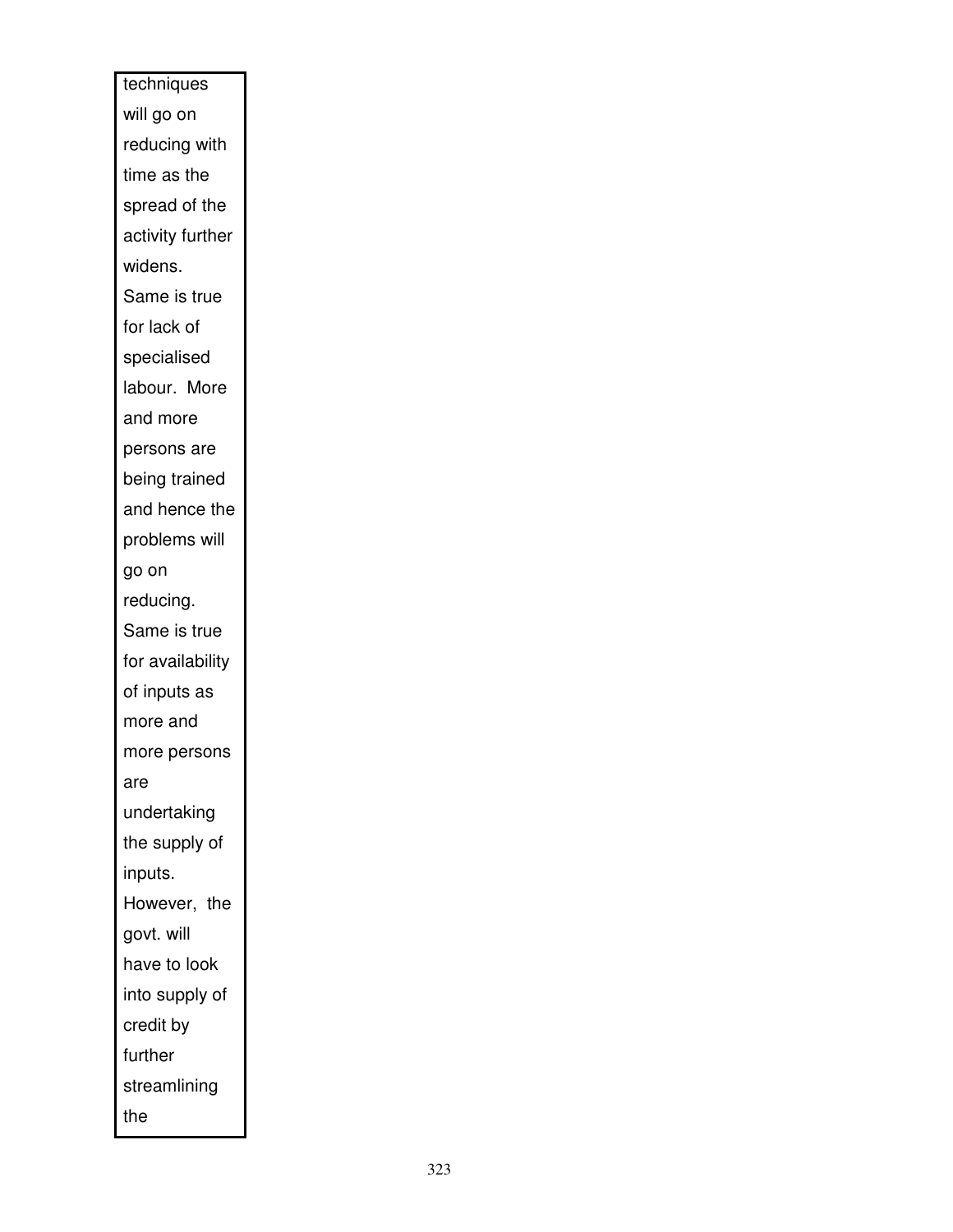| operations.                                            |
|--------------------------------------------------------|
| On the                                                 |
| marketing                                              |
| front govt.                                            |
| should include                                         |
| the mushroom                                           |
| prices in price                                        |
| bulletins so                                           |
| that farmers                                           |
| can get ready                                          |
| information on                                         |
| prices. The                                            |
| processing of                                          |
| mushrooms                                              |
| require boost                                          |
| to tackle                                              |
| problem of                                             |
| perishability.                                         |
|                                                        |
|                                                        |
| <b>TABLE: 10.2</b>                                     |
| <b>PROBLEMS</b><br><b>FACED BY</b>                     |
| <b>MUSHROOM</b>                                        |
| <b>FARMERS</b><br><b>DURING</b>                        |
|                                                        |
| <b>MARKETING</b><br><b>STAGE.</b>                      |
| <b>(MULTIPLE</b>                                       |
| <b>RESPONSE %)</b>                                     |
| <b>PROBLEMS</b> • C<br>ATEGORY <sup></sup>             |
| <b>CATEGORY</b> .                                      |
| • • SMALL• ME                                          |
| <b>DIUM</b> LARGE <sup>.</sup><br><b>• SMALL• MEDI</b> |
| UM <sup>®</sup> LARGE® O                               |
| <b>VERALL SOL</b>                                      |
| AN • 1. LOW<br><b>VOLUME OF</b>                        |
| <b>PRODUCTION</b>                                      |
| <b>SMALL</b> MEDIU<br>M. LARGE. OV                     |
| <b>ERALL</b> <sup>o</sup> SOLA                         |
| <b>N</b> • • 1. LOW<br><b>VOLUME OF</b>                |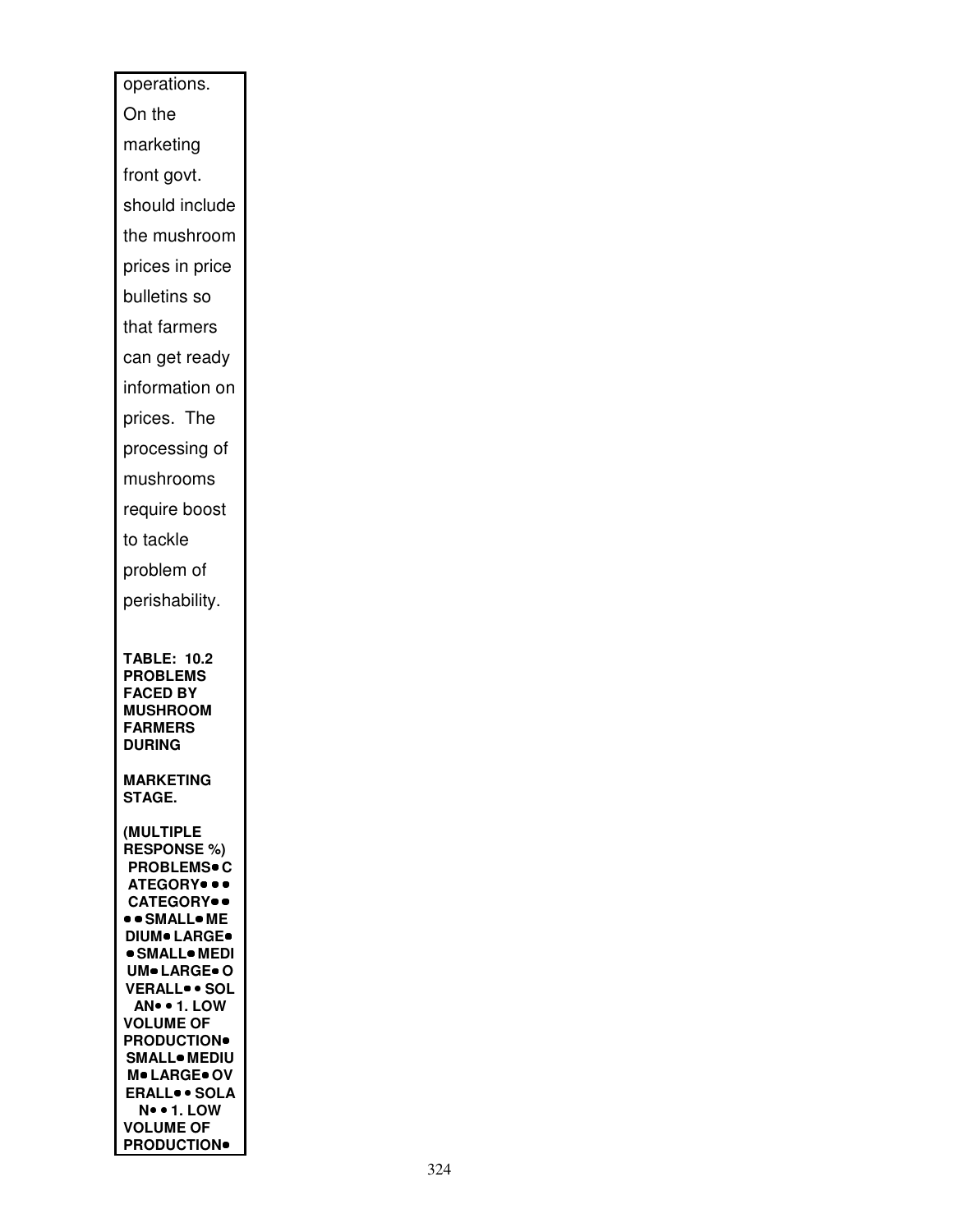| <b>MEDIUM</b> LARG                  |
|-------------------------------------|
| E. OVERALL                          |
| LARGE. OVERA                        |
| LLSOLAN                             |
| OVERALL <sup>.</sup> SO             |
|                                     |
| LAN • 1. LOW                        |
| <b>VOLUME OF</b>                    |
| <b>PRODUCTION</b>                   |
| · SOLAN• • 1.                       |
| <b>LOW VOLUME</b>                   |
| 0F                                  |
| <b>PRODUCTION</b>                   |
| SOLAN. . 1.                         |
| <b>LOW VOLUME</b>                   |
|                                     |
| ΟF                                  |
| <b>PRODUCTION</b>                   |
| $\bullet$ 1. LOW                    |
| <b>VOLUME OF</b>                    |
| <b>PRODUCTION</b>                   |
| 1. LOW                              |
| <b>VOLUME OF</b>                    |
| <b>PRODUCTION</b>                   |
| 66.67• 61.53• 33                    |
|                                     |
| $.33 \cdot 52.50 \cdot 2.$          |
| <b>FAR AWAY</b>                     |
| MARKETS. 25.0                       |
| 0.23.07.20.00                       |
| 61.53• 33.33• 52                    |
| .50 • 2. FAR                        |
| <b>AWAY</b>                         |
| MARKETS <sup>®</sup> 25.0           |
| 0.23.07.20.00                       |
|                                     |
| 33.33• 52.50• • 2                   |
| . FAR AWAY                          |
| MARKETS <sup>®</sup> 25.0           |
| $0 \cdot 23.07 \cdot 20.00 \cdot$   |
| 52.50 •• 2. FAR                     |
| <b>AWAY</b>                         |
| MARKETS <sup>®</sup> 25.0           |
| 0.23.07.20.00                       |
| • 2. FAR AWAY                       |
|                                     |
|                                     |
| MARKETS <sup>®</sup> 25.0           |
| $\frac{111}{10}$ 23.07● 20.00●      |
| 2. FAR AWAY                         |
| MARKETS <sup>®</sup> 25.0           |
| 0 23.07 20.00                       |
| 25.00 23.07 20                      |
|                                     |
| .00 $•22.50 •3$ .                   |
| <b>LOW LOCAL</b>                    |
| DEMAND <sup>®</sup> 25.00           |
| • 7.69• 6.67• 12.                   |
| 50 · 4. HIGHLY                      |
| PERISHABLE <sup>®</sup> 9           |
| 1.67 • 53.84 • 60.                  |
| $00 \cdot 67.50 \cdot 5$ .          |
| LOW                                 |
| <b>PRICES</b> 41.67                 |
| 23.07• 20.00• 22                    |
| .50 • 3. LOW                        |
|                                     |
| <b>LOCAL</b><br><b>DEMAND</b> 25.00 |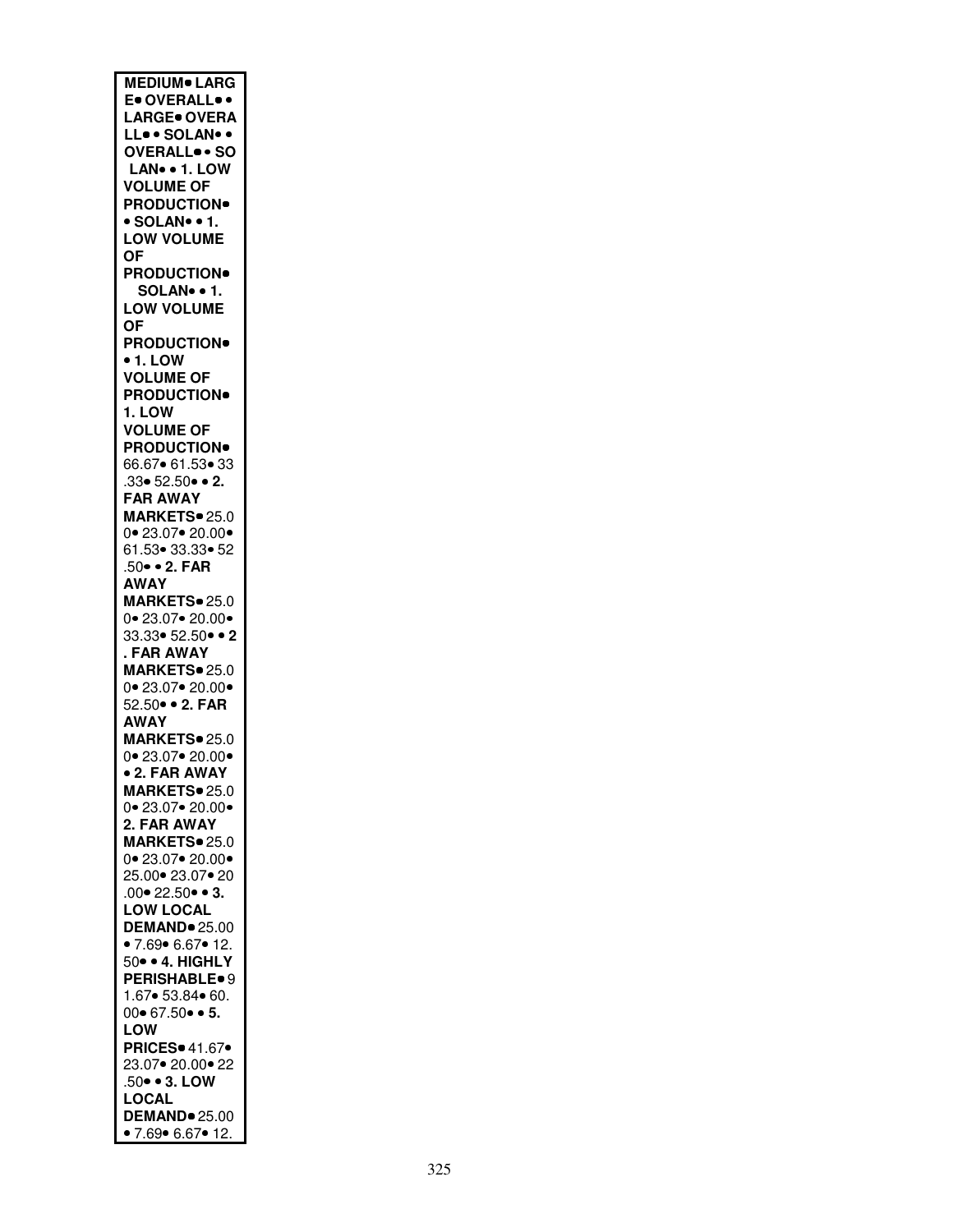| 50 · 4. HIGHLY                            |
|-------------------------------------------|
| <b>PERISHABLE</b> <sup>9</sup>            |
| 1.67• 53.84• 60.                          |
|                                           |
| $00 \cdot 67.50 \cdot 5$ .                |
| LOW                                       |
| <b>PRICES</b> 41.67                       |
| 20.00 • 22.50 • 3                         |
| . LOW LOCAL                               |
|                                           |
| <b>DEMAND</b> 25.00                       |
| • 7.69• 6.67• 12.                         |
| 50 · 4. HIGHLY                            |
| PERISHABLE <sup>®</sup> 9                 |
| 1.67 • 53.84 • 60.                        |
| $00 \cdot 67.50 \cdot 5$ .                |
|                                           |
| LOW                                       |
| <b>PRICES</b> 41.67                       |
| 22.50 • 3. LOW                            |
| LOCAL                                     |
| DEMAND <sup>®</sup> 25.00                 |
|                                           |
| • 7.69 • 6.67 • 12.                       |
| 50 · 4. HIGHLY                            |
| <b>PERISHABLE</b> <sup>9</sup>            |
| 1.67 • 53.84 • 60.                        |
| $00 \cdot 67.50 \cdot 5$ .                |
|                                           |
| LOW                                       |
| PRICES <sup>®</sup> 41.67 <sup>®</sup>    |
| $• 3.$ LOW                                |
| LOCAL                                     |
| <b>DEMAND</b> 25.00                       |
|                                           |
| • 7.69• 6.67• 12.                         |
| 50 · 4. HIGHLY                            |
| PERISHABLE <sup>®</sup> 9                 |
| 1.67 • 53.84 • 60.                        |
| $00 \cdot 67.50 \cdot 5$ .                |
| LOW                                       |
|                                           |
| PRICES • 41.67                            |
| 3. LOW LOCAL                              |
| <b>DEMAND</b> 25.00                       |
| • 7.69 • 6.67 • 12.                       |
| 50• • 4. HIGHLY                           |
|                                           |
|                                           |
| <b>PERISHABLE</b> 9<br>1.67 • 53.84 • 60. |
| $00 \cdot 67.50 \cdot 5$ .                |
| LOW                                       |
| <b>PRICES</b> 41.67                       |
|                                           |
| 25.00● 7.69● 6.6                          |
| 7. 12.50. . 4.                            |
| <b>HIGHLY</b>                             |
| PERISHABLE <sup>®</sup> 9                 |
| 1.67 • 53.84 • 60.                        |
| $00 \cdot 67.50 \cdot 5$ .                |
|                                           |
| LOW                                       |
| <b>PRICES</b> <sup>41.67•</sup>           |
| 7.69 6.67 • 12.5                          |
| 0• • 4. HIGHLY                            |
| PERISHABLE <sup>®</sup> 9                 |
|                                           |
| 1.67 • 53.84 • 60.                        |
| $00 \cdot 67.50 \cdot 5$ .                |
| LOW                                       |
| <b>PRICES</b> 41.67•                      |
| $6.67 \cdot 12.50 \cdot 4$ .              |
| <b>HIGHLY</b>                             |
|                                           |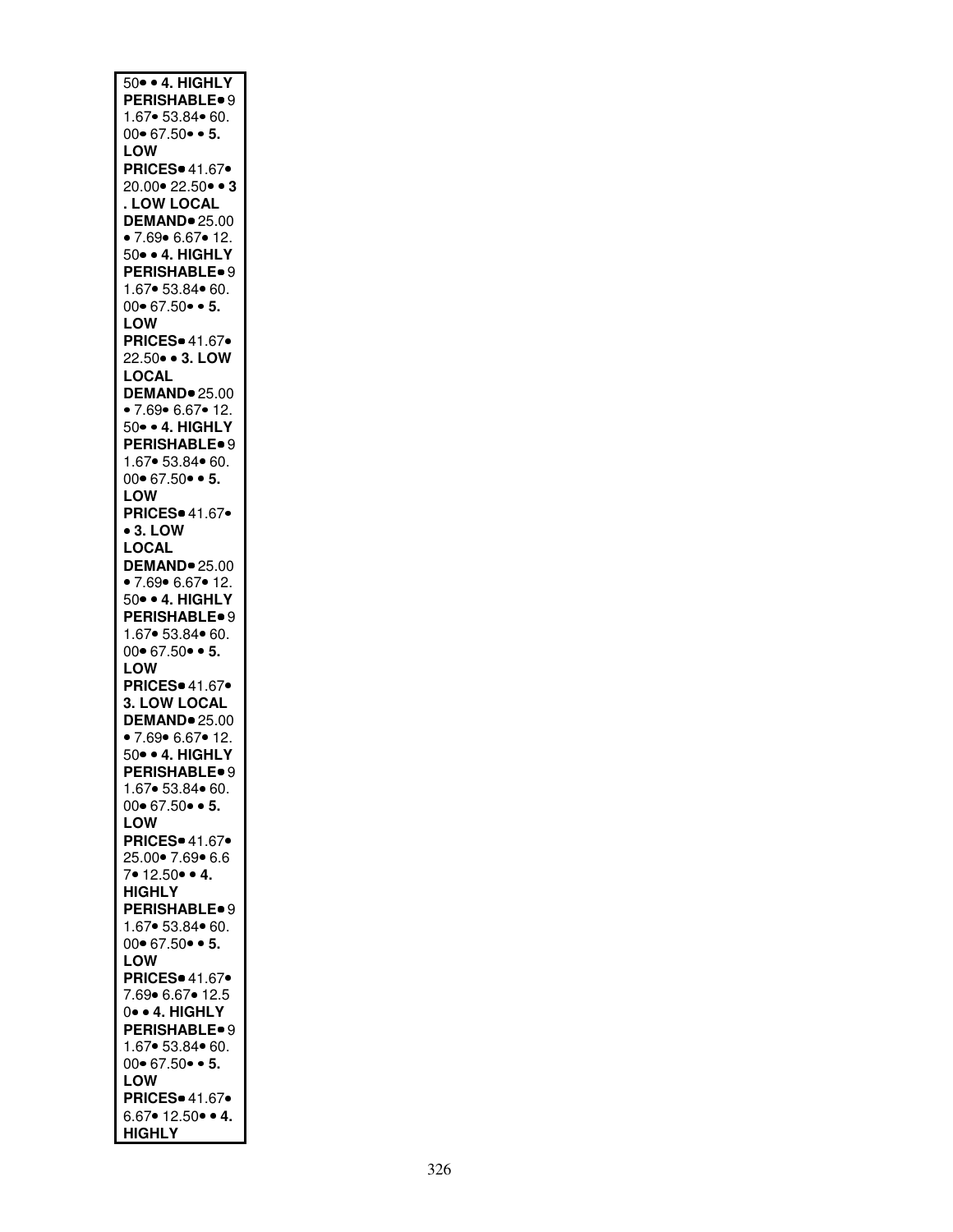| PERISHABLE <sup>®</sup> 9                  |
|--------------------------------------------|
|                                            |
|                                            |
| 1.67 • 53.84 • 60.                         |
|                                            |
| $00 \cdot 67.50 \cdot 5$ .                 |
|                                            |
| LOW                                        |
|                                            |
| <b>PRICES</b> <sup>41.67•</sup>            |
|                                            |
| $12.50 \cdot 4$ .                          |
|                                            |
| <b>HIGHLY</b>                              |
|                                            |
| <b>PERISHABLE</b> <sup>9</sup>             |
|                                            |
| 1.67• 53.84• 60.                           |
|                                            |
| $00 \cdot 67.50 \cdot 5$ .                 |
|                                            |
| LOW                                        |
|                                            |
| <b>PRICES</b> 41.67                        |
|                                            |
| <b>• 4. HIGHLY</b>                         |
|                                            |
| <b>PERISHABLE</b> <sup>9</sup>             |
|                                            |
| 1.67 • 53.84 • 60.                         |
|                                            |
| $00 \cdot 67.50 \cdot 5$ .                 |
|                                            |
| LOW                                        |
|                                            |
| <b>PRICES</b> 41.67•                       |
|                                            |
| 4. HIGHLY                                  |
|                                            |
| <b>PERISHABLE</b> <sup>9</sup>             |
|                                            |
|                                            |
| 1.67 • 53.84 • 60.                         |
|                                            |
| $00 \cdot 67.50 \cdot 5$ .                 |
|                                            |
| LOW                                        |
|                                            |
| <b>PRICES</b> 41.67                        |
|                                            |
| 91.67 • 53.84 • 60                         |
|                                            |
| .00 $\bullet$ 67.50 $\bullet$ $\bullet$ 5. |
|                                            |
| LOW                                        |
|                                            |
| <b>PRICES</b> 41.67                        |
|                                            |
| 53.84 60.00 67                             |
|                                            |
| .50 • 5. LOW                               |
|                                            |
| <b>PRICES</b> 41.67                        |
|                                            |
| $60.00 \cdot 67.50 \cdot 5$                |
|                                            |
| . LOW                                      |
|                                            |
| <b>PRICES</b> 41.67                        |
|                                            |
| 67.50 • 5. LOW                             |
|                                            |
|                                            |
|                                            |
| <b>PRICES</b> <sup>41.67•</sup>            |
|                                            |
| $• 5.$ LOW                                 |
|                                            |
| <b>PRICES</b> 41.67                        |
|                                            |
| 5. LOW                                     |
|                                            |
| <b>PRICES</b> 41.67                        |
|                                            |
| 41.67 • 46.15 • 26                         |
|                                            |
| $.67 \cdot 37.50 \cdot 6.$                 |
|                                            |
| <b>HIGH</b>                                |
|                                            |
| <b>MARKETING</b>                           |
|                                            |
| COST <sup>o</sup> 58.33 <sup>o</sup> 1     |
|                                            |
| 5.38 46.67 40.                             |
|                                            |
| 00 • 7. LACK                               |
|                                            |
| <b>OF MARKET</b>                           |
|                                            |
| <b>INFORMATION</b>                         |
|                                            |
| ● 25.00● 15.38● 6                          |
|                                            |
| .67• 15.00• • SHI                          |
|                                            |
| MLA. . 1. LOW                              |
|                                            |
| <b>VOLUME OF</b>                           |
|                                            |
| <b>PRODUCTION</b>                          |
|                                            |
|                                            |
| 46.15 • 26.67 • 37                         |
|                                            |
|                                            |
|                                            |
| .50● ● 6. HIGH<br>MARKETING                |
| COST = 58.33 · 1                           |
|                                            |
| 5.38 46.67 • 40.                           |
|                                            |
| 00 • 7. LACK                               |
|                                            |
| <b>OF MARKET</b>                           |
| <b>INFORMATION</b>                         |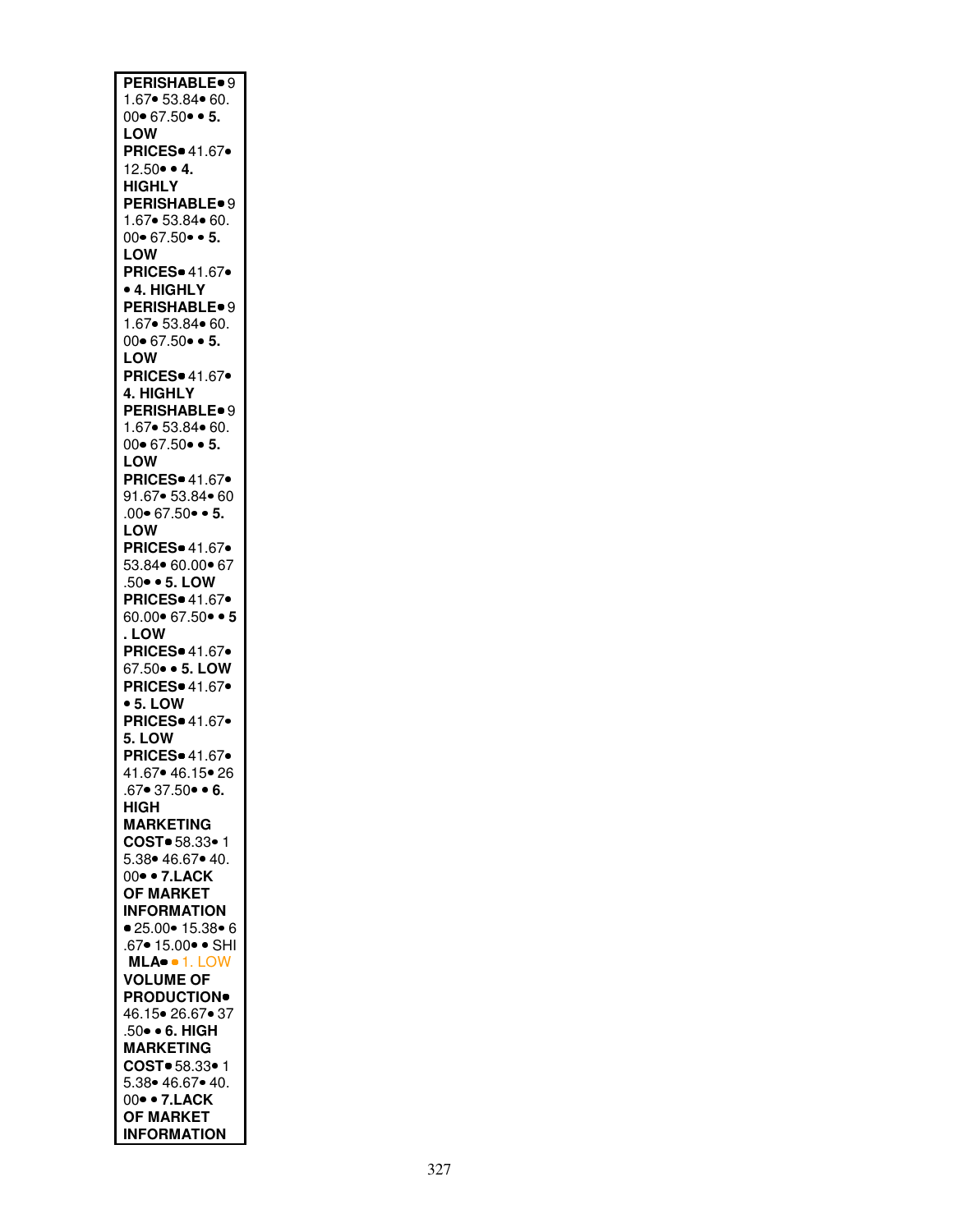| • 25.00 • 15.38 • 6                                                        |
|----------------------------------------------------------------------------|
| .67● 15.00● ● SHI<br>MLA● ● 1. LOW                                         |
|                                                                            |
| <b>VOLUME OF</b>                                                           |
|                                                                            |
| <b>PRODUCTION®</b>                                                         |
| $26.67 \cdot 37.50 \cdot 6$                                                |
| . HIGH                                                                     |
| <b>MARKETING</b>                                                           |
| COST = 58.33 · 1                                                           |
| 5.38 46.67 40.                                                             |
| 00 • 7. LACK                                                               |
|                                                                            |
| <b>OF MARKET</b>                                                           |
| <b>INFORMATION</b>                                                         |
| ■ 25.00● 15.38● 6<br>67● 15.00● ● SHI<br><b>MLA● ●</b> 1. LOW<br>VOLUME OF |
|                                                                            |
|                                                                            |
|                                                                            |
| <b>PRODUCTION</b>                                                          |
| 37.50 · 6. HIGH                                                            |
|                                                                            |
| <b>MARKETING</b>                                                           |
| COST = 58.33 · 1                                                           |
| 5.38 46.67 40.                                                             |
| 00 • 7. LACK                                                               |
| <b>OF MARKET</b>                                                           |
| <b>INFORMATION</b>                                                         |
| ● 25.00● 15.38● 6                                                          |
|                                                                            |
| .67• 15.00• • SHI                                                          |
| MLA · 1. LOW                                                               |
| <b>VOLUME OF</b>                                                           |
| <b>PRODUCTION</b>                                                          |
| • 6. HIGH                                                                  |
| <b>MARKETING</b>                                                           |
|                                                                            |
|                                                                            |
| COST = 58.33 · 1                                                           |
| 5.38● 46.67● 40.                                                           |
| 00 • 7. LACK                                                               |
| <b>OF MARKET</b>                                                           |
| <b>INFORMATION</b>                                                         |
|                                                                            |
| ● 25.00● 15.38● 6                                                          |
| .67• 15.00• • SHI                                                          |
| MLA · 1. LOW                                                               |
| <b>VOLUME OF</b>                                                           |
| <b>PRODUCTION</b>                                                          |
| 6. HIGH                                                                    |
| <b>MARKETING</b>                                                           |
| COST. 58.33.1                                                              |
|                                                                            |
| 5.38 46.67 40.                                                             |
| 00 • 7. LACK                                                               |
| <b>OF MARKET</b>                                                           |
| <b>INFORMATION</b>                                                         |
| •25.00•15.38•6                                                             |
| .67• 15.00• • SHI                                                          |
| MLA. 1. LOW                                                                |
| <b>VOLUME OF</b>                                                           |
|                                                                            |
| <b>PRODUCTION</b>                                                          |
| 58.33● 15.38● 46                                                           |
| $.67 \cdot 40.00 \cdot 7.L$                                                |
| <b>ACK OF</b>                                                              |
| <b>MARKET</b>                                                              |
| <b>INFORMATION</b>                                                         |
|                                                                            |
| •25.00•15.38•6<br>.67• 15.00• • SHI<br>MLA• • 1. LOW                       |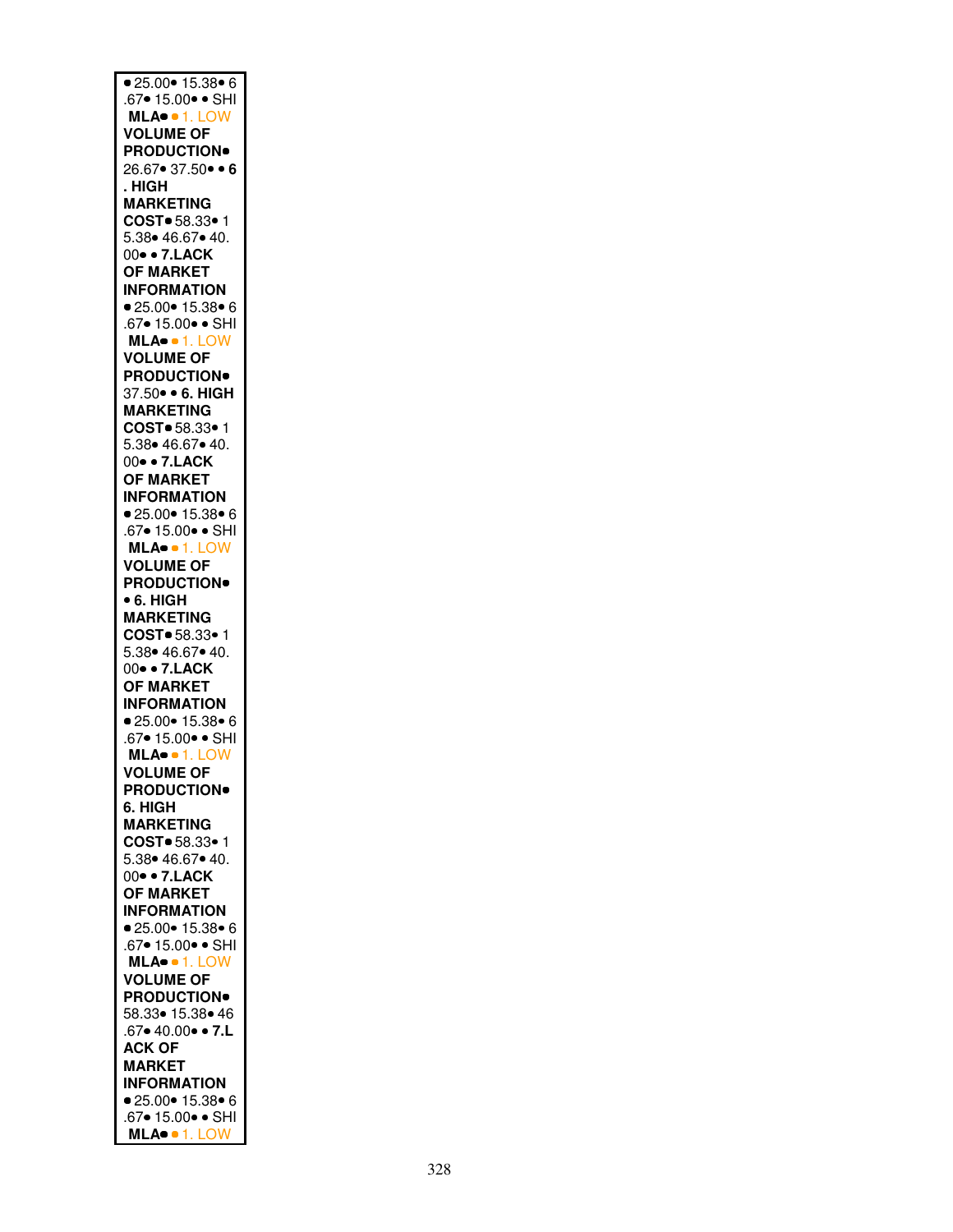| <b>VOLUME OF</b>                       |
|----------------------------------------|
|                                        |
| <b>PRODUCTION</b>                      |
| 15.38 • 46.67 • 40                     |
|                                        |
| .00 • 7. LACK                          |
|                                        |
| <b>OF MARKET</b>                       |
| <b>INFORMATION</b>                     |
|                                        |
| ● 25.00● 15.38● 6                      |
|                                        |
| .67• 15.00• • SHI                      |
|                                        |
| MLA <sup>o +</sup> 1. LOW<br>VOLUME OF |
|                                        |
|                                        |
| <b>PRODUCTION</b>                      |
|                                        |
| 46.67• 40.00• • 7                      |
|                                        |
| <b>LACK OF</b>                         |
|                                        |
| <b>MARKET</b>                          |
|                                        |
| <b>INFORMATION</b>                     |
| ● 25.00● 15.38● 6                      |
|                                        |
| .67• 15.00• • SHI                      |
|                                        |
| MLA <sup>.</sup> 1. LOW                |
|                                        |
| <b>VOLUME OF</b>                       |
|                                        |
| <b>PRODUCTION</b>                      |
| 40.00 •• 7.LACK                        |
|                                        |
| <b>OF MARKET</b>                       |
|                                        |
| <b>INFORMATION</b>                     |
|                                        |
| ● 25.00● 15.38● 6                      |
|                                        |
| .67 • 15.00 · SHI                      |
| MLA <sup>.</sup> 1. LOW                |
|                                        |
| <b>VOLUME OF</b>                       |
|                                        |
| <b>PRODUCTION</b> <sup>®</sup>         |
|                                        |
| • 7.LACK OF                            |
|                                        |
| <b>MARKET</b>                          |
| <b>INFORMATION</b>                     |
|                                        |
|                                        |
|                                        |
| ● 25.00● 15.38● 6                      |
|                                        |
| .67• 15.00• • SHI                      |
|                                        |
| MLA · 1. LOW                           |
| <b>VOLUME OF</b>                       |
|                                        |
| <b>PRODUCTION</b>                      |
|                                        |
| <b>7.LACK OF</b>                       |
|                                        |
| <b>MARKET</b>                          |
|                                        |
| <b>INFORMATION</b>                     |
| • 25.00 • 15.38 • 6                    |
|                                        |
| .67• 15.00• • SHI                      |
|                                        |
|                                        |
|                                        |
| MLA●● 1. LOW<br>VOLUME OF              |
| <b>PRODUCTION</b>                      |
|                                        |
| 25.00 • 15.38 • 6.                     |
|                                        |
| 67• 15.00• • SHI                       |
|                                        |
| MLA <sup>.</sup> 1. LOW                |
|                                        |
| <b>VOLUME OF</b>                       |
| <b>PRODUCTION</b>                      |
|                                        |
| 15.38 6.67 • 15.                       |
|                                        |
| 00. SHIMLA.                            |
| $6.67 \cdot 15.00 \cdot S$             |
|                                        |
| HIMLA <sup>o</sup> · 1.                |
|                                        |
| <b>LOW VOLUME</b>                      |
|                                        |
| <b>OF</b>                              |
| <b>PRODUCTION</b>                      |
|                                        |
| 15.00 · SHIMLA                         |
|                                        |
| $\bullet$ 1. LOW                       |
|                                        |
| <b>VOLUME OF</b>                       |
|                                        |
| <b>PRODUCTION</b>                      |
| · SHIMLA• • 1.                         |
| <b>LOW VOLUME</b>                      |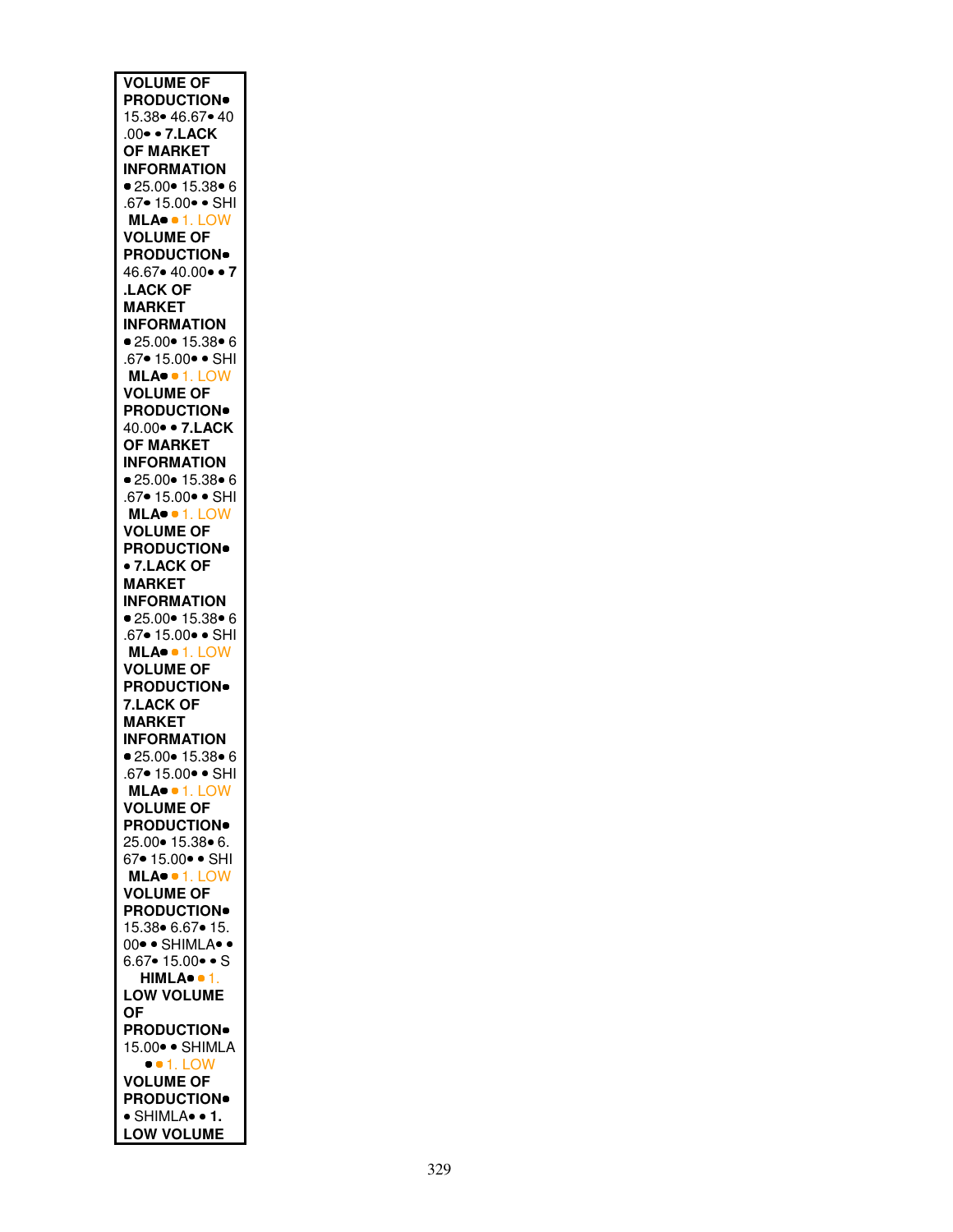| <b>OF</b>                                           |
|-----------------------------------------------------|
|                                                     |
| <b>PRODUCTION</b>                                   |
| SHIMLA <sup>o</sup> · 1.                            |
| <b>LOW VOLUME</b>                                   |
| <b>OF</b>                                           |
| <b>PRODUCTION</b>                                   |
| • 1. LOW                                            |
| <b>VOLUME OF</b>                                    |
| <b>PRODUCTION</b>                                   |
|                                                     |
| <b>1. LOW</b>                                       |
| <b>VOLUME OF</b>                                    |
| <b>PRODUCTION</b>                                   |
| 90.00● 72.22● 0.                                    |
| $00 \cdot 73.33 \cdot 2.$                           |
| <b>FAR AWAY</b>                                     |
| MARKETS <sup>®</sup> 20.0                           |
| $0 \cdot 0.00 \cdot 0.00 \cdot 6.$                  |
|                                                     |
| 67• • 3. LOW                                        |
| LOCAL                                               |
| DEMAND <sup>®</sup> 70.00                           |
| •72.22 •0.00 •66                                    |
| .67 · 4. HIGHLY                                     |
| PERISHABLE <sup>®</sup> 2                           |
|                                                     |
| 0.00● 55.55● 0.0<br>0● 40.00● ● <b>5.</b>           |
|                                                     |
| LOW                                                 |
| <b>PRICES</b> 20.00*                                |
| 72.22 0.00 73.                                      |
| 33• • 2. FAR                                        |
| AWAY                                                |
| MARKETS <sup>®</sup> 20.0                           |
| $0 \cdot 0.00 \cdot 0.00 \cdot 6$ .                 |
| 67• • 3. LOW                                        |
|                                                     |
| <b>LOCAL</b>                                        |
| <b>DEMAND</b> 70.00                                 |
| • 72.22• 0.00• 6 <mark>6</mark><br>.67• • 4. HIGHLY |
|                                                     |
| <b>PERISHABLE</b> <sup>2</sup>                      |
| $0.00 \cdot 55.55 \cdot 0.0$                        |
| $0 \cdot 40.00 \cdot 5$ .                           |
| LOW                                                 |
|                                                     |
| <b>PRICES</b> 20.00*                                |
| 0.00● 73.33● ● <mark>2.</mark><br>FAR AWAY          |
|                                                     |
| MARKETS. 20.0                                       |
| $0 \cdot 0.00 \cdot 0.00 \cdot 6$ .                 |
| 67 • 3. LOW                                         |
| <b>LOCAL</b>                                        |
| <b>DEMAND</b> 70.00                                 |
|                                                     |
| • 72.22• 0.00• 66<br>.67• • 4. HIGHLY               |
|                                                     |
| <b>PERISHABLE</b> <sup>2</sup>                      |
| $0.00 \cdot 55.55 \cdot 0.0$                        |
| $0 \cdot 40.00 \cdot 5$ .                           |
| LOW                                                 |
| <b>PRICES</b> 20.00                                 |
| 73.33 • 2. FAR                                      |
| <b>AWAY</b>                                         |
| MARKETS <sup>®</sup> 20.0                           |
| $0 \cdot 0.00 \cdot 0.00 \cdot 6.$                  |
|                                                     |
| 67• • 3. LOW                                        |
| LOCAL                                               |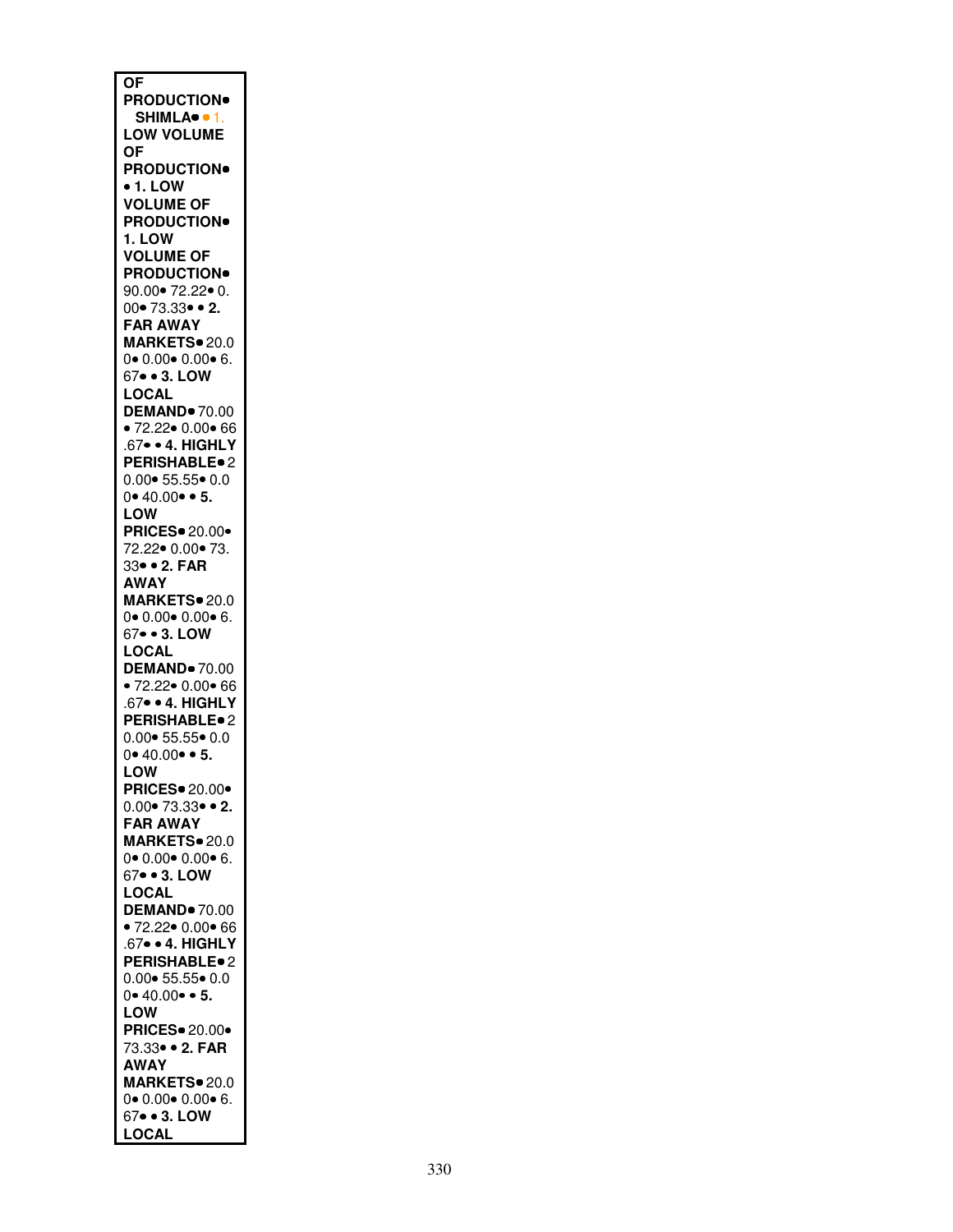| DEMAND <sup>®</sup> 70.00                                      |
|----------------------------------------------------------------|
| • 72.22• $0.00$ • 66                                           |
| 67 · 4. HIGHLY                                                 |
|                                                                |
| <b>PERISHABLE</b> <sup>o</sup> 2                               |
| $0.00 \cdot 55.55 \cdot 0.0$                                   |
|                                                                |
| $0 \cdot 40.00 \cdot 5$ .                                      |
|                                                                |
| LOW                                                            |
| <b>PRICES</b> 20.00*                                           |
|                                                                |
| <b>• 2. FAR AWAY</b>                                           |
| MARKETS <sup>o</sup> 20.0                                      |
|                                                                |
| $0 \cdot 0.00 \cdot 0.00 \cdot 6$ .                            |
| 67• • 3. LOW                                                   |
|                                                                |
| <b>LOCAL</b>                                                   |
| DEMAND <sup>®</sup> 70.00                                      |
|                                                                |
| • 72.22• $0.00$ • 66                                           |
| 67 · 4. HIGHLY                                                 |
|                                                                |
| <b>PERISHABLE</b> <sup>2</sup>                                 |
| $0.00 \cdot 55.55 \cdot 0.0$                                   |
|                                                                |
| $0 \cdot 40.00 \cdot 5$ .                                      |
|                                                                |
| LOW                                                            |
| <b>PRICES</b> 20.00                                            |
| 2. FAR AWAY                                                    |
|                                                                |
| MARKETS <sup>®</sup> 20.0                                      |
|                                                                |
| $0$ $0.00$ $0.00$ $6.$                                         |
| 67• • 3. LOW                                                   |
|                                                                |
| <b>LOCAL</b>                                                   |
| <b>DEMAND</b> 70.00                                            |
|                                                                |
| • 72.22• $0.00$ • 66                                           |
| 67 · 4. HIGHLY                                                 |
|                                                                |
| <b>PERISHABLE</b> <sup>2</sup>                                 |
| $0.00 \cdot 55.55 \cdot 0.0$                                   |
|                                                                |
| $0 \cdot 40.00 \cdot 5$ .                                      |
| LOW                                                            |
|                                                                |
| <b>PRICES</b> 20.00                                            |
| 20.00 0.00 0.0                                                 |
|                                                                |
| $0 \cdot 6.67 \cdot 3.$                                        |
| <b>LOW LOCAL</b>                                               |
|                                                                |
| <b>DEMAND</b> 70.00                                            |
| •72.22 •0.00 •66                                               |
|                                                                |
| 67• • 4. HIGHLY                                                |
| <b>PERISHABLE</b> <sup>2</sup>                                 |
|                                                                |
| $0.00 \cdot 55.55 \cdot 0.0$                                   |
|                                                                |
|                                                                |
| $0 \cdot 40.00 \cdot 5$ .                                      |
| LOW                                                            |
|                                                                |
| <b>PRICES</b> 20.00*                                           |
|                                                                |
| $0.00 \cdot 0.00 \cdot 6.67$                                   |
| $\bullet$ $\bullet$ 3. LOW                                     |
|                                                                |
| <b>LOCAL</b>                                                   |
| <b>DEMAND</b> 70.00                                            |
|                                                                |
| •72.22 • 0.00 • 66                                             |
| .67 · 4. HIGHLY                                                |
| PERISHABLE <sup>®</sup> 2                                      |
|                                                                |
| $0.00 \cdot 55.55 \cdot 0.0$                                   |
|                                                                |
| $0 \cdot 40.00 \cdot 5$ .                                      |
| LOW                                                            |
|                                                                |
| <b>PRICES</b> 20.00                                            |
| $0.00 \cdot 6.67 \cdot 3$ .                                    |
|                                                                |
| <b>LOW LOCAL</b>                                               |
| DEMAND <sup>®</sup> 70.00                                      |
|                                                                |
| • $72.22 \cdot 0.00 \cdot 66$                                  |
| .67 · 4. HIGHLY                                                |
|                                                                |
| <b>PERISHABLE</b> <sup>2</sup><br>$0.00 \cdot 55.55 \cdot 0.0$ |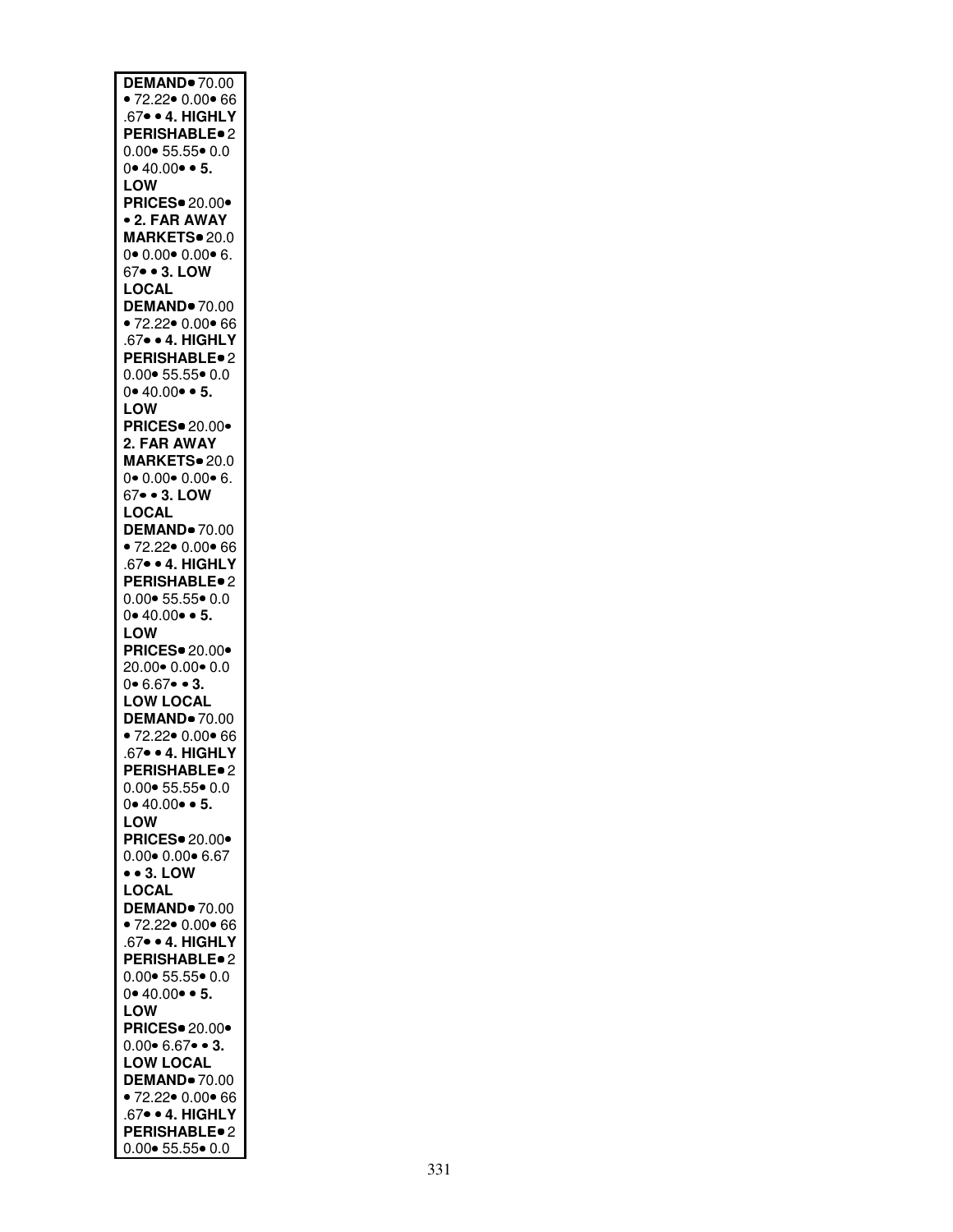| $0 \cdot 40.00 \cdot 5$ .                           |
|-----------------------------------------------------|
| LOW                                                 |
|                                                     |
| <b>PRICES</b> 20.00                                 |
|                                                     |
| 6.67 • 3. LOW                                       |
| LOCAL                                               |
|                                                     |
| <b>DEMAND</b> 70.00                                 |
| • 72.22• $0.00$ • 66                                |
|                                                     |
| .67 · 4. HIGHLY                                     |
|                                                     |
| <b>PERISHABLE</b> <sup>o</sup> 2                    |
| $0.00 \cdot 55.55 \cdot 0.0$                        |
|                                                     |
| $0 \cdot 40.00 \cdot 5$ .                           |
| LOW                                                 |
|                                                     |
| <b>PRICES</b> 20.00*                                |
|                                                     |
| $•3.$ LOW                                           |
| LOCAL                                               |
|                                                     |
| <b>DEMAND</b> 70.00                                 |
|                                                     |
| • 72.22• 0.00 <mark>•</mark> 66<br>.67• • 4. HIGHLY |
|                                                     |
| <b>PERISHABLE</b> <sup>2</sup>                      |
|                                                     |
| $0.00 \cdot 55.55 \cdot 0.0$                        |
|                                                     |
| $0 \cdot 40.00 \cdot 5$ .                           |
| <b>LOW</b>                                          |
|                                                     |
| <b>PRICES</b> 20.00*                                |
| 3. LOW LOCAL                                        |
|                                                     |
| <b>DEMAND</b> 70.00                                 |
|                                                     |
| • 72.22• $0.00$ • 66                                |
| 67 · 4. HIGHLY                                      |
|                                                     |
| <b>PERISHABLE</b> <sup>o</sup> 2                    |
| $0.00 \cdot 55.55 \cdot 0.0$                        |
|                                                     |
| $0 \cdot 40.00 \cdot 5$ .                           |
|                                                     |
| LOW                                                 |
| <b>PRICES</b> 20.00*                                |
|                                                     |
| 70.00 * 72.22 • 0.                                  |
| $00 \cdot 66.67 \cdot 4$ .                          |
|                                                     |
| <b>HIGHLY</b>                                       |
|                                                     |
| <b>PERISHABLE</b> <sup>o</sup> 2                    |
| $0.00 \cdot 55.55 \cdot 0.0$                        |
|                                                     |
| $0 \cdot 40.00 \cdot 5$ .                           |
| LOW                                                 |
|                                                     |
| <b>PRICES</b> 20.00                                 |
|                                                     |
| 72.22● 0.00● 66.                                    |
| 67• • 4. HIGHLY                                     |
|                                                     |
| <b>PERISHABLE</b> <sup>o</sup> 2                    |
| $0.00 \cdot 55.55 \cdot 0.0$                        |
|                                                     |
| $0 \cdot 40.00 \cdot 5$ .                           |
| LOW                                                 |
|                                                     |
| <b>PRICES</b> 20.00*                                |
|                                                     |
| $0.00 \cdot 66.67 \cdot 4$ .                        |
| <b>HIGHLY</b>                                       |
|                                                     |
| PERISHABLE <sup>®</sup> 2                           |
| $0.00 \cdot 55.55 \cdot 0.0$                        |
|                                                     |
| $0 \cdot 40.00 \cdot 5$ .                           |
|                                                     |
| LOW                                                 |
| <b>PRICES</b> 20.00                                 |
|                                                     |
| 66.67 • 4.                                          |
|                                                     |
| <b>HIGHLY</b>                                       |
| PERISHABLE <sup>o</sup> 2                           |
|                                                     |
| $0.00 \cdot 55.55 \cdot 0.0$                        |
| $0 \cdot 40.00 \cdot 5$ .                           |
|                                                     |
| LOW                                                 |
|                                                     |
|                                                     |
| <b>PRICES</b> 20.00 •<br>• 4. HIGHLY                |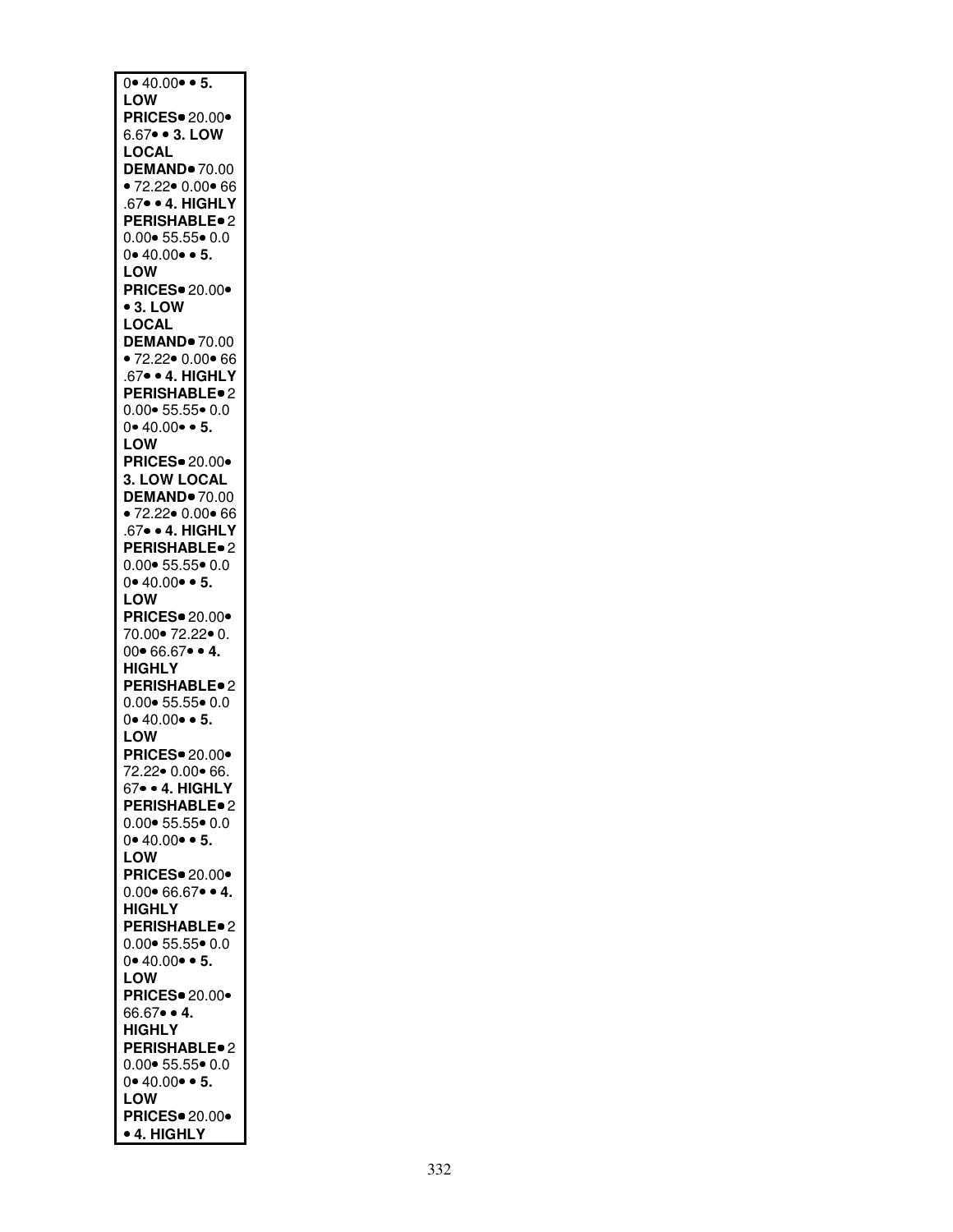| PERISHABLE <sup>®</sup> 2              |
|----------------------------------------|
| $0.00 \cdot 55.55 \cdot 0.0$           |
|                                        |
| $0 \cdot 40.00 \cdot 5$ .              |
| LOW                                    |
|                                        |
| <b>PRICES</b> 20.00                    |
| 4. HIGHLY                              |
|                                        |
| <b>PERISHABLE</b> <sup>2</sup>         |
| $0.00 \cdot 55.55 \cdot 0.0$           |
|                                        |
| 0•40.00••5.                            |
| <b>LOW</b>                             |
|                                        |
| <b>PRICES</b> 20.00                    |
| 20.00 • 55.55 • 0.                     |
|                                        |
| $00 \cdot 40.00 \cdot 5$ .             |
|                                        |
| <b>LOW</b>                             |
| <b>PRICES</b> 20.00*                   |
|                                        |
| 55.55 0.00 40.                         |
| 00 • 5. LOW                            |
|                                        |
| <b>PRICES</b> 20.00*                   |
| $0.00 \cdot 40.00 \cdot 5$ .           |
|                                        |
| LOW                                    |
| <b>PRICES</b> 20.00                    |
|                                        |
| 40.00 • 5. LOW                         |
| <b>PRICES</b> 20.00                    |
|                                        |
| • 5. LOW                               |
| <b>PRICES</b> 20.00                    |
|                                        |
| 5. LOW                                 |
|                                        |
| <b>PRICES</b> 20.00*                   |
| 20.00 0.00 0.0                         |
|                                        |
| $0 \cdot 6.67 \cdot 6.$                |
| HIGH                                   |
|                                        |
| <b>MARKETING</b>                       |
| COST = 40.00 · 8                       |
|                                        |
| 8.89 • 50.00 • 70.                     |
| 00 • 7. LACK                           |
|                                        |
| <b>OF MARKET</b>                       |
| <b>INFORMATION</b>                     |
|                                        |
| • 40.00 • 44.44 • 1                    |
| $00.00 \cdot 46.67 \cdot \cdot$        |
|                                        |
| $0.00 \cdot 0.00 \cdot 6.67$           |
| $\bullet$ $\bullet$ 6. HIGH            |
|                                        |
| MARKETING                              |
| COST <sup>o</sup> 40.00 <sup>o</sup> 8 |
|                                        |
| 8.89• 50.00• 70.                       |
| 00• • 7.LACK                           |
|                                        |
| <b>OF MARKET</b>                       |
| <b>INFORMATION</b>                     |
|                                        |
| • 40.00 • 44.44 • 1                    |
| 00.00 * 46.67 .                        |
|                                        |
| $0.00 \cdot 6.67 \cdot 6$ .            |
| <b>HIGH</b>                            |
|                                        |
| <b>MARKETING</b>                       |
| COST <sup>o</sup> 40.00 <sup>o</sup> 8 |
|                                        |
| 8.89 • 50.00 • 70.                     |
| 00 • 7. LACK                           |
|                                        |
| <b>OF MARKET</b>                       |
| <b>INFORMATION</b>                     |
|                                        |
| $0.40.00$ $44.44$ $1$                  |
| 00.00 • 46.67 ••                       |
|                                        |
| 6.67• • 6. HIGH                        |
| <b>MARKETING</b>                       |
|                                        |
| COST <sup>o</sup> 40.00 <sup>o</sup> 8 |
| 8.89 • 50.00 • 70.                     |
|                                        |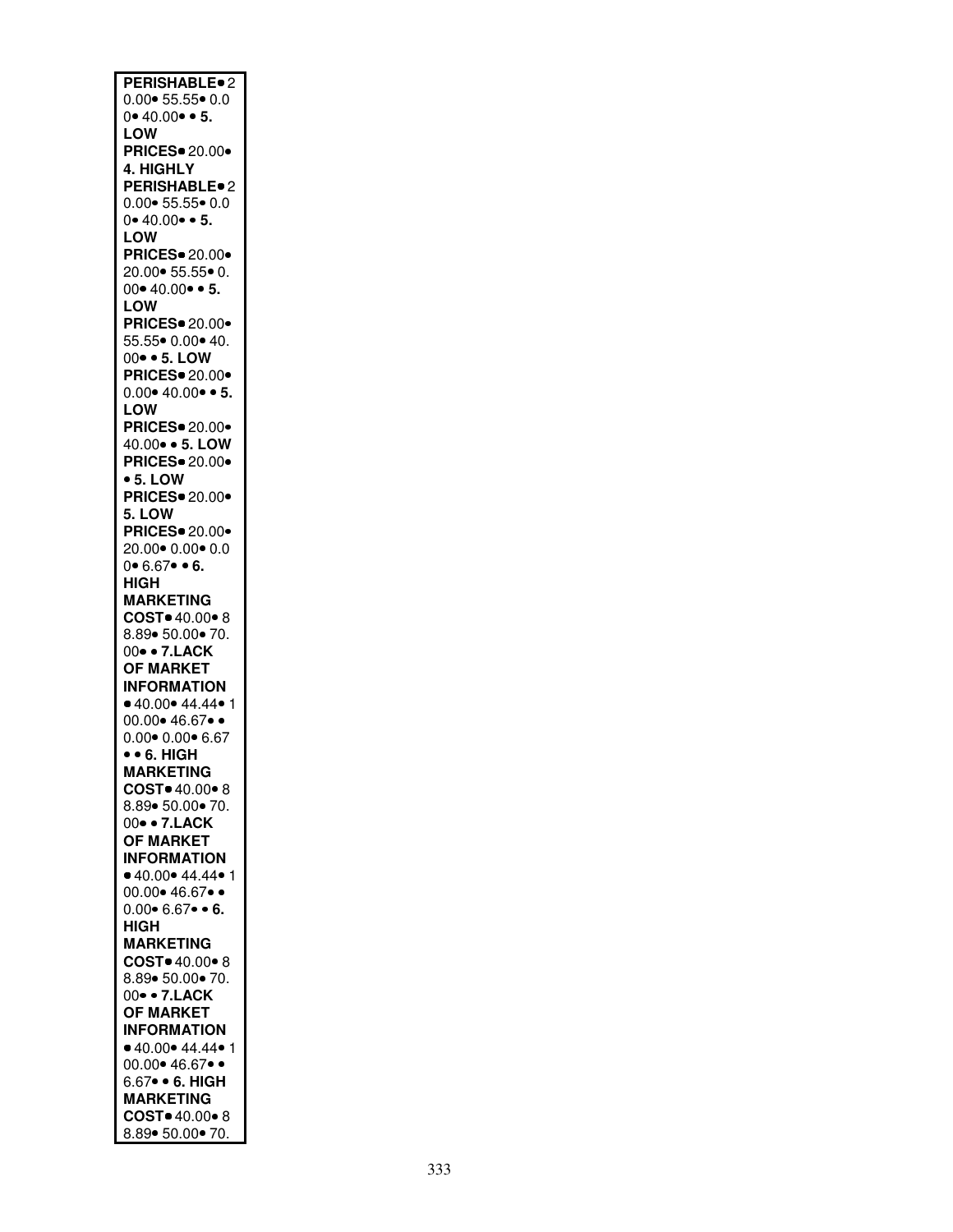| $\overline{00}$ • 7.LACK               |
|----------------------------------------|
| <b>OF MARKET</b>                       |
| <b>INFORMATION</b>                     |
| $0.40.00$ $44.44$ $1$                  |
|                                        |
| 00.00 * 46.67 .                        |
| • 6. HIGH                              |
| <b>MARKETING</b>                       |
| COST <sup>o</sup> 40.00 <sup>o</sup> 8 |
| 8.89• 50.00• 70.                       |
| 00 • 7. LACK                           |
| <b>OF MARKET</b>                       |
| <b>INFORMATION</b>                     |
| • 40.00 • 44.44 • 1                    |
| 00.00 • 46.67 ••                       |
|                                        |
| 6. HIGH                                |
| <b>MARKETING</b>                       |
| COST = 40.00 · 8                       |
| 8.89  50.00  70.                       |
| 00 • 7. LACK                           |
| <b>OF MARKET</b>                       |
| <b>INFORMATION</b>                     |
| $0.40.00$ 44.44 $\bullet$ 1            |
| $00.00 \cdot 46.67 \cdot \cdot$        |
| 40.00 88.89 50                         |
|                                        |
| $.00 \cdot 70.00 \cdot 7.1$            |
| <b>ACK OF</b>                          |
| <b>MARKET</b>                          |
| <b>INFORMATION</b>                     |
| $0.40.00$ $44.44$ 1                    |
| 00.00 • 46.67 ••                       |
| 88.89 • 50.00 • 70                     |
| .00 · 7. LACK                          |
|                                        |
| <b>OF MARKET</b>                       |
| <b>INFORMATION</b>                     |
| • 40.00 • 44.44 • 1                    |
| 00.00 • 46.67 ••                       |
| $50.00 \cdot 70.00 \cdot 7$            |
| <b>LACK OF</b>                         |
| <b>MARKET</b>                          |
| <b>INFORMATION</b>                     |
| 40.00 44.44<br>1                       |
| $00.00 \cdot 46.67 \cdot \cdot$        |
| 70.00 • 7.LACK                         |
|                                        |
| <b>OF MARKET</b>                       |
| <b>INFORMATION</b>                     |
| • 40.00 • 44.44 • 1                    |
| 00.00 * 46.67 .                        |
| • 7.LACK OF                            |
| <b>MARKET</b>                          |
| <b>INFORMATION</b>                     |
| • 40.00 • 44.44 • 1                    |
| 00.00 • 46.67 ••                       |
|                                        |
| <b>7.LACK OF</b>                       |
| <b>MARKET</b>                          |
| <b>INFORMATION</b>                     |
| $0.40.00$ $44.44$ $1$                  |
| 00.00 • 46.67 ••                       |
| 40.00 * 44.44 * 10                     |
| $0.00 \cdot 46.67 \cdot 0$             |
| VERALL <sup>o</sup> · 1.               |
| <b>LOW VOLUME</b>                      |
| <b>OF</b>                              |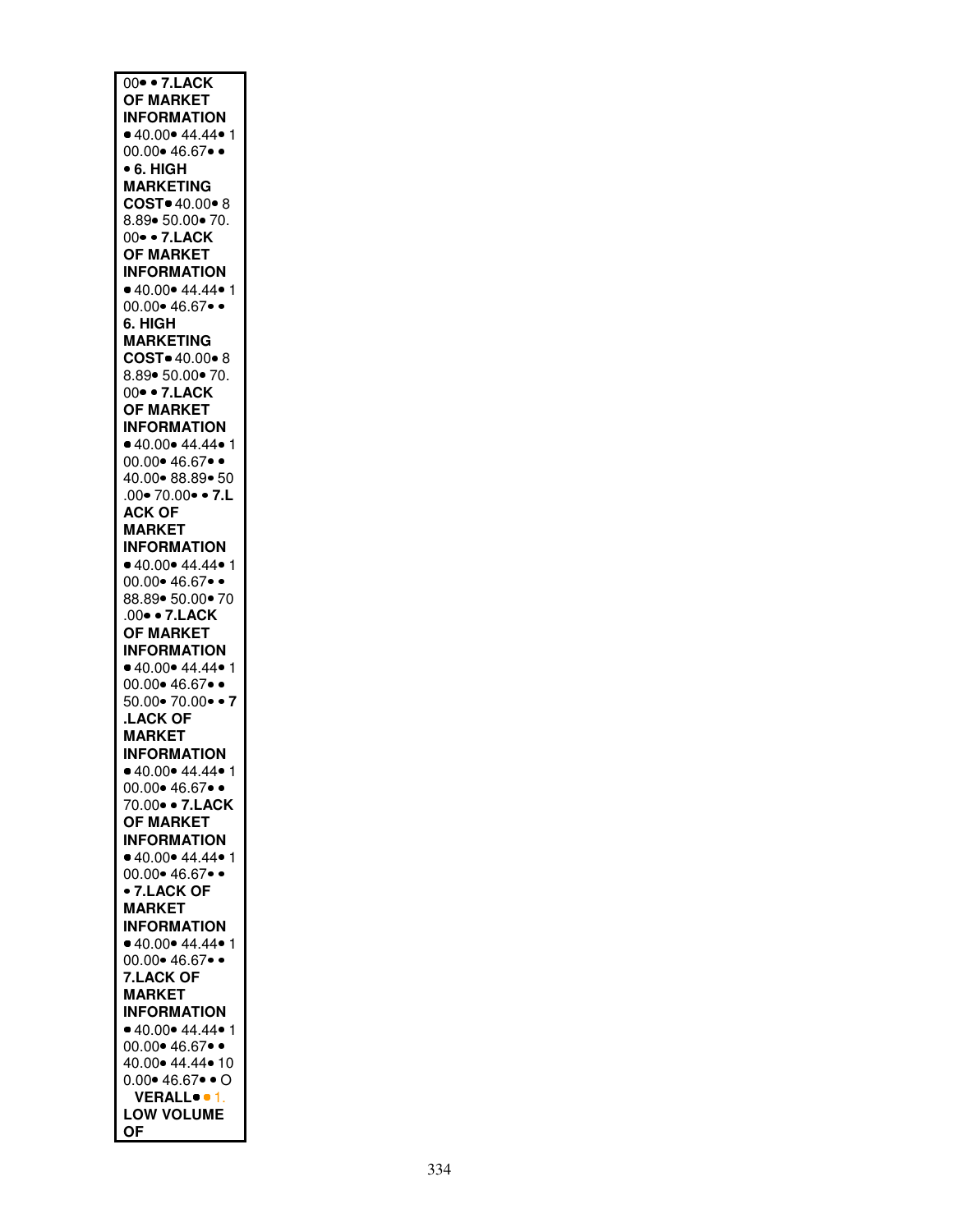| <b>PRODUCTION</b>                         |
|-------------------------------------------|
|                                           |
|                                           |
| 44.44 • 100.00 • 4                        |
| 6.67 · OVERAL                             |
|                                           |
| <b>L.</b> • 1. LOW                        |
| <b>VOLUME OF</b>                          |
|                                           |
| <b>PRODUCTION</b>                         |
|                                           |
| 100.00 * 46.67                            |
| 46.67 · OVERA                             |
|                                           |
| LLO . 1. LOW                              |
| <b>VOLUME OF</b>                          |
|                                           |
| <b>PRODUCTION</b>                         |
|                                           |
| · OVERALL <sup>.</sup> • 1.               |
| <b>LOW VOLUME</b>                         |
|                                           |
| ОF                                        |
|                                           |
| <b>PRODUCTION</b> <sup>®</sup>            |
| OVERALL                                   |
|                                           |
| <b>LOW VOLUME</b>                         |
|                                           |
| <b>OF</b>                                 |
| <b>PRODUCTION</b>                         |
|                                           |
| • 1. LOW                                  |
|                                           |
| <b>VOLUME OF</b>                          |
| <b>PRODUCTION</b>                         |
|                                           |
| 1. LOW                                    |
|                                           |
| <b>VOLUME OF</b>                          |
| <b>PRODUCTION</b>                         |
|                                           |
| 77.27 67.74 • 29                          |
|                                           |
| .41• 61.42• • 2.                          |
| <b>FAR AWAY</b>                           |
|                                           |
| MARKETS <sup>®</sup> 22.7                 |
|                                           |
| 2• 9.67• 17.64• 1                         |
| 5.71 • 3. LOW                             |
|                                           |
| <b>LOCAL</b>                              |
| <b>DEMAND</b> 45.45                       |
|                                           |
| • 45.16 • 5.88 • 35                       |
|                                           |
| .71 · 4. HIGHLY                           |
| <b>PERISHABLE</b> <sup>o</sup> 5          |
|                                           |
| 9.09 • 54.83 • 52.                        |
|                                           |
|                                           |
| 94 $\bullet$ 55.71 $\bullet$ $\bullet$ 5. |
|                                           |
| <b>LOW</b>                                |
|                                           |
| <b>PRICES</b> 31.81.                      |
| 67.74• 29.41• 61                          |
|                                           |
| 42 • 2. FAR                               |
| <b>AWAY</b>                               |
|                                           |
| <b>MARKETS</b> 22.7                       |
|                                           |
| 2 9.67 17.64 1                            |
| 5.71 • 3. LOW                             |
|                                           |
| <b>LOCAL</b>                              |
|                                           |
| DEMAND <sup>®</sup> 45.45                 |
| • 45.16 • 5.88 • 35                       |
|                                           |
| 71 . 4. HIGHLY                            |
| <b>PERISHABLE</b> <sup>o</sup> 5          |
|                                           |
| 9.09  54.83  52.                          |
|                                           |
| 94 • 55.71 • 5.                           |
| LOW                                       |
|                                           |
| <b>PRICES</b> 31.81 •                     |
|                                           |
| 29.41• 61.42• • 2                         |
| . FAR AWAY                                |
|                                           |
| MARKETS <sup>®</sup> 22.7                 |
| 2● 9.67● 17.64● 1                         |
|                                           |
| 5.71• • 3. LOW                            |
|                                           |
| <b>LOCAL</b><br>DEMAND <sup>®</sup> 45.45 |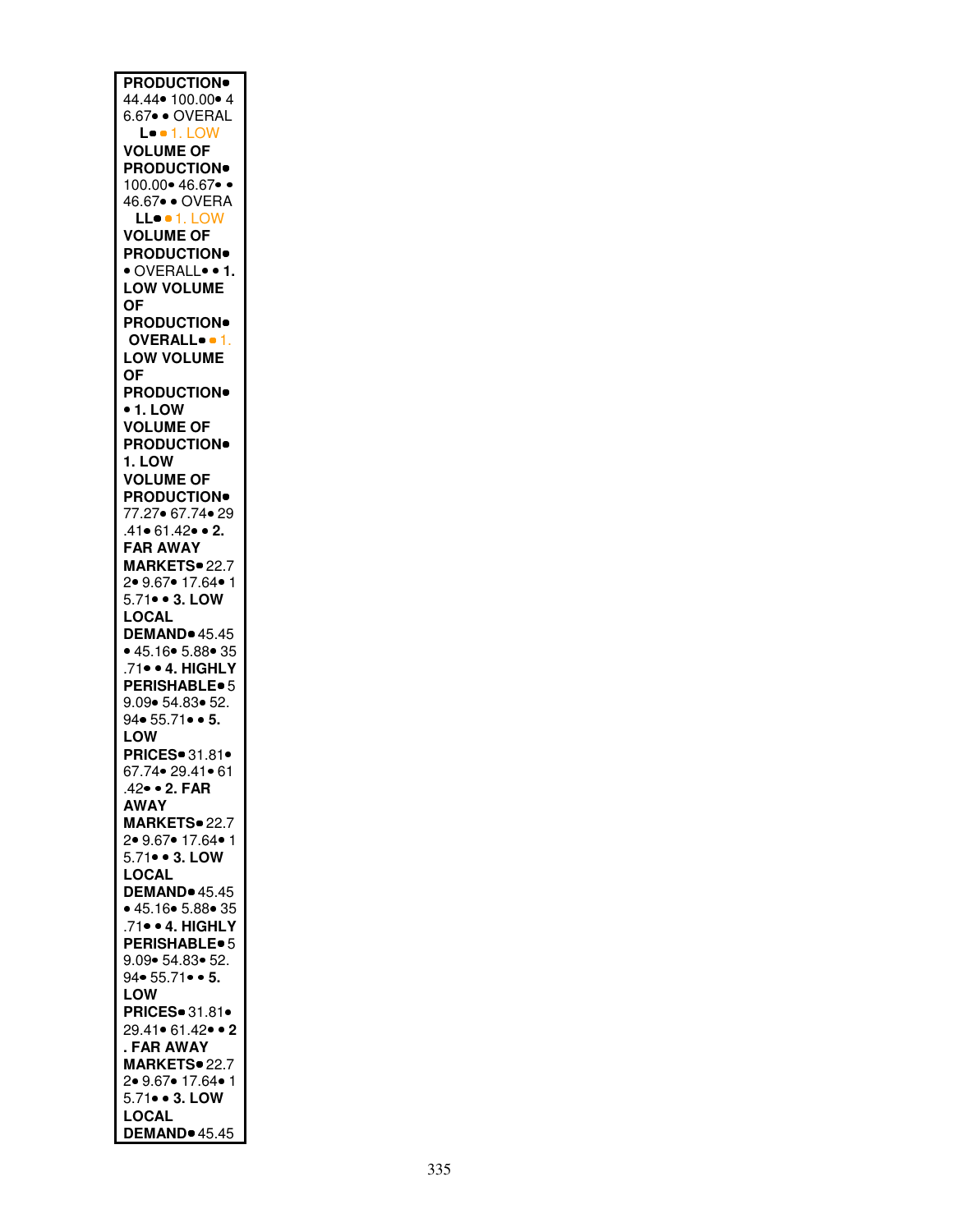| • 45.16 • 5.88 • 35                                              |
|------------------------------------------------------------------|
| .71 · 4. HIGHLY                                                  |
|                                                                  |
| <b>PERISHABLE</b> <sup>o</sup> 5                                 |
| 9.09  54.83  52.                                                 |
| $94 \cdot 55.71 \cdot 5.$                                        |
| LOW                                                              |
| PRICES 31.81.                                                    |
| 61.42 • 2. FAR                                                   |
| <b>AWAY</b>                                                      |
|                                                                  |
| MARKETS <sup>®</sup> 22.7                                        |
| 2• 9.67• 17.64• 1                                                |
| 5.71 • 3. LOW                                                    |
| <b>LOCAL</b>                                                     |
| <b>DEMAND</b> 45.45                                              |
|                                                                  |
| $\bullet$ 45.16 $\bullet$ 5.88 $\bullet$ 35                      |
| .71 · 4. HIGHLY                                                  |
| <b>PERISHABLE</b> <sup>o</sup> 5                                 |
| 9.09  54.83  52.                                                 |
| $94 \cdot 55.71 \cdot 5.$                                        |
| LOW                                                              |
| <b>PRICES</b> 31.81·                                             |
|                                                                  |
| • 2. FAR AWAY                                                    |
| MARKETS <sup>®</sup> 22.7                                        |
| 2• 9.67• 17.64• 1                                                |
| 5.71 • 3. LOW                                                    |
| LOCAL                                                            |
| <b>DEMAND</b> 45.45                                              |
|                                                                  |
| ● 45.16 <mark>● 5.88● 35</mark><br>.71● ● <mark>4. HIGHLY</mark> |
|                                                                  |
| <b>PERISHABLE</b> <sup>o</sup> 5                                 |
| 9.09  54.83  52.                                                 |
| 94 $\bullet$ 55.71 $\bullet$ $\bullet$ 5.                        |
| LOW                                                              |
| PRICES 31.81.                                                    |
|                                                                  |
| 2. FAR AWAY                                                      |
| MARKETS. 22.7                                                    |
| 2• 9.67• 17.64• 1                                                |
|                                                                  |
|                                                                  |
| 5.71 • 3. LOW                                                    |
| <b>LOCAL</b>                                                     |
| <b>DEMAND</b> 45.45                                              |
|                                                                  |
| <mark>∙ 45.16• 5.88• 35</mark><br>.71• • 4 <mark>. HIGHLY</mark> |
| <b>PERISHABLE</b> <sup>6</sup>                                   |
| 9.09  54.83  52.                                                 |
|                                                                  |
| $94 \cdot 55.71 \cdot 5.$                                        |
| LOW                                                              |
| PRICES 31.81.                                                    |
| 22.72• 9.67• 17.                                                 |
| $64 \cdot 15.71 \cdot 3.$                                        |
| <b>LOW LOCAL</b>                                                 |
|                                                                  |
| DEMAND <sup>®</sup> 45.45                                        |
| • 45.16• 5.88• 35                                                |
| .71 · 4. HIGHLY                                                  |
| PERISHABLE <sup>®</sup> 5                                        |
| 9.09  54.83  52.                                                 |
| 94 $\bullet$ 55.71 $\bullet$ $\bullet$ 5.                        |
| LOW                                                              |
|                                                                  |
| PRICES 31.81.                                                    |
| 9.67● 17.64● 15.                                                 |
| 71 • 3. LOW                                                      |
| <b>LOCAL</b>                                                     |
| DEMAND <sup>®</sup> 45.45<br>• 45.16 • 5.88 • 35                 |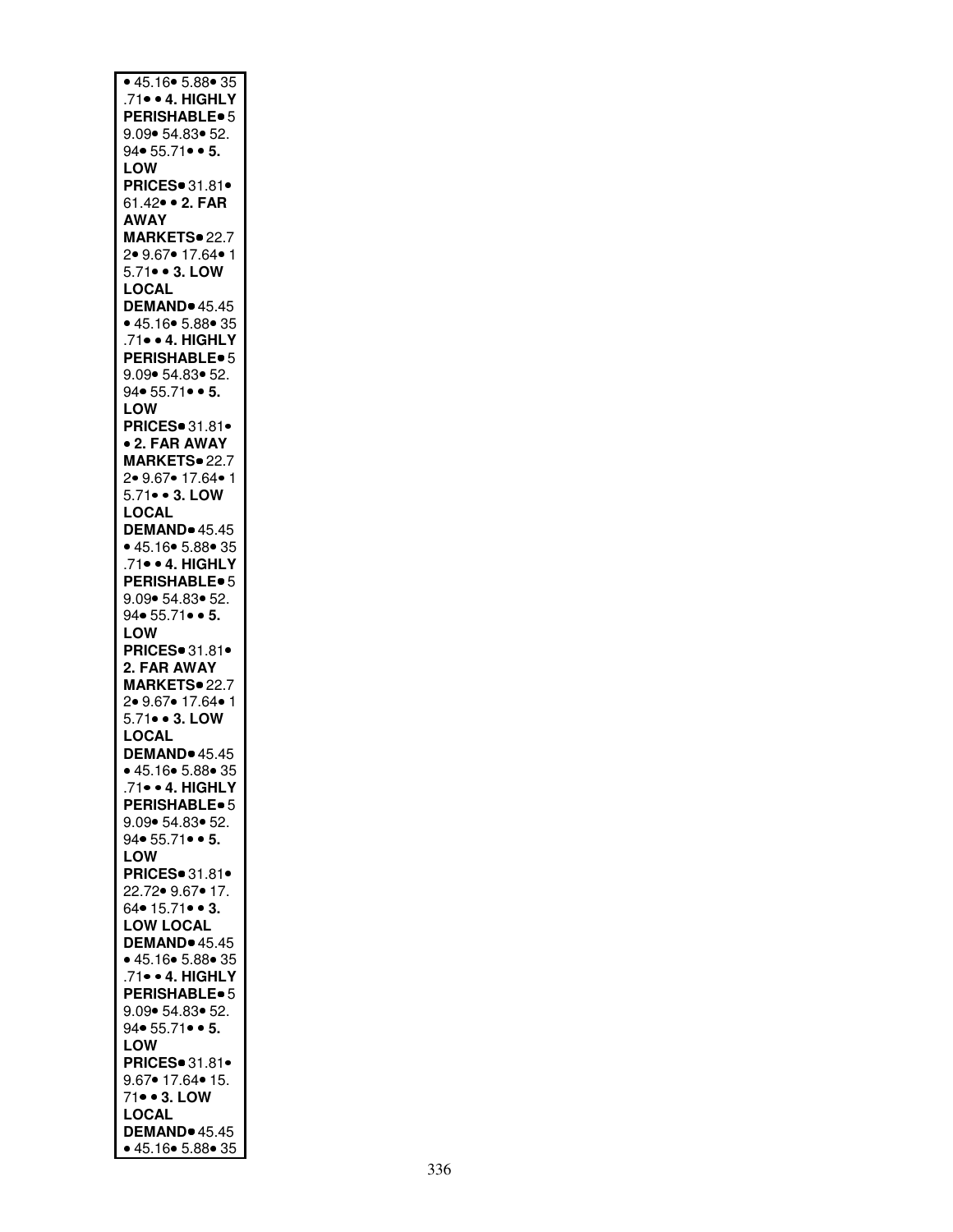| .71 · 4. HIGHLY                              |
|----------------------------------------------|
|                                              |
| <b>PERISHABLE</b> <sup>o</sup> 5             |
| 9.09• 54.83• 52.                             |
| $94 \cdot 55.71 \cdot 5.$                    |
|                                              |
| LOW                                          |
| <b>PRICES</b> 31.81                          |
|                                              |
| 17.64• 15.71• • 3                            |
| <b>LOW LOCAL</b>                             |
|                                              |
| DEMAND <sup>®</sup> 45.45                    |
| • 45.16 • 5.88 • 35                          |
| .71• • 4. HIGHLY                             |
|                                              |
| <b>PERISHABLE</b> <sup>®</sup> 5             |
| 9.09 • 54.83 • 52.                           |
|                                              |
| 94• 55.71• • 5.                              |
| LOW                                          |
|                                              |
| PRICES 31.81.                                |
| 15.71 • 3. LOW                               |
|                                              |
| LOCAL                                        |
| DEMAND <sup>®</sup> 45.45                    |
| • 45.16• 5.88• 35                            |
|                                              |
| .71 · 4. HIGHLY                              |
| <b>PERISHABLE</b> <sup>6</sup>               |
|                                              |
| 9.09 • 54.83 • 52.                           |
| $94 \cdot 55.71 \cdot 5.$                    |
|                                              |
| <b>LOW</b>                                   |
| <b>PRICES</b> 31.81 •                        |
| $• 3.$ LOW                                   |
|                                              |
| LOCAL                                        |
| <b>DEMAND</b> 45.45                          |
|                                              |
| • 45.16• 5.88• 35                            |
| 71 • 4. HIGHLY                               |
|                                              |
| <b>PERISHABLE</b> <sup>®</sup> 5             |
| 9.09 54.83 52.                               |
| 94• 55.71• • 5.                              |
|                                              |
| LOW                                          |
| PRICES 31.81                                 |
|                                              |
| 3. LOW LOCAL                                 |
| <b>DEMAND</b> <sup>45.45</sup>               |
|                                              |
| • 45.16• 5.88• 35                            |
| .71 · 4. HIGHLY                              |
|                                              |
| <b>PERISHABLE</b> <sup>o</sup> 5             |
| 9.09• 54.83• 52.                             |
| $94 \cdot 55.71 \cdot 5.$                    |
|                                              |
| LOW                                          |
| <b>PRICES</b> 31.81 ·                        |
|                                              |
| 45.45• 45.16• 5.                             |
| 88• 35.71• • 4.                              |
| <b>HIGHLY</b>                                |
|                                              |
| <b>PERISHABLE</b> <sup>o</sup> 5             |
| 9.09 • 54.83 • 52.                           |
|                                              |
| 94• 55.71• • 5.                              |
| LOW                                          |
|                                              |
| PRICES 31.81.                                |
| 45.16  5.88  35.                             |
| 71• • 4. HIGHLY                              |
|                                              |
| <b>PERISHABLE</b> <sup>o</sup> 5             |
| 9.09  54.83  52.                             |
|                                              |
| $94 \cdot 55.71 \cdot 5.$                    |
| LOW                                          |
|                                              |
|                                              |
| <b>PRICES</b> 31.81 •                        |
|                                              |
| $5.88 \cdot 35.71 \cdot 4.$<br><b>HIGHLY</b> |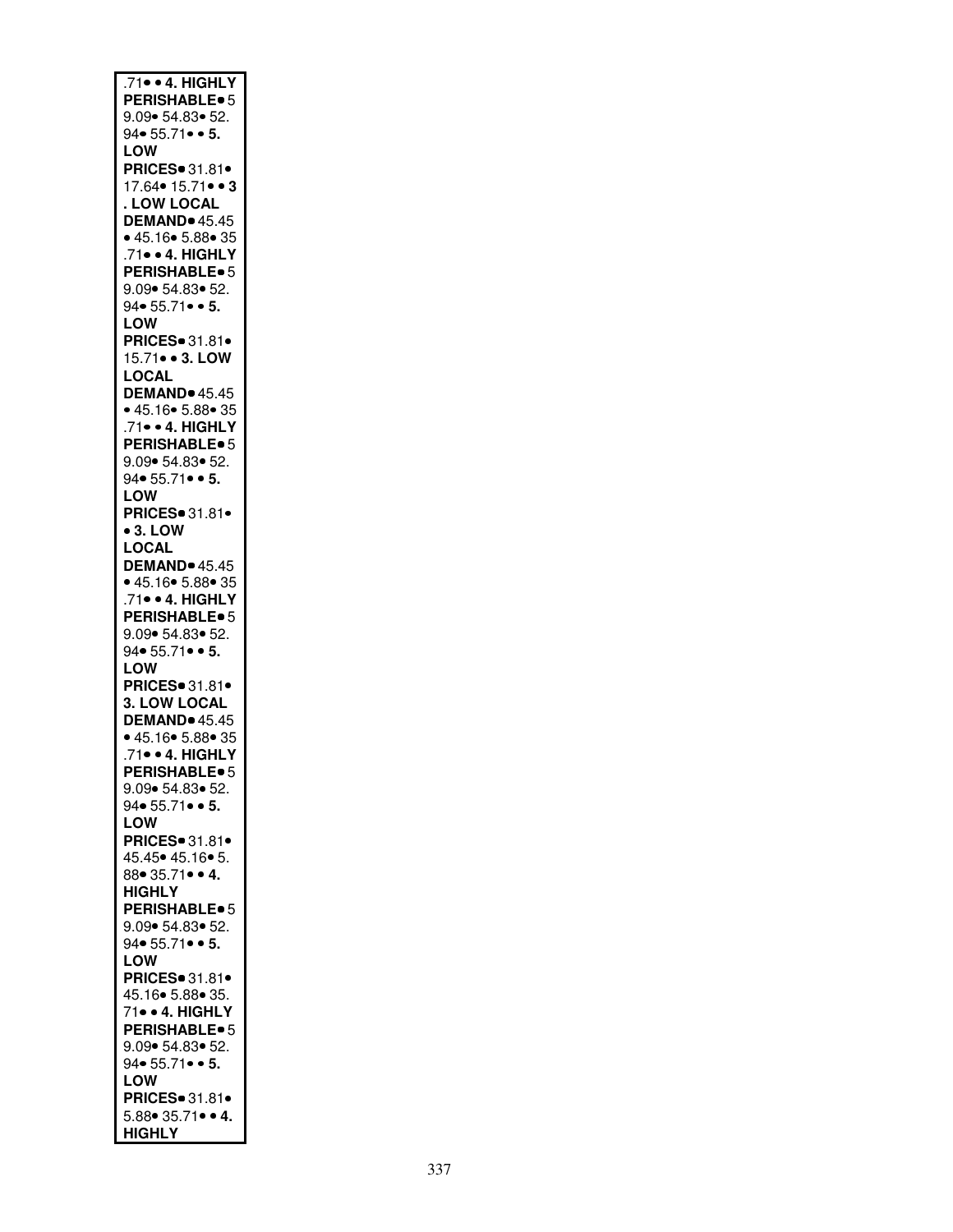| <b>PERISHABLE</b> <sup>o</sup> 5          |
|-------------------------------------------|
| 9.09 54.83 52.                            |
|                                           |
| 94 $\bullet$ 55.71 $\bullet$ $\bullet$ 5. |
|                                           |
| LOW                                       |
| <b>PRICES</b> 31.81·                      |
|                                           |
| $35.71 \bullet 4.$                        |
| <b>HIGHLY</b>                             |
|                                           |
| <b>PERISHABLE</b> <sup>o</sup> 5          |
|                                           |
| 9.09 • 54.83 • 52.                        |
| $94 \cdot 55.71 \cdot 5.$                 |
|                                           |
| <b>LOW</b>                                |
| PRICES 31.81.                             |
|                                           |
| <b>• 4. HIGHLY</b>                        |
|                                           |
| <b>PERISHABLE</b> <sup>o</sup> 5          |
| 9.09 • 54.83 • 52.                        |
|                                           |
| $94 \cdot 55.71 \cdot 5.$                 |
| LOW                                       |
|                                           |
| <b>PRICES</b> 31.81.                      |
|                                           |
| 4. HIGHLY                                 |
| PERISHABLE <sup>®</sup> 5                 |
|                                           |
| 9.09 • 54.83 • 52.                        |
|                                           |
| $94 \cdot 55.71 \cdot 5.$                 |
| LOW                                       |
|                                           |
| PRICES = 31.81 ·                          |
| 59.09   54.83   52                        |
|                                           |
| 94 • 55.71 • 5.                           |
|                                           |
| LOW                                       |
| PRICES 31.81 <sup>.</sup>                 |
|                                           |
| 54.83● 52.94● 55                          |
|                                           |
| .71• • 5. LOW<br>PRICES• 31.81•           |
|                                           |
|                                           |
| $52.94 \cdot 55.71 \cdot 5$               |
| .LOW                                      |
|                                           |
| PRICES 31.81.                             |
|                                           |
| 55.71 • 5. LOW                            |
| PRICES 31.81.                             |
|                                           |
| $• 5.$ LOW                                |
| <b>PRICES</b> 31.81                       |
|                                           |
| 5. LOW                                    |
|                                           |
| PRICES 31.81.                             |
|                                           |
| 31.81● 19.35● 23                          |
| .52• 24.28• • 6.                          |
|                                           |
| <b>HIGH</b>                               |
| <b>MARKETING</b>                          |
|                                           |
|                                           |
|                                           |
| COST = 50.00 = 5                          |
| 8.06 • 47.05 • 52.                        |
|                                           |
| 85• • 7.LACK                              |
|                                           |
| <b>OF MARKET</b>                          |
| <b>INFORMATION</b>                        |
|                                           |
|                                           |
| ● 31.81● 32.25● 1<br>7.64● 28.57● ●       |
|                                           |
| 19.35 • 23.52 • 24                        |
|                                           |
| .28 · 6. HIGH                             |
| <b>MARKETING</b>                          |
|                                           |
| COST = 50.00 = 5                          |
|                                           |
| 8.06 • 47.05 • 52.                        |
| 85• • 7.LACK                              |
|                                           |
| <b>OF MARKET</b>                          |
| <b>INFORMATION</b>                        |
|                                           |
| ● 31.81● 32.25● 1                         |
| 7.64 • 28.57 ••                           |
| 23.52 24.28 • 6                           |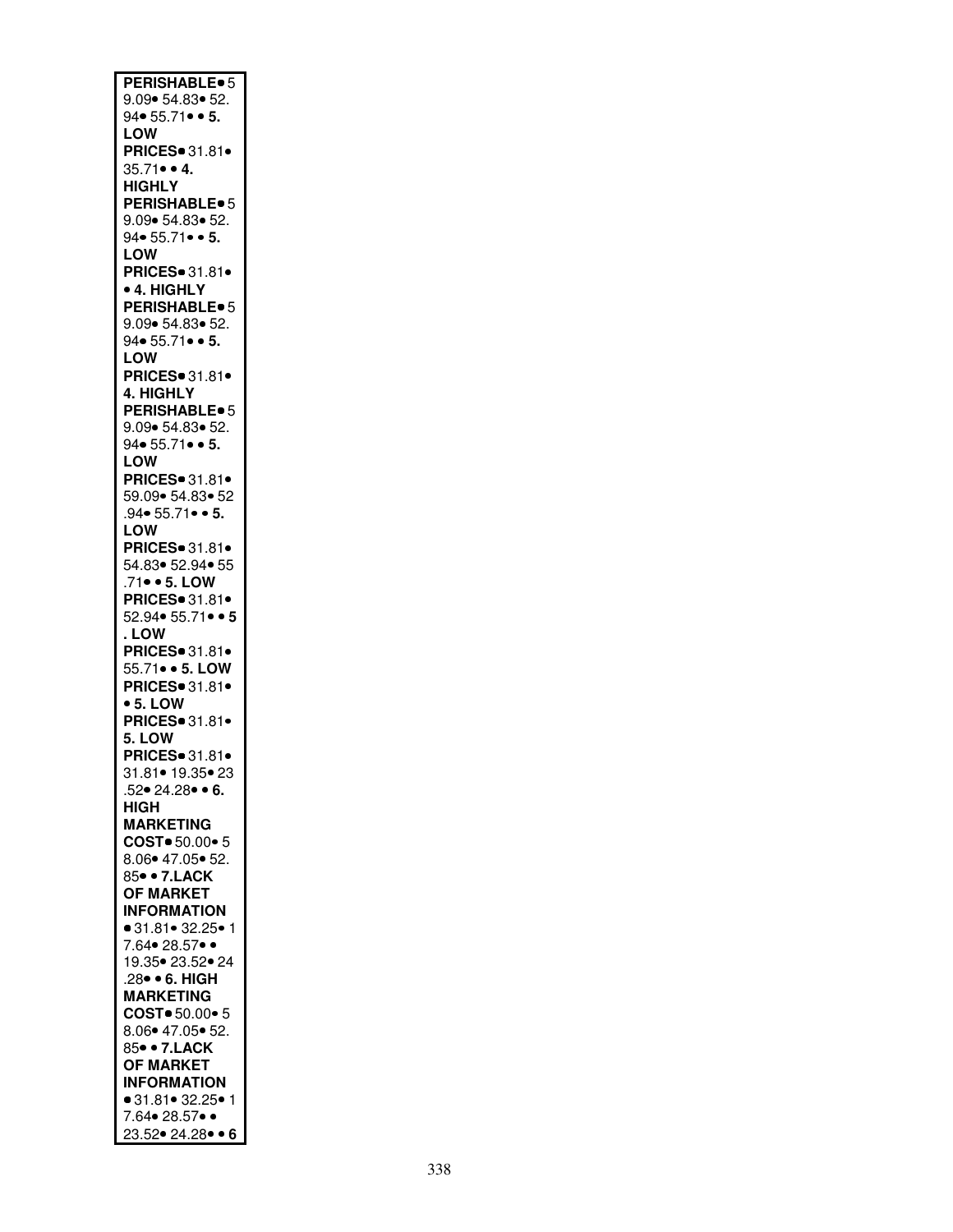| . HIGH                                      |
|---------------------------------------------|
|                                             |
| <b>MARKETING</b>                            |
| COST = 50.00 = 5                            |
|                                             |
| 8.06 • 47.05 • 52.                          |
| 85• • 7.LACK                                |
|                                             |
| <b>OF MARKET</b>                            |
|                                             |
| <b>INFORMATION</b>                          |
| ● 31.81● 32.25● 1                           |
|                                             |
| 7.64• 28.57• •                              |
|                                             |
| 24.28• • 6. HIGH                            |
| <b>MARKETING</b>                            |
|                                             |
| COST = 50.00 = 5                            |
| 8.06 * 47.05 * 52.                          |
|                                             |
| 85• • 7.LACK                                |
|                                             |
| <b>OF MARKET</b>                            |
| <b>INFORMATION</b>                          |
|                                             |
| $\bullet$ 31.81 $\bullet$ 32.25 $\bullet$ 1 |
|                                             |
| 7.64 • 28.57 ••                             |
| • 6. HIGH                                   |
|                                             |
| <b>MARKETING</b>                            |
|                                             |
| COST = 50.00 = 5                            |
| 8.06● 47.05● 52.                            |
|                                             |
| 85• • 7.LACK                                |
| <b>OF MARKET</b>                            |
|                                             |
| <b>INFORMATION</b>                          |
|                                             |
| ● 31.81● 32.25● 1                           |
| 7.64• 28.57• •                              |
|                                             |
| 6. HIGH                                     |
|                                             |
| <b>MARKETING</b>                            |
| COST = 50.00 = 5                            |
|                                             |
| 8.06• 47.05• 52.                            |
| 85• • 7.LACK                                |
|                                             |
| <b>OF MARKET</b>                            |
|                                             |
| <b>INFORMATION</b>                          |
| ● 31.81● 32.25● 1                           |
|                                             |
| 7.64● 28.57● ●                              |
|                                             |
| 50.00 • 58.06 • 47                          |
| .05 • 52.85 • 7.L                           |
|                                             |
| <b>ACK OF</b>                               |
| <b>MARKET</b>                               |
|                                             |
| <b>INFORMATION</b>                          |
|                                             |
|                                             |
| ● 31.81● 32.25● 1<br>7.64● 28.57● ●         |
|                                             |
| 58.06 • 47.05 • 52                          |
|                                             |
| .85• • 7.LACK                               |
| <b>OF MARKET</b>                            |
|                                             |
| <b>INFORMATION</b>                          |
|                                             |
| ● 31.81● 32.25● 1                           |
| 7.64• 28.57• •                              |
|                                             |
| 47.05 • 52.85 • 7                           |
| <b>LACK OF</b>                              |
|                                             |
|                                             |
|                                             |
| <b>MARKET</b>                               |
| <b>INFORMATION</b>                          |
|                                             |
| • 31.81 • 32.25 • 1                         |
|                                             |
| 7.64• 28.57• •                              |
| 52.85 • 7.LACK                              |
|                                             |
| <b>OF MARKET</b>                            |
| <b>INFORMATION</b>                          |
|                                             |
| ● 31.81● 32.25● 1                           |
|                                             |
| 7.64• 28.57• •                              |
| • 7.LACK OF                                 |
| <b>MARKET</b>                               |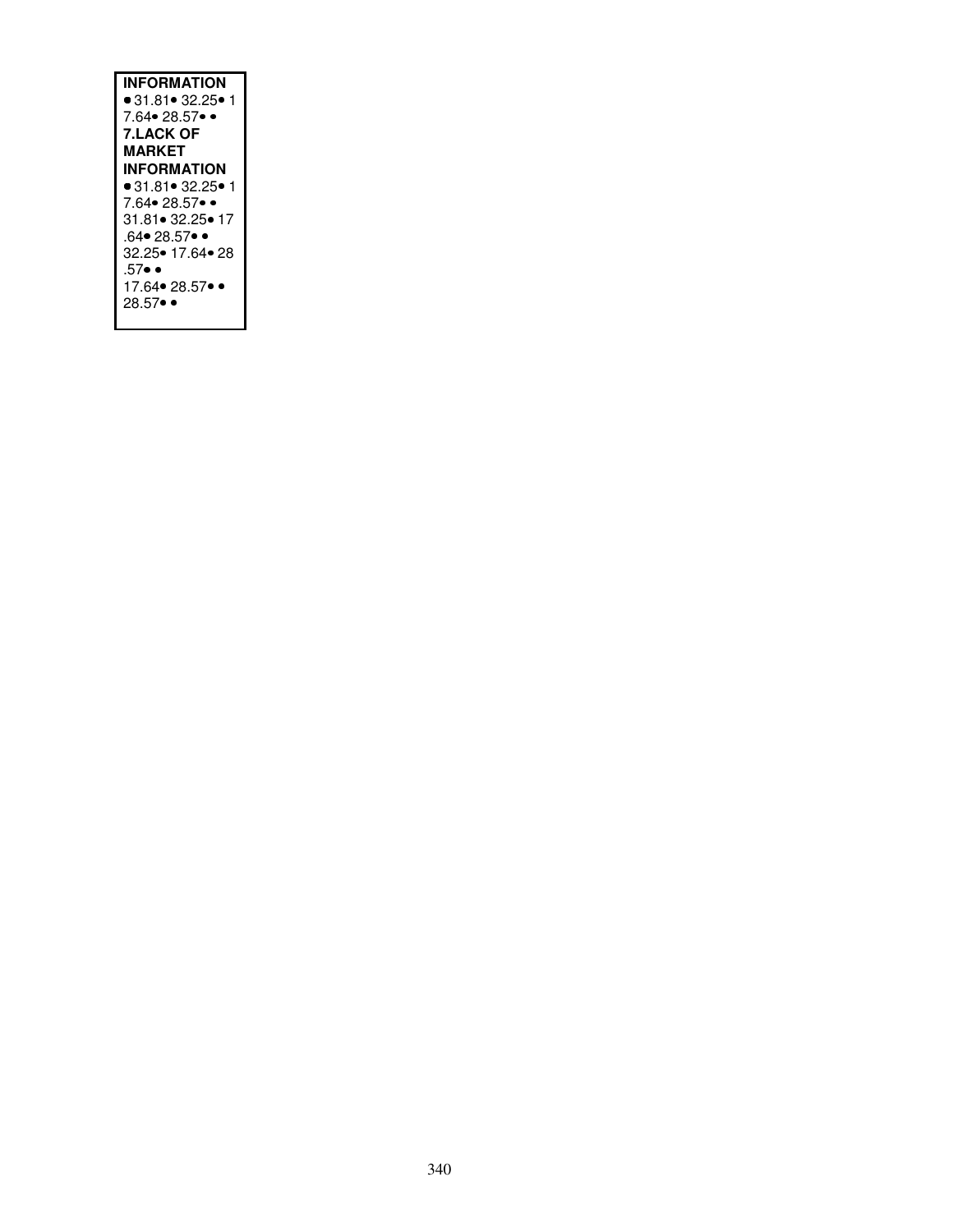# **CHAPTER – XI**

## **CONCLUSIONS AND POLICY IMPLICATIONS**

From data collection, analysis, personal observations and discussions with the experts in the field of mushroom cultivation many points emerge which have been presented in the following text.

## **11.1 PRELIMINARY**

The cultivation of mushrooms is important in the state, as it would help in reducing the population pressure on the scarce land resource. The generation of additional employment opportunities would be able to ease the unemployment situation, may be in whatever smaller degree. With this in mind the mushroom cultivation was introduced in the state, but the growth rate of adoption of this activity did not touch the desired level. Even those farmers who initially adopted this activity, later on abandoned it due to one reason or another. Most important from these were the high technicality involved in mushroom production and this venture being highly capital and labour intensive. It has been observed that farmers have to depend on purchased inputs like spawn and compost, which is some times not easily available; the capital requirements may not be easy to meet with.

## **11.2 METHODOLOGY**

The study has been based on 70 mushroom cultivators located in two districts viz Solan and Shimla of Himachal Pradesh. The sample has been divided in to three categories, small, medium and large depending upon the scale of mushroom cultivation.

## **11.3 GOVERNMENT INITIATIVE**

The state government of Himachal Pradesh on its part has been providing many incentives and initiated many schemes to boost this activity in the state. The farmers are being provided training for imparting the production technology. Bank loans are arranged to meet with the capital requirements. There is also a provision of subsidy for marginal and small farmers, unemployed youth and schedule caste and schedule farmers.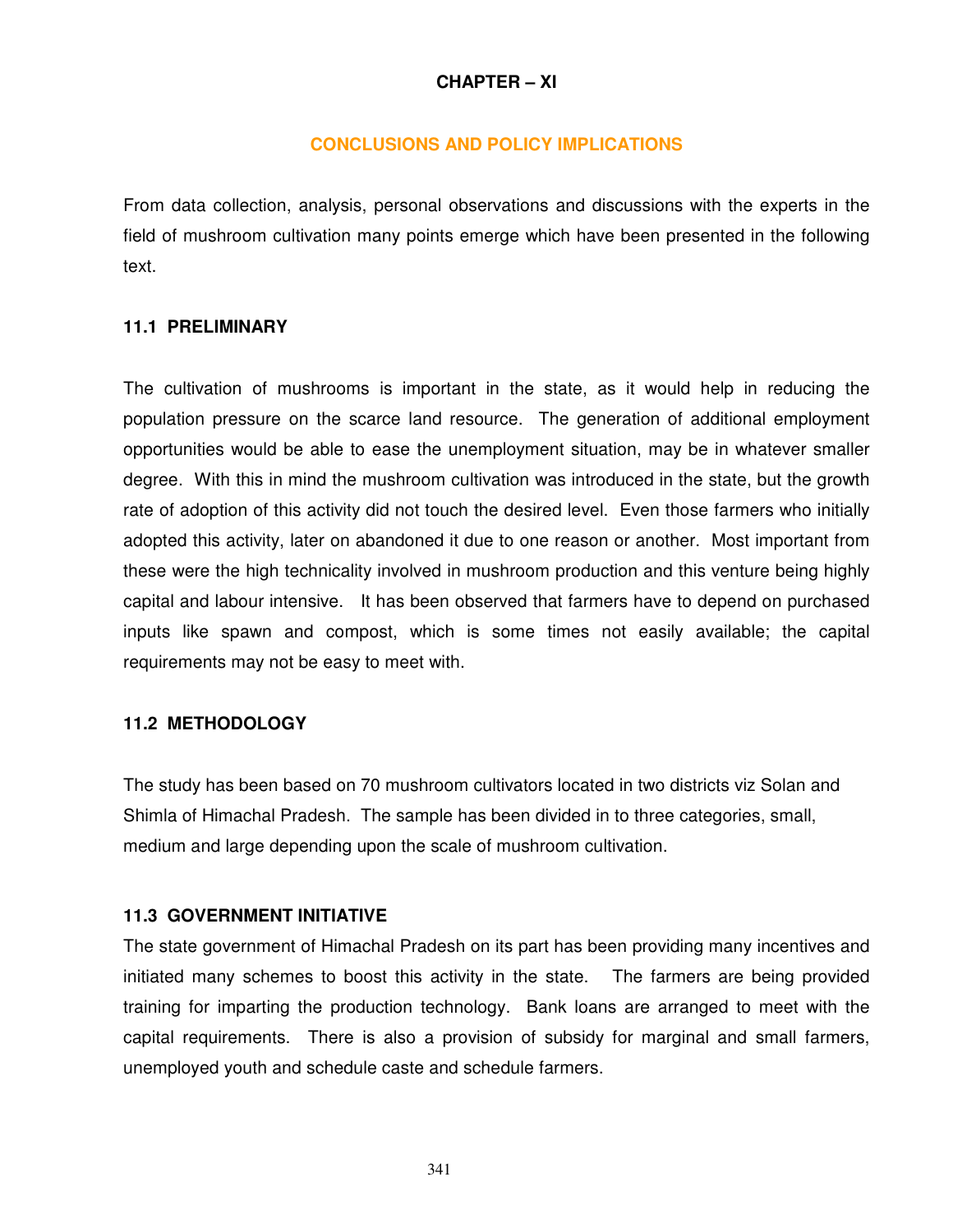#### **11.4 BACKGROUND OF MUSHROOM CULTIVATORS**

The analysis reveals that the average family size of mushroom cultivators in the state was 5.95 persons per family of which about 81% were literate and about 11% were formally educated. This indicates that due to high level of technology involved only those persons have adopted this activity that had some formal education or at least were literate. Despite good returns only about 22% persons had mushroom cultivation as their primary occupation, agriculture still remains the main source of employment. About 54% farmers had mushroom farming as their secondary occupation. The mushroom farms were invariably located very near to road head or on the road head it self. The mushroom farmer of the state were observed to be having about two hectares of farm land of which only 1.20 hectares was cultivator.

#### **11.5 ECONOMICS OF MUSHROOM CULTIVATORS**

The mushroom farmers of the state were observed to be cultivating only white button mushrooms that were invariably cultivated in separate buildings. In most of the cases these buildings were cemented. At overall level about hundred 30 sq.mts. of area was devoted for mushroom cultivation by each farmer. The use of wooden trays for cultivation was found to be non-existent and polythene bags were used for the purpose as these were reported to be cheep. The cost A of cultivation was observed to be Rs. 50.51 at overall level were as cost B and C were Rs.50.53 and Rs.63.80 per bag respectively. The cost of production of mushroom at overall level was Rs.23.83 per kg and it was highest in medium farmers and lowest in case of large farmers. They were observed to taking about 75 harvest of mushroom per year and average production per harvest was about 84 kgs. About 70 per cent of the total production was of grade A about 23% grade B and the rest grade C. Compost has been observed to be the highest cost component followed by the labour. Highest amount of labour was absorbed by crop management, which was followed by spawning and filling of compost in the bag. About 53% of the labour came from higher sources and rest belongs to family. The average net returns at overall level from mushroom cultivation were observed to be about Rs. 50 thousand per farm. The output-input ratios were observed to be quite favourable and farmers were observed to be growing about four times the quantity of mushrooms than the break even volume.

The analysis further revealed that the financial ratios like capital turn over ratio, gross ratio, operating ratio and rate of return over the capital are favourable for the cultivation of mushroom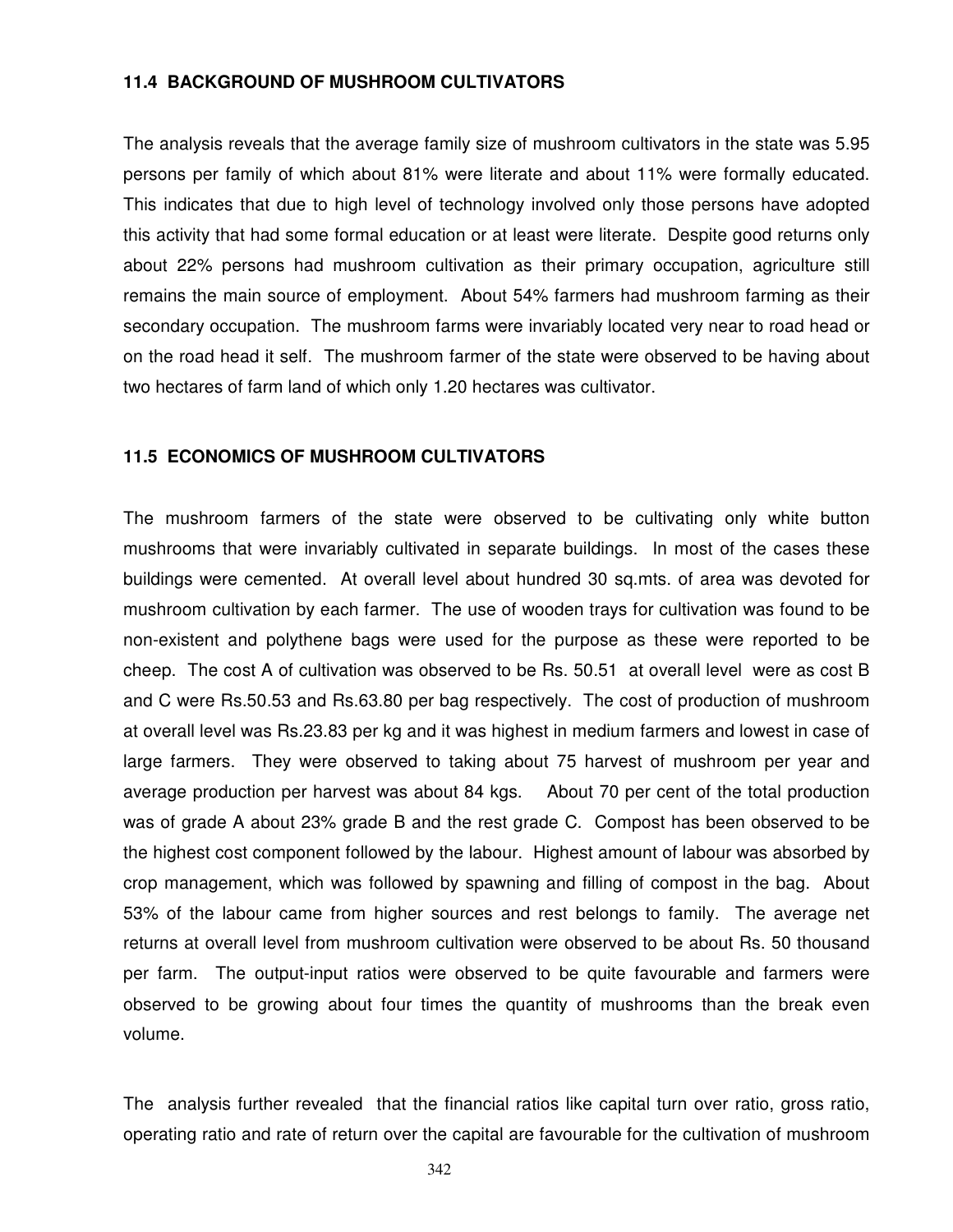in the state. The production function analysis indicated that total working capital and human labour are the important inputs determining the yield of mushroom in the state. However, both these inputs were being used in quantities that were in excess of the optimum values.

## **11.6 MARKETING**

The marketing of mushroom was observed to be very risky process as the mushrooms are highly perishable and have to reach the final consumer with in least possible time. Three marketing channels were existence for accomplishing this task. For marketing the mushrooms are packed in polythene bags of two hundred grams each which in turn are packed in cfb cartons for transporting these to the markets. Shimla is the main market for disposal of the produce, some quantity from Solan is also sent to Chandigarh. The mold of transportation for distant markets is the bus where as for local market it is either head load or scooter/cycle etc. are used for transporting mushrooms to local market. About 7% of the produce is sold at the farm gate. The producer share in consumer rupee was observed to be varying between 43 and 45 per cent in Solan depending upon the channel used where as it was about 47 per cent in district Shimla.

## **11.7 PROBLEM FACED**

The highly technical nature of production of mushrooms put various problems to the farmers on this front. Many farmers complained about the lack of knowledge of production techniques. Other common problems faced by farmers include lack of capital and labour, unavailability of inputs and lack of credit. On the other hand low volume of production was the most common complained in the market scenario. The other problems faced during marketing include far away markets, low local demand, high parshibility, low prices and high marketing cost.

## **11.8 POLICY IMPLICATIONS**

- **1.** The private units for production of compost and spawn be encouraged as these are the inputs whose availability is critical for the adoption and spread of the activity.
- **2.** The benefit of training should be extended to larger number of people. More persons can be motivated for attending these training by increasing the daily allowance and other benefits can be included as a package e.g. some quantity of free compost or spawn or other inputs like polythene bags etc.